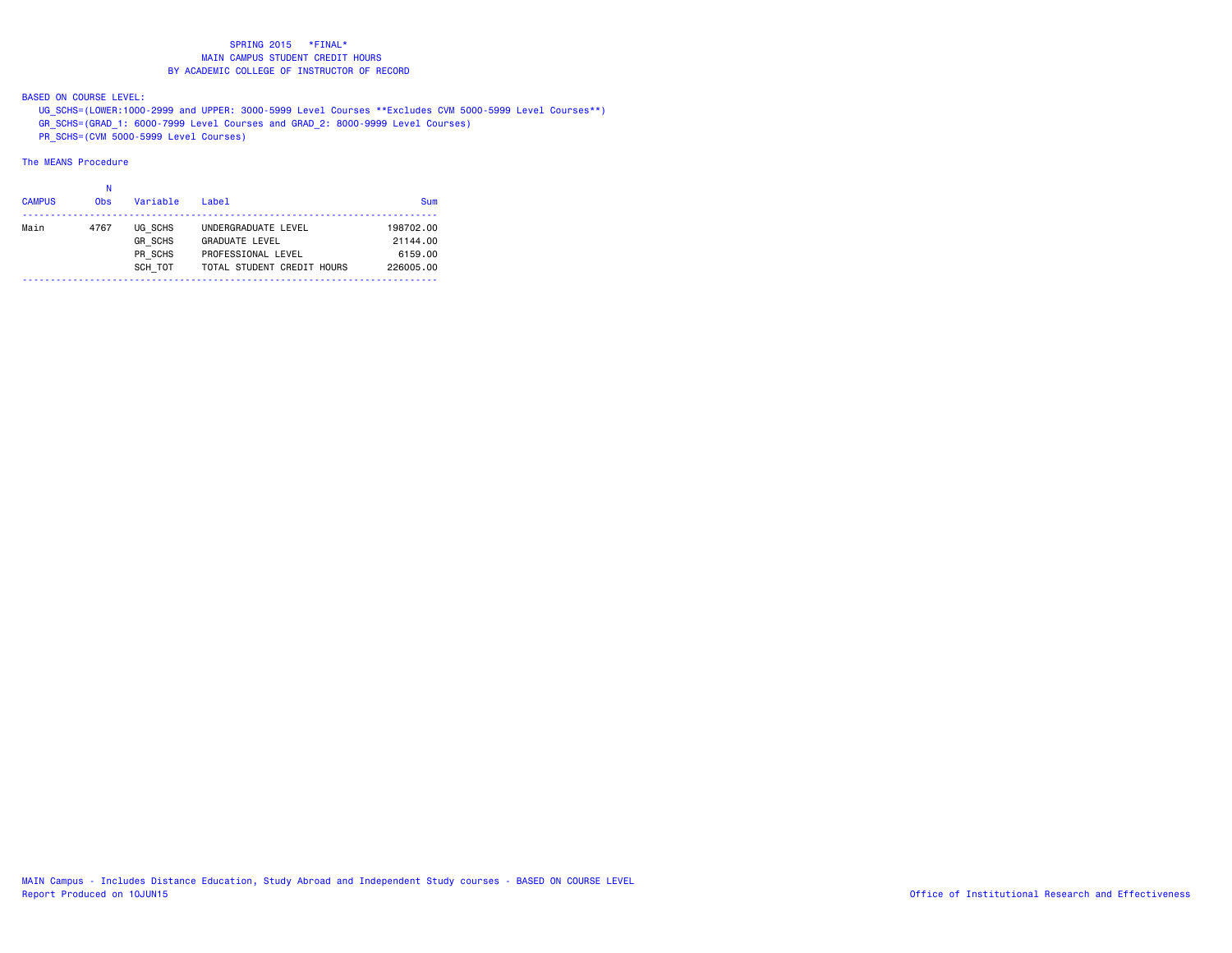## BASED ON COURSE LEVEL:

UG\_SCHS=(LOWER:1000-2999 and UPPER: 3000-5999 Level Courses \*\*Excludes CVM 5000-5999 Level Courses\*\*)

- GR\_SCHS=(GRAD\_1: 6000-7999 Level Courses and GRAD\_2: 8000-9999 Level Courses)
- PR\_SCHS=(CVM 5000-5999 Level Courses)

| N<br><b>Obs</b> | Variable | Label                      | <b>Sum</b>                                                                                              |
|-----------------|----------|----------------------------|---------------------------------------------------------------------------------------------------------|
| 4401            | UG SCHS  | UNDERGRADUATE LEVEL        | 190468,00                                                                                               |
|                 |          | <b>GRADUATE LEVEL</b>      | 16044.00                                                                                                |
|                 |          | PROFESSIONAL LEVEL         | 6159.00                                                                                                 |
|                 |          |                            | 212671.00                                                                                               |
| 361             | UG SCHS  | UNDERGRADUATE LEVEL        | 7910.00                                                                                                 |
|                 | GR SCHS  | <b>GRADUATE LEVEL</b>      | 5097.00                                                                                                 |
|                 |          | PROFESSIONAL LEVEL         | 0.00                                                                                                    |
|                 |          | TOTAL STUDENT CREDIT HOURS | 13007.00                                                                                                |
| 5               | UG SCHS  | UNDERGRADUATE LEVEL        | 324,00                                                                                                  |
|                 | GR SCHS  | <b>GRADUATE LEVEL</b>      | 3,00                                                                                                    |
|                 |          | PROFESSIONAL LEVEL         | 0.00                                                                                                    |
|                 |          | TOTAL STUDENT CREDIT HOURS | 327,00                                                                                                  |
|                 |          |                            | GR SCHS<br>PR SCHS<br>SCH TOT<br>TOTAL STUDENT CREDIT HOURS<br>PR SCHS<br>SCH TOT<br>PR SCHS<br>SCH TOT |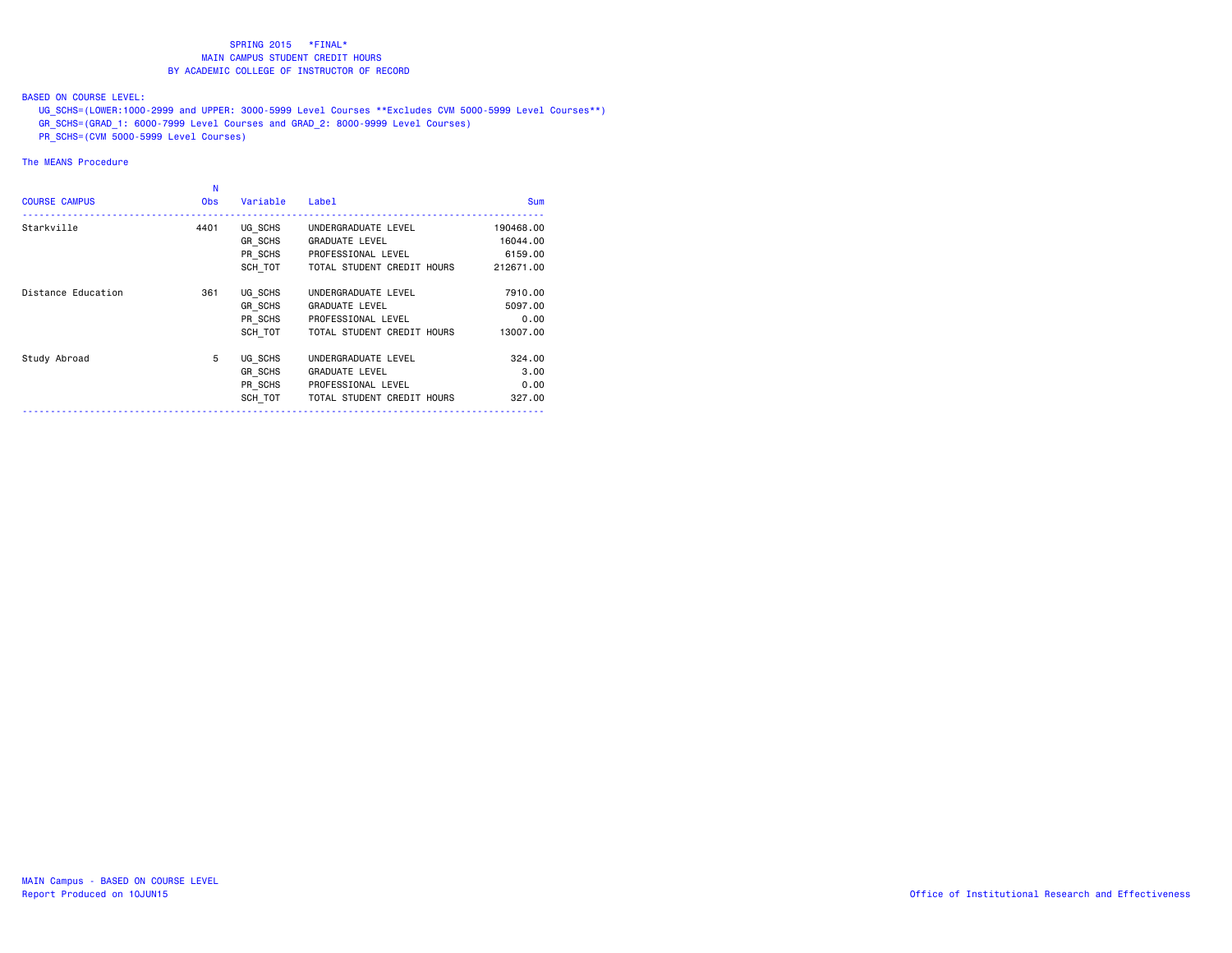## BASED ON COURSE LEVEL:

 UG\_SCHS=(LOWER:1000-2999 and UPPER: 3000-5999 Level Courses \*\*Excludes CVM 5000-5999 Level Courses\*\*) GR\_SCHS=(GRAD\_1: 6000-7999 Level Courses and GRAD\_2: 8000-9999 Level Courses)

PR\_SCHS=(CVM 5000-5999 Level Courses)

|                             | N          |          |                            |            |
|-----------------------------|------------|----------|----------------------------|------------|
| ACADEMIC COLLEGE            | <b>Obs</b> | Variable | Label                      | <b>Sum</b> |
| Agriculture & Life Sciences | 634        | UG SCHS  | UNDERGRADUATE LEVEL        | 14634.50   |
|                             |            | GR SCHS  | GRADUATE LEVEL             | 2856.85    |
|                             |            | PR_SCHS  | PROFESSIONAL LEVEL         | 123.00     |
|                             |            | SCH TOT  | TOTAL STUDENT CREDIT HOURS | 17614.35   |
| Architecture, Art & Design  | 177        | UG_SCHS  | UNDERGRADUATE LEVEL        | 7434.00    |
|                             |            | GR SCHS  | GRADUATE LEVEL             | 8.00       |
|                             |            | PR SCHS  | PROFESSIONAL LEVEL         | 0.00       |
|                             |            | SCH TOT  | TOTAL STUDENT CREDIT HOURS | 7442.00    |
| Arts & Sciences             | 1988       | UG SCHS  | UNDERGRADUATE LEVEL        | 100057.00  |
|                             |            | GR SCHS  | GRADUATE LEVEL             | 6433.00    |
|                             |            | PR SCHS  | PROFESSIONAL LEVEL         | 0.00       |
|                             |            | SCH TOT  | TOTAL STUDENT CREDIT HOURS | 106490.00  |
| <b>Business</b>             | 241        | UG SCHS  | UNDERGRADUATE LEVEL        | 24781.50   |
|                             |            | GR SCHS  | GRADUATE LEVEL             | 1878.00    |
|                             |            | PR SCHS  | PROFESSIONAL LEVEL         | 0.00       |
|                             |            | SCH TOT  | TOTAL STUDENT CREDIT HOURS | 26659.50   |
| Education                   | 715        | UG_SCHS  | UNDERGRADUATE LEVEL        | 28206.00   |
|                             |            | GR SCHS  | GRADUATE LEVEL             | 4357.00    |
|                             |            | PR SCHS  | PROFESSIONAL LEVEL         | 0.00       |
|                             |            | SCH TOT  | TOTAL STUDENT CREDIT HOURS | 32563.00   |
| Engineering                 | 649        | UG SCHS  | UNDERGRADUATE LEVEL        | 20264.00   |
|                             |            | GR_SCHS  | GRADUATE LEVEL             | 3977.15    |
|                             |            | PR SCHS  | PROFESSIONAL LEVEL         | 0.00       |
|                             |            | SCH TOT  | TOTAL STUDENT CREDIT HOURS | 24241.15   |
| Forest Resources            | 161        | UG SCHS  | UNDERGRADUATE LEVEL        | 2202.00    |
|                             |            | GR SCHS  | GRADUATE LEVEL             | 1076.00    |
|                             |            | PR SCHS  | PROFESSIONAL LEVEL         | 0.00       |
|                             |            | SCH TOT  | TOTAL STUDENT CREDIT HOURS | 3278.00    |
| Veterinary Medicine         | 197        | UG SCHS  | UNDERGRADUATE LEVEL        | 799.00     |
|                             |            | GR SCHS  | GRADUATE LEVEL             | 558.00     |
|                             |            | PR SCHS  | PROFESSIONAL LEVEL         | 6036.00    |
|                             |            | SCH TOT  | TOTAL STUDENT CREDIT HOURS | 7393.00    |
| Academic Affairs            | 5          | UG_SCHS  | UNDERGRADUATE LEVEL        | 324,00     |
|                             |            | GR SCHS  | <b>GRADUATE LEVEL</b>      | 0.00       |
|                             |            | PR SCHS  | PROFESSIONAL LEVEL         | 0.00       |
|                             |            | SCH_TOT  | TOTAL STUDENT CREDIT HOURS | 324.00     |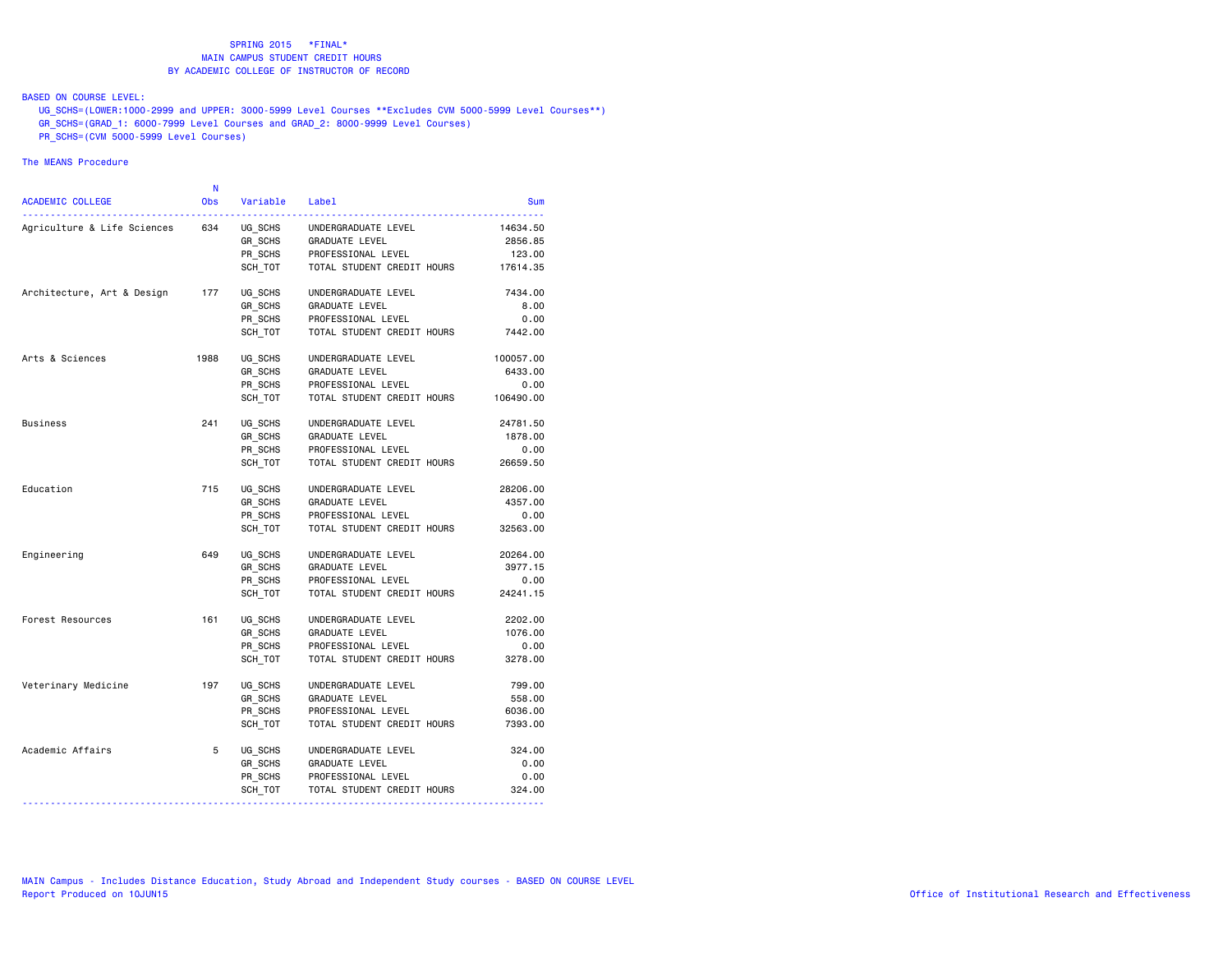BASED ON COURSE LEVEL:

UG\_SCHS=(LOWER:1000-2999 and UPPER: 3000-5999 Level Courses \*\*Excludes CVM 5000-5999 Level Courses\*\*)

GR\_SCHS=(GRAD\_1: 6000-7999 Level Courses and GRAD\_2: 8000-9999 Level Courses)

PR\_SCHS=(CVM 5000-5999 Level Courses)

|                                        |                      | N              |          |                            |            |
|----------------------------------------|----------------------|----------------|----------|----------------------------|------------|
| ACADEMIC COLLEGE                       | <b>COURSE CAMPUS</b> | <b>Obs</b>     | Variable | Label                      | <b>Sum</b> |
| Agriculture & Life Sciences Starkville |                      | 611            | UG SCHS  | UNDERGRADUATE LEVEL        | 14166.50   |
|                                        |                      |                | GR SCHS  | GRADUATE LEVEL             | 2598.85    |
|                                        |                      |                | PR_SCHS  | PROFESSIONAL LEVEL         | 123.00     |
|                                        |                      |                | SCH TOT  | TOTAL STUDENT CREDIT HOURS | 16888.35   |
|                                        | Distance Education   | 23             | UG SCHS  | UNDERGRADUATE LEVEL        | 468.00     |
|                                        |                      |                | GR SCHS  | GRADUATE LEVEL             | 258.00     |
|                                        |                      |                | PR SCHS  | PROFESSIONAL LEVEL         | 0.00       |
|                                        |                      |                | SCH TOT  | TOTAL STUDENT CREDIT HOURS | 726.00     |
| Architecture, Art & Design             | Starkville           | 174            | UG_SCHS  | UNDERGRADUATE LEVEL        | 7305.00    |
|                                        |                      |                | GR_SCHS  | <b>GRADUATE LEVEL</b>      | 8.00       |
|                                        |                      |                | PR SCHS  | PROFESSIONAL LEVEL         | 0.00       |
|                                        |                      |                | SCH TOT  | TOTAL STUDENT CREDIT HOURS | 7313.00    |
|                                        | Distance Education   | 3              | UG SCHS  | UNDERGRADUATE LEVEL        | 129.00     |
|                                        |                      |                | GR SCHS  | <b>GRADUATE LEVEL</b>      | 0.00       |
|                                        |                      |                | PR SCHS  | PROFESSIONAL LEVEL         | 0.00       |
|                                        |                      |                | SCH TOT  | TOTAL STUDENT CREDIT HOURS | 129.00     |
| Arts & Sciences                        | Starkville           | 1877           | UG SCHS  | UNDERGRADUATE LEVEL        | 95568.00   |
|                                        |                      |                | GR SCHS  | <b>GRADUATE LEVEL</b>      | 5216.00    |
|                                        |                      |                | PR_SCHS  | PROFESSIONAL LEVEL         | 0.00       |
|                                        |                      |                | SCH_TOT  | TOTAL STUDENT CREDIT HOURS | 100784.00  |
|                                        | Distance Education   | 111            | UG SCHS  | UNDERGRADUATE LEVEL        | 4489.00    |
|                                        |                      |                | GR SCHS  | <b>GRADUATE LEVEL</b>      | 1217.00    |
|                                        |                      |                | PR SCHS  | PROFESSIONAL LEVEL         | 0.00       |
|                                        |                      |                | SCH TOT  | TOTAL STUDENT CREDIT HOURS | 5706.00    |
| <b>Business</b>                        | Starkville           | 213            | UG SCHS  | UNDERGRADUATE LEVEL        | 24067.50   |
|                                        |                      |                | GR SCHS  | GRADUATE LEVEL             | 1068.00    |
|                                        |                      |                | PR_SCHS  | PROFESSIONAL LEVEL         | 0.00       |
|                                        |                      |                | SCH TOT  | TOTAL STUDENT CREDIT HOURS | 25135.50   |
|                                        | Distance Education   | 26             | UG SCHS  | UNDERGRADUATE LEVEL        | 642.00     |
|                                        |                      |                | GR_SCHS  | <b>GRADUATE LEVEL</b>      | 807.00     |
|                                        |                      |                | PR_SCHS  | PROFESSIONAL LEVEL         | 0.00       |
|                                        |                      |                | SCH_TOT  | TOTAL STUDENT CREDIT HOURS | 1449.00    |
|                                        | Study Abroad         | $\overline{2}$ | UG SCHS  | UNDERGRADUATE LEVEL        | 72.00      |
|                                        |                      |                | GR SCHS  | <b>GRADUATE LEVEL</b>      | 3.00       |
|                                        |                      |                | PR SCHS  | PROFESSIONAL LEVEL         | 0.00       |
|                                        |                      |                | SCH_TOT  | TOTAL STUDENT CREDIT HOURS | 75.00      |
| Education                              | Starkville           | 605            | UG SCHS  | UNDERGRADUATE LEVEL        | 26030.00   |
|                                        |                      |                | GR SCHS  | <b>GRADUATE LEVEL</b>      | 2294.00    |
|                                        |                      |                | PR_SCHS  | PROFESSIONAL LEVEL         | 0.00       |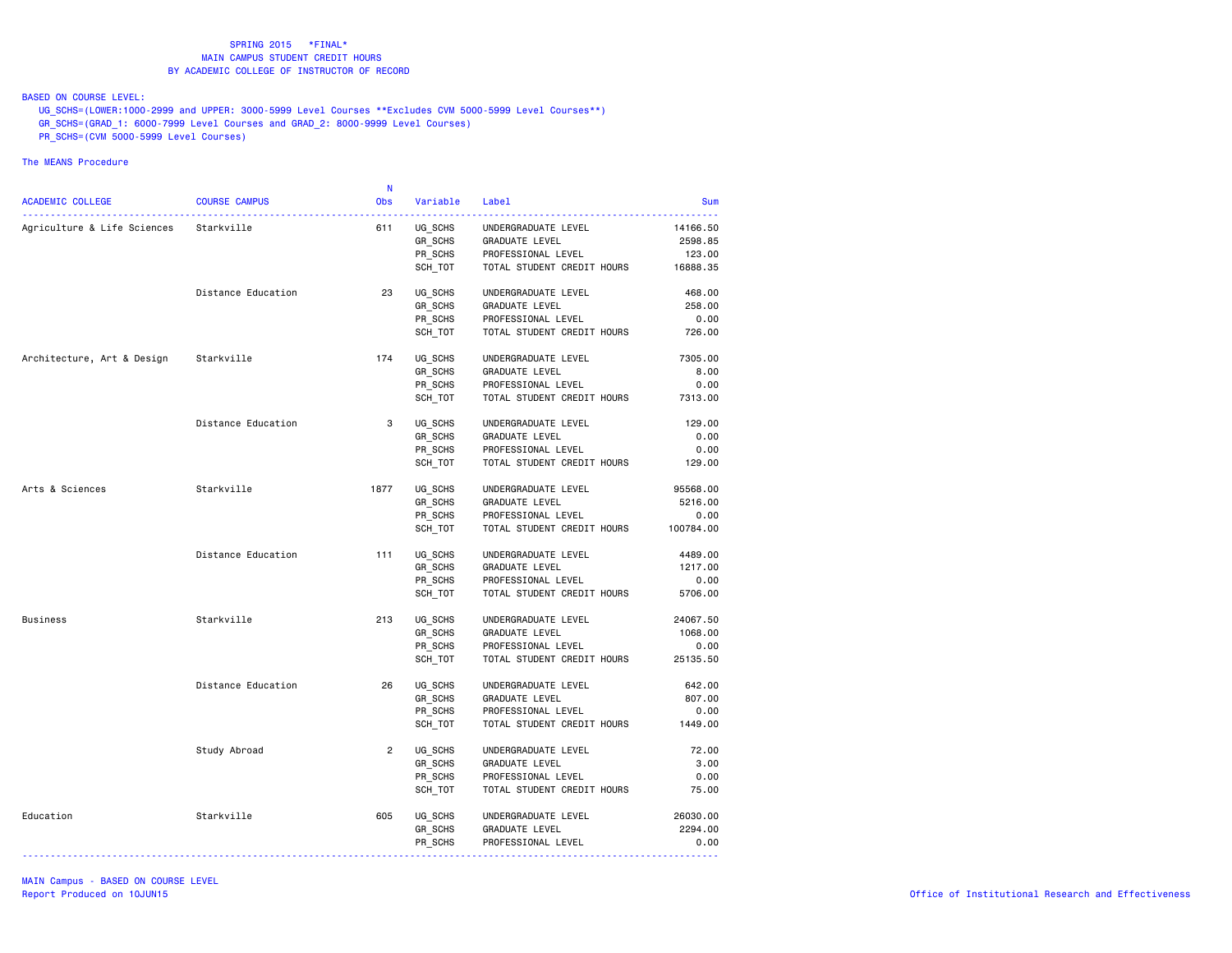BASED ON COURSE LEVEL:

UG\_SCHS=(LOWER:1000-2999 and UPPER: 3000-5999 Level Courses \*\*Excludes CVM 5000-5999 Level Courses\*\*)

GR\_SCHS=(GRAD\_1: 6000-7999 Level Courses and GRAD\_2: 8000-9999 Level Courses)

PR\_SCHS=(CVM 5000-5999 Level Courses)

|                         |                      | N          |          |                            |            |
|-------------------------|----------------------|------------|----------|----------------------------|------------|
| <b>ACADEMIC COLLEGE</b> | <b>COURSE CAMPUS</b> | <b>Obs</b> | Variable | Label                      | <b>Sum</b> |
| Education               | Starkville           | 605        | SCH TOT  | TOTAL STUDENT CREDIT HOURS | 28324.00   |
|                         | Distance Education   | 110        | UG SCHS  | UNDERGRADUATE LEVEL        | 2176.00    |
|                         |                      |            | GR_SCHS  | GRADUATE LEVEL             | 2063.00    |
|                         |                      |            | PR SCHS  | PROFESSIONAL LEVEL         | 0.00       |
|                         |                      |            | SCH TOT  | TOTAL STUDENT CREDIT HOURS | 4239.00    |
| Engineering             | Starkville           | 569        | UG SCHS  | UNDERGRADUATE LEVEL        | 20258.00   |
|                         |                      |            | GR_SCHS  | <b>GRADUATE LEVEL</b>      | 3273.15    |
|                         |                      |            | PR SCHS  | PROFESSIONAL LEVEL         | 0.00       |
|                         |                      |            | SCH_TOT  | TOTAL STUDENT CREDIT HOURS | 23531.15   |
|                         | Distance Education   | 80         | UG SCHS  | UNDERGRADUATE LEVEL        | 6.00       |
|                         |                      |            | GR SCHS  | <b>GRADUATE LEVEL</b>      | 704.00     |
|                         |                      |            | PR_SCHS  | PROFESSIONAL LEVEL         | 0.00       |
|                         |                      |            | SCH TOT  | TOTAL STUDENT CREDIT HOURS | 710.00     |
| Forest Resources        | Starkville           | 153        | UG SCHS  | UNDERGRADUATE LEVEL        | 2202.00    |
|                         |                      |            | GR SCHS  | GRADUATE LEVEL             | 1028.00    |
|                         |                      |            | PR_SCHS  | PROFESSIONAL LEVEL         | 0.00       |
|                         |                      |            | SCH TOT  | TOTAL STUDENT CREDIT HOURS | 3230.00    |
|                         | Distance Education   | 8          | UG SCHS  | UNDERGRADUATE LEVEL        | 0.00       |
|                         |                      |            | GR SCHS  | GRADUATE LEVEL             | 48.00      |
|                         |                      |            | PR SCHS  | PROFESSIONAL LEVEL         | 0.00       |
|                         |                      |            | SCH TOT  | TOTAL STUDENT CREDIT HOURS | 48.00      |
| Veterinary Medicine     | Starkville           | 197        | UG SCHS  | UNDERGRADUATE LEVEL        | 799.00     |
|                         |                      |            | GR_SCHS  | <b>GRADUATE LEVEL</b>      | 558.00     |
|                         |                      |            | PR SCHS  | PROFESSIONAL LEVEL         | 6036.00    |
|                         |                      |            | SCH_TOT  | TOTAL STUDENT CREDIT HOURS | 7393.00    |
| Academic Affairs        | Starkville           | 2          | UG_SCHS  | UNDERGRADUATE LEVEL        | 72.00      |
|                         |                      |            | GR SCHS  | <b>GRADUATE LEVEL</b>      | 0.00       |
|                         |                      |            | PR_SCHS  | PROFESSIONAL LEVEL         | 0.00       |
|                         |                      |            | SCH TOT  | TOTAL STUDENT CREDIT HOURS | 72.00      |
|                         | Study Abroad         | 3          | UG SCHS  | UNDERGRADUATE LEVEL        | 252.00     |
|                         |                      |            | GR_SCHS  | <b>GRADUATE LEVEL</b>      | 0.00       |
|                         |                      |            | PR SCHS  | PROFESSIONAL LEVEL         | 0.00       |
|                         |                      |            | SCH TOT  | TOTAL STUDENT CREDIT HOURS | 252.00     |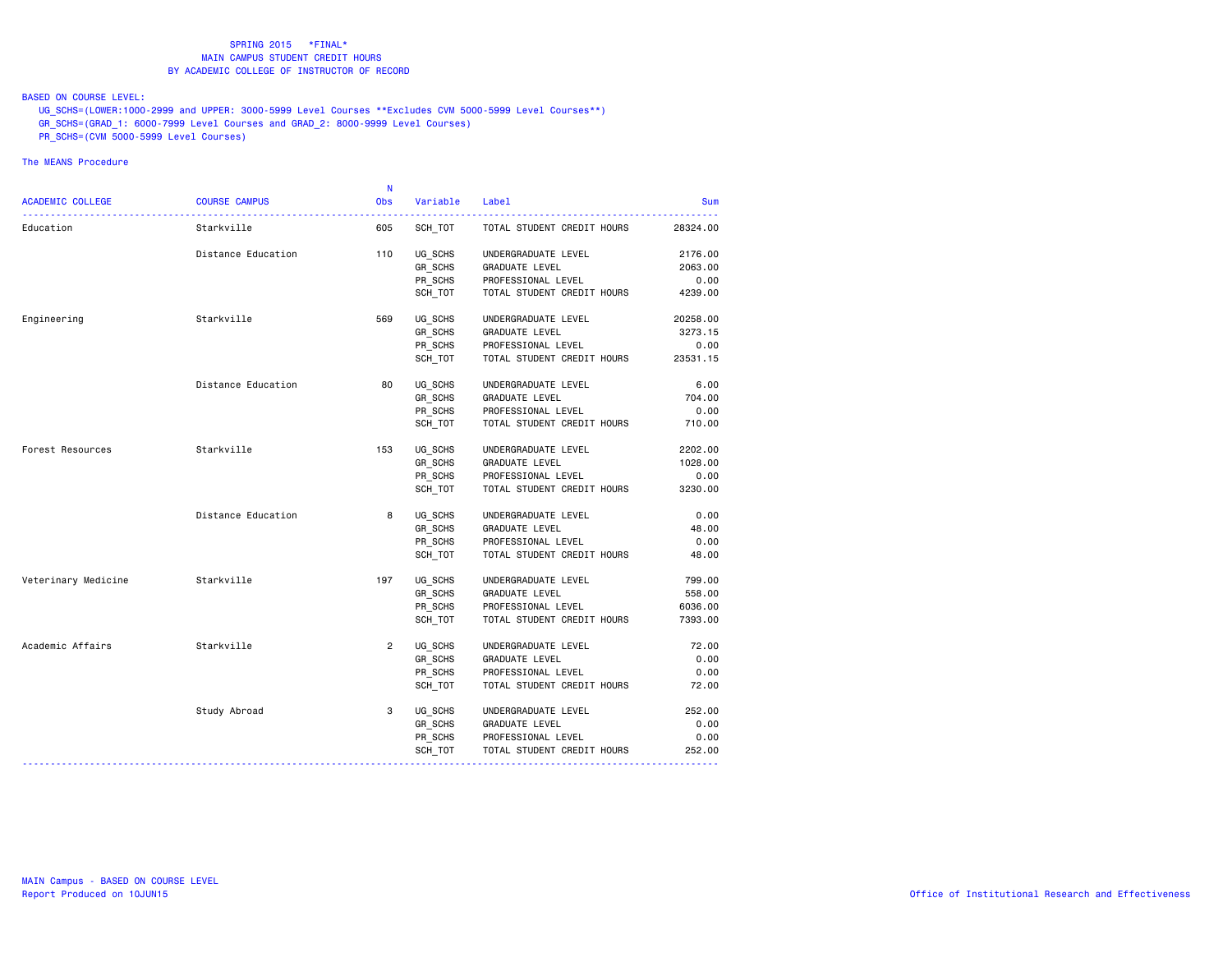#### BASED ON COURSE LEVEL:

UG\_SCHS=(LOWER:1000-2999 and UPPER: 3000-5999 Level Courses \*\*Excludes CVM 5000-5999 Level Courses\*\*)

GR\_SCHS=(GRAD\_1: 6000-7999 Level Courses and GRAD\_2: 8000-9999 Level Courses)

PR\_SCHS=(CVM 5000-5999 Level Courses)

|                                                               | <b>UNDERGRADUATE</b> | <b>GRADUATE</b> | <b>PROFESSIONAL</b> |              |
|---------------------------------------------------------------|----------------------|-----------------|---------------------|--------------|
| <b>ACADEMIC DEPARTMENT</b>                                    | <b>LEVEL</b>         | <b>LEVEL</b>    | <b>LEVEL</b>        | <b>TOTAL</b> |
|                                                               |                      |                 |                     |              |
| Ag & Bio Engineering                                          | 366.00               | 58.25           | 0.00                | 424.25       |
| Agricultural Economics                                        | 870.00               | 126,00          | 0.00                | 996.00       |
| Animal Dairy Science                                          | 1765.00              | 126,00          | 0.00                | 1891.00      |
| Biochemistry, Molecular Biology, Entomology & Plant Pathology | 1508.00              | 556.60          | 123.00              | 2187.60      |
| Dean of Ag & Life Sciences                                    | 31.00                | 0.00            | 0.00                | 31,00        |
| Food Science, Nutrition & Health Promotion                    | 1959.00              | 671.00          | 0.00                | 2630.00      |
| Landscape Architecture                                        | 922,00               | 167.00          | 0.00                | 1089.00      |
| Plant & Soil Sciences                                         | 2175.50              | 505,00          | 0.00                | 2680.50      |
| Poultry Science                                               | 886.00               | 92.00           | 0.00                | 978,00       |
| School of Human Sciences                                      | 4152.00              | 555,00          | 0.00                | 4707.00      |
|                                                               |                      |                 |                     |              |
|                                                               | 14634.50             | 2856.85         | 123,00              | 17614.35     |
|                                                               | ==============       | ==============  | ===============     |              |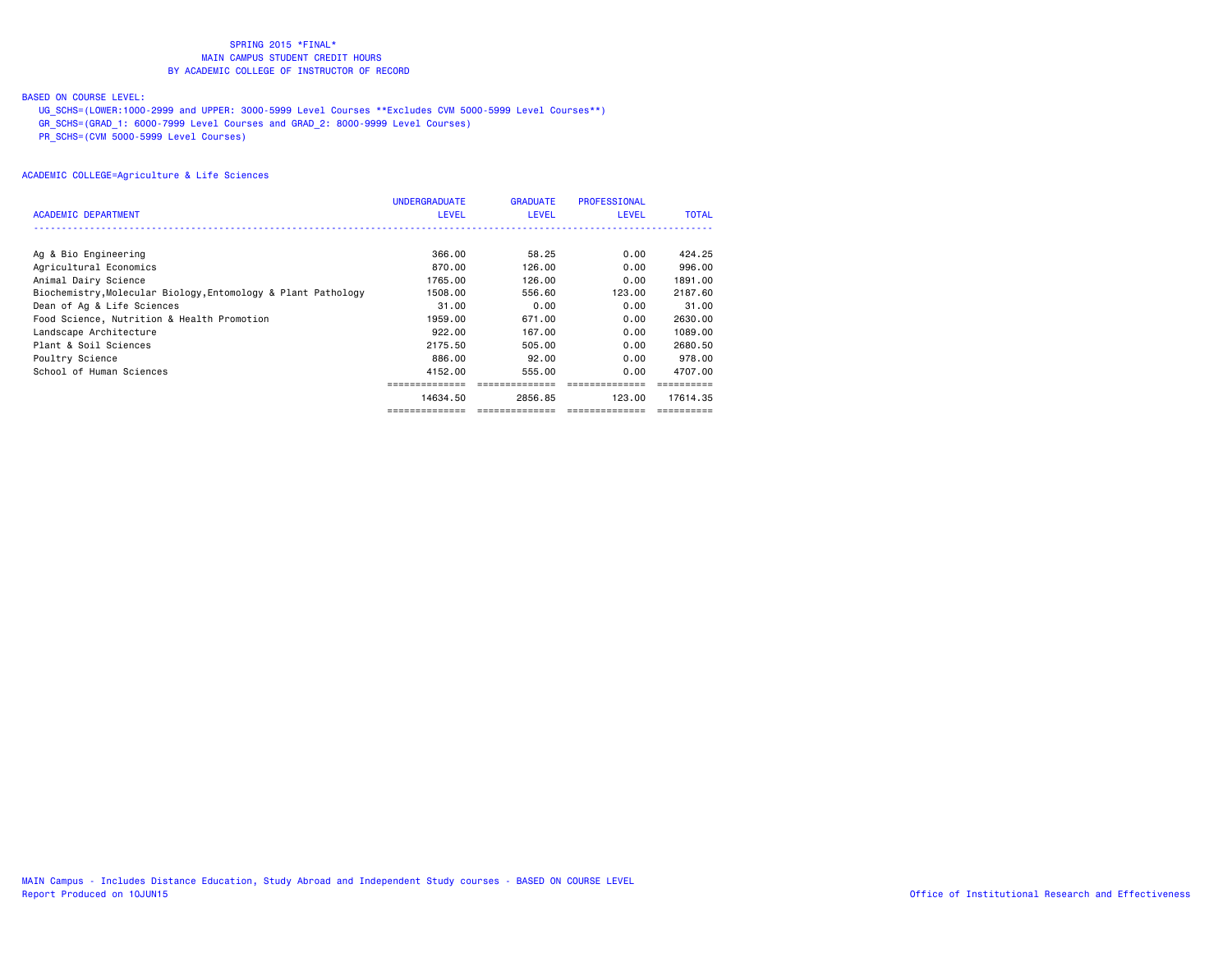#### BASED ON COURSE LEVEL:

UG\_SCHS=(LOWER:1000-2999 and UPPER: 3000-5999 Level Courses \*\*Excludes CVM 5000-5999 Level Courses\*\*)

GR\_SCHS=(GRAD\_1: 6000-7999 Level Courses and GRAD\_2: 8000-9999 Level Courses)

PR\_SCHS=(CVM 5000-5999 Level Courses)

### ACADEMIC COLLEGE=Architecture, Art & Design

|                               | <b>UNDERGRADUATE</b> | <b>GRADUATE</b> | <b>PROFESSIONAL</b> |              |
|-------------------------------|----------------------|-----------------|---------------------|--------------|
| <b>ACADEMIC DEPARTMENT</b>    | <b>LEVEL</b>         | <b>LEVEL</b>    | LEVEL               | <b>TOTAL</b> |
|                               |                      |                 |                     |              |
| Art AAD                       | 3243.00              | 0.00            | 0.00                | 3243.00      |
| Building Construction Science | 364.68               | 0.00            | 0.00                | 364.68       |
| Interior Design               | 712.00               | 2.00            | 0.00                | 714.00       |
| School of Architecture        | 3114.32              | 6.00            | 0.00                | 3120.32      |
|                               |                      |                 |                     |              |
|                               | 7434.00              | 8.00            | 0.00                | 7442.00      |
|                               |                      |                 |                     |              |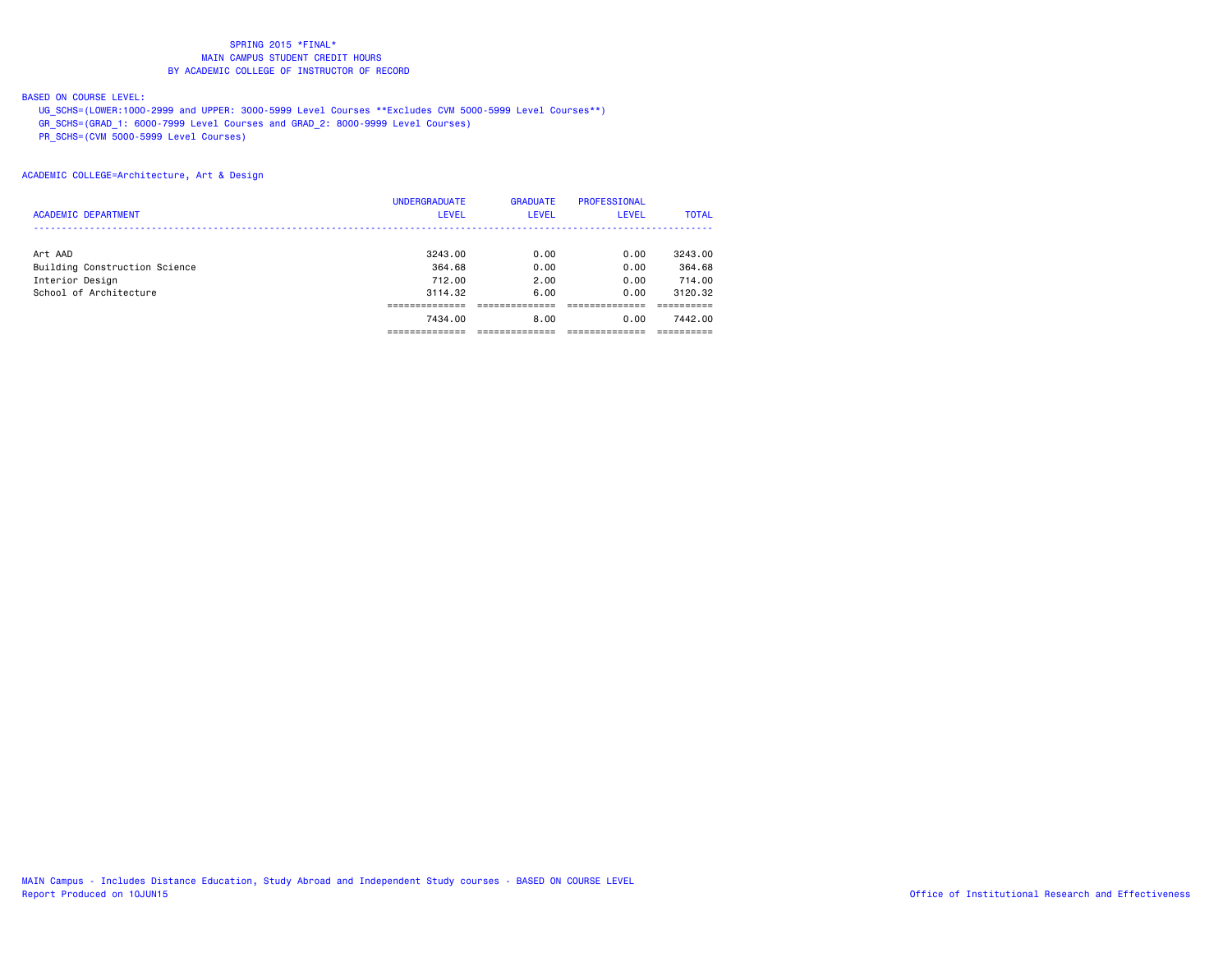#### BASED ON COURSE LEVEL:

UG\_SCHS=(LOWER:1000-2999 and UPPER: 3000-5999 Level Courses \*\*Excludes CVM 5000-5999 Level Courses\*\*)

GR\_SCHS=(GRAD\_1: 6000-7999 Level Courses and GRAD\_2: 8000-9999 Level Courses)

PR\_SCHS=(CVM 5000-5999 Level Courses)

#### ACADEMIC COLLEGE=Arts & Sciences

|                                            | <b>UNDERGRADUATE</b> | <b>GRADUATE</b> | <b>PROFESSIONAL</b> |              |
|--------------------------------------------|----------------------|-----------------|---------------------|--------------|
| <b>ACADEMIC DEPARTMENT</b>                 | LEVEL                | LEVEL           | <b>LEVEL</b>        | <b>TOTAL</b> |
|                                            |                      |                 |                     |              |
|                                            |                      |                 |                     |              |
| Aerospace Studies                          | 185.00               | 0.00            | 0.00                | 185.00       |
| Anthropology & Middle Eastern Cultures     | 1383.00              | 226,00          | 0.00                | 1609,00      |
| <b>Biological Sciences</b>                 | 13467.00             | 731,00          | 0.00                | 14198.00     |
| Chemistry                                  | 7871.00              | 603,00          | 0.00                | 8474.00      |
| Classical & Modern Languages & Literatures | 4623.00              | 57.00           | 0.00                | 4680.00      |
| Communication                              | 8357.00              | 37.00           | 0.00                | 8394.00      |
| Dean of Arts & Sciences                    | 63.00                | 0.00            | 0.00                | 63.00        |
| English                                    | 9753.50              | 256.00          | 0.00                | 10009.50     |
| Geosciences                                | 7245.00              | 1444.00         | 0.00                | 8689,00      |
| History                                    | 5025.50              | 535.00          | 0.00                | 5560.50      |
| Mathematics & Statistics                   | 14358,00             | 891,00          | 0.00                | 15249.00     |
| Military Science                           | 335.00               | 0.00            | 0.00                | 335.00       |
| Philosophy & Religion                      | 4521.00              | 0.00            | 0.00                | 4521.00      |
| Physics & Astronomy                        | 4908,00              | 446.00          | 0.00                | 5354.00      |
| Political Science & Public Administration  | 3252.00              | 478.00          | 0.00                | 3730.00      |
| Psychology                                 | 6713.00              | 430,00          | 0.00                | 7143.00      |
| Shackouls Honors College                   | 138,00               | 0.00            | 0.00                | 138,00       |
| Sociology                                  | 7859.00              | 299,00          | 0.00                | 8158.00      |
|                                            |                      | ==============  | ==============      |              |
|                                            | 100057.0             | 6433,00         | 0.00                | 106490.00    |
|                                            | ==============       | ==============  | ==============      | ==========   |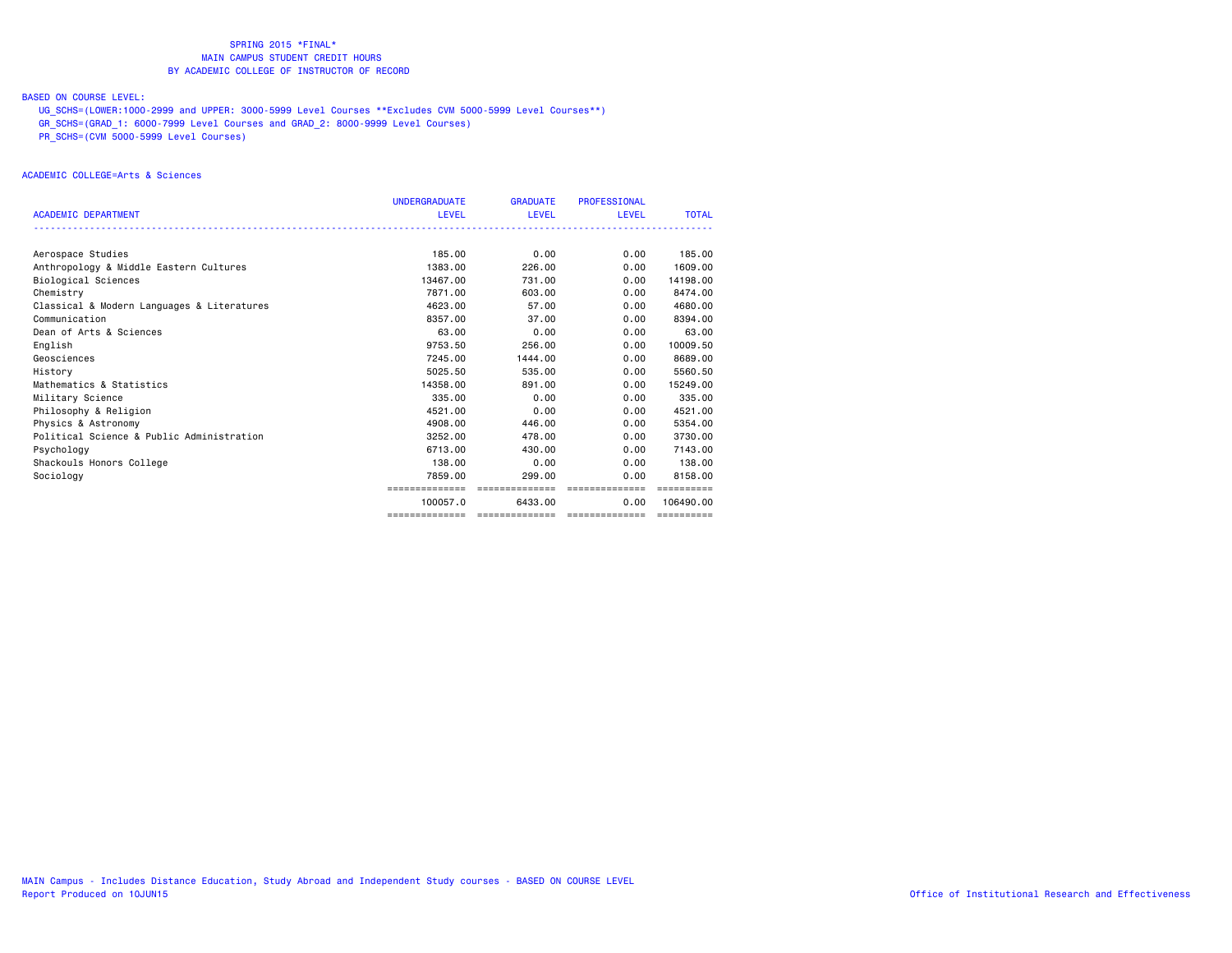## BASED ON COURSE LEVEL:

- UG\_SCHS=(LOWER:1000-2999 and UPPER: 3000-5999 Level Courses \*\*Excludes CVM 5000-5999 Level Courses\*\*)
- GR\_SCHS=(GRAD\_1: 6000-7999 Level Courses and GRAD\_2: 8000-9999 Level Courses)
- PR\_SCHS=(CVM 5000-5999 Level Courses)

#### ACADEMIC COLLEGE=Business

|                                                 | <b>UNDERGRADUATE</b> | <b>GRADUATE</b> | PROFESSIONAL |              |
|-------------------------------------------------|----------------------|-----------------|--------------|--------------|
| <b>ACADEMIC DEPARTMENT</b>                      | LEVEL                | <b>LEVEL</b>    | <b>LEVEL</b> | <b>TOTAL</b> |
|                                                 |                      |                 |              |              |
| Finance & Economics                             | 7189.00              | 265.00          | 0.00         | 7454.00      |
| Management & Information Systems                | 7296.50              | 607.00          | 0.00         | 7903.50      |
| Marketing, Quantitative Analysis & Business Law | 6783.00              | 596.00          | 0.00         | 7379.00      |
| School of Accountancy                           | 3513.00              | 410.00          | 0.00         | 3923.00      |
|                                                 |                      |                 |              |              |
|                                                 | 24781.50             | 1878.00         | 0.00         | 26659.50     |
|                                                 |                      |                 |              |              |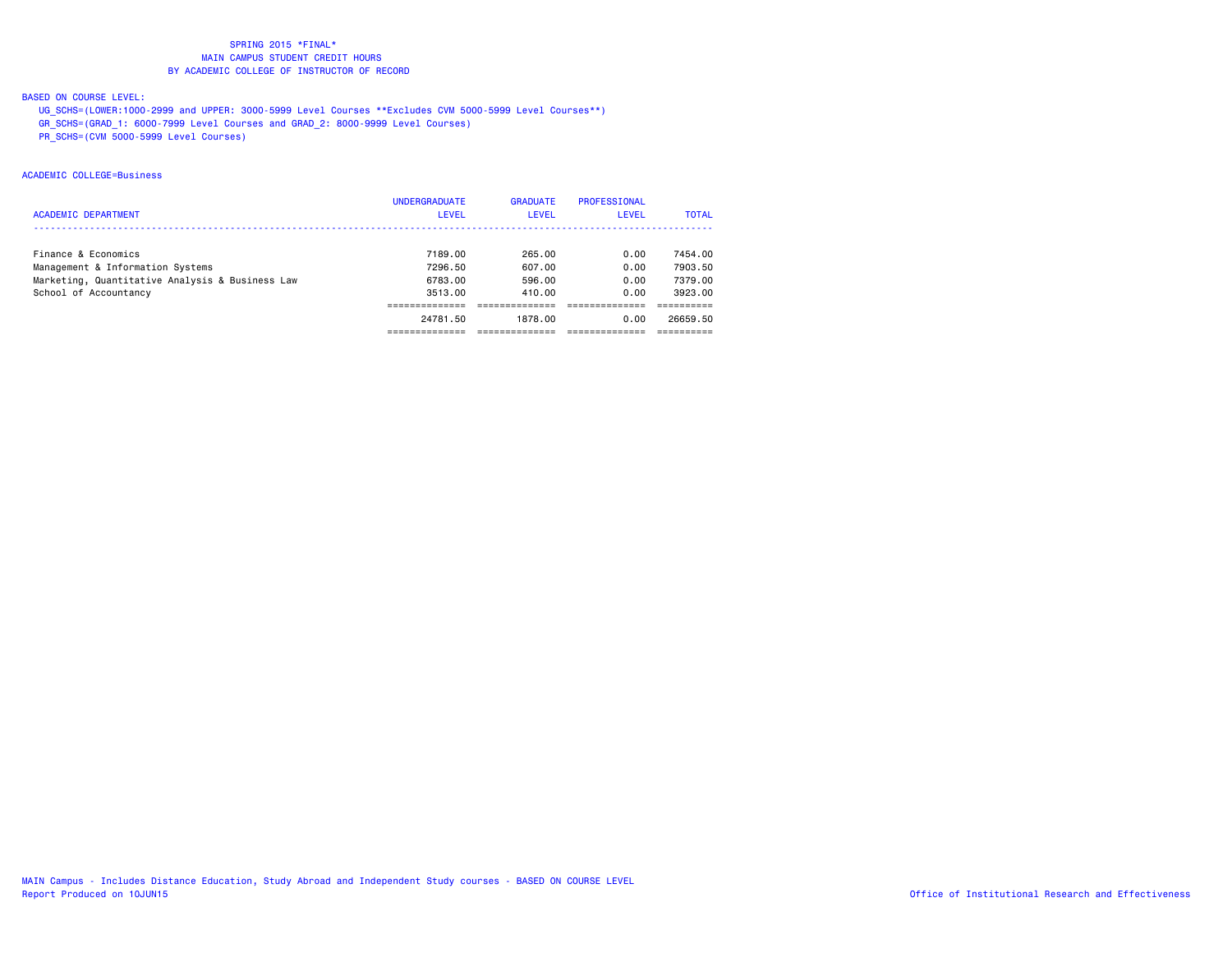## BASED ON COURSE LEVEL:

- UG\_SCHS=(LOWER:1000-2999 and UPPER: 3000-5999 Level Courses \*\*Excludes CVM 5000-5999 Level Courses\*\*)
- GR\_SCHS=(GRAD\_1: 6000-7999 Level Courses and GRAD\_2: 8000-9999 Level Courses)
- PR\_SCHS=(CVM 5000-5999 Level Courses)

#### ACADEMIC COLLEGE=Education

|                                               | <b>UNDERGRADUATE</b> | <b>GRADUATE</b> | PROFESSIONAL |              |
|-----------------------------------------------|----------------------|-----------------|--------------|--------------|
| <b>ACADEMIC DEPARTMENT</b>                    | <b>LEVEL</b>         | <b>LEVEL</b>    | <b>LEVEL</b> | <b>TOTAL</b> |
|                                               |                      |                 |              |              |
| Counseling & Educational Psychology           | 4549.00              | 1475.00         | 0.00         | 6024.00      |
| Curriculum, Instruction & Special Education   | 7126.00              | 1155.00         | 0.00         | 8281.00      |
| Dean of Education                             | 332.00               | 0.00            | 0.00         | 332.00       |
| Instructional Systems & Workforce Development | 3786.00              | 530.00          | 0.00         | 4316.00      |
| Kinesiology                                   | 8303.00              | 403.00          | 0.00         | 8706.00      |
| Leadership and Foundations                    | 1236.00              | 794.00          | 0.00         | 2030.00      |
| Music                                         | 2874.00              | 0.00            | 0.00         | 2874.00      |
|                                               |                      |                 |              |              |
|                                               | 28206.00             | 4357.00         | 0.00         | 32563.00     |
|                                               | ------------         | -------------   |              |              |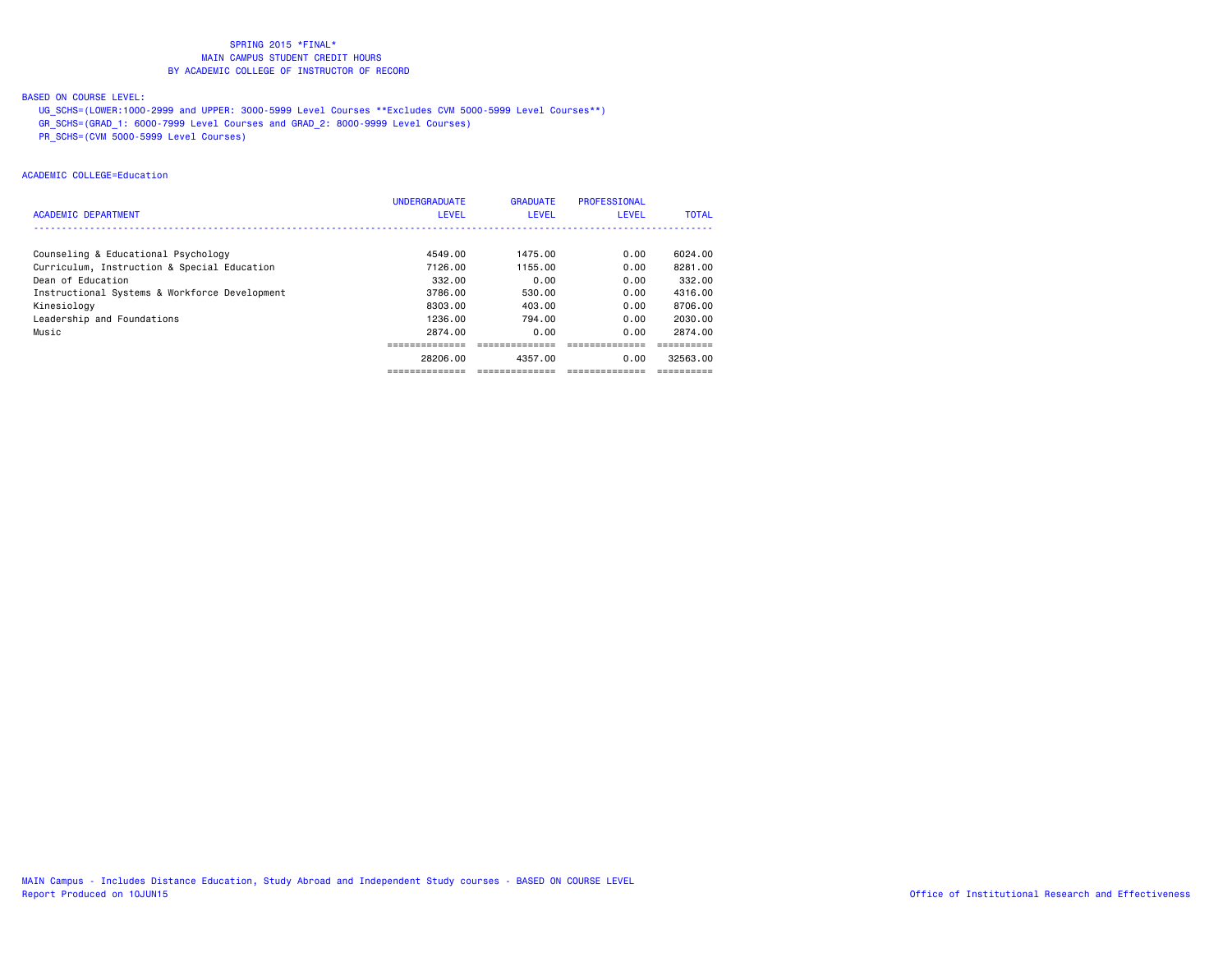#### BASED ON COURSE LEVEL:

- UG\_SCHS=(LOWER:1000-2999 and UPPER: 3000-5999 Level Courses \*\*Excludes CVM 5000-5999 Level Courses\*\*)
- GR\_SCHS=(GRAD\_1: 6000-7999 Level Courses and GRAD\_2: 8000-9999 Level Courses)
- PR\_SCHS=(CVM 5000-5999 Level Courses)

#### ACADEMIC COLLEGE=Engineering

|                                   | <b>UNDERGRADUATE</b> | <b>GRADUATE</b> | PROFESSIONAL |              |
|-----------------------------------|----------------------|-----------------|--------------|--------------|
| ACADEMIC DEPARTMENT               | <b>LEVEL</b>         | <b>LEVEL</b>    | <b>LEVEL</b> | <b>TOTAL</b> |
|                                   |                      |                 |              |              |
| Aerospace Engineering             | 3206.50              | 395.00          | 0.00         | 3601.50      |
| Ag & Bio Engineering              | 937.00               | 172.75          | 0.00         | 1109.75      |
| Civil & Environmental Engineering | 2081.00              | 448.00          | 0.00         | 2529.00      |
| Computer Science & Engineering    | 3411.00              | 684,00          | 0.00         | 4095.00      |
| Electrical & Computer Engineering | 2514.50              | 740.85          | 0.00         | 3255.35      |
| General Engineering               | 229.00               | 0.00            | 0.00         | 229,00       |
| Industrial & Systems Engineering  | 2703.00              | 545.15          | 0.00         | 3248.15      |
| Mechanical Engineering            | 3048.00              | 829.40          | 0.00         | 3877.40      |
| School of Chemical Engineering    | 2134.00              | 162.00          | 0.00         | 2296.00      |
|                                   |                      |                 |              |              |
|                                   | 20264.00             | 3977.15         | 0.00         | 24241.15     |
|                                   |                      |                 |              |              |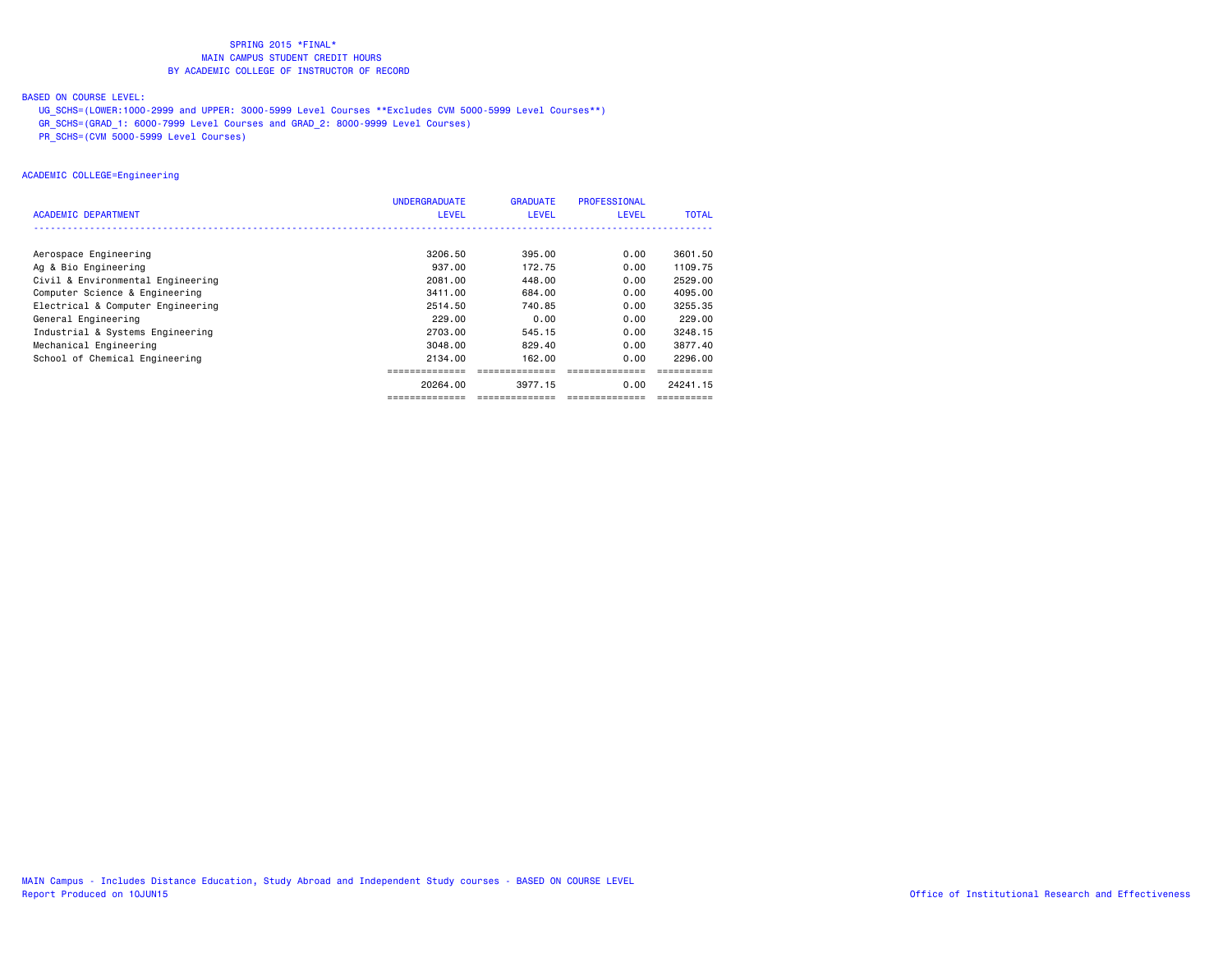#### BASED ON COURSE LEVEL:

- UG\_SCHS=(LOWER:1000-2999 and UPPER: 3000-5999 Level Courses \*\*Excludes CVM 5000-5999 Level Courses\*\*)
- GR\_SCHS=(GRAD\_1: 6000-7999 Level Courses and GRAD\_2: 8000-9999 Level Courses)
- PR\_SCHS=(CVM 5000-5999 Level Courses)

#### ACADEMIC COLLEGE=Forest Resources

|                                   | <b>UNDERGRADUATE</b> | <b>GRADUATE</b> | PROFESSIONAL |              |
|-----------------------------------|----------------------|-----------------|--------------|--------------|
| <b>ACADEMIC DEPARTMENT</b>        | <b>LEVEL</b>         | <b>LEVEL</b>    | LEVEL        | <b>TOTAL</b> |
|                                   |                      |                 |              |              |
| Forestry                          | 1235.00              | 312.00          | 0.00         | 1547.00      |
| Sustainable Bioproducts           | 37.00                | 277.00          | 0.00         | 314,00       |
| Wildlife, Fisheries & Aquaculture | 930.00               | 487.00          | 0.00         | 1417.00      |
|                                   |                      |                 |              |              |
|                                   | 2202.00              | 1076.00         | 0.00         | 3278.00      |
|                                   |                      |                 |              |              |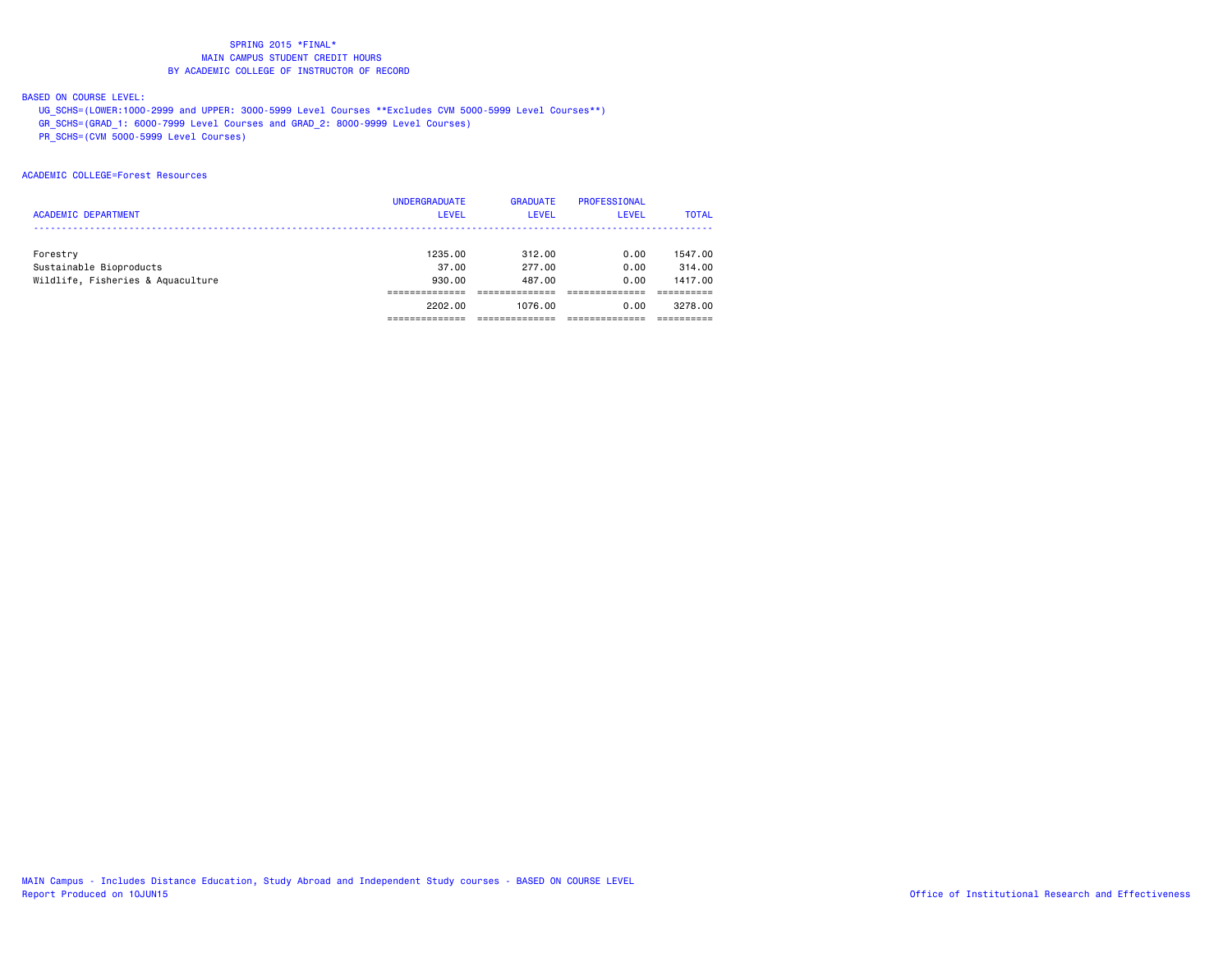#### BASED ON COURSE LEVEL:

- UG\_SCHS=(LOWER:1000-2999 and UPPER: 3000-5999 Level Courses \*\*Excludes CVM 5000-5999 Level Courses\*\*)
- GR\_SCHS=(GRAD\_1: 6000-7999 Level Courses and GRAD\_2: 8000-9999 Level Courses)
- PR\_SCHS=(CVM 5000-5999 Level Courses)

#### ACADEMIC COLLEGE=Veterinary Medicine

| <b>ACADEMIC DEPARTMENT</b> | <b>UNDERGRADUATE</b><br><b>LEVEL</b> | <b>GRADUATE</b><br>LEVEL | PROFESSIONAL<br><b>LEVEL</b> | <b>TOTAL</b> |
|----------------------------|--------------------------------------|--------------------------|------------------------------|--------------|
| Veterinary Medicine        | 799.00                               | 558.00                   | 6036.00                      | 7393.00      |
|                            | 799.00                               | 558.00                   | 6036.00                      | 7393.00      |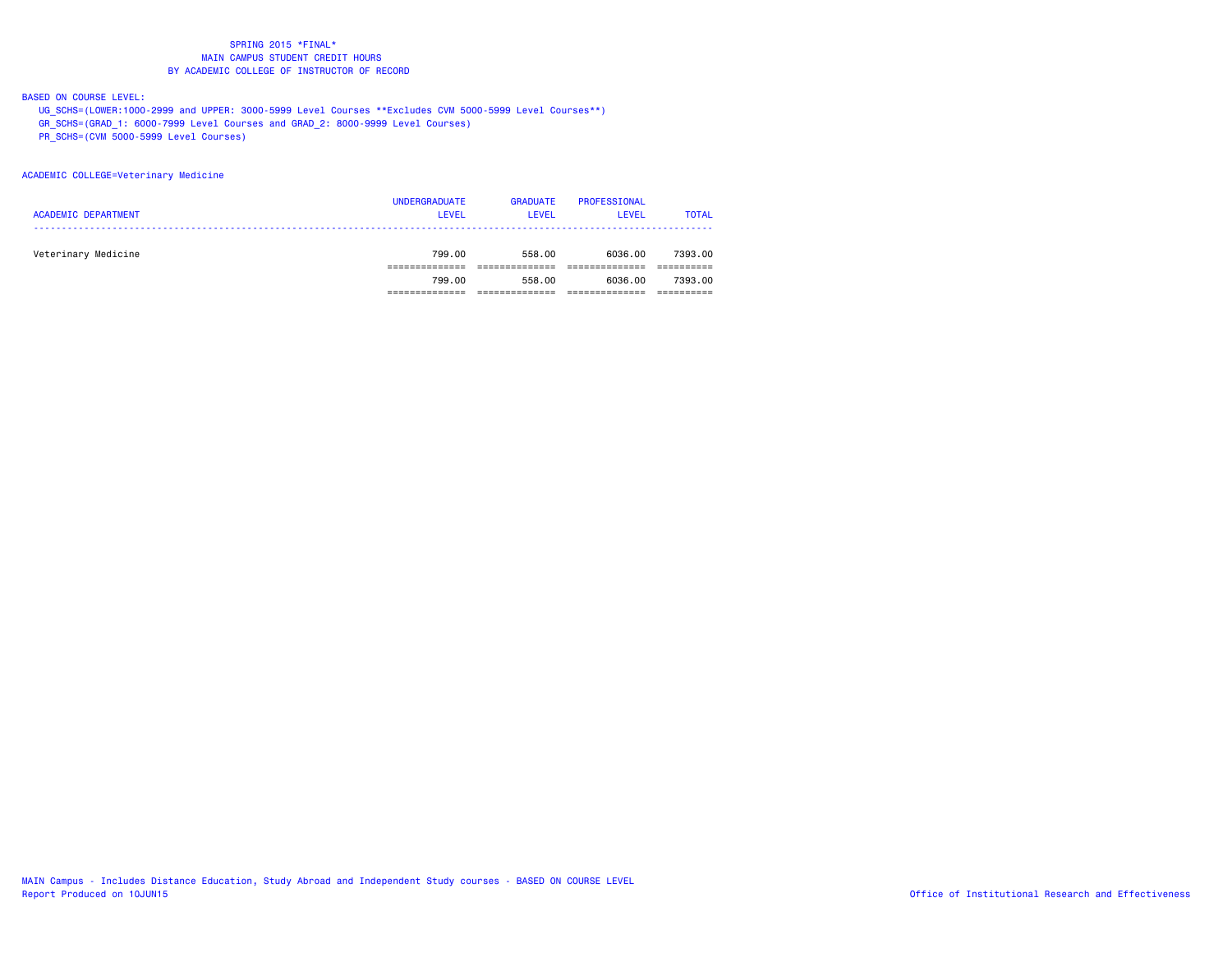#### BASED ON COURSE LEVEL:

UG\_SCHS=(LOWER:1000-2999 and UPPER: 3000-5999 Level Courses \*\*Excludes CVM 5000-5999 Level Courses\*\*)

GR\_SCHS=(GRAD\_1: 6000-7999 Level Courses and GRAD\_2: 8000-9999 Level Courses)

PR\_SCHS=(CVM 5000-5999 Level Courses)

#### ACADEMIC COLLEGE=Academic Affairs

| <b>ACADEMIC DEPARTMENT</b> | <b>UNDERGRADUATE</b><br><b>LEVEL</b> | <b>GRADUATE</b><br><b>LEVEL</b> | PROFESSIONAL<br>LEVEL | <b>TOTAL</b> |
|----------------------------|--------------------------------------|---------------------------------|-----------------------|--------------|
| Provost Office             | 324.00                               | 0.00                            | 0.00                  | 324.00       |
|                            | 324.00                               | 0.00                            | 0.00                  | 324.00       |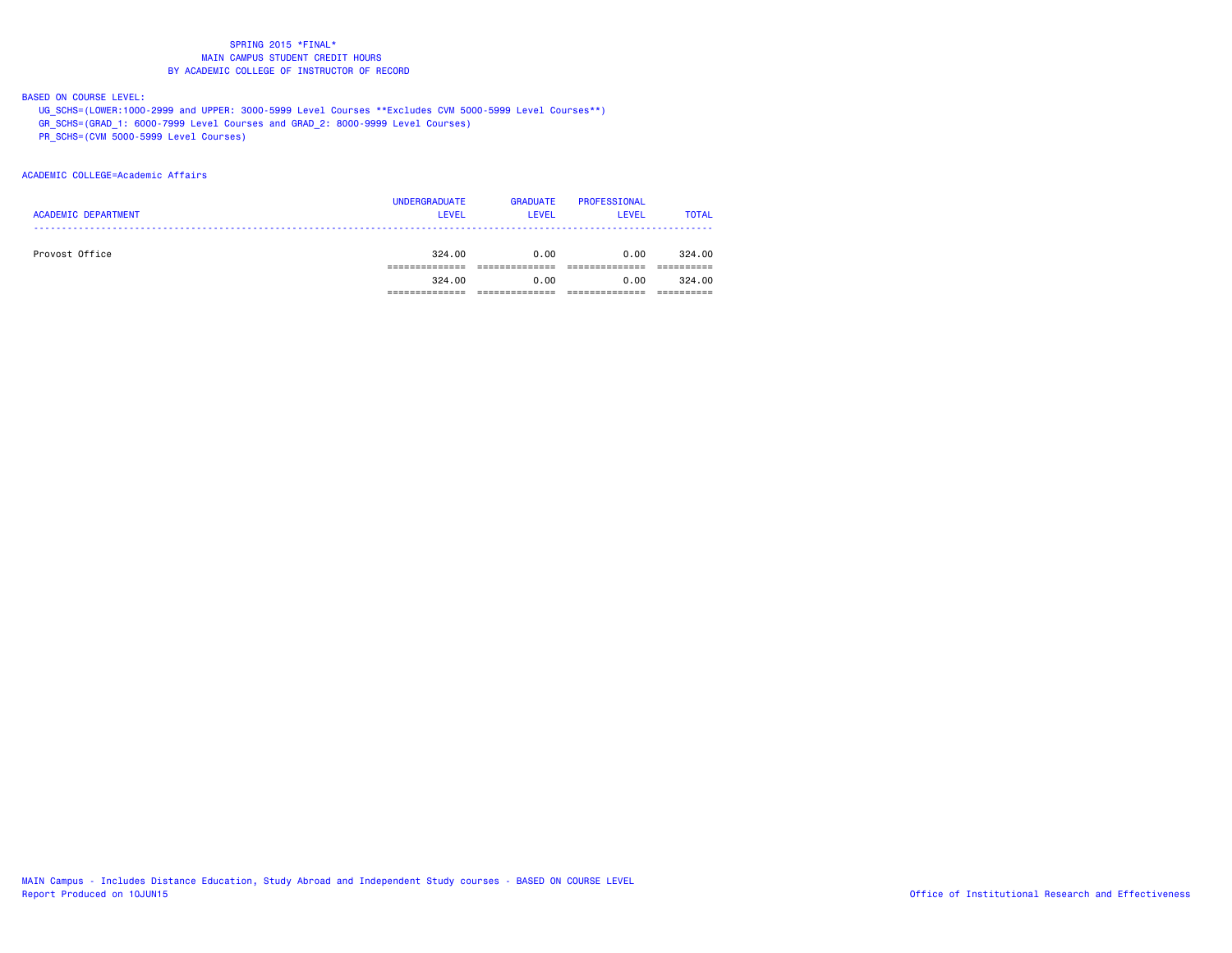| <b>SCHS</b><br><b>SCHS</b><br><b>SCHS</b><br><b>ACADEMIC DEPARTMENT</b><br><b>Status</b><br>Cip#<br>Sec Type Title<br>Per<br><b>SCHS</b><br>Instructor Name<br>Rank<br><b>CRN</b><br>Course #<br>.<br>222 L<br>$\frac{1}{2} \left( \frac{1}{2} \right) \left( \frac{1}{2} \right) \left( \frac{1}{2} \right) \left( \frac{1}{2} \right)$<br>.<br>0.00<br>0.00<br>21.00<br>Not Applicable<br>150699<br>C<br>21.00<br>Ag & Bio Engineering<br>Chesser, Gary<br>Non-Faculty<br>14955<br>ABE 1083<br>01<br>Technology Design II 1.00<br>02<br>K<br>0.00<br>0.00<br>14956<br>ABE 1083<br>Technology Design II 1.00<br>0.00<br>0.00<br>14957 ABE 1083<br>03<br>K<br>Technology Design II 1.00<br>0.00<br>0.00<br>0.00<br>0.00<br>.<br>.<br>-----<br>.<br>0.00<br>21.00<br>0.00<br>21.00<br>Linhoss, Anna<br>Assistant Professor Ten Track<br>140301<br>10043<br>ABE 8911<br>01<br><b>S</b><br>Agr/Bio Engr Seminar 0.25<br>0.00<br>1.75<br>0.00<br>1.75<br>10044<br>ABE 8921<br>01<br>S<br>Agr/Bio Engr Seminar<br>0.25<br>0.00<br>1.50<br>0.00<br>1.50<br>ABE 8000<br>05<br>15216<br>D<br>Research / Thesis<br>1.00<br>0.00<br>1.00<br>0.00<br>1.00<br>ABE 7000<br>02<br>16007<br>$\mathbf{I}$<br>Directed Indiv Study 1.00<br>0.00<br>3.00<br>0.00<br>3.00<br>.<br>.<br>.<br>$\sim$ $\sim$ $\sim$ $\sim$ $\sim$<br>0.00<br>7.25<br>0.00<br>7.25<br>Paz, Joel<br>Associate Professor Tenured<br>10026<br>ABE 4263<br>Soil & Water Mgt<br>63.00<br>0.00<br>0.00<br>63.00<br>140301<br>01<br>C<br>1.00<br>10027<br>ABE 4263<br>02<br>К<br>0.00<br>0.00<br>0.00<br>Soil & Water Mgt<br>1.00<br>0.00<br>ABE 9000<br>06<br>15207<br>D<br>Research / Diss<br>1.00<br>0.00<br>10.00<br>0.00<br>10.00<br>ABE 8000<br>15218<br>07<br>1.00<br>0.00<br>3.00<br>0.00<br>3.00<br>D<br>Research / Thesis<br>ABE 4000<br>12<br>3.00<br>15829<br>I<br>Directed Indiv Study<br>3.00<br>0.00<br>0.00<br>1.00<br>ABE 2873<br>$\mathbf c$<br>143801 10016<br>01<br>Land Surveying<br>1.00<br>66.00<br>0.00<br>0.00<br>66.00<br>ABE 2873<br>10017<br>02<br>K<br>1.00<br>0.00<br>0.00<br>0.00<br>0.00<br>Land Surveying<br>10018<br>ABE 2873<br>03<br>К<br>0.00<br>0.00<br>0.00<br>Land Surveying<br>1.00<br>0.00<br>ABE 2873<br>H01<br>6.00<br>10019<br>C<br>Land Surveying<br>1.00<br>6.00<br>0.00<br>0.00<br>10034<br>ABE 6263<br>01<br>C<br>0.00<br>0.00<br>6.00<br>150699<br>Soil & Water Mgt<br>1.00<br>6.00<br>10035<br>ABE 6263<br>02<br>K<br>1.00<br>0.00<br>0.00<br>0.00<br>Soil & Water Mgt<br>0.00<br>$\frac{1}{2} \left( \frac{1}{2} \right) \left( \frac{1}{2} \right) \left( \frac{1}{2} \right) \left( \frac{1}{2} \right) \left( \frac{1}{2} \right) \left( \frac{1}{2} \right)$<br>د د د د<br>.<br>$\sim$ $\sim$ .<br>$\frac{1}{2} \left( \frac{1}{2} \right) \left( \frac{1}{2} \right) \left( \frac{1}{2} \right) \left( \frac{1}{2} \right) \left( \frac{1}{2} \right)$<br>138.00<br>19.00<br>0.00<br>157.00<br>Purswell, Joseph<br>Non-Employee<br>Not Applicable<br>140301<br>16197 ABE 9000<br>Research / Diss<br>1.00<br>0.00<br>5.00<br>0.00<br>5.00<br>15<br>D<br>.<br>.<br>.<br>$\sim$ $\sim$ $\sim$<br>$\frac{1}{2} \left( \frac{1}{2} \right) \left( \frac{1}{2} \right) \left( \frac{1}{2} \right) \left( \frac{1}{2} \right) \left( \frac{1}{2} \right)$<br>0.00<br>5.00<br>0.00<br>5.00<br>Simpson, Chartrisa<br>Assistant Professor Ten Track<br>15158<br>13<br>3.00<br>010000<br>GA 4000<br>I<br>Dis in Agriculture<br>1.00<br>3.00<br>0.00<br>0.00<br>15199<br>ABE 4000<br>03<br>0.00<br>2.00<br>140301<br>$\mathbf{I}$<br>Directed Indiv Study 1.00<br>2.00<br>0.00<br>ABE 8000<br>09<br>15220<br>D<br>Research / Thesis<br>1.00<br>0.00<br>18.00<br>0.00<br>18.00<br>15271<br>ABE 4000<br>05<br>$\mathbf{I}$<br>Directed Indiv Study 1.00<br>3.00<br>0.00<br>0.00<br>3.00<br>ABE 4000<br>10<br>Directed Indiv Study 1.00<br>15537<br>I<br>1.00<br>0.00<br>0.00<br>1.00<br>ABE 3813<br>140501 10023<br>01<br>C<br>Bio Prop Of Mat<br>1.00<br>195.00<br>0.00<br>0.00<br>195.00<br>ABE 3813<br>10024<br>02<br>К<br>Bio Prop Of Mat<br>1.00<br>0.00<br>0.00<br>0.00<br>0.00<br>ABE 3813<br>03<br>K<br>10025<br>Bio Prop Of Mat<br>1.00<br>0.00<br>0.00<br>0.00<br>0.00<br>.<br>.<br>222.00<br>204.00<br>18.00<br>0.00<br>0.00<br>Ward, Jason<br>Extension Assist Pr Non-Ten Track<br>140301<br>16038<br>ABE 9000<br>14<br>Research / Diss<br>1.00<br>0.00<br>5.00<br>5.00<br>D<br>16344<br>ABE 7000<br>03<br>$\mathbf{I}$<br>Directed Indiv Study 1.00<br>0.00<br>1.00<br>0.00<br>1.00<br>.<br>$\frac{1}{2}$<br>. <b>.</b><br>.<br>0.00<br>6.00<br>0.00<br>6.00<br>15225<br>ABE 9000<br>12<br>0.00<br>3.00<br>0.00<br>3.00<br>Yu, Fei<br>Associate Professor Tenured<br>140301<br>D<br>Research / Diss<br>1.00<br>ABE 4000<br>13<br>16023<br>$\mathbf{I}$<br>Directed Indiv Study 1.00<br>3.00<br>0.00<br>0.00<br>3.00<br>.<br>.<br>$\frac{1}{2}$<br>$\sim$ $\sim$ .<br>$- - - - -$ |  | <b>Tenure</b> | <b>Course</b> |  | Crs | Inst | <b>UG</b> | <b>GR</b> | PR   | Total |
|--------------------------------------------------------------------------------------------------------------------------------------------------------------------------------------------------------------------------------------------------------------------------------------------------------------------------------------------------------------------------------------------------------------------------------------------------------------------------------------------------------------------------------------------------------------------------------------------------------------------------------------------------------------------------------------------------------------------------------------------------------------------------------------------------------------------------------------------------------------------------------------------------------------------------------------------------------------------------------------------------------------------------------------------------------------------------------------------------------------------------------------------------------------------------------------------------------------------------------------------------------------------------------------------------------------------------------------------------------------------------------------------------------------------------------------------------------------------------------------------------------------------------------------------------------------------------------------------------------------------------------------------------------------------------------------------------------------------------------------------------------------------------------------------------------------------------------------------------------------------------------------------------------------------------------------------------------------------------------------------------------------------------------------------------------------------------------------------------------------------------------------------------------------------------------------------------------------------------------------------------------------------------------------------------------------------------------------------------------------------------------------------------------------------------------------------------------------------------------------------------------------------------------------------------------------------------------------------------------------------------------------------------------------------------------------------------------------------------------------------------------------------------------------------------------------------------------------------------------------------------------------------------------------------------------------------------------------------------------------------------------------------------------------------------------------------------------------------------------------------------------------------------------------------------------------------------------------------------------------------------------------------------------------------------------------------------------------------------------------------------------------------------------------------------------------------------------------------------------------------------------------------------------------------------------------------------------------------------------------------------------------------------------------------------------------------------------------------------------------------------------------------------------------------------------------------------------------------------------------------------------------------------------------------------------------------------------------------------------------------------------------------------------------------------------------------------------------------------------------------------------------------------------------------------------------------------------------------------------------------------------------------------------------------------------------------------------------------------------------------------------------------------------------------------------------------------------------------------------------------------------------------------------------------------------------------------------------------------------------------------------------------------------------------------------------------------------------------------------------------------------------------------------------------------------------------------------------------------------------------------------------------|--|---------------|---------------|--|-----|------|-----------|-----------|------|-------|
|                                                                                                                                                                                                                                                                                                                                                                                                                                                                                                                                                                                                                                                                                                                                                                                                                                                                                                                                                                                                                                                                                                                                                                                                                                                                                                                                                                                                                                                                                                                                                                                                                                                                                                                                                                                                                                                                                                                                                                                                                                                                                                                                                                                                                                                                                                                                                                                                                                                                                                                                                                                                                                                                                                                                                                                                                                                                                                                                                                                                                                                                                                                                                                                                                                                                                                                                                                                                                                                                                                                                                                                                                                                                                                                                                                                                                                                                                                                                                                                                                                                                                                                                                                                                                                                                                                                                                                                                                                                                                                                                                                                                                                                                                                                                                                                                                                                                                            |  |               |               |  |     |      |           |           |      |       |
|                                                                                                                                                                                                                                                                                                                                                                                                                                                                                                                                                                                                                                                                                                                                                                                                                                                                                                                                                                                                                                                                                                                                                                                                                                                                                                                                                                                                                                                                                                                                                                                                                                                                                                                                                                                                                                                                                                                                                                                                                                                                                                                                                                                                                                                                                                                                                                                                                                                                                                                                                                                                                                                                                                                                                                                                                                                                                                                                                                                                                                                                                                                                                                                                                                                                                                                                                                                                                                                                                                                                                                                                                                                                                                                                                                                                                                                                                                                                                                                                                                                                                                                                                                                                                                                                                                                                                                                                                                                                                                                                                                                                                                                                                                                                                                                                                                                                                            |  |               |               |  |     |      |           |           |      |       |
|                                                                                                                                                                                                                                                                                                                                                                                                                                                                                                                                                                                                                                                                                                                                                                                                                                                                                                                                                                                                                                                                                                                                                                                                                                                                                                                                                                                                                                                                                                                                                                                                                                                                                                                                                                                                                                                                                                                                                                                                                                                                                                                                                                                                                                                                                                                                                                                                                                                                                                                                                                                                                                                                                                                                                                                                                                                                                                                                                                                                                                                                                                                                                                                                                                                                                                                                                                                                                                                                                                                                                                                                                                                                                                                                                                                                                                                                                                                                                                                                                                                                                                                                                                                                                                                                                                                                                                                                                                                                                                                                                                                                                                                                                                                                                                                                                                                                                            |  |               |               |  |     |      |           |           |      |       |
|                                                                                                                                                                                                                                                                                                                                                                                                                                                                                                                                                                                                                                                                                                                                                                                                                                                                                                                                                                                                                                                                                                                                                                                                                                                                                                                                                                                                                                                                                                                                                                                                                                                                                                                                                                                                                                                                                                                                                                                                                                                                                                                                                                                                                                                                                                                                                                                                                                                                                                                                                                                                                                                                                                                                                                                                                                                                                                                                                                                                                                                                                                                                                                                                                                                                                                                                                                                                                                                                                                                                                                                                                                                                                                                                                                                                                                                                                                                                                                                                                                                                                                                                                                                                                                                                                                                                                                                                                                                                                                                                                                                                                                                                                                                                                                                                                                                                                            |  |               |               |  |     |      |           |           |      |       |
|                                                                                                                                                                                                                                                                                                                                                                                                                                                                                                                                                                                                                                                                                                                                                                                                                                                                                                                                                                                                                                                                                                                                                                                                                                                                                                                                                                                                                                                                                                                                                                                                                                                                                                                                                                                                                                                                                                                                                                                                                                                                                                                                                                                                                                                                                                                                                                                                                                                                                                                                                                                                                                                                                                                                                                                                                                                                                                                                                                                                                                                                                                                                                                                                                                                                                                                                                                                                                                                                                                                                                                                                                                                                                                                                                                                                                                                                                                                                                                                                                                                                                                                                                                                                                                                                                                                                                                                                                                                                                                                                                                                                                                                                                                                                                                                                                                                                                            |  |               |               |  |     |      |           |           |      |       |
|                                                                                                                                                                                                                                                                                                                                                                                                                                                                                                                                                                                                                                                                                                                                                                                                                                                                                                                                                                                                                                                                                                                                                                                                                                                                                                                                                                                                                                                                                                                                                                                                                                                                                                                                                                                                                                                                                                                                                                                                                                                                                                                                                                                                                                                                                                                                                                                                                                                                                                                                                                                                                                                                                                                                                                                                                                                                                                                                                                                                                                                                                                                                                                                                                                                                                                                                                                                                                                                                                                                                                                                                                                                                                                                                                                                                                                                                                                                                                                                                                                                                                                                                                                                                                                                                                                                                                                                                                                                                                                                                                                                                                                                                                                                                                                                                                                                                                            |  |               |               |  |     |      |           |           |      |       |
|                                                                                                                                                                                                                                                                                                                                                                                                                                                                                                                                                                                                                                                                                                                                                                                                                                                                                                                                                                                                                                                                                                                                                                                                                                                                                                                                                                                                                                                                                                                                                                                                                                                                                                                                                                                                                                                                                                                                                                                                                                                                                                                                                                                                                                                                                                                                                                                                                                                                                                                                                                                                                                                                                                                                                                                                                                                                                                                                                                                                                                                                                                                                                                                                                                                                                                                                                                                                                                                                                                                                                                                                                                                                                                                                                                                                                                                                                                                                                                                                                                                                                                                                                                                                                                                                                                                                                                                                                                                                                                                                                                                                                                                                                                                                                                                                                                                                                            |  |               |               |  |     |      |           |           |      |       |
|                                                                                                                                                                                                                                                                                                                                                                                                                                                                                                                                                                                                                                                                                                                                                                                                                                                                                                                                                                                                                                                                                                                                                                                                                                                                                                                                                                                                                                                                                                                                                                                                                                                                                                                                                                                                                                                                                                                                                                                                                                                                                                                                                                                                                                                                                                                                                                                                                                                                                                                                                                                                                                                                                                                                                                                                                                                                                                                                                                                                                                                                                                                                                                                                                                                                                                                                                                                                                                                                                                                                                                                                                                                                                                                                                                                                                                                                                                                                                                                                                                                                                                                                                                                                                                                                                                                                                                                                                                                                                                                                                                                                                                                                                                                                                                                                                                                                                            |  |               |               |  |     |      |           |           |      |       |
|                                                                                                                                                                                                                                                                                                                                                                                                                                                                                                                                                                                                                                                                                                                                                                                                                                                                                                                                                                                                                                                                                                                                                                                                                                                                                                                                                                                                                                                                                                                                                                                                                                                                                                                                                                                                                                                                                                                                                                                                                                                                                                                                                                                                                                                                                                                                                                                                                                                                                                                                                                                                                                                                                                                                                                                                                                                                                                                                                                                                                                                                                                                                                                                                                                                                                                                                                                                                                                                                                                                                                                                                                                                                                                                                                                                                                                                                                                                                                                                                                                                                                                                                                                                                                                                                                                                                                                                                                                                                                                                                                                                                                                                                                                                                                                                                                                                                                            |  |               |               |  |     |      |           |           |      |       |
|                                                                                                                                                                                                                                                                                                                                                                                                                                                                                                                                                                                                                                                                                                                                                                                                                                                                                                                                                                                                                                                                                                                                                                                                                                                                                                                                                                                                                                                                                                                                                                                                                                                                                                                                                                                                                                                                                                                                                                                                                                                                                                                                                                                                                                                                                                                                                                                                                                                                                                                                                                                                                                                                                                                                                                                                                                                                                                                                                                                                                                                                                                                                                                                                                                                                                                                                                                                                                                                                                                                                                                                                                                                                                                                                                                                                                                                                                                                                                                                                                                                                                                                                                                                                                                                                                                                                                                                                                                                                                                                                                                                                                                                                                                                                                                                                                                                                                            |  |               |               |  |     |      |           |           |      |       |
|                                                                                                                                                                                                                                                                                                                                                                                                                                                                                                                                                                                                                                                                                                                                                                                                                                                                                                                                                                                                                                                                                                                                                                                                                                                                                                                                                                                                                                                                                                                                                                                                                                                                                                                                                                                                                                                                                                                                                                                                                                                                                                                                                                                                                                                                                                                                                                                                                                                                                                                                                                                                                                                                                                                                                                                                                                                                                                                                                                                                                                                                                                                                                                                                                                                                                                                                                                                                                                                                                                                                                                                                                                                                                                                                                                                                                                                                                                                                                                                                                                                                                                                                                                                                                                                                                                                                                                                                                                                                                                                                                                                                                                                                                                                                                                                                                                                                                            |  |               |               |  |     |      |           |           |      |       |
|                                                                                                                                                                                                                                                                                                                                                                                                                                                                                                                                                                                                                                                                                                                                                                                                                                                                                                                                                                                                                                                                                                                                                                                                                                                                                                                                                                                                                                                                                                                                                                                                                                                                                                                                                                                                                                                                                                                                                                                                                                                                                                                                                                                                                                                                                                                                                                                                                                                                                                                                                                                                                                                                                                                                                                                                                                                                                                                                                                                                                                                                                                                                                                                                                                                                                                                                                                                                                                                                                                                                                                                                                                                                                                                                                                                                                                                                                                                                                                                                                                                                                                                                                                                                                                                                                                                                                                                                                                                                                                                                                                                                                                                                                                                                                                                                                                                                                            |  |               |               |  |     |      |           |           |      |       |
|                                                                                                                                                                                                                                                                                                                                                                                                                                                                                                                                                                                                                                                                                                                                                                                                                                                                                                                                                                                                                                                                                                                                                                                                                                                                                                                                                                                                                                                                                                                                                                                                                                                                                                                                                                                                                                                                                                                                                                                                                                                                                                                                                                                                                                                                                                                                                                                                                                                                                                                                                                                                                                                                                                                                                                                                                                                                                                                                                                                                                                                                                                                                                                                                                                                                                                                                                                                                                                                                                                                                                                                                                                                                                                                                                                                                                                                                                                                                                                                                                                                                                                                                                                                                                                                                                                                                                                                                                                                                                                                                                                                                                                                                                                                                                                                                                                                                                            |  |               |               |  |     |      |           |           |      |       |
|                                                                                                                                                                                                                                                                                                                                                                                                                                                                                                                                                                                                                                                                                                                                                                                                                                                                                                                                                                                                                                                                                                                                                                                                                                                                                                                                                                                                                                                                                                                                                                                                                                                                                                                                                                                                                                                                                                                                                                                                                                                                                                                                                                                                                                                                                                                                                                                                                                                                                                                                                                                                                                                                                                                                                                                                                                                                                                                                                                                                                                                                                                                                                                                                                                                                                                                                                                                                                                                                                                                                                                                                                                                                                                                                                                                                                                                                                                                                                                                                                                                                                                                                                                                                                                                                                                                                                                                                                                                                                                                                                                                                                                                                                                                                                                                                                                                                                            |  |               |               |  |     |      |           |           |      |       |
|                                                                                                                                                                                                                                                                                                                                                                                                                                                                                                                                                                                                                                                                                                                                                                                                                                                                                                                                                                                                                                                                                                                                                                                                                                                                                                                                                                                                                                                                                                                                                                                                                                                                                                                                                                                                                                                                                                                                                                                                                                                                                                                                                                                                                                                                                                                                                                                                                                                                                                                                                                                                                                                                                                                                                                                                                                                                                                                                                                                                                                                                                                                                                                                                                                                                                                                                                                                                                                                                                                                                                                                                                                                                                                                                                                                                                                                                                                                                                                                                                                                                                                                                                                                                                                                                                                                                                                                                                                                                                                                                                                                                                                                                                                                                                                                                                                                                                            |  |               |               |  |     |      |           |           |      |       |
|                                                                                                                                                                                                                                                                                                                                                                                                                                                                                                                                                                                                                                                                                                                                                                                                                                                                                                                                                                                                                                                                                                                                                                                                                                                                                                                                                                                                                                                                                                                                                                                                                                                                                                                                                                                                                                                                                                                                                                                                                                                                                                                                                                                                                                                                                                                                                                                                                                                                                                                                                                                                                                                                                                                                                                                                                                                                                                                                                                                                                                                                                                                                                                                                                                                                                                                                                                                                                                                                                                                                                                                                                                                                                                                                                                                                                                                                                                                                                                                                                                                                                                                                                                                                                                                                                                                                                                                                                                                                                                                                                                                                                                                                                                                                                                                                                                                                                            |  |               |               |  |     |      |           |           |      |       |
|                                                                                                                                                                                                                                                                                                                                                                                                                                                                                                                                                                                                                                                                                                                                                                                                                                                                                                                                                                                                                                                                                                                                                                                                                                                                                                                                                                                                                                                                                                                                                                                                                                                                                                                                                                                                                                                                                                                                                                                                                                                                                                                                                                                                                                                                                                                                                                                                                                                                                                                                                                                                                                                                                                                                                                                                                                                                                                                                                                                                                                                                                                                                                                                                                                                                                                                                                                                                                                                                                                                                                                                                                                                                                                                                                                                                                                                                                                                                                                                                                                                                                                                                                                                                                                                                                                                                                                                                                                                                                                                                                                                                                                                                                                                                                                                                                                                                                            |  |               |               |  |     |      |           |           |      |       |
|                                                                                                                                                                                                                                                                                                                                                                                                                                                                                                                                                                                                                                                                                                                                                                                                                                                                                                                                                                                                                                                                                                                                                                                                                                                                                                                                                                                                                                                                                                                                                                                                                                                                                                                                                                                                                                                                                                                                                                                                                                                                                                                                                                                                                                                                                                                                                                                                                                                                                                                                                                                                                                                                                                                                                                                                                                                                                                                                                                                                                                                                                                                                                                                                                                                                                                                                                                                                                                                                                                                                                                                                                                                                                                                                                                                                                                                                                                                                                                                                                                                                                                                                                                                                                                                                                                                                                                                                                                                                                                                                                                                                                                                                                                                                                                                                                                                                                            |  |               |               |  |     |      |           |           |      |       |
|                                                                                                                                                                                                                                                                                                                                                                                                                                                                                                                                                                                                                                                                                                                                                                                                                                                                                                                                                                                                                                                                                                                                                                                                                                                                                                                                                                                                                                                                                                                                                                                                                                                                                                                                                                                                                                                                                                                                                                                                                                                                                                                                                                                                                                                                                                                                                                                                                                                                                                                                                                                                                                                                                                                                                                                                                                                                                                                                                                                                                                                                                                                                                                                                                                                                                                                                                                                                                                                                                                                                                                                                                                                                                                                                                                                                                                                                                                                                                                                                                                                                                                                                                                                                                                                                                                                                                                                                                                                                                                                                                                                                                                                                                                                                                                                                                                                                                            |  |               |               |  |     |      |           |           |      |       |
|                                                                                                                                                                                                                                                                                                                                                                                                                                                                                                                                                                                                                                                                                                                                                                                                                                                                                                                                                                                                                                                                                                                                                                                                                                                                                                                                                                                                                                                                                                                                                                                                                                                                                                                                                                                                                                                                                                                                                                                                                                                                                                                                                                                                                                                                                                                                                                                                                                                                                                                                                                                                                                                                                                                                                                                                                                                                                                                                                                                                                                                                                                                                                                                                                                                                                                                                                                                                                                                                                                                                                                                                                                                                                                                                                                                                                                                                                                                                                                                                                                                                                                                                                                                                                                                                                                                                                                                                                                                                                                                                                                                                                                                                                                                                                                                                                                                                                            |  |               |               |  |     |      |           |           |      |       |
|                                                                                                                                                                                                                                                                                                                                                                                                                                                                                                                                                                                                                                                                                                                                                                                                                                                                                                                                                                                                                                                                                                                                                                                                                                                                                                                                                                                                                                                                                                                                                                                                                                                                                                                                                                                                                                                                                                                                                                                                                                                                                                                                                                                                                                                                                                                                                                                                                                                                                                                                                                                                                                                                                                                                                                                                                                                                                                                                                                                                                                                                                                                                                                                                                                                                                                                                                                                                                                                                                                                                                                                                                                                                                                                                                                                                                                                                                                                                                                                                                                                                                                                                                                                                                                                                                                                                                                                                                                                                                                                                                                                                                                                                                                                                                                                                                                                                                            |  |               |               |  |     |      |           |           |      |       |
|                                                                                                                                                                                                                                                                                                                                                                                                                                                                                                                                                                                                                                                                                                                                                                                                                                                                                                                                                                                                                                                                                                                                                                                                                                                                                                                                                                                                                                                                                                                                                                                                                                                                                                                                                                                                                                                                                                                                                                                                                                                                                                                                                                                                                                                                                                                                                                                                                                                                                                                                                                                                                                                                                                                                                                                                                                                                                                                                                                                                                                                                                                                                                                                                                                                                                                                                                                                                                                                                                                                                                                                                                                                                                                                                                                                                                                                                                                                                                                                                                                                                                                                                                                                                                                                                                                                                                                                                                                                                                                                                                                                                                                                                                                                                                                                                                                                                                            |  |               |               |  |     |      |           |           |      |       |
|                                                                                                                                                                                                                                                                                                                                                                                                                                                                                                                                                                                                                                                                                                                                                                                                                                                                                                                                                                                                                                                                                                                                                                                                                                                                                                                                                                                                                                                                                                                                                                                                                                                                                                                                                                                                                                                                                                                                                                                                                                                                                                                                                                                                                                                                                                                                                                                                                                                                                                                                                                                                                                                                                                                                                                                                                                                                                                                                                                                                                                                                                                                                                                                                                                                                                                                                                                                                                                                                                                                                                                                                                                                                                                                                                                                                                                                                                                                                                                                                                                                                                                                                                                                                                                                                                                                                                                                                                                                                                                                                                                                                                                                                                                                                                                                                                                                                                            |  |               |               |  |     |      |           |           |      |       |
|                                                                                                                                                                                                                                                                                                                                                                                                                                                                                                                                                                                                                                                                                                                                                                                                                                                                                                                                                                                                                                                                                                                                                                                                                                                                                                                                                                                                                                                                                                                                                                                                                                                                                                                                                                                                                                                                                                                                                                                                                                                                                                                                                                                                                                                                                                                                                                                                                                                                                                                                                                                                                                                                                                                                                                                                                                                                                                                                                                                                                                                                                                                                                                                                                                                                                                                                                                                                                                                                                                                                                                                                                                                                                                                                                                                                                                                                                                                                                                                                                                                                                                                                                                                                                                                                                                                                                                                                                                                                                                                                                                                                                                                                                                                                                                                                                                                                                            |  |               |               |  |     |      |           |           |      |       |
|                                                                                                                                                                                                                                                                                                                                                                                                                                                                                                                                                                                                                                                                                                                                                                                                                                                                                                                                                                                                                                                                                                                                                                                                                                                                                                                                                                                                                                                                                                                                                                                                                                                                                                                                                                                                                                                                                                                                                                                                                                                                                                                                                                                                                                                                                                                                                                                                                                                                                                                                                                                                                                                                                                                                                                                                                                                                                                                                                                                                                                                                                                                                                                                                                                                                                                                                                                                                                                                                                                                                                                                                                                                                                                                                                                                                                                                                                                                                                                                                                                                                                                                                                                                                                                                                                                                                                                                                                                                                                                                                                                                                                                                                                                                                                                                                                                                                                            |  |               |               |  |     |      |           |           |      |       |
|                                                                                                                                                                                                                                                                                                                                                                                                                                                                                                                                                                                                                                                                                                                                                                                                                                                                                                                                                                                                                                                                                                                                                                                                                                                                                                                                                                                                                                                                                                                                                                                                                                                                                                                                                                                                                                                                                                                                                                                                                                                                                                                                                                                                                                                                                                                                                                                                                                                                                                                                                                                                                                                                                                                                                                                                                                                                                                                                                                                                                                                                                                                                                                                                                                                                                                                                                                                                                                                                                                                                                                                                                                                                                                                                                                                                                                                                                                                                                                                                                                                                                                                                                                                                                                                                                                                                                                                                                                                                                                                                                                                                                                                                                                                                                                                                                                                                                            |  |               |               |  |     |      |           |           |      |       |
|                                                                                                                                                                                                                                                                                                                                                                                                                                                                                                                                                                                                                                                                                                                                                                                                                                                                                                                                                                                                                                                                                                                                                                                                                                                                                                                                                                                                                                                                                                                                                                                                                                                                                                                                                                                                                                                                                                                                                                                                                                                                                                                                                                                                                                                                                                                                                                                                                                                                                                                                                                                                                                                                                                                                                                                                                                                                                                                                                                                                                                                                                                                                                                                                                                                                                                                                                                                                                                                                                                                                                                                                                                                                                                                                                                                                                                                                                                                                                                                                                                                                                                                                                                                                                                                                                                                                                                                                                                                                                                                                                                                                                                                                                                                                                                                                                                                                                            |  |               |               |  |     |      |           |           |      |       |
|                                                                                                                                                                                                                                                                                                                                                                                                                                                                                                                                                                                                                                                                                                                                                                                                                                                                                                                                                                                                                                                                                                                                                                                                                                                                                                                                                                                                                                                                                                                                                                                                                                                                                                                                                                                                                                                                                                                                                                                                                                                                                                                                                                                                                                                                                                                                                                                                                                                                                                                                                                                                                                                                                                                                                                                                                                                                                                                                                                                                                                                                                                                                                                                                                                                                                                                                                                                                                                                                                                                                                                                                                                                                                                                                                                                                                                                                                                                                                                                                                                                                                                                                                                                                                                                                                                                                                                                                                                                                                                                                                                                                                                                                                                                                                                                                                                                                                            |  |               |               |  |     |      |           |           |      |       |
|                                                                                                                                                                                                                                                                                                                                                                                                                                                                                                                                                                                                                                                                                                                                                                                                                                                                                                                                                                                                                                                                                                                                                                                                                                                                                                                                                                                                                                                                                                                                                                                                                                                                                                                                                                                                                                                                                                                                                                                                                                                                                                                                                                                                                                                                                                                                                                                                                                                                                                                                                                                                                                                                                                                                                                                                                                                                                                                                                                                                                                                                                                                                                                                                                                                                                                                                                                                                                                                                                                                                                                                                                                                                                                                                                                                                                                                                                                                                                                                                                                                                                                                                                                                                                                                                                                                                                                                                                                                                                                                                                                                                                                                                                                                                                                                                                                                                                            |  |               |               |  |     |      |           |           |      |       |
|                                                                                                                                                                                                                                                                                                                                                                                                                                                                                                                                                                                                                                                                                                                                                                                                                                                                                                                                                                                                                                                                                                                                                                                                                                                                                                                                                                                                                                                                                                                                                                                                                                                                                                                                                                                                                                                                                                                                                                                                                                                                                                                                                                                                                                                                                                                                                                                                                                                                                                                                                                                                                                                                                                                                                                                                                                                                                                                                                                                                                                                                                                                                                                                                                                                                                                                                                                                                                                                                                                                                                                                                                                                                                                                                                                                                                                                                                                                                                                                                                                                                                                                                                                                                                                                                                                                                                                                                                                                                                                                                                                                                                                                                                                                                                                                                                                                                                            |  |               |               |  |     |      |           |           |      |       |
|                                                                                                                                                                                                                                                                                                                                                                                                                                                                                                                                                                                                                                                                                                                                                                                                                                                                                                                                                                                                                                                                                                                                                                                                                                                                                                                                                                                                                                                                                                                                                                                                                                                                                                                                                                                                                                                                                                                                                                                                                                                                                                                                                                                                                                                                                                                                                                                                                                                                                                                                                                                                                                                                                                                                                                                                                                                                                                                                                                                                                                                                                                                                                                                                                                                                                                                                                                                                                                                                                                                                                                                                                                                                                                                                                                                                                                                                                                                                                                                                                                                                                                                                                                                                                                                                                                                                                                                                                                                                                                                                                                                                                                                                                                                                                                                                                                                                                            |  |               |               |  |     |      |           |           |      |       |
|                                                                                                                                                                                                                                                                                                                                                                                                                                                                                                                                                                                                                                                                                                                                                                                                                                                                                                                                                                                                                                                                                                                                                                                                                                                                                                                                                                                                                                                                                                                                                                                                                                                                                                                                                                                                                                                                                                                                                                                                                                                                                                                                                                                                                                                                                                                                                                                                                                                                                                                                                                                                                                                                                                                                                                                                                                                                                                                                                                                                                                                                                                                                                                                                                                                                                                                                                                                                                                                                                                                                                                                                                                                                                                                                                                                                                                                                                                                                                                                                                                                                                                                                                                                                                                                                                                                                                                                                                                                                                                                                                                                                                                                                                                                                                                                                                                                                                            |  |               |               |  |     |      |           |           |      |       |
|                                                                                                                                                                                                                                                                                                                                                                                                                                                                                                                                                                                                                                                                                                                                                                                                                                                                                                                                                                                                                                                                                                                                                                                                                                                                                                                                                                                                                                                                                                                                                                                                                                                                                                                                                                                                                                                                                                                                                                                                                                                                                                                                                                                                                                                                                                                                                                                                                                                                                                                                                                                                                                                                                                                                                                                                                                                                                                                                                                                                                                                                                                                                                                                                                                                                                                                                                                                                                                                                                                                                                                                                                                                                                                                                                                                                                                                                                                                                                                                                                                                                                                                                                                                                                                                                                                                                                                                                                                                                                                                                                                                                                                                                                                                                                                                                                                                                                            |  |               |               |  |     |      |           |           |      |       |
|                                                                                                                                                                                                                                                                                                                                                                                                                                                                                                                                                                                                                                                                                                                                                                                                                                                                                                                                                                                                                                                                                                                                                                                                                                                                                                                                                                                                                                                                                                                                                                                                                                                                                                                                                                                                                                                                                                                                                                                                                                                                                                                                                                                                                                                                                                                                                                                                                                                                                                                                                                                                                                                                                                                                                                                                                                                                                                                                                                                                                                                                                                                                                                                                                                                                                                                                                                                                                                                                                                                                                                                                                                                                                                                                                                                                                                                                                                                                                                                                                                                                                                                                                                                                                                                                                                                                                                                                                                                                                                                                                                                                                                                                                                                                                                                                                                                                                            |  |               |               |  |     |      |           |           |      |       |
|                                                                                                                                                                                                                                                                                                                                                                                                                                                                                                                                                                                                                                                                                                                                                                                                                                                                                                                                                                                                                                                                                                                                                                                                                                                                                                                                                                                                                                                                                                                                                                                                                                                                                                                                                                                                                                                                                                                                                                                                                                                                                                                                                                                                                                                                                                                                                                                                                                                                                                                                                                                                                                                                                                                                                                                                                                                                                                                                                                                                                                                                                                                                                                                                                                                                                                                                                                                                                                                                                                                                                                                                                                                                                                                                                                                                                                                                                                                                                                                                                                                                                                                                                                                                                                                                                                                                                                                                                                                                                                                                                                                                                                                                                                                                                                                                                                                                                            |  |               |               |  |     |      |           |           |      |       |
|                                                                                                                                                                                                                                                                                                                                                                                                                                                                                                                                                                                                                                                                                                                                                                                                                                                                                                                                                                                                                                                                                                                                                                                                                                                                                                                                                                                                                                                                                                                                                                                                                                                                                                                                                                                                                                                                                                                                                                                                                                                                                                                                                                                                                                                                                                                                                                                                                                                                                                                                                                                                                                                                                                                                                                                                                                                                                                                                                                                                                                                                                                                                                                                                                                                                                                                                                                                                                                                                                                                                                                                                                                                                                                                                                                                                                                                                                                                                                                                                                                                                                                                                                                                                                                                                                                                                                                                                                                                                                                                                                                                                                                                                                                                                                                                                                                                                                            |  |               |               |  |     |      |           |           |      |       |
|                                                                                                                                                                                                                                                                                                                                                                                                                                                                                                                                                                                                                                                                                                                                                                                                                                                                                                                                                                                                                                                                                                                                                                                                                                                                                                                                                                                                                                                                                                                                                                                                                                                                                                                                                                                                                                                                                                                                                                                                                                                                                                                                                                                                                                                                                                                                                                                                                                                                                                                                                                                                                                                                                                                                                                                                                                                                                                                                                                                                                                                                                                                                                                                                                                                                                                                                                                                                                                                                                                                                                                                                                                                                                                                                                                                                                                                                                                                                                                                                                                                                                                                                                                                                                                                                                                                                                                                                                                                                                                                                                                                                                                                                                                                                                                                                                                                                                            |  |               |               |  |     |      |           |           |      |       |
|                                                                                                                                                                                                                                                                                                                                                                                                                                                                                                                                                                                                                                                                                                                                                                                                                                                                                                                                                                                                                                                                                                                                                                                                                                                                                                                                                                                                                                                                                                                                                                                                                                                                                                                                                                                                                                                                                                                                                                                                                                                                                                                                                                                                                                                                                                                                                                                                                                                                                                                                                                                                                                                                                                                                                                                                                                                                                                                                                                                                                                                                                                                                                                                                                                                                                                                                                                                                                                                                                                                                                                                                                                                                                                                                                                                                                                                                                                                                                                                                                                                                                                                                                                                                                                                                                                                                                                                                                                                                                                                                                                                                                                                                                                                                                                                                                                                                                            |  |               |               |  |     |      |           |           |      |       |
|                                                                                                                                                                                                                                                                                                                                                                                                                                                                                                                                                                                                                                                                                                                                                                                                                                                                                                                                                                                                                                                                                                                                                                                                                                                                                                                                                                                                                                                                                                                                                                                                                                                                                                                                                                                                                                                                                                                                                                                                                                                                                                                                                                                                                                                                                                                                                                                                                                                                                                                                                                                                                                                                                                                                                                                                                                                                                                                                                                                                                                                                                                                                                                                                                                                                                                                                                                                                                                                                                                                                                                                                                                                                                                                                                                                                                                                                                                                                                                                                                                                                                                                                                                                                                                                                                                                                                                                                                                                                                                                                                                                                                                                                                                                                                                                                                                                                                            |  |               |               |  |     |      |           |           |      |       |
|                                                                                                                                                                                                                                                                                                                                                                                                                                                                                                                                                                                                                                                                                                                                                                                                                                                                                                                                                                                                                                                                                                                                                                                                                                                                                                                                                                                                                                                                                                                                                                                                                                                                                                                                                                                                                                                                                                                                                                                                                                                                                                                                                                                                                                                                                                                                                                                                                                                                                                                                                                                                                                                                                                                                                                                                                                                                                                                                                                                                                                                                                                                                                                                                                                                                                                                                                                                                                                                                                                                                                                                                                                                                                                                                                                                                                                                                                                                                                                                                                                                                                                                                                                                                                                                                                                                                                                                                                                                                                                                                                                                                                                                                                                                                                                                                                                                                                            |  |               |               |  |     |      | 3.00      | 3.00      | 0.00 | 6.00  |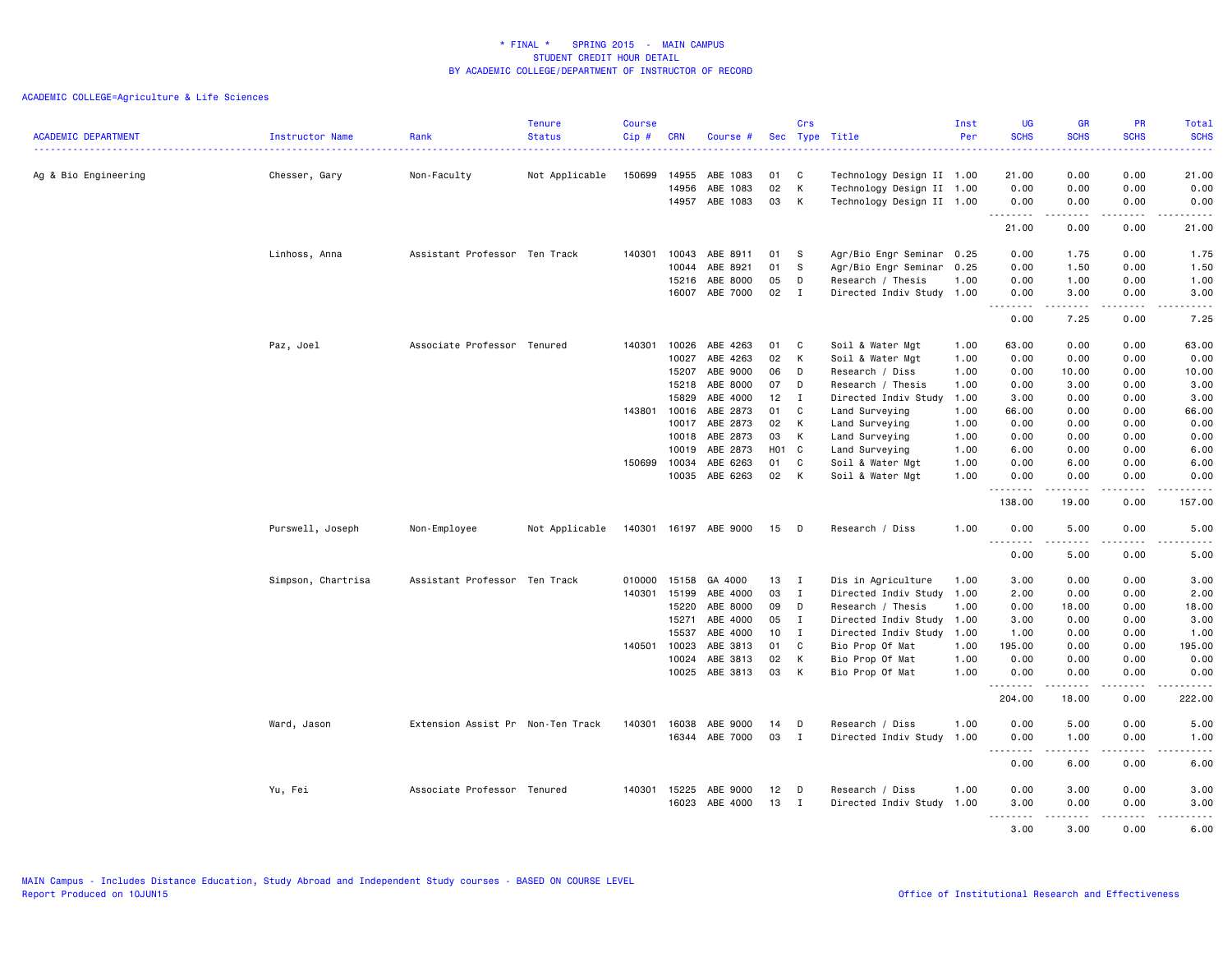## ACADEMIC COLLEGE=Agriculture & Life Sciences

|                     |                 |             | Tenure |  |  | That UG GR PR |                                | Total |
|---------------------|-----------------|-------------|--------|--|--|---------------|--------------------------------|-------|
| ACADEMIC DEPARTMENT | Instructor Name | <b>Rank</b> |        |  |  |               | <b>Per SCHS SCHS SCHS SCHS</b> |       |
|                     |                 |             |        |  |  |               |                                |       |

======================================== ======== ======== ======== ==========

Ag & Bio Engineering 366.00 58.25 0.00 424.25

======================================== ======== ======== ======== ==========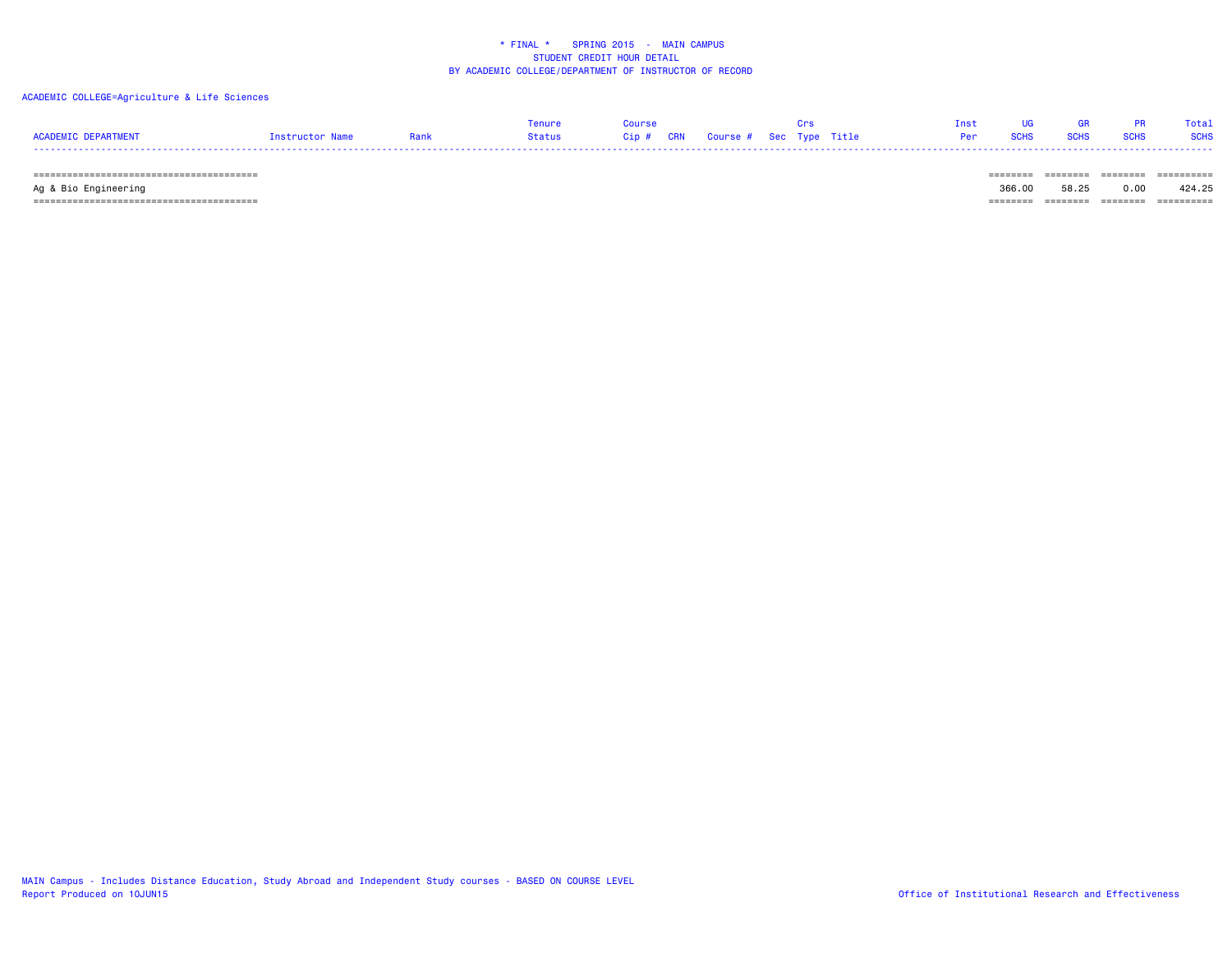| <b>ACADEMIC DEPARTMENT</b> | Instructor Name       | Rank                              | <b>Tenure</b><br><b>Status</b> | <b>Course</b><br>Cip#      | <b>CRN</b>                                         | Course #                                                            |                                   | Crs                                   | Sec Type Title                                                                                                                                        | Inst<br>Per          | <b>UG</b><br><b>SCHS</b>                             | <b>GR</b><br><b>SCHS</b>                                                                                                                                                                             | PR<br><b>SCHS</b>                                       | Total<br><b>SCHS</b>                                                                                                                                                                            |
|----------------------------|-----------------------|-----------------------------------|--------------------------------|----------------------------|----------------------------------------------------|---------------------------------------------------------------------|-----------------------------------|---------------------------------------|-------------------------------------------------------------------------------------------------------------------------------------------------------|----------------------|------------------------------------------------------|------------------------------------------------------------------------------------------------------------------------------------------------------------------------------------------------------|---------------------------------------------------------|-------------------------------------------------------------------------------------------------------------------------------------------------------------------------------------------------|
| Agricultural Economics     | Barefield, Danny      | Extension Professor Non-Ten Track |                                | 010103                     |                                                    | 13642 AEC 8713                                                      | 501 C                             |                                       | Rural Comm & Econ De 1.00                                                                                                                             |                      | 0.00<br>.                                            | 33.00<br>.                                                                                                                                                                                           | 0.00<br>.                                               | 33.00<br>.                                                                                                                                                                                      |
|                            |                       |                                   |                                |                            |                                                    |                                                                     |                                   |                                       |                                                                                                                                                       |                      | 0.00                                                 | 33.00                                                                                                                                                                                                | 0.00                                                    | 33.00                                                                                                                                                                                           |
|                            | Barnett, Barry        | Professor                         | Tenured                        |                            |                                                    | 010103 15735 AEC 8000                                               | 01                                | D                                     | Research / Thesis                                                                                                                                     | 1.00                 | 0.00<br>$\sim$ $\sim$<br>.                           | 1.00<br>$\frac{1}{2} \left( \frac{1}{2} \right) \left( \frac{1}{2} \right) \left( \frac{1}{2} \right) \left( \frac{1}{2} \right) \left( \frac{1}{2} \right)$                                         | 0.00<br>.                                               | 1.00<br>-----                                                                                                                                                                                   |
|                            |                       |                                   |                                |                            |                                                    |                                                                     |                                   |                                       |                                                                                                                                                       |                      | 0.00                                                 | 1.00                                                                                                                                                                                                 | 0.00                                                    | 1.00                                                                                                                                                                                            |
|                            | Coatney, Kalyn        | Assistant Professor Ten Track     |                                | 010000<br>010103           | 15879<br>15736                                     | GA 4000<br>AEC 8000                                                 | 20<br>02                          | $\mathbf{I}$<br>D                     | Dis in Agriculture<br>Research / Thesis                                                                                                               | 1.00<br>1.00         | 3.00<br>0.00                                         | 0.00<br>1.00                                                                                                                                                                                         | 0.00<br>0.00                                            | 3.00<br>1.00                                                                                                                                                                                    |
|                            |                       |                                   |                                |                            |                                                    |                                                                     |                                   |                                       |                                                                                                                                                       |                      | .<br>$\sim$ $\sim$ $\sim$<br>3.00                    | .<br>1.00                                                                                                                                                                                            | $- - - -$<br>0.00                                       | .<br>4.00                                                                                                                                                                                       |
|                            | Coble, Keith          | Professor                         | Tenured                        | 010000<br>010103           | 15585<br>10128<br>10133<br>10136<br>10138          | GA 4000<br>AEC 4413<br>AEC 6413<br>AEC 8143<br>AEC 8621             | 15<br>01<br>01<br>01<br>01        | $\mathbf{I}$<br>C<br>C<br>C<br>C      | Dis in Agriculture<br>Public Problems of A 1.00<br>Public Problem Of Ag 1.00<br>Ag Prod Economics<br>Research Seminar II 1.00                         | 1.00<br>1.00         | 3.00<br>123.00<br>0.00<br>0.00<br>0.00<br>.          | 0.00<br>0.00<br>6.00<br>15.00<br>5.00<br>-----                                                                                                                                                       | 0.00<br>0.00<br>0.00<br>0.00<br>0.00<br>.               | 3.00<br>123.00<br>6.00<br>15.00<br>5.00<br>$\frac{1}{2} \left( \frac{1}{2} \right) \left( \frac{1}{2} \right) \left( \frac{1}{2} \right) \left( \frac{1}{2} \right) \left( \frac{1}{2} \right)$ |
|                            |                       |                                   |                                |                            |                                                    |                                                                     |                                   |                                       |                                                                                                                                                       |                      | 126.00                                               | 26.00                                                                                                                                                                                                | 0.00                                                    | 152.00                                                                                                                                                                                          |
|                            | Collart Dinarte, Alba | Extension Assist Pr Non-Ten Track |                                |                            |                                                    | 010103 10130 AEC 4711                                               | 01 L                              |                                       | Agri-marketing Pract 1.00                                                                                                                             |                      | 9.00<br>.                                            | 0.00<br>.                                                                                                                                                                                            | 0.00<br>$\sim$ $\sim$ $\sim$ $\sim$                     | 9.00<br>-----                                                                                                                                                                                   |
|                            |                       |                                   |                                |                            |                                                    |                                                                     |                                   |                                       |                                                                                                                                                       |                      | 9.00                                                 | 0.00                                                                                                                                                                                                 | 0.00                                                    | 9.00                                                                                                                                                                                            |
|                            | Freeman, Matthew      | Assistant Professor Ten Track     |                                | 010103                     |                                                    | 15899 AEC 4000                                                      | 01 I                              |                                       | Directed Indiv Study 1.00                                                                                                                             |                      | 3.00<br>.                                            | 0.00<br>$\frac{1}{2} \left( \frac{1}{2} \right) \left( \frac{1}{2} \right) \left( \frac{1}{2} \right) \left( \frac{1}{2} \right) \left( \frac{1}{2} \right)$                                         | 0.00<br>د د د د                                         | 3.00<br>22222                                                                                                                                                                                   |
|                            |                       |                                   |                                |                            |                                                    |                                                                     |                                   |                                       |                                                                                                                                                       |                      | 3.00                                                 | 0.00                                                                                                                                                                                                 | 0.00                                                    | 3.00                                                                                                                                                                                            |
|                            | Harri, Ardian         | Associate Professor Tenured       |                                | 010103                     |                                                    | 15737 AEC 8000                                                      | 03                                | D                                     | Research / Thesis                                                                                                                                     | 1.00                 | 0.00<br>$\sim$ $\sim$ $\sim$<br>.                    | 1.00                                                                                                                                                                                                 | 0.00                                                    | 1.00<br>.                                                                                                                                                                                       |
|                            |                       |                                   |                                |                            |                                                    |                                                                     |                                   |                                       |                                                                                                                                                       |                      | 0.00                                                 | 1.00                                                                                                                                                                                                 | 0.00                                                    | 1.00                                                                                                                                                                                            |
|                            | Interis, Matthew      | Assistant Professor Ten Track     |                                | 010000<br>010103<br>030103 | 15036<br>10132<br>15738<br>10124<br>10125<br>10127 | GA 4000<br>AEC 6233<br>AEC 8000<br>AEC 3233<br>AEC 3233<br>AEC 4233 | 08<br>01<br>04<br>01<br>H01<br>01 | $\mathbf{I}$<br>C<br>D<br>C<br>C<br>C | Dis in Agriculture<br>Environmental Econom 1.00<br>Research / Thesis<br>Intro to Env Econ &<br>Honors Intro Env Eco 1.00<br>Environmental Econom 1.00 | 1.00<br>1.00<br>1.00 | 3.00<br>0.00<br>0.00<br>198.00<br>3.00<br>21.00<br>. | 0.00<br>3.00<br>9.00<br>0.00<br>0.00<br>0.00<br>$\frac{1}{2} \left( \frac{1}{2} \right) \left( \frac{1}{2} \right) \left( \frac{1}{2} \right) \left( \frac{1}{2} \right) \left( \frac{1}{2} \right)$ | 0.00<br>0.00<br>0.00<br>0.00<br>0.00<br>0.00<br>بالمحام | 3.00<br>3.00<br>9.00<br>198.00<br>3.00<br>21.00<br>.                                                                                                                                            |
|                            |                       |                                   |                                |                            |                                                    |                                                                     |                                   |                                       |                                                                                                                                                       |                      | 225.00                                               | 12.00                                                                                                                                                                                                | 0.00                                                    | 237.00                                                                                                                                                                                          |
|                            | Little, Randall       | Professor                         | Tenured                        | 010101<br>450603           | 10129                                              | AEC 4530<br>10122 AEC 3113                                          | 01<br>01                          | E<br>C.                               | Internship AEC-AGBM<br>Intro To Quant Econ                                                                                                            | 1.00<br>1.00         | 3.00<br>81.00<br>.                                   | 0.00<br>0.00<br>.                                                                                                                                                                                    | 0.00<br>0.00<br>$\sim$ $\sim$ $\sim$ $\sim$             | 3.00<br>81.00<br>.                                                                                                                                                                              |
|                            |                       |                                   |                                |                            |                                                    |                                                                     |                                   |                                       |                                                                                                                                                       |                      | 84.00                                                | 0.00                                                                                                                                                                                                 | 0.00                                                    | 84.00                                                                                                                                                                                           |
|                            | Parman, Bryon         | Extension Assist Pr Non-Ten Track |                                | 010103                     | 15298                                              | AEC 7000                                                            | 01 I                              |                                       | Directed Indiv Study 1.00                                                                                                                             |                      | 0.00<br>$\sim$ $\sim$<br>$\sim$ $\sim$ $\sim$        | 3.00                                                                                                                                                                                                 | 0.00                                                    | 3.00                                                                                                                                                                                            |
|                            |                       |                                   |                                |                            |                                                    |                                                                     |                                   |                                       |                                                                                                                                                       |                      | 0.00                                                 | 3.00                                                                                                                                                                                                 | 0.00                                                    | 3.00                                                                                                                                                                                            |
|                            | Petrolia, Daniel      | Associate Professor Tenured       |                                | 010000<br>010103           | 15663<br>15739                                     | GA 4000<br>AEC 8000                                                 | 17<br>05                          | $\mathbf{I}$<br>D                     | Dis in Agriculture<br>Research / Thesis                                                                                                               | 1.00<br>1.00         | 3.00<br>0.00                                         | 0.00<br>9.00                                                                                                                                                                                         | 0.00<br>0.00                                            | 3.00<br>9.00                                                                                                                                                                                    |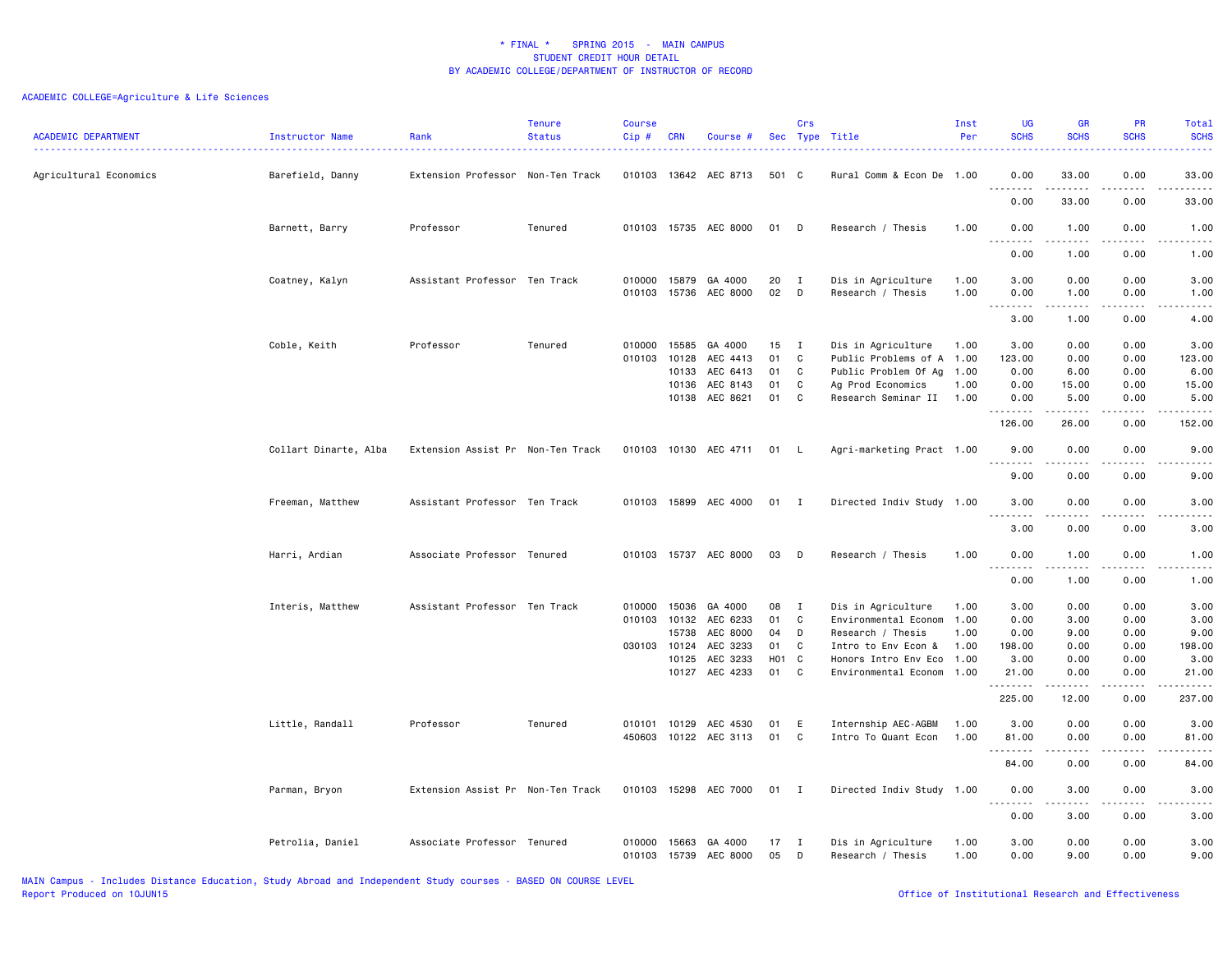| <b>ACADEMIC DEPARTMENT</b> | <b>Instructor Name</b> | Rank                          | <b>Tenure</b><br><b>Status</b> | <b>Course</b><br>Cip# | <b>CRN</b> | Course #                         |            | Crs                | Sec Type Title                                         | Inst<br>Per  | <b>UG</b><br><b>SCHS</b> | GR<br><b>SCHS</b>  | <b>PR</b><br><b>SCHS</b> | Total<br><b>SCHS</b> |
|----------------------------|------------------------|-------------------------------|--------------------------------|-----------------------|------------|----------------------------------|------------|--------------------|--------------------------------------------------------|--------------|--------------------------|--------------------|--------------------------|----------------------|
| Agricultural Economics     | Petrolia, Daniel       | Associate Professor Tenured   |                                | 450602                |            | 10137 AEC 8233                   | 01         | $\mathbf{C}$       | App Welf & Env Econo 1.00                              |              | 0.00                     | 18.00              | 0.00                     | 18.00                |
|                            |                        |                               |                                |                       |            |                                  |            |                    |                                                        |              | 3.00                     | 27.00              | 0.00                     | 30.00                |
|                            | Tack, Jesse            | Assistant Professor Ten Track |                                | 010103                | 10131      | AEC 6223                         | 01         | C C                | Applied Quant Anal I 1.00                              |              | 0.00                     | 3.00               | 0.00                     | 3.00                 |
|                            |                        |                               |                                |                       | 10135      | AEC 8123<br>15740 AEC 8000       | 01<br>06   | $\mathbf{C}$<br>D. | Market Org & Struc<br>Research / Thesis                | 1.00<br>1.00 | 0.00<br>0.00             | 15.00<br>1.00      | 0.00<br>0.00             | 15.00<br>1.00        |
|                            |                        |                               |                                | 450603                |            | 10126 AEC 4223                   | 01         | C C                | Applied Quant Anal i 1.00                              |              | 99.00<br>--------        | 0.00               | 0.00<br>-----            | 99.00                |
|                            |                        |                               |                                |                       |            |                                  |            |                    |                                                        |              | 99.00                    | 19.00              | 0.00                     | 118.00               |
|                            | Walters, Lurleen       | Assistant Professor Ten Track |                                | 010101<br>010103      |            | 10123 AEC 3133<br>16313 AEC 7000 | 01<br>02 I | $\mathbf{C}$       | Introductory Agribus 1.00<br>Directed Indiv Study 1.00 |              | 177.00<br>0.00           | 0.00<br>3.00       | 0.00<br>0.00             | 177.00<br>3.00       |
|                            |                        |                               |                                | 450605                |            | 14018 AEC 3213                   | 01         | C.                 | International Trade                                    | 1.00         | 141.00<br>--------       | 0.00               | 0.00<br>.                | 141.00<br>-------    |
|                            |                        |                               |                                |                       |            |                                  |            |                    |                                                        |              | 318.00                   | 3.00               | 0.00                     | 321.00               |
|                            |                        |                               |                                |                       |            |                                  |            |                    |                                                        |              | $=$ = = = = = = =        | ========           | ========                 | ==========           |
| Agricultural Economics     |                        |                               |                                |                       |            |                                  |            |                    |                                                        |              | 870.00<br>========       | 126.00<br>======== | 0.00<br>--------         | 996.00<br>========== |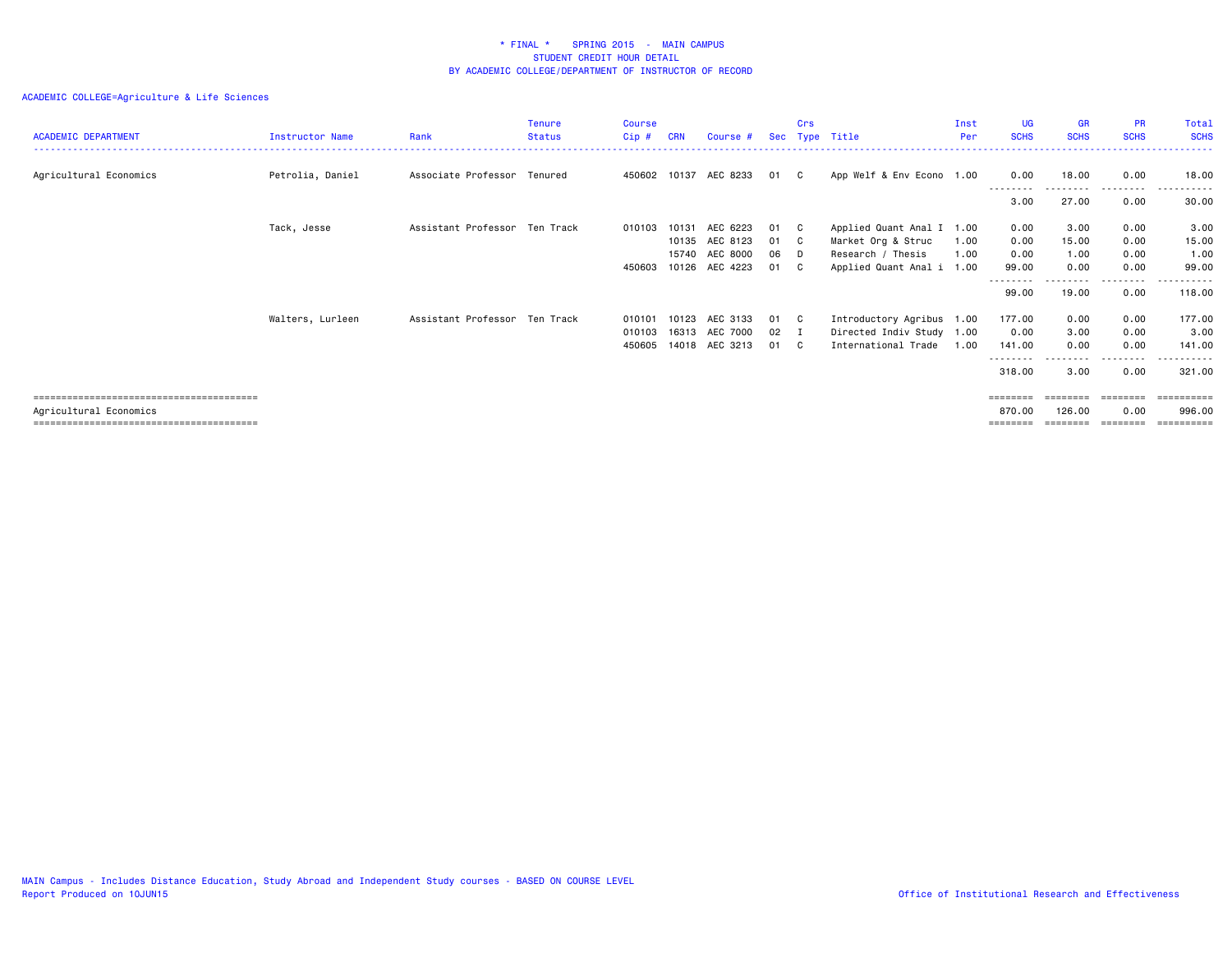|                            |                                        |                                   | <b>Tenure</b> | <b>Course</b> |              |                       |     | Crs |                           | Inst | <b>UG</b>                         | <b>GR</b>     | PR                           | Total                                                                                                                                    |
|----------------------------|----------------------------------------|-----------------------------------|---------------|---------------|--------------|-----------------------|-----|-----|---------------------------|------|-----------------------------------|---------------|------------------------------|------------------------------------------------------------------------------------------------------------------------------------------|
| <b>ACADEMIC DEPARTMENT</b> | <b>Instructor Name</b><br>. <u>.</u> . | Rank                              | <b>Status</b> | $Cip \#$      | <b>CRN</b>   | Course #              | Sec |     | Type Title                | Per  | <b>SCHS</b>                       | <b>SCHS</b>   | <b>SCHS</b><br>.             | <b>SCHS</b><br>$\frac{1}{2} \left( \frac{1}{2} \right) \left( \frac{1}{2} \right) \left( \frac{1}{2} \right) \left( \frac{1}{2} \right)$ |
| Animal Dairy Science       | Blanton, John                          | Professor                         | Tenured       | 010401        | 10086        | ADS 3314              | 01  | C   | Intro to Meat Scienc 1.00 |      | 188.00                            | 0.00          | 0.00                         | 188.00                                                                                                                                   |
|                            |                                        |                                   |               |               | 10088        | ADS 3314              | 03  | К   | Intro to Meat Scienc 1.00 |      | 0.00                              | 0.00          | 0.00                         | 0.00                                                                                                                                     |
|                            |                                        |                                   |               |               | 10089        | ADS 3314              | 04  | К   | Intro to Meat Scienc 1.00 |      | 0.00                              | 0.00          | 0.00                         | 0.00                                                                                                                                     |
|                            |                                        |                                   |               |               | 11854        | FNH 3314              | 01  | C   | Intro to Meat Scienc 1.00 |      | 16.00                             | 0.00          | 0.00                         | 16.00                                                                                                                                    |
|                            |                                        |                                   |               |               | 14607        | FNH 3314              | 04  | К   | Intro to Meat Scienc 1.00 |      | 0.00                              | 0.00          | 0.00                         | 0.00                                                                                                                                     |
|                            |                                        |                                   |               | 010901        | 14692        | ADS 8000              | 01  | D   | Research/Thesis           | 1.00 | 0.00                              | 1.00          | 0.00                         | 1.00                                                                                                                                     |
|                            |                                        |                                   |               | 010904        | 10115        | ADS 8111              | 01  | S.  | Nutrition Seminar         | 1.00 | 0.00                              | 2.00          | 0.00                         | 2.00                                                                                                                                     |
|                            |                                        |                                   |               |               |              | 011001 10116 ADS 8121 | 01  | s   | Nutrition Seminar         | 1.00 | 0.00<br>.                         | 1.00<br>.     | 0.00<br>$\frac{1}{2}$        | 1.00<br>.                                                                                                                                |
|                            |                                        |                                   |               |               |              |                       |     |     |                           |      | 204.00                            | 4.00          | 0.00                         | 208,00                                                                                                                                   |
|                            | Crow, Brett                            | Instructor                        | Non-Ten Track | 010901        | 10095        | ADS 4212              | 01  | L.  | Livestock Eval            | 1.00 | 42.00                             | 0.00          | 0.00                         | 42.00                                                                                                                                    |
|                            |                                        |                                   |               |               | 10097        | ADS 4232              | 01  | L.  | Adv Livestk Eval          | 1.00 | 14.00                             | 0.00          | 0.00                         | 14.00                                                                                                                                    |
|                            |                                        |                                   |               | 010905        | 10091        | ADS 3812              | 01  | L.  | Dairy Cattle Apprais      | 1.00 | 36.00                             | 0.00          | 0.00                         | 36.00                                                                                                                                    |
|                            |                                        |                                   |               | 010906        | 10085        | ADS 3312              | 01  | L.  | Livestock Mgt Prac        | 1.00 | 38.00<br>.                        | 0.00<br>----- | 0.00<br>.                    | 38.00<br>.                                                                                                                               |
|                            |                                        |                                   |               |               |              |                       |     |     |                           |      | 130.00                            | 0.00          | 0.00                         | 130.00                                                                                                                                   |
|                            | Dinh, Thu                              | Assistant Professor Ten Track     |               | 010401        | 14829        | ADS 4313              | 01  | C   | Adv Science of Muscl      | 1.00 | 6.00                              | 0.00          | 0.00                         | 6.00                                                                                                                                     |
|                            |                                        |                                   |               |               | 15682        | ADS 6313              | 01  | C   | Adv Science of Muscl      | 1.00 | 0.00                              | 12.00         | 0.00                         | 12.00                                                                                                                                    |
|                            |                                        |                                   |               |               | 010901 14693 | ADS 8000              | 02  | D   | Research/Thesis           | 1.00 | 0.00                              | 6.00          | 0.00                         | 6.00                                                                                                                                     |
|                            |                                        |                                   |               |               |              | 14712 ADS 9000        | 02  | D   | Research/Diss             | 1.00 | 0.00<br>.                         | 3.00<br>.     | 0.00<br>$\cdots$             | 3.00<br>.                                                                                                                                |
|                            |                                        |                                   |               |               |              |                       |     |     |                           |      | 6.00                              | 21.00         | 0.00                         | 27.00                                                                                                                                    |
|                            | Graves, Jessica                        | Instructor                        | Non-Ten Track | 010101        | 14304        | ADS 4420              | 01  | E   | ADS Internship            | 1.00 | 19.00                             | 0.00          | 0.00                         | 19.00                                                                                                                                    |
|                            |                                        |                                   |               | 010901        | 10096        | ADS 4221              | 01  | S.  | Capstone in Animal &      | 1.00 | 13.00                             | 0.00          | 0.00                         | 13.00                                                                                                                                    |
|                            |                                        |                                   |               |               | 14303        | ADS 1111              | 01  | C   | Orientation to ADS        | 1.00 | 38.00<br>.                        | 0.00          | 0.00<br>.                    | 38.00<br>-----                                                                                                                           |
|                            |                                        |                                   |               |               |              |                       |     |     |                           |      | 70.00                             | 0.00          | 0.00                         | 70.00                                                                                                                                    |
|                            | Karisch, Brandi                        | Extension Assist Pr Non-Ten Track |               |               |              | 010901 14694 ADS 8000 | 03  | D   | Research/Thesis           | 1.00 | 0.00<br>$\sim$ $\sim$ $\sim$<br>. | 8.00<br>.     | 0.00<br>$\sim$ $\sim$ $\sim$ | 8.00<br>.                                                                                                                                |
|                            |                                        |                                   |               |               |              |                       |     |     |                           |      | 0.00                              | 8.00          | 0.00                         | 8.00                                                                                                                                     |
|                            | Larson, Jamie                          | Assistant Professor Ten Track     |               | 010000        | 15035        | GA 4000               | 07  | Ι.  | Dis in Agriculture        | 1.00 | 3.00                              | 0.00          | 0.00                         | 3.00                                                                                                                                     |
|                            |                                        |                                   |               | 010901        | 14714        | ADS 9000              | 04  | D   | Research/Diss             | 1.00 | 0.00                              | 6.00          | 0.00                         | 6.00                                                                                                                                     |
|                            |                                        |                                   |               | 020205        | 10111        | ADS 6611              | 01  | L.  | Prac In Phy & Repro       | 1.00 | 0.00                              | 1.00          | 0.00                         | 1.00                                                                                                                                     |
|                            |                                        |                                   |               |               | 10112        | ADS 6613              | 01  | C   | Physiology Of Repro       | 1.00 | 0.00                              | 3.00          | 0.00                         | 3.00                                                                                                                                     |
|                            |                                        |                                   |               | 260707 10103  |              | ADS 4611              | 01  | L.  | Prac In Phy & Repro       | 1.00 | 22.00                             | 0.00          | 0.00                         | 22.00                                                                                                                                    |
|                            |                                        |                                   |               |               | 10104        | ADS 4613              | 01  | C   | Physiology Of Repro       | 1.00 | 75.00                             | 0.00          | 0.00                         | 75.00                                                                                                                                    |
|                            |                                        |                                   |               |               |              | 14970 PHY 9000        | 01  | D   | Research / Diss           | 1.00 | 0.00<br><u>.</u>                  | 6.00          | 0.00<br>$- - - -$            | 6.00<br>$- - - - -$                                                                                                                      |
|                            |                                        |                                   |               |               |              |                       |     |     |                           |      | 100.00                            | 16.00         | 0.00                         | 116.00                                                                                                                                   |
|                            | Lemley, Caleb                          | Assistant Professor Ten Track     |               | 010000        | 15033        | GA 4000               | 05  | Ι.  | Dis in Agriculture        | 1.00 | 3.00                              | 0.00          | 0.00                         | 3.00                                                                                                                                     |
|                            |                                        |                                   |               | 010901        | 14715        | ADS 9000              | 05  | D   | Research/Diss             | 1.00 | 0.00                              | 6.00          | 0.00                         | 6.00                                                                                                                                     |
|                            |                                        |                                   |               | 010999        | 14834        | ADS 4440              | 06  | E   | Research Exp Pract        | 1.00 | 2.00                              | 0.00          | 0.00                         | 2.00                                                                                                                                     |
|                            |                                        |                                   |               | 260707        | 14840        | ADS 8243              | 01  | C   | Adv Physiol Of Repro 1.00 |      | 0.00                              | 21.00         | 0.00                         | 21.00                                                                                                                                    |
|                            |                                        |                                   |               | 512501        | 13420        | VS 3014               | 03  | B   | Anatomy & Physiology 1.00 |      | 116.00<br><u>.</u>                | 0.00<br>.     | 0.00<br>.                    | 116.00<br>$- - - - - - -$                                                                                                                |
|                            |                                        |                                   |               |               |              |                       |     |     |                           |      | 121.00                            | 27.00         | 0.00                         | 148,00                                                                                                                                   |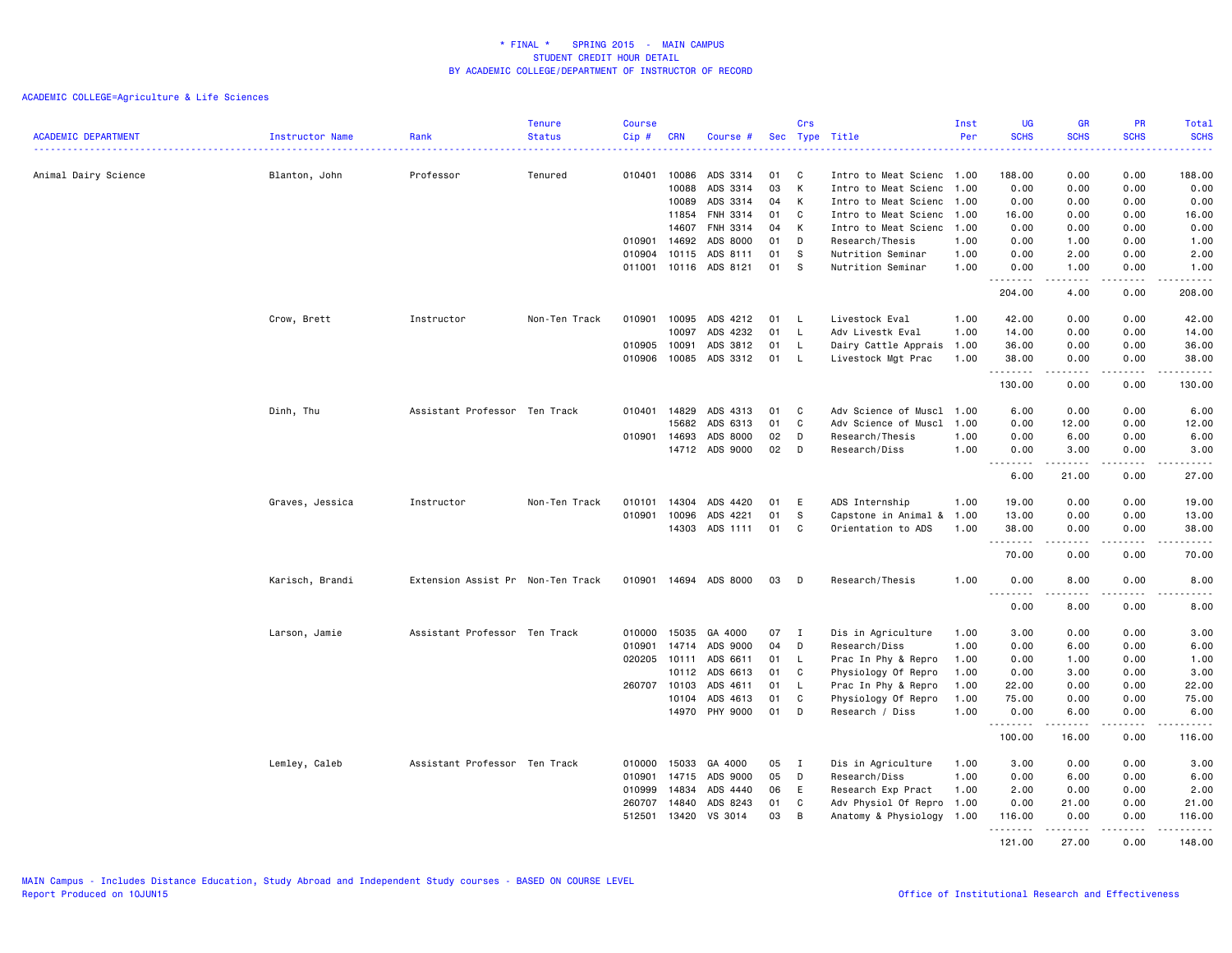| <b>ACADEMIC DEPARTMENT</b> | Instructor Name  | Rank                          | <b>Tenure</b><br><b>Status</b> | <b>Course</b><br>Cip # | <b>CRN</b> | Course #        | Sec | Crs<br>Type  | Title                     | Inst<br>Per | <b>UG</b><br><b>SCHS</b>                          | <b>GR</b><br><b>SCHS</b>                                                                                                                                     | PR<br><b>SCHS</b>                           | Total<br><b>SCHS</b>                                                                                                                                         |
|----------------------------|------------------|-------------------------------|--------------------------------|------------------------|------------|-----------------|-----|--------------|---------------------------|-------------|---------------------------------------------------|--------------------------------------------------------------------------------------------------------------------------------------------------------------|---------------------------------------------|--------------------------------------------------------------------------------------------------------------------------------------------------------------|
| Animal Dairy Science       | Liao, Shengfa    | Assistant Professor Ten Track |                                | 010302                 | 14307      | ADS 4111        | 01  | - L          | Swine Production & M      | 1.00        | 16.00                                             | 0.00                                                                                                                                                         | 0.00                                        | 16.00                                                                                                                                                        |
|                            |                  |                               |                                | 010901                 | 10093      | ADS 4113        | 01  | C            | Swine Science             | 1.00        | 108.00                                            | 0.00                                                                                                                                                         | 0.00                                        | 108.00                                                                                                                                                       |
|                            |                  |                               |                                |                        | 14697      | ADS 8000        | 06  | D            | Research/Thesis           | 1.00        | 0.00                                              | 6.00                                                                                                                                                         | 0.00                                        | 6.00                                                                                                                                                         |
|                            |                  |                               |                                |                        | 14716      | ADS 9000        | 06  | D            | Research/Diss             | 1.00        | 0.00                                              | 9.00                                                                                                                                                         | 0.00                                        | 9.00                                                                                                                                                         |
|                            |                  |                               |                                |                        |            |                 |     |              |                           |             | <u>.</u>                                          |                                                                                                                                                              |                                             | $\frac{1}{2} \left( \frac{1}{2} \right) \left( \frac{1}{2} \right) \left( \frac{1}{2} \right) \left( \frac{1}{2} \right)$                                    |
|                            |                  |                               |                                |                        |            |                 |     |              |                           |             | 124.00                                            | 15.00                                                                                                                                                        | 0.00                                        | 139.00                                                                                                                                                       |
|                            | Martin, James M. | Non-Faculty                   | Not Applicable                 | 190501                 | 11853      | FNH 3111        | 01  | - S          | FNH Seminar               | 1.00        | 46.00<br>.                                        | 0.00<br>$\frac{1}{2} \left( \frac{1}{2} \right) \left( \frac{1}{2} \right) \left( \frac{1}{2} \right) \left( \frac{1}{2} \right) \left( \frac{1}{2} \right)$ | 0.00<br>$\omega$ $\omega$ $\omega$ $\omega$ | 46.00<br>.                                                                                                                                                   |
|                            |                  |                               |                                |                        |            |                 |     |              |                           |             | 46.00                                             | 0.00                                                                                                                                                         | 0.00                                        | 46.00                                                                                                                                                        |
|                            | Memili, Erdogan  | Associate Professor Tenured   |                                | 010901                 | 14718      | ADS 9000        | 08  | D            | Research/Diss             | 1.00        | 0.00                                              | 3.00                                                                                                                                                         | 0.00                                        | 3.00                                                                                                                                                         |
|                            |                  |                               |                                | 010999                 | 14836      | ADS 4440        | 08  | E            | Research Exp Pract        | 1.00        | 1.00                                              | 0.00                                                                                                                                                         | 0.00                                        | 1.00                                                                                                                                                         |
|                            |                  |                               |                                |                        |            |                 |     |              |                           |             | $\omega$ is a $\omega$<br>$\sim$ $\sim$ .<br>1.00 | .<br>3.00                                                                                                                                                    | $\sim$ $\sim$ $\sim$ $\sim$<br>0.00         | .<br>4.00                                                                                                                                                    |
|                            | Nicodemus, Molly | Associate Professor Tenured   |                                | 010302                 | 14828      | ADS 3221        | 02  | - L          | Prac. In Horse Care       | 1.00        | 11.00                                             | 0.00                                                                                                                                                         | 0.00                                        | 11.00                                                                                                                                                        |
|                            |                  |                               |                                | 010507                 | 10079      | ADS 1132        | 01  | C            | Intro to Horsemanshi      | 1.00        | 20.00                                             | 0.00                                                                                                                                                         | 0.00                                        | 20.00                                                                                                                                                        |
|                            |                  |                               |                                |                        | 10080      | ADS 1132        | 02  | K            | Intro to Horsemanshi 1.00 |             | 0.00                                              | 0.00                                                                                                                                                         | 0.00                                        | 0.00                                                                                                                                                         |
|                            |                  |                               |                                |                        | 10081      | ADS 2102        | 01  | $\mathsf{L}$ | Equine Conf/Perf Ev       | 1.00        | 66.00                                             | 0.00                                                                                                                                                         | 0.00                                        | 66.00                                                                                                                                                        |
|                            |                  |                               |                                |                        | 14826      | ADS 3223        | 01  | B            | Horse Management          | 1.00        | 126.00                                            | 0.00                                                                                                                                                         | 0.00                                        | 126.00                                                                                                                                                       |
|                            |                  |                               |                                |                        | 15702      | ADS 2312        | 01  | B            | Advanced Horsemanshi      | 1.00        | 16.00                                             | 0.00                                                                                                                                                         | 0.00                                        | 16.00                                                                                                                                                        |
|                            |                  |                               |                                | 010901 10082           |            | ADS 2111        | 01  | C            | ADS Career Planning       | 1.00        | 33.00                                             | 0.00                                                                                                                                                         | 0.00                                        | 33.00                                                                                                                                                        |
|                            |                  |                               |                                |                        | 14719      | ADS 9000        | 09  | D            | Research/Diss             | 1.00        | 0.00                                              | 9.00                                                                                                                                                         | 0.00                                        | 9.00                                                                                                                                                         |
|                            |                  |                               |                                | 010999                 | 15689      | ADS 4440        | 12  | E            | Research Exp Pract        | 1.00        | 2.00                                              | 0.00                                                                                                                                                         | 0.00                                        | 2.00                                                                                                                                                         |
|                            |                  |                               |                                | 020201                 | 16028      | ADS 4000        | 01  | $\mathbf{I}$ | Directed Indiv Study 1.00 |             | 3.00<br>-----                                     | 0.00<br>.                                                                                                                                                    | 0.00<br>.                                   | 3.00<br>.                                                                                                                                                    |
|                            |                  |                               |                                |                        |            |                 |     |              |                           |             | 277.00                                            | 9.00                                                                                                                                                         | 0.00                                        | 286.00                                                                                                                                                       |
|                            | Rude, Brian      | Professor                     | Tenured                        | 010901                 | 14291      | ADS 1113        | 01  | C            | Animal Science            | 1.00        | 216.00                                            | 0.00                                                                                                                                                         | 0.00                                        | 216.00                                                                                                                                                       |
|                            |                  |                               |                                |                        | 14292      | ADS 1113        | 02  | C            | Animal Science            | 1.00        | 54.00                                             | 0.00                                                                                                                                                         | 0.00                                        | 54.00                                                                                                                                                        |
|                            |                  |                               |                                |                        | 14293      | ADS 1121        | 01  | <b>L</b>     | Animal Science Labor      | 1.00        | 18.00                                             | 0.00                                                                                                                                                         | 0.00                                        | 18.00                                                                                                                                                        |
|                            |                  |                               |                                |                        | 14294      | ADS 1121        | 02  | $\mathsf{L}$ | Animal Science Labor      | 1.00        | 21.00                                             | 0.00                                                                                                                                                         | 0.00                                        | 21.00                                                                                                                                                        |
|                            |                  |                               |                                |                        | 14295      | ADS 1121        | 03  | <b>L</b>     | Animal Science Labor      | 1.00        | 22.00                                             | 0.00                                                                                                                                                         | 0.00                                        | 22.00                                                                                                                                                        |
|                            |                  |                               |                                |                        | 14296      | ADS 1121        | 04  | $\mathsf{L}$ | Animal Science Labor      | 1.00        | 18.00                                             | 0.00                                                                                                                                                         | 0.00                                        | 18.00                                                                                                                                                        |
|                            |                  |                               |                                |                        | 14704      | ADS 8000        | 13  | D            | Research/Thesis           | 1.00        | 0.00                                              | 5.00                                                                                                                                                         | 0.00                                        | 5.00                                                                                                                                                         |
|                            |                  |                               |                                | 010904                 | 14939      | ADS 4213        | 01  | B            | Feeds and Feeding         | 1.00        | 45.00                                             | 0.00                                                                                                                                                         | 0.00                                        | 45.00                                                                                                                                                        |
|                            |                  |                               |                                | 010999                 | 14837      | ADS 4440        | 09  | E            | Research Exp Pract        | 1.00        | 1.00<br><u>.</u>                                  | 0.00<br>.                                                                                                                                                    | 0.00<br>$- - - -$                           | 1.00<br>.                                                                                                                                                    |
|                            |                  |                               |                                |                        |            |                 |     |              |                           |             | 395.00                                            | 5.00                                                                                                                                                         | 0.00                                        | 400.00                                                                                                                                                       |
|                            | Ryan, Peter      | Non-Faculty                   | Tenured                        | 260707                 | 14971      | PHY 9000        | 02  | D            | Research / Diss           | 1.00        | 0.00                                              | 1.00                                                                                                                                                         | 0.00                                        | 1.00                                                                                                                                                         |
|                            |                  |                               |                                | 512501                 | 16267      | <b>CVM 8000</b> | 09  | D            | Research / Thesis         | 1.00        | 0.00<br>.                                         | 1.00<br>$\frac{1}{2} \left( \frac{1}{2} \right) \left( \frac{1}{2} \right) \left( \frac{1}{2} \right) \left( \frac{1}{2} \right) \left( \frac{1}{2} \right)$ | 0.00<br>.                                   | 1.00<br>$\frac{1}{2} \left( \frac{1}{2} \right) \left( \frac{1}{2} \right) \left( \frac{1}{2} \right) \left( \frac{1}{2} \right) \left( \frac{1}{2} \right)$ |
|                            |                  |                               |                                |                        |            |                 |     |              |                           |             | 0.00                                              | 2.00                                                                                                                                                         | 0.00                                        | 2.00                                                                                                                                                         |
|                            | Smith, Trent     | Associate Professor Tenured   |                                | 010902                 | 10094      | ADS 4123        | 01  | C.           | Animal Breeding           | 1.00        | 171.00                                            | 0.00                                                                                                                                                         | 0.00                                        | 171.00                                                                                                                                                       |
|                            |                  |                               |                                | 020202                 |            | 10106 ADS 6123  | 01  | C            | Animal Breeding           | 1.00        | 0.00                                              | 3.00                                                                                                                                                         | 0.00                                        | 3.00                                                                                                                                                         |
|                            |                  |                               |                                |                        |            |                 |     |              |                           |             | .<br>171.00                                       | 3.00                                                                                                                                                         | 0.00                                        | .<br>174.00                                                                                                                                                  |
|                            | Ward, Stephanie  | Assistant Professor Ten Track |                                | 010901                 | 10083      | ADS 2223        | 01  | C            | Companion Animal          | 1.00        | 117.00                                            | 0.00                                                                                                                                                         | 0.00                                        | 117.00                                                                                                                                                       |
|                            |                  |                               |                                |                        | 14708      | ADS 8000        | 17  | D            | Research/Thesis           | 1.00        | 0.00                                              | 1.00                                                                                                                                                         | 0.00                                        | 1.00                                                                                                                                                         |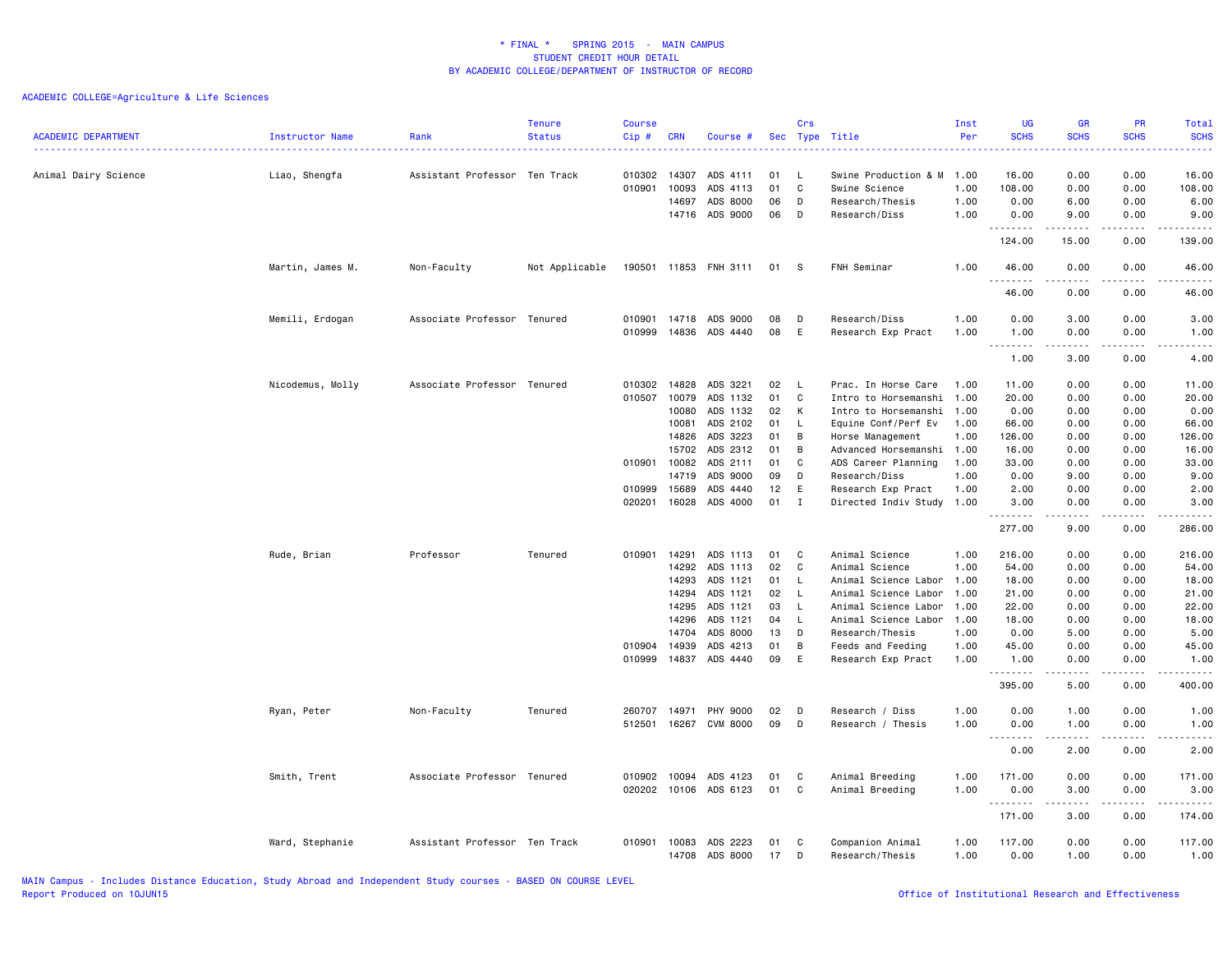| <b>ACADEMIC DEPARTMENT</b>         | Instructor Name | Rank                          | Tenure<br>Status | Course<br>Cip #  | CRN            | Course # Sec Type Title |              | Crs |                                                 | Inst<br>Per | <b>UG</b><br><b>SCHS</b>            | <b>GR</b><br><b>SCHS</b>    | <b>PR</b><br><b>SCHS</b>          | Total<br><b>SCHS</b>             |
|------------------------------------|-----------------|-------------------------------|------------------|------------------|----------------|-------------------------|--------------|-----|-------------------------------------------------|-------------|-------------------------------------|-----------------------------|-----------------------------------|----------------------------------|
| Animal Dairy Science               | Ward, Stephanie | Assistant Professor Ten Track |                  | 010904<br>010999 | 15681<br>14839 | ADS 8463<br>ADS 4440    | 01 B<br>11 E |     | Adv Animal Nutrition 1.00<br>Research Exp Pract | 1.00        | 0.00<br>3.00<br>---------<br>120.00 | 12.00<br>0.00<br>.<br>13.00 | 0.00<br>0.00<br>---------<br>0.00 | 12.00<br>3.00<br>.<br>133.00     |
| Animal Dairy Science               |                 |                               |                  |                  |                |                         |              |     |                                                 |             | ========<br>1765.00                 | ========<br>126.00          | ========<br>0.00                  | $=$ = = = = = = = = :<br>1891.00 |
| ================================== |                 |                               |                  |                  |                |                         |              |     |                                                 |             | ========                            |                             | ========                          | =========                        |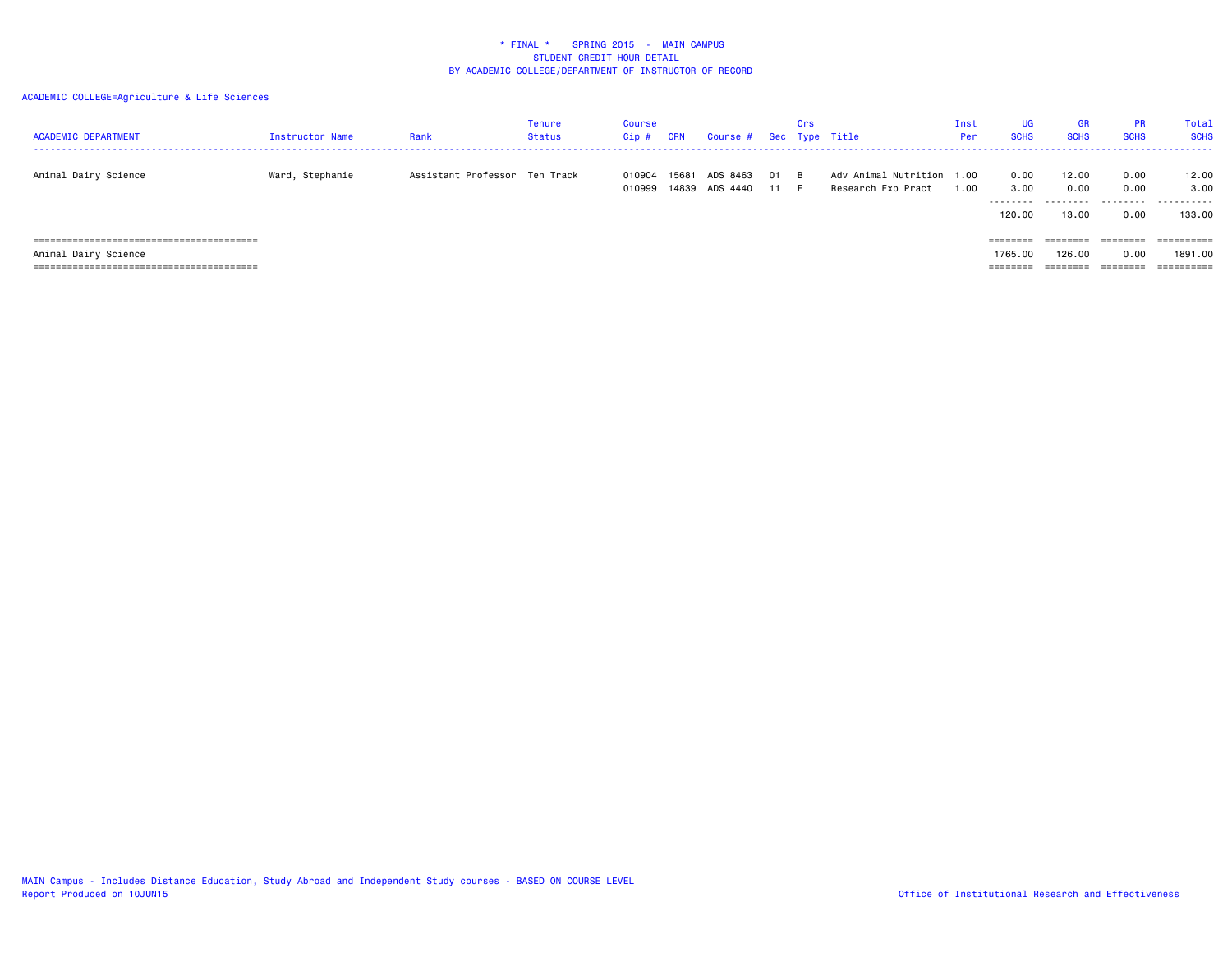| <b>ACADEMIC DEPARTMENT</b>                               | Instructor Name                                  | Rank                              | <b>Tenure</b><br><b>Status</b> | Course<br>Cip# | <b>CRN</b> | Course #              |          | Crs               | Sec Type Title                               | Inst<br>Per | <b>UG</b><br><b>SCHS</b> | <b>GR</b><br><b>SCHS</b> | PR<br><b>SCHS</b>  | Total<br><b>SCHS</b> |
|----------------------------------------------------------|--------------------------------------------------|-----------------------------------|--------------------------------|----------------|------------|-----------------------|----------|-------------------|----------------------------------------------|-------------|--------------------------|--------------------------|--------------------|----------------------|
| Biochemistry, Molecular Biology, Entomolog Allen, Thomas |                                                  | Extension Assoc Pro Non-Ten Track |                                | 260702 15380   | 16348      | EPP 9000<br>EPP 7000  | 01<br>07 | D<br>$\mathbf{I}$ | Research / Diss<br>Directed Indiv Study 1.00 | 1.00        | 0.00<br>0.00             | 3.00<br>2.00             | 0.00<br>0.00       | 3.00<br>2.00         |
|                                                          |                                                  |                                   |                                |                |            |                       |          |                   |                                              |             | $- - - -$                | .                        | .                  | $- - - -$            |
|                                                          |                                                  |                                   |                                |                |            |                       |          |                   |                                              |             | 0.00                     | 5.00                     | 0.00               | 5.00                 |
|                                                          | Baird, Richard                                   | Professor                         | Tenured                        | 260702         | 15349      | EPP 8000              | 03       | D                 | Research / Thesis                            | 1.00        | 0.00                     | 9.00                     | 0.00               | 9.00                 |
|                                                          |                                                  |                                   |                                |                | 15862      | EPP 7000              | 04       | $\mathbf{I}$      | Directed Indiv Study 1.00                    |             | 0.00                     | 2.00                     | 0.00               | 2.00                 |
|                                                          |                                                  |                                   |                                |                | 15863      | EPP 7000              | 05       | $\mathbf{I}$      | Directed Indiv Study 1.00                    |             | 0.00<br>.                | 3.00<br>-----            | 0.00<br>. <b>.</b> | 3.00                 |
|                                                          |                                                  |                                   |                                |                |            |                       |          |                   |                                              |             | 0.00                     | 14.00                    | 0.00               | 14.00                |
|                                                          | Baker, Gerald                                    | Professor                         | Tenured                        | 260101         | 11630      | EPP 8144              | 01       | $\mathbf{C}$      | Transmission E M                             | 0.60        | 0.00                     | 7.20                     | 0.00               | 7.20                 |
|                                                          |                                                  |                                   |                                |                | 11631      | EPP 8144              | 02       | К                 | Transmission E M                             | 1.00        | 0.00                     | 0.00                     | 0.00               | 0.00                 |
|                                                          |                                                  |                                   |                                |                | 12550      | ME 8144               | 01       | C                 | Transmission E M                             | 0.60        | 0.00                     | 14.40                    | 0.00               | 14.40                |
|                                                          |                                                  |                                   |                                |                | 12551      | ME 8144               | 02       | К                 | Transmission E M                             | 0.60        | 0.00                     | 0.00                     | 0.00               | 0.00                 |
|                                                          |                                                  |                                   |                                | 260702 11599   |            | EPP 2213              | 01       | C                 | Intro To Insects                             | 1.00        | 99.00                    | 0.00                     | 0.00               | 99.00                |
|                                                          |                                                  |                                   |                                |                | 11600      | EPP 2213              | 02       | K                 | Intro To Insects                             | 1.00        | 0.00                     | 0.00                     | 0.00               | 0.00                 |
|                                                          |                                                  |                                   |                                |                | 11601      | EPP 2213              | 03       | K                 | Intro To Insects                             | 1.00        | 0.00                     | 0.00                     | 0.00               | 0.00                 |
|                                                          |                                                  |                                   |                                |                | 11602      | EPP 2213              | 04       | K                 | Intro To Insects                             | 1.00        | 0.00                     | 0.00                     | 0.00               | 0.00                 |
|                                                          |                                                  |                                   |                                |                |            | 11603 EPP 2213        | 05       | K                 | Intro To Insects                             | 1.00        | 0.00<br>.                | 0.00<br>.                | 0.00<br>.          | 0.00<br>.            |
|                                                          |                                                  |                                   |                                |                |            |                       |          |                   |                                              |             | 99.00                    | 21.60                    | 0.00               | 120.60               |
|                                                          | Brown Johnson, Ashli                             | Non-Faculty                       | Tenured                        | 260202         | 10337      | <b>BCH 1001</b>       | 01       | <b>C</b>          | Intro To Biochem                             | 1.00        | 118.00                   | 0.00                     | 0.00               | 118.00               |
|                                                          |                                                  |                                   |                                |                | 15758      | <b>BCH 9000</b>       | 02       | D                 | Research/Diss                                | 1.00        | 0.00                     | 24.00                    | 0.00               | 24.00                |
|                                                          |                                                  |                                   |                                |                | 15883      | <b>BCH 4000</b>       | 01       | $\mathbf{I}$      | Directed Indiv Study                         | 1.00        | 4.00                     | 0.00                     | 0.00               | 4.00                 |
|                                                          |                                                  |                                   |                                |                |            |                       |          |                   |                                              |             | .                        |                          |                    |                      |
|                                                          |                                                  |                                   |                                |                |            |                       |          |                   |                                              |             | 122.00                   | 24.00                    | 0.00               | 146.00               |
|                                                          | Brown, Richard                                   | Professor                         | Tenured                        | 260702 11615   |            | EPP 6164              | 01       | $\mathbf{C}$      | Insect Taxonomy                              | 1.00        | 0.00                     | 24.00                    | 0.00               | 24.00                |
|                                                          |                                                  |                                   |                                |                | 11616      | EPP 6164              | 02       | К                 | Insect Taxonomy                              | 1.00        | 0.00                     | 0.00                     | 0.00               | 0.00                 |
|                                                          |                                                  |                                   |                                |                | 15353      | EPP 8000              | 07       | D                 | Research / Thesis                            | 1.00        | 0.00                     | 10.00                    | 0.00               | 10.00                |
|                                                          |                                                  |                                   |                                |                | 15384      | EPP 9000              | 05       | D                 | Research / Diss                              | 1.00        | 0.00<br>.                | 6.00<br>المتمام المتعاد  | 0.00<br>.          | 6.00<br>.            |
|                                                          |                                                  |                                   |                                |                |            |                       |          |                   |                                              |             | 0.00                     | 40.00                    | 0.00               | 40.00                |
|                                                          | Caprio, Michael                                  | Professor                         | Tenured                        | 020499         | 11626      | EPP 8111              | 01       | <b>S</b>          | Seminar                                      | 1.00        | 0.00                     | 7.00                     | 0.00               | 7.00                 |
|                                                          |                                                  |                                   |                                |                | 11627      | EPP 8121              | 01       | -S                | Seminar                                      | 1.00        | 0.00                     | 7.00                     | 0.00               | 7.00                 |
|                                                          |                                                  |                                   |                                | 260702 15385   |            | EPP 9000              | 06       | D                 | Research / Diss                              | 1.00        | 0.00                     | 1.00                     | 0.00               | 1.00                 |
|                                                          |                                                  |                                   |                                |                | 15909      | EPP 8483              | 01       | C                 | Ecological Genetics                          | 1.00        | 0.00                     | 3.00                     | 0.00               | 3.00                 |
|                                                          |                                                  |                                   |                                |                |            |                       |          |                   |                                              |             | .<br>0.00                | . <b>.</b><br>18.00      | .<br>0.00          | .<br>18.00           |
|                                                          | Catchot, Angus                                   | Extension Professor Non-Ten Track |                                |                |            | 260702 15355 EPP 8000 | 09       | $\mathsf{D}$      | Research / Thesis                            | 1.00        | 0.00                     | 48.00                    | 0.00               | 48.00                |
|                                                          |                                                  |                                   |                                |                |            |                       |          |                   |                                              |             | 0.00                     | 48.00                    | 0.00               | 48.00                |
|                                                          |                                                  |                                   |                                |                |            |                       |          |                   |                                              |             |                          |                          |                    |                      |
|                                                          | Chambers, Howard                                 | Professor                         | Tenured                        | 260702         | 11624      | EPP 6543              | 01       | C                 | Tox & Insect Chem                            | 1.00        | 0.00                     | 9.00                     | 0.00               | 9.00                 |
|                                                          |                                                  |                                   |                                |                |            | 11625 EPP 6543        | 02       | K                 | Tox & Insect Chem                            | 1.00        | 0.00                     | 0.00                     | 0.00               | 0.00                 |
|                                                          |                                                  |                                   |                                |                |            |                       |          |                   |                                              |             | .                        | .                        | .                  | .                    |
|                                                          |                                                  |                                   |                                |                |            |                       |          |                   |                                              |             | 0.00                     | 9.00                     | 0.00               | 9.00                 |
|                                                          | Edwards, Kristine                                | Research Assist Pro Non-Ten Track |                                |                |            | 512401 11059 CVM 5163 | 01       | — В               | Vet Parasitology                             | 0.50        | 0.00                     | 0.00                     | 123.00             | 123.00               |
| UATN Compute - Theludes Distance Education               | Chickle Abnoral and Tedescondent Chicken coupons |                                   | <b>DAOED ON COURSE LEVEL</b>   |                |            |                       |          |                   |                                              |             |                          |                          |                    |                      |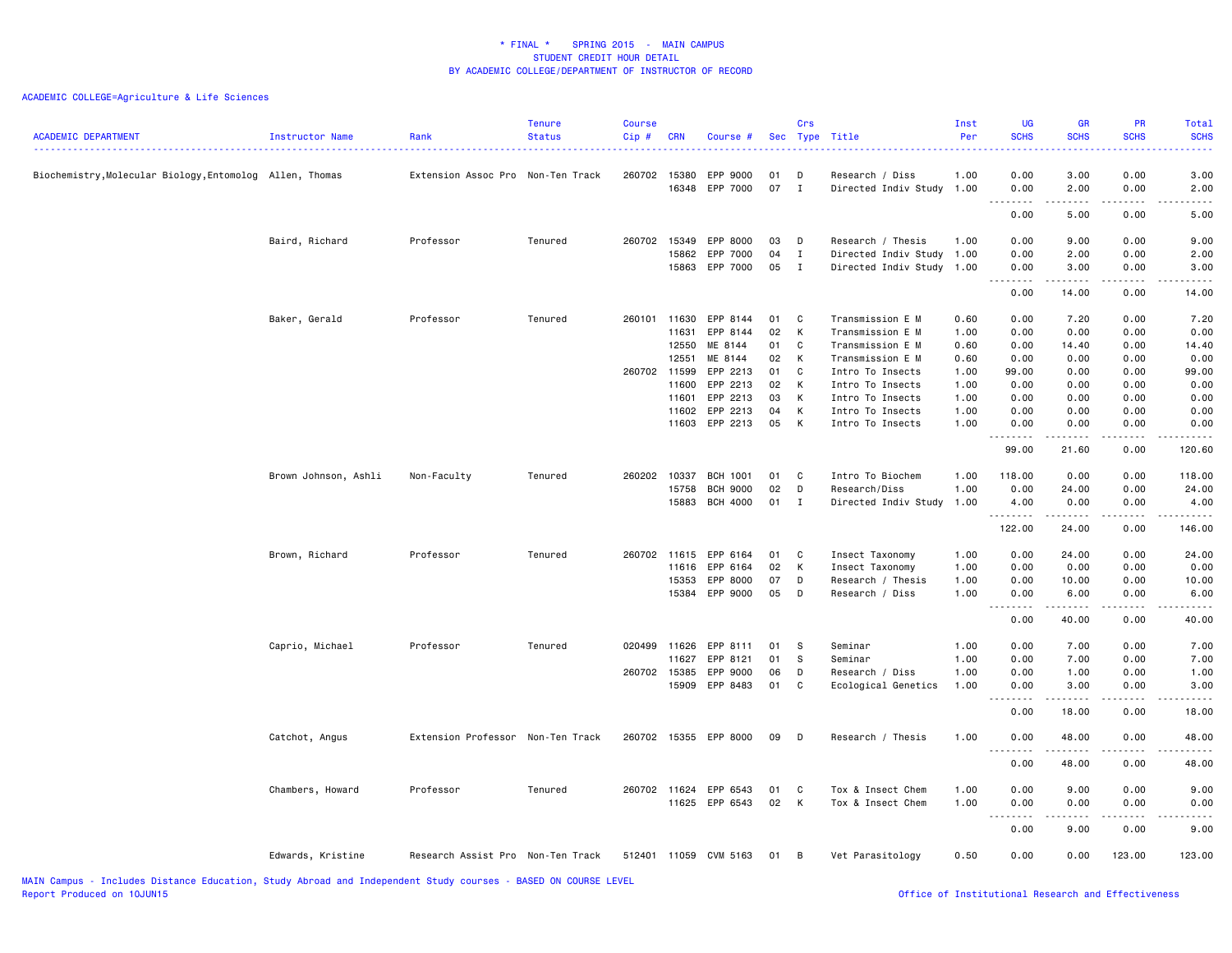| <b>ACADEMIC DEPARTMENT</b>                                | Instructor Name    | Rank                              | <b>Tenure</b><br><b>Status</b> | <b>Course</b><br>$Cip$ # | <b>CRN</b>              | Course #                                     |                      | Crs                                      | Sec Type Title                                                                        | Inst<br>Per                  | <b>UG</b><br><b>SCHS</b>           | <b>SCHS</b>                   | PR<br><b>SCHS</b>                   | Total<br><b>SCHS</b>                                                                                                                                         |
|-----------------------------------------------------------|--------------------|-----------------------------------|--------------------------------|--------------------------|-------------------------|----------------------------------------------|----------------------|------------------------------------------|---------------------------------------------------------------------------------------|------------------------------|------------------------------------|-------------------------------|-------------------------------------|--------------------------------------------------------------------------------------------------------------------------------------------------------------|
|                                                           |                    |                                   |                                |                          |                         |                                              |                      |                                          |                                                                                       |                              | ---------                          | --------                      | .                                   | .                                                                                                                                                            |
|                                                           |                    |                                   |                                |                          |                         |                                              |                      |                                          |                                                                                       |                              | 0.00                               | 0.00                          | 123.00                              | 123.00                                                                                                                                                       |
| Biochemistry, Molecular Biology, Entomolog Farnell, Yuhua |                    | Assistant Professor Ten Track     |                                | 010000                   | 15038                   | GA 4000<br>260202 15747 BCH 8000             | 10<br>03             | $\mathbf{I}$<br>D                        | Dis in Agriculture<br>Research / Thesis                                               | 1.00<br>1.00                 | 3.00<br>0.00<br>$\sim$ $\sim$<br>. | 0.00<br>2.00<br>$- - - - -$   | 0.00<br>0.00<br>.                   | 3.00<br>2.00<br>.                                                                                                                                            |
|                                                           |                    |                                   |                                |                          |                         |                                              |                      |                                          |                                                                                       |                              | 3.00                               | 2.00                          | 0.00                                | 5.00                                                                                                                                                         |
|                                                           | Goddard, Jerome    | Extension Professor Non-Ten Track |                                | 260702<br>430106 11609   | 15390<br>15742<br>11622 | EPP 9000<br>EPP 7000<br>EPP 4313<br>EPP 6313 | 11<br>03<br>01<br>01 | D<br>$\mathbf{I}$<br>B<br>$\overline{B}$ | Research / Diss<br>Directed Indiv Study<br>Forensic Entomology<br>Forensic Entomology | 1.00<br>1.00<br>1.00<br>1.00 | 0.00<br>0.00<br>33.00<br>0.00      | 10.00<br>2.00<br>0.00<br>6.00 | 0.00<br>0.00<br>0.00<br>0.00        | 10.00<br>2.00<br>33.00<br>6.00                                                                                                                               |
|                                                           |                    |                                   |                                |                          |                         |                                              |                      |                                          |                                                                                       |                              | $\frac{1}{2}$<br>33.00             | .<br>18.00                    | .<br>0.00                           | $- - - -$<br>51.00                                                                                                                                           |
|                                                           | Harris, Jeffrey    | Extension Assist Pr Non-Ten Track |                                | 260702                   |                         | 15167 EPP 8000                               | 01                   | D                                        | Research / Thesis                                                                     | 1.00                         | 0.00                               | 4.00                          | 0.00                                | 4.00                                                                                                                                                         |
|                                                           |                    |                                   |                                |                          |                         |                                              |                      |                                          |                                                                                       |                              | .<br>0.00                          | .<br>4.00                     | $\sim$ $\sim$ $\sim$ $\sim$<br>0.00 | $\frac{1}{2} \left( \frac{1}{2} \right) \left( \frac{1}{2} \right) \left( \frac{1}{2} \right) \left( \frac{1}{2} \right) \left( \frac{1}{2} \right)$<br>4.00 |
|                                                           | Hoffmann, Federico | Assistant Professor Ten Track     |                                | 260202                   | 10339                   | <b>BCH 3901</b>                              | 01                   | S.                                       | Senior Seminar                                                                        | 1.00                         | 29.00                              | 0.00                          | 0.00                                | 29.00                                                                                                                                                        |
|                                                           |                    |                                   |                                |                          | 15760                   | <b>BCH 9000</b>                              | 04                   | D                                        | Research/Diss                                                                         | 1.00                         | 0.00<br>.                          | 8.00                          | 0.00<br>$   -$                      | 8.00<br>-----                                                                                                                                                |
|                                                           |                    |                                   |                                |                          |                         |                                              |                      |                                          |                                                                                       |                              | 29.00                              | 8.00                          | 0.00                                | 37.00                                                                                                                                                        |
|                                                           | Krishnan, Natraj   | Assistant Professor Ten Track     |                                | 240101                   | 16008                   | HON 4093                                     | H04 E                |                                          | Honors Thesis                                                                         | 1.00                         | 3.00                               | 0.00                          | 0.00                                | 3.00                                                                                                                                                         |
|                                                           |                    |                                   |                                | 260202                   | 10347                   | BCH 4623                                     | 01                   | C                                        | Biochem Spec Tissues                                                                  | 0.50                         | 73.50                              | 0.00                          | 0.00                                | 73.50                                                                                                                                                        |
|                                                           |                    |                                   |                                |                          | 10348                   | BCH 4623                                     | H01 C                |                                          | Honors Biochem Spec                                                                   | 0.50                         | 4.50                               | 0.00                          | 0.00                                | 4.50                                                                                                                                                         |
|                                                           |                    |                                   |                                |                          | 15799<br>16253          | <b>BCH 7000</b><br><b>BCH 7000</b>           | 03<br>07             | $\mathbf{I}$<br>$\mathbf{I}$             | Directed Indiv Study 1.00<br>Directed Indiv Study 1.00                                |                              | 0.00<br>0.00                       | 4.00<br>3.00                  | 0.00<br>0.00                        | 4.00<br>3.00                                                                                                                                                 |
|                                                           |                    |                                   |                                | 260702 15362             |                         | EPP 8000                                     | 16                   | D                                        | Research / Thesis                                                                     | 1.00                         | 0.00                               | 4.00                          | 0.00                                | 4.00                                                                                                                                                         |
|                                                           |                    |                                   |                                |                          |                         |                                              |                      |                                          |                                                                                       |                              | .<br>81.00                         | 11.00                         | 0.00                                | $- - - - -$<br>92.00                                                                                                                                         |
|                                                           | Lawrence, Gary     | Associate Professor Tenured       |                                |                          |                         | 260702 15394 EPP 9000                        | 15                   | D                                        | Research / Diss                                                                       | 1.00                         | 0.00<br>$\sim$ $\sim$ .<br>.       | 2.00<br>.                     | 0.00<br>$- - - -$                   | 2.00<br>.                                                                                                                                                    |
|                                                           |                    |                                   |                                |                          |                         |                                              |                      |                                          |                                                                                       |                              | 0.00                               | 2.00                          | 0.00                                | 2.00                                                                                                                                                         |
|                                                           | Li, Jiaxu          | Associate Professor Tenured       |                                | 260202 10340             |                         | BCH 4013                                     | 01                   | C                                        | Principles of Bioche                                                                  | 1.00                         | 390.00                             | 0.00                          | 0.00                                | 390.00                                                                                                                                                       |
|                                                           |                    |                                   |                                |                          | 15761                   | <b>BCH 9000</b>                              | 05                   | D                                        | Research/Diss                                                                         | 1.00                         | 0.00<br>.                          | 9.00<br>.                     | 0.00<br>$- - - -$                   | 9.00<br>.                                                                                                                                                    |
|                                                           |                    |                                   |                                |                          |                         |                                              |                      |                                          |                                                                                       |                              | 390.00                             | 9.00                          | 0.00                                | 399.00                                                                                                                                                       |
|                                                           | Lu, Shien          | Associate Professor Tenured       |                                | 020406                   | 14952                   | EPP 6163                                     | 01                   | B                                        | Plant Dis Mgmt                                                                        | 1.00                         | 0.00                               | 24.00                         | 0.00                                | 24.00                                                                                                                                                        |
|                                                           |                    |                                   |                                | 260305                   | 14951                   | EPP 4163                                     | 01                   | B                                        | Plant Dis Mgmt                                                                        | 1.00                         | 66.00                              | 0.00                          | 0.00                                | 66.00                                                                                                                                                        |
|                                                           |                    |                                   |                                | 260702 15366             |                         | EPP 8000                                     | 20                   | D                                        | Research / Thesis                                                                     | 1.00                         | 0.00                               | 4.00                          | 0.00                                | 4.00                                                                                                                                                         |
|                                                           |                    |                                   |                                |                          | 15397                   | EPP 9000                                     | 18                   | D                                        | Research / Diss                                                                       | 1.00                         | 0.00<br>.                          | 11.00                         | 0.00<br>د د د د                     | 11.00<br>.                                                                                                                                                   |
|                                                           |                    |                                   |                                |                          |                         |                                              |                      |                                          |                                                                                       |                              | 66.00                              | 39.00                         | 0.00                                | 105.00                                                                                                                                                       |
|                                                           | Ma, Din-Pow        | Professor                         | Tenured                        | 260202                   | 10355                   | <b>BCH 6804</b>                              | 01                   | C                                        | Molecular Biology Me 1.00                                                             |                              | 0.00                               | 32.00                         | 0.00                                | 32.00                                                                                                                                                        |
|                                                           |                    |                                   |                                |                          | 10356                   | <b>BCH 6804</b>                              | 02                   | K                                        | Molecular Biology Me                                                                  | 1.00                         | 0.00                               | 0.00                          | 0.00                                | 0.00                                                                                                                                                         |
|                                                           |                    |                                   |                                |                          | 14334                   | <b>BCH 6804</b>                              | 03                   | K                                        | Molecular Biology Me 1.00                                                             |                              | 0.00                               | 0.00                          | 0.00                                | 0.00                                                                                                                                                         |
|                                                           |                    |                                   |                                |                          | 15762                   | <b>BCH 9000</b>                              | 06                   | D                                        | Research/Diss                                                                         | 1.00                         | 0.00                               | 9.00                          | 0.00                                | 9.00                                                                                                                                                         |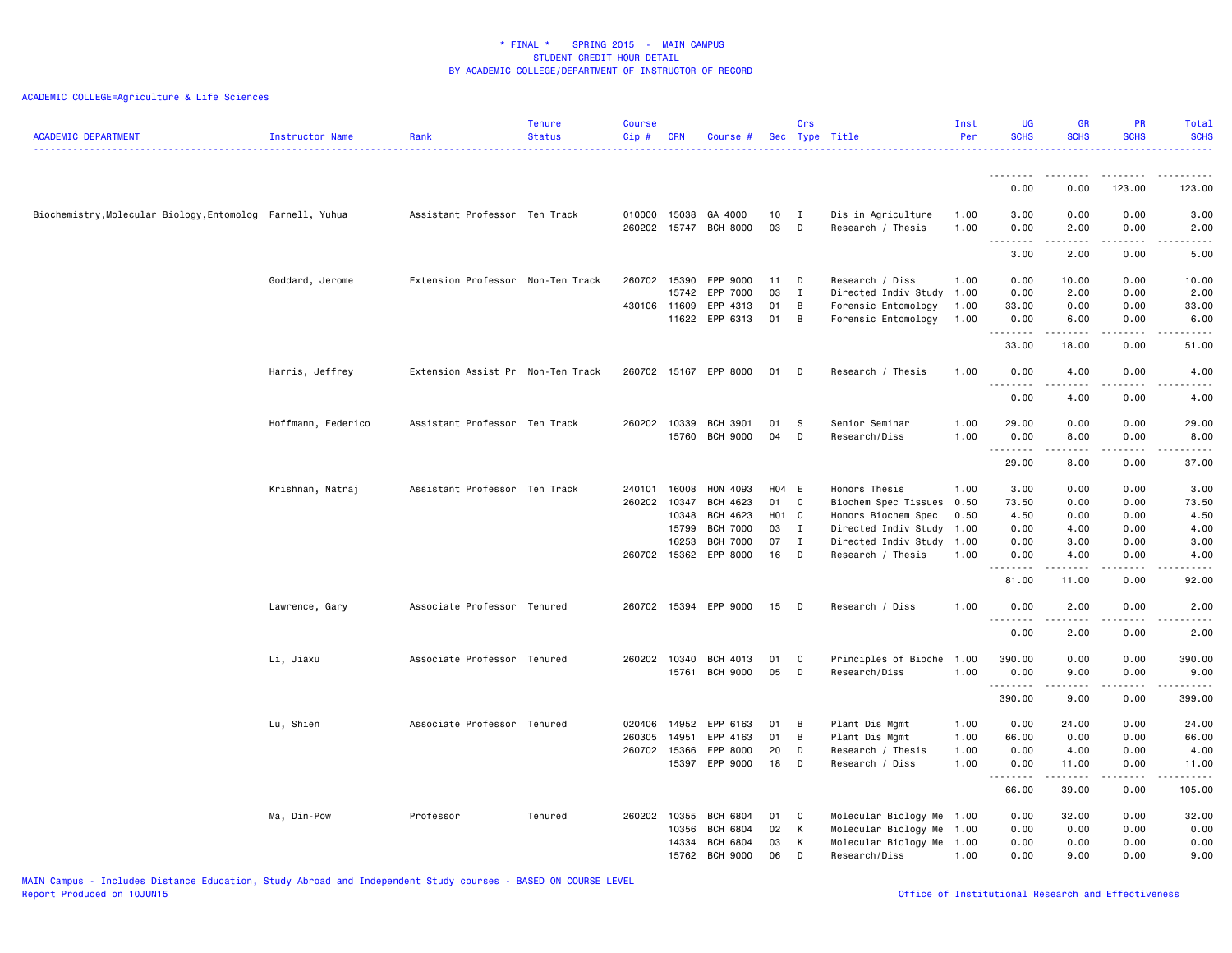| <b>ACADEMIC DEPARTMENT</b>                             | Instructor Name    | Rank                              | <b>Tenure</b><br><b>Status</b> | <b>Course</b><br>$Cip$ # | <b>CRN</b> | Course #              |                   | Crs          | Sec Type Title            | Inst<br>Per | <b>UG</b><br><b>SCHS</b>   | <b>GB</b><br><b>SCHS</b> | PR<br><b>SCHS</b> | Total<br><b>SCHS</b>                        |
|--------------------------------------------------------|--------------------|-----------------------------------|--------------------------------|--------------------------|------------|-----------------------|-------------------|--------------|---------------------------|-------------|----------------------------|--------------------------|-------------------|---------------------------------------------|
| Biochemistry, Molecular Biology, Entomolog Ma, Din-Pow |                    | Professor                         | Tenured                        | 260202 15916             |            | <b>BCH 4000</b>       | 02                | $\mathbf{I}$ | Directed Indiv Study 1.00 |             | 1.00                       | 0.00                     | 0.00              | 1.00                                        |
|                                                        |                    |                                   |                                |                          | 15986      | <b>BCH 7000</b>       | 04                | $\mathbf{I}$ | Directed Indiv Study 1.00 |             | 0.00                       | 3.00                     | 0.00              | 3.00                                        |
|                                                        |                    |                                   |                                | 260210                   | 10349      | <b>BCH 4804</b>       | 01                | C            | Molecular Biology Me 1.00 |             | 212.00                     | 0.00                     | 0.00              | 212.00                                      |
|                                                        |                    |                                   |                                |                          | 10350      | <b>BCH 4804</b>       | 02                | K            | Molecular Biology Me 1.00 |             | 0.00                       | 0.00                     | 0.00              | 0.00                                        |
|                                                        |                    |                                   |                                |                          | 14333      | BCH 4804              | 03                | K            | Molecular Biology Me 1.00 |             | 0.00                       | 0.00                     | 0.00              | 0.00                                        |
|                                                        |                    |                                   |                                |                          |            |                       |                   |              |                           |             | .<br>213.00                | .<br>44.00               | .<br>0.00         | .<br>257.00                                 |
|                                                        | Meyer, Florencia   | Assistant Professor Ten Track     |                                | 010000                   | 15029      | GA 4000               | 01                | $\mathbf{I}$ | Dis in Agriculture        | 1.00        | 3.00                       | 0.00                     | 0.00              | 3.00                                        |
|                                                        |                    |                                   |                                |                          | 15030      | GA 4000               | 02                | $\mathbf{I}$ | Dis in Agriculture        | 1.00        | 3.00                       | 0.00                     | 0.00              | 3.00                                        |
|                                                        |                    |                                   |                                | 260202 10343             |            | <b>BCH 4603</b>       | 01                | C            | Gen Biochem               | 1.00        | 45.00                      | 0.00                     | 0.00              | 45.00                                       |
|                                                        |                    |                                   |                                |                          | 10352      | <b>BCH 6603</b>       | 01                | C            | Gen Biochem               | 1.00        | 0.00                       | 12.00                    | 0.00              | 12.00                                       |
|                                                        |                    |                                   |                                |                          | 15539      | <b>BCH 7000</b>       | 02                | $\mathbf{I}$ | Directed Indiv Study      | 1.00        | 0.00                       | 3.00                     | 0.00              | 3.00                                        |
|                                                        |                    |                                   |                                |                          | 15751      | <b>BCH 8000</b>       | 07                | D            | Research / Thesis         | 1.00        | 0.00                       | 3.00                     | 0.00              | 3.00                                        |
|                                                        |                    |                                   |                                | 260802                   | 10342      | BCH 4100              | 01                | -F           | Biochem Mol Bio Inte 1.00 |             | 5.00                       | 0.00                     | 0.00              | 5.00                                        |
|                                                        |                    |                                   |                                | 400510                   | 10338      | <b>BCH 2013</b>       | 01                | C            | Intro to Forensic Sc      | 1.00        | 81.00<br>.                 | 0.00<br>د د د د د        | 0.00<br>.         | 81.00<br>.                                  |
|                                                        |                    |                                   |                                |                          |            |                       |                   |              |                           |             | 137.00                     | 18.00                    | 0.00              | 155.00                                      |
|                                                        | Musser, Fred       | Associate Professor Tenured       |                                | 011102                   | 13089      | PSS 3423              | 01                | E            | Agronomy Internship       | 1.00        | 3.00                       | 0.00                     | 0.00              | 3.00                                        |
|                                                        |                    |                                   |                                | 260702 11608             |            | EPP 4263              | 01                | B            | Prin Insect Pest Mgt      | 1.00        | 78.00                      | 0.00                     | 0.00              | 78.00                                       |
|                                                        |                    |                                   |                                |                          | 11621      | EPP 6263              | 01                | B            | Prin Insect Pest Mgt      | 1.00        | 0.00                       | 6.00                     | 0.00              | 6.00                                        |
|                                                        |                    |                                   |                                |                          | 15369      | EPP 8000              | 23                | D            | Research / Thesis         | 1.00        | 0.00                       | 3.00                     | 0.00              | 3.00                                        |
|                                                        |                    |                                   |                                |                          | 15400      | EPP 9000              | 21                | D            | Research / Diss           | 1.00        | 0.00<br><u>.</u>           | 8.00<br>.                | 0.00<br>.         | 8.00<br>د د د د د                           |
|                                                        |                    |                                   |                                |                          |            |                       |                   |              |                           |             | 81.00                      | 17.00                    | 0.00              | 98.00                                       |
|                                                        | Peng, Zhaohua      | Professor                         | Tenured                        | 260202 10357             |            | <b>BCH 8101</b>       | 01                | -S           | Seminar                   | 1.00        | 0.00                       | 5.00                     | 0.00              | 5.00                                        |
|                                                        |                    |                                   |                                |                          | 15764      | <b>BCH 9000</b>       | 08                | D            | Research/Diss             | 1.00        | 0.00<br><u>.</u>           | 11.00<br>.               | 0.00<br>.         | 11.00<br>.                                  |
|                                                        |                    |                                   |                                |                          |            |                       |                   |              |                           |             | 0.00                       | 16.00                    | 0.00              | 16.00                                       |
|                                                        | Riggins, John      | Assistant Professor Ten Track     |                                | 010000                   | 15157      | GA 4000               | 12                | I            | Dis in Agriculture        | 1.00        | 3.00                       | 0.00                     | 0.00              | 3.00                                        |
|                                                        |                    |                                   |                                | 260702 15402             |            | EPP 9000              | 23                | D            | Research / Diss           | 1.00        | 0.00                       | 9.00                     | 0.00              | 9.00                                        |
|                                                        |                    |                                   |                                |                          | 15592      | EPP 7000              | 02                | $\mathbf{I}$ | Directed Indiv Study 1.00 |             | 0.00                       | 3.00                     | 0.00              | 3.00                                        |
|                                                        |                    |                                   |                                |                          |            |                       |                   |              |                           |             | .<br>$\sim$ $\sim$<br>3.00 | .<br>12.00               | .<br>0.00         | $\sim$ $\sim$ $\sim$ $\sim$ $\sim$<br>15.00 |
|                                                        | Sabanadzovic, Sead | Professor                         | Tenured                        | 020406                   | 11619      | EPP 6214              | 01                | C            | Diseases Of Crops         | 1.00        | 0.00                       | 20.00                    | 0.00              | 20.00                                       |
|                                                        |                    |                                   |                                |                          | 11620      | EPP 6214              | 02                | K            | Diseases Of Crops         | 1.00        | 0.00                       | 0.00                     | 0.00              | 0.00                                        |
|                                                        |                    |                                   |                                | 260305                   | 11606      | EPP 4214              | 01                | C            | Diseases Of Crops         | 1.00        | 20.00                      | 0.00                     | 0.00              | 20.00                                       |
|                                                        |                    |                                   |                                |                          | 11607      | EPP 4214              | 02                | K            | Diseases Of Crops         | 1.00        | 0.00                       | 0.00                     | 0.00              | 0.00                                        |
|                                                        |                    |                                   |                                | 260702 15372             |            | EPP 8000              | 26                | D            | Research / Thesis         | 1.00        | 0.00                       | 2.00                     | 0.00              | 2.00                                        |
|                                                        |                    |                                   |                                |                          |            |                       |                   |              |                           |             | .<br>20.00                 | $    -$<br>22.00         | .<br>0.00         | $\frac{1}{2}$<br>42.00                      |
|                                                        | Shan, Xueyan       | Research Assist Pro Non-Ten Track |                                |                          |            | 260202 10358 BCH 8633 | 01                | C            | Enzymes                   | 1.00        | 0.00                       | 39.00                    | 0.00              | 39.00                                       |
|                                                        |                    |                                   |                                |                          |            |                       |                   |              |                           |             | .<br>0.00                  | .<br>39.00               | .<br>0.00         | .<br>39.00                                  |
|                                                        | Sparks, Darrell    | Assistant Professor Ten Track     |                                | 260202 10341             |            | BCH 4013              | H <sub>01</sub> C |              | Honors - Prin. of Bi 1.00 |             | 36.00                      | 0.00                     | 0.00              | 36.00                                       |
|                                                        |                    |                                   |                                |                          | 10351      | <b>BCH 6013</b>       | 01                | C            | Principles of Bioche 1.00 |             | 0.00                       | 24.00                    | 0.00              | 24.00                                       |
|                                                        |                    |                                   |                                |                          | 15767      | <b>BCH 9000</b>       | 11                | D            | Research/Diss             | 1.00        | 0.00                       | 14.00                    | 0.00              | 14.00                                       |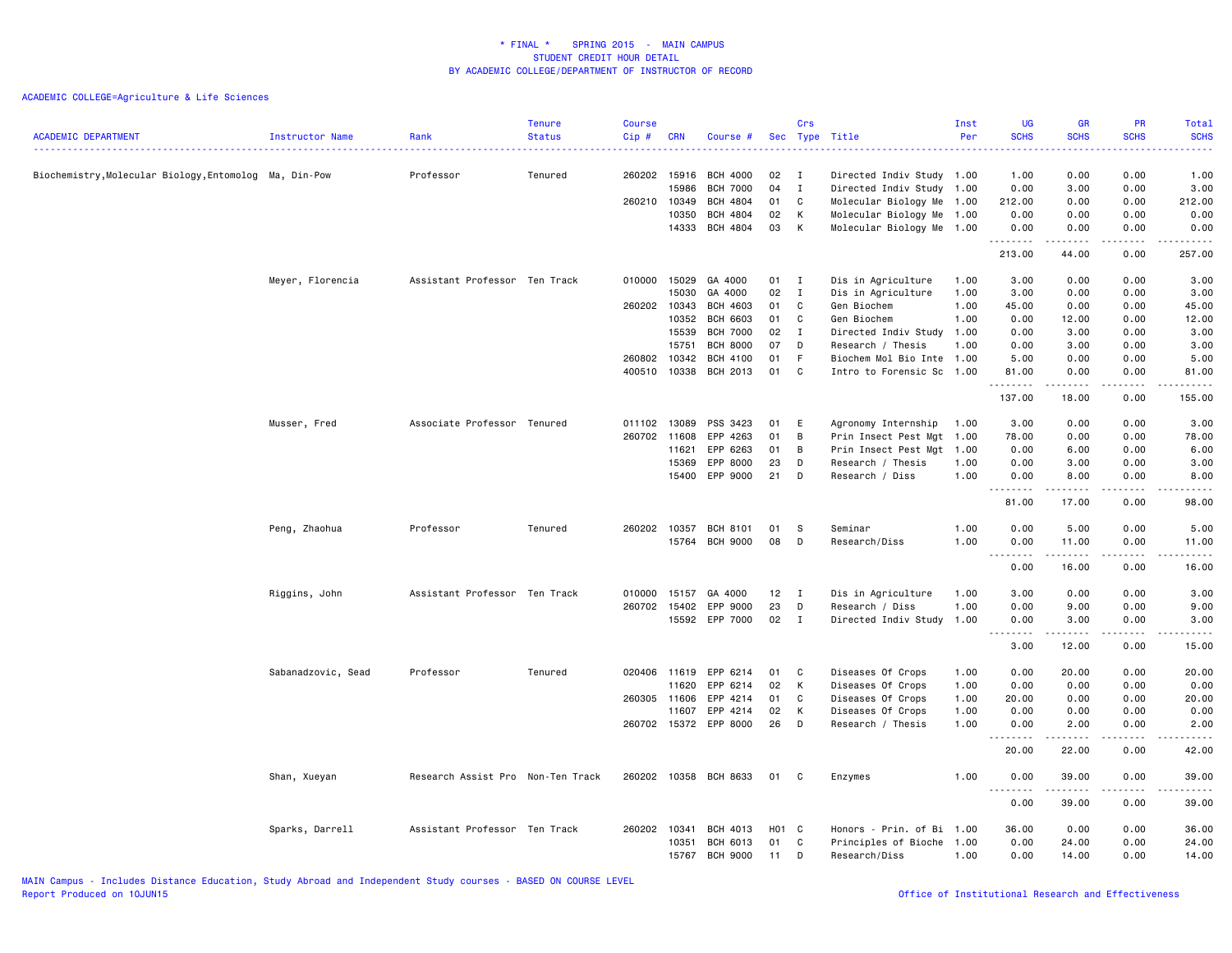| <b>ACADEMIC DEPARTMENT</b>                                 | Instructor Name        | Rank                              | <b>Tenure</b><br><b>Status</b> | <b>Course</b><br>Cip# | <b>CRN</b>                                         | Course #                                                                                         | <b>Sec</b>                          | Crs                                                    | Type Title                                                                                                                                       | Inst<br>Per          | <b>UG</b><br><b>SCHS</b>                                                  | <b>GR</b><br><b>SCHS</b>                              | <b>PR</b><br><b>SCHS</b>                                                                                                          | Total<br><b>SCHS</b><br><u>.</u>                                                                                                                                                                                                                                                                                                                                                                                                                                                                                |
|------------------------------------------------------------|------------------------|-----------------------------------|--------------------------------|-----------------------|----------------------------------------------------|--------------------------------------------------------------------------------------------------|-------------------------------------|--------------------------------------------------------|--------------------------------------------------------------------------------------------------------------------------------------------------|----------------------|---------------------------------------------------------------------------|-------------------------------------------------------|-----------------------------------------------------------------------------------------------------------------------------------|-----------------------------------------------------------------------------------------------------------------------------------------------------------------------------------------------------------------------------------------------------------------------------------------------------------------------------------------------------------------------------------------------------------------------------------------------------------------------------------------------------------------|
| Biochemistry, Molecular Biology, Entomolog Sparks, Darrell |                        | Assistant Professor Ten Track     |                                | 260707                | 14969                                              | PHY 8000                                                                                         | 03                                  | D                                                      | Research / Thesis                                                                                                                                | 1.00                 | 0.00                                                                      | 1.00                                                  | 0.00                                                                                                                              | 1.00                                                                                                                                                                                                                                                                                                                                                                                                                                                                                                            |
|                                                            |                        |                                   |                                |                       |                                                    |                                                                                                  |                                     |                                                        |                                                                                                                                                  |                      | .<br>36.00                                                                | 39.00                                                 | 0.00                                                                                                                              | .<br>75.00                                                                                                                                                                                                                                                                                                                                                                                                                                                                                                      |
|                                                            | Stokes, Carrlet        | Non-Faculty                       | Not Applicable                 | 260202                | 10345                                              | BCH 4613                                                                                         | 01 C                                |                                                        | Gen Biochem                                                                                                                                      | 1.00                 | 108.00                                                                    | 0.00                                                  | 0.00                                                                                                                              | 108.00                                                                                                                                                                                                                                                                                                                                                                                                                                                                                                          |
|                                                            |                        |                                   |                                |                       | 10346<br>10353                                     | BCH 4613<br>BCH 6613                                                                             | H01 C<br>01                         | C                                                      | Gen Biochem<br>Gen Biochem                                                                                                                       | 1.00<br>1.00         | 6.00<br>0.00                                                              | 0.00<br>27.00                                         | 0.00<br>0.00                                                                                                                      | 6.00<br>27.00                                                                                                                                                                                                                                                                                                                                                                                                                                                                                                   |
|                                                            |                        |                                   |                                |                       |                                                    |                                                                                                  |                                     |                                                        |                                                                                                                                                  |                      | .<br>114.00                                                               | 27.00                                                 | $- - - -$<br>0.00                                                                                                                 | $\frac{1}{2} \left( \frac{1}{2} \right) \left( \frac{1}{2} \right) \left( \frac{1}{2} \right) \left( \frac{1}{2} \right) \left( \frac{1}{2} \right)$<br>141.00                                                                                                                                                                                                                                                                                                                                                  |
|                                                            | Tomaso-Peterson, Maria | Research Assoc Prof Non-Ten Track |                                | 260702                | 15377                                              | EPP 8000<br>15415 EPP 4000                                                                       | 31<br>01                            | D<br>$\mathbf{I}$                                      | Research / Thesis<br>Directed Indiv Study 1.00                                                                                                   | 1.00                 | 0.00<br>3.00                                                              | 18.00<br>0.00                                         | 0.00<br>0.00                                                                                                                      | 18.00<br>3.00<br>-----                                                                                                                                                                                                                                                                                                                                                                                                                                                                                          |
|                                                            |                        |                                   |                                |                       |                                                    |                                                                                                  |                                     |                                                        |                                                                                                                                                  |                      | .<br>3.00                                                                 | 18.00                                                 | $\frac{1}{2} \left( \frac{1}{2} \right) \left( \frac{1}{2} \right) \left( \frac{1}{2} \right) \left( \frac{1}{2} \right)$<br>0.00 | 21.00                                                                                                                                                                                                                                                                                                                                                                                                                                                                                                           |
|                                                            | Willard, Scott         | Non-Faculty                       | Tenured                        | 260707                | 12994<br>14968<br>14973                            | PHY 8841<br>PHY 8000<br>PHY 9000                                                                 | 01<br>02<br>04                      | s s<br>D<br>D                                          | Animal Phys Seminar<br>Research / Thesis<br>Research / Diss                                                                                      | 1.00<br>1.00<br>1.00 | 0.00<br>0.00<br>0.00                                                      | 2.00<br>1.00<br>16.00                                 | 0.00<br>0.00<br>0.00                                                                                                              | 2.00<br>1.00<br>16.00                                                                                                                                                                                                                                                                                                                                                                                                                                                                                           |
|                                                            |                        |                                   |                                |                       |                                                    |                                                                                                  |                                     |                                                        |                                                                                                                                                  |                      | $\sim$ $\sim$ $\sim$<br>$\frac{1}{2}$<br>0.00                             | 19.00                                                 | 0.00                                                                                                                              | 19.00                                                                                                                                                                                                                                                                                                                                                                                                                                                                                                           |
|                                                            | Willeford, Kenneth     | Professor                         | Tenured                        | 260202                | 10347<br>10348<br>15281<br>15441<br>15477<br>16057 | BCH 4623<br>BCH 4623<br><b>BCH 7000</b><br><b>BCH 9000</b><br><b>BCH 8000</b><br><b>BCH 7000</b> | 01<br>H01 C<br>01<br>01<br>01<br>06 | $\mathbf{C}$<br>$\mathbf{I}$<br>D<br>D<br>$\mathbf{I}$ | Biochem Spec Tissues 0.50<br>Honors Biochem Spec<br>Directed Indiv Study 1.00<br>Research/Diss<br>Research / Thesis<br>Directed Indiv Study 1.00 | 0.50<br>1.00<br>1.00 | 73.50<br>4.50<br>0.00<br>0.00<br>0.00<br>0.00<br>$- - -$<br>----<br>78.00 | 0.00<br>0.00<br>2.00<br>3.00<br>5.00<br>3.00<br>13.00 | 0.00<br>0.00<br>0.00<br>0.00<br>0.00<br>0.00<br>.<br>0.00                                                                         | 73.50<br>4.50<br>2.00<br>3.00<br>5.00<br>3.00<br>91.00                                                                                                                                                                                                                                                                                                                                                                                                                                                          |
| Biochemistry, Molecular Biology, Entomolog                 |                        |                                   |                                |                       |                                                    |                                                                                                  |                                     |                                                        |                                                                                                                                                  |                      | ========<br>1508.00<br>========                                           | 556.60<br>========                                    | ========<br>123.00<br>========                                                                                                    | $\begin{array}{cccccccccc} \multicolumn{2}{c}{} & \multicolumn{2}{c}{} & \multicolumn{2}{c}{} & \multicolumn{2}{c}{} & \multicolumn{2}{c}{} & \multicolumn{2}{c}{} & \multicolumn{2}{c}{} & \multicolumn{2}{c}{} & \multicolumn{2}{c}{} & \multicolumn{2}{c}{} & \multicolumn{2}{c}{} & \multicolumn{2}{c}{} & \multicolumn{2}{c}{} & \multicolumn{2}{c}{} & \multicolumn{2}{c}{} & \multicolumn{2}{c}{} & \multicolumn{2}{c}{} & \multicolumn{2}{c}{} & \multicolumn{2}{c}{} & \mult$<br>2187.60<br>========== |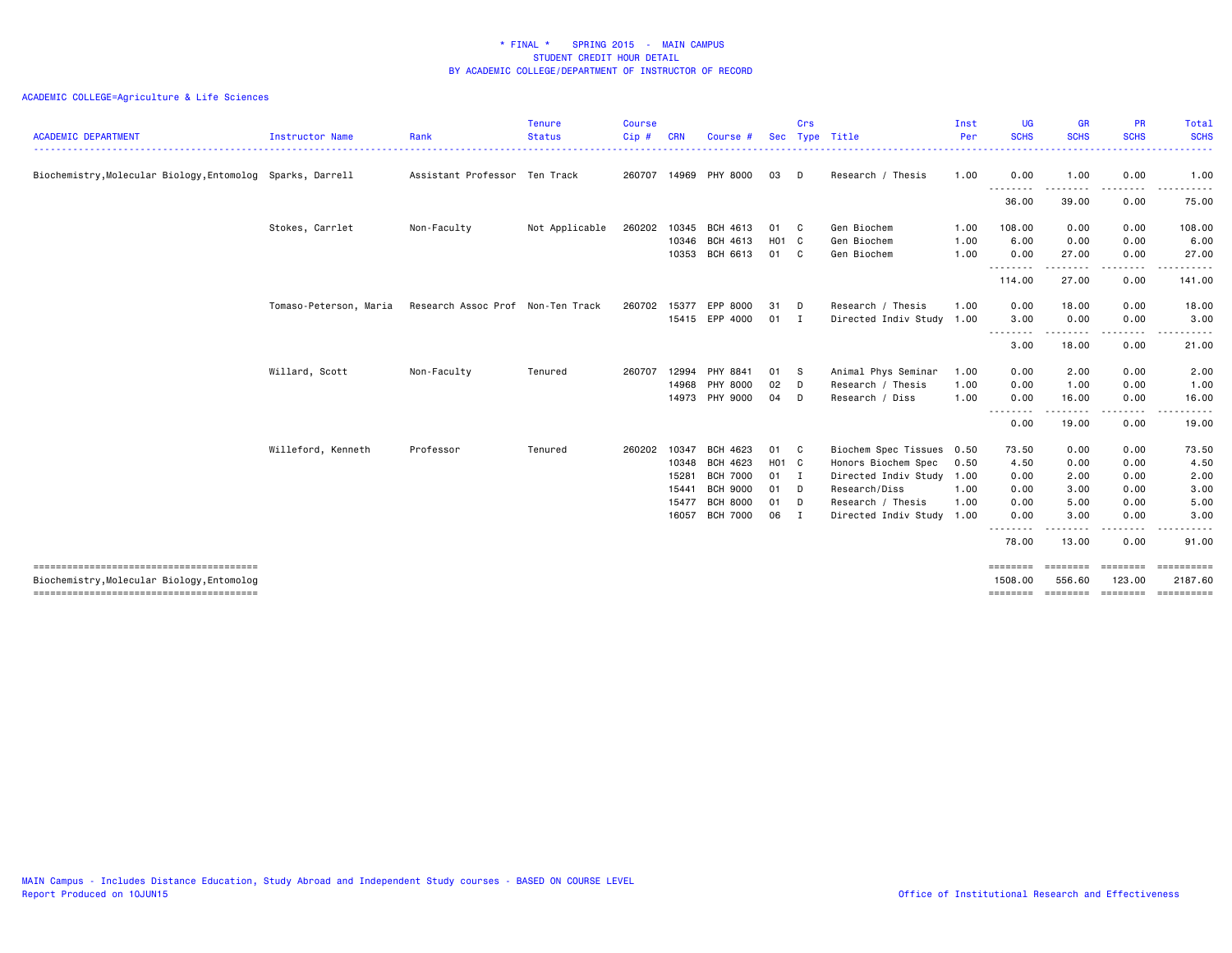| <b>ACADEMIC DEPARTMENT</b> | Instructor Name | Rank        | Tenure<br><b>Status</b> | <b>Course</b><br>Cip# | CRN | Course # Sec Type Title |      | Crs |                           | Inst<br>Per | UG.<br><b>SCHS</b>  | <b>GR</b><br><b>SCHS</b> | <b>PR</b><br><b>SCHS</b> | Total<br><b>SCHS</b> |
|----------------------------|-----------------|-------------|-------------------------|-----------------------|-----|-------------------------|------|-----|---------------------------|-------------|---------------------|--------------------------|--------------------------|----------------------|
| Dean of Ag & Life Sciences | North, Mary     | Non-Faculty | Not Applicable          |                       |     | 020101 11944 GA 2001    | 01 C |     | CALS Amb. Leadership 1.00 |             | 31.00<br>.<br>31.00 | 0.00<br>.<br>0.00        | 0.00<br>.<br>0.00        | 31.00<br>.<br>31.00  |
| Dean of Ag & Life Sciences |                 |             |                         |                       |     |                         |      |     |                           |             | ========<br>31.00   | ========<br>0.00         | ========<br>0.00         | 31.00                |
|                            |                 |             |                         |                       |     |                         |      |     |                           |             | ========            |                          |                          |                      |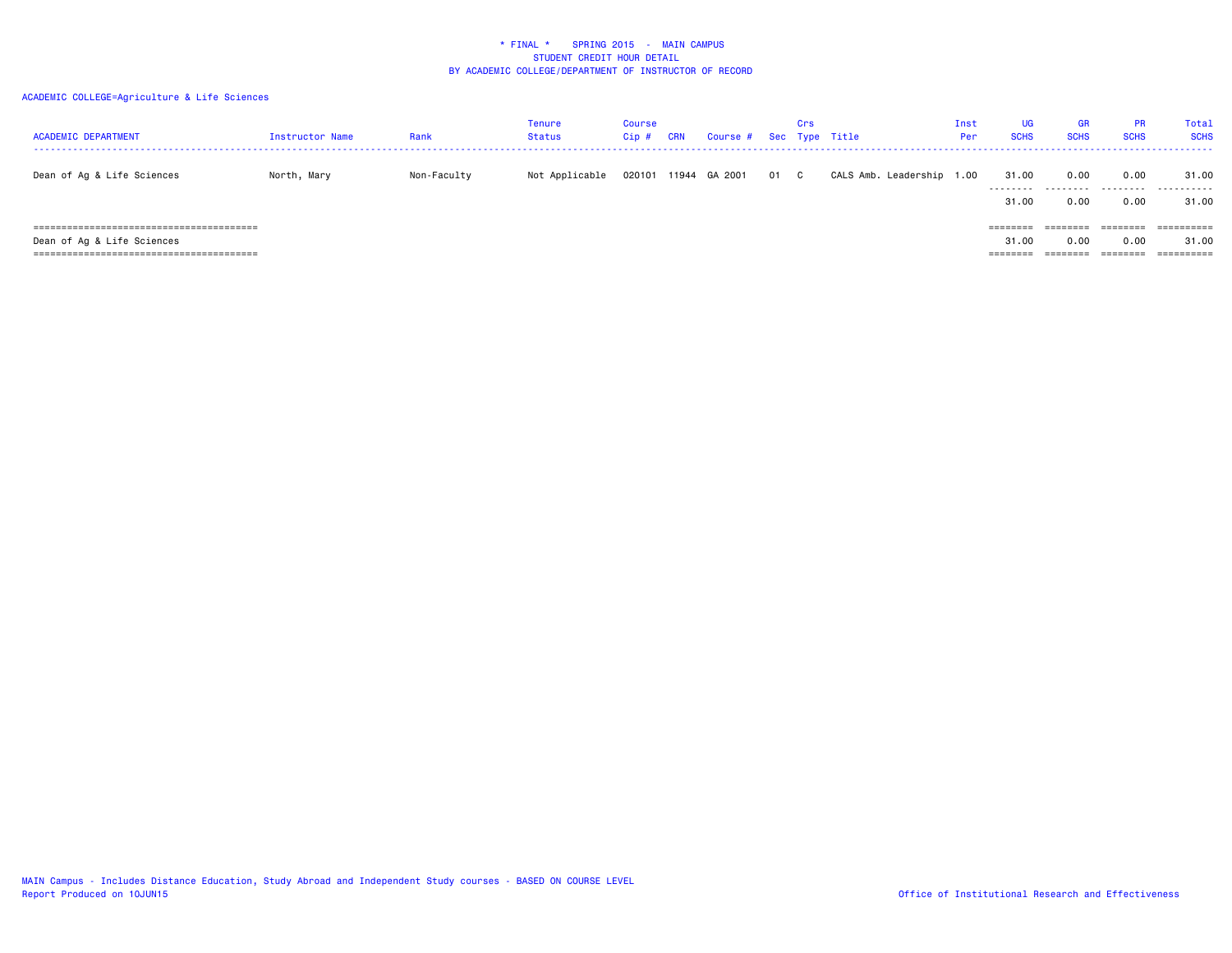| <b>ACADEMIC DEPARTMENT</b>                            | Instructor Name  | Rank                          | <b>Tenure</b><br><b>Status</b> | <b>Course</b><br>Cip# | <b>CRN</b> | Course #        |       | Crs            | Sec Type Title            | Inst<br>Per | <b>UG</b><br><b>SCHS</b>                                                                                                                   | <b>GR</b><br><b>SCHS</b>                   | <b>PR</b><br><b>SCHS</b> | Total<br><b>SCHS</b>                                                                                                                                 |
|-------------------------------------------------------|------------------|-------------------------------|--------------------------------|-----------------------|------------|-----------------|-------|----------------|---------------------------|-------------|--------------------------------------------------------------------------------------------------------------------------------------------|--------------------------------------------|--------------------------|------------------------------------------------------------------------------------------------------------------------------------------------------|
| Food Science, Nutrition & Health Promoti Byrd, Sylvia |                  | Professor                     | Tenured                        | 010000                | 15034      | GA 4000         | 06    | I              | Dis in Agriculture        | 1.00        | 3.00                                                                                                                                       | 0.00                                       | 0.00                     | 3.00                                                                                                                                                 |
|                                                       |                  |                               |                                | 190501                | 16335      | FNH 4000        | 01    | $\mathbf{I}$   | Directed Indiv Study 1.00 |             | 1.00                                                                                                                                       | 0.00                                       | 0.00                     | 1.00                                                                                                                                                 |
|                                                       |                  |                               |                                | 190503                | 12203      | HS 2293         | 01    | C              | Indiv & Family Nutri 1.00 |             | 210.00                                                                                                                                     | 0.00                                       | 0.00                     | 210.00                                                                                                                                               |
|                                                       |                  |                               |                                | 190504                | 11849      | FNH 2293        | 01    | C              | Indiv & Family Nutri 1.00 |             | 459.00                                                                                                                                     | 0.00                                       | 0.00                     | 459.00                                                                                                                                               |
|                                                       |                  |                               |                                | 190599                | 14652      | <b>FNH 8000</b> | 01    | D              | Research/Thesis           | 1.00        | 0.00                                                                                                                                       | 2.00                                       | 0.00                     | 2.00                                                                                                                                                 |
|                                                       |                  |                               |                                |                       | 14665      | <b>FNH 9000</b> | 01    | D              | Research/Diss             | 1.00        | 0.00                                                                                                                                       | 6.00                                       | 0.00                     | 6.00                                                                                                                                                 |
|                                                       |                  |                               |                                | 513102 11859          |            | FNH 3723        | 01    | C              | Community Nutrition       | 1.00        | 81.00                                                                                                                                      | 0.00<br>$\sim$ $\sim$ $\sim$ $\sim$ $\sim$ | 0.00<br>.                | 81.00<br>.                                                                                                                                           |
|                                                       |                  |                               |                                |                       |            |                 |       |                |                           |             | 754.00                                                                                                                                     | 8.00                                       | 0.00                     | 762.00                                                                                                                                               |
|                                                       | Chang, Kow-Ching | Professor                     | Tenured                        | 190599                | 14653      | <b>FNH 8000</b> | 02    | D              | Research/Thesis           | 1.00        | 0.00                                                                                                                                       | 21.00                                      | 0.00                     | 21.00                                                                                                                                                |
|                                                       |                  |                               |                                |                       | 14666      | FNH 9000        | 02    | D              | Research/Diss             | 1.00        | 0.00                                                                                                                                       | 10.00                                      | 0.00                     | 10.00                                                                                                                                                |
|                                                       |                  |                               |                                |                       |            |                 |       |                |                           |             | $\sim$ $\sim$<br>$\frac{1}{2} \left( \frac{1}{2} \right) \left( \frac{1}{2} \right) \left( \frac{1}{2} \right) \left( \frac{1}{2} \right)$ | .                                          | $\sim$ $\sim$ $\sim$     | والمستحدث                                                                                                                                            |
|                                                       |                  |                               |                                |                       |            |                 |       |                |                           |             | 0.00                                                                                                                                       | 31.00                                      | 0.00                     | 31.00                                                                                                                                                |
|                                                       | Cheng, Wen-Hsing | Associate Professor Ten Track |                                | 020301                | 14285      | FNH 6123        | 01    | C              | Nutrition and Chroni 1.00 |             | 0.00                                                                                                                                       | 12.00                                      | 0.00                     | 12.00                                                                                                                                                |
|                                                       |                  |                               |                                | 190501                | 14947      | FNH 8990        | 01    | C              | Special Topic in FNH 1.00 |             | 0.00                                                                                                                                       | 12.00                                      | 0.00                     | 12.00                                                                                                                                                |
|                                                       |                  |                               |                                | 190599                | 14667      | <b>FNH 9000</b> | 03    | D              | Research/Diss             | 1.00        | 0.00                                                                                                                                       | 10.00                                      | 0.00                     | 10.00                                                                                                                                                |
|                                                       |                  |                               |                                | 513102 14284          |            | FNH 4123        | 01    | C              | Nutrition and Chroni 1.00 |             | 87.00                                                                                                                                      | 0.00                                       | 0.00                     | 87.00                                                                                                                                                |
|                                                       |                  |                               |                                |                       |            |                 |       |                |                           |             | .<br>87.00                                                                                                                                 | .<br>34.00                                 | .<br>0.00                | .<br>121.00                                                                                                                                          |
|                                                       |                  |                               |                                |                       |            |                 |       |                |                           |             |                                                                                                                                            |                                            |                          |                                                                                                                                                      |
|                                                       | Gillis, William  | Lecturer                      | Non-Ten Track                  | 011001                | 11860      | FNH 4164        | 01    | C              | Qual Assur Food Prod      | 1.00        | 60.00                                                                                                                                      | 0.00                                       | 0.00                     | 60.00                                                                                                                                                |
|                                                       |                  |                               |                                |                       | 11861      | FNH 4164        | 02    | K              | Qual Assur Food Prod      | 1.00        | 0.00                                                                                                                                       | 0.00                                       | 0.00                     | 0.00                                                                                                                                                 |
|                                                       |                  |                               |                                |                       | 14287      | FNH 4143        | 01    | C              | Dairy Foods Proc          | 1.00        | 51.00                                                                                                                                      | 0.00                                       | 0.00                     | 51.00                                                                                                                                                |
|                                                       |                  |                               |                                |                       | 14289      | FNH 4143        | 02    | K              | Dairy Foods Proc          | 1.00        | 0.00                                                                                                                                       | 0.00                                       | 0.00                     | 0.00                                                                                                                                                 |
|                                                       |                  |                               |                                | 020301 11877          |            | FNH 6164        | 01    | C              | Qual Assur Food Prod 1.00 |             | 0.00                                                                                                                                       | 4.00                                       | 0.00                     | 4.00                                                                                                                                                 |
|                                                       |                  |                               |                                |                       | 11878      | FNH 6164        | 02    | K              | Qual Assur Food Prod 1.00 |             | 0.00<br>.                                                                                                                                  | 0.00<br>-----                              | 0.00<br>.                | 0.00<br>.                                                                                                                                            |
|                                                       |                  |                               |                                |                       |            |                 |       |                |                           |             | 111.00                                                                                                                                     | 4.00                                       | 0.00                     | 115.00                                                                                                                                               |
|                                                       | Hall, Michael    | Lecturer                      | Non-Ten Track                  | 190501                | 14557      | FNH 4773        | 501 C |                | Intro to Env Health       | 1.00        | 39.00                                                                                                                                      | 0.00                                       | 0.00                     | 39.00                                                                                                                                                |
|                                                       |                  |                               |                                | 512207                | 13763      | FNH 6773        | 501 C |                | Intro to Env Health       | 1.00        | 0.00                                                                                                                                       | 9.00                                       | 0.00                     | 9.00                                                                                                                                                 |
|                                                       |                  |                               |                                |                       |            |                 |       |                |                           |             | .                                                                                                                                          |                                            |                          | $\frac{1}{2} \left( \frac{1}{2} \right) \left( \frac{1}{2} \right) \left( \frac{1}{2} \right) \left( \frac{1}{2} \right) \left( \frac{1}{2} \right)$ |
|                                                       |                  |                               |                                |                       |            |                 |       |                |                           |             | 39.00                                                                                                                                      | 9.00                                       | 0.00                     | 48.00                                                                                                                                                |
|                                                       | Haque, Zahur     | Professor                     | Tenured                        | 190504                | 11869      | FNH 4293        | 01    | C              | Micronutrients            | 1.00        | 27.00                                                                                                                                      | 0.00                                       | 0.00                     | 27.00                                                                                                                                                |
|                                                       |                  |                               |                                |                       | 11884      | FNH 6293        | 01    | C              | Micronutrients            | 1.00        | 0.00                                                                                                                                       | 9.00                                       | 0.00                     | 9.00                                                                                                                                                 |
|                                                       |                  |                               |                                |                       | 13754      | FNH 1003        | 501 C |                | Intro to Vitamins &       | 1.00        | 24.00                                                                                                                                      | 0.00                                       | 0.00                     | 24.00                                                                                                                                                |
|                                                       |                  |                               |                                |                       | 13759      | FNH 4293        | 501 C |                | Micronutrients            | 1.00        | 18.00                                                                                                                                      | 0.00                                       | 0.00                     | 18.00                                                                                                                                                |
|                                                       |                  |                               |                                |                       | 13762      | FNH 6293        | 501 C |                | Micronutrients            | 1.00        | 0.00                                                                                                                                       | 3.00                                       | 0.00                     | 3.00                                                                                                                                                 |
|                                                       |                  |                               |                                | 190599                | 14655      | <b>FNH 8000</b> | 04    | D              | Research/Thesis           | 1.00        | 0.00                                                                                                                                       | 5.00                                       | 0.00                     | 5.00                                                                                                                                                 |
|                                                       |                  |                               |                                |                       | 14668      | <b>FNH 9000</b> | 04    | D              | Research/Diss             | 1.00        | 0.00                                                                                                                                       | 14.00                                      | 0.00                     | 14.00                                                                                                                                                |
|                                                       |                  |                               |                                |                       | 15961      | <b>FNH 7000</b> | 01    | $\blacksquare$ | Directed Indiv Study      | 1.00        | 0.00<br>.                                                                                                                                  | 2.00<br>.                                  | 0.00<br>.                | 2.00<br>.                                                                                                                                            |
|                                                       |                  |                               |                                |                       |            |                 |       |                |                           |             | 69.00                                                                                                                                      | 33.00                                      | 0.00                     | 102.00                                                                                                                                               |
|                                                       | Hunt, Barry      | Professor                     | Tenured                        | 190599                | 16420      | <b>FNH 7000</b> | 04    | $\mathbf{I}$   | Directed Indiv Study 1.00 |             | 0.00                                                                                                                                       | 3.00                                       | 0.00                     | 3.00                                                                                                                                                 |
|                                                       |                  |                               |                                | 512207                | 11896      | FNH 8553        | 01    | C              | Behavioral Epidemiol 1.00 |             | 0.00                                                                                                                                       | 39.00                                      | 0.00                     | 39.00                                                                                                                                                |
|                                                       |                  |                               |                                |                       | 13765      | FNH 8553        | 501 C |                | Behavioral Epidemiol 1.00 |             | 0.00                                                                                                                                       | 48.00                                      | 0.00                     | 48.00                                                                                                                                                |
|                                                       |                  |                               |                                |                       | 13767      | FNH 8673        | 501   | $\mathbf I$    | Appl Proj for CHES        | 1.00        | 0.00                                                                                                                                       | 24.00                                      | 0.00                     | 24.00                                                                                                                                                |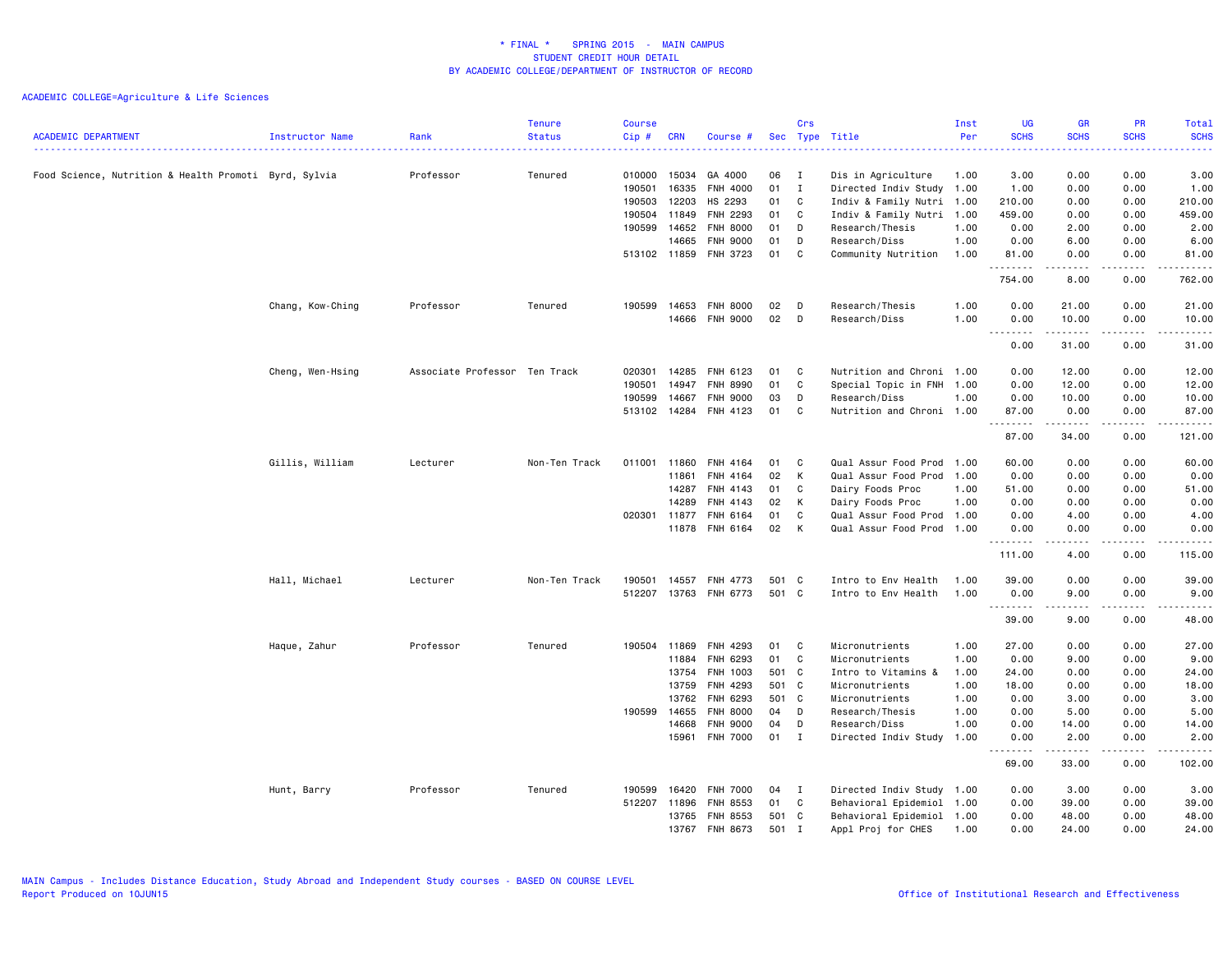| <b>ACADEMIC DEPARTMENT</b>                            | <b>Instructor Name</b>                                    | Rank                              | <b>Tenure</b><br><b>Status</b> | <b>Course</b><br>Cip# | <b>CRN</b> | Course #              |          | Crs          | Sec Type Title                   | Inst<br>Per  | <b>UG</b><br><b>SCHS</b> | <b>GR</b><br><b>SCHS</b> | PR<br><b>SCHS</b>           | Total<br><b>SCHS</b><br><u>.</u>                                                                                                                              |
|-------------------------------------------------------|-----------------------------------------------------------|-----------------------------------|--------------------------------|-----------------------|------------|-----------------------|----------|--------------|----------------------------------|--------------|--------------------------|--------------------------|-----------------------------|---------------------------------------------------------------------------------------------------------------------------------------------------------------|
|                                                       |                                                           |                                   |                                |                       |            |                       |          |              |                                  |              | <u>.</u>                 |                          | $\sim$ $\sim$ $\sim$ $\sim$ |                                                                                                                                                               |
|                                                       |                                                           |                                   |                                |                       |            |                       |          |              |                                  |              | 0.00                     | 114.00                   | 0.00                        | 114.00                                                                                                                                                        |
| Food Science, Nutrition & Health Promoti Khan, Fauzia |                                                           | Lecturer                          | Non-Ten Track                  | 190501 13757          |            | FNH 4193              | 501 C    |              | Soc-Cult Aspect Food 1.00        |              | 24.00                    | 0.00                     | 0.00                        | 24.00                                                                                                                                                         |
|                                                       |                                                           |                                   |                                |                       | 13760      | FNH 6193              | 501      | C            | Soc-Cult Aspect Food             | 1.00         | 0.00                     | 9.00                     | 0.00                        | 9.00                                                                                                                                                          |
|                                                       |                                                           |                                   |                                | 190504 11870          |            | FNH 4353              | 01       | C            | Nutrition/ Life Cycl 1.00        |              | 39.00<br>.               | 0.00<br>.                | 0.00<br>.                   | 39.00<br>$\frac{1}{2} \left( \frac{1}{2} \right) \left( \frac{1}{2} \right) \left( \frac{1}{2} \right) \left( \frac{1}{2} \right) \left( \frac{1}{2} \right)$ |
|                                                       |                                                           |                                   |                                |                       |            |                       |          |              |                                  |              | 63.00                    | 9.00                     | 0.00                        | 72.00                                                                                                                                                         |
|                                                       | Kim, Tae Jo                                               | Research Assist Pro Non-Ten Track |                                | 190599                | 14657      | FNH 8000              | 06       | D            | Research/Thesis                  | 1.00         | 0.00                     | 6.00                     | 0.00                        | 6.00                                                                                                                                                          |
|                                                       |                                                           |                                   |                                |                       |            |                       |          |              |                                  |              | 0.00                     | 6.00                     | 0.00                        | 6.00                                                                                                                                                          |
|                                                       | Kobler, Ingrid                                            | Lecturer                          | Non-Ten Track                  | 513101                |            | 16013 FNH 4233        | 01       | C            | Medical Nutrition Th 1.00        |              | 24.00                    | 0.00                     | 0.00                        | 24.00                                                                                                                                                         |
|                                                       |                                                           |                                   |                                |                       |            |                       |          |              |                                  |              | .<br>24.00               | 0.00                     | 0.00                        | 24.00                                                                                                                                                         |
|                                                       | Matich, June                                              | Instructor                        | Non-Ten Track                  | 010000                | 15439      | GA 4000               | 14       | $\mathbf{I}$ | Dis in Agriculture               | 1.00         | 1.00                     | 0.00                     | 0.00                        | 1.00                                                                                                                                                          |
|                                                       |                                                           |                                   |                                | 190503                | 12204      | HS 2293               | 02       | C            | Indiv & Family Nutri 1.00        |              | 30.00                    | 0.00                     | 0.00                        | 30.00                                                                                                                                                         |
|                                                       |                                                           |                                   |                                | 190504                | 11850      | FNH 2293              | 02       | C            | Indiv & Family Nutri 1.00        |              | 126.00                   | 0.00                     | 0.00                        | 126.00                                                                                                                                                        |
|                                                       |                                                           |                                   |                                | 190505                | 11868      | FNH 4284              | 01       | В            | Quantity Food Prod & 1.00        |              | 64.00                    | 0.00                     | 0.00                        | 64.00                                                                                                                                                         |
|                                                       |                                                           |                                   |                                | 513102 11852          |            | FNH 3003              | 01       | E            | NTR Work Experience              | 1.00         | 27.00                    | 0.00                     | 0.00                        | 27.00                                                                                                                                                         |
|                                                       |                                                           |                                   |                                |                       |            |                       |          |              |                                  |              | .<br>248.00              | -----<br>0.00            | .<br>0.00                   | .<br>248.00                                                                                                                                                   |
|                                                       | Nannapaneni, Ramakrishn Research Assoc Prof Non-Ten Track |                                   |                                | 190501                | 11872      | FNH 4414              | 01       | C            | Microbiology of Food             | 1.00         | 36.00                    | 0.00                     | 0.00                        | 36.00                                                                                                                                                         |
|                                                       |                                                           |                                   |                                |                       | 11873      | FNH 4414              | 02       | К            | Microbiology of Food             | 1.00         | 0.00                     | 0.00                     | 0.00                        | 0.00                                                                                                                                                          |
|                                                       |                                                           |                                   |                                |                       | 11886      | FNH 6414              | 01       | C            | Microbiology of Food             | 1.00         | 0.00                     | 16.00                    | 0.00                        | 16.00                                                                                                                                                         |
|                                                       |                                                           |                                   |                                |                       | 11887      | FNH 6414              | 02       | К            | Microbiology in Food             | 1.00         | 0.00                     | 0.00                     | 0.00                        | 0.00                                                                                                                                                          |
|                                                       |                                                           |                                   |                                |                       | 11891      | FNH 8121              | 01       | s            | Food Sc Ntr & Health             | 1.00         | 0.00                     | 3.00                     | 0.00                        | 3.00                                                                                                                                                          |
|                                                       |                                                           |                                   |                                |                       | 11892      | FNH 8131              | 01       | S            | Food Sc Ntr & Health             | 1.00         | 0.00                     | 3.00                     | 0.00                        | 3.00                                                                                                                                                          |
|                                                       |                                                           |                                   |                                | 190599                | 14670      | <b>FNH 9000</b>       | 06       | D            | Research/Diss                    | 1.00         | 0.00                     | 8.00                     | 0.00                        | 8.00                                                                                                                                                          |
|                                                       |                                                           |                                   |                                |                       | 16435      | <b>FNH 7000</b>       | 05       | $\mathbf{I}$ | Directed Indiv Study 1.00        |              | 0.00                     | 3.00                     | 0.00                        | 3.00                                                                                                                                                          |
|                                                       |                                                           |                                   |                                | 260502 10469          | 10470      | BIO 4414<br>BIO 4414  | 01       | C<br>К       | Micro Of Foods<br>Micro Of Foods | 1.00<br>1.00 | 48.00                    | 0.00                     | 0.00<br>0.00                | 48.00                                                                                                                                                         |
|                                                       |                                                           |                                   |                                | 512207                | 11890      | FNH 8111              | 02<br>01 | S.           | Food Sc Nutr & Healt 1.00        |              | 0.00<br>0.00             | 0.00<br>13.00            | 0.00                        | 0.00<br>13,00                                                                                                                                                 |
|                                                       |                                                           |                                   |                                |                       |            |                       |          |              |                                  |              | 84.00                    | 46.00                    | 0.00                        | 130.00                                                                                                                                                        |
|                                                       | Oliver, Brittney                                          | Assistant Professor Ten Track     |                                | 512207                | 11897      | FNH 8613              | 01       | C            | Dsgn Admin Hp Prog               | 1.00         | 0.00                     | 33.00                    | 0.00                        | 33.00                                                                                                                                                         |
|                                                       |                                                           |                                   |                                |                       | 13766      | FNH 8613              | 501      | C            | Dsgn Admin Hp Prog               | 1.00         | 0.00                     | 45.00                    | 0.00                        | 45.00                                                                                                                                                         |
|                                                       |                                                           |                                   |                                |                       | 14558      | FNH 8563              | 501 C    |              | Prin Epic & Hlth Sci 1.00        |              | 0.00                     | 51.00                    | 0.00                        | 51.00                                                                                                                                                         |
|                                                       |                                                           |                                   |                                |                       |            |                       |          |              |                                  |              | .<br>0.00                | .<br>129.00              | .<br>0.00                   | .<br>129.00                                                                                                                                                   |
|                                                       | Pylate, Leah                                              | Non-Faculty                       | Not Applicable                 |                       |            | 512207 14286 FNH 3163 | 01       | C C          | Basic Principle Heal 1.00        |              | 150.00<br><u>.</u>       | 0.00                     | 0.00                        | 150.00<br>.                                                                                                                                                   |
|                                                       |                                                           |                                   |                                |                       |            |                       |          |              |                                  |              | 150.00                   | 0.00                     | 0.00                        | 150.00                                                                                                                                                        |
|                                                       | Schilling, Mark                                           | Professor                         | Tenured                        | 011001                | 11866      | FNH 4241              | 01       | L.           | Applied Food Chemist 1.00        |              | 8.00                     | 0.00                     | 0.00                        | 8.00                                                                                                                                                          |
|                                                       |                                                           |                                   |                                |                       | 11867      | FNH 4243              | 01       | C            | Food Comp & Reaction 1.00        |              | 45.00                    | 0.00                     | 0.00                        | 45.00                                                                                                                                                         |
|                                                       |                                                           |                                   |                                |                       | 11883      | FNH 6243              | 01       | C            | Food Comp & Reaction             | 1.00         | 0.00                     | 15.00                    | 0.00                        | 15.00                                                                                                                                                         |
|                                                       |                                                           |                                   |                                |                       | 14283      | FNH 8163              | 01       | C            | Flav & Food Accept               | 1.00         | 0.00                     | 33.00                    | 0.00                        | 33.00                                                                                                                                                         |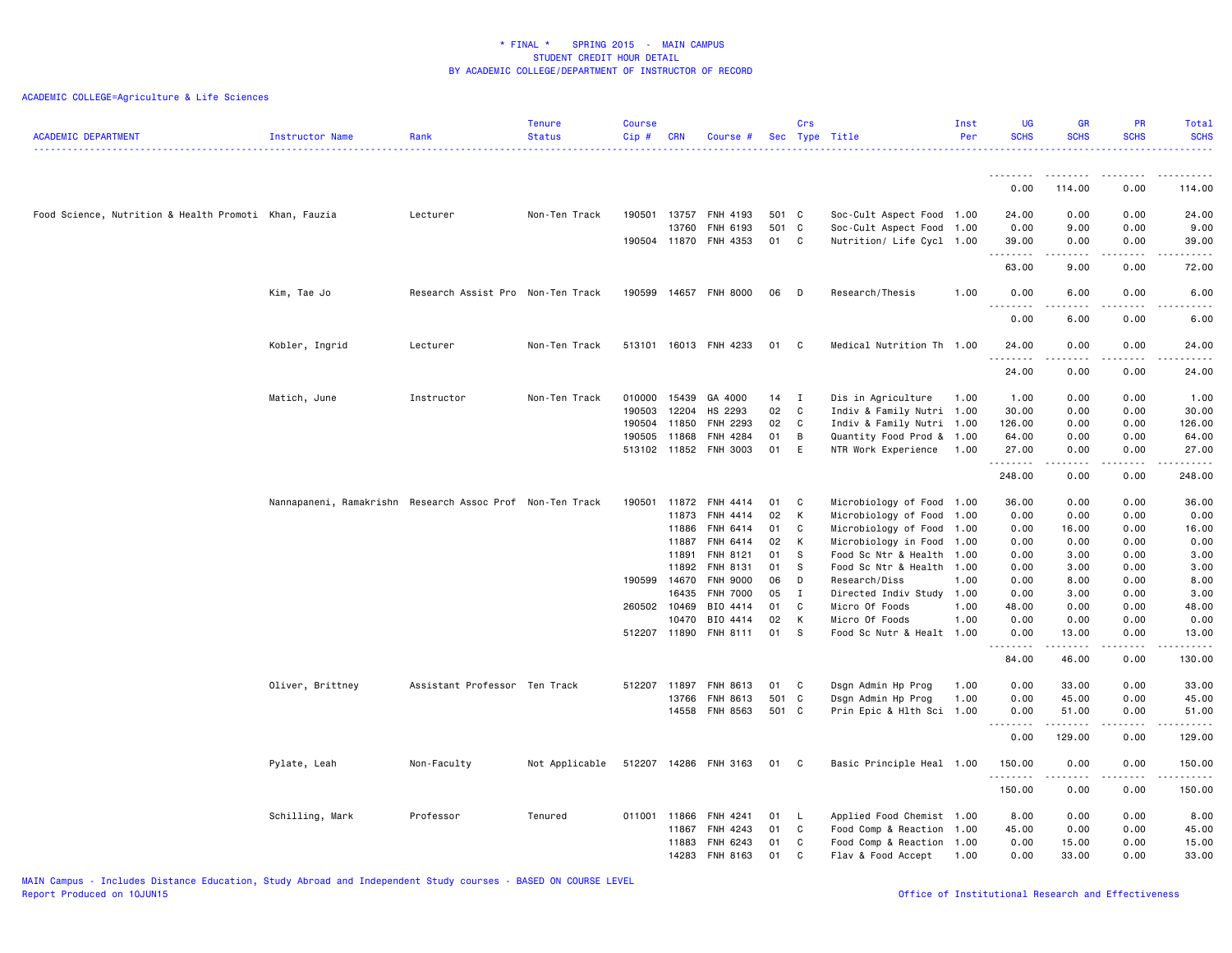| <b>ACADEMIC DEPARTMENT</b>                               | Instructor Name    | Rank<br>.                         | <b>Tenure</b><br><b>Status</b> | <b>Course</b><br>Cip# | <b>CRN</b>   | Course #              |       | Crs          | Sec Type Title            | Inst<br>Per | <b>UG</b><br><b>SCHS</b> | <b>GR</b><br><b>SCHS</b><br>بالأباء                                                                                                                           | PR<br><b>SCHS</b> | Total<br><b>SCHS</b>   |
|----------------------------------------------------------|--------------------|-----------------------------------|--------------------------------|-----------------------|--------------|-----------------------|-------|--------------|---------------------------|-------------|--------------------------|---------------------------------------------------------------------------------------------------------------------------------------------------------------|-------------------|------------------------|
| Food Science, Nutrition & Health Promoti Schilling, Mark |                    | Professor                         | Tenured                        | 020301                |              | 11882 FNH 6241        | 01 L  |              | Applied Food Chem         | 1.00        | 0.00                     | 4.00                                                                                                                                                          | 0.00              | 4.00                   |
|                                                          |                    |                                   |                                | 120509                | 11863        | FNH 4200              | 01    | $\mathbf{C}$ | Dual Enroll MUW Culi 1.00 |             | 10.00                    | 0.00                                                                                                                                                          | 0.00              | 10.00                  |
|                                                          |                    |                                   |                                | 190599                | 14660        | <b>FNH 8000</b>       | 09    | D            | Research/Thesis           | 1.00        | 0.00                     | 8.00                                                                                                                                                          | 0.00              | 8.00                   |
|                                                          |                    |                                   |                                |                       |              | 14671 FNH 9000        | 07 D  |              | Research/Diss             | 1.00        | 0.00                     | 34.00                                                                                                                                                         | 0.00              | 34.00                  |
|                                                          |                    |                                   |                                |                       |              |                       |       |              |                           |             | .<br>63.00               | $- - - - - -$<br>94.00                                                                                                                                        | .<br>0.00         | . <u>.</u> .<br>157.00 |
|                                                          | Silva, Juan        | Professor                         | Tenured                        | 190599                | 14661        | <b>FNH 8000</b>       | 10    | D            | Research/Thesis           | 1.00        | 0.00                     | 3.00                                                                                                                                                          | 0.00              | 3.00                   |
|                                                          |                    |                                   |                                |                       |              | 14672 FNH 9000        | 08    | D            | Research/Diss             | 1.00        | 0.00                     | 4.00                                                                                                                                                          | 0.00              | 4.00                   |
|                                                          |                    |                                   |                                |                       |              |                       |       |              |                           |             | .<br>0.00                | .<br>7.00                                                                                                                                                     | 0.00              | 7.00                   |
|                                                          | Street, Susan      | Lecturer                          | Not Applicable                 | 190503                | 13821        | HS 2293               | 501 C |              | Indiv & Family Nutri 1.00 |             | 12.00                    | 0.00                                                                                                                                                          | 0.00              | 12.00                  |
|                                                          |                    |                                   |                                | 190504                | 13755        | <b>FNH 2283</b>       | 501 C |              | Child Health & Nutri 1.00 |             | 36.00                    | 0.00                                                                                                                                                          | 0.00              | 36.00                  |
|                                                          |                    |                                   |                                |                       | 13756        | <b>FNH 2293</b>       | 501 C |              | Indiv & Family Nutri 1.00 |             | 78.00                    | 0.00                                                                                                                                                          | 0.00              | 78.00                  |
|                                                          |                    |                                   |                                |                       | 13820        | HS 2283               | 501 C |              | Child Health & Nutri 1.00 |             | 27.00                    | 0.00                                                                                                                                                          | 0.00<br>.         | 27.00<br>.             |
|                                                          |                    |                                   |                                |                       |              |                       |       |              |                           |             | .<br>153.00              | .<br>0.00                                                                                                                                                     | 0.00              | 153.00                 |
|                                                          | Thompson, Amy      | Lecturer                          | Non-Ten Track                  | 190501                | 14559        | FNH 4393              | 501 C |              | Prevention of Diseas 1.00 |             | 33.00                    | 0.00                                                                                                                                                          | 0.00              | 33.00                  |
|                                                          |                    |                                   |                                |                       |              | 190504 14560 FNH 6393 | 501 C |              | Prevention of Diseas      | 1.00        | 0.00                     | 18.00                                                                                                                                                         | 0.00              | 18.00<br>.             |
|                                                          |                    |                                   |                                |                       |              |                       |       |              |                           |             | .<br>33.00               | $\frac{1}{2} \left( \frac{1}{2} \right) \left( \frac{1}{2} \right) \left( \frac{1}{2} \right) \left( \frac{1}{2} \right) \left( \frac{1}{2} \right)$<br>18.00 | .<br>0.00         | 51.00                  |
|                                                          | Tidwell, Diane     | Professor                         | Tenured                        | 190599                | 14662        | FNH 8000              | 11    | <b>D</b>     | Research/Thesis           | 1.00        | 0.00                     | 4.00                                                                                                                                                          | 0.00              | 4.00                   |
|                                                          |                    |                                   |                                |                       | 14673        | <b>FNH 9000</b>       | 09    | D            | Research/Diss             | 1.00        | 0.00                     | 15.00                                                                                                                                                         | 0.00              | 15.00                  |
|                                                          |                    |                                   |                                | 513101 11894          |              | FNH 8273              | 01    | C            | Advan Clinical Nutri 1.00 |             | 0.00                     | 24.00                                                                                                                                                         | 0.00              | 24.00                  |
|                                                          |                    |                                   |                                |                       |              | 11895 FNH 8286        | 01 E  |              | Supervised Practice       | 1.00        | 0.00<br>.                | 48.00<br>.                                                                                                                                                    | 0.00<br>-----     | 48.00<br>.             |
|                                                          |                    |                                   |                                |                       |              |                       |       |              |                           |             | 0.00                     | 91.00                                                                                                                                                         | 0.00              | 91.00                  |
|                                                          | White, Kelly       | Non-Faculty                       | Not Applicable                 |                       | 190501 11880 | FNH 6223              | 01    | $\mathbf{C}$ | Sports Nutrition          | 1.00        | 0.00                     | 18.00                                                                                                                                                         | 0.00              | 18.00                  |
|                                                          |                    |                                   |                                |                       | 13761        | FNH 6223              | 501 C |              | Sports Nutrition          | 1.00        | 0.00                     | 15.00                                                                                                                                                         | 0.00              | 15.00                  |
|                                                          |                    |                                   |                                |                       | 190504 11864 | FNH 4223              | 01 C  |              | Sports Nutrition          | 1.00        | 27.00                    | 0.00                                                                                                                                                          | 0.00              | 27.00                  |
|                                                          |                    |                                   |                                |                       |              | 13758 FNH 4223        | 501 C |              | Sports Nutrition          | 1.00        | 12.00<br>.               | 0.00<br>المتمامين                                                                                                                                             | 0.00<br>.         | 12.00<br>.             |
|                                                          |                    |                                   |                                |                       |              |                       |       |              |                           |             | 39.00                    | 33.00                                                                                                                                                         | 0.00              | 72.00                  |
|                                                          | Williams, J. Byron | Extension Assoc Pro Non-Ten Track |                                | 190599                |              | 14663 FNH 8000        | 12    | D D          | Research/Thesis           | 1.00        | 0.00<br><u>.</u>         | 5.00<br>$- - - -$                                                                                                                                             | 0.00              | 5.00<br>----           |
|                                                          |                    |                                   |                                |                       |              |                       |       |              |                           |             | 0.00                     | 5.00                                                                                                                                                          | 0.00              | 5.00                   |
|                                                          | Wilson, Julie      | Non-Faculty                       | Not Applicable                 |                       |              | 011001 11846 FNH 2112 | 01 B  |              | Food Products Evalua 1.00 |             | 42.00                    | 0.00                                                                                                                                                          | 0.00              | 42.00                  |
|                                                          |                    |                                   |                                |                       |              |                       |       |              |                           |             | .<br>42.00               | 0.00                                                                                                                                                          | 0.00              | 42.00                  |
|                                                          |                    |                                   |                                |                       |              |                       |       |              |                           |             | ========                 | ========                                                                                                                                                      | ========          | ==========             |
| Food Science, Nutrition & Health Promoti                 |                    |                                   |                                |                       |              |                       |       |              |                           |             | 1959.00                  | 671.00                                                                                                                                                        | 0.00              | 2630.00                |
|                                                          |                    |                                   |                                |                       |              |                       |       |              |                           |             | ========                 | ========                                                                                                                                                      | ========          | ==========             |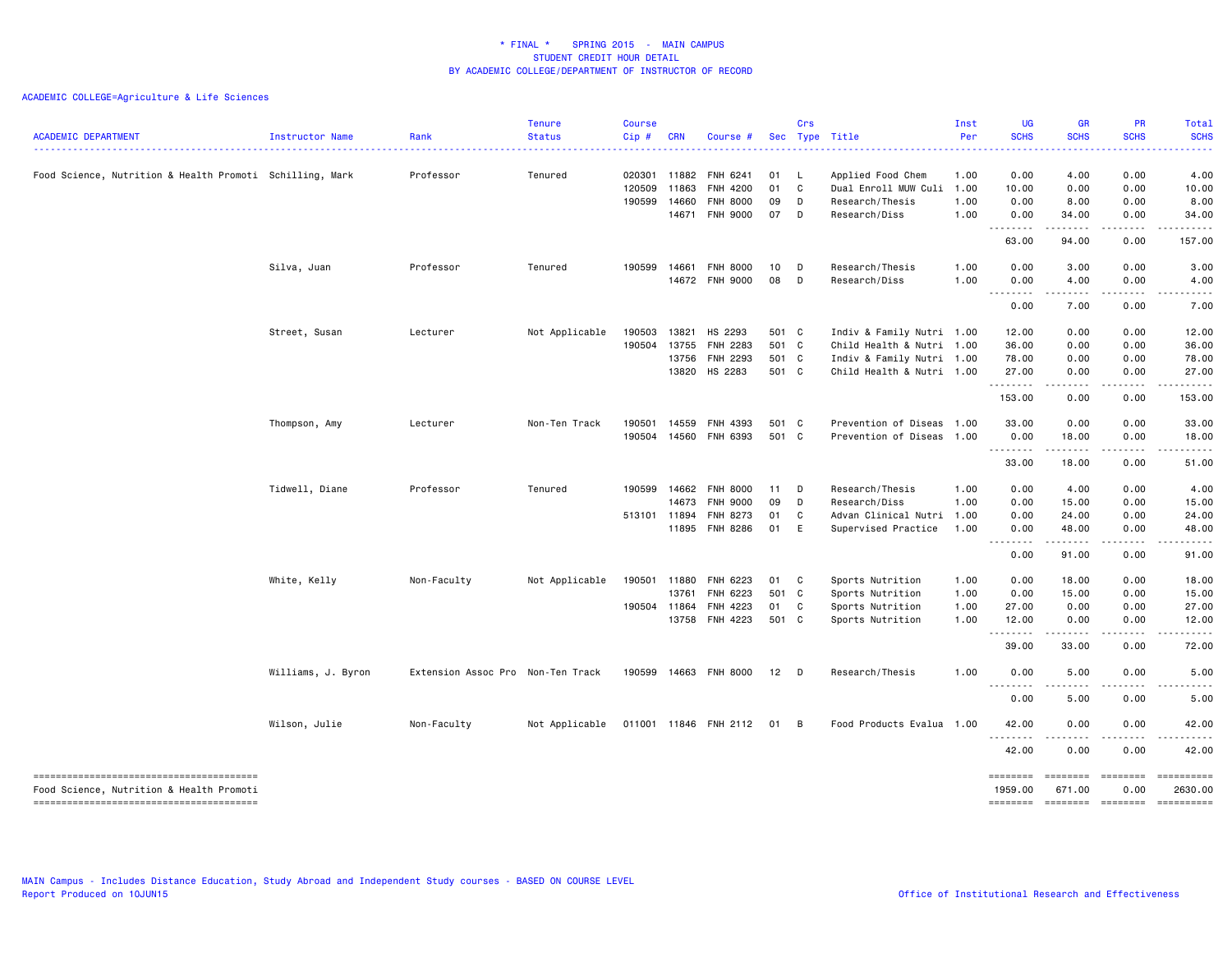| <b>ACADEMIC DEPARTMENT</b> | Instructor Name<br>. | Rank                          | <b>Tenure</b><br><b>Status</b> | <b>Course</b><br>Cip# | <b>CRN</b>                              | Course #                                       |                       | Crs                             | Sec Type Title                                                                                           | Inst<br>Per                  | <b>UG</b><br><b>SCHS</b>       | GR<br><b>SCHS</b>                                                                                                                                                     | PR<br><b>SCHS</b>                     | <b>Total</b><br><b>SCHS</b><br>22222 |
|----------------------------|----------------------|-------------------------------|--------------------------------|-----------------------|-----------------------------------------|------------------------------------------------|-----------------------|---------------------------------|----------------------------------------------------------------------------------------------------------|------------------------------|--------------------------------|-----------------------------------------------------------------------------------------------------------------------------------------------------------------------|---------------------------------------|--------------------------------------|
| Landscape Architecture     | Artunc, Sadik        | Professor                     | Tenured                        | 040601                | 12331<br>15868                          | LA 2644<br>LA 7000<br>16372 LA 7000            | 01<br>03<br>04        | В<br>$\mathbf I$<br>$\mathbf I$ | Construction II: Gra 1.00<br>Directed Indiv Study 1.00<br>Directed Indiv Study 1.00                      |                              | 80.00<br>0.00<br>0.00          | 0.00<br>4.00<br>2.00                                                                                                                                                  | 0.00<br>0.00<br>0.00                  | 80.00<br>4.00<br>2.00                |
|                            |                      |                               |                                |                       |                                         |                                                |                       |                                 |                                                                                                          |                              | .<br>80.00                     | .<br>6.00                                                                                                                                                             | .<br>0.00                             | <b>.</b><br>86.00                    |
|                            | Brzuszek, Robert     | Professor                     | Tenured                        | 040601                | 12335<br>12343<br>12349                 | LA 3652<br>LA 4514<br>LA 6514                  | 01<br>01<br>01        | <b>L</b><br>Q<br>Q              | LA Case Studies<br>Eco. Planting Desig 1.00<br>Eco Planting Design                                       | 1.00<br>1.00                 | 14.00<br>24.00<br>0.00         | 0.00<br>0.00<br>32.00                                                                                                                                                 | 0.00<br>0.00<br>0.00                  | 14.00<br>24.00<br>32.00              |
|                            |                      |                               |                                |                       | 12353                                   | LA 8721<br>15837 LA 8000                       | 01<br>02              | C<br>D                          | Seminar Land Manage<br>Research / Thesis                                                                 | 1.00<br>1.00                 | 0.00<br>0.00<br>.              | 11.00<br>5.00<br>.                                                                                                                                                    | 0.00<br>0.00<br>-----                 | 11.00<br>5.00<br>.                   |
|                            | Fulford, Charles     | Associate Professor Tenured   |                                | 040601                | 12326                                   | LA 1223                                        | 01                    | B                               | Computers in Land Ar 1.00                                                                                |                              | 38.00<br>48.00                 | 48.00<br>0.00                                                                                                                                                         | 0.00<br>0.00                          | 86.00<br>48.00                       |
|                            |                      |                               |                                |                       | 12327<br>15838<br>15867                 | LA 1223<br>15614 LA 7000<br>LA 8000<br>LA 7000 | 02<br>01<br>03<br>02  | B<br>I<br>D<br>$\mathbf{I}$     | Computers in Land Ar 1.00<br>Directed Indiv Study 1.00<br>Research / Thesis<br>Directed Indiv Study 1.00 | 1.00                         | 30.00<br>0.00<br>0.00<br>0.00  | 0.00<br>3.00<br>2.00<br>3.00                                                                                                                                          | 0.00<br>0.00<br>0.00<br>0.00          | 30.00<br>3.00<br>2.00<br>3.00        |
|                            |                      |                               |                                |                       |                                         |                                                |                       |                                 |                                                                                                          |                              | .<br>78.00                     | .<br>8.00                                                                                                                                                             | .<br>0.00                             | -----<br>86.00                       |
|                            | Gallo, Warren        | Assistant Professor Ten Track |                                | 040601                | 12342<br>12348<br>12350                 | LA 4443<br>LA 6443<br>LA 6844<br>LA 8000       | S01<br>01<br>01<br>04 | $\mathbf Q$<br>Q<br>C<br>D      | Exterior Design/Buil 1.00<br>Exterior Design/Buil 1.00<br>Sustainable Communit 1.00                      |                              | 9.00<br>0.00<br>0.00<br>0.00   | 0.00<br>9.00<br>8.00                                                                                                                                                  | 0.00<br>0.00<br>0.00                  | 9.00<br>9.00<br>8.00                 |
|                            |                      |                               |                                | 303301                | 15839<br>12346                          | LA 4844                                        | 01                    | B                               | Research / Thesis<br>Sustainable Communit 1.00                                                           | 1.00                         | 48.00                          | 6.00<br>0.00                                                                                                                                                          | 0.00<br>0.00                          | 6.00<br>48.00<br>.                   |
|                            | Li, Chuo             | Assistant Professor Ten Track |                                | 040601                | 12337                                   | LA 3654                                        | 01                    | Q                               | LA Design IV- Urban                                                                                      | 1.00                         | 57.00<br>20.00                 | 23.00<br>0.00                                                                                                                                                         | 0.00<br>0.00                          | 80.00<br>20.00                       |
|                            |                      |                               |                                |                       | 12351<br>15840                          | LA 8523<br>LA 8000                             | 01<br>05              | Q<br>D                          | LA Grad Design Studi<br>Research / Thesis                                                                | 1.00<br>1.00                 | 0.00<br>0.00<br>.              | 30.00<br>6.00<br>$\frac{1}{2} \left( \frac{1}{2} \right) \left( \frac{1}{2} \right) \left( \frac{1}{2} \right) \left( \frac{1}{2} \right) \left( \frac{1}{2} \right)$ | 0.00<br>0.00<br>.                     | 30.00<br>6.00<br>.                   |
|                            |                      |                               |                                |                       |                                         |                                                |                       |                                 |                                                                                                          |                              | 20.00                          | 36.00                                                                                                                                                                 | 0.00                                  | 56.00                                |
|                            | Payne, Elizabeth     | Assistant Professor Ten Track |                                | 040601                | 12336                                   | LA 3653<br>14777 LA 4854                       | 01<br>01              | В<br>L.                         | Plant Design Fund in 1.00<br>LA Capstone Studio                                                          | 1.00                         | 12.00<br>32.00<br>.            | 0.00<br>0.00<br>$\frac{1}{2} \left( \frac{1}{2} \right) \left( \frac{1}{2} \right) \left( \frac{1}{2} \right) \left( \frac{1}{2} \right) \left( \frac{1}{2} \right)$  | 0.00<br>0.00<br>.                     | 12.00<br>32.00<br>.                  |
|                            |                      |                               |                                |                       |                                         |                                                |                       |                                 |                                                                                                          |                              | 44.00                          | 0.00                                                                                                                                                                  | 0.00                                  | 44.00                                |
|                            | Rood, Cynthia        | Lecturer                      | Non-Ten Track                  | 040601                | 12328<br>12330                          | LA 1423<br>LA 1803<br>13836 LA 1803            | 01<br>01<br>501 C     | C<br>C                          | Hist of Land Arch<br>Land Arch Appre<br>Land Arch Appre                                                  | 1.00<br>1.00<br>1.00         | 81.00<br>225.00<br>144.00<br>. | 0.00<br>0.00<br>0.00<br>.                                                                                                                                             | 0.00<br>0.00<br>0.00<br>$\frac{1}{2}$ | 81,00<br>225.00<br>144.00<br>.       |
|                            |                      |                               |                                |                       |                                         |                                                |                       |                                 |                                                                                                          |                              | 450.00                         | 0.00                                                                                                                                                                  | 0.00                                  | 450.00                               |
|                            | Schauwecker, Timothy | Associate Professor Tenured   |                                |                       | 010605 12338<br>12339<br>12344<br>12345 | LA 3711<br>LA 3721<br>LA 4721<br>LA 4724       | 01<br>01<br>01<br>01  | E<br>C<br>C<br>B                | LC Internship III<br>LC Field Trip I<br>LC Field Trip II<br>Landscape Contr II                           | 1.00<br>0.50<br>0.50<br>1.00 | 1.00<br>4.50<br>4.50<br>28.00  | 0.00<br>0.00<br>0.00<br>0.00                                                                                                                                          | 0.00<br>0.00<br>0.00<br>0.00          | 1.00<br>4.50<br>4.50<br>28.00        |
|                            |                      |                               |                                |                       | 040601 12354<br>15842                   | LA 8741<br>LA 8000                             | 01<br>07              | C<br>D                          | Proposal Writing Sem<br>Research / Thesis                                                                | 1.00<br>1.00                 | 0.00<br>0.00                   | 10.00<br>11.00                                                                                                                                                        | 0.00<br>0.00                          | 10.00<br>11.00                       |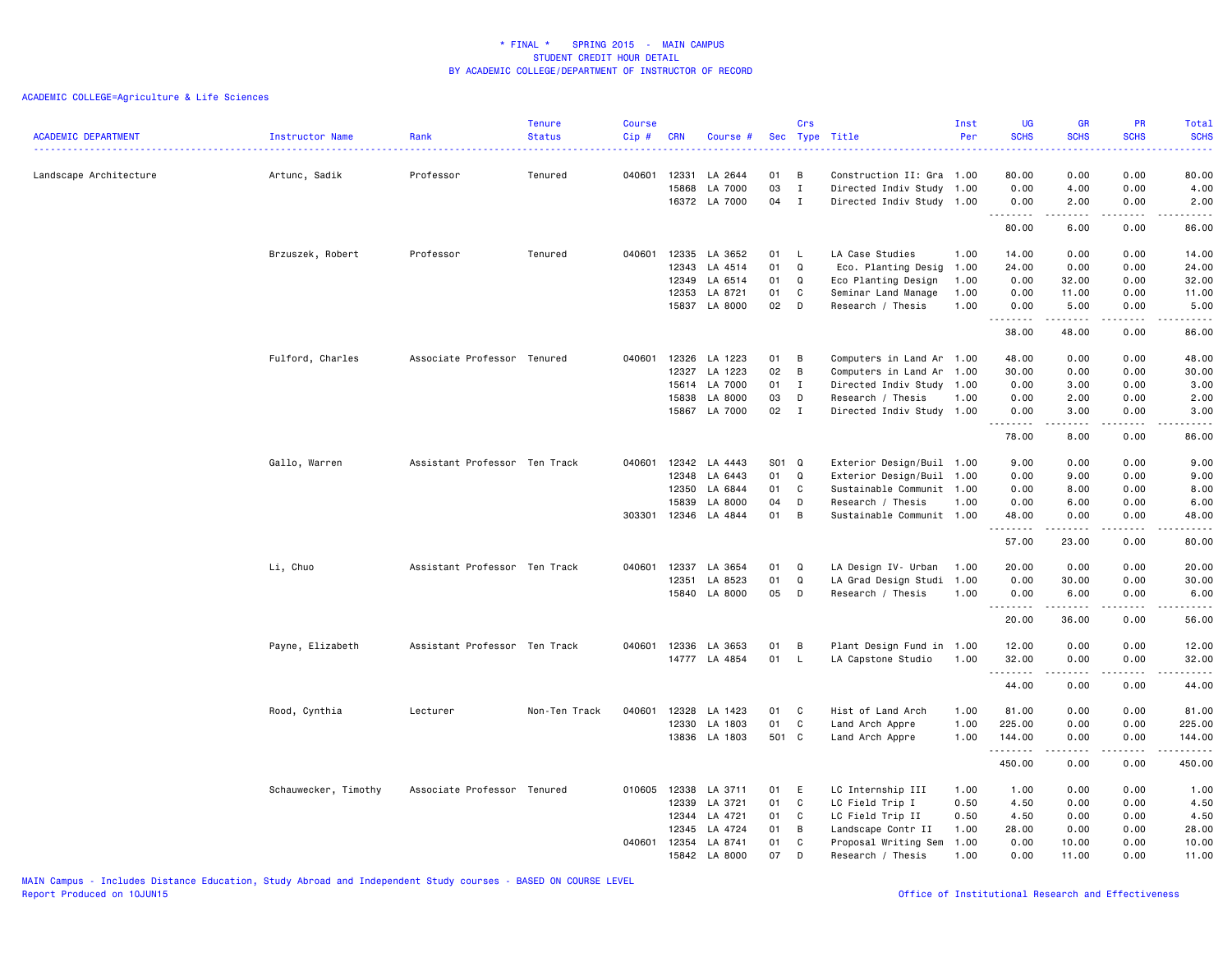| <b>ACADEMIC DEPARTMENT</b> | Instructor Name  | Rank                          | <b>Tenure</b><br><b>Status</b> | Course<br>Cip# | <b>CRN</b> | Course #      | Sec  | Crs      | Type Title                | Inst<br>Per | UG<br><b>SCHS</b>  | <b>GR</b><br><b>SCHS</b> | <b>PR</b><br><b>SCHS</b> | Total<br><b>SCHS</b>               |
|----------------------------|------------------|-------------------------------|--------------------------------|----------------|------------|---------------|------|----------|---------------------------|-------------|--------------------|--------------------------|--------------------------|------------------------------------|
|                            |                  |                               |                                |                |            |               |      |          |                           |             | ---------          |                          | .                        | .                                  |
|                            |                  |                               |                                |                |            |               |      |          |                           |             | 38.00              | 21.00                    | 0.00                     | 59.00                              |
| Landscape Architecture     | Summerlin, Peter | Assistant Professor Ten Track |                                | 040601         |            | 12352 LA 8545 | 01 Q |          | LA Studio IV-Case St 1.00 |             | 0.00               | 15.00                    | 0.00                     | 15.00                              |
|                            |                  |                               |                                |                |            | 12355 LA 8751 | 01 S |          | LA Seminar IV- Cont. 1.00 |             | 0.00               | 10.00                    | 0.00                     | 10.00                              |
|                            |                  |                               |                                |                |            |               |      |          |                           |             | --------<br>0.00   | 25.00                    | --------<br>0.00         | .<br>25.00                         |
|                            | Walker, Jason    | Associate Professor Tenured   |                                | 010605         |            | 12339 LA 3721 | 01 C |          | LC Field Trip I           | 0.50        | 4.50               | 0.00                     | 0.00                     | 4.50                               |
|                            |                  |                               |                                |                |            | 12344 LA 4721 | 01 C |          | LC Field Trip II          | 0.50        | 4.50               | 0.00                     | 0.00                     | 4.50                               |
|                            |                  |                               |                                | 040601         | 12333      | LA 2654       | 01   | Q        | Design II:Neighborho 1.00 |             | 48.00              | 0.00                     | 0.00                     | 48.00                              |
|                            |                  |                               |                                |                | 12341      | LA 4344       | 01   | <b>B</b> | Land Arch Constr IV       | 1.00        | 60.00              | 0.00                     | 0.00                     | 60.00                              |
|                            |                  |                               |                                |                |            |               |      |          |                           |             | --------<br>117.00 | 0.00                     | .<br>0.00                | - - - - - - -<br>$- - -$<br>117.00 |
|                            |                  |                               |                                |                |            |               |      |          |                           |             | ========           | ========                 | ========                 |                                    |
| Landscape Architecture     |                  |                               |                                |                |            |               |      |          |                           |             | 922.00             | 167.00                   | 0.00                     | 1089.00                            |
|                            |                  |                               |                                |                |            |               |      |          |                           |             |                    |                          | ========                 |                                    |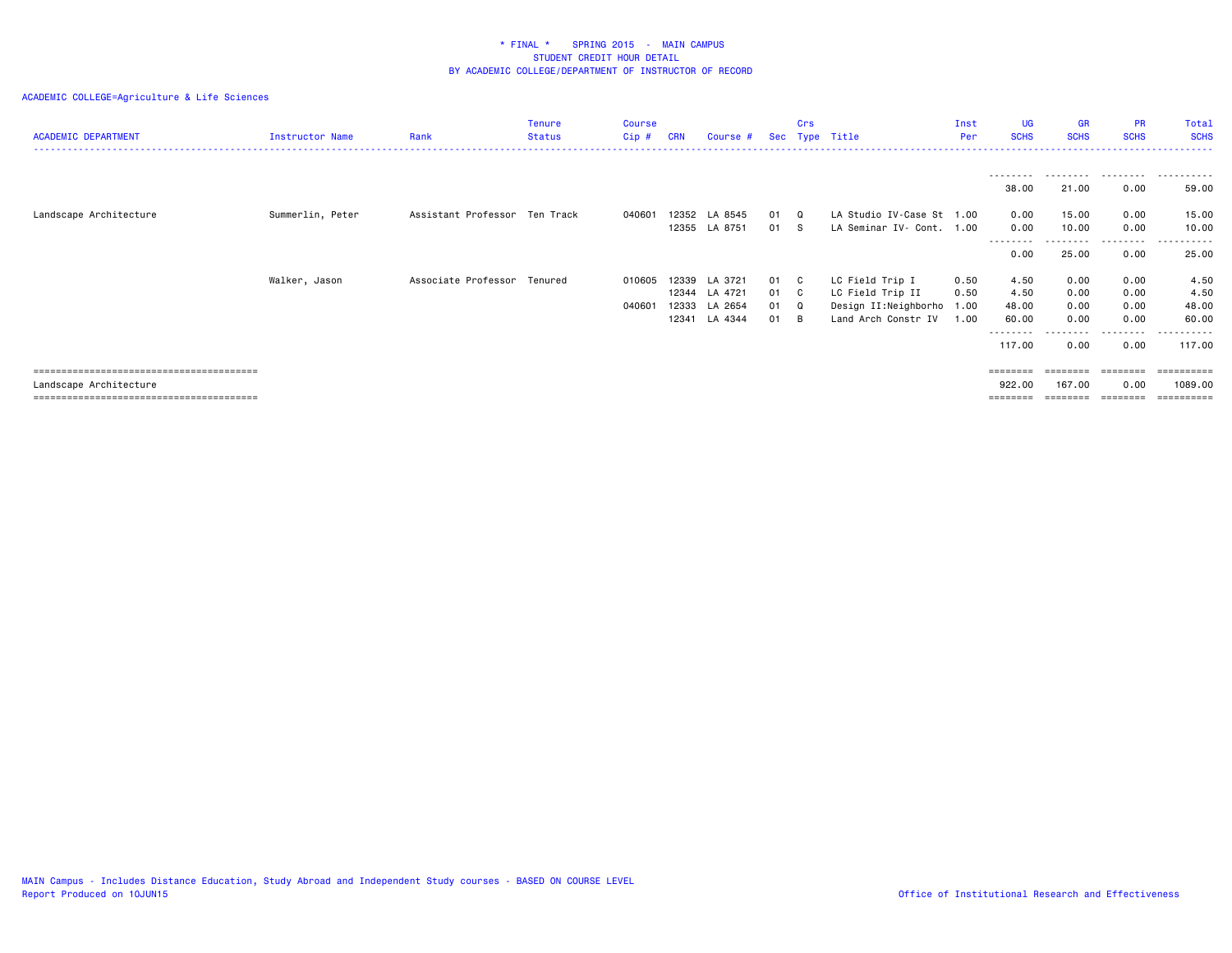| <b>ACADEMIC DEPARTMENT</b> | Instructor Name    | Rank                              | <b>Tenure</b><br><b>Status</b> | <b>Course</b><br>$Cip$ # | <b>CRN</b> | Course #                    |          | Crs            | Sec Type Title<br>.                  | Inst<br>Per<br>$- - - - - - -$ | <b>UG</b><br><b>SCHS</b><br>المتمالين         | <b>GR</b><br><b>SCHS</b> | <b>PR</b><br><b>SCHS</b><br>$\frac{1}{2} \left( \frac{1}{2} \right) \left( \frac{1}{2} \right) \left( \frac{1}{2} \right)$ | Total<br><b>SCHS</b><br>$\frac{1}{2} \left( \frac{1}{2} \right) \left( \frac{1}{2} \right) \left( \frac{1}{2} \right) \left( \frac{1}{2} \right)$ |
|----------------------------|--------------------|-----------------------------------|--------------------------------|--------------------------|------------|-----------------------------|----------|----------------|--------------------------------------|--------------------------------|-----------------------------------------------|--------------------------|----------------------------------------------------------------------------------------------------------------------------|---------------------------------------------------------------------------------------------------------------------------------------------------|
| Plant & Soil Sciences      | Baldwin, Brian     | Professor                         | Tenured                        | 020401                   | 14841      | PSS 8000                    | 01       | D              | Research / Thesis                    | 1.00                           | 0.00                                          | 4.00                     | 0.00                                                                                                                       | 4.00                                                                                                                                              |
|                            |                    |                                   |                                | 020402<br>030101 11557   | 14878      | PSS 9000<br><b>ENS 2103</b> | 02<br>01 | D<br>C         | Research / Diss<br>Intro Environ Sci | 1.00<br>1.00                   | 0.00<br>150.00<br>.                           | 1.00<br>0.00<br>.        | 0.00<br>0.00<br>$- - - -$                                                                                                  | 1.00<br>150.00<br>.                                                                                                                               |
|                            |                    |                                   |                                |                          |            |                             |          |                |                                      |                                | 150.00                                        | 5.00                     | 0.00                                                                                                                       | 155.00                                                                                                                                            |
|                            | Baldwin, Christian | Assistant Professor Ten Track     |                                | 010607                   | 13106      | PSS 4423                    | 01       | C              | Golf Course Oper                     | 1.00                           | 42.00                                         | 0.00                     | 0.00                                                                                                                       | 42.00                                                                                                                                             |
|                            |                    |                                   |                                |                          | 13124      | PSS 6423<br>PSS 1313        | 01       | C<br>C         | Golf Course Oper                     | 1.00                           | 0.00                                          | 6.00<br>0.00             | 0.00<br>0.00                                                                                                               | 6.00<br>150.00                                                                                                                                    |
|                            |                    |                                   |                                | 011103 13066             | 13068      | PSS 1313                    | 01<br>03 | K              | Plant Science<br>Plant Science       | 1.00<br>1.00                   | 150.00<br>0.00                                | 0.00                     | 0.00                                                                                                                       | 0.00                                                                                                                                              |
|                            |                    |                                   |                                |                          | 13069      | PSS 1313                    | 04       | K              | Plant Science                        | 1.00                           | 0.00                                          | 0.00                     | 0.00                                                                                                                       | 0.00                                                                                                                                              |
|                            |                    |                                   |                                |                          |            |                             |          |                |                                      |                                | .                                             | -----                    | .                                                                                                                          | .                                                                                                                                                 |
|                            |                    |                                   |                                |                          |            |                             |          |                |                                      |                                | 192.00                                        | 6.00                     | 0.00                                                                                                                       | 198.00                                                                                                                                            |
|                            | Bi, Guihong        | Research Assoc Prof Non-Ten Track |                                | 010606                   | 13093      | PSS 3923                    | 01       | C              | Plant Propagation                    | 1.00                           | 60.00                                         | 0.00                     | 0.00                                                                                                                       | 60.00                                                                                                                                             |
|                            |                    |                                   |                                |                          | 13094      | PSS 3923                    | 02       | K              | Plant Propagation                    | 1.00                           | 0.00                                          | 0.00                     | 0.00                                                                                                                       | 0.00                                                                                                                                              |
|                            |                    |                                   |                                | 020402                   | 14879      | PSS 9000                    | 03       | D              | Research / Diss                      | 1.00                           | 0.00                                          | 12.00                    | 0.00                                                                                                                       | 12.00                                                                                                                                             |
|                            |                    |                                   |                                | 020403                   | 13077      | PSS 2423                    | 01       | C              | Plant Matl I                         | 1.00                           | 69.00                                         | 0.00                     | 0.00                                                                                                                       | 69.00                                                                                                                                             |
|                            |                    |                                   |                                |                          | 13078      | PSS 2423                    | 02       | K              | Plant Matl I                         | 1.00                           | 0.00                                          | 0.00                     | 0.00                                                                                                                       | 0.00                                                                                                                                              |
|                            |                    |                                   |                                |                          | 13091      | PSS 3473                    | 01       | B              | Plant Matl II                        | 1.00                           | 48.00                                         | 0.00                     | 0.00                                                                                                                       | 48.00                                                                                                                                             |
|                            |                    |                                   |                                |                          | 15473      | PSS 3473                    | 02       | $\overline{B}$ | Plant Matl II                        | 1.00                           | 18.00<br>.                                    | 0.00<br>-----            | 0.00<br>$\sim$ $\sim$ $\sim$ $\sim$                                                                                        | 18.00<br>.                                                                                                                                        |
|                            |                    |                                   |                                |                          |            |                             |          |                |                                      |                                | 195.00                                        | 12.00                    | 0.00                                                                                                                       | 207.00                                                                                                                                            |
|                            | Bond, Jason        | Extension Assoc Pro Non-Ten Track |                                |                          |            | 020401 14846 PSS 8000       | 06       | D              | Research / Thesis                    | 1.00                           | 0.00<br>.                                     | 16.00<br>.               | 0.00<br>.                                                                                                                  | 16.00<br>.                                                                                                                                        |
|                            |                    |                                   |                                |                          |            |                             |          |                |                                      |                                | 0.00                                          | 16.00                    | 0.00                                                                                                                       | 16.00                                                                                                                                             |
|                            | Byrd, John         | Extension Professor Non-Ten Track |                                | 020401                   | 14847      | PSS 8000                    | 07       | D              | Research / Thesis                    | 1.00                           | 0.00                                          | 17.00                    | 0.00                                                                                                                       | 17.00                                                                                                                                             |
|                            |                    |                                   |                                | 020402                   | 14882      | PSS 9000                    | 06       | D              | Research / Diss                      | 1.00                           | 0.00                                          | 3.00                     | 0.00                                                                                                                       | 3.00                                                                                                                                              |
|                            |                    |                                   |                                |                          |            |                             |          |                |                                      |                                | .<br>0.00                                     | د د د د د<br>20.00       | $\sim$ $\sim$ $\sim$ $\sim$<br>0.00                                                                                        | $\cdots$<br>20.00                                                                                                                                 |
|                            |                    |                                   |                                |                          |            |                             |          |                |                                      |                                |                                               |                          |                                                                                                                            |                                                                                                                                                   |
|                            | Coker, Christine   | Extension Assoc Pro Non-Ten Track |                                | 020402                   | 14883      | PSS 9000                    | 07       | D              | Research / Diss                      | 1.00                           | 0.00<br>$\sim$ $\sim$<br>$\sim$ $\sim$ $\sim$ | 6.00<br>.                | 0.00<br>$\sim$ $\sim$ $\sim$ $\sim$                                                                                        | 6.00<br>.                                                                                                                                         |
|                            |                    |                                   |                                |                          |            |                             |          |                |                                      |                                | 0.00                                          | 6.00                     | 0.00                                                                                                                       | 6.00                                                                                                                                              |
|                            | Cox, Michael       | Professor                         | Tenured                        | 010605                   | 13079      | PSS 3301                    | 01 L     |                | Soils Laboratory                     | 1.00                           | 25.00                                         | 0.00                     | 0.00                                                                                                                       | 25.00                                                                                                                                             |
|                            |                    |                                   |                                |                          | 13080      | PSS 3301                    | 02       | $\mathsf{L}$   | Soils Laboratory                     | 1.00                           | 23.00                                         | 0.00                     | 0.00                                                                                                                       | 23.00                                                                                                                                             |
|                            |                    |                                   |                                |                          | 13081      | PSS 3301                    | 03       | <b>L</b>       | Soils Laboratory                     | 1.00                           | 23.00                                         | 0.00                     | 0.00                                                                                                                       | 23.00                                                                                                                                             |
|                            |                    |                                   |                                |                          | 13082      | PSS 3303                    | 01       | C              | Soils                                | 1.00                           | 420.00                                        | 0.00                     | 0.00                                                                                                                       | 420.00                                                                                                                                            |
|                            |                    |                                   |                                | 020401                   | 14849      | PSS 8000                    | 09       | D              | Research / Thesis                    | 1.00                           | 0.00<br>.                                     | 6.00<br>.                | 0.00<br>.                                                                                                                  | 6.00<br>.                                                                                                                                         |
|                            |                    |                                   |                                |                          |            |                             |          |                |                                      |                                | 491.00                                        | 6.00                     | 0.00                                                                                                                       | 497.00                                                                                                                                            |
|                            | DelPrince, James   | Professor                         | Tenured                        | 010605                   | 13083      | PSS 3313                    | 01       | C              | Int Plant Des & Mint 1.00            |                                | 36.00                                         | 0.00                     | 0.00                                                                                                                       | 36.00                                                                                                                                             |
|                            |                    |                                   |                                |                          | 13084      | PSS 3313                    | 02       | K              | Int Plant Des & Mint 1.00            |                                | 0.00                                          | 0.00                     | 0.00                                                                                                                       | 0.00                                                                                                                                              |
|                            |                    |                                   |                                | 020403 13070             |            | PSS 2343                    | 01       | C              | Floral Design                        | 1.00                           | 261.00                                        | 0.00                     | 0.00                                                                                                                       | 261.00                                                                                                                                            |
|                            |                    |                                   |                                |                          | 13071      | PSS 2343                    | 02       | K              | Floral Design                        | 1.00                           | 0.00                                          | 0.00                     | 0.00                                                                                                                       | 0.00                                                                                                                                              |
|                            |                    |                                   |                                |                          | 13072      | PSS 2343                    | 03       | K              | Floral Design                        | 1.00                           | 0.00                                          | 0.00                     | 0.00                                                                                                                       | 0.00                                                                                                                                              |
|                            |                    |                                   |                                |                          | 13073      | PSS 2343                    | 04       | K              | Floral Design                        | 1.00                           | 0.00                                          | 0.00                     | 0.00                                                                                                                       | 0.00                                                                                                                                              |
|                            |                    |                                   |                                |                          | 13074      | PSS 2343                    | 05       | K              | Floral Design                        | 1.00                           | 0.00                                          | 0.00                     | 0.00                                                                                                                       | 0.00                                                                                                                                              |
|                            |                    |                                   |                                |                          | 13075      | PSS 2343                    | 06       | К              | Floral Design                        | 1.00                           | 0.00                                          | 0.00                     | 0.00                                                                                                                       | 0.00                                                                                                                                              |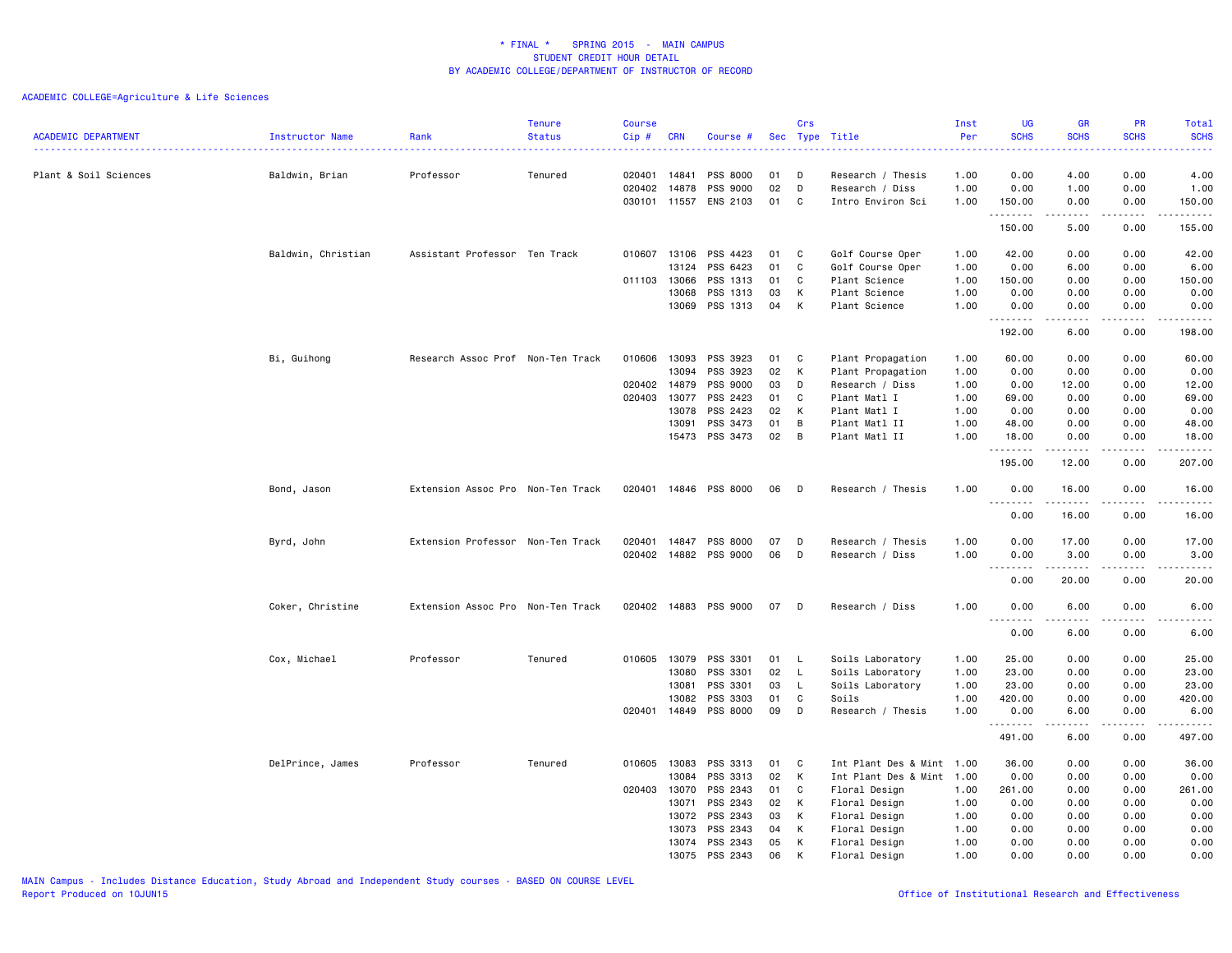| <b>ACADEMIC DEPARTMENT</b> | Instructor Name  | Rank                              | <b>Tenure</b><br><b>Status</b> | <b>Course</b><br>Cip # | <b>CRN</b>              | Course #             | Sec            | Crs          | Type Title                                 | Inst<br>Per  | <b>UG</b><br><b>SCHS</b>                                    | <b>GR</b><br><b>SCHS</b> | <b>PR</b><br><b>SCHS</b>            | <b>Total</b><br><b>SCHS</b> |
|----------------------------|------------------|-----------------------------------|--------------------------------|------------------------|-------------------------|----------------------|----------------|--------------|--------------------------------------------|--------------|-------------------------------------------------------------|--------------------------|-------------------------------------|-----------------------------|
| Plant & Soil Sciences      | DelPrince, James | Professor                         | Tenured                        | 020403                 | 13076<br>13085<br>13086 | PSS 2343<br>PSS 3343 | 07<br>01<br>02 | K<br>C<br>K  | Floral Design<br>Wedding Floral Desig 1.00 | 0.50         | 0.00<br>42.00<br>0.00                                       | 0.00<br>0.00<br>0.00     | 0.00<br>0.00<br>0.00                | 0.00<br>42.00<br>0.00       |
|                            |                  |                                   |                                |                        |                         | PSS 3343             |                |              | Wedding Floral Desig 1.00                  |              | 339.00                                                      | <b>.</b><br>0.00         | .<br>0.00                           | .<br>339.00                 |
|                            |                  |                                   |                                | 020401                 | 14851                   | PSS 8000             |                |              |                                            |              | 0.00                                                        | 5.00                     | 0.00                                |                             |
|                            | Dodds, Darrin    | Extension Assoc Pro Non-Ten Track |                                | 020402                 | 14885                   | PSS 9000             | 11<br>09       | D<br>D       | Research / Thesis<br>Research / Diss       | 1.00<br>1.00 | 0.00                                                        | 3.00                     | 0.00                                | 5.00<br>3.00                |
|                            |                  |                                   |                                |                        |                         |                      |                |              |                                            |              | .<br>0.00                                                   | .<br>8.00                | 0.00                                | .<br>8.00                   |
|                            | Golden, Bobby    | Research Assist Pro Non-Ten Track |                                | 020401                 |                         | 14854 PSS 8000       | 14             | $\mathsf{D}$ | Research / Thesis                          | 1.00         | 0.00<br>$\sim$ $\sim$                                       | 3.00<br>.                | 0.00                                | 3.00                        |
|                            |                  |                                   |                                |                        |                         |                      |                |              |                                            |              | 0.00                                                        | 3.00                     | 0.00                                | 3.00                        |
|                            | Harkess, Richard | Professor                         | Tenured                        | 010603 14160           |                         | PSS 4613             | 01             | C            | Flo Crop Prog                              | 1.00         | 48.00                                                       | 0.00                     | 0.00                                | 48.00                       |
|                            |                  |                                   |                                |                        | 14161                   | PSS 6613             | 01             | C            | Flo Crop Prog                              | 1.00         | 0.00                                                        | 3.00                     | 0.00                                | 3.00                        |
|                            |                  |                                   |                                |                        | 14166                   | PSS 4613             | 02             | К            | Flo Crop Prog                              | 1.00         | 0.00                                                        | 0.00                     | 0.00                                | 0.00                        |
|                            |                  |                                   |                                |                        | 14168                   | PSS 6613             | 02             | К            | Flo Crop Prog                              | 1.00         | 0.00                                                        | 0.00                     | 0.00                                | 0.00                        |
|                            |                  |                                   |                                | 010606 13105           |                         | PSS 4363             | 01             | C            | Sustain Nursery Prod 1.00                  |              | 33.00                                                       | 0.00                     | 0.00                                | 33.00                       |
|                            |                  |                                   |                                | 011103                 | 13095                   | PSS 4113             | 01             | $\mathbf{C}$ | Agricultural Crop Ph                       | 1.00         | 102.00                                                      | 0.00                     | 0.00                                | 102.00                      |
|                            |                  |                                   |                                |                        | 13113                   | PSS 6113             | 01             | C            | Agricultural Crop Ph                       | 1.00         | 0.00                                                        | 24.00                    | 0.00                                | 24.00                       |
|                            |                  |                                   |                                |                        | 14154                   | PSS 4043             | 01             | C            | International Hortic                       | 1.00         | 15.00                                                       | 0.00                     | 0.00                                | 15.00                       |
|                            |                  |                                   |                                |                        | 14155                   | PSS 6043             | 01             | C            | International Hortic                       | 1.00         | 0.00                                                        | 3.00                     | 0.00                                | 3.00                        |
|                            |                  |                                   |                                | 020401                 | 14855                   | PSS 8000             | 15             | D            | Research / Thesis                          | 1.00         | 0.00                                                        | 19.00                    | 0.00                                | 19.00                       |
|                            |                  |                                   |                                | 020402                 | 14888                   | PSS 9000             | 12             | D            | Research / Diss                            | 1.00         | 0.00                                                        | 21.00                    | 0.00                                | 21.00                       |
|                            |                  |                                   |                                |                        |                         |                      |                |              |                                            |              | 198.00                                                      | .<br>70.00               | .<br>0.00                           | .<br>268.00                 |
|                            |                  |                                   |                                |                        |                         |                      |                |              |                                            |              |                                                             |                          |                                     |                             |
|                            | Henry, William   | Associate Professor Ten Track     |                                | 010304                 | 13096                   | PSS 4123             | 01             | C            | Grain Crops                                | 1.00         | 66.00                                                       | 0.00                     | 0.00                                | 66.00                       |
|                            |                  |                                   |                                |                        | 13097                   | PSS 4123             | 02             | K            | Grain Crops                                | 1.00         | 0.00                                                        | 0.00                     | 0.00                                | 0.00                        |
|                            |                  |                                   |                                | 020401                 | 14856                   | PSS 8000             | 16             | D            | Research / Thesis                          | 1.00         | 0.00                                                        | 15.00                    | 0.00                                | 15.00                       |
|                            |                  |                                   |                                | 020402 13114           |                         | PSS 6123             | 01             | C            | Grain Crops                                | 1.00         | 0.00                                                        | 39.00                    | 0.00                                | 39.00                       |
|                            |                  |                                   |                                |                        | 13115                   | PSS 6123             | 02             | K            | Grain Crops                                | 1.00         | 0.00                                                        | 0.00                     | 0.00                                | 0.00                        |
|                            |                  |                                   |                                |                        |                         | 15527 PSS 9000       | 25             | D            | Research / Diss                            | 1.00         | 0.00<br>$\sim$ $\sim$ $\sim$<br>$\sim$ $\sim$ $\sim$ $\sim$ | 3.00<br>.                | 0.00<br>.                           | 3.00<br>.                   |
|                            |                  |                                   |                                |                        |                         |                      |                |              |                                            |              | 66.00                                                       | 57.00                    | 0.00                                | 123.00                      |
|                            | Kingery, William | Professor                         | Tenured                        | 020402                 | 15966                   | PSS 4000             | 01             | $\mathbf{I}$ | Directed Indiv Study 1.00                  |              | 3.00                                                        | 0.00                     | 0.00                                | 3.00                        |
|                            |                  |                                   |                                | 020501                 | 13100                   | PSS 4314             | 01             | C            | Micro and Ecology of 1.00                  |              | 16.00                                                       | 0.00                     | 0.00                                | 16.00                       |
|                            |                  |                                   |                                |                        | 13101                   | PSS 4314             | 02             | K            | Micro and Ecology of 1.00                  |              | 0.00                                                        | 0.00                     | 0.00                                | 0.00                        |
|                            |                  |                                   |                                |                        | 13118                   | PSS 6314             | 01             | C            | Microbiology & Ecolo 1.00                  |              | 0.00                                                        | 8.00                     | 0.00                                | 8.00                        |
|                            |                  |                                   |                                |                        | 13119                   | PSS 6314             | 02             | K            | Microbiology & Ecolo 1.00                  |              | 0.00                                                        | 0.00                     | 0.00                                | 0.00                        |
|                            |                  |                                   |                                |                        |                         |                      |                |              |                                            |              | د د د د<br>19.00                                            | $- - - -$<br>8.00        | $- - - -$<br>0.00                   | -----<br>27.00              |
|                            |                  |                                   |                                |                        |                         |                      |                |              |                                            |              |                                                             |                          |                                     |                             |
|                            | Krutz, Larry     | Extension Assoc Pro Non-Ten Track |                                | 020401                 | 14859                   | PSS 8000             | 19             | D            | Research / Thesis                          | 1.00         | 0.00                                                        | 6.00                     | 0.00                                | 6.00                        |
|                            |                  |                                   |                                | 020402                 | 15898                   | PSS 9000             | 26             | D            | Research / Diss                            | 1.00         | 0.00<br>$\sim$ $\sim$<br>.                                  | 2.00<br>----             | 0.00<br>$\sim$ $\sim$ $\sim$ $\sim$ | 2.00                        |
|                            |                  |                                   |                                |                        |                         |                      |                |              |                                            |              | 0.00                                                        | 8.00                     | 0.00                                | 8.00                        |
|                            | Lang, David      | Professor                         | Tenured                        | 020402 14175           |                         | PSS 8123             | 01             | C            | Crop Ecology                               | 1.00         | 0.00                                                        | 30.00                    | 0.00                                | 30.00                       |
|                            |                  |                                   |                                |                        | 14959                   | PSS 8123             | 501            | C            | Crop Ecology                               | 1.00         | 0.00                                                        | 3.00                     | 0.00                                | 3.00                        |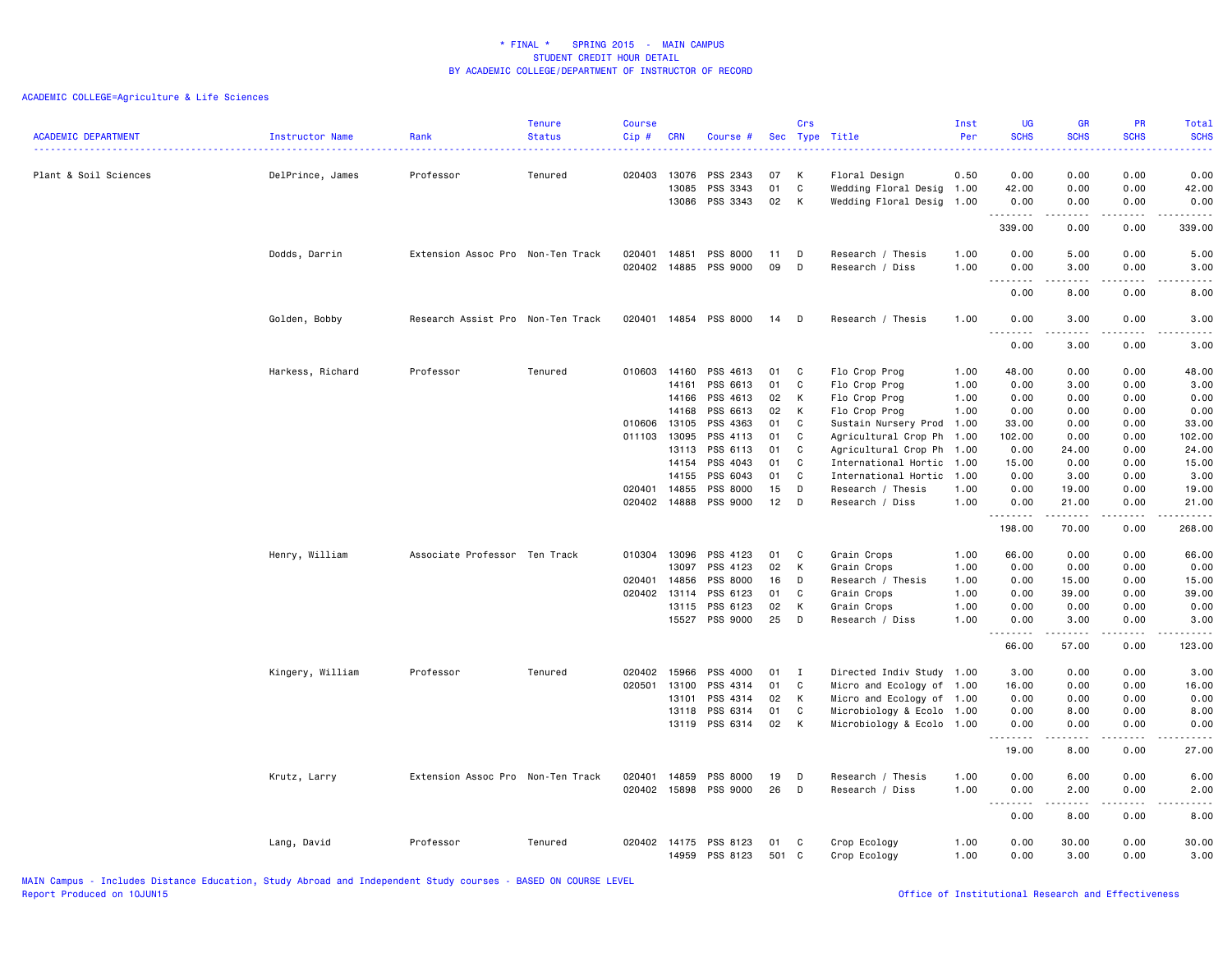| <b>ACADEMIC DEPARTMENT</b> | Instructor Name    | Rank                              | <b>Tenure</b><br>Status | <b>Course</b><br>Cip# | <b>CRN</b> | Course #              |    | Crs          | Sec Type Title            | Inst<br>Per | <b>UG</b><br><b>SCHS</b>          | <b>GR</b><br><b>SCHS</b>                                                                                                          | <b>PR</b><br><b>SCHS</b> | Total<br><b>SCHS</b>                       |
|----------------------------|--------------------|-----------------------------------|-------------------------|-----------------------|------------|-----------------------|----|--------------|---------------------------|-------------|-----------------------------------|-----------------------------------------------------------------------------------------------------------------------------------|--------------------------|--------------------------------------------|
|                            |                    |                                   |                         |                       |            |                       |    |              |                           |             | 0.00                              | 33.00                                                                                                                             | 0.00                     | 33.00                                      |
| Plant & Soil Sciences      |                    | Extension Assoc Pro Non-Ten Track |                         |                       |            | 020401 14860 PSS 8000 | 20 | $\Box$       | Research / Thesis         | 1.00        | 0.00                              | 2.00                                                                                                                              | 0.00                     |                                            |
|                            | Larson, Erick      |                                   |                         |                       |            |                       |    |              |                           |             | .                                 |                                                                                                                                   |                          | 2.00<br>$\frac{1}{2}$                      |
|                            |                    |                                   |                         |                       |            |                       |    |              |                           |             | 0.00                              | 2.00                                                                                                                              | 0.00                     | 2.00                                       |
|                            | Lemus, Rocky       | Extension Assoc Pro Non-Ten Track |                         |                       |            | 020402 15318 PSS 9000 | 24 | D            | Research / Diss           | 1.00        | 0.00                              | 2.00                                                                                                                              | 0.00                     | 2.00                                       |
|                            |                    |                                   |                         |                       |            |                       |    |              |                           |             | 0.00                              | 2.00                                                                                                                              | 0.00                     | 2.00                                       |
|                            | Matta, Frank       | Professor                         | Tenured                 | 010304 14156          | 14158      | PSS 4143              | 01 | C            | Adv Fruit Sci             | 1.00        | 12.00                             | 0.00                                                                                                                              | 0.00                     | 12.00                                      |
|                            |                    |                                   |                         |                       |            | PSS 4143              | 02 | К            | Adv Fruit Sci             | 1.00        | 0.00                              | 0.00                                                                                                                              | 0.00                     | 0.00                                       |
|                            |                    |                                   |                         | 020401 14863          |            | PSS 8000              | 23 | D            | Research / Thesis         | 1.00        | 0.00                              | 2.00                                                                                                                              | 0.00                     | 2.00                                       |
|                            |                    |                                   |                         | 020402                | 14891      | PSS 9000              | 15 | D            | Research / Diss           | 1.00        | 0.00                              | 1.00                                                                                                                              | 0.00                     | 1.00                                       |
|                            |                    |                                   |                         | 020403                | 14157      | PSS 6143              | 01 | C            | Adv Fruit Sci             | 1.00        | 0.00                              | 3.00                                                                                                                              | 0.00                     | 3.00                                       |
|                            |                    |                                   |                         |                       | 14159      | PSS 6143              | 02 | К            | Adv Fruit Sci             | 1.00        | 0.00<br>.                         | 0.00<br>.                                                                                                                         | 0.00<br>.                | 0.00<br>$\frac{1}{2}$                      |
|                            |                    |                                   |                         |                       |            |                       |    |              |                           |             | 12.00                             | 6.00                                                                                                                              | 0.00                     | 18.00                                      |
|                            | McCurdy, James     | Assistant Professor Ten Track     |                         | 010000                |            | 15832 GA 4000         | 18 | $\mathbf{I}$ | Dis in Agriculture        | 1.00        | 3.00<br>.                         | 0.00<br>.                                                                                                                         | 0.00<br>.                | 3.00<br>$\sim$ $\sim$ $\sim$ $\sim$ $\sim$ |
|                            |                    |                                   |                         |                       |            |                       |    |              |                           |             | 3.00                              | 0.00                                                                                                                              | 0.00                     | 3.00                                       |
|                            | McDougald, Lynette | Instructor                        | Non-Ten Track           | 020403                | 13076      | PSS 2343              | 07 | К            | Floral Design             | 0.50        | 0.00                              | 0.00                                                                                                                              | 0.00                     | 0.00                                       |
|                            |                    |                                   |                         |                       |            | 13092 PSS 3511        | 01 | -S           | Seminar                   | 1.00        | 10.00<br>.                        | 0.00                                                                                                                              | 0.00                     | 10.00                                      |
|                            |                    |                                   |                         |                       |            |                       |    |              |                           |             | 10.00                             | 0.00                                                                                                                              | 0.00                     | 10.00                                      |
|                            | Meyers, Stephen    | Extension Assist Pr Non-Ten Track |                         | 020401                |            | 14865 PSS 8000        | 25 | D            | Research / Thesis         | 1.00        | 0.00<br>.                         | 1.00<br>.                                                                                                                         | 0.00<br>$\cdots$         | 1.00<br>$\frac{1}{2}$                      |
|                            |                    |                                   |                         |                       |            |                       |    |              |                           |             | 0.00                              | 1.00                                                                                                                              | 0.00                     | 1.00                                       |
|                            | Peterson, Daniel   | Non-Faculty                       | Tenured                 |                       |            | 260202 15765 BCH 9000 | 09 | <b>D</b>     | Research/Diss             | 1.00        | 0.00                              | 6.00                                                                                                                              | 0.00                     | 6.00                                       |
|                            |                    |                                   |                         |                       |            |                       |    |              |                           |             | .<br>$\sim$ $\sim$ $\sim$<br>0.00 | $\frac{1}{2} \left( \frac{1}{2} \right) \left( \frac{1}{2} \right) \left( \frac{1}{2} \right) \left( \frac{1}{2} \right)$<br>6.00 | 0.00                     | 6.00                                       |
|                            | Phillips, Jerry    | Professor                         | Tenured                 | 020402 13142          |            | PSS 8811              | 01 | $^{\circ}$ s | Seminar                   | 1.00        | 0.00                              | 8.00                                                                                                                              | 0.00                     | 8.00                                       |
|                            |                    |                                   |                         |                       | 13143      | PSS 8821              | 01 | ${\bf S}$    | Seminar                   | 1.00        | 0.00                              | 3.00                                                                                                                              | 0.00                     | 3.00                                       |
|                            |                    |                                   |                         |                       | 13144      | PSS 8831              | 01 | -S           | Seminar                   | 1.00        | 0.00                              | 5.00                                                                                                                              | 0.00                     | 5.00                                       |
|                            |                    |                                   |                         |                       | 14893      | PSS 9000              | 17 | D            | Research / Diss           | 1.00        | 0.00                              | 3.00                                                                                                                              | 0.00                     | 3.00                                       |
|                            |                    |                                   |                         | 030101 11559          |            | ENS 4102              | 01 | E            | Practicum                 | 1.00        | 2.00                              | 0.00                                                                                                                              | 0.00                     | 2.00                                       |
|                            |                    |                                   |                         |                       |            |                       |    |              |                           |             | .<br>$\sim$ $\sim$ $\sim$<br>2.00 | .<br>19.00                                                                                                                        | .<br>0.00                | .<br>21.00                                 |
|                            | Reddy, Kambham     | Research Professor                | Non-Ten Track           | 020401                | 14868      | PSS 8000              | 28 | D            | Research / Thesis         | 1.00        | 0.00                              | 9.00                                                                                                                              | 0.00                     | 9.00                                       |
|                            |                    |                                   |                         | 020402                | 14894      | PSS 9000              | 18 | D            | Research / Diss           | 1.00        | 0.00                              | 6.00                                                                                                                              | 0.00                     | 6.00                                       |
|                            |                    |                                   |                         |                       | 16104      | PSS 7000              | 01 | $\mathbf{I}$ | Directed Indiv Study 1.00 |             | 0.00                              | 3.00                                                                                                                              | 0.00                     | 3.00                                       |
|                            |                    |                                   |                         |                       |            | 260307 13132 PSS 8163 | 01 | C            | Environment Plt Phys 1.00 |             | 0.00<br>$- - - - -$               | 30.00<br>.                                                                                                                        | 0.00<br>.                | 30.00<br>.                                 |
|                            |                    |                                   |                         |                       |            |                       |    |              |                           |             | 0.00                              | 48.00                                                                                                                             | 0.00                     | 48.00                                      |
|                            | Reynolds, Daniel   | Professor                         | Tenured                 | 020401                |            | 14869 PSS 8000        | 29 | D            | Research / Thesis         | 1.00        | 0.00                              | 9.00                                                                                                                              | 0.00                     | 9.00                                       |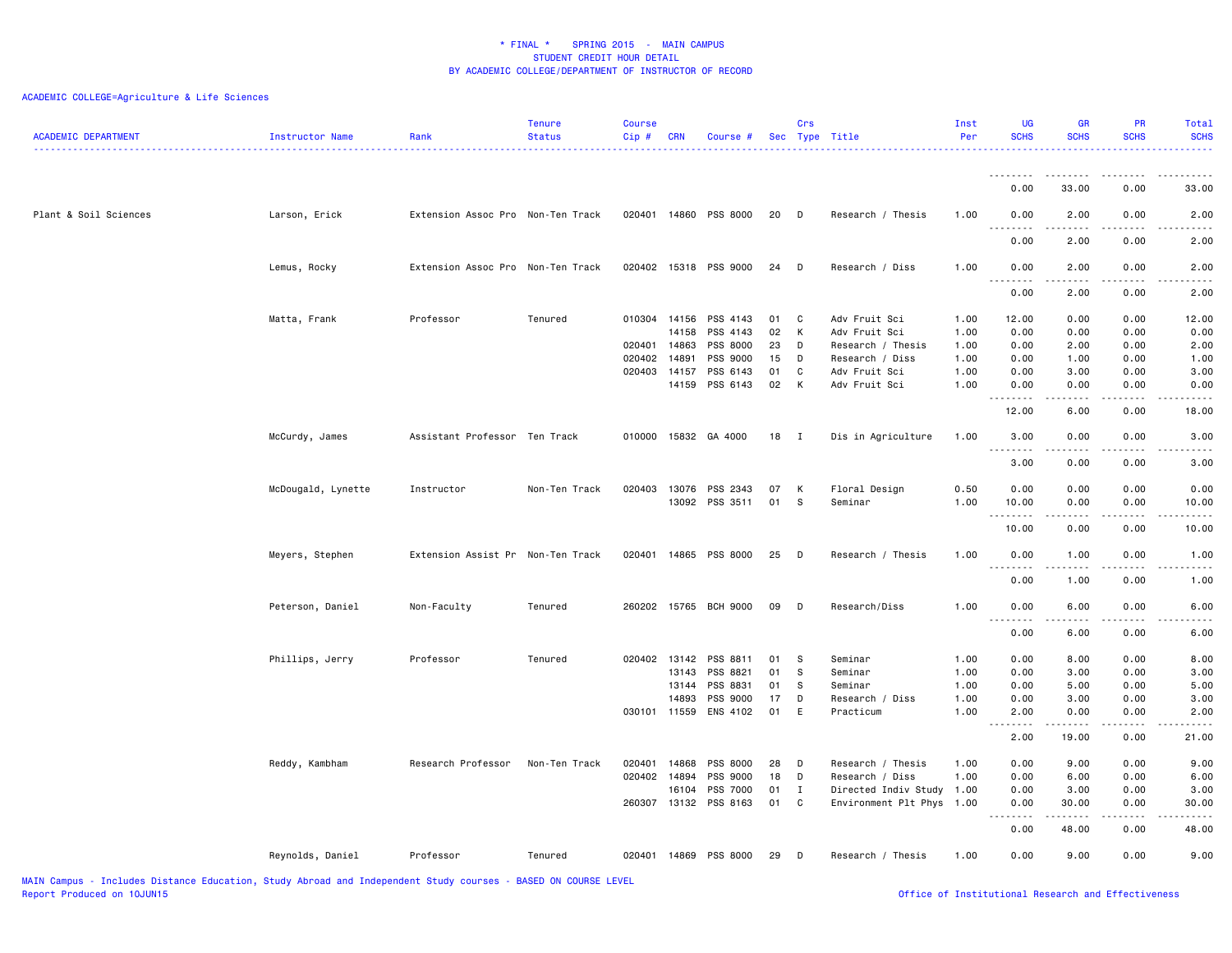| <b>ACADEMIC DEPARTMENT</b> | Instructor Name    | Rank                          | <b>Tenure</b><br><b>Status</b> | <b>Course</b><br>Cip# | <b>CRN</b> | Course #              |       | Crs | Sec Type Title            | Inst<br>Per | <b>UG</b><br><b>SCHS</b><br>المتمامين | <b>GR</b><br><b>SCHS</b>                                                                                                          | PR<br><b>SCHS</b> | Total<br><b>SCHS</b><br>د د د د د |
|----------------------------|--------------------|-------------------------------|--------------------------------|-----------------------|------------|-----------------------|-------|-----|---------------------------|-------------|---------------------------------------|-----------------------------------------------------------------------------------------------------------------------------------|-------------------|-----------------------------------|
| Plant & Soil Sciences      | Reynolds, Daniel   | Professor                     | Tenured                        | 020402 13110          |            | PSS 4813              | 01    | C   | Herbicide Technology 1.00 |             | 42.00                                 | 0.00                                                                                                                              | 0.00              | 42.00                             |
|                            |                    |                               |                                |                       | 13111      | PSS 4813              | 02    | K   | Herbicide Technology      | 1.00        | 0.00                                  | 0.00                                                                                                                              | 0.00              | 0.00                              |
|                            |                    |                               |                                |                       | 13128      | PSS 6813              | 01    | C   | Herbicide Technology      | 1.00        | 0.00                                  | 51.00                                                                                                                             | 0.00              | 51.00                             |
|                            |                    |                               |                                |                       | 13129      | PSS 6813              | 02    | K   | Herbicide Technology      | 1.00        | 0.00                                  | 0.00                                                                                                                              | 0.00              | 0.00                              |
|                            |                    |                               |                                |                       | 14895      | PSS 9000              | 19    | D   | Research / Diss           | 1.00        | 0.00<br>-----                         | 26.00<br>.                                                                                                                        | 0.00<br>.         | 26.00<br>.                        |
|                            |                    |                               |                                |                       |            |                       |       |     |                           |             | 42.00                                 | 86.00                                                                                                                             | 0.00              | 128.00                            |
|                            | Shaw, David        | Non-Faculty                   | Tenured                        | 020402                |            | 14897 PSS 9000        | 21    | D   | Research / Diss           | 1.00        | 0.00<br>$- - - -$                     | 2.00                                                                                                                              | 0.00<br>$   -$    | 2.00<br>$- - - -$                 |
|                            |                    |                               |                                |                       |            |                       |       |     |                           |             | 0.00                                  | 2.00                                                                                                                              | 0.00              | 2.00                              |
|                            | Smith, Marshall    | Non-Faculty                   | Not Applicable                 | 521003                | 14311      | FYE 1001              | F01 C |     | Freshman Year Experi 0.25 |             | 60.00                                 | 0.00                                                                                                                              | 0.00              | 60.00                             |
|                            |                    |                               |                                |                       | 15559      | FYE 1001              | F02 C |     | Freshman Year Experi 0.25 |             | 39.50                                 | 0.00                                                                                                                              | 0.00              | 39.50                             |
|                            |                    |                               |                                |                       |            |                       |       |     |                           |             | .<br>99.50                            | .<br>0.00                                                                                                                         | .<br>0.00         | .<br>99.50                        |
|                            |                    |                               |                                |                       |            |                       |       |     |                           |             |                                       |                                                                                                                                   |                   |                                   |
|                            | Sneed, James       | Non-Faculty                   | Not Applicable                 | 010607                | 13107      | PSS 4423              | 02    | K   | Golf Course Oper          | 1.00        | 0.00                                  | 0.00                                                                                                                              | 0.00              | 0.00                              |
|                            |                    |                               |                                |                       | 13125      | PSS 6423              | 02    | K   | Golf Course Oper          | 1.00        | 0.00<br>$\sim$ $\sim$                 | 0.00                                                                                                                              | 0.00              | 0.00                              |
|                            |                    |                               |                                |                       |            |                       |       |     |                           |             | 0.00                                  | 0.00                                                                                                                              | 0.00              | 0.00                              |
|                            | Stewart, Barry     | Associate Professor Tenured   |                                | 010607                | 13108      | PSS 4443              | 01    | C   | Athletic Field Mgt        | 1.00        | 57.00                                 | 0.00                                                                                                                              | 0.00              | 57.00                             |
|                            |                    |                               |                                |                       | 14948      | PSS 4443              | 02    | C   | Athletic Field Mgt-A      | 1.00        | 12.00                                 | 0.00                                                                                                                              | 0.00              | 12.00                             |
|                            |                    |                               |                                |                       | 14962      | PSS 6443              | 01    | B   | Athletic Field Mgt        | 1.00        | 0.00                                  | 6.00                                                                                                                              | 0.00              | 6.00                              |
|                            |                    |                               |                                |                       | 14963      | PSS 6443              | 02    | В   | Athletic Field Mgt-       | 1.00        | 0.00                                  | 3.00                                                                                                                              | 0.00              | 3.00                              |
|                            |                    |                               |                                | 011103                | 13067      | PSS 1313              | 02    | K   | Plant Science             | 1.00        | 0.00                                  | 0.00                                                                                                                              | 0.00              | 0.00                              |
|                            |                    |                               |                                | 020401                | 13088      | PSS 3421              | 01    | s.  | Turf Seminar II           | 1.00        | 18.00                                 | 0.00                                                                                                                              | 0.00              | 18.00<br>$    -$                  |
|                            |                    |                               |                                |                       |            |                       |       |     |                           |             | 87.00                                 | 9.00                                                                                                                              | 0.00              | 96.00                             |
|                            | Tseng, Te Ming     | Assistant Professor Ten Track |                                | 011105 14169          |            | PSS 4633              | 01    | C   | Weed Biology/Ecology 1.00 |             | 39.00                                 | 0.00                                                                                                                              | 0.00              | 39.00                             |
|                            |                    |                               |                                |                       | 14171      | PSS 4633              | 02    | K   | Weed Biology/Ecology      | 1.00        | 0.00                                  | 0.00                                                                                                                              | 0.00              | 0.00                              |
|                            |                    |                               |                                | 020499                | 14170      | PSS 6633              | 01    | C   | Weed Biology/Ecology      | 1.00        | 0.00                                  | 9.00                                                                                                                              | 0.00              | 9.00                              |
|                            |                    |                               |                                |                       |            | 14172 PSS 6633        | 02    | K   | Weed Biology/Ecology 1.00 |             | 0.00                                  | 0.00<br>$\frac{1}{2} \left( \frac{1}{2} \right) \left( \frac{1}{2} \right) \left( \frac{1}{2} \right) \left( \frac{1}{2} \right)$ | 0.00              | 0.00                              |
|                            |                    |                               |                                |                       |            |                       |       |     |                           |             | 39.00                                 | 9.00                                                                                                                              | 0.00              | 48.00                             |
|                            | Varco, Jac         | Professor                     | Tenured                        | 020401                | 14875      | PSS 8000              | 35    | D   | Research / Thesis         | 1.00        | 0.00                                  | 7.00                                                                                                                              | 0.00              | 7.00                              |
|                            |                    |                               |                                | 020402                | 14898      | PSS 9000              | 22    | D   | Research / Diss           | 1.00        | 0.00                                  | 9.00                                                                                                                              | 0.00              | 9.00                              |
|                            |                    |                               |                                | 020501                | 13099      | PSS 4313              | 01    | C   | Soil Fertility            | 1.00        | 102.00                                | 0.00                                                                                                                              | 0.00              | 102.00                            |
|                            |                    |                               |                                |                       |            | 13117 PSS 6313        | 01    | C   | Soil Fertility            | 1.00        | 0.00<br>.                             | 27.00<br>.                                                                                                                        | 0.00<br>.         | 27.00<br>.                        |
|                            |                    |                               |                                |                       |            |                       |       |     |                           |             | 102.00                                | 43.00                                                                                                                             | 0.00              | 145.00                            |
|                            | Wallace, Teddy     | Associate Professor Tenured   |                                | 010304                | 13098      | PSS 4133              | 01    | C   | Fiber&Oilseed Crops       | 1.00        | 129.00                                | 0.00                                                                                                                              | 0.00              | 129.00                            |
|                            |                    |                               |                                | 020401                | 14876      | PSS 8000              | 36    | D   | Research / Thesis         | 1.00        | 0.00                                  | 2.00                                                                                                                              | 0.00              | 2.00                              |
|                            |                    |                               |                                |                       |            | 020402 13116 PSS 6133 | 01    | C   | Fiber&Oilseed Crops       | 1.00        | 0.00<br>1.1.1.1.1.1.1                 | 9.00<br>.                                                                                                                         | 0.00<br>.         | 9.00<br>.                         |
|                            |                    |                               |                                |                       |            |                       |       |     |                           |             | 129.00                                | 11.00                                                                                                                             | 0.00              | 140.00                            |
|                            | Warburton, Marilyn | Non-Employee                  | Not Applicable                 | 260202 15768          |            | <b>BCH 9000</b>       | 12    | D   | Research/Diss             | 1.00        | 0.00                                  | 3.00                                                                                                                              | 0.00              | 3.00                              |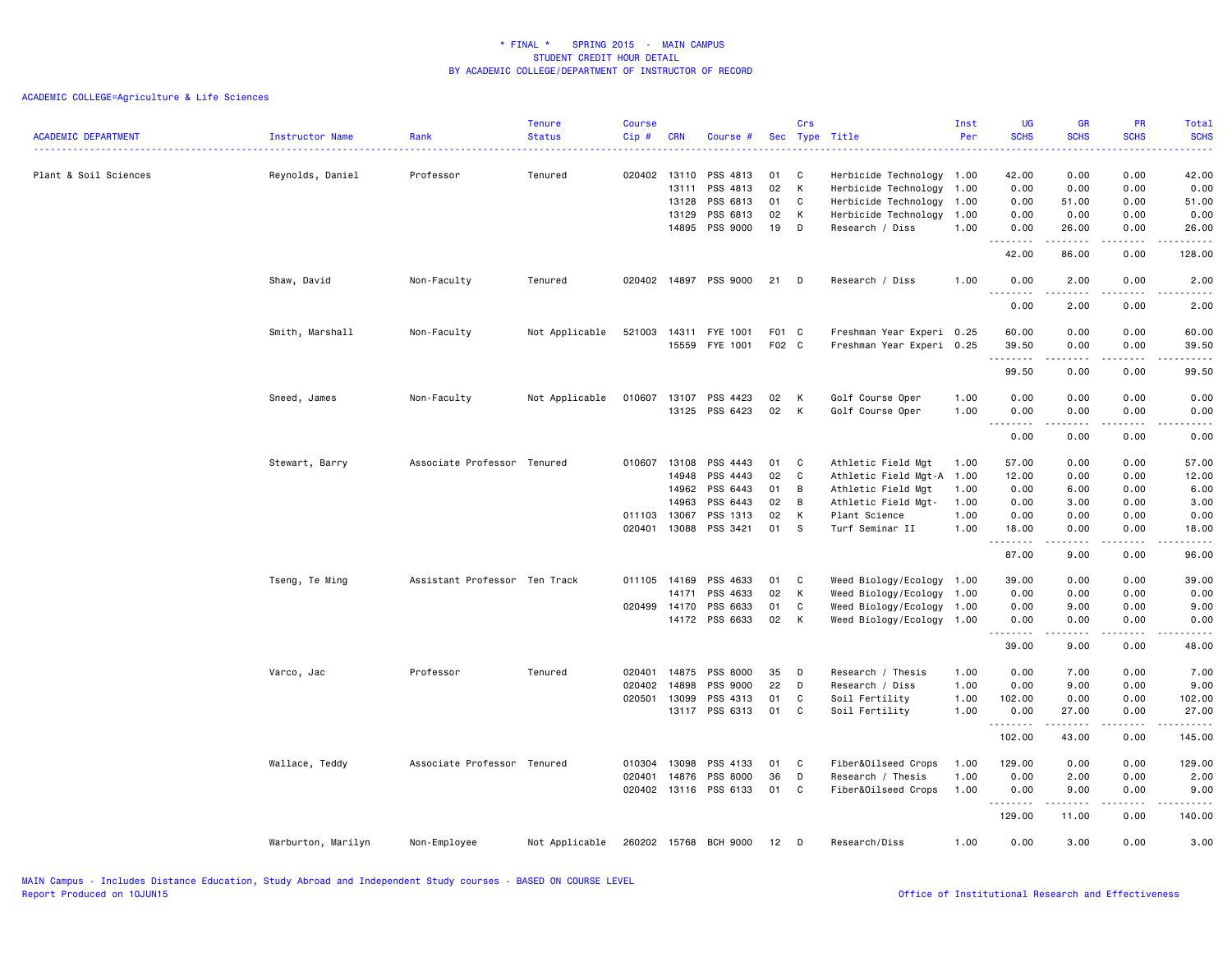## ACADEMIC COLLEGE=Agriculture & Life Sciences

| <b>ACADEMIC DEPARTMENT</b> | Instructor Name | Rank | Tenure<br>Status | Course<br>Cip # | CRN | Course # Sec Type Title | -urs | Inst<br>Per | UG<br><b>SCHS</b> | <b>GR</b><br><b>SCHS</b> | <b>PR</b><br><b>SCHS</b> | Total<br><b>SCHS</b>    |
|----------------------------|-----------------|------|------------------|-----------------|-----|-------------------------|------|-------------|-------------------|--------------------------|--------------------------|-------------------------|
|                            |                 |      |                  |                 |     |                         |      |             | .<br>0.00         | .<br>3.00                | 0.00                     | .<br>3.00               |
|                            |                 |      |                  |                 |     |                         |      |             | ========          |                          | --------                 | ----------<br>--------- |
| Plant & Soil Sciences      |                 |      |                  |                 |     |                         |      |             | 2175.50           | 505.00                   | 0.00                     | 2680.50                 |

======================================== ======== ======== ======== ==========

MAIN Campus - Includes Distance Education, Study Abroad and Independent Study courses - BASED ON COURSE LEVEL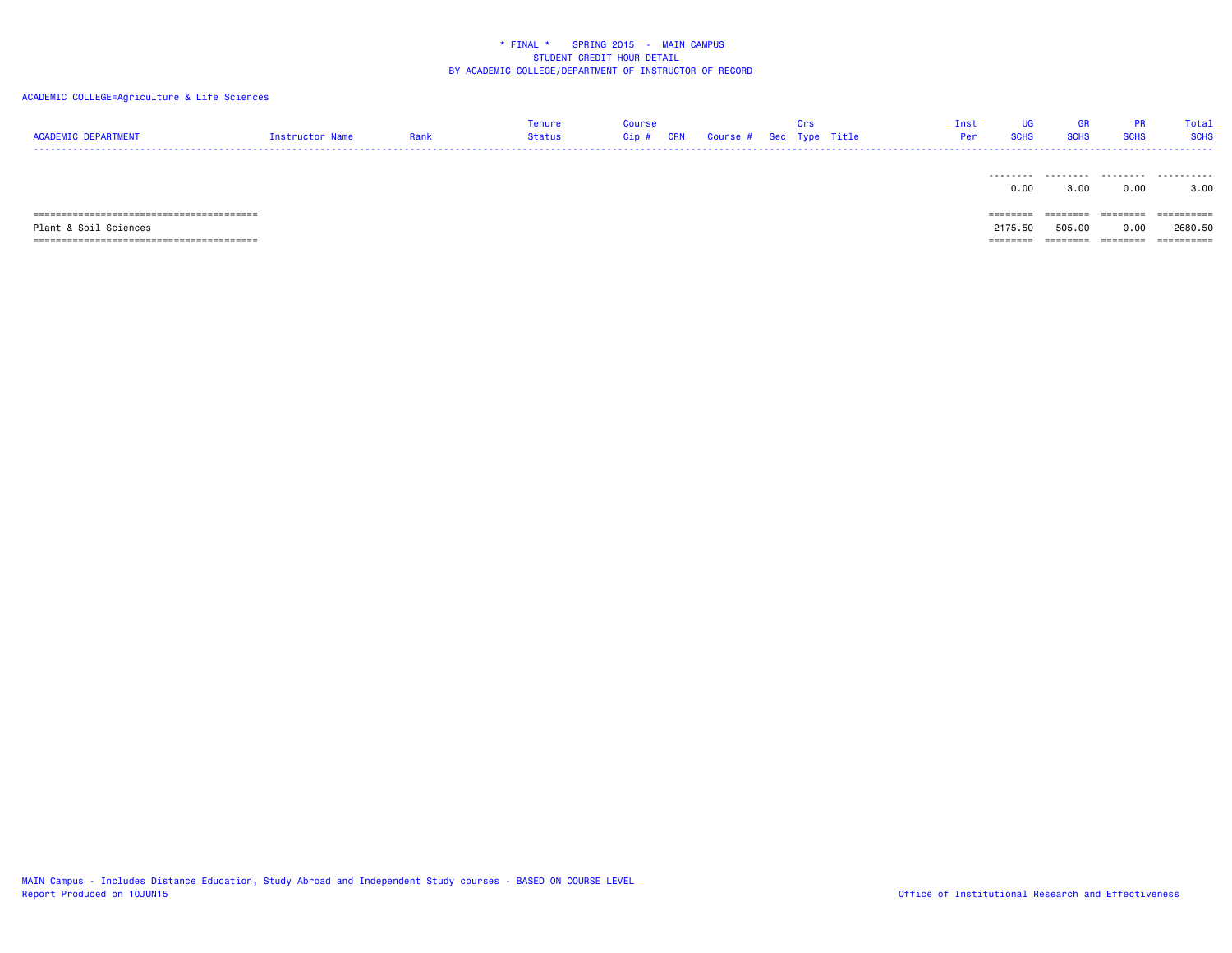| <b>ACADEMIC DEPARTMENT</b> | Instructor Name       | Rank                          | <b>Tenure</b><br><b>Status</b> | <b>Course</b><br>Cip# | <b>CRN</b> | Course #      |    | Crs          | Sec Type Title            | Inst<br>Per | <b>UG</b><br><b>SCHS</b>   | <b>GR</b><br><b>SCHS</b> | PR<br><b>SCHS</b>            | Total<br><b>SCHS</b>  |
|----------------------------|-----------------------|-------------------------------|--------------------------------|-----------------------|------------|---------------|----|--------------|---------------------------|-------------|----------------------------|--------------------------|------------------------------|-----------------------|
|                            |                       |                               |                                |                       |            |               |    |              |                           |             |                            |                          |                              | ولايتان               |
| Poultry Science            | Beck, Mary            | Professor                     | Tenured                        | 020209                |            | 15575 PO 8990 | 01 | - S          | Special Topic In PO       | 1.00        | 0.00<br>.                  | 4.00                     | 0.00                         | 4.00<br>وبالمسامين    |
|                            |                       |                               |                                |                       |            |               |    |              |                           |             | 0.00                       | 4.00                     | 0.00                         | 4.00                  |
|                            | Farnell, Morgan       | Associate Professor Tenured   |                                | 020209                | 13002      | PO 4313       | 01 | C            | Mgt Comm Layers           | 1.00        | 57.00                      | 0.00                     | 0.00                         | 57.00                 |
|                            |                       |                               |                                |                       | 13007      | PO 6313       | 01 | C            | Mgt Comm Layers           | 1.00        | 0.00<br>.                  | 9.00<br>-----            | 0.00<br>.                    | 9.00<br>$    -$       |
|                            |                       |                               |                                |                       |            |               |    |              |                           |             | 57.00                      | 9.00                     | 0.00                         | 66.00                 |
|                            | Kiess, Aaron          | Associate Professor Tenured   |                                | 010907                | 13005      | PO 4844       | 01 | C            | Avian Anatomy & Phys 1.00 |             | 104.00                     | 0.00                     | 0.00                         | 104.00                |
|                            |                       |                               |                                |                       | 13006      | PO 4844       | 02 | K            | Avian Anatomy & Phys      | 1.00        | 0.00                       | 0.00                     | 0.00                         | 0.00                  |
|                            |                       |                               |                                |                       | 13010      | PO 6844       | 01 | C            | Avian Anatomy & Phys      | 1.00        | 0.00                       | 8.00                     | 0.00                         | 8.00                  |
|                            |                       |                               |                                |                       | 13011      | PO 6844       | 02 | K            | Avian Anatomy & Phys 1.00 |             | 0.00                       | 0.00                     | 0.00                         | 0.00                  |
|                            |                       |                               |                                | 020209                | 15426      | PO 9000       | 03 | D            | Research / Diss           | 1.00        | 0.00                       | 9.00                     | 0.00                         | 9.00                  |
|                            |                       |                               |                                |                       | 16368      | P0 4000       | 04 | $\mathbf{I}$ | Directed Indiv Study 1.00 |             | 3.00<br><u>.</u>           | 0.00<br>.                | 0.00<br>.                    | 3.00<br>. <u>.</u> .  |
|                            |                       |                               |                                |                       |            |               |    |              |                           |             | 107.00                     | 17.00                    | 0.00                         | 124.00                |
|                            | McDaniel, Christopher | Professor                     | Tenured                        | 010000                | 15037      | GA 4000       | 09 | $\mathbf{I}$ | Dis in Agriculture        | 1.00        | 3.00                       | 0.00                     | 0.00                         | 3.00                  |
|                            |                       |                               |                                | 020209                |            | 15427 PO 9000 | 04 | D            | Research / Diss           | 1.00        | 0.00                       | 3.00                     | 0.00                         | 3.00                  |
|                            |                       |                               |                                |                       |            |               |    |              |                           |             | .<br>$\sim$ $\sim$<br>3.00 | -----<br>3.00            | .<br>0.00                    | $\frac{1}{2}$<br>6.00 |
|                            | Peebles, Edgar        | Professor                     | Tenured                        | 020209                | 15420      | P0 8000       | 05 | D            | Research / Thesis         | 1.00        | 0.00                       | 5.00                     | 0.00                         | 5.00                  |
|                            |                       |                               |                                |                       | 15428      | P0 9000       | 05 | D            | Research / Diss           | 1.00        | 0.00                       | 10.00                    | 0.00                         | 10.00                 |
|                            |                       |                               |                                | 260613                | 12009      | GNS 3103      | 01 | C            | Genetics I                | 1.00        | 51.00                      | 0.00                     | 0.00                         | 51.00                 |
|                            |                       |                               |                                |                       | 12010      | GNS 3103      | 02 | K            | Genetics I                | 1.00        | 0.00                       | 0.00                     | 0.00                         | 0.00                  |
|                            |                       |                               |                                |                       | 12011      | GNS 3103      | 03 | K            | Genetics I                | 1.00        | 0.00                       | 0.00                     | 0.00                         | 0.00                  |
|                            |                       |                               |                                |                       | 12996      | PO 3103       | 01 | C            | Genetics I                | 1.00        | 171.00                     | 0.00                     | 0.00                         | 171.00                |
|                            |                       |                               |                                |                       | 12997      | PO 3103       | 02 | K            | Genetics I                | 1.00        | 0.00                       | 0.00                     | 0.00                         | 0.00                  |
|                            |                       |                               |                                |                       | 12998      | PO 3103       | 03 | K            | Genetics I                | 1.00        | 0.00                       | 0.00                     | 0.00                         | 0.00                  |
|                            |                       |                               |                                | 260801                | 10439      | BIO 3103      | 01 | C            | Genetics I                | 1.00        | 321.00                     | 0.00                     | 0.00                         | 321.00                |
|                            |                       |                               |                                |                       | 10440      | BIO 3103      | 02 | K            | Genetics I                | 1.00        | 0.00                       | 0.00                     | 0.00                         | 0.00                  |
|                            |                       |                               |                                |                       | 10441      | BIO 3103      | 03 | K            | Genetics I                | 1.00        | 0.00<br>.                  | 0.00                     | 0.00<br>$\sim$ $\sim$ $\sim$ | 0.00<br>.             |
|                            |                       |                               |                                |                       |            |               |    |              |                           |             | 543.00                     | -----<br>15.00           | 0.00                         | 558.00                |
|                            | Sharma, Chander       | Assistant Professor Ten Track |                                | 010907                | 11875      | FNH 4512      | 01 | C            | Poult. Prod. Safety       | 1.00        | 6.00                       | 0.00                     | 0.00                         | 6.00                  |
|                            |                       |                               |                                |                       | 11888      | FNH 6512      | 01 | C            | Poult. Prod. Safety       | 1.00        | 0.00                       | 6.00                     | 0.00                         | 6.00                  |
|                            |                       |                               |                                |                       | 13004      | PO 4512       | 01 | C            | Poult. Prod. Safety       | 1.00        | 22.00                      | 0.00                     | 0.00                         | 22.00                 |
|                            |                       |                               |                                |                       | 13009      | PO 6512       | 01 | C            | Poult. Prod. Safety       | 1.00        | 0.00                       | 2.00                     | 0.00                         | 2.00                  |
|                            |                       |                               |                                | 020209                | 12995      | PO 3021       | 01 | S.           | Seminar                   | 1.00        | 17.00                      | 0.00                     | 0.00                         | 17.00                 |
|                            |                       |                               |                                |                       | 13000      | PO 4031       | 01 | <sub>S</sub> | Seminar                   | 1.00        | 6.00                       | 0.00                     | 0.00                         | 6.00                  |
|                            |                       |                               |                                |                       | 13001      | PO 4041       | 01 | S.           | Seminar                   | 1.00        | 12.00                      | 0.00                     | 0.00                         | 12.00                 |
|                            |                       |                               |                                |                       | 15421      | P0 8000       | 06 | D            | Research / Thesis         | 1.00        | 0.00                       | 9.00                     | 0.00                         | 9.00                  |
|                            |                       |                               |                                |                       | 15429      | PO 9000       | 06 | D            | Research / Diss           | 1.00        | 0.00<br>.                  | 7.00<br>د د د د د        | 0.00<br>.                    | 7.00<br>.             |
|                            |                       |                               |                                |                       |            |               |    |              |                           |             | 63.00                      | 24.00                    | 0.00                         | 87.00                 |
|                            | Wamsley, Kelley       | Assistant Professor Ten Track |                                | 010000                | 15872      | GA 4000       | 19 | $\mathbf{I}$ | Dis in Agriculture        | 1.00        | 3.00                       | 0.00                     | 0.00                         | 3.00                  |
|                            |                       |                               |                                | 010904                | 13003      | PO 4423       | 01 | C            | Feed Manufacturing        | 1.00        | 78.00                      | 0.00                     | 0.00                         | 78.00                 |
|                            |                       |                               |                                | 020209                | 13008      | PO 6423       | 01 | C            | Feed Manufacturing        | 1.00        | 0.00                       | 3.00                     | 0.00                         | 3.00                  |
|                            |                       |                               |                                |                       | 15422      | P0 8000       | 07 | D            | Research / Thesis         | 1.00        | 0.00                       | 12.00                    | 0.00                         | 12.00                 |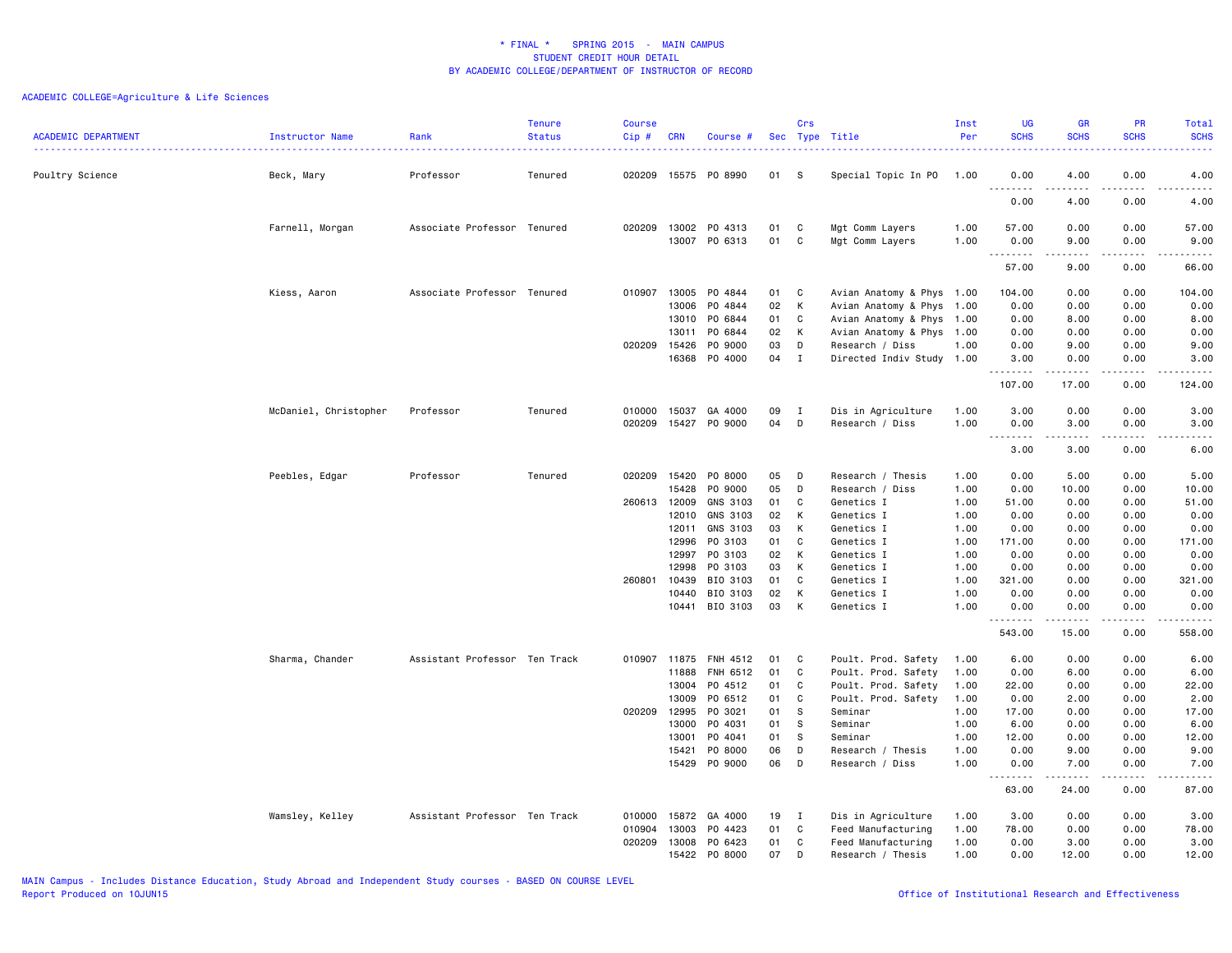| <b>ACADEMIC DEPARTMENT</b> | Instructor Name | Rank                              | <b>Tenure</b><br><b>Status</b> | Course<br>Cip#   | CRN            | Course #           | Sec          | Crs            | Type Title                                             | Inst<br>Per | UG<br><b>SCHS</b>        | <b>GR</b><br><b>SCHS</b>  | <b>PR</b><br><b>SCHS</b> | Total<br><b>SCHS</b> |
|----------------------------|-----------------|-----------------------------------|--------------------------------|------------------|----------------|--------------------|--------------|----------------|--------------------------------------------------------|-------------|--------------------------|---------------------------|--------------------------|----------------------|
| Poultry Science            | Wamsley, Kelley | Assistant Professor Ten Track     |                                | 020209           | 16190          | PO 4000            | 03           | $\blacksquare$ | Directed Indiv Study 1.00                              |             | 3.00                     | 0.00                      | 0.00                     | 3.00                 |
|                            |                 |                                   |                                |                  | 16369<br>16371 | PO 4000<br>PO 4000 | 05 I<br>06 I |                | Directed Indiv Study 1.00<br>Directed Indiv Study 1.00 |             | 3.00<br>3.00<br>-------- | 0.00<br>0.00<br>--------- | 0.00<br>0.00<br>.        | 3.00<br>3,00<br>.    |
|                            |                 |                                   |                                |                  |                |                    |              |                |                                                        |             | 90.00                    | 15.00                     | 0.00                     | 105.00               |
|                            | Wells, Jessica  | Extension Instructo Non-Ten Track |                                | 010907<br>020209 | 12999<br>16123 | PO 3423<br>PO 4000 | 01<br>01     | B<br>п         | Poultry Evaluation I 1.00<br>Directed Indiv Study 1.00 |             | 15.00<br>3.00            | 0.00<br>0.00              | 0.00<br>0.00             | 15.00<br>3.00        |
|                            |                 |                                   |                                |                  |                | 16132 PO 4000      | 02 I         |                | Directed Indiv Study 1.00                              |             | 5.00<br>---------        | 0.00                      | 0.00<br>---------        | 5.00<br>.            |
|                            |                 |                                   |                                |                  |                |                    |              |                |                                                        |             | 23.00                    | 0.00                      | 0.00                     | 23.00                |
|                            | Zhai, Wei       | Assistant Professor Ten Track     |                                | 020209           | 15431          | PO 9000            | 08           | D              | Research / Diss                                        | 1.00        | 0.00<br>---------        | 5.00<br>--------          | 0.00<br>--------         | 5.00<br>.            |
|                            |                 |                                   |                                |                  |                |                    |              |                |                                                        |             | 0.00<br>========         | 5.00<br>========          | 0.00<br>========         | 5.00<br>=========    |
| Poultry Science            |                 |                                   |                                |                  |                |                    |              |                |                                                        |             | 886.00                   | 92.00                     | 0.00                     | 978,00<br>========== |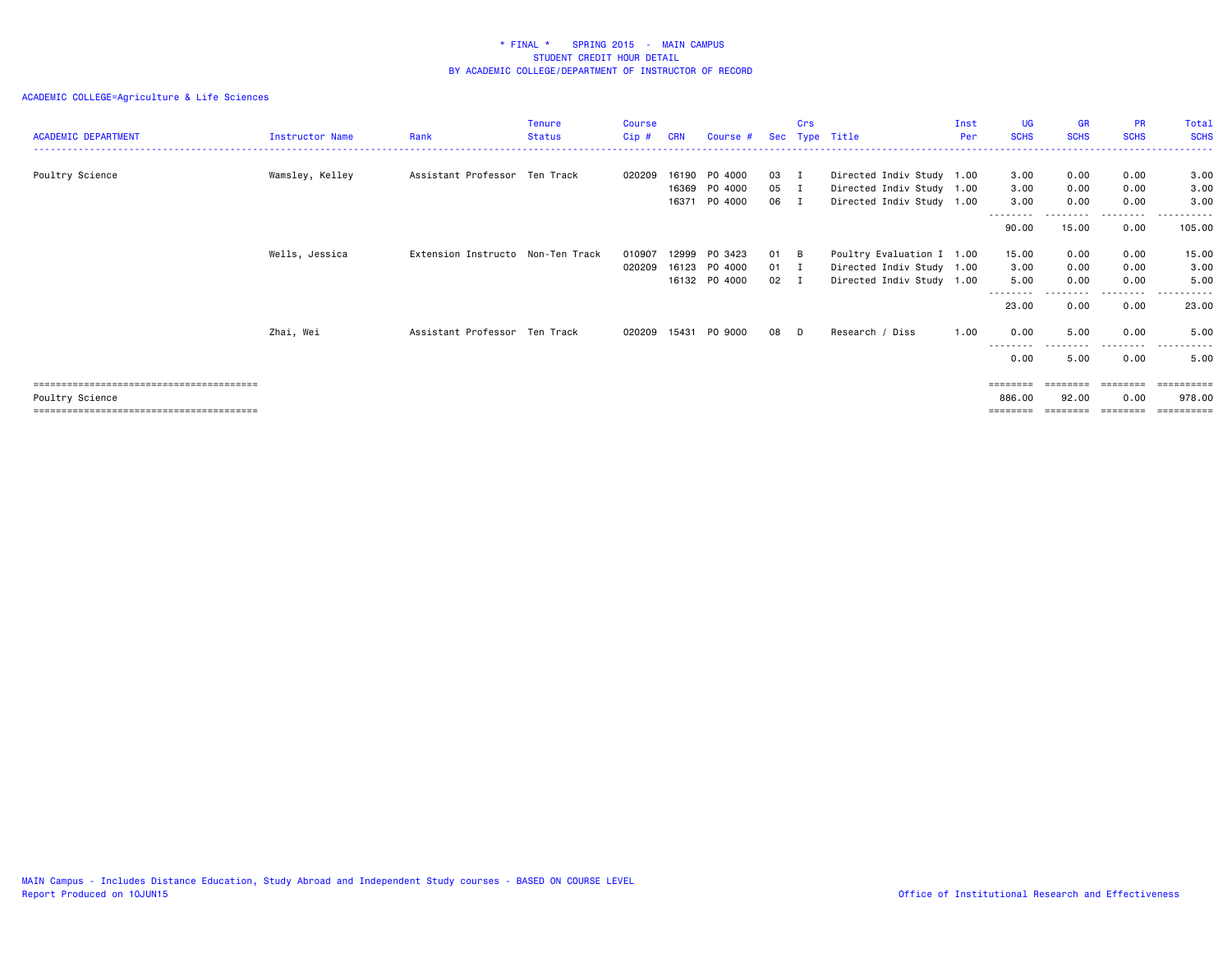| <b>ACADEMIC DEPARTMENT</b> | Instructor Name     | Rank                               | <b>Tenure</b><br><b>Status</b> | <b>Course</b><br>Cip# | <b>CRN</b>     | Course #                         |          | Crs              | Sec Type Title                                         | Inst<br>Per | <b>UG</b><br><b>SCHS</b> | <b>GR</b><br><b>SCHS</b>                                                                                                                             | PR<br><b>SCHS</b>            | Total<br><b>SCHS</b><br>. |
|----------------------------|---------------------|------------------------------------|--------------------------------|-----------------------|----------------|----------------------------------|----------|------------------|--------------------------------------------------------|-------------|--------------------------|------------------------------------------------------------------------------------------------------------------------------------------------------|------------------------------|---------------------------|
| School of Human Sciences   | Akande, Katrina     | Assistant Professor Ten Track      |                                |                       |                | 190101 15774 HS 7000             | 05       | $\mathbf{I}$     | Directed Indiv Study 1.00                              |             | 0.00<br><b></b>          | 3.00<br>-----                                                                                                                                        | 0.00<br>.                    | 3.00<br>.                 |
|                            |                     |                                    |                                |                       |                |                                  |          |                  |                                                        |             | 0.00                     | 3.00                                                                                                                                                 | 0.00                         | 3.00                      |
|                            | Belgrave, Louise    | Grad Research Assis Not Applicable |                                |                       |                | 190402 12213 HS 3303             | 01       | C                | Consumer Economics                                     | 1.00        | 123.00<br>.              | 0.00<br>.                                                                                                                                            | 0.00<br>.                    | 123.00<br><u>.</u>        |
|                            |                     |                                    |                                |                       |                |                                  |          |                  |                                                        |             | 123.00                   | 0.00                                                                                                                                                 | 0.00                         | 123.00                    |
|                            | Boutwell, Angela    | Lecturer                           | Non-Ten Track                  | 190706                |                | 13822 HS 2813                    | 501 B    |                  | Child Development                                      | 1.00        | 21.00<br>.               | 0.00<br>.                                                                                                                                            | 0.00<br>.                    | 21.00<br>------           |
|                            |                     |                                    |                                |                       |                |                                  |          |                  |                                                        |             | 21.00                    | 0.00                                                                                                                                                 | 0.00                         | 21.00                     |
|                            | Browning, Ned       | Lecturer                           | Not Applicable                 |                       |                | 090101 10786 CO 1013             | 20       | C                | Intro to Communicati 1.00                              |             | 105.00<br>.              | 0.00                                                                                                                                                 | 0.00                         | 105.00<br>.               |
|                            |                     |                                    |                                |                       |                |                                  |          |                  |                                                        |             | 105.00                   | 0.00                                                                                                                                                 | 0.00                         | 105.00                    |
|                            | Calico, Carley      | Grad Research Assis Not Applicable |                                |                       |                | 010801 10143 AIS 3333            | 01       | C                | Present Ag and Life                                    | 1.00        | 66.00<br>.               | 0.00                                                                                                                                                 | 0.00                         | 66.00<br>.                |
|                            |                     |                                    |                                |                       |                |                                  |          |                  |                                                        |             | 66.00                    | 0.00                                                                                                                                                 | 0.00                         | 66.00                     |
|                            | Downey, Laura       | Extension Assist Pr Non-Ten Track  |                                | 131301                | 14966          | AIS 9000<br>HS 8000              | 02<br>05 | D<br>D           | Research/Diss<br>Research/Thesis                       | 1.00        | 0.00                     | 17.00<br>3.00                                                                                                                                        | 0.00                         | 17.00                     |
|                            |                     |                                    |                                | 190701                | 15772          |                                  |          |                  |                                                        | 1.00        | 0.00<br>.<br>$- - -$     | $\frac{1}{2} \left( \frac{1}{2} \right) \left( \frac{1}{2} \right) \left( \frac{1}{2} \right) \left( \frac{1}{2} \right) \left( \frac{1}{2} \right)$ | 0.00<br>.                    | 3.00<br>د د د د د         |
|                            |                     |                                    |                                |                       |                |                                  |          |                  |                                                        |             | 0.00                     | 20.00                                                                                                                                                | 0.00                         | 20.00                     |
|                            | Elmore-Staton, Lori | Assistant Professor Ten Track      |                                | 190101                | 15413          | HS 7000                          | 03       | $\mathbf I$      | Directed Indiv Study 1.00                              |             | 0.00                     | 1.00                                                                                                                                                 | 0.00                         | 1.00                      |
|                            |                     |                                    |                                |                       | 15414<br>15816 | <b>HS 7000</b><br><b>HS 7000</b> | 04<br>08 | $\mathbf I$<br>I | Directed Indiv Study 1.00<br>Directed Indiv Study 1.00 |             | 0.00<br>0.00             | 1.00<br>3.00                                                                                                                                         | 0.00<br>0.00                 | 1.00<br>3.00              |
|                            |                     |                                    |                                | 190403                | 15691          | HS 4333                          | 03       | C                | Family Public Policy 0.50                              |             | 27.00                    | 0.00                                                                                                                                                 | 0.00                         | 27.00                     |
|                            |                     |                                    |                                | 190701                | 12202          | HS 1813                          | 01       | C                | Devel through Lifesp 1.00                              |             | 147.00                   | 0.00                                                                                                                                                 | 0.00                         | 147.00                    |
|                            |                     |                                    |                                |                       | 15272          | HS 8000                          | 02       | D                | Research/Thesis                                        | 1.00        | 0.00                     | 6.00                                                                                                                                                 | 0.00                         | 6.00                      |
|                            |                     |                                    |                                | 199999 15469          |                | HS 8990                          | 01       | C                | Special Topic In HS                                    | 1.00        | 0.00<br>.                | 27.00<br>$- - - - -$                                                                                                                                 | 0.00<br>$\cdots$             | 27.00<br>.                |
|                            |                     |                                    |                                |                       |                |                                  |          |                  |                                                        |             | 174.00                   | 38.00                                                                                                                                                | 0.00                         | 212.00                    |
|                            | Fason, Angel        | Instructor                         | Non-Ten Track                  | 010101                | 12233          | HS 4750                          | 01       | E                | Internship                                             | 1.00        | 24.00                    | 0.00                                                                                                                                                 | 0.00                         | 24.00                     |
|                            |                     |                                    |                                | 190101 12230          |                | HS 4701                          | 01       | C                | Internship Placement 1.00                              |             | 16.00                    | 0.00                                                                                                                                                 | 0.00                         | 16.00                     |
|                            |                     |                                    |                                |                       | 14476          | HS 3000                          | 02       | Ε                | Field Experience                                       | 1.00        | 3.00                     | 0.00                                                                                                                                                 | 0.00                         | 3.00                      |
|                            |                     |                                    |                                |                       | 190701 12232   | HS 4740                          | 01       | E                | PreK-K Teacher Cand                                    | 1.00        | 96.00                    | 0.00                                                                                                                                                 | 0.00                         | 96.00                     |
|                            |                     |                                    |                                |                       | 12234          | HS 4760                          | 01       | E                | Child Studies Intern 1.00                              |             | 36.00                    | 0.00                                                                                                                                                 | 0.00                         | 36.00                     |
|                            |                     |                                    |                                |                       | 12236          | HS 4780                          | 01       | E                | Youth Studies Intern 1.00                              |             | 48.00                    | 0.00                                                                                                                                                 | 0.00                         | 48.00                     |
|                            |                     |                                    |                                |                       | 12237          | HS 4790                          | 01       | Ε                | Family Studies Inter 1.00                              |             | 36.00                    | 0.00                                                                                                                                                 | 0.00                         | 36.00                     |
|                            |                     |                                    |                                | 190706 12210          |                | HS 2803                          | 01       | B                | Prenatal & Infant De 1.00                              |             | 114.00                   | 0.00                                                                                                                                                 | 0.00                         | 114.00                    |
|                            |                     |                                    |                                |                       | 12212          | HS 2813                          | 01       | B                | Child Development                                      | 1.00        | 117.00                   | 0.00                                                                                                                                                 | 0.00                         | 117.00                    |
|                            |                     |                                    |                                | 190708 15583          |                | HS 3803                          | 01       | B                | Creat & Play Young C 1.00                              |             | 36.00<br>.               | 0.00                                                                                                                                                 | 0.00<br>$\sim$ $\sim$ $\sim$ | 36.00<br>.                |
|                            |                     |                                    |                                |                       |                |                                  |          |                  |                                                        |             | 526.00                   | 0.00                                                                                                                                                 | 0.00                         | 526.00                    |
|                            | Freeman, Charles    | Assistant Professor Ten Track      |                                | 190101 15161          |                | HS 4000                          | 01       | $\mathbf{I}$     | Directed Indiv Study 1.00                              |             | 3.00                     | 0.00                                                                                                                                                 | 0.00                         | 3.00                      |
|                            |                     |                                    |                                |                       | 15556          | HS 4000                          | 02       | $\mathbf{I}$     | Directed Indiv Study 1.00                              |             | 3.00                     | 0.00                                                                                                                                                 | 0.00                         | 3.00                      |
|                            |                     |                                    |                                |                       | 15557          | HS 4000                          | 03       | $\mathbf{I}$     | Directed Indiv Study 1.00                              |             | 3.00                     | 0.00                                                                                                                                                 | 0.00                         | 3.00                      |
|                            |                     |                                    |                                |                       | 15603          | HS 4000                          | 04       | $\mathbf{I}$     | Directed Indiv Study 1.00                              |             | 3.00                     | 0.00                                                                                                                                                 | 0.00                         | 3.00                      |
|                            |                     |                                    |                                | 190403                | 14332          | HS 4343                          | 01       | B                | Apparel Design II                                      | 1.00        | 48.00                    | 0.00                                                                                                                                                 | 0.00                         | 48.00                     |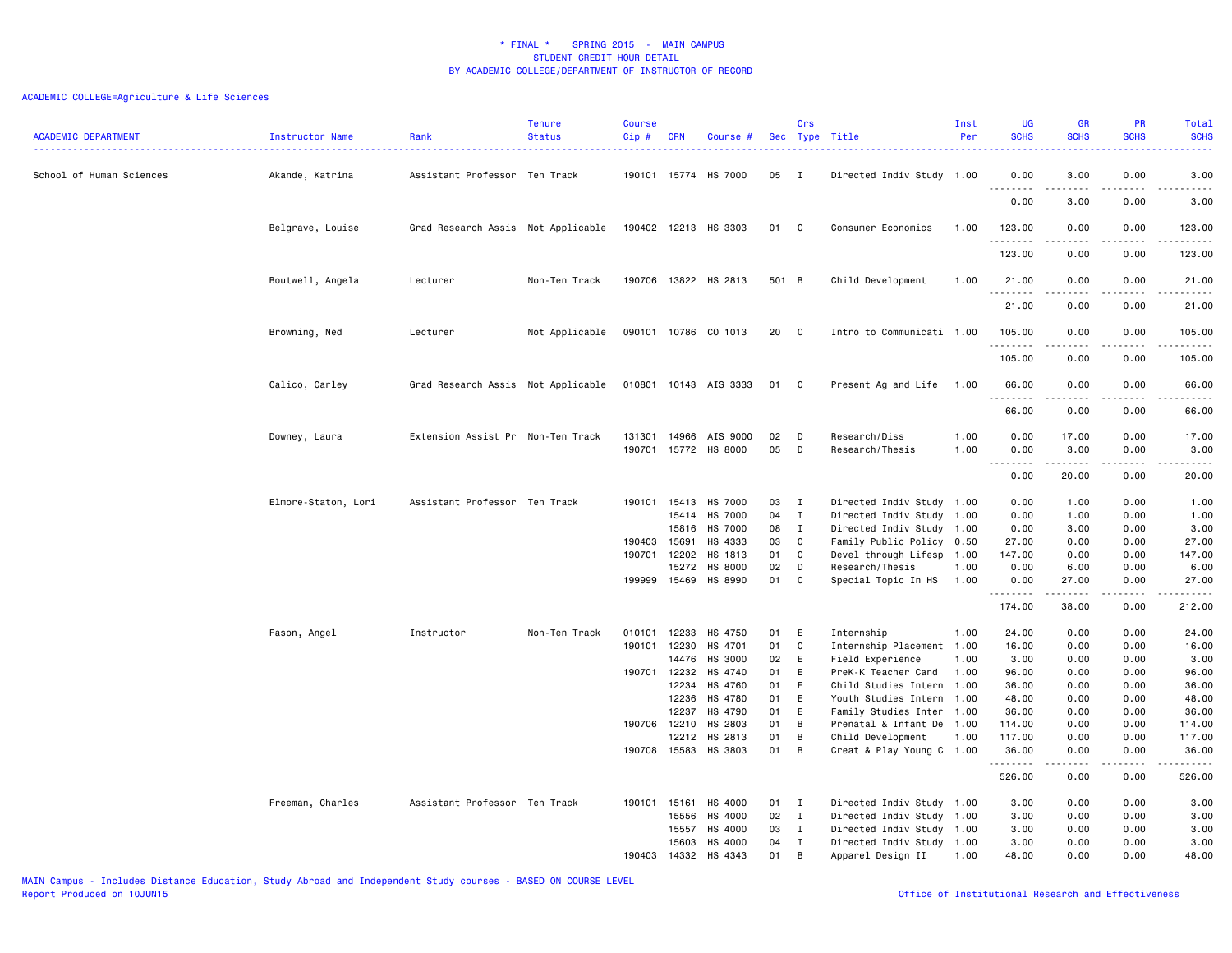|                            |                      |                               | <b>Tenure</b> | <b>Course</b> |            |               |       | Crs          |                           | Inst | <b>UG</b>        | GR                                                                                                                                                           | PR                                  | Total                |
|----------------------------|----------------------|-------------------------------|---------------|---------------|------------|---------------|-------|--------------|---------------------------|------|------------------|--------------------------------------------------------------------------------------------------------------------------------------------------------------|-------------------------------------|----------------------|
| <b>ACADEMIC DEPARTMENT</b> | Instructor Name<br>. | Rank                          | <b>Status</b> | Cip#          | <b>CRN</b> | Course #      |       |              | Sec Type Title            | Per  | <b>SCHS</b>      | <b>SCHS</b>                                                                                                                                                  | <b>SCHS</b>                         | <b>SCHS</b><br>22222 |
|                            |                      |                               |               |               |            |               |       |              |                           |      |                  |                                                                                                                                                              |                                     |                      |
| School of Human Sciences   | Freeman, Charles     | Assistant Professor Ten Track |               | 190901        | 12214      | HS 3563       | 01    | B            | Visual Merchandising      | 1.00 | 99.00            | 0.00                                                                                                                                                         | 0.00                                | 99.00                |
|                            |                      |                               |               |               | 14329      | HS 4711       | 01    | $\mathsf{L}$ | ATM Senior Portfolio 0.33 |      | 6.93<br><u>.</u> | 0.00<br>$\frac{1}{2} \left( \frac{1}{2} \right) \left( \frac{1}{2} \right) \left( \frac{1}{2} \right) \left( \frac{1}{2} \right) \left( \frac{1}{2} \right)$ | 0.00<br>.                           | 6.93<br>.            |
|                            |                      |                               |               |               |            |               |       |              |                           |      | 165.93           | 0.00                                                                                                                                                         | 0.00                                | 165.93               |
|                            | Fulton, Glen         | Lecturer                      | Non-Ten Track | 040501        | 12258      | ID 1694       | 02    | B            | Interior Design I         | 1.00 | 44.00            | 0.00                                                                                                                                                         | 0.00                                | 44.00                |
|                            |                      |                               |               | 500408        |            | 15471 ID 4990 | 01    | C            | Special Topics In ID 1.00 |      | 54.00            | 0.00                                                                                                                                                         | 0.00                                | 54.00                |
|                            |                      |                               |               |               |            |               |       |              |                           |      | .                | $- - - - -$                                                                                                                                                  | .                                   | .                    |
|                            |                      |                               |               |               |            |               |       |              |                           |      | 98.00            | 0.00                                                                                                                                                         | 0.00                                | 98.00                |
|                            | Hardman, Alisha      | Assistant Professor Ten Track |               | 190402        | 12245      | HS 6333       | 01    | C            | Family Public Policy 1.00 |      | 0.00             | 24.00                                                                                                                                                        | 0.00                                | 24.00                |
|                            |                      |                               |               | 190403        | 12221      | HS 4333       | 01    | C            | Family Public Policy 1.00 |      | 75.00            | 0.00                                                                                                                                                         | 0.00                                | 75.00                |
|                            |                      |                               |               |               | 15685      | HS 4333       | 02    | C            | Family Public Policy 0.50 |      | 28.50            | 0.00                                                                                                                                                         | 0.00                                | 28.50                |
|                            |                      |                               |               |               | 15691      | HS 4333       | 03    | C            | Family Public Policy 0.50 |      | 27.00            | 0.00                                                                                                                                                         | 0.00                                | 27.00                |
|                            |                      |                               |               |               |            |               |       |              |                           |      | .<br>130.50      | .<br>24.00                                                                                                                                                   | .<br>0.00                           | .<br>154.50          |
|                            | Hock, Gaea           | Assistant Professor Ten Track |               | 010801        | 10148      | AIS 4403      | 01    | C            | Dev of Youth Program 1.00 |      | 81.00            | 0.00                                                                                                                                                         | 0.00                                | 81.00                |
|                            |                      |                               |               |               | 10154      | AIS 4873      | 01    | C            | Prof Seminar In AIS       | 1.00 | 6.00             | 0.00                                                                                                                                                         | 0.00                                | 6.00                 |
|                            |                      |                               |               |               | 14954      | AIS 3013      | 01    | E            | Field Experience in       | 1.00 | 27.00            | 0.00                                                                                                                                                         | 0.00                                | 27.00                |
|                            |                      |                               |               | 131301        | 10149      | AIS 4424      | 01    | C            | Teach Meth in Ag & H 1.00 |      | 48.00            | 0.00                                                                                                                                                         | 0.00                                | 48.00                |
|                            |                      |                               |               |               | 10151      | AIS 4424      | 03    | К            | Teach Meth in Ag & H 1.00 |      | 0.00             | 0.00                                                                                                                                                         | 0.00                                | 0.00                 |
|                            |                      |                               |               |               | 10152      | AIS 4424      | 04    | K            | Teach Meth in Ag & H 1.00 |      | 0.00             | 0.00                                                                                                                                                         | 0.00                                | 0.00                 |
|                            |                      |                               |               |               | 10153      | AIS 4424      | 05    | К            | Teach Meth in Ag & H 1.00 |      | 0.00             | 0.00                                                                                                                                                         | 0.00                                | 0.00                 |
|                            |                      |                               |               |               | 10155      | AIS 4886      | 01    | F            | Stu Teach AIS             | 1.00 | 12.00            | 0.00                                                                                                                                                         | 0.00                                | 12.00                |
|                            |                      |                               |               |               | 10156      | AIS 4896      | 01    | F            | Stu Teach AIS             | 1.00 | 12.00            | 0.00                                                                                                                                                         | 0.00                                | 12.00                |
|                            |                      |                               |               |               | 10158      | AIS 6403      | 01    | C            | Dev of Youth Program 1.00 |      | 0.00             | 9.00                                                                                                                                                         | 0.00                                | 9.00                 |
|                            |                      |                               |               |               | 14315      | AIS 4424      | 06    | K            | Teach Meth in Ag & H 1.00 |      | 0.00             | 0.00                                                                                                                                                         | 0.00                                | 0.00                 |
|                            |                      |                               |               |               | 15440      | AIS 9000      | 04    | D            | Research/Diss             | 1.00 | 0.00             | 5.00                                                                                                                                                         | 0.00                                | 5.00                 |
|                            |                      |                               |               |               | 16406      | AIS 4000      | 02    | $\bf{I}$     | Directed Indiv Study 1.00 |      | 2.00             | 0.00                                                                                                                                                         | 0.00                                | 2.00                 |
|                            |                      |                               |               | 131308 12223  |            | HS 4424       | 01    | C            | Teach Methods in Ag       | 1.00 | 120.00           | 0.00                                                                                                                                                         | 0.00                                | 120.00               |
|                            |                      |                               |               |               | 12224      | HS 4424       | 02    | К            | Teach Methods in Ag       | 1.00 | 0.00             | 0.00                                                                                                                                                         | 0.00                                | 0.00                 |
|                            |                      |                               |               |               | 12225      | HS 4424       | 03    | К            | Teach Methods in Ag       | 1.00 | 0.00             | 0.00                                                                                                                                                         | 0.00                                | 0.00                 |
|                            |                      |                               |               |               | 12226      | HS 4424       | 04    | К            | Teach Methods in Ag       | 1.00 | 0.00             | 0.00                                                                                                                                                         | 0.00                                | 0.00                 |
|                            |                      |                               |               |               | 12227      | HS 4424       | 05    | К            | Teach Methods in Ag       | 1.00 | 0.00             | 0.00                                                                                                                                                         | 0.00                                | 0.00                 |
|                            |                      |                               |               |               | 14316      | HS 4424       | 06    | K            | Teach Methods in Ag       | 1.00 | 0.00             | 0.00                                                                                                                                                         | 0.00                                | 0.00                 |
|                            |                      |                               |               |               |            |               |       |              |                           |      | .<br>308.00      | . <b>.</b> .<br>14.00                                                                                                                                        | .<br>0.00                           | .<br>322.00          |
|                            |                      |                               |               |               |            |               |       |              |                           |      |                  |                                                                                                                                                              |                                     |                      |
|                            | Kobia, Caroline      | Instructor                    | Non-Ten Track | 190101        | 14324      | HS 4701       | 03    | C            | Internship Placement 1.00 |      | 21.00            | 0.00                                                                                                                                                         | 0.00                                | 21.00                |
|                            |                      |                               |               | 190901        | 12228      | HS 4533       | 01    | $\mathbf{C}$ | Merchandise Plan and 1.00 |      | 66.00            | 0.00                                                                                                                                                         | 0.00                                | 66.00                |
|                            |                      |                               |               |               | 14329      | HS 4711       | 01    | L.           | ATM Senior Portfolio 0.33 |      | 6.93             | 0.00                                                                                                                                                         | 0.00                                | 6.93                 |
|                            |                      |                               |               | 190904 12205  |            | HS 2524       | 01    | C            | Textiles for Apparel 1.00 |      | 120.00           | 0.00                                                                                                                                                         | 0.00                                | 120.00               |
|                            |                      |                               |               |               | 12206      | HS 2524       | 02    | K            | Textiles for Apparel 1.00 |      | 0.00             | 0.00                                                                                                                                                         | 0.00                                | 0.00                 |
|                            |                      |                               |               |               | 12207      | HS 2524       | 03    | K            | Textiles for Apparel 1.00 |      | 0.00             | 0.00                                                                                                                                                         | 0.00                                | 0.00                 |
|                            |                      |                               |               | 500407 12198  |            | HS 1533       | S01 B |              | Apparel Design I          | 1.00 | 48.00<br>.       | 0.00<br>.                                                                                                                                                    | 0.00<br>$\sim$ $\sim$ $\sim$ $\sim$ | 48.00<br>.           |
|                            |                      |                               |               |               |            |               |       |              |                           |      | 261.93           | 0.00                                                                                                                                                         | 0.00                                | 261.93               |
|                            | Lee, JuYoung         | Assistant Professor Ten Track |               | 190901        | 12208      | HS 2553       | 01    | C            | Fashion Msd               | 1.00 | 141.00           | 0.00                                                                                                                                                         | 0.00                                | 141.00               |
|                            |                      |                               |               |               | 14328      | HS 3553       | 01    | B            | Fashion Retailing         | 1.00 | 36.00            | 0.00                                                                                                                                                         | 0.00                                | 36.00                |
|                            |                      |                               |               |               | 14330      | HS 2593       | 01    | B            | Product Development       | 1.00 | 84.00            | 0.00                                                                                                                                                         | 0.00                                | 84.00                |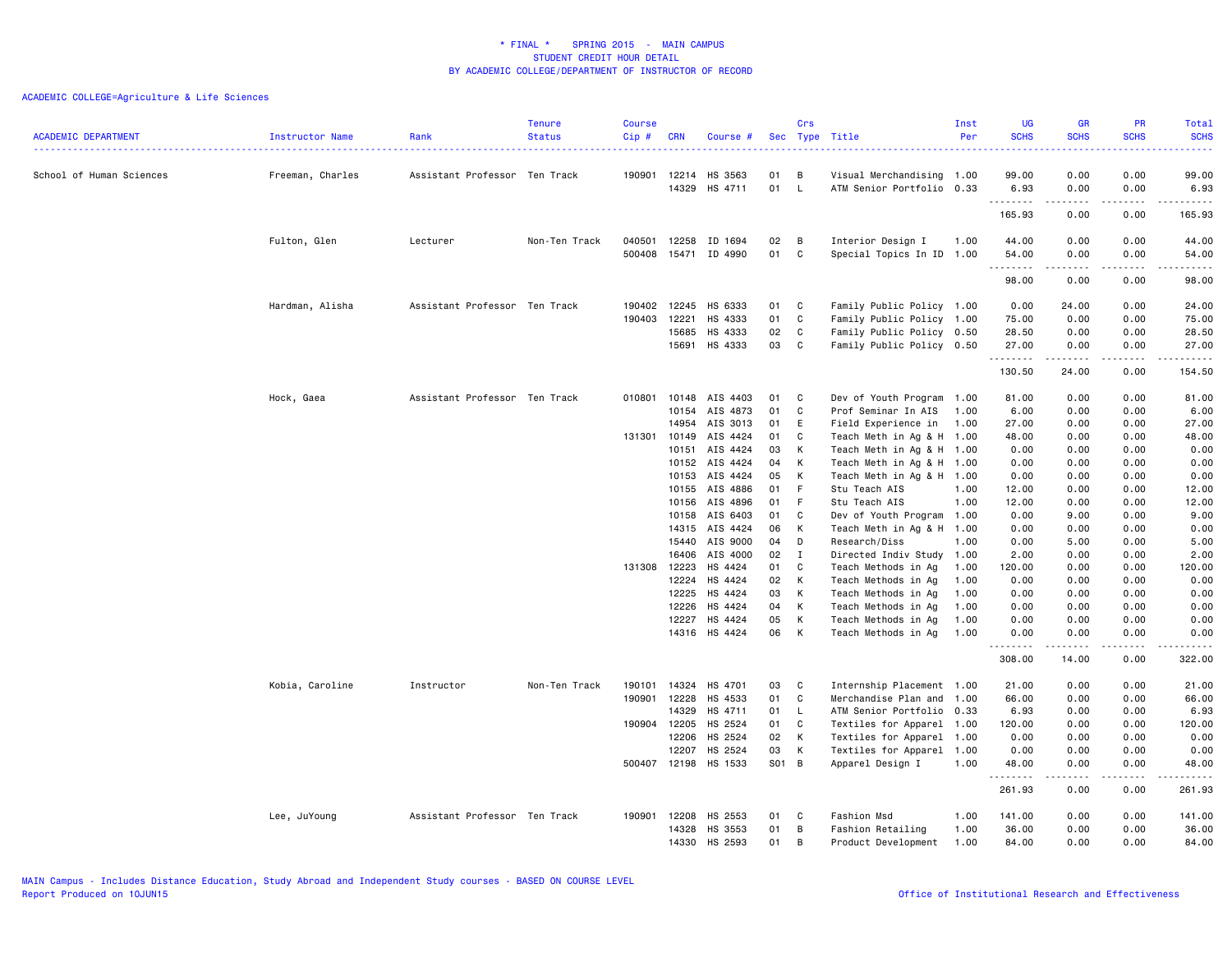| <b>ACADEMIC DEPARTMENT</b> | Instructor Name  | Rank                              | <b>Tenure</b><br><b>Status</b> | <b>Course</b><br>Cip# | <b>CRN</b>     | Course #            |          | Crs          | Sec Type Title            | Inst<br>Per | <b>UG</b><br><b>SCHS</b> | <b>GR</b><br><b>SCHS</b>                                                                                                                                     | <b>PR</b><br><b>SCHS</b>                                                                                                  | Total<br><b>SCHS</b>                                                                                                                                          |
|----------------------------|------------------|-----------------------------------|--------------------------------|-----------------------|----------------|---------------------|----------|--------------|---------------------------|-------------|--------------------------|--------------------------------------------------------------------------------------------------------------------------------------------------------------|---------------------------------------------------------------------------------------------------------------------------|---------------------------------------------------------------------------------------------------------------------------------------------------------------|
|                            |                  |                                   |                                |                       |                |                     |          |              |                           |             | --------                 | .                                                                                                                                                            | $\frac{1}{2} \left( \frac{1}{2} \right) \left( \frac{1}{2} \right) \left( \frac{1}{2} \right) \left( \frac{1}{2} \right)$ | . <b>.</b> .                                                                                                                                                  |
|                            |                  |                                   |                                |                       |                |                     |          |              |                           |             | 261.00                   | 0.00                                                                                                                                                         | 0.00                                                                                                                      | 261.00                                                                                                                                                        |
| School of Human Sciences   | Lemons, Laura    | Assistant Professor Ten Track     |                                | 010000                | 15032          | GA 4000             | 04       | I            | Dis in Agriculture        | 1.00        | 3.00                     | 0.00                                                                                                                                                         | 0.00                                                                                                                      | 3.00                                                                                                                                                          |
|                            |                  |                                   |                                | 010801                |                | 14314 AIS 3813      | 01       | C            | Team Leadership AIS       | 1.00        | 60.00                    | 0.00                                                                                                                                                         | 0.00                                                                                                                      | 60.00                                                                                                                                                         |
|                            |                  |                                   |                                | 020102                | 14322          | AIS 4990            | 01       | C            | Special Topics in AI 1.00 |             | 78.00                    | 0.00                                                                                                                                                         | 0.00                                                                                                                      | 78.00                                                                                                                                                         |
|                            |                  |                                   |                                | 131301                | 10145          | AIS 3500            | 01       | E            | Internship                | 1.00        | 9.00                     | 0.00                                                                                                                                                         | 0.00                                                                                                                      | 9.00                                                                                                                                                          |
|                            |                  |                                   |                                |                       | 15475          | AIS 4000            | 01       | I            | Directed Indiv Study 1.00 |             | 3.00                     | 0.00                                                                                                                                                         | 0.00                                                                                                                      | 3.00                                                                                                                                                          |
|                            |                  |                                   |                                |                       | 15476          | AIS 9000            | 05       | D            | Research/Diss             | 1.00        | 0.00<br>. <b>.</b>       | 9.00<br>.                                                                                                                                                    | 0.00<br>$\sim$ $\sim$ $\sim$ $\sim$                                                                                       | 9.00<br>$\sim$ $\sim$ $\sim$ $\sim$ $\sim$                                                                                                                    |
|                            |                  |                                   |                                |                       |                |                     |          |              |                           |             | 153.00                   | 9.00                                                                                                                                                         | 0.00                                                                                                                      | 162.00                                                                                                                                                        |
|                            | Miller, Phyllis  | Professor                         | Tenured                        | 190101                | 15908          | HS 4990             | 01       | B            | Special Topic In HS       | 1.00        | 39.00                    | 0.00                                                                                                                                                         | 0.00                                                                                                                      | 39.00                                                                                                                                                         |
|                            |                  |                                   |                                | 190901                | 14329          | HS 4711             | 01       | L.           | ATM Senior Portfolio 0.34 |             | 7.14                     | 0.00                                                                                                                                                         | 0.00                                                                                                                      | 7.14                                                                                                                                                          |
|                            |                  |                                   |                                | 500407                | 12199          | HS 1533             | 02       | B            | Apparel Design I          | 1.00        | 57.00                    | 0.00                                                                                                                                                         | 0.00                                                                                                                      | 57.00                                                                                                                                                         |
|                            |                  |                                   |                                |                       |                | 14331 HS 1523       | 01       | C            | Visual Dsgn & Dress       | 1.00        | 54.00<br>.               | 0.00<br>.                                                                                                                                                    | 0.00<br>د د د د                                                                                                           | 54.00<br>.                                                                                                                                                    |
|                            |                  |                                   |                                |                       |                |                     |          |              |                           |             | 157.14                   | 0.00                                                                                                                                                         | 0.00                                                                                                                      | 157.14                                                                                                                                                        |
|                            | Neuenfeldt, Lori | Instructor                        | Non-Ten Track                  | 500407                | 12215          | HS 3573             | 01       | <b>C</b>     | Historic Costume          | 1.00        | 96.00                    | 0.00                                                                                                                                                         | 0.00                                                                                                                      | 96.00                                                                                                                                                         |
|                            |                  |                                   |                                |                       | 12216          | HS 3573             | 02       | K            | Historic Costume          | 1.00        | 0.00                     | 0.00                                                                                                                                                         | 0.00                                                                                                                      | 0.00                                                                                                                                                          |
|                            |                  |                                   |                                |                       | 12217          | HS 3573             | 03       | K            | Historic Costume          | 1.00        | 0.00                     | 0.00                                                                                                                                                         | 0.00                                                                                                                      | 0.00                                                                                                                                                          |
|                            |                  |                                   |                                | 500703                | 10237          | ART 1013            | 01       | C            | History Of Art I          | 1.00        | 141.00                   | 0.00                                                                                                                                                         | 0.00                                                                                                                      | 141.00                                                                                                                                                        |
|                            |                  |                                   |                                |                       |                |                     |          |              |                           |             | .<br>237.00              | $\frac{1}{2} \left( \frac{1}{2} \right) \left( \frac{1}{2} \right) \left( \frac{1}{2} \right) \left( \frac{1}{2} \right) \left( \frac{1}{2} \right)$<br>0.00 | .<br>0.00                                                                                                                 | .<br>237.00                                                                                                                                                   |
|                            |                  |                                   |                                |                       |                |                     |          |              | Research/Diss             | 1.00        |                          |                                                                                                                                                              |                                                                                                                           |                                                                                                                                                               |
|                            | Newman, Michael  | Professor                         | Tenured                        | 131301<br>190101      | 14965<br>12200 | AIS 9000<br>HS 1701 | 01<br>01 | D<br>C       | Survey Of Human Sci       | 0.95        | 0.00<br>48.45            | 17.00<br>0.00                                                                                                                                                | 0.00<br>0.00                                                                                                              | 17.00<br>48.45                                                                                                                                                |
|                            |                  |                                   |                                |                       |                |                     |          |              |                           |             | .                        | $\frac{1}{2} \left( \frac{1}{2} \right) \left( \frac{1}{2} \right) \left( \frac{1}{2} \right) \left( \frac{1}{2} \right) \left( \frac{1}{2} \right)$         | $\sim$ $\sim$ $\sim$                                                                                                      | .                                                                                                                                                             |
|                            |                  |                                   |                                |                       |                |                     |          |              |                           |             | 48.45                    | 17.00                                                                                                                                                        | 0.00                                                                                                                      | 65.45                                                                                                                                                         |
|                            | Noffsinger, Rick | Non-Faculty                       | Not Applicable                 | 231303                | 10139          | AIS 3203            | 01       | C            | Prof Writing ANR Hum 1.00 |             | 78.00                    | 0.00                                                                                                                                                         | 0.00                                                                                                                      | 78.00                                                                                                                                                         |
|                            |                  |                                   |                                |                       |                | 10141 AIS 3203      | 03       | C.           | Prof Writing ANR Hum 1.00 |             | 75.00                    | 0.00                                                                                                                                                         | 0.00                                                                                                                      | 75.00                                                                                                                                                         |
|                            |                  |                                   |                                |                       |                |                     |          |              |                           |             | .<br>153.00              | $- - - - -$<br>0.00                                                                                                                                          | .<br>0.00                                                                                                                 | .<br>153.00                                                                                                                                                   |
|                            |                  |                                   |                                |                       |                |                     |          |              |                           |             |                          |                                                                                                                                                              |                                                                                                                           |                                                                                                                                                               |
|                            | Owen, Sean       | Research Assoc Prof Non-Ten Track |                                | 130901                | 11303          | EDF 3333            | 04       | C            | Social Foundation Ed 1.00 |             | 51.00                    | 0.00                                                                                                                                                         | 0.00                                                                                                                      | 51.00                                                                                                                                                         |
|                            |                  |                                   |                                |                       | 11307          | EDF 3333            | 08       | C            | Social Foundation Ed 1.00 |             | 39.00                    | 0.00                                                                                                                                                         | 0.00                                                                                                                      | 39.00                                                                                                                                                         |
|                            |                  |                                   |                                |                       |                |                     |          |              |                           |             | .<br>90.00               | .<br>0.00                                                                                                                                                    | د د د د<br>0.00                                                                                                           | $\frac{1}{2} \left( \frac{1}{2} \right) \left( \frac{1}{2} \right) \left( \frac{1}{2} \right) \left( \frac{1}{2} \right) \left( \frac{1}{2} \right)$<br>90.00 |
|                            | Parker, Julie    | Assistant Professor Ten Track     |                                | 190101                | 15800          | HS 7000             | 06       | $\mathbf{I}$ | Directed Indiv Study 1.00 |             | 0.00                     | 3.00                                                                                                                                                         | 0.00                                                                                                                      | 3.00                                                                                                                                                          |
|                            |                  |                                   |                                |                       | 15802          | HS 4000             | 07       | $\mathbf{I}$ | Directed Indiv Study 1.00 |             | 2.00                     | 0.00                                                                                                                                                         | 0.00                                                                                                                      | 2.00                                                                                                                                                          |
|                            |                  |                                   |                                | 190701                | 15574          | HS 8000             | 04       | D            | Research/Thesis           | 1.00        | 0.00                     | 12.00                                                                                                                                                        | 0.00                                                                                                                      | 12.00                                                                                                                                                         |
|                            |                  |                                   |                                | 190706                | 14325          | HS 4832             | 01       | H            | Child Life Clinical       | 1.00        | 4.00                     | 0.00                                                                                                                                                         | 0.00                                                                                                                      | 4.00                                                                                                                                                          |
|                            |                  |                                   |                                |                       | 14326          | HS 4832             | 02       | H            | Child Life Clinical       | 1.00        | 6.00                     | 0.00                                                                                                                                                         | 0.00                                                                                                                      | 6.00                                                                                                                                                          |
|                            |                  |                                   |                                | 190708                | 12238          | HS 4823             | 01       | C            | Dev Child Serv Prog       | 1.00        | 114.00                   | 0.00                                                                                                                                                         | 0.00                                                                                                                      | 114.00                                                                                                                                                        |
|                            |                  |                                   |                                | 200203                | 16229          | HS 6823             | 01       | C.           | Dev Child Serv Prog       | 1.00        | 0.00                     | 3.00                                                                                                                                                         | 0.00                                                                                                                      | 3.00                                                                                                                                                          |
|                            |                  |                                   |                                |                       |                |                     |          |              |                           |             | .<br>126.00              | <b>.</b> .<br>18.00                                                                                                                                          | .<br>0.00                                                                                                                 | 144.00                                                                                                                                                        |
|                            |                  |                                   |                                |                       |                |                     |          |              |                           |             |                          |                                                                                                                                                              |                                                                                                                           |                                                                                                                                                               |
|                            | Peterson, Donna  | Extension Assist Pr Non-Ten Track |                                | 010801                |                | 10163 AIS 8703      | 01       | C            | Eval of Ag & Ext Ed 1.00  |             | 0.00                     | 84.00                                                                                                                                                        | 0.00                                                                                                                      | 84.00                                                                                                                                                         |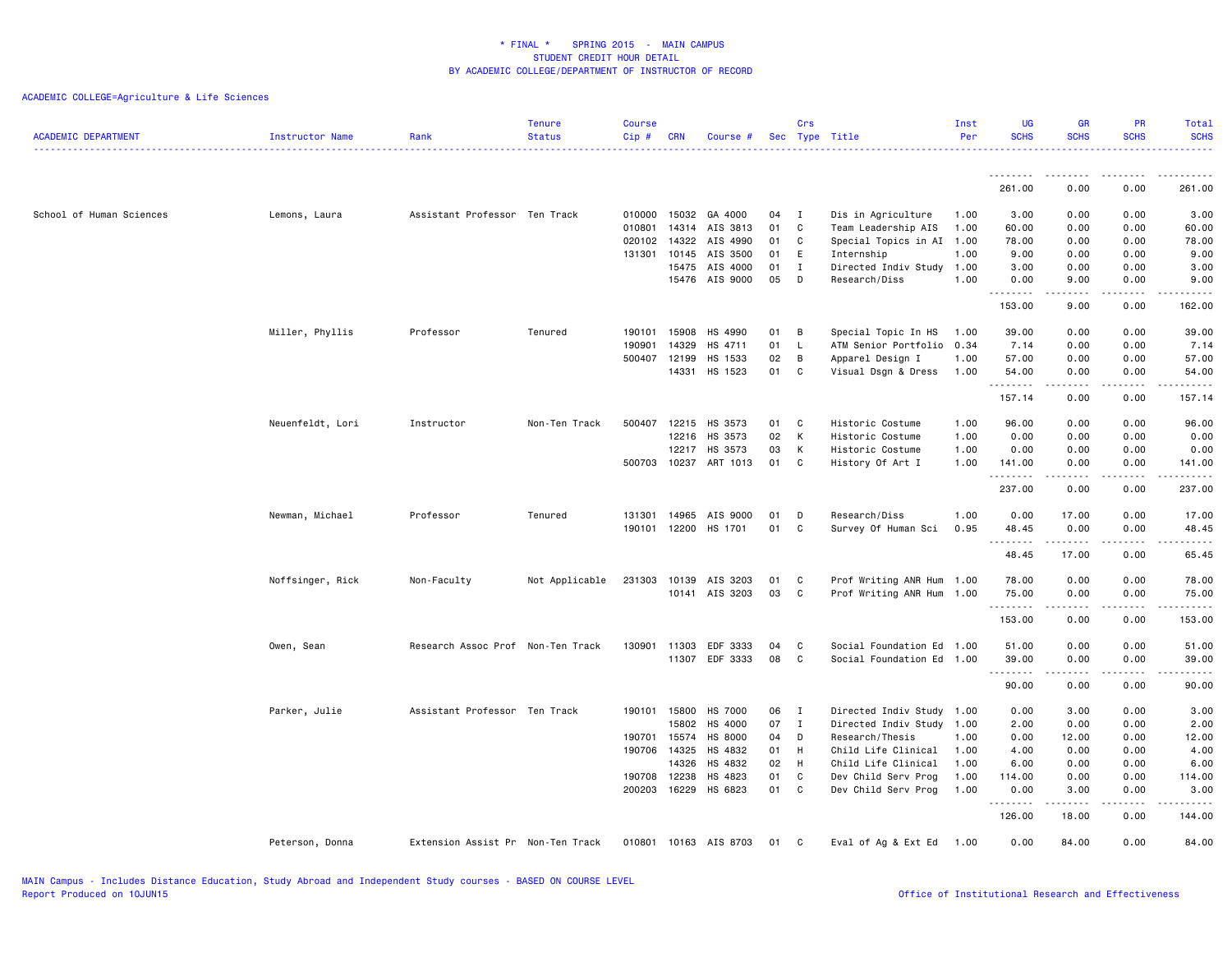| <b>ACADEMIC DEPARTMENT</b> | Instructor Name      | Rank                              | <b>Tenure</b><br><b>Status</b> | <b>Course</b><br>$Cip$ # | <b>CRN</b>     | Course #              |          | Crs          | Sec Type Title                                | Inst<br>Per | <b>UG</b><br><b>SCHS</b>           | GR<br><b>SCHS</b> | PR<br><b>SCHS</b>                   | Total<br><b>SCHS</b>                                                                                                                                          |
|----------------------------|----------------------|-----------------------------------|--------------------------------|--------------------------|----------------|-----------------------|----------|--------------|-----------------------------------------------|-------------|------------------------------------|-------------------|-------------------------------------|---------------------------------------------------------------------------------------------------------------------------------------------------------------|
|                            |                      |                                   |                                |                          |                |                       |          |              |                                               |             | .<br>0.00                          | 84.00             | 0.00                                | 84.00                                                                                                                                                         |
|                            |                      |                                   |                                |                          |                |                       |          |              |                                               |             |                                    |                   |                                     |                                                                                                                                                               |
| School of Human Sciences   | Phillips, Tommy      | Assistant Professor Ten Track     |                                | 190101                   | 14327          | HS 3000               | 01       | Ε            | Field Experience                              | 0.50        | 14.50                              | 0.00              | 0.00                                | 14.50                                                                                                                                                         |
|                            |                      |                                   |                                |                          | 15412          | HS 7000               | 02       | $\mathbf{I}$ | Directed Indiv Study 1.00                     |             | 0.00                               | 3.00              | 0.00                                | 3.00                                                                                                                                                          |
|                            |                      |                                   |                                |                          | 15610          | HS 4000               | 06       | $\mathbf{I}$ | Directed Indiv Study 1.00                     |             | 3.00                               | 0.00              | 0.00                                | 3.00                                                                                                                                                          |
|                            |                      |                                   |                                | 190701                   | 12220<br>12242 | HS 3813<br>HS 4883    | 01<br>01 | C<br>C       | Lifespan Theory<br>Risk, Resilience & Pr 1.00 | 1.00        | 222.00<br>108.00                   | 0.00<br>0.00      | 0.00<br>0.00                        | 222.00<br>108.00                                                                                                                                              |
|                            |                      |                                   |                                |                          | 12251          | HS 6883               | 01       | $\mathbf c$  | Risk,Resilience & Pr                          | 1.00        | 0.00                               | 39.00             | 0.00                                | 39.00                                                                                                                                                         |
|                            |                      |                                   |                                |                          | 14941          | HS 8000               | 01       | D            | Research/Thesis                               | 1.00        | 0.00                               | 9.00              | 0.00                                | 9.00                                                                                                                                                          |
|                            |                      |                                   |                                |                          |                |                       |          |              |                                               |             |                                    |                   |                                     |                                                                                                                                                               |
|                            |                      |                                   |                                |                          |                |                       |          |              |                                               |             | 347.50                             | 51.00             | 0.00                                | 398.50                                                                                                                                                        |
|                            | Settle, Quisto       | Assistant Professor Ten Track     |                                | 010000                   | 15031          | GA 4000               | 03       | $\mathbf{I}$ | Dis in Agriculture                            | 1.00        | 3.00                               | 0.00              | 0.00                                | 3.00                                                                                                                                                          |
|                            |                      |                                   |                                | 010801                   | 10159          | AIS 8203              | 01       | C            | Adv Commun In AIS                             | 1.00        | 0.00                               | 36.00             | 0.00                                | 36.00                                                                                                                                                         |
|                            |                      |                                   |                                |                          | 10161          | AIS 8413              | 01       | C            | Methods of Planned C                          | 0.50        | 0.00                               | 36.00             | 0.00                                | 36.00                                                                                                                                                         |
|                            |                      |                                   |                                |                          |                | 231303 10142 AIS 3203 | 04       | C            | Prof Writing ANR Hum 1.00                     |             | 75.00                              | 0.00              | 0.00                                | 75.00                                                                                                                                                         |
|                            |                      |                                   |                                |                          |                |                       |          |              |                                               |             | .<br>78.00                         | .<br>72.00        | 0.00                                | .<br>150.00                                                                                                                                                   |
|                            | Sexton, Julie        | Extension Professor Non-Ten Track |                                | 010801                   |                | 10161 AIS 8413        | 01       | $\mathbf{C}$ | Methods of Planned C 0.50                     |             | 0.00                               | 36.00             | 0.00                                | 36.00                                                                                                                                                         |
|                            |                      |                                   |                                |                          |                |                       |          |              |                                               |             | .<br>0.00                          | 36.00             | $\sim$ $\sim$ $\sim$ $\sim$<br>0.00 | $\sim$ $\sim$ $\sim$ $\sim$ $\sim$<br>36.00                                                                                                                   |
|                            | Shaw, Emily          | Non-Faculty                       | Not Applicable                 | 190101                   |                | 12200 HS 1701         | 01       | C            | Survey Of Human Sci                           | 0.05        | 2.55<br>د د د د<br>$\sim$ $\sim$ . | 0.00<br>.         | 0.00<br>د د د د                     | 2.55<br>.                                                                                                                                                     |
|                            |                      |                                   |                                |                          |                |                       |          |              |                                               |             | 2.55                               | 0.00              | 0.00                                | 2.55                                                                                                                                                          |
|                            | Swortzel, Kirk       | Professor                         | Tenured                        | 010801                   | 14319          | AIS 4703              | 01       | C            | Experiential Learnin                          | 1.00        | 72.00                              | 0.00              | 0.00                                | 72.00                                                                                                                                                         |
|                            |                      |                                   |                                |                          | 14320          | AIS 6703              | 01       | C            | Experiential Learnin                          | 1.00        | 0.00                               | 30.00             | 0.00                                | 30.00                                                                                                                                                         |
|                            |                      |                                   |                                |                          | 14321          | AIS 8693              | 01       | C            | Philos Found of AEE                           | 1.00        | 0.00                               | 42.00             | 0.00                                | 42.00                                                                                                                                                         |
|                            |                      |                                   |                                | 131301 15191             |                | AIS 9000              | 03       | D            | Research/Diss                                 | 1.00        | 0.00                               | 46.00             | 0.00                                | 46.00                                                                                                                                                         |
|                            |                      |                                   |                                |                          | 15865          | AIS 7000              | 01       | $\mathbf{I}$ | Directed Indiv Study 1.00                     |             | 0.00                               | 6.00              | 0.00                                | 6.00                                                                                                                                                          |
|                            |                      |                                   |                                |                          | 15991          | AIS 7000              | 02       | $\mathbf{I}$ | Directed Indiv Study 1.00                     |             | 0.00                               | 1.00              | 0.00                                | 1.00                                                                                                                                                          |
|                            |                      |                                   |                                |                          |                |                       |          |              |                                               |             | 72.00                              | 125.00            | 0.00                                | 197.00                                                                                                                                                        |
|                            | Tenhet, Melissa      | Instructor                        | Non-Ten Track                  | 200201                   |                | 14323 HS 3823         | 01       | $\,$ B       | Early Child Mthd/Mtr 1.00                     |             | 84.00<br>.                         | 0.00              | 0.00<br>.                           | 84.00<br>.                                                                                                                                                    |
|                            |                      |                                   |                                |                          |                |                       |          |              |                                               |             | 84.00                              | 0.00              | 0.00                                | 84.00                                                                                                                                                         |
|                            | Washington, Adrienne | Non-Faculty                       | Not Applicable                 | 190101                   | 12201          | HS 1711               | 01       | C.           | Profess Protocol                              | 1.00        | 48.00<br>.                         | 0.00              | 0.00<br>$\sim$ $\sim$ $\sim$ $\sim$ | 48.00<br>$\frac{1}{2} \left( \frac{1}{2} \right) \left( \frac{1}{2} \right) \left( \frac{1}{2} \right) \left( \frac{1}{2} \right) \left( \frac{1}{2} \right)$ |
|                            |                      |                                   |                                |                          |                |                       |          |              |                                               |             | 48.00                              | 0.00              | 0.00                                | 48.00                                                                                                                                                         |
|                            | White, Ronnie        | Extension Professor Non-Ten Track |                                | 010801                   | 10147          | AIS 4103              | 01       | C.           | Programs of Ag Info                           | 1.00        | 72.00                              | 0.00              | 0.00                                | 72.00                                                                                                                                                         |
|                            |                      |                                   |                                | 131301                   |                | 10157 AIS 6103        | 01       | C            | Programs of Ag Info                           | 1.00        | 0.00                               | 6.00              | 0.00                                | 6.00                                                                                                                                                          |
|                            |                      |                                   |                                |                          |                |                       |          |              |                                               |             | <u> - - - - - - - -</u><br>72.00   | 6.00              | ----<br>0.00                        | -----<br>78.00                                                                                                                                                |
|                            | Wilmoth, Joe         | Associate Professor Tenured       |                                | 190101                   | 12231          | HS 4702               | 01       | C            | HS Senior Seminar                             | 1.00        | 68.00                              | 0.00              | 0.00                                | 68.00                                                                                                                                                         |
|                            |                      |                                   |                                |                          | 14327          | HS 3000               | 01       | Ε            | Field Experience                              | 0.50        | 14.50                              | 0.00              | 0.00                                | 14.50                                                                                                                                                         |
|                            |                      |                                   |                                | 190403                   | 15685          | HS 4333               | 02       | C            | Family Public Policy 0.50                     |             | 28.50                              | 0.00              | 0.00                                | 28.50                                                                                                                                                         |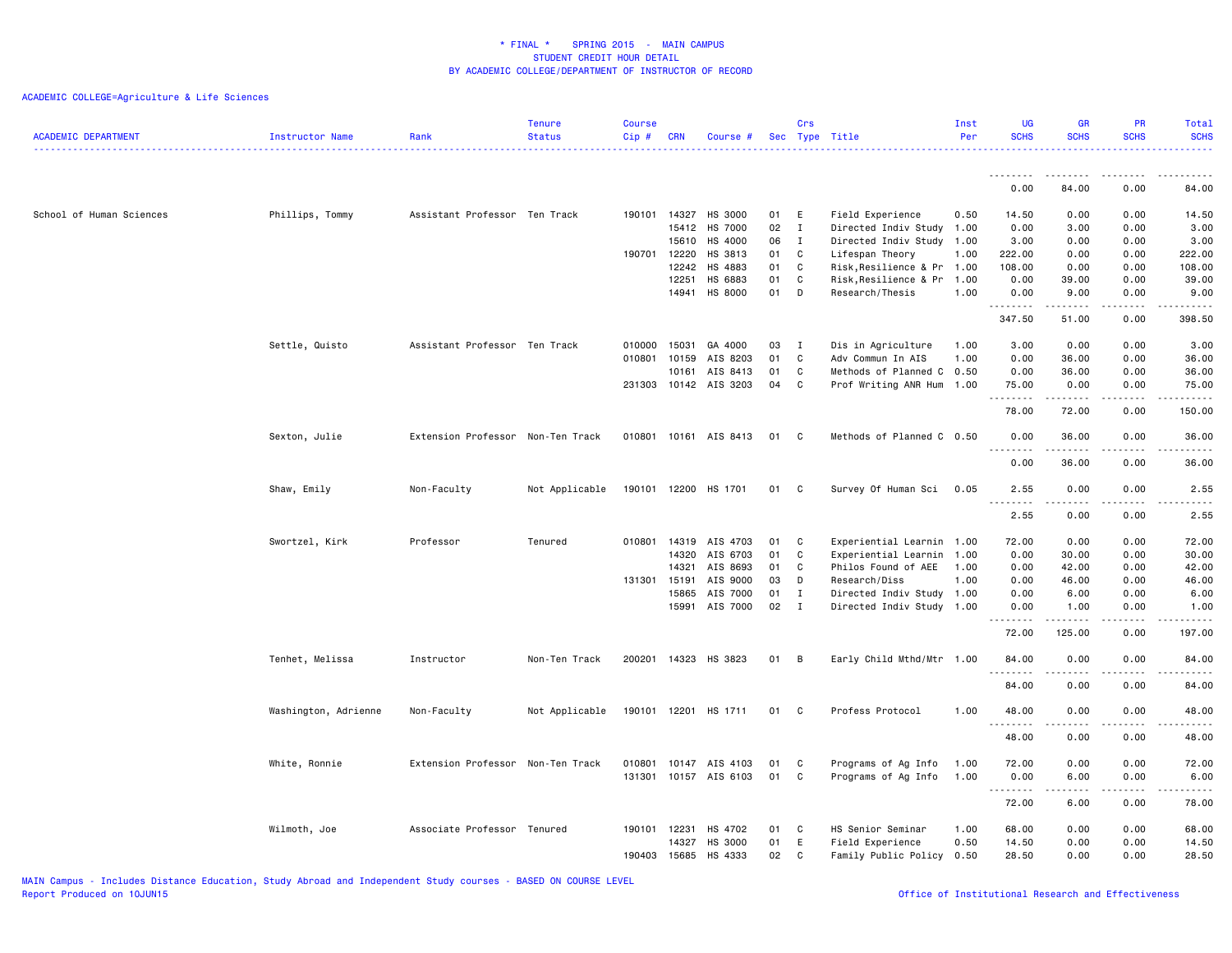| <b>ACADEMIC DEPARTMENT</b> | <b>Instructor Name</b> | Rank                        | Tenure<br>Status | Course<br>$Cip$ #          | <b>CRN</b>              | Course #                                       |                          | Crs        | Sec Type Title                                                                                         | Inst<br>Per | <b>UG</b><br><b>SCHS</b>                              | <b>GR</b><br><b>SCHS</b>                     | <b>PR</b><br><b>SCHS</b>                  | Total<br><b>SCHS</b>                            |
|----------------------------|------------------------|-----------------------------|------------------|----------------------------|-------------------------|------------------------------------------------|--------------------------|------------|--------------------------------------------------------------------------------------------------------|-------------|-------------------------------------------------------|----------------------------------------------|-------------------------------------------|-------------------------------------------------|
| School of Human Sciences   | Wilmoth, Joe           | Associate Professor Tenured |                  | 190701<br>190702<br>190705 | 15534<br>15538<br>12222 | HS 8000<br>HS 9000<br>HS 4403<br>12246 HS 6403 | 03 D<br>02 D<br>01<br>01 | - C<br>- C | Research/Thesis<br>Research/Dissertatio 1.00<br>Intro To Gerontology 1.00<br>Intro to Gerontology 1.00 | 1.00        | 0.00<br>0.00<br>132.00<br>0.00<br>---------<br>243.00 | 24.00<br>2.00<br>0.00<br>12.00<br>.<br>38.00 | 0.00<br>0.00<br>0.00<br>0.00<br>.<br>0.00 | 24.00<br>2.00<br>132.00<br>12.00<br>.<br>281.00 |
|                            |                        |                             |                  |                            |                         |                                                |                          |            |                                                                                                        |             | $=$ = = = = = = =                                     | eeeeee                                       | ========                                  | ==========                                      |
| School of Human Sciences   |                        |                             |                  |                            |                         |                                                |                          |            |                                                                                                        |             | 4152.00                                               | 555.00                                       | 0.00                                      | 4707.00                                         |
|                            |                        |                             |                  |                            |                         |                                                |                          |            |                                                                                                        |             | ========                                              |                                              |                                           |                                                 |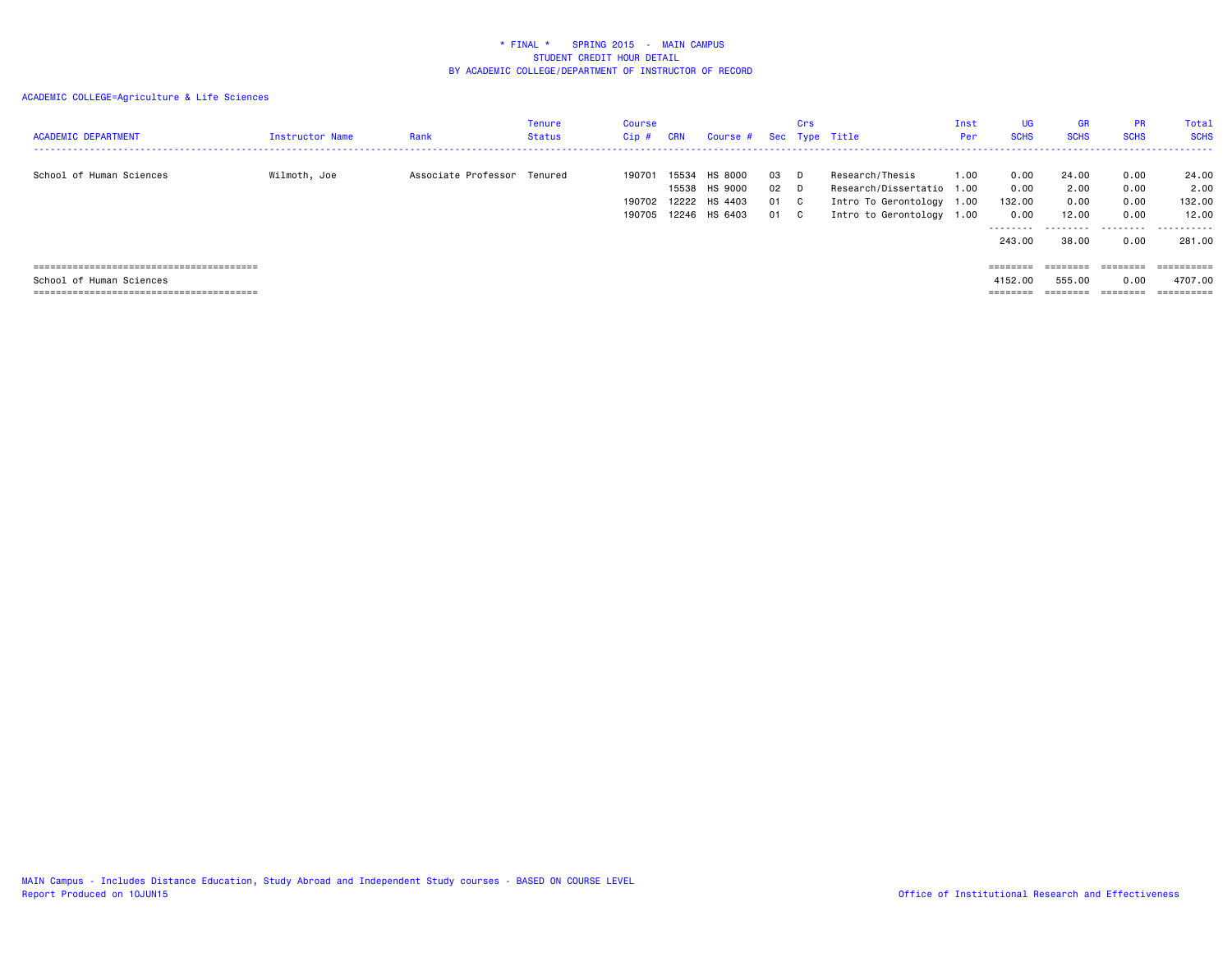| <b>ACADEMIC DEPARTMENT</b> | Instructor Name     | Rank                          | <b>Tenure</b><br><b>Status</b> | <b>Course</b><br>Cip# | <b>CRN</b>     | Course #             |          | Crs          | Sec Type Title                                         | Inst<br>Per | <b>UG</b><br><b>SCHS</b> | <b>GR</b><br><b>SCHS</b>                                                                                                                                     | PR<br><b>SCHS</b>    | Total<br><b>SCHS</b>                                                                                                                                          |
|----------------------------|---------------------|-------------------------------|--------------------------------|-----------------------|----------------|----------------------|----------|--------------|--------------------------------------------------------|-------------|--------------------------|--------------------------------------------------------------------------------------------------------------------------------------------------------------|----------------------|---------------------------------------------------------------------------------------------------------------------------------------------------------------|
| Art AAD                    | Baham, Tracey       | Non-Faculty                   | Not Applicable                 | 500409                | 10309<br>10310 | ART 4883<br>ART 4883 | 01<br>02 | B<br>B       | Graphic Design for W 1.00<br>Graphic Design for W 1.00 |             | 39.00<br>42.00           | 0.00<br>0.00                                                                                                                                                 | 0.00<br>0.00         | 39.00<br>42.00                                                                                                                                                |
|                            |                     |                               |                                |                       |                |                      |          |              |                                                        |             | .<br>81.00               | .<br>0.00                                                                                                                                                    | .<br>0.00            | .<br>81.00                                                                                                                                                    |
|                            | Bain, Peter         | Assistant Professor Ten Track |                                | 500401                | 10275          | ART 2813             | 03       | B            | Intermed Comp for De 1.00                              |             | 36.00                    | 0.00                                                                                                                                                         | 0.00                 | 36.00                                                                                                                                                         |
|                            |                     |                               |                                | 500402<br>500703      | 10297<br>10279 | ART 4113<br>ART 3163 | 02<br>01 | L<br>C       | Typography II<br>History of Graphic D 1.00             | 1.00        | 45.00<br>69.00           | 0.00<br>0.00                                                                                                                                                 | 0.00<br>0.00         | 45.00<br>69.00                                                                                                                                                |
|                            |                     |                               |                                |                       |                |                      |          |              |                                                        |             | .<br>150.00              | -----<br>0.00                                                                                                                                                | .<br>0.00            | .<br>150.00                                                                                                                                                   |
|                            | Bostic, Alexander   | Associate Professor Tenured   |                                | 500701 16151          |                | ART 4000             | 04       | I            | Directed Indiv Study 1.00                              |             | 3.00                     | 0.00                                                                                                                                                         | 0.00                 | 3.00                                                                                                                                                          |
|                            |                     |                               |                                |                       | 16319          | ART 4000             | 07       | $\bf{I}$     | Directed Indiv Study 1.00                              |             | 3.00                     | 0.00                                                                                                                                                         | 0.00                 | 3.00                                                                                                                                                          |
|                            |                     |                               |                                |                       | 16322          | ART 4000             | 08       | I            | Directed Indiv Study 1.00                              |             | 3.00                     | 0.00                                                                                                                                                         | 0.00                 | 3.00                                                                                                                                                          |
|                            |                     |                               |                                |                       | 16358          | ART 4000             | 09       | I            | Directed Indiv Study 1.00                              |             | 3.00                     | 0.00                                                                                                                                                         | 0.00                 | 3.00                                                                                                                                                          |
|                            |                     |                               |                                | 500705 10255          |                | ART 1213             | 02       | L.           | Drawing I                                              | 1.00        | 51.00                    | 0.00                                                                                                                                                         | 0.00                 | 51.00                                                                                                                                                         |
|                            |                     |                               |                                |                       | 10264          | ART 2213             | 01       | L.           | Life Drawing I                                         | 1.00        | 48.00                    | 0.00                                                                                                                                                         | 0.00                 | 48.00                                                                                                                                                         |
|                            |                     |                               |                                |                       |                | 14938 ART 4343       | 01       | L            | Drawing IV                                             | 1.00        | 30.00<br>.               | 0.00<br><u>.</u>                                                                                                                                             | 0.00<br>.            | 30.00<br>.                                                                                                                                                    |
|                            |                     |                               |                                |                       |                |                      |          |              |                                                        |             | 141.00                   | 0.00                                                                                                                                                         | 0.00                 | 141.00                                                                                                                                                        |
|                            | Bourgeois, Angi     | Associate Professor Tenured   |                                | 500703                |                | 14126 ART 3683       | 01       | C            | Art and Religion                                       | 1.00        | 90.00<br>.               | 0.00<br>.                                                                                                                                                    | 0.00<br>. <b>.</b> . | 90.00<br>.                                                                                                                                                    |
|                            |                     |                               |                                |                       |                |                      |          |              |                                                        |             | 90.00                    | 0.00                                                                                                                                                         | 0.00                 | 90.00                                                                                                                                                         |
|                            | Callander, Adrienne | Non-Faculty                   | Not Applicable                 | 500703                | 10241          | ART 1113             | 01       | C            | Art Appreciation                                       | 1.00        | 441.00                   | 0.00                                                                                                                                                         | 0.00                 | 441.00                                                                                                                                                        |
|                            |                     |                               |                                |                       | 13644          | ART 1113             | 501 C    |              | Art Appreciation                                       | 1.00        | 69.00                    | 0.00                                                                                                                                                         | 0.00                 | 69.00                                                                                                                                                         |
|                            |                     |                               |                                |                       |                |                      |          |              |                                                        |             | . <b>.</b>               | .                                                                                                                                                            | .                    | $- - - - - - -$                                                                                                                                               |
|                            |                     |                               |                                |                       |                |                      |          |              |                                                        |             | 510.00                   | 0.00                                                                                                                                                         | 0.00                 | 510.00                                                                                                                                                        |
|                            | Callander, Neil     | Assistant Professor Ten Track |                                | 500401                | 10250          | ART 1133             | 04       | L.           | Design II                                              | 1.00        | 36.00                    | 0.00                                                                                                                                                         | 0.00                 | 36.00                                                                                                                                                         |
|                            |                     |                               |                                | 500705                |                | 10258 ART 1223       | 03       | L.           | Drawing II                                             | 1.00        | 45.00<br>.               | 0.00<br>$\frac{1}{2} \left( \frac{1}{2} \right) \left( \frac{1}{2} \right) \left( \frac{1}{2} \right) \left( \frac{1}{2} \right) \left( \frac{1}{2} \right)$ | 0.00<br>.            | 45.00<br>$\frac{1}{2} \left( \frac{1}{2} \right) \left( \frac{1}{2} \right) \left( \frac{1}{2} \right) \left( \frac{1}{2} \right) \left( \frac{1}{2} \right)$ |
|                            |                     |                               |                                |                       |                |                      |          |              |                                                        |             | 81.00                    | 0.00                                                                                                                                                         | 0.00                 | 81.00                                                                                                                                                         |
|                            | Campbell, Frank     | Associate Professor Tenured   |                                | 500701                | 15846          | ART 4000             | 02       | I            | Directed Indiv Study 1.00                              |             | 3.00                     | 0.00                                                                                                                                                         | 0.00                 | 3.00                                                                                                                                                          |
|                            |                     |                               |                                | 500709                | 10268          | ART 2403             | 01       | L.           | Sculpture Survey                                       | 1.00        | 36.00                    | 0.00                                                                                                                                                         | 0.00                 | 36.00                                                                                                                                                         |
|                            |                     |                               |                                |                       | 10269          | ART 2403             | 02       | L.           | Sculpture Survey                                       | 1.00        | 33.00                    | 0.00                                                                                                                                                         | 0.00                 | 33.00                                                                                                                                                         |
|                            |                     |                               |                                |                       | 14124          | ART 4733             | 01       | Q            | Sculp.Furniture Maki 1.00                              |             | 36.00<br>.               | 0.00<br>.                                                                                                                                                    | 0.00<br>.            | 36.00<br>.                                                                                                                                                    |
|                            |                     |                               |                                |                       |                |                      |          |              |                                                        |             | 108.00                   | 0.00                                                                                                                                                         | 0.00                 | 108.00                                                                                                                                                        |
|                            | Funderburk, Thomas  | Professor                     | Tenured                        | 500708 10260          |                | ART 2013             | 01       | L.           | Painting Survey                                        | 1.00        | 36.00                    | 0.00                                                                                                                                                         | 0.00                 | 36.00                                                                                                                                                         |
|                            |                     |                               |                                |                       | 14122          | ART 4053             | 01       | $\mathsf Q$  | Watermedia Painting                                    | 1.00        | 39.00                    | 0.00                                                                                                                                                         | 0.00                 | 39.00                                                                                                                                                         |
|                            |                     |                               |                                | 500799                | 10295          | ART 4093             | 01       | s            | Senior Thesis                                          | 1.00        | 42.00<br>.               | 0.00<br>-----                                                                                                                                                | 0.00<br>.            | 42.00<br>.                                                                                                                                                    |
|                            |                     |                               |                                |                       |                |                      |          |              |                                                        |             | 117.00                   | 0.00                                                                                                                                                         | 0.00                 | 117.00                                                                                                                                                        |
|                            | Gootee, Marita      | Professor                     | Tenured                        | 500605                | 10301          | ART 4583             | 01       | $\Omega$     | Photographic Portfol 1.00                              |             | 6.00                     | 0.00                                                                                                                                                         | 0.00                 | 6.00                                                                                                                                                          |
|                            |                     |                               |                                |                       | 14120          | ART 3243             | 01       | Q            | Intermediate Darkroo 1.00                              |             | 24.00                    | 0.00                                                                                                                                                         | 0.00                 | 24.00                                                                                                                                                         |
|                            |                     |                               |                                |                       | 14121          | ART 4660             | 01       | $\mathbf{I}$ | Advanced Photography 1.00                              |             | 36.00                    | 0.00                                                                                                                                                         | 0.00                 | 36.00                                                                                                                                                         |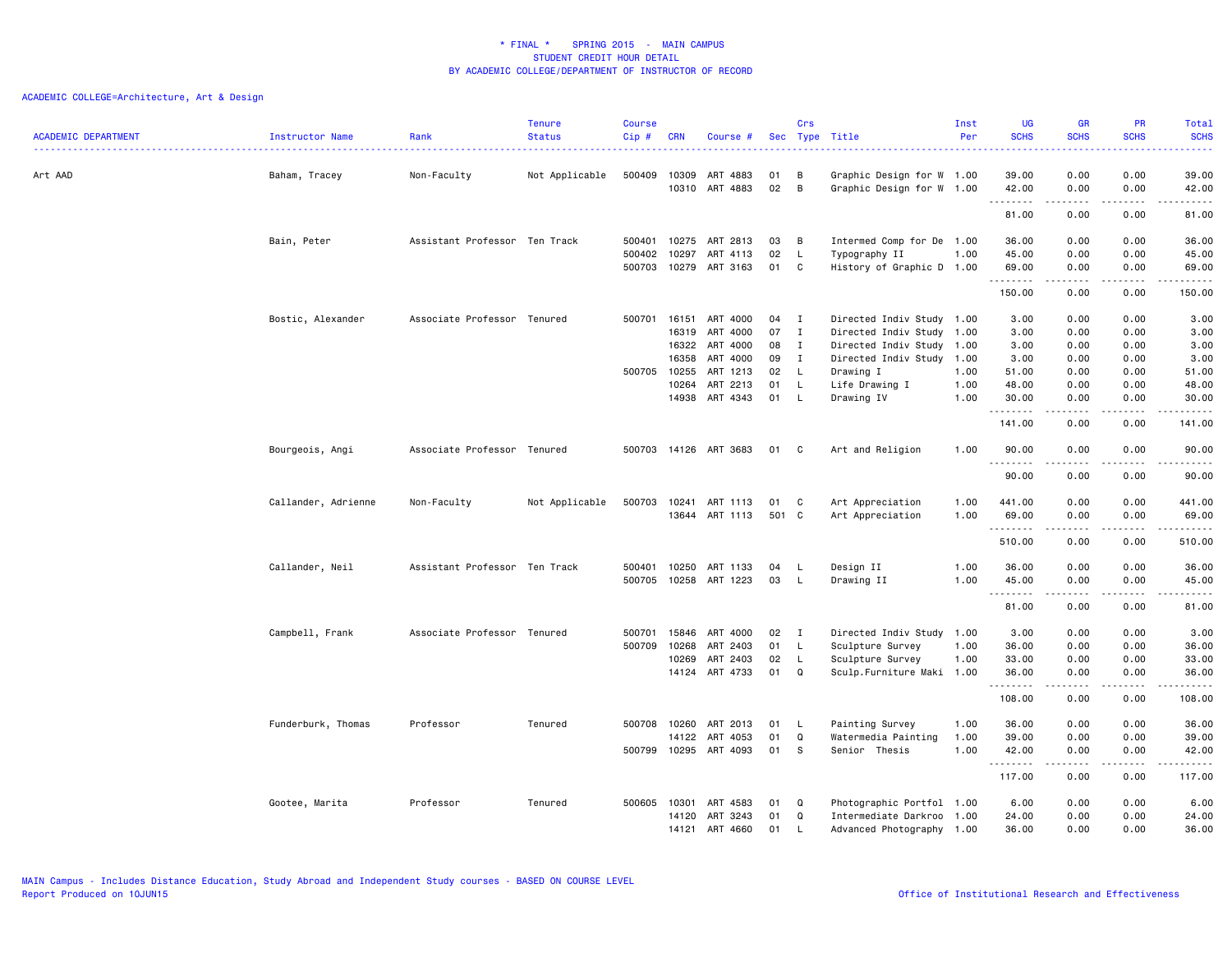| <b>ACADEMIC DEPARTMENT</b> | <b>Instructor Name</b> | Rank                          | <b>Tenure</b><br><b>Status</b> | <b>Course</b><br>Cip# | <b>CRN</b>     | Course #              |                        | Crs               | Sec Type Title                            | Inst<br>Per  | <b>UG</b><br><b>SCHS</b> | <b>GR</b><br><b>SCHS</b> | <b>PR</b><br><b>SCHS</b> | Total<br><b>SCHS</b> |
|----------------------------|------------------------|-------------------------------|--------------------------------|-----------------------|----------------|-----------------------|------------------------|-------------------|-------------------------------------------|--------------|--------------------------|--------------------------|--------------------------|----------------------|
|                            |                        |                               |                                |                       |                |                       |                        |                   |                                           |              | .<br>66.00               | 0.00                     | 0.00                     | 66.00                |
|                            |                        |                               |                                |                       |                |                       |                        |                   |                                           |              |                          |                          |                          |                      |
| Art AAD                    | Harvey, Benjamin       | Associate Professor Tenured   |                                | 500701 15162          |                | ART 4000              | 01                     | $\mathbf{I}$      | Directed Indiv Study 1.00                 |              | 3.00                     | 0.00                     | 0.00                     | 3.00                 |
|                            |                        |                               |                                | 500703                | 10238          | ART 1023              | 01                     | $\mathbf{C}$      | History Of Art II                         | 1.00         | 84.00                    | 0.00                     | 0.00                     | 84.00                |
|                            |                        |                               |                                |                       | 10239<br>10240 | ART 1023<br>ART 1023  | 02<br>H <sub>0</sub> 1 | $\mathbf{C}$<br>C | History Of Art II<br>Honors History Of Ar | 1.00<br>1.00 | 96.00<br>3.00            | 0.00<br>0.00             | 0.00<br>0.00             | 96.00<br>3.00        |
|                            |                        |                               |                                |                       | 10289          | ART 3613              | 01                     | C                 | Art and Film                              | 1.00         | 99.00                    | 0.00                     | 0.00                     | 99.00                |
|                            |                        |                               |                                |                       | 10290          | ART 3613              | H01 C                  |                   | Art and Film-Honors                       | 1.00         | 12.00                    | 0.00                     | 0.00                     | 12.00                |
|                            |                        |                               |                                |                       |                |                       |                        |                   |                                           |              | .<br>297.00              | -----<br>0.00            | .<br>0.00                | .<br>297.00          |
|                            | Haug, Rowan            | Lecturer                      | Non-Ten Track                  | 500401                | 10252          | ART 1153              | 01                     | $\mathsf{L}$      | Three-Dimen Design                        | 1.00         | 42.00                    | 0.00                     | 0.00                     | 42.00                |
|                            |                        |                               |                                |                       | 10253          | ART 1153              | 03                     | <b>L</b>          | Three-Dimen Design                        | 1.00         | 42.00                    | 0.00                     | 0.00                     | 42.00                |
|                            |                        |                               |                                |                       | 14111          | ART 1153              | 02                     | $\mathsf{L}$      | Three-Dimen Design                        | 1.00         | 39.00                    | 0.00                     | 0.00                     | 39.00                |
|                            |                        |                               |                                |                       |                |                       |                        |                   |                                           |              | .<br>123.00              | .<br>0.00                | 0.00                     | .<br>123.00          |
|                            | Haupt, Jeffrey         | Professor                     | Tenured                        |                       |                | 500701 15954 ART 4000 | 03                     | $\blacksquare$    | Directed Indiv Study 1.00                 |              | 3.00<br><u>.</u>         | 0.00<br>.                | 0.00<br>$- - - -$        | 3.00<br><u>.</u>     |
|                            |                        |                               |                                |                       |                |                       |                        |                   |                                           |              | 3.00                     | 0.00                     | 0.00                     | 3.00                 |
|                            | Hester, Cassie         | Assistant Professor Ten Track |                                | 500402                | 10296          | ART 4113              | 01                     | - L               | Typography II                             | 1.00         | 33.00                    | 0.00                     | 0.00                     | 33.00                |
|                            |                        |                               |                                | 500409                | 14115          | ART 4640              | 02                     | Q                 | Adv Studio - Graphic 1.00                 |              | 36.00                    | 0.00                     | 0.00                     | 36.00                |
|                            |                        |                               |                                | 500701                | 16365          | ART 4000              | 10                     | $\mathbf{I}$      | Directed Indiv Study 1.00                 |              | 3.00                     | 0.00                     | 0.00                     | 3.00                 |
|                            |                        |                               |                                | 500710 10293          |                | ART 3913              | 01                     | $\Omega$          | Intro to Print Produ 1.00                 |              | 42.00<br><u>.</u>        | 0.00<br>.                | 0.00<br>$- - - -$        | 42.00<br>.           |
|                            |                        |                               |                                |                       |                |                       |                        |                   |                                           |              | 114.00                   | 0.00                     | 0.00                     | 114.00               |
|                            | Hitt, Candace          | Lecturer                      | Non-Ten Track                  | 500605                | 10261          | ART 2103              | 01                     | B                 | Photography Survey                        | 1.00         | 42.00                    | 0.00                     | 0.00                     | 42.00                |
|                            |                        |                               |                                |                       | 10262          | ART 2103              | 02                     | $\overline{B}$    | Photography Survey                        | 1.00         | 36.00                    | 0.00                     | 0.00                     | 36.00                |
|                            |                        |                               |                                |                       |                |                       |                        |                   |                                           |              | .<br>78.00               | .<br>0.00                | .<br>0.00                | .<br>78.00           |
|                            | Koch, Zachary          | Lecturer                      | Non-Ten Track                  | 500401                | 10245          | ART 1123              | 03                     | L,                | Design I                                  | 1.00         | 45.00                    | 0.00                     | 0.00                     | 45.00                |
|                            |                        |                               |                                |                       | 10249          | ART 1133              | 03                     | <b>L</b>          | Design II                                 | 1.00         | 48.00                    | 0.00                     | 0.00                     | 48.00                |
|                            |                        |                               |                                |                       | 14127          | ART 1123              | 04                     | L.                | Design I                                  | 1.00         | 45.00                    | 0.00                     | 0.00                     | 45.00                |
|                            |                        |                               |                                | 500708                | 10277          | ART 3043              | 01                     | L                 | Figurative Painting                       | 1.00         | 30.00<br>.               | 0.00<br>$- - - - -$      | 0.00<br>.                | 30.00<br>.           |
|                            |                        |                               |                                |                       |                |                       |                        |                   |                                           |              | 168.00                   | 0.00                     | 0.00                     | 168.00               |
|                            | Lippillo, Dominic      | Assistant Professor Ten Track |                                | 500701                | 16370          | ART 4000              | 11                     | $\mathbf{I}$      | Directed Indiv Study 1.00                 |              | 3.00                     | 0.00                     | 0.00                     | 3.00                 |
|                            |                        |                               |                                | 500703                | 10291          | ART 3633              | 01                     | C                 | History of Photograp 1.00                 |              | 93.00                    | 0.00                     | 0.00                     | 93.00                |
|                            |                        |                               |                                |                       |                |                       |                        |                   |                                           |              | <u>.</u><br>96.00        | 0.00                     | 0.00                     | $    -$<br>96.00     |
|                            | Long, Robert           | Professor                     | Tenured                        | 500711 10270          |                | ART 2503              | 01                     | L.                | Ceramic Art Survey                        | 1.00         | 39.00                    | 0.00                     | 0.00                     | 39.00                |
|                            |                        |                               |                                |                       | 10271          | ART 2503              | 02                     | $\mathsf{L}$      | Ceramic Art Survey                        | 1.00         | 42.00                    | 0.00                     | 0.00                     | 42.00                |
|                            |                        |                               |                                |                       | 10305          | ART 4650              | 01                     | L.                | Advanced Studio-Cera                      | 1.00         | 66.00<br>.               | 0.00<br>.                | 0.00<br>.                | 66.00<br>.           |
|                            |                        |                               |                                |                       |                |                       |                        |                   |                                           |              | 147.00                   | 0.00                     | 0.00                     | 147.00               |
|                            | Martin, Gregory        | Assistant Professor Ten Track |                                | 500401                |                | 10244 ART 1123        | 02                     | - L               | Design I                                  | 1.00         | 48.00                    | 0.00                     | 0.00                     | 48.00                |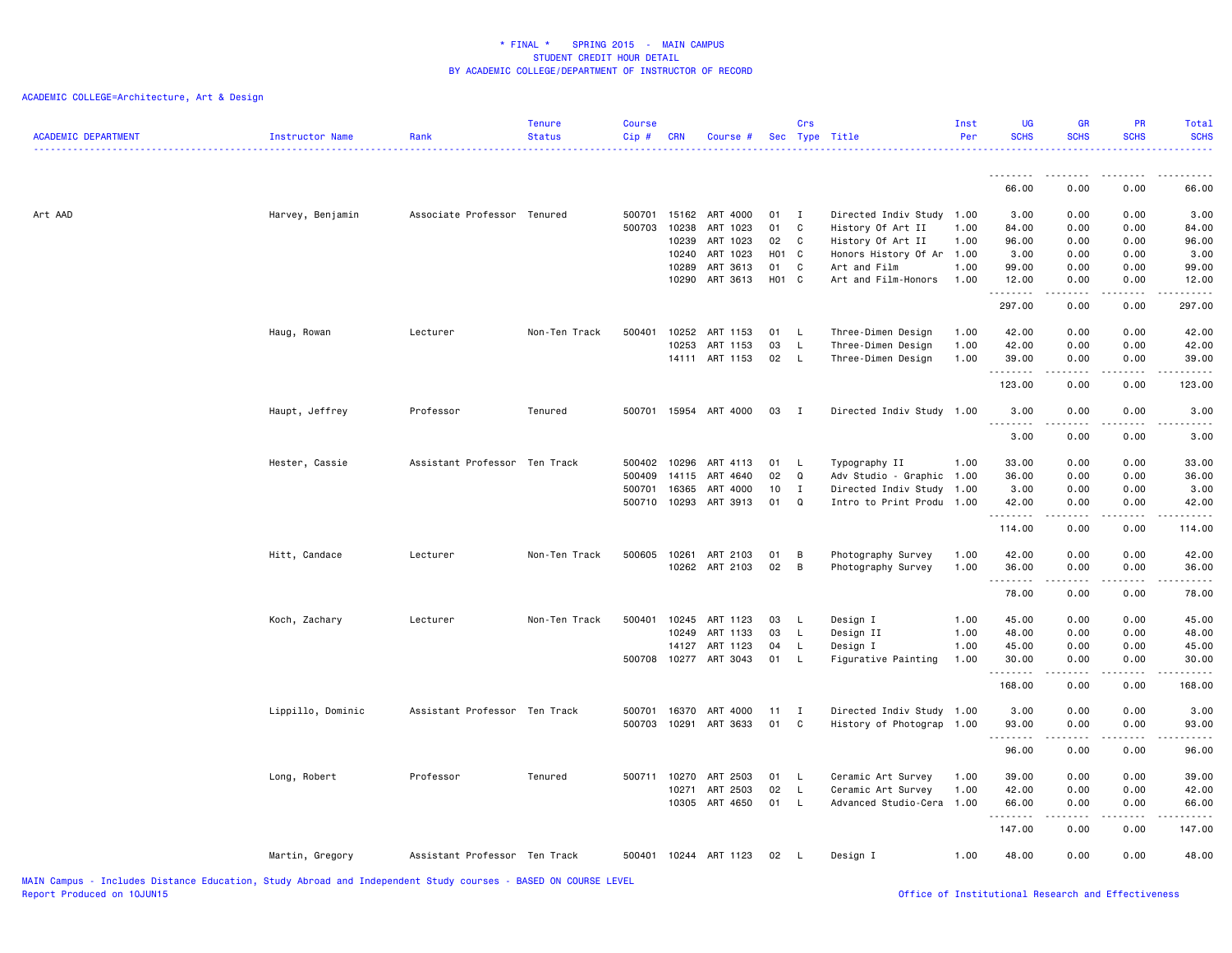| <b>ACADEMIC DEPARTMENT</b> | Instructor Name   | Rank                          | <b>Tenure</b><br><b>Status</b> | <b>Course</b><br>Cip# | <b>CRN</b>     | Course #             |          | Crs                          | Sec Type Title                                         | Inst<br>Per  | <b>UG</b><br><b>SCHS</b>   | <b>GR</b><br><b>SCHS</b>                                                                                                                                     | PR<br><b>SCHS</b>                   | Total<br><b>SCHS</b><br>.                                                                                                                                     |
|----------------------------|-------------------|-------------------------------|--------------------------------|-----------------------|----------------|----------------------|----------|------------------------------|--------------------------------------------------------|--------------|----------------------------|--------------------------------------------------------------------------------------------------------------------------------------------------------------|-------------------------------------|---------------------------------------------------------------------------------------------------------------------------------------------------------------|
| Art AAD                    | Martin, Gregory   | Assistant Professor Ten Track |                                | 500705                | 10254<br>14128 | ART 1213<br>ART 1213 | 01<br>03 | L.<br>L.                     | Drawing I<br>Drawing I                                 | 1.00<br>1.00 | 48.00<br>39.00<br><u>.</u> | 0.00<br>0.00<br>- - - -                                                                                                                                      | 0.00<br>0.00<br>$- - - -$           | 48.00<br>39.00<br>.                                                                                                                                           |
|                            |                   |                               |                                |                       |                |                      |          |                              |                                                        |              | 135.00                     | 0.00                                                                                                                                                         | 0.00                                | 135.00                                                                                                                                                        |
|                            | McCourt, Timothy  | Professor                     | Tenured                        | 500401                | 10247<br>10248 | ART 1133<br>ART 1133 | 01<br>02 | <b>L</b><br><b>L</b>         | Design II<br>Design II                                 | 1.00<br>1.00 | 36.00<br>27.00             | 0.00<br>0.00                                                                                                                                                 | 0.00<br>0.00                        | 36.00<br>27.00                                                                                                                                                |
|                            |                   |                               |                                |                       | 10251          | ART 1133             | 05       | $\mathsf{L}$                 | Design II                                              | 1.00         | 42.00<br>.                 | 0.00                                                                                                                                                         | 0.00<br>$- - -$                     | 42.00<br>.                                                                                                                                                    |
|                            |                   |                               |                                |                       |                |                      |          |                              |                                                        |              | 105.00                     | 0.00                                                                                                                                                         | 0.00                                | 105.00                                                                                                                                                        |
|                            | Mixon, Jamie      | Professor                     | Tenured                        | 500409                | 10283          | ART 3323             | 01       | - L                          | Graphic Art Des II                                     | 1.00         | 30.00                      | 0.00                                                                                                                                                         | 0.00                                | 30.00                                                                                                                                                         |
|                            |                   |                               |                                |                       | 10284          | ART 3323             | 02       | $\mathsf{L}$                 | Graphic Art Des II                                     | 1.00         | 39.00                      | 0.00                                                                                                                                                         | 0.00                                | 39.00                                                                                                                                                         |
|                            |                   |                               |                                |                       | 10300          | ART 4523             | 01       | L.                           | Graphic Art Intern                                     | 1.00         | 51.00                      | 0.00                                                                                                                                                         | 0.00                                | 51.00                                                                                                                                                         |
|                            |                   |                               |                                | 500701                | 16285<br>16286 | ART 4000<br>ART 4000 | 05<br>06 | $\mathbf{I}$<br>$\mathbf{I}$ | Directed Indiv Study 1.00<br>Directed Indiv Study 1.00 |              | 3.00<br>3.00               | 0.00<br>0.00                                                                                                                                                 | 0.00<br>0.00                        | 3.00<br>3.00                                                                                                                                                  |
|                            |                   |                               |                                |                       |                |                      |          |                              |                                                        |              | .                          | المتمام المتعاد                                                                                                                                              | .                                   | .                                                                                                                                                             |
|                            |                   |                               |                                |                       |                |                      |          |                              |                                                        |              | 126.00                     | 0.00                                                                                                                                                         | 0.00                                | 126.00                                                                                                                                                        |
|                            | Ngoh, Soon        | Professor                     | Tenured                        | 500701                | 14125          | ART 4620             | 01       | Q                            | Advanced Studio - Fi 1.00                              |              | 51.00                      | 0.00                                                                                                                                                         | 0.00                                | 51.00                                                                                                                                                         |
|                            |                   |                               |                                | 500705                | 10257          | ART 1223             | 02       | <b>L</b>                     | Drawing II                                             | 1.00         | 33.00                      | 0.00                                                                                                                                                         | 0.00                                | 33.00                                                                                                                                                         |
|                            |                   |                               |                                |                       | 10259          | ART 1223             | 04       | L.                           | Drawing II                                             | 1.00         | 45.00                      | 0.00                                                                                                                                                         | 0.00                                | 45.00                                                                                                                                                         |
|                            |                   |                               |                                |                       |                |                      |          |                              |                                                        |              | .                          | .                                                                                                                                                            | .                                   | .                                                                                                                                                             |
|                            |                   |                               |                                |                       |                |                      |          |                              |                                                        |              | 129.00                     | 0.00                                                                                                                                                         | 0.00                                | 129.00                                                                                                                                                        |
|                            | Powney, Jeralyn   | Assistant Professor Ten Track |                                | 500409                | 10285          | ART 3323             | 03       | - L                          | Graphic Art Des II                                     | 1.00         | 27.00                      | 0.00                                                                                                                                                         | 0.00                                | 27.00                                                                                                                                                         |
|                            |                   |                               |                                |                       | 10304          | ART 4640             | 01       | Q                            | Adv Studio - Graphic 1.00                              |              | 42.00<br>.                 | 0.00<br>$\frac{1}{2} \left( \frac{1}{2} \right) \left( \frac{1}{2} \right) \left( \frac{1}{2} \right) \left( \frac{1}{2} \right) \left( \frac{1}{2} \right)$ | 0.00<br>.                           | 42.00<br>.                                                                                                                                                    |
|                            |                   |                               |                                |                       |                |                      |          |                              |                                                        |              | 69.00                      | 0.00                                                                                                                                                         | 0.00                                | 69.00                                                                                                                                                         |
|                            | Seckinger, Linda  | Professor                     | Tenured                        | 500710                | 10265          | ART 2303             | 01       | L.                           | Printmaking Survey                                     | 1.00         | 33.00                      | 0.00                                                                                                                                                         | 0.00                                | 33.00                                                                                                                                                         |
|                            |                   |                               |                                |                       | 10267          | ART 2303             | 03       | $\mathsf{L}$                 | Printmaking Survey                                     | 1.00         | 33.00                      | 0.00                                                                                                                                                         | 0.00                                | 33.00                                                                                                                                                         |
|                            |                   |                               |                                |                       |                | 14123 ART 3303       | 01       | $\mathsf{L}$                 | Printmaking II                                         | 1.00         | 27.00                      | 0.00                                                                                                                                                         | 0.00                                | 27.00                                                                                                                                                         |
|                            |                   |                               |                                |                       |                |                      |          |                              |                                                        |              | 93.00                      | ----<br>0.00                                                                                                                                                 | $\sim$ $\sim$ $\sim$ $\sim$<br>0.00 | $\frac{1}{2} \left( \frac{1}{2} \right) \left( \frac{1}{2} \right) \left( \frac{1}{2} \right) \left( \frac{1}{2} \right) \left( \frac{1}{2} \right)$<br>93.00 |
|                            | Shafer, Debra     | Lecturer                      | Non-Ten Track                  | 500402                | 10299          | ART 4413             | 02       | L.                           | Advertising Dsgn II                                    | 1.00         | 33.00                      | 0.00                                                                                                                                                         | 0.00                                | 33.00                                                                                                                                                         |
|                            |                   |                               |                                |                       |                | 14113 ART 4723       | 01       | Q                            | Adv Concept Dev.                                       | 1.00         | 33.00                      | 0.00                                                                                                                                                         | 0.00                                | 33.00                                                                                                                                                         |
|                            |                   |                               |                                |                       |                |                      |          |                              |                                                        |              | 2.2.2.2.2.2.3<br>66.00     | 0.00                                                                                                                                                         | 0.00                                | $\frac{1}{2}$<br>66.00                                                                                                                                        |
|                            | Spencer, Brittany | Lecturer                      | Non-Ten Track                  | 500401                | 10243          | ART 1123             | 01       | L.                           | Design I                                               | 1.00         | 45.00                      | 0.00                                                                                                                                                         | 0.00                                | 45.00                                                                                                                                                         |
|                            |                   |                               |                                |                       | 10272          | ART 2803             | 01       | B                            | Intro to Computing A 1.00                              |              | 36.00                      | 0.00                                                                                                                                                         | 0.00                                | 36.00                                                                                                                                                         |
|                            |                   |                               |                                |                       | 10273          | ART 2813             | 01       | B                            | Intermed Comp for De                                   | 1.00         | 45.00                      | 0.00                                                                                                                                                         | 0.00                                | 45.00                                                                                                                                                         |
|                            |                   |                               |                                |                       | 14129          | ART 4863             | 01       | $\mathsf{L}$                 | Adv Computer Studio                                    | 1.00         | 24.00                      | 0.00                                                                                                                                                         | 0.00                                | 24.00                                                                                                                                                         |
|                            |                   |                               |                                |                       |                |                      |          |                              |                                                        |              | .<br>150.00                | - - - - -<br>0.00                                                                                                                                            | .<br>0.00                           | .<br>150.00                                                                                                                                                   |
|                            |                   |                               |                                |                       |                |                      |          |                              |                                                        |              | ========                   |                                                                                                                                                              | ========                            | ==========                                                                                                                                                    |
| Art AAD                    |                   |                               |                                |                       |                |                      |          |                              |                                                        |              | 3243.00                    | 0.00                                                                                                                                                         | 0.00                                | 3243.00                                                                                                                                                       |
|                            |                   |                               |                                |                       |                |                      |          |                              |                                                        |              | ========                   |                                                                                                                                                              | ======== =======                    | ==========                                                                                                                                                    |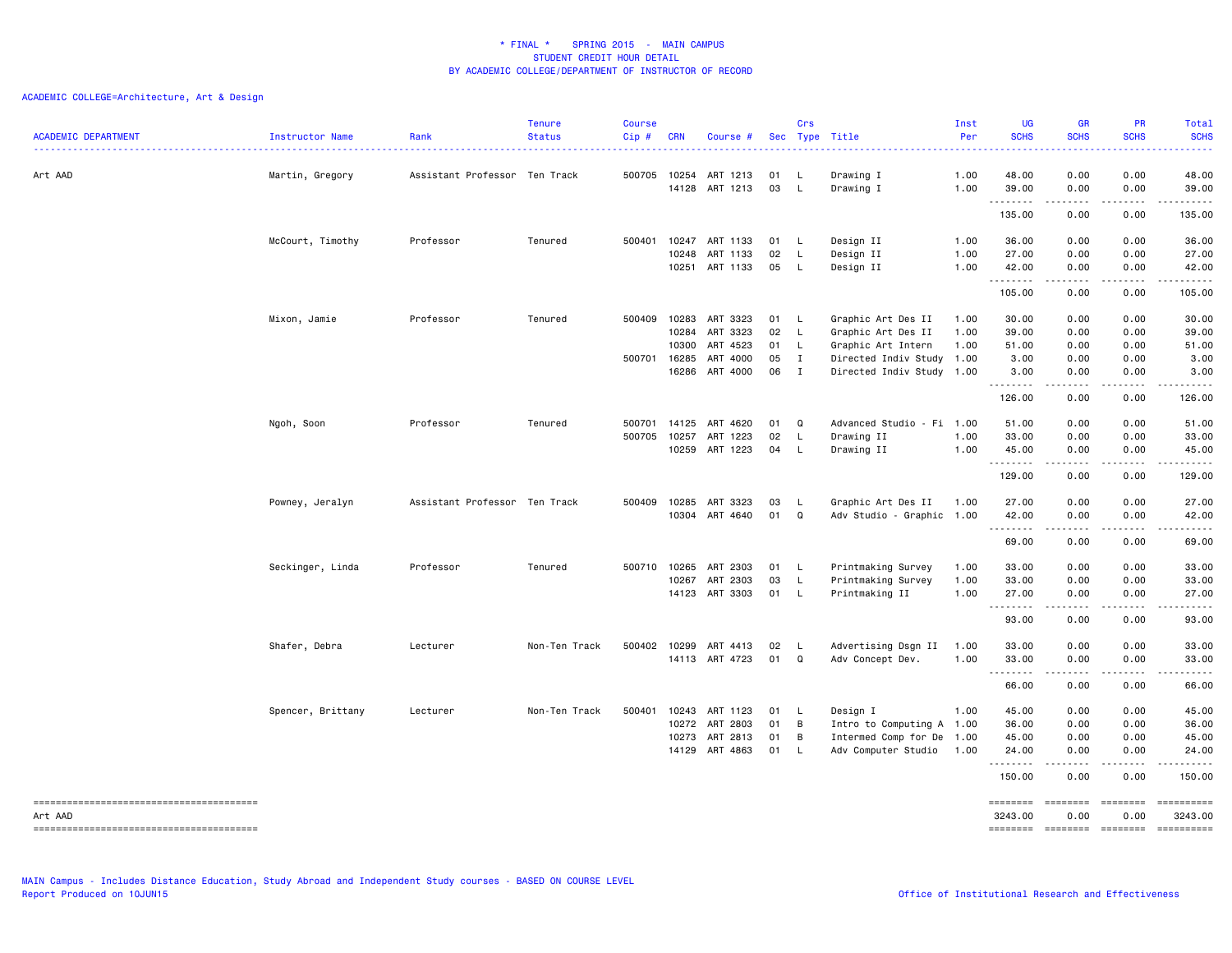| <b>ACADEMIC DEPARTMENT</b>    | Instructor Name   | Rank                          | <b>Tenure</b><br><b>Status</b> | <b>Course</b><br>Cip# | <b>CRN</b> | Course #       | <b>Sec</b> | Crs          | Type Title                | Inst<br>Per | <b>UG</b><br><b>SCHS</b> | <b>GR</b><br><b>SCHS</b> | <b>PR</b><br><b>SCHS</b> | Total<br><b>SCHS</b>                     |
|-------------------------------|-------------------|-------------------------------|--------------------------------|-----------------------|------------|----------------|------------|--------------|---------------------------|-------------|--------------------------|--------------------------|--------------------------|------------------------------------------|
|                               | Capano, Craig     | Professor                     | Tenured                        | 522001                |            | 10364 BCS 3323 | 01         | C.           | High Perform Constru 0.25 |             | 12.00                    | 0.00                     | 0.00                     | 12.00                                    |
| Building Construction Science |                   |                               |                                |                       |            |                |            |              |                           |             | --------                 | -----                    | .                        | .                                        |
|                               |                   |                               |                                |                       |            |                |            |              |                           |             | 12.00                    | 0.00                     | 0.00                     | 12.00                                    |
|                               | Gheisari, Masoud  | Assistant Professor Ten Track |                                | 151303                | 12264      | ID 3363        | 02         | B            | 3/D & CAD Modeling i 1.00 |             | 69.00                    | 0.00                     | 0.00                     | 69.00                                    |
|                               |                   |                               |                                | 522001                |            | 10362 BCS 2226 | 01         | Q            | Build Construct Stud 1.00 |             | 54.00                    | 0.00                     | 0.00                     | 54.00                                    |
|                               |                   |                               |                                |                       |            |                |            |              |                           |             | --------<br>123.00       | 0.00                     | 0.00                     | 123.00                                   |
|                               | Herrmann, Michele | Assistant Professor Ten Track |                                | 522001                | 10367      | BCS 4126       | 01         | <b>L</b>     | Build Contruct Studi 1.00 |             | 114.00                   | 0.00                     | 0.00                     | 114.00                                   |
|                               |                   |                               |                                |                       | 15437      | BCS 4000       | 01 I       |              | Directed Indiv Study 1.00 |             | 3.00                     | 0.00                     | 0.00                     | 3.00                                     |
|                               |                   |                               |                                |                       | 15438      | BCS 4000       | 02 I       |              | Directed Indiv Study 1.00 |             | 3.00                     | 0.00                     | 0.00                     | 3.00                                     |
|                               |                   |                               |                                |                       |            |                |            |              |                           |             | --------<br>120.00       | 0.00                     | .<br>0.00                | .<br>120.00                              |
|                               | Leathem, Thomas   | Assistant Professor Ten Track |                                | 040201                | 10214      | ARC 3546       | 01         | - в          | Arch Design III-B         | 0.01        | 0.84                     | 0.00                     | 0.00                     | 0.84                                     |
|                               |                   |                               |                                |                       | 10215      | ARC 3546       | 02         | B            | Arch Design III-B         | 0.01        | 0.84                     | 0.00                     | 0.00                     | 0.84                                     |
|                               |                   |                               |                                | 522001                | 10363      | BCS 3126       | 01         | - L          | Build Construct Stud 1.00 |             | 78.00                    | 0.00                     | 0.00                     | 78.00                                    |
|                               |                   |                               |                                |                       | 10364      | BCS 3323       | 01         | $\mathbf{C}$ | High Perform Constru 0.50 |             | 24.00                    | 0.00                     | 0.00                     | 24.00                                    |
|                               |                   |                               |                                |                       | 15977      | BCS 4000       | 03         | - 1          | Directed Indiv Study 1.00 |             | 3.00                     | 0.00                     | 0.00                     | 3.00                                     |
|                               |                   |                               |                                |                       | 16350      | BCS 4000       | 04         | I            | Directed Indiv Study 1.00 |             | 3.00                     | 0.00                     | 0.00                     | 3.00                                     |
|                               |                   |                               |                                |                       |            |                |            |              |                           |             | --------<br>109.68       | 0.00                     | ----<br>0.00             | 109.68                                   |
|                               |                   |                               |                                |                       |            |                |            |              |                           |             | ========                 | ---------                | ========                 | ==========                               |
| Building Construction Science |                   |                               |                                |                       |            |                |            |              |                           |             | 364,68<br>========       | 0.00                     | 0.00                     | 364.68<br>========= ========= ========== |
|                               |                   |                               |                                |                       |            |                |            |              |                           |             |                          |                          |                          |                                          |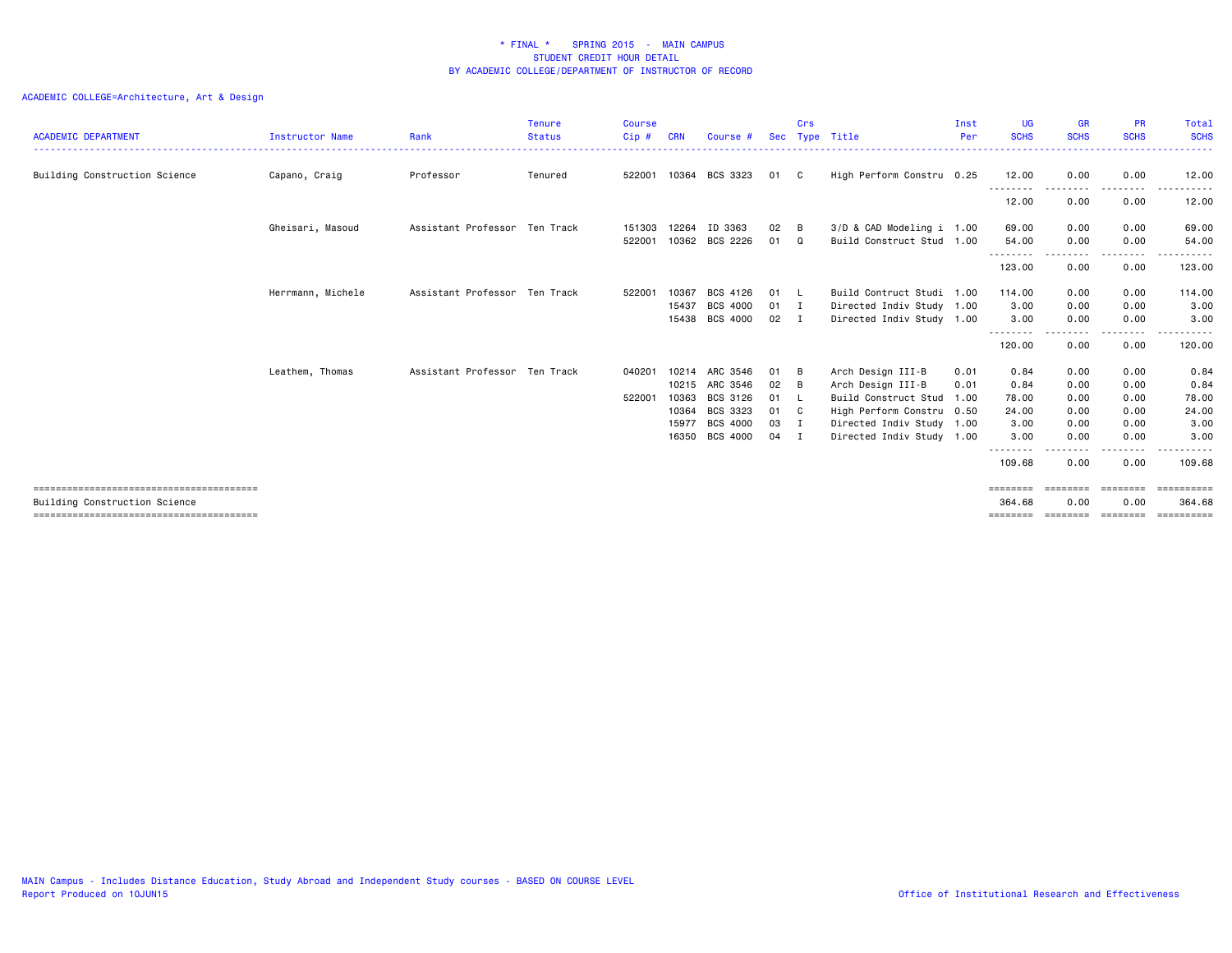| <b>ACADEMIC DEPARTMENT</b>                                | <b>Instructor Name</b> | Rank                          | <b>Tenure</b><br><b>Status</b> | <b>Course</b><br>Cip# | <b>CRN</b> | Course #      |        | Crs            | Sec Type Title            | Inst<br>Per | <b>UG</b><br><b>SCHS</b>           | <b>GR</b><br><b>SCHS</b>                                                                                                                                                                                                                                                                                                                                                                             | PR<br><b>SCHS</b> | Total<br><b>SCHS</b> |
|-----------------------------------------------------------|------------------------|-------------------------------|--------------------------------|-----------------------|------------|---------------|--------|----------------|---------------------------|-------------|------------------------------------|------------------------------------------------------------------------------------------------------------------------------------------------------------------------------------------------------------------------------------------------------------------------------------------------------------------------------------------------------------------------------------------------------|-------------------|----------------------|
|                                                           |                        |                               |                                |                       |            |               |        |                | . <u>.</u>                |             |                                    |                                                                                                                                                                                                                                                                                                                                                                                                      |                   |                      |
| Interior Design                                           | Carroll, Robin         | Instructor                    | Non-Ten Track                  | 040501                | 12257      | ID 1694       | 01 B   |                | Interior Design I         | 1.00        | 48.00                              | 0.00                                                                                                                                                                                                                                                                                                                                                                                                 | 0.00              | 48.00                |
|                                                           |                        |                               |                                | 190601                | 12262      | ID 2603       | 01 C   |                | Interior Design Fund 1.00 |             | 45.00                              | 0.00                                                                                                                                                                                                                                                                                                                                                                                                 | 0.00              | 45.00                |
|                                                           |                        |                               |                                |                       | 13823      | ID 2603       | 501 C  |                | Interior Design Fund 1.00 |             | 27.00                              | 0.00                                                                                                                                                                                                                                                                                                                                                                                                 | 0.00              | 27.00                |
|                                                           |                        |                               |                                | 500408                | 12209      | HS 2603       | 01 C   |                | Inter Design Fundame 1.00 |             | 54.00                              | 0.00                                                                                                                                                                                                                                                                                                                                                                                                 | 0.00              | 54.00                |
|                                                           |                        |                               |                                |                       |            | 12265 ID 3603 | 01 C   |                | Digital Design for I 1.00 |             | 39.00<br>.                         | 0.00<br>$\frac{1}{2} \frac{1}{2} \frac{1}{2} \frac{1}{2} \frac{1}{2} \frac{1}{2} \frac{1}{2} \frac{1}{2} \frac{1}{2} \frac{1}{2} \frac{1}{2} \frac{1}{2} \frac{1}{2} \frac{1}{2} \frac{1}{2} \frac{1}{2} \frac{1}{2} \frac{1}{2} \frac{1}{2} \frac{1}{2} \frac{1}{2} \frac{1}{2} \frac{1}{2} \frac{1}{2} \frac{1}{2} \frac{1}{2} \frac{1}{2} \frac{1}{2} \frac{1}{2} \frac{1}{2} \frac{1}{2} \frac{$ | 0.00<br>.         | 39.00                |
|                                                           |                        |                               |                                |                       |            |               |        |                |                           |             | 213.00                             | 0.00                                                                                                                                                                                                                                                                                                                                                                                                 | 0.00              | 213.00               |
|                                                           | Crumpton, Amy          | Associate Professor Tenured   |                                | 151303                | 12259      | ID 2103       | 01 B   |                | CAD for Interior Des      | 1.00        | 69.00                              | 0.00                                                                                                                                                                                                                                                                                                                                                                                                 | 0.00              | 69.00                |
|                                                           |                        |                               |                                | 190699                | 16086      | ID 7000       | 01 I   |                | Directed Individual       | 1.00        | 0.00                               | 1.00                                                                                                                                                                                                                                                                                                                                                                                                 | 0.00              | 1.00                 |
|                                                           |                        |                               |                                |                       | 16087      | ID 7000       | $02$ I |                | Directed Individual       | 1.00        | 0.00                               | 1.00                                                                                                                                                                                                                                                                                                                                                                                                 | 0.00              | 1.00                 |
|                                                           |                        |                               |                                | 500408                | 12266      | ID 3611       | 01     | C <sub>1</sub> | Portfolio Pres: Meth 1.00 |             | 18.00                              | 0.00                                                                                                                                                                                                                                                                                                                                                                                                 | 0.00              | 18.00                |
|                                                           |                        |                               |                                |                       | 12267      | ID 3624       | 01     | B              | Interior Design Stud      | 1.00        | 60.00                              | 0.00                                                                                                                                                                                                                                                                                                                                                                                                 | 0.00              | 60.00                |
|                                                           |                        |                               |                                |                       |            | 12271 ID 4611 | 01 C   |                | Principles of LEED        | 1.00        | 17.00<br>.                         | 0.00<br>$\frac{1}{2} \left( \frac{1}{2} \right) \left( \frac{1}{2} \right) \left( \frac{1}{2} \right) \left( \frac{1}{2} \right)$                                                                                                                                                                                                                                                                    | 0.00<br>.         | 17.00<br>.           |
|                                                           |                        |                               |                                |                       |            |               |        |                |                           |             | 164.00                             | 2.00                                                                                                                                                                                                                                                                                                                                                                                                 | 0.00              | 166.00               |
|                                                           | Ketchum, Deborah       | Lecturer                      | Non-Ten Track                  | 190601                |            | 12273 ID 4654 | 01 C   |                | Interior Design Stud 1.00 |             | 76.00                              | 0.00                                                                                                                                                                                                                                                                                                                                                                                                 | 0.00              | 76.00                |
|                                                           |                        |                               |                                |                       |            |               |        |                |                           |             | <u>.</u><br>76.00                  | $- - - -$<br>0.00                                                                                                                                                                                                                                                                                                                                                                                    | 0.00              | 76.00                |
|                                                           | Miller, Beth           | Professor                     | Tenured                        | 040501                | 12272      | ID 4651       | 01     | C              | ID Internship Placem      | 1.00        | 19.00                              | 0.00                                                                                                                                                                                                                                                                                                                                                                                                 | 0.00              | 19.00                |
|                                                           |                        |                               |                                | 500410                | 12261      | ID 2203       | 01     | Q              | Rendering                 | 1.00        | 45.00                              | 0.00                                                                                                                                                                                                                                                                                                                                                                                                 | 0.00              | 45.00                |
|                                                           |                        |                               |                                |                       |            |               |        |                |                           |             | <u>.</u><br>64.00                  | ----<br>0.00                                                                                                                                                                                                                                                                                                                                                                                         | 0.00              | 64.00                |
|                                                           | Miller, Lyndsey        | Assistant Professor Ten Track |                                | 151303                |            | 12263 ID 3363 | 01     | B              | 3/D & CAD Modeling i 1.00 |             | 39.00                              | 0.00                                                                                                                                                                                                                                                                                                                                                                                                 | 0.00              | 39.00                |
|                                                           |                        |                               |                                |                       |            |               |        |                |                           |             | <u>.</u><br>39.00                  | $   -$<br>0.00                                                                                                                                                                                                                                                                                                                                                                                       | 0.00              | 39.00                |
|                                                           | Riehm, William         | Assistant Professor Ten Track |                                | 040501                | 12269      | ID 3633       | 01 C   |                | ID Detail & Constr D 1.00 |             | 45.00                              | 0.00                                                                                                                                                                                                                                                                                                                                                                                                 | 0.00              | 45.00                |
|                                                           |                        |                               |                                |                       | 12270      | ID 3653       | 01     | C              | History of Interiors 1.00 |             | 81.00                              | 0.00                                                                                                                                                                                                                                                                                                                                                                                                 | 0.00              | 81.00                |
|                                                           |                        |                               |                                | 190603                |            | 12275 ID 4693 | 01     | $\overline{B}$ | Furniture Design          | 1.00        | 30.00                              | 0.00                                                                                                                                                                                                                                                                                                                                                                                                 | 0.00              | 30.00                |
|                                                           |                        |                               |                                |                       |            |               |        |                |                           |             | .<br>156.00                        | $\frac{1}{2} \left( \frac{1}{2} \right) \left( \frac{1}{2} \right) \left( \frac{1}{2} \right) \left( \frac{1}{2} \right)$<br>0.00                                                                                                                                                                                                                                                                    | 0.00              | 156.00               |
| --------------------------------------<br>Interior Design |                        |                               |                                |                       |            |               |        |                |                           |             | ========<br>712.00                 | ========<br>2.00                                                                                                                                                                                                                                                                                                                                                                                     | ========<br>0.00  | 714.00               |
|                                                           |                        |                               |                                |                       |            |               |        |                |                           |             | -------- ------- ------- --------- |                                                                                                                                                                                                                                                                                                                                                                                                      |                   |                      |
|                                                           |                        |                               |                                |                       |            |               |        |                |                           |             |                                    |                                                                                                                                                                                                                                                                                                                                                                                                      |                   |                      |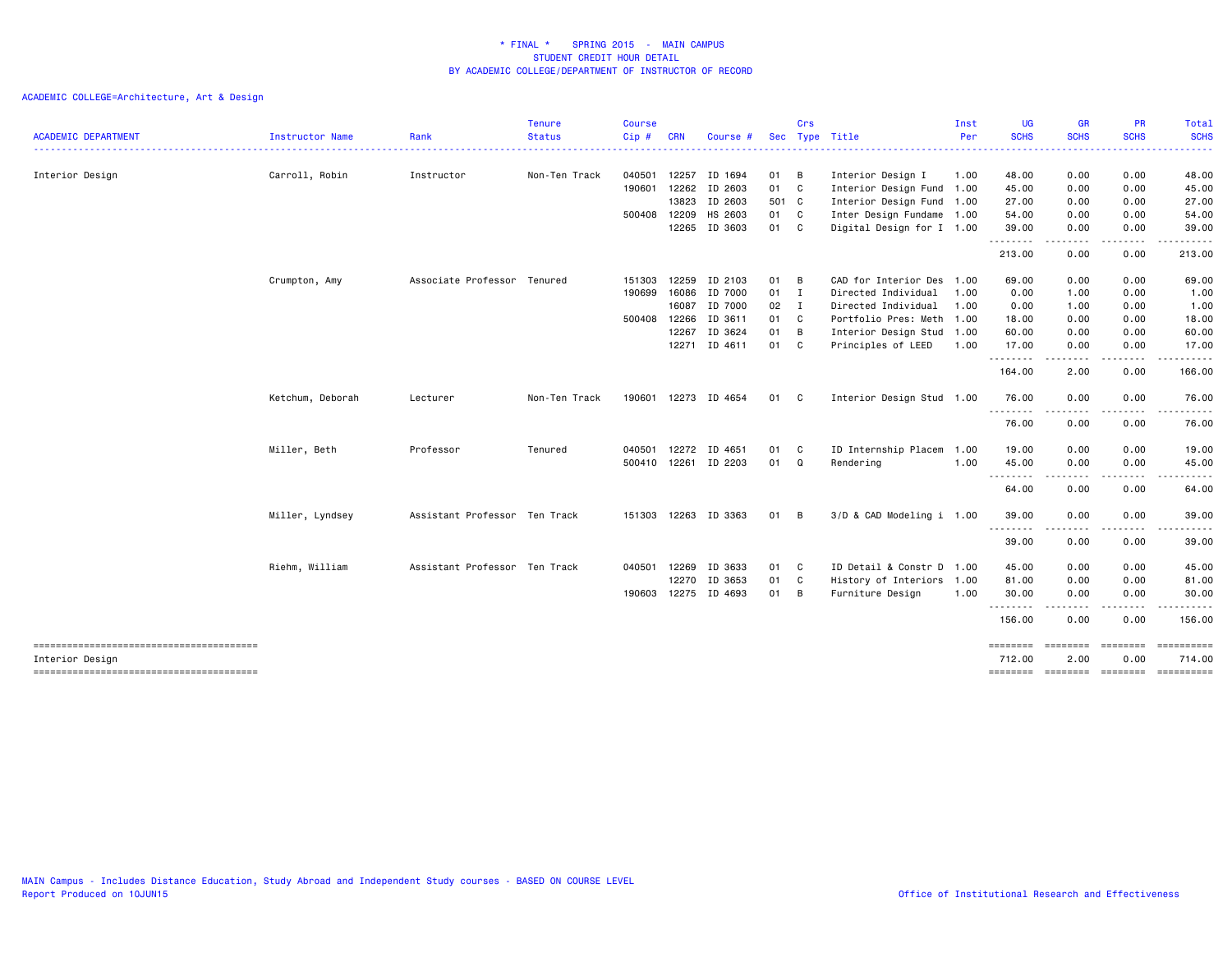| <b>ACADEMIC DEPARTMENT</b> | Instructor Name   | Rank                              | <b>Tenure</b><br><b>Status</b> | <b>Course</b><br>Cip# | <b>CRN</b> | Course #                   |                  | Crs              | Sec Type Title<br>.                              | Inst<br>Per<br><u>.</u> | <b>UG</b><br><b>SCHS</b> | <b>GR</b><br><b>SCHS</b> | PR<br><b>SCHS</b><br>. | Total<br><b>SCHS</b><br>22222 |
|----------------------------|-------------------|-----------------------------------|--------------------------------|-----------------------|------------|----------------------------|------------------|------------------|--------------------------------------------------|-------------------------|--------------------------|--------------------------|------------------------|-------------------------------|
| School of Architecture     | Ammon, Theodore   | Lecturer                          | Non-Ten Track                  |                       |            | 040201 10227 ARC 5353      | 01               | C                | Philosophy Of Arch                               | 1.00                    | 96.00<br>.               | 0.00<br>-----            | 0.00<br>.              | 96.00<br>.                    |
|                            |                   |                                   |                                |                       |            |                            |                  |                  |                                                  |                         | 96.00                    | 0.00                     | 0.00                   | 96.00                         |
|                            | Ayub, Zulaikha    | Visiting Assist Pro Non-Ten Track |                                | 040201                | 10209      | ARC 2546                   | 02               | B                | Arch Design II-B                                 | 0.99                    | 77.22                    | 0.00                     | 0.00                   | 77.22                         |
|                            |                   |                                   |                                |                       | 10213      | ARC 3323<br>15111 ARC 4000 | 01<br>01         | C<br>$\mathbf I$ | History Of Arch III<br>Directed Indiv Study 1.00 | 1.00                    | 114.00<br>3.00           | 0.00<br>0.00             | 0.00<br>0.00           | 114.00<br>3.00                |
|                            |                   |                                   |                                |                       |            |                            |                  |                  |                                                  |                         | . <b>.</b><br>194.22     | -----<br>0.00            | .<br>0.00              | .<br>194.22                   |
|                            | Berk, Michael     | Professor                         | Tenured                        |                       |            | 040201 10217 ARC 3573      | 01               | C                | Portfolio Packaging                              | 1.00                    | 24.00                    | 0.00                     | 0.00                   | 24.00                         |
|                            |                   |                                   |                                |                       |            |                            |                  |                  |                                                  |                         | .<br>24.00               | .<br>0.00                | .<br>0.00              | .<br>24.00                    |
|                            | Callender, Jassen | Associate Professor Tenured       |                                | 040201                | 10230      | ARC 5589                   | 01               | B                | Arch Design V-B                                  | 1.00                    | 180.00                   | 0.00                     | 0.00                   | 180.00                        |
|                            |                   |                                   |                                |                       | 16463      | ARC 4000                   | 28               | $\mathbf{I}$     | Directed Indiv Study 1.00                        |                         | 3.00                     | 0.00                     | 0.00                   | 3.00                          |
|                            |                   |                                   |                                |                       | 16464      | ARC 4000                   | 29               | Ι.               | Directed Indiv Study 1.00                        |                         | 3.00                     | 0.00                     | 0.00                   | 3.00                          |
|                            |                   |                                   |                                |                       | 16465      | ARC 4000                   | 30               | Ι.               | Directed Indiv Study 1.00                        |                         | 3.00                     | 0.00                     | 0.00                   | 3.00                          |
|                            |                   |                                   |                                |                       | 16473      | ARC 4000                   | 31               | Ι.               | Directed Indiv Study 1.00                        |                         | 3.00<br>.                | 0.00<br>.                | 0.00<br>.              | 3.00<br>.                     |
|                            |                   |                                   |                                |                       |            |                            |                  |                  |                                                  |                         | 192.00                   | 0.00                     | 0.00                   | 192.00                        |
|                            | Carson, Foster    | Lecturer                          | Non-Ten Track                  | 522001                | 10361      | BCS 1126                   | 01               | Q                | Build Construct Stud 1.00                        |                         | 120.00<br>.              | 0.00<br>.                | 0.00<br>.              | 120.00<br>.                   |
|                            |                   |                                   |                                |                       |            |                            |                  |                  |                                                  |                         | 120.00                   | 0.00                     | 0.00                   | 120.00                        |
|                            | Gines, Jacob      | Assistant Professor Ten Track     |                                | 040201                | 10211      | ARC 2723                   | 01               | C                | Materials                                        | 1.00                    | 120.00                   | 0.00                     | 0.00                   | 120.00                        |
|                            |                   |                                   |                                |                       | 10222      | ARC 4546                   | 01               | В                | Arch Design IV-B                                 | 0.99                    | 83.16                    | 0.00                     | 0.00                   | 83.16                         |
|                            |                   |                                   |                                |                       | 15973      | ARC 4000                   | 10               | $\bf{I}$         | Directed Indiv Study 1.00                        |                         | 1.00                     | 0.00                     | 0.00                   | 1.00                          |
|                            |                   |                                   |                                |                       | 15974      | ARC 4000                   | 11               | I                | Directed Indiv Study 1.00                        |                         | 1.00                     | 0.00                     | 0.00                   | 1.00                          |
|                            |                   |                                   |                                |                       | 15975      | ARC 4000                   | 12               | I                | Directed Indiv Study 1.00                        |                         | 1.00                     | 0.00                     | 0.00                   | 1.00                          |
|                            |                   |                                   |                                |                       | 15976      | ARC 4000                   | 13               | Ι.               | Directed Indiv Study 1.00                        |                         | 1.00<br>.                | 0.00<br>-----            | 0.00<br>.              | 1.00<br>.                     |
|                            |                   |                                   |                                |                       |            |                            |                  |                  |                                                  |                         | 207.16                   | 0.00                     | 0.00                   | 207.16                        |
|                            | Gregory, Alexis   | Assistant Professor Ten Track     |                                | 040201                | 10214      | ARC 3546                   | 01               | B                | Arch Design III-B                                | 0.98                    | 82.32                    | 0.00                     | 0.00                   | 82.32                         |
|                            |                   |                                   |                                |                       | 15892      | ARC 4000                   | 02               | Ι                | Directed Indiv Study 1.00                        |                         | 1.00                     | 0.00                     | 0.00                   | 1.00                          |
|                            |                   |                                   |                                |                       | 15893      | ARC 4000                   | 03               | $\mathbf I$      | Directed Indiv Study 1.00                        |                         | 1.00                     | 0.00                     | 0.00                   | 1.00                          |
|                            |                   |                                   |                                |                       | 16195      | ARC 4990                   | 02               | S                | Special Topic In ARC 1.00                        |                         | 9.00                     | 0.00                     | 0.00                   | 9.00                          |
|                            |                   |                                   |                                |                       | 16343      | ARC 4000                   | 27               | $\mathbf I$      | Directed Indiv Study 1.00                        |                         | 1.00<br>.                | 0.00<br>.                | 0.00<br>بالمحام        | 1.00<br>.                     |
|                            |                   |                                   |                                |                       |            |                            |                  |                  |                                                  |                         | 94.32                    | 0.00                     | 0.00                   | 94.32                         |
|                            | Herman, Erik      | Visiting Assist Pro Non-Ten Track |                                | 040201                | 10203      | ARC 1013                   | 02               | C                | Arch Appreciation                                | 1.00                    | 312.00                   | 0.00                     | 0.00                   | 312.00                        |
|                            |                   |                                   |                                |                       | 10204      | ARC 1013                   | H <sub>0</sub> 1 | C                | Arch Appreciation-Ho 1.00                        |                         | 27.00                    | 0.00                     | 0.00                   | 27.00                         |
|                            |                   |                                   |                                |                       | 10360      | BCS 1013                   | 02               | C                | Architecture Appreci                             | 1.00                    | 9.00                     | 0.00                     | 0.00                   | 9.00                          |
|                            |                   |                                   |                                |                       |            | 14130 ARC 1546             | 03               | B                | Arch Design I-B                                  | 0.99                    | 53.46<br>.               | 0.00<br>.                | 0.00<br>.              | 53.46<br>.                    |
|                            |                   |                                   |                                |                       |            |                            |                  |                  |                                                  |                         | 401.46                   | 0.00                     | 0.00                   | 401.46                        |
|                            | Herrmann, Hans    | Associate Professor Tenured       |                                | 040201 10222          |            | ARC 4546                   | 01               | B                | Arch Design IV-B                                 | 0.01                    | 0.84                     | 0.00                     | 0.00                   | 0.84                          |
|                            |                   |                                   |                                |                       | 10223      | ARC 4546                   | 02               | B                | Arch Design IV-B                                 | 1.00                    | 84.00                    | 0.00                     | 0.00                   | 84.00                         |
|                            |                   |                                   |                                |                       | 10226      | ARC 4733                   | 01               | C                | Site Planning                                    | 1.00                    | 81.00                    | 0.00                     | 0.00                   | 81.00                         |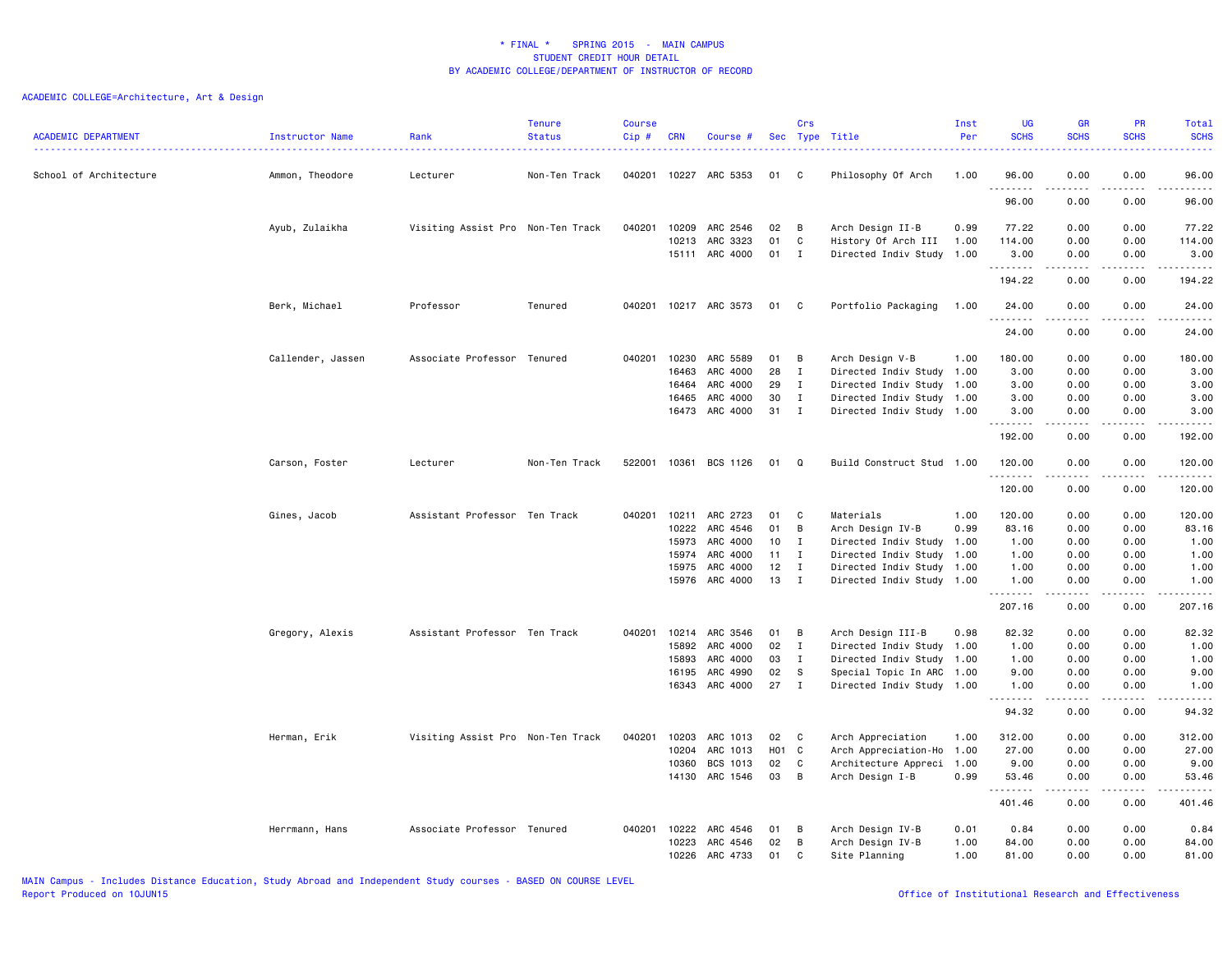| <b>ACADEMIC DEPARTMENT</b> | Instructor Name   | Rank                              | <b>Tenure</b><br><b>Status</b> | <b>Course</b><br>Cip# | <b>CRN</b>     | Course #             | Sec      | Crs          | Type Title                                             | Inst<br>Per | <b>UG</b><br><b>SCHS</b> | GR<br><b>SCHS</b> | PR<br><b>SCHS</b>                   | <b>Total</b><br><b>SCHS</b><br>.                                                                                                                               |
|----------------------------|-------------------|-----------------------------------|--------------------------------|-----------------------|----------------|----------------------|----------|--------------|--------------------------------------------------------|-------------|--------------------------|-------------------|-------------------------------------|----------------------------------------------------------------------------------------------------------------------------------------------------------------|
| School of Architecture     | Herrmann, Hans    | Associate Professor Tenured       |                                | 040201                | 15967<br>16337 | ARC 4000<br>ARC 4000 | 04<br>25 | I<br>I       | Directed Indiv Study 1.00<br>Directed Indiv Study 1.00 |             | 1.00<br>1.00             | 0.00<br>0.00      | 0.00<br>0.00                        | 1.00<br>1.00                                                                                                                                                   |
|                            |                   |                                   |                                |                       |                |                      |          |              |                                                        |             | .<br>167.84              | 0.00              | $\sim$ $\sim$ $\sim$ $\sim$<br>0.00 | $\frac{1}{2} \left( \frac{1}{2} \right) \left( \frac{1}{2} \right) \left( \frac{1}{2} \right) \left( \frac{1}{2} \right) \left( \frac{1}{2} \right)$<br>167.84 |
|                            | Kemp, Leah        | Non-Faculty                       | Not Applicable                 | 040201                |                | 13643 ARC 1013       | 501 C    |              | Arch Appreciation                                      | 1.00        | 33.00<br>.               | 0.00<br>-----     | 0.00<br>.                           | 33.00<br>.                                                                                                                                                     |
|                            |                   |                                   |                                |                       |                |                      |          |              |                                                        |             | 33.00                    | 0.00              | 0.00                                | 33.00                                                                                                                                                          |
|                            | McGlohn, Emily    | Assistant Professor Ten Track     |                                | 040201                | 10214          | ARC 3546             | 01       | В            | Arch Design III-B                                      | 0.01        | 0.84                     | 0.00              | 0.00                                | 0.84                                                                                                                                                           |
|                            |                   |                                   |                                |                       | 10215          | ARC 3546             | 02       | B            | Arch Design III-B                                      | 0.99        | 83.16                    | 0.00              | 0.00                                | 83.16                                                                                                                                                          |
|                            |                   |                                   |                                |                       | 10218          | ARC 3723             | 01       | C            | Active Bldg Systems                                    | 1.00        | 84.00                    | 0.00              | 0.00                                | 84.00                                                                                                                                                          |
|                            |                   |                                   |                                |                       | 10365          | BCS 3723             | 01       | C            | Active Building Syst 1.00                              |             | 27.00                    | 0.00              | 0.00                                | 27.00                                                                                                                                                          |
|                            |                   |                                   |                                |                       | 15968          | ARC 4000             | 05       | $\mathbf I$  | Directed Indiv Study 1.00                              |             | 1.00                     | 0.00              | 0.00                                | 1.00                                                                                                                                                           |
|                            |                   |                                   |                                |                       | 15969          | ARC 4000             | 06       | I            | Directed Indiv Study 1.00                              |             | 1.00                     | 0.00              | 0.00                                | 1.00                                                                                                                                                           |
|                            |                   |                                   |                                |                       | 15970          | ARC 4000             | 07       | $\mathbf{I}$ | Directed Indiv Study 1.00                              |             | 1.00                     | 0.00              | 0.00                                | 1.00                                                                                                                                                           |
|                            |                   |                                   |                                |                       | 15971          | ARC 4000             | 08       | I            | Directed Indiv Study 1.00                              |             | 1.00                     | 0.00              | 0.00                                | 1.00                                                                                                                                                           |
|                            |                   |                                   |                                |                       | 16198          | ARC 4000             | 18       | I            | Directed Indiv Study 1.00                              |             | 1.00                     | 0.00              | 0.00                                | 1.00                                                                                                                                                           |
|                            |                   |                                   |                                |                       | 16299          | ARC 4000             | 19       | $\mathbf{I}$ | Directed Indiv Study 1.00                              |             | 1.00                     | 0.00              | 0.00                                | 1.00                                                                                                                                                           |
|                            |                   |                                   |                                |                       | 16301          | ARC 4000             | 21       | $\mathbf I$  | Directed Indiv Study 1.00                              |             | 1.00                     | 0.00              | 0.00                                | 1.00                                                                                                                                                           |
|                            |                   |                                   |                                |                       | 16303          | ARC 4000             | 23       | $\mathbf{I}$ | Directed Indiv Study 1.00                              |             | 1.00                     | 0.00              | 0.00                                | 1.00                                                                                                                                                           |
|                            |                   |                                   |                                |                       | 16304          | ARC 4000             | 24       | $\mathbf I$  | Directed Indiv Study 1.00                              |             | 2.00<br>.                | 0.00              | 0.00<br>$\frac{1}{2}$               | 2.00<br>-----                                                                                                                                                  |
|                            |                   |                                   |                                |                       |                |                      |          |              |                                                        |             | 205.00                   | 0.00              | 0.00                                | 205.00                                                                                                                                                         |
|                            | Mockbee, David    | Lecturer                          | Non-Ten Track                  | 040201                |                | 10228 ARC 5383       | 01       | C            | Legal Aspects Arch                                     | 1.00        | 96.00<br>.               | 0.00              | 0.00<br>.                           | 96.00<br>-----                                                                                                                                                 |
|                            |                   |                                   |                                |                       |                |                      |          |              |                                                        |             | 96.00                    | 0.00              | 0.00                                | 96.00                                                                                                                                                          |
|                            | Perkes, David     | Professor                         | Tenured                        | 040201                | 10234          | ARC 6823             | 01       | C            | Public Design II                                       | 1.00        | 0.00                     | 3.00              | 0.00                                | 3.00                                                                                                                                                           |
|                            |                   |                                   |                                |                       | 10236          | ARC 6863             | 01       | B            | Public Practice II                                     | 1.00        | 0.00                     | 3.00              | 0.00                                | 3.00                                                                                                                                                           |
|                            |                   |                                   |                                |                       |                |                      |          |              |                                                        |             | .<br>0.00                | 6.00              | 0.00                                | 6.00                                                                                                                                                           |
|                            | Poros, John       | Associate Professor Tenured       |                                | 040201                | 10219          | ARC 3914             | 01       | C            | Structures II                                          | 1.00        | 104.00                   | 0.00              | 0.00                                | 104.00                                                                                                                                                         |
|                            |                   |                                   |                                |                       | 10366          | BCS 3914             | 01       | C            | Structures II                                          | 1.00        | 44.00                    | 0.00              | 0.00                                | 44.00                                                                                                                                                          |
|                            |                   |                                   |                                |                       |                |                      |          |              |                                                        |             | .                        |                   |                                     | $    -$                                                                                                                                                        |
|                            |                   |                                   |                                |                       |                |                      |          |              |                                                        |             | 148.00                   | 0.00              | 0.00                                | 148.00                                                                                                                                                         |
|                            | Roberson, Jeffery | Visiting Assist Pro Non-Ten Track |                                | 040201                | 10206          | ARC 1546             | 02       | B            | Arch Design I-B                                        | 0.99        | 41.58                    | 0.00              | 0.00                                | 41.58                                                                                                                                                          |
|                            |                   |                                   |                                |                       | 10220          | ARC 4313             | 01       | $\mathsf{C}$ | Architectural Theory 1.00                              |             | 24.00                    | 0.00              | 0.00                                | 24.00                                                                                                                                                          |
|                            |                   |                                   |                                |                       | 16302          | ARC 4000             | 22       | I            | Directed Indiv Study                                   | 1.00        | 3.00<br>.                | 0.00              | 0.00<br>الأعامات                    | 3.00<br>د د د د د                                                                                                                                              |
|                            |                   |                                   |                                |                       |                |                      |          |              |                                                        |             | 68.58                    | .<br>0.00         | 0.00                                | 68.58                                                                                                                                                          |
|                            | Taylor, Justin    | Clinical Assist Pro Non-Ten Track |                                | 040201                | 10208          | ARC 2546             | 01       | B            | Arch Design II-B                                       | 1.00        | 72.00                    | 0.00              | 0.00                                | 72.00                                                                                                                                                          |
|                            |                   |                                   |                                |                       | 10209          | ARC 2546             | 02       | B            | Arch Design II-B                                       | 0.01        | 0.78                     | 0.00              | 0.00                                | 0.78                                                                                                                                                           |
|                            |                   |                                   |                                |                       | 10210          | ARC 2546             | 03       | B            | Arch Design II-B                                       | 0.01        | 0.84                     | 0.00              | 0.00                                | 0.84                                                                                                                                                           |
|                            |                   |                                   |                                |                       | 10225          | ARC 4633             | 01       | C            | Arc & Virtual Spaces 1.00                              |             | 21.00                    | 0.00              | 0.00                                | 21.00                                                                                                                                                          |
|                            |                   |                                   |                                |                       | 16109          | ARC 4000             | 14       | Ι            | Directed Indiv Study 1.00                              |             | 3.00                     | 0.00              | 0.00                                | 3.00                                                                                                                                                           |
|                            |                   |                                   |                                |                       | 16110          | ARC 4000             | 15       | $\mathbf I$  | Directed Indiv Study 1.00                              |             | 3.00                     | 0.00              | 0.00                                | 3.00                                                                                                                                                           |
|                            |                   |                                   |                                |                       | 16111          | ARC 4000             | 16       | $\mathbf{I}$ | Directed Indiv Study 1.00                              |             | 3.00                     | 0.00              | 0.00                                | 3.00                                                                                                                                                           |
|                            |                   |                                   |                                |                       | 16112          | ARC 4000             | 17       | $\mathbf I$  | Directed Indiv Study 1.00                              |             | 3.00                     | 0.00              | 0.00                                | 3.00                                                                                                                                                           |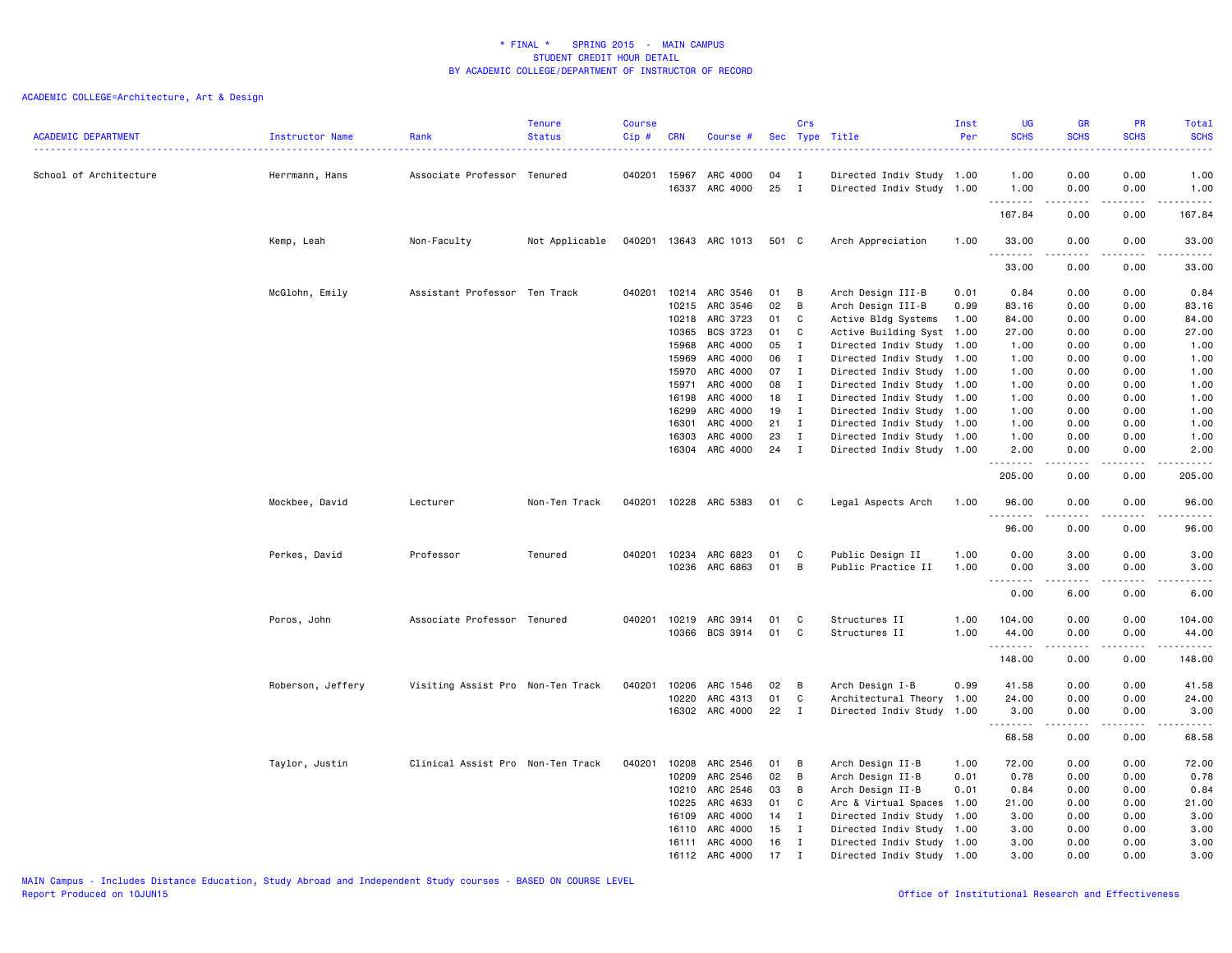| <b>ACADEMIC DEPARTMENT</b> | Instructor Name | Rank                              | <b>Tenure</b><br><b>Status</b> | <b>Course</b><br>Cip# | CRN   | Course #       |      | Crs                        | Sec Type Title            | Inst<br>Per | <b>UG</b><br><b>SCHS</b> | <b>GR</b><br><b>SCHS</b> | <b>PR</b><br><b>SCHS</b> | <b>Total</b><br><b>SCHS</b><br>. |
|----------------------------|-----------------|-----------------------------------|--------------------------------|-----------------------|-------|----------------|------|----------------------------|---------------------------|-------------|--------------------------|--------------------------|--------------------------|----------------------------------|
|                            |                 |                                   |                                |                       |       |                |      |                            |                           |             | ---------                | .                        | .                        | .                                |
|                            |                 |                                   |                                |                       |       |                |      |                            |                           |             | 106.62                   | 0.00                     | 0.00                     | 106.62                           |
| School of Architecture     | Taylor, Laura   | Visiting Assist Pro Non-Ten Track |                                | 040201                | 10202 | ARC 1013       | 01   | $\overline{\phantom{a}}$ C | Arch Appreciation         | 1.00        | 378.00                   | 0.00                     | 0.00                     | 378.00                           |
|                            |                 |                                   |                                |                       |       | 10210 ARC 2546 | 03   | - B                        | Arch Design II-B          | 0.99        | 83.16                    | 0.00                     | 0.00                     | 83.16                            |
|                            |                 |                                   |                                |                       | 10359 | BCS 1013       | 01   | $\mathbf{C}$               | Architecture Appreci 1.00 |             | 12.00<br>--------        | 0.00<br>. <u>.</u> .     | 0.00<br>.                | 12.00<br>.                       |
|                            |                 |                                   |                                |                       |       |                |      |                            |                           |             | 473.16                   | 0.00                     | 0.00                     | 473.16                           |
|                            | Tripp, Andrew   | Assistant Professor Ten Track     |                                | 040201                | 10205 | ARC 1546       | 01   | - B                        | Arch Design I-B           | 1.00        | 114.00                   | 0.00                     | 0.00                     | 114.00                           |
|                            |                 |                                   |                                |                       | 10206 | ARC 1546       | 02   | $\overline{B}$             | Arch Design I-B           | 0.01        | 0.42                     | 0.00                     | 0.00                     | 0.42                             |
|                            |                 |                                   |                                |                       | 10207 | ARC 2313       | 01   | $\mathbf{C}$               | History Of Arch I         | 1.00        | 234.00                   | 0.00                     | 0.00                     | 234.00                           |
|                            |                 |                                   |                                |                       |       | 14130 ARC 1546 | 03   | - B                        | Arch Design I-B           | 0.01        | 0.54                     | 0.00                     | 0.00                     | 0.54                             |
|                            |                 |                                   |                                |                       |       |                |      |                            |                           |             | --------<br>348.96       | .<br>0.00                | . <u>.</u> .<br>0.00     | .<br>348.96                      |
|                            | Vaughan, Mark   | Lecturer                          | Non-Ten Track                  | 040201                | 10231 | ARC 5589       | 02   | B                          | Arch Design V-B           | 1.00        | 126.00<br>---------      | 0.00                     | 0.00                     | 126.00                           |
|                            |                 |                                   |                                |                       |       |                |      |                            |                           |             | 126.00                   | 0.00                     | 0.00                     | 126.00                           |
|                            | West, James     | Non-Faculty                       | Tenured                        | 522001                |       | 10364 BCS 3323 | 01 C |                            | High Perform Constru 0.25 |             | 12.00<br>--------        | 0.00                     | 0.00                     | 12.00<br>. <b>.</b> .            |
|                            |                 |                                   |                                |                       |       |                |      |                            |                           |             | 12.00                    | 0.00                     | 0.00                     | 12.00                            |
|                            |                 |                                   |                                |                       |       |                |      |                            |                           |             | ========                 | ========                 | ========                 | ==========                       |
| School of Architecture     |                 |                                   |                                |                       |       |                |      |                            |                           |             | 3114.32                  | 6.00                     | 0.00                     | 3120.32                          |
|                            |                 |                                   |                                |                       |       |                |      |                            |                           |             | ========                 | ========                 | ========                 | ==========                       |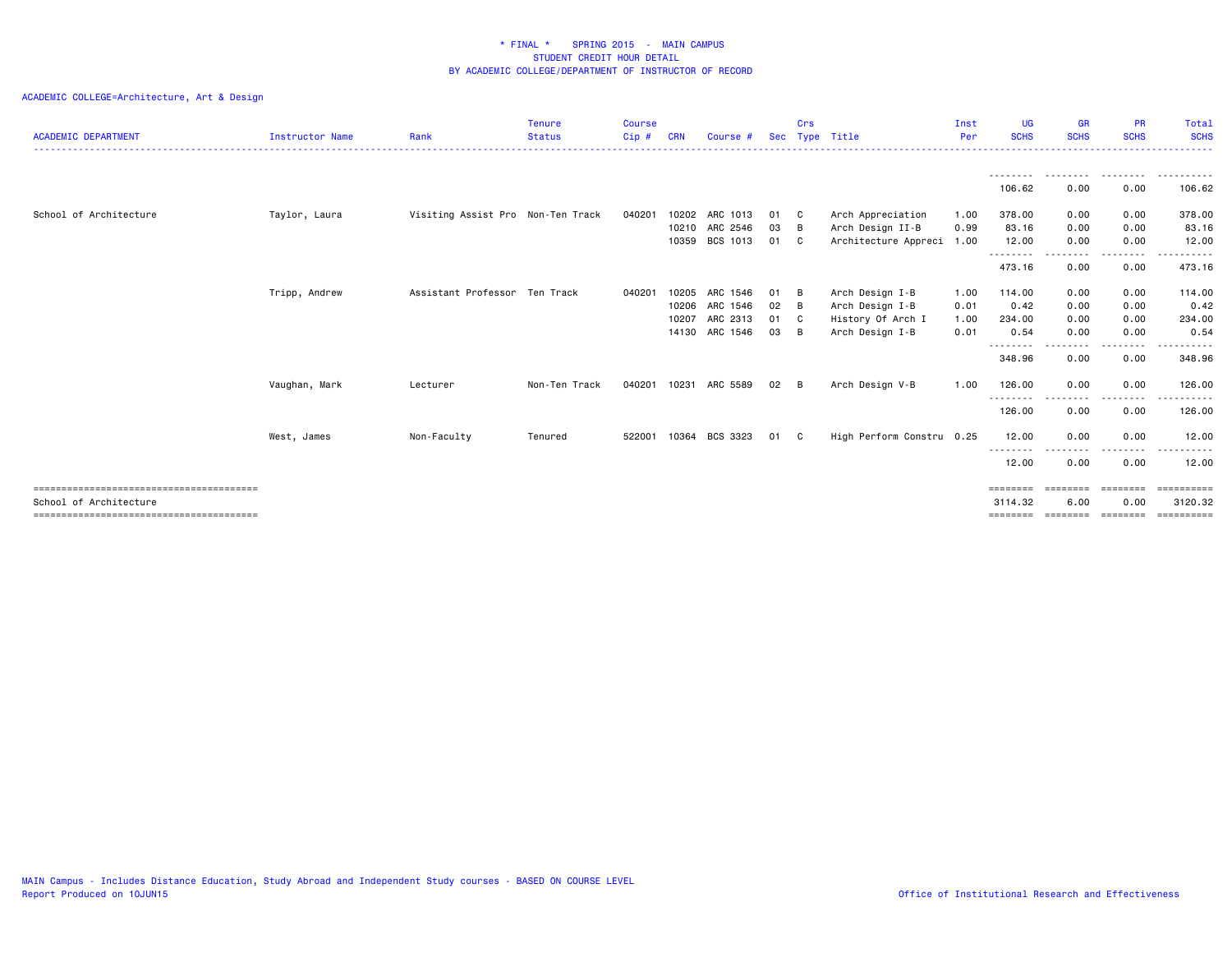| <b>ACADEMIC DEPARTMENT</b> | Instructor Name    | Rank         | <b>Tenure</b><br><b>Status</b> | <b>Course</b><br>Cip# | <b>CRN</b> | Course #      | Sec  | Crs            | Type Title                 | Inst<br>Per | <b>UG</b><br><b>SCHS</b> | <b>GR</b><br><b>SCHS</b> | <b>PR</b><br><b>SCHS</b> | Total<br><b>SCHS</b> |
|----------------------------|--------------------|--------------|--------------------------------|-----------------------|------------|---------------|------|----------------|----------------------------|-------------|--------------------------|--------------------------|--------------------------|----------------------|
|                            |                    |              |                                |                       |            |               |      |                |                            |             |                          |                          |                          |                      |
| Aerospace Studies          | Charney, Nicholas  | Non-Employee | Not Applicable                 | 131314                | 12790      | PE 3111       | 02   | - 1            | Adv Mil Phy Fit            | 1.00        | 17.00                    | 0.00                     | 0.00                     | 17.00                |
|                            |                    |              |                                | 280101                | 10312      | AS 1022       | 01   | $\overline{B}$ | Foundations of USAF-       | 0.90        | 18.00                    | 0.00                     | 0.00                     | 18.00                |
|                            |                    |              |                                |                       | 10313      | AS 1022       | 02   | B              | Foundations of USAF-       | 0.90        | 16.20                    | 0.00                     | 0.00                     | 16.20                |
|                            |                    |              |                                |                       |            | 10314 AS 2022 | 01   | B              | Air & Space Power - I 0.90 |             | 16.20                    | 0.00                     | 0.00                     | 16.20                |
|                            |                    |              |                                |                       | 10315      | AS 2022       | 02   | $\overline{B}$ | Air & Space Power - I 0.90 |             | 9.00                     | 0.00                     | 0.00                     | 9.00                 |
|                            |                    |              |                                |                       |            | 10316 AS 3023 | 01 C |                | Af Leadership Stud I 0.90  |             | 27.00                    | 0.00                     | 0.00                     | 27.00                |
|                            |                    |              |                                |                       |            | 10317 AS 4023 | 01   | - B            | NSE/Prep for Act Dut 0.90  |             | 37.80                    | 0.00                     | 0.00                     | 37.80                |
|                            |                    |              |                                |                       | 14198      | AS 1022       | 03   | B              | Foundations of USAF- 0.90  |             | 19.80                    | 0.00                     | 0.00                     | 19.80                |
|                            |                    |              |                                |                       |            | 14199 AS 2022 | 03   | B              | Air & Space Power - I 0.90 |             | 7.20                     | 0.00                     | 0.00                     | 7.20                 |
|                            |                    |              |                                |                       |            |               |      |                |                            |             | ---------<br>168.20      | - - - - - -<br>0.00      | <u>.</u><br>0.00         | .<br>168.20          |
|                            | Nicholson, Roberta | Non-Employee | Not Applicable                 | 280101                | 10312      | AS 1022       | 01 B |                | Foundations of USAF-       | 0.10        | 2.00                     | 0.00                     | 0.00                     | 2.00                 |
|                            |                    |              |                                |                       |            | 10313 AS 1022 | 02   | B              | Foundations of USAF- 0.10  |             | 1.80                     | 0.00                     | 0.00                     | 1.80                 |
|                            |                    |              |                                |                       | 10314      | AS 2022       | 01   | - B            | Air & Space Power - I 0.10 |             | 1.80                     | 0.00                     | 0.00                     | 1.80                 |
|                            |                    |              |                                |                       |            | 10315 AS 2022 | 02   | B              | Air & Space Power -I 0.10  |             | 1.00                     | 0.00                     | 0.00                     | 1.00                 |
|                            |                    |              |                                |                       |            | 10316 AS 3023 | 01   | C C            | Af Leadership Stud I 0.10  |             | 3.00                     | 0.00                     | 0.00                     | 3.00                 |
|                            |                    |              |                                |                       | 10317      | AS 4023       | 01   | - B            | NSE/Prep for Act Dut 0.10  |             | 4.20                     | 0.00                     | 0.00                     | 4.20                 |
|                            |                    |              |                                |                       |            | 14198 AS 1022 | 03   | B              | Foundations of USAF- 0.10  |             | 2.20                     | 0.00                     | 0.00                     | 2.20                 |
|                            |                    |              |                                |                       | 14199      | AS 2022       | 03   | B              | Air & Space Power -I 0.10  |             | 0.80                     | 0.00                     | 0.00                     | 0.80                 |
|                            |                    |              |                                |                       |            |               |      |                |                            |             |                          |                          |                          |                      |
|                            |                    |              |                                |                       |            |               |      |                |                            |             | 16.80                    | 0.00                     | 0.00                     | 16.80                |
|                            |                    |              |                                |                       |            |               |      |                |                            |             | ========                 | ========                 | ========                 | ==========           |
| Aerospace Studies          |                    |              |                                |                       |            |               |      |                |                            |             | 185.00                   | 0.00                     | 0.00                     | 185,00               |
|                            |                    |              |                                |                       |            |               |      |                |                            |             | ========                 | ========                 | ========                 | ==========           |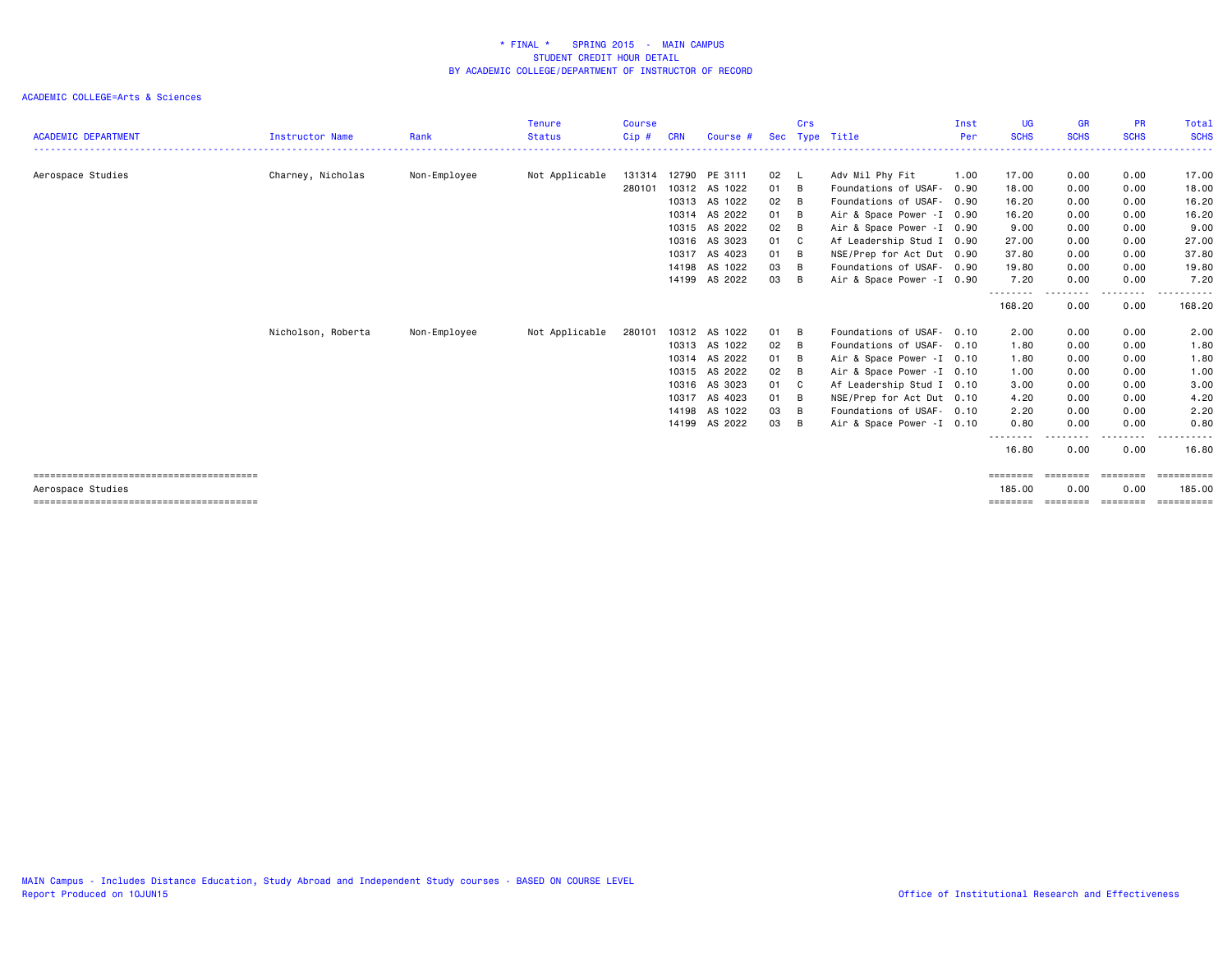| <b>ACADEMIC DEPARTMENT</b>             | Instructor Name    | Rank<br>.                     | <b>Tenure</b><br><b>Status</b> | <b>Course</b><br>Cip# | <b>CRN</b> | Course #      |       | Crs          | Sec Type Title            | Inst<br>Per | <b>UG</b><br><b>SCHS</b> | <b>GR</b><br><b>SCHS</b> | <b>PR</b><br><b>SCHS</b>     | Total<br><b>SCHS</b><br>$- - - -$                                                                                                                             |
|----------------------------------------|--------------------|-------------------------------|--------------------------------|-----------------------|------------|---------------|-------|--------------|---------------------------|-------------|--------------------------|--------------------------|------------------------------|---------------------------------------------------------------------------------------------------------------------------------------------------------------|
| Anthropology & Middle Eastern Cultures | Anderson, Derek    | Non-Faculty                   | Not Applicable                 | 450201                |            | 16227 AN 4000 | 03    | $\mathbf{I}$ | Directed Indiv Study 1.00 |             | 3.00                     | 0.00                     | 0.00                         | 3.00                                                                                                                                                          |
|                                        |                    |                               |                                |                       |            |               |       |              |                           |             | 3.00                     | 0.00                     | 0.00                         | 3.00                                                                                                                                                          |
|                                        | Copeland, Toni     | Assistant Professor Ten Track |                                | 450201                | 10199      | AN 8215       | 06    | E            | Internship in Applie 1.00 |             | 0.00                     | 5.00                     | 0.00                         | 5.00                                                                                                                                                          |
|                                        |                    |                               |                                |                       | 14257      | AN 6133       | 01    | C            | Medical Anthropology      | 1.00        | 0.00                     | 6.00                     | 0.00                         | 6.00                                                                                                                                                          |
|                                        |                    |                               |                                |                       | 15116      | AN 7000       | 01    | $\mathbf{I}$ | Directed Indiv Study      | 1.00        | 0.00                     | 3.00                     | 0.00                         | 3.00                                                                                                                                                          |
|                                        |                    |                               |                                |                       | 15310      | AN 8000       | 01    | D            | Thesis Research           | 1.00        | 0.00                     | 29.00                    | 0.00                         | 29.00                                                                                                                                                         |
|                                        |                    |                               |                                | 450203                | 14256      | AN 4133       | 01    | C            | Medical Anthropology 1.00 |             | 39.00                    | 0.00                     | 0.00                         | 39.00                                                                                                                                                         |
|                                        |                    |                               |                                | 450204                | 14246      | AN 1143       | 05    | $\mathbb C$  | Cultural Anthro           | 1.00        | 75.00<br>-----           | 0.00                     | 0.00<br>$- - -$              | 75.00                                                                                                                                                         |
|                                        |                    |                               |                                |                       |            |               |       |              |                           |             | 114.00                   | 43.00                    | 0.00                         | 157.00                                                                                                                                                        |
|                                        | Galaty, Michael    | Professor                     | Tenured                        | 450201                |            | 15118 AN 7000 | 02 I  |              | Directed Indiv Study 1.00 |             | 0.00                     | 9.00                     | 0.00                         | 9.00                                                                                                                                                          |
|                                        |                    |                               |                                |                       |            |               |       |              |                           |             | 0.00                     | 9.00                     | 0.00                         | 9.00                                                                                                                                                          |
|                                        | Galaty, Sylvia     | Non-Faculty                   | Not Applicable                 | 450201                | 10176      | AN 1344       | 01    | C            | Intro to Biol Anthro      | 1.00        | 84.00                    | 0.00                     | 0.00                         | 84.00                                                                                                                                                         |
|                                        |                    |                               |                                |                       | 10179      | AN 1344       | 05    | К            | Intro to Biol Anthro      | 1.00        | 0.00                     | 0.00                     | 0.00                         | 0.00                                                                                                                                                          |
|                                        |                    |                               |                                |                       | 15024      | AN 4990       | 01    | C            | Special Topic In AN       | 1.00        | 42.00                    | 0.00                     | 0.00                         | 42.00                                                                                                                                                         |
|                                        |                    |                               |                                |                       |            |               |       |              |                           |             | .<br>126.00              | 0.00                     | $\sim$ $\sim$ $\sim$<br>0.00 | والمستحدث<br>126.00                                                                                                                                           |
|                                        | Hardin, James      | Associate Professor Tenured   |                                | 380101                | 14253      | MEC 3553      | 01    | C            | Near East Archaeolog 1.00 |             | 3.00                     | 0.00                     | 0.00                         | 3.00                                                                                                                                                          |
|                                        |                    |                               |                                |                       | 14345      | REL 3553      | 01    | $\mathbb C$  | Near East Archaeolog 1.00 |             | 15.00                    | 0.00                     | 0.00                         | 15.00                                                                                                                                                         |
|                                        |                    |                               |                                | 450201                | 15312      | AN 8000       | 03    | D            | Thesis Research           | 1.00        | 0.00                     | 6.00                     | 0.00                         | 6.00                                                                                                                                                          |
|                                        |                    |                               |                                |                       | 16212      | AN 4000       | 02    | $\mathbf{I}$ | Directed Indiv Study      | 1.00        | 1.00                     | 0.00                     | 0.00                         | 1.00                                                                                                                                                          |
|                                        |                    |                               |                                |                       | 16367      | AN 4000       | 04    | $\mathbf{I}$ | Directed Indiv Study 1.00 |             | 2.00                     | 0.00                     | 0.00                         | 2.00                                                                                                                                                          |
|                                        |                    |                               |                                | 450202                | 14260      | AN 8543       | 01    | C            | Household Archaeolog 1.00 |             | 0.00                     | 21.00                    | 0.00                         | 21.00                                                                                                                                                         |
|                                        |                    |                               |                                | 450301                | 14252      | AN 3553       | 01    | $\mathbb C$  | Near East Archaeolog      | 1.00        | 45.00                    | 0.00                     | 0.00                         | 45.00                                                                                                                                                         |
|                                        |                    |                               |                                |                       |            |               |       |              |                           |             | .<br>66.00               | 27.00                    | 0.00                         | $\frac{1}{2} \left( \frac{1}{2} \right) \left( \frac{1}{2} \right) \left( \frac{1}{2} \right) \left( \frac{1}{2} \right) \left( \frac{1}{2} \right)$<br>93.00 |
|                                        | Herrmann, Nicholas | Associate Professor Tenured   |                                | 450201                |            | 15313 AN 8000 | 04    | D            | Thesis Research           | 1.00        | 0.00                     | 23.00                    | 0.00                         | 23.00                                                                                                                                                         |
|                                        |                    |                               |                                |                       |            |               |       |              |                           |             | 0.00                     | 23.00                    | 0.00                         | . <u>.</u> .<br>23.00                                                                                                                                         |
|                                        | Hoffman, David     | Associate Professor Tenured   |                                | 450201                | 14245      | AN 3133       | 01    | C            | Anth Latin America        | 1.00        | 51.00                    | 0.00                     | 0.00                         | 51.00                                                                                                                                                         |
|                                        |                    |                               |                                |                       | 15314      | AN 8000       | 05    | D            | Thesis Research           | 1.00        | 0.00                     | 3.00                     | 0.00                         | 3.00                                                                                                                                                          |
|                                        |                    |                               |                                | 450204                | 10169      | AN 1143       | 01    | C            | Cultural Anthro           | 1.00        | 57.00                    | 0.00                     | 0.00                         | 57.00                                                                                                                                                         |
|                                        |                    |                               |                                |                       | 10170      | AN 1143       | 02    | $\mathbb C$  | Cultural Anthro           | 1.00        | 57.00                    | 0.00                     | 0.00                         | 57.00                                                                                                                                                         |
|                                        |                    |                               |                                |                       |            | 10172 AN 1143 | 04    | C            | Cultural Anthro           | 1.00        | 36.00<br>.               | 0.00<br>.                | 0.00<br>.                    | 36.00<br>.                                                                                                                                                    |
|                                        |                    |                               |                                |                       |            |               |       |              |                           |             | 201.00                   | 3.00                     | 0.00                         | 204.00                                                                                                                                                        |
|                                        | Marcus, Jean       | Instructor                    | Non-Ten Track                  | 450201                | 10164      | AN 1103       | 01    | C            | Intro To Anthro           | 1.00        | 126.00                   | 0.00                     | 0.00                         | 126.00                                                                                                                                                        |
|                                        |                    |                               |                                |                       | 10165      | AN 1103       | 02    | C            | Intro To Anthro           | 1.00        | 129.00                   | 0.00                     | 0.00                         | 129.00                                                                                                                                                        |
|                                        |                    |                               |                                |                       |            | 14251 AN 3333 | 01    | C            | Primate Behavior          | 1.00        | 48.00                    | 0.00                     | 0.00                         | 48.00<br>.                                                                                                                                                    |
|                                        |                    |                               |                                |                       |            |               |       |              |                           |             | 303.00                   | .<br>0.00                | .<br>0.00                    | 303.00                                                                                                                                                        |
|                                        | McClellan, Laura   | Assistant Professor Ten Track |                                | 450201                | 10166      | AN 1103       | 03    | C            | Intro To Anthro           | 1.00        | 180.00                   | 0.00                     | 0.00                         | 180.00                                                                                                                                                        |
|                                        |                    |                               |                                | 450204                |            | 10173 AN 1143 | H01 C |              | Cultural Anthro-Hono      | 1.00        | 27.00                    | 0.00                     | 0.00                         | 27.00                                                                                                                                                         |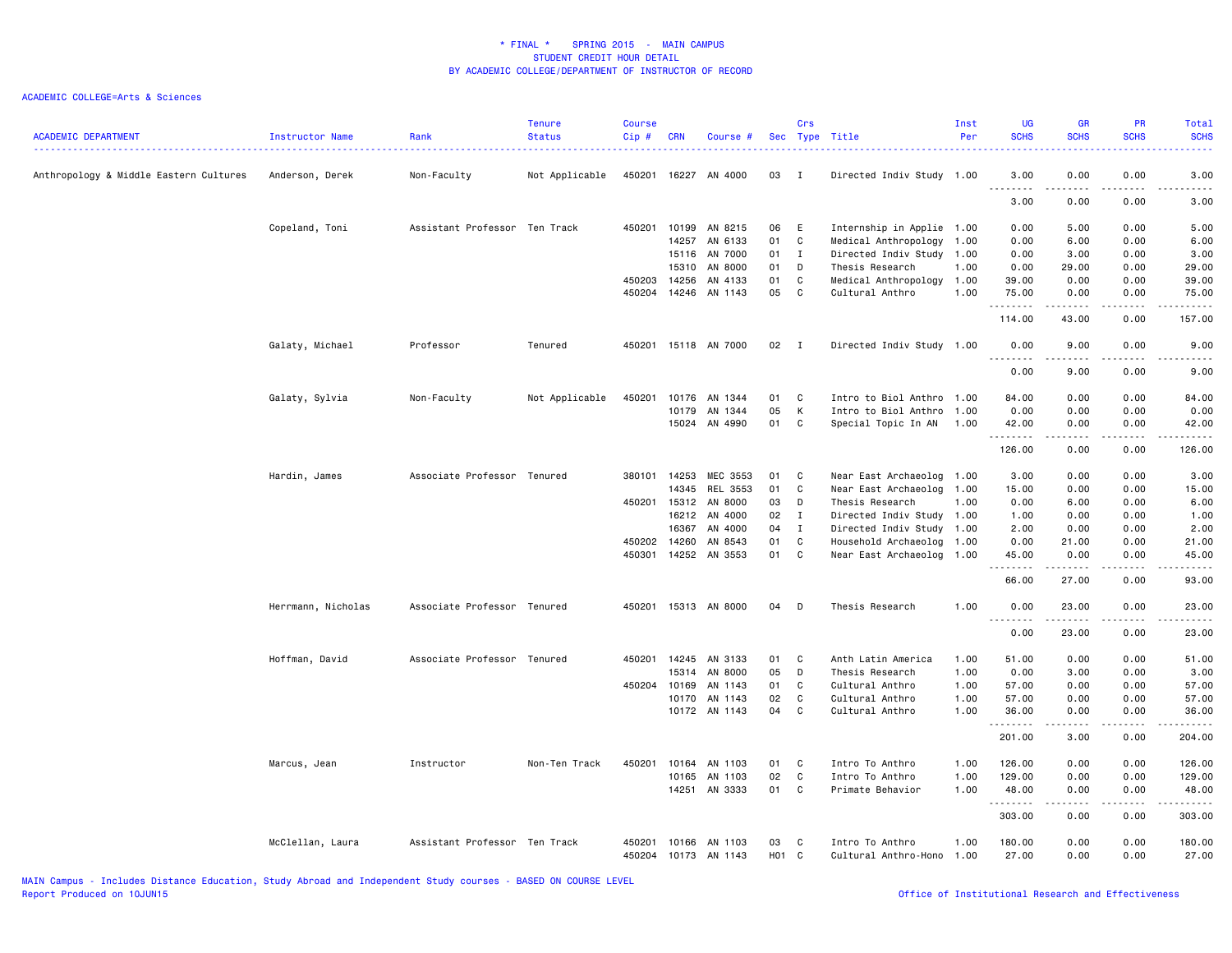| <b>ACADEMIC DEPARTMENT</b>             | <b>Instructor Name</b> | Rank                          | <b>Tenure</b><br><b>Status</b> | <b>Course</b><br>Cip# | <b>CRN</b> | Course #      | <b>Sec</b> | Crs | Type Title                | Inst<br>Per | UG.<br><b>SCHS</b> | <b>GR</b><br><b>SCHS</b> | <b>PR</b><br><b>SCHS</b> | Total<br><b>SCHS</b>  |
|----------------------------------------|------------------------|-------------------------------|--------------------------------|-----------------------|------------|---------------|------------|-----|---------------------------|-------------|--------------------|--------------------------|--------------------------|-----------------------|
|                                        |                        |                               |                                |                       |            |               |            |     |                           |             |                    |                          |                          |                       |
|                                        |                        |                               |                                |                       |            |               |            |     |                           |             | 207.00             | 0.00                     | 0.00                     | 207.00                |
| Anthropology & Middle Eastern Cultures | Miller, Darcy          | Assistant Professor Ten Track |                                | 450201                | 15905      | AN 7000       | 05 I       |     | Directed Indiv Study 1.00 |             | 0.00               | 3.00                     | 0.00                     | 3.00                  |
|                                        |                        |                               |                                |                       | 16135      | AN 4000       | $01$ I     |     | Directed Indiv Study 1.00 |             | 3.00               | 0.00                     | 0.00                     | 3.00                  |
|                                        |                        |                               |                                | 450301                | 10180      | AN 1543       | 01 C       |     | Intro To Archaeology      | 1.00        | 42.00              | 0.00                     | 0.00                     | 42.00                 |
|                                        |                        |                               |                                |                       | 10201      | AN 8513       | 01 C       |     | Southeastern Arch         | 1.00        | 0.00               | 21.00                    | 0.00                     | 21.00                 |
|                                        |                        |                               |                                |                       | 14248      | AN 1543       | 02 C       |     | Intro To Archaeology 1.00 |             | 60.00              | 0.00                     | 0.00                     | 60.00                 |
|                                        |                        |                               |                                |                       | 14249      | AN 1543       | 03 C       |     | Intro To Archaeology 1.00 |             | 57.00              | 0.00                     | 0.00                     | 57.00                 |
|                                        |                        |                               |                                |                       |            |               |            |     |                           |             | .<br>162.00        | .<br>24.00               | .<br>0.00                | .<br>186.00           |
|                                        | Peacock, Claude        | Professor                     | Tenured                        | 450201                | 14254      | AN 3513       | 01 C       |     | Artifact Analysis         | 1.00        | 57.00              | 0.00                     | 0.00                     | 57.00                 |
|                                        |                        |                               |                                |                       | 14255      | AN 3513       | 02 K       |     | Artifact Analysis         | 1.00        | 0.00               | 0.00                     | 0.00                     | 0.00                  |
|                                        |                        |                               |                                |                       | 15316      | AN 8000       | 07 D       |     | Thesis Research           | 1.00        | 0.00               | 23.00                    | 0.00                     | 23.00                 |
|                                        |                        |                               |                                | 450301                | 14259      | AN 8533       | 01 C       |     | Archaeological Theor      | 1.00        | 0.00               | 51.00                    | 0.00                     | 51.00                 |
|                                        |                        |                               |                                |                       |            |               |            |     |                           |             | --------<br>57.00  | . <b>.</b> .<br>74.00    | .<br>0.00                | .<br>131.00           |
|                                        | Zuckerman, Molly       | Assistant Professor Ten Track |                                | 450201                | 10167      | AN 1103       | 04 C       |     | Intro To Anthro           | 1.00        | 111.00             | 0.00                     | 0.00                     | 111.00                |
|                                        |                        |                               |                                |                       | 10168      | AN 1103       | H01 C      |     | Intro To Anthro-Hono      | 1.00        | 33.00              | 0.00                     | 0.00                     | 33.00                 |
|                                        |                        |                               |                                |                       | 14258      | AN 8990       | 01 C       |     | Special Topic In AN       | 1.00        | 0.00               | 18.00                    | 0.00                     | 18.00                 |
|                                        |                        |                               |                                |                       |            | 15317 AN 8000 | 08 D       |     | Thesis Research           | 1.00        | 0.00               | 5.00                     | 0.00                     | 5.00                  |
|                                        |                        |                               |                                |                       |            |               |            |     |                           |             | --------<br>144.00 | .<br>23.00               | .<br>0.00                | -------<br>167.00     |
|                                        |                        |                               |                                |                       |            |               |            |     |                           |             | ========           |                          | ========                 | $=$ = = = = = = = = = |
| Anthropology & Middle Eastern Cultures |                        |                               |                                |                       |            |               |            |     |                           |             | 1383.00            | 226.00                   | 0.00                     | 1609.00               |
|                                        |                        |                               |                                |                       |            |               |            |     |                           |             | ========           |                          | ======== ========        | ==========            |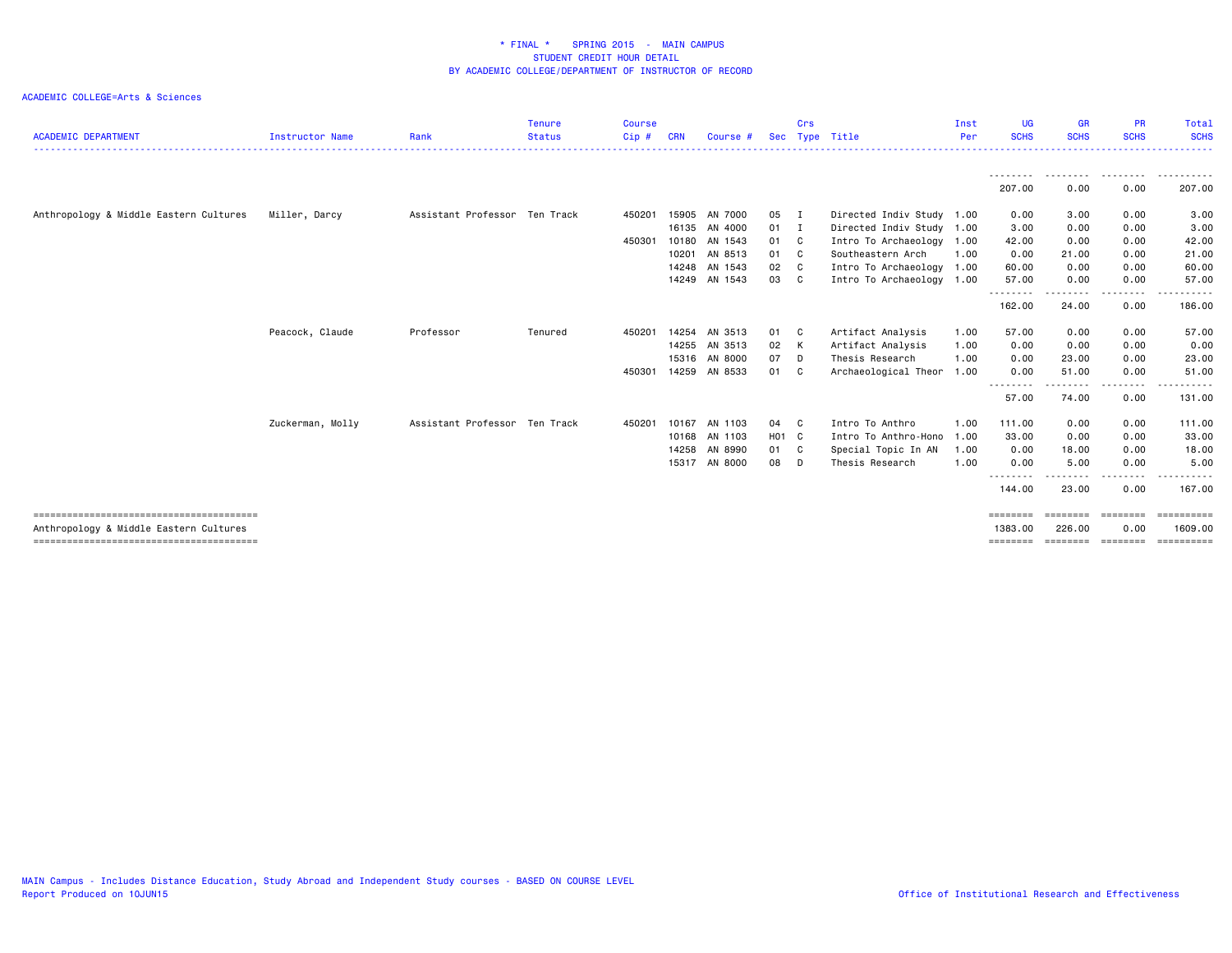| <b>ACADEMIC DEPARTMENT</b> | Instructor Name     | Rank                          | <b>Tenure</b><br><b>Status</b> | <b>Course</b><br>Cip# | <b>CRN</b>     | Course #             |          | Crs          | Sec Type Title                               | Inst<br>Per  | <b>UG</b><br><b>SCHS</b>            | <b>GR</b><br><b>SCHS</b> | <b>PR</b><br><b>SCHS</b> | <b>Total</b><br><b>SCHS</b>                                                                                                       |
|----------------------------|---------------------|-------------------------------|--------------------------------|-----------------------|----------------|----------------------|----------|--------------|----------------------------------------------|--------------|-------------------------------------|--------------------------|--------------------------|-----------------------------------------------------------------------------------------------------------------------------------|
| Biological Sciences        | Brooks, Christopher | Associate Professor Tenured   |                                | 269999                |                | 15644 BIO 9000       | 01       | D            | Research / Diss                              | 1.00         | 0.00                                | 8.00<br>$- - - - -$      | 0.00                     | 8.00<br>$\sim$ $\sim$ $\sim$ $\sim$                                                                                               |
|                            |                     |                               |                                |                       |                |                      |          |              |                                              |              | 0.00                                | 8.00                     | 0.00                     | 8.00                                                                                                                              |
|                            | Brown, Matthew      | Assistant Professor Ten Track |                                | 269999                | 14728          | BIO 4990             | 01       | B            | Special Topic in BIO 1.00                    |              | 32.00                               | 0.00                     | 0.00                     | 32.00                                                                                                                             |
|                            |                     |                               |                                |                       | 14729          | BIO 6990             | 01       | B            | Special Topic in BIO                         | 1.00         | 0.00                                | 8.00                     | 0.00                     | 8.00                                                                                                                              |
|                            |                     |                               |                                |                       | 15627          | BIO 8000             | 02       | D            | Research/Thesis                              | 1.00         | 0.00                                | 5.00                     | 0.00                     | 5.00                                                                                                                              |
|                            |                     |                               |                                |                       | 15645          | BIO 9000             | 02       | D            | Research / Diss                              | 1.00         | 0.00                                | 1.00                     | 0.00                     | 1.00                                                                                                                              |
|                            |                     |                               |                                |                       |                | 16030 BIO 4000       | 12       | I            | Directed Indiv Study 1.00                    |              | 1.00<br>-----                       | 0.00<br>. <b>.</b>       | 0.00<br>.                | 1.00<br>$\frac{1}{2} \left( \frac{1}{2} \right) \left( \frac{1}{2} \right) \left( \frac{1}{2} \right) \left( \frac{1}{2} \right)$ |
|                            |                     |                               |                                |                       |                |                      |          |              |                                              |              | 33.00                               | 14.00                    | 0.00                     | 47.00                                                                                                                             |
|                            | Chevalier, David    | Lecturer                      | Non-Ten Track                  | 260301                |                | 13647 BIO 8063       | 501 C    |              | Comp Study of Plants 1.00                    |              | 0.00<br>$\sim$ $\sim$ $\sim$ $\sim$ | 72.00<br>.               | 0.00<br>.                | 72.00<br>.                                                                                                                        |
|                            |                     |                               |                                |                       |                |                      |          |              |                                              |              | 0.00                                | 72.00                    | 0.00                     | 72.00                                                                                                                             |
|                            | Counterman, Brian   | Assistant Professor Ten Track |                                | 269999                | 14730          | BIO 8990             | 01       | C            | Special Topic in BIO 1.00                    |              | 0.00                                | 21.00                    | 0.00                     | 21.00                                                                                                                             |
|                            |                     |                               |                                |                       | 15628          | BIO 8000             | 03       | D            | Research/Thesis                              | 1.00         | 0.00                                | 2.00                     | 0.00                     | 2.00                                                                                                                              |
|                            |                     |                               |                                |                       | 15646          | BIO 9000             | 03       | D            | Research / Diss                              | 1.00         | 0.00                                | 28.00                    | 0.00                     | 28.00                                                                                                                             |
|                            |                     |                               |                                |                       | 16172          | BIO 4000             | 15       | $\mathbf{I}$ | Directed Indiv Study 1.00                    |              | 3.00                                | 0.00                     | 0.00                     | 3.00                                                                                                                              |
|                            |                     |                               |                                |                       | 16173          | BIO 4000             | 16       | $\mathbf{I}$ | Directed Indiv Study                         | 1.00         | 1.00                                | 0.00                     | 0.00                     | 1.00                                                                                                                              |
|                            |                     |                               |                                |                       |                | 16177 BIO 4000       | 18       | $\mathbf{I}$ | Directed Indiv Study 1.00                    |              | 2.00                                | 0.00<br>.                | 0.00<br>.                | 2.00<br>والمستحدث                                                                                                                 |
|                            |                     |                               |                                |                       |                |                      |          |              |                                              |              | 6.00                                | 51.00                    | 0.00                     | 57.00                                                                                                                             |
|                            | Donaldson, Janet    | Associate Professor Tenured   |                                | 240101                | 15999          | HON 4093             | H02 E    |              | Honors Thesis                                | 1.00         | 3.00                                | 0.00                     | 0.00                     | 3.00                                                                                                                              |
|                            |                     |                               |                                | 260503                | 14096          | BIO 4463             | 01       | C            | Bacterial Physiology                         | 1.00         | 177.00                              | 0.00                     | 0.00                     | 177.00                                                                                                                            |
|                            |                     |                               |                                | 269999                | 14097          | BIO 6463             | 01       | C            | Bacterial Physiology                         | 1.00         | 0.00                                | 21.00                    | 0.00                     | 21.00                                                                                                                             |
|                            |                     |                               |                                |                       | 15629          | BIO 8000             | 04       | D            | Research/Thesis                              | 1.00         | 0.00                                | 10.00                    | 0.00                     | 10.00                                                                                                                             |
|                            |                     |                               |                                |                       |                | 15648 BIO 9000       | 05       | D            | Research / Diss                              | 1.00         | 0.00<br>.                           | 14.00<br>.               | 0.00<br>.                | 14.00<br>.                                                                                                                        |
|                            |                     |                               |                                |                       |                |                      |          |              |                                              |              | 180.00                              | 45.00                    | 0.00                     | 225.00                                                                                                                            |
|                            | Echols, Jeffrey     | Instructor                    | Non-Ten Track                  | 260502                | 10444          | BIO 3304             | 02       | К            | General Microbiology                         | 1.00         | 0.00                                | 0.00                     | 0.00                     | 0.00                                                                                                                              |
|                            |                     |                               |                                |                       | 10445          | BIO 3304             | 03       | К            | General Microbiology                         | 1.00         | 0.00                                | 0.00                     | 0.00                     | 0.00                                                                                                                              |
|                            |                     |                               |                                |                       | 10446          | BIO 3304             | 04       | K            | General Microbiology                         | 1.00         | 0.00                                | 0.00                     | 0.00                     | 0.00                                                                                                                              |
|                            |                     |                               |                                |                       | 10447          | BIO 3304             | 05       | К            | General Microbiology                         | 1.00         | 0.00                                | 0.00                     | 0.00                     | 0.00                                                                                                                              |
|                            |                     |                               |                                |                       | 10449          | BIO 3304             | 07       | К            | General Microbiology                         | 1.00         | 0.00                                | 0.00                     | 0.00                     | 0.00                                                                                                                              |
|                            |                     |                               |                                |                       | 10450          | BIO 3304             | 08       | K            | General Microbiology                         | 1.00         | 0.00                                | 0.00                     | 0.00                     | 0.00                                                                                                                              |
|                            |                     |                               |                                |                       | 14094          | BIO 3304             | 09       | K            | General Microbiology                         | 1.00         | 0.00                                | 0.00                     | 0.00                     | 0.00                                                                                                                              |
|                            |                     |                               |                                |                       | 14095          | BIO 3304             | 10       | К            | General Microbiology                         | 1.00         | 0.00                                | 0.00                     | 0.00                     | 0.00                                                                                                                              |
|                            |                     |                               |                                | 260701                | 10368          | BIO 1004             | 01       | C            | Anatomy & Physiology                         | 1.00         | 784.00                              | 0.00                     | 0.00                     | 784.00                                                                                                                            |
|                            |                     |                               |                                |                       | 10369          | BIO 1004             | 02       | К            | Anatomy & Physiology                         | 1.00         | 0.00                                | 0.00                     | 0.00                     | 0.00                                                                                                                              |
|                            |                     |                               |                                |                       | 10370          | BIO 1004             | 03       | K            | Anatomy & Physiology                         | 1.00         | 0.00                                | 0.00                     | 0.00                     | 0.00                                                                                                                              |
|                            |                     |                               |                                |                       | 10371          | BIO 1004             | 04       | К            | Anatomy & Physiology                         | 1.00         | 0.00                                | 0.00                     | 0.00                     | 0.00                                                                                                                              |
|                            |                     |                               |                                |                       | 10372          | BIO 1004             | 05       | К            | Anatomy & Physiology                         | 1.00         | 0.00                                | 0.00                     | 0.00                     | 0.00                                                                                                                              |
|                            |                     |                               |                                |                       | 10373          | BIO 1004             | 06       | К            | Anatomy & Physiology                         | 1.00         | 0.00                                | 0.00                     | 0.00                     | 0.00                                                                                                                              |
|                            |                     |                               |                                |                       | 10374<br>10376 | BIO 1004<br>BIO 1004 | 07<br>09 | К<br>К       | Anatomy & Physiology<br>Anatomy & Physiology | 1.00<br>1.00 | 0.00<br>0.00                        | 0.00<br>0.00             | 0.00<br>0.00             | 0.00<br>0.00                                                                                                                      |
|                            |                     |                               |                                |                       |                |                      |          |              |                                              |              | . <b>.</b><br>784.00                | 0.00                     | 0.00                     | 784.00                                                                                                                            |
|                            | Ervin, Gary         | Professor                     | Tenured                        | 269999                |                | 15630 BIO 8000       | 05       | D            | Research/Thesis                              | 1.00         | 0.00                                | 2.00                     | 0.00                     | 2.00                                                                                                                              |
|                            |                     |                               |                                |                       |                |                      |          |              |                                              |              |                                     |                          |                          |                                                                                                                                   |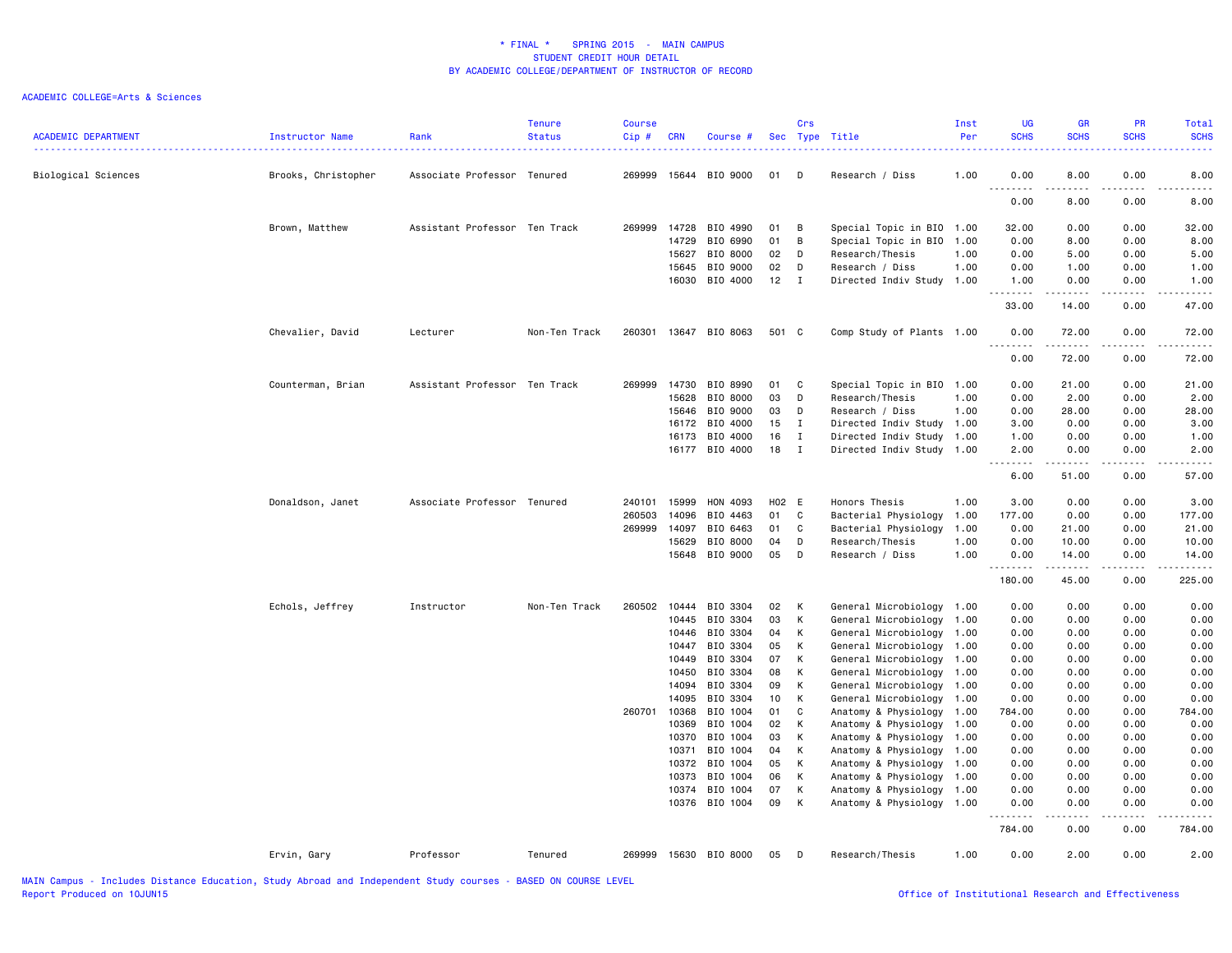| <b>ACADEMIC DEPARTMENT</b> | Instructor Name | Rank<br>. <u>.</u> .          | Tenure<br><b>Status</b> | <b>Course</b><br>Cip# | <b>CRN</b>     | Course #              |          | Crs            | Sec Type Title                               | Inst<br>Per<br>. | <b>UG</b><br><b>SCHS</b> | <b>GR</b><br><b>SCHS</b> | <b>PR</b><br><b>SCHS</b> | <b>Total</b><br><b>SCHS</b> |
|----------------------------|-----------------|-------------------------------|-------------------------|-----------------------|----------------|-----------------------|----------|----------------|----------------------------------------------|------------------|--------------------------|--------------------------|--------------------------|-----------------------------|
| Biological Sciences        | Ervin, Gary     | Professor                     | Tenured                 | 269999                |                | 15649 BIO 9000        | 06       | D              | Research / Diss                              | 1.00             | 0.00                     | 3.00                     | 0.00                     | 3.00                        |
|                            |                 |                               |                         |                       |                |                       |          |                |                                              |                  | 0.00                     | 5.00                     | 0.00                     | 5.00                        |
|                            | Gordon, Donna   | Associate Professor           | Tenured                 | 240101                | 16338          | HON 4000              | 16       | $\blacksquare$ | Directed Individual                          | 1.00             | 2.00                     | 0.00                     | 0.00                     | 2.00                        |
|                            |                 |                               |                         | 260401                | 13646          | BIO 8033              | 501 C    |                | Adv. Cell Biology                            | 1.00             | 0.00                     | 39.00                    | 0.00                     | 39.00                       |
|                            |                 |                               |                         | 260402                | 14651          | BIO 8233              | 01       | B              | Molecular Applicatio                         | 1.00             | 0.00                     | 69.00                    | 0.00                     | 69.00                       |
|                            |                 |                               |                         | 269999                | 15631          | BIO 8000              | 06       | D              | Research/Thesis                              | 1.00             | 0.00                     | 6.00                     | 0.00                     | 6.00                        |
|                            |                 |                               |                         |                       |                | 15775 BIO 4000        | $01$ I   |                | Directed Indiv Study 1.00                    |                  | 1.00<br>.                | 0.00<br>.                | 0.00<br>.                | 1.00                        |
|                            |                 |                               |                         |                       |                |                       |          |                |                                              |                  | 3.00                     | 114.00                   | 0.00                     | 117.00                      |
|                            | Holder, Thomas  | Instructor                    | Non-Ten Track           | 260101                | 10411          | BIO 1144              | 01       | C              | Biology II                                   | 1.00             | 864.00                   | 0.00                     | 0.00                     | 864.00                      |
|                            |                 |                               |                         |                       | 10413          | BIO 1144              | 03       | C              | Biology II                                   | 1.00             | 852.00                   | 0.00                     | 0.00                     | 852.00                      |
|                            |                 |                               |                         |                       | 10414          | BIO 1144              | 04       | К              | Biology II                                   | 0.50             | 0.00                     | 0.00                     | 0.00                     | 0.00                        |
|                            |                 |                               |                         |                       | 10415          | BIO 1144              | 05       | K              | Biology II                                   | 0.50             | 0.00                     | 0.00                     | 0.00                     | 0.00                        |
|                            |                 |                               |                         |                       | 10416          | BIO 1144              | 06       | K              | Biology II                                   | 0.50             | 0.00                     | 0.00                     | 0.00                     | 0.00                        |
|                            |                 |                               |                         |                       | 10417          | BIO 1144              | 07       | K              | Biology II                                   | 0.50             | 0.00                     | 0.00                     | 0.00                     | 0.00                        |
|                            |                 |                               |                         |                       | 10418          | BIO 1144              | 08       | K              | Biology II                                   | 0.50             | 0.00                     | 0.00                     | 0.00                     | 0.00                        |
|                            |                 |                               |                         |                       | 10419          | BIO 1144              | 09       | K              | Biology II                                   | 0.50             | 0.00                     | 0.00                     | 0.00                     | 0.00                        |
|                            |                 |                               |                         |                       | 10420          | BIO 1144              | 10       | K              | Biology II                                   | 0.50             | 0.00                     | 0.00                     | 0.00                     | 0.00                        |
|                            |                 |                               |                         |                       | 10421          | BIO 1144              | 11       | K              | Biology II                                   | 0.50             | 0.00                     | 0.00                     | 0.00                     | 0.00                        |
|                            |                 |                               |                         |                       | 10422          | BIO 1144              | 13       | K              | Biology II                                   | 0.50             | 0.00                     | 0.00                     | 0.00                     | 0.00                        |
|                            |                 |                               |                         |                       | 10423          | BIO 1144              | 14       | K              | Biology II                                   | 0.50             | 0.00                     | 0.00                     | 0.00                     | 0.00                        |
|                            |                 |                               |                         |                       | 10424          | BIO 1144              | 15       | K              | Biology II                                   | 0.50             | 0.00                     | 0.00                     | 0.00                     | 0.00                        |
|                            |                 |                               |                         |                       | 10425          | BIO 1144              | 16       | K              | Biology II                                   | 0.50             | 0.00                     | 0.00                     | 0.00                     | 0.00                        |
|                            |                 |                               |                         |                       | 10426<br>10427 | BIO 1144<br>BIO 1144  | 17<br>18 | K              | Biology II                                   | 0.50<br>0.50     | 0.00<br>0.00             | 0.00<br>0.00             | 0.00<br>0.00             | 0.00<br>0.00                |
|                            |                 |                               |                         |                       |                |                       |          | K              | Biology II                                   | 0.50             | 0.00                     |                          | 0.00                     |                             |
|                            |                 |                               |                         |                       | 10428<br>10429 | BIO 1144<br>BIO 1144  | 19<br>20 | K<br>K         | Biology II                                   | 0.50             | 0.00                     | 0.00<br>0.00             | 0.00                     | 0.00<br>0.00                |
|                            |                 |                               |                         |                       |                |                       |          |                | Biology II                                   |                  |                          |                          |                          |                             |
|                            |                 |                               |                         | 260301                | 14092<br>14093 | BIO 2213<br>BIO 2213  | 01<br>02 | C<br>K         | Survey Plant Kingdom<br>Survey Plant Kingdom | 1.00<br>1.00     | 99.00<br>0.00            | 0.00<br>0.00             | 0.00<br>0.00             | 99.00<br>0.00               |
|                            |                 |                               |                         | 260701                | 10379          | BIO 1023              | 03       | K              | Plants & Humans                              | 0.50             | 0.00                     | 0.00                     | 0.00                     | 0.00                        |
|                            |                 |                               |                         |                       | 10380          | BIO 1023              | 04       | $\mathsf{K}$   | Plants & Humans                              | 0.50             | 0.00                     | 0.00                     | 0.00                     | 0.00                        |
|                            |                 |                               |                         |                       | 10381          | BIO 1023              | 05       | K              | Plants & Humans                              | 0.50             | 0.00                     | 0.00                     | 0.00                     | 0.00                        |
|                            |                 |                               |                         |                       | 10382          | BIO 1023              | 06       | K              | Plants & Humans                              | 0.50             | 0.00                     | 0.00                     | 0.00                     | 0.00                        |
|                            |                 |                               |                         |                       | 10383          | BIO 1023              | 07       | K              | Plants & Humans                              | 0.50             | 0.00                     | 0.00                     | 0.00                     | 0.00                        |
|                            |                 |                               |                         |                       | 10384          | BIO 1023              | 08       | K              | Plants & Humans                              | 0.50             | 0.00                     | 0.00                     | 0.00                     | 0.00                        |
|                            |                 |                               |                         |                       | 10385          | BIO 1023              | 09       | K              | Plants & Humans                              | 0.50             | 0.00                     | 0.00                     | 0.00                     | 0.00                        |
|                            |                 |                               |                         |                       | 10386          | BIO 1023              | 10       | K              | Plants & Humans                              | 0.50             | 0.00                     | 0.00                     | 0.00                     | 0.00                        |
|                            |                 |                               |                         |                       | 10452          | BIO 3524              | 01       | C              | Biol Of Vertebrates                          | 1.00             | 236.00                   | 0.00                     | 0.00                     | 236.00                      |
|                            |                 |                               |                         |                       | 10453          | BIO 3524              | 02       | K              | Biol Of Vertebrates                          | 1.00             | 0.00                     | 0.00                     | 0.00                     | 0.00                        |
|                            |                 |                               |                         |                       |                | 10454 BIO 3524        | 03       | K              | Biol Of Vertebrates                          | 1.00             | 0.00                     | 0.00                     | 0.00                     | 0.00                        |
|                            |                 |                               |                         |                       |                |                       |          |                |                                              |                  | .<br>2051.00             | .<br>0.00                | 0.00                     | 2051.00                     |
|                            | Jordan, Heather | Assistant Professor Ten Track |                         | 260502                | 10443          | BIO 3304              | 01       | C              | General Microbiology                         | 1.00             | 1252.00                  | 0.00                     | 0.00                     | 1252.00                     |
|                            |                 |                               |                         | 269999                | 15651          | BIO 9000              | 08       | D              | Research / Diss                              | 1.00             | 0.00                     | 5.00                     | 0.00                     | 5.00                        |
|                            |                 |                               |                         |                       | 16171          | BIO 4000              | 14       | $\mathbf{I}$   | Directed Indiv Study 1.00                    |                  | 3.00                     | 0.00<br>.                | 0.00                     | 3.00                        |
|                            |                 |                               |                         |                       |                |                       |          |                |                                              |                  | .<br>1255.00             | 5.00                     | 0.00                     | .<br>1260.00                |
|                            | Kaplan, Evan    | Instructor                    | Non-Ten Track           |                       |                | 260101 10400 BIO 1134 | 01       | C              | Biology I                                    | 1.00             | 864.00                   | 0.00                     | 0.00                     | 864.00                      |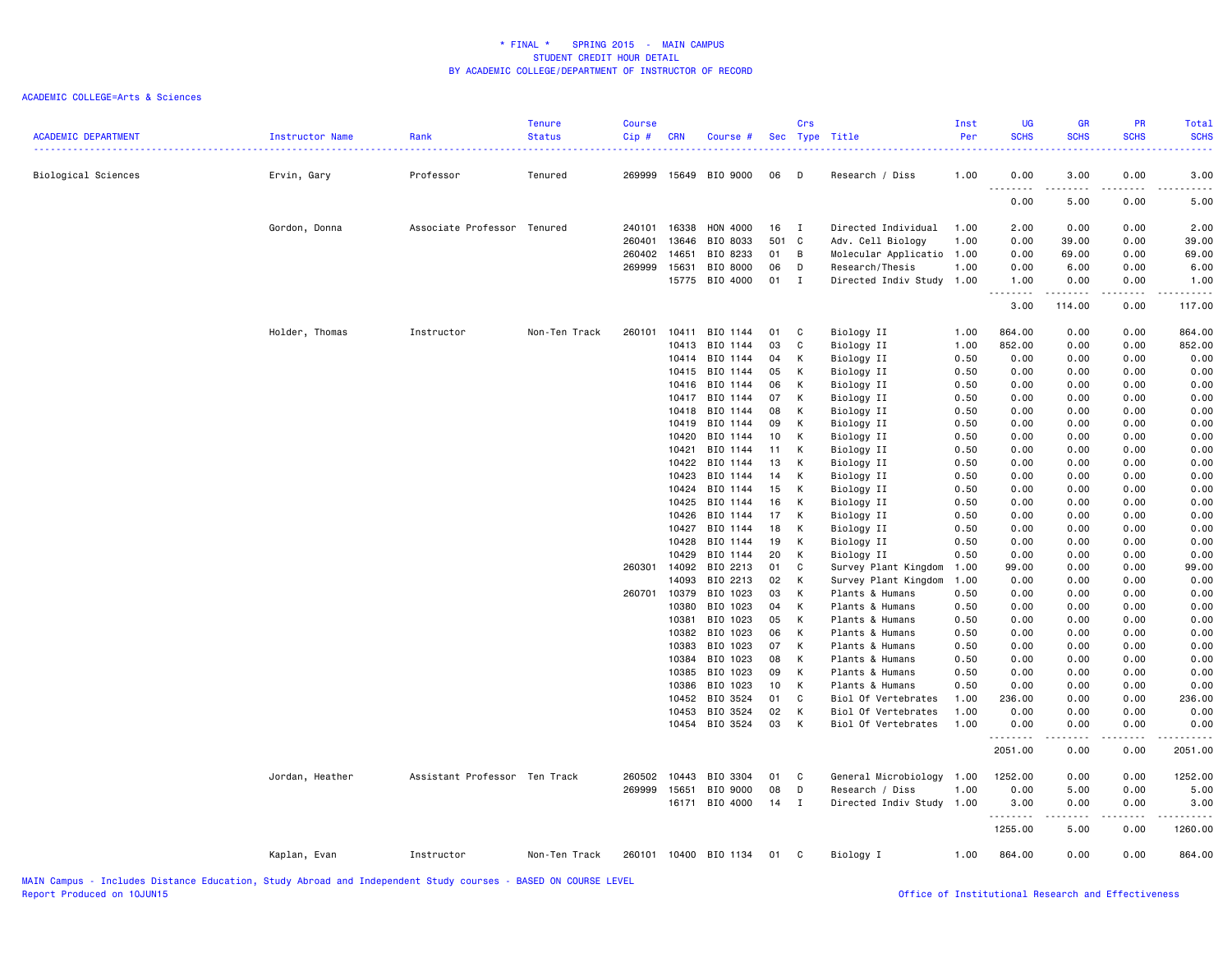| <b>ACADEMIC DEPARTMENT</b> | Instructor Name   | Rank                          | <b>Tenure</b><br><b>Status</b> | <b>Course</b><br>Cip# | <b>CRN</b>     | Course #              | Sec      | Crs                          | Type Title                                             | Inst<br>Per  | <b>UG</b><br><b>SCHS</b>                        | <b>GR</b><br><b>SCHS</b> | PR<br><b>SCHS</b><br>$\frac{1}{2} \left( \frac{1}{2} \right) \left( \frac{1}{2} \right) \left( \frac{1}{2} \right)$ | Total<br><b>SCHS</b><br>. |
|----------------------------|-------------------|-------------------------------|--------------------------------|-----------------------|----------------|-----------------------|----------|------------------------------|--------------------------------------------------------|--------------|-------------------------------------------------|--------------------------|---------------------------------------------------------------------------------------------------------------------|---------------------------|
| Biological Sciences        | Kaplan, Evan      | Instructor                    | Non-Ten Track                  | 260401                | 10430          | BIO 2103              | 01       | C                            | Cell Biology                                           | 1.00         | 657.00                                          | 0.00                     | 0.00                                                                                                                | 657.00                    |
|                            |                   |                               |                                | 511005                | 14648<br>14649 | BIO 4303<br>BIO 6303  | 01<br>01 | B<br>В                       | Bioinstrumentation<br>Bioinstrumentation               | 1.00<br>1.00 | 33.00                                           | 0.00                     | 0.00<br>0.00                                                                                                        | 33.00<br>12.00            |
|                            |                   |                               |                                |                       |                |                       |          |                              |                                                        |              | 0.00<br>.                                       | 12.00<br>.               | .                                                                                                                   | .                         |
|                            |                   |                               |                                |                       |                |                       |          |                              |                                                        |              | 1554.00                                         | 12.00                    | 0.00                                                                                                                | 1566.00                   |
|                            | Klink, Vincent    | Associate Professor Tenured   |                                | 260307                | 10465          | BIO 4214              | 01       | C                            | Gen Plant Physiology                                   | 1.00         | 96.00                                           | 0.00                     | 0.00                                                                                                                | 96.00                     |
|                            |                   |                               |                                |                       | 10466          | BIO 4214              | 02       | К                            | Gen Plant Physiology                                   | 1.00         | 0.00                                            | 0.00                     | 0.00                                                                                                                | 0.00                      |
|                            |                   |                               |                                |                       | 10486          | BIO 6214              | 01       | C                            | Gen Plant Physiology                                   | 1.00         | 0.00                                            | 28.00                    | 0.00                                                                                                                | 28.00                     |
|                            |                   |                               |                                |                       | 10487          | BIO 6214              | 02       | К                            | Gen Plant Physiology                                   | 1.00         | 0.00                                            | 0.00                     | 0.00                                                                                                                | 0.00                      |
|                            |                   |                               |                                | 269999                | 15633          | BIO 8000              | 08       | D<br>D                       | Research/Thesis                                        | 1.00         | 0.00                                            | 17.00                    | 0.00                                                                                                                | 17.00                     |
|                            |                   |                               |                                |                       | 15652          | BIO 9000<br>BIO 4000  | 09<br>02 |                              | Research / Diss                                        | 1.00         | 0.00                                            | 22.00<br>0.00            | 0.00                                                                                                                | 22.00                     |
|                            |                   |                               |                                |                       | 15776<br>15777 | BIO 4000              | 03       | $\mathbf{I}$<br>$\mathbf{I}$ | Directed Indiv Study 1.00<br>Directed Indiv Study 1.00 |              | 3.00<br>2.00                                    | 0.00                     | 0.00<br>0.00                                                                                                        | 3.00<br>2.00              |
|                            |                   |                               |                                |                       | 15779          | BIO 4000              | 04       | $\mathbf{I}$                 | Directed Indiv Study                                   | 1.00         | 3.00                                            | 0.00                     | 0.00                                                                                                                | 3.00                      |
|                            |                   |                               |                                |                       | 15780          | BIO 4000              | 05       | $\mathbf{I}$                 | Directed Indiv Study                                   | 1.00         | 1.00                                            | 0.00                     | 0.00                                                                                                                | 1.00                      |
|                            |                   |                               |                                |                       | 15781          | BIO 4000              | 06       | $\mathbf{I}$                 | Directed Indiv Study 1.00                              |              | 1.00                                            | 0.00                     | 0.00                                                                                                                | 1.00                      |
|                            |                   |                               |                                |                       |                |                       |          |                              |                                                        |              | <u>.</u><br>106.00                              | .<br>67.00               | .<br>0.00                                                                                                           | .<br>173.00               |
|                            |                   | Grad Teach Assist             |                                | 260101                | 10402          | BIO 1134              | 03       | К                            | Biology I                                              | 0.50         | 0.00                                            | 0.00                     | 0.00                                                                                                                | 0.00                      |
|                            | Larson, David     |                               | Not Applicable                 |                       | 10403          | BIO 1134              | 04       | К                            | Biology I                                              | 0.50         | 0.00                                            | 0.00                     | 0.00                                                                                                                | 0.00                      |
|                            |                   |                               |                                |                       | 10404          | BIO 1134              | 05       | К                            | Biology I                                              | 0.50         | 0.00                                            | 0.00                     | 0.00                                                                                                                | 0.00                      |
|                            |                   |                               |                                |                       | 10405          | BIO 1134              | 06       | К                            | Biology I                                              | 0.50         | 0.00                                            | 0.00                     | 0.00                                                                                                                | 0.00                      |
|                            |                   |                               |                                |                       | 10406          | BIO 1134              | 07       | к                            | Biology I                                              | 0.50         | 0.00                                            | 0.00                     | 0.00                                                                                                                | 0.00                      |
|                            |                   |                               |                                |                       | 10407          | BIO 1134              | 08       | K                            | Biology I                                              | 0.50         | 0.00                                            | 0.00                     | 0.00                                                                                                                | 0.00                      |
|                            |                   |                               |                                |                       | 10408          | BIO 1134              | 09       | К                            | Biology I                                              | 0.50         | 0.00                                            | 0.00                     | 0.00                                                                                                                | 0.00                      |
|                            |                   |                               |                                |                       | 10409          | BIO 1134              | 10       | К                            | Biology I                                              | 0.50         | 0.00                                            | 0.00                     | 0.00                                                                                                                | 0.00                      |
|                            |                   |                               |                                |                       |                | 10410 BIO 1134        | 12       | K                            | Biology I                                              | 0.50         | 0.00                                            | 0.00                     | 0.00                                                                                                                | 0.00                      |
|                            |                   |                               |                                |                       |                |                       |          |                              |                                                        |              | $\omega$ is a $\omega$<br>$\sim$ $\sim$<br>0.00 | $- - - - -$<br>0.00      | .<br>0.00                                                                                                           | .<br>0.00                 |
|                            | McCurdy, Victoria | Instructor                    | Non-Ten Track                  | 260101                | 10401          | BIO 1134              | 02       | C                            | Biology I                                              | 1.00         | 728.00                                          | 0.00                     | 0.00                                                                                                                | 728.00                    |
|                            |                   |                               |                                | 260501                | 10489          | BIO 6413              | 01       | C                            | Immunology                                             | 1.00         | 0.00                                            | 12.00                    | 0.00                                                                                                                | 12.00                     |
|                            |                   |                               |                                | 260507                | 10468          | BIO 4413              | 01       | C                            | Immunology                                             | 1.00         | 615.00                                          | 0.00                     | 0.00                                                                                                                | 615.00                    |
|                            |                   |                               |                                | 260613                | 10482          | BIO 6133              | 01       | C                            | Human Genetics                                         | 1.00         | 0.00                                            | 6.00                     | 0.00                                                                                                                | 6.00                      |
|                            |                   |                               |                                |                       | 12012          | GNS 4133              | 01       | $\mathbb C$                  | Human Genetics                                         | 1.00         | 30.00                                           | 0.00                     | 0.00                                                                                                                | 30.00                     |
|                            |                   |                               |                                |                       |                | 260806 10460 BIO 4133 | 01       | C                            | Human Genetics                                         | 1.00         | 540.00<br>.                                     | 0.00<br>.                | 0.00<br>.                                                                                                           | 540.00<br>.               |
|                            |                   |                               |                                |                       |                |                       |          |                              |                                                        |              | 1913.00                                         | 18.00                    | 0.00                                                                                                                | 1931.00                   |
|                            | Outlaw, Diana     | Assistant Professor Ten Track |                                | 260706                | 10475          | BIO 4514              | 01       | C                            | Animal Physiology                                      | 1.00         | 536.00                                          | 0.00                     | 0.00                                                                                                                | 536.00                    |
|                            |                   |                               |                                |                       | 10494          | BIO 6514              | 01       | C                            | Animal Physiology                                      | 1.00         | 0.00                                            | 16.00                    | 0.00                                                                                                                | 16.00                     |
|                            |                   |                               |                                | 269999                | 15636          | BIO 8000              | 11       | D                            | Research/Thesis                                        | 1.00         | 0.00                                            | 10.00                    | 0.00                                                                                                                | 10.00                     |
|                            |                   |                               |                                |                       | 15655          | BIO 9000              | 12       | D                            | Research / Diss                                        | 1.00         | 0.00                                            | 8.00                     | 0.00                                                                                                                | 8.00                      |
|                            |                   |                               |                                |                       | 16251          | BIO 4000              | 20       | $\bf{I}$                     | Directed Indiv Study                                   | 1.00         | 3.00                                            | 0.00                     | 0.00                                                                                                                | 3.00                      |
|                            |                   |                               |                                |                       |                | 16252 BIO 4000        | 21       | $\mathbf{I}$                 | Directed Indiv Study 1.00                              |              | 4.00<br>.                                       | 0.00<br>.                | 0.00<br>$- - - -$                                                                                                   | 4.00<br>.                 |
|                            |                   |                               |                                |                       |                |                       |          |                              |                                                        |              | 543.00                                          | 34.00                    | 0.00                                                                                                                | 577.00                    |
|                            | Outlaw, Robert    | Instructor                    | Non-Ten Track                  | 260101                | 10402          | BIO 1134              | 03       | K                            | Biology I                                              | 0.50         | 0.00                                            | 0.00                     | 0.00                                                                                                                | 0.00                      |
|                            |                   |                               |                                |                       | 10403          | BIO 1134              | 04       | К                            | Biology I                                              | 0.50         | 0.00                                            | 0.00                     | 0.00                                                                                                                | 0.00                      |
|                            |                   |                               |                                |                       | 10404          | BIO 1134              | 05       | К                            | Biology I                                              | 0.50         | 0.00                                            | 0.00                     | 0.00                                                                                                                | 0.00                      |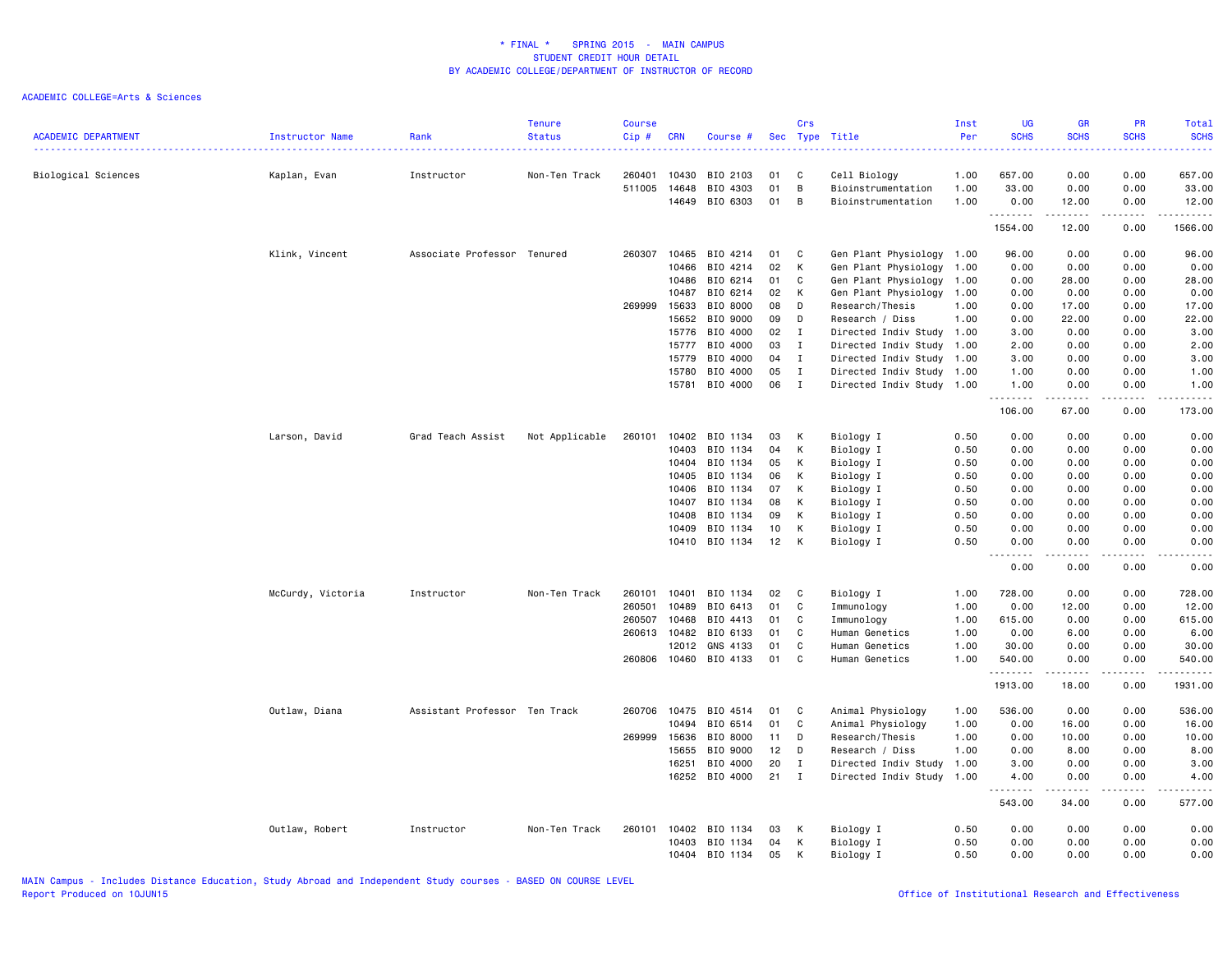| <b>ACADEMIC DEPARTMENT</b> | <b>Instructor Name</b> | Rank                          | <b>Tenure</b><br><b>Status</b> | <b>Course</b><br>Cip# | <b>CRN</b>     | Course #              |          | Crs          | Sec Type Title                     | Inst<br>Per  | <b>UG</b><br><b>SCHS</b>              | <b>GR</b><br><b>SCHS</b> | PR<br><b>SCHS</b>           | Total<br><b>SCHS</b> |
|----------------------------|------------------------|-------------------------------|--------------------------------|-----------------------|----------------|-----------------------|----------|--------------|------------------------------------|--------------|---------------------------------------|--------------------------|-----------------------------|----------------------|
|                            |                        |                               | <b>.</b> .                     |                       |                |                       |          |              |                                    | .            | $\omega_{\rm c}$ and $\omega_{\rm c}$ |                          | $\sim$ $\sim$ $\sim$ $\sim$ | 22222                |
| Biological Sciences        | Outlaw, Robert         | Instructor                    | Non-Ten Track                  | 260101                | 10405          | BIO 1134              | 06       | к            | Biology I                          | 0.50         | 0.00                                  | 0.00                     | 0.00                        | 0.00                 |
|                            |                        |                               |                                |                       | 10406          | BIO 1134              | 07       | К            | Biology I                          | 0.50         | 0.00                                  | 0.00                     | 0.00                        | 0.00                 |
|                            |                        |                               |                                |                       | 10407          | BIO 1134              | 08       | K            | Biology I                          | 0.50         | 0.00                                  | 0.00                     | 0.00                        | 0.00                 |
|                            |                        |                               |                                |                       | 10408          | BIO 1134              | 09       | K            | Biology I                          | 0.50         | 0.00                                  | 0.00                     | 0.00                        | 0.00                 |
|                            |                        |                               |                                |                       | 10409          | BIO 1134              | 10       | К            | Biology I                          | 0.50         | 0.00                                  | 0.00                     | 0.00                        | 0.00                 |
|                            |                        |                               |                                |                       | 10410          | BIO 1134              | 12       | K            | Biology I                          | 0.50         | 0.00                                  | 0.00                     | 0.00                        | 0.00                 |
|                            |                        |                               |                                | 260701                | 10377          | BIO 1023              | 01       | C            | Plants & Humans                    | 1.00         | 606.00                                | 0.00                     | 0.00                        | 606.00               |
|                            |                        |                               |                                |                       | 10378          | BIO 1023              | 02       | C            | Plants & Humans                    | 1.00         | 612.00                                | 0.00                     | 0.00                        | 612.00               |
|                            |                        |                               |                                |                       | 10379          | BIO 1023              | 03       | K            | Plants & Humans                    | 0.50         | 0.00                                  | 0.00                     | 0.00                        | 0.00                 |
|                            |                        |                               |                                |                       | 10380          | BIO 1023              | 04       | K            | Plants & Humans                    | 0.50         | 0.00                                  | 0.00                     | 0.00                        | 0.00                 |
|                            |                        |                               |                                |                       | 10381          | BIO 1023              | 05       | K            | Plants & Humans                    | 0.50         | 0.00                                  | 0.00                     | 0.00                        | 0.00                 |
|                            |                        |                               |                                |                       | 10382          | BIO 1023              | 06       | K            | Plants & Humans                    | 0.50         | 0.00                                  | 0.00                     | 0.00                        | 0.00                 |
|                            |                        |                               |                                |                       | 10383          | BIO 1023              | 07       | K            | Plants & Humans                    | 0.50         | 0.00                                  | 0.00                     | 0.00                        | 0.00                 |
|                            |                        |                               |                                |                       | 10384<br>10385 | BIO 1023<br>BIO 1023  | 08<br>09 | K<br>K       | Plants & Humans<br>Plants & Humans | 0.50<br>0.50 | 0.00<br>0.00                          | 0.00<br>0.00             | 0.00<br>0.00                | 0.00                 |
|                            |                        |                               |                                |                       | 10386          | BIO 1023              | 10       | K            | Plants & Humans                    | 0.50         | 0.00                                  | 0.00                     | 0.00                        | 0.00<br>0.00         |
|                            |                        |                               |                                | 260706                | 10476          | BIO 4514              | 02       | K            | Animal Physiology                  | 1.00         | 0.00                                  | 0.00                     | 0.00                        | 0.00                 |
|                            |                        |                               |                                |                       | 10477          | BIO 4514              | 03       | К            | Animal Physiology                  | 1.00         | 0.00                                  | 0.00                     | 0.00                        | 0.00                 |
|                            |                        |                               |                                |                       | 10478          | BIO 4514              | 04       | K            | Animal Physiology                  | 1.00         | 0.00                                  | 0.00                     | 0.00                        | 0.00                 |
|                            |                        |                               |                                |                       | 10495          | BIO 6514              | 02       | K            | Animal Physiology                  | 1.00         | 0.00                                  | 0.00                     | 0.00                        | 0.00                 |
|                            |                        |                               |                                |                       | 10497          | BIO 6514              | 04       | K            | Animal Physiology                  | 1.00         | 0.00                                  | 0.00                     | 0.00                        | 0.00                 |
|                            |                        |                               |                                |                       |                |                       |          |              |                                    |              | .                                     |                          |                             | $- - - - -$          |
|                            |                        |                               |                                |                       |                |                       |          |              |                                    |              | 1218.00                               | 0.00                     | 0.00                        | 1218.00              |
|                            | Range, Ryan            | Assistant Professor Ten Track |                                | 260101                | 10499          | BIO 8021              | 01       | <b>S</b>     | Seminar II                         | 1.00         | 0.00                                  | 14.00                    | 0.00                        | 14.00                |
|                            |                        |                               |                                | 260701                | 10474          | BIO 4504              | 01       | C            | Compar Verte Embryo                | 1.00         | 64.00                                 | 0.00                     | 0.00                        | 64.00                |
|                            |                        |                               |                                |                       | 14090          | BIO 4504              | 02       | K            | Compar Verte Embryo                | 1.00         | 0.00                                  | 0.00                     | 0.00                        | 0.00                 |
|                            |                        |                               |                                | 269999                | 10498          | BIO 8011              | 01       | <sub>S</sub> | Seminar I                          | 1.00         | 0.00                                  | 30.00                    | 0.00                        | 30.00                |
|                            |                        |                               |                                |                       | 15656          | BIO 9000              | 13       | D            | Research / Diss                    | 1.00         | 0.00<br>.<br>$\sim$ $\sim$ .          | 6.00<br>$    -$          | 0.00<br>.                   | 6.00<br>.            |
|                            |                        |                               |                                |                       |                |                       |          |              |                                    |              | 64.00                                 | 50.00                    | 0.00                        | 114.00               |
|                            | Reese, Mary            | Instructor                    | Non-Ten Track                  | 269999                | 16235          | BIO 4000              | 19       | $\mathbf{I}$ | Directed Indiv Study 1.00          |              | 2.00                                  | 0.00                     | 0.00                        | 2.00                 |
|                            |                        |                               |                                |                       | 16468          | BIO 4000              | 24       | $\mathbf{I}$ | Directed Indiv Study 1.00          |              | 1.00                                  | 0.00                     | 0.00                        | 1.00                 |
|                            |                        |                               |                                |                       | 16470          | BIO 4000              | 26       | $\mathbf{I}$ | Directed Indiv Study 1.00          |              | 1.00                                  | 0.00                     | 0.00                        | 1.00                 |
|                            |                        |                               |                                | 511005                | 10457          | BIO 4100              | 01       | H            | Med Tech Clinicals                 | 1.00         | 168.00<br>.                           | 0.00                     | 0.00                        | 168.00<br>.          |
|                            |                        |                               |                                |                       |                |                       |          |              |                                    |              | 172.00                                | 0.00                     | 0.00                        | 172.00               |
|                            | Reichert, Nancy        | Professor                     | Tenured                        | 261102                | 13648          | BIO 8093              | 501 C    |              | Experm Bio & Biostat 0.50          |              | 0.00                                  | 37.50                    | 0.00                        | 37.50                |
|                            |                        |                               |                                | 269999                |                | 15638 BIO 8000        | 13       | D            | Research/Thesis                    | 1.00         | 0.00                                  | 1.00                     | 0.00                        | 1.00                 |
|                            |                        |                               |                                |                       |                |                       |          |              |                                    |              | .<br>$\sim$ $\sim$                    | .                        | .                           | $    -$              |
|                            |                        |                               |                                |                       |                |                       |          |              |                                    |              | 0.00                                  | 38.50                    | 0.00                        | 38.50                |
|                            | Schartel, Tyler        | Grad Teach Assist             | Not Applicable                 |                       |                | 261102 13648 BIO 8093 | 501 C    |              | Experm Bio & Biostat 0.50          |              | 0.00<br>$\sim$ $\sim$ $\sim$<br>.     | 37.50                    | 0.00<br>$- - -$             | 37.50<br>$    -$     |
|                            |                        |                               |                                |                       |                |                       |          |              |                                    |              | 0.00                                  | 37.50                    | 0.00                        | 37.50                |
|                            | Stewart, James         | Assistant Professor Ten Track |                                | 240101                | 12194          | HON 4003              | H03 I    |              | Oxbridge Tutorial                  | 1.00         | 3.00                                  | 0.00                     | 0.00                        | 3.00                 |
|                            |                        |                               |                                |                       | 16024          | HON 4000              | 09       | $\mathbf{I}$ | Directed Individual                | 1.00         | 3.00                                  | 0.00                     | 0.00                        | 3.00                 |
|                            |                        |                               |                                |                       | 16025          | HON 4000              | 10       | $\mathbf{I}$ | Directed Individual                | 1.00         | 3.00                                  | 0.00                     | 0.00                        | 3.00                 |
|                            |                        |                               |                                | 260701                | 10431          | BIO 3014              | 01       | C            | Human Physiology                   | 1.00         | 1304.00                               | 0.00                     | 0.00                        | 1304.00              |
|                            |                        |                               |                                |                       | 10432          | BIO 3014              | 02       | к            | Human Physiology                   | 1.00         | 0.00                                  | 0.00                     | 0.00                        | 0.00                 |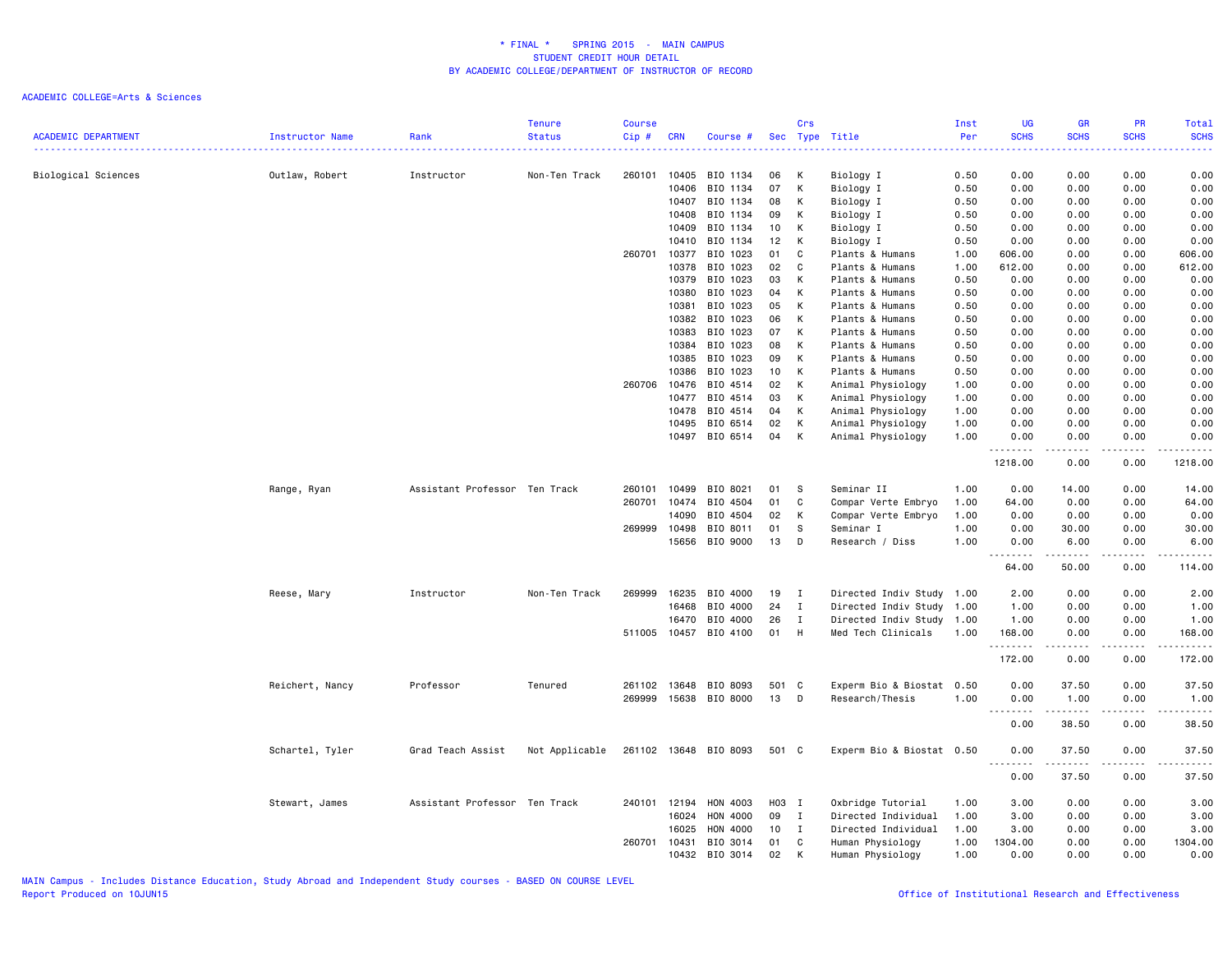| <b>ACADEMIC DEPARTMENT</b> | Instructor Name   | Rank                          | <b>Tenure</b><br><b>Status</b> | <b>Course</b><br>Cip# | <b>CRN</b> | Course #       |     | Crs            | Sec Type Title            | Inst<br>Per | <b>UG</b><br><b>SCHS</b>   | <b>GR</b><br><b>SCHS</b>                                                                                                                                     | <b>PR</b><br><b>SCHS</b> | <b>Total</b><br><b>SCHS</b>                                                                                                                                  |
|----------------------------|-------------------|-------------------------------|--------------------------------|-----------------------|------------|----------------|-----|----------------|---------------------------|-------------|----------------------------|--------------------------------------------------------------------------------------------------------------------------------------------------------------|--------------------------|--------------------------------------------------------------------------------------------------------------------------------------------------------------|
|                            |                   |                               |                                |                       |            |                |     |                |                           | 222222      | د د د د                    |                                                                                                                                                              | .                        | .                                                                                                                                                            |
| Biological Sciences        | Stewart, James    | Assistant Professor Ten Track |                                | 260701                | 10433      | BIO 3014       | 03  | К              | Human Physiology          | 1.00        | 0.00                       | 0.00                                                                                                                                                         | 0.00                     | 0.00                                                                                                                                                         |
|                            |                   |                               |                                |                       | 10434      | BIO 3014       | 04  | K              | Human Physiology          | 1.00        | 0.00                       | 0.00                                                                                                                                                         | 0.00                     | 0.00                                                                                                                                                         |
|                            |                   |                               |                                |                       | 10435      | BIO 3014       | 05  | K              | Human Physiology          | 1.00        | 0.00                       | 0.00                                                                                                                                                         | 0.00                     | 0.00                                                                                                                                                         |
|                            |                   |                               |                                |                       | 10436      | BIO 3014       | 06  | K              | Human Physiology          | 1.00        | 0.00                       | 0.00                                                                                                                                                         | 0.00                     | 0.00                                                                                                                                                         |
|                            |                   |                               |                                |                       | 10437      | BIO 3014       | 07  | К              | Human Physiology          | 1.00        | 0.00                       | 0.00                                                                                                                                                         | 0.00                     | 0.00                                                                                                                                                         |
|                            |                   |                               |                                |                       | 10438      | BIO 3014       | 08  | K              | Human Physiology          | 1.00        | 0.00                       | 0.00                                                                                                                                                         | 0.00                     | 0.00                                                                                                                                                         |
|                            |                   |                               |                                | 269999                | 15639      | BIO 8000       | 14  | D              | Research/Thesis           | 1.00        | 0.00                       | 6.00                                                                                                                                                         | 0.00                     | 6.00                                                                                                                                                         |
|                            |                   |                               |                                |                       | 15658      | BIO 9000       | 15  | D              | Research / Diss           | 1.00        | 0.00                       | 18.00                                                                                                                                                        | 0.00                     | 18.00                                                                                                                                                        |
|                            |                   |                               |                                |                       | 15978      | BIO 4000       | 09  | $\mathbf{I}$   | Directed Indiv Study 1.00 |             | 3.00                       | 0.00                                                                                                                                                         | 0.00                     | 3.00                                                                                                                                                         |
|                            |                   |                               |                                |                       | 15979      | BIO 4000       | 10  | $\mathbf I$    | Directed Indiv Study 1.00 |             | 3.00                       | 0.00                                                                                                                                                         | 0.00                     | 3.00                                                                                                                                                         |
|                            |                   |                               |                                |                       | 16443      | BIO 4000       | 23  | $\mathbf{I}$   | Directed Indiv Study 1.00 |             | 3.00<br>.                  | 0.00<br>$\frac{1}{2} \left( \frac{1}{2} \right) \left( \frac{1}{2} \right) \left( \frac{1}{2} \right) \left( \frac{1}{2} \right) \left( \frac{1}{2} \right)$ | 0.00<br>$- - -$          | 3.00<br>$\frac{1}{2} \left( \frac{1}{2} \right) \left( \frac{1}{2} \right) \left( \frac{1}{2} \right) \left( \frac{1}{2} \right) \left( \frac{1}{2} \right)$ |
|                            |                   |                               |                                |                       |            |                |     |                |                           |             | 1322.00                    | 24.00                                                                                                                                                        | 0.00                     | 1346.00                                                                                                                                                      |
|                            | Thornton, Justin  | Assistant Professor Ten Track |                                | 240101                | 15809      | HON 4000       | 01  | $\mathbf{I}$   | Directed Individual       | 1.00        | 3.00                       | 0.00                                                                                                                                                         | 0.00                     | 3.00                                                                                                                                                         |
|                            |                   |                               |                                | 269999                | 15640      | BIO 8000       | 15  | D              | Research/Thesis           | 1.00        | 0.00                       | 9.00                                                                                                                                                         | 0.00                     | 9.00                                                                                                                                                         |
|                            |                   |                               |                                |                       | 15659      | BIO 9000       | 16  | D              | Research / Diss           | 1.00        | 0.00                       | 5.00                                                                                                                                                         | 0.00                     | 5.00                                                                                                                                                         |
|                            |                   |                               |                                |                       | 16389      | BIO 4000       | 22  | $\mathbf I$    | Directed Indiv Study 1.00 |             | 3.00<br>.<br>$\frac{1}{2}$ | 0.00<br>.                                                                                                                                                    | 0.00<br>.                | 3.00<br>$\frac{1}{2}$                                                                                                                                        |
|                            |                   |                               |                                |                       |            |                |     |                |                           |             | 6.00                       | 14.00                                                                                                                                                        | 0.00                     | 20.00                                                                                                                                                        |
|                            | Wallace, Lisa     | Associate Professor Tenured   |                                | 260399                | 10461      | BIO 4203       | 01  | C              | Tax Of Spermatophyte 1.00 |             | 108.00                     | 0.00                                                                                                                                                         | 0.00                     | 108.00                                                                                                                                                       |
|                            |                   |                               |                                |                       | 10462      | BIO 4203       | 02  | K              | Tax Of Spermatophyte 1.00 |             | 0.00                       | 0.00                                                                                                                                                         | 0.00                     | 0.00                                                                                                                                                         |
|                            |                   |                               |                                |                       | 10463      | BIO 4203       | 03  | K              | Tax Of Spermatophyte 1.00 |             | 0.00                       | 0.00                                                                                                                                                         | 0.00                     | 0.00                                                                                                                                                         |
|                            |                   |                               |                                |                       | 10483      | BIO 6203       | 01  | C              | Tax Of Spermatophyte 1.00 |             | 0.00                       | 9.00                                                                                                                                                         | 0.00                     | 9.00                                                                                                                                                         |
|                            |                   |                               |                                |                       | 10484      | BIO 6203       | 02  | K              | Tax Of Spermatophyte 1.00 |             | 0.00                       | 0.00                                                                                                                                                         | 0.00                     | 0.00                                                                                                                                                         |
|                            |                   |                               |                                |                       | 10485      | BIO 6203       | 03  | K              | Tax Of Spermatophyte 1.00 |             | 0.00                       | 0.00                                                                                                                                                         | 0.00                     | 0.00                                                                                                                                                         |
|                            |                   |                               |                                | 269999                | 15641      | BIO 8000       | 16  | D              | Research/Thesis           | 1.00        | 0.00                       | 8.00                                                                                                                                                         | 0.00                     | 8.00                                                                                                                                                         |
|                            |                   |                               |                                |                       | 15660      | BIO 9000       | 17  | D              | Research / Diss           | 1.00        | 0.00                       | 5.00                                                                                                                                                         | 0.00                     | 5.00                                                                                                                                                         |
|                            |                   |                               |                                |                       | 15792      | BIO 4000       | 08  | I              | Directed Indiv Study 1.00 |             | 3.00<br>.                  | 0.00<br>$- - - - -$                                                                                                                                          | 0.00<br>$\frac{1}{2}$    | 3.00<br>.                                                                                                                                                    |
|                            |                   |                               |                                |                       |            |                |     |                |                           |             | 111.00                     | 22.00                                                                                                                                                        | 0.00                     | 133.00                                                                                                                                                       |
|                            | Welch, Mark       | Associate Professor Tenured   |                                | 260101                | 10480      | BIO 6113       | 01  | C              | Evolution                 | 1.00        | 0.00                       | 9.00                                                                                                                                                         | 0.00                     | 9.00                                                                                                                                                         |
|                            |                   |                               |                                | 261310                | 10458      | BIO 4113       | 01  | C              | Evolution                 | 1.00        | 180.00                     | 0.00                                                                                                                                                         | 0.00                     | 180.00                                                                                                                                                       |
|                            |                   |                               |                                |                       | 13645      | BIO 6023       | 501 | C <sub>c</sub> | Prin Evolutionary Bi      | 1.00        | 0.00                       | 48.00                                                                                                                                                        | 0.00                     | 48.00                                                                                                                                                        |
|                            |                   |                               |                                | 269999                | 15642      | BIO 8000       | 17  | D              | Research/Thesis           | 1.00        | 0.00                       | 15.00                                                                                                                                                        | 0.00                     | 15.00                                                                                                                                                        |
|                            |                   |                               |                                |                       | 15661      | BIO 9000       | 18  | D              | Research / Diss           | 1.00        | 0.00<br>.                  | 28.00<br>. <b>.</b>                                                                                                                                          | 0.00<br>.                | 28.00<br>.                                                                                                                                                   |
|                            |                   |                               |                                |                       |            |                |     |                |                           |             | 180.00                     | 100.00                                                                                                                                                       | 0.00                     | 280.00                                                                                                                                                       |
|                            | Williamson, Emily | Instructor                    | Non-Ten Track                  | 260101                | 10412      | BIO 1144       | 02  | C              | Biology II                | 1.00        | 760.00                     | 0.00                                                                                                                                                         | 0.00                     | 760.00                                                                                                                                                       |
|                            |                   |                               |                                |                       |            | 10414 BIO 1144 | 04  | К              | Biology II                | 0.50        | 0.00                       | 0.00                                                                                                                                                         | 0.00                     | 0.00                                                                                                                                                         |
|                            |                   |                               |                                |                       | 10415      | BIO 1144       | 05  | K              | Biology II                | 0.50        | 0.00                       | 0.00                                                                                                                                                         | 0.00                     | 0.00                                                                                                                                                         |
|                            |                   |                               |                                |                       | 10416      | BIO 1144       | 06  | К              | Biology II                | 0.50        | 0.00                       | 0.00                                                                                                                                                         | 0.00                     | 0.00                                                                                                                                                         |
|                            |                   |                               |                                |                       | 10417      | BIO 1144       | 07  | К              | Biology II                | 0.50        | 0.00                       | 0.00                                                                                                                                                         | 0.00                     | 0.00                                                                                                                                                         |
|                            |                   |                               |                                |                       | 10418      | BIO 1144       | 08  | К              | Biology II                | 0.50        | 0.00                       | 0.00                                                                                                                                                         | 0.00                     | 0.00                                                                                                                                                         |
|                            |                   |                               |                                |                       | 10419      | BIO 1144       | 09  | К              | Biology II                | 0.50        | 0.00                       | 0.00                                                                                                                                                         | 0.00                     | 0.00                                                                                                                                                         |
|                            |                   |                               |                                |                       | 10420      | BIO 1144       | 10  | К              | Biology II                | 0.50        | 0.00                       | 0.00                                                                                                                                                         | 0.00                     | 0.00                                                                                                                                                         |
|                            |                   |                               |                                |                       | 10421      | BIO 1144       | 11  | К              | Biology II                | 0.50        | 0.00                       | 0.00                                                                                                                                                         | 0.00                     | 0.00                                                                                                                                                         |
|                            |                   |                               |                                |                       | 10422      | BIO 1144       | 13  | К              | Biology II                | 0.50        | 0.00                       | 0.00                                                                                                                                                         | 0.00                     | 0.00                                                                                                                                                         |
|                            |                   |                               |                                |                       | 10423      | BIO 1144       | 14  | К              | Biology II                | 0.50        | 0.00                       | 0.00                                                                                                                                                         | 0.00                     | 0.00                                                                                                                                                         |
|                            |                   |                               |                                |                       | 10424      | BIO 1144       | 15  | K              | Biology II                | 0.50        | 0.00                       | 0.00                                                                                                                                                         | 0.00                     | 0.00                                                                                                                                                         |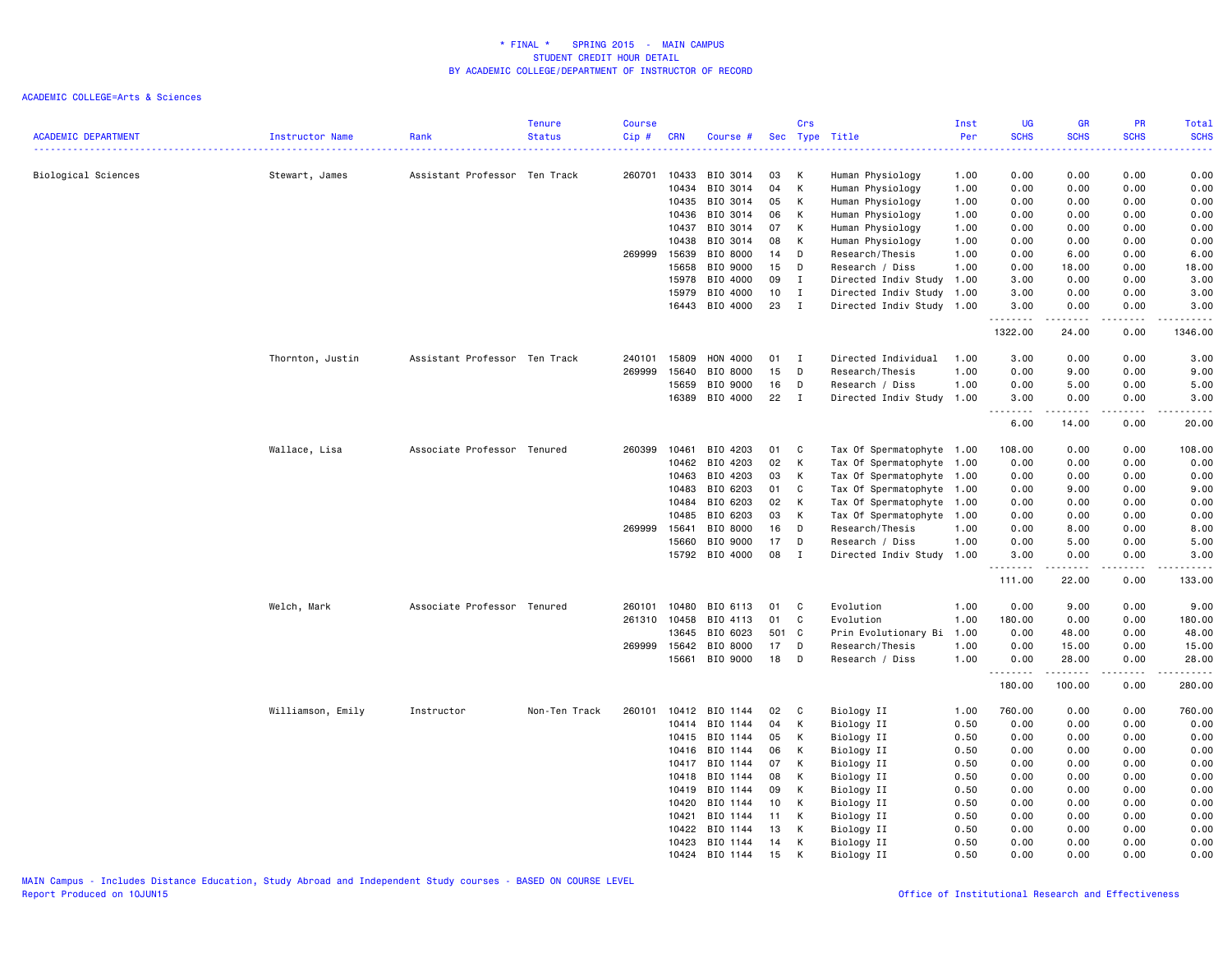|                            |                        |            | Tenure        | Course |            |          |     | Crs          |                | Inst | UG.                 | <b>GR</b>   | <b>PR</b>   | Total            |
|----------------------------|------------------------|------------|---------------|--------|------------|----------|-----|--------------|----------------|------|---------------------|-------------|-------------|------------------|
| <b>ACADEMIC DEPARTMENT</b> | <b>Instructor Name</b> | Rank       | <b>Status</b> | Cip#   | <b>CRN</b> | Course # | Sec |              | Type Title     | Per  | <b>SCHS</b>         | <b>SCHS</b> | <b>SCHS</b> | <b>SCHS</b>      |
|                            |                        |            |               |        |            |          |     |              |                |      |                     |             |             |                  |
| Biological Sciences        | Williamson, Emily      | Instructor | Non-Ten Track | 260101 | 10425      | BIO 1144 | 16  | K            | Biology II     | 0.50 | 0.00                | 0.00        | 0.00        | 0.00             |
|                            |                        |            |               |        | 10426      | BIO 1144 | 17  | K            | Biology II     | 0.50 | 0.00                | 0.00        | 0.00        | 0.00             |
|                            |                        |            |               |        | 10427      | BIO 1144 | 18  | K            | Biology II     | 0.50 | 0.00                | 0.00        | 0.00        | 0.00             |
|                            |                        |            |               |        | 10428      | BIO 1144 | 19  | K            | Biology II     | 0.50 | 0.00                | 0.00        | 0.00        | 0.00             |
|                            |                        |            |               |        | 10429      | BIO 1144 | 20  | K            | Biology II     | 0.50 | 0.00                | 0.00        | 0.00        | 0.00             |
|                            |                        |            |               | 260701 | 10388      | BIO 1123 | 01  | - C          | Animal Biology | 1.00 | 603.00              | 0.00        | 0.00        | 603.00           |
|                            |                        |            |               |        | 10389      | BIO 1123 | 02  | $\mathbf{C}$ | Animal Biology | 1.00 | 603,00              | 0.00        | 0.00        | 603.00           |
|                            |                        |            |               |        | 10390      | BIO 1123 | 03  | K            | Animal Biology | 1.00 | 0.00                | 0.00        | 0.00        | 0.00             |
|                            |                        |            |               |        | 10391      | BIO 1123 | 04  | K            | Animal Biology | 1.00 | 0.00                | 0.00        | 0.00        | 0.00             |
|                            |                        |            |               |        | 10392      | BIO 1123 | 05  | K            | Animal Biology | 1.00 | 0.00                | 0.00        | 0.00        | 0.00             |
|                            |                        |            |               |        | 10393      | BIO 1123 | 06  | K            | Animal Biology | 1.00 | 0.00                | 0.00        | 0.00        | 0.00             |
|                            |                        |            |               |        | 10394      | BIO 1123 | 07  | K            | Animal Biology | 1.00 | 0.00                | 0.00        | 0.00        | 0.00             |
|                            |                        |            |               |        | 10395      | BIO 1123 | 08  | K            | Animal Biology | 1.00 | 0.00                | 0.00        | 0.00        | 0.00             |
|                            |                        |            |               |        | 10396      | BIO 1123 | 09  | K            | Animal Biology | 1.00 | 0.00                | 0.00        | 0.00        | 0.00             |
|                            |                        |            |               |        | 10397      | BIO 1123 | 10  | K            | Animal Biology | 1.00 | 0.00                | 0.00        | 0.00        | 0.00             |
|                            |                        |            |               |        |            |          |     |              |                |      | --------<br>1966.00 | 0.00        | .<br>0.00   | .<br>1966.00     |
|                            |                        |            |               |        |            |          |     |              |                |      | ========            | ========    | ========    | <b>ESSESSEES</b> |
| Biological Sciences        |                        |            |               |        |            |          |     |              |                |      | 13467.00            | 731.00      | 0.00        | 14198.00         |
|                            |                        |            |               |        |            |          |     |              |                |      | ========            | -------     | ========    |                  |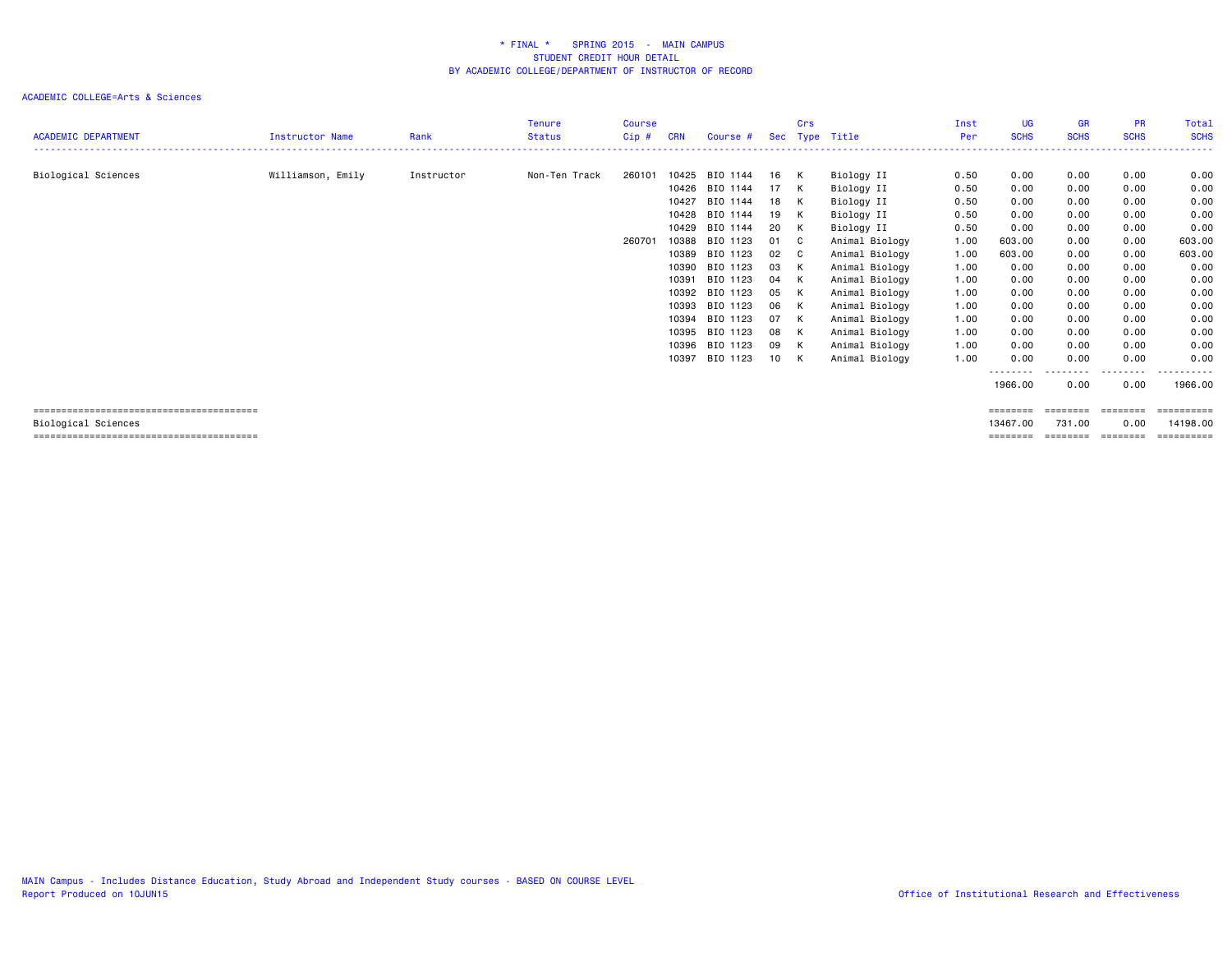| <b>ACADEMIC DEPARTMENT</b> | Instructor Name     | Rank                              | <b>Tenure</b><br><b>Status</b> | <b>Course</b><br>$Cip$ # | <b>CRN</b> | Course #      |      | Crs          | Sec Type Title                       | Inst<br>Per | <b>UG</b><br><b>SCHS</b> | <b>GR</b><br><b>SCHS</b>                                                                                                                                      | PR<br><b>SCHS</b>                   | Total<br><b>SCHS</b>                                                                                                                                          |
|----------------------------|---------------------|-----------------------------------|--------------------------------|--------------------------|------------|---------------|------|--------------|--------------------------------------|-------------|--------------------------|---------------------------------------------------------------------------------------------------------------------------------------------------------------|-------------------------------------|---------------------------------------------------------------------------------------------------------------------------------------------------------------|
| Chemistry                  | Beard, Debbie       | Research Assoc Prof Non-Ten Track |                                | 400501                   | 10633      | CH 1213       | 01   | C            | Chemistry I                          | 1.00        | 519.00                   | 0.00                                                                                                                                                          | 0.00                                | 519.00                                                                                                                                                        |
|                            |                     |                                   |                                |                          | 10634      | CH 1213       | 02   | C            | Chemistry I                          | 1.00        | 522.00                   | 0.00                                                                                                                                                          | 0.00                                | 522.00                                                                                                                                                        |
|                            |                     |                                   |                                |                          | 10635      | CH 1213       | 03   | C            | Chemistry I                          | 1.00        | 543.00                   | 0.00                                                                                                                                                          | 0.00                                | 543.00                                                                                                                                                        |
|                            |                     |                                   |                                |                          |            |               |      |              |                                      |             | .<br>1584.00             | 0.00                                                                                                                                                          | $  -$<br>0.00                       | ------<br>1584.00                                                                                                                                             |
|                            |                     |                                   |                                | 400501                   | 10667      | CH 1223       | 02   | <b>C</b>     |                                      | 1.00        | 363.00                   | 0.00                                                                                                                                                          | 0.00                                | 363.00                                                                                                                                                        |
|                            | Dornshuld, Eric     | Non-Faculty                       | Not Applicable                 |                          | 10668      | CH 1223       | 03   | C            | Chemistry II<br>Chemistry II         | 1.00        | 705.00                   | 0.00                                                                                                                                                          | 0.00                                | 705.00                                                                                                                                                        |
|                            |                     |                                   |                                |                          |            |               |      |              |                                      |             | .<br>1068.00             | 0.00                                                                                                                                                          | $\sim$ $\sim$ $\sim$ $\sim$<br>0.00 | .<br>1068.00                                                                                                                                                  |
|                            |                     | Assistant Professor Ten Track     |                                | 400501                   | 15723      | CH 9000       | 01   | D            |                                      | 1.00        |                          | 43.00                                                                                                                                                         | 0.00                                | 43.00                                                                                                                                                         |
|                            | Emerson, Joseph     |                                   |                                |                          | 16103      | CH 8000       | 05   | D            | Research / Diss<br>Research / Thesis | 1.00        | 0.00<br>0.00             | 12.00                                                                                                                                                         | 0.00                                | 12.00                                                                                                                                                         |
|                            |                     |                                   |                                |                          | 16258      | CH 4000       | 05   | $\mathbf{I}$ | Directed Indiv Study 1.00            |             | 1.00                     | 0.00                                                                                                                                                          | 0.00                                | 1.00                                                                                                                                                          |
|                            |                     |                                   |                                |                          |            | 16392 CH 7000 | 05   | $\mathbf{I}$ | Directed Indiv Study 1.00            |             | 0.00                     | 4.00                                                                                                                                                          | 0.00                                | 4.00                                                                                                                                                          |
|                            |                     |                                   |                                |                          |            |               |      |              |                                      |             | .<br>1.00                | .<br>59.00                                                                                                                                                    | .<br>0.00                           | $\frac{1}{2} \left( \frac{1}{2} \right) \left( \frac{1}{2} \right) \left( \frac{1}{2} \right) \left( \frac{1}{2} \right) \left( \frac{1}{2} \right)$<br>60.00 |
|                            | Fitzkee, Nicholas   | Assistant Professor Ten Track     |                                | 400501                   | 10675      | CH 2141       | 01   | C            | Prof Chem:Tools                      | 1.00        | 33.00                    | 0.00                                                                                                                                                          | 0.00                                | 33.00                                                                                                                                                         |
|                            |                     |                                   |                                |                          | 10714      | CH 4603       | 08   | L.           | Undergraduate Resear                 | 1.00        | 3.00                     | 0.00                                                                                                                                                          | 0.00                                | 3.00                                                                                                                                                          |
|                            |                     |                                   |                                |                          | 15724      | CH 9000       | 02   | D            | Research / Diss                      | 1.00        | 0.00                     | 65.00                                                                                                                                                         | 0.00                                | 65.00                                                                                                                                                         |
|                            |                     |                                   |                                |                          | 16102      | CH 8000       | 04   | D            | Research / Thesis                    | 1.00        | 0.00                     | 3.00                                                                                                                                                          | 0.00                                | 3.00                                                                                                                                                          |
|                            |                     |                                   |                                | 400599                   | 15073      | CH 2990       | 01   | C            | Special Topic in CH                  | 1.00        | 3.00                     | 0.00                                                                                                                                                          | 0.00                                | 3.00                                                                                                                                                          |
|                            |                     |                                   |                                |                          |            |               |      |              |                                      |             | .<br>39.00               | $\frac{1}{2} \left( \frac{1}{2} \right) \left( \frac{1}{2} \right) \left( \frac{1}{2} \right) \left( \frac{1}{2} \right) \left( \frac{1}{2} \right)$<br>68.00 | .<br>0.00                           | د د د د د<br>107.00                                                                                                                                           |
|                            | Foster, Stephen     | Associate Professor Tenured       |                                | 400501                   | 10666      | CH 1223       | 01   | C            | Chemistry II                         | 1.00        | 528.00                   | 0.00                                                                                                                                                          | 0.00                                | 528.00                                                                                                                                                        |
|                            |                     |                                   |                                |                          | 10669      | CH 1223       | 04   | C            | Chemistry II                         | 1.00        | 474.00                   | 0.00                                                                                                                                                          | 0.00                                | 474.00                                                                                                                                                        |
|                            |                     |                                   |                                |                          | 15725      | CH 9000       | 03   | D            | Research / Diss                      | 1.00        | 0.00                     | 25.00                                                                                                                                                         | 0.00                                | 25.00                                                                                                                                                         |
|                            |                     |                                   |                                |                          | 15727      | CH 9000       | 05   | D            | Research / Diss                      | 1.00        | 0.00                     | 46.00                                                                                                                                                         | 0.00                                | 46.00                                                                                                                                                         |
|                            |                     |                                   |                                |                          | 16026      | CH 8000       | 02   | D            | Research / Thesis                    | 1.00        | 0.00                     | 18.00                                                                                                                                                         | 0.00                                | 18.00                                                                                                                                                         |
|                            |                     |                                   |                                |                          | 16048      | CH 8000       | 03   | D            | Research / Thesis                    | 1.00        | 0.00                     | 9.00                                                                                                                                                          | 0.00                                | 9.00                                                                                                                                                          |
|                            |                     |                                   |                                |                          | 16076      | CH 7000       | 01   | $\mathbf I$  | Directed Indiv Study                 | 1.00        | 0.00                     | 4.00                                                                                                                                                          | 0.00                                | 4.00                                                                                                                                                          |
|                            |                     |                                   |                                |                          | 16120      | CH 7000       | 03   | $\mathbf{I}$ | Directed Indiv Study 1.00            |             | 0.00                     | 1.00                                                                                                                                                          | 0.00                                | 1.00                                                                                                                                                          |
|                            |                     |                                   |                                | 400502                   | 10681      | CH 4351       | 02   | $\mathsf{L}$ | Analytical Chem Lab                  | 0.50        | 6.50                     | 0.00                                                                                                                                                          | 0.00                                | 6.50                                                                                                                                                          |
|                            |                     |                                   |                                | 400506                   | 10683      | CH 4421       | 01   | L            | Physical Chem-Lab II 0.50            |             | 3.00                     | 0.00                                                                                                                                                          | 0.00                                | 3.00                                                                                                                                                          |
|                            |                     |                                   |                                | 400599                   |            | 16124 CH 8990 | 04   | C            | Special Topic In CH                  | 1.00        | 0.00<br>.                | 15.00<br>.                                                                                                                                                    | 0.00<br>.                           | 15.00<br>.                                                                                                                                                    |
|                            |                     |                                   |                                |                          |            |               |      |              |                                      |             | 1011.50                  | 118.00                                                                                                                                                        | 0.00                                | 1129.50                                                                                                                                                       |
|                            | Gwaltney, Steven    | Associate Professor Tenured       |                                | 400501                   | 15726      | CH 9000       | 04   | D            | Research / Diss                      | 1.00        | 0.00                     | 13.00                                                                                                                                                         | 0.00                                | 13.00                                                                                                                                                         |
|                            |                     |                                   |                                | 400599                   | 15705      | CH 8990       | 01   | C            | Special Topic In CH                  | 1.00        | 0.00<br>.                | 27.00<br>.                                                                                                                                                    | 0.00<br>$\sim$ $\sim$ $\sim$ $\sim$ | 27.00<br>.                                                                                                                                                    |
|                            |                     |                                   |                                |                          |            |               |      |              |                                      |             | 0.00                     | 40.00                                                                                                                                                         | 0.00                                | 40.00                                                                                                                                                         |
|                            | Hillesheim, Patrick | Instructor                        | Non-Ten Track                  | 240101                   | 15814      | HON 4000      | 06   | $\mathbf{I}$ | Directed Individual 1.00             |             | 3.00                     | 0.00                                                                                                                                                          | 0.00                                | 3.00                                                                                                                                                          |
|                            |                     |                                   |                                | 400501                   | 10610      | CH 1211       | 01   | L            | Invst In Chemistry I 1.00            |             | 23.00                    | 0.00                                                                                                                                                          | 0.00                                | 23.00                                                                                                                                                         |
|                            |                     |                                   |                                |                          | 10611      | CH 1211       | 02 L |              | Invst In Chemistry I 1.00            |             | 23.00                    | 0.00                                                                                                                                                          | 0.00                                | 23.00                                                                                                                                                         |
|                            |                     |                                   |                                |                          | 10612      | CH 1211       | 03   | L.           | Invst In Chemistry I 1.00            |             | 24.00                    | 0.00                                                                                                                                                          | 0.00                                | 24.00                                                                                                                                                         |
|                            |                     |                                   |                                |                          | 10613      | CH 1211       | 04   | $\mathsf{L}$ | Invst In Chemistry I 1.00            |             | 24.00                    | 0.00                                                                                                                                                          | 0.00                                | 24.00                                                                                                                                                         |
|                            |                     |                                   |                                |                          | 10614      | CH 1211       | 05   | $\mathsf{L}$ | Invst In Chemistry I 1.00            |             | 23.00                    | 0.00                                                                                                                                                          | 0.00                                | 23.00                                                                                                                                                         |
|                            |                     |                                   |                                |                          | 10615      | CH 1211       | 06   | L.           | Invst In Chemistry I 1.00            |             | 23.00                    | 0.00                                                                                                                                                          | 0.00                                | 23.00                                                                                                                                                         |
|                            |                     |                                   |                                |                          |            | 10616 CH 1211 | 07   | L.           | Invst In Chemistry I 1.00            |             | 23.00                    | 0.00                                                                                                                                                          | 0.00                                | 23.00                                                                                                                                                         |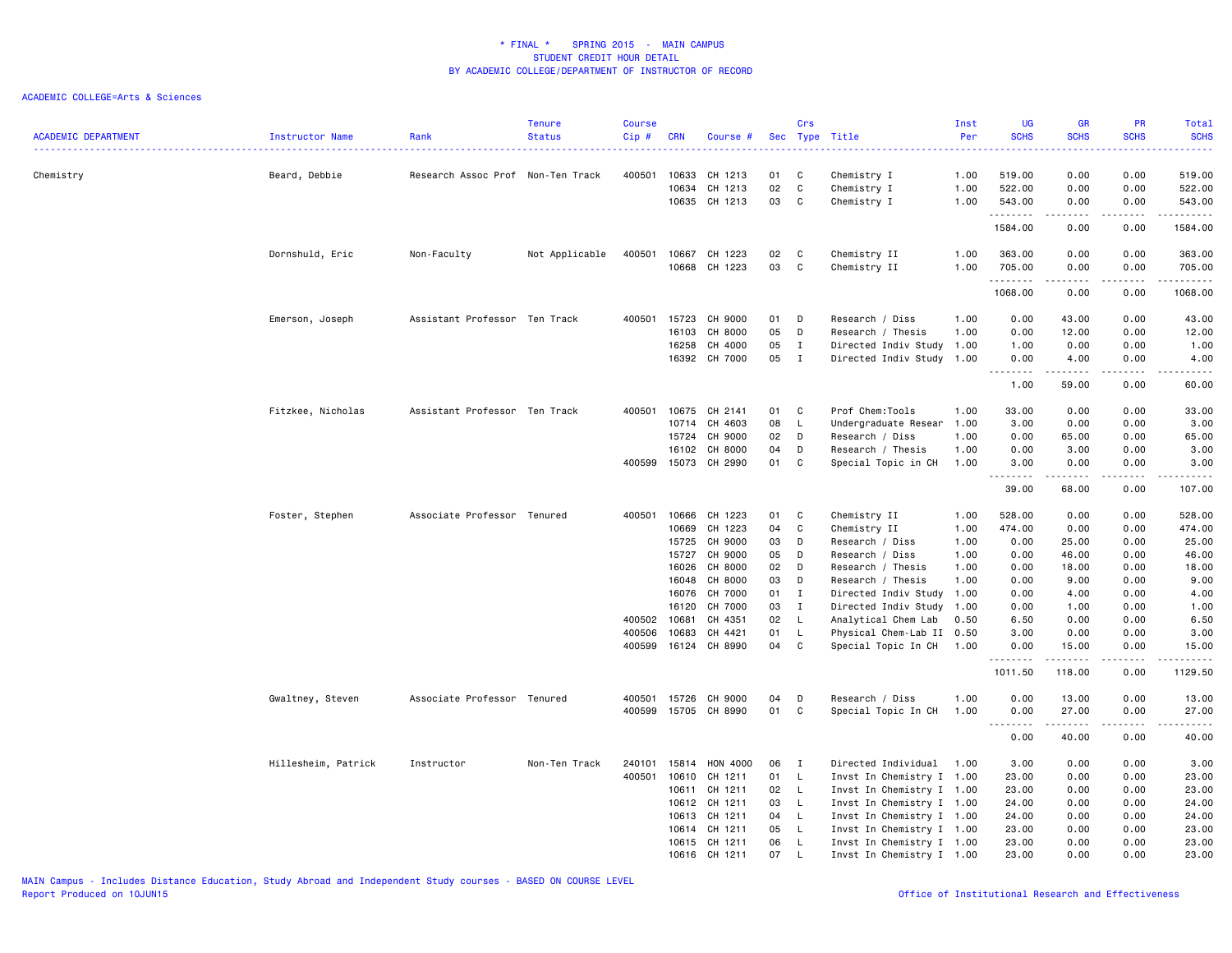| <b>ACADEMIC DEPARTMENT</b> | Instructor Name     | Rank                        | <b>Tenure</b><br><b>Status</b> | <b>Course</b><br>Cip# | <b>CRN</b> | Course #           |                 | Crs          | Sec Type Title                                         | Inst<br>Per | <b>UG</b><br><b>SCHS</b><br><u>.</u> | <b>GR</b><br><b>SCHS</b><br>$\frac{1}{2} \left( \frac{1}{2} \right) \left( \frac{1}{2} \right) \left( \frac{1}{2} \right) \left( \frac{1}{2} \right)$ | PR<br><b>SCHS</b><br>$\frac{1}{2} \left( \frac{1}{2} \right) \left( \frac{1}{2} \right) \left( \frac{1}{2} \right) \left( \frac{1}{2} \right)$ | Total<br><b>SCHS</b><br>.                                                                                                                                    |
|----------------------------|---------------------|-----------------------------|--------------------------------|-----------------------|------------|--------------------|-----------------|--------------|--------------------------------------------------------|-------------|--------------------------------------|-------------------------------------------------------------------------------------------------------------------------------------------------------|------------------------------------------------------------------------------------------------------------------------------------------------|--------------------------------------------------------------------------------------------------------------------------------------------------------------|
| Chemistry                  | Hillesheim, Patrick | Instructor                  | Non-Ten Track                  | 400501                | 10617      | CH 1211            | 08              | $\mathsf{L}$ | Invst In Chemistry I 1.00                              |             | 24.00                                | 0.00                                                                                                                                                  | 0.00                                                                                                                                           | 24.00                                                                                                                                                        |
|                            |                     |                             |                                |                       | 10618      | CH 1211            | 09              | $\mathsf{L}$ | Invst In Chemistry I 1.00                              |             | 23.00                                | 0.00                                                                                                                                                  | 0.00                                                                                                                                           | 23.00                                                                                                                                                        |
|                            |                     |                             |                                |                       | 10619      | CH 1211            | 10              | $\mathsf{L}$ | Invst In Chemistry I 1.00                              |             | 22.00                                | 0.00                                                                                                                                                  | 0.00                                                                                                                                           | 22.00                                                                                                                                                        |
|                            |                     |                             |                                |                       | 10620      | CH 1211            | 11              | L.           |                                                        |             | 22.00                                | 0.00                                                                                                                                                  | 0.00                                                                                                                                           | 22.00                                                                                                                                                        |
|                            |                     |                             |                                |                       |            | 10622 CH 1211      | 13              | $\mathsf{L}$ | Invst In Chemistry I 1.00<br>Invst In Chemistry I 1.00 |             | 23.00                                | 0.00                                                                                                                                                  | 0.00                                                                                                                                           | 23.00                                                                                                                                                        |
|                            |                     |                             |                                |                       | 10623      | CH 1211            |                 | $\mathsf{L}$ |                                                        |             | 19.00                                | 0.00                                                                                                                                                  | 0.00                                                                                                                                           | 19.00                                                                                                                                                        |
|                            |                     |                             |                                |                       | 10624      | CH 1211            | 14<br>15        | $\mathsf{L}$ | Invst In Chemistry I 1.00<br>Invst In Chemistry I 1.00 |             | 22.00                                | 0.00                                                                                                                                                  | 0.00                                                                                                                                           | 22.00                                                                                                                                                        |
|                            |                     |                             |                                |                       | 10625      | CH 1211            | 16              | - L          |                                                        |             | 23.00                                | 0.00                                                                                                                                                  | 0.00                                                                                                                                           | 23.00                                                                                                                                                        |
|                            |                     |                             |                                |                       |            |                    |                 |              | Invst In Chemistry I 1.00                              |             |                                      |                                                                                                                                                       |                                                                                                                                                |                                                                                                                                                              |
|                            |                     |                             |                                |                       | 10626      | CH 1211            | 17              | $\mathsf{L}$ | Invst In Chemistry I 1.00                              |             | 23.00                                | 0.00                                                                                                                                                  | 0.00                                                                                                                                           | 23.00                                                                                                                                                        |
|                            |                     |                             |                                |                       | 10628      | CH 1211            | 19              | L.           | Invst In Chemistry I 1.00                              |             | 22.00                                | 0.00                                                                                                                                                  | 0.00                                                                                                                                           | 22.00                                                                                                                                                        |
|                            |                     |                             |                                |                       | 10630      | CH 1211            | 21              | $\mathsf{L}$ | Invst In Chemistry I 1.00                              |             | 16.00                                | 0.00                                                                                                                                                  | 0.00                                                                                                                                           | 16.00                                                                                                                                                        |
|                            |                     |                             |                                |                       | 10631      | CH 1211<br>CH 1211 | 24              | $\mathsf{L}$ | Invst In Chemistry I 1.00                              |             | 9.00                                 | 0.00                                                                                                                                                  | 0.00                                                                                                                                           | 9.00                                                                                                                                                         |
|                            |                     |                             |                                |                       | 10632      |                    | 25              | $\mathsf{L}$ | Invst In Chemistry I 1.00                              |             | 23.00                                | 0.00                                                                                                                                                  | 0.00                                                                                                                                           | 23.00                                                                                                                                                        |
|                            |                     |                             |                                |                       | 10637      | CH 1221            | 01              | $\mathsf{L}$ | Invst Chemistry II                                     | 1.00        | 24.00                                | 0.00                                                                                                                                                  | 0.00                                                                                                                                           | 24.00                                                                                                                                                        |
|                            |                     |                             |                                |                       | 10638      | CH 1221            | 02              | - L          | Invst Chemistry II                                     | 1.00        | 24.00                                | 0.00                                                                                                                                                  | 0.00                                                                                                                                           | 24.00                                                                                                                                                        |
|                            |                     |                             |                                |                       | 10639      | CH 1221            | 03              | $\mathsf{L}$ | Invst Chemistry II                                     | 1.00        | 23.00                                | 0.00                                                                                                                                                  | 0.00                                                                                                                                           | 23.00                                                                                                                                                        |
|                            |                     |                             |                                |                       | 10640      | CH 1221            | 04              | $\mathsf{L}$ | Invst Chemistry II                                     | 1.00        | 22.00                                | 0.00                                                                                                                                                  | 0.00                                                                                                                                           | 22.00                                                                                                                                                        |
|                            |                     |                             |                                |                       | 10641      | CH 1221            | 05              | $\mathsf{L}$ | Invst Chemistry II                                     | 1.00        | 23.00                                | 0.00                                                                                                                                                  | 0.00                                                                                                                                           | 23.00                                                                                                                                                        |
|                            |                     |                             |                                |                       | 10642      | CH 1221            | 06              | $\mathsf{L}$ | Invst Chemistry II                                     | 1.00        | 22.00                                | 0.00                                                                                                                                                  | 0.00                                                                                                                                           | 22.00                                                                                                                                                        |
|                            |                     |                             |                                |                       | 10643      | CH 1221            | 07              | $\mathsf{L}$ | Invst Chemistry II                                     | 1.00        | 22.00                                | 0.00                                                                                                                                                  | 0.00                                                                                                                                           | 22.00                                                                                                                                                        |
|                            |                     |                             |                                |                       | 10644      | CH 1221            | 08              | $\mathsf{L}$ | Invst Chemistry II                                     | 1.00        | 21.00                                | 0.00                                                                                                                                                  | 0.00                                                                                                                                           | 21.00                                                                                                                                                        |
|                            |                     |                             |                                |                       | 10645      | CH 1221            | 09              | L.           | Invst Chemistry II                                     | 1.00        | 24.00                                | 0.00                                                                                                                                                  | 0.00                                                                                                                                           | 24.00                                                                                                                                                        |
|                            |                     |                             |                                |                       | 10646      | CH 1221            | 10 <sub>1</sub> | <b>L</b>     | Invst Chemistry II                                     | 1.00        | 24.00                                | 0.00                                                                                                                                                  | 0.00                                                                                                                                           | 24.00                                                                                                                                                        |
|                            |                     |                             |                                |                       | 10647      | CH 1221            | 11              | $\mathsf{L}$ | Invst Chemistry II                                     | 1.00        | 24.00                                | 0.00                                                                                                                                                  | 0.00                                                                                                                                           | 24.00                                                                                                                                                        |
|                            |                     |                             |                                |                       | 10648      | CH 1221            | 12              | $\mathsf{L}$ | Invst Chemistry II                                     | 1.00        | 22.00                                | 0.00                                                                                                                                                  | 0.00                                                                                                                                           | 22.00                                                                                                                                                        |
|                            |                     |                             |                                |                       | 10649      | CH 1221            | 13              | $\mathsf{L}$ | Invst Chemistry II                                     | 1.00        | 24.00                                | 0.00                                                                                                                                                  | 0.00                                                                                                                                           | 24.00                                                                                                                                                        |
|                            |                     |                             |                                |                       | 10650      | CH 1221            | 14              | $\mathsf{L}$ | Invst Chemistry II                                     | 1.00        | 22.00                                | 0.00                                                                                                                                                  | 0.00                                                                                                                                           | 22.00                                                                                                                                                        |
|                            |                     |                             |                                |                       | 10651      | CH 1221            | 15              | <b>L</b>     | Invst Chemistry II                                     | 1.00        | 10.00                                | 0.00                                                                                                                                                  | 0.00                                                                                                                                           | 10.00                                                                                                                                                        |
|                            |                     |                             |                                |                       | 10653      | CH 1221            | 17              | <b>L</b>     | Invst Chemistry II                                     | 1.00        | 23.00                                | 0.00                                                                                                                                                  | 0.00                                                                                                                                           | 23.00                                                                                                                                                        |
|                            |                     |                             |                                |                       | 10655      | CH 1221            | 19              | $\mathsf{L}$ | Invst Chemistry II                                     | 1.00        | 23.00                                | 0.00                                                                                                                                                  | 0.00                                                                                                                                           | 23.00                                                                                                                                                        |
|                            |                     |                             |                                |                       | 10656      | CH 1221            | 20              | L.           | Invst Chemistry II                                     | 1.00        | 18.00                                | 0.00                                                                                                                                                  | 0.00                                                                                                                                           | 18.00                                                                                                                                                        |
|                            |                     |                             |                                |                       | 10657      | CH 1221            | 21              | $\mathsf{L}$ | Invst Chemistry II                                     | 1.00        | 19.00                                | 0.00                                                                                                                                                  | 0.00                                                                                                                                           | 19.00                                                                                                                                                        |
|                            |                     |                             |                                |                       | 10658      | CH 1221            | 22              | $\mathsf{L}$ | Invst Chemistry II                                     | 1.00        | 19.00                                | 0.00                                                                                                                                                  | 0.00                                                                                                                                           | 19.00                                                                                                                                                        |
|                            |                     |                             |                                |                       | 10659      | CH 1221            | 23              | L.           | Invst Chemistry II                                     | 1.00        | 15.00                                | 0.00                                                                                                                                                  | 0.00                                                                                                                                           | 15.00                                                                                                                                                        |
|                            |                     |                             |                                |                       | 10661      | CH 1221            | 25              | $\mathsf{L}$ | Invst Chemistry II                                     | 1.00        | 12.00                                | 0.00                                                                                                                                                  | 0.00                                                                                                                                           | 12.00                                                                                                                                                        |
|                            |                     |                             |                                |                       | 10663      | CH 1221            | 27              | $\mathsf{L}$ | Invst Chemistry II                                     | 1.00        | 2.00                                 | 0.00                                                                                                                                                  | 0.00                                                                                                                                           | 2.00                                                                                                                                                         |
|                            |                     |                             |                                |                       | 10665      | CH 1221            | 29              | L.           | Invst Chemistry II                                     | 1.00        | 7.00                                 | 0.00                                                                                                                                                  | 0.00                                                                                                                                           | 7.00                                                                                                                                                         |
|                            |                     |                             |                                |                       | 14378      | CH 1211            | 22              | $\mathsf{L}$ | Invst In Chemistry I 1.00                              |             | 24.00                                | 0.00                                                                                                                                                  | 0.00                                                                                                                                           | 24.00                                                                                                                                                        |
|                            |                     |                             |                                | 400504                | 10691      | CH 4513            | 01              | $\mathbb C$  | Organic Chemistry I                                    | 1.00        | 231.00                               | 0.00                                                                                                                                                  | 0.00                                                                                                                                           | 231.00                                                                                                                                                       |
|                            |                     |                             |                                |                       |            | 10692 CH 4513      | 02              | C            | Organic Chemistry I 1.00                               |             | 222.00                               | 0.00                                                                                                                                                  | 0.00                                                                                                                                           | 222.00                                                                                                                                                       |
|                            |                     |                             |                                |                       |            |                    |                 |              |                                                        |             | .<br>1383.00                         | 0.00                                                                                                                                                  | 0.00                                                                                                                                           | .<br>1383.00                                                                                                                                                 |
|                            | Hollis, Thedford    | Associate Professor Tenured |                                | 400501                | 16121      | CH 4000            | 02              | $\mathbf{I}$ | Directed Indiv Study 1.00                              |             | 2.00                                 | 0.00                                                                                                                                                  | 0.00                                                                                                                                           | 2.00                                                                                                                                                         |
|                            |                     |                             |                                |                       |            | 16144 CH 4000      | 04              | $\mathbf{I}$ | Directed Indiv Study 1.00                              |             | 3.00                                 | 0.00                                                                                                                                                  | 0.00                                                                                                                                           | 3.00                                                                                                                                                         |
|                            |                     |                             |                                |                       |            |                    |                 |              |                                                        |             | .<br>$\sim$ $\sim$ $\sim$<br>5.00    | .<br>0.00                                                                                                                                             | .<br>0.00                                                                                                                                      | $\frac{1}{2} \left( \frac{1}{2} \right) \left( \frac{1}{2} \right) \left( \frac{1}{2} \right) \left( \frac{1}{2} \right) \left( \frac{1}{2} \right)$<br>5.00 |
|                            |                     |                             |                                |                       |            |                    |                 |              |                                                        |             |                                      |                                                                                                                                                       |                                                                                                                                                |                                                                                                                                                              |
|                            | Lewis, Edwin        | Professor                   | Tenured                        | 400501                | 10709      | CH 4603            | 03              | $\mathsf{L}$ | Undergraduate Resear                                   | 1.00        | 3.00                                 | 0.00                                                                                                                                                  | 0.00                                                                                                                                           | 3.00                                                                                                                                                         |
|                            |                     |                             |                                |                       |            | 15728 CH 9000      | 06              | D            | Research / Diss                                        | 1.00        | 0.00                                 | 34.00                                                                                                                                                 | 0.00                                                                                                                                           | 34.00                                                                                                                                                        |
|                            |                     |                             |                                |                       |            |                    |                 |              |                                                        |             | $\frac{1}{2}$<br>3.00                | .<br>34.00                                                                                                                                            | $- - - -$<br>0.00                                                                                                                              | .<br>37.00                                                                                                                                                   |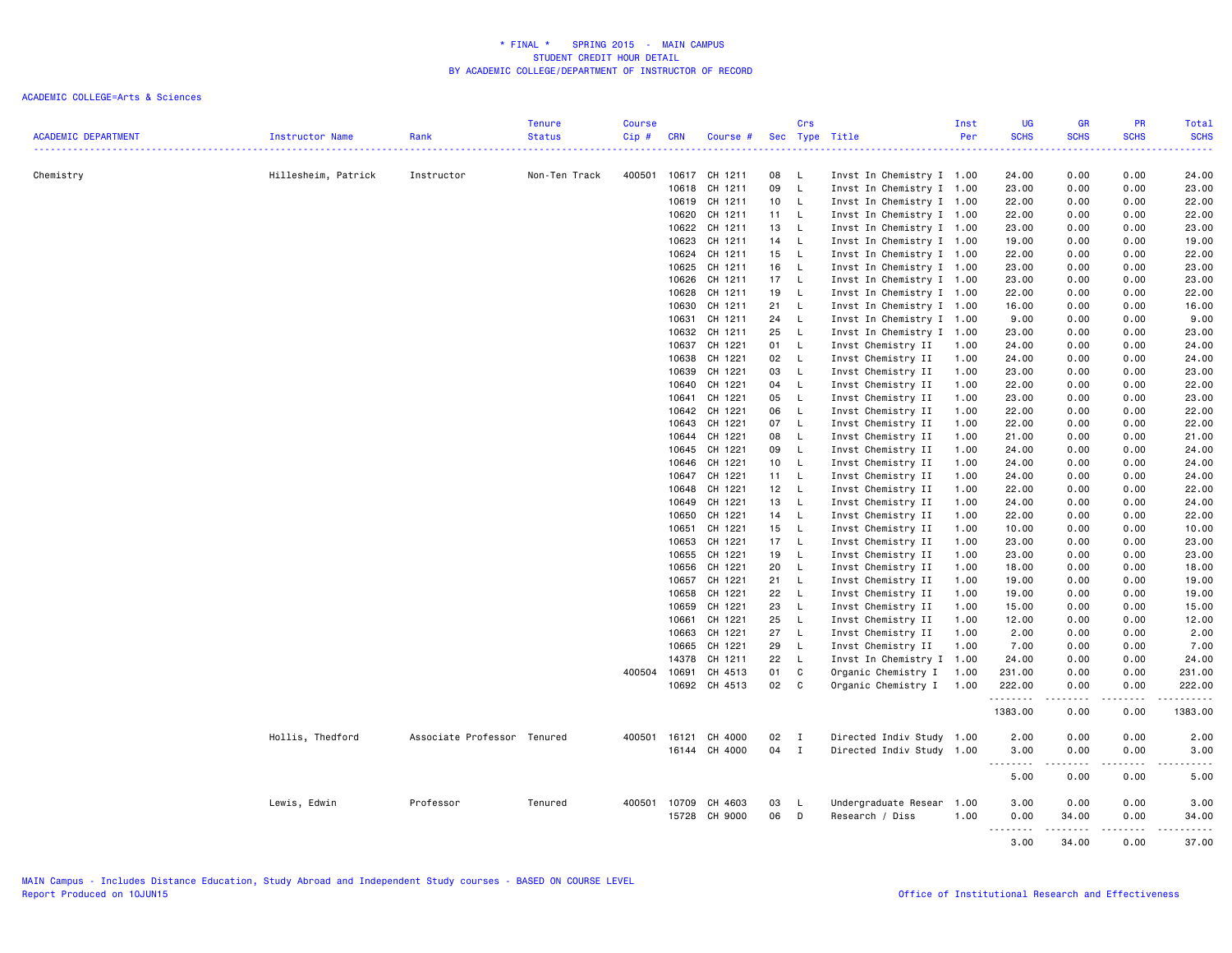| <b>ACADEMIC DEPARTMENT</b> | Instructor Name | Rank                          | <b>Tenure</b><br><b>Status</b> | <b>Course</b><br>Cip#      | <b>CRN</b>              | Course #                      |                        | Crs                                          | Sec Type Title                                                                      | Inst<br>Per          | <b>UG</b><br><b>SCHS</b>                                                                                                                                       | <b>GR</b><br><b>SCHS</b> | PR<br><b>SCHS</b>                                                                                                                 | Total<br><b>SCHS</b><br>$\frac{1}{2} \left( \frac{1}{2} \right) \left( \frac{1}{2} \right) \left( \frac{1}{2} \right) \left( \frac{1}{2} \right)$              |
|----------------------------|-----------------|-------------------------------|--------------------------------|----------------------------|-------------------------|-------------------------------|------------------------|----------------------------------------------|-------------------------------------------------------------------------------------|----------------------|----------------------------------------------------------------------------------------------------------------------------------------------------------------|--------------------------|-----------------------------------------------------------------------------------------------------------------------------------|----------------------------------------------------------------------------------------------------------------------------------------------------------------|
| Chemistry                  | Mead, Keith     | Professor                     | Tenured                        | 400501<br>400504<br>400599 | 15729<br>10702<br>16082 | CH 9000<br>CH 4523<br>CH 8990 | 07<br>02<br>02         | D<br>C<br>C                                  | Research / Diss<br>Organic Chemistry II 1.00<br>Special Topic In CH                 | 1.00<br>1.00         | 0.00<br>255.00<br>0.00                                                                                                                                         | 12.00<br>0.00<br>21.00   | 0.00<br>0.00<br>0.00                                                                                                              | 12.00<br>255.00<br>21.00                                                                                                                                       |
|                            |                 |                               |                                |                            |                         |                               |                        |                                              |                                                                                     |                      | .<br>255.00                                                                                                                                                    | .<br>33.00               | .<br>0.00                                                                                                                         | 2.2.2.2.2.2<br>288.00                                                                                                                                          |
|                            | Mlsna, Debra    | Assistant Professor Ten Track |                                | 400501<br>400504           | 16321<br>10671          | CH 4000<br>CH 1244            | 06<br>01               | $\mathbf{I}$<br>C                            | Directed Indiv Study<br>Integrated Chem II                                          | 1.00<br>1.00         | 1.00<br>136.00                                                                                                                                                 | 0.00<br>0.00             | 0.00<br>0.00                                                                                                                      | 1.00<br>136.00                                                                                                                                                 |
|                            |                 |                               |                                |                            | 10672<br>10673          | CH 1244<br>CH 1244            | 02<br>03               | K<br>K                                       | Integrated Chem II<br>Integrated Chem II                                            | 1.00<br>1.00         | 0.00<br>0.00                                                                                                                                                   | 0.00<br>0.00             | 0.00<br>0.00                                                                                                                      | 0.00<br>0.00                                                                                                                                                   |
|                            |                 |                               |                                | 400599                     | 10674<br>15580<br>14904 | CH 1244<br>CH 1244<br>CH 4990 | 04<br><b>HO1</b><br>01 | K<br>$\mathbf{C}$<br>C                       | Integrated Chem II<br>Integrated Chem II<br>Special Topic In CH                     | 1.00<br>1.00<br>1.00 | 0.00<br>4.00<br>24.00                                                                                                                                          | 0.00<br>0.00<br>0.00     | 0.00<br>0.00<br>0.00                                                                                                              | 0.00<br>4.00<br>24.00                                                                                                                                          |
|                            |                 |                               |                                |                            |                         |                               |                        |                                              |                                                                                     |                      | .<br>165.00                                                                                                                                                    | .<br>0.00                | $- - - -$<br>0.00                                                                                                                 | .<br>165.00                                                                                                                                                    |
|                            | Mlsna, Todd     | Associate Professor Ten Track |                                | 400501                     | 10716<br>15531<br>15730 | CH 4603<br>CH 4000<br>CH 9000 | 10<br>01<br>08         | <b>L</b><br>$\mathbf{I}$<br>D                | Undergraduate Resear 1.00<br>Directed Indiv Study 1.00<br>Research / Diss           | 1.00                 | 6.00<br>1.00<br>0.00                                                                                                                                           | 0.00<br>0.00<br>58.00    | 0.00<br>0.00<br>0.00                                                                                                              | 6.00<br>1.00<br>58.00                                                                                                                                          |
|                            |                 |                               |                                | 400509                     | 10679                   | CH 4303                       | 01                     | C                                            | Environmental Chem                                                                  | 1.00                 | 93.00<br>.                                                                                                                                                     | 0.00                     | 0.00<br>$\frac{1}{2} \left( \frac{1}{2} \right) \left( \frac{1}{2} \right) \left( \frac{1}{2} \right) \left( \frac{1}{2} \right)$ | 93.00<br>$    -$                                                                                                                                               |
|                            | Rowland, Emily  | Instructor                    | Non-Ten Track                  | 400504                     | 10677                   | CH 2503                       | 01                     | C                                            | Elem Organic Chem                                                                   | 1.00                 | 100.00<br>225.00                                                                                                                                               | 58.00<br>0.00            | 0.00<br>0.00                                                                                                                      | 158.00<br>225.00                                                                                                                                               |
|                            |                 |                               |                                |                            | 10703<br>10704<br>10705 | CH 4523<br>CH 4564<br>CH 4564 | 03<br>01<br>02         | C<br>C<br>K                                  | Organic Chemistry II 1.00<br>Integrated Organic I 1.00<br>Integrated Organic I 1.00 |                      | 255.00<br>92.00<br>0.00                                                                                                                                        | 0.00<br>0.00<br>0.00     | 0.00<br>0.00<br>0.00                                                                                                              | 255.00<br>92.00<br>0.00                                                                                                                                        |
|                            |                 |                               |                                |                            | 10706<br>15581          | CH 4564<br>CH 4564            | 03<br>H01 B            | К                                            | Integrated Organic I 1.00<br>Integrated Organic I 1.00                              |                      | 0.00<br>4.00                                                                                                                                                   | 0.00<br>0.00             | 0.00<br>0.00                                                                                                                      | 0.00<br>4.00                                                                                                                                                   |
|                            |                 |                               |                                |                            |                         |                               |                        |                                              |                                                                                     |                      | .<br>576.00                                                                                                                                                    | .<br>0.00                | .<br>0.00                                                                                                                         | $\frac{1}{2} \left( \frac{1}{2} \right) \left( \frac{1}{2} \right) \left( \frac{1}{2} \right) \left( \frac{1}{2} \right) \left( \frac{1}{2} \right)$<br>576.00 |
|                            | Saebo, Svein    | Professor                     | Tenured                        | 400506                     | 10684                   | CH 4423                       | 01                     | C                                            | Quantum Mech & Spect 1.00                                                           |                      | 63.00<br>63.00                                                                                                                                                 | 0.00<br>0.00             | 0.00<br>0.00                                                                                                                      | 63.00<br>63.00                                                                                                                                                 |
|                            | Smith, Laura    | Instructor                    | Non-Ten Track                  | 400501                     | 10607                   | CH 1043                       | 01                     | C                                            | Survey of Chemistry                                                                 | 1.00                 | 597.00                                                                                                                                                         | 0.00                     | 0.00                                                                                                                              | 597.00                                                                                                                                                         |
|                            |                 |                               |                                |                            | 10608<br>10609          | CH 1051<br>CH 1053            | 01<br>01               | L<br>C                                       | Experimental Chem<br>Survey of Chemistry                                            | 1.00<br>1.00         | 87.00<br>285.00                                                                                                                                                | 0.00<br>0.00             | 0.00<br>0.00                                                                                                                      | 87.00<br>285.00                                                                                                                                                |
|                            |                 |                               |                                | 400502<br>400506           | 10681<br>15582<br>10683 | CH 4351<br>CH 4351<br>CH 4421 | 02<br>01<br>01         | - L<br>L.<br>$\mathsf{L}$                    | Analytical Chem Lab<br>Analytical Chem Lab<br>Physical Chem-Lab II 0.50             | 0.50<br>1.00         | 6.50<br>7.00<br>3.00                                                                                                                                           | 0.00<br>0.00<br>0.00     | 0.00<br>0.00<br>0.00                                                                                                              | 6.50<br>7.00<br>3.00                                                                                                                                           |
|                            |                 |                               |                                |                            |                         |                               |                        |                                              |                                                                                     |                      | $\frac{1}{2} \left( \frac{1}{2} \right) \left( \frac{1}{2} \right) \left( \frac{1}{2} \right) \left( \frac{1}{2} \right) \left( \frac{1}{2} \right)$<br>985.50 | .<br>0.00                | $- - - -$<br>0.00                                                                                                                 | .<br>985.50                                                                                                                                                    |
|                            | Stokes, Sean    | Instructor                    | Non-Ten Track                  | 400504                     | 10676<br>10685          | CH 2501<br>CH 4511            | 01<br>01               | - L<br>L,                                    | Elem Org Chem-Lab<br>Org Chem Lab I                                                 | 1.00<br>1.00         | 66.00<br>22.00                                                                                                                                                 | 0.00<br>0.00             | 0.00<br>0.00                                                                                                                      | 66.00<br>22.00                                                                                                                                                 |
|                            |                 |                               |                                |                            | 10686<br>10687<br>10688 | CH 4511<br>CH 4511<br>CH 4511 | 02<br>03<br>04         | $\mathsf{L}$<br>$\mathsf{L}$<br>$\mathsf{L}$ | Org Chem Lab I<br>Org Chem Lab I<br>Org Chem Lab I                                  | 1.00<br>1.00<br>1.00 | 23.00<br>22.00<br>16.00                                                                                                                                        | 0.00<br>0.00<br>0.00     | 0.00<br>0.00<br>0.00                                                                                                              | 23.00<br>22.00<br>16.00                                                                                                                                        |
|                            |                 |                               |                                |                            | 10689<br>10690<br>10693 | CH 4511<br>CH 4511<br>CH 4521 | 06<br>07<br>01         | L.<br>$\mathsf{L}$<br>L                      | Org Chem Lab I<br>Org Chem Lab I<br>Org Chem Lab II                                 | 1.00<br>1.00<br>1.00 | 22.00<br>24.00<br>24.00                                                                                                                                        | 0.00<br>0.00<br>0.00     | 0.00<br>0.00<br>0.00                                                                                                              | 22.00<br>24.00<br>24.00                                                                                                                                        |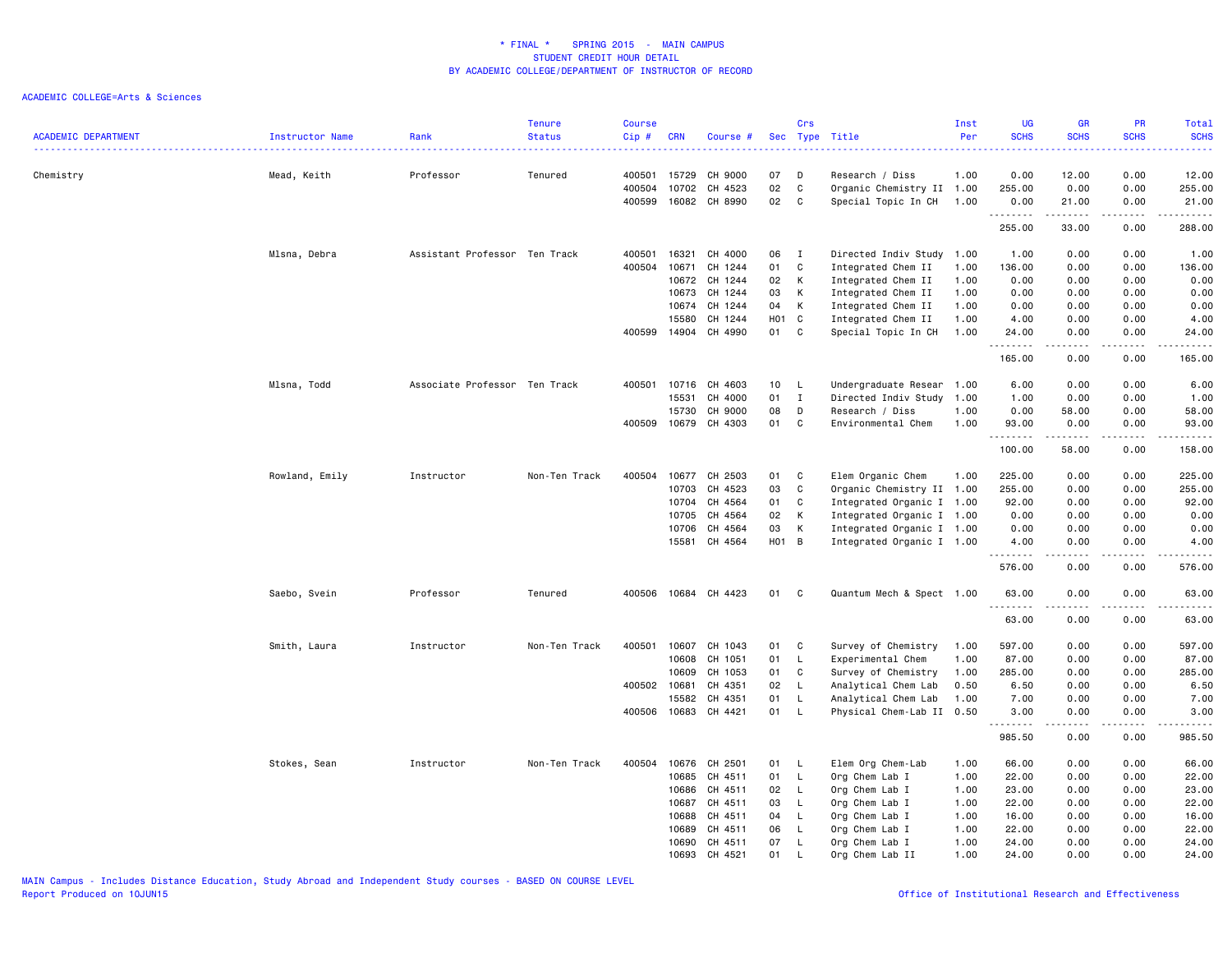| <b>ACADEMIC DEPARTMENT</b> | Instructor Name  | Rank                        | <b>Tenure</b><br><b>Status</b> | <b>Course</b><br>Cip# | <b>CRN</b> | Course #             |        | Crs      | Sec Type Title            | Inst<br>Per | <b>UG</b><br><b>SCHS</b> | <b>GR</b><br><b>SCHS</b>                                                                                                          | <b>PR</b><br><b>SCHS</b> | Total<br><b>SCHS</b>                     |
|----------------------------|------------------|-----------------------------|--------------------------------|-----------------------|------------|----------------------|--------|----------|---------------------------|-------------|--------------------------|-----------------------------------------------------------------------------------------------------------------------------------|--------------------------|------------------------------------------|
|                            |                  |                             |                                |                       |            |                      |        |          | ----------------------    |             | . <u>.</u> .             | $\begin{array}{cccccccccccccc} \bullet & \bullet & \bullet & \bullet & \bullet & \bullet & \bullet \end{array}$                   |                          | -----                                    |
| Chemistry                  | Stokes, Sean     | Instructor                  | Non-Ten Track                  | 400504                | 10694      | CH 4521              | 03     | - L      | Org Chem Lab II           | 1.00        | 24.00                    | 0.00                                                                                                                              | 0.00                     | 24.00                                    |
|                            |                  |                             |                                |                       | 10695      | CH 4521              | 04 L   |          | Org Chem Lab II           | 1.00        | 21.00                    | 0.00                                                                                                                              | 0.00                     | 21.00                                    |
|                            |                  |                             |                                |                       |            | 10696 CH 4521        | 05 L   |          | Org Chem Lab II           | 1.00        | 21.00                    | 0.00                                                                                                                              | 0.00                     | 21.00                                    |
|                            |                  |                             |                                |                       |            | 10697 CH 4521        | 06 L   |          | Org Chem Lab II           | 1.00        | 23.00                    | 0.00                                                                                                                              | 0.00                     | 23.00                                    |
|                            |                  |                             |                                |                       | 10698      | CH 4521              | 07 L   |          | Org Chem Lab II           | 1.00        | 22.00                    | 0.00                                                                                                                              | 0.00                     | 22.00                                    |
|                            |                  |                             |                                |                       | 10699      | CH 4521              | 08 L   |          | Org Chem Lab II           | 1.00        | 17.00                    | 0.00                                                                                                                              | 0.00                     | 17.00                                    |
|                            |                  |                             |                                |                       |            | 14710 CH 4521        | 10 L   |          | Org Chem Lab II           | 1.00        | 16.00<br>.               | 0.00<br>$\frac{1}{2} \left( \frac{1}{2} \right) \left( \frac{1}{2} \right) \left( \frac{1}{2} \right) \left( \frac{1}{2} \right)$ | 0.00<br>.                | 16.00<br>.                               |
|                            |                  |                             |                                |                       |            |                      |        |          |                           |             | 363.00                   | 0.00                                                                                                                              | 0.00                     | 363.00                                   |
|                            | Sygula, Andrzej  | Professor                   | Tenured                        | 400501                | 15731      | CH 9000              | 09     | D        | Research / Diss           | 1.00        | 0.00                     | 25.00                                                                                                                             | 0.00                     | 25.00                                    |
|                            |                  |                             |                                | 400504                | 10701      | CH 4523              | 01 C   |          | Organic Chemistry II 1.00 |             | 174.00<br>.              | 0.00<br>--------                                                                                                                  | 0.00<br>-----            | 174.00<br>.                              |
|                            |                  |                             |                                |                       |            |                      |        |          |                           |             | 174.00                   | 25.00                                                                                                                             | 0.00                     | 199.00                                   |
|                            | Webster, Charles | Associate Professor Tenured |                                | 400501                | 15732      | CH 9000              | 10     | D        | Research / Diss           | 1.00        | 0.00                     | 14.00                                                                                                                             | 0.00                     | 14.00                                    |
|                            |                  |                             |                                | 400599                | 16083      | CH 8990              | 03     | C        | Special Topic In CH       | 1.00        | 0.00<br>--------         | 27.00                                                                                                                             | 0.00                     | 27.00                                    |
|                            |                  |                             |                                |                       |            |                      |        |          |                           |             | 0.00                     | 41.00                                                                                                                             | 0.00                     | 41.00                                    |
|                            | Wipf, David      | Professor                   | Tenured                        | 400501                | 10678      | CH 4141              | 01 C   |          | Prof Chem: Research       | 1.00        | 20.00                    | 0.00                                                                                                                              | 0.00                     | 20.00                                    |
|                            |                  |                             |                                |                       | 10721      | CH 4711              | 01     | C        | Senior Seminar            | 1.00        | 12.00                    | 0.00                                                                                                                              | 0.00                     | 12.00                                    |
|                            |                  |                             |                                |                       | 10725      | CH 8711              | 01     | <b>S</b> | Seminar                   | 1.00        | 0.00                     | 7.00                                                                                                                              | 0.00                     | 7.00                                     |
|                            |                  |                             |                                |                       | 10726      | CH 8721              | 01     | s        | Seminar                   | 1.00        | 0.00                     | 5.00                                                                                                                              | 0.00                     | 5.00                                     |
|                            |                  |                             |                                |                       |            | 10727 CH 8731        | 01 S   |          | Seminar                   | 1.00        | 0.00                     | 5.00                                                                                                                              | 0.00                     | 5.00                                     |
|                            |                  |                             |                                |                       | 15606      | CH 8000              | 01     | D        | Research / Thesis         | 1.00        | 0.00                     | 21.00                                                                                                                             | 0.00                     | 21.00                                    |
|                            |                  |                             |                                |                       | 15733      | CH 9000              | $11$ D |          | Research / Diss           | 1.00        | 0.00                     | 21.00                                                                                                                             | 0.00                     | 21.00                                    |
|                            |                  |                             |                                |                       | 16284      | CH 7000              | 04     | I        | Directed Indiv Study      | 1.00        | 0.00                     | 3.00                                                                                                                              | 0.00                     | 3.00                                     |
|                            |                  |                             |                                | 400502                |            | 10682 CH 4353        | 01 C   |          | Analytical Chem II        | 1.00        | 63.00                    | 0.00                                                                                                                              | 0.00                     | 63.00                                    |
|                            |                  |                             |                                |                       |            |                      |        |          |                           |             | - - - -<br>95.00         | .<br>62.00                                                                                                                        | .<br>0.00                | 157.00                                   |
|                            | Zhang, Dongmao   | Associate Professor Tenured |                                |                       |            | 400501 15734 CH 9000 | $12$ D |          | Research / Diss           | 1.00        | 0.00                     | 65.00                                                                                                                             | 0.00                     | 65.00                                    |
|                            |                  |                             |                                |                       |            |                      |        |          |                           |             | .<br>0.00                | .<br>65.00                                                                                                                        | .<br>0.00                | 65.00                                    |
|                            |                  |                             |                                |                       |            |                      |        |          |                           |             | ========                 | ========                                                                                                                          | ========                 | $=$ ==========                           |
| Chemistry                  |                  |                             |                                |                       |            |                      |        |          |                           |             | 7871.00<br>========      | 603.00                                                                                                                            | 0.00                     | 8474.00<br>--------- -------- ---------- |
|                            |                  |                             |                                |                       |            |                      |        |          |                           |             |                          |                                                                                                                                   |                          |                                          |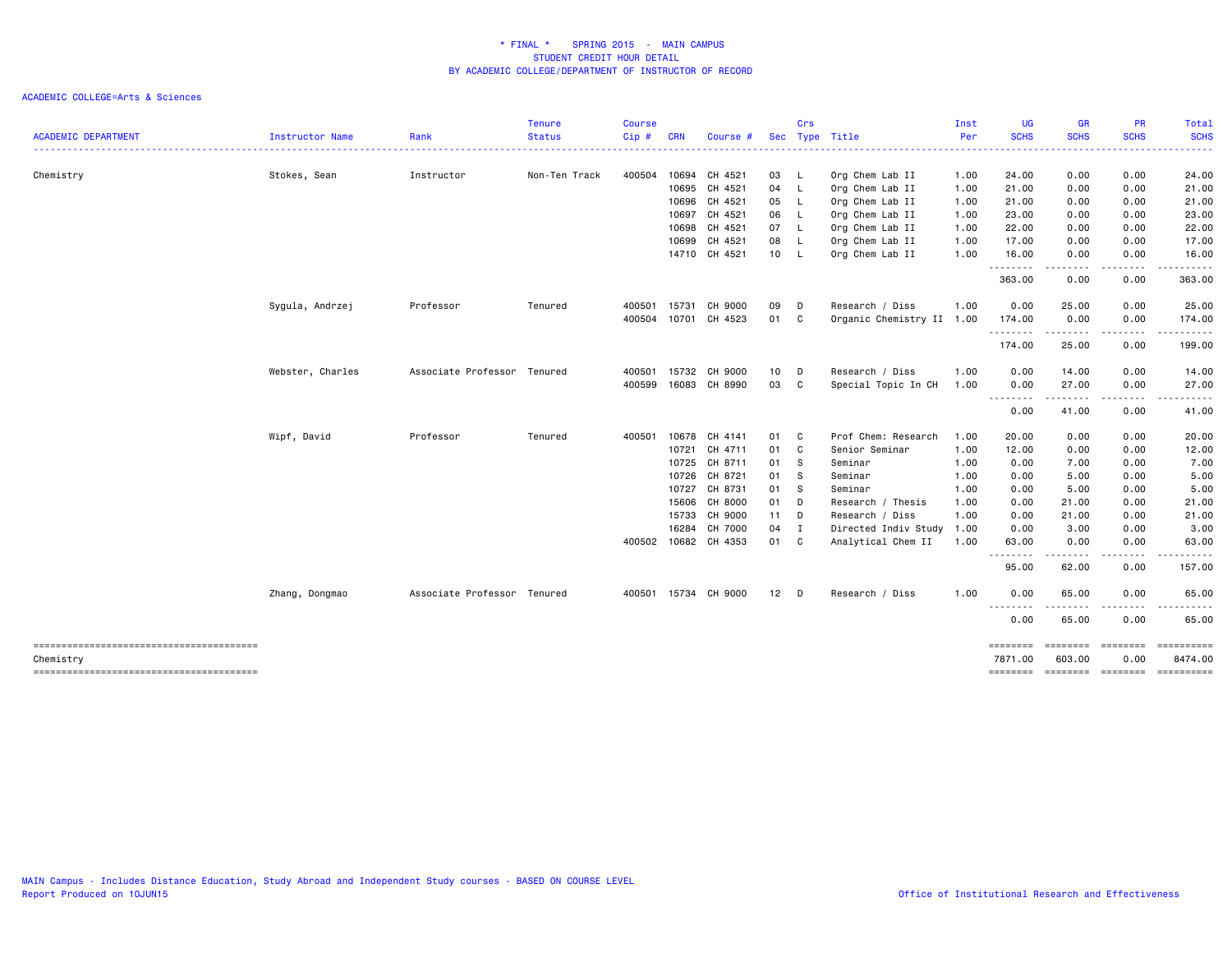| <b>ACADEMIC DEPARTMENT</b>                               | Instructor Name     | Rank                          | <b>Tenure</b><br><b>Status</b> | <b>Course</b><br>Cip# | <b>CRN</b>   | Course #              |        | Crs          | Sec Type Title            | Inst<br>Per | <b>UG</b><br><b>SCHS</b> | <b>GR</b><br><b>SCHS</b> | PR<br><b>SCHS</b> | Total<br><b>SCHS</b> |
|----------------------------------------------------------|---------------------|-------------------------------|--------------------------------|-----------------------|--------------|-----------------------|--------|--------------|---------------------------|-------------|--------------------------|--------------------------|-------------------|----------------------|
|                                                          |                     |                               |                                |                       |              |                       |        |              |                           |             |                          |                          |                   |                      |
| Classical & Modern Languages & Literatur Acker, Geoffrey |                     | Lecturer                      | Non-Ten Track                  | 160501                | 11752        | FLG 1113              | 01     | C            | German I                  | 1.00        | 45.00                    | 0.00                     | 0.00              | 45.00                |
|                                                          |                     |                               |                                |                       | 14494        | FLG 1123              | 02     | C            | German II                 | 1.00        | 42.00                    | 0.00                     | 0.00              | 42.00                |
|                                                          |                     |                               |                                | 160905                | 11790        | <b>FLS 1113</b>       | 04     | C            | Spanish I                 | 0.75        | 56.25                    | 0.00                     | 0.00              | 56.25                |
|                                                          |                     |                               |                                |                       | 11799        | FLS 1123              | 01     | C            | Spanish II                | 0.75        | 54.00<br>.               | 0.00<br>$\frac{1}{2}$    | 0.00<br>.         | 54.00<br>د د د د د   |
|                                                          |                     |                               |                                |                       |              |                       |        |              |                           |             | 197.25                   | 0.00                     | 0.00              | 197.25               |
|                                                          | Aju Tzunun, Magda   | Grad Teach Assist             | Not Applicable                 |                       | 160905 11799 | FLS 1123              | 01     | $\mathbf{C}$ | Spanish II                | 0.25        | 18.00                    | 0.00                     | 0.00              | 18.00                |
|                                                          |                     |                               |                                |                       | 11808        | FLS 1123              | 10     | $\mathbf{C}$ | Spanish II                | 0.25        | 19.50                    | 0.00                     | 0.00              | 19.50                |
|                                                          |                     |                               |                                |                       | 11809        | FLS 1123              | 11     | C            | Spanish II                | 0.25        | 21.75                    | 0.00                     | 0.00              | 21.75                |
|                                                          |                     |                               |                                |                       | 11810        | FLS 1123              | 12     | C            | Spanish II                | 0.25        | 20.25                    | 0.00                     | 0.00              | 20.25                |
|                                                          |                     |                               |                                |                       |              | 11813 FLS 1123        | 15     | C            | Spanish II                | 0.25        | 19.50                    | 0.00                     | 0.00              | 19.50                |
|                                                          |                     |                               |                                |                       |              | 11814 FLS 1123        | 16     | C            | Spanish II                | 0.25        | 19.50<br>.               | 0.00<br>$   -$           | 0.00<br>المتمامين | 19.50<br>.           |
|                                                          |                     |                               |                                |                       |              |                       |        |              |                           |             | 118.50                   | 0.00                     | 0.00              | 118.50               |
|                                                          | Arroyo, Silvia      | Assistant Professor Ten Track |                                |                       |              | 160905 11796 FLS 1113 | 10     | C            | Spanish I                 | 0.75        | 56.25                    | 0.00                     | 0.00              | 56.25                |
|                                                          |                     |                               |                                |                       |              | 11810 FLS 1123        | 12     | C            | Spanish II                | 0.75        | 60.75                    | 0.00                     | 0.00              | 60.75                |
|                                                          |                     |                               |                                |                       |              |                       |        |              |                           |             | .<br>117.00              | .<br>0.00                | .<br>0.00         | .<br>117.00          |
|                                                          | Bartera, Salvador   | Assistant Professor Ten Track |                                |                       | 161202 11766 | FLH 2143              | H01 C  |              | Greek IV                  | 1.00        | 6.00                     | 0.00                     | 0.00              | 6.00                 |
|                                                          |                     |                               |                                |                       |              | 161203 11778 FLL 1123 | 02 C   |              | Latin II                  | 1.00        | 21.00                    | 0.00                     | 0.00              | 21.00                |
|                                                          |                     |                               |                                |                       | 14818        | <b>FLL 4000</b>       | $01$ I |              | Directed Indiv Study      | 1.00        | 3.00                     | 0.00                     | 0.00              | 3.00                 |
|                                                          |                     |                               |                                |                       | 14819        | <b>FLL 4000</b>       | 02     | $\mathbf{I}$ | Directed Indiv Study 1.00 |             | 3.00                     | 0.00                     | 0.00              | 3.00                 |
|                                                          |                     |                               |                                |                       |              | 15995 FLL 4000        | 04     | $\mathbf{I}$ | Directed Indiv Study 1.00 |             | 3.00                     | 0.00                     | 0.00              | 3.00                 |
|                                                          |                     |                               |                                |                       |              |                       |        |              |                           |             | .<br>36.00               | .<br>0.00                | -----<br>0.00     | .<br>36.00           |
|                                                          | Blackbourn, Forrest | Lecturer                      | Non-Ten Track                  | 160901                | 11739        | FLF 1123              | 01     | C            | French II                 | 0.75        | 45.00                    | 0.00                     | 0.00              | 45.00                |
|                                                          |                     |                               |                                |                       | 14477        | FLF 1113              | 03     | C            | French I                  | 0.75        | 54.00                    | 0.00                     | 0.00              | 54.00                |
|                                                          |                     |                               |                                |                       | 160905 11817 | FLS 1123              | 19     | C            | Spanish II                | 0.75        | 31.50                    | 0.00                     | 0.00              | 31.50                |
|                                                          |                     |                               |                                |                       | 11821        | FLS 2133              | 01     | C            | Spanish III               | 1.00        | 69.00                    | 0.00                     | 0.00              | 69.00                |
|                                                          |                     |                               |                                |                       |              | 15703 FLS 1113        | 11     | C            | Spanish I                 | 0.75        | 51.75                    | 0.00                     | 0.00              | 51.75                |
|                                                          |                     |                               |                                |                       |              |                       |        |              |                           |             | .<br>251.25              | .<br>0.00                | .<br>0.00         | .<br>251.25          |
|                                                          | Clark, Mark         | Associate Professor Tenured   |                                |                       |              | 161202 11765 FLH 1123 | 01 C   |              | Greek II                  | 1.00        | 33.00                    | 0.00                     | 0.00              | 33.00                |
|                                                          |                     |                               |                                |                       | 14816        | <b>FLH 4000</b>       | 01     | $\mathbf{I}$ | Directed Individual       | 1.00        | 2.00                     | 0.00                     | 0.00              | 2.00                 |
|                                                          |                     |                               |                                |                       | 14817        | <b>FLH 4000</b>       | 02     | $\mathbf{I}$ | Directed Individual       | 1.00        | 2.00                     | 0.00                     | 0.00              | 2.00                 |
|                                                          |                     |                               |                                |                       | 15907        | <b>FLH 4000</b>       | 03     | $\mathbf I$  | Directed Individual       | 1.00        | 3.00                     | 0.00                     | 0.00              | 3.00                 |
|                                                          |                     |                               |                                |                       |              | 161203 14512 FLL 1123 | 03     | C            | Latin II                  | 1.00        | 87.00                    | 0.00                     | 0.00              | 87.00                |
|                                                          |                     |                               |                                |                       |              |                       |        |              |                           |             | .<br>127.00              | .<br>0.00                | الأعامات<br>0.00  | $\cdots$<br>127.00   |
|                                                          | Cui, Xiangshan      | Lecturer                      | Non-Ten Track                  |                       | 160101 11734 | FLC 1123              | 01     | B            | Chinese II                | 1.00        | 30.00                    | 0.00                     | 0.00              | 30.00                |
|                                                          |                     |                               |                                |                       | 11735        | FLC 2143              | 01     | C            | Chinese IV                | 1.00        | 9.00                     | 0.00                     | 0.00              | 9.00                 |
|                                                          |                     |                               |                                | 169999                | 15900        | FLC 4000              | 01     | $\mathbf{I}$ | Directed Indiv Study      | 1.00        | 3.00                     | 0.00                     | 0.00              | 3.00                 |
|                                                          |                     |                               |                                |                       | 16242        | FLC 4000              | 03     | $\mathbf{I}$ | Directed Indiv Study 1.00 |             | 3.00                     | 0.00                     | 0.00              | 3.00                 |
|                                                          |                     |                               |                                |                       | 16243        | FLC 4000              | 04     | $\mathbf{I}$ | Directed Indiv Study 1.00 |             | 3.00                     | 0.00                     | 0.00              | 3.00                 |
|                                                          |                     |                               |                                |                       | 16244        | FLC 4000              | 05     | $\mathbf{I}$ | Directed Indiv Study 1.00 |             | 3.00                     | 0.00                     | 0.00              | 3.00                 |
|                                                          |                     |                               |                                |                       |              | 16245 FLC 4000        | 06     | I            | Directed Indiv Study 1.00 |             | 3.00                     | 0.00                     | 0.00              | 3.00                 |
|                                                          |                     |                               |                                |                       |              |                       |        |              |                           |             |                          |                          |                   |                      |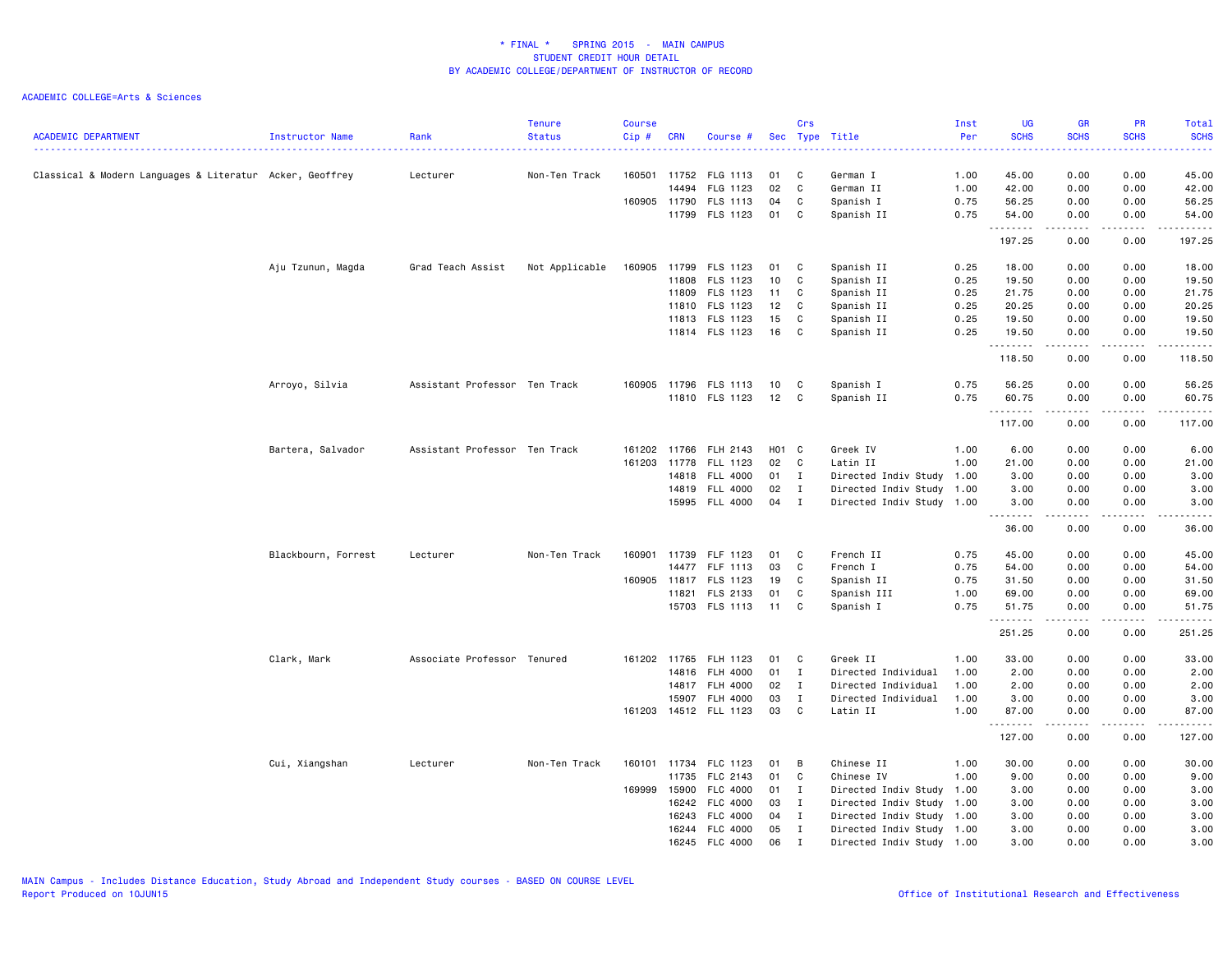| <b>ACADEMIC DEPARTMENT</b>                               | Instructor Name  | Rank                          | <b>Tenure</b><br><b>Status</b> | <b>Course</b><br>Cip# | <b>CRN</b> | Course #              |                   | Crs          | Sec Type Title            | Inst<br>Per | <b>UG</b><br><b>SCHS</b> | <b>GR</b><br><b>SCHS</b>                                                                                                                                     | PR<br><b>SCHS</b>     | Total<br><b>SCHS</b><br>. |
|----------------------------------------------------------|------------------|-------------------------------|--------------------------------|-----------------------|------------|-----------------------|-------------------|--------------|---------------------------|-------------|--------------------------|--------------------------------------------------------------------------------------------------------------------------------------------------------------|-----------------------|---------------------------|
|                                                          |                  |                               |                                |                       |            |                       |                   |              |                           |             |                          |                                                                                                                                                              |                       |                           |
|                                                          |                  |                               |                                |                       |            |                       |                   |              |                           |             | 54.00                    | 0.00                                                                                                                                                         | 0.00                  | 54.00                     |
| Classical & Modern Languages & Literatur Davisson, Brian |                  | Assistant Professor Ten Track |                                | 160905                | 14479      | FLS 1113              | H01 C             |              | Spanish I-Honors          | 0.75        | 38.25                    | 0.00                                                                                                                                                         | 0.00                  | 38.25                     |
|                                                          |                  |                               |                                |                       | 14486      | FLS 4293              | 01                | C            | Cinema in Span Cultu 1.00 |             | 72.00                    | 0.00                                                                                                                                                         | 0.00                  | 72.00                     |
|                                                          |                  |                               |                                |                       | 14487      | FLS 6293              | 01                | $\mathbf{C}$ | Cinema in Span Cultu 1.00 |             | 0.00                     | 3.00                                                                                                                                                         | 0.00                  | 3.00                      |
|                                                          |                  |                               |                                |                       | 16255      | <b>FLS 7000</b>       | $01$ I            |              | Directed Indiv Study      | 1.00        | 0.00                     | 3.00                                                                                                                                                         | 0.00                  | 3.00                      |
|                                                          |                  |                               |                                |                       |            | 16256 FLS 7000        | 02                | $\mathbf{I}$ | Directed Indiv Study 1.00 |             | 0.00<br>. <b>.</b>       | 3.00<br>$\frac{1}{2} \left( \frac{1}{2} \right) \left( \frac{1}{2} \right) \left( \frac{1}{2} \right) \left( \frac{1}{2} \right) \left( \frac{1}{2} \right)$ | 0.00<br>.             | 3.00<br>.                 |
|                                                          |                  |                               |                                |                       |            |                       |                   |              |                           |             | 110.25                   | 9.00                                                                                                                                                         | 0.00                  | 119.25                    |
|                                                          | Dunlap, Monika   | Instructor                    | Non-Ten Track                  | 160901                | 11736      | FLF 1113              | 01                | C            | French I                  | 0.75        | 58.50                    | 0.00                                                                                                                                                         | 0.00                  | 58.50                     |
|                                                          |                  |                               |                                |                       | 11740      | FLF 1123              | 02                | C            | French II                 | 0.75        | 67.50                    | 0.00                                                                                                                                                         | 0.00                  | 67.50                     |
|                                                          |                  |                               |                                |                       |            | 11741 FLF 1123        | 03                | C            | French II                 | 0.75        | 63.00                    | 0.00                                                                                                                                                         | 0.00                  | 63.00                     |
|                                                          |                  |                               |                                |                       |            | 11746 FLF 2143        | 01                | $\mathbf{C}$ | French IV                 | 1.00        | 42.00<br>. <b>.</b>      | 0.00<br>.                                                                                                                                                    | 0.00<br>$\frac{1}{2}$ | 42.00<br>.                |
|                                                          |                  |                               |                                |                       |            |                       |                   |              |                           |             | 231.00                   | 0.00                                                                                                                                                         | 0.00                  | 231.00                    |
|                                                          | Espinosa, Carlos | Associate Professor Tenured   |                                |                       |            | 160905 11823 FLS 2133 | 03                | $\mathbf{C}$ | Spanish III               | 1.00        | 33.00                    | 0.00                                                                                                                                                         | 0.00                  | 33.00                     |
|                                                          |                  |                               |                                |                       |            |                       |                   |              |                           |             | .<br>33.00               | $\frac{1}{2} \left( \frac{1}{2} \right) \left( \frac{1}{2} \right) \left( \frac{1}{2} \right) \left( \frac{1}{2} \right)$<br>0.00                            | .<br>0.00             | 33.00                     |
|                                                          | Fabel, Ekaterina | Lecturer                      | Non-Ten Track                  | 160402 11784          |            | FLR 1123              | 01                | C            | Russian II                | 1.00        | 27.00                    | 0.00                                                                                                                                                         | 0.00                  | 27.00                     |
|                                                          |                  |                               |                                |                       |            | 11786 FLR 2143        | 01                | C            | Russian IV                | 1.00        | 21.00                    | 0.00                                                                                                                                                         | 0.00                  | 21.00                     |
|                                                          |                  |                               |                                |                       |            |                       |                   |              |                           |             | .                        |                                                                                                                                                              |                       |                           |
|                                                          |                  |                               |                                |                       |            |                       |                   |              |                           |             | 48.00                    | 0.00                                                                                                                                                         | 0.00                  | 48.00                     |
|                                                          | Franca, Thales   | Grad Teach Assist             | Not Applicable                 | 160901                | 11736      | FLF 1113              | 01                | $\mathbf{C}$ | French I                  | 0.25        | 19.50                    | 0.00                                                                                                                                                         | 0.00                  | 19.50                     |
|                                                          |                  |                               |                                |                       | 11737      | FLF 1113              | 02                | C            | French I                  | 0.25        | 19.50                    | 0.00                                                                                                                                                         | 0.00                  | 19.50                     |
|                                                          |                  |                               |                                |                       | 11739      | FLF 1123              | 01                | C            | French II                 | 0.25        | 15.00                    | 0.00                                                                                                                                                         | 0.00                  | 15.00                     |
|                                                          |                  |                               |                                |                       | 11740      | FLF 1123              | 02                | $\mathbf{C}$ | French II                 | 0.25        | 22.50                    | 0.00                                                                                                                                                         | 0.00                  | 22.50                     |
|                                                          |                  |                               |                                |                       |            | 11741 FLF 1123        | 03                | C            | French II                 | 0.25        | 21.00                    | 0.00                                                                                                                                                         | 0.00                  | 21.00                     |
|                                                          |                  |                               |                                |                       |            | 14477 FLF 1113        | 03                | C            | French I                  | 0.25        | 18.00<br>.               | 0.00<br>.                                                                                                                                                    | 0.00<br>.             | 18.00<br><u>.</u>         |
|                                                          |                  |                               |                                |                       |            |                       |                   |              |                           |             | 115.50                   | 0.00                                                                                                                                                         | 0.00                  | 115.50                    |
|                                                          | Gray, Sally      | Associate Professor Tenured   |                                | 160501                | 11755      | FLG 1123              | 03                | C            | German II                 | 1.00        | 54.00                    | 0.00                                                                                                                                                         | 0.00                  | 54.00                     |
|                                                          |                  |                               |                                |                       | 14499      | FLG 4533              | 01                | C            | Art, Politics, & Pro 1.00 |             | 30.00                    | 0.00                                                                                                                                                         | 0.00                  | 30.00                     |
|                                                          |                  |                               |                                |                       | 14507      | FLG 6533              | 01                | C            | Art, Politics, & Pro 1.00 |             | 0.00                     | 6.00                                                                                                                                                         | 0.00                  | 6.00                      |
|                                                          |                  |                               |                                |                       |            | 15945 FLG 8000        | 01                | D            | Research / Thesis         | 1.00        | 0.00                     | 3.00                                                                                                                                                         | 0.00                  | 3.00                      |
|                                                          |                  |                               |                                |                       |            |                       |                   |              |                           |             | .<br>84.00               | .<br>9.00                                                                                                                                                    | .<br>0.00             | .<br>93.00                |
|                                                          | Guerra, Victor   | Grad Teach Assist             | Not Applicable                 | 160905                | 11790      | FLS 1113              | 04                | C            | Spanish I                 | 0.25        | 18.75                    | 0.00                                                                                                                                                         | 0.00                  | 18.75                     |
|                                                          |                  |                               |                                |                       | 11796      | FLS 1113              | 10                | C            | Spanish I                 | 0.25        | 18.75                    | 0.00                                                                                                                                                         | 0.00                  | 18.75                     |
|                                                          |                  |                               |                                |                       |            | 11811 FLS 1123        | 13                | $\mathbf{C}$ | Spanish II                | 0.25        | 19.50                    | 0.00                                                                                                                                                         | 0.00                  | 19.50                     |
|                                                          |                  |                               |                                |                       |            | 11817 FLS 1123        | 19                | C            | Spanish II                | 0.25        | 10.50                    | 0.00                                                                                                                                                         | 0.00                  | 10.50                     |
|                                                          |                  |                               |                                |                       | 14480      | FLS 1123              | H <sub>01</sub> C |              | Spanish II-Honors         | 0.25        | 6.75                     | 0.00                                                                                                                                                         | 0.00                  | 6.75                      |
|                                                          |                  |                               |                                |                       |            | 15703 FLS 1113        | 11 C              |              | Spanish I                 | 0.25        | 17.25<br>. <b>.</b>      | 0.00<br>.                                                                                                                                                    | 0.00                  | 17.25<br>$\frac{1}{2}$    |
|                                                          |                  |                               |                                |                       |            |                       |                   |              |                           |             | 91.50                    | 0.00                                                                                                                                                         | 0.00                  | 91.50                     |
|                                                          | Harland, Robert  | Associate Professor Tenured   |                                |                       |            | 160901 11737 FLF 1113 | 02                | $\mathbf{C}$ | French I                  | 0.75        | 58.50                    | 0.00                                                                                                                                                         | 0.00                  | 58.50                     |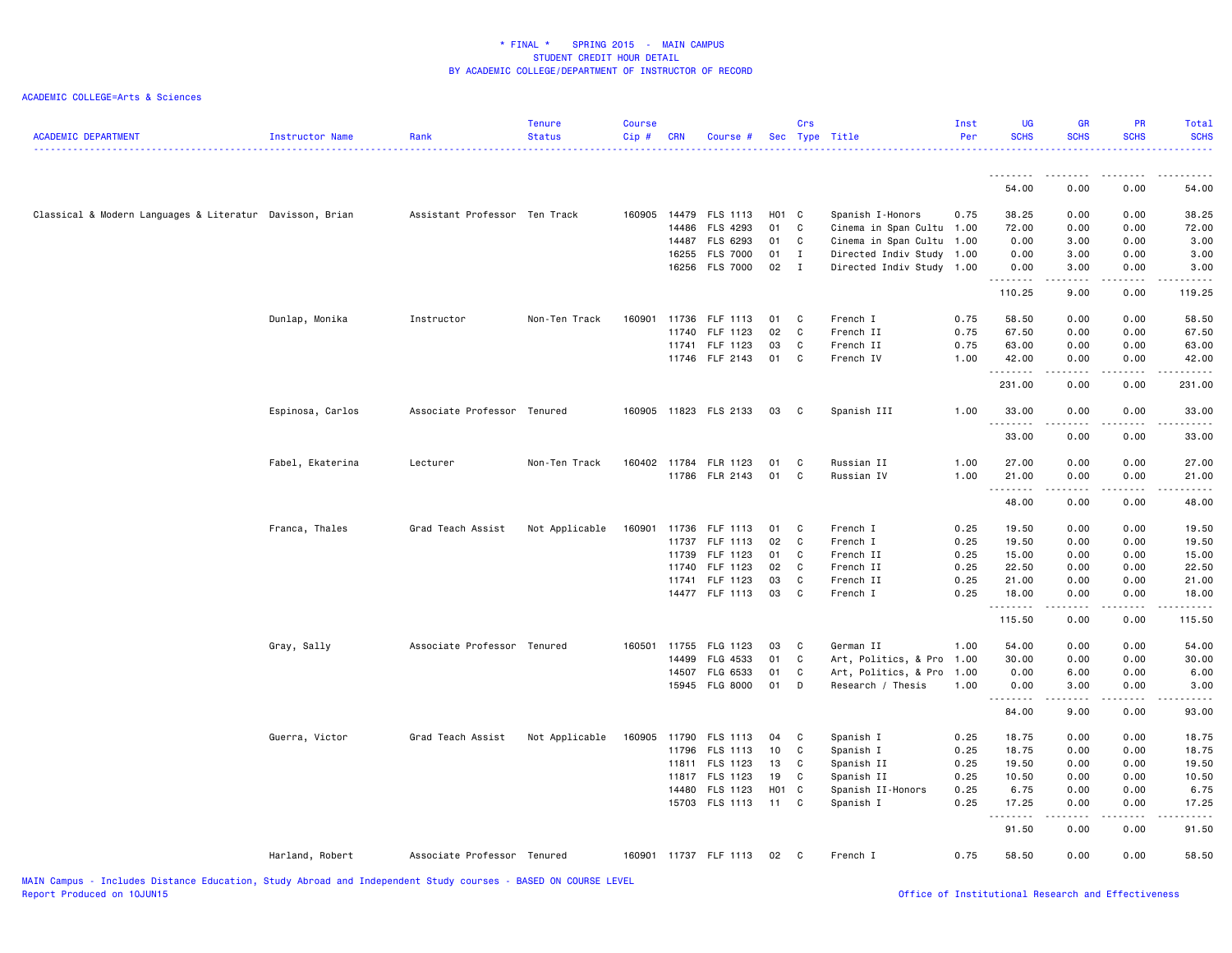| <b>ACADEMIC DEPARTMENT</b>                               | Instructor Name     | Rank                        | <b>Tenure</b><br><b>Status</b> | <b>Course</b><br>Cip# | <b>CRN</b> | Course #                   |             | Crs          | Sec Type Title            | Inst<br>Per  | <b>UG</b><br><b>SCHS</b> | <b>GR</b><br><b>SCHS</b> | <b>PR</b><br><b>SCHS</b>            | Total<br><b>SCHS</b> |
|----------------------------------------------------------|---------------------|-----------------------------|--------------------------------|-----------------------|------------|----------------------------|-------------|--------------|---------------------------|--------------|--------------------------|--------------------------|-------------------------------------|----------------------|
|                                                          |                     |                             |                                |                       |            |                            |             |              |                           |              |                          |                          |                                     |                      |
| Classical & Modern Languages & Literatur Harland, Robert |                     | Associate Professor Tenured |                                | 160905 11811          |            | FLS 1123                   | 13          | C            | Spanish II                | 0.75         | 58.50                    | 0.00                     | 0.00                                | 58.50                |
|                                                          |                     |                             |                                |                       | 11822      | FLS 2133<br>14480 FLS 1123 | 02<br>H01 C | $\mathtt{C}$ | Spanish III               | 1.00<br>0.75 | 45.00<br>20.25           | 0.00<br>0.00             | 0.00                                | 45.00<br>20.25       |
|                                                          |                     |                             |                                |                       |            |                            |             |              | Spanish II-Honors         |              | .                        | -----                    | 0.00                                | .                    |
|                                                          |                     |                             |                                |                       |            |                            |             |              |                           |              | 182.25                   | 0.00                     | 0.00                                | 182.25               |
|                                                          | Kraker, Julia       | Lecturer                    | Non-Ten Track                  |                       |            | 160905 11801 FLS 1123      | 03          | C            | Spanish II                | 0.75         | 63.00                    | 0.00                     | 0.00                                | 63.00                |
|                                                          |                     |                             |                                |                       |            | 11802 FLS 1123             | 04          | C            | Spanish II                | 0.75         | 51.75                    | 0.00                     | 0.00                                | 51.75                |
|                                                          |                     |                             |                                |                       |            |                            |             |              |                           |              | 1.1.1.1.1.1.1<br>114.75  | .<br>0.00                | .<br>0.00                           | 114.75               |
|                                                          |                     |                             |                                |                       |            |                            |             |              |                           |              |                          |                          |                                     |                      |
|                                                          | Lee, Victoria       | Grad Teach Assist           | Not Applicable                 | 160501                |            | 14492 FLG 1113             | 02          | $\mathbf{C}$ | German I                  | 1.00         | 81.00<br>.               | 0.00<br>-----            | 0.00<br>$\cdots$                    | 81.00<br>.           |
|                                                          |                     |                             |                                |                       |            |                            |             |              |                           |              | 81.00                    | 0.00                     | 0.00                                | 81.00                |
|                                                          | Little, Chitose     | Instructor                  | Non-Ten Track                  | 160302                | 11770      | FLJ 1123                   | 01          | C            | Japanese II               | 1.00         | 45.00                    | 0.00                     | 0.00                                | 45.00                |
|                                                          |                     |                             |                                |                       | 11771      | FLJ 1123                   | 02          | C            | Japanese II               | 1.00         | 39.00                    | 0.00                     | 0.00                                | 39.00                |
|                                                          |                     |                             |                                |                       | 11773      | FLJ 2143                   | 01          | C            | Japanese IV               | 1.00         | 15.00                    | 0.00                     | 0.00                                | 15.00                |
|                                                          |                     |                             |                                |                       | 15926      | <b>FLJ 4000</b>            | 02          | $\mathbf{I}$ | Directed Indiv Study 1.00 |              | 3.00                     | 0.00                     | 0.00                                | 3.00                 |
|                                                          |                     |                             |                                |                       | 15927      | <b>FLJ 4000</b>            | 03          | $\mathbf{I}$ | Directed Indiv Study 1.00 |              | 3.00                     | 0.00                     | 0.00                                | 3.00                 |
|                                                          |                     |                             |                                |                       | 15928      | <b>FLJ 4000</b>            | 04          | $\mathbf{I}$ | Directed Indiv Study 1.00 |              | 3.00                     | 0.00                     | 0.00                                | 3.00                 |
|                                                          |                     |                             |                                |                       | 15929      | <b>FLJ 4000</b>            | 05          | $\mathbf{I}$ | Directed Indiv Study 1.00 |              | 3.00                     | 0.00                     | 0.00                                | 3.00                 |
|                                                          |                     |                             |                                |                       | 15930      | <b>FLJ 4000</b>            | 06          | $\mathbf{I}$ | Directed Indiv Study 1.00 |              | 3.00                     | 0.00                     | 0.00                                | 3.00                 |
|                                                          |                     |                             |                                |                       | 15931      | FLJ 4000                   | 07          | $\mathbf{I}$ | Directed Indiv Study 1.00 |              | 3.00                     | 0.00                     | 0.00                                | 3.00                 |
|                                                          |                     |                             |                                |                       | 15933      | <b>FLJ 4000</b>            | 08          | $\mathbf{I}$ | Directed Indiv Study 1.00 |              | 3.00                     | 0.00                     | 0.00                                | 3.00                 |
|                                                          |                     |                             |                                |                       | 15935      | FLJ 4000                   | 10          | $\mathbf{I}$ | Directed Indiv Study 1.00 |              | 3.00<br>. <b>.</b>       | 0.00<br>.                | 0.00<br>$\frac{1}{2}$               | 3.00<br>.            |
|                                                          |                     |                             |                                |                       |            |                            |             |              |                           |              | 123.00                   | 0.00                     | 0.00                                | 123.00               |
|                                                          | Little, Christopher | Lecturer                    | Non-Ten Track                  | 160905                |            | 11792 FLS 1113             | 06          | C            | Spanish I                 | 0.25         | 20.25                    | 0.00                     | 0.00                                | 20.25                |
|                                                          |                     |                             |                                |                       | 11794      | FLS 1113                   | 08          | C            | Spanish I                 | 0.25         | 19.50                    | 0.00                     | 0.00                                | 19.50                |
|                                                          |                     |                             |                                |                       | 11795      | FLS 1113                   | 09          | C            | Spanish I                 | 1.00         | 81.00                    | 0.00                     | 0.00                                | 81.00                |
|                                                          |                     |                             |                                |                       | 11807      | FLS 1123                   | 09          | C            | Spanish II                | 1.00         | 69.00                    | 0.00                     | 0.00                                | 69.00                |
|                                                          |                     |                             |                                |                       | 11834      | FLS 3121                   | 01          | L.           | Advan Spanish Conv P      | 1.00         | 12.00                    | 0.00                     | 0.00                                | 12.00                |
|                                                          |                     |                             |                                |                       |            | 14479 FLS 1113             | H01 C       |              | Spanish I-Honors          | 0.25         | 12.75<br>.               | 0.00<br>.                | 0.00<br>$- - - -$                   | 12.75<br>.           |
|                                                          |                     |                             |                                |                       |            |                            |             |              |                           |              | 214.50                   | 0.00                     | 0.00                                | 214.50               |
|                                                          | McFadden, Michael   | Lecturer                    | Non-Ten Track                  | 160905                | 11787      | FLS 1113                   | 01          | C            | Spanish I                 | 0.25         | 21.00                    | 0.00                     | 0.00                                | 21.00                |
|                                                          |                     |                             |                                |                       | 11788      | FLS 1113                   | 02          | C            | Spanish I                 | 0.25         | 20.25                    | 0.00                     | 0.00                                | 20.25                |
|                                                          |                     |                             |                                |                       | 11791      | FLS 1113                   | 05          | C            | Spanish I                 | 0.25         | 20.25                    | 0.00                     | 0.00                                | 20.25                |
|                                                          |                     |                             |                                |                       | 11815      | FLS 1123                   | 17          | C            | Spanish II                | 1.00         | 66.00                    | 0.00                     | 0.00                                | 66.00                |
|                                                          |                     |                             |                                |                       |            | 11831 FLS 3111             | 01          | L            | Adv Spanish Lab I         | 1.00         | 6.00                     | 0.00                     | 0.00                                | 6.00                 |
|                                                          |                     |                             |                                |                       |            | 15922 FLS 1113             | 12          | C            | Spanish I                 | 1.00         | 78.00                    | 0.00<br>.                | 0.00<br>$\sim$ $\sim$ $\sim$ $\sim$ | 78.00<br>.           |
|                                                          |                     |                             |                                |                       |            |                            |             |              |                           |              | 211.50                   | 0.00                     | 0.00                                | 211.50               |
|                                                          | Moser, Keith        | Associate Professor Tenured |                                | 160901                | 14478      | FLF 2133                   | H01 C       |              | French III-Honors         | 1.00         | 33.00                    | 0.00                     | 0.00                                | 33.00                |
|                                                          |                     |                             |                                |                       | 15815      | <b>FLF 4000</b>            | 01          | I            | Directed Indiv Study 1.00 |              | 1.00                     | 0.00                     | 0.00                                | 1.00                 |
|                                                          |                     |                             |                                |                       | 16397      | FLF 4000                   | 02          | $\mathbf{I}$ | Directed Indiv Study 1.00 |              | 1.00                     | 0.00                     | 0.00                                | 1.00                 |
|                                                          |                     |                             |                                | 169999                | 14731      | FLF 4990                   | 01          | C            | Special Topic In FLF 1.00 |              | 15.00                    | 0.00                     | 0.00                                | 15.00                |
|                                                          |                     |                             |                                |                       | 14732      | FLF 6990                   | 01          | C            | Special Topic In FLF 1.00 |              | 0.00                     | 15.00                    | 0.00                                | 15.00                |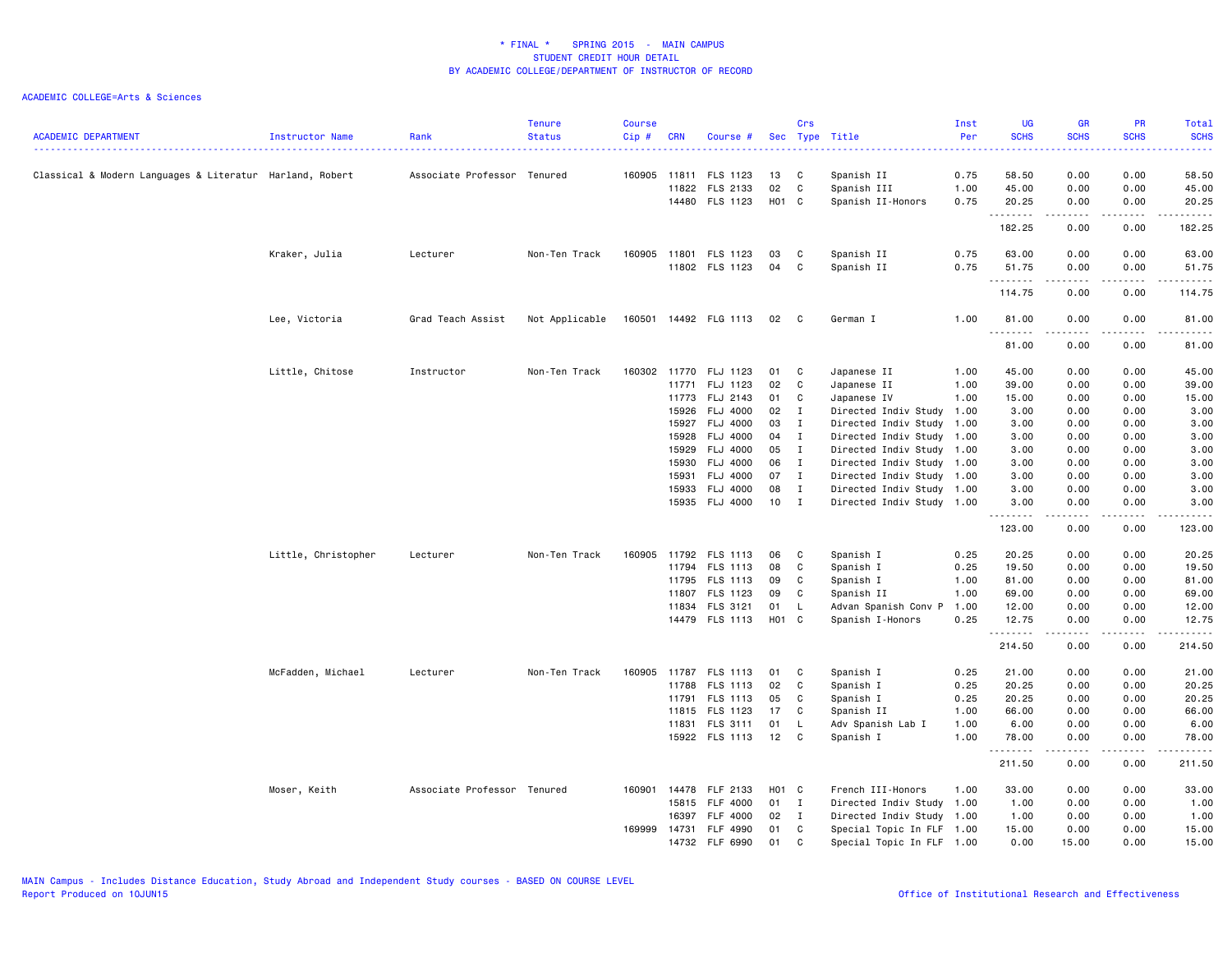| <b>ACADEMIC DEPARTMENT</b>                             | Instructor Name    | Rank                          | <b>Tenure</b><br><b>Status</b> | <b>Course</b><br>$Cip$ # | <b>CRN</b>   | Course #              |        | Crs          | Sec Type Title            | Inst<br>Per | <b>UG</b><br><b>SCHS</b> | <b>GR</b><br><b>SCHS</b>            | PR<br><b>SCHS</b>  | Total<br><b>SCHS</b>  |
|--------------------------------------------------------|--------------------|-------------------------------|--------------------------------|--------------------------|--------------|-----------------------|--------|--------------|---------------------------|-------------|--------------------------|-------------------------------------|--------------------|-----------------------|
|                                                        |                    |                               |                                |                          |              |                       |        |              |                           |             | .                        | .                                   | .                  |                       |
|                                                        |                    |                               |                                |                          |              |                       |        |              |                           |             | 50.00                    | 15.00                               | 0.00               | 65.00                 |
| Classical & Modern Languages & Literatur Moya, Arleana |                    | Instructor                    | Non-Ten Track                  |                          | 160905 11808 | FLS 1123              | 10     | C            | Spanish II                | 0.75        | 58.50                    | 0.00                                | 0.00               | 58.50                 |
|                                                        |                    |                               |                                |                          | 11809        | FLS 1123              | 11     | C            | Spanish II                | 0.75        | 65.25                    | 0.00                                | 0.00               | 65.25                 |
|                                                        |                    |                               |                                |                          |              | 11813 FLS 1123        | 15     | C            | Spanish II                | 0.75        | 58.50                    | 0.00                                | 0.00               | 58.50                 |
|                                                        |                    |                               |                                |                          |              | 11814 FLS 1123        | 16     | C            | Spanish II                | 0.75        | 58.50<br>.               | 0.00<br>$\sim$ $\sim$ $\sim$ $\sim$ | 0.00               | 58.50                 |
|                                                        |                    |                               |                                |                          |              |                       |        |              |                           |             | 240.75                   | 0.00                                | 0.00               | 240.75                |
|                                                        | Munn, David        | Lecturer                      | Non-Ten Track                  | 160905                   |              | 11787 FLS 1113        | 01     | $\mathbf{C}$ | Spanish I                 | 0.75        | 63.00                    | 0.00                                | 0.00               | 63.00                 |
|                                                        |                    |                               |                                |                          | 11788        | FLS 1113              | 02     | $\mathbf{C}$ | Spanish I                 | 0.75        | 60.75                    | 0.00                                | 0.00               | 60.75                 |
|                                                        |                    |                               |                                |                          | 11789        | FLS 1113              | 03     | C            | Spanish I                 | 0.75        | 60.75                    | 0.00                                | 0.00               | 60.75                 |
|                                                        |                    |                               |                                |                          |              | 11791 FLS 1113        | 05     | C            | Spanish I                 | 0.75        | 60.75<br>.               | 0.00<br>المتمامين                   | 0.00<br>.          | 60.75<br>.            |
|                                                        |                    |                               |                                |                          |              |                       |        |              |                           |             | 245.25                   | 0.00                                | 0.00               | 245.25                |
|                                                        | Nigro, Rosa        | Lecturer                      | Non-Ten Track                  | 160902                   | 11767        | FLI 1123              | 01     | $\mathbf{C}$ | Italian II                | 1.00        | 30.00                    | 0.00                                | 0.00               | 30.00                 |
|                                                        |                    |                               |                                |                          | 14508        | FLI 1113              | 01     | $\mathbf c$  | Italian I                 | 1.00        | 78.00                    | 0.00                                | 0.00               | 78.00                 |
|                                                        |                    |                               |                                |                          |              | 14509 FLI 1123        | 02     | C            | Italian II                | 1.00        | 21.00                    | 0.00                                | 0.00               | 21.00                 |
|                                                        |                    |                               |                                |                          |              |                       |        |              |                           |             | .<br>129.00              | .<br>0.00                           | .<br>0.00          | .<br>129.00           |
|                                                        | Pelaez, Sol        | Assistant Professor Ten Track |                                | 160101                   |              | 14510 FL 4023         | 01     | $\mathbf{C}$ | Intro to Lit Critici 1.00 |             | 3.00                     | 0.00                                | 0.00               | 3.00                  |
|                                                        |                    |                               |                                |                          | 14511        | FL 6023               | 01     | C            | Intro to Lit Critici 1.00 |             | 0.00                     | 18.00                               | 0.00               | 18.00                 |
|                                                        |                    |                               |                                | 160905                   | 11838        | FLS 3613              | 01     | C            | Span Lit:Mid-Golden       | 1.00        | 27.00                    | 0.00                                | 0.00               | 27.00                 |
|                                                        |                    |                               |                                |                          |              | 16381 FLS 4000        | 02 I   |              | Directed Indiv Study 1.00 |             | 3.00<br>.                | 0.00<br>.                           | 0.00<br>.          | 3.00<br>.             |
|                                                        |                    |                               |                                |                          |              |                       |        |              |                           |             | 33.00                    | 18.00                               | 0.00               | 51.00                 |
|                                                        | Potter, Edward     | Associate Professor Tenured   |                                | 160501 11757             |              | FLG 2133              | 01     | C            | German III                | 1.00        | 24.00                    | 0.00                                | 0.00               | 24.00                 |
|                                                        |                    |                               |                                |                          | 11759        | FLG 2143              | 01     | C            | German IV                 | 1.00        | 18.00                    | 0.00                                | 0.00               | 18.00                 |
|                                                        |                    |                               |                                |                          | 14495        | FLG 4463              | 01     | $\mathbf{C}$ | 20th Cen Ger Drama        | 1.00        | 21.00                    | 0.00                                | 0.00               | 21.00                 |
|                                                        |                    |                               |                                |                          |              | 14498 FLG 6463        | 01     | $\mathbf{C}$ | 20th Cen Ger Drama        | 1.00        | 0.00<br>.                | 6.00<br>$\sim$ $\sim$ $\sim$ $\sim$ | 0.00<br>$\cdots$   | 6.00<br>$\frac{1}{2}$ |
|                                                        |                    |                               |                                |                          |              |                       |        |              |                           |             | 63.00                    | 6.00                                | 0.00               | 69.00                 |
|                                                        | Ricketts, Maria    | Lecturer                      | Non-Ten Track                  |                          |              | 160905 11792 FLS 1113 | 06     | $\mathbf{C}$ | Spanish I                 | 0.75        | 60.75                    | 0.00                                | 0.00               | 60.75                 |
|                                                        |                    |                               |                                |                          | 11793        | FLS 1113              | 07     | C            | Spanish I                 | 0.75        | 56.25                    | 0.00                                | 0.00               | 56.25                 |
|                                                        |                    |                               |                                |                          |              | 11794 FLS 1113        | 08     | C            | Spanish I                 | 0.75        | 58.50                    | 0.00                                | 0.00               | 58.50                 |
|                                                        |                    |                               |                                |                          |              | 11800 FLS 1123        | 02     | $\mathbf c$  | Spanish II                | 0.75        | 60.75                    | 0.00                                | 0.00               | 60.75                 |
|                                                        |                    |                               |                                |                          |              | 15025 FLS 4000        | $01$ I |              | Directed Indiv Study      | 1.00        | 3.00<br>.                | 0.00<br>.                           | 0.00<br>. <b>.</b> | 3.00<br>.             |
|                                                        |                    |                               |                                |                          |              |                       |        |              |                           |             | 239.25                   | 0.00                                | 0.00               | 239.25                |
|                                                        | Rodriguez, Adriana | Grad Teach Assist             | Not Applicable                 | 160905                   | 11789        | FLS 1113              | 03     | C            | Spanish I                 | 0.25        | 20.25                    | 0.00                                | 0.00               | 20.25                 |
|                                                        |                    |                               |                                |                          |              | 11793 FLS 1113        | 07     | C            | Spanish I                 | 0.25        | 18.75                    | 0.00                                | 0.00               | 18.75                 |
|                                                        |                    |                               |                                |                          | 11800        | FLS 1123              | 02     | $\mathbf{C}$ | Spanish II                | 0.25        | 20.25                    | 0.00                                | 0.00               | 20.25                 |
|                                                        |                    |                               |                                |                          | 11801        | FLS 1123              | 03     | C            | Spanish II                | 0.25        | 21.00                    | 0.00                                | 0.00               | 21.00                 |
|                                                        |                    |                               |                                |                          | 11802        | FLS 1123              | 04     | $\mathbf c$  | Spanish II                | 0.25        | 17.25                    | 0.00                                | 0.00               | 17.25                 |
|                                                        |                    |                               |                                |                          | 11805        | FLS 1123              | 07     | C            | Spanish II                | 0.25        | 21.75                    | 0.00                                | 0.00               | 21.75                 |
|                                                        |                    |                               |                                |                          |              | 11806 FLS 1123        | 08     | C            | Spanish II                | 0.25        | 20.25                    | 0.00                                | 0.00               | 20.25                 |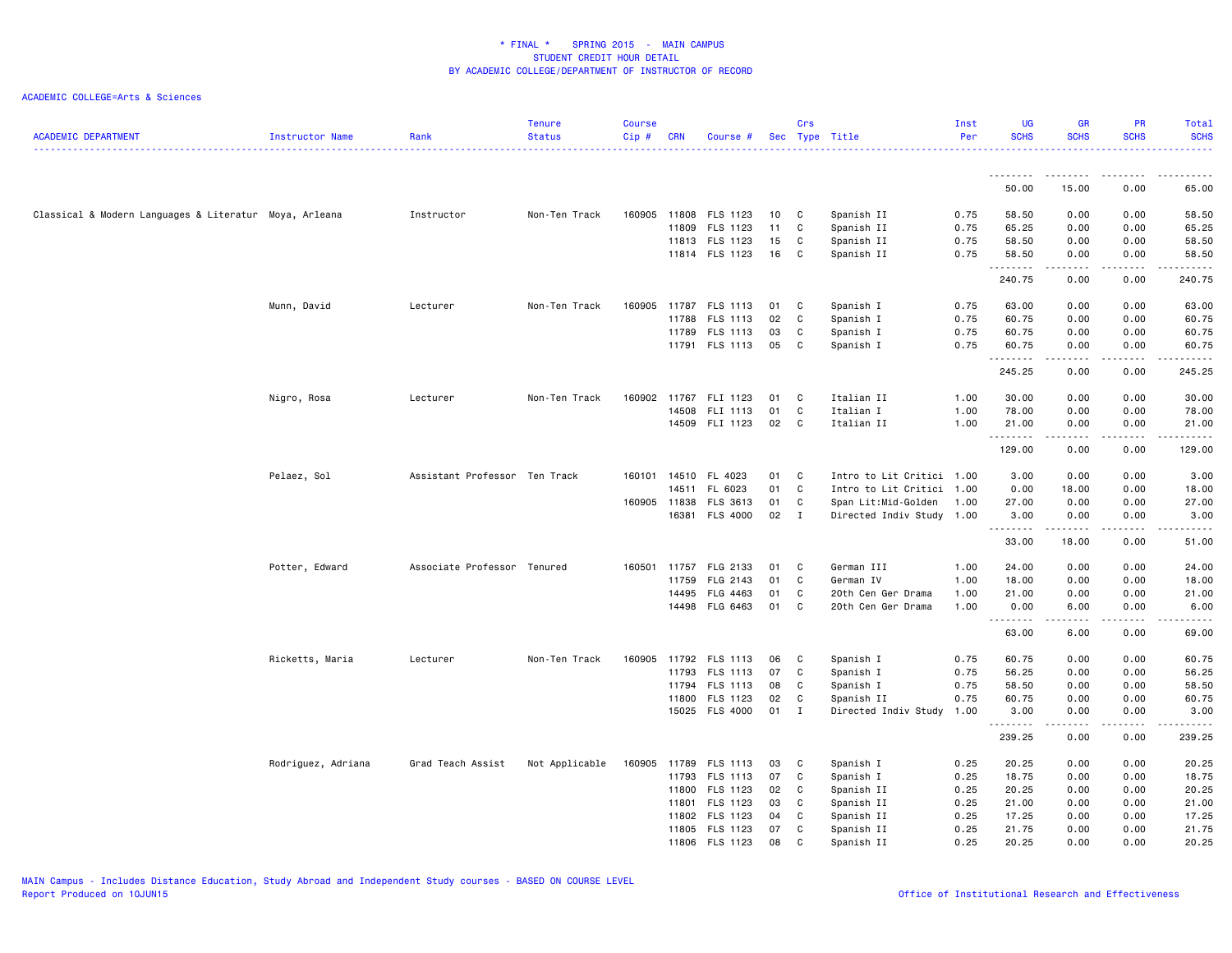| <b>ACADEMIC DEPARTMENT</b>                                                         | Instructor Name   | Rank                              | <b>Tenure</b><br><b>Status</b> | <b>Course</b><br>Cip# | <b>CRN</b> | Course #              |      | Crs                     | Sec Type Title            | Inst<br>Per | <b>UG</b><br><b>SCHS</b> | <b>GR</b><br><b>SCHS</b> | PR<br><b>SCHS</b><br>. | <b>Total</b><br><b>SCHS</b><br>------- |
|------------------------------------------------------------------------------------|-------------------|-----------------------------------|--------------------------------|-----------------------|------------|-----------------------|------|-------------------------|---------------------------|-------------|--------------------------|--------------------------|------------------------|----------------------------------------|
|                                                                                    |                   |                                   |                                |                       |            |                       |      |                         |                           |             | - - - - - - - - -        | --------                 | .                      | <u>.</u>                               |
|                                                                                    |                   |                                   |                                |                       |            |                       |      |                         |                           |             | 139.50                   | 0.00                     | 0.00                   | 139.50                                 |
| Classical & Modern Languages & Literatur Russell, Amie                             |                   | Instructor                        | Non-Ten Track                  | 160905                |            | 11805 FLS 1123        | 07   | $\mathbf{C}$            | Spanish II                | 0.75        | 65.25                    | 0.00                     | 0.00                   | 65.25                                  |
|                                                                                    |                   |                                   |                                |                       |            | 11806 FLS 1123        | 08   | $\mathbf{C}$            | Spanish II                | 0.75        | 60.75                    | 0.00                     | 0.00                   | 60.75                                  |
|                                                                                    |                   |                                   |                                |                       |            |                       |      |                         |                           |             | .<br>126.00              | -----<br>0.00            | .<br>0.00              | .<br>126.00                            |
|                                                                                    | Simpore, Karim    | Assistant Professor Ten Track     |                                | 160901 11743          |            | FLF 2133              | 01   | $\mathbf{C}$            | French III                | 1.00        | 72.00                    | 0.00                     | 0.00                   | 72.00                                  |
|                                                                                    |                   |                                   |                                |                       |            | 14588 FLF 3313        | 01 C |                         | Business French I         | 1.00        | 39,00                    | 0.00                     | 0.00                   | 39,00                                  |
|                                                                                    |                   |                                   |                                |                       |            |                       |      |                         |                           |             | ---------<br>111.00      | .<br>0.00                | -----<br>0.00          | .<br>111.00                            |
|                                                                                    | Vozzo, Rosa       | Instructor                        | Non-Ten Track                  | 160905                |            | 11825 FLS 2133        | 04   | $\mathbf{C}$            | Spanish III               | 1.00        | 66.00                    | 0.00                     | 0.00                   | 66.00                                  |
|                                                                                    |                   |                                   |                                |                       |            | 11826 FLS 2133        | 06   | $\overline{\mathbf{C}}$ | Spanish III               | 1.00        | 69.00                    | 0.00                     | 0.00                   | 69.00                                  |
|                                                                                    |                   |                                   |                                |                       |            | 11835 FLS 3233        | 01 C |                         | Adv Spanish Conversa 1.00 |             | 72.00                    | 0.00                     | 0.00                   | 72.00                                  |
|                                                                                    |                   |                                   |                                |                       |            | 11836 FLS 3323        | 01   | C                       | Entrprs Span-Speak W 1.00 |             | 36.00                    | 0.00                     | 0.00                   | 36.00                                  |
|                                                                                    |                   |                                   |                                |                       |            |                       |      |                         |                           |             | .<br>243.00              | .<br>0.00                | .<br>0.00              | .<br>243.00                            |
|                                                                                    | Wolverton, Robert | Professor                         | Tenured                        | 160101                |            | 11731 FL 4143         | 01 C |                         | Classical Mythology       | 1.00        | 96.00                    | 0.00                     | 0.00                   | 96.00                                  |
|                                                                                    |                   |                                   |                                | 161203                | 11777      | FLL 1123              | 01 C |                         | Latin II                  | 1.00        | 75.00                    | 0.00                     | 0.00                   | 75.00                                  |
|                                                                                    |                   |                                   |                                |                       |            | 11782 FLL 2143        | 01 C |                         | Latin IV                  | 1.00        | 33.00                    | 0.00                     | 0.00                   | 33.00                                  |
|                                                                                    |                   |                                   |                                |                       | 15170      | <b>FLL 4000</b>       | 03 I |                         | Directed Indiv Study 1.00 |             | 3.00                     | 0.00                     | 0.00                   | 3.00                                   |
|                                                                                    |                   |                                   |                                | 380201                | 15479      | REL 4143              | 01   | $\mathbf{C}$            | Classical Mythology       | 1.00        | 27.00                    | 0.00                     | 0.00                   | 27.00                                  |
|                                                                                    |                   |                                   |                                |                       |            |                       |      |                         |                           |             | --------<br>234.00       | .<br>0.00                | .<br>0.00              | .<br>234.00                            |
|                                                                                    | Zelaya, Karina    | Visiting Assist Pro Non-Ten Track |                                |                       |            | 160905 11828 FLS 2143 | 01 C |                         | Spanish IV                | 1.00        | 75.00                    | 0.00                     | 0.00                   | 75.00                                  |
|                                                                                    |                   |                                   |                                |                       | 11829      | FLS 2143              | 02 C |                         | Spanish IV                | 1.00        | 78.00                    | 0.00                     | 0.00                   | 78.00                                  |
|                                                                                    |                   |                                   |                                |                       |            | 11832 FLS 3113        | 01 C |                         | Advanced Spanish Com 1.00 |             | 75.00                    | 0.00                     | 0.00                   | 75.00                                  |
|                                                                                    |                   |                                   |                                |                       |            |                       |      |                         |                           |             | --------<br>228.00       | .<br>0.00                | . <b>.</b><br>0.00     | . <b>.</b><br>228.00                   |
|                                                                                    |                   |                                   |                                |                       |            |                       |      |                         |                           |             | ========                 | ========                 | ========               | ==========                             |
| Classical & Modern Languages & Literatur<br>-------------------------------------- |                   |                                   |                                |                       |            |                       |      |                         |                           |             | 4623.00<br>$= 100$       | 57.00<br>========        | 0.00<br>========       | 4680.00<br>==========                  |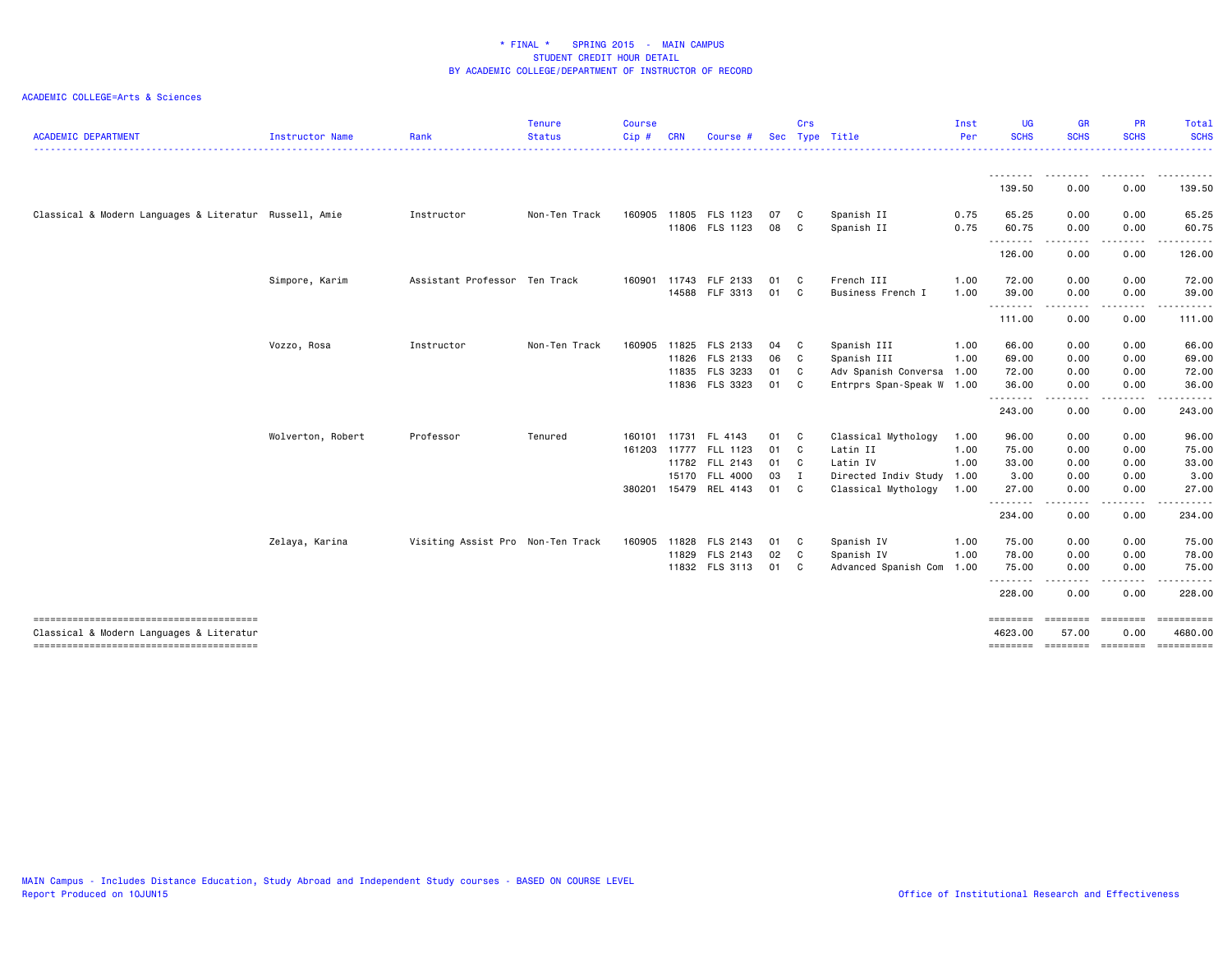| <b>ACADEMIC DEPARTMENT</b>                                                                               | Instructor Name    | Rank                          | <b>Tenure</b><br><b>Status</b> | <b>Course</b><br>Cip# | <b>CRN</b> | Course #             |                 | Crs          | Sec Type Title            | Inst<br>Per | <b>UG</b><br><b>SCHS</b> | <b>GR</b><br><b>SCHS</b><br>----    | PR<br><b>SCHS</b>                                                                                                                                            | Total<br><b>SCHS</b> |
|----------------------------------------------------------------------------------------------------------|--------------------|-------------------------------|--------------------------------|-----------------------|------------|----------------------|-----------------|--------------|---------------------------|-------------|--------------------------|-------------------------------------|--------------------------------------------------------------------------------------------------------------------------------------------------------------|----------------------|
| Communication                                                                                            | Anthony, Kelli     | Instructor                    | Non-Ten Track                  | 090101                | 10769      | CO 1013              | 03              | $\mathbf{C}$ | Intro to Communicati 0.50 |             | 51.00                    | 0.00                                | 0.00                                                                                                                                                         | 51.00                |
|                                                                                                          |                    |                               |                                |                       | 13674      | CO 1223              | 501 C           |              | Intro Comm Theory         | 1.00        | 84.00                    | 0.00                                | 0.00                                                                                                                                                         | 84.00                |
|                                                                                                          |                    |                               |                                |                       |            | 13678 CO 3833        | 501 C           |              | Interviewing              | 1.00        | 69.00                    | 0.00                                | 0.00                                                                                                                                                         | 69.00                |
|                                                                                                          |                    |                               |                                | 090401                | 13675      | CO 1403              | 501             | C            | Intro Mass Media          | 1.00        | 141.00                   | 0.00                                | 0.00                                                                                                                                                         | 141.00               |
|                                                                                                          |                    |                               |                                | 090900                | 13677      | CO 3813              | 501 C           |              | PR Case Problems          | 1.00        | 30.00                    | 0.00                                | 0.00                                                                                                                                                         | 30.00                |
|                                                                                                          |                    |                               |                                |                       |            | 231304 10794 CO 2253 | 01 C            |              | Fund Interprsn Comm       | 0.50        | 27.00<br>.               | 0.00<br>$\sim$ $\sim$ $\sim$ $\sim$ | 0.00                                                                                                                                                         | 27.00                |
|                                                                                                          |                    |                               |                                |                       |            |                      |                 |              |                           |             | 402.00                   | 0.00                                | 0.00                                                                                                                                                         | 402.00               |
|                                                                                                          | Blount, Anna       | Lecturer                      | Non-Ten Track                  |                       |            | 090101 10770 CO 1013 | 04 C            |              | Intro to Communicati 1.00 |             | 102.00<br>.              | 0.00<br>.                           | 0.00<br>.                                                                                                                                                    | 102.00<br>.          |
|                                                                                                          |                    |                               |                                |                       |            |                      |                 |              |                           |             | 102.00                   | 0.00                                | 0.00                                                                                                                                                         | 102.00               |
|                                                                                                          | Brown, Karyn       | Instructor                    | Non-Ten Track                  | 090900                | 10862      | CO 4813              | 01              | C            | PR<br>Organizations       | 1.00        | 75.00                    | 0.00                                | 0.00                                                                                                                                                         | 75.00                |
|                                                                                                          |                    |                               |                                |                       |            | 10863 CO 4813        | 02              | C            | PR Organizations          | 1.00        | 72.00                    | 0.00                                | 0.00                                                                                                                                                         | 72.00                |
|                                                                                                          |                    |                               |                                |                       |            |                      |                 |              |                           |             | .                        | $\sim$ $\sim$ $\sim$ $\sim$         |                                                                                                                                                              |                      |
|                                                                                                          |                    |                               |                                |                       |            |                      |                 |              |                           |             | 147.00                   | 0.00                                | 0.00                                                                                                                                                         | 147.00               |
|                                                                                                          | Cain, Emily        | Instructor                    | Non-Ten Track                  | 090900                |            | 10842 CO 3863        | 01              | B            | PR Production             | 1.00        | 39.00                    | 0.00                                | 0.00                                                                                                                                                         | 39.00                |
|                                                                                                          |                    |                               |                                |                       | 10843      | CO 3863              | 02              | B            | PR Production             | 1.00        | 48.00                    | 0.00                                | 0.00                                                                                                                                                         | 48.00                |
|                                                                                                          |                    |                               |                                |                       | 10844      | CO 3863              | 03              | B            | PR Production             | 1.00        | 48.00                    | 0.00                                | 0.00                                                                                                                                                         | 48.00                |
|                                                                                                          |                    |                               |                                | 231304                | 10755      | CO 1003              | 03              | C            | Fund Of Public Speak      | 0.50        | 36.00                    | 0.00                                | 0.00                                                                                                                                                         | 36.00                |
|                                                                                                          |                    |                               |                                |                       | 10760      | CO 1003              | 08              | C            | Fund Of Public Speak      | 0.50        | 34.50                    | 0.00                                | 0.00                                                                                                                                                         | 34.50                |
|                                                                                                          |                    |                               |                                |                       |            |                      |                 |              |                           |             | 205.50                   | 0.00                                | 0.00                                                                                                                                                         | 205.50               |
|                                                                                                          | Chambers, Cheryl   | Instructor                    | Non-Ten Track                  | 090101                | 10771      | CO 1013              | 05              | $\mathbf{C}$ | Intro to Communicati 1.00 |             | 102.00                   | 0.00                                | 0.00                                                                                                                                                         | 102.00               |
|                                                                                                          |                    |                               |                                |                       | 10773      | CO 1013              | 07              | C            | Intro to Communicati 1.00 |             | 105.00                   | 0.00                                | 0.00                                                                                                                                                         | 105.00               |
|                                                                                                          |                    |                               |                                |                       | 10774      | CO 1013              | 08              | C            | Intro to Communicati 1.00 |             | 96.00                    | 0.00                                | 0.00                                                                                                                                                         | 96.00                |
|                                                                                                          |                    |                               |                                |                       | 10775      | CO 1013              | 09              | C            | Intro to Communicati 1.00 |             | 102.00                   | 0.00                                | 0.00                                                                                                                                                         | 102.00               |
|                                                                                                          |                    |                               |                                |                       |            | 10776 CO 1013        | 10              | $\mathbf{C}$ | Intro to Communicati 1.00 |             | 102.00<br>.              | 0.00<br>.                           | 0.00<br>.                                                                                                                                                    | 102.00<br>.          |
|                                                                                                          |                    |                               |                                |                       |            |                      |                 |              |                           |             | 507.00                   | 0.00                                | 0.00                                                                                                                                                         | 507.00               |
|                                                                                                          | Clevinger, Donna   | Professor                     | Tenured                        | 240101                | 12184      | HON 1173             | H03 S           |              | The Quest II              | 1.00        | 12.00                    | 0.00                                | 0.00                                                                                                                                                         | 12.00                |
|                                                                                                          |                    |                               |                                | 500506                |            | 10811 CO 2503        | H01 C           |              | Acting- Honors            | 1.00        | 27.00<br>.               | 0.00<br>.                           | 0.00<br>.                                                                                                                                                    | 27.00<br>.           |
|                                                                                                          |                    |                               |                                |                       |            |                      |                 |              |                           |             | 39.00                    | 0.00                                | 0.00                                                                                                                                                         | 39.00                |
|                                                                                                          | Cooley, Skye       | Assistant Professor Ten Track |                                | 090900                | 10834      | CO 3813              | 02              | $\mathbf{C}$ | PR Case Problems          | 1.00        | 63.00                    | 0.00                                | 0.00                                                                                                                                                         | 63.00                |
|                                                                                                          |                    |                               |                                |                       | 10860      | CO 4803              | 01              | C            | Research in PR & Adv      | 1.00        | 57.00                    | 0.00                                | 0.00                                                                                                                                                         | 57.00                |
|                                                                                                          |                    |                               |                                |                       | 10861      | CO 4803              | 02              | C            | Research in PR & Adv 1.00 |             | 63.00<br>. <b>.</b>      | 0.00<br>.                           | 0.00<br>.                                                                                                                                                    | 63.00                |
|                                                                                                          |                    |                               |                                |                       |            |                      |                 |              |                           |             | 183.00                   | 0.00                                | 0.00                                                                                                                                                         | 183.00               |
|                                                                                                          | Cutrer, Angela     | Lecturer                      | Non-Ten Track                  | 090101                |            | 10778 CO 1013        | 12 <sub>2</sub> | C            | Intro to Communicati 1.00 |             | 105.00                   | 0.00                                | 0.00                                                                                                                                                         | 105.00               |
|                                                                                                          |                    |                               |                                |                       | 10779      | CO 1013              | 13              | C            | Intro to Communicati 1.00 |             | 105.00                   | 0.00                                | 0.00                                                                                                                                                         | 105.00               |
|                                                                                                          |                    |                               |                                |                       | 10781      | CO 1013              | 15              | C            | Intro to Communicati 1.00 |             | 102.00                   | 0.00                                | 0.00                                                                                                                                                         | 102.00               |
|                                                                                                          |                    |                               |                                |                       |            | 090701 10809 CO 2423 | 01 C            |              | News Edit-Typo-Mkup       | 1.00        | 42.00                    | 0.00                                | 0.00                                                                                                                                                         | 42.00                |
|                                                                                                          |                    |                               |                                |                       |            |                      |                 |              |                           |             | .<br>354.00              | .<br>0.00                           | $\frac{1}{2} \left( \frac{1}{2} \right) \left( \frac{1}{2} \right) \left( \frac{1}{2} \right) \left( \frac{1}{2} \right) \left( \frac{1}{2} \right)$<br>0.00 | ------<br>354.00     |
|                                                                                                          | Edmonds, Khristina | Instructor                    | Non-Ten Track                  |                       |            | 231304 10757 CO 1003 | 05 C            |              | Fund Of Public Speak 1.00 |             | 72.00                    | 0.00                                | 0.00                                                                                                                                                         | 72.00                |
| UATN Compus Trainder Distance Education Study Abroad and Indonesdent Study counses RASED ON COUDSE LEVEL |                    |                               |                                |                       |            |                      |                 |              |                           |             |                          |                                     |                                                                                                                                                              |                      |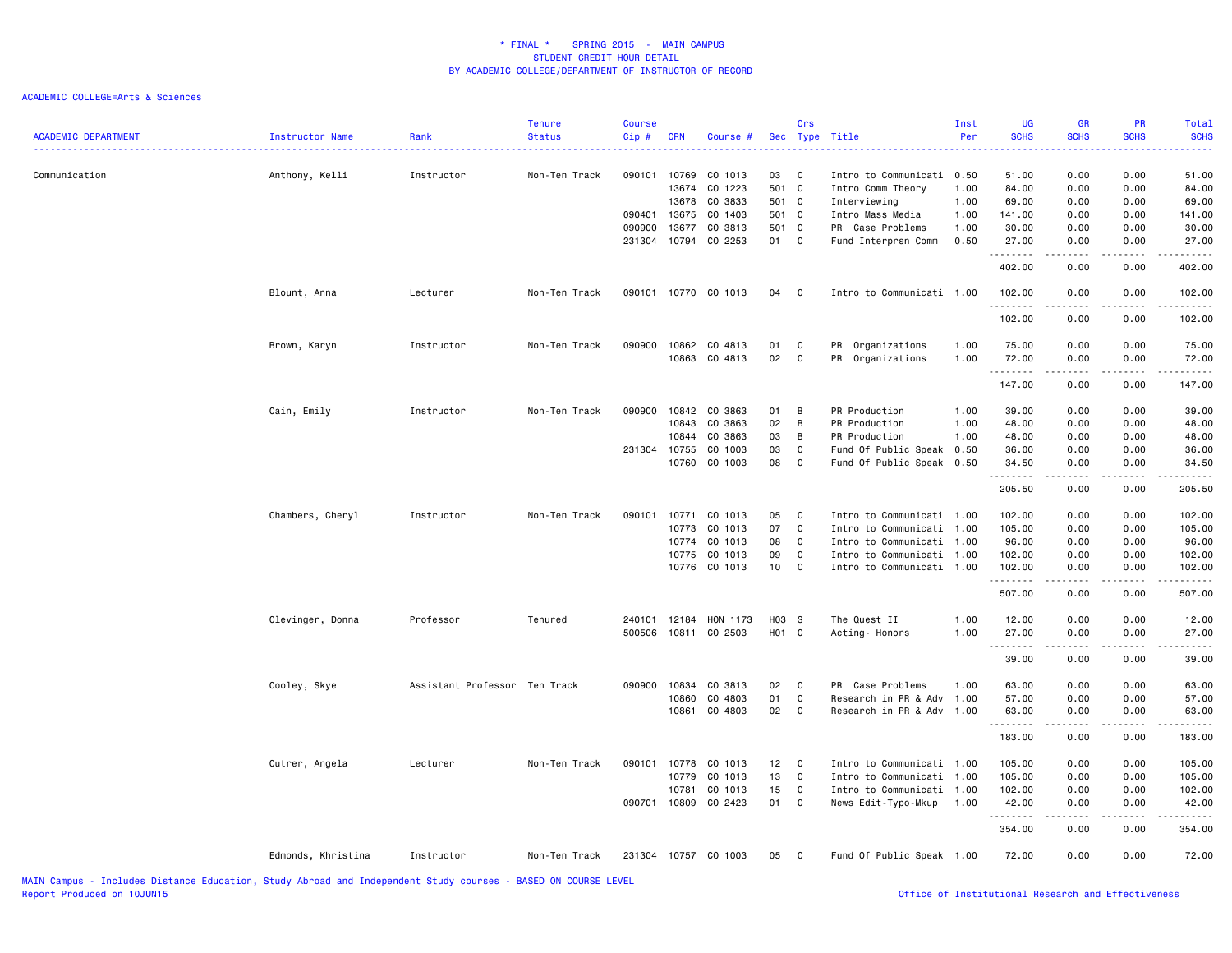| <b>ACADEMIC DEPARTMENT</b> | Instructor Name    | Rank                          | <b>Tenure</b><br><b>Status</b> | <b>Course</b><br>Cip # | <b>CRN</b>     | Course #           |          | Crs              | Sec Type Title                                         | Inst<br>Per  | UG<br><b>SCHS</b> | <b>GR</b><br><b>SCHS</b> | PR<br><b>SCHS</b>                   | Total<br><b>SCHS</b> |
|----------------------------|--------------------|-------------------------------|--------------------------------|------------------------|----------------|--------------------|----------|------------------|--------------------------------------------------------|--------------|-------------------|--------------------------|-------------------------------------|----------------------|
| Communication              | Edmonds, Khristina | Instructor                    | Non-Ten Track                  | 231304                 | 10761          | CO 1003            | 09       | C                | Fund Of Public Speak 1.00                              |              | 72.00             | 0.00                     | 0.00                                | 72.00                |
|                            |                    |                               |                                |                        | 10764          | CO 1003            | 12       | C                | Fund Of Public Speak 1.00                              |              | 72.00             | 0.00                     | 0.00                                | 72.00                |
|                            |                    |                               |                                |                        | 10765          | CO 1003            | 13       | C                | Fund Of Public Speak 1.00                              |              | 75.00             | 0.00                     | 0.00                                | 75.00                |
|                            |                    |                               |                                |                        | 10766          | CO 1003            | 14       | C                | Fund Of Public Speak 1.00                              |              | 72.00<br>.        | 0.00<br>د د د د          | 0.00<br>.                           | 72.00<br>.           |
|                            |                    |                               |                                |                        |                |                    |          |                  |                                                        |              | 363.00            | 0.00                     | 0.00                                | 363.00               |
|                            | Fisher, Melody     | Assistant Professor Ten Track |                                | 090900                 | 10833          | CO 3813            | 01       | C                | PR Case Problems                                       | 1.00         | 63.00             | 0.00                     | 0.00                                | 63.00                |
|                            |                    |                               |                                |                        | 10835          | CO 3813            | 03       | C                | PR Case Problems                                       | 1.00         | 72.00             | 0.00                     | 0.00                                | 72.00                |
|                            |                    |                               |                                |                        |                |                    |          |                  |                                                        |              | .                 |                          | $- - - -$                           | .                    |
|                            |                    |                               |                                |                        |                |                    |          |                  |                                                        |              | 135.00            | 0.00                     | 0.00                                | 135.00               |
|                            | Flick, Harry       | Professor                     | Tenured                        |                        | 090101 10816   | CO 3213            | 01       | C                | Small Group Coummuni 1.00                              |              | 69.00             | 0.00                     | 0.00                                | 69.00                |
|                            |                    |                               |                                |                        | 10836          | CO 3833            | 01       | C                | Interviewing                                           | 1.00         | 66.00             | 0.00                     | 0.00                                | 66.00                |
|                            |                    |                               |                                |                        | 10837          | CO 3833            | 02       | C                | Interviewing                                           | 1.00         | 66.00             | 0.00                     | 0.00                                | 66.00                |
|                            |                    |                               |                                |                        | 10838          | CO 3833            | 03       | C                | Interviewing                                           | 1.00         | 69.00             | 0.00                     | 0.00                                | 69.00                |
|                            |                    |                               |                                |                        |                |                    |          |                  |                                                        |              | .<br>270.00       | .<br>0.00                | $\sim$ $\sim$ $\sim$ $\sim$<br>0.00 | .<br>270.00          |
|                            | Forde, John        | Associate Professor Tenured   |                                | 090101                 | 10769          | CO 1013            | 03       | C                | Intro to Communicati 0.50                              |              | 51.00             | 0.00                     | 0.00                                | 51.00                |
|                            |                    |                               |                                | 090900                 | 10832          | CO 3803            | 01       | C                | Prin Public Relation 1.00                              |              | 285.00            | 0.00                     | 0.00                                | 285.00               |
|                            |                    |                               |                                |                        | 13676          | CO 3803            | 501      | C                | Prin Public Relation 1.00                              |              | 87.00             | 0.00                     | 0.00                                | 87.00                |
|                            |                    |                               |                                |                        | 231304 10755   | CO 1003            | 03       | C                | Fund Of Public Speak 0.50                              |              | 36.00             | 0.00                     | 0.00                                | 36.00                |
|                            |                    |                               |                                |                        | 10760          | CO 1003            | 08       | C                | Fund Of Public Speak 0.50                              |              | 34.50             | 0.00                     | 0.00                                | 34.50                |
|                            |                    |                               |                                |                        | 10762          | CO 1003            | 10       | C                | Fund Of Public Speak 0.50                              |              | 37.50             | 0.00                     | 0.00                                | 37.50                |
|                            |                    |                               |                                |                        | 10794          | CO 2253            | 01       | C                | Fund Interprsn Comm                                    | 0.50         | 27.00             | 0.00                     | 0.00                                | 27.00                |
|                            |                    |                               |                                |                        |                |                    |          |                  |                                                        |              | .<br>558.00       | .<br>0.00                | $\sim$ $\sim$ $\sim$ $\sim$<br>0.00 | <u>.</u><br>558.00   |
|                            | Fountain, Amy      | Instructor                    | Non-Ten Track                  | 090101 13672           |                | CO 1013            | 501      | $\mathbf{C}$     | Intro to Communicati 1.00                              |              | 96.00             | 0.00                     | 0.00                                | 96.00                |
|                            |                    |                               |                                | 090401                 | 10845          | CO 4053            | 01       | E                | Internship Comm                                        | 1.00         | 39.00             | 0.00                     | 0.00                                | 39.00                |
|                            |                    |                               |                                | 231304                 | 10756          | CO 1003            | 04       | C                | Fund Of Public Speak 1.00                              |              | 72.00             | 0.00                     | 0.00                                | 72.00                |
|                            |                    |                               |                                |                        | 10758          | CO 1003            | 06       | C                | Fund Of Public Speak 1.00                              |              | 75.00             | 0.00                     | 0.00                                | 75.00                |
|                            |                    |                               |                                |                        | 10759          | CO 1003            | 07       | C                | Fund Of Public Speak 1.00                              |              | 72.00             | 0.00                     | 0.00                                | 72.00                |
|                            |                    |                               |                                |                        | 10762          | CO 1003            | 10       | C                | Fund Of Public Speak 0.50                              |              | 37.50             | 0.00                     | 0.00                                | 37.50                |
|                            |                    |                               |                                |                        |                |                    |          |                  |                                                        |              | .<br>391.50       | .<br>0.00                | .<br>0.00                           | 391.50               |
|                            |                    |                               |                                |                        |                |                    |          |                  |                                                        |              |                   |                          |                                     |                      |
|                            | Gardner, Daniel    | Lecturer                      | Not Applicable                 | 231304                 | 10753<br>10754 | CO 1003<br>CO 1003 | 01<br>02 | C<br>C           | Fund Of Public Speak 1.00<br>Fund Of Public Speak 1.00 |              | 75.00<br>75.00    | 0.00<br>0.00             | 0.00<br>0.00                        | 75.00<br>75.00       |
|                            |                    |                               |                                |                        |                |                    |          |                  |                                                        |              | .<br>150.00       | -----<br>0.00            | .<br>0.00                           | .<br>150.00          |
|                            |                    |                               |                                |                        |                |                    |          |                  |                                                        |              |                   |                          |                                     |                      |
|                            | Gawrych, Teresa    | Instructor                    | Non-Ten Track                  | 090101                 | 16390          | CO 4000            | 07       | $\mathbf{I}$     | Directed Indiv Study 1.00                              |              | 1.00              | 0.00                     | 0.00                                | 1.00                 |
|                            |                    |                               |                                |                        | 16396          | CO 4000            | 08       | $\mathbf I$      | Directed Indiv Study 1.00                              |              | 3.00              | 0.00                     | 0.00                                | 3.00                 |
|                            |                    |                               |                                | 090404                 | 16441<br>10826 | CO 4000<br>CO 3403 | 09       | $\mathbf I$<br>C | Directed Indiv Study 1.00                              |              | 1.00              | 0.00                     | 0.00<br>0.00                        | 1.00                 |
|                            |                    |                               |                                | 090701 10820           |                | CO 3333            | 03<br>01 | В                | Photographic Communi<br>Adv Television Prd             | 1.00<br>1.00 | 45.00<br>45.00    | 0.00<br>0.00             | 0.00                                | 45.00<br>45.00       |
|                            |                    |                               |                                |                        |                | CO 3333            | 02       |                  |                                                        |              |                   |                          |                                     |                      |
|                            |                    |                               |                                |                        | 10821<br>10855 | CO 4373            | 01       | В<br>B           | Adv Television Prd<br>Prac In Tv News                  | 1.00<br>1.00 | 48.00<br>48.00    | 0.00<br>0.00             | 0.00<br>0.00                        | 48.00<br>48.00       |
|                            |                    |                               |                                |                        |                |                    |          |                  |                                                        |              | .                 | .                        | .                                   | .                    |
|                            |                    |                               |                                |                        |                |                    |          |                  |                                                        |              | 191.00            | 0.00                     | 0.00                                | 191.00               |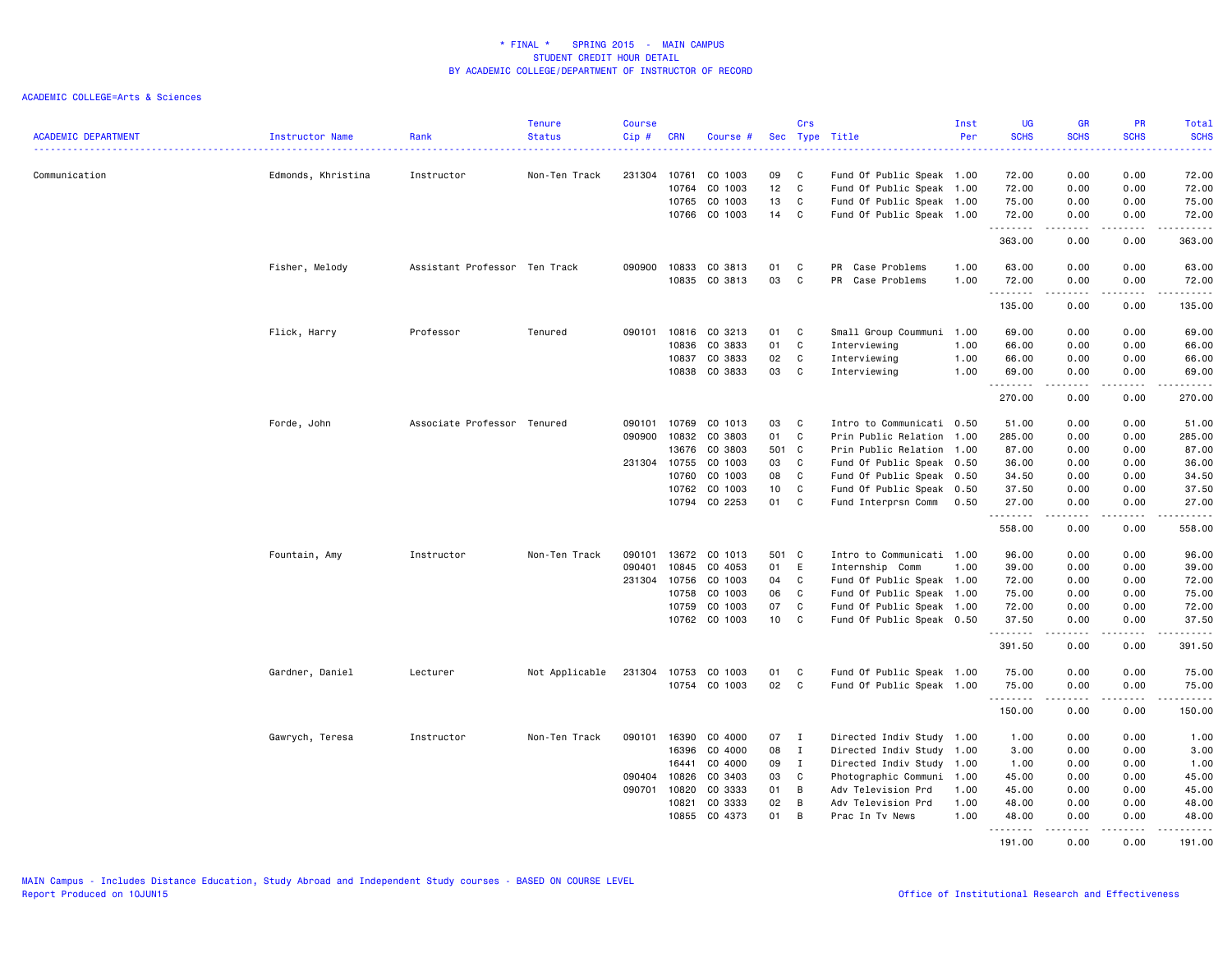| <b>ACADEMIC DEPARTMENT</b> | Instructor Name      | Rank                          | <b>Tenure</b><br><b>Status</b> | <b>Course</b><br>Cip# | <b>CRN</b>     | Course #             |          | Crs          | Sec Type Title                              | Inst<br>Per | <b>UG</b><br><b>SCHS</b> | <b>GR</b><br><b>SCHS</b>                                                                                                                                     | PR<br><b>SCHS</b>                                                                                                                 | Total<br><b>SCHS</b><br>د د د د د                                                                                                                             |
|----------------------------|----------------------|-------------------------------|--------------------------------|-----------------------|----------------|----------------------|----------|--------------|---------------------------------------------|-------------|--------------------------|--------------------------------------------------------------------------------------------------------------------------------------------------------------|-----------------------------------------------------------------------------------------------------------------------------------|---------------------------------------------------------------------------------------------------------------------------------------------------------------|
| Communication              | Goodman, Mark        | Professor                     | Tenured                        | 090102<br>090404      | 10851<br>10825 | CO 4313<br>CO 3403   | 01<br>02 | C<br>C       | Mass Media Law<br>Photographic Communi 1.00 | 1.00        | 108.00<br>48.00          | 0.00<br>0.00                                                                                                                                                 | 0.00<br>0.00                                                                                                                      | 108.00<br>48.00                                                                                                                                               |
|                            |                      |                               |                                | 090701                | 13680          | CO 4433              | 501      | $\mathbf{C}$ | Television Criticism 1.00                   |             | 60.00                    | 0.00                                                                                                                                                         | 0.00                                                                                                                              | 60.00                                                                                                                                                         |
|                            |                      |                               |                                | 090702                | 13682          | CO 6433              | 501 C    |              | Television Criticism 1.00                   |             | 0.00                     | 9.00                                                                                                                                                         | 0.00                                                                                                                              | 9.00                                                                                                                                                          |
|                            |                      |                               |                                | 240101                | 12008          | GLA 4001             | 01       | C            | Senior Project                              | 1.00        | 2.00                     | 0.00                                                                                                                                                         | 0.00                                                                                                                              | 2.00                                                                                                                                                          |
|                            |                      |                               |                                | 521003                | 16450          | GLA 4000             | 01       | I            | Directed Indiv Study 1.00                   |             | 3.00<br>.                | 0.00<br>$\frac{1}{2} \left( \frac{1}{2} \right) \left( \frac{1}{2} \right) \left( \frac{1}{2} \right) \left( \frac{1}{2} \right) \left( \frac{1}{2} \right)$ | 0.00<br>.                                                                                                                         | 3.00<br>.                                                                                                                                                     |
|                            |                      |                               |                                |                       |                |                      |          |              |                                             |             | 221.00                   | 9.00                                                                                                                                                         | 0.00                                                                                                                              | 230.00                                                                                                                                                        |
|                            | Gordon, Meaghan      | Instructor                    | Non-Ten Track                  | 090900                | 10839          | CO 3853              | 01       | C            | Public Relations Wri 1.00                   |             | 48.00                    | 0.00                                                                                                                                                         | 0.00                                                                                                                              | 48.00                                                                                                                                                         |
|                            |                      |                               |                                |                       | 10840          | CO 3853              | 02       | C            | Public Relations Wri 1.00                   |             | 48.00                    | 0.00                                                                                                                                                         | 0.00                                                                                                                              | 48.00                                                                                                                                                         |
|                            |                      |                               |                                |                       | 10841          | CO 3853              | 03       | C            | Public Relations Wri 1.00                   |             | 42.00                    | 0.00                                                                                                                                                         | 0.00                                                                                                                              | 42.00                                                                                                                                                         |
|                            |                      |                               |                                |                       | 10864          | CO 4813              | 03       | C            | PR Organizations                            | 1.00        | 39.00<br>.               | 0.00<br>$\frac{1}{2}$                                                                                                                                        | 0.00<br>----                                                                                                                      | 39.00<br>.                                                                                                                                                    |
|                            |                      |                               |                                |                       |                |                      |          |              |                                             |             | 177.00                   | 0.00                                                                                                                                                         | 0.00                                                                                                                              | 177.00                                                                                                                                                        |
|                            | Hamilton, Brian      | Lecturer                      | Non-Ten Track                  | 090101                | 10782          | CO 1013              | 16       | C            | Intro to Communicati 0.50                   |             | 51.00                    | 0.00                                                                                                                                                         | 0.00                                                                                                                              | 51.00                                                                                                                                                         |
|                            |                      |                               |                                |                       |                | 10785 CO 1013        | 19       | C            | Intro to Communicati 0.50                   |             | 52.50<br>.               | 0.00                                                                                                                                                         | 0.00                                                                                                                              | 52.50<br>$\sim 100$ and $\sim 100$                                                                                                                            |
|                            |                      |                               |                                |                       |                |                      |          |              |                                             |             | 103.50                   | 0.00                                                                                                                                                         | 0.00                                                                                                                              | 103.50                                                                                                                                                        |
|                            | Harmon, Nicole       | Lecturer                      | Non-Ten Track                  |                       |                | 090101 10777 CO 1013 | 11       | C            | Intro to Communicati 1.00                   |             | 102.00                   | 0.00                                                                                                                                                         | 0.00                                                                                                                              | 102.00                                                                                                                                                        |
|                            |                      |                               |                                |                       |                |                      |          |              |                                             |             | .<br>102.00              | .<br>0.00                                                                                                                                                    | .<br>0.00                                                                                                                         | 102.00                                                                                                                                                        |
|                            | Harris, Melanie      | Instructor                    | Non-Ten Track                  | 090101                | 16217          | CO 4000              | 04       | $\mathbf I$  | Directed Indiv Study 1.00                   |             | 3.00                     | 0.00                                                                                                                                                         | 0.00                                                                                                                              | 3.00                                                                                                                                                          |
|                            |                      |                               |                                | 500501                | 10790          | CO 1503              | 01       | C            | Intro To Theatre                            | 1.00        | 480.00                   | 0.00                                                                                                                                                         | 0.00                                                                                                                              | 480.00                                                                                                                                                        |
|                            |                      |                               |                                |                       |                | 10791 CO 1533        | 01       | E            | Theatre Practicum #3 0.80                   |             | 33.60<br>.               | 0.00<br>.                                                                                                                                                    | 0.00<br>$\frac{1}{2} \left( \frac{1}{2} \right) \left( \frac{1}{2} \right) \left( \frac{1}{2} \right) \left( \frac{1}{2} \right)$ | 33.60<br>.                                                                                                                                                    |
|                            |                      |                               |                                |                       |                |                      |          |              |                                             |             | 516.60                   | 0.00                                                                                                                                                         | 0.00                                                                                                                              | 516.60                                                                                                                                                        |
|                            | Lindley, William     | Lecturer                      | Non-Ten Track                  | 090101                |                | 10768 CO 1013        | 02 C     |              | Intro to Communicati 1.00                   |             | 96.00<br>.               | 0.00<br>.                                                                                                                                                    | 0.00<br>$\sim$ $\sim$ $\sim$                                                                                                      | 96.00<br>$\frac{1}{2} \left( \frac{1}{2} \right) \left( \frac{1}{2} \right) \left( \frac{1}{2} \right) \left( \frac{1}{2} \right) \left( \frac{1}{2} \right)$ |
|                            |                      |                               |                                |                       |                |                      |          |              |                                             |             | 96.00                    | 0.00                                                                                                                                                         | 0.00                                                                                                                              | 96.00                                                                                                                                                         |
|                            | Loehwing, Melanie    | Assistant Professor Ten Track |                                | 231304                | 10848          | CO 4253              | 01       | C            | Elements Of Persuasn 1.00                   |             | 90.00                    | 0.00                                                                                                                                                         | 0.00                                                                                                                              | 90.00                                                                                                                                                         |
|                            |                      |                               |                                |                       |                | 10849 CO 4253        | 02       | C            | Elements Of Persuasn 1.00                   |             | 87.00<br>.               | 0.00<br>.                                                                                                                                                    | 0.00                                                                                                                              | 87.00<br>.                                                                                                                                                    |
|                            |                      |                               |                                |                       |                |                      |          |              |                                             |             | 177.00                   | 0.00                                                                                                                                                         | 0.00                                                                                                                              | 177.00                                                                                                                                                        |
|                            | Mabry, Paula         | Non-Faculty                   | Not Applicable                 |                       |                | 231304 10792 CO 2013 | 01 C     |              | Voice & Articulation 1.00                   |             | 51.00                    | 0.00                                                                                                                                                         | 0.00                                                                                                                              | 51.00                                                                                                                                                         |
|                            |                      |                               |                                |                       |                |                      |          |              |                                             |             | .<br>51.00               | 0.00                                                                                                                                                         | .<br>0.00                                                                                                                         | $\frac{1}{2} \left( \frac{1}{2} \right) \left( \frac{1}{2} \right) \left( \frac{1}{2} \right) \left( \frac{1}{2} \right) \left( \frac{1}{2} \right)$<br>51.00 |
|                            | McDavid, Frances     | Instructor                    | Non-Ten Track                  | 090401                | 10829          | CO 3443              | 01       | C            | Adv News Writ-Report 1.00                   |             | 39.00                    | 0.00                                                                                                                                                         | 0.00                                                                                                                              | 39.00                                                                                                                                                         |
|                            |                      |                               |                                |                       | 10857          | CO 4403              | 01       | C            | Journalism Ethics                           | 1.00        | 51.00<br>-----           | 0.00                                                                                                                                                         | 0.00                                                                                                                              | 51.00<br>$\frac{1}{2} \left( \frac{1}{2} \right) \left( \frac{1}{2} \right) \left( \frac{1}{2} \right) \left( \frac{1}{2} \right) \left( \frac{1}{2} \right)$ |
|                            |                      |                               |                                |                       |                |                      |          |              |                                             |             | 90.00                    | 0.00                                                                                                                                                         | 0.00                                                                                                                              | 90.00                                                                                                                                                         |
|                            | Morschauser, Lindsey | Instructor                    | Non-Ten Track                  | 400404                | 12044          | GR 4512              | 01       | C            | Practicum Bd Met II                         | 1.00        | 34.00                    | 0.00                                                                                                                                                         | 0.00                                                                                                                              | 34.00                                                                                                                                                         |
|                            |                      |                               |                                |                       | 12045          | GR 4512              | 02       | K            | Practicum Bd Meth II 1.00                   |             | 0.00                     | 0.00                                                                                                                                                         | 0.00                                                                                                                              | 0.00                                                                                                                                                          |
|                            |                      |                               |                                |                       | 12046          | GR 4512              | 03       | к            | Practicum Bd Meth II 1.00                   |             | 0.00                     | 0.00                                                                                                                                                         | 0.00                                                                                                                              | 0.00                                                                                                                                                          |
|                            |                      |                               |                                |                       | 12047          | GR 4532              | 01       | C            | Practicum Bd Met IV 1.00                    |             | 28.00                    | 0.00                                                                                                                                                         | 0.00                                                                                                                              | 28.00                                                                                                                                                         |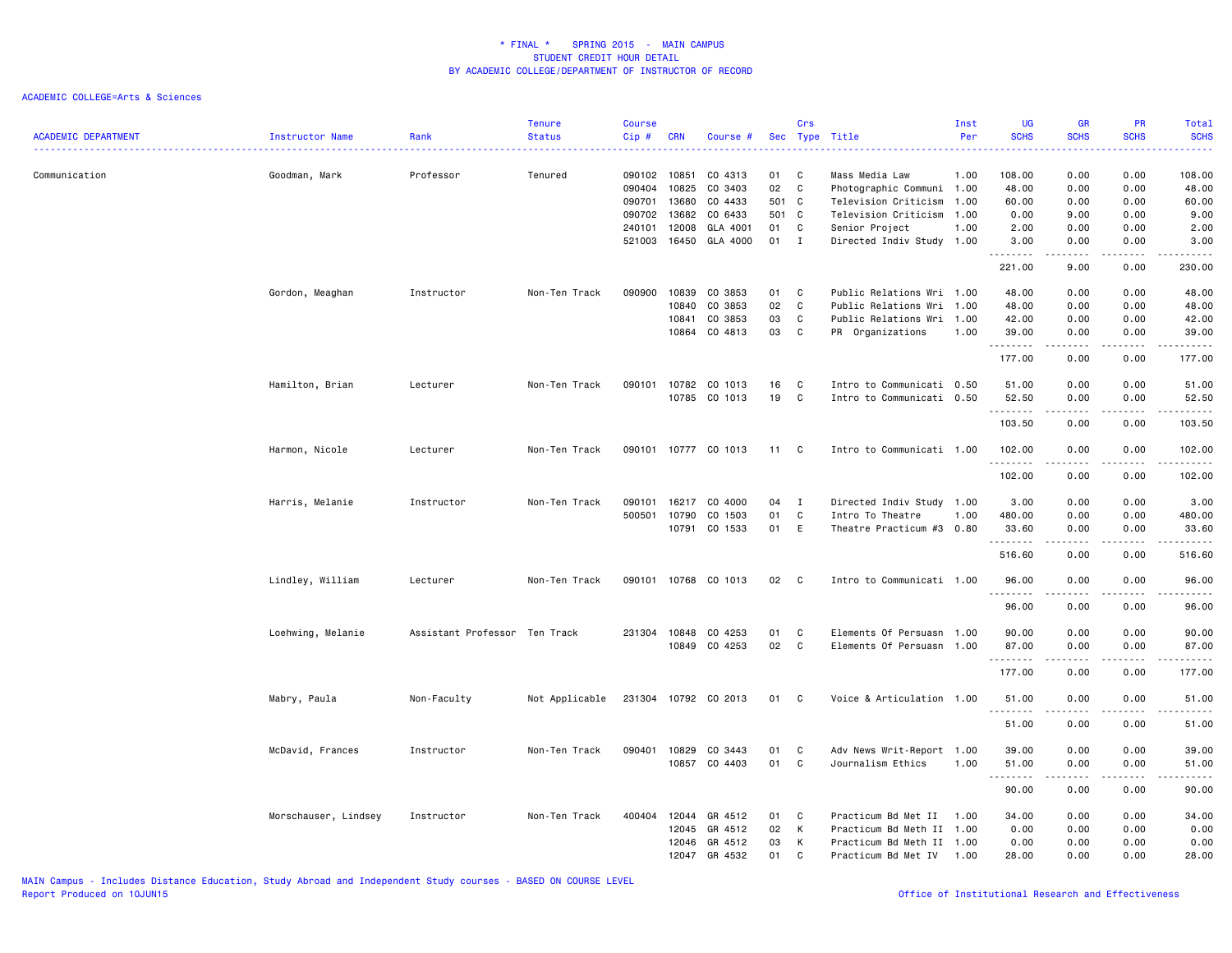| <b>ACADEMIC DEPARTMENT</b> | <b>Instructor Name</b> | Rank                              | <b>Tenure</b><br><b>Status</b> | <b>Course</b><br>$Cip$ # | <b>CRN</b> | Course #                       |                 | Crs               | Sec Type Title                                    | Inst<br>Per | <b>UG</b><br><b>SCHS</b><br>. | <b>GR</b><br><b>SCHS</b><br>.   | PR<br><b>SCHS</b> | Total<br><b>SCHS</b><br><b></b> |
|----------------------------|------------------------|-----------------------------------|--------------------------------|--------------------------|------------|--------------------------------|-----------------|-------------------|---------------------------------------------------|-------------|-------------------------------|---------------------------------|-------------------|---------------------------------|
| Communication              | Morschauser, Lindsey   | Instructor                        | Non-Ten Track                  | 400404                   | 12048      | GR 4532                        | 02              | K                 | Practicum Bd Met IV                               | 1.00        | 0.00                          | 0.00                            | 0.00              | 0.00                            |
|                            |                        |                                   |                                |                          | 12049      | GR 4532                        | 03              | K                 | Practicum Bd Met IV                               | 1.00        | 0.00                          | 0.00                            | 0.00              | 0.00                            |
|                            |                        |                                   |                                |                          | 12051      | GR 4640                        | 01              | C                 | Met Internship                                    | 1.00        | 13.00                         | 0.00                            | 0.00              | 13.00                           |
|                            |                        |                                   |                                | 450701                   | 12064      | GR 6512                        | 01              | C                 | Practicum Bd Met II                               | 1.00        | 0.00                          | 12.00                           | 0.00              | 12.00                           |
|                            |                        |                                   |                                |                          | 12065      | GR 6512                        | 02              | K                 | Practicum Bd Meth II 1.00                         |             | 0.00                          | 0.00                            | 0.00              | 0.00                            |
|                            |                        |                                   |                                |                          |            | 12066 GR 6512                  | 03              | K                 | Practicum Bd Meth II 1.00                         |             | 0.00                          | 0.00                            | 0.00              | 0.00                            |
|                            |                        |                                   |                                |                          | 12067      | GR 6532                        | 01              | C                 | Practicum Bd Met IV                               | 1.00        | 0.00                          | 4.00                            | 0.00              | 4.00                            |
|                            |                        |                                   |                                |                          | 12068      | GR 6532                        | 02              | K                 | Practicum Bd Met IV                               | 1.00        | 0.00                          | 0.00                            | 0.00              | 0.00                            |
|                            |                        |                                   |                                |                          | 12069      | GR 6532                        | 03              | K                 | Practicum Bd Met IV                               | 1.00        | 0.00<br>.                     | 0.00<br><b>.</b>                | 0.00<br>.         | 0.00<br>.                       |
|                            |                        |                                   |                                |                          |            |                                |                 |                   |                                                   |             | 75.00                         | 16.00                           | 0.00              | 91.00                           |
|                            | Nara, John             | Visiting Assist Pro Non-Ten Track |                                | 090101                   | 15794      | CO 4000                        | 01              | $\mathbf{I}$      | Directed Indiv Study 1.00                         |             | 3.00                          | 0.00                            | 0.00              | 3.00                            |
|                            |                        |                                   |                                | 500506                   | 10810      | CO 2503                        | 01              | C                 | Acting                                            | 1.00        | 48.00                         | 0.00                            | 0.00              | 48.00                           |
|                            |                        |                                   |                                | 500507                   | 10858      | CO 4524                        | 01              | B                 | Directing                                         | 1.00        | 36.00                         | 0.00                            | 0.00              | 36.00                           |
|                            |                        |                                   |                                |                          |            | 501004 14906 CO 4573           | 01              | B                 | Theatre Management                                | 1.00        | 45.00<br>.                    | 0.00<br>.                       | 0.00<br>-----     | 45.00                           |
|                            |                        |                                   |                                |                          |            |                                |                 |                   |                                                   |             | 132.00                        | 0.00                            | 0.00              | 132.00                          |
|                            | Nicholson, John        | Associate Professor Tenured       |                                | 090101                   | 10788      | CO 1223                        | 01              | C                 | Intro Comm Theory                                 | 1.00        | 474.00                        | 0.00                            | 0.00              | 474.00                          |
|                            |                        |                                   |                                |                          | 10847      | CO 4223                        | 01              | C                 | Adv Comm Theory                                   | 1.00        | 78.00                         | 0.00                            | 0.00              | 78.00                           |
|                            |                        |                                   |                                |                          | 10866      | CO 6223                        | 01              | C                 | Adv Comm Theory                                   | 1.00        | 0.00                          | 6.00                            | 0.00              | 6.00                            |
|                            |                        |                                   |                                | 099999                   | 14691      | CO 4990                        | 01              | C                 | Special Topic In CO                               | 1.00        | 60.00<br>.                    | 0.00<br>.                       | 0.00<br>.         | 60.00<br>.                      |
|                            |                        |                                   |                                |                          |            |                                |                 |                   |                                                   |             | 612.00                        | 6.00                            | 0.00              | 618.00                          |
|                            | Poe, Philip            | Assistant Professor Ten Track     |                                | 090101                   |            | 10782 CO 1013                  | 16              | C                 | Intro to Communicati 0.50                         |             | 51.00                         | 0.00                            | 0.00              | 51.00                           |
|                            |                        |                                   |                                |                          | 10785      | CO 1013                        | 19              | C                 | Intro to Communicati 0.50                         |             | 52.50                         | 0.00                            | 0.00              | 52.50                           |
|                            |                        |                                   |                                | 090401                   | 10828      | CO 3423                        | 01              | C                 | Feature Writing                                   | 1.00        | 45.00                         | 0.00                            | 0.00              | 45.00                           |
|                            |                        |                                   |                                | 090701                   | 10802      | CO 2413                        | 01              | C                 | Intro News Writ-Repo 1.00                         |             | 270.00                        | 0.00                            | 0.00              | 270.00                          |
|                            |                        |                                   |                                |                          | 10803      | CO 2413                        | 02              | $\mathsf{K}$      | Intro News Writ-Repo                              | 1.00        | 0.00                          | 0.00                            | 0.00              | 0.00                            |
|                            |                        |                                   |                                |                          | 10804      | CO 2413                        | 03              | K                 | Intro News Writ-Repo                              | 1.00        | 0.00                          | 0.00                            | 0.00              | 0.00                            |
|                            |                        |                                   |                                |                          | 10805      | CO 2413                        | 04              | K                 | Intro News Writ-Repo                              | 1.00        | 0.00                          | 0.00                            | 0.00              | 0.00                            |
|                            |                        |                                   |                                |                          | 10806      | CO 2413                        | 05              | K                 | Intro News Writ-Repo 1.00                         |             | 0.00                          | 0.00                            | 0.00              | 0.00                            |
|                            |                        |                                   |                                |                          |            | 10807 CO 2413<br>10808 CO 2413 | 06<br>07        | K<br>$\mathsf{K}$ | Intro News Writ-Repo 1.00<br>Intro News Writ-Repo | 1.00        | 0.00<br>0.00                  | 0.00<br>0.00                    | 0.00<br>0.00      | 0.00<br>0.00                    |
|                            |                        |                                   |                                |                          |            |                                |                 |                   |                                                   |             | .                             | .                               | .                 | $- - - - -$                     |
|                            |                        |                                   |                                |                          |            |                                |                 |                   |                                                   |             | 418.50                        | 0.00                            | 0.00              | 418.50                          |
|                            | Roussin, Wendy         | Assistant Professor Ten Track     |                                | 090101                   | 16451      | CO 4000                        | 10 <sub>1</sub> | I                 | Directed Indiv Study 1.00                         |             | 3.00                          | 0.00                            | 0.00              | 3.00                            |
|                            |                        |                                   |                                | 090404                   | 10827      | CO 3403                        | 04              | C                 | Photographic Communi 1.00                         |             | 45.00                         | 0.00                            | 0.00              | 45.00                           |
|                            |                        |                                   |                                | 090702 10831             |            | CO 3713                        | 02              | C                 | Digital Communicatio 1.00                         |             | 45.00                         | 0.00                            | 0.00              | 45.00                           |
|                            |                        |                                   |                                |                          | 14428      | CO 3713                        | 03              | C                 | Digital Communicatio 1.00                         |             | 45.00<br>.                    | 0.00<br>.                       | 0.00<br>-----     | 45.00                           |
|                            |                        |                                   |                                |                          |            |                                |                 |                   |                                                   |             | 138.00                        | 0.00                            | 0.00              | 138.00                          |
|                            | Rupp, Jeffrey          | Non-Faculty                       | Not Applicable                 | 090101                   | 16266      | CO 4000                        | 05              | $\mathbf{I}$      | Directed Indiv Study 1.00                         |             | 3.00                          | 0.00                            | 0.00              | 3.00                            |
|                            |                        |                                   |                                |                          | 16287      | CO 4000                        | 06              | $\mathbf{I}$      | Directed Indiv Study 1.00                         |             | 3.00                          | 0.00                            | 0.00              | 3.00                            |
|                            |                        |                                   |                                |                          |            | 090701 10856 CO 4393           | 01 C            |                   | Broadcast Performanc 1.00                         |             | 45.00                         | 0.00<br>$\omega$ is $\omega$ in | 0.00              | 45.00                           |
|                            |                        |                                   |                                |                          |            |                                |                 |                   |                                                   |             | 51.00                         | 0.00                            | 0.00              | 51.00                           |
|                            | Ryalls, Emily          | Assistant Professor Ten Track     |                                |                          |            | 050207 10175 AN 1173           | 02 C            |                   | Intro Gender Studies 1.00                         |             | 21.00                         | 0.00                            | 0.00              | 21.00                           |
|                            |                        |                                   |                                |                          |            |                                |                 |                   |                                                   |             |                               |                                 |                   |                                 |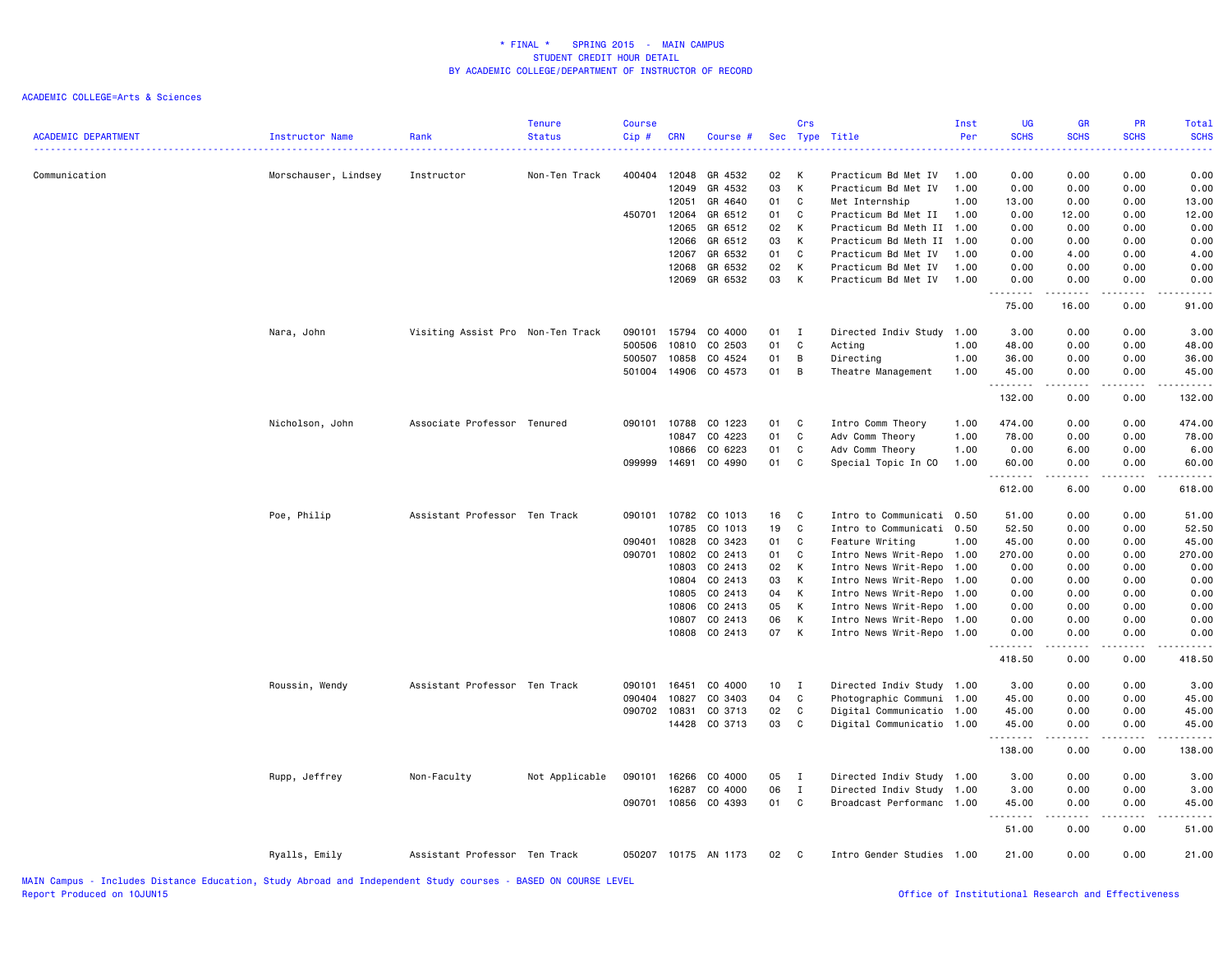| <b>ACADEMIC DEPARTMENT</b> | Instructor Name     | Rank                              | <b>Tenure</b><br><b>Status</b> | <b>Course</b><br>Cip# | <b>CRN</b> | Course #             |       | Crs                        | Sec Type Title            | Inst<br>Per | <b>UG</b><br><b>SCHS</b> | <b>GR</b><br><b>SCHS</b>                                                                                                          | PR<br><b>SCHS</b> | Total<br><b>SCHS</b>                                                                                                  |
|----------------------------|---------------------|-----------------------------------|--------------------------------|-----------------------|------------|----------------------|-------|----------------------------|---------------------------|-------------|--------------------------|-----------------------------------------------------------------------------------------------------------------------------------|-------------------|-----------------------------------------------------------------------------------------------------------------------|
| Communication              | Ryalls, Emily       | Assistant Professor Ten Track     |                                | 050207                | 12079      | GS 1173              | 02    | C                          | Introduction to Gend      | 1.00        | 63.00                    | 0.00                                                                                                                              | 0.00              | 63.00                                                                                                                 |
|                            |                     |                                   |                                |                       | 13281      | SO 1173              | 02    | <b>C</b>                   | Intro Gender Studies      | 1.00        | 45.00                    | 0.00                                                                                                                              | 0.00              | 45.00                                                                                                                 |
|                            |                     |                                   |                                |                       | 15805      | GS 4990              | 02    | C                          | Special Topics in Ge      | 1.00        | 3.00                     | 0.00                                                                                                                              | 0.00              | 3.00                                                                                                                  |
|                            |                     |                                   |                                | 099999                | 15804      | CO 4990              | 02    | $\mathbf{C}$               | Special Topic In CO       | 1.00        | 66.00<br>.               | 0.00<br>.                                                                                                                         | 0.00              | 66.00                                                                                                                 |
|                            |                     |                                   |                                |                       |            |                      |       |                            |                           |             | 198.00                   | 0.00                                                                                                                              | 0.00              | 198.00                                                                                                                |
|                            | Smith, Glenn        | Associate Professor Tenured       |                                | 090102                | 10852      | CO 4323              | 01    | $\overline{\phantom{a}}$ C | Mass Media-Society        | 1.00        | 108.00                   | 0.00                                                                                                                              | 0.00              | 108.00                                                                                                                |
|                            |                     |                                   |                                | 090401                | 10789      | CO 1403              | 01    | $\mathbf{C}$               | Intro Mass Media          | 1.00        | 471.00                   | 0.00                                                                                                                              | 0.00              | 471.00                                                                                                                |
|                            |                     |                                   |                                | 090701                |            | 10823 CO 3343        | 02 C  |                            | Writing for the Medi 1.00 |             | 39.00<br>.               | 0.00                                                                                                                              | 0.00              | 39.00                                                                                                                 |
|                            |                     |                                   |                                |                       |            |                      |       |                            |                           |             | 618.00                   | $\frac{1}{2} \left( \frac{1}{2} \right) \left( \frac{1}{2} \right) \left( \frac{1}{2} \right) \left( \frac{1}{2} \right)$<br>0.00 | .<br>0.00         | 618.00                                                                                                                |
|                            | Snyder, Andrew      | Lecturer                          | Non-Ten Track                  | 090404                |            | 10824 CO 3403        | 01    | $\mathbf{C}$               | Photographic Communi 1.00 |             | 33.00<br>.               | 0.00<br>.                                                                                                                         | 0.00              | 33.00                                                                                                                 |
|                            |                     |                                   |                                |                       |            |                      |       |                            |                           |             | 33.00                    | 0.00                                                                                                                              | 0.00              | 33.00                                                                                                                 |
|                            | Spann, Leighton     | Non-Faculty                       | Not Applicable                 | 090701                | 10795      | CO 2333              | 01 C  |                            | Tv Production             | 1.00        | 135.00                   | 0.00                                                                                                                              | 0.00              | 135.00                                                                                                                |
|                            |                     |                                   |                                |                       | 10796      | CO 2333              | 02    | K                          | Tv Production             | 1.00        | 0.00                     | 0.00                                                                                                                              | 0.00              | 0.00                                                                                                                  |
|                            |                     |                                   |                                |                       |            | 10798 CO 2333        | 04    | K                          | Tv Production             | 1.00        | 0.00                     | 0.00                                                                                                                              | 0.00              | 0.00                                                                                                                  |
|                            |                     |                                   |                                |                       | 10799      | CO 2333              | 05    | K                          | Tv Production             | 1.00        | 0.00                     | 0.00                                                                                                                              | 0.00              | 0.00                                                                                                                  |
|                            |                     |                                   |                                |                       | 10800      | CO 2333              | 06    | К                          | Tv Production             | 1.00        | 0.00                     | 0.00                                                                                                                              | 0.00              | 0.00                                                                                                                  |
|                            |                     |                                   |                                |                       |            | 10801 CO 2333        | 07    | K                          | Tv Production             | 1.00        | 0.00<br>.                | 0.00<br>$\sim$ $\sim$ $\sim$ $\sim$                                                                                               | 0.00<br>.         | 0.00<br>.                                                                                                             |
|                            |                     |                                   |                                |                       |            |                      |       |                            |                           |             | 135.00                   | 0.00                                                                                                                              | 0.00              | 135.00                                                                                                                |
|                            | Stockstill, William | Visiting Assist Pro Non-Ten Track |                                | 090101                | 15952      | CO 4000              | 02    | $\blacksquare$             | Directed Indiv Study 1.00 |             | 4.00                     | 0.00                                                                                                                              | 0.00              | 4.00                                                                                                                  |
|                            |                     |                                   |                                | 500501                | 10791      | CO 1533              | 01    | E                          | Theatre Practicum #3      | 0.20        | 8.40                     | 0.00                                                                                                                              | 0.00              | 8.40                                                                                                                  |
|                            |                     |                                   |                                | 500505                | 14429      | CO 4504              | 01 C  |                            | History Of Theatre        | 1.00        | 60.00<br>.               | 0.00<br>$\frac{1}{2}$                                                                                                             | 0.00              | 60.00                                                                                                                 |
|                            |                     |                                   |                                |                       |            |                      |       |                            |                           |             | 72.40                    | 0.00                                                                                                                              | 0.00              | 72.40                                                                                                                 |
|                            | Strout, Lawrence    | Associate Professor Tenured       |                                |                       |            | 090401 10818 CO 3313 | 01 C  |                            | News Write for Elec       | 1.00        | 36.00                    | 0.00                                                                                                                              | 0.00              | 36.00                                                                                                                 |
|                            |                     |                                   |                                |                       | 10819      | CO 3313              | 02    | <b>C</b>                   | News Write for Elec       | 1.00        | 36.00                    | 0.00                                                                                                                              | 0.00              | 36.00                                                                                                                 |
|                            |                     |                                   |                                | 090701                |            | 10822 CO 3343        | 01 C  |                            | Writing for the Medi 1.00 |             | 36.00<br>.               | 0.00<br>$\frac{1}{2} \left( \frac{1}{2} \right) \left( \frac{1}{2} \right) \left( \frac{1}{2} \right) \left( \frac{1}{2} \right)$ | 0.00              | 36.00<br>.                                                                                                            |
|                            |                     |                                   |                                |                       |            |                      |       |                            |                           |             | 108.00                   | 0.00                                                                                                                              | -----<br>0.00     | 108.00                                                                                                                |
|                            | Williams, Kevin     | Associate Professor               | Tenured                        | 090102                | 10853      | CO 4323              | 02 C  |                            | Mass Media-Society        | 1.00        | 102.00                   | 0.00                                                                                                                              | 0.00              | 102.00                                                                                                                |
|                            |                     |                                   |                                |                       | 13679      | CO 4323              | 501 C |                            | Mass Media-Society        | 1.00        | 84.00                    | 0.00                                                                                                                              | 0.00              | 84.00                                                                                                                 |
|                            |                     |                                   |                                | 090401 10871          |            | CO 6323              | 02 C  |                            | Mass Media-Society        | 1.00        | 0.00                     | 3.00                                                                                                                              | 0.00              | 3.00                                                                                                                  |
|                            |                     |                                   |                                |                       | 13681      | CO 6323              | 501 C |                            | Mass Media-Society        | 1.00        | 0.00                     | 3.00                                                                                                                              | 0.00              | 3.00                                                                                                                  |
|                            |                     |                                   |                                |                       |            | 090702 10830 CO 3713 | 01 C  |                            | Digital Communicatio 1.00 |             | 48.00                    | 0.00                                                                                                                              | 0.00              | 48.00                                                                                                                 |
|                            |                     |                                   |                                |                       |            |                      |       |                            |                           |             | .<br>234.00              | .<br>6.00                                                                                                                         | -----<br>0.00     | $\begin{array}{cccccccccc} \bullet & \bullet & \bullet & \bullet & \bullet & \bullet & \bullet \end{array}$<br>240.00 |
|                            |                     |                                   |                                |                       |            |                      |       |                            |                           |             | ========                 | ========                                                                                                                          | ========          | $=$ ==========                                                                                                        |
| Communication              |                     |                                   |                                |                       |            |                      |       |                            |                           |             | 8357.00                  | 37.00                                                                                                                             | 0.00              | 8394.00                                                                                                               |
|                            |                     |                                   |                                |                       |            |                      |       |                            |                           |             | ========                 | ========                                                                                                                          | $=$ ========      | ==========                                                                                                            |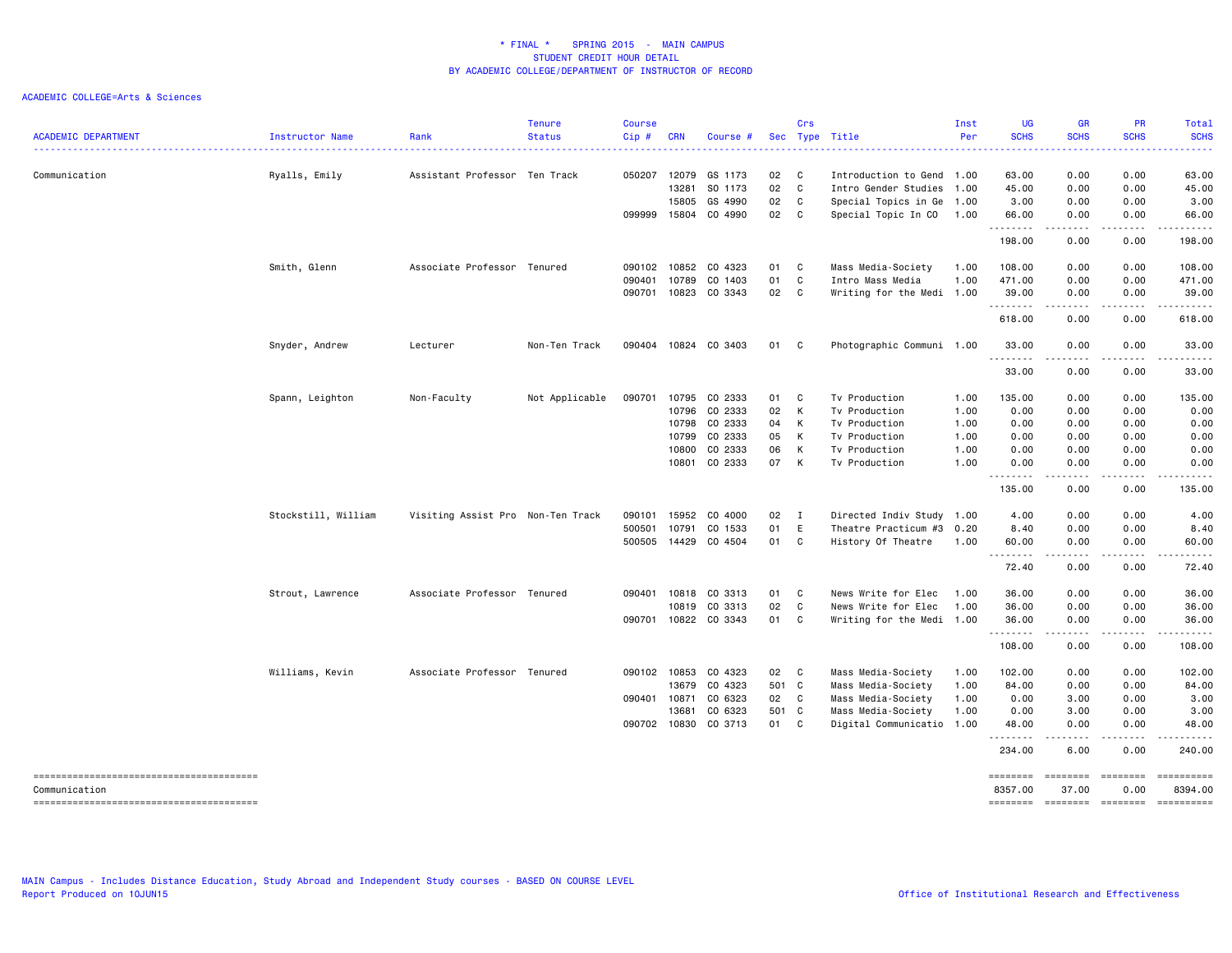| <b>ACADEMIC DEPARTMENT</b> | Instructor Name    | Rank              | Tenure<br>Status | <b>Course</b><br>$Cip$ # | <b>CRN</b> | Course #              |       | Crs | Sec Type Title            | Inst<br>Per | <b>UG</b><br><b>SCHS</b> | <b>GR</b><br><b>SCHS</b> | <b>PR</b><br><b>SCHS</b> | Total<br><b>SCHS</b> |
|----------------------------|--------------------|-------------------|------------------|--------------------------|------------|-----------------------|-------|-----|---------------------------|-------------|--------------------------|--------------------------|--------------------------|----------------------|
| Dean of Arts & Sciences    | Busby, Michael     | Non-Faculty       | Not Applicable   |                          |            | 240102 14943 IDS 4111 | 501 C |     | Professional Seminar 0.50 |             | 12.00                    | 0.00                     | 0.00                     | 12.00                |
|                            |                    |                   |                  |                          |            |                       |       |     |                           |             | --------<br>12.00        | 0.00                     | 0.00                     | 12.00                |
|                            | Montgomery, Marian | Non-Faculty       | Not Applicable   |                          |            | 240102 14943 IDS 4111 | 501 C |     | Professional Seminar 0.50 |             | 12.00<br>--------        | 0.00                     | 0.00<br>---------        | 12.00<br>. <u>.</u>  |
|                            |                    |                   |                  |                          |            |                       |       |     |                           |             | 12.00                    | 0.00                     | 0.00                     | 12.00                |
|                            | Tan, Elaine        | Grad Teach Assist | Not Applicable   | 240102                   | 14194      | IDS 4111              | 01 C  |     | Professional Seminar 1.00 |             | 20.00                    | 0.00                     | 0.00                     | 20.00                |
|                            |                    |                   |                  |                          |            | 14942 IDS 4111        | 02 C  |     | Professional Seminar 1.00 |             | 19.00<br>---------       | 0.00<br>.                | 0.00<br>---------        | 19.00<br>.           |
|                            |                    |                   |                  |                          |            |                       |       |     |                           |             | 39.00                    | 0.00                     | 0.00                     | 39.00                |
|                            |                    |                   |                  |                          |            |                       |       |     |                           |             | $=$ = = = = = = =        |                          |                          | =====                |
| Dean of Arts & Sciences    |                    |                   |                  |                          |            |                       |       |     |                           |             | 63.00                    | 0.00                     | 0.00                     | 63.00                |
|                            |                    |                   |                  |                          |            |                       |       |     |                           |             |                          |                          |                          | =========            |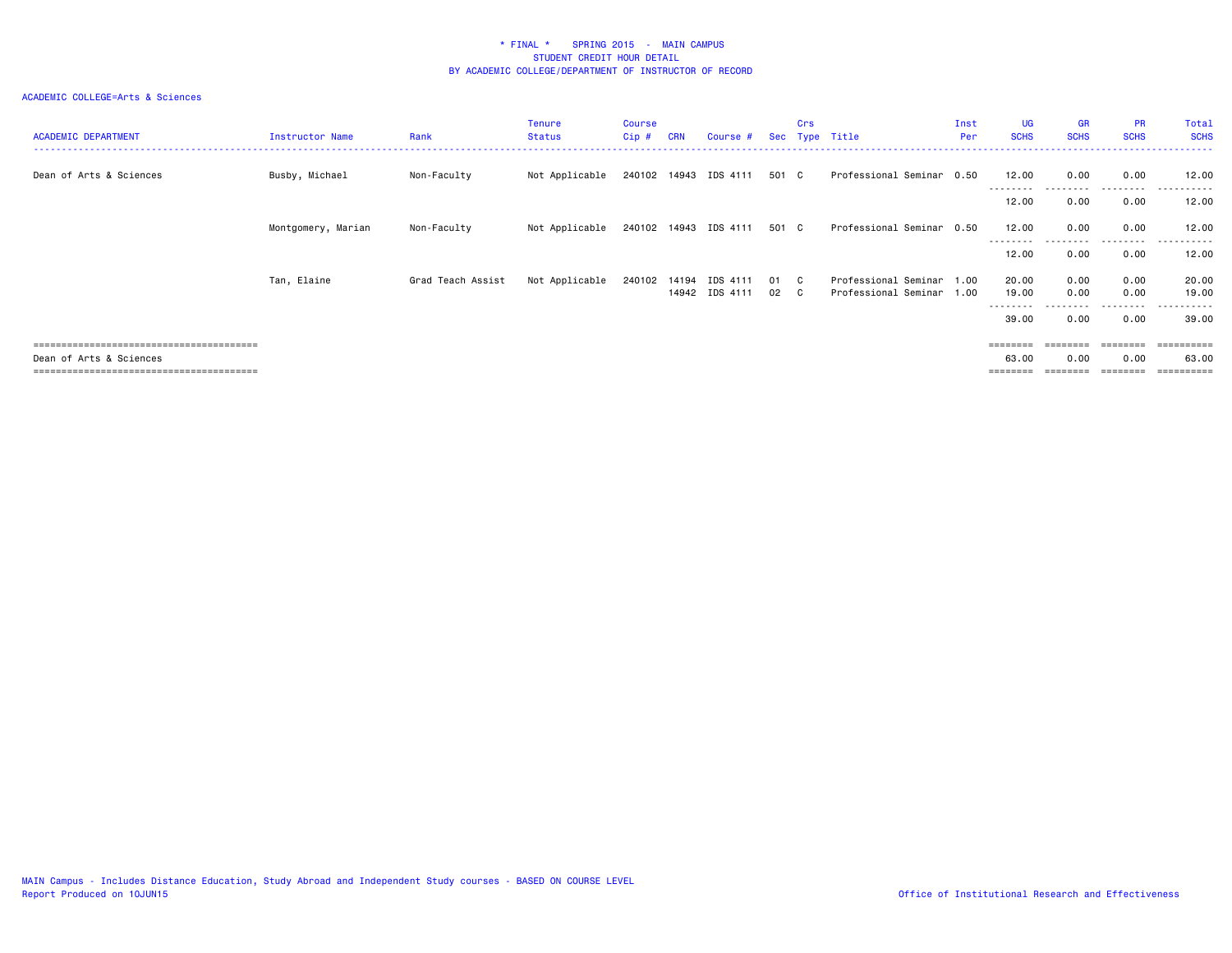| <b>ACADEMIC DEPARTMENT</b> | <b>Instructor Name</b> | Rank                        | <b>Tenure</b><br><b>Status</b> | <b>Course</b><br>Cip# | <b>CRN</b>     | Course #             |          | Crs          | Sec Type Title                                         | Inst<br>Per | <b>UG</b><br><b>SCHS</b><br>. | <b>GR</b><br><b>SCHS</b>                                                                                                                                     | PR<br><b>SCHS</b>     | Total<br><b>SCHS</b><br>. |
|----------------------------|------------------------|-----------------------------|--------------------------------|-----------------------|----------------|----------------------|----------|--------------|--------------------------------------------------------|-------------|-------------------------------|--------------------------------------------------------------------------------------------------------------------------------------------------------------|-----------------------|---------------------------|
| English                    | Atkinson, Theodore     | Associate Professor Tenured |                                | 231402                | 11499<br>11501 | EN 2253<br>EN 2253   | 02<br>05 | C<br>C       | American Lit After 1 1.00<br>American Lit After 1 1.00 |             | 84.00<br>81.00                | 0.00<br>0.00                                                                                                                                                 | 0.00<br>0.00          | 84.00<br>81.00            |
|                            |                        |                             |                                |                       |                |                      |          |              |                                                        |             | .<br>165.00                   | 0.00                                                                                                                                                         | 0.00                  | ه د د د د<br>165.00       |
|                            | Austin, Daniel         | Instructor                  | Non-Ten Track                  | 231301 11448          |                | EN 1113              | 37       | C            | En Composition II                                      | 1.00        | 72.00                         | 0.00                                                                                                                                                         | 0.00                  | 72.00                     |
|                            |                        |                             |                                |                       | 11465          | EN 1113              | 55       | $\mathtt{C}$ | En Composition II                                      | 1.00        | 66.00                         | 0.00                                                                                                                                                         | 0.00                  | 66.00                     |
|                            |                        |                             |                                | 231401 11478          |                | EN 2203              | 04       | $\mathbf c$  | Intro To Literature                                    | 1.00        | 78.00<br>.                    | 0.00                                                                                                                                                         | 0.00                  | 78.00<br>.                |
|                            |                        |                             |                                |                       |                |                      |          |              |                                                        |             | 216.00                        | 0.00                                                                                                                                                         | 0.00                  | 216.00                    |
|                            | Barton, Amy            | Instructor                  | Non-Ten Track                  | 231303                | 11946          | GE 3513              | 01       | C            | Technical Writing                                      | 1.00        | 63.00                         | 0.00                                                                                                                                                         | 0.00                  | 63.00                     |
|                            |                        |                             |                                |                       | 11949          | GE 3513              | 04       | C            | Technical Writing                                      | 1.00        | 63.00                         | 0.00                                                                                                                                                         | 0.00                  | 63.00                     |
|                            |                        |                             |                                |                       | 11953          | GE 3513              | 08       | C            | Technical Writing                                      | 1.00        | 33.00                         | 0.00                                                                                                                                                         | 0.00                  | 33.00                     |
|                            |                        |                             |                                |                       | 11957          | GE 3513              | H01 C    |              | Honors - Technical W 1.00                              |             | 33.00                         | 0.00                                                                                                                                                         | 0.00                  | 33.00<br>.                |
|                            |                        |                             |                                |                       |                |                      |          |              |                                                        |             | 192.00                        | 0.00                                                                                                                                                         | 0.00                  | 192.00                    |
|                            | Bentley, Gregory       | Associate Professor Tenured |                                | 230301                | 14351          | EN 6803              | 01       | C            | Types of Drama Since                                   | 1.00        | 0.00                          | 6.00                                                                                                                                                         | 0.00                  | 6.00                      |
|                            |                        |                             |                                | 230801                | 11532          | EN 4513              | 01       | C            | Shakespeare                                            | 1.00        | 42.00                         | 0.00                                                                                                                                                         | 0.00                  | 42.00                     |
|                            |                        |                             |                                |                       | 11548          | EN 6513              | 01       | C            | Shakespeare                                            | 1.00        | 0.00                          | 3.00                                                                                                                                                         | 0.00                  | 3.00                      |
|                            |                        |                             |                                | 231401 14350          |                | EN 4803              | 01       | C            | Types of Drama Since                                   | 1.00        | 24.00<br><u>.</u>             | 0.00                                                                                                                                                         | 0.00                  | 24.00<br>.                |
|                            |                        |                             |                                |                       |                |                      |          |              |                                                        |             | 66.00                         | 9.00                                                                                                                                                         | 0.00                  | 75.00                     |
|                            | Bogard, LaToya         | Instructor                  | Non-Ten Track                  | 231301                | 11404          | EN 1103              | 09       | C            | En Composition I                                       | 1.00        | 66.00                         | 0.00                                                                                                                                                         | 0.00                  | 66.00                     |
|                            |                        |                             |                                |                       | 11447          | EN 1113              | 36       | $\mathbb{C}$ | En Composition II                                      | 1.00        | 72.00                         | 0.00                                                                                                                                                         | 0.00                  | 72.00                     |
|                            |                        |                             |                                |                       | 16114          | EN 1103              | 60       | C            | En Composition I                                       | 1.00        | 48.00                         | 0.00                                                                                                                                                         | 0.00                  | 48.00                     |
|                            |                        |                             |                                | 231401                | 11482          | EN 2203              | 08       | C            | Intro To Literature                                    | 1.00        | 42.00                         | 0.00                                                                                                                                                         | 0.00                  | 42.00                     |
|                            |                        |                             |                                |                       | 11483          | EN 2203              | 09       | C            | Intro To Literature                                    | 1.00        | 90.00<br>.                    | 0.00<br>.                                                                                                                                                    | 0.00<br>$\frac{1}{2}$ | 90.00<br>.                |
|                            |                        |                             |                                |                       |                |                      |          |              |                                                        |             | 318.00                        | 0.00                                                                                                                                                         | 0.00                  | 318.00                    |
|                            | Brandon, Stephen       | Lecturer                    | Non-Ten Track                  | 231301                | 11401          | EN 1103              | 06       | C            | En Composition I                                       | 1.00        | 69.00                         | 0.00                                                                                                                                                         | 0.00                  | 69.00                     |
|                            |                        |                             |                                |                       | 11415          | EN 1113              | 03       | $\mathtt{C}$ | En Composition II                                      | 1.00        | 72.00                         | 0.00                                                                                                                                                         | 0.00                  | 72.00                     |
|                            |                        |                             |                                |                       | 11429          | EN 1113              | 17       | C            | En Composition II                                      | 1.00        | 69.00                         | 0.00                                                                                                                                                         | 0.00                  | 69.00                     |
|                            |                        |                             |                                |                       | 11461          | EN 1113              | 51       | C            | En Composition II                                      | 1.00        | 75.00                         | 0.00<br>.                                                                                                                                                    | 0.00<br>.             | 75.00<br>.                |
|                            |                        |                             |                                |                       |                |                      |          |              |                                                        |             | 285.00                        | 0.00                                                                                                                                                         | 0.00                  | 285.00                    |
|                            | Brocato, John          | Instructor                  | Non-Ten Track                  | 140101                | 16479          | GE 4000              | 01       | I            | Directed Indiv Study 1.00                              |             | 3.00                          | 0.00                                                                                                                                                         | 0.00                  | 3.00                      |
|                            |                        |                             |                                | 231303                | 11948          | GE 3513              | 03       | $\mathbb{C}$ | Technical Writing                                      | 1.00        | 63.00                         | 0.00                                                                                                                                                         | 0.00                  | 63.00                     |
|                            |                        |                             |                                |                       | 11954          | GE 3513              | 09       | C            | Technical Writing                                      | 1.00        | 60.00                         | 0.00                                                                                                                                                         | 0.00                  | 60.00                     |
|                            |                        |                             |                                |                       |                |                      |          |              |                                                        |             | .<br>126.00                   | 0.00                                                                                                                                                         | 0.00                  | .<br>126.00               |
|                            |                        | Associate Professor Tenured |                                | 231301 11516          |                | EN 3414              |          | C            | Crit Writ/Resrch Lit 1.00                              |             | 52.00                         | 0.00                                                                                                                                                         | 0.00                  | 52.00                     |
|                            | Claggett, Shalyn       |                             |                                |                       | 11517          | EN 3414              | 01<br>02 | $\mathbb{C}$ | Crit Writ/Resrch Lit 1.00                              |             | 64.00                         | 0.00                                                                                                                                                         | 0.00                  | 64.00                     |
|                            |                        |                             |                                | 239999                | 16167          | EN 8000              | 05       | D            | Research / Thesis                                      | 1.00        | 0.00                          | 1.00                                                                                                                                                         | 0.00                  | 1.00                      |
|                            |                        |                             |                                |                       |                |                      |          |              |                                                        |             | .<br>116.00                   | $\frac{1}{2} \left( \frac{1}{2} \right) \left( \frac{1}{2} \right) \left( \frac{1}{2} \right) \left( \frac{1}{2} \right) \left( \frac{1}{2} \right)$<br>1.00 | .<br>0.00             | 117.00                    |
|                            | Cook, Susan            | Lecturer                    | Non-Ten Track                  |                       |                | 231301 11458 EN 1113 | 47       | C            | En Composition II                                      | 1.00        | 54.00                         | 0.00                                                                                                                                                         | 0.00                  | 54.00                     |
|                            |                        |                             |                                |                       |                |                      |          |              |                                                        |             |                               |                                                                                                                                                              |                       |                           |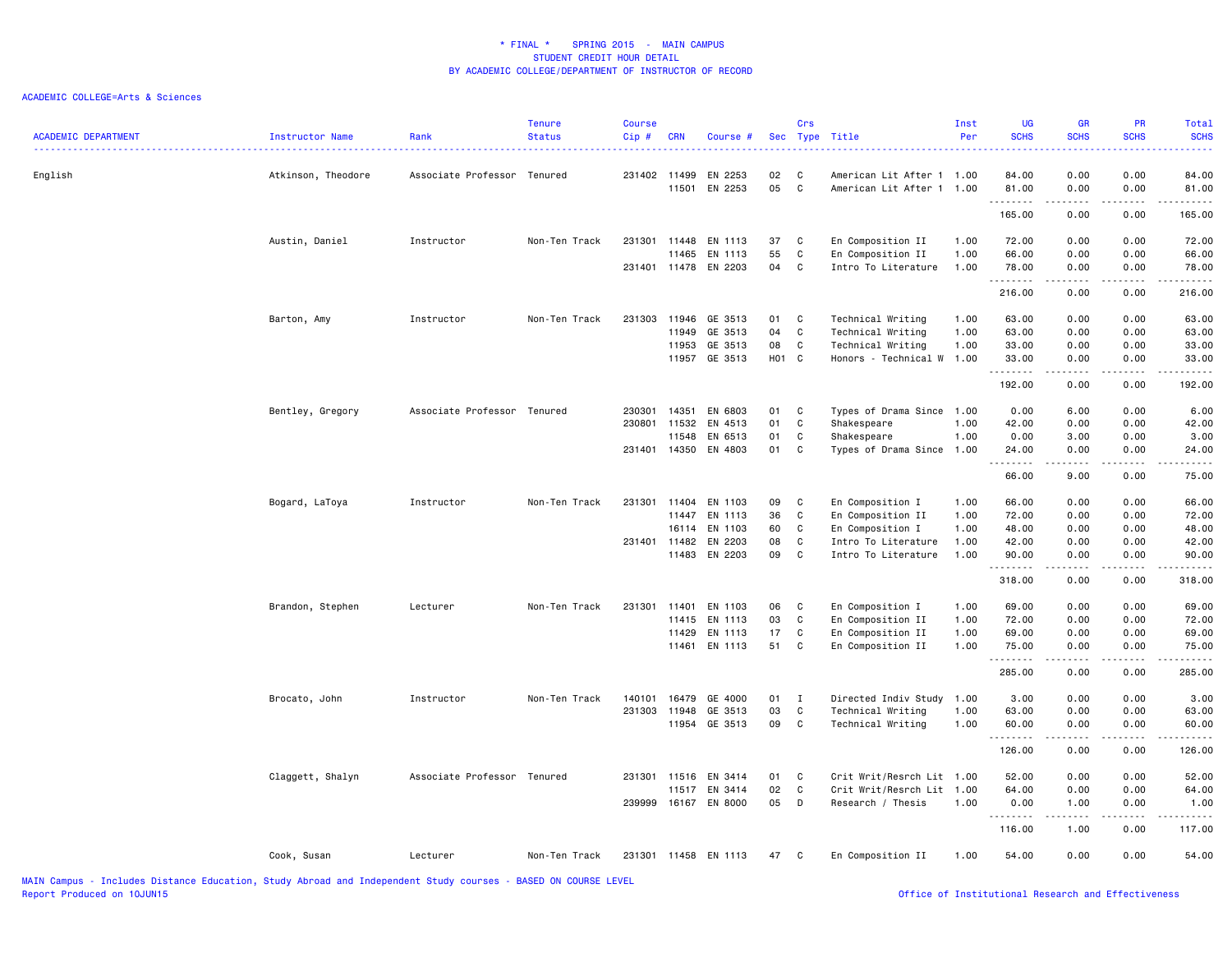|                            |                    |                               | <b>Tenure</b> | <b>Course</b> |              |                      |      | Crs          |                           | Inst | <b>UG</b>   | <b>GR</b>                                                                                                                                                    | <b>PR</b>             | <b>Total</b>                         |
|----------------------------|--------------------|-------------------------------|---------------|---------------|--------------|----------------------|------|--------------|---------------------------|------|-------------|--------------------------------------------------------------------------------------------------------------------------------------------------------------|-----------------------|--------------------------------------|
| <b>ACADEMIC DEPARTMENT</b> | Instructor Name    | Rank<br>.                     | <b>Status</b> | Cip#          | <b>CRN</b>   | Course #             |      |              | Sec Type Title            | Per  | <b>SCHS</b> | <b>SCHS</b>                                                                                                                                                  | <b>SCHS</b>           | <b>SCHS</b><br>2222.                 |
| English                    | Cook, Susan        | Lecturer                      | Non-Ten Track |               |              | 231402 11496 EN 2243 | 02   | C            | American Lit Before 1.00  |      | 75.00       | 0.00                                                                                                                                                         | 0.00                  | 75.00                                |
|                            |                    |                               |               |               |              |                      |      |              |                           |      | .<br>129.00 | -----<br>0.00                                                                                                                                                | د د د د<br>0.00       | .<br>129.00                          |
|                            | Creevy, Patrick    | Lecturer                      | Non-Ten Track |               |              | 231404 11492 EN 2223 | 02   | $\mathbf{C}$ | English Lit After 18 1.00 |      | 78.00       | 0.00                                                                                                                                                         | 0.00                  | 78.00                                |
|                            |                    |                               |               |               |              | 11493 EN 2223        | 03   | $\mathbf{C}$ | English Lit After 18 1.00 |      | 78.00<br>.  | 0.00<br>$\frac{1}{2} \left( \frac{1}{2} \right) \left( \frac{1}{2} \right) \left( \frac{1}{2} \right) \left( \frac{1}{2} \right) \left( \frac{1}{2} \right)$ | 0.00<br>.             | 78.00<br>.                           |
|                            |                    |                               |               |               |              |                      |      |              |                           |      | 156.00      | 0.00                                                                                                                                                         | 0.00                  | 156.00                               |
|                            | Crescenzo, Michele | Lecturer                      | Non-Ten Track | 231301        | 11453        | EN 1113              | 42   | C            | En Composition II         | 1.00 | 72.00       | 0.00                                                                                                                                                         | 0.00                  | 72.00                                |
|                            |                    |                               |               | 231401        | 11484        | EN 2203              | 10   | C            | Intro To Literature       | 1.00 | 90.00       | 0.00                                                                                                                                                         | 0.00                  | 90.00                                |
|                            |                    |                               |               |               | 11487        | EN 2203              | 13   | C            | Intro To Literature       | 1.00 | 93.00       | 0.00                                                                                                                                                         | 0.00                  | 93.00                                |
|                            |                    |                               |               |               | 11520        | EN 3533              | 01   | C            | Selected Authors          | 1.00 | 24.00<br>.  | 0.00<br>$\frac{1}{2} \left( \frac{1}{2} \right) \left( \frac{1}{2} \right) \left( \frac{1}{2} \right) \left( \frac{1}{2} \right) \left( \frac{1}{2} \right)$ | 0.00<br>.             | 24.00<br>.                           |
|                            |                    |                               |               |               |              |                      |      |              |                           |      | 279.00      | 0.00                                                                                                                                                         | 0.00                  | 279.00                               |
|                            | De Gabriele, Peter | Assistant Professor Ten Track |               | 230801        | 14349        | EN 6723              | 01   | C            | Brit Lit/Cult 1660-1 1.00 |      | 0.00        | 3.00                                                                                                                                                         | 0.00                  | 3.00                                 |
|                            |                    |                               |               |               | 231404 11489 | EN 2213              | 02   | C            | English Lit Before 1 1.00 |      | 87.00       | 0.00                                                                                                                                                         | 0.00                  | 87.00                                |
|                            |                    |                               |               |               | 14348        | EN 4723              | 01   | C            | Brit Lit/Cult 1660-1 1.00 |      | 42.00<br>.  | 0.00<br>.                                                                                                                                                    | 0.00<br>$  -$         | 42.00<br>$\sim$ $\sim$ $\sim$ $\sim$ |
|                            |                    |                               |               |               |              |                      |      |              |                           |      | 129.00      | 3.00                                                                                                                                                         | 0.00                  | 132.00                               |
|                            | Dechert, Francis   | Instructor                    | Non-Ten Track | 231303        | 11951        | GE 3513              | 06   | C            | Technical Writing         | 1.00 | 114.00      | 0.00                                                                                                                                                         | 0.00                  | 114.00                               |
|                            |                    |                               |               |               | 11952        | GE 3513              | 07   | C            | Technical Writing         | 1.00 | 60.00       | 0.00                                                                                                                                                         | 0.00                  | 60.00                                |
|                            |                    |                               |               |               |              | 11956 GE 3513        | 11 C |              | Technical Writing         | 1.00 | 63.00<br>.  | 0.00<br>.                                                                                                                                                    | 0.00<br>$\frac{1}{2}$ | 63.00<br>.                           |
|                            |                    |                               |               |               |              |                      |      |              |                           |      | 237.00      | 0.00                                                                                                                                                         | 0.00                  | 237.00                               |
|                            | Doughty, Catherine | Instructor                    | Non-Ten Track | 230101        | 11395        | EN 0103              | 03   | C            | Basic English             | 1.00 | 24.00       | 0.00                                                                                                                                                         | 0.00                  | 24.00                                |
|                            |                    |                               |               |               |              | 231301 11414 EN 1113 | 02   | C            | En Composition II         | 1.00 | 69.00       | 0.00                                                                                                                                                         | 0.00                  | 69.00                                |
|                            |                    |                               |               |               |              | 11473 EN 1173        | 01   | <b>C</b>     | Accelerated Comp II       | 1.00 | 54.00<br>.  | 0.00<br>$\frac{1}{2} \left( \frac{1}{2} \right) \left( \frac{1}{2} \right) \left( \frac{1}{2} \right) \left( \frac{1}{2} \right) \left( \frac{1}{2} \right)$ | 0.00<br>.             | 54.00<br>.                           |
|                            |                    |                               |               |               |              |                      |      |              |                           |      | 147.00      | 0.00                                                                                                                                                         | 0.00                  | 147.00                               |
|                            | Dueitt, Courtney   | Instructor                    | Non-Ten Track |               | 231301 11423 | EN 1113              | 11   | C            | En Composition II         | 1.00 | 63.00       | 0.00                                                                                                                                                         | 0.00                  | 63.00                                |
|                            |                    |                               |               |               | 11427        | EN 1113              | 15   | C            | En Composition II         | 1.00 | 63.00       | 0.00                                                                                                                                                         | 0.00                  | 63.00                                |
|                            |                    |                               |               |               |              | 231401 11475 EN 2203 | 01   | C            | Intro To Literature       | 1.00 | 81.00<br>.  | 0.00<br>.                                                                                                                                                    | 0.00<br>$- - -$       | 81.00<br>.                           |
|                            |                    |                               |               |               |              |                      |      |              |                           |      | 207.00      | 0.00                                                                                                                                                         | 0.00                  | 207.00                               |
|                            | Few, Kayleigh      | Lecturer                      | Non-Ten Track | 231301        |              | 11441 EN 1113        | 30   | C            | En Composition II         | 1.00 | 72.00       | 0.00                                                                                                                                                         | 0.00                  | 72.00                                |
|                            |                    |                               |               |               |              | 11463 EN 1113        | 53   | C            | En Composition II         | 1.00 | 72.00<br>.  | 0.00<br>$\frac{1}{2} \left( \frac{1}{2} \right) \left( \frac{1}{2} \right) \left( \frac{1}{2} \right) \left( \frac{1}{2} \right) \left( \frac{1}{2} \right)$ | 0.00<br>.             | 72.00<br>.                           |
|                            |                    |                               |               |               |              |                      |      |              |                           |      | 144.00      | 0.00                                                                                                                                                         | 0.00                  | 144.00                               |
|                            | Fogle, Evelyn      | Assistant Professor Ten Track |               |               | 160102 11529 | EN 4433              | 01   | C            | Approaches to TESOL       | 1.00 | 42.00       | 0.00                                                                                                                                                         | 0.00                  | 42.00                                |
|                            |                    |                               |               |               | 11530        | EN 4443              | 01   | C            | English Syntax            | 1.00 | 57.00       | 0.00                                                                                                                                                         | 0.00                  | 57.00                                |
|                            |                    |                               |               |               | 11546        | EN 6433              | 01   | C            | Approaches to TESOL       | 1.00 | 0.00        | 9.00                                                                                                                                                         | 0.00                  | 9.00                                 |
|                            |                    |                               |               |               | 11547        | EN 6443              | 01   | C            | English Syntax            | 1.00 | 0.00        | 3.00                                                                                                                                                         | 0.00                  | 3.00                                 |
|                            |                    |                               |               | 239999        | 15268        | EN 4000              | 02   | $\mathbf{I}$ | Directed Indiv Study 1.00 |      | 3.00        | 0.00                                                                                                                                                         | 0.00                  | 3.00                                 |
|                            |                    |                               |               |               | 15684        | EN 7000              | 01   | $\mathbf I$  | Directed Indiv Study 1.00 |      | 0.00        | 3.00                                                                                                                                                         | 0.00                  | 3.00                                 |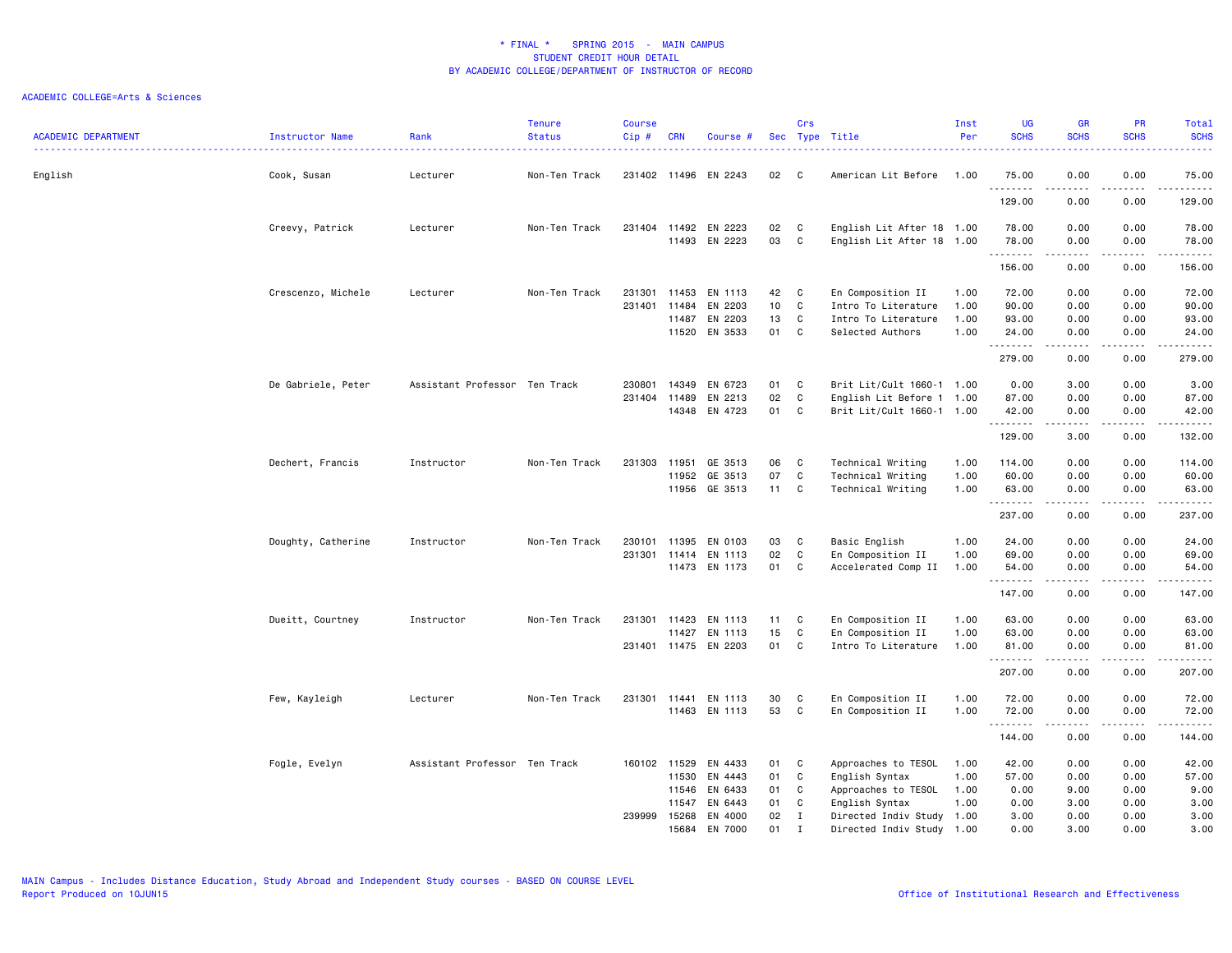| <b>ACADEMIC DEPARTMENT</b> | Instructor Name    | Rank                          | <b>Tenure</b><br><b>Status</b> | <b>Course</b><br>Cip# | <b>CRN</b>            | Course #             |          | Crs    | Sec Type Title                         | Inst<br>Per  | <b>UG</b><br><b>SCHS</b> | <b>GR</b><br><b>SCHS</b>                                                                                                                                     | PR<br><b>SCHS</b>                                                                                                                 | Total<br><b>SCHS</b>     |
|----------------------------|--------------------|-------------------------------|--------------------------------|-----------------------|-----------------------|----------------------|----------|--------|----------------------------------------|--------------|--------------------------|--------------------------------------------------------------------------------------------------------------------------------------------------------------|-----------------------------------------------------------------------------------------------------------------------------------|--------------------------|
|                            |                    |                               |                                |                       |                       |                      |          |        |                                        |              | <u>.</u>                 | .                                                                                                                                                            | $\cdots$                                                                                                                          | .                        |
|                            |                    |                               |                                |                       |                       |                      |          |        |                                        |              | 102.00                   | 15.00                                                                                                                                                        | 0.00                                                                                                                              | 117.00                   |
| English                    | Forsythe, Kiley    | Lecturer                      | Non-Ten Track                  |                       | 231301 11437<br>11443 | EN 1113<br>EN 1113   | 25<br>32 | C<br>C | En Composition II<br>En Composition II | 1.00<br>1.00 | 63.00<br>66.00           | 0.00<br>0.00                                                                                                                                                 | 0.00<br>0.00                                                                                                                      | 63.00<br>66.00           |
|                            |                    |                               |                                |                       |                       |                      |          |        |                                        |              | .<br>129.00              | .<br>0.00                                                                                                                                                    | .<br>0.00                                                                                                                         | 129.00                   |
|                            | Garner, William    | Lecturer                      | Non-Ten Track                  |                       |                       | 231301 11445 EN 1113 | 34       | C.     | En Composition II                      | 1.00         | 66.00                    | 0.00                                                                                                                                                         | 0.00                                                                                                                              | 66.00                    |
|                            |                    |                               |                                |                       |                       |                      |          |        |                                        |              | <u>.</u>                 |                                                                                                                                                              |                                                                                                                                   | .                        |
|                            |                    |                               |                                |                       |                       |                      |          |        |                                        |              | 66.00                    | 0.00                                                                                                                                                         | 0.00                                                                                                                              | 66.00                    |
|                            | Gibson, Marie      | Lecturer                      | Non-Ten Track                  |                       |                       | 231301 11417 EN 1113 | 05       | C      | En Composition II                      | 1.00         | 66.00                    | 0.00                                                                                                                                                         | 0.00                                                                                                                              | 66.00                    |
|                            |                    |                               |                                |                       | 11421                 | EN 1113              | 09       | C      | En Composition II                      | 1.00         | 69.00                    | 0.00                                                                                                                                                         | 0.00                                                                                                                              | 69.00                    |
|                            |                    |                               |                                |                       | 11428                 | EN 1113              | 16       | C      | En Composition II                      | 1.00         | 66.00                    | 0.00                                                                                                                                                         | 0.00                                                                                                                              | 66.00                    |
|                            |                    |                               |                                |                       |                       | 11433 EN 1113        | 21       | C      | En Composition II                      | 1.00         | 66.00<br>. <b>.</b>      | 0.00                                                                                                                                                         | 0.00                                                                                                                              | 66.00<br>وبالمستريث      |
|                            |                    |                               |                                |                       |                       |                      |          |        |                                        |              | 267.00                   | 0.00                                                                                                                                                         | 0.00                                                                                                                              | 267.00                   |
|                            | Gordon, Jennifer   | Lecturer                      | Non-Ten Track                  | 231301                |                       | 11434 EN 1113        | 22       | C      | En Composition II                      | 1.00         | 69.00                    | 0.00                                                                                                                                                         | 0.00                                                                                                                              | 69.00                    |
|                            |                    |                               |                                |                       |                       | 11460 EN 1113        | 50       | C      | En Composition II                      | 1.00         | 72.00                    | 0.00                                                                                                                                                         | 0.00                                                                                                                              | 72.00                    |
|                            |                    |                               |                                |                       |                       |                      |          |        |                                        |              | . <b>.</b><br>141.00     | 0.00                                                                                                                                                         | $-$ - $-$ -<br>0.00                                                                                                               | .<br>141.00              |
|                            | Gregory, Katherine | Lecturer                      | Non-Ten Track                  | 231301                | 11398                 | EN 1103              | 02       | C      | En Composition I                       | 1.00         | 63.00                    | 0.00                                                                                                                                                         | 0.00                                                                                                                              | 63.00                    |
|                            |                    |                               |                                |                       | 11402                 | EN 1103              | 07       | C      | En Composition I                       | 1.00         | 66.00                    | 0.00                                                                                                                                                         | 0.00                                                                                                                              | 66.00                    |
|                            |                    |                               |                                |                       | 11455                 | EN 1113              | 44       | C      | En Composition II                      | 1.00         | 69.00                    | 0.00                                                                                                                                                         | 0.00                                                                                                                              | 69.00                    |
|                            |                    |                               |                                |                       |                       | 11457 EN 1113        | 46       | C      | En Composition II                      | 1.00         | 69.00<br>.               | 0.00<br>.                                                                                                                                                    | 0.00<br>$\frac{1}{2} \left( \frac{1}{2} \right) \left( \frac{1}{2} \right) \left( \frac{1}{2} \right) \left( \frac{1}{2} \right)$ | 69.00<br>والمستحدث       |
|                            |                    |                               |                                |                       |                       |                      |          |        |                                        |              | 267.00                   | 0.00                                                                                                                                                         | 0.00                                                                                                                              | 267.00                   |
|                            | Grimes, John Aaron | Lecturer                      | Non-Ten Track                  | 231301                |                       | 11424 EN 1113        | 12       | C      | En Composition II                      | 1.00         | 72.00                    | 0.00                                                                                                                                                         | 0.00                                                                                                                              | 72.00                    |
|                            |                    |                               |                                |                       |                       | 11454 EN 1113        | 43       | C      | En Composition II                      | 1.00         | 63.00<br>.               | 0.00                                                                                                                                                         | 0.00                                                                                                                              | 63.00<br>.               |
|                            |                    |                               |                                |                       |                       |                      |          |        |                                        |              | 135.00                   | 0.00                                                                                                                                                         | 0.00                                                                                                                              | 135.00                   |
|                            | Hagenston, Becky   | Associate Professor Tenured   |                                | 230501                | 11542                 | EN 6313              | 01       | C      | Craft Of Fiction                       | 1.00         | 0.00                     | 21.00                                                                                                                                                        | 0.00                                                                                                                              | 21.00                    |
|                            |                    |                               |                                | 231302                | 11509                 | EN 3303              | 01       | C      | Creative Writing                       | 1.00         | 24.00                    | 0.00                                                                                                                                                         | 0.00                                                                                                                              | 24.00                    |
|                            |                    |                               |                                | 231401 11523          |                       | EN 4313              | 01       | C      | Craft Of Fiction                       | 1.00         | 21.00                    | 0.00                                                                                                                                                         | 0.00                                                                                                                              | 21.00                    |
|                            |                    |                               |                                |                       |                       | 239999 15274 EN 8000 | 01       | D      | Research / Thesis                      | 1.00         | 0.00                     | 3.00<br>$\frac{1}{2} \left( \frac{1}{2} \right) \left( \frac{1}{2} \right) \left( \frac{1}{2} \right) \left( \frac{1}{2} \right) \left( \frac{1}{2} \right)$ | 0.00<br>$\sim$ $\sim$ $\sim$                                                                                                      | 3.00<br>وبالمستريث       |
|                            |                    |                               |                                |                       |                       |                      |          |        |                                        |              | 45.00                    | 24.00                                                                                                                                                        | 0.00                                                                                                                              | 69.00                    |
|                            | Herd, Wendy        | Assistant Professor Ten Track |                                | 160102 10181          |                       | AN 2403              | 01       | C      | Intro to Study of La 1.00              |              | 15.00                    | 0.00                                                                                                                                                         | 0.00                                                                                                                              | 15.00                    |
|                            |                    |                               |                                |                       | 10186                 | AN 4403              | 01       | C      | Intro To Linguistics 1.00              |              | 12.00                    | 0.00                                                                                                                                                         | 0.00                                                                                                                              | 12.00                    |
|                            |                    |                               |                                |                       | 11505                 | EN 2403              | 01       | C      | Intro to Study of La 1.00              |              | 42.00                    | 0.00                                                                                                                                                         | 0.00                                                                                                                              | 42.00                    |
|                            |                    |                               |                                |                       | 11525                 | EN 4403              | 01       | C      | Intro To Linguistics 1.00              |              | 45.00                    | 0.00                                                                                                                                                         | 0.00                                                                                                                              | 45.00                    |
|                            |                    |                               |                                |                       | 11544                 | EN 6403              | 01       | C      | Intro To Linguistics 1.00              |              | 0.00                     | 3.00                                                                                                                                                         | 0.00                                                                                                                              | 3.00                     |
|                            |                    |                               |                                |                       | 14250                 | AN 2403              | 02       | C      | Intro to Study of La 1.00              |              | 27.00                    | 0.00                                                                                                                                                         | 0.00                                                                                                                              | 27.00                    |
|                            |                    |                               |                                |                       | 14335                 | EN 2403              | 02       | C      | Intro to Study of La 1.00              |              | 33.00<br>.               | 0.00<br>.                                                                                                                                                    | 0.00<br>.                                                                                                                         | 33.00<br>$- - - - - - -$ |
|                            |                    |                               |                                |                       |                       |                      |          |        |                                        |              | 174.00                   | 3,00                                                                                                                                                         | 0.00                                                                                                                              | 177.00                   |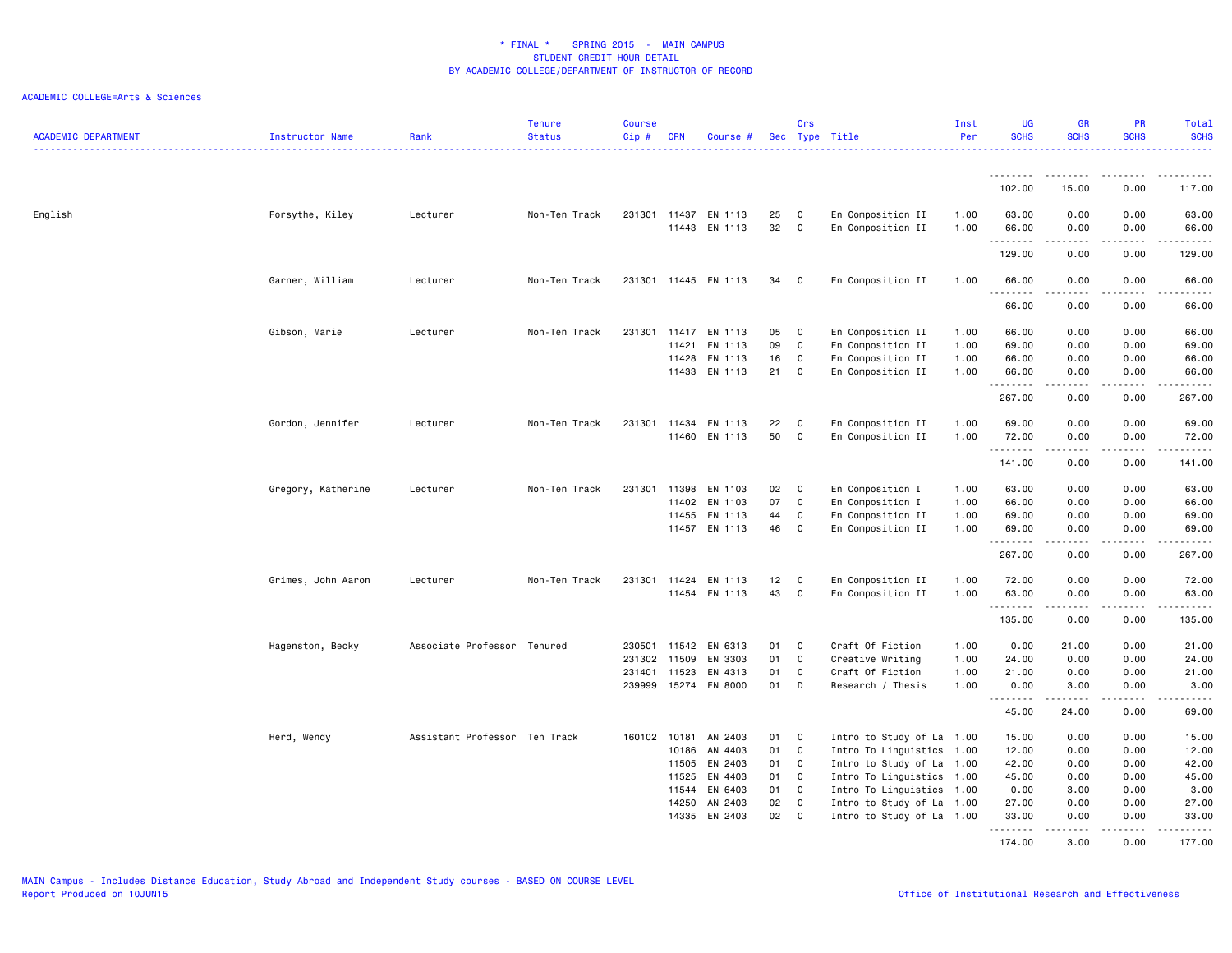| <b>ACADEMIC DEPARTMENT</b> | Instructor Name | Rank<br>. <u>.</u>            | <b>Tenure</b><br><b>Status</b> | <b>Course</b><br>Cip# | <b>CRN</b>     | Course #                 |             | Crs<br>Sec Type Title | .                                                      | Inst<br>Per  | <b>UG</b><br><b>SCHS</b><br>. | <b>GR</b><br><b>SCHS</b>                                                                                                                                     | <b>PR</b><br><b>SCHS</b><br><u>.</u> | Total<br><b>SCHS</b><br>.                                                                                                                                                                |
|----------------------------|-----------------|-------------------------------|--------------------------------|-----------------------|----------------|--------------------------|-------------|-----------------------|--------------------------------------------------------|--------------|-------------------------------|--------------------------------------------------------------------------------------------------------------------------------------------------------------|--------------------------------------|------------------------------------------------------------------------------------------------------------------------------------------------------------------------------------------|
| English                    | Hogan, Carolyn  | Lecturer                      | Non-Ten Track                  | 231301                | 11420          | EN 1113<br>11446 EN 1113 | 08<br>35    | C<br>C                | En Composition II<br>En Composition II                 | 1.00<br>1.00 | 66.00<br>51.00                | 0.00<br>0.00                                                                                                                                                 | 0.00<br>0.00                         | 66.00<br>51.00                                                                                                                                                                           |
|                            |                 |                               |                                |                       |                |                          |             |                       |                                                        |              | .<br>117.00                   | $\frac{1}{2} \left( \frac{1}{2} \right) \left( \frac{1}{2} \right) \left( \frac{1}{2} \right) \left( \frac{1}{2} \right) \left( \frac{1}{2} \right)$<br>0.00 | .<br>0.00                            | .<br>117.00                                                                                                                                                                              |
|                            | Johnson, Holly  | Associate Professor Tenured   |                                | 230801<br>231404      | 14347<br>14337 | EN 6523<br>EN 2213       | 01<br>H01   | C<br>$\mathbf{C}$     | Chaucer<br>English Lit Before 1                        | 1.00<br>1.00 | 0.00<br>30.00                 | 6.00<br>0.00                                                                                                                                                 | 0.00<br>0.00                         | 6.00<br>30.00                                                                                                                                                                            |
|                            |                 |                               |                                |                       |                | 14346 EN 4523            | 01          | C                     | Chaucer                                                | 1.00         | 45.00<br>.                    | 0.00<br>.                                                                                                                                                    | 0.00<br>.                            | 45.00<br>$\frac{1}{2}$                                                                                                                                                                   |
|                            |                 |                               |                                |                       |                |                          |             |                       |                                                        |              | 75.00                         | 6.00                                                                                                                                                         | 0.00                                 | 81.00                                                                                                                                                                                    |
|                            | Kardos, Michael | Associate Professor Tenured   |                                | 239999<br>240101      | 15602<br>14265 | EN 8000<br>HON 3183      | 04<br>H02 S | D                     | Research / Thesis<br>Honors Seminar - Hum              | 1.00<br>0.50 | 0.00<br>13.50                 | 6.00<br>0.00                                                                                                                                                 | 0.00<br>0.00                         | 6.00<br>13.50                                                                                                                                                                            |
|                            |                 |                               |                                |                       | 16000          | HON 4093                 | H03 E       |                       | Honors Thesis                                          | 1.00         | 3.00<br>.                     | 0.00<br>$\frac{1}{2} \left( \frac{1}{2} \right) \left( \frac{1}{2} \right) \left( \frac{1}{2} \right) \left( \frac{1}{2} \right) \left( \frac{1}{2} \right)$ | 0.00<br>.                            | 3.00<br>$\cdots$                                                                                                                                                                         |
|                            |                 |                               |                                |                       |                |                          |             |                       |                                                        |              | 16.50                         | 6.00                                                                                                                                                         | 0.00                                 | 22.50                                                                                                                                                                                    |
|                            | Kastner, Stacy  | Assistant Professor Ten Track |                                | 131305                | 11522<br>11541 | EN 4233<br>EN 6233       | 01<br>01    | C<br>C                | Composition Pedogogy 1.00<br>Composition Pedagogy 1.00 |              | 12.00<br>0.00                 | 0.00<br>3.00                                                                                                                                                 | 0.00<br>0.00                         | 12.00<br>3.00                                                                                                                                                                            |
|                            |                 |                               |                                |                       |                |                          |             |                       |                                                        |              | .<br>12.00                    | -----<br>3.00                                                                                                                                                | د د د د<br>0.00                      | $\frac{1}{2} \left( \frac{1}{2} \right) \left( \frac{1}{2} \right) \left( \frac{1}{2} \right) \left( \frac{1}{2} \right) \left( \frac{1}{2} \right)$<br>15.00                            |
|                            | Knight, Whitney | Grad Teach Assist             | Not Applicable                 | 231301 11470 EN 1113  |                |                          | 60 C        |                       | En Composition II                                      | 1.00         | 69.00                         | 0.00                                                                                                                                                         | 0.00                                 | 69.00                                                                                                                                                                                    |
|                            |                 |                               |                                |                       |                |                          |             |                       |                                                        |              | .<br>69.00                    | .<br>0.00                                                                                                                                                    | ----<br>0.00                         | $\frac{1}{2} \left( \frac{1}{2} \right) \left( \frac{1}{2} \right) \left( \frac{1}{2} \right) \left( \frac{1}{2} \right) \left( \frac{1}{2} \right)$<br>69.00                            |
|                            | Kolev, Sava     | Grad Teach Assist             | Not Applicable                 | 231301 11413 EN 1113  |                |                          | 01 C        |                       | En Composition II                                      | 1.00         | 60.00                         | 0.00                                                                                                                                                         | 0.00                                 | 60.00                                                                                                                                                                                    |
|                            |                 |                               |                                |                       |                |                          |             |                       |                                                        |              | .<br>60.00                    | 0.00                                                                                                                                                         | 0.00                                 | $\frac{1}{2} \left( \frac{1}{2} \right) \left( \frac{1}{2} \right) \left( \frac{1}{2} \right) \left( \frac{1}{2} \right) \left( \frac{1}{2} \right)$<br>60.00                            |
|                            | Lammert, Thomas | Grad Teach Assist             | Not Applicable                 | 231301 11452 EN 1113  |                |                          | 41          | C                     | En Composition II                                      | 1.00         | 72.00                         | 0.00                                                                                                                                                         | 0.00                                 | 72.00                                                                                                                                                                                    |
|                            |                 |                               |                                |                       |                |                          |             |                       |                                                        |              | .<br>72.00                    | $- - - - -$<br>0.00                                                                                                                                          | $\frac{1}{2}$<br>0.00                | .<br>72.00                                                                                                                                                                               |
|                            | Leonard, Ashley | Instructor                    | Non-Ten Track                  | 230101<br>231301      | 11508<br>11451 | EN 2503<br>EN 1113       | 01<br>40    | C<br>C                | Teaching Grammar<br>En Composition II                  | 1.00<br>1.00 | 186.00<br>72.00               | 0.00<br>0.00                                                                                                                                                 | 0.00<br>0.00                         | 186.00<br>72.00                                                                                                                                                                          |
|                            |                 |                               |                                | 231401 11485 EN 2203  |                |                          | 11 C        |                       | Intro To Literature                                    | 1.00         | 84.00<br>.                    | 0.00<br><u>.</u>                                                                                                                                             | 0.00<br>.                            | 84.00<br>.                                                                                                                                                                               |
|                            |                 |                               |                                |                       |                |                          |             |                       |                                                        |              | 342.00                        | 0.00                                                                                                                                                         | 0.00                                 | 342.00                                                                                                                                                                                   |
|                            | Little, Matthew | Associate Professor Tenured   |                                | 231101<br>231303      | 11540<br>11521 | EN 6223<br>EN 4223       | 01<br>01    | C<br>C                | Prin Legal Writing<br>Prin Legal Writing               | 1.00<br>1.00 | 0.00<br>51.00                 | 6.00<br>0.00                                                                                                                                                 | 0.00<br>0.00                         | 6.00<br>51.00                                                                                                                                                                            |
|                            |                 |                               |                                | 231402 11500          |                | EN 2253                  | 04          | C                     | American Lit After 1 1.00                              |              | 39.00<br>--------             | 0.00<br>.                                                                                                                                                    | 0.00<br>$\sim$ $\sim$ $\sim$ $\sim$  | 39.00<br>$\frac{1}{2} \left( \frac{1}{2} \right) \left( \frac{1}{2} \right) \left( \frac{1}{2} \right) \left( \frac{1}{2} \right) \left( \frac{1}{2} \right) \left( \frac{1}{2} \right)$ |
|                            |                 |                               |                                |                       |                |                          |             |                       |                                                        |              | 90.00                         | 6.00                                                                                                                                                         | 0.00                                 | 96.00                                                                                                                                                                                    |
|                            | Lockhart, Cory  | Lecturer                      | Non-Ten Track                  | 231301                | 11469          | EN 1113<br>11471 EN 1113 | 59<br>61    | C<br>C                | En Composition II<br>En Composition II                 | 1.00<br>1.00 | 66.00<br>69.00                | 0.00<br>0.00                                                                                                                                                 | 0.00<br>0.00                         | 66.00<br>69.00                                                                                                                                                                           |
|                            |                 |                               |                                |                       |                |                          |             |                       |                                                        |              | .<br>135.00                   | 0.00                                                                                                                                                         | 0.00                                 | .<br>135.00                                                                                                                                                                              |
|                            | Long, Jeffrey   | Lecturer                      | Non-Ten Track                  | 231301 11444 EN 1113  |                | 11464 EN 1113            | 33<br>54    | C<br>C                | En Composition II<br>En Composition II                 | 1.00<br>1.00 | 66.00<br>63.00                | 0.00<br>0.00                                                                                                                                                 | 0.00<br>0.00                         | 66.00<br>63.00                                                                                                                                                                           |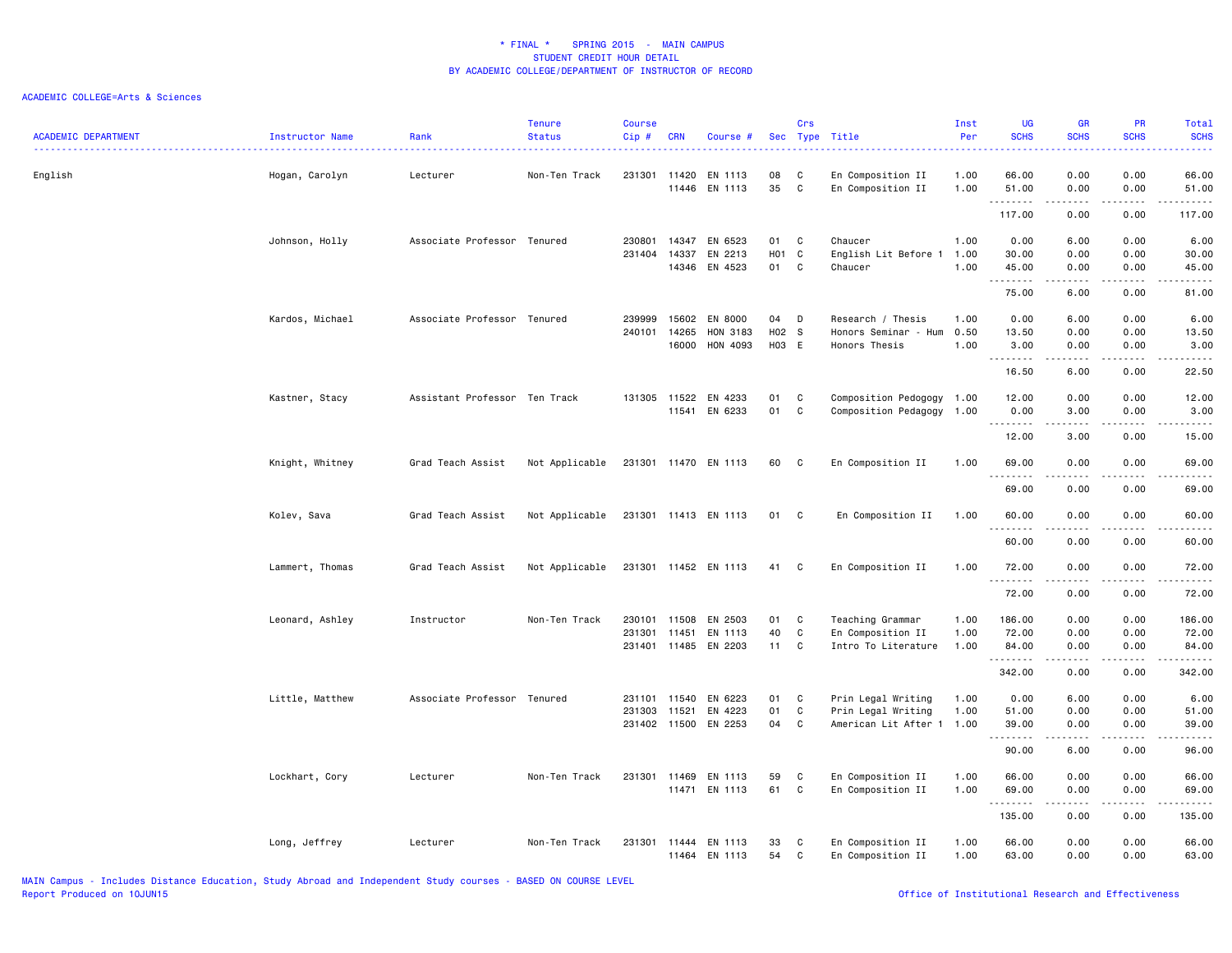| 129.00<br>0.00<br>0.00<br>129.00<br>English<br>Long, Loreeda<br>Grad Teach Assist<br>Not Applicable<br>231301 11436 EN 1113<br>24 C<br>En Composition II<br>1.00<br>69.00<br>0.00<br>0.00<br>69.00<br>.<br><u>.</u><br>.<br>$\frac{1}{2}$<br>69.00<br>0.00<br>0.00<br>69.00<br>Lyons, Richard<br>Creative Writing<br>Professor<br>Tenured<br>231302<br>11511<br>EN 3303<br>03<br>C<br>1.00<br>42.00<br>0.00<br>0.00<br>42.00<br>239999<br>15599<br>EN 8000<br>03<br>D<br>0.00<br>9.00<br>Research / Thesis<br>1.00<br>9.00<br>0.00<br><u>.</u><br>----<br>$\frac{1}{2} \left( \frac{1}{2} \right) \left( \frac{1}{2} \right) \left( \frac{1}{2} \right) \left( \frac{1}{2} \right) \left( \frac{1}{2} \right)$<br>9.00<br>0.00<br>42.00<br>51.00<br>Mallory-Kani, Amy<br>Assistant Professor Ten Track<br>231401<br>14353<br>EN 8533<br>01<br>S<br>Stu En Lit 1660-1832 1.00<br>0.00<br>24.00<br>0.00<br>24.00<br>EN 2223<br>04<br>C<br>0.00<br>0.00<br>75.00<br>231404<br>11494<br>English Lit After 18 1.00<br>75.00<br>.<br>.<br>د د د د د<br>$\frac{1}{2} \left( \frac{1}{2} \right) \left( \frac{1}{2} \right) \left( \frac{1}{2} \right) \left( \frac{1}{2} \right)$<br>75.00<br>24.00<br>0.00<br>99.00<br>Associate Professor Tenured<br>EN 3513<br>Women and Literature 1.00<br>0.00<br>Marsh, Kelly<br>231401 11518<br>01<br>C<br>51.00<br>0.00<br>51.00<br>11556<br>EN 8593<br>01<br>S.<br>Stu Postcolonial Lit 1.00<br>0.00<br>27.00<br>27.00<br>0.00<br>.<br>.<br>$\frac{1}{2}$<br>27.00<br>51.00<br>0.00<br>78.00<br>0.00<br>0.00<br>Mattison, Suzanne<br>Non-Faculty<br>Not Applicable<br>231303 10140 AIS 3203<br>02<br>$\mathbf{C}$<br>Prof Writing ANR Hum 1.00<br>78.00<br>78.00<br>.<br>$\frac{1}{2} \left( \frac{1}{2} \right) \left( \frac{1}{2} \right) \left( \frac{1}{2} \right) \left( \frac{1}{2} \right)$<br>.<br>78.00<br>0.00<br>0.00<br>78.00<br>McCool, Brenda<br>Lecturer<br>Not Applicable<br>231301 11397 EN 1103<br>01<br>En Composition I<br>1.00<br>66.00<br>0.00<br>0.00<br>66.00<br>C<br><u>.</u><br>- - - -<br>$\frac{1}{2}$<br>66.00<br>0.00<br>0.00<br>66.00<br>En Composition II<br>0.00<br>0.00<br>Mears, Nicklaus<br>Grad Teach Assist<br>Not Applicable<br>231301 11450 EN 1113<br>39<br>C<br>1.00<br>72.00<br>72.00<br>.<br>$- - - -$<br>.<br>$\frac{1}{2}$<br>72.00<br>0.00<br>0.00<br>72.00<br>Grad Teach Assist<br>Not Applicable<br>231301 11440 EN 1113<br>En Composition II<br>1.00<br>72.00<br>0.00<br>0.00<br>Morgan, Matthew<br>29<br>C.<br>72.00<br>.<br>.<br>.<br>-----<br>72.00<br>0.00<br>0.00<br>72.00 |
|---------------------------------------------------------------------------------------------------------------------------------------------------------------------------------------------------------------------------------------------------------------------------------------------------------------------------------------------------------------------------------------------------------------------------------------------------------------------------------------------------------------------------------------------------------------------------------------------------------------------------------------------------------------------------------------------------------------------------------------------------------------------------------------------------------------------------------------------------------------------------------------------------------------------------------------------------------------------------------------------------------------------------------------------------------------------------------------------------------------------------------------------------------------------------------------------------------------------------------------------------------------------------------------------------------------------------------------------------------------------------------------------------------------------------------------------------------------------------------------------------------------------------------------------------------------------------------------------------------------------------------------------------------------------------------------------------------------------------------------------------------------------------------------------------------------------------------------------------------------------------------------------------------------------------------------------------------------------------------------------------------------------------------------------------------------------------------------------------------------------------------------------------------------------------------------------------------------------------------------------------------------------------------------------------------------------------------------------------------------------------------------------------------------------------------------------------------------------------------------------------------------------------------------------------------------------|
|                                                                                                                                                                                                                                                                                                                                                                                                                                                                                                                                                                                                                                                                                                                                                                                                                                                                                                                                                                                                                                                                                                                                                                                                                                                                                                                                                                                                                                                                                                                                                                                                                                                                                                                                                                                                                                                                                                                                                                                                                                                                                                                                                                                                                                                                                                                                                                                                                                                                                                                                                                     |
|                                                                                                                                                                                                                                                                                                                                                                                                                                                                                                                                                                                                                                                                                                                                                                                                                                                                                                                                                                                                                                                                                                                                                                                                                                                                                                                                                                                                                                                                                                                                                                                                                                                                                                                                                                                                                                                                                                                                                                                                                                                                                                                                                                                                                                                                                                                                                                                                                                                                                                                                                                     |
|                                                                                                                                                                                                                                                                                                                                                                                                                                                                                                                                                                                                                                                                                                                                                                                                                                                                                                                                                                                                                                                                                                                                                                                                                                                                                                                                                                                                                                                                                                                                                                                                                                                                                                                                                                                                                                                                                                                                                                                                                                                                                                                                                                                                                                                                                                                                                                                                                                                                                                                                                                     |
|                                                                                                                                                                                                                                                                                                                                                                                                                                                                                                                                                                                                                                                                                                                                                                                                                                                                                                                                                                                                                                                                                                                                                                                                                                                                                                                                                                                                                                                                                                                                                                                                                                                                                                                                                                                                                                                                                                                                                                                                                                                                                                                                                                                                                                                                                                                                                                                                                                                                                                                                                                     |
|                                                                                                                                                                                                                                                                                                                                                                                                                                                                                                                                                                                                                                                                                                                                                                                                                                                                                                                                                                                                                                                                                                                                                                                                                                                                                                                                                                                                                                                                                                                                                                                                                                                                                                                                                                                                                                                                                                                                                                                                                                                                                                                                                                                                                                                                                                                                                                                                                                                                                                                                                                     |
|                                                                                                                                                                                                                                                                                                                                                                                                                                                                                                                                                                                                                                                                                                                                                                                                                                                                                                                                                                                                                                                                                                                                                                                                                                                                                                                                                                                                                                                                                                                                                                                                                                                                                                                                                                                                                                                                                                                                                                                                                                                                                                                                                                                                                                                                                                                                                                                                                                                                                                                                                                     |
|                                                                                                                                                                                                                                                                                                                                                                                                                                                                                                                                                                                                                                                                                                                                                                                                                                                                                                                                                                                                                                                                                                                                                                                                                                                                                                                                                                                                                                                                                                                                                                                                                                                                                                                                                                                                                                                                                                                                                                                                                                                                                                                                                                                                                                                                                                                                                                                                                                                                                                                                                                     |
|                                                                                                                                                                                                                                                                                                                                                                                                                                                                                                                                                                                                                                                                                                                                                                                                                                                                                                                                                                                                                                                                                                                                                                                                                                                                                                                                                                                                                                                                                                                                                                                                                                                                                                                                                                                                                                                                                                                                                                                                                                                                                                                                                                                                                                                                                                                                                                                                                                                                                                                                                                     |
|                                                                                                                                                                                                                                                                                                                                                                                                                                                                                                                                                                                                                                                                                                                                                                                                                                                                                                                                                                                                                                                                                                                                                                                                                                                                                                                                                                                                                                                                                                                                                                                                                                                                                                                                                                                                                                                                                                                                                                                                                                                                                                                                                                                                                                                                                                                                                                                                                                                                                                                                                                     |
|                                                                                                                                                                                                                                                                                                                                                                                                                                                                                                                                                                                                                                                                                                                                                                                                                                                                                                                                                                                                                                                                                                                                                                                                                                                                                                                                                                                                                                                                                                                                                                                                                                                                                                                                                                                                                                                                                                                                                                                                                                                                                                                                                                                                                                                                                                                                                                                                                                                                                                                                                                     |
|                                                                                                                                                                                                                                                                                                                                                                                                                                                                                                                                                                                                                                                                                                                                                                                                                                                                                                                                                                                                                                                                                                                                                                                                                                                                                                                                                                                                                                                                                                                                                                                                                                                                                                                                                                                                                                                                                                                                                                                                                                                                                                                                                                                                                                                                                                                                                                                                                                                                                                                                                                     |
|                                                                                                                                                                                                                                                                                                                                                                                                                                                                                                                                                                                                                                                                                                                                                                                                                                                                                                                                                                                                                                                                                                                                                                                                                                                                                                                                                                                                                                                                                                                                                                                                                                                                                                                                                                                                                                                                                                                                                                                                                                                                                                                                                                                                                                                                                                                                                                                                                                                                                                                                                                     |
|                                                                                                                                                                                                                                                                                                                                                                                                                                                                                                                                                                                                                                                                                                                                                                                                                                                                                                                                                                                                                                                                                                                                                                                                                                                                                                                                                                                                                                                                                                                                                                                                                                                                                                                                                                                                                                                                                                                                                                                                                                                                                                                                                                                                                                                                                                                                                                                                                                                                                                                                                                     |
|                                                                                                                                                                                                                                                                                                                                                                                                                                                                                                                                                                                                                                                                                                                                                                                                                                                                                                                                                                                                                                                                                                                                                                                                                                                                                                                                                                                                                                                                                                                                                                                                                                                                                                                                                                                                                                                                                                                                                                                                                                                                                                                                                                                                                                                                                                                                                                                                                                                                                                                                                                     |
|                                                                                                                                                                                                                                                                                                                                                                                                                                                                                                                                                                                                                                                                                                                                                                                                                                                                                                                                                                                                                                                                                                                                                                                                                                                                                                                                                                                                                                                                                                                                                                                                                                                                                                                                                                                                                                                                                                                                                                                                                                                                                                                                                                                                                                                                                                                                                                                                                                                                                                                                                                     |
|                                                                                                                                                                                                                                                                                                                                                                                                                                                                                                                                                                                                                                                                                                                                                                                                                                                                                                                                                                                                                                                                                                                                                                                                                                                                                                                                                                                                                                                                                                                                                                                                                                                                                                                                                                                                                                                                                                                                                                                                                                                                                                                                                                                                                                                                                                                                                                                                                                                                                                                                                                     |
|                                                                                                                                                                                                                                                                                                                                                                                                                                                                                                                                                                                                                                                                                                                                                                                                                                                                                                                                                                                                                                                                                                                                                                                                                                                                                                                                                                                                                                                                                                                                                                                                                                                                                                                                                                                                                                                                                                                                                                                                                                                                                                                                                                                                                                                                                                                                                                                                                                                                                                                                                                     |
|                                                                                                                                                                                                                                                                                                                                                                                                                                                                                                                                                                                                                                                                                                                                                                                                                                                                                                                                                                                                                                                                                                                                                                                                                                                                                                                                                                                                                                                                                                                                                                                                                                                                                                                                                                                                                                                                                                                                                                                                                                                                                                                                                                                                                                                                                                                                                                                                                                                                                                                                                                     |
|                                                                                                                                                                                                                                                                                                                                                                                                                                                                                                                                                                                                                                                                                                                                                                                                                                                                                                                                                                                                                                                                                                                                                                                                                                                                                                                                                                                                                                                                                                                                                                                                                                                                                                                                                                                                                                                                                                                                                                                                                                                                                                                                                                                                                                                                                                                                                                                                                                                                                                                                                                     |
|                                                                                                                                                                                                                                                                                                                                                                                                                                                                                                                                                                                                                                                                                                                                                                                                                                                                                                                                                                                                                                                                                                                                                                                                                                                                                                                                                                                                                                                                                                                                                                                                                                                                                                                                                                                                                                                                                                                                                                                                                                                                                                                                                                                                                                                                                                                                                                                                                                                                                                                                                                     |
|                                                                                                                                                                                                                                                                                                                                                                                                                                                                                                                                                                                                                                                                                                                                                                                                                                                                                                                                                                                                                                                                                                                                                                                                                                                                                                                                                                                                                                                                                                                                                                                                                                                                                                                                                                                                                                                                                                                                                                                                                                                                                                                                                                                                                                                                                                                                                                                                                                                                                                                                                                     |
| En Composition II<br>Non-Ten Track<br>231301<br>EN 1113<br>C<br>1.00<br>66.00<br>0.00<br>0.00<br>66.00<br>Moseley, Jessica<br>Lecturer<br>11416<br>04                                                                                                                                                                                                                                                                                                                                                                                                                                                                                                                                                                                                                                                                                                                                                                                                                                                                                                                                                                                                                                                                                                                                                                                                                                                                                                                                                                                                                                                                                                                                                                                                                                                                                                                                                                                                                                                                                                                                                                                                                                                                                                                                                                                                                                                                                                                                                                                                               |
| 11431 EN 1113<br>19<br>C<br>En Composition II<br>0.00<br>1.00<br>72.00<br>0.00<br>72.00                                                                                                                                                                                                                                                                                                                                                                                                                                                                                                                                                                                                                                                                                                                                                                                                                                                                                                                                                                                                                                                                                                                                                                                                                                                                                                                                                                                                                                                                                                                                                                                                                                                                                                                                                                                                                                                                                                                                                                                                                                                                                                                                                                                                                                                                                                                                                                                                                                                                             |
| .<br>.<br>-----<br>.<br>138.00<br>0.00<br>0.00<br>138.00                                                                                                                                                                                                                                                                                                                                                                                                                                                                                                                                                                                                                                                                                                                                                                                                                                                                                                                                                                                                                                                                                                                                                                                                                                                                                                                                                                                                                                                                                                                                                                                                                                                                                                                                                                                                                                                                                                                                                                                                                                                                                                                                                                                                                                                                                                                                                                                                                                                                                                            |
| C<br>0.00                                                                                                                                                                                                                                                                                                                                                                                                                                                                                                                                                                                                                                                                                                                                                                                                                                                                                                                                                                                                                                                                                                                                                                                                                                                                                                                                                                                                                                                                                                                                                                                                                                                                                                                                                                                                                                                                                                                                                                                                                                                                                                                                                                                                                                                                                                                                                                                                                                                                                                                                                           |
| O'Neill, Bonnie<br>Associate Professor Tenured<br>EN 2243<br>American Lit Before<br>0.00<br>231402<br>11495<br>01<br>1.00<br>84.00<br>84.00<br>EN 4990<br>01<br>C<br>Special Topic In EN<br>36.00<br>0.00<br>0.00<br>36.00<br>239999<br>14195<br>1.00                                                                                                                                                                                                                                                                                                                                                                                                                                                                                                                                                                                                                                                                                                                                                                                                                                                                                                                                                                                                                                                                                                                                                                                                                                                                                                                                                                                                                                                                                                                                                                                                                                                                                                                                                                                                                                                                                                                                                                                                                                                                                                                                                                                                                                                                                                               |
| .<br>.<br>120.00<br>0.00<br>0.00<br>120.00                                                                                                                                                                                                                                                                                                                                                                                                                                                                                                                                                                                                                                                                                                                                                                                                                                                                                                                                                                                                                                                                                                                                                                                                                                                                                                                                                                                                                                                                                                                                                                                                                                                                                                                                                                                                                                                                                                                                                                                                                                                                                                                                                                                                                                                                                                                                                                                                                                                                                                                          |
| Olson, Peter<br>Lecturer<br>Non-Ten Track<br>231301<br>13744<br>EN 1113<br>501 C<br>En Composition II<br>1.00<br>60.00<br>0.00<br>0.00<br>60.00                                                                                                                                                                                                                                                                                                                                                                                                                                                                                                                                                                                                                                                                                                                                                                                                                                                                                                                                                                                                                                                                                                                                                                                                                                                                                                                                                                                                                                                                                                                                                                                                                                                                                                                                                                                                                                                                                                                                                                                                                                                                                                                                                                                                                                                                                                                                                                                                                     |
| 13746 EN 3313<br>501 C<br>231303<br>Writing for the Work 1.00<br>54.00<br>0.00<br>0.00<br>54.00<br>231404<br>13745<br>EN 2223<br>501<br>English Lit After 18 1.00<br>48.00<br>0.00<br>0.00<br>48.00<br>C                                                                                                                                                                                                                                                                                                                                                                                                                                                                                                                                                                                                                                                                                                                                                                                                                                                                                                                                                                                                                                                                                                                                                                                                                                                                                                                                                                                                                                                                                                                                                                                                                                                                                                                                                                                                                                                                                                                                                                                                                                                                                                                                                                                                                                                                                                                                                            |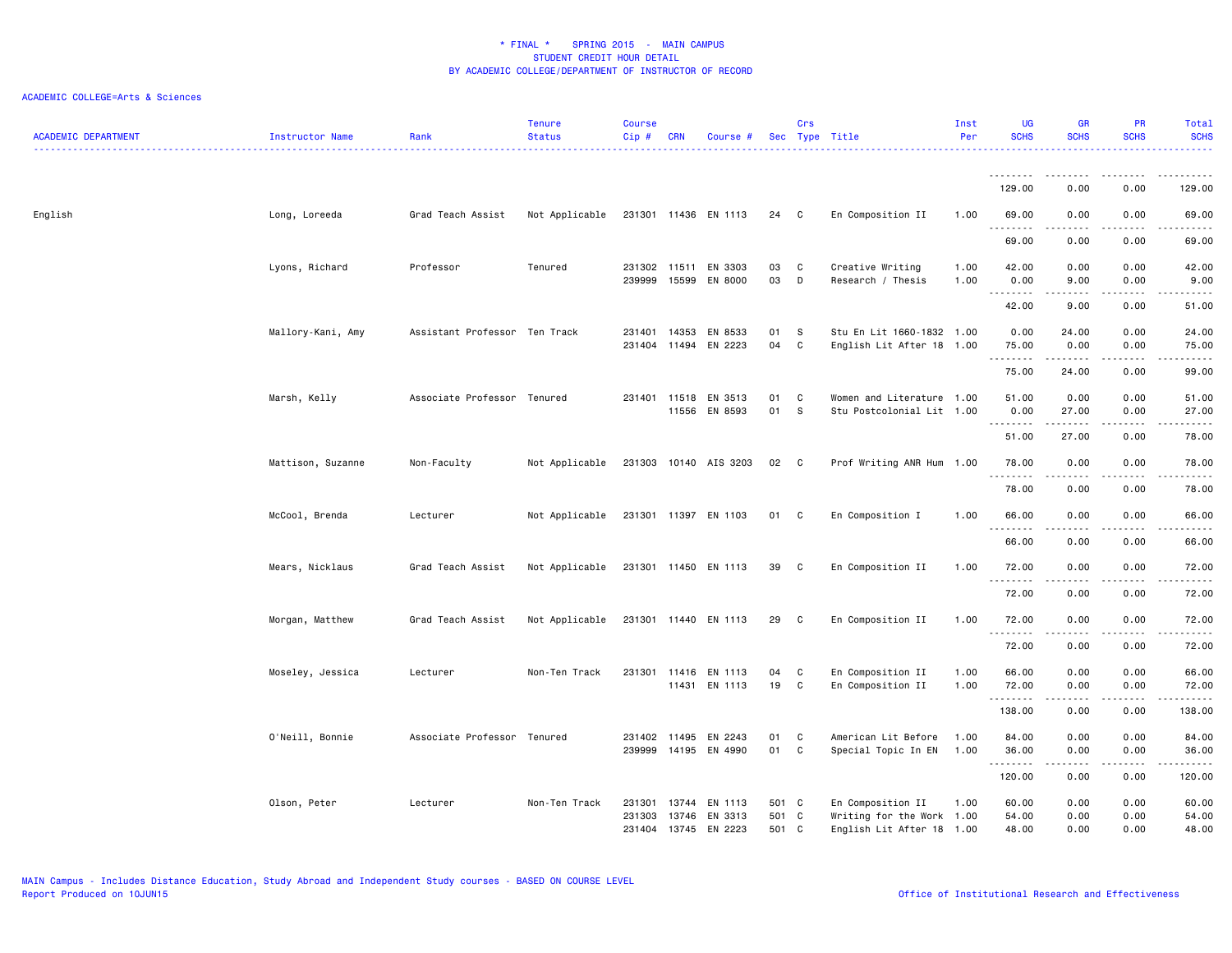| <b>ACADEMIC DEPARTMENT</b> | Instructor Name      | Rank                        | <b>Tenure</b><br><b>Status</b> | <b>Course</b><br>$Cip$ # | <b>CRN</b> | Course #             |    | Crs          | Sec Type Title            | Inst<br>Per | <b>UG</b><br><b>SCHS</b> | <b>GB</b><br><b>SCHS</b>                                                                                                                                     | PR<br><b>SCHS</b>                                                                                                         | Total<br><b>SCHS</b>                                                                                                                                          |
|----------------------------|----------------------|-----------------------------|--------------------------------|--------------------------|------------|----------------------|----|--------------|---------------------------|-------------|--------------------------|--------------------------------------------------------------------------------------------------------------------------------------------------------------|---------------------------------------------------------------------------------------------------------------------------|---------------------------------------------------------------------------------------------------------------------------------------------------------------|
|                            |                      |                             |                                |                          |            |                      |    |              |                           |             | .                        | .                                                                                                                                                            | $\frac{1}{2} \left( \frac{1}{2} \right) \left( \frac{1}{2} \right) \left( \frac{1}{2} \right) \left( \frac{1}{2} \right)$ | .                                                                                                                                                             |
|                            |                      |                             |                                |                          |            |                      |    |              |                           |             | 162.00                   | 0.00                                                                                                                                                         | 0.00                                                                                                                      | 162.00                                                                                                                                                        |
| English                    | Pierce, Catherine    | Associate Professor Tenured |                                | 231302 11510             |            | EN 3303              | 02 | C            | Creative Writing          | 1.00        | 42.00                    | 0.00                                                                                                                                                         | 0.00                                                                                                                      | 42.00                                                                                                                                                         |
|                            |                      |                             |                                | 239999                   | 14197      | EN 4990              | 02 | $\mathbf c$  | Special Topic In EN       | 1.00        | 24.00                    | 0.00                                                                                                                                                         | 0.00                                                                                                                      | 24.00                                                                                                                                                         |
|                            |                      |                             |                                |                          | 14958      | EN 4000              | 01 | $\mathbf{I}$ | Directed Indiv Study 1.00 |             | 3.00<br>.                | 0.00<br><b>.</b>                                                                                                                                             | 0.00<br>.                                                                                                                 | 3.00<br>$\omega$ is a set of                                                                                                                                  |
|                            |                      |                             |                                |                          |            |                      |    |              |                           |             | 69.00                    | 0.00                                                                                                                                                         | 0.00                                                                                                                      | 69.00                                                                                                                                                         |
|                            | Pizer, Ginger        | Associate Professor Tenured |                                | 160102                   | 11526      | EN 4413              | 01 | C            | Hist Of The Eng Lang 1.00 |             | 30.00                    | 0.00                                                                                                                                                         | 0.00                                                                                                                      | 30.00                                                                                                                                                         |
|                            |                      |                             |                                |                          | 11533      | EN 4633              | 01 | C            | Language & Society        | 1.00        | 12.00                    | 0.00                                                                                                                                                         | 0.00                                                                                                                      | 12.00                                                                                                                                                         |
|                            |                      |                             |                                |                          | 11545      | EN 6413              | 01 | C            | Hist Of The Eng Lang      | 1.00        | 0.00                     | 9.00                                                                                                                                                         | 0.00                                                                                                                      | 9.00                                                                                                                                                          |
|                            |                      |                             |                                | 239999                   | 16411      | EN 4000              | 04 | $\mathbf{I}$ | Directed Indiv Study      | 1.00        | 1.00                     | 0.00                                                                                                                                                         | 0.00                                                                                                                      | 1.00                                                                                                                                                          |
|                            |                      |                             |                                | 451101                   | 10188      | AN 4633              | 01 | C            | Language & Society        | 1.00        | 9.00                     | 0.00                                                                                                                                                         | 0.00                                                                                                                      | 9.00                                                                                                                                                          |
|                            |                      |                             |                                |                          | 10192      | AN 6633              | 01 | C            | Language & Society        | 1.00        | 0.00                     | 3.00                                                                                                                                                         | 0.00                                                                                                                      | 3.00                                                                                                                                                          |
|                            |                      |                             |                                |                          | 11549      | EN 6633              | 01 | C            | Language & Society        | 1.00        | 0.00                     | 15.00                                                                                                                                                        | 0.00                                                                                                                      | 15.00                                                                                                                                                         |
|                            |                      |                             |                                |                          | 13303      | SO 4633              | 01 | C            | Language & Society        | 1.00        | 15.00<br>.               | 0.00<br>.                                                                                                                                                    | 0.00<br>.                                                                                                                 | 15.00<br>.                                                                                                                                                    |
|                            |                      |                             |                                |                          |            |                      |    |              |                           |             | 67.00                    | 27.00                                                                                                                                                        | 0.00                                                                                                                      | 94.00                                                                                                                                                         |
|                            | Price, Marty         | Instructor                  | Non-Ten Track                  | 231402                   | 11497      | EN 2243              | 03 | C            | American Lit Before       | 1.00        | 78.00                    | 0.00                                                                                                                                                         | 0.00                                                                                                                      | 78.00                                                                                                                                                         |
|                            |                      |                             |                                | 231404                   | 11488      | EN 2213              | 01 | $\mathbf c$  | English Lit Before 1 1.00 |             | 63.00                    | 0.00                                                                                                                                                         | 0.00                                                                                                                      | 63.00                                                                                                                                                         |
|                            |                      |                             |                                |                          | 11491      | EN 2213              | 04 | C            |                           |             |                          | 0.00                                                                                                                                                         | 0.00                                                                                                                      |                                                                                                                                                               |
|                            |                      |                             |                                |                          |            |                      |    |              | English Lit Before 1 1.00 |             | 84.00<br>.               | -----                                                                                                                                                        | .                                                                                                                         | 84.00<br>.                                                                                                                                                    |
|                            |                      |                             |                                |                          |            |                      |    |              |                           |             | 225.00                   | 0.00                                                                                                                                                         | 0.00                                                                                                                      | 225.00                                                                                                                                                        |
|                            | Purl, Laura          | Grad Teach Assist           | Not Applicable                 | 231301 11439             |            | EN 1113              | 27 | C.           | En Composition II         | 1.00        | 60.00<br>.               | 0.00                                                                                                                                                         | 0.00                                                                                                                      | 60.00<br>والمستحدث                                                                                                                                            |
|                            |                      |                             |                                |                          |            |                      |    |              |                           |             | 60.00                    | 0.00                                                                                                                                                         | 0.00                                                                                                                      | 60.00                                                                                                                                                         |
|                            | Raymond, Richard     | Professor                   | Tenured                        |                          |            | 231303 11515 EN 3313 | 01 | C            | Writing for the Work 1.00 |             | 60.00<br>.               | 0.00                                                                                                                                                         | 0.00                                                                                                                      | 60.00<br>$\frac{1}{2} \left( \frac{1}{2} \right) \left( \frac{1}{2} \right) \left( \frac{1}{2} \right) \left( \frac{1}{2} \right) \left( \frac{1}{2} \right)$ |
|                            |                      |                             |                                |                          |            |                      |    |              |                           |             | 60.00                    | 0.00                                                                                                                                                         | 0.00                                                                                                                      | 60.00                                                                                                                                                         |
|                            | Redd, James          | Lecturer                    | Non-Ten Track                  | 231301                   | 11400      | EN 1103              | 04 | C            | En Composition I          | 1.00        | 66.00                    | 0.00                                                                                                                                                         | 0.00                                                                                                                      | 66.00                                                                                                                                                         |
|                            |                      |                             |                                |                          | 11410      | EN 1103              | 16 | C            | En Composition I          | 1.00        | 66.00                    | 0.00                                                                                                                                                         | 0.00                                                                                                                      | 66.00                                                                                                                                                         |
|                            |                      |                             |                                |                          | 11411      | EN 1103              | 17 | C            | En Composition I          | 1.00        | 69.00                    | 0.00                                                                                                                                                         | 0.00                                                                                                                      | 69.00                                                                                                                                                         |
|                            |                      |                             |                                | 231401 14336             |            | EN 2273              | 01 | C            | World Literature Bef 1.00 |             | 66.00                    | 0.00                                                                                                                                                         | 0.00                                                                                                                      | 66.00                                                                                                                                                         |
|                            |                      |                             |                                |                          |            |                      |    |              |                           |             | <u>.</u><br>267.00       | .<br>0.00                                                                                                                                                    | $- - - -$<br>0.00                                                                                                         | .<br>267.00                                                                                                                                                   |
|                            | Robinson, Kristopher | Lecturer                    | Non-Ten Track                  | 231301 11435             |            | EN 1113              | 23 | C            | En Composition II         | 1.00        | 66.00                    | 0.00                                                                                                                                                         | 0.00                                                                                                                      | 66.00                                                                                                                                                         |
|                            |                      |                             |                                |                          | 11466      | EN 1113              | 56 | C            | En Composition II         | 1.00        | 72.00                    | 0.00                                                                                                                                                         | 0.00                                                                                                                      | 72.00                                                                                                                                                         |
|                            |                      |                             |                                |                          |            |                      |    |              |                           |             | <u>.</u>                 | -----                                                                                                                                                        | .                                                                                                                         | .                                                                                                                                                             |
|                            |                      |                             |                                |                          |            |                      |    |              |                           |             | 138.00                   | 0.00                                                                                                                                                         | 0.00                                                                                                                      | 138.00                                                                                                                                                        |
|                            | Sanders, Shelly      | Instructor                  | Non-Ten Track                  | 231301                   | 11432      | EN 1113              | 20 | C            | En Composition II         | 1.00        | 51.00                    | 0.00                                                                                                                                                         | 0.00                                                                                                                      | 51.00                                                                                                                                                         |
|                            |                      |                             |                                |                          |            | 231401 11481 EN 2203 | 07 | C            | Intro To Literature       | 1.00        | 87.00                    | 0.00                                                                                                                                                         | 0.00                                                                                                                      | 87.00                                                                                                                                                         |
|                            |                      |                             |                                |                          |            |                      |    |              |                           |             | .<br>138.00              | $\frac{1}{2} \left( \frac{1}{2} \right) \left( \frac{1}{2} \right) \left( \frac{1}{2} \right) \left( \frac{1}{2} \right) \left( \frac{1}{2} \right)$<br>0.00 | .<br>0.00                                                                                                                 | 2.2.2.2.2.2<br>138.00                                                                                                                                         |
|                            |                      |                             |                                |                          |            |                      |    |              |                           |             |                          |                                                                                                                                                              |                                                                                                                           |                                                                                                                                                               |
|                            | Shaffer, Donald      | Associate Professor Tenured |                                | 050201                   | 10002      | AAS 1063             | 01 | C            | Intro to African Ame      | 1.00        | 162.00                   | 0.00                                                                                                                                                         | 0.00                                                                                                                      | 162.00                                                                                                                                                        |
|                            |                      |                             |                                | 231402                   | 16017      | EN 2253              | 01 | C            | American Lit After 1 1.00 |             | 42.00                    | 0.00                                                                                                                                                         | 0.00                                                                                                                      | 42.00                                                                                                                                                         |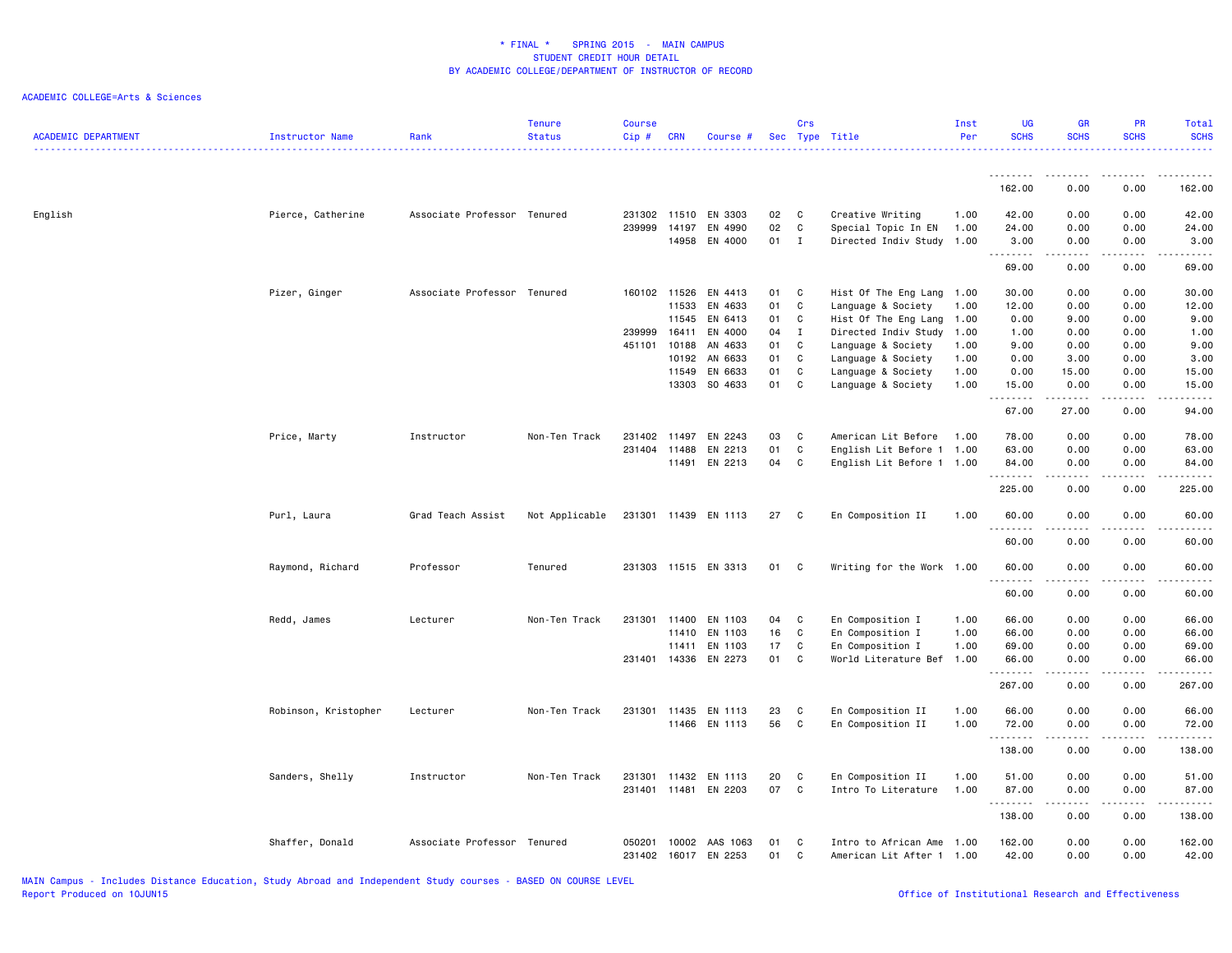| <b>ACADEMIC DEPARTMENT</b> | Instructor Name    | Rank                          | <b>Tenure</b><br><b>Status</b> | <b>Course</b><br>Cip# | <b>CRN</b> | Course #             |     | Crs          | Sec Type Title            | Inst<br>Per | <b>UG</b><br><b>SCHS</b> | <b>GR</b><br><b>SCHS</b> | <b>PR</b><br><b>SCHS</b>                                                                                                          | Total<br><b>SCHS</b> |
|----------------------------|--------------------|-------------------------------|--------------------------------|-----------------------|------------|----------------------|-----|--------------|---------------------------|-------------|--------------------------|--------------------------|-----------------------------------------------------------------------------------------------------------------------------------|----------------------|
|                            |                    |                               |                                |                       |            |                      |     |              |                           |             | .                        | .                        | $\frac{1}{2}$                                                                                                                     | .                    |
|                            |                    |                               |                                |                       |            |                      |     |              |                           |             | 204.00                   | 0.00                     | 0.00                                                                                                                              | 204.00               |
| English                    | Sheperis, Claire   | Instructor                    | Non-Ten Track                  | 231301 11399          |            | EN 1103              | 03  | C            | En Composition I          | 1.00        | 69.00                    | 0.00                     | 0.00                                                                                                                              | 69.00                |
|                            |                    |                               |                                |                       | 11407      | EN 1103              | 12  | C            | En Composition I          | 1.00        | 57.00                    | 0.00                     | 0.00                                                                                                                              | 57.00                |
|                            |                    |                               |                                |                       | 11449      | EN 1113              | 38  | C            | En Composition II         | 1.00        | 69.00                    | 0.00                     | 0.00                                                                                                                              | 69.00                |
|                            |                    |                               |                                | 231401 11480          |            | EN 2203              | 06  | C            | Intro To Literature       | 1.00        | 87.00<br>.               | 0.00<br>.                | 0.00<br>$- - - -$                                                                                                                 | 87.00<br>.           |
|                            |                    |                               |                                |                       |            |                      |     |              |                           |             | 282.00                   | 0.00                     | 0.00                                                                                                                              | 282.00               |
|                            | Sneed, Sarah       | Instructor                    | Non-Ten Track                  | 231301 11408          |            | EN 1103              | 13  | C            | En Composition I          | 1.00        | 69.00                    | 0.00                     | 0.00                                                                                                                              | 69.00                |
|                            |                    |                               |                                |                       | 11409      | EN 1103              | 15  | C            | En Composition I          | 1.00        | 72.00<br>.               | 0.00<br>.                | 0.00<br>$\frac{1}{2} \left( \frac{1}{2} \right) \left( \frac{1}{2} \right) \left( \frac{1}{2} \right) \left( \frac{1}{2} \right)$ | 72.00<br>.           |
|                            |                    |                               |                                |                       |            |                      |     |              |                           |             | 141.00                   | 0.00                     | 0.00                                                                                                                              | 141.00               |
|                            | Spain, Andrea      | Assistant Professor Ten Track |                                | 231401 11503          |            | EN 2283              | 01  | C            | World Literature Aft 1.00 |             | 63.00                    | 0.00                     | 0.00                                                                                                                              | 63.00                |
|                            |                    |                               |                                |                       | 11506      | EN 2434              | 01  | B            | Literature And Film       | 1.00        | 68.00                    | 0.00                     | 0.00                                                                                                                              | 68.00                |
|                            |                    |                               |                                | 239999                | 15276      | EN 8000              | 02  | D            | Research / Thesis         | 1.00        | 0.00<br>.                | 3.00<br>-----            | 0.00<br>.                                                                                                                         | 3.00<br>.            |
|                            |                    |                               |                                |                       |            |                      |     |              |                           |             | 131.00                   | 3.00                     | 0.00                                                                                                                              | 134.00               |
|                            | Spurlock, Ann      | Instructor                    | Non-Ten Track                  |                       |            | 231301 11539 EN 6013 | 01  | E            | Tchng Col Writing         | 1.00        | 0.00<br>.                | 48.00<br>$    -$         | 0.00<br>$   -$                                                                                                                    | 48.00<br>د د د د د   |
|                            |                    |                               |                                |                       |            |                      |     |              |                           |             | 0.00                     | 48.00                    | 0.00                                                                                                                              | 48.00                |
|                            | Stamps, Alison     | Non-Faculty                   | Not Applicable                 | 131401                | 11673      | ESL 5110             | 01  | C            | American Lang & Cul       | 1.00        | 3.00                     | 0.00                     | 0.00                                                                                                                              | 3.00                 |
|                            |                    |                               |                                |                       | 11680      | ESL 5120             | 04  | C            | American Lang & Cul       | 1.00        | 36.00                    | 0.00                     | 0.00                                                                                                                              | 36.00                |
|                            |                    |                               |                                |                       | 11681      | ESL 5313             | 01  | C            | Classroom Comm & Pre      | 1.00        | 3.00                     | 0.00                     | 0.00                                                                                                                              | 3.00                 |
|                            |                    |                               |                                |                       | 11682      | ESL 5313             | 02  | C            | Classroom Comm & Pre      | 1.00        | 3.00                     | 0.00                     | 0.00                                                                                                                              | 3.00                 |
|                            |                    |                               |                                |                       | 11684      | ESL 5313             | 04  | C            | Classroom Comm & Pre      | 1.00        | 12.00                    | 0.00                     | 0.00                                                                                                                              | 12.00                |
|                            |                    |                               |                                |                       | 11685      | ESL 5323             | 01  | C            | Academic Research an 1.00 |             | 3.00                     | 0.00                     | 0.00                                                                                                                              | 3.00                 |
|                            |                    |                               |                                |                       | 11688      | ESL 5323             | 04  | C            | Academic Research an      | 1.00        | 66.00                    | 0.00                     | 0.00                                                                                                                              | 66.00                |
|                            |                    |                               |                                |                       | 11689      | ESL 5333             | 01  | C            | Critical Reading          | 1.00        | 3.00<br><u>.</u>         | 0.00<br>-----            | 0.00<br>.                                                                                                                         | 3.00<br>.            |
|                            |                    |                               |                                |                       |            |                      |     |              |                           |             | 129.00                   | 0.00                     | 0.00                                                                                                                              | 129.00               |
|                            | Stinson, Emily     | Lecturer                      | Non-Ten Track                  | 130301                | 13839      | LSK 6013             | 501 | $\mathbf{C}$ | Academic Writing for 1.00 |             | 0.00                     | 18.00                    | 0.00                                                                                                                              | 18.00                |
|                            |                    |                               |                                | 231301 11425          |            | EN 1113              | 13  | C            | En Composition II         | 1.00        | 69.00                    | 0.00                     | 0.00                                                                                                                              | 69.00                |
|                            |                    |                               |                                |                       | 11438      | EN 1113              | 26  | C            | En Composition II         | 1.00        | 69.00                    | 0.00                     | 0.00                                                                                                                              | 69.00                |
|                            |                    |                               |                                | 231401 11476          |            | EN 2203              | 02  | C            | Intro To Literature       | 1.00        | 90.00                    | 0.00                     | 0.00                                                                                                                              | 90.00                |
|                            |                    |                               |                                |                       | 11479      | EN 2203              | 05  | C            | Intro To Literature       | 1.00        | 90.00<br>.               | 0.00<br>د د د د د        | 0.00<br>$\sim$ $\sim$ $\sim$ $\sim$                                                                                               | 90.00<br>.           |
|                            |                    |                               |                                |                       |            |                      |     |              |                           |             | 318.00                   | 18.00                    | 0.00                                                                                                                              | 336.00               |
|                            | Stubbs, Tia        | Lecturer                      | Non-Ten Track                  | 231301                | 11405      | EN 1103              | 10  | C            | En Composition I          | 1.00        | 69.00                    | 0.00                     | 0.00                                                                                                                              | 69.00                |
|                            |                    |                               |                                |                       |            | 11459 EN 1113        | 49  | C            | En Composition II         | 1.00        | 72.00<br>.               | 0.00                     | 0.00<br>$- - - -$                                                                                                                 | 72.00<br>.           |
|                            |                    |                               |                                |                       |            |                      |     |              |                           |             | 141.00                   | 0.00                     | 0.00                                                                                                                              | 141.00               |
|                            | Thompson, Jermaine | Grad Teach Assist             | Not Applicable                 |                       |            | 231301 11462 EN 1113 | 52  | C            | En Composition II         | 1.00        | 72.00<br><u>.</u>        | 0.00<br>.                | 0.00<br>$- - - -$                                                                                                                 | 72.00<br>.           |
|                            |                    |                               |                                |                       |            |                      |     |              |                           |             | 72.00                    | 0.00                     | 0.00                                                                                                                              | 72.00                |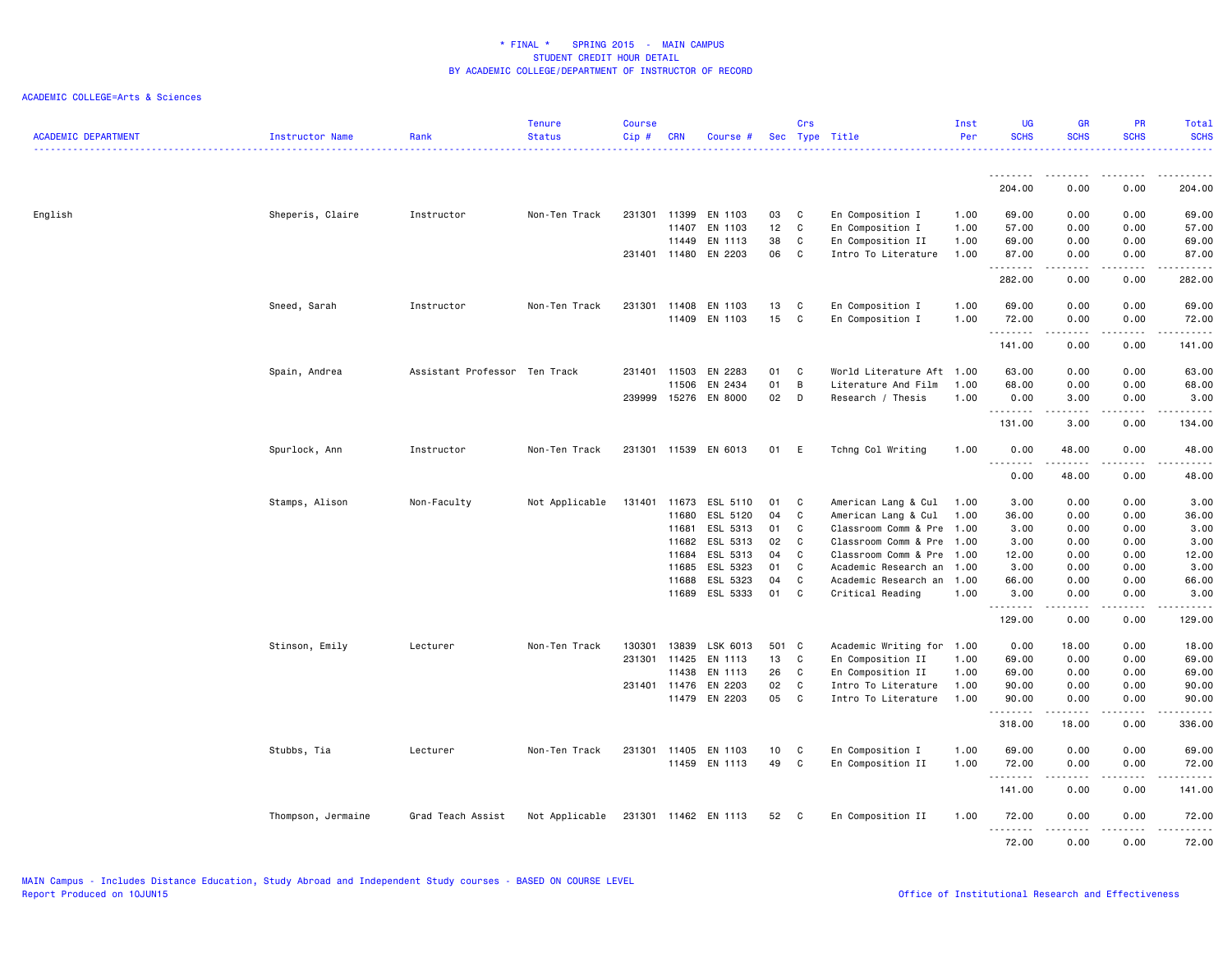| <b>ACADEMIC DEPARTMENT</b>                        | Instructor Name   | Rank                          | <b>Tenure</b><br><b>Status</b> | <b>Course</b><br>Cip# | <b>CRN</b>   | Course #             |                 | Crs          | Sec Type Title            | Inst<br>Per | <b>UG</b><br><b>SCHS</b> | <b>GR</b><br><b>SCHS</b>                                                                                                          | <b>PR</b><br><b>SCHS</b> | Total<br><b>SCHS</b>                                                                          |
|---------------------------------------------------|-------------------|-------------------------------|--------------------------------|-----------------------|--------------|----------------------|-----------------|--------------|---------------------------|-------------|--------------------------|-----------------------------------------------------------------------------------------------------------------------------------|--------------------------|-----------------------------------------------------------------------------------------------|
|                                                   |                   |                               |                                |                       |              |                      |                 |              |                           |             |                          |                                                                                                                                   |                          |                                                                                               |
| English                                           | Thompson, Jessica | Instructor                    | Non-Ten Track                  | 230101                | 11396        | EN 0103              | 04 C            |              | Basic English             | 1.00        | 36.00                    | 0.00                                                                                                                              | 0.00                     | 36.00                                                                                         |
|                                                   |                   |                               |                                |                       | 231301 11403 | EN 1103              | 08              | C            | En Composition I          | 1.00        | 69.00                    | 0.00                                                                                                                              | 0.00                     | 69.00                                                                                         |
|                                                   |                   |                               |                                |                       | 11406        | EN 1103              | 11 C            |              | En Composition I          | 1.00        | 66.00                    | 0.00                                                                                                                              | 0.00                     | 66.00                                                                                         |
|                                                   |                   |                               |                                |                       |              | 231401 11486 EN 2203 | 12 C            |              | Intro To Literature       | 1.00        | 87.00<br>.               | 0.00<br>.                                                                                                                         | 0.00<br>-----            | 87.00<br>------                                                                               |
|                                                   |                   |                               |                                |                       |              |                      |                 |              |                           |             | 258.00                   | 0.00                                                                                                                              | 0.00                     | 258.00                                                                                        |
|                                                   | Townsend, Amanda  | Lecturer                      | Non-Ten Track                  | 231301                | 11442        | EN 1113              | 31              | C            | En Composition II         | 1.00        | 72.00                    | 0.00                                                                                                                              | 0.00                     | 72.00                                                                                         |
|                                                   |                   |                               |                                |                       |              | 11456 EN 1113        | 45              | $\mathbf{C}$ | En Composition II         | 1.00        | 66.00<br>.               | 0.00<br>$\frac{1}{2} \frac{1}{2} \frac{1}{2} \frac{1}{2} \frac{1}{2} \frac{1}{2} \frac{1}{2} \frac{1}{2} \frac{1}{2}$             | 0.00<br>.                | 66.00<br>.                                                                                    |
|                                                   |                   |                               |                                |                       |              |                      |                 |              |                           |             | 138.00                   | 0.00                                                                                                                              | 0.00                     | 138.00                                                                                        |
|                                                   | Trimm, James      | Lecturer                      | Non-Ten Track                  | 231301                | 11418        | EN 1113              | 06 C            |              | En Composition II         | 1.00        | 69.00                    | 0.00                                                                                                                              | 0.00                     | 69.00                                                                                         |
|                                                   |                   |                               |                                |                       | 11422        | EN 1113              | 10 <sub>1</sub> | C            | En Composition II         | 1.00        | 72.00                    | 0.00                                                                                                                              | 0.00                     | 72.00                                                                                         |
|                                                   |                   |                               |                                |                       |              | 231401 11477 EN 2203 | 03              | C            | Intro To Literature       | 1.00        | 90.00                    | 0.00                                                                                                                              | 0.00                     | 90.00                                                                                         |
|                                                   |                   |                               |                                |                       |              |                      |                 |              |                           |             | 231.00                   | -----<br>0.00                                                                                                                     | .<br>0.00                | .<br>231.00                                                                                   |
|                                                   | Vivier, Eric      | Assistant Professor Ten Track |                                | 240101                | 12182        | HON 1173             | H01 S           |              | The Quest II              | 1.00        | 45.00                    | 0.00                                                                                                                              | 0.00                     | 45.00                                                                                         |
|                                                   |                   |                               |                                |                       |              | 12183 HON 1173       | H02 S           |              | The Quest II              | 1.00        | 45.00                    | 0.00                                                                                                                              | 0.00                     | 45.00                                                                                         |
|                                                   |                   |                               |                                |                       |              |                      |                 |              |                           |             | .<br>90.00               | 0.00                                                                                                                              | 0.00                     | 90.00                                                                                         |
|                                                   | Voller, Leslie    | Instructor                    | Non-Ten Track                  | 230101                | 11394        | EN 0103              | 02              | C            | Basic English             | 1.00        | 30.00                    | 0.00                                                                                                                              | 0.00                     | 30.00                                                                                         |
|                                                   |                   |                               |                                | 231301                | 11430        | EN 1113              | 18              | C            | En Composition II         | 1.00        | 66.00                    | 0.00                                                                                                                              | 0.00                     | 66.00                                                                                         |
|                                                   |                   |                               |                                |                       |              | 231401 11507 EN 2443 | 01 C            |              | Intro To Sci Fiction 1.00 |             | 48.00<br>.               | 0.00<br>-----                                                                                                                     | 0.00<br>.                | 48.00<br>------                                                                               |
|                                                   |                   |                               |                                |                       |              |                      |                 |              |                           |             | 144.00                   | 0.00                                                                                                                              | 0.00                     | 144.00                                                                                        |
|                                                   | Walden, Robin     | Grad Teach Assist             | Not Applicable                 |                       |              | 231301 11419 EN 1113 | 07 C            |              | En Composition II         | 1.00        | 69.00                    | 0.00<br>$\frac{1}{2} \left( \frac{1}{2} \right) \left( \frac{1}{2} \right) \left( \frac{1}{2} \right) \left( \frac{1}{2} \right)$ | 0.00                     | 69.00                                                                                         |
|                                                   |                   |                               |                                |                       |              |                      |                 |              |                           |             | ---------<br>69.00       | 0.00                                                                                                                              | 0.00                     | 69.00                                                                                         |
|                                                   | West, Robert      | Associate Professor Tenured   |                                | 230701                | 14339        | EN 6333              | 01              | C            | Southern Literature       | 1.00        | 0.00                     | 9.00                                                                                                                              | 0.00                     | 9.00                                                                                          |
|                                                   |                   |                               |                                | 231401                | 11538        | EN 4953              | 01              | C            | Form & Theory Poetry 1.00 |             | 33.00                    | 0.00                                                                                                                              | 0.00                     | 33.00                                                                                         |
|                                                   |                   |                               |                                |                       | 14338        | EN 4333              | 01              | C            | Southern Literature       | 1.00        | 48.00                    | 0.00                                                                                                                              | 0.00                     | 48.00                                                                                         |
|                                                   |                   |                               |                                | 239999                |              | 11554 EN 6953        | 01              | C            | Form & Theory Poetry 1.00 |             | 0.00<br><u>.</u>         | 15.00<br>.                                                                                                                        | 0.00<br>.                | 15.00                                                                                         |
|                                                   |                   |                               |                                |                       |              |                      |                 |              |                           |             | 81.00                    | 24.00                                                                                                                             | 0.00                     | 105.00                                                                                        |
| --------------------------------------<br>English |                   |                               |                                |                       |              |                      |                 |              |                           |             | ========<br>9753.50      | ========<br>256.00                                                                                                                | $=$<br>0.00              | ==========<br>10009.50                                                                        |
|                                                   |                   |                               |                                |                       |              |                      |                 |              |                           |             | ========                 | ======== =======                                                                                                                  |                          | $\begin{array}{c} \texttt{m} = \texttt{m} = \texttt{m} = \texttt{m} = \texttt{m} \end{array}$ |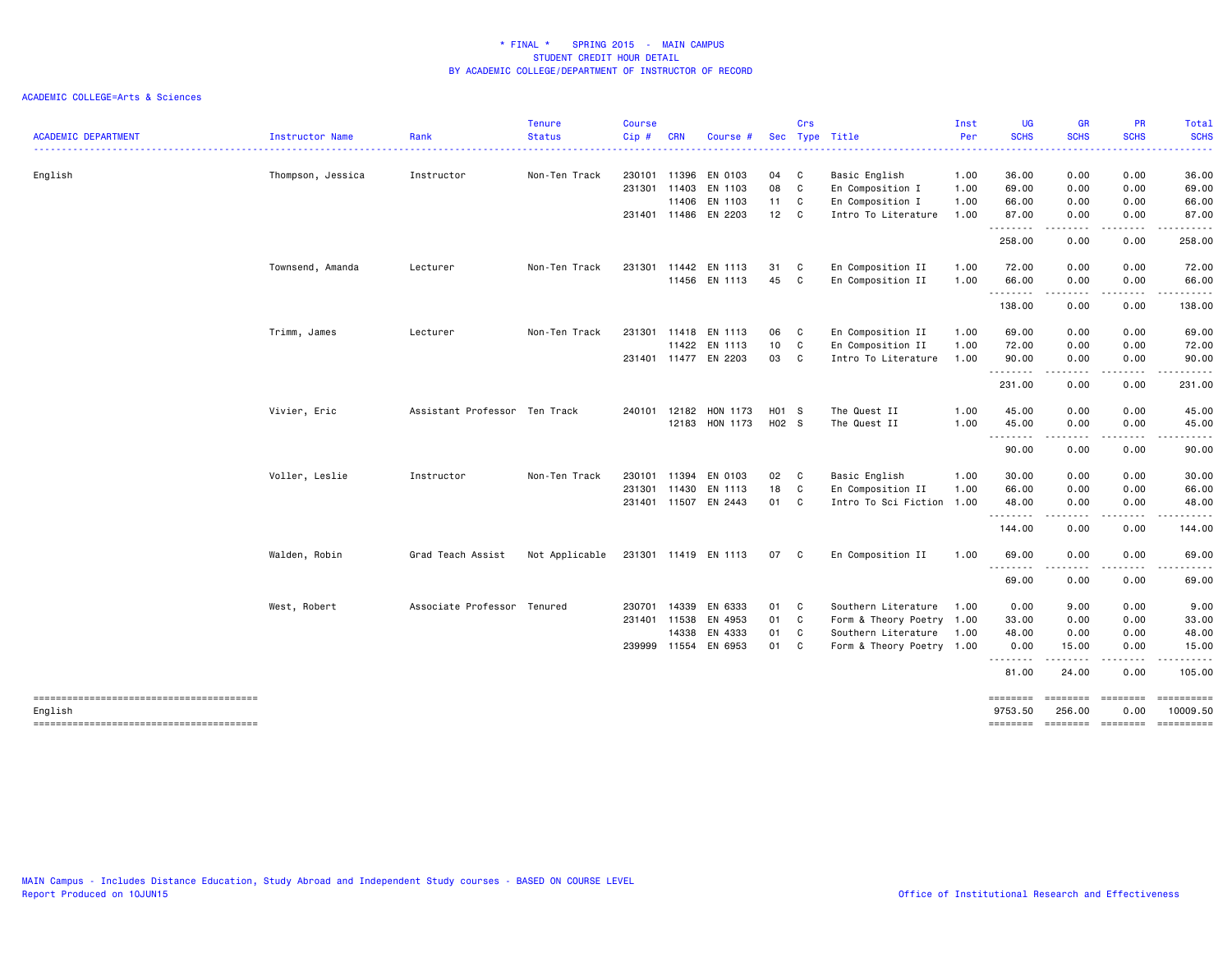| <b>ACADEMIC DEPARTMENT</b> | Instructor Name                                     | Rank                        | <b>Tenure</b><br><b>Status</b> | <b>Course</b><br>Cip# | <b>CRN</b> | Course #      |                  | Crs            | Sec Type Title            | Inst<br>Per | <b>UG</b><br><b>SCHS</b> | <b>GR</b><br><b>SCHS</b> | PR<br><b>SCHS</b>                                                                                                                 | Total<br><b>SCHS</b>                                                                                                                                         |
|----------------------------|-----------------------------------------------------|-----------------------------|--------------------------------|-----------------------|------------|---------------|------------------|----------------|---------------------------|-------------|--------------------------|--------------------------|-----------------------------------------------------------------------------------------------------------------------------------|--------------------------------------------------------------------------------------------------------------------------------------------------------------|
|                            |                                                     |                             |                                |                       |            |               |                  |                |                           |             | - - -                    |                          |                                                                                                                                   | .                                                                                                                                                            |
| Geosciences                | Ambinakudige, Shrinidhi Associate Professor Tenured |                             |                                | 450701                | 12056      | GR 6303       | 01               | C              | Principles of GIS         | 1.00        | 0.00                     | 15.00                    | 0.00                                                                                                                              | 15.00                                                                                                                                                        |
|                            |                                                     |                             |                                |                       | 12057      | GR 6303       | 02               | K              | Principles of GIS         | 0.80        | 0.00                     | 0.00                     | 0.00                                                                                                                              | 0.00                                                                                                                                                         |
|                            |                                                     |                             |                                |                       | 12058      | GR 6303       | 03               | K              | Principles of GIS         | 0.80        | 0.00                     | 0.00                     | 0.00                                                                                                                              | 0.00                                                                                                                                                         |
|                            |                                                     |                             |                                |                       | 16043      | GR 8000       | 08               | D              | Research / Thesis         | 1.00        | 0.00                     | 1.00                     | 0.00                                                                                                                              | 1.00                                                                                                                                                         |
|                            |                                                     |                             |                                |                       | 16044      | GR 9000       | 09               | D              | Research/Dissertatio      | 1.00        | 0.00                     | 1.00                     | 0.00                                                                                                                              | 1.00                                                                                                                                                         |
|                            |                                                     |                             |                                |                       | 16046      | GR 4000       | 01               | $\mathbf{I}$   | Directed Indiv Study      | 1.00        | 3.00                     | 0.00                     | 0.00                                                                                                                              | 3.00                                                                                                                                                         |
|                            |                                                     |                             |                                |                       | 16127      | GR 7000       | 01               | $\mathbf{I}$   | Directed Indiv Study      | 1.00        | 0.00                     | 3.00                     | 0.00                                                                                                                              | 3.00                                                                                                                                                         |
|                            |                                                     |                             |                                | 450702 12035          |            | GR 4303       | 01               | C              | Principles of GIS         | 1.00        | 222.00                   | 0.00                     | 0.00                                                                                                                              | 222.00                                                                                                                                                       |
|                            |                                                     |                             |                                |                       | 12036      | GR 4303       | 02               | K              | Principles of GIS         | 0.80        | 0.00                     | 0.00                     | 0.00                                                                                                                              | 0.00                                                                                                                                                         |
|                            |                                                     |                             |                                |                       | 12037      | GR 4303       | 03               | K              | Principles of GIS         | 0.80        | 0.00                     | 0.00                     | 0.00                                                                                                                              | 0.00                                                                                                                                                         |
|                            |                                                     |                             |                                |                       | 12038      | GR 4303       | 04               | K              | Principles of GIS         | 0.80        | 0.00                     | 0.00                     | 0.00                                                                                                                              | 0.00                                                                                                                                                         |
|                            |                                                     |                             |                                |                       |            |               |                  |                |                           |             | <u>.</u><br>225.00       | $- - - - -$<br>20.00     | $- - - -$<br>0.00                                                                                                                 | .<br>245.00                                                                                                                                                  |
|                            | Babineaux, Claire                                   | Grad Teach Assist           | Not Applicable                 | 400601                | 11972      | GG 1113       | 02               | C              | Survey Earth Sci I        | 1.00        | 117.00                   | 0.00                     | 0.00                                                                                                                              | 117.00                                                                                                                                                       |
|                            |                                                     |                             |                                |                       | 11978      | GG 1113       | H <sub>0</sub> 1 | C              | Honors Earth Sci I        | 1.00        | 18.00                    | 0.00                     | 0.00                                                                                                                              | 18.00                                                                                                                                                        |
|                            |                                                     |                             |                                |                       | 11979      | GG 1121       | 01               | $\mathsf{L}$   | Earth Science II Lab      | 1.00        | 9.00                     | 0.00                     | 0.00                                                                                                                              | 9.00                                                                                                                                                         |
|                            |                                                     |                             |                                |                       | 11981      | GG 1123       | 01               | C              | Survey Earth Sci II 1.00  |             | 90.00                    | 0.00                     | 0.00                                                                                                                              | 90.00                                                                                                                                                        |
|                            |                                                     |                             |                                |                       |            |               |                  |                |                           |             | .<br>234.00              | 0.00                     | $\frac{1}{2} \left( \frac{1}{2} \right) \left( \frac{1}{2} \right) \left( \frac{1}{2} \right) \left( \frac{1}{2} \right)$<br>0.00 | .<br>234.00                                                                                                                                                  |
|                            |                                                     |                             |                                |                       |            |               |                  |                |                           |             |                          |                          |                                                                                                                                   |                                                                                                                                                              |
|                            | Baldwin, William                                    | Lecturer                    | Non-Ten Track                  | 400404                | 13806      | GR 8133       | 501 C            |                | Foundations Forecast 0.90 |             | 0.00                     | 99.90                    | 0.00                                                                                                                              | 99.90                                                                                                                                                        |
|                            |                                                     |                             |                                |                       | 13808      | GR 8143       | 501              | C              | Adv Forecasting Tech      | 0.90        | 0.00                     | 81.00                    | 0.00                                                                                                                              | 81.00                                                                                                                                                        |
|                            |                                                     |                             |                                | 450701                | 12021      | GR 1123       | 02               | C              | Intro World Geog          | 1.00        | 297.00                   | 0.00                     | 0.00                                                                                                                              | 297.00                                                                                                                                                       |
|                            |                                                     |                             |                                |                       | 12023      | GR 1123       | 04               | C              | Intro World Geog          | 1.00        | 285.00                   | 0.00                     | 0.00<br>.                                                                                                                         | 285.00<br>.                                                                                                                                                  |
|                            |                                                     |                             |                                |                       |            |               |                  |                |                           |             | .<br>582.00              | 180.90                   | 0.00                                                                                                                              | 762.90                                                                                                                                                       |
|                            | Brown, Michael E.                                   | Professor                   | Tenured                        | 400404                | 12054      | GR 4963       | 01               | C              | Mesoscale Meteorolog 1.00 |             | 66.00                    | 0.00                     | 0.00                                                                                                                              | 66.00                                                                                                                                                        |
|                            |                                                     |                             |                                |                       | 13804      | GR 8123       | 501 C            |                | Met II: Fore and St 0.10  |             | 0.00                     | 6.30                     | 0.00                                                                                                                              | 6.30                                                                                                                                                         |
|                            |                                                     |                             |                                |                       | 13805      | GR 8123       | 502 C            |                | Met II: Fore and St 0.10  |             | 0.00                     | 2.10                     | 0.00                                                                                                                              | 2.10                                                                                                                                                         |
|                            |                                                     |                             |                                | 400699                | 14462      | GR 8843       | 01               | S              | Mesoscale Meteorolog      | 1.00        | 0.00                     | 18.00                    | 0.00                                                                                                                              | 18.00                                                                                                                                                        |
|                            |                                                     |                             |                                | 450701                | 13802      | GR 6753       | 501              | C              | Satellite & Radar Me      | 0.10        | 0.00                     | 8.10                     | 0.00                                                                                                                              | 8.10                                                                                                                                                         |
|                            |                                                     |                             |                                |                       | 15022      | GR 8000       | 06               | D              | Research / Thesis         | 1.00        | 0.00                     | 3.00                     | 0.00                                                                                                                              | 3.00                                                                                                                                                         |
|                            |                                                     |                             |                                |                       | 15023      | GR 9000       | 06               | D              | Research/Dissertatio 1.00 |             | 0.00<br>.                | 13.00<br>.               | 0.00<br>.                                                                                                                         | 13.00<br>.                                                                                                                                                   |
|                            |                                                     |                             |                                |                       |            |               |                  |                |                           |             | 66.00                    | 50.50                    | 0.00                                                                                                                              | 116.50                                                                                                                                                       |
|                            | Carter, William                                     | Lecturer                    | Non-Ten Track                  | 400404                |            | 13794 GR 4753 | 502 C            |                | Satellite & Radar Me      | 1.00        | 132.00<br>.              | 0.00<br>-----            | 0.00<br>$-$ - $-$ -                                                                                                               | 132.00<br>.                                                                                                                                                  |
|                            |                                                     |                             |                                |                       |            |               |                  |                |                           |             | 132.00                   | 0.00                     | 0.00                                                                                                                              | 132.00                                                                                                                                                       |
|                            | Clary, Renee                                        | Associate Professor Tenured |                                | 400601                | 14528      | GG 8733       | 501 C            |                | Geology of North Ame      | 1.00        | 0.00                     | 24.00                    | 0.00                                                                                                                              | 24.00                                                                                                                                                        |
|                            |                                                     |                             |                                |                       | 14529      | GG 8313       | 501 C            |                | History of Life           | 1.00        | 0.00                     | 30.00                    | 0.00                                                                                                                              | 30.00                                                                                                                                                        |
|                            |                                                     |                             |                                |                       | 14555      | GG 8000       | 501 D            |                | Research / Thesis         | 1.00        | 0.00                     | 3.00                     | 0.00                                                                                                                              | 3.00                                                                                                                                                         |
|                            |                                                     |                             |                                |                       | 14982      | GG 8000       | 03               | D              | Research / Thesis         | 1.00        | 0.00                     | 2.00                     | 0.00                                                                                                                              | 2.00                                                                                                                                                         |
|                            |                                                     |                             |                                |                       | 14983      | GG 9000       | 02               | D              | Research/Dissertatio      | 1.00        | 0.00                     | 7.00                     | 0.00                                                                                                                              | 7.00<br>$\frac{1}{2} \left( \frac{1}{2} \right) \left( \frac{1}{2} \right) \left( \frac{1}{2} \right) \left( \frac{1}{2} \right) \left( \frac{1}{2} \right)$ |
|                            |                                                     |                             |                                |                       |            |               |                  |                |                           |             | 0.00                     | 66.00                    | 0.00                                                                                                                              | 66.00                                                                                                                                                        |
|                            | Cooke, William                                      | Professor                   | Tenured                        | 400699                | 12077      | GR 8913       | 01               | C              | Phil & Ethics in Ge       | 1.00        | 0.00                     | 48.00                    | 0.00                                                                                                                              | 48.00                                                                                                                                                        |
|                            |                                                     |                             |                                | 450701                | 13800      | GR 6313       | 501              | $\overline{B}$ | Advanced GIS              | 0.10        | 0.00                     | 2.70                     | 0.00                                                                                                                              | 2.70                                                                                                                                                         |
|                            |                                                     |                             |                                |                       | 14987      | GR 8000       | 02               | D              | Research / Thesis         | 1.00        | 0.00                     | 4.00                     | 0.00                                                                                                                              | 4.00                                                                                                                                                         |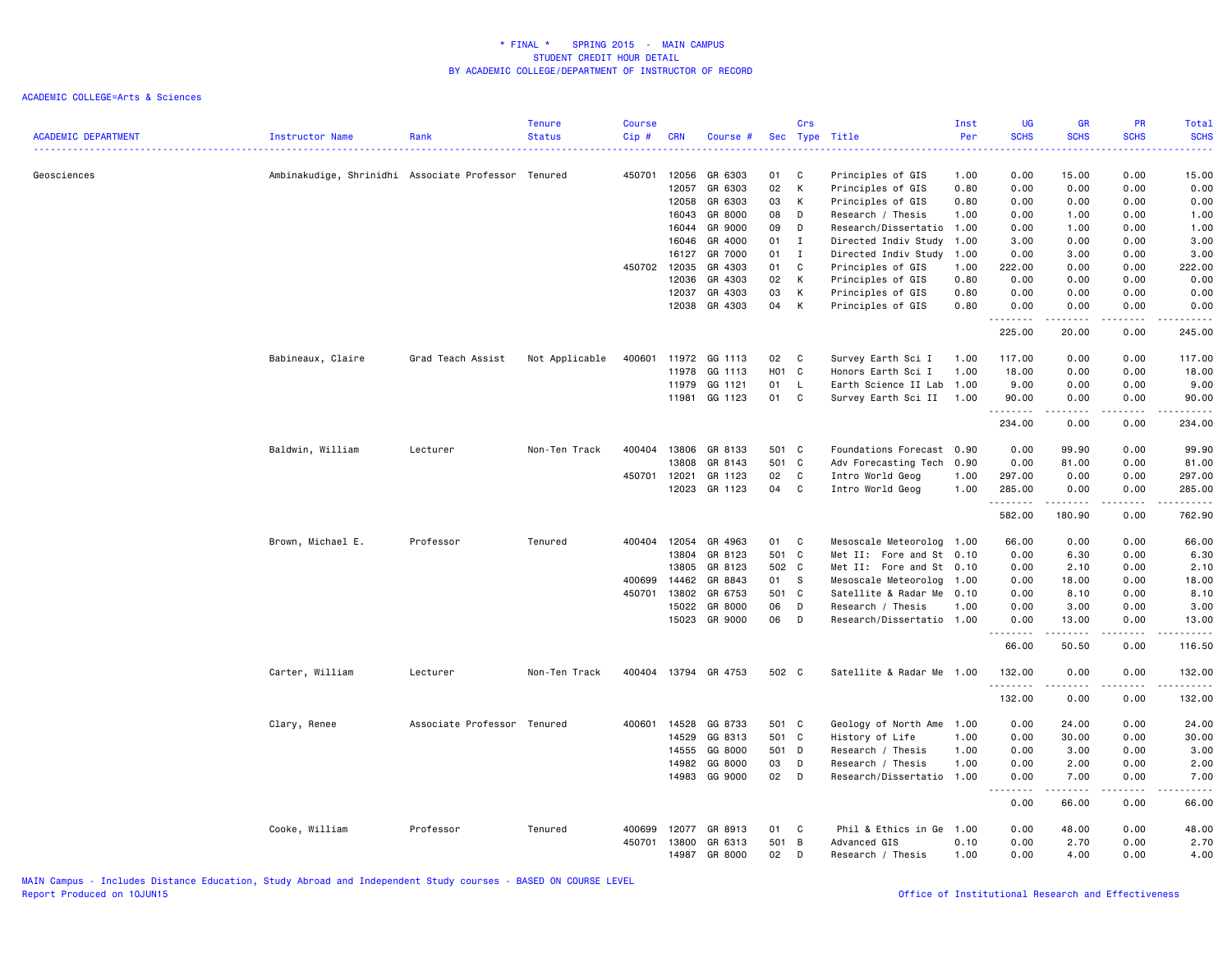| <b>ACADEMIC DEPARTMENT</b> | Instructor Name       | Rank                          | Tenure<br><b>Status</b> | <b>Course</b><br>Cip#        | <b>CRN</b>                                                  | Course #                                                                   | Sec                                    | Crs                                       | Type Title                                                                                                                             | Inst<br>Per                                  | UG<br><b>SCHS</b><br>الداعات                                        | <b>GR</b><br><b>SCHS</b>                                                                                                                                             | <b>PR</b><br><b>SCHS</b><br>.                             | Total<br><b>SCHS</b><br>22222                                                                                                                                                                                  |
|----------------------------|-----------------------|-------------------------------|-------------------------|------------------------------|-------------------------------------------------------------|----------------------------------------------------------------------------|----------------------------------------|-------------------------------------------|----------------------------------------------------------------------------------------------------------------------------------------|----------------------------------------------|---------------------------------------------------------------------|----------------------------------------------------------------------------------------------------------------------------------------------------------------------|-----------------------------------------------------------|----------------------------------------------------------------------------------------------------------------------------------------------------------------------------------------------------------------|
| Geosciences                | Cooke, William        | Professor                     | Tenured                 | 450701<br>450702             | 14988<br>13788                                              | GR 9000<br>GR 4313                                                         | 02<br>501                              | D<br>$\overline{B}$                       | Research/Dissertatio 1.00<br>Advanced GIS                                                                                              | 0.10                                         | 0.00<br>0.30                                                        | 1.00<br>0.00                                                                                                                                                         | 0.00<br>0.00                                              | 1.00<br>0.30                                                                                                                                                                                                   |
|                            |                       |                               |                         |                              |                                                             |                                                                            |                                        |                                           |                                                                                                                                        |                                              | .<br>$\sim$ $\sim$ $\sim$<br>0.30                                   | .<br>55.70                                                                                                                                                           | .<br>0.00                                                 | $\frac{1}{2} \left( \frac{1}{2} \right) \left( \frac{1}{2} \right) \left( \frac{1}{2} \right) \left( \frac{1}{2} \right) \left( \frac{1}{2} \right)$<br>56.00                                                  |
|                            | Dash, Padmanava       | Assistant Professor Ten Track |                         | 400601<br>450701             | 11984<br>12061                                              | GG 3133<br>GR 6343                                                         | 01<br>01                               | C<br>B                                    | Intro Environ Geol<br>Adv Remot Sensing/Ge 1.00                                                                                        | 1.00                                         | 99.00<br>0.00                                                       | 0.00<br>18.00                                                                                                                                                        | 0.00<br>0.00                                              | 99.00<br>18.00                                                                                                                                                                                                 |
|                            |                       |                               |                         | 450702 12040                 | 16015                                                       | GR 9000<br>GR 4343                                                         | 08<br>01                               | D<br>B                                    | Research/Dissertatio 1.00<br>Adv Remot Sensing/Ge 1.00                                                                                 |                                              | 0.00<br>33.00<br>.                                                  | 9.00<br>0.00<br>$\frac{1}{2} \left( \frac{1}{2} \right) \left( \frac{1}{2} \right) \left( \frac{1}{2} \right) \left( \frac{1}{2} \right) \left( \frac{1}{2} \right)$ | 0.00<br>0.00<br>بالأباد                                   | 9.00<br>33.00<br>.                                                                                                                                                                                             |
|                            |                       |                               |                         |                              |                                                             |                                                                            |                                        |                                           |                                                                                                                                        |                                              | 132.00                                                              | 27.00                                                                                                                                                                | 0.00                                                      | 159.00                                                                                                                                                                                                         |
|                            | Domenech, Julia       | Grad Teach Assist             | Not Applicable          |                              |                                                             | 400601 11974 GG 1113                                                       | 04                                     | C                                         | Survey Earth Sci I                                                                                                                     | 1.00                                         | 294.00<br>.<br>294.00                                               | 0.00<br>0.00                                                                                                                                                         | 0.00<br>0.00                                              | 294.00<br>.<br>294.00                                                                                                                                                                                          |
|                            | Dudley, Jerry         | Non-Faculty                   | Not Applicable          |                              |                                                             | 400601 11973 GG 1113                                                       | 03                                     | C.                                        | Survey Earth Sci I                                                                                                                     | 1.00                                         | 294.00                                                              | 0.00                                                                                                                                                                 | 0.00                                                      | 294.00                                                                                                                                                                                                         |
|                            |                       |                               |                         |                              |                                                             |                                                                            |                                        |                                           |                                                                                                                                        |                                              | .<br>294.00                                                         | 0.00                                                                                                                                                                 | 0.00                                                      | .<br>294.00                                                                                                                                                                                                    |
|                            | Dyer, Jamie           | Associate Professor Tenured   |                         |                              |                                                             | 450701 15015 GR 8000                                                       | 05                                     | D                                         | Research / Thesis                                                                                                                      | 1.00                                         | 0.00<br>.                                                           | 3.00<br>.                                                                                                                                                            | 0.00<br>$\frac{1}{2}$                                     | 3.00<br>.                                                                                                                                                                                                      |
|                            |                       |                               |                         |                              |                                                             |                                                                            |                                        |                                           |                                                                                                                                        |                                              | 0.00                                                                | 3.00                                                                                                                                                                 | 0.00                                                      | 3.00                                                                                                                                                                                                           |
|                            | Fuhrmann, Christopher | Assistant Professor Ten Track |                         | 400404 12042<br>450701 12063 | 12050<br>13806<br>12070                                     | GR 4412<br>GR 4623<br>GR 8133<br>GR 6412<br>GR 6623                        | 01<br>01<br>501<br>01<br>01            | B<br>$\mathbf c$<br>C<br>B<br>C           | Weather Analysis II 1.00<br>Physical Meteorology<br>Foundations Forecast 0.10<br>Weather Analysis II 1.00<br>Physical Meteorology 1.00 | 1.00                                         | 78.00<br>102.00<br>0.00<br>0.00<br>0.00                             | 0.00<br>0.00<br>11.10<br>10.00<br>21.00                                                                                                                              | 0.00<br>0.00<br>0.00<br>0.00<br>0.00                      | 78.00<br>102.00<br>11.10<br>10.00<br>21.00                                                                                                                                                                     |
|                            |                       |                               |                         |                              |                                                             |                                                                            |                                        |                                           |                                                                                                                                        |                                              | .<br>180.00                                                         | .<br>42.10                                                                                                                                                           | .<br>0.00                                                 | 222.10                                                                                                                                                                                                         |
|                            | Gabitov, Rinat        | Assistant Professor Ten Track |                         | 240101<br>400601             | 15812<br>11987<br>11988<br>11989<br>14404<br>14989<br>14990 | HON 4000<br>GG 4123<br>GG 4123<br>GG 4123<br>GG 8990<br>GG 8000<br>GG 9000 | 04<br>01<br>02<br>03<br>01<br>04<br>03 | Ι<br>$\mathbf c$<br>К<br>К<br>C<br>D<br>D | Directed Individual<br>Petrology<br>Petrology<br>Petrology<br>Special Topic In GG<br>Research / Thesis<br>Research/Dissertatio 1.00    | 1.00<br>1.00<br>1.00<br>1.00<br>1.00<br>1.00 | 3.00<br>42.00<br>0.00<br>0.00<br>0.00<br>0.00<br>0.00               | 0.00<br>0.00<br>0.00<br>0.00<br>15.00<br>7.00<br>9.00<br>د د د د د                                                                                                   | 0.00<br>0.00<br>0.00<br>0.00<br>0.00<br>0.00<br>0.00<br>. | 3.00<br>42.00<br>0.00<br>0.00<br>15.00<br>7.00<br>9.00<br>$\frac{1}{2} \left( \frac{1}{2} \right) \left( \frac{1}{2} \right) \left( \frac{1}{2} \right) \left( \frac{1}{2} \right) \left( \frac{1}{2} \right)$ |
|                            |                       |                               |                         |                              |                                                             |                                                                            |                                        |                                           |                                                                                                                                        |                                              | 45.00                                                               | 31.00                                                                                                                                                                | 0.00                                                      | 76.00                                                                                                                                                                                                          |
|                            | Grala, Katarzyna      | Non-Faculty                   | Not Applicable          | 450701                       | 13789<br>13800<br>13801                                     | GR 4353<br>GR 6313<br>GR 6353<br>450702 13788 GR 4313                      | 501 C<br>501 B<br>501 C<br>501 B       |                                           | Geodatabase Design<br>Advanced GIS<br>Geodatabase Design<br>Advanced GIS                                                               | 0.90<br>0.90<br>0.90<br>0.90                 | 18.90<br>0.00<br>0.00<br>2.70<br>$\sim$ $\sim$ $\sim$ $\sim$ $\sim$ | 0.00<br>24.30<br>21.60<br>0.00                                                                                                                                       | 0.00<br>0.00<br>0.00<br>0.00                              | 18.90<br>24.30<br>21.60<br>2.70<br>$\frac{1}{2} \left( \frac{1}{2} \right) \left( \frac{1}{2} \right) \left( \frac{1}{2} \right) \left( \frac{1}{2} \right) \left( \frac{1}{2} \right)$                        |
|                            | Gutter, Barrett       | Grad Teach Assist             | Not Applicable          | 450701                       | 12014<br>12015<br>12016                                     | GR 1114<br>GR 1114<br>GR 1114<br>12017 GR 1114                             | 01<br>02<br>03<br>04                   | C<br>К<br>к<br>C                          | Physical Geography<br>Physical Geography<br>Physical Geography<br>Physical Geography                                                   | 1.00<br>1.00<br>1.00<br>1.00                 | 21.60<br>200.00<br>0.00<br>0.00<br>180.00                           | 45.90<br>0.00<br>0.00<br>0.00<br>0.00                                                                                                                                | 0.00<br>0.00<br>0.00<br>0.00<br>0.00                      | 67.50<br>200.00<br>0.00<br>0.00<br>180.00                                                                                                                                                                      |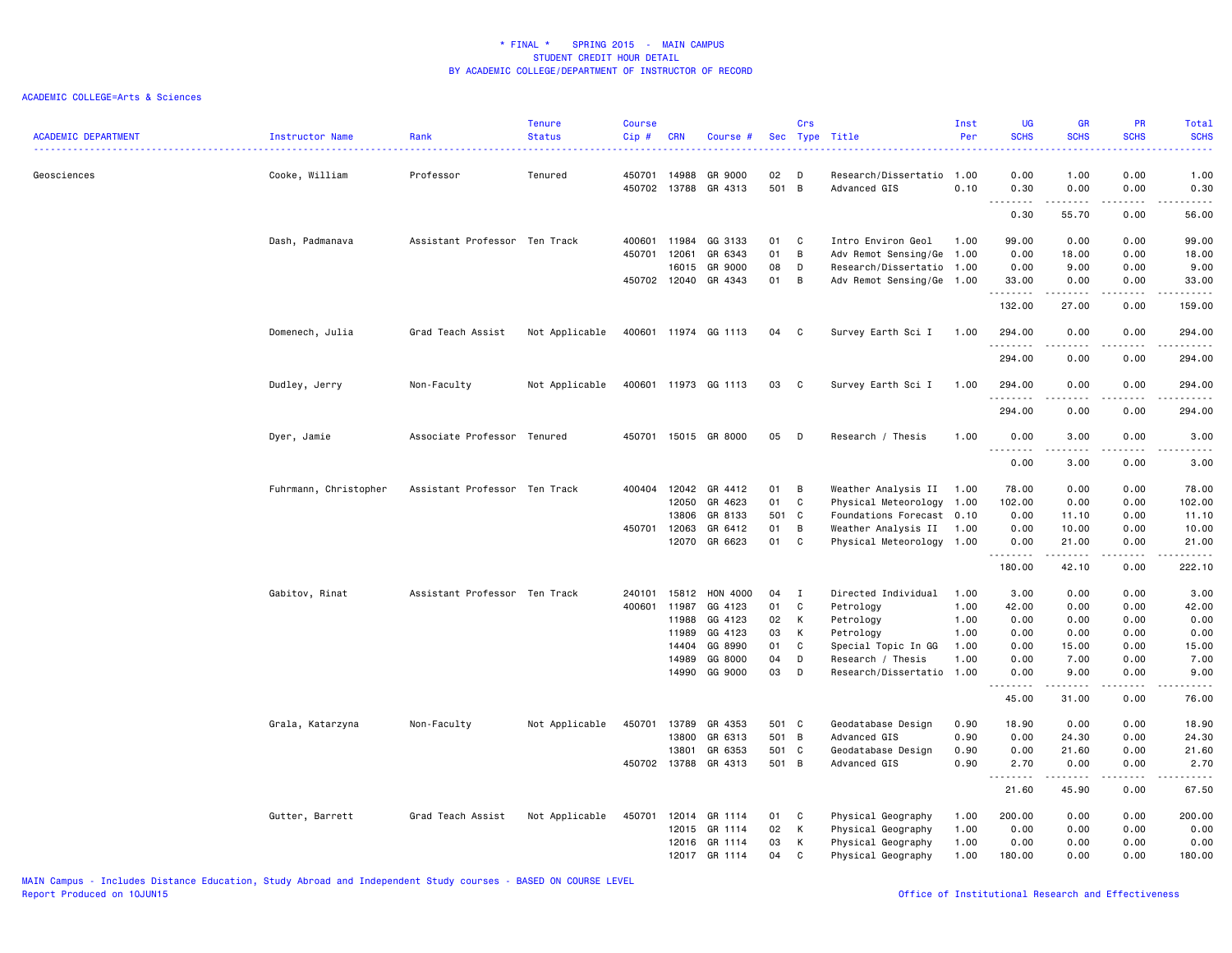| <b>ACADEMIC DEPARTMENT</b> | Instructor Name  | Rank<br>------------------    | <b>Tenure</b><br><b>Status</b> | <b>Course</b><br>Cip# | <b>CRN</b>     | Course #             |             | Crs            | Sec Type Title                           | Inst<br>Per  | <b>UG</b><br><b>SCHS</b><br>$\frac{1}{2} \left( \frac{1}{2} \right) \left( \frac{1}{2} \right) \left( \frac{1}{2} \right) \left( \frac{1}{2} \right)$ | <b>GR</b><br><b>SCHS</b>                                                                                                                                                                                                                                                                                                                                                                                                                                                   | <b>PR</b><br><b>SCHS</b> | Total<br><b>SCHS</b><br>2222.                                                                                                                                 |
|----------------------------|------------------|-------------------------------|--------------------------------|-----------------------|----------------|----------------------|-------------|----------------|------------------------------------------|--------------|-------------------------------------------------------------------------------------------------------------------------------------------------------|----------------------------------------------------------------------------------------------------------------------------------------------------------------------------------------------------------------------------------------------------------------------------------------------------------------------------------------------------------------------------------------------------------------------------------------------------------------------------|--------------------------|---------------------------------------------------------------------------------------------------------------------------------------------------------------|
| Geosciences                | Gutter, Barrett  | Grad Teach Assist             | Not Applicable                 | 450701                | 12018<br>12019 | GR 1114<br>GR 1114   | 05<br>06    | К<br>К         | Physical Geography<br>Physical Geography | 1.00<br>1.00 | 0.00<br>0.00                                                                                                                                          | 0.00<br>0.00                                                                                                                                                                                                                                                                                                                                                                                                                                                               | 0.00<br>0.00             | 0.00<br>0.00                                                                                                                                                  |
|                            |                  |                               |                                |                       |                |                      |             |                |                                          |              | .<br>380.00                                                                                                                                           | .<br>0.00                                                                                                                                                                                                                                                                                                                                                                                                                                                                  | $- - -$<br>0.00          | $\cdots \cdots \cdots$<br>380.00                                                                                                                              |
|                            | Haney, Christa   | Instructor                    | Non-Ten Track                  | 400601                | 13780          | GG 3613              | 501 C       |                | Water Resources                          | 1.00         | 120.00                                                                                                                                                | 0.00                                                                                                                                                                                                                                                                                                                                                                                                                                                                       | 0.00                     | 120.00                                                                                                                                                        |
|                            |                  |                               |                                |                       | 13781          | GG 3613              | 502 C       |                | Water Resources                          | 1.00         | 117.00                                                                                                                                                | 0.00                                                                                                                                                                                                                                                                                                                                                                                                                                                                       | 0.00                     | 117.00                                                                                                                                                        |
|                            |                  |                               |                                | 450701                | 13809          | GR 8553              | 501 S       |                | Research Methods in                      | 0.90         | 0.00                                                                                                                                                  | 62.10                                                                                                                                                                                                                                                                                                                                                                                                                                                                      | 0.00                     | 62.10                                                                                                                                                         |
|                            |                  |                               |                                |                       | 13810          | GR 8553              | 502 S       |                | Research Methods in                      | 0.90         | 0.00<br>.                                                                                                                                             | 45.90                                                                                                                                                                                                                                                                                                                                                                                                                                                                      | 0.00                     | 45.90<br>$\frac{1}{2} \left( \frac{1}{2} \right) \left( \frac{1}{2} \right) \left( \frac{1}{2} \right) \left( \frac{1}{2} \right) \left( \frac{1}{2} \right)$ |
|                            |                  |                               |                                |                       |                |                      |             |                |                                          |              | 237.00                                                                                                                                                | 108.00                                                                                                                                                                                                                                                                                                                                                                                                                                                                     | 0.00                     | 345.00                                                                                                                                                        |
|                            | Inamdar, Pushkar | Grad Teach Assist             | Not Applicable                 | 450702                | 12031          | GR 2313              | 01          | C              | Maps Remote                              | 1.00         | 90.00                                                                                                                                                 | 0.00                                                                                                                                                                                                                                                                                                                                                                                                                                                                       | 0.00                     | 90.00                                                                                                                                                         |
|                            |                  |                               |                                |                       | 12032          | GR 2313              | 02          | К              | Maps Remote                              | 1.00         | 0.00                                                                                                                                                  | 0.00                                                                                                                                                                                                                                                                                                                                                                                                                                                                       | 0.00                     | 0.00                                                                                                                                                          |
|                            |                  |                               |                                |                       | 12033          | GR 2313              | 03          | К              | Maps Remote                              | 1.00         | 0.00<br>.<br>$\overline{\phantom{a}}$                                                                                                                 | 0.00<br>.                                                                                                                                                                                                                                                                                                                                                                                                                                                                  | 0.00<br>د د د د          | 0.00<br>$\frac{1}{2} \left( \frac{1}{2} \right) \left( \frac{1}{2} \right) \left( \frac{1}{2} \right) \left( \frac{1}{2} \right) \left( \frac{1}{2} \right)$  |
|                            |                  |                               |                                |                       |                |                      |             |                |                                          |              | 90.00                                                                                                                                                 | 0.00                                                                                                                                                                                                                                                                                                                                                                                                                                                                       | 0.00                     | 90.00                                                                                                                                                         |
|                            | Keeney, David    | Lecturer                      | Non-Ten Track                  | 400404                |                | 13793 GR 4753        | 501 C       |                | Satellite & Radar Me 1.00                |              | 129.00                                                                                                                                                | 0.00                                                                                                                                                                                                                                                                                                                                                                                                                                                                       | 0.00                     | 129.00                                                                                                                                                        |
|                            |                  |                               |                                |                       |                |                      |             |                |                                          |              | .<br>129.00                                                                                                                                           | 0.00                                                                                                                                                                                                                                                                                                                                                                                                                                                                       | 0.00                     | .<br>129.00                                                                                                                                                   |
|                            | Kirkland, Brenda | Associate Professor Tenured   |                                | 400601                | 11992          | GG 4413              | 01          | C              | Structural Geology                       | 1.00         | 54.00                                                                                                                                                 | 0.00                                                                                                                                                                                                                                                                                                                                                                                                                                                                       | 0.00                     | 54.00                                                                                                                                                         |
|                            |                  |                               |                                |                       | 11993          | GG 4413              | 02          | K              | Structural Geology                       | 1.00         | 0.00                                                                                                                                                  | 0.00                                                                                                                                                                                                                                                                                                                                                                                                                                                                       | 0.00                     | 0.00                                                                                                                                                          |
|                            |                  |                               |                                |                       | 11994          | GG 4413              | 03          | K              | Structural Geology                       | 1.00         | 0.00                                                                                                                                                  | 0.00                                                                                                                                                                                                                                                                                                                                                                                                                                                                       | 0.00                     | 0.00                                                                                                                                                          |
|                            |                  |                               |                                |                       | 12002          | GG 6413              | 01          | C              | Structural Geology                       | 1.00         | 0.00                                                                                                                                                  | 3.00                                                                                                                                                                                                                                                                                                                                                                                                                                                                       | 0.00                     | 3.00                                                                                                                                                          |
|                            |                  |                               |                                |                       | 12004          | GG 6413              | 03          | K              | Structural Geology                       | 1.00         | 0.00                                                                                                                                                  | 0.00                                                                                                                                                                                                                                                                                                                                                                                                                                                                       | 0.00                     | 0.00                                                                                                                                                          |
|                            |                  |                               |                                |                       | 14992          | GG 8000              | 05          | D              | Research / Thesis                        | 1.00         | 0.00                                                                                                                                                  | 12.00                                                                                                                                                                                                                                                                                                                                                                                                                                                                      | 0.00                     | 12.00                                                                                                                                                         |
|                            |                  |                               |                                |                       | 14993          | GG 9000              | 04          | D              | Research/Dissertatio 1.00                |              | 0.00                                                                                                                                                  | 24.00                                                                                                                                                                                                                                                                                                                                                                                                                                                                      | 0.00                     | 24.00                                                                                                                                                         |
|                            |                  |                               |                                |                       | 15482          | GG 8990              | 02          | C              | Special Topic In GG                      | 1.00         | 0.00                                                                                                                                                  | 24.00                                                                                                                                                                                                                                                                                                                                                                                                                                                                      | 0.00                     | 24.00                                                                                                                                                         |
|                            |                  |                               |                                |                       |                | 15884 GG 4000        | 02          | $\mathbf{I}$   | Directed Indiv Study 1.00                |              | 3.00<br>.                                                                                                                                             | 0.00<br>.                                                                                                                                                                                                                                                                                                                                                                                                                                                                  | 0.00<br>$\frac{1}{2}$    | 3.00<br>.                                                                                                                                                     |
|                            |                  |                               |                                |                       |                |                      |             |                |                                          |              | 57.00                                                                                                                                                 | 63.00                                                                                                                                                                                                                                                                                                                                                                                                                                                                      | 0.00                     | 120.00                                                                                                                                                        |
|                            | Li, Tianyu       | Grad Teach Assist             | Not Applicable                 |                       |                | 450701 14456 GR 1123 | 07 C        |                | Intro World Geog                         | 1.00         | 117.00                                                                                                                                                | 0.00                                                                                                                                                                                                                                                                                                                                                                                                                                                                       | 0.00                     | 117.00                                                                                                                                                        |
|                            |                  |                               |                                |                       |                |                      |             |                |                                          |              | .<br>117.00                                                                                                                                           | -----<br>0.00                                                                                                                                                                                                                                                                                                                                                                                                                                                              | .<br>0.00                | .<br>117.00                                                                                                                                                   |
|                            | Lussenden, Holly | Grad Teach Assist             | Not Applicable                 | 400404                | 12026          | GR 1603              | 01          | C              | Intro To Meteorology 1.00                |              | 30.00                                                                                                                                                 | 0.00                                                                                                                                                                                                                                                                                                                                                                                                                                                                       | 0.00                     | 30.00                                                                                                                                                         |
|                            |                  |                               |                                |                       |                | 14463 GR 1603        | 02          | C <sub>c</sub> | Intro To Meteorology 1.00                |              | 78.00                                                                                                                                                 | 0.00                                                                                                                                                                                                                                                                                                                                                                                                                                                                       | 0.00                     | 78.00                                                                                                                                                         |
|                            |                  |                               |                                |                       |                |                      |             |                |                                          |              | .                                                                                                                                                     | $\frac{1}{2} \left( \frac{1}{2} \right) \left( \frac{1}{2} \right) \left( \frac{1}{2} \right) \left( \frac{1}{2} \right) \left( \frac{1}{2} \right) \left( \frac{1}{2} \right) \left( \frac{1}{2} \right) \left( \frac{1}{2} \right) \left( \frac{1}{2} \right) \left( \frac{1}{2} \right) \left( \frac{1}{2} \right) \left( \frac{1}{2} \right) \left( \frac{1}{2} \right) \left( \frac{1}{2} \right) \left( \frac{1}{2} \right) \left( \frac{1}{2} \right) \left( \frac$ | .                        | ------                                                                                                                                                        |
|                            |                  |                               |                                |                       |                |                      |             |                |                                          |              | 108.00                                                                                                                                                | 0.00                                                                                                                                                                                                                                                                                                                                                                                                                                                                       | 0.00                     | 108.00                                                                                                                                                        |
|                            | Meng, Qingmin    | Assistant Professor Ten Track |                                | 450701                | 12060          | GR 6313<br>GR 6363   | 01          | в<br>B         | Advanced GIS                             | 1.00         | 0.00                                                                                                                                                  | 42.00                                                                                                                                                                                                                                                                                                                                                                                                                                                                      | 0.00                     | 42.00                                                                                                                                                         |
|                            |                  |                               |                                |                       | 12062          | GR 4353              | 01<br>501 C |                | GIS Programming                          | 1.00         | 0.00                                                                                                                                                  | 6.00                                                                                                                                                                                                                                                                                                                                                                                                                                                                       | 0.00                     | 6.00                                                                                                                                                          |
|                            |                  |                               |                                |                       | 13789<br>13801 | GR 6353              | 501 C       |                | Geodatabase Design<br>Geodatabase Design | 0.10<br>0.10 | 2.10<br>0.00                                                                                                                                          | 0.00<br>2.40                                                                                                                                                                                                                                                                                                                                                                                                                                                               | 0.00<br>0.00             | 2.10<br>2.40                                                                                                                                                  |
|                            |                  |                               |                                |                       | 15435          | GR 8000              | 07          | D              | Research / Thesis                        | 1.00         | 0.00                                                                                                                                                  | 3.00                                                                                                                                                                                                                                                                                                                                                                                                                                                                       | 0.00                     | 3.00                                                                                                                                                          |
|                            |                  |                               |                                |                       | 15436          | GR 9000              | 07          | D              | Research/Dissertatio 1.00                |              | 0.00                                                                                                                                                  | 3.00                                                                                                                                                                                                                                                                                                                                                                                                                                                                       | 0.00                     | 3.00                                                                                                                                                          |
|                            |                  |                               |                                | 450702                | 12039          | GR 4313              | 01          | B              | Advanced GIS                             | 1.00         | 48.00                                                                                                                                                 | 0.00                                                                                                                                                                                                                                                                                                                                                                                                                                                                       | 0.00                     | 48.00                                                                                                                                                         |
|                            |                  |                               |                                |                       | 12041          | GR 4363              | 01          | B              | GIS Programming                          | 1.00         | 39.00                                                                                                                                                 | 0.00                                                                                                                                                                                                                                                                                                                                                                                                                                                                       | 0.00                     | 39.00                                                                                                                                                         |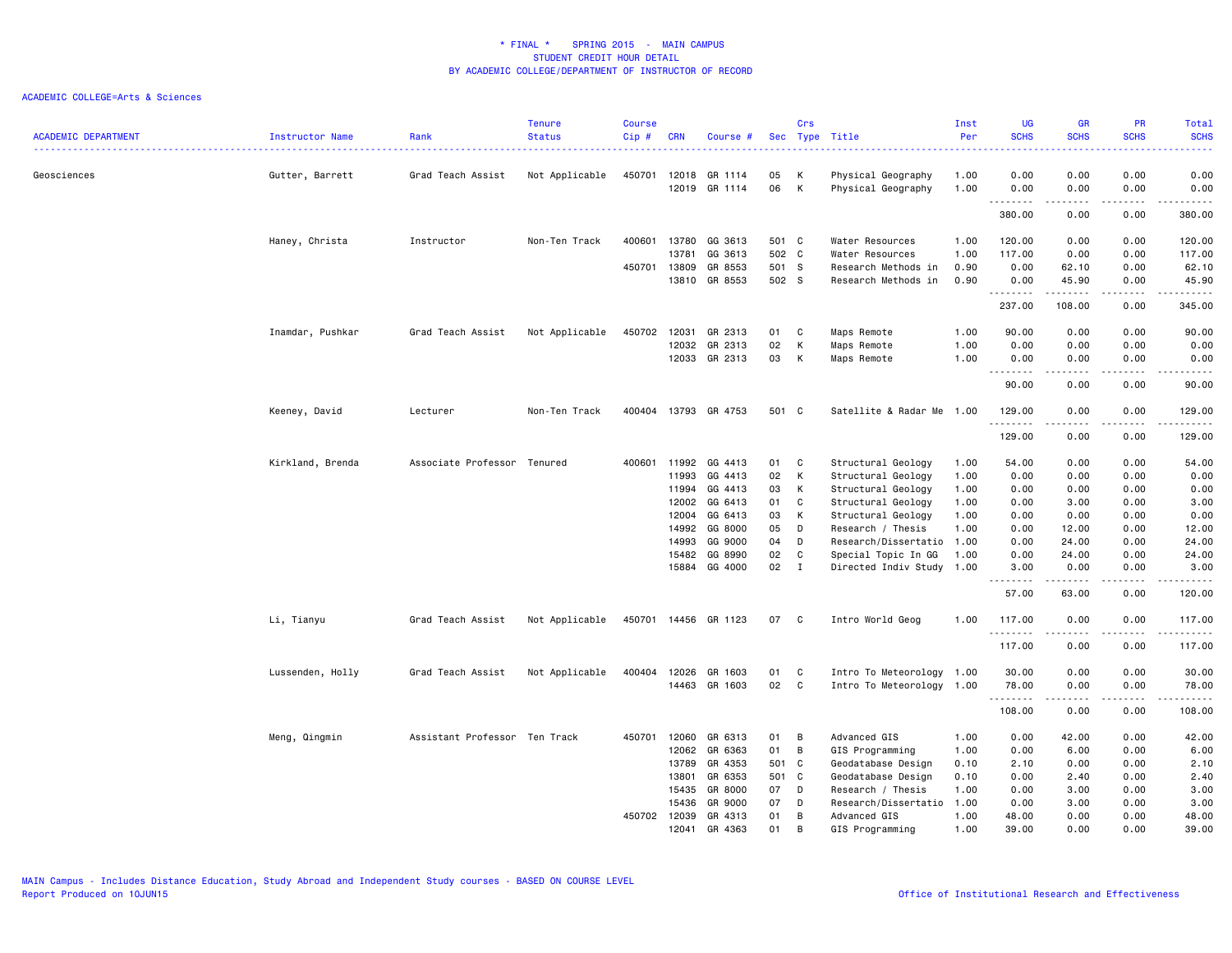| <b>ACADEMIC DEPARTMENT</b> | Instructor Name  | Rank                          | <b>Tenure</b><br><b>Status</b> | <b>Course</b><br>Cip# | CRN   | Course #      |       | Crs          | Sec Type Title            | Inst<br>Per | <b>UG</b><br><b>SCHS</b> | <b>GR</b><br><b>SCHS</b>                                                                                                                                      | <b>PR</b><br><b>SCHS</b> | Total<br><b>SCHS</b> |
|----------------------------|------------------|-------------------------------|--------------------------------|-----------------------|-------|---------------|-------|--------------|---------------------------|-------------|--------------------------|---------------------------------------------------------------------------------------------------------------------------------------------------------------|--------------------------|----------------------|
|                            |                  |                               |                                |                       |       |               |       |              |                           |             | <u>.</u>                 | <u>.</u>                                                                                                                                                      | -----                    |                      |
|                            |                  |                               |                                |                       |       |               |       |              |                           |             | 89.10                    | 56.40                                                                                                                                                         | 0.00                     | 145.50               |
| Geosciences                | Mercer, Andrew   | Assistant Professor Ten Track |                                | 400401                | 14461 | GR 8453       | 01    | C            | Quant Analysis Climo      | 1.00        | 0.00                     | 48.00                                                                                                                                                         | 0.00                     | 48.00                |
|                            |                  |                               |                                | 400404                | 12053 | GR 4933       | 01    | C            | Dynamic Meteorology       | 1.00        | 36.00                    | 0.00                                                                                                                                                          | 0.00                     | 36.00                |
|                            |                  |                               |                                |                       | 13797 | GR 4823       | 501 C |              | Dynamic Meteorology       | 0.10        | 1.50                     | 0.00                                                                                                                                                          | 0.00                     | 1.50                 |
|                            |                  |                               |                                |                       | 13808 | GR 8143       | 501 C |              | Adv Forecasting Tech      | 0.10        | 0.00                     | 9.00                                                                                                                                                          | 0.00                     | 9.00                 |
|                            |                  |                               |                                | 450701                | 12073 | GR 6933       | 01    | C            | Dynamic Meteorology       | 1.00        | 0.00                     | 9.00                                                                                                                                                          | 0.00                     | 9.00                 |
|                            |                  |                               |                                |                       | 13803 | GR 6823       | 501 C |              | Dynamic Meteorolgy I 0.10 |             | 0.00                     | 4.50                                                                                                                                                          | 0.00                     | 4.50                 |
|                            |                  |                               |                                |                       | 15004 | GR 8000       | 04    | D            | Research / Thesis         | 1.00        | 0.00                     | 4.00                                                                                                                                                          | 0.00                     | 4.00                 |
|                            |                  |                               |                                |                       |       | 15005 GR 9000 | 04    | D            | Research/Dissertatio 1.00 |             | 0.00                     | 18.00<br>$\frac{1}{2} \left( \frac{1}{2} \right) \left( \frac{1}{2} \right) \left( \frac{1}{2} \right) \left( \frac{1}{2} \right) \left( \frac{1}{2} \right)$ | 0.00                     | 18.00                |
|                            |                  |                               |                                |                       |       |               |       |              |                           |             | 37.50                    | 92.50                                                                                                                                                         | 0.00                     | 130.00               |
|                            | Miller, Dalton   | Instructor                    | Non-Ten Track                  | 450701                | 12024 | GR 1123       | 05    | C            | Intro World Geog          | 1.00        | 285.00                   | 0.00                                                                                                                                                          | 0.00                     | 285.00               |
|                            |                  |                               |                                |                       | 12025 | GR 1123       | 06    | C            | Intro World Geog          | 1.00        | 282.00                   | 0.00                                                                                                                                                          | 0.00                     | 282.00               |
|                            |                  |                               |                                |                       |       | 14457 GR 4243 | 01    | C            | Geog Of Russia            | 1.00        | 69.00<br>.               | 0.00<br>.                                                                                                                                                     | 0.00<br><u>.</u>         | 69.00<br>. <b>.</b>  |
|                            |                  |                               |                                |                       |       |               |       |              |                           |             | 636.00                   | 0.00                                                                                                                                                          | 0.00                     | 636.00               |
|                            | Mitchell, Joseph | Grad Teach Assist             | Not Applicable                 | 450701                | 12020 | GR 1123       | 01    | C            | Intro World Geog          | 1.00        | 297.00                   | 0.00                                                                                                                                                          | 0.00                     | 297.00               |
|                            |                  |                               |                                |                       | 12028 | GR 2013       | 01    | C            | Cultural Geography        | 1.00        | 90.00<br>.               | 0.00<br>.                                                                                                                                                     | 0.00                     | 90.00                |
|                            |                  |                               |                                |                       |       |               |       |              |                           |             | 387.00                   | 0.00                                                                                                                                                          | .<br>0.00                | . <u>.</u><br>387.00 |
|                            | Moe Hoffman, Amy | Instructor                    | Non-Ten Track                  | 400601                | 11958 | GG 1111       | 01    | - L          | Earth Science I Lab       | 1.00        | 28.00                    | 0.00                                                                                                                                                          | 0.00                     | 28.00                |
|                            |                  |                               |                                |                       | 11959 | GG 1111       | 02    | - L          | Earth Science I Lab       | 1.00        | 26.00                    | 0.00                                                                                                                                                          | 0.00                     | 26.00                |
|                            |                  |                               |                                |                       | 11960 | GG 1111       | 03    | - L          | Earth Science I Lab       | 1.00        | 10.00                    | 0.00                                                                                                                                                          | 0.00                     | 10.00                |
|                            |                  |                               |                                |                       | 11961 | GG 1111       | 04    | L            | Earth Science I Lab       | 1.00        | 8.00                     | 0.00                                                                                                                                                          | 0.00                     | 8.00                 |
|                            |                  |                               |                                |                       | 11962 | GG 1111       | 05    | $\mathsf{L}$ | Earth Science I Lab       | 1.00        | 33.00                    | 0.00                                                                                                                                                          | 0.00                     | 33.00                |
|                            |                  |                               |                                |                       | 11963 | GG 1111       | 06    | $\mathsf{L}$ | Earth Science I Lab       | 1.00        | 35.00                    | 0.00                                                                                                                                                          | 0.00                     | 35.00                |
|                            |                  |                               |                                |                       | 11964 | GG 1111       | 07    | $\mathsf{L}$ | Earth Science I Lab       | 1.00        | 20.00                    | 0.00                                                                                                                                                          | 0.00                     | 20.00                |
|                            |                  |                               |                                |                       | 11966 | GG 1111       | 09    | - L          | Earth Science I Lab       | 1.00        | 34.00                    | 0.00                                                                                                                                                          | 0.00                     | 34.00                |
|                            |                  |                               |                                |                       | 11967 | GG 1111       | 10    | $\mathsf{L}$ | Earth Science I Lab       | 1.00        | 16.00                    | 0.00                                                                                                                                                          | 0.00                     | 16.00                |
|                            |                  |                               |                                |                       | 11968 | GG 1111       | 12 L  |              | Earth Science I Lab       | 1.00        | 20.00                    | 0.00                                                                                                                                                          | 0.00                     | 20.00                |
|                            |                  |                               |                                |                       | 11970 | GG 1111       | H01 L |              | Honors Earth Science      | 1.00        | 2.00                     | 0.00                                                                                                                                                          | 0.00                     | 2.00                 |
|                            |                  |                               |                                |                       | 13778 | GG 1111       | 501 L |              | Earth Science I Lab       | 1.00        | 28.00                    | 0.00                                                                                                                                                          | 0.00                     | 28.00                |
|                            |                  |                               |                                |                       | 13779 | GG 1113       | 501 C |              | Survey Earth Sci I        | 1.00        | 81.00                    | 0.00                                                                                                                                                          | 0.00                     | 81.00                |
|                            |                  |                               |                                |                       | 15704 | GG 1113       | 502 C |              | Survey Earth Sci I        | 1.00        | 117.00                   | 0.00                                                                                                                                                          | 0.00                     | 117.00               |
|                            |                  |                               |                                |                       | 15946 | GG 4000       | 03    | $\mathbf{I}$ | Directed Indiv Study 1.00 |             | 1.00                     | 0.00                                                                                                                                                          | 0.00                     | 1.00                 |
|                            |                  |                               |                                |                       |       | 16262 GG 4000 | 05 I  |              | Directed Indiv Study 1.00 |             | 1.00<br><u>.</u>         | 0.00<br>$\sim$ $\sim$ $\sim$ $\sim$                                                                                                                           | 0.00<br>.                | 1.00<br>.            |
|                            |                  |                               |                                |                       |       |               |       |              |                           |             | 460.00                   | 0.00                                                                                                                                                          | 0.00                     | 460.00               |
|                            | Morris, John     | Instructor                    | Non-Ten Track                  | 450701                | 12057 | GR 6303       | 02    | K            | Principles of GIS         | 0.20        | 0.00                     | 0.00                                                                                                                                                          | 0.00                     | 0.00                 |
|                            |                  |                               |                                |                       | 12058 | GR 6303       | 03    | К            | Principles of GIS         | 0.20        | 0.00                     | 0.00                                                                                                                                                          | 0.00                     | 0.00                 |
|                            |                  |                               |                                | 450702                | 12036 | GR 4303       | 02    | К            | Principles of GIS         | 0.20        | 0.00                     | 0.00                                                                                                                                                          | 0.00                     | 0.00                 |
|                            |                  |                               |                                |                       | 12037 | GR 4303       | 03    | К            | Principles of GIS         | 0.20        | 0.00                     | 0.00                                                                                                                                                          | 0.00                     | 0.00                 |
|                            |                  |                               |                                |                       | 12038 | GR 4303       | 04    | K            | Principles of GIS         | 0.20        | 0.00<br>.                | 0.00<br>$\frac{1}{2}$                                                                                                                                         | 0.00<br>.                | 0.00                 |
|                            |                  |                               |                                |                       |       |               |       |              |                           |             | 0.00                     | 0.00                                                                                                                                                          | 0.00                     | 0.00                 |
|                            | Nagel, Athena    | Instructor                    | Non-Ten Track                  | 400601                |       | 13782 GG 6103 | 501 C |              | GeologyI Processes & 1.00 |             | 0.00                     | 57.00                                                                                                                                                         | 0.00                     | 57.00                |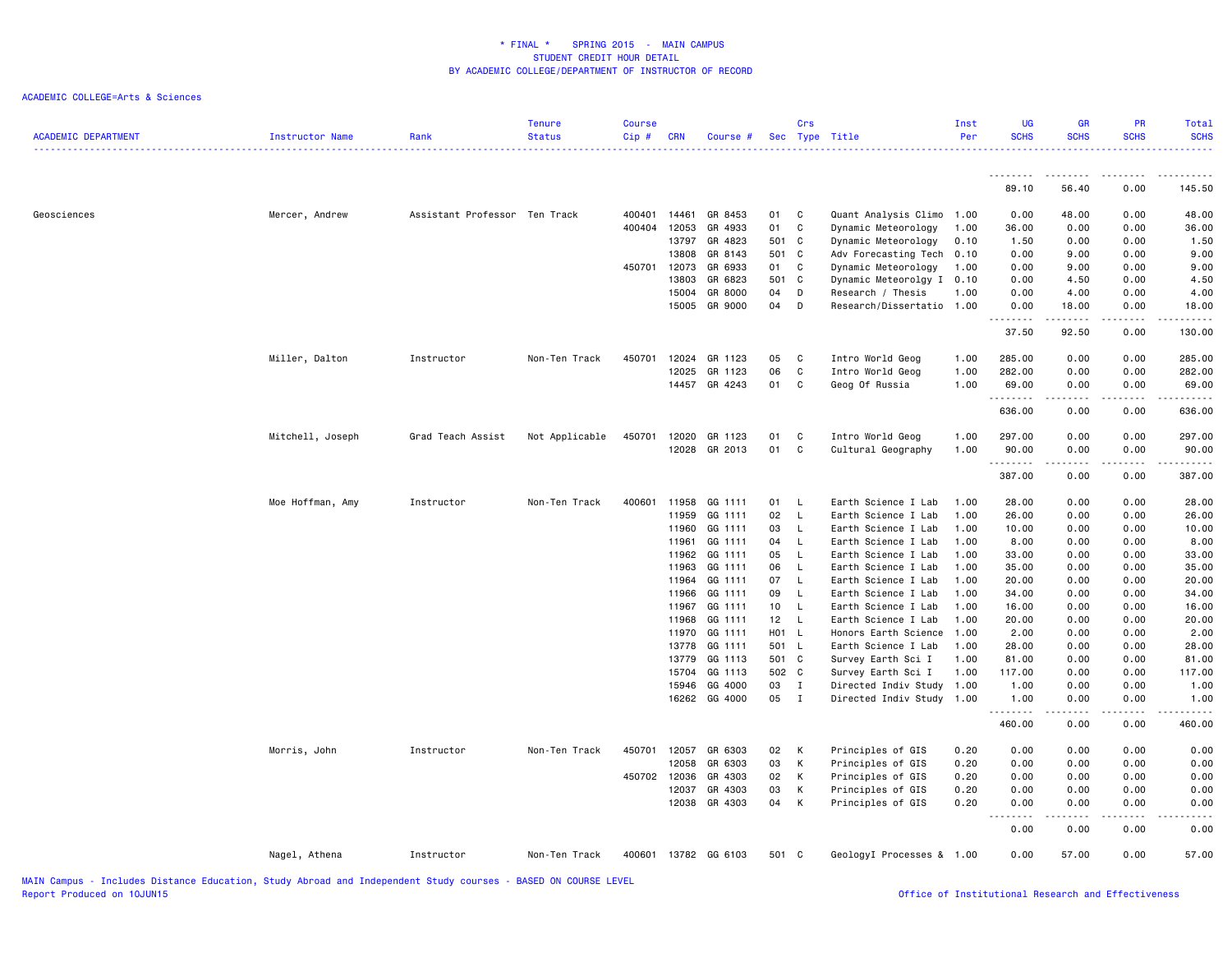| <b>ACADEMIC DEPARTMENT</b> | Instructor Name                                     | Rank                          | <b>Tenure</b><br><b>Status</b> | <b>Course</b><br>Cip# | <b>CRN</b> | Course #             |       | Crs          | Sec Type Title            | Inst<br>Per | <b>UG</b><br><b>SCHS</b>                                                                                                                                     | <b>GR</b><br><b>SCHS</b> | <b>PR</b><br><b>SCHS</b> | Total<br><b>SCHS</b><br>$\omega$ is $\omega$ in .                                                                                   |
|----------------------------|-----------------------------------------------------|-------------------------------|--------------------------------|-----------------------|------------|----------------------|-------|--------------|---------------------------|-------------|--------------------------------------------------------------------------------------------------------------------------------------------------------------|--------------------------|--------------------------|-------------------------------------------------------------------------------------------------------------------------------------|
| Geosciences                | Nagel, Athena                                       | Instructor                    | Non-Ten Track                  | 400601                | 13783      | GG 6103              | 502 C |              | GeologyI Processes & 1.00 |             | 0.00                                                                                                                                                         | 39.00                    | 0.00                     | 39.00                                                                                                                               |
|                            |                                                     |                               |                                | 450701                | 13795      | GR 4813              | 501   | C            | Natural Hazards           | 1.00        | 123.00                                                                                                                                                       | 0.00                     | 0.00                     | 123.00                                                                                                                              |
|                            |                                                     |                               |                                |                       | 13796      | GR 4813              | 502 C |              | Natural Hazards           | 1.00        | 141.00<br>.                                                                                                                                                  | 0.00<br>.                | 0.00<br>.                | 141.00<br>$\begin{array}{cccccccccccccc} \bullet & \bullet & \bullet & \bullet & \bullet & \bullet & \bullet & \bullet \end{array}$ |
|                            |                                                     |                               |                                |                       |            |                      |       |              |                           |             | 264.00                                                                                                                                                       | 96.00                    | 0.00                     | 360.00                                                                                                                              |
|                            | Nordstrom, Gregory                                  | Instructor                    | Non-Ten Track                  | 400404                | 12043      | GR 4432              | 01    | B            | Wx Forecasting II         | 1.00        | 48.00                                                                                                                                                        | 0.00                     | 0.00                     | 48.00                                                                                                                               |
|                            |                                                     |                               |                                |                       | 13790      | GR 4443              | 501 C |              | Weather Prediction I 1.00 |             | 120.00                                                                                                                                                       | 0.00                     | 0.00                     | 120.00                                                                                                                              |
|                            |                                                     |                               |                                |                       | 13791      | GR 4443              | 502 C |              | Weather Prediction I 1.00 |             | 111.00                                                                                                                                                       | 0.00                     | 0.00                     | 111.00                                                                                                                              |
|                            |                                                     |                               |                                |                       | 14525      | GR 1603              | 501 C |              | Intro To Meteorology 1.00 |             | 126.00                                                                                                                                                       | 0.00                     | 0.00                     | 126.00                                                                                                                              |
|                            |                                                     |                               |                                |                       | 14527      | GR 1603              | 502 C |              | Intro To Meteorology      | 1.00        | 123.00<br>.                                                                                                                                                  | 0.00<br>-----            | 0.00<br>.                | 123.00<br>$- - - - - - -$                                                                                                           |
|                            |                                                     |                               |                                |                       |            |                      |       |              |                           |             | 528.00                                                                                                                                                       | 0.00                     | 0.00                     | 528.00                                                                                                                              |
|                            | Rodgers, John                                       | Associate Professor Tenured   |                                | 400601                | 14448      | GG 4523              | 01    | C            | Coastal Environments 1.00 |             | 114.00                                                                                                                                                       | 0.00                     | 0.00                     | 114.00                                                                                                                              |
|                            |                                                     |                               |                                |                       | 14449      | GG 6523              | 01    | C            | Coastal Environments      | 1.00        | 0.00                                                                                                                                                         | 6.00                     | 0.00                     | 6.00                                                                                                                                |
|                            |                                                     |                               |                                | 450701                | 12052      | GR 4813              | 01    | C            | Natural Hazards           | 1.00        | 135.00                                                                                                                                                       | 0.00                     | 0.00                     | 135.00                                                                                                                              |
|                            |                                                     |                               |                                |                       | 12072      | GR 6813              | 01    | C            | Natural Hazards           | 1.00        | 0.00                                                                                                                                                         | 9.00                     | 0.00                     | 9.00                                                                                                                                |
|                            |                                                     |                               |                                |                       | 14994      | GR 8000              | 03    | D            | Research / Thesis         | 1.00        | 0.00                                                                                                                                                         | 7.00                     | 0.00                     | 7.00                                                                                                                                |
|                            |                                                     |                               |                                |                       | 14995      | GR 9000              | 03    | D            | Research/Dissertatio 1.00 |             | 0.00                                                                                                                                                         | 15.00                    | 0.00                     | 15.00                                                                                                                               |
|                            |                                                     |                               |                                |                       | 16224      | GR 4000              | 02    | $\mathbf{I}$ | Directed Indiv Study      | 1.00        | 4.00                                                                                                                                                         | 0.00                     | 0.00                     | 4.00                                                                                                                                |
|                            |                                                     |                               |                                |                       |            | 16360 GR 4000        | 03    | $\mathbf{I}$ | Directed Indiv Study 1.00 |             | 1.00<br>.                                                                                                                                                    | 0.00<br>.                | 0.00<br>.                | 1.00<br>------                                                                                                                      |
|                            |                                                     |                               |                                |                       |            |                      |       |              |                           |             | 254.00                                                                                                                                                       | 37.00                    | 0.00                     | 291.00                                                                                                                              |
|                            | Schmitz, Darrel                                     | Professor                     | Tenured                        | 400601                | 14433      | GG 4153              | 01    | C            | Engineering Geology       | 1.00        | 84.00                                                                                                                                                        | 0.00                     | 0.00                     | 84.00                                                                                                                               |
|                            |                                                     |                               |                                |                       | 14435      | GG 4153              | 02    | К            | Engineering Geology       | 1.00        | 0.00                                                                                                                                                         | 0.00                     | 0.00                     | 0.00                                                                                                                                |
|                            |                                                     |                               |                                |                       | 14438      | GG 4153              | 03    | К            | Engineering Geology       | 1.00        | 0.00                                                                                                                                                         | 0.00                     | 0.00                     | 0.00                                                                                                                                |
|                            |                                                     |                               |                                |                       | 14450      | GG 4623              | 01    | C            | Chem Hydrogeology         | 1.00        | 39.00                                                                                                                                                        | 0.00                     | 0.00                     | 39.00                                                                                                                               |
|                            |                                                     |                               |                                |                       | 14451      | GG 6623              | 01    | C            | Chem Hydrogeology         | 1.00        | 0.00                                                                                                                                                         | 15.00                    | 0.00                     | 15.00                                                                                                                               |
|                            |                                                     |                               |                                |                       | 14976      | GG 8000              | 01    | D            | Research / Thesis         | 1.00        | 0.00                                                                                                                                                         | 15.00                    | 0.00                     | 15.00                                                                                                                               |
|                            |                                                     |                               |                                |                       | 14977      | GG 9000              | 01    | D            | Research/Dissertatio      | 1.00        | 0.00                                                                                                                                                         | 1.00                     | 0.00                     | 1.00                                                                                                                                |
|                            |                                                     |                               |                                |                       | 14978      | GG 7000              | 01    | $\mathbf I$  | Directed Indiv Study      | 1.00        | 0.00                                                                                                                                                         | 3.00                     | 0.00                     | 3.00                                                                                                                                |
|                            |                                                     |                               |                                |                       | 16047      | GG 4000              | 04    | $\mathbf I$  | Directed Indiv Study 1.00 |             | 6.00<br>$\frac{1}{2} \left( \frac{1}{2} \right) \left( \frac{1}{2} \right) \left( \frac{1}{2} \right) \left( \frac{1}{2} \right) \left( \frac{1}{2} \right)$ | 0.00<br>.                | 0.00<br>.                | 6.00<br>.                                                                                                                           |
|                            |                                                     |                               |                                |                       |            |                      |       |              |                           |             | 129.00                                                                                                                                                       | 34.00                    | 0.00                     | 163.00                                                                                                                              |
|                            | Sherman-Morris, Kathlee Associate Professor Tenured |                               |                                | 400401 13811          |            | GR 8833              | 501 C |              | Weather & Society         | 1.00        | 0.00                                                                                                                                                         | 75.00                    | 0.00                     | 75.00                                                                                                                               |
|                            |                                                     |                               |                                |                       | 13812      | GR 8833              | 502 C |              | Weather & Society         | 1.00        | 0.00                                                                                                                                                         | 72.00                    | 0.00                     | 72.00                                                                                                                               |
|                            |                                                     |                               |                                | 400404                | 13792      | GR 4640              | 501 E |              | Met Internship            | 1.00        | 7.00                                                                                                                                                         | 0.00                     | 0.00                     | 7.00                                                                                                                                |
|                            |                                                     |                               |                                | 400601                | 14554      | GR 8191              | 501 S |              | Geoscience Review         | 1.00        | 0.00                                                                                                                                                         | 2.00                     | 0.00                     | 2.00                                                                                                                                |
|                            |                                                     |                               |                                | 450701                | 13809      | GR 8553              | 501 S |              | Research Methods in       | 0.10        | 0.00                                                                                                                                                         | 6.90                     | 0.00                     | 6.90                                                                                                                                |
|                            |                                                     |                               |                                |                       | 13810      | GR 8553              | 502 S |              | Research Methods in       | 0.10        | 0.00                                                                                                                                                         | 5.10                     | 0.00                     | 5.10                                                                                                                                |
|                            |                                                     |                               |                                |                       |            | 14980 GR 9000        | 01    | D            | Research/Dissertatio      | 1.00        | 0.00<br>.                                                                                                                                                    | 18.00<br>$- - - - - - -$ | 0.00<br>.                | 18.00<br>.                                                                                                                          |
|                            |                                                     |                               |                                |                       |            |                      |       |              |                           |             | 7.00                                                                                                                                                         | 179.00                   | 0.00                     | 186.00                                                                                                                              |
|                            | Singh, Shatrughan                                   | Grad Teach Assist             | Not Applicable                 | 400601                | 11976      | GG 1113              | 06    | C            | Survey Earth Sci I        | 1.00        | 162.00                                                                                                                                                       | 0.00                     | 0.00                     | 162.00                                                                                                                              |
|                            |                                                     |                               |                                |                       |            | 450701 12022 GR 1123 | 03    | C            | Intro World Geog          | 1.00        | 285.00                                                                                                                                                       | 0.00                     | 0.00                     | 285.00                                                                                                                              |
|                            |                                                     |                               |                                |                       |            |                      |       |              |                           |             | .<br>447.00                                                                                                                                                  | 0.00                     | 0.00                     | .<br>447.00                                                                                                                         |
|                            | Skarke, Adam                                        | Assistant Professor Ten Track |                                | 400601                |            | 11995 GG 4443        | 01    | C            | Prin Sed Dep II           | 1.00        | 48.00                                                                                                                                                        | 0.00                     | 0.00                     | 48.00                                                                                                                               |
|                            |                                                     |                               |                                |                       |            |                      |       |              |                           |             |                                                                                                                                                              |                          |                          |                                                                                                                                     |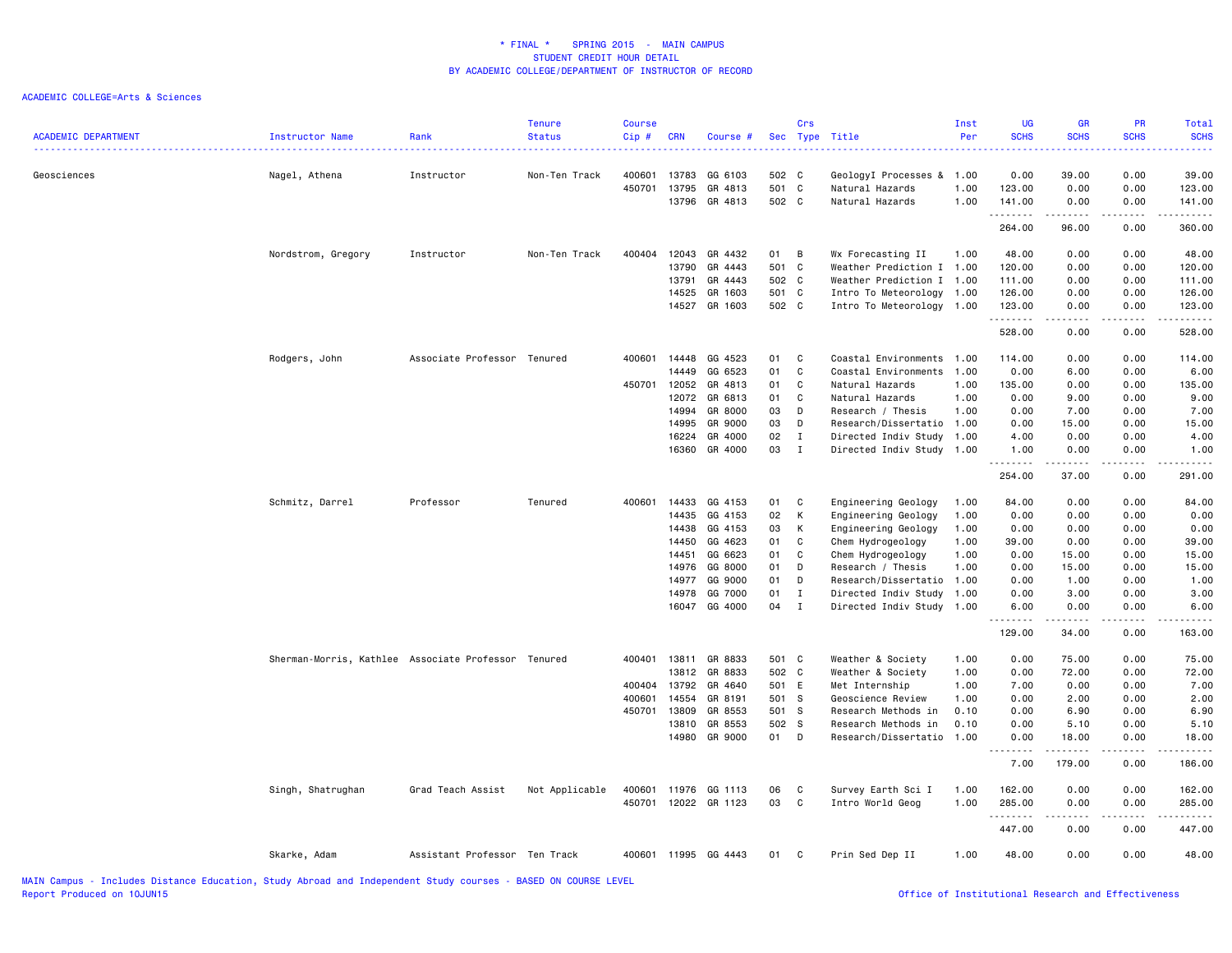|                            |                       |                               | <b>Tenure</b>  | Course |            |                      |            | Crs          |                           | Inst | UG                  | <b>GR</b>                    | <b>PR</b>                                                                                                                                                                               | Total                                                                                                                                                        |
|----------------------------|-----------------------|-------------------------------|----------------|--------|------------|----------------------|------------|--------------|---------------------------|------|---------------------|------------------------------|-----------------------------------------------------------------------------------------------------------------------------------------------------------------------------------------|--------------------------------------------------------------------------------------------------------------------------------------------------------------|
| <b>ACADEMIC DEPARTMENT</b> | Instructor Name       | Rank                          | <b>Status</b>  | Cip#   | <b>CRN</b> | Course #             | <b>Sec</b> |              | Type Title                | Per  | <b>SCHS</b><br>.    | <b>SCHS</b><br>. <b>.</b> .  | <b>SCHS</b><br>. <b>.</b>                                                                                                                                                               | <b>SCHS</b><br>. <u>.</u> .                                                                                                                                  |
| Geosciences                | Skarke, Adam          | Assistant Professor Ten Track |                | 400601 | 12005      | GG 6443              | 01         | $\mathbf{C}$ | Prin Sed Dep II           | 1.00 | 0.00                | 12.00                        | 0.00                                                                                                                                                                                    | 12.00                                                                                                                                                        |
|                            |                       |                               |                |        | 12007      | GG 8561              | 02         | - S          | Geoscience Seminar        | 1.00 | 0.00                | 17.00                        | 0.00                                                                                                                                                                                    | 17.00                                                                                                                                                        |
|                            |                       |                               |                |        | 14452      | GG 8572              | 01         | -S           | Geologic Lit              | 1.00 | 0.00                | 34.00                        | 0.00                                                                                                                                                                                    | 34.00                                                                                                                                                        |
|                            |                       |                               |                |        | 14979      | GG 8000              | 02         | D            | Research / Thesis         | 1.00 | 0.00                | 4.00                         | 0.00                                                                                                                                                                                    | 4.00                                                                                                                                                         |
|                            |                       |                               |                |        | 15866      | GG 4000              | $01$ I     |              | Directed Indiv Study      | 1.00 | 3.00<br>.           | 0.00<br>-----                | 0.00<br>$   -$                                                                                                                                                                          | 3.00<br>$\frac{1}{2} \left( \frac{1}{2} \right) \left( \frac{1}{2} \right) \left( \frac{1}{2} \right) \left( \frac{1}{2} \right) \left( \frac{1}{2} \right)$ |
|                            |                       |                               |                |        |            |                      |            |              |                           |      | 51.00               | 67.00                        | 0.00                                                                                                                                                                                    | 118.00                                                                                                                                                       |
|                            | Templeton, Morris     | Lecturer                      | Non-Ten Track  | 231303 | 11991      | GG 4333              | 01         | C            | Geowriting                | 1.00 | 69.00               | 0.00                         | 0.00                                                                                                                                                                                    | 69.00                                                                                                                                                        |
|                            |                       |                               |                |        |            |                      |            |              |                           |      | 69.00               | ----<br>0.00                 | 0.00                                                                                                                                                                                    | 69.00                                                                                                                                                        |
|                            | Threatt, Patrick      | Lecturer                      | Non-Ten Track  |        |            | 450701 13785 GR 1123 | 501 C      |              | Intro World Geog          | 1.00 | 126.00              | 0.00                         | 0.00                                                                                                                                                                                    | 126.00                                                                                                                                                       |
|                            |                       |                               |                |        |            |                      |            |              |                           |      | ---------<br>126.00 | .<br>0.00                    | $\frac{1}{2} \left( \frac{1}{2} \right) \left( \frac{1}{2} \right) \left( \frac{1}{2} \right) \left( \frac{1}{2} \right) \left( \frac{1}{2} \right) \left( \frac{1}{2} \right)$<br>0.00 | .<br>126.00                                                                                                                                                  |
|                            | Wallace, Timothy      | Instructor                    | Non-Ten Track  | 400404 | 13797      | GR 4823              | 501 C      |              | Dynamic Meteorology       | 0.90 | 13.50               | 0.00                         | 0.00                                                                                                                                                                                    | 13.50                                                                                                                                                        |
|                            |                       |                               |                |        | 13798      | GR 4923              | 501 C      |              | Severe Weather            | 1.00 | 117.00              | 0.00                         | 0.00                                                                                                                                                                                    | 117.00                                                                                                                                                       |
|                            |                       |                               |                |        | 13799      | GR 4923              | 502 C      |              | Severe Weather            | 1.00 | 63.00               | 0.00                         | 0.00                                                                                                                                                                                    | 63.00                                                                                                                                                        |
|                            |                       |                               |                | 450701 | 13802      | GR 6753              | 501 C      |              | Satellite & Radar Me 0.90 |      | 0.00                | 72.90                        | 0.00                                                                                                                                                                                    | 72.90                                                                                                                                                        |
|                            |                       |                               |                |        | 13803      | GR 6823              | 501 C      |              | Dynamic Meteorolgy I 0.90 |      | 0.00                | 40.50                        | 0.00                                                                                                                                                                                    | 40.50                                                                                                                                                        |
|                            |                       |                               |                |        |            |                      |            |              |                           |      | .<br>193.50         | .<br>113.40                  | -----<br>0.00                                                                                                                                                                           | ------<br>306.90                                                                                                                                             |
|                            | Weremeichik, Jeremy   | Grad Teach Assist             | Not Applicable | 400601 | 11971      | GG 1113              | 01         | C            | Survey Earth Sci I        | 1.00 | 135.00              | 0.00                         | 0.00                                                                                                                                                                                    | 135.00                                                                                                                                                       |
|                            |                       |                               |                |        |            | 11983 GG 1133        | 01 C       |              | Planetary Geology         | 1.00 | 108.00              | 0.00                         | 0.00                                                                                                                                                                                    | 108.00                                                                                                                                                       |
|                            |                       |                               |                |        |            |                      |            |              |                           |      | --------<br>243.00  | .<br>0.00                    | .<br>0.00                                                                                                                                                                               | .<br>243.00                                                                                                                                                  |
|                            | Williams, Christopher | Lecturer                      | Non-Ten Track  | 400404 | 13804      | GR 8123              | 501 C      |              | Met II: Fore and St 0.90  |      | 0.00                | 56.70                        | 0.00                                                                                                                                                                                    | 56.70                                                                                                                                                        |
|                            |                       |                               |                |        |            | 13805 GR 8123        | 502 C      |              | Met II: Fore and St 0.90  |      | 0.00<br>.           | 18.90<br>. <b>.</b>          | 0.00<br>.                                                                                                                                                                               | 18.90<br>.                                                                                                                                                   |
|                            |                       |                               |                |        |            |                      |            |              |                           |      | 0.00                | 75.60                        | 0.00                                                                                                                                                                                    | 75.60                                                                                                                                                        |
|                            |                       |                               |                |        |            |                      |            |              |                           |      | ========            |                              |                                                                                                                                                                                         |                                                                                                                                                              |
| Geosciences                |                       |                               |                |        |            |                      |            |              |                           |      | 7245.00<br>======== | 1444.00<br>================= | 0.00                                                                                                                                                                                    | 8689.00<br>==========                                                                                                                                        |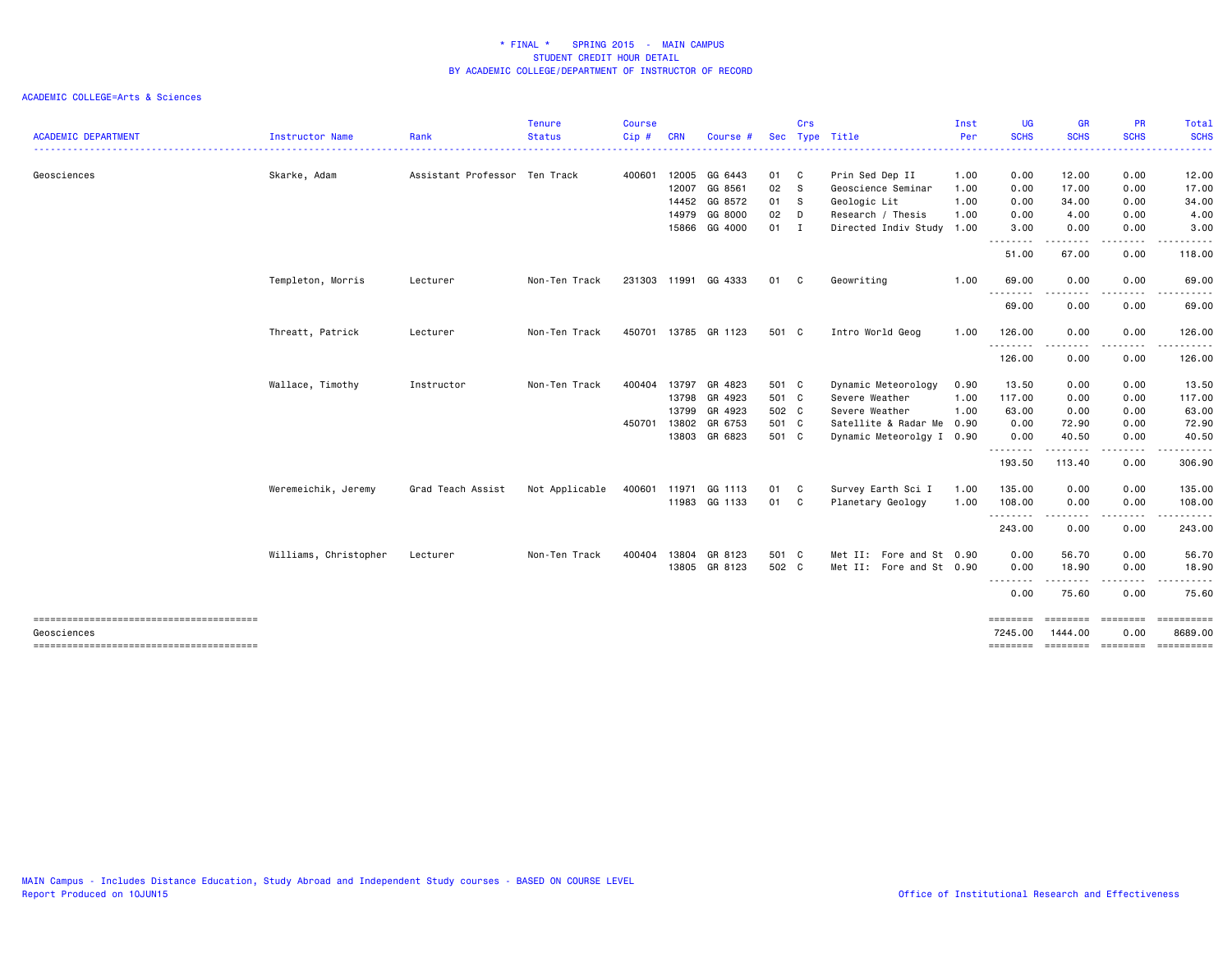| <b>ACADEMIC DEPARTMENT</b> | Instructor Name  | Rank                              | <b>Tenure</b><br><b>Status</b> | <b>Course</b><br>Cip# | <b>CRN</b>     | Course #           |                 | Crs    | Sec Type Title<br>. <u>.</u>           | Inst<br>Per  | <b>UG</b><br><b>SCHS</b><br>. | <b>GR</b><br><b>SCHS</b> | <b>PR</b><br><b>SCHS</b><br>$\frac{1}{2} \left( \frac{1}{2} \right) \left( \frac{1}{2} \right) \left( \frac{1}{2} \right) \left( \frac{1}{2} \right)$ | Total<br><b>SCHS</b><br>. |
|----------------------------|------------------|-----------------------------------|--------------------------------|-----------------------|----------------|--------------------|-----------------|--------|----------------------------------------|--------------|-------------------------------|--------------------------|-------------------------------------------------------------------------------------------------------------------------------------------------------|---------------------------|
| History                    | Adams, Michael   | Grad Teach Assist                 | Not Applicable                 | 540102                | 12108          | HI 1073            | 07              | C      | Modern U S History                     | 0.25         | 12.75                         | 0.00                     | 0.00                                                                                                                                                  | 12.75                     |
|                            |                  |                                   |                                |                       |                | 12111 HI 1073      | 10 <sub>1</sub> | C      | Modern U S History                     | 0.25         | 17.25<br>.                    | 0.00<br>$\cdots$         | 0.00<br>.                                                                                                                                             | 17.25<br>.                |
|                            |                  |                                   |                                |                       |                |                    |                 |        |                                        |              | 30.00                         | 0.00                     | 0.00                                                                                                                                                  | 30.00                     |
|                            | Anderson, David  | Grad Teach Assist                 | Not Applicable                 | 540102                | 12081<br>12086 | HI 1063<br>HI 1063 | 01<br>06        | C<br>C | Early U S History<br>Early U S History | 0.25<br>0.25 | 15.00<br>16.50                | 0.00<br>0.00             | 0.00<br>0.00                                                                                                                                          | 15.00<br>16.50            |
|                            |                  |                                   |                                |                       |                |                    |                 |        |                                        |              | <u>.</u>                      |                          |                                                                                                                                                       | . <u>.</u> .              |
|                            |                  |                                   |                                |                       |                |                    |                 |        |                                        |              | 31.50                         | 0.00                     | 0.00                                                                                                                                                  | 31.50                     |
|                            | Barbier, Mary    | Associate Professor Tenured       |                                | 450801                | 12165          | HI 6233            | 01              | C      | American Military Hi 1.00              |              | 0.00                          | 9.00                     | 0.00                                                                                                                                                  | 9.00                      |
|                            |                  |                                   |                                |                       | 14629          | HI 9000            | 05              | D      | Research / Diss                        | 1.00         | 0.00                          | 37.00                    | 0.00                                                                                                                                                  | 37.00                     |
|                            |                  |                                   |                                | 450902                | 14390          | HI 8893            | 01              | S      | History of ISIS                        | 1.00         | 0.00                          | 21.00                    | 0.00                                                                                                                                                  | 21.00                     |
|                            |                  |                                   |                                | 540101 12172          |                | HI 8803            | 05              | C      | Graduate Colloquium                    | 1.00         | 0.00                          | 24.00                    | 0.00                                                                                                                                                  | 24.00                     |
|                            |                  |                                   |                                | 540108 12157          |                | HI 4233            | 01              | C      | American Military Hi 1.00              |              | 84.00<br>.                    | 0.00<br>د د د د د        | 0.00<br>$\sim$ $\sim$ $\sim$                                                                                                                          | 84.00<br>.                |
|                            |                  |                                   |                                |                       |                |                    |                 |        |                                        |              | 84.00                         | 91.00                    | 0.00                                                                                                                                                  | 175.00                    |
|                            | Barrett, Marsha  | Assistant Professor Non-Ten Track |                                | 050201 14229          |                | AAS 3023           | 01              | C      | Afr Am Hist since 18 1.00              |              | 54.00                         | 0.00                     | 0.00                                                                                                                                                  | 54.00                     |
|                            |                  |                                   |                                |                       | 14230          | HI 3023            | 01              | C      | Afr Am History since                   | 1.00         | 48.00                         | 0.00                     | 0.00                                                                                                                                                  | 48.00                     |
|                            |                  |                                   |                                | 540101                | 12168          | HI 8803            | 01              | C      | Graduate Colloquium                    | 1.00         | 0.00                          | 24.00                    | 0.00                                                                                                                                                  | 24.00                     |
|                            |                  |                                   |                                | 540102 15808          |                | HI 7000            | 501 I           |        | Directed Indiv Study 1.00              |              | 0.00<br>.                     | 3.00<br>.                | 0.00<br>.                                                                                                                                             | 3.00<br>.                 |
|                            |                  |                                   |                                |                       |                |                    |                 |        |                                        |              | 102.00                        | 27.00                    | 0.00                                                                                                                                                  | 129.00                    |
|                            | Berman, Hannah   | Grad Teach Assist                 | Not Applicable                 | 050114                | 12133          | HI 1223            | 01              | C      | Modern Western World                   | 0.25         | 12.75                         | 0.00                     | 0.00                                                                                                                                                  | 12.75                     |
|                            |                  |                                   |                                |                       | 12139          | HI 1223            | 07              | C      | Modern Western World                   | 0.25         | 7.50                          | 0.00                     | 0.00                                                                                                                                                  | 7.50                      |
|                            |                  |                                   |                                |                       |                | 12140 HI 1223      | 08              | C      | Modern Western World 0.25              |              | 9.75<br>.                     | 0.00                     | 0.00<br>$\sim$ $\sim$ $\sim$ $\sim$                                                                                                                   | 9.75<br>.                 |
|                            |                  |                                   |                                |                       |                |                    |                 |        |                                        |              | 30.00                         | 0.00                     | 0.00                                                                                                                                                  | 30.00                     |
|                            | Brain, Stephen   | Associate Professor Tenured       |                                | 050114 12133          |                | HI 1223            | 01              | C      | Modern Western World 0.75              |              | 38.25                         | 0.00                     | 0.00                                                                                                                                                  | 38.25                     |
|                            |                  |                                   |                                |                       | 12134          | HI 1223            | 02              | C      | Modern Western World 0.75              |              | 33.75                         | 0.00                     | 0.00                                                                                                                                                  | 33.75                     |
|                            |                  |                                   |                                |                       | 12135          | HI 1223            | 03              | C      | Modern Western World 0.75              |              | 45.00                         | 0.00                     | 0.00                                                                                                                                                  | 45.00                     |
|                            |                  |                                   |                                |                       | 12136          | HI 1223            | 04              | C      | Modern Western World 0.75              |              | 40.50                         | 0.00                     | 0.00                                                                                                                                                  | 40.50                     |
|                            |                  |                                   |                                |                       | 12137          | HI 1223            | 05              | C      | Modern Western World                   | 0.75         | 54.00                         | 0.00                     | 0.00                                                                                                                                                  | 54.00                     |
|                            |                  |                                   |                                |                       | 12138          | HI 1223            | 06              | C      | Modern Western World                   | 0.75         | 33.75                         | 0.00                     | 0.00                                                                                                                                                  | 33.75                     |
|                            |                  |                                   |                                |                       | 12139          | HI 1223            | 07              | C      | Modern Western World 0.75              |              | 22.50                         | 0.00                     | 0.00                                                                                                                                                  | 22.50                     |
|                            |                  |                                   |                                |                       | 12140          | HI 1223            | 08              | C      | Modern Western World                   | 0.75         | 29.25                         | 0.00                     | 0.00                                                                                                                                                  | 29.25                     |
|                            |                  |                                   |                                | 050299                | 14399          | HI 4613            | 01              | C      | History of the Sovie                   | 1.00         | 90.00                         | 0.00                     | 0.00                                                                                                                                                  | 90.00                     |
|                            |                  |                                   |                                | 450801                | 14631          | HI 9000            | 07              | D      | Research / Diss                        | 1.00         | 0.00                          | 10.00                    | 0.00                                                                                                                                                  | 10.00                     |
|                            |                  |                                   |                                | 540102                | 14611          | HI 8000            | 03              | D      | Research / Thesis                      | 1.00         | 0.00<br>.                     | 12.00<br>.               | 0.00<br>.                                                                                                                                             | 12.00<br>.                |
|                            |                  |                                   |                                |                       |                |                    |                 |        |                                        |              | 387.00                        | 22.00                    | 0.00                                                                                                                                                  | 409.00                    |
|                            | Bullard, Zachary | Grad Teach Assist                 | Not Applicable                 | 540101                | 12129          | HI 1173            | 02              | C      | Wld Hist After 1500                    | 0.25         | 17.25                         | 0.00                     | 0.00                                                                                                                                                  | 17.25                     |
|                            |                  |                                   |                                |                       | 12130          | HI 1173            | 04              | C      | Wld Hist After 1500                    | 0.25         | 18.00<br>.                    | 0.00                     | 0.00                                                                                                                                                  | 18.00<br>$\frac{1}{2}$    |
|                            |                  |                                   |                                |                       |                |                    |                 |        |                                        |              | 35.25                         | 0.00                     | 0.00                                                                                                                                                  | 35.25                     |
|                            | Byrd, Brandon    | Assistant Professor Ten Track     |                                | 050201                | 14231          | AAS 3013           | 01              | C      | Afr Am History to 18                   | 1.00         | 36.00                         | 0.00                     | 0.00                                                                                                                                                  | 36.00                     |
|                            |                  |                                   |                                |                       | 14232          | HI 3013            | 01              | C      | Afr Am History to 18                   | 1.00         | 33.00                         | 0.00                     | 0.00                                                                                                                                                  | 33.00                     |
|                            |                  |                                   |                                | 540102                | 12089          | HI 1063            | 09              | C      | Early U S History                      | 0.75         | 51.75                         | 0.00                     | 0.00                                                                                                                                                  | 51.75                     |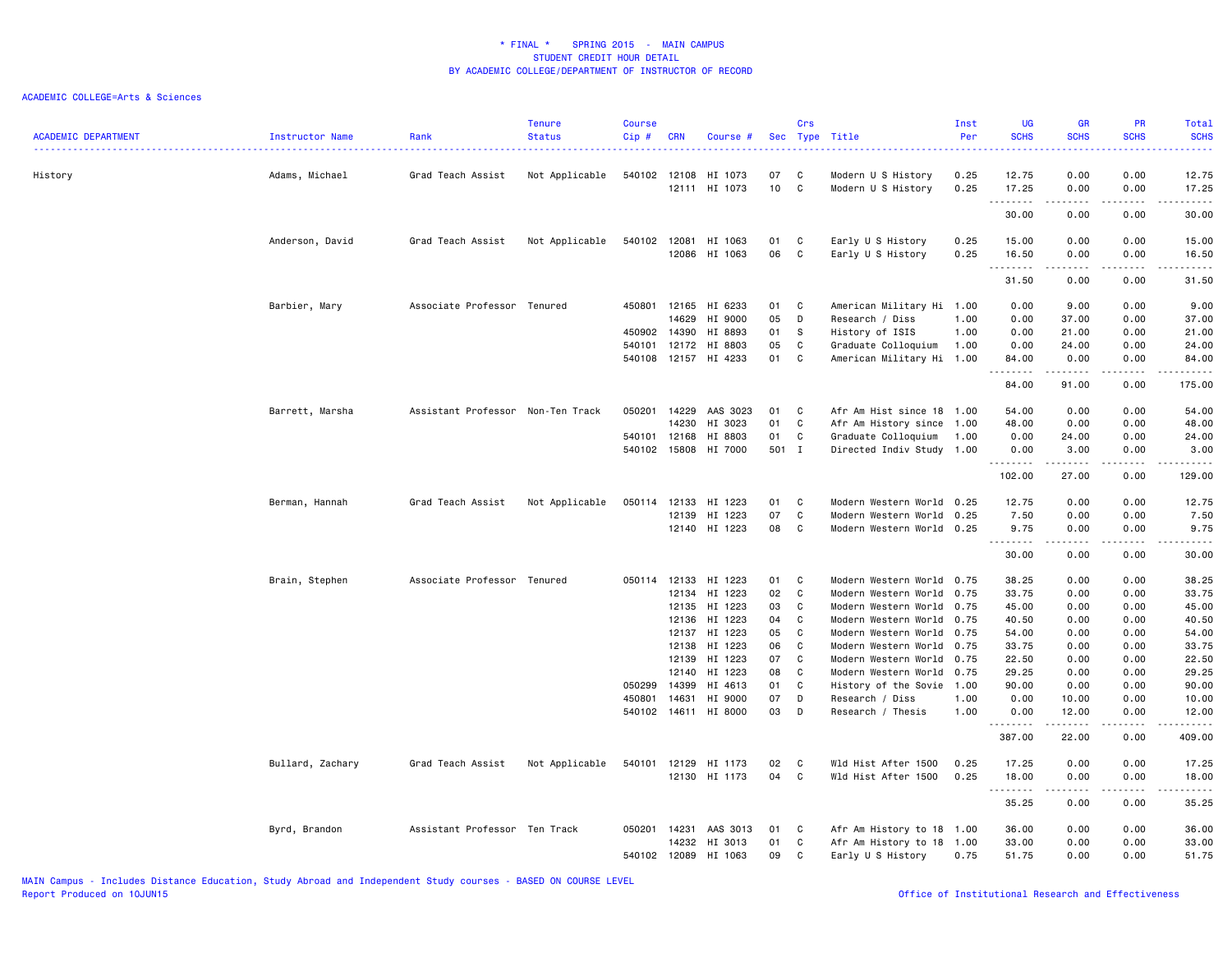| <b>ACADEMIC DEPARTMENT</b> | Instructor Name | Rank                          | <b>Tenure</b><br><b>Status</b> | <b>Course</b><br>Cip# | <b>CRN</b>     | Course #           |                 | Crs          | Sec Type Title                                  | Inst<br>Per | <b>UG</b><br><b>SCHS</b> | <b>GR</b><br><b>SCHS</b>                                                                                                                                     | <b>PR</b><br><b>SCHS</b> | Total<br><b>SCHS</b><br>والمستحدث                                                                                                 |
|----------------------------|-----------------|-------------------------------|--------------------------------|-----------------------|----------------|--------------------|-----------------|--------------|-------------------------------------------------|-------------|--------------------------|--------------------------------------------------------------------------------------------------------------------------------------------------------------|--------------------------|-----------------------------------------------------------------------------------------------------------------------------------|
| History                    | Byrd, Brandon   | Assistant Professor Ten Track |                                | 540102 12090          |                | HI 1063            | 10 <sub>1</sub> | C            | Early U S History                               | 0.75        | 45.00                    | 0.00                                                                                                                                                         | 0.00                     | 45.00                                                                                                                             |
|                            |                 |                               |                                |                       | 12091          | HI 1063            | 11              | C            | Early U S History                               | 0.75        | 49.50                    | 0.00                                                                                                                                                         | 0.00                     | 49.50                                                                                                                             |
|                            |                 |                               |                                |                       | 12092          | HI 1063            | 12              | C            | Early U S History                               | 0.75        | 51.75                    | 0.00                                                                                                                                                         | 0.00                     | 51.75                                                                                                                             |
|                            |                 |                               |                                |                       | 12093          | HI 1063            | 13              | C            | Early U S History                               | 0.75        | 51.75                    | 0.00                                                                                                                                                         | 0.00                     | 51.75                                                                                                                             |
|                            |                 |                               |                                |                       | 12094          | HI 1063            | 14              | C            | Early U S History                               | 0.75        | 56.25                    | 0.00                                                                                                                                                         | 0.00                     | 56.25                                                                                                                             |
|                            |                 |                               |                                |                       | 12095          | HI 1063            | 15              | C            | Early U S History                               | 0.75        | 47.25                    | 0.00                                                                                                                                                         | 0.00                     | 47.25                                                                                                                             |
|                            |                 |                               |                                |                       | 12096          | HI 1063            | 16              | C            | Early U S History                               | 0.75        | 51.75                    | 0.00                                                                                                                                                         | 0.00                     | 51.75                                                                                                                             |
|                            |                 |                               |                                |                       | 12097          | HI 1063            | 17              | C            | Early U S History                               | 0.75        | 47.25                    | 0.00                                                                                                                                                         | 0.00                     | 47.25                                                                                                                             |
|                            |                 |                               |                                |                       | 12098          | HI 1063            | 18              | C            | Early U S History                               | 0.75        | 47.25                    | 0.00                                                                                                                                                         | 0.00                     | 47.25                                                                                                                             |
|                            |                 |                               |                                |                       | 12099          | HI 1063            | 19              | C            | Early U S History                               | 0.75        | 54.00                    | 0.00                                                                                                                                                         | 0.00                     | 54.00                                                                                                                             |
|                            |                 |                               |                                |                       | 12100          | HI 1063            | 20              | $\mathbf c$  | Early U S History                               | 0.75        | 56.25<br>.               | 0.00                                                                                                                                                         | 0.00<br>$\frac{1}{2}$    | 56.25<br>$    -$                                                                                                                  |
|                            |                 |                               |                                |                       |                |                    |                 |              |                                                 |             | 678.75                   | 0.00                                                                                                                                                         | 0.00                     | 678.75                                                                                                                            |
|                            | Damms, Richard  | Associate Professor Tenured   |                                | 050107                | 14392          | HI 3853            | 01              | C            | US & Latin America                              | 1.00        | 102.00                   | 0.00                                                                                                                                                         | 0.00                     | 102.00                                                                                                                            |
|                            |                 |                               |                                | 450801                | 14633          | HI 9000            | 09              | D            | Research / Diss                                 | 1.00        | 0.00                     | 18.00                                                                                                                                                        | 0.00                     | 18.00                                                                                                                             |
|                            |                 |                               |                                | 540102                | 12178          | HI 8963            | 01              | C            | U.S. History since 1                            | 1.00        | 0.00                     | 21.00                                                                                                                                                        | 0.00                     | 21.00                                                                                                                             |
|                            |                 |                               |                                |                       |                | 14613 HI 8000      | 05              | D            | Research / Thesis                               | 1.00        | 0.00                     | 8.00                                                                                                                                                         | 0.00                     | 8.00<br>$\begin{array}{cccccccccccccc} \bullet & \bullet & \bullet & \bullet & \bullet & \bullet & \bullet & \bullet \end{array}$ |
|                            |                 |                               |                                |                       |                |                    |                 |              |                                                 |             | .<br>102.00              | 47.00                                                                                                                                                        | .<br>0.00                | 149.00                                                                                                                            |
|                            | Drake, Nathan   | Grad Teach Assist             | Not Applicable                 | 540102 12089          |                | HI 1063            | 09              | C            | Early U S History                               | 0.25        | 17.25                    | 0.00                                                                                                                                                         | 0.00                     | 17.25                                                                                                                             |
|                            |                 |                               |                                |                       | 12100          | HI 1063            | 20              | $\mathbb{C}$ | Early U S History                               | 0.25        | 18.75                    | 0.00                                                                                                                                                         | 0.00                     | 18.75                                                                                                                             |
|                            |                 |                               |                                |                       |                |                    |                 |              |                                                 |             | 36.00                    | .<br>0.00                                                                                                                                                    | والمستوات<br>0.00        | .<br>36.00                                                                                                                        |
|                            | Drane, Lindsay  | Grad Teach Assist             | Not Applicable                 | 540102 12120          |                | HI 1073            | 19              | C            | Modern U S History                              | 0.25        | 19.50                    | 0.00                                                                                                                                                         | 0.00                     | 19.50                                                                                                                             |
|                            |                 |                               |                                |                       |                | 12121 HI 1073      | 20              | C            | Modern U S History                              | 0.25        | 11.25                    | 0.00<br>$\frac{1}{2} \left( \frac{1}{2} \right) \left( \frac{1}{2} \right) \left( \frac{1}{2} \right) \left( \frac{1}{2} \right) \left( \frac{1}{2} \right)$ | 0.00<br>.                | 11.25<br>.                                                                                                                        |
|                            |                 |                               |                                |                       |                |                    |                 |              |                                                 |             | --------<br>30.75        | 0.00                                                                                                                                                         | 0.00                     | 30.75                                                                                                                             |
|                            | Forrest, John   | Grad Teach Assist             | Not Applicable                 | 540102                | 12102          | HI 1073            | 01              | C            | Modern U S History                              | 0.75        | 56.25                    | 0.00                                                                                                                                                         | 0.00                     | 56.25                                                                                                                             |
|                            |                 |                               |                                |                       | 12103          | HI 1073            | 02              | C            | Modern U S History                              | 0.75        | 56.25                    | 0.00                                                                                                                                                         | 0.00                     | 56.25                                                                                                                             |
|                            |                 |                               |                                |                       | 12104          | HI 1073            | 03              | C            | Modern U S History                              | 0.75        | 56.25                    | 0.00                                                                                                                                                         | 0.00                     | 56.25                                                                                                                             |
|                            |                 |                               |                                |                       | 12105          | HI 1073            | 04              | C            | Modern U S History                              | 0.75        | 54.00                    | 0.00                                                                                                                                                         | 0.00                     | 54.00                                                                                                                             |
|                            |                 |                               |                                |                       | 12106          | HI 1073            | 05              | C            | Modern U S History                              | 0.75        | 54.00                    | 0.00                                                                                                                                                         | 0.00                     | 54.00                                                                                                                             |
|                            |                 |                               |                                |                       | 12107          | HI 1073            | 06              | C            | Modern U S History                              | 0.75        | 47.25                    | 0.00                                                                                                                                                         | 0.00                     | 47.25                                                                                                                             |
|                            |                 |                               |                                |                       | 12108          | HI 1073            | 07              | C            | Modern U S History                              | 0.75        | 38.25                    | 0.00                                                                                                                                                         | 0.00                     | 38.25                                                                                                                             |
|                            |                 |                               |                                |                       | 12109          | HI 1073            | 08              | C            | Modern U S History                              | 0.75        | 51.75                    | 0.00                                                                                                                                                         | 0.00                     | 51.75                                                                                                                             |
|                            |                 |                               |                                |                       | 12110          | HI 1073            | 09              | C            | Modern U S History                              | 0.75        | 51.75                    | 0.00                                                                                                                                                         | 0.00                     | 51.75                                                                                                                             |
|                            |                 |                               |                                |                       | 12111          | HI 1073            | 10 <sup>1</sup> | C            | Modern U S History                              | 0.75        | 51.75                    | 0.00                                                                                                                                                         | 0.00                     | 51.75                                                                                                                             |
|                            |                 |                               |                                |                       |                | 12112 HI 1073      | 11              | C            | Modern U S History                              | 0.75        | 56.25                    | 0.00                                                                                                                                                         | 0.00                     | 56.25                                                                                                                             |
|                            |                 |                               |                                |                       |                | 12113 HI 1073      | 12 <sub>2</sub> | C            | Modern U S History                              | 0.75        | 49.50<br>.               | 0.00<br>المتمامين                                                                                                                                            | 0.00<br>.                | 49.50<br>.                                                                                                                        |
|                            |                 |                               |                                |                       |                |                    |                 |              |                                                 |             | 623.25                   | 0.00                                                                                                                                                         | 0.00                     | 623.25                                                                                                                            |
|                            | Giesen, James   | Associate Professor Tenured   |                                | 450801                | 14634          | HI 9000            | 10              | D            | Research / Diss                                 | 1.00        | 0.00                     | 56.00                                                                                                                                                        | 0.00                     | 56.00                                                                                                                             |
|                            |                 |                               |                                | 540102 12173          |                | HI 8823            | 01              | S            | Sem Us Hi Since 1877 1.00                       |             | 0.00                     | 12.00                                                                                                                                                        | 0.00                     | 12.00                                                                                                                             |
|                            |                 |                               |                                |                       | 12177<br>14614 | HI 8953<br>HI 8000 | 01<br>06        | C<br>D       | U.S. History, 1877-19 1.00<br>Research / Thesis | 1.00        | 0.00<br>0.00             | 24.00<br>9.00                                                                                                                                                | 0.00<br>0.00             | 24.00<br>9.00                                                                                                                     |
|                            |                 |                               |                                |                       |                |                    |                 |              |                                                 |             | 1.1.1.1.1.1.1<br>0.00    | 101.00                                                                                                                                                       | -----<br>0.00            | <u>.</u><br>101.00                                                                                                                |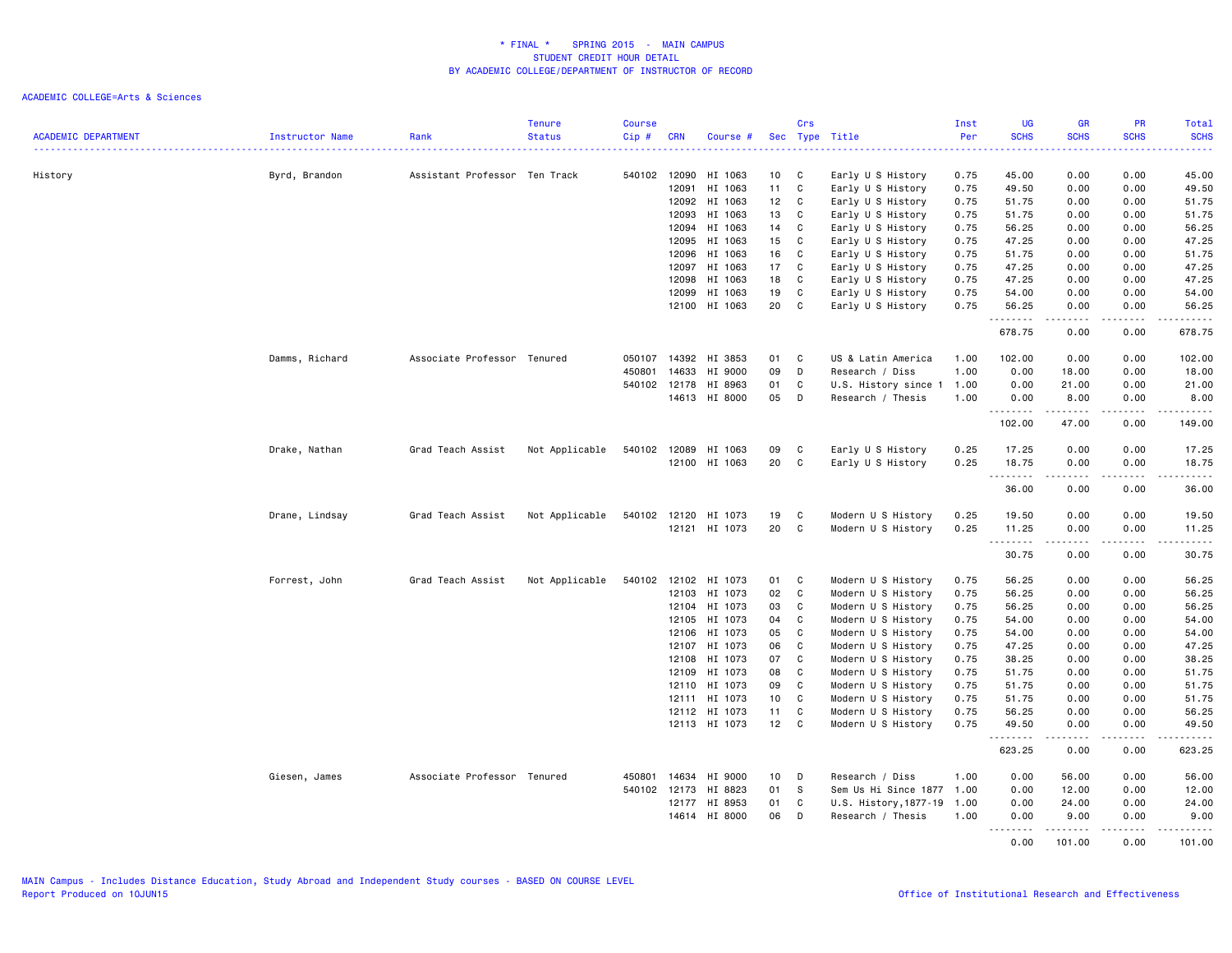| <b>ACADEMIC DEPARTMENT</b> | Instructor Name     | Rank                          | <b>Tenure</b><br><b>Status</b> | <b>Course</b><br>Cip#            | <b>CRN</b>              | Course #                                 |                      | Crs                | Sec Type Title                                                                          | Inst<br>Per          | <b>UG</b><br><b>SCHS</b><br>د د د د | <b>GR</b><br><b>SCHS</b>                                                                                                                                             | PR<br><b>SCHS</b><br>2222.   | Total<br><b>SCHS</b><br>.        |
|----------------------------|---------------------|-------------------------------|--------------------------------|----------------------------------|-------------------------|------------------------------------------|----------------------|--------------------|-----------------------------------------------------------------------------------------|----------------------|-------------------------------------|----------------------------------------------------------------------------------------------------------------------------------------------------------------------|------------------------------|----------------------------------|
| History                    | Greene, Alison      | Assistant Professor Ten Track |                                | 050201<br>450801<br>540101 12155 | 14384<br>14635          | AAS 4990<br>HI 9000<br>HI 3903           | 01<br>11<br>01       | C<br>D<br>C        | Special Topic in Af. 1.00<br>Research / Diss<br>Hist & Hist Meth                        | 1.00<br>1.00         | 15.00<br>0.00<br>36.00              | 0.00<br>13.00<br>0.00                                                                                                                                                | 0.00<br>0.00<br>0.00         | 15.00<br>13.00<br>36.00          |
|                            |                     |                               |                                |                                  | 14382                   | HI 4990<br>540102 14615 HI 8000          | 01<br>07             | C<br>D             | Special Topic In HI<br>Research / Thesis                                                | 1.00<br>1.00         | 27.00<br>0.00                       | 0.00<br>4.00                                                                                                                                                         | 0.00<br>0.00                 | 27.00<br>4.00                    |
|                            |                     |                               |                                |                                  |                         |                                          |                      |                    |                                                                                         |                      | .<br>78.00                          | .<br>17.00                                                                                                                                                           | د د د د<br>0.00              | .<br>95.00                       |
|                            | Gunther, Emily      | Grad Teach Assist             | Not Applicable                 | 540102 12083                     |                         | HI 1063                                  | 03                   | C                  | Early U S History                                                                       | 0.25                 | 13.50<br>.                          | 0.00<br>$\frac{1}{2} \left( \frac{1}{2} \right) \left( \frac{1}{2} \right) \left( \frac{1}{2} \right) \left( \frac{1}{2} \right) \left( \frac{1}{2} \right)$         | 0.00<br>.                    | 13.50<br>.                       |
|                            |                     |                               |                                |                                  |                         |                                          |                      |                    |                                                                                         |                      | 13.50                               | 0.00                                                                                                                                                                 | 0.00                         | 13.50                            |
|                            | Hauser, Jason       | Grad Teach Assist             | Not Applicable                 | 540102                           | 12090                   | HI 1063<br>12092 HI 1063                 | 10<br>12             | C<br>C             | Early U S History<br>Early U S History                                                  | 0.25<br>0.25         | 15.00<br>17.25<br>. <b>.</b>        | 0.00<br>0.00<br>$\frac{1}{2} \left( \frac{1}{2} \right) \left( \frac{1}{2} \right) \left( \frac{1}{2} \right) \left( \frac{1}{2} \right) \left( \frac{1}{2} \right)$ | 0.00<br>0.00<br>.            | 15.00<br>17.25<br>.              |
|                            |                     |                               |                                |                                  |                         |                                          |                      |                    |                                                                                         |                      | 32.25                               | 0.00                                                                                                                                                                 | 0.00                         | 32.25                            |
|                            | Hay, William        | Associate Professor Tenured   |                                | 050299<br>540101<br>540102 14616 | 12163<br>12169          | HI 4723<br>HI 8803<br>HI 8000            | 01<br>02<br>08       | C<br>C<br>D        | Britain Since 1688<br>Graduate Colloquium<br>Research / Thesis                          | 1.00<br>1.00<br>1.00 | 54.00<br>0.00<br>0.00<br>.          | 0.00<br>24.00<br>18.00<br>.                                                                                                                                          | 0.00<br>0.00<br>0.00<br>.    | 54.00<br>24.00<br>18,00<br>.     |
|                            |                     |                               |                                |                                  |                         |                                          |                      |                    |                                                                                         |                      | 54.00                               | 42.00                                                                                                                                                                | 0.00                         | 96.00                            |
|                            | Hersey, Mark        | Associate Professor Tenured   |                                | 450801<br>540102 14398           | 12175<br>14637<br>14617 | HI 8923<br>HI 9000<br>HI 4153<br>HI 8000 | 01<br>13<br>01<br>09 | - S<br>D<br>C<br>D | Historiog & His Meth 1.00<br>Research / Diss<br>U S Hist 1877-1917<br>Research / Thesis | 1.00<br>1.00<br>1.00 | 0.00<br>0.00<br>81.00<br>0.00       | 18.00<br>30.00<br>0.00<br>12.00                                                                                                                                      | 0.00<br>0.00<br>0.00<br>0.00 | 18.00<br>30.00<br>81.00<br>12.00 |
|                            |                     |                               |                                |                                  |                         |                                          |                      |                    |                                                                                         |                      | .<br>81.00                          | .<br>60.00                                                                                                                                                           | .<br>0.00                    | ------<br>141.00                 |
|                            | Hester, Kayla       | Grad Teach Assist             | Not Applicable                 | 540102 12097                     | 12098                   | HI 1063<br>HI 1063                       | 17<br>18             | C<br>C             | Early U S History<br>Early U S History                                                  | 0.25<br>0.25         | 15.75<br>15.75<br>.                 | 0.00<br>0.00<br>.                                                                                                                                                    | 0.00<br>0.00<br>.            | 15.75<br>15.75<br>.              |
|                            |                     |                               |                                |                                  |                         |                                          |                      |                    |                                                                                         |                      | 31.50                               | 0.00                                                                                                                                                                 | 0.00                         | 31.50                            |
|                            | Holley, Brady       | Lecturer                      | Non-Ten Track                  | 050207                           | 13817                   | HI 4273<br>540102 13818 HI 4303          | 501 C<br>501 C       |                    | Women In Am History<br>The Old South                                                    | 1.00<br>1.00         | 60.00<br>51.00<br>. <b>.</b>        | 0.00<br>0.00<br>$\frac{1}{2} \left( \frac{1}{2} \right) \left( \frac{1}{2} \right) \left( \frac{1}{2} \right) \left( \frac{1}{2} \right) \left( \frac{1}{2} \right)$ | 0.00<br>0.00<br>بالأباد      | 60.00<br>51.00<br>.              |
|                            |                     |                               |                                |                                  |                         |                                          |                      |                    |                                                                                         |                      | 111.00                              | 0.00                                                                                                                                                                 | 0.00                         | 111.00                           |
|                            | Horan, Sara         | Grad Teach Assist             | Not Applicable                 | 050114                           | 12137<br>12138          | HI 1223<br>HI 1223                       | 05<br>06             | C<br>$\mathbf c$   | Modern Western World<br>Modern Western World 0.25                                       | 0.25                 | 18.00<br>11.25<br>.                 | 0.00<br>0.00<br>$\frac{1}{2} \left( \frac{1}{2} \right) \left( \frac{1}{2} \right) \left( \frac{1}{2} \right) \left( \frac{1}{2} \right) \left( \frac{1}{2} \right)$ | 0.00<br>0.00<br>.            | 18.00<br>11.25<br>.              |
|                            |                     |                               |                                |                                  |                         |                                          |                      |                    |                                                                                         |                      | 29.25                               | 0.00                                                                                                                                                                 | 0.00                         | 29.25                            |
|                            | Kraszewski, Gracjan | Grad Teach Assist             | Not Applicable                 | 540102                           | 12096<br>12099          | HI 1063<br>HI 1063                       | 16<br>19             | C<br>C             | Early U S History<br>Early U S History                                                  | 0.25<br>0.25         | 17.25<br>18.00                      | 0.00<br>0.00                                                                                                                                                         | 0.00<br>0.00                 | 17.25<br>18.00                   |
|                            |                     |                               |                                |                                  |                         |                                          |                      |                    |                                                                                         |                      | .<br>35.25                          | .<br>0.00                                                                                                                                                            | 0.00                         | .<br>35.25                       |
|                            | Lang, Andrew        | Assistant Professor Ten Track |                                | 450801<br>540102 12081           | 14638                   | HI 9000<br>HI 1063<br>12082 HI 1063      | 14<br>01<br>02       | D<br>C<br>C        | Research / Diss<br>Early U S History<br>Early U S History                               | 1.00<br>0.75<br>0.75 | 0.00<br>45.00<br>45.00              | 4.00<br>0.00<br>0.00                                                                                                                                                 | 0.00<br>0.00<br>0.00         | 4.00<br>45.00<br>45.00           |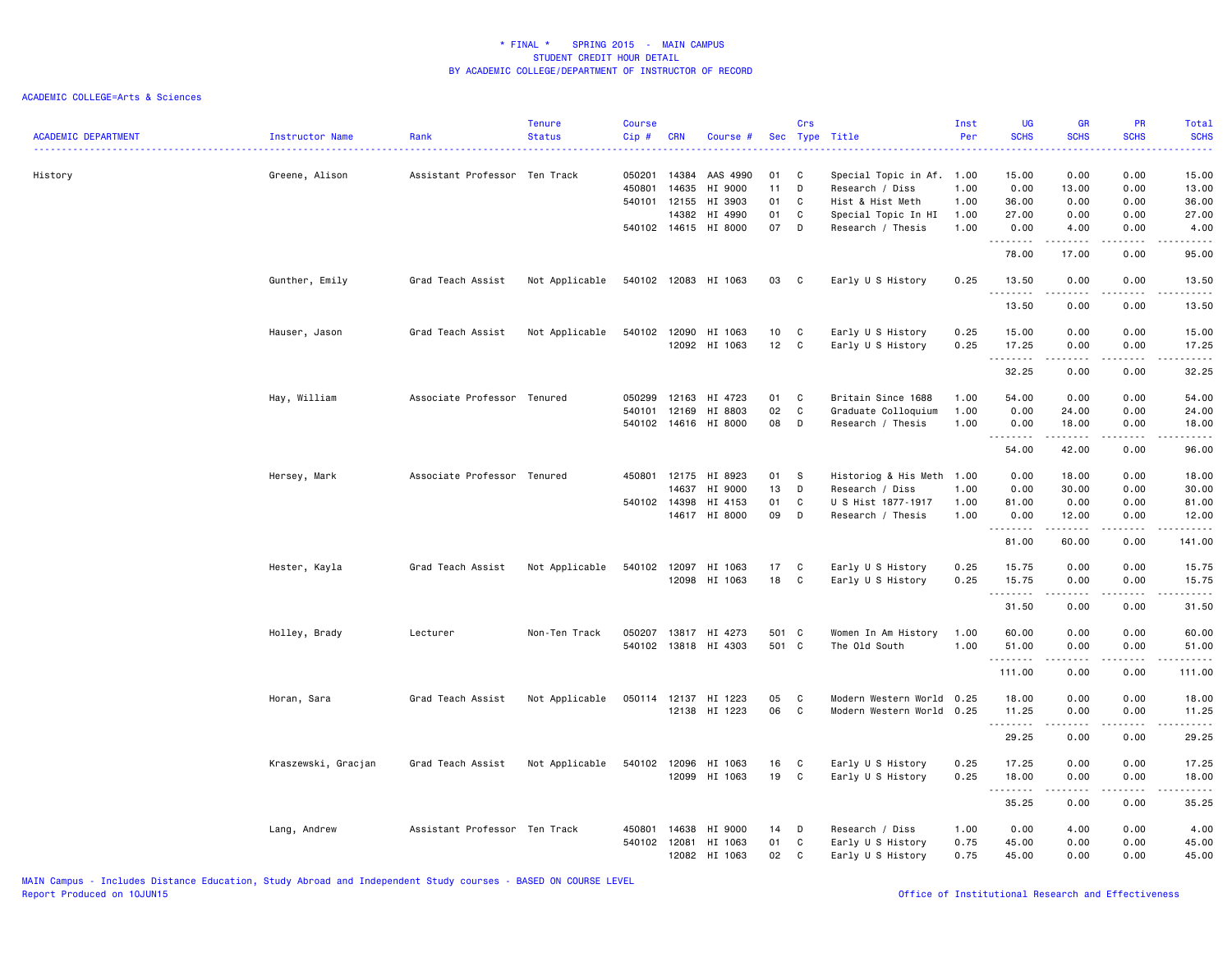|                            |                    |                               | <b>Tenure</b>  | <b>Course</b> |              |                      |       | Crs          |                           | Inst | <b>UG</b>                                  | <b>GR</b>          | <b>PR</b>         | Total                                                                                                                                    |
|----------------------------|--------------------|-------------------------------|----------------|---------------|--------------|----------------------|-------|--------------|---------------------------|------|--------------------------------------------|--------------------|-------------------|------------------------------------------------------------------------------------------------------------------------------------------|
| <b>ACADEMIC DEPARTMENT</b> | Instructor Name    | Rank                          | <b>Status</b>  | Cip#          | <b>CRN</b>   | Course #             |       |              | Sec Type Title            | Per  | <b>SCHS</b><br>$\sim$ $\sim$ $\sim$ $\sim$ | <b>SCHS</b>        | <b>SCHS</b>       | <b>SCHS</b><br>$\frac{1}{2} \left( \frac{1}{2} \right) \left( \frac{1}{2} \right) \left( \frac{1}{2} \right) \left( \frac{1}{2} \right)$ |
| History                    | Lang, Andrew       | Assistant Professor Ten Track |                |               | 540102 12083 | HI 1063              | 03    | C            | Early U S History         | 0.75 | 40.50                                      | 0.00               | 0.00              | 40.50                                                                                                                                    |
|                            |                    |                               |                |               | 12084        | HI 1063              | 04    | C            | Early U S History         | 0.75 | 49.50                                      | 0.00               | 0.00              | 49.50                                                                                                                                    |
|                            |                    |                               |                |               | 12085        | HI 1063              | 05    | C            | Early U S History         | 0.75 | 27.00                                      | 0.00               | 0.00              | 27.00                                                                                                                                    |
|                            |                    |                               |                |               | 12086        | HI 1063              | 06    | C            | Early U S History         | 0.75 | 49.50                                      | 0.00               | 0.00              | 49.50                                                                                                                                    |
|                            |                    |                               |                |               | 12087        | HI 1063              | 07    | C            | Early U S History         | 0.75 | 42.75                                      | 0.00               | 0.00              | 42.75                                                                                                                                    |
|                            |                    |                               |                |               | 14396        | HI 4133              | 01    | C            | Civil War 1850-1877       | 1.00 | 78.00<br>.                                 | 0.00<br>.          | 0.00<br>د د د د   | 78.00<br>.                                                                                                                               |
|                            |                    |                               |                |               |              |                      |       |              |                           |      | 377.25                                     | 4.00               | 0.00              | 381.25                                                                                                                                   |
|                            | Lavine, Matthew    | Assistant Professor Ten Track |                | 240101        | 14265        | HON 3183             | H02 S |              | Honors Seminar - Hum      | 0.50 | 13.50                                      | 0.00               | 0.00              | 13.50                                                                                                                                    |
|                            |                    |                               |                | 450801        | 14639        | HI 9000              | 15    | D            | Research / Diss           | 1.00 | 0.00                                       | 13.00              | 0.00              | 13.00                                                                                                                                    |
|                            |                    |                               |                | 540102 14619  |              | HI 8000              | 11    | D            | Research / Thesis         | 1.00 | 0.00<br>.                                  | 7.00<br>. <u>.</u> | 0.00<br>$- - - -$ | 7.00<br>$- - - - -$                                                                                                                      |
|                            |                    |                               |                |               |              |                      |       |              |                           |      | 13.50                                      | 20.00              | 0.00              | 33.50                                                                                                                                    |
|                            | Livingston, Edward | Grad Teach Assist             | Not Applicable | 050114        | 12134        | HI 1223              | 02    | C            | Modern Western World      | 0.25 | 11.25                                      | 0.00               | 0.00              | 11.25                                                                                                                                    |
|                            |                    |                               |                |               | 12135        | HI 1223              | 03    | C            | Modern Western World      | 0.25 | 15.00                                      | 0.00               | 0.00              | 15.00                                                                                                                                    |
|                            |                    |                               |                |               |              | 12136 HI 1223        | 04    | C            | Modern Western World 0.25 |      | 13.50                                      | 0.00               | 0.00              | 13.50                                                                                                                                    |
|                            |                    |                               |                |               |              |                      |       |              |                           |      | .<br>39.75                                 | - - - - -<br>0.00  | .<br>0.00         | د د د د د<br>39.75                                                                                                                       |
|                            | Malone, Leigha     | Student Worker                | Not Applicable | 050114        | 14556        | HI 1223              | 501 C |              | Modern Western World      | 0.25 | 14.25                                      | 0.00               | 0.00              | 14.25                                                                                                                                    |
|                            |                    |                               |                |               |              | 540102 13813 HI 1063 | 501 C |              | Early U S History         | 0.25 | 22.50                                      | 0.00               | 0.00              | 22.50                                                                                                                                    |
|                            |                    |                               |                |               |              |                      |       |              |                           |      | .<br>36.75                                 | د د د د د<br>0.00  | .<br>0.00         | .<br>36.75                                                                                                                               |
|                            | Marcus, Alan       | Professor                     | Tenured        | 050114        | 14556        | HI 1223              | 501 C |              | Modern Western World 0.75 |      | 42.75                                      | 0.00               | 0.00              | 42.75                                                                                                                                    |
|                            |                    |                               |                | 450801        | 14640        | HI 9000              | 16    | D            | Research / Diss           | 1.00 | 0.00                                       | 4.00               | 0.00              | 4.00                                                                                                                                     |
|                            |                    |                               |                | 540102 13813  |              | HI 1063              | 501   | $\mathbf{C}$ | Early U S History         | 0.75 | 67.50                                      | 0.00               | 0.00              | 67.50                                                                                                                                    |
|                            |                    |                               |                |               | 16458        | HI 7000              | 02    | $\mathbf{I}$ | Directed Indiv Study 1.00 |      | 0.00                                       | 3.00               | 0.00              | 3.00                                                                                                                                     |
|                            |                    |                               |                |               |              |                      |       |              |                           |      | .<br>110.25                                | .<br>7.00          | .<br>0.00         | .<br>117.25                                                                                                                              |
|                            | Martucci, Jessica  | Assistant Professor Ten Track |                | 450801        | 14641        | HI 9000              | 17    | D            | Research / Diss           | 1.00 | 0.00                                       | 23.00              | 0.00              | 23.00                                                                                                                                    |
|                            |                    |                               |                | 540101 12170  |              | HI 8803              | 03    | C            | Graduate Colloquium       | 1.00 | 0.00                                       | 18.00              | 0.00              | 18.00                                                                                                                                    |
|                            |                    |                               |                |               | 14905        | HI 4990              | 02    | C            | Special Topic In HI       | 1.00 | 30.00                                      | 0.00               | 0.00              | 30.00                                                                                                                                    |
|                            |                    |                               |                |               | 540102 14621 | HI 8000              | 13    | D            | Research / Thesis         | 1.00 | 0.00<br>.                                  | 12.00<br>.         | 0.00<br>.         | 12.00<br>.                                                                                                                               |
|                            |                    |                               |                |               |              |                      |       |              |                           |      | 30.00                                      | 53.00              | 0.00              | 83.00                                                                                                                                    |
|                            | Messer, Peter      | Associate Professor Tenured   |                | 540101        | 14393        | HI 3903              | 02    | C            | Hist & Hist Meth          | 1.00 | 9.00                                       | 0.00               | 0.00              | 9.00                                                                                                                                     |
|                            |                    |                               |                | 540102 14395  |              | HI 4103              | 01    | C            | Colonial America          | 1.00 | 48.00<br>.                                 | 0.00               | 0.00              | 48.00<br>والمستحدث                                                                                                                       |
|                            |                    |                               |                |               |              |                      |       |              |                           |      | 57.00                                      | 0.00               | 0.00              | 57.00                                                                                                                                    |
|                            | Middleton, Stephen | Professor                     | Tenured        |               |              | 540101 12171 HI 8803 | 04    | C            | Graduate Colloquium       | 1.00 | 0.00<br>.                                  | 15.00<br>.         | 0.00<br>د د د د   | 15.00<br>.                                                                                                                               |
|                            |                    |                               |                |               |              |                      |       |              |                           |      | 0.00                                       | 15.00              | 0.00              | 15.00                                                                                                                                    |
|                            | Mistretta, Matthew | Grad Teach Assist             | Not Applicable | 540102        | 12123        | HI 1073              | 22    | C            | Modern U S History        | 0.25 | 12.75                                      | 0.00               | 0.00              | 12.75                                                                                                                                    |
|                            |                    |                               |                |               |              | 12124 HI 1073        | 23    | C            | Modern U S History        | 0.25 | 14.25                                      | 0.00               | 0.00              | 14.25                                                                                                                                    |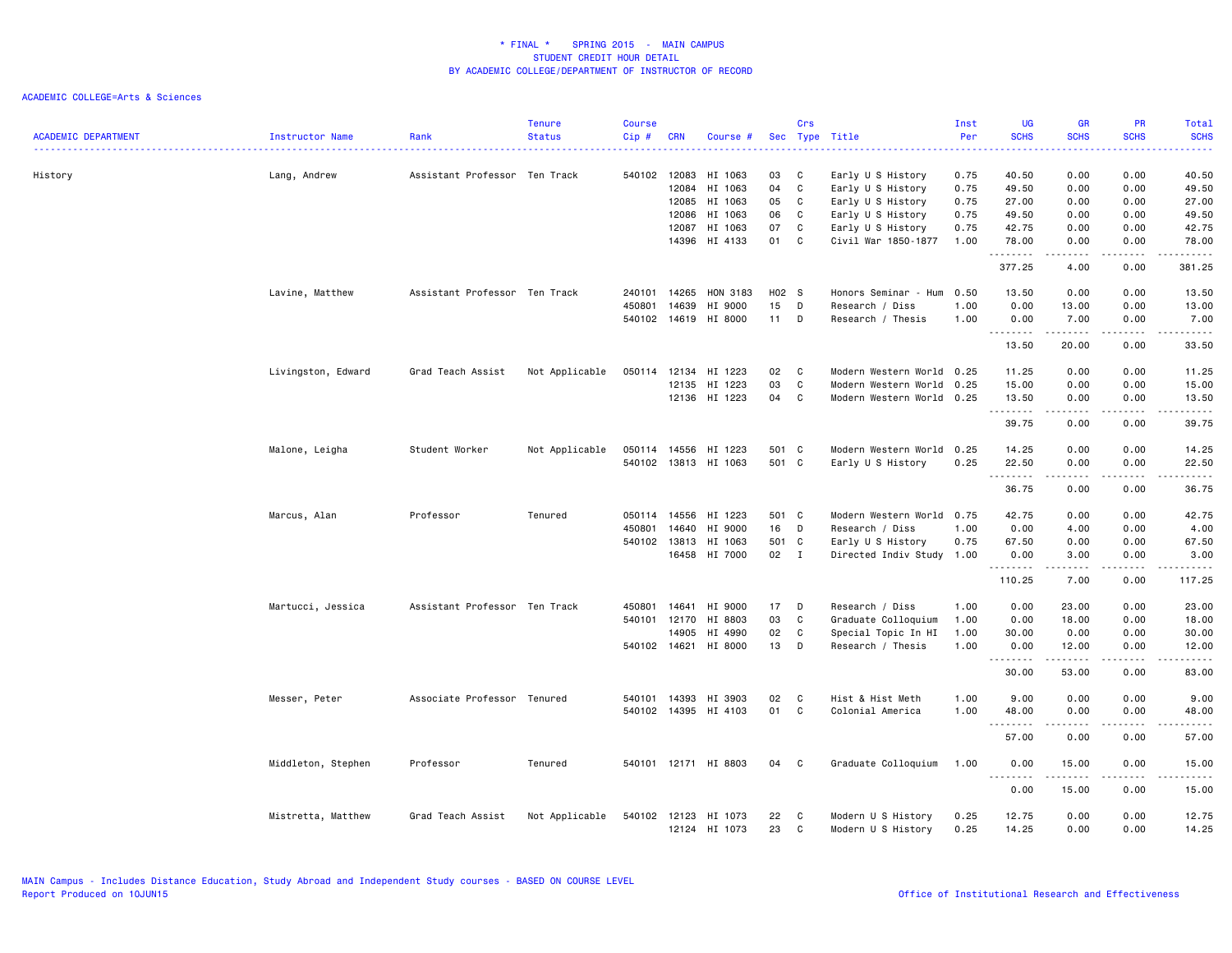| <b>ACADEMIC DEPARTMENT</b> | Instructor Name  | Rank                          | <b>Tenure</b><br><b>Status</b> | <b>Course</b><br>Cip# | <b>CRN</b> | Course #                       |          | Crs         | Sec Type Title                           | Inst<br>Per  | <b>UG</b><br><b>SCHS</b> | <b>GR</b><br><b>SCHS</b>                                                                                                                                     | <b>PR</b><br><b>SCHS</b> | Total<br><b>SCHS</b>                                                                                                              |
|----------------------------|------------------|-------------------------------|--------------------------------|-----------------------|------------|--------------------------------|----------|-------------|------------------------------------------|--------------|--------------------------|--------------------------------------------------------------------------------------------------------------------------------------------------------------|--------------------------|-----------------------------------------------------------------------------------------------------------------------------------|
|                            |                  |                               |                                |                       |            |                                |          |             |                                          |              |                          |                                                                                                                                                              |                          |                                                                                                                                   |
|                            |                  |                               |                                |                       |            |                                |          |             |                                          |              | 27.00                    | 0.00                                                                                                                                                         | 0.00                     | 27.00                                                                                                                             |
| History                    | Mosley, Kasey    | Grad Teach Assist             | Not Applicable                 | 540102                |            | 12114 HI 1073                  | 13       | C           | Modern U S History                       | 0.75         | 54.00                    | 0.00                                                                                                                                                         | 0.00                     | 54.00                                                                                                                             |
|                            |                  |                               |                                |                       |            | 12115 HI 1073                  | 14       | C           | Modern U S History                       | 0.75         | 54.00                    | 0.00                                                                                                                                                         | 0.00                     | 54.00                                                                                                                             |
|                            |                  |                               |                                |                       |            | 12116 HI 1073                  | 15       | C           | Modern U S History                       | 0.75         | 31.50                    | 0.00                                                                                                                                                         | 0.00                     | 31.50                                                                                                                             |
|                            |                  |                               |                                |                       | 12117      | HI 1073                        | 16       | C           | Modern U S History                       | 0.75         | 51.75                    | 0.00                                                                                                                                                         | 0.00                     | 51.75                                                                                                                             |
|                            |                  |                               |                                |                       | 12119      | HI 1073                        | 18       | C           | Modern U S History                       | 0.75         | 29.25                    | 0.00                                                                                                                                                         | 0.00                     | 29.25                                                                                                                             |
|                            |                  |                               |                                |                       | 12120      | HI 1073                        | 19       | C           | Modern U S History                       | 0.75         | 58.50                    | 0.00                                                                                                                                                         | 0.00                     | 58.50                                                                                                                             |
|                            |                  |                               |                                |                       | 12121      | HI 1073                        | 20       | C           | Modern U S History                       | 0.75         | 33.75                    | 0.00                                                                                                                                                         | 0.00                     | 33.75                                                                                                                             |
|                            |                  |                               |                                |                       | 12122      | HI 1073                        | 21       | $\mathbb C$ | Modern U S History                       | 0.75         | 51.75                    | 0.00                                                                                                                                                         | 0.00                     | 51.75                                                                                                                             |
|                            |                  |                               |                                |                       | 12123      | HI 1073                        | 22       | C           | Modern U S History                       | 0.75         | 38.25                    | 0.00                                                                                                                                                         | 0.00                     | 38.25                                                                                                                             |
|                            |                  |                               |                                |                       |            | 12124 HI 1073                  | 23       | C           | Modern U S History                       | 0.75         | 42.75<br>.               | 0.00<br>$\sim$ $\sim$ $\sim$ $\sim$                                                                                                                          | 0.00<br>.                | 42.75<br>$\sim$ $\sim$ $\sim$ $\sim$                                                                                              |
|                            |                  |                               |                                |                       |            |                                |          |             |                                          |              | 445.50                   | 0.00                                                                                                                                                         | 0.00                     | 445.50                                                                                                                            |
|                            | Murphy, Michael  | Grad Teach Assist             | Not Applicable                 |                       |            | 540102 12117 HI 1073           | 16       | C           | Modern U S History                       | 0.25         | 17.25                    | 0.00<br>$\frac{1}{2} \left( \frac{1}{2} \right) \left( \frac{1}{2} \right) \left( \frac{1}{2} \right) \left( \frac{1}{2} \right) \left( \frac{1}{2} \right)$ | 0.00<br>.                | 17.25<br>.                                                                                                                        |
|                            |                  |                               |                                |                       |            |                                |          |             |                                          |              | 17.25                    | 0.00                                                                                                                                                         | 0.00                     | 17.25                                                                                                                             |
|                            |                  |                               |                                |                       |            |                                |          | C           |                                          |              |                          |                                                                                                                                                              |                          |                                                                                                                                   |
|                            | Nelson, Kelli    | Grad Teach Assist             | Not Applicable                 | 540102                |            | 12103 HI 1073<br>12110 HI 1073 | 02<br>09 | C           | Modern U S History<br>Modern U S History | 0.25<br>0.25 | 18.75<br>17.25           | 0.00<br>0.00                                                                                                                                                 | 0.00<br>0.00             | 18.75<br>17.25                                                                                                                    |
|                            |                  |                               |                                |                       |            |                                |          |             |                                          |              | .                        | $\sim$ $\sim$ $\sim$ $\sim$                                                                                                                                  | $\cdots$                 | $    -$                                                                                                                           |
|                            |                  |                               |                                |                       |            |                                |          |             |                                          |              | 36.00                    | 0.00                                                                                                                                                         | 0.00                     | 36.00                                                                                                                             |
|                            | Osman, Julia     | Assistant Professor Ten Track |                                | 301301                | 14400      | HI 4643                        | 01       | C           | Renaissance, Reforma                     | 1.00         | 84.00                    | 0.00                                                                                                                                                         | 0.00                     | 84.00                                                                                                                             |
|                            |                  |                               |                                | 540101                | 12128      | HI 1173                        | 01       | C           | Wld Hist After 1500                      | 0.75         | 51.75                    | 0.00                                                                                                                                                         | 0.00                     | 51.75                                                                                                                             |
|                            |                  |                               |                                |                       | 12129      | HI 1173                        | 02       | C           | Wld Hist After 1500                      | 0.75         | 51.75                    | 0.00                                                                                                                                                         | 0.00                     | 51.75                                                                                                                             |
|                            |                  |                               |                                |                       | 12130      | HI 1173                        | 04       | C           | Wld Hist After 1500                      | 0.75         | 54.00                    | 0.00                                                                                                                                                         | 0.00                     | 54.00                                                                                                                             |
|                            |                  |                               |                                |                       | 14391      | HI 1173                        | 03       | C           | Wld Hist After 1500                      | 0.75         | 51.75                    | 0.00                                                                                                                                                         | 0.00                     | 51.75                                                                                                                             |
|                            |                  |                               |                                |                       |            |                                |          |             |                                          |              | 293.25                   | -----<br>0.00                                                                                                                                                | .<br>0.00                | .<br>293.25                                                                                                                       |
|                            | Pepper, Samantha | Grad Teach Assist             | Not Applicable                 | 540102                |            | 12116 HI 1073                  | 15       | C           | Modern U S History                       | 0.25         | 10.50                    | 0.00                                                                                                                                                         | 0.00                     | 10.50                                                                                                                             |
|                            |                  |                               |                                |                       |            | 12119 HI 1073                  | 18       | C           | Modern U S History                       | 0.25         | 9.75                     | 0.00                                                                                                                                                         | 0.00                     | 9.75                                                                                                                              |
|                            |                  |                               |                                |                       |            |                                |          |             |                                          |              | 20.25                    | .<br>0.00                                                                                                                                                    | .<br>0.00                | المستما<br>20.25                                                                                                                  |
|                            | Plyler, Larsen   | Grad Teach Assist             | Not Applicable                 | 540102                | 12109      | HI 1073                        | 08       | C           | Modern U S History                       | 0.25         | 17.25                    | 0.00                                                                                                                                                         | 0.00                     | 17.25                                                                                                                             |
|                            |                  |                               |                                |                       |            | 12113 HI 1073                  | 12       | C           | Modern U S History                       | 0.25         | 16.50                    | 0.00                                                                                                                                                         | 0.00                     | 16.50                                                                                                                             |
|                            |                  |                               |                                |                       |            |                                |          |             |                                          |              | .<br>33.75               | .<br>0.00                                                                                                                                                    | .<br>0.00                | . <u>.</u> .<br>33.75                                                                                                             |
|                            |                  |                               |                                |                       |            |                                |          |             |                                          |              |                          |                                                                                                                                                              |                          |                                                                                                                                   |
|                            | Rangel, Eduardo  | Grad Teach Assist             | Not Applicable                 |                       |            | 540102 12082 HI 1063           | 02       | C           | Early U S History                        | 0.25         | 15.00                    | 0.00                                                                                                                                                         | 0.00                     | 15.00                                                                                                                             |
|                            |                  |                               |                                |                       |            | 12085 HI 1063                  | 05       | C           | Early U S History                        | 0.25         | 9.00<br>.                | 0.00                                                                                                                                                         | 0.00                     | 9.00<br>$\frac{1}{2} \left( \frac{1}{2} \right) \left( \frac{1}{2} \right) \left( \frac{1}{2} \right) \left( \frac{1}{2} \right)$ |
|                            |                  |                               |                                |                       |            |                                |          |             |                                          |              | 24.00                    | 0.00                                                                                                                                                         | 0.00                     | 24.00                                                                                                                             |
|                            | Rice, Trey       | Grad Teach Assist             | Not Applicable                 | 540102                |            | 12104 HI 1073                  | 03       | C           | Modern U S History                       | 0.25         | 18.75                    | 0.00                                                                                                                                                         | 0.00                     | 18.75                                                                                                                             |
|                            |                  |                               |                                |                       |            | 12106 HI 1073                  | 05       | C           | Modern U S History                       | 0.25         | 18.00                    | 0.00                                                                                                                                                         | 0.00                     | 18.00                                                                                                                             |
|                            |                  |                               |                                |                       |            |                                |          |             |                                          |              | .                        | .                                                                                                                                                            | .                        | .                                                                                                                                 |
|                            |                  |                               |                                |                       |            |                                |          |             |                                          |              | 36.75                    | 0.00                                                                                                                                                         | 0.00                     | 36.75                                                                                                                             |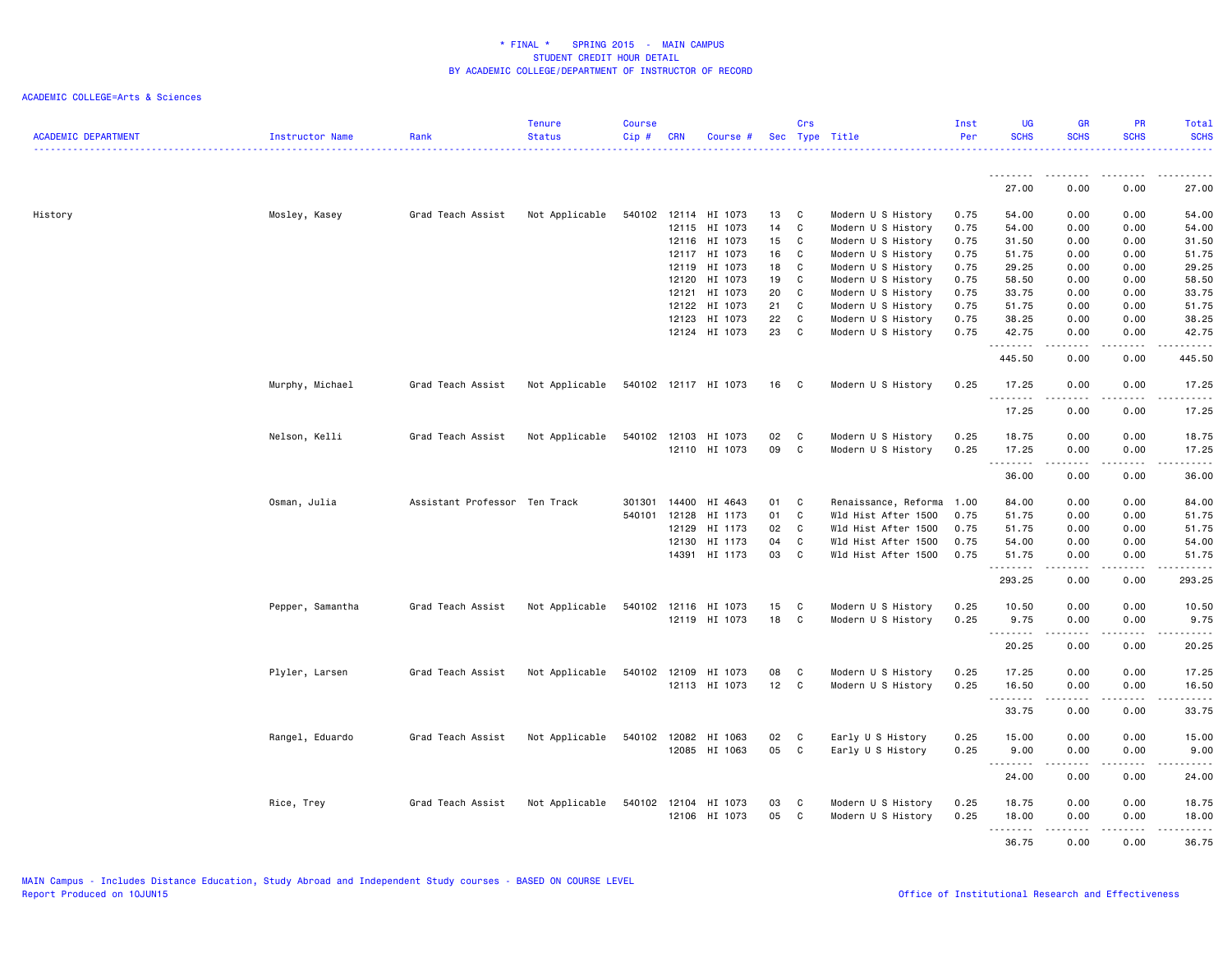| <b>ACADEMIC DEPARTMENT</b> | Instructor Name     | Rank                        | <b>Tenure</b><br><b>Status</b> | <b>Course</b><br>Cip# | <b>CRN</b> | Course #             |       | Crs | Sec Type Title            | Inst<br>Per | <b>UG</b><br><b>SCHS</b>                                                                                                                                                                                                                                                                                                                                                                                                                                                                        | <b>GR</b><br><b>SCHS</b> | PR<br><b>SCHS</b> | <b>Total</b><br><b>SCHS</b> |
|----------------------------|---------------------|-----------------------------|--------------------------------|-----------------------|------------|----------------------|-------|-----|---------------------------|-------------|-------------------------------------------------------------------------------------------------------------------------------------------------------------------------------------------------------------------------------------------------------------------------------------------------------------------------------------------------------------------------------------------------------------------------------------------------------------------------------------------------|--------------------------|-------------------|-----------------------------|
| History                    | Senaga, Karen       | Grad Teach Assist           | Not Applicable                 | 540102                |            | 13816 HI 4193        | 501 C |     | US Environmental His 1.00 |             | 24.00<br>.                                                                                                                                                                                                                                                                                                                                                                                                                                                                                      | 0.00                     | 0.00              | 24.00                       |
|                            |                     |                             |                                |                       |            |                      |       |     |                           |             | 24.00                                                                                                                                                                                                                                                                                                                                                                                                                                                                                           | 0.00                     | 0.00              | 24.00                       |
|                            | Snyder, Christopher | Non-Faculty                 | Tenured                        | 240101 12191          |            | HON 3193             | H01 E |     | Honors Internship         | 1.00        | 3.00                                                                                                                                                                                                                                                                                                                                                                                                                                                                                            | 0.00                     | 0.00              | 3.00                        |
|                            |                     |                             |                                |                       | 12192      | HON 4003             | H01 I |     | Oxbridge Tutorial         | 1.00        | 9.00                                                                                                                                                                                                                                                                                                                                                                                                                                                                                            | 0.00                     | 0.00              | 9.00                        |
|                            |                     |                             |                                |                       | 14264      | HON 2091             | H01 S |     | Honors Forum IV           | 1.00        | 14.00<br>$\begin{array}{cccccccccccccc} \multicolumn{2}{c}{} & \multicolumn{2}{c}{} & \multicolumn{2}{c}{} & \multicolumn{2}{c}{} & \multicolumn{2}{c}{} & \multicolumn{2}{c}{} & \multicolumn{2}{c}{} & \multicolumn{2}{c}{} & \multicolumn{2}{c}{} & \multicolumn{2}{c}{} & \multicolumn{2}{c}{} & \multicolumn{2}{c}{} & \multicolumn{2}{c}{} & \multicolumn{2}{c}{} & \multicolumn{2}{c}{} & \multicolumn{2}{c}{} & \multicolumn{2}{c}{} & \multicolumn{2}{c}{} & \multicolumn{2}{c}{} & \$ | 0.00<br>.                | 0.00<br>.         | 14.00<br>.                  |
|                            |                     |                             |                                |                       |            |                      |       |     |                           |             | 26.00                                                                                                                                                                                                                                                                                                                                                                                                                                                                                           | 0.00                     | 0.00              | 26.00                       |
|                            | Sullivan, Kathleen  | Grad Teach Assist           | Not Applicable                 | 540102                |            | 12115 HI 1073        | 14    | C   | Modern U S History        | 0.25        | 18.00                                                                                                                                                                                                                                                                                                                                                                                                                                                                                           | 0.00                     | 0.00              | 18.00                       |
|                            |                     |                             |                                |                       |            | 12122 HI 1073        | 21    | C   | Modern U S History        | 0.25        | 17.25<br>.                                                                                                                                                                                                                                                                                                                                                                                                                                                                                      | 0.00<br><b>.</b>         | 0.00              | 17.25<br>.                  |
|                            |                     |                             |                                |                       |            |                      |       |     |                           |             | 35.25                                                                                                                                                                                                                                                                                                                                                                                                                                                                                           | 0.00                     | 0.00              | 35.25                       |
|                            | Theriot, Kristen    | Grad Teach Assist           | Not Applicable                 |                       |            | 540102 12107 HI 1073 | 06    | C   | Modern U S History        | 0.25        | 15.75                                                                                                                                                                                                                                                                                                                                                                                                                                                                                           | 0.00                     | 0.00              | 15.75                       |
|                            |                     |                             |                                |                       |            | 12112 HI 1073        | 11    | C   | Modern U S History        | 0.25        | 18.75                                                                                                                                                                                                                                                                                                                                                                                                                                                                                           | 0.00                     | 0.00              | 18.75                       |
|                            |                     |                             |                                |                       |            |                      |       |     |                           |             | .<br>34.50                                                                                                                                                                                                                                                                                                                                                                                                                                                                                      | $-2 - 2 - 2 - 1$<br>0.00 | 2.2.2.2.2<br>0.00 | .<br>34.50                  |
|                            | Thomas, Tommy       | Grad Teach Assist           | Not Applicable                 |                       |            | 540102 12114 HI 1073 | 13    | C   | Modern U S History        | 0.25        | 18.00                                                                                                                                                                                                                                                                                                                                                                                                                                                                                           | 0.00                     | 0.00              | 18.00                       |
|                            |                     |                             |                                |                       |            |                      |       |     |                           |             | .                                                                                                                                                                                                                                                                                                                                                                                                                                                                                               | .                        | .                 | .                           |
|                            |                     |                             |                                |                       |            |                      |       |     |                           |             | 18.00                                                                                                                                                                                                                                                                                                                                                                                                                                                                                           | 0.00                     | 0.00              | 18.00                       |
|                            | Timmerman, Nicholas | Grad Teach Assist           | Not Applicable                 | 540102                | 12093      | HI 1063              | 13    | C   | Early U S History         | 0.25        | 17.25                                                                                                                                                                                                                                                                                                                                                                                                                                                                                           | 0.00                     | 0.00              | 17.25                       |
|                            |                     |                             |                                |                       |            | 12095 HI 1063        | 15    | C   | Early U S History         | 0.25        | 15.75<br>.                                                                                                                                                                                                                                                                                                                                                                                                                                                                                      | 0.00<br>.                | 0.00              | 15.75<br>.                  |
|                            |                     |                             |                                |                       |            |                      |       |     |                           |             | 33.00                                                                                                                                                                                                                                                                                                                                                                                                                                                                                           | 0.00                     | 0.00              | 33.00                       |
|                            | Traylor, Nancy      | Grad Teach Assist           | Not Applicable                 |                       |            | 540101 12148 HI 3333 | 01    | C   | Mississippi History       | 1.00        | 69.00                                                                                                                                                                                                                                                                                                                                                                                                                                                                                           | 0.00                     | 0.00              | 69.00                       |
|                            |                     |                             |                                |                       | 12149      | HI 3333              | 02    | C   | Mississippi History       | 1.00        | 27.00                                                                                                                                                                                                                                                                                                                                                                                                                                                                                           | 0.00                     | 0.00              | 27.00                       |
|                            |                     |                             |                                |                       | 12150      | HI 3333              | 03    | C   | Mississippi History       | 1.00        | 63.00                                                                                                                                                                                                                                                                                                                                                                                                                                                                                           | 0.00                     | 0.00              | 63.00                       |
|                            |                     |                             |                                |                       |            | 12151 HI 3333        | 04    | C   | Mississippi History       | 1.00        | 51.00<br>.                                                                                                                                                                                                                                                                                                                                                                                                                                                                                      | 0.00<br>-----            | 0.00<br>.         | 51.00<br>.                  |
|                            |                     |                             |                                |                       |            |                      |       |     |                           |             | 210.00                                                                                                                                                                                                                                                                                                                                                                                                                                                                                          | 0.00                     | 0.00              | 210.00                      |
|                            | Trzaskowski, Niklas | Grad Teach Assist           | Not Applicable                 | 540102                | 12084      | HI 1063              | 04    | C   | Early U S History         | 0.25        | 16.50                                                                                                                                                                                                                                                                                                                                                                                                                                                                                           | 0.00                     | 0.00              | 16.50                       |
|                            |                     |                             |                                |                       |            | 12087 HI 1063        | 07    | C   | Early U S History         | 0.25        | 14.25                                                                                                                                                                                                                                                                                                                                                                                                                                                                                           | 0.00                     | 0.00<br>.         | 14.25<br>.                  |
|                            |                     |                             |                                |                       |            |                      |       |     |                           |             | --------<br>30.75                                                                                                                                                                                                                                                                                                                                                                                                                                                                               | -----<br>0.00            | 0.00              | 30.75                       |
|                            | Ward, Jason         | Associate Professor Tenured |                                | 450801                | 14626      | HI 9000              | 03    | D   | Research / Diss           | 1.00        | 0.00                                                                                                                                                                                                                                                                                                                                                                                                                                                                                            | 13.00                    | 0.00              | 13.00                       |
|                            |                     |                             |                                | 540102                | 12152      | HI 3343              | S01   | B   | Delta History Servic      | 1.00        | 30.00                                                                                                                                                                                                                                                                                                                                                                                                                                                                                           | 0.00                     | 0.00              | 30.00                       |
|                            |                     |                             |                                |                       |            | 14401 HI 4163        | 01    | C   | U S Hist 1917-1945        | 1.00        | 66.00<br>.                                                                                                                                                                                                                                                                                                                                                                                                                                                                                      | 0.00<br>.                | 0.00<br>.         | 66.00<br>.                  |
|                            |                     |                             |                                |                       |            |                      |       |     |                           |             | 96.00                                                                                                                                                                                                                                                                                                                                                                                                                                                                                           | 13.00                    | 0.00              | 109.00                      |
|                            | Warrick, Alyssa     | Grad Teach Assist           | Not Applicable                 |                       |            | 540102 12102 HI 1073 | 01    | C   | Modern U S History        | 0.25        | 18.75                                                                                                                                                                                                                                                                                                                                                                                                                                                                                           | 0.00                     | 0.00              | 18.75                       |
|                            |                     |                             |                                |                       |            | 12105 HI 1073        | 04    | C   | Modern U S History        | 0.25        | 18.00<br><u>.</u>                                                                                                                                                                                                                                                                                                                                                                                                                                                                               | 0.00<br>.                | 0.00<br>.         | 18.00<br>.                  |
|                            |                     |                             |                                |                       |            |                      |       |     |                           |             | 36.75                                                                                                                                                                                                                                                                                                                                                                                                                                                                                           | 0.00                     | 0.00              | 36.75                       |
|                            | Whitney, Justin     | Grad Teach Assist           | Not Applicable                 |                       |            | 540102 12091 HI 1063 | 11    | C   | Early U S History         | 0.25        | 16.50                                                                                                                                                                                                                                                                                                                                                                                                                                                                                           | 0.00                     | 0.00              | 16.50                       |
|                            |                     |                             |                                |                       |            |                      |       |     |                           |             |                                                                                                                                                                                                                                                                                                                                                                                                                                                                                                 |                          |                   |                             |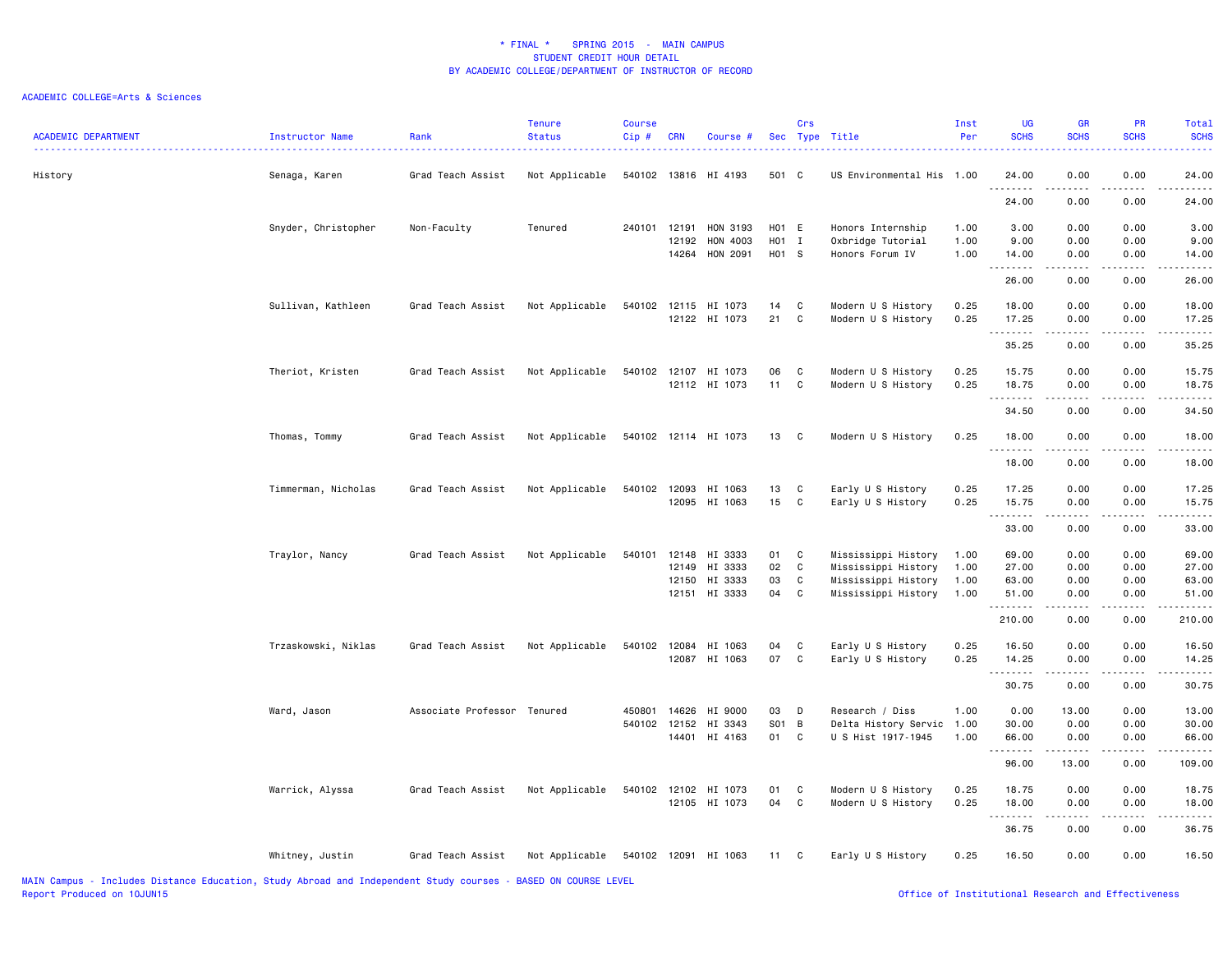| <b>ACADEMIC DEPARTMENT</b> | <b>Instructor Name</b> | Rank              | <b>Tenure</b><br><b>Status</b> | Course<br>Cip#                       | <b>CRN</b>              | Course #                                        |                           | Crs               | Sec Type Title                                                            | Inst<br>Per                  | <b>UG</b><br><b>SCHS</b>                                 | <b>GR</b><br><b>SCHS</b>      | <b>PR</b><br><b>SCHS</b>                                                                                                          | Total<br><b>SCHS</b>                            |
|----------------------------|------------------------|-------------------|--------------------------------|--------------------------------------|-------------------------|-------------------------------------------------|---------------------------|-------------------|---------------------------------------------------------------------------|------------------------------|----------------------------------------------------------|-------------------------------|-----------------------------------------------------------------------------------------------------------------------------------|-------------------------------------------------|
| History                    | Whitney, Justin        | Grad Teach Assist | Not Applicable                 |                                      |                         | 540102 12094 HI 1063                            | 14 C                      |                   | Early U S History                                                         | 0.25                         | 18.75                                                    | 0.00                          | 0.00                                                                                                                              | 18.75                                           |
|                            |                        |                   |                                |                                      |                         |                                                 |                           |                   |                                                                           |                              | --------<br>35.25                                        | 0.00                          | 0.00                                                                                                                              | 35.25                                           |
|                            | Wilder, Lucas          | Grad Teach Assist | Not Applicable                 | 540101                               | 12128<br>14391          | HI 1173<br>HI 1173                              | 01 C<br>03                | $\mathbf{C}$      | Wld Hist After 1500<br>Wld Hist After 1500                                | 0.25<br>0.25                 | 17.25<br>17.25                                           | 0.00<br>0.00                  | 0.00<br>0.00                                                                                                                      | 17.25<br>17.25                                  |
|                            |                        |                   |                                |                                      |                         |                                                 |                           |                   |                                                                           |                              | $\frac{1}{2}$<br>-----<br>34.50                          | 0.00                          | .<br>0.00                                                                                                                         | .<br>34.50                                      |
|                            | Wilson, L B            | Grad Teach Assist | Not Applicable                 | 050114<br>540102                     |                         | 13815 HI 1213<br>13814 HI 1073                  | 501 C<br>501 C            |                   | Early Western World<br>Modern U S History                                 | 1.00<br>1.00                 | 27.00<br>63.00                                           | 0.00<br>0.00                  | 0.00<br>0.00                                                                                                                      | 27.00<br>63.00                                  |
|                            |                        |                   |                                |                                      |                         |                                                 |                           |                   |                                                                           |                              | --------<br>90.00                                        | 0.00                          | $\frac{1}{2} \left( \frac{1}{2} \right) \left( \frac{1}{2} \right) \left( \frac{1}{2} \right) \left( \frac{1}{2} \right)$<br>0.00 | .<br>90.00                                      |
|                            | Wu, Shu-hui            | Professor         | Tenured                        | 050299<br>240101<br>450801<br>540102 | 14380<br>12190<br>14381 | HI 4903<br>HON 3183<br>HI 6903<br>14647 HI 8000 | 01<br>H01 S<br>01 C<br>19 | $\mathbf{C}$<br>D | The Far East<br>Honors Seminar - Hum<br>The Far East<br>Research / Thesis | 1.00<br>1.00<br>1.00<br>1.00 | 69.00<br>18.00<br>0.00<br>0.00<br>- - - - - - - <b>-</b> | 0.00<br>0.00<br>6.00<br>10.00 | 0.00<br>0.00<br>0.00<br>0.00<br>.                                                                                                 | 69.00<br>18.00<br>6.00<br>10.00<br>. <b>.</b> . |
|                            |                        |                   |                                |                                      |                         |                                                 |                           |                   |                                                                           |                              | 87.00                                                    | 16.00                         | 0.00                                                                                                                              | 103,00                                          |
| History                    |                        |                   |                                |                                      |                         |                                                 |                           |                   |                                                                           |                              | ========<br>5025.50<br>========                          | 535.00<br>========            | 0.00<br>========                                                                                                                  | 5560.50<br>==========                           |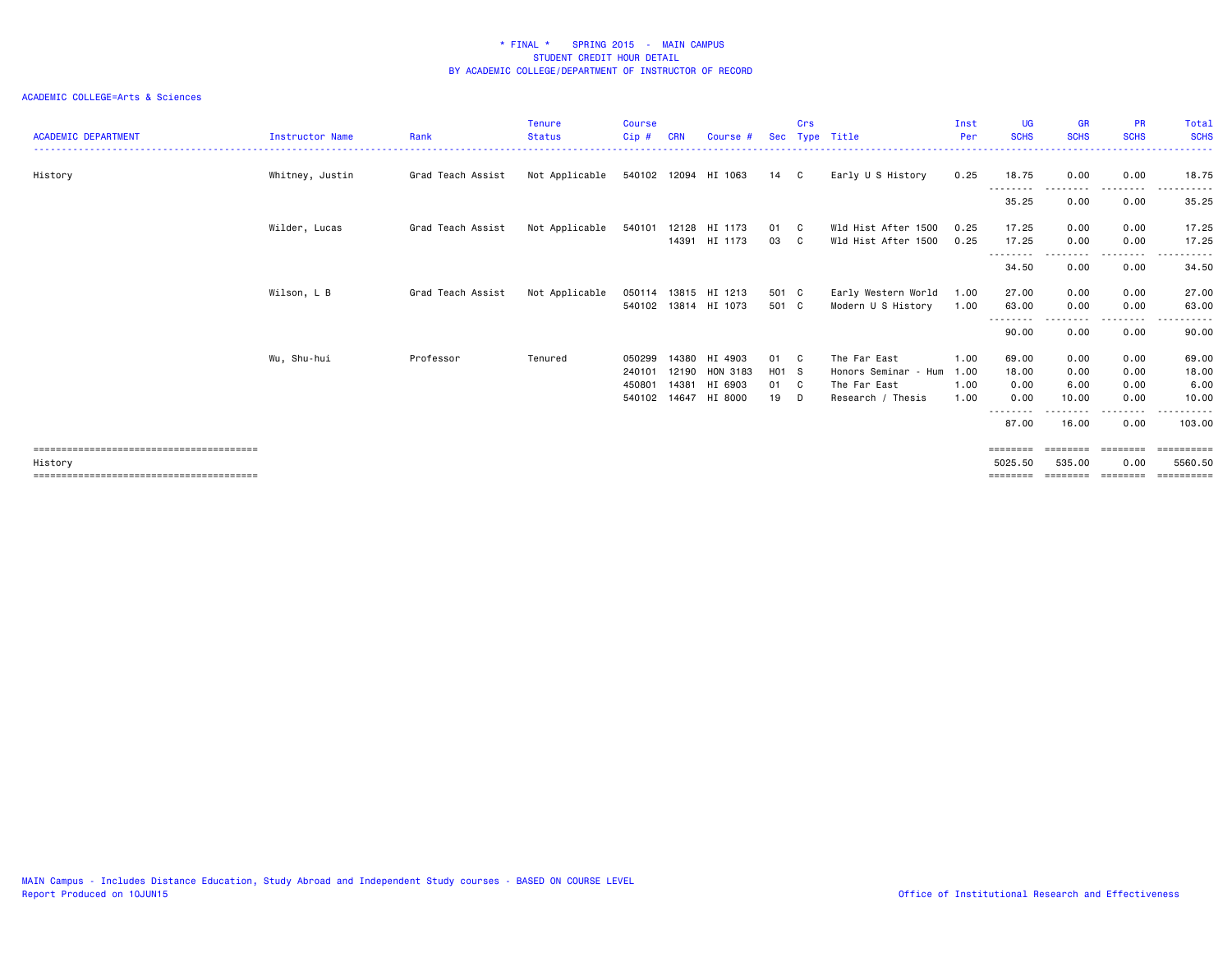| <b>ACADEMIC DEPARTMENT</b> | Instructor Name        | Rank                              | Tenure<br><b>Status</b> | <b>Course</b><br>Cip# | <b>CRN</b>     | Course #             |          | Crs            | Sec Type Title                         | Inst<br>Per  | <b>UG</b><br><b>SCHS</b> | <b>GR</b><br><b>SCHS</b>                                                                                                                                     | <b>PR</b><br><b>SCHS</b>                                                                                                          | Total<br><b>SCHS</b><br>22222                                                                                         |
|----------------------------|------------------------|-----------------------------------|-------------------------|-----------------------|----------------|----------------------|----------|----------------|----------------------------------------|--------------|--------------------------|--------------------------------------------------------------------------------------------------------------------------------------------------------------|-----------------------------------------------------------------------------------------------------------------------------------|-----------------------------------------------------------------------------------------------------------------------|
| Mathematics & Statistics   | Alvarado, Christina    | Grad Teach Assist                 | Not Applicable          | 270501                | 12456          | MA 2113              | 04<br>05 | B<br>B         | Intro to Stats                         | 0.05         | 1.65                     | 0.00                                                                                                                                                         | 0.00                                                                                                                              | 1.65                                                                                                                  |
|                            |                        |                                   |                         |                       | 12457<br>12460 | MA 2113<br>MA 2113   | 08       | $\overline{B}$ | Intro to Stats-credi<br>Intro to Stats | 0.05<br>0.05 | 1.20<br>1.20             | 0.00<br>0.00                                                                                                                                                 | 0.00<br>0.00                                                                                                                      | 1.20<br>1.20                                                                                                          |
|                            |                        |                                   |                         |                       | 13327          | ST 2113              | 04       | B              | Intro to Stats                         | 0.05         | 2.85                     | 0.00                                                                                                                                                         | 0.00                                                                                                                              | 2.85                                                                                                                  |
|                            |                        |                                   |                         |                       | 13328          | ST 2113              | 05       | B              | Intro to Stats cred                    | 0.05         | 3.15                     | 0.00                                                                                                                                                         | 0.00                                                                                                                              | 3.15                                                                                                                  |
|                            |                        |                                   |                         |                       | 13331          | ST 2113              | 08       | $\overline{B}$ | Intro to Stats                         | 0.05         | 3.15<br>.                | 0.00<br>$\sim$ $\sim$ $\sim$ $\sim$                                                                                                                          | 0.00<br>.                                                                                                                         | 3.15<br>د د د د د                                                                                                     |
|                            |                        |                                   |                         |                       |                |                      |          |                |                                        |              | 13.20                    | 0.00                                                                                                                                                         | 0.00                                                                                                                              | 13.20                                                                                                                 |
|                            | Asili, Eda             | Grad Teach Assist                 | Not Applicable          |                       |                | 270101 12416 MA 1323 | 07 C     |                | Trigonometry                           | 0.95         | 105.45<br>.              | 0.00                                                                                                                                                         | 0.00                                                                                                                              | 105.45<br>.                                                                                                           |
|                            |                        |                                   |                         |                       |                |                      |          |                |                                        |              | 105.45                   | 0.00                                                                                                                                                         | 0.00                                                                                                                              | 105.45                                                                                                                |
|                            | Ballamoole, Snehalatha | Visiting Assist Pro Non-Ten Track |                         | 270101 12493          |                | MA 3253              | 03       | C              | Diff Equations                         | 1.00         | 126.00                   | 0.00                                                                                                                                                         | 0.00                                                                                                                              | 126.00                                                                                                                |
|                            |                        |                                   |                         |                       | 12494          | MA 3253              | 04       | C              | Diff Equations                         | 1.00         | 129.00                   | 0.00                                                                                                                                                         | 0.00                                                                                                                              | 129.00                                                                                                                |
|                            |                        |                                   |                         | 270102 12483          |                | MA 3113              | 03       | C              | Intro Linear Algebra 1.00              |              | 114.00                   | 0.00                                                                                                                                                         | 0.00                                                                                                                              | 114.00                                                                                                                |
|                            |                        |                                   |                         |                       | 12485          | MA 3113              | 05       | $\mathbf{C}$   | Intro Linear Algebra 1.00              |              | 111.00<br>.              | 0.00<br>$- - - - -$                                                                                                                                          | 0.00<br>$\frac{1}{2} \left( \frac{1}{2} \right) \left( \frac{1}{2} \right) \left( \frac{1}{2} \right) \left( \frac{1}{2} \right)$ | 111.00                                                                                                                |
|                            |                        |                                   |                         |                       |                |                      |          |                |                                        |              | 480.00                   | 0.00                                                                                                                                                         | 0.00                                                                                                                              | 480.00                                                                                                                |
|                            | Banik, Robert          | Instructor                        | Non-Ten Track           | 270101                | 12446          | MA 1723              | 03       | C              | Calculus II                            | 1.00         | 207.00                   | 0.00                                                                                                                                                         | 0.00                                                                                                                              | 207.00                                                                                                                |
|                            |                        |                                   |                         |                       | 12448          | MA 1723              | 05       | C              | Calculus II                            | 1.00         | 366.00                   | 0.00                                                                                                                                                         | 0.00                                                                                                                              | 366.00                                                                                                                |
|                            |                        |                                   |                         |                       | 12449          | MA 1723              | 06       | C              | Calculus II                            | 1.00         | 198.00                   | 0.00                                                                                                                                                         | 0.00                                                                                                                              | 198.00                                                                                                                |
|                            |                        |                                   |                         |                       | 14482          | MA 1723              | 08       | C              | Calculus II                            | 1.00         | 201.00<br>.              | 0.00<br>.                                                                                                                                                    | 0.00                                                                                                                              | 201.00<br>$\begin{array}{cccccccccc} \bullet & \bullet & \bullet & \bullet & \bullet & \bullet & \bullet \end{array}$ |
|                            |                        |                                   |                         |                       |                |                      |          |                |                                        |              | 972.00                   | 0.00                                                                                                                                                         | 0.00                                                                                                                              | 972.00                                                                                                                |
|                            | Barefield, Leigh       | Grad Teach Assist                 | Not Applicable          | 270501 12465          |                | MA 2113              | 13       | B              | Intro to Stats                         | 0.05         | 1.95                     | 0.00                                                                                                                                                         | 0.00                                                                                                                              | 1.95                                                                                                                  |
|                            |                        |                                   |                         |                       |                | 13336 ST 2113        | 13       | $\overline{B}$ | Intro to Stats                         | 0.05         | 2.85<br>.                | 0.00<br>$\frac{1}{2} \left( \frac{1}{2} \right) \left( \frac{1}{2} \right) \left( \frac{1}{2} \right) \left( \frac{1}{2} \right) \left( \frac{1}{2} \right)$ | 0.00<br>.                                                                                                                         | 2.85<br>المتمامين                                                                                                     |
|                            |                        |                                   |                         |                       |                |                      |          |                |                                        |              | 4.80                     | 0.00                                                                                                                                                         | 0.00                                                                                                                              | 4.80                                                                                                                  |
|                            | Beckman, Jennifer      | Lecturer                          | Non-Ten Track           | 270101                | 12417          | MA 1323              | 08       | C              | Trigonometry                           | 1.00         | 126.00                   | 0.00                                                                                                                                                         | 0.00                                                                                                                              | 126.00                                                                                                                |
|                            |                        |                                   |                         | 270501                | 14484          | MA 3123              | 03       | B              | Intro to Stat. Inf                     | 1.00         | 24.00                    | 0.00                                                                                                                                                         | 0.00                                                                                                                              | 24.00                                                                                                                 |
|                            |                        |                                   |                         |                       | 14485          | ST 3123              | 03       | $\overline{B}$ | Intro to Stat. Inf.                    | 1.00         | 105.00                   | 0.00                                                                                                                                                         | 0.00                                                                                                                              | 105.00                                                                                                                |
|                            |                        |                                   |                         |                       | 14493          | MA 2113              | 15       | B              | Intro to Stats                         | 1.00         | 30.00                    | 0.00                                                                                                                                                         | 0.00                                                                                                                              | 30.00                                                                                                                 |
|                            |                        |                                   |                         |                       | 14496          | ST 2113              | 15       | B              | Intro to Stats                         | 1.00         | 60.00                    | 0.00                                                                                                                                                         | 0.00                                                                                                                              | 60.00                                                                                                                 |
|                            |                        |                                   |                         |                       | 14497          | MA 2113              | 16       | B              | Intro to Stats                         | 1.00         | 42.00                    | 0.00                                                                                                                                                         | 0.00                                                                                                                              | 42.00                                                                                                                 |
|                            |                        |                                   |                         |                       | 14500          | ST 2113              | 16       | $\overline{B}$ | Intro to Stats                         | 1.00         | 45.00<br>.               | 0.00<br>.                                                                                                                                                    | 0.00<br>$\frac{1}{2}$                                                                                                             | 45.00<br>.                                                                                                            |
|                            |                        |                                   |                         |                       |                |                      |          |                |                                        |              | 432.00                   | 0.00                                                                                                                                                         | 0.00                                                                                                                              | 432.00                                                                                                                |
|                            | Bonyo, Job             | Grad Teach Assist                 | Not Applicable          |                       |                | 270101 12413 MA 1323 | 04       | C              | Trigonometry                           | 0.95         | 114.00<br><u>.</u>       | 0.00                                                                                                                                                         | 0.00<br>.                                                                                                                         | 114.00<br>.                                                                                                           |
|                            |                        |                                   |                         |                       |                |                      |          |                |                                        |              | 114.00                   | 0.00                                                                                                                                                         | 0.00                                                                                                                              | 114.00                                                                                                                |
|                            | Calvert, Velinda       | Grad Teach Assist                 | Not Applicable          |                       |                | 270101 12427 MA 1453 | 01 C     |                | Precal w/Graphing Ca 0.95              |              | 34.20                    | 0.00                                                                                                                                                         | 0.00                                                                                                                              | 34.20                                                                                                                 |
|                            |                        |                                   |                         |                       |                |                      |          |                |                                        |              | 1.1.1.1.1.1.1<br>34.20   | $    -$<br>0.00                                                                                                                                              | $- - - -$<br>0.00                                                                                                                 | .<br>34.20                                                                                                            |
|                            | Dang, Hai              | Professor                         | Tenured                 | 270101 12496          |                | MA 3253              | H01 C    |                | Honors Diff Equation 1.00              |              | 72.00                    | 0.00                                                                                                                                                         | 0.00                                                                                                                              | 72.00                                                                                                                 |
|                            |                        |                                   |                         |                       | 12508          | MA 4943              | 01       | C              | Math Analysis II                       | 1.00         | 3.00                     | 0.00                                                                                                                                                         | 0.00                                                                                                                              | 3.00                                                                                                                  |
|                            |                        |                                   |                         |                       | 12515          | MA 6943              | 01       | C              | Math Analysis II                       | 1.00         | 0.00                     | 21.00                                                                                                                                                        | 0.00                                                                                                                              | 21.00                                                                                                                 |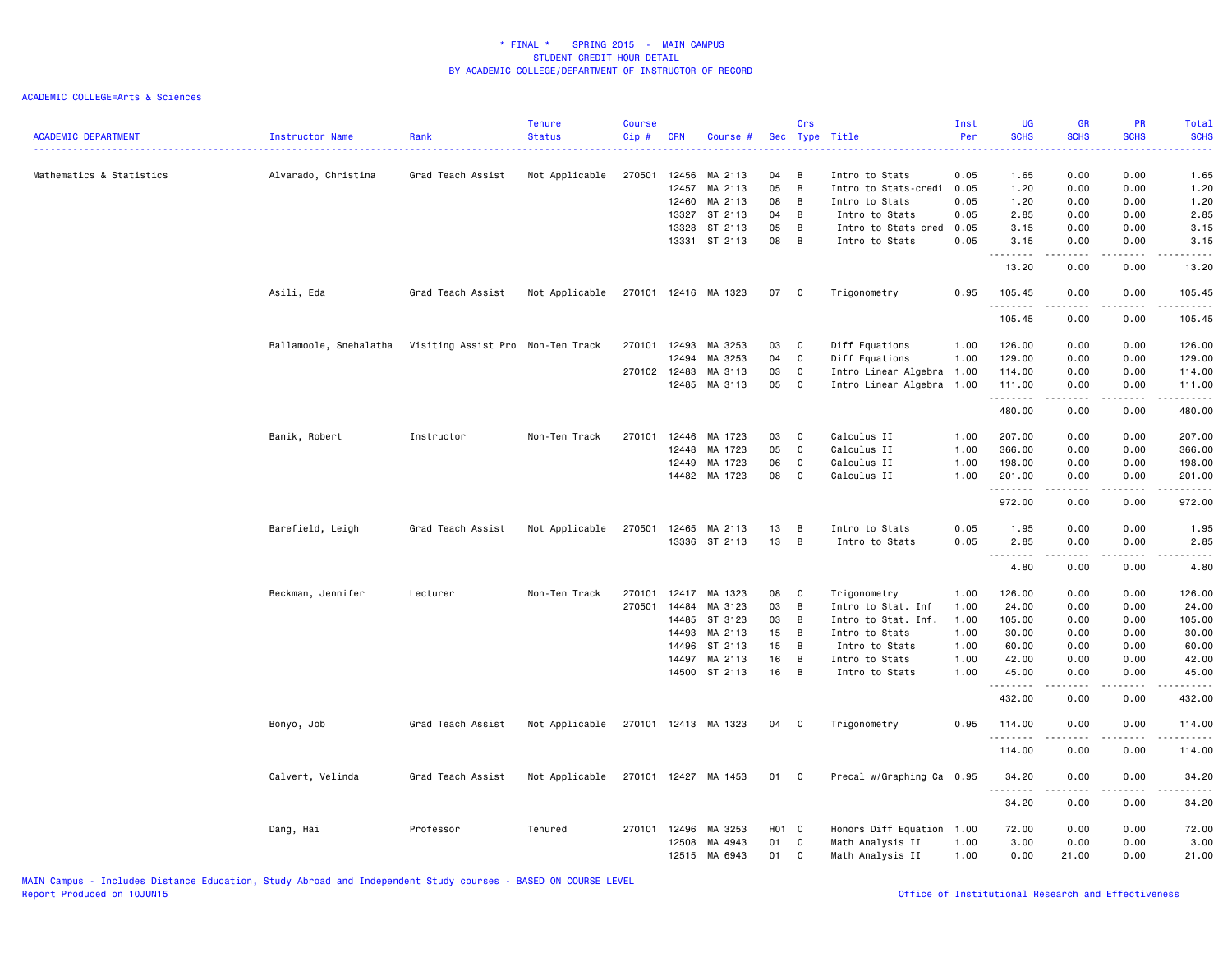| <b>ACADEMIC DEPARTMENT</b> | Instructor Name | Rank                        | <b>Tenure</b><br><b>Status</b> | <b>Course</b><br>Cip# | <b>CRN</b> | Course #             |                 | Crs            | Sec Type Title            | Inst<br>Per | <b>UG</b><br><b>SCHS</b> | <b>GR</b><br><b>SCHS</b> | <b>PR</b><br><b>SCHS</b> | Total<br><b>SCHS</b><br>. |
|----------------------------|-----------------|-----------------------------|--------------------------------|-----------------------|------------|----------------------|-----------------|----------------|---------------------------|-------------|--------------------------|--------------------------|--------------------------|---------------------------|
|                            |                 |                             |                                |                       |            |                      |                 |                |                           |             | .                        | .                        | .                        | .                         |
|                            |                 |                             |                                |                       |            |                      |                 |                |                           |             | 75.00                    | 21.00                    | 0.00                     | 96.00                     |
| Mathematics & Statistics   | Dobson, Edward  | Professor                   | Tenured                        |                       |            | 270101 16059 MA 7000 | 06 I            |                | Directed Indiv Study 1.00 |             | 0.00                     | 3.00                     | 0.00                     | 3.00                      |
|                            |                 |                             |                                |                       |            |                      |                 |                |                           |             | 0.00                     | 3.00                     | 0.00                     | 3.00                      |
|                            | DuBien, Janice  | Associate Professor Tenured |                                | 270501                |            | 13346 ST 6211        | 01 E            |                | Stat Consulting           | 1.00        | 0.00                     | 7.00                     | 0.00                     | 7.00                      |
|                            |                 |                             |                                |                       | 13351      | ST 8114              | 02              | B              | Statistical Methods       | 1.00        | 0.00                     | 116.00                   | 0.00                     | 116.00                    |
|                            |                 |                             |                                |                       |            | 13353 ST 8214        | 01              | В              | Desn & Anal Of Exp        | 1.00        | 0.00                     | 112.00                   | 0.00                     | 112.00                    |
|                            |                 |                             |                                |                       |            | 13356 ST 8863        | 01              | C              | Adv Design Of Exp II 1.00 |             | 0.00                     | 27.00                    | 0.00                     | 27.00                     |
|                            |                 |                             |                                |                       |            | 15018 ST 7000        | 01              | $\mathbf I$    | Directed Indiv Study      | 1.00        | 0.00                     | 3.00                     | 0.00                     | 3.00                      |
|                            |                 |                             |                                |                       |            | 15027 ST 7000        | 02              | $\mathbf{I}$   | Directed Indiv Study 1.00 |             | 0.00                     | 3.00                     | 0.00                     | 3.00                      |
|                            |                 |                             |                                |                       |            | 15432 ST 7000        | 06              | $\mathbf{I}$   | Directed Indiv Study 1.00 |             | 0.00<br>--------         | 3.00<br>--------         | 0.00<br>-----            | 3.00<br>.                 |
|                            |                 |                             |                                |                       |            |                      |                 |                |                           |             | 0.00                     | 271.00                   | 0.00                     | 271.00                    |
|                            | Eaton, Jonathan | Instructor                  | Non-Ten Track                  | 270101                | 12380      | MA 0103              | 01              | C              | Intermediate Algebra      | 1.00        | 522.00                   | 0.00                     | 0.00                     | 522.00                    |
|                            |                 |                             |                                |                       | 12381      | MA 0103              | 02              | $\mathbf{C}$   | Intermediate Algebra      | 1.00        | 303.00                   | 0.00                     | 0.00                     | 303.00                    |
|                            |                 |                             |                                |                       | 12383      | MA 0103              | 04              | К              | Intermediate Algebra      | 1.00        | 0.00                     | 0.00                     | 0.00                     | 0.00                      |
|                            |                 |                             |                                |                       | 12384      | MA 0103              | 05              | K              | Intermediate Algebra      | 1.00        | 0.00                     | 0.00                     | 0.00                     | 0.00                      |
|                            |                 |                             |                                |                       | 12385      | MA 0103              | 06              | K              | Intermediate Algebra      | 1.00        | 0.00                     | 0.00                     | 0.00                     | 0.00                      |
|                            |                 |                             |                                |                       | 12386      | MA 0103              | 07              | K              | Intermediate Algebra      | 1.00        | 0.00                     | 0.00                     | 0.00                     | 0.00                      |
|                            |                 |                             |                                |                       | 12387      | MA 0103              | 08              | K              | Intermediate Algebra      | 1.00        | 0.00                     | 0.00                     | 0.00                     | 0.00                      |
|                            |                 |                             |                                |                       | 12388      | MA 0103              | 09              | K              | Intermediate Algebra      | 1.00        | 0.00                     | 0.00                     | 0.00                     | 0.00                      |
|                            |                 |                             |                                |                       | 12390      | MA 0103              | 11              | K              | Intermediate Algebra      | 1.00        | 0.00                     | 0.00                     | 0.00                     | 0.00                      |
|                            |                 |                             |                                | 270501                | 12453      | MA 2113              | 01              | B              | Intro to Stats            | 0.95        | 22.80                    | 0.00                     | 0.00                     | 22.80                     |
|                            |                 |                             |                                |                       | 12454      | MA 2113              | 02              | $\overline{B}$ | Intro to Stats            | 0.95        | 28.50                    | 0.00                     | 0.00                     | 28.50                     |
|                            |                 |                             |                                |                       | 12455      | MA 2113              | 03              | B              | Intro to Stats            | 0.95        | 8.55                     | 0.00                     | 0.00                     | 8.55                      |
|                            |                 |                             |                                |                       |            | 12456 MA 2113        | 04              | B              | Intro to Stats            | 0.95        | 31.35                    | 0.00                     | 0.00                     | 31.35                     |
|                            |                 |                             |                                |                       | 12457      | MA 2113              | 05              | $\overline{B}$ | Intro to Stats-credi      | 0.95        | 22.80                    | 0.00                     | 0.00                     | 22.80                     |
|                            |                 |                             |                                |                       | 12458      | MA 2113              | 06              | B              | Intro to Stats            | 0.95        | 25.65                    | 0.00                     | 0.00                     | 25.65                     |
|                            |                 |                             |                                |                       | 12459      | MA 2113              | 07              | B              | Intro to Stats            | 0.95        | 39.90                    | 0.00                     | 0.00                     | 39.90                     |
|                            |                 |                             |                                |                       | 12460      | MA 2113              | 08              | B              | Intro to Stats            | 0.95        | 22.80                    | 0.00                     | 0.00                     | 22.80                     |
|                            |                 |                             |                                |                       | 12461      | MA 2113              | 09              | B              | Intro to Stats            | 0.95        | 34.20                    | 0.00                     | 0.00                     | 34.20                     |
|                            |                 |                             |                                |                       | 12462      | MA 2113              | 10 <sub>1</sub> | B              | Intro to Stats            | 0.95        | 31.35                    | 0.00                     | 0.00                     | 31.35                     |
|                            |                 |                             |                                |                       | 12463      | MA 2113              | 11              | B              | Intro to Stats            | 0.95        | 34.20                    | 0.00                     | 0.00                     | 34.20                     |
|                            |                 |                             |                                |                       | 12464      | MA 2113              | 12              | B              | Intro to Stats            | 0.95        | 31.35                    | 0.00                     | 0.00                     | 31.35                     |
|                            |                 |                             |                                |                       |            | 12465 MA 2113        | 13              | B              | Intro to Stats            | 0.95        | 37.05                    | 0.00                     | 0.00                     | 37.05                     |
|                            |                 |                             |                                |                       |            | 12466 MA 2113        | 14 B            |                | Intro to Stats            | 0.95        | 22.80                    | 0.00                     | 0.00                     | 22.80                     |
|                            |                 |                             |                                |                       | 13324      | ST 2113              | 01              | B              | Intro to Stats            | 0.95        | 65.55                    | 0.00                     | 0.00                     | 65.55                     |
|                            |                 |                             |                                |                       |            | 13325 ST 2113        | 02              | В              | Intro to Stats            | 0.95        | 57.00                    | 0.00                     | 0.00                     | 57.00                     |
|                            |                 |                             |                                |                       |            | 13326 ST 2113        | 03              | В              | Intro to Stats            | 0.95        | 74.10                    | 0.00                     | 0.00                     | 74.10                     |
|                            |                 |                             |                                |                       |            | 13327 ST 2113        | 04              | B              | Intro to Stats            | 0.95        | 54.15                    | 0.00                     | 0.00                     | 54.15                     |
|                            |                 |                             |                                |                       |            | 13328 ST 2113        | 05              | B              | Intro to Stats cred       | 0.95        | 59.85                    | 0.00                     | 0.00                     | 59.85                     |
|                            |                 |                             |                                |                       | 13329      | ST 2113              | 06              | В              | Intro to Stats            | 0.95        | 59.85                    | 0.00                     | 0.00                     | 59.85                     |
|                            |                 |                             |                                |                       |            | 13330 ST 2113        | 07              | B              | Intro to Stats            | 0.95        | 42.75                    | 0.00                     | 0.00                     | 42.75                     |
|                            |                 |                             |                                |                       |            | 13331 ST 2113        | 08              | B              | Intro to Stats            | 0.95        | 59.85                    | 0.00                     | 0.00                     | 59.85                     |
|                            |                 |                             |                                |                       |            | 13332 ST 2113        | 09              | B              | Intro to Stats            | 0.95        | 48.45                    | 0.00                     | 0.00                     | 48.45                     |
|                            |                 |                             |                                |                       |            | 13333 ST 2113        | 10 <sub>1</sub> | B              | Intro to Stats            | 0.95        | 48.45                    | 0.00                     | 0.00                     | 48.45                     |
|                            |                 |                             |                                |                       |            | 13334 ST 2113        | 11              | B              | Intro to Stats            | 0.95        | 48.45                    | 0.00                     | 0.00                     | 48.45                     |
|                            |                 |                             |                                |                       |            | 13335 ST 2113        | 12              | B              | Intro to Stats            | 0.95        | 51.30                    | 0.00                     | 0.00                     | 51.30                     |
|                            |                 |                             |                                |                       |            | 13336 ST 2113        | 13              | B              | Intro to Stats            | 0.95        | 54.15                    | 0.00                     | 0.00                     | 54.15                     |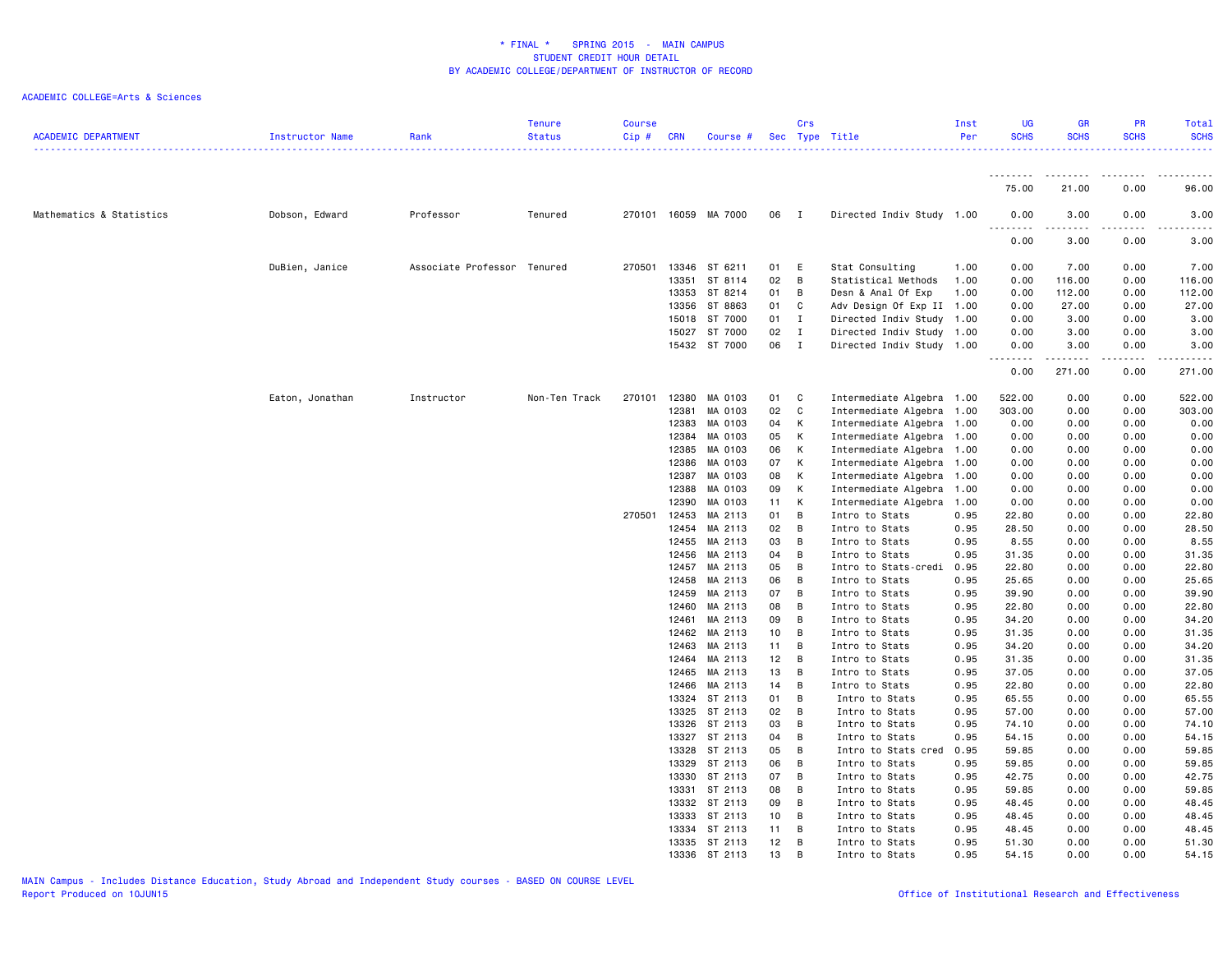| <b>ACADEMIC DEPARTMENT</b> | Instructor Name  | Rank                        | <b>Tenure</b><br><b>Status</b> | <b>Course</b><br>Cip# | <b>CRN</b>     | Course #                            |                      | Crs<br>Sec Type Title | .                                                     | Inst<br>Per<br>.     | <b>UG</b><br><b>SCHS</b><br>.                                                                                                                                                                                                                                                                                                                                                                                                                                                                  | <b>GR</b><br><b>SCHS</b> | <b>PR</b><br><b>SCHS</b><br><u>.</u>        | Total<br><b>SCHS</b><br>.                                                                                                                                    |
|----------------------------|------------------|-----------------------------|--------------------------------|-----------------------|----------------|-------------------------------------|----------------------|-----------------------|-------------------------------------------------------|----------------------|------------------------------------------------------------------------------------------------------------------------------------------------------------------------------------------------------------------------------------------------------------------------------------------------------------------------------------------------------------------------------------------------------------------------------------------------------------------------------------------------|--------------------------|---------------------------------------------|--------------------------------------------------------------------------------------------------------------------------------------------------------------|
| Mathematics & Statistics   | Eaton, Jonathan  | Instructor                  | Non-Ten Track                  | 270501                | 13337<br>13847 | ST 2113<br>MA 2113<br>13894 ST 2113 | 14<br>501 C<br>501 C | B                     | Intro to Stats<br>Intro to Stats<br>Intro to Stats    | 0.95<br>1.00<br>1.00 | 59.85<br>33.00<br>48.00                                                                                                                                                                                                                                                                                                                                                                                                                                                                        | 0.00<br>0.00<br>0.00     | 0.00<br>0.00<br>0.00                        | 59.85<br>33.00<br>48.00                                                                                                                                      |
|                            |                  |                             |                                |                       |                |                                     |                      |                       |                                                       |                      | .<br>2083.05                                                                                                                                                                                                                                                                                                                                                                                                                                                                                   | .<br>0.00                | $\frac{1}{2}$<br>0.00                       | .<br>2083.05                                                                                                                                                 |
|                            | Ebanks, Bruce    | Professor                   | Tenured                        | 270101<br>270102      | 12471<br>12490 | MA 2733<br>MA 3163                  | H01 C<br>01          | C                     | Honors Calculus III 1.00<br>Intro To Mod Algebra 1.00 |                      | 66.00<br>69.00                                                                                                                                                                                                                                                                                                                                                                                                                                                                                 | 0.00<br>0.00             | 0.00<br>0.00                                | 66.00<br>69.00                                                                                                                                               |
|                            |                  |                             |                                |                       |                |                                     |                      |                       |                                                       |                      | .<br>135.00                                                                                                                                                                                                                                                                                                                                                                                                                                                                                    | .<br>0.00                | $\frac{1}{2}$<br>0.00                       | .<br>135.00                                                                                                                                                  |
|                            | Fabel, Andrew    | Associate Professor Tenured |                                | 270101                | 12452<br>12498 | MA 1723<br>MA 3513                  | H01 C<br>01          | C                     | Honors Calculus II<br>History Of Math                 | 1.00<br>1.00         | 66.00<br>63.00<br>.                                                                                                                                                                                                                                                                                                                                                                                                                                                                            | 0.00<br>0.00<br>.        | 0.00<br>0.00<br>$\sim$ $\sim$ $\sim$ $\sim$ | 66.00<br>63.00<br>.                                                                                                                                          |
|                            |                  |                             |                                |                       |                |                                     |                      |                       |                                                       |                      | 129.00                                                                                                                                                                                                                                                                                                                                                                                                                                                                                         | 0.00                     | 0.00                                        | 129.00                                                                                                                                                       |
|                            | Ferguson, Joseph | Grad Teach Assist           | Not Applicable                 |                       |                | 270101 12429 MA 1613                | 01 C                 |                       | Cal Bus & Life Sc I                                   | 0.95                 | 105.45<br>.                                                                                                                                                                                                                                                                                                                                                                                                                                                                                    | 0.00                     | 0.00                                        | 105.45<br>.                                                                                                                                                  |
|                            |                  |                             |                                |                       |                |                                     |                      |                       |                                                       |                      | 105.45                                                                                                                                                                                                                                                                                                                                                                                                                                                                                         | 0.00                     | 0.00                                        | 105.45                                                                                                                                                       |
|                            | He, Li           | Grad Teach Assist           | Not Applicable                 | 270501                | 12455          | MA 2113                             | 03                   | B                     | Intro to Stats                                        | 0.05                 | 0.45                                                                                                                                                                                                                                                                                                                                                                                                                                                                                           | 0.00                     | 0.00                                        | 0.45                                                                                                                                                         |
|                            |                  |                             |                                |                       | 12458          | MA 2113                             | 06                   | B                     | Intro to Stats                                        | 0.05                 | 1.35                                                                                                                                                                                                                                                                                                                                                                                                                                                                                           | 0.00                     | 0.00                                        | 1.35                                                                                                                                                         |
|                            |                  |                             |                                |                       | 13326          | ST 2113                             | 03                   | B                     | Intro to Stats                                        | 0.05                 | 3.90                                                                                                                                                                                                                                                                                                                                                                                                                                                                                           | 0.00                     | 0.00                                        | 3.90                                                                                                                                                         |
|                            |                  |                             |                                |                       | 13329          | ST 2113                             | 06                   | $\overline{B}$        | Intro to Stats                                        | 0.05                 | 3.15<br>$\begin{array}{cccccccccccccc} \multicolumn{2}{c}{} & \multicolumn{2}{c}{} & \multicolumn{2}{c}{} & \multicolumn{2}{c}{} & \multicolumn{2}{c}{} & \multicolumn{2}{c}{} & \multicolumn{2}{c}{} & \multicolumn{2}{c}{} & \multicolumn{2}{c}{} & \multicolumn{2}{c}{} & \multicolumn{2}{c}{} & \multicolumn{2}{c}{} & \multicolumn{2}{c}{} & \multicolumn{2}{c}{} & \multicolumn{2}{c}{} & \multicolumn{2}{c}{} & \multicolumn{2}{c}{} & \multicolumn{2}{c}{} & \multicolumn{2}{c}{} & \$ | 0.00<br>.                | 0.00                                        | 3.15<br>$\frac{1}{2} \left( \frac{1}{2} \right) \left( \frac{1}{2} \right) \left( \frac{1}{2} \right) \left( \frac{1}{2} \right) \left( \frac{1}{2} \right)$ |
|                            |                  |                             |                                |                       |                |                                     |                      |                       |                                                       |                      | 8.85                                                                                                                                                                                                                                                                                                                                                                                                                                                                                           | 0.00                     | 0.00                                        | 8.85                                                                                                                                                         |
|                            | Hughes, Lorraine | Instructor                  | Non-Ten Track                  | 270101                | 12444          | MA 1723                             | 01                   | C                     | Calculus II                                           | 1.00                 | 195.00                                                                                                                                                                                                                                                                                                                                                                                                                                                                                         | 0.00                     | 0.00                                        | 195.00                                                                                                                                                       |
|                            |                  |                             |                                |                       | 12445          | MA 1723                             | 02                   | C                     | Calculus II                                           | 1.00                 | 201.00                                                                                                                                                                                                                                                                                                                                                                                                                                                                                         | 0.00                     | 0.00                                        | 201.00                                                                                                                                                       |
|                            |                  |                             |                                |                       | 12447          | MA 1723                             | 04                   | C                     | Calculus II                                           | 1.00                 | 291.00                                                                                                                                                                                                                                                                                                                                                                                                                                                                                         | 0.00                     | 0.00                                        | 291.00                                                                                                                                                       |
|                            |                  |                             |                                |                       | 12450          | MA 1723                             | 07                   | C                     | Calculus II                                           | 1.00                 | 186.00<br>.                                                                                                                                                                                                                                                                                                                                                                                                                                                                                    | 0.00<br>-----            | 0.00<br>.                                   | 186.00<br>.                                                                                                                                                  |
|                            |                  |                             |                                |                       |                |                                     |                      |                       |                                                       |                      | 873.00                                                                                                                                                                                                                                                                                                                                                                                                                                                                                         | 0.00                     | 0.00                                        | 873.00                                                                                                                                                       |
|                            | Johnson, Corlis  | Associate Professor Tenured |                                | 270101                | 12427          | MA 1453                             | 01                   | C                     | Precal w/Graphing Ca                                  | 0.05                 | 1.80                                                                                                                                                                                                                                                                                                                                                                                                                                                                                           | 0.00                     | 0.00                                        | 1.80                                                                                                                                                         |
|                            |                  |                             |                                |                       | 12480          | MA 3053                             | 01                   | C                     | Found Of Math I                                       | 1.00                 | 78.00<br>.                                                                                                                                                                                                                                                                                                                                                                                                                                                                                     | 0.00<br>.                | 0.00<br>.                                   | 78.00<br>.                                                                                                                                                   |
|                            |                  |                             |                                |                       |                |                                     |                      |                       |                                                       |                      | 79.80                                                                                                                                                                                                                                                                                                                                                                                                                                                                                          | 0.00                     | 0.00                                        | 79.80                                                                                                                                                        |
|                            | Jones, Chartese  | Grad Teach Assist           | Not Applicable                 |                       |                | 270101 12415 MA 1323                | 06                   | - C                   | Trigonometry                                          | 0.95                 | 105.45<br>.                                                                                                                                                                                                                                                                                                                                                                                                                                                                                    | 0.00                     | 0.00                                        | 105.45<br>.                                                                                                                                                  |
|                            |                  |                             |                                |                       |                |                                     |                      |                       |                                                       |                      | 105.45                                                                                                                                                                                                                                                                                                                                                                                                                                                                                         | 0.00                     | 0.00                                        | 105.45                                                                                                                                                       |
|                            | Kim, Seongjai    | Professor                   | Tenured                        | 270101                | 12477          | MA 2743                             | 06                   | C                     | Calculus IV                                           | 1.00                 | 126.00                                                                                                                                                                                                                                                                                                                                                                                                                                                                                         | 0.00                     | 0.00                                        | 126.00                                                                                                                                                       |
|                            |                  |                             |                                |                       | 12502          | MA 4323                             | 01                   | C                     | Numerical Anal II                                     | 1.00                 | 42.00                                                                                                                                                                                                                                                                                                                                                                                                                                                                                          | 0.00                     | 0.00                                        | 42.00                                                                                                                                                        |
|                            |                  |                             |                                |                       | 12511          | MA 6323                             | 01                   | C                     | Numerical Anal II                                     | 1.00                 | 0.00                                                                                                                                                                                                                                                                                                                                                                                                                                                                                           | 18.00                    | 0.00                                        | 18.00                                                                                                                                                        |
|                            |                  |                             |                                |                       | 15193          | MA 9000                             | 01                   | D                     | Research / Diss                                       | 1.00                 | 0.00                                                                                                                                                                                                                                                                                                                                                                                                                                                                                           | 15.00                    | 0.00                                        | 15.00                                                                                                                                                        |
|                            |                  |                             |                                |                       | 15595          | MA 7000                             | 05                   | $\mathbf{I}$          | Directed Indiv Study 1.00                             |                      | 0.00<br>.                                                                                                                                                                                                                                                                                                                                                                                                                                                                                      | 3.00<br>.                | 0.00<br>د د د د                             | 3.00<br>.                                                                                                                                                    |
|                            |                  |                             |                                |                       |                |                                     |                      |                       |                                                       |                      | 168.00                                                                                                                                                                                                                                                                                                                                                                                                                                                                                         | 36.00                    | 0.00                                        | 204.00                                                                                                                                                       |
|                            | King, Nancy      | Instructor                  | Non-Ten Track                  | 270101                | 12425<br>12426 | MA 1433<br>MA 1433                  | 01<br>02             | C<br>C                | Informal Geom & Meas 1.00<br>Informal Geom & Meas     | 1.00                 | 93.00<br>42.00                                                                                                                                                                                                                                                                                                                                                                                                                                                                                 | 0.00<br>0.00             | 0.00<br>0.00                                | 93.00<br>42.00                                                                                                                                               |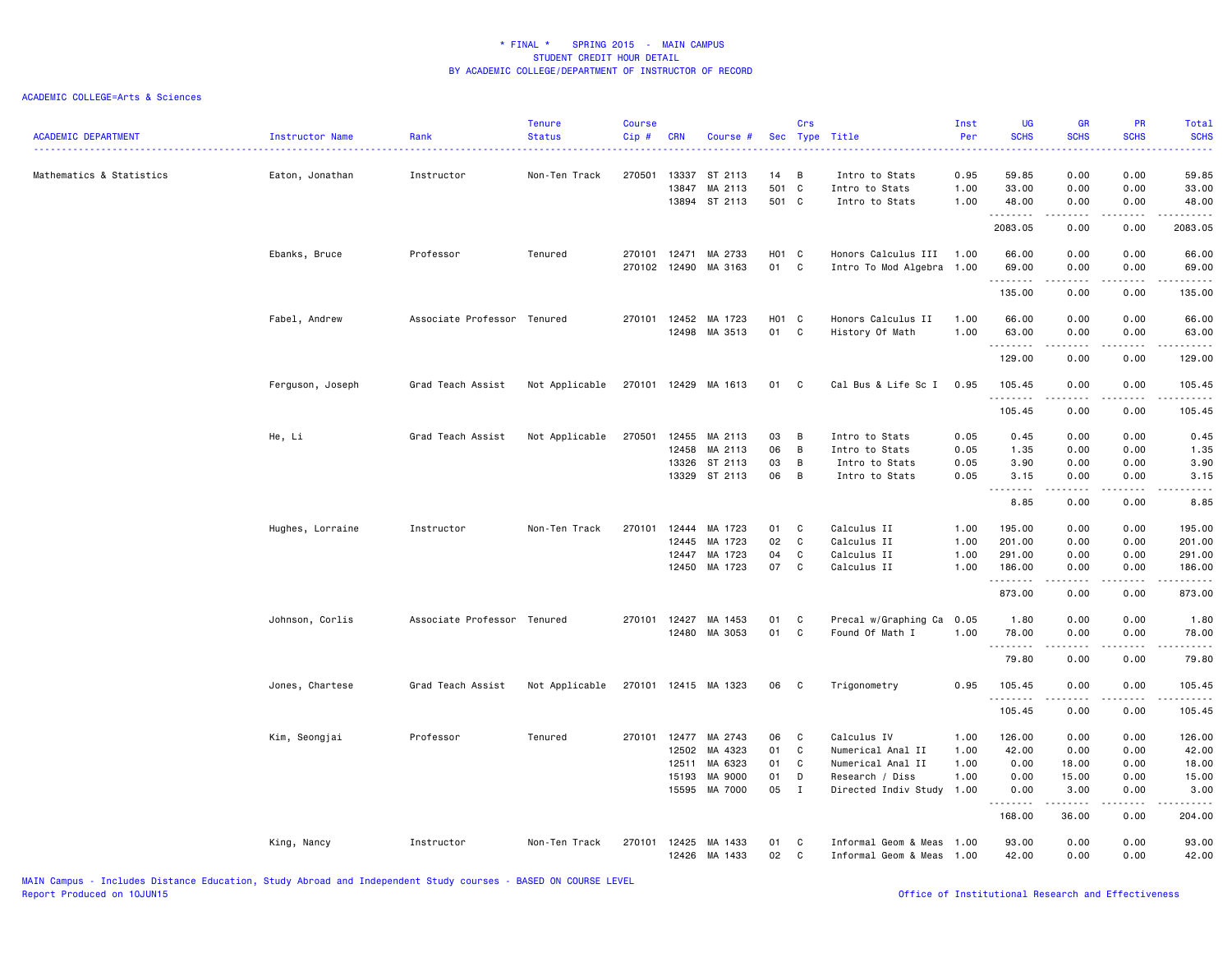| <b>ACADEMIC DEPARTMENT</b> | Instructor Name        | Rank                        | <b>Tenure</b><br><b>Status</b> | <b>Course</b><br>Cip# | <b>CRN</b>     | Course #            |             | Crs                        | Sec Type Title                             | Inst<br>Per  | <b>UG</b><br><b>SCHS</b><br>. | GR<br><b>SCHS</b>                   | PR<br><b>SCHS</b>           | Total<br><b>SCHS</b><br>.                                                                                                 |
|----------------------------|------------------------|-----------------------------|--------------------------------|-----------------------|----------------|---------------------|-------------|----------------------------|--------------------------------------------|--------------|-------------------------------|-------------------------------------|-----------------------------|---------------------------------------------------------------------------------------------------------------------------|
| Mathematics & Statistics   | King, Nancy            | Instructor                  | Non-Ten Track                  | 270101                | 12429          | MA 1613             | 01          | C                          | Cal Bus & Life Sc I                        | 0.05         | 5.55                          | 0.00                                | 0.00                        | 5.55                                                                                                                      |
|                            |                        |                             |                                |                       | 12430          | MA 1613             | 02<br>03    | $\mathbb{C}$<br>C          | Cal Bus & Life Sc I                        | 0.05<br>0.05 | 4.95                          | 0.00                                | 0.00                        | 4.95                                                                                                                      |
|                            |                        |                             |                                |                       | 12431<br>12432 | MA 1613<br>MA 1613  | 04          | C                          | Cal Bus & Life Sc I<br>Cal Bus & Life Sc I | 1.00         | 5.40<br>159.00                | 0.00<br>0.00                        | 0.00<br>0.00                | 5.40<br>159.00                                                                                                            |
|                            |                        |                             |                                |                       | 12433          | MA 1613             | 05          | C                          | Cal Bus & Life Sc I                        | 1.00         | 153.00                        | 0.00                                | 0.00                        | 153.00                                                                                                                    |
|                            |                        |                             |                                |                       | 12434          | MA 1613             | 06          | $\mathbb{C}$               | Cal Bus & Life Sc I                        | 0.05         | 5.10                          | 0.00                                | 0.00                        | 5.10                                                                                                                      |
|                            |                        |                             |                                |                       | 12435          | MA 1613             | 07          | C                          | Cal Bus & Life Sc I                        | 0.05         | 26.55<br>.                    | 0.00                                | 0.00                        | 26.55<br>$\sim$ $\sim$ $\sim$ $\sim$                                                                                      |
|                            |                        |                             |                                |                       |                |                     |             |                            |                                            |              | 494.55                        | 0.00                                | 0.00                        | 494.55                                                                                                                    |
|                            | Krishnasamysaraswathy, | Grad Teach Assist           | Not Applicable                 | 270101                |                | 12434 MA 1613       | 06          | C                          | Cal Bus & Life Sc I                        | 0.95         | 96.90<br>.                    | 0.00                                | 0.00                        | 96.90                                                                                                                     |
|                            |                        |                             |                                |                       |                |                     |             |                            |                                            |              | 96.90                         | 0.00                                | 0.00                        | 96.90                                                                                                                     |
|                            | Lim, Hyeona            | Associate Professor Tenured |                                | 270101                | 12472          | MA 2743             | 01          | C                          | Calculus IV                                | 1.00         | 141.00                        | 0.00                                | 0.00                        | 141.00                                                                                                                    |
|                            |                        |                             |                                |                       | 12473          | MA 2743             | 02          | $\mathbb{C}$               | Calculus IV                                | 1.00         | 135.00                        | 0.00                                | 0.00                        | 135.00                                                                                                                    |
|                            |                        |                             |                                |                       |                |                     |             |                            |                                            |              | .<br>276.00                   | $\sim$ $\sim$ $\sim$ $\sim$<br>0.00 | بالمحام<br>0.00             | ------<br>276.00                                                                                                          |
|                            | Mashayekhi, Somayeh    | Grad Teach Assist           | Not Applicable                 | 270101                |                | 12430 MA 1613       | 02          | $\mathbf{C}$               | Cal Bus & Life Sc I                        | 0.95         | 94.05                         | 0.00                                | 0.00                        | 94.05                                                                                                                     |
|                            |                        |                             |                                |                       |                |                     |             |                            |                                            |              | .                             |                                     | $\sim$ $\sim$ $\sim$ $\sim$ | $\frac{1}{2} \left( \frac{1}{2} \right) \left( \frac{1}{2} \right) \left( \frac{1}{2} \right) \left( \frac{1}{2} \right)$ |
|                            |                        |                             |                                |                       |                |                     |             |                            |                                            |              | 94.05                         | 0.00                                | 0.00                        | 94.05                                                                                                                     |
|                            | Miller, Thomas L.      | Professor                   | Tenured                        | 270101                | 12505          | MA 4643             | 01          | C                          | Adv Calculus II                            | 1.00         | 66.00                         | 0.00                                | 0.00                        | 66.00                                                                                                                     |
|                            |                        |                             |                                |                       | 12513          | MA 6643             | 01          | $\mathbf c$                | Adv Calculus II                            | 1.00         | 0.00                          | 12.00                               | 0.00                        | 12.00                                                                                                                     |
|                            |                        |                             |                                |                       | 12520          | MA 9633             | 01          | C                          | Topics In Analysis                         | 1.00         | 0.00                          | 3.00                                | 0.00                        | 3.00                                                                                                                      |
|                            |                        |                             |                                |                       | 14506          | MA 8643             | 01          | C                          | Real Analysis II                           | 1.00         | 0.00                          | 12.00                               | 0.00                        | 12.00                                                                                                                     |
|                            |                        |                             |                                |                       | 15195          | MA 9000             | 03          | D                          | Research / Diss                            | 1.00         | 0.00                          | 9.00                                | 0.00                        | 9.00                                                                                                                      |
|                            |                        |                             |                                |                       | 15301<br>15302 | MA 7000<br>MA 7000  | 03<br>04    | $\mathbf I$<br>$\mathbf I$ | Directed Indiv Study                       | 1.00<br>1.00 | 0.00<br>0.00                  | 3.00<br>3.00                        | 0.00<br>0.00                | 3.00<br>3.00                                                                                                              |
|                            |                        |                             |                                |                       |                |                     |             |                            | Directed Indiv Study                       |              | .                             |                                     | $\sim$ $\sim$ $\sim$ $\sim$ | $\sim$ $\sim$ $\sim$ $\sim$                                                                                               |
|                            |                        |                             |                                |                       |                |                     |             |                            |                                            |              | 66.00                         | 42.00                               | 0.00                        | 108.00                                                                                                                    |
|                            | Miller, Vivien         | Professor                   | Tenured                        | 270101                | 12475          | MA 2743             | 04          | C                          | Calculus IV                                | 1.00         | 135.00                        | 0.00                                | 0.00                        | 135.00                                                                                                                    |
|                            |                        |                             |                                |                       |                | 12476 MA 2743       | 05          | C                          | Calculus IV                                | 1.00         | 141.00                        | 0.00                                | 0.00                        | 141.00                                                                                                                    |
|                            |                        |                             |                                |                       |                |                     |             |                            |                                            |              | .<br>276.00                   | 0.00                                | 0.00                        | .<br>276.00                                                                                                               |
|                            | Nation, Julie          | Instructor                  | Non-Ten Track                  | 270101                | 12410          | MA 1323             | 01          | C                          | Trigonometry                               | 1.00         | 516.00                        | 0.00                                | 0.00                        | 516.00                                                                                                                    |
|                            |                        |                             |                                |                       | 12414          | MA 1323             | 05          | C                          | Trigonometry                               | 1.00         | 288.00                        | 0.00                                | 0.00                        | 288.00                                                                                                                    |
|                            |                        |                             |                                |                       | 12423          | MA 1423             | 01          | C                          | Problem Solving Real                       | 1.00         | 87.00                         | 0.00                                | 0.00                        | 87.00                                                                                                                     |
|                            |                        |                             |                                |                       | 13844          | MA 1423             | 501         | C                          | Problem Solving Real                       | 1.00         | 54.00                         | 0.00                                | 0.00                        | 54.00                                                                                                                     |
|                            |                        |                             |                                |                       | 270102 12392   | MA 1313             | 01          | C                          | College Algebra                            | 0.95         | 550.05<br>.                   | 0.00<br>.                           | 0.00<br>.                   | 550.05<br>.                                                                                                               |
|                            |                        |                             |                                |                       |                |                     |             |                            |                                            |              | 1495.05                       | 0.00                                | 0.00                        | 1495.05                                                                                                                   |
|                            | Neumann, Michael       | Professor                   | Tenured                        | 270101                | 12479          | MA 2743             | H01 C       |                            | Honors Calculus IV                         | 1.00         | 57.00                         | 0.00                                | 0.00                        | 57.00                                                                                                                     |
|                            |                        |                             |                                |                       | 12500          | MA 4213             | 01          | $\mathbf{s}$               | Senior Seminar in Ma                       | 1.00         | 54.00<br><u>.</u>             | 0.00<br>$\frac{1}{2}$               | 0.00<br>.                   | 54.00<br>.                                                                                                                |
|                            |                        |                             |                                |                       |                |                     |             |                            |                                            |              | 111.00                        | 0.00                                | 0.00                        | 111.00                                                                                                                    |
|                            | Oppenheimer, Seth      | Professor                   | Tenured                        | 240101<br>270104      | 12193<br>12497 | HON 4003<br>MA 3463 | H02 I<br>01 | C                          | Oxbridge Tutorial<br>Found Of Geometry     | 1.00<br>1.00 | 3.00<br>24.00                 | 0.00<br>0.00                        | 0.00<br>0.00                | 3.00<br>24.00                                                                                                             |
|                            |                        |                             |                                |                       |                |                     |             |                            |                                            |              |                               |                                     |                             |                                                                                                                           |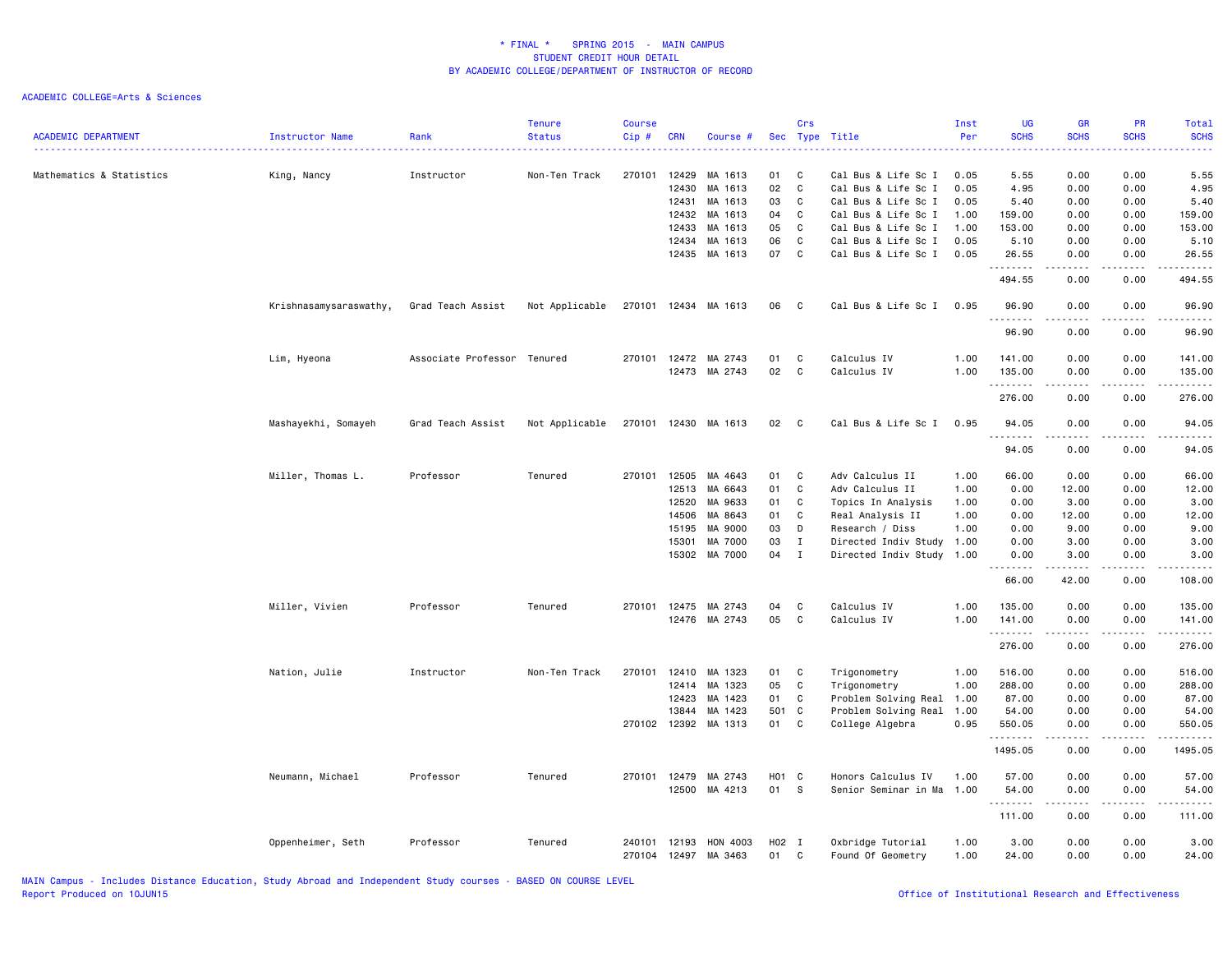| <b>ACADEMIC DEPARTMENT</b> | Instructor Name      | Rank                          | <b>Tenure</b><br><b>Status</b> | <b>Course</b><br>$Cip$ # | <b>CRN</b>     | Course #             |                 | Crs            | Sec Type Title             | Inst<br>Per  | <b>UG</b><br><b>SCHS</b>                                                                                                                                                                                                                                                                                                                                                                                                                                                                       | <b>GR</b><br><b>SCHS</b>                                                                                                                                     | <b>PR</b><br><b>SCHS</b> | Total<br><b>SCHS</b><br><u>.</u>                                                                                                    |
|----------------------------|----------------------|-------------------------------|--------------------------------|--------------------------|----------------|----------------------|-----------------|----------------|----------------------------|--------------|------------------------------------------------------------------------------------------------------------------------------------------------------------------------------------------------------------------------------------------------------------------------------------------------------------------------------------------------------------------------------------------------------------------------------------------------------------------------------------------------|--------------------------------------------------------------------------------------------------------------------------------------------------------------|--------------------------|-------------------------------------------------------------------------------------------------------------------------------------|
|                            |                      |                               |                                |                          |                |                      |                 |                |                            |              | 27.00                                                                                                                                                                                                                                                                                                                                                                                                                                                                                          | 0.00                                                                                                                                                         | 0.00                     | 27.00                                                                                                                               |
|                            |                      |                               |                                |                          |                |                      |                 |                |                            |              |                                                                                                                                                                                                                                                                                                                                                                                                                                                                                                |                                                                                                                                                              |                          |                                                                                                                                     |
| Mathematics & Statistics   | Patel, Kishan        | Grad Teach Assist             | Not Applicable                 |                          |                | 270101 12431 MA 1613 | 03 C            |                | Cal Bus & Life Sc I        | 0.95         | 102.60<br><u>.</u>                                                                                                                                                                                                                                                                                                                                                                                                                                                                             | 0.00                                                                                                                                                         | 0.00                     | 102.60<br>.                                                                                                                         |
|                            |                      |                               |                                |                          |                |                      |                 |                |                            |              | 102.60                                                                                                                                                                                                                                                                                                                                                                                                                                                                                         | 0.00                                                                                                                                                         | 0.00                     | 102.60                                                                                                                              |
|                            | Patil, Prakash       | Associate Professor Ten Track |                                | 270501                   | 13357          | ST 8913              | 01              | C              | Recent Devs In Stat        | 1.00         | 0.00                                                                                                                                                                                                                                                                                                                                                                                                                                                                                           | 21.00                                                                                                                                                        | 0.00                     | 21.00                                                                                                                               |
|                            |                      |                               |                                |                          | 14515          | ST 8743              | 01              | C              | Adv Stat Inf II            | 1.00         | 0.00                                                                                                                                                                                                                                                                                                                                                                                                                                                                                           | 12.00                                                                                                                                                        | 0.00                     | 12.00                                                                                                                               |
|                            |                      |                               |                                |                          | 15196          | ST 9000              | 01              | D              | Research / Diss            | 1.00         | 0.00                                                                                                                                                                                                                                                                                                                                                                                                                                                                                           | 9.00                                                                                                                                                         | 0.00                     | 9.00                                                                                                                                |
|                            |                      |                               |                                |                          |                | 15590 ST 7000        | 07 I            |                | Directed Indiv Study 1.00  |              | 0.00<br>.                                                                                                                                                                                                                                                                                                                                                                                                                                                                                      | 3.00<br>.                                                                                                                                                    | 0.00<br>.                | 3.00<br>.                                                                                                                           |
|                            |                      |                               |                                |                          |                |                      |                 |                |                            |              | 0.00                                                                                                                                                                                                                                                                                                                                                                                                                                                                                           | 45.00                                                                                                                                                        | 0.00                     | 45.00                                                                                                                               |
|                            | Qian, Chuanxi        | Professor                     | Tenured                        | 270102 12481             |                | MA 3113              | 01              | C              | Intro Linear Algebra 1.00  |              | 123.00                                                                                                                                                                                                                                                                                                                                                                                                                                                                                         | 0.00                                                                                                                                                         | 0.00                     | 123.00                                                                                                                              |
|                            |                      |                               |                                |                          | 12484          | MA 3113              | 04              | C              | Intro Linear Algebra 1.00  |              | 117.00<br>.                                                                                                                                                                                                                                                                                                                                                                                                                                                                                    | 0.00<br>.                                                                                                                                                    | 0.00<br>.                | 117.00<br>$\begin{array}{cccccccccccccc} \bullet & \bullet & \bullet & \bullet & \bullet & \bullet & \bullet & \bullet \end{array}$ |
|                            |                      |                               |                                |                          |                |                      |                 |                |                            |              | 240.00                                                                                                                                                                                                                                                                                                                                                                                                                                                                                         | 0.00                                                                                                                                                         | 0.00                     | 240.00                                                                                                                              |
|                            | Razzaghi, Mohsen     | Professor                     | Tenured                        |                          |                | 270101 15194 MA 9000 | 02              | D              | Research / Diss            | 1.00         | 0.00                                                                                                                                                                                                                                                                                                                                                                                                                                                                                           | 30.00                                                                                                                                                        | 0.00                     | 30.00                                                                                                                               |
|                            |                      |                               |                                |                          |                |                      |                 |                |                            |              | $\begin{array}{cccccccccccccc} \multicolumn{2}{c}{} & \multicolumn{2}{c}{} & \multicolumn{2}{c}{} & \multicolumn{2}{c}{} & \multicolumn{2}{c}{} & \multicolumn{2}{c}{} & \multicolumn{2}{c}{} & \multicolumn{2}{c}{} & \multicolumn{2}{c}{} & \multicolumn{2}{c}{} & \multicolumn{2}{c}{} & \multicolumn{2}{c}{} & \multicolumn{2}{c}{} & \multicolumn{2}{c}{} & \multicolumn{2}{c}{} & \multicolumn{2}{c}{} & \multicolumn{2}{c}{} & \multicolumn{2}{c}{} & \multicolumn{2}{c}{} & \$<br>0.00 | .<br>30.00                                                                                                                                                   | .<br>0.00                | . <u>.</u><br>30.00                                                                                                                 |
|                            | Riahi, Sheida        | Grad Teach Assist             | Not Applicable                 | 270501                   | 12454          | MA 2113              | 02              | B              | Intro to Stats             | 0.05         | 1.50                                                                                                                                                                                                                                                                                                                                                                                                                                                                                           | 0.00                                                                                                                                                         | 0.00                     | 1.50                                                                                                                                |
|                            |                      |                               |                                |                          | 12459          | MA 2113              | 07              | $\overline{B}$ | Intro to Stats             | 0.05         | 2.10                                                                                                                                                                                                                                                                                                                                                                                                                                                                                           | 0.00                                                                                                                                                         | 0.00                     | 2.10                                                                                                                                |
|                            |                      |                               |                                |                          | 12461          | MA 2113              | 09              | $\overline{B}$ | Intro to Stats             | 0.05         | 1.80                                                                                                                                                                                                                                                                                                                                                                                                                                                                                           | 0.00                                                                                                                                                         | 0.00                     | 1.80                                                                                                                                |
|                            |                      |                               |                                |                          | 13325          | ST 2113              | 02              | B              | Intro to Stats             | 0.05         | 3.00                                                                                                                                                                                                                                                                                                                                                                                                                                                                                           | 0.00                                                                                                                                                         | 0.00                     | 3.00                                                                                                                                |
|                            |                      |                               |                                |                          | 13330          | ST 2113              | 07              | B              | Intro to Stats             | 0.05         | 2.25                                                                                                                                                                                                                                                                                                                                                                                                                                                                                           | 0.00                                                                                                                                                         | 0.00                     | 2.25                                                                                                                                |
|                            |                      |                               |                                |                          |                | 13332 ST 2113        | 09              | $\overline{B}$ | Intro to Stats             | 0.05         | 2.55<br>.                                                                                                                                                                                                                                                                                                                                                                                                                                                                                      | 0.00<br>$\frac{1}{2} \left( \frac{1}{2} \right) \left( \frac{1}{2} \right) \left( \frac{1}{2} \right) \left( \frac{1}{2} \right) \left( \frac{1}{2} \right)$ | 0.00<br>.                | 2.55<br>د د د د د                                                                                                                   |
|                            |                      |                               |                                |                          |                |                      |                 |                |                            |              | 13.20                                                                                                                                                                                                                                                                                                                                                                                                                                                                                          | 0.00                                                                                                                                                         | 0.00                     | 13.20                                                                                                                               |
|                            | Sepehrifar, Mohammad | Assistant Professor Ten Track |                                | 270501                   | 13349          | ST 6573              | 01              | C              | Intro Math Stat II         | 1.00         | 0.00<br>.                                                                                                                                                                                                                                                                                                                                                                                                                                                                                      | 27.00                                                                                                                                                        | 0.00                     | 27.00<br>.                                                                                                                          |
|                            |                      |                               |                                |                          |                |                      |                 |                |                            |              | 0.00                                                                                                                                                                                                                                                                                                                                                                                                                                                                                           | 27.00                                                                                                                                                        | 0.00                     | 27.00                                                                                                                               |
|                            | Shan, Xin            | Grad Teach Assist             | Not Applicable                 | 270501                   | 12462          | MA 2113              | 10 <sub>1</sub> | B              | Intro to Stats             | 0.05         | 1.65                                                                                                                                                                                                                                                                                                                                                                                                                                                                                           | 0.00                                                                                                                                                         | 0.00                     | 1.65                                                                                                                                |
|                            |                      |                               |                                |                          | 12463          | MA 2113              | 11              | $\overline{B}$ | Intro to Stats             | 0.05         | 1.80                                                                                                                                                                                                                                                                                                                                                                                                                                                                                           | 0.00                                                                                                                                                         | 0.00                     | 1.80                                                                                                                                |
|                            |                      |                               |                                |                          | 13333          | ST 2113              | 10              | B              | Intro to Stats             | 0.05         | 2.55                                                                                                                                                                                                                                                                                                                                                                                                                                                                                           | 0.00                                                                                                                                                         | 0.00                     | 2.55                                                                                                                                |
|                            |                      |                               |                                |                          |                | 13334 ST 2113        | 11              | $\overline{B}$ | Intro to Stats             | 0.05         | 2.55<br>.                                                                                                                                                                                                                                                                                                                                                                                                                                                                                      | 0.00<br>د د د د د                                                                                                                                            | 0.00<br>.                | 2.55<br>$\omega$ is $\omega$ in $\omega$                                                                                            |
|                            |                      |                               |                                |                          |                |                      |                 |                |                            |              | 8.55                                                                                                                                                                                                                                                                                                                                                                                                                                                                                           | 0.00                                                                                                                                                         | 0.00                     | 8.55                                                                                                                                |
|                            | Shaw, Patricia       | Instructor                    | Non-Ten Track                  | 270101                   | 12467          | MA 2733              | 01              | C              | Calculus III               | 1.00         | 147.00                                                                                                                                                                                                                                                                                                                                                                                                                                                                                         | 0.00                                                                                                                                                         | 0.00                     | 147.00                                                                                                                              |
|                            |                      |                               |                                |                          | 12468          | MA 2733              | 02              | C              | Calculus III               | 1.00         | 90.00                                                                                                                                                                                                                                                                                                                                                                                                                                                                                          | 0.00                                                                                                                                                         | 0.00                     | 90.00                                                                                                                               |
|                            |                      |                               |                                |                          | 12469          | MA 2733              | 03              | C              | Calculus III               | 1.00         | 141.00                                                                                                                                                                                                                                                                                                                                                                                                                                                                                         | 0.00                                                                                                                                                         | 0.00                     | 141.00                                                                                                                              |
|                            |                      |                               |                                |                          | 12470          | MA 2733              | 04              | C              | Calculus III               | 1.00         | 84.00                                                                                                                                                                                                                                                                                                                                                                                                                                                                                          | 0.00                                                                                                                                                         | 0.00                     | 84.00                                                                                                                               |
|                            |                      |                               |                                |                          | 14483          | MA 2733              | 05              | C              | Calculus III               | 1.00         | 138.00<br>.                                                                                                                                                                                                                                                                                                                                                                                                                                                                                    | 0.00<br>$\frac{1}{2} \left( \frac{1}{2} \right) \left( \frac{1}{2} \right) \left( \frac{1}{2} \right) \left( \frac{1}{2} \right) \left( \frac{1}{2} \right)$ | 0.00<br>.                | 138.00<br>.                                                                                                                         |
|                            |                      |                               |                                |                          |                |                      |                 |                |                            |              | 600.00                                                                                                                                                                                                                                                                                                                                                                                                                                                                                         | 0.00                                                                                                                                                         | 0.00                     | 600.00                                                                                                                              |
|                            | Smith, Jaclyn        | Lecturer                      | Non-Ten Track                  | 270101                   | 12418<br>12439 | MA 1323<br>MA 1713   | 09<br>03        | C<br>C         | Trigonometry<br>Calculus I | 1.00<br>1.00 | 135.00<br>207.00                                                                                                                                                                                                                                                                                                                                                                                                                                                                               | 0.00<br>0.00                                                                                                                                                 | 0.00<br>0.00             | 135.00<br>207.00                                                                                                                    |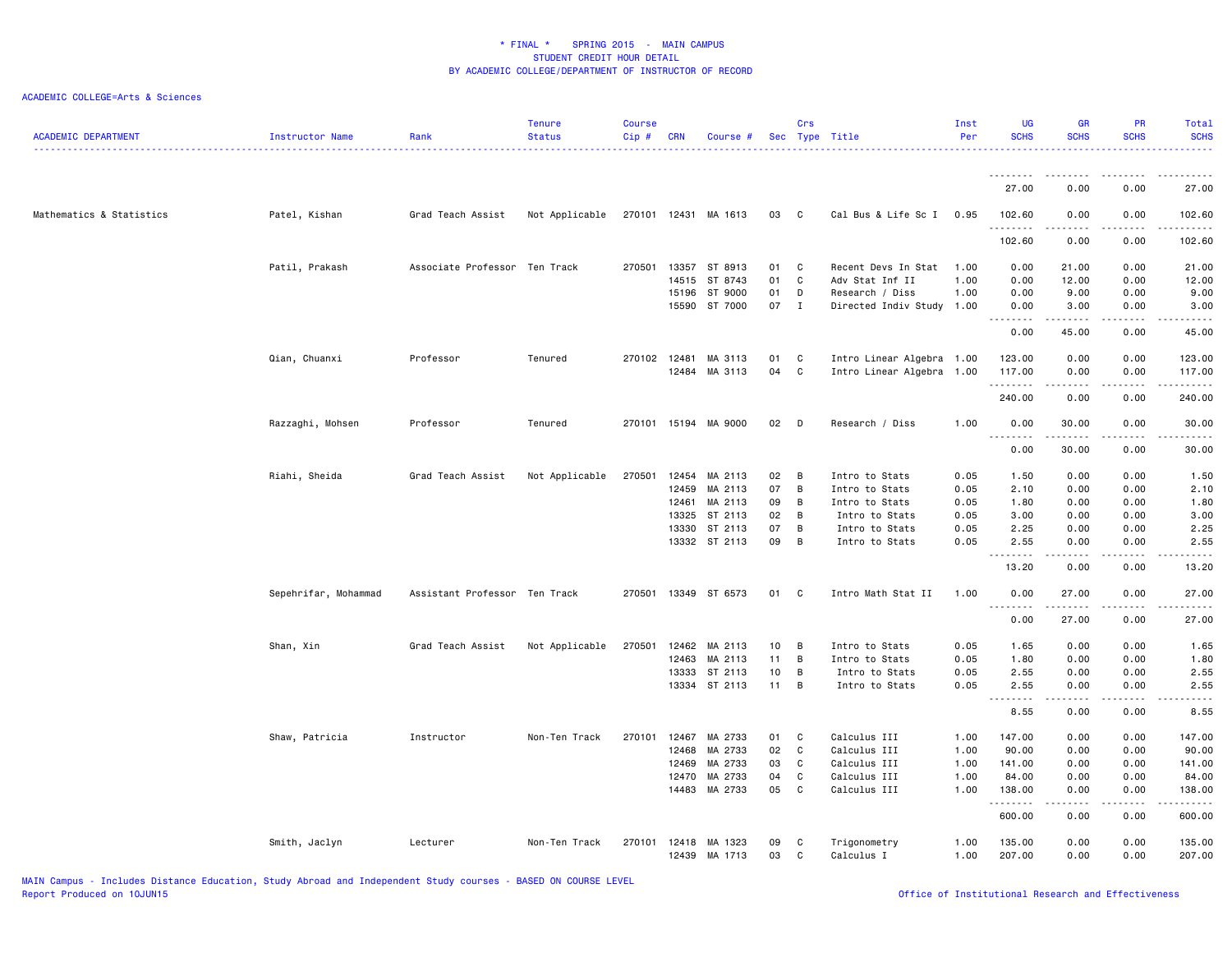| <b>ACADEMIC DEPARTMENT</b> | Instructor Name   | Rank                        | <b>Tenure</b><br><b>Status</b> | <b>Course</b><br>Cip# | <b>CRN</b> | Course #      |       | Crs         | Sec Type Title            | Inst<br>Per | <b>UG</b><br><b>SCHS</b>         | GR<br><b>SCHS</b>                                                                                                                                            | PR<br><b>SCHS</b> | Total<br><b>SCHS</b><br>.                                                                                                                                                               |
|----------------------------|-------------------|-----------------------------|--------------------------------|-----------------------|------------|---------------|-------|-------------|---------------------------|-------------|----------------------------------|--------------------------------------------------------------------------------------------------------------------------------------------------------------|-------------------|-----------------------------------------------------------------------------------------------------------------------------------------------------------------------------------------|
| Mathematics & Statistics   | Smith, Jaclyn     | Lecturer                    | Non-Ten Track                  | 270101                | 12440      | MA 1713       | 04    | C           | Calculus I                | 1.00        | 198.00                           | 0.00                                                                                                                                                         | 0.00              | 198.00                                                                                                                                                                                  |
|                            |                   |                             |                                |                       | 14481      | MA 1713       | 05    | C           | Calculus I                | 1.00        | 132.00                           | 0.00                                                                                                                                                         | 0.00              | 132.00                                                                                                                                                                                  |
|                            |                   |                             |                                | 270102 12395          |            | MA 1313       | 04    | С           | College Algebra           | 0.95        | 222.30                           | 0.00                                                                                                                                                         | 0.00              | 222.30                                                                                                                                                                                  |
|                            |                   |                             |                                |                       |            |               |       |             |                           |             | .<br>894.30                      | المتمام المتعاد<br>0.00                                                                                                                                      | .<br>0.00         | $\begin{array}{cccccccccccccc} \bullet & \bullet & \bullet & \bullet & \bullet & \bullet & \bullet & \bullet \end{array}$<br>894.30                                                     |
|                            | Smith, Robert     | Associate Professor Tenured |                                | 270101                | 12474      | MA 2743       | 03    | C           | Calculus IV               | 1.00        | 144.00                           | 0.00                                                                                                                                                         | 0.00              | 144.00                                                                                                                                                                                  |
|                            |                   |                             |                                |                       | 12519      | MA 8981       | 01    | С           | Teaching Seminar          | 1.00        | 0.00                             | 10.00                                                                                                                                                        | 0.00              | 10.00                                                                                                                                                                                   |
|                            |                   |                             |                                | 270102 12482          |            | MA 3113       | 02    | C           | Intro Linear Algebra 1.00 |             | 129.00                           | 0.00                                                                                                                                                         | 0.00              | 129.00                                                                                                                                                                                  |
|                            |                   |                             |                                |                       |            |               |       |             |                           |             | .<br>273.00                      | د د د د د<br>10.00                                                                                                                                           | .<br>0.00         | ------<br>283.00                                                                                                                                                                        |
|                            | Tschume, William  | Lecturer                    | Non-Ten Track                  | 270101                | 12411      | MA 1323       | 02    | C           | Trigonometry              | 1.00        | 522.00                           | 0.00                                                                                                                                                         | 0.00              | 522.00                                                                                                                                                                                  |
|                            |                   |                             |                                |                       | 12413      | MA 1323       | 04    | C           | Trigonometry              | 0.05        | 6.00                             | 0.00                                                                                                                                                         | 0.00              | 6.00                                                                                                                                                                                    |
|                            |                   |                             |                                |                       | 12415      | MA 1323       | 06    | C           | Trigonometry              | 0.05        | 5.55                             | 0.00                                                                                                                                                         | 0.00              | 5.55                                                                                                                                                                                    |
|                            |                   |                             |                                |                       | 12416      | MA 1323       | 07    | C           | Trigonometry              | 0.05        | 5.55                             | 0.00                                                                                                                                                         | 0.00              | 5.55                                                                                                                                                                                    |
|                            |                   |                             |                                |                       | 12435      | MA 1613       | 07    | C           | Cal Bus & Life Sc I       | 0.95        | 504.45                           | 0.00                                                                                                                                                         | 0.00              | 504.45                                                                                                                                                                                  |
|                            |                   |                             |                                |                       | 12437      | MA 1713       | 01    | $\mathbb C$ | Calculus I                | 1.00        | 198.00                           | 0.00                                                                                                                                                         | 0.00              | 198.00                                                                                                                                                                                  |
|                            |                   |                             |                                |                       | 12438      | MA 1713       | 02    | $\mathbb C$ | Calculus I                | 1.00        | 207.00                           | 0.00                                                                                                                                                         | 0.00              | 207.00                                                                                                                                                                                  |
|                            |                   |                             |                                |                       | 13846      | MA 1613       | 501 C |             | Cal Bus & Life Sc I 1.00  |             | 45.00                            | 0.00                                                                                                                                                         | 0.00<br>.         | 45.00                                                                                                                                                                                   |
|                            |                   |                             |                                |                       |            |               |       |             |                           |             | .<br>1493.55                     | 0.00                                                                                                                                                         | 0.00              | ه د د د د د<br>1493.55                                                                                                                                                                  |
|                            | Walters, Kimberly | Instructor                  | Non-Ten Track                  | 270101                | 12424      | MA 1423       | 02    | C           | Problem Solving Real 1.00 |             | 93.00                            | 0.00                                                                                                                                                         | 0.00              | 93.00                                                                                                                                                                                   |
|                            |                   |                             |                                | 270102                | 12392      | MA 1313       | 01    | C           | College Algebra           | 0.05        | 28.95                            | 0.00                                                                                                                                                         | 0.00              | 28.95                                                                                                                                                                                   |
|                            |                   |                             |                                |                       | 12394      | MA 1313       | 03    | C           | College Algebra           | 1.00        | 378.00                           | 0.00                                                                                                                                                         | 0.00              | 378.00                                                                                                                                                                                  |
|                            |                   |                             |                                |                       | 12395      | MA 1313       | 04    | С           | College Algebra           | 0.05        | 11.70                            | 0.00                                                                                                                                                         | 0.00              | 11.70                                                                                                                                                                                   |
|                            |                   |                             |                                |                       | 12397      | MA 1313       | 05    | К           | College Algebra           | 1.00        | 0.00                             | 0.00                                                                                                                                                         | 0.00              | 0.00                                                                                                                                                                                    |
|                            |                   |                             |                                |                       | 12398      | MA 1313       | 06    | К           | College Algebra           | 1.00        | 0.00                             | 0.00                                                                                                                                                         | 0.00              | 0.00                                                                                                                                                                                    |
|                            |                   |                             |                                |                       | 12399      | MA 1313       | 07    | К           | College Algebra           | 1.00        | 0.00                             | 0.00                                                                                                                                                         | 0.00              | 0.00                                                                                                                                                                                    |
|                            |                   |                             |                                |                       | 12400      | MA 1313       | 08    | K           | College Algebra           | 1.00        | 0.00                             | 0.00                                                                                                                                                         | 0.00              | 0.00                                                                                                                                                                                    |
|                            |                   |                             |                                |                       | 12401      | MA 1313       | 09    | K           | College Algebra           | 1.00        | 0.00                             | 0.00                                                                                                                                                         | 0.00              | 0.00                                                                                                                                                                                    |
|                            |                   |                             |                                |                       | 12402      | MA 1313       | 10    | K           | College Algebra           | 1.00        | 0.00                             | 0.00                                                                                                                                                         | 0.00              | 0.00                                                                                                                                                                                    |
|                            |                   |                             |                                |                       | 12403      | MA 1313       | 11    | К           | College Algebra           | 1.00        | 0.00                             | 0.00                                                                                                                                                         | 0.00              | 0.00                                                                                                                                                                                    |
|                            |                   |                             |                                |                       | 12404      | MA 1313       | 12    | K           | College Algebra           | 1.00        | 0.00                             | 0.00                                                                                                                                                         | 0.00              | 0.00                                                                                                                                                                                    |
|                            |                   |                             |                                |                       | 12405      | MA 1313       | 13    | K           | College Algebra           | 1.00        | 0.00                             | 0.00                                                                                                                                                         | 0.00              | 0.00                                                                                                                                                                                    |
|                            |                   |                             |                                |                       | 12406      | MA 1313       | 14    | К           | College Algebra           | 1.00        | 0.00                             | 0.00                                                                                                                                                         | 0.00              | 0.00                                                                                                                                                                                    |
|                            |                   |                             |                                |                       | 12407      | MA 1313       | 15    | К           | College Algebra           | 1.00        | 0.00                             | 0.00                                                                                                                                                         | 0.00              | 0.00                                                                                                                                                                                    |
|                            |                   |                             |                                |                       | 13841      | MA 1313       | 501 C |             | College Algebra           | 1.00        | 66.00<br>$\sim$ $\sim$ $\sim$    | 0.00                                                                                                                                                         | 0.00              | 66.00                                                                                                                                                                                   |
|                            |                   |                             |                                |                       |            |               |       |             |                           |             | 577.65                           | 0.00                                                                                                                                                         | 0.00              | 577.65                                                                                                                                                                                  |
|                            | Wang, Wenshuang   | Grad Teach Assist           | Not Applicable                 | 270501                | 12453      | MA 2113       | 01    | В           | Intro to Stats            | 0.05        | 1.20                             | 0.00                                                                                                                                                         | 0.00              | 1.20                                                                                                                                                                                    |
|                            |                   |                             |                                |                       | 12464      | MA 2113       | 12    | В           | Intro to Stats            | 0.05        | 1.65                             | 0.00                                                                                                                                                         | 0.00              | 1.65                                                                                                                                                                                    |
|                            |                   |                             |                                |                       | 13324      | ST 2113       | 01    | B           | Intro to Stats            | 0.05        | 3.45                             | 0.00                                                                                                                                                         | 0.00              | 3.45                                                                                                                                                                                    |
|                            |                   |                             |                                |                       |            | 13335 ST 2113 | 12    | B           | Intro to Stats            | 0.05        | 2.70                             | 0.00                                                                                                                                                         | 0.00<br>$- - -$   | 2.70                                                                                                                                                                                    |
|                            |                   |                             |                                |                       |            |               |       |             |                           |             | $\sim$ $\sim$<br>د د د د<br>9.00 | $\frac{1}{2} \left( \frac{1}{2} \right) \left( \frac{1}{2} \right) \left( \frac{1}{2} \right) \left( \frac{1}{2} \right) \left( \frac{1}{2} \right)$<br>0.00 | 0.00              | $\frac{1}{2} \left( \frac{1}{2} \right) \left( \frac{1}{2} \right) \left( \frac{1}{2} \right) \left( \frac{1}{2} \right) \left( \frac{1}{2} \right) \left( \frac{1}{2} \right)$<br>9.00 |
|                            | Wood, Rebecca     | Lecturer                    | Non-Ten Track                  | 270101                | 12421      | MA 1413       | 01    | C           | Structure Real Numbe      | 1.00        | 84.00                            | 0.00                                                                                                                                                         | 0.00              | 84.00                                                                                                                                                                                   |
|                            |                   |                             |                                |                       | 12422      | MA 1413       | 02    | $\mathbb C$ | Structure Real Numbe      | 1.00        | 96.00                            | 0.00                                                                                                                                                         | 0.00              | 96.00                                                                                                                                                                                   |
|                            |                   |                             |                                | 270501                | 12488      | MA 3123       | 01    | В           | Intro to Stat. Inf        | 1.00        | 39.00                            | 0.00                                                                                                                                                         | 0.00              | 39.00                                                                                                                                                                                   |
|                            |                   |                             |                                |                       | 12489      | MA 3123       | 02    | B           | Intro to Stat. Inf        | 1.00        | 33.00                            | 0.00                                                                                                                                                         | 0.00              | 33,00                                                                                                                                                                                   |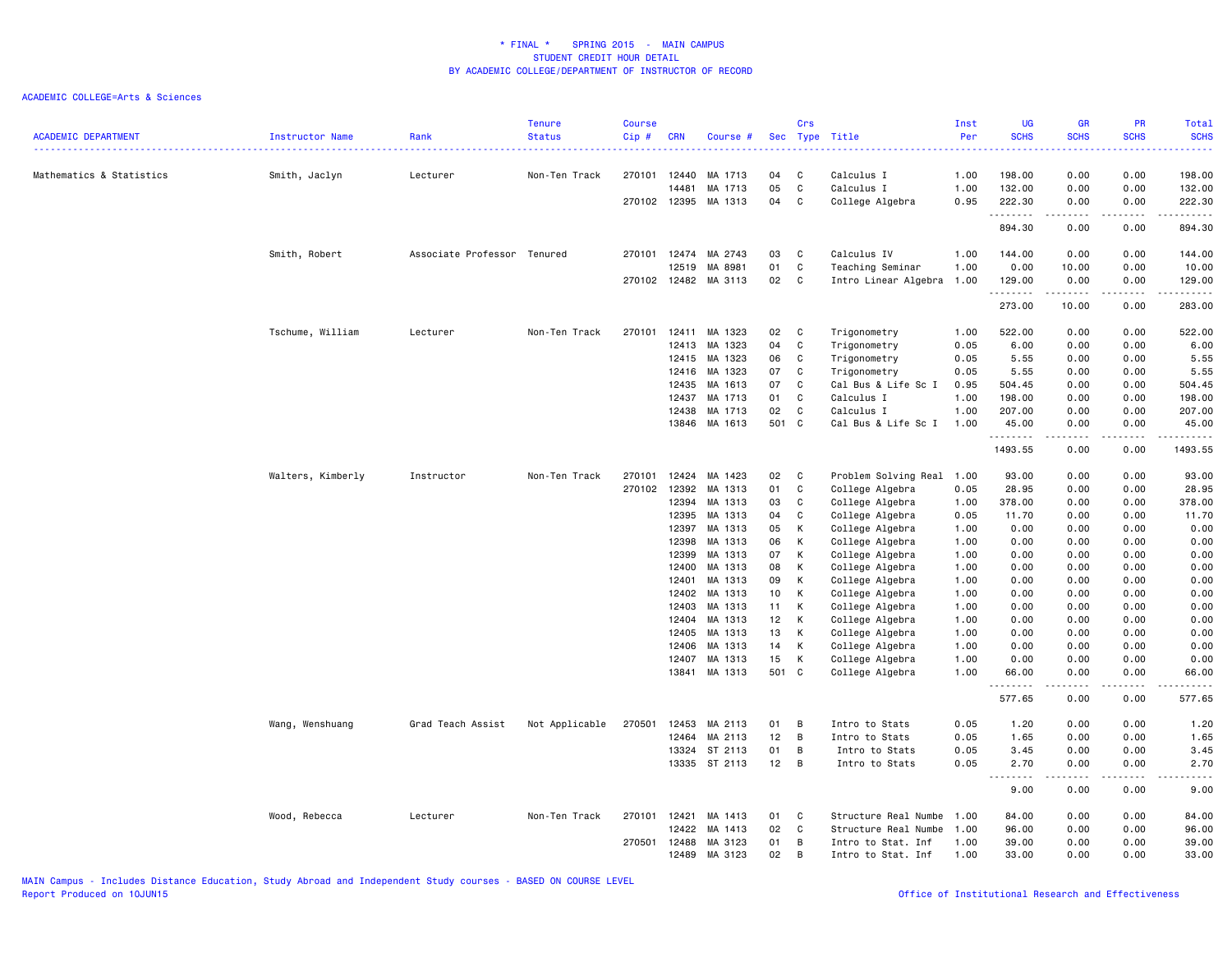| <b>ACADEMIC DEPARTMENT</b>                                                                                     | Instructor Name      | Rank                          | <b>Tenure</b><br><b>Status</b> | <b>Course</b><br>Cip# | <b>CRN</b> | Course #             |       | Crs            | Sec Type Title            | Inst<br>Per | <b>UG</b><br><b>SCHS</b> | GR<br><b>SCHS</b><br>.              | PR<br><b>SCHS</b>                                                 | Total<br><b>SCHS</b><br>. |
|----------------------------------------------------------------------------------------------------------------|----------------------|-------------------------------|--------------------------------|-----------------------|------------|----------------------|-------|----------------|---------------------------|-------------|--------------------------|-------------------------------------|-------------------------------------------------------------------|---------------------------|
| Mathematics & Statistics                                                                                       | Wood, Rebecca        | Lecturer                      | Non-Ten Track                  | 270501                | 13340      | ST 3123              | 01    | B              | Intro to Stat. Inf.       | 1.00        | 90.00                    | 0.00                                | 0.00                                                              | 90.00                     |
|                                                                                                                |                      |                               |                                |                       |            | 13341 ST 3123        | 02    | $\overline{B}$ | Intro to Stat. Inf.       | 1.00        | 102.00<br>.              | 0.00<br>$\sim$ $\sim$ $\sim$ $\sim$ | 0.00<br>.                                                         | 102.00                    |
|                                                                                                                |                      |                               |                                |                       |            |                      |       |                |                           |             | 444.00                   | 0.00                                | 0.00                                                              | 444.00                    |
|                                                                                                                | Woodard, Kelly       | Lecturer                      | Non-Ten Track                  | 270101                |            | 13840 MA 0103        | 501 C |                | Intermediate Algebra 1.00 |             | 54.00                    | 0.00                                | 0.00                                                              | 54.00                     |
|                                                                                                                |                      |                               |                                |                       | 13842      | MA 1323              | 501 C |                | Trigonometry              | 1.00        | 66.00                    | 0.00                                | 0.00                                                              | 66.00                     |
|                                                                                                                |                      |                               |                                |                       |            | 13843 MA 1413        | 501 C |                | Structure Real Numbe 1.00 |             | 21.00                    | 0.00                                | 0.00                                                              | 21.00                     |
|                                                                                                                |                      |                               |                                |                       |            | 13845 MA 1433        | 501 C |                | Informal Geom & Meas 1.00 |             | 27.00<br>.               | 0.00<br>$- - - - -$                 | 0.00<br>-----                                                     | 27.00<br>.                |
|                                                                                                                |                      |                               |                                |                       |            |                      |       |                |                           |             | 168.00                   | 0.00                                | 0.00                                                              | 168.00                    |
|                                                                                                                | Woodroofe, Russell   | Assistant Professor Ten Track |                                | 270101                | 12499      | MA 4143              | 01    | C              | Graph Theory              | 1.00        | 36.00                    | 0.00                                | 0.00                                                              | 36.00                     |
|                                                                                                                |                      |                               |                                |                       | 12509      | MA 6143              | 01    | C              | Graph Theory              | 1.00        | 0.00                     | 9.00                                | 0.00                                                              | 9.00                      |
|                                                                                                                |                      |                               |                                |                       | 14501      | MA 4953              | 01    | C              | Elem Topology             | 1.00        | 18.00                    | 0.00                                | 0.00                                                              | 18.00                     |
|                                                                                                                |                      |                               |                                |                       | 14502      | MA 6953              | 01    | C              | Elem Topology             | 1.00        | 0.00                     | 15.00                               | 0.00                                                              | 15.00                     |
|                                                                                                                |                      |                               |                                |                       | 14503      | MA 4163              | 01    | C              | Group Theory              | 1.00        | 12.00                    | 0.00                                | 0.00                                                              | 12.00                     |
|                                                                                                                |                      |                               |                                |                       |            | 14504 MA 6163        | 01    | C              | Group Theory              | 1.00        | 0.00<br>.                | 33.00<br>.                          | 0.00<br>.                                                         | 33.00                     |
|                                                                                                                |                      |                               |                                |                       |            |                      |       |                |                           |             | 66.00                    | 57.00                               | 0.00                                                              | 123.00                    |
|                                                                                                                | Woody, Jonathan      | Assistant Professor Ten Track |                                | 270101                | 15573      | MA 4000              | 01 I  |                | Directed Indiv Study      | 1.00        | 3.00                     | 0.00                                | 0.00                                                              | 3.00                      |
|                                                                                                                |                      |                               |                                | 270501                | 13355      | ST 8533              | 01    | C              | Applied Probability       | 1.00        | 0.00                     | 36.00                               | 0.00                                                              | 36.00                     |
|                                                                                                                |                      |                               |                                |                       | 15197      | ST 9000              | 02    | D              | Research / Diss           | 1.00        | 0.00                     | 9.00                                | 0.00                                                              | 9.00                      |
|                                                                                                                |                      |                               |                                |                       | 15300      | ST 7000              | 05    | $\mathbf{I}$   | Directed Indiv Study 1.00 |             | 0.00                     | 3.00                                | 0.00                                                              | 3.00                      |
|                                                                                                                |                      |                               |                                |                       | 15593      | ST 7000              | 08    | $\mathbf{I}$   | Directed Indiv Study      | 1.00        | 0.00                     | 3.00                                | 0.00                                                              | 3.00                      |
|                                                                                                                |                      |                               |                                |                       |            | 16326 ST 4000        | 02 I  |                | Directed Indiv Study 1.00 |             | 3,00                     | 0.00                                | 0.00                                                              | 3.00                      |
|                                                                                                                |                      |                               |                                |                       |            |                      |       |                |                           |             | .<br>6.00                | .<br>51.00                          | .<br>0.00                                                         | .<br>57.00                |
|                                                                                                                |                      |                               |                                |                       |            |                      |       |                |                           |             |                          |                                     |                                                                   |                           |
|                                                                                                                | Wu, Tung-Lung        | Assistant Professor Ten Track |                                | 270501                | 13343      | ST 4213              | 01    | C              | Nonparametric Meth        | 1.00        | 12.00                    | 0.00                                | 0.00                                                              | 12.00                     |
|                                                                                                                |                      |                               |                                |                       |            | 13347 ST 6213        | 01    | $\mathbf C$    | Nonparametric Meth        | 1.00        | 0.00                     | 9.00                                | 0.00                                                              | 9.00                      |
|                                                                                                                |                      |                               |                                |                       | 13350      | ST 8114              | 01    | B              | Statistical Methods       | 1.00        | 0.00                     | 132.00                              | 0.00                                                              | 132.00                    |
|                                                                                                                |                      |                               |                                |                       |            | 15914 ST 7000        | 09    | $\mathbf{I}$   | Directed Indiv Study      | 1.00        | 0.00                     | 3.00<br>.                           | 0.00<br>.                                                         | 3.00                      |
|                                                                                                                |                      |                               |                                |                       |            |                      |       |                |                           |             | 12.00                    | 144.00                              | 0.00                                                              | 156.00                    |
|                                                                                                                | Xu, Xiangsheng       | Professor                     | Tenured                        |                       |            | 270101 12491 MA 3253 | 01    | C              | Diff Equations            | 1.00        | 132.00                   | 0.00                                | 0.00                                                              | 132.00                    |
|                                                                                                                |                      |                               |                                |                       |            | 12495 MA 3253        | 05    | $\mathbf{C}$   | Diff Equations            | 1.00        | 123.00                   | 0.00                                | 0.00                                                              | 123.00                    |
|                                                                                                                |                      |                               |                                |                       |            |                      |       |                |                           |             | .<br>255.00              | .<br>0.00                           | -----<br>0.00                                                     | .<br>255.00               |
|                                                                                                                | Xu, Yang             | Grad Teach Assist             | Not Applicable                 | 270501                |            | 12466 MA 2113        | 14    | B              | Intro to Stats            | 0.05        | 1.20                     | 0.00                                | 0.00                                                              | 1.20                      |
|                                                                                                                |                      |                               |                                |                       |            | 13337 ST 2113        | 14    | $\overline{B}$ | Intro to Stats            | 0.05        | 3.15                     | 0.00                                | 0.00                                                              | 3.15                      |
|                                                                                                                |                      |                               |                                |                       |            |                      |       |                |                           |             | .                        | $- - - -$                           | .                                                                 | .                         |
|                                                                                                                |                      |                               |                                |                       |            |                      |       |                |                           |             | 4.35                     | 0.00                                | 0.00                                                              | 4.35                      |
|                                                                                                                | Yang, Xingzhou       | Assistant Professor Ten Track |                                | 270101                | 12478      | MA 2743              | 07    | C              | Calculus IV               | 1.00        | 129.00                   | 0.00                                | 0.00                                                              | 129.00                    |
|                                                                                                                |                      |                               |                                |                       |            | 12492 MA 3253        | 02 C  |                | Diff Equations            | 1.00        | 132.00                   | 0.00                                | 0.00                                                              | 132.00                    |
|                                                                                                                |                      |                               |                                |                       |            |                      |       |                |                           |             | .                        | $\sim$ $\sim$ $\sim$ $\sim$ $\sim$  | $\omega_{\alpha}=\omega_{\alpha}=\omega_{\alpha}=\omega_{\alpha}$ | .                         |
|                                                                                                                |                      |                               |                                |                       |            |                      |       |                |                           |             | 261.00                   | 0.00                                | 0.00                                                              | 261.00                    |
|                                                                                                                | Yarahmadian, Shantia | Assistant Professor Ten Track |                                |                       |            | 270101 15077 MA 7000 | 01 I  |                | Directed Indiv Study 1.00 |             | 0.00                     | 3.00                                | 0.00                                                              | 3.00                      |
| UATN Compus - Includes Distance Education - Study Abroad and Indonesdent Study counses - RASED AN COURSE LEVEL |                      |                               |                                |                       |            |                      |       |                |                           |             |                          |                                     |                                                                   |                           |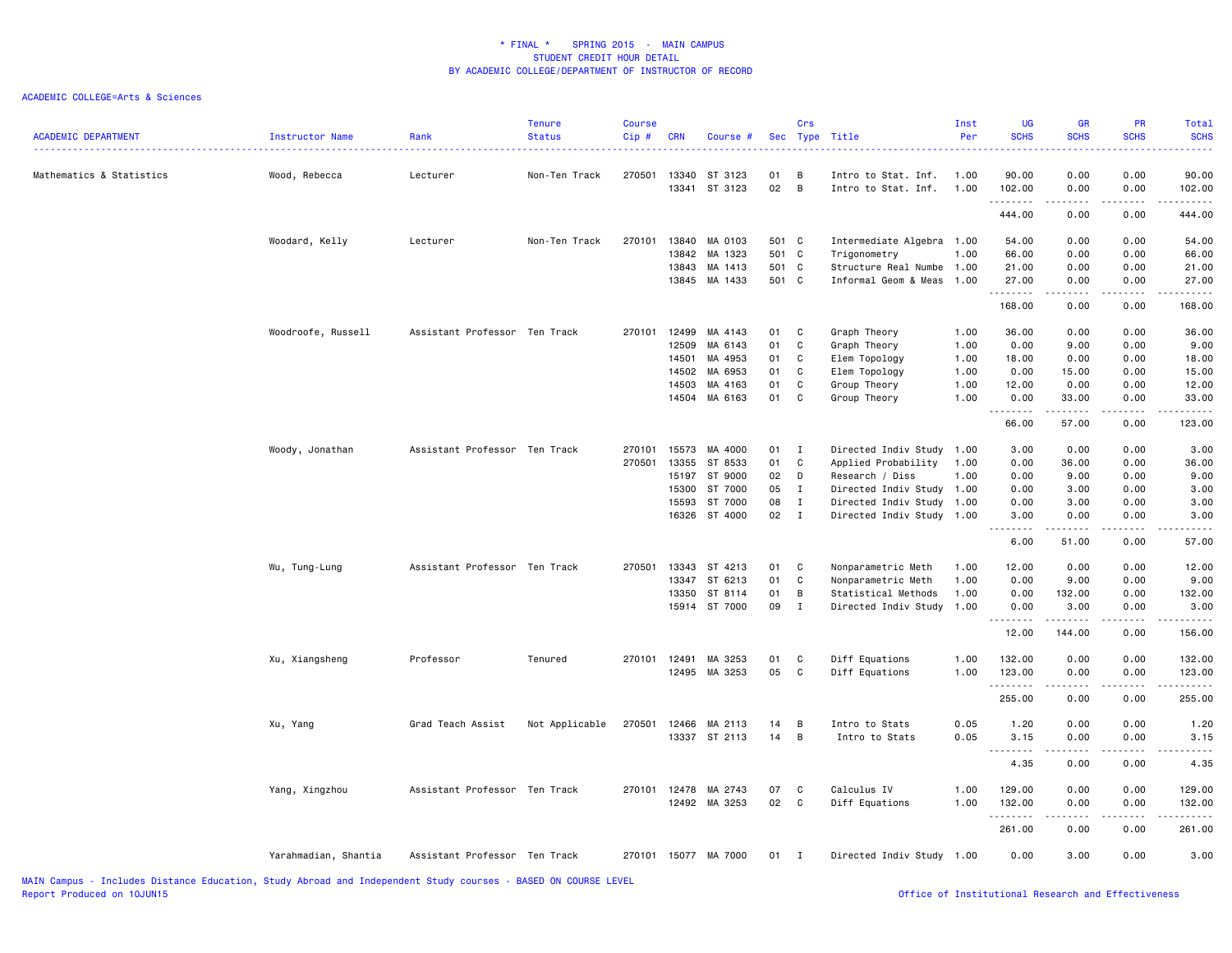| <b>ACADEMIC DEPARTMENT</b> | Instructor Name      | Rank                          | <b>Tenure</b><br><b>Status</b> | Course<br>$Cip$ # | <b>CRN</b> | Course #      |      | Crs            | Sec Type Title            | Inst<br>Per | <b>UG</b><br><b>SCHS</b> | <b>GR</b><br><b>SCHS</b> | <b>PR</b><br><b>SCHS</b> | Total<br><b>SCHS</b> |
|----------------------------|----------------------|-------------------------------|--------------------------------|-------------------|------------|---------------|------|----------------|---------------------------|-------------|--------------------------|--------------------------|--------------------------|----------------------|
|                            |                      |                               |                                |                   |            |               |      |                |                           |             |                          |                          |                          |                      |
| Mathematics & Statistics   | Yarahmadian, Shantia | Assistant Professor Ten Track |                                | 270101            | 15169      | MA 7000       | 02   | $\blacksquare$ | Directed Indiv Study      | 1.00        | 0.00                     | 3.00                     | 0.00                     | 3.00                 |
|                            |                      |                               |                                |                   | 15806      | MA 9000       | 04 D |                | Research / Diss           | 1.00        | 0.00                     | 10.00                    | 0.00                     | 10.00                |
|                            |                      |                               |                                |                   | 16108      | MA 3253       | 06 C |                | Diff Equations            | 1.00        | 72.00                    | 0.00                     | 0.00                     | 72.00                |
|                            |                      |                               |                                |                   | 16327      | MA 7000       | 07 I |                | Directed Indiv Study 1.00 |             | 0.00                     | 3.00                     | 0.00                     | 3.00                 |
|                            |                      |                               |                                |                   | 16328      | MA 7000       | 08 I |                | Directed Indiv Study 1.00 |             | 0.00                     | 3.00                     | 0.00                     | 3.00                 |
|                            |                      |                               |                                |                   | 16386      | MA 7000       | 09 I |                | Directed Indiv Study      | 1.00        | 0.00                     | 3.00                     | 0.00                     | 3.00                 |
|                            |                      |                               |                                | 270301            |            | 14505 MA 8213 | 01 C |                | Appl Math II              | 1.00        | 0.00                     | 45.00                    | 0.00                     | 45.00                |
|                            |                      |                               |                                |                   |            |               |      |                |                           |             | --------                 |                          | ---------                | ------               |
|                            |                      |                               |                                |                   |            |               |      |                |                           |             | 72.00                    | 70.00                    | 0.00                     | 142.00               |
|                            | Zhao, Meng           | Assistant Professor Ten Track |                                | 270501            | 13354      | ST 8253       | 01   | C.             | Regression Analysis       | 1.00        | 0.00                     | 66.00                    | 0.00                     | 66.00                |
|                            |                      |                               |                                |                   | 14513      | ST 8263       | 01 C |                | Adv Reg Analysis          | 1.00        | 0.00                     | 12.00                    | 0.00                     | 12.00                |
|                            |                      |                               |                                |                   | 15028      | ST 7000       | 03 I |                | Directed Indiv Study 1.00 |             | 0.00                     | 3.00                     | 0.00                     | 3.00                 |
|                            |                      |                               |                                |                   | 15108      | ST 7000       | 04 I |                | Directed Indiv Study 1.00 |             | 0.00                     | 3.00                     | 0.00                     | 3.00                 |
|                            |                      |                               |                                |                   | 15918      | ST 4000       | 01 I |                | Directed Indiv Study 1.00 |             | 3.00                     | 0.00                     | 0.00                     | 3,00                 |
|                            |                      |                               |                                |                   |            |               |      |                |                           |             |                          |                          | -----                    |                      |
|                            |                      |                               |                                |                   |            |               |      |                |                           |             | 3.00                     | 84.00                    | 0.00                     | 87.00                |
|                            |                      |                               |                                |                   |            |               |      |                |                           |             | $=$ = = = = = = =        | ========                 | ========                 |                      |
| Mathematics & Statistics   |                      |                               |                                |                   |            |               |      |                |                           |             | 14358,00                 | 891,00                   | 0.00                     | 15249.00             |
|                            |                      |                               |                                |                   |            |               |      |                |                           |             | ========                 | ========                 | ========                 | ==========           |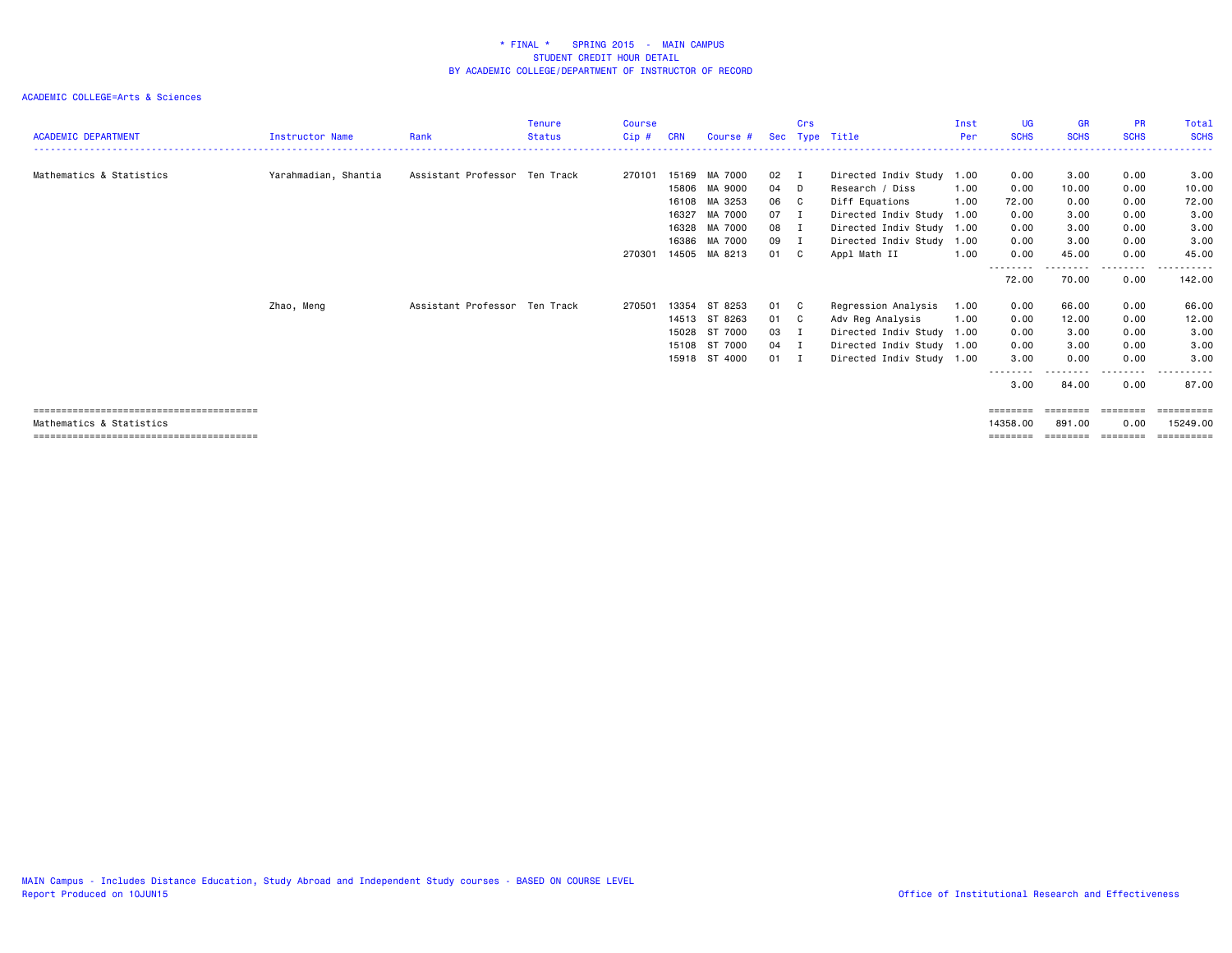| <b>ACADEMIC DEPARTMENT</b> | <b>Instructor Name</b> | Rank         | <b>Tenure</b><br><b>Status</b> | <b>Course</b><br>$Cip$ # | <b>CRN</b> | Course # | Sec  | Crs<br>Type    | Title                     | Inst<br>Per | <b>UG</b><br><b>SCHS</b> | <b>GR</b><br><b>SCHS</b> | <b>PR</b><br><b>SCHS</b> | Total<br><b>SCHS</b>                                                                                                                                                                                                                                                                                                                                                                                                                                                                   |
|----------------------------|------------------------|--------------|--------------------------------|--------------------------|------------|----------|------|----------------|---------------------------|-------------|--------------------------|--------------------------|--------------------------|----------------------------------------------------------------------------------------------------------------------------------------------------------------------------------------------------------------------------------------------------------------------------------------------------------------------------------------------------------------------------------------------------------------------------------------------------------------------------------------|
| Military Science           | Carter, John           | Non-Employee | Not Applicable                 | 280503                   | 12625      | MS 3123  | 04   | C              | Adv Mil Skills II         | 1.00        | 42.00                    | 0.00                     | 0.00                     | 42.00                                                                                                                                                                                                                                                                                                                                                                                                                                                                                  |
|                            |                        |              |                                |                          | 12626      | MS 3123  | 05   | C              | Adv Mil Skills II         | 1.00        | 42.00                    | 0.00                     | 0.00                     | 42.00                                                                                                                                                                                                                                                                                                                                                                                                                                                                                  |
|                            |                        |              |                                |                          |            |          |      |                |                           |             | --------<br>84.00        | . <b>.</b><br>0.00       | .<br>0.00                | <u>.</u><br>84.00                                                                                                                                                                                                                                                                                                                                                                                                                                                                      |
|                            | Locke, Brian           | Non-Employee | Not Applicable                 | 280503                   | 12627      | MS 4124  | 01   | B              | Transition to Lieute      | 1.00        | 48.00                    | 0.00                     | 0.00                     | 48.00                                                                                                                                                                                                                                                                                                                                                                                                                                                                                  |
|                            |                        |              |                                |                          | 12628      | MS 4124  | 02   | B              | Transition to Lieute      | 1.00        | 52.00                    | 0.00                     | 0.00                     | 52.00                                                                                                                                                                                                                                                                                                                                                                                                                                                                                  |
|                            |                        |              |                                |                          | 16250      | MS 4000  | 01   | I              | Dir Indiv Study           | 1.00        | 3.00                     | 0.00                     | 0.00                     | 3.00                                                                                                                                                                                                                                                                                                                                                                                                                                                                                   |
|                            |                        |              |                                |                          | 16257      | MS 4000  | 02   | I              | Dir Indiv Study           | 1.00        | 3.00                     | 0.00                     | 0.00                     | 3.00                                                                                                                                                                                                                                                                                                                                                                                                                                                                                   |
|                            |                        |              |                                |                          |            |          |      |                |                           |             | --------<br>106.00       | .<br>0.00                | -----<br>0.00            | .<br>106.00                                                                                                                                                                                                                                                                                                                                                                                                                                                                            |
|                            | Seals, Terence         | Non-Employee | Not Applicable                 | 131314                   | 12789      | PE 3111  | 01 L |                | Adv Mil Phy Fit           | 1.00        | 39.00                    | 0.00                     | 0.00                     | 39.00                                                                                                                                                                                                                                                                                                                                                                                                                                                                                  |
|                            |                        |              |                                | 280503                   | 12624      | MS 2123  | 01   | C              | Tactics & Officershi      | 1.00        | 18.00                    | 0.00                     | 0.00                     | 18.00                                                                                                                                                                                                                                                                                                                                                                                                                                                                                  |
|                            |                        |              |                                |                          | 14455      | MS 2123  | 02   | C              | Tactics & Officershi      | 1.00        | 36.00                    | 0.00                     | 0.00                     | 36.00                                                                                                                                                                                                                                                                                                                                                                                                                                                                                  |
|                            |                        |              |                                |                          |            |          |      |                |                           |             | 93.00                    | - - - -<br>0.00          | -----<br>0.00            | .<br>93.00                                                                                                                                                                                                                                                                                                                                                                                                                                                                             |
|                            | Silvers, Justin        | Non-Employee | Not Applicable                 | 280503                   | 12619      | MS 1122  | 01   | C <sub>1</sub> | Leader Development 2 1.00 |             | 14.00                    | 0.00                     | 0.00                     | 14.00                                                                                                                                                                                                                                                                                                                                                                                                                                                                                  |
|                            |                        |              |                                |                          | 12620      | MS 1122  | 02   | $\mathbf{C}$   | Leader Development 2 1.00 |             | 16.00                    | 0.00                     | 0.00                     | 16.00                                                                                                                                                                                                                                                                                                                                                                                                                                                                                  |
|                            |                        |              |                                |                          | 12621      | MS 1122  | 03   | C              | Leader Development 2 1.00 |             | 22.00                    | 0.00                     | 0.00                     | 22.00                                                                                                                                                                                                                                                                                                                                                                                                                                                                                  |
|                            |                        |              |                                |                          |            |          |      |                |                           |             | 52.00                    | 0.00                     | .<br>0.00                | 52.00                                                                                                                                                                                                                                                                                                                                                                                                                                                                                  |
|                            |                        |              |                                |                          |            |          |      |                |                           |             | ========                 | ========                 | ========                 | $\begin{array}{cccccccccc} \multicolumn{2}{c}{} & \multicolumn{2}{c}{} & \multicolumn{2}{c}{} & \multicolumn{2}{c}{} & \multicolumn{2}{c}{} & \multicolumn{2}{c}{} & \multicolumn{2}{c}{} & \multicolumn{2}{c}{} & \multicolumn{2}{c}{} & \multicolumn{2}{c}{} & \multicolumn{2}{c}{} & \multicolumn{2}{c}{} & \multicolumn{2}{c}{} & \multicolumn{2}{c}{} & \multicolumn{2}{c}{} & \multicolumn{2}{c}{} & \multicolumn{2}{c}{} & \multicolumn{2}{c}{} & \multicolumn{2}{c}{} & \mult$ |
| Military Science           |                        |              |                                |                          |            |          |      |                |                           |             | 335.00                   | 0.00                     | 0.00                     | 335,00                                                                                                                                                                                                                                                                                                                                                                                                                                                                                 |
|                            |                        |              |                                |                          |            |          |      |                |                           |             | ========                 | ========                 |                          | ==========                                                                                                                                                                                                                                                                                                                                                                                                                                                                             |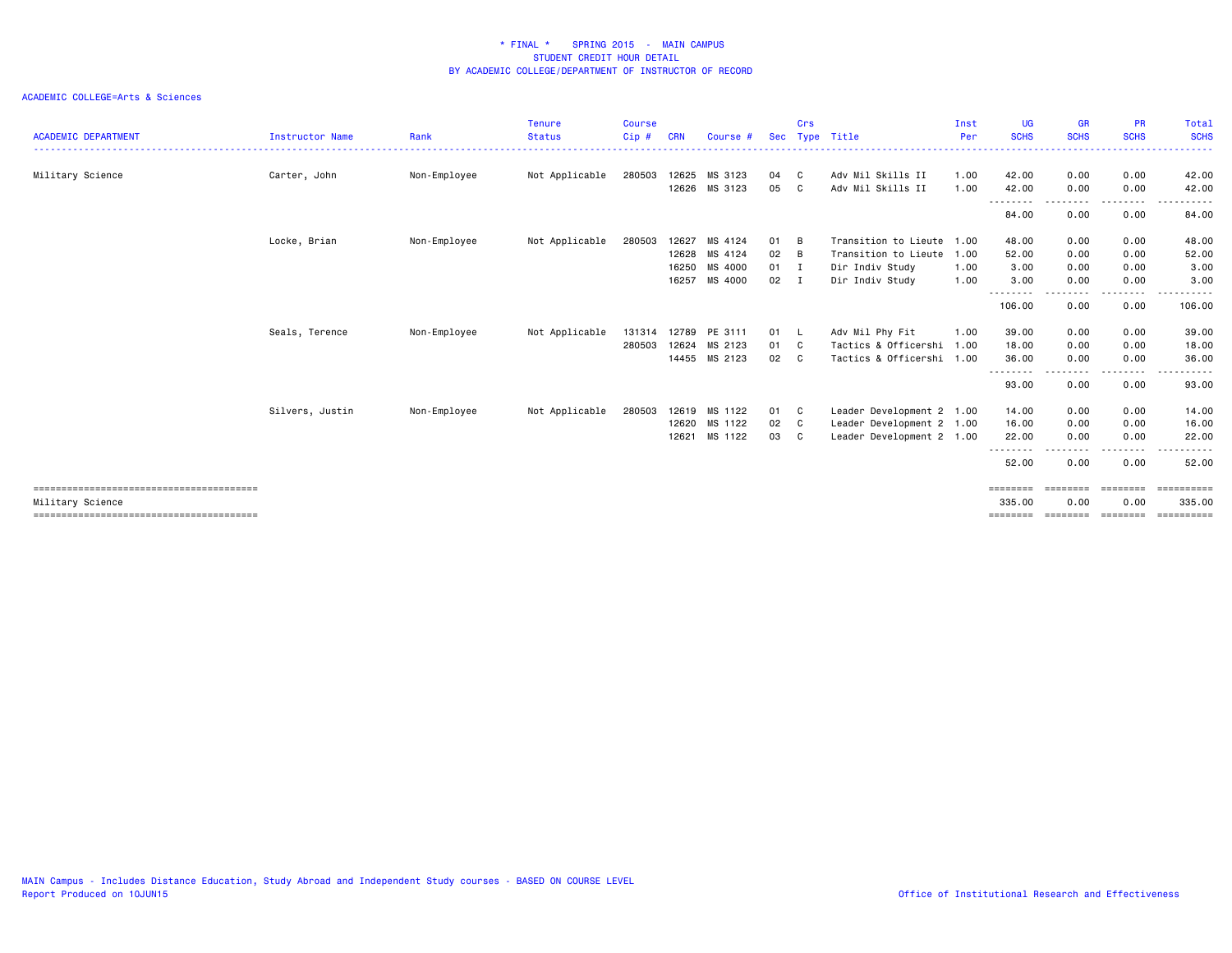| <b>ACADEMIC DEPARTMENT</b> | Instructor Name    | Rank                          | <b>Tenure</b><br><b>Status</b> | <b>Course</b><br>Cip# | <b>CRN</b>     | Course #             | Sec      | Crs               | Type Title                                             | Inst<br>Per | <b>UG</b><br><b>SCHS</b> | <b>GR</b><br><b>SCHS</b>            | <b>PR</b><br><b>SCHS</b>     | Total<br><b>SCHS</b><br>والمستناب                                                                                                   |
|----------------------------|--------------------|-------------------------------|--------------------------------|-----------------------|----------------|----------------------|----------|-------------------|--------------------------------------------------------|-------------|--------------------------|-------------------------------------|------------------------------|-------------------------------------------------------------------------------------------------------------------------------------|
| Philosophy & Religion      | Bickle, John       | Professor                     | Tenured                        | 380103                |                | 12976 PHI 3013       | H01 C    |                   | Business Ethics-Hono 1.00                              |             | 24.00                    | 0.00                                | 0.00                         | 24.00                                                                                                                               |
|                            |                    |                               |                                |                       |                |                      |          |                   |                                                        |             | .<br>24.00               | 0.00                                | 0.00                         | .<br>24.00                                                                                                                          |
|                            | Bisson, Albert     | Instructor                    | Non-Ten Track                  | 380101                | 14341          | PHI 3123             | 01       | C                 | Phil Of Religion                                       | 1.00        | 36.00                    | 0.00                                | 0.00                         | 36.00                                                                                                                               |
|                            |                    |                               |                                | 380201                | 13253          | REL 1103             | H01 C    |                   | Honors Intro To Reli                                   | 1.00        | 75.00                    | 0.00                                | 0.00                         | 75.00                                                                                                                               |
|                            |                    |                               |                                |                       | 13257          | REL 3223             | 01       | C                 | World Religions II                                     | 1.00        | 108.00                   | 0.00                                | 0.00                         | 108.00                                                                                                                              |
|                            |                    |                               |                                |                       | 14354          | REL 3123             | 01       | C                 | Phil Of Religion                                       | 1.00        | 78.00                    | 0.00                                | 0.00                         | 78.00                                                                                                                               |
|                            |                    |                               |                                | 380203 13254          |                | REL 1223             | 01       | C                 | Intr To New Test                                       | 1.00        | 135.00<br>.              | 0.00<br>د د د د د                   | 0.00<br>.                    | 135.00<br>$\begin{array}{cccccccccccccc} \bullet & \bullet & \bullet & \bullet & \bullet & \bullet & \bullet & \bullet \end{array}$ |
|                            |                    |                               |                                |                       |                |                      |          |                   |                                                        |             | 432.00                   | 0.00                                | 0.00                         | 432.00                                                                                                                              |
|                            | Bruno, Michael     | Assistant Professor Ten Track |                                | 380101                | 14342          | PHI 3143             | 01       | C                 | Nineteenth Century                                     | 1.00        | 18.00                    | 0.00                                | 0.00                         | 18.00                                                                                                                               |
|                            |                    |                               |                                | 380103                | 12966          | PHI 1123             | 02       | $\mathbf c$       | Intro To Ethics                                        | 1.00        | 114.00                   | 0.00                                | 0.00                         | 114.00                                                                                                                              |
|                            |                    |                               |                                |                       |                | 12970 PHI 1123       | 06       | C                 | Intro To Ethics                                        | 1.00        | 108.00<br>.              | 0.00<br>$\sim$ $\sim$ $\sim$ $\sim$ | 0.00<br>$\sim$ $\sim$ $\sim$ | 108.00<br>.                                                                                                                         |
|                            |                    |                               |                                |                       |                |                      |          |                   |                                                        |             | 240.00                   | 0.00                                | 0.00                         | 240.00                                                                                                                              |
|                            | Campbell, Kristen  | Lecturer                      | Non-Ten Track                  | 420101                | 16268          | PSY 4000             | 51       | $\mathbf{I}$      | Directed Indiv Study 1.00                              |             | 3.00                     | 0.00                                | 0.00                         | 3.00                                                                                                                                |
|                            |                    |                               |                                |                       | 16269          | PSY 4000             | 52       | $\bf{I}$          | Directed Indiv Study                                   | 1.00        | 3.00                     | 0.00                                | 0.00                         | 3.00                                                                                                                                |
|                            |                    |                               |                                |                       | 16270          | PSY 4000             | 53       | $\mathbf{I}$      | Directed Indiv Study 1.00                              |             | 3.00                     | 0.00                                | 0.00                         | 3.00                                                                                                                                |
|                            |                    |                               |                                |                       | 16273          | PSY 4000             | 55       | $\mathbf{I}$      | Directed Indiv Study 1.00                              |             | 3.00                     | 0.00                                | 0.00                         | 3.00                                                                                                                                |
|                            |                    |                               |                                |                       | 16274          | PSY 4000             | 56       | $\mathbf{I}$      | Directed Indiv Study 1.00                              |             | 3.00                     | 0.00                                | 0.00                         | 3.00                                                                                                                                |
|                            |                    |                               |                                |                       | 16275          | PSY 4000             | 57<br>58 | $\mathbf{I}$<br>I | Directed Indiv Study 1.00                              |             | 6.00                     | 0.00                                | 0.00                         | 6.00                                                                                                                                |
|                            |                    |                               |                                |                       | 16276<br>16277 | PSY 4000<br>PSY 4000 | 59       | $\mathbf{I}$      | Directed Indiv Study 1.00<br>Directed Indiv Study 1.00 |             | 3.00<br>3.00             | 0.00<br>0.00                        | 0.00<br>0.00                 | 3.00<br>3.00                                                                                                                        |
|                            |                    |                               |                                |                       | 16279          | PSY 4000             | 61       | $\mathbf{I}$      | Directed Indiv Study 1.00                              |             | 3.00                     | 0.00                                | 0.00                         | 3.00                                                                                                                                |
|                            |                    |                               |                                | 422708 13153          |                | PSY 3104             | 01       | C                 | Introductory Psychol 1.00                              |             | 312.00                   | 0.00                                | 0.00                         | 312.00                                                                                                                              |
|                            |                    |                               |                                |                       | 13154          | PSY 3104             | 02       | K                 | Introductory Psychol 1.00                              |             | 0.00                     | 0.00                                | 0.00                         | 0.00                                                                                                                                |
|                            |                    |                               |                                |                       | 13155          | PSY 3104             | 03       | K                 | Introductory Psychol 1.00                              |             | 0.00                     | 0.00                                | 0.00                         | 0.00                                                                                                                                |
|                            |                    |                               |                                |                       | 13156          | PSY 3104             | 04       | К                 | Introductory Psychol 1.00                              |             | 0.00                     | 0.00                                | 0.00                         | 0.00                                                                                                                                |
|                            |                    |                               |                                |                       |                | 13157 PSY 3104       | 05       | K                 | Introductory Psychol 1.00                              |             | 0.00<br>.                | 0.00                                | 0.00<br>.                    | 0.00<br>.                                                                                                                           |
|                            |                    |                               |                                |                       |                |                      |          |                   |                                                        |             | 342.00                   | .<br>0.00                           | 0.00                         | 342.00                                                                                                                              |
|                            | Cappleman, Patrick | Lecturer                      | Non-Ten Track                  | 380201                |                | 13250 REL 1103       | 06       | C                 | Intro To Religion                                      | 1.00        | 117.00                   | 0.00                                | 0.00                         | 117.00                                                                                                                              |
|                            |                    |                               |                                |                       |                |                      |          |                   |                                                        |             | .<br>117.00              | 0.00                                | 0.00                         | .<br>117.00                                                                                                                         |
|                            | Clifford, Michael  | Professor                     | Tenured                        | 380101                | 12955          | PHI 1103             | 02       | $\mathbf{C}$      | Intro To Philosophy                                    | 1.00        | 117.00                   | 0.00                                | 0.00                         | 117.00                                                                                                                              |
|                            |                    |                               |                                |                       | 14340          | PHI 3113             | 01       | C                 | Philosophy Of Law                                      | 1.00        | 66.00                    | 0.00                                | 0.00                         | 66.00                                                                                                                               |
|                            |                    |                               |                                | 380103                | 13871          | PHI 3013             | 501 C    |                   | Business Ethics                                        | 1.00        | 87.00<br>.               | 0.00                                | 0.00<br>.                    | 87.00<br>.                                                                                                                          |
|                            |                    |                               |                                |                       |                |                      |          |                   |                                                        |             | 270.00                   | .<br>0.00                           | 0.00                         | 270.00                                                                                                                              |
|                            | Derby, Timothy     | Lecturer                      | Non-Ten Track                  | 380201                |                | 13252 REL 1103       | 08       | $\mathbf{C}$      | Intro To Religion                                      | 1.00        | 135.00                   | 0.00                                | 0.00                         | 135.00                                                                                                                              |
|                            |                    |                               |                                |                       |                |                      |          |                   |                                                        |             | .<br>135.00              | 0.00                                | 0.00                         | 135.00                                                                                                                              |
|                            | Edelmann, Jonathan | Assistant Professor Ten Track |                                | 240101                | 12181          | HON 1163             | H01 S    |                   | The Quest I                                            | 1.00        | 42.00                    | 0.00                                | 0.00                         | 42.00                                                                                                                               |
|                            |                    |                               |                                | 380201                | 14352          | REL 3213             | H01 C    |                   | World Religions I -                                    | 1.00        | 33.00                    | 0.00                                | 0.00                         | 33.00                                                                                                                               |
|                            |                    |                               |                                |                       | 16238          | REL 4000             | 01       | $\mathbf{I}$      | Directed Indiv Study 1.00                              |             | 3.00                     | 0.00                                | 0.00                         | 3.00                                                                                                                                |
|                            |                    |                               |                                | 389999                | 14360          | REL 4990             | 01       | C                 | Special Topic In REL 1.00                              |             | 15.00                    | 0.00                                | 0.00                         | 15.00                                                                                                                               |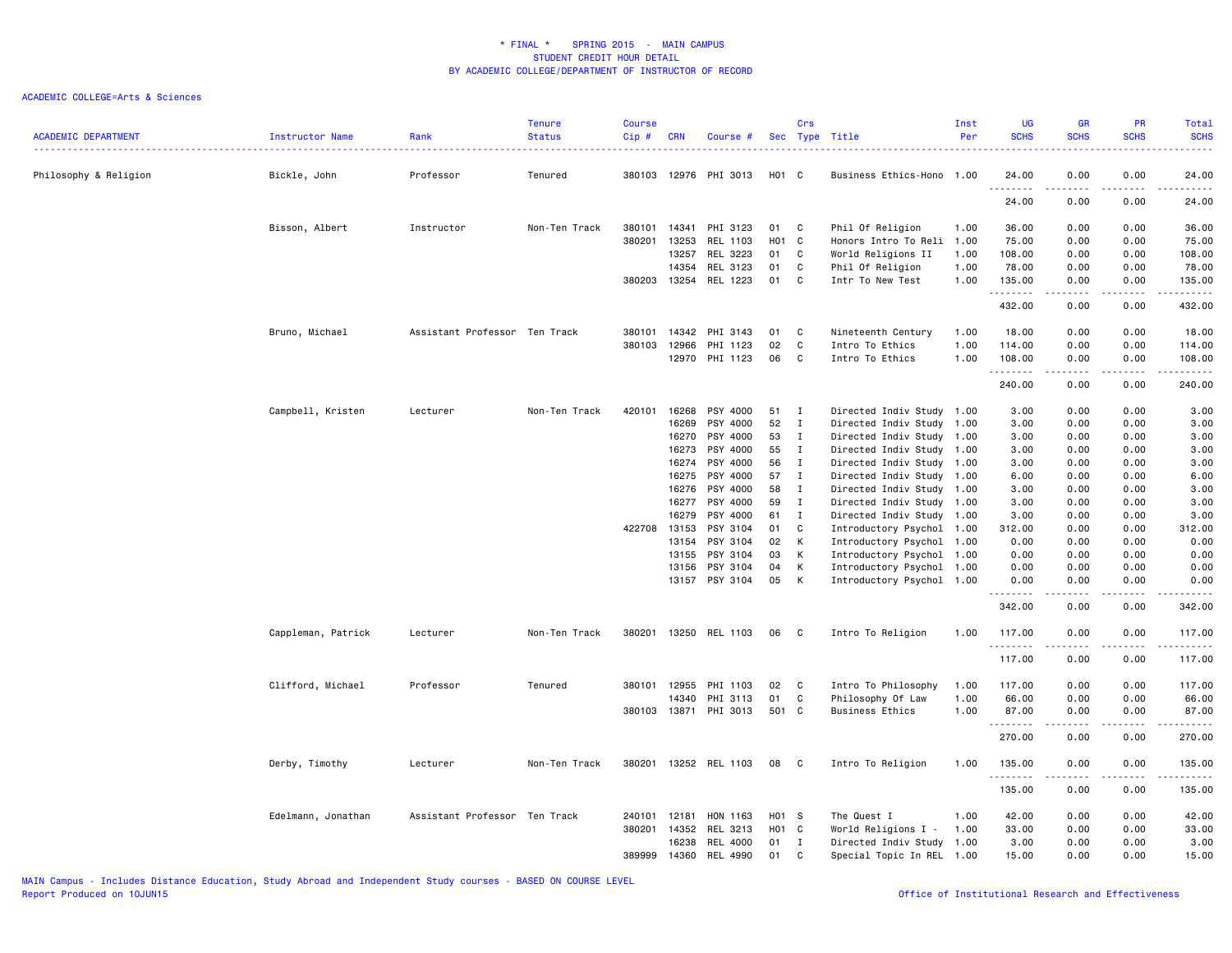| <b>ACADEMIC DEPARTMENT</b> | <b>Instructor Name</b> | Rank                          | <b>Tenure</b><br><b>Status</b> | <b>Course</b><br>Cip# | <b>CRN</b> | Course # |            | Crs          | Sec Type Title            | Inst<br>Per | <b>UG</b><br><b>SCHS</b> | <b>GR</b><br><b>SCHS</b> | PR<br><b>SCHS</b>                   | Total<br><b>SCHS</b>      |
|----------------------------|------------------------|-------------------------------|--------------------------------|-----------------------|------------|----------|------------|--------------|---------------------------|-------------|--------------------------|--------------------------|-------------------------------------|---------------------------|
|                            |                        |                               |                                |                       |            |          |            |              |                           |             | .                        | .                        | .                                   | .                         |
|                            |                        |                               |                                |                       |            |          |            |              |                           |             | 93.00                    | 0.00                     | 0.00                                | 93.00                     |
| Philosophy & Religion      | Hall, Alicia           | Assistant Professor Ten Track |                                | 380103                | 12969      | PHI 1123 | 05         | C            | Intro To Ethics           | 1.00        | 117.00                   | 0.00                     | 0.00                                | 117.00                    |
|                            |                        |                               |                                |                       | 12973      | PHI 1123 | <b>HO1</b> | $\mathbf{C}$ | Intro To Ethics - Ho      | 1.00        | 66.00<br>.               | 0.00<br>-----            | 0.00<br>.                           | 66.00                     |
|                            |                        |                               |                                |                       |            |          |            |              |                           |             | 183.00                   | 0.00                     | 0.00                                | 183.00                    |
|                            | Johnson, Gregory       | Instructor                    | Non-Ten Track                  | 380101                | 12959      | PHI 1103 | 06         | C            | Intro To Philosophy       | 1.00        | 105.00                   | 0.00                     | 0.00                                | 105.00                    |
|                            |                        |                               |                                |                       | 14355      | PHI 1103 | 07         | C            | Intro To Philosophy       | 1.00        | 99.00<br>.               | 0.00<br>.                | 0.00<br>$\sim$ $\sim$ $\sim$        | 99.00<br>.                |
|                            |                        |                               |                                |                       |            |          |            |              |                           |             | 204.00                   | 0.00                     | 0.00                                | 204.00                    |
|                            | Kallfelz, William      | Instructor                    | Non-Ten Track                  | 380103                | 12975      | PHI 3013 | 02         | C            | Business Ethics           | 1.00        | 84.00                    | 0.00                     | 0.00                                | 84.00                     |
|                            |                        |                               |                                | 380201                | 13244      | REL 1103 | 01         | C            | Intro To Religion         | 1.00        | 117.00                   | 0.00                     | 0.00                                | 117.00                    |
|                            |                        |                               |                                |                       | 13245      | REL 1103 | 02         | C            | Intro To Religion         | 1.00        | 120.00                   | 0.00                     | 0.00                                | 120.00                    |
|                            |                        |                               |                                | 450301                | 14359      | REL 2990 | 01         | C            | Special Topic In REL 1.00 |             | 48.00<br>.               | 0.00<br>المستمال         | 0.00<br>.                           | 48.00<br>المستملة المناسب |
|                            |                        |                               |                                |                       |            |          |            |              |                           |             | 369.00                   | 0.00                     | 0.00                                | 369.00                    |
|                            | Moffatt, Barton        | Associate Professor Tenured   |                                | 380101                | 14343      | PHI 4173 | 01         | C            | Philosophy of Biolog      | 1.00        | 18.00                    | 0.00                     | 0.00                                | 18.00                     |
|                            |                        |                               |                                |                       | 14357      | PHI 3323 | 01         | C            | Medical Ethics            | 1.00        | 102.00                   | 0.00                     | 0.00                                | 102.00                    |
|                            |                        |                               |                                |                       | 14358      | PHI 3323 | 02         | C            | Medical Ethics            | 1.00        | 102.00<br>.              | 0.00<br>.                | 0.00<br>.                           | 102.00<br>.               |
|                            |                        |                               |                                |                       |            |          |            |              |                           |             | 222.00                   | 0.00                     | 0.00                                | 222.00                    |
|                            | Montgomery, Robert     | Lecturer                      | Non-Ten Track                  | 380201                | 13247      | REL 1103 | 04         | C            | Intro To Religion         | 1.00        | 132.00                   | 0.00                     | 0.00                                | 132.00                    |
|                            |                        |                               |                                |                       | 13251      | REL 1103 | 07         | C            | Intro To Religion         | 1.00        | 120.00<br>.              | 0.00                     | 0.00<br>$\sim$ $\sim$ $\sim$ $\sim$ | 120.00<br><u>.</u>        |
|                            |                        |                               |                                |                       |            |          |            |              |                           |             | 252.00                   | 0.00                     | 0.00                                | 252.00                    |
|                            | Roche, Michael         | Lecturer                      | Non-Ten Track                  | 380101 12954          |            | PHI 1103 | 01         | C            | Intro To Philosophy       | 1.00        | 111.00                   | 0.00                     | 0.00                                | 111.00                    |
|                            |                        |                               |                                |                       | 12956      | PHI 1103 | 03         | C            | Intro To Philosophy       | 1.00        | 120.00                   | 0.00                     | 0.00                                | 120.00                    |
|                            |                        |                               |                                |                       |            |          |            |              |                           |             | <u>.</u><br>231.00       | -----<br>0.00            | .<br>0.00                           | .<br>231.00               |
|                            | Spewak, David          | Instructor                    | Non-Ten Track                  | 380102 12960          |            | PHI 1113 | 01         | C            | Intro To Logic            | 1.00        | 117.00                   | 0.00                     | 0.00                                | 117.00                    |
|                            |                        |                               |                                |                       | 12961      | PHI 1113 | 02         | C            | Intro To Logic            | 1.00        | 117.00                   | 0.00                     | 0.00                                | 117.00                    |
|                            |                        |                               |                                | 380103                | 12965      | PHI 1123 | 01         | C            | Intro To Ethics           | 1.00        | 111.00                   | 0.00                     | 0.00                                | 111.00                    |
|                            |                        |                               |                                |                       | 12967      | PHI 1123 | 03         | C            | Intro To Ethics           | 1.00        | 120.00<br>.              | 0.00                     | 0.00                                | 120.00<br>.               |
|                            |                        |                               |                                |                       |            |          |            |              |                           |             | 465.00                   | 0.00                     | 0.00                                | 465.00                    |
|                            | Thompson, James        | Associate Professor Tenured   |                                | 380101                | 12978      | PHI 3033 | 01         | C.           | Hi West Phil: Part I 1.00 |             | 39.00                    | 0.00                     | 0.00                                | 39.00                     |
|                            |                        |                               |                                | 380102                | 12963      | PHI 1113 | 04         | C            | Intro To Logic            | 1.00        | 114.00                   | 0.00                     | 0.00                                | 114.00                    |
|                            |                        |                               |                                |                       | 12964      | PHI 1113 | 05         | C            | Intro To Logic            | 1.00        | 117.00<br>.              | 0.00                     | 0.00<br>$- - -$                     | 117.00<br>.               |
|                            |                        |                               |                                |                       |            |          |            |              |                           |             | 270.00                   | 0.00                     | 0.00                                | 270.00                    |
|                            | Witt, Joseph           | Assistant Professor Ten Track |                                | 380201                | 13246      | REL 1103 | 03         | C            | Intro To Religion         | 1.00        | 123.00                   | 0.00                     | 0.00                                | 123.00                    |
|                            |                        |                               |                                |                       | 13248      | REL 1103 | 05         | C            | Intro To Religion         | 1.00        | 123.00                   | 0.00                     | 0.00                                | 123.00                    |
|                            |                        |                               |                                |                       | 13256      | REL 3113 | 01         | C            | Religions & Environm      | 1.00        | 84.00                    | 0.00                     | 0.00                                | 84.00                     |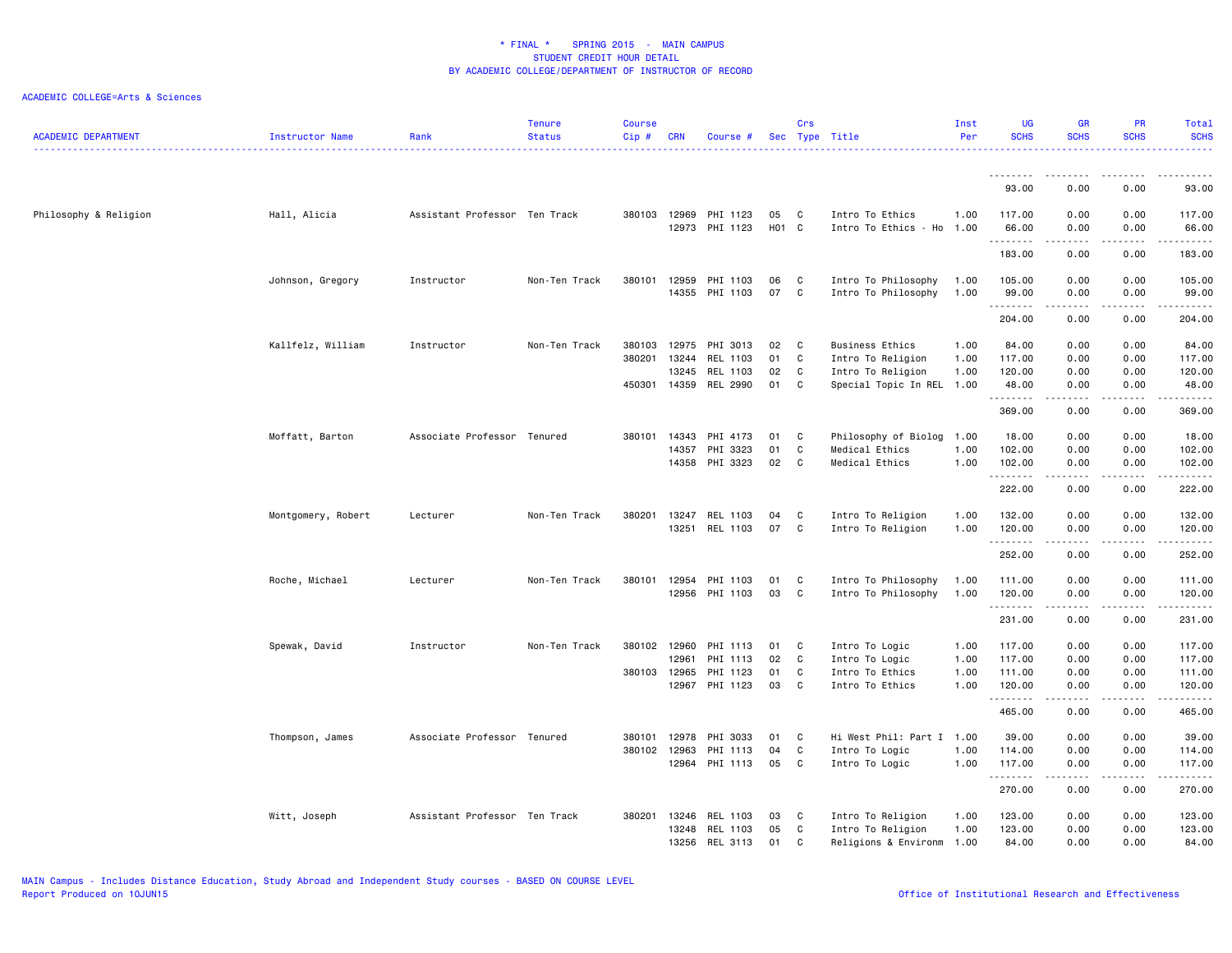| <b>ACADEMIC DEPARTMENT</b> | Instructor Name | Rank       | Tenure<br>Status | Course<br>Cip #  | <b>CRN</b>     | Course #                               |                  | Crs       | Sec Type Title                                                | Inst<br>Per          | <b>UG</b><br><b>SCHS</b>                                                 | <b>GR</b><br><b>SCHS</b>                       | <b>PR</b><br><b>SCHS</b>                       | Total<br><b>SCHS</b>                                     |
|----------------------------|-----------------|------------|------------------|------------------|----------------|----------------------------------------|------------------|-----------|---------------------------------------------------------------|----------------------|--------------------------------------------------------------------------|------------------------------------------------|------------------------------------------------|----------------------------------------------------------|
| Philosophy & Religion      | Wylie, Danielle | Instructor | Non-Ten Track    | 380101<br>380103 | 12957<br>12968 | PHI 1103<br>12958 PHI 1103<br>PHI 1123 | 04 C<br>05<br>04 | - C<br>C. | Intro To Philosophy<br>Intro To Philosophy<br>Intro To Ethics | 1.00<br>1.00<br>1.00 | ---------<br>330.00<br>108.00<br>114.00<br>120.00<br>---------<br>342.00 | .<br>0.00<br>0.00<br>0.00<br>0.00<br>.<br>0.00 | .<br>0.00<br>0.00<br>0.00<br>0.00<br>.<br>0.00 | .<br>330.00<br>108.00<br>114.00<br>120.00<br>.<br>342.00 |
|                            |                 |            |                  |                  |                |                                        |                  |           |                                                               |                      | $=$ = = = = = = =                                                        | $=$ = = = = = = =                              | ========                                       | ==========                                               |
| Philosophy & Religion      |                 |            |                  |                  |                |                                        |                  |           |                                                               |                      | 4521.00                                                                  | 0.00                                           | 0.00                                           | 4521.00                                                  |
|                            |                 |            |                  |                  |                |                                        |                  |           |                                                               |                      |                                                                          |                                                |                                                |                                                          |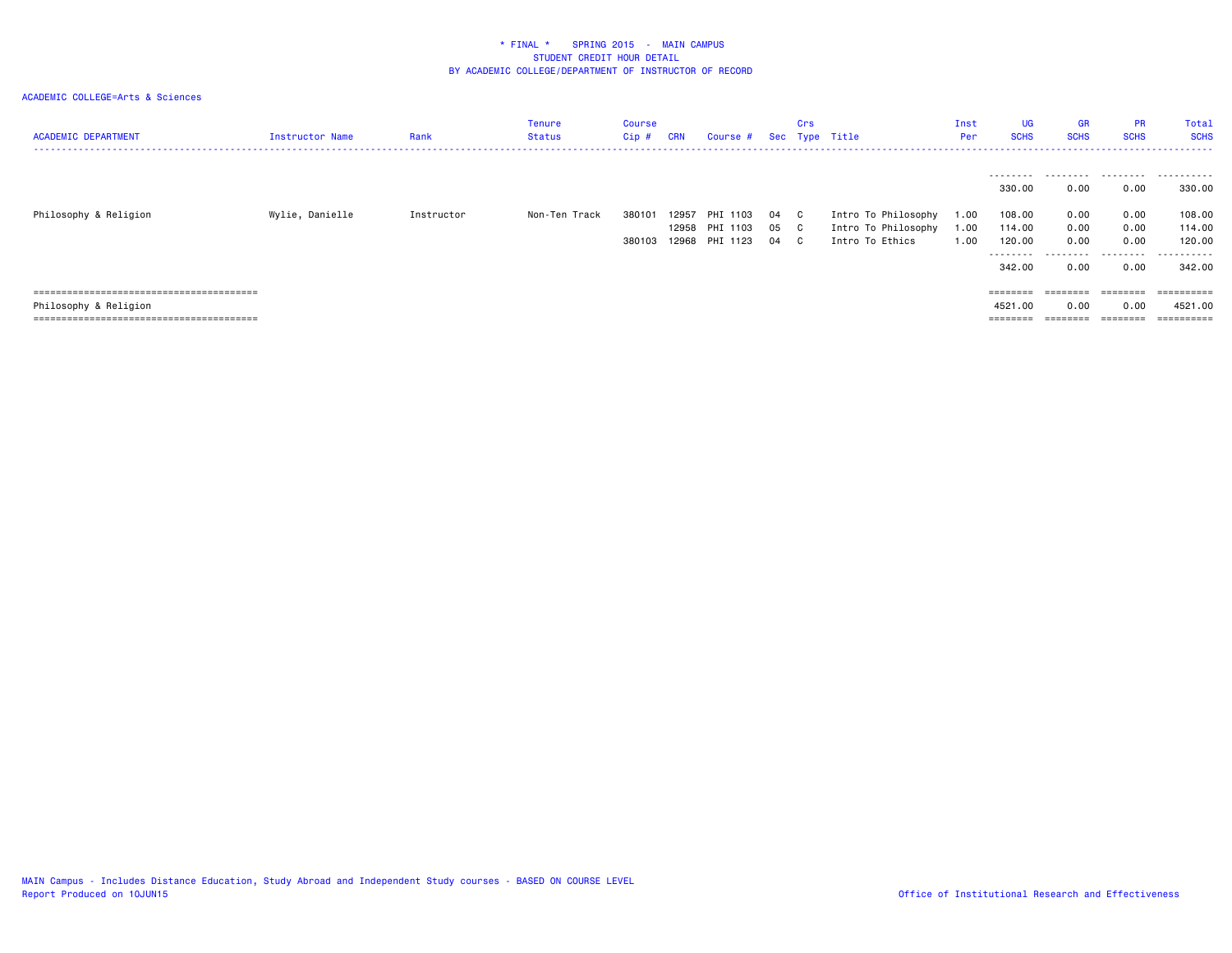| <b>ACADEMIC DEPARTMENT</b>                                                                                      | <b>Instructor Name</b> | Rank                          | <b>Tenure</b><br><b>Status</b> | <b>Course</b><br>$Cip$ # | <b>CRN</b> | Course #             |                 | Crs          | Sec Type Title            | Inst<br>Per | <b>UG</b><br><b>SCHS</b><br>.     | GR<br><b>SCHS</b><br>$\sim$ $\sim$ $\sim$ $\sim$                                                                                                              | PR<br><b>SCHS</b>                                                                                                                                            | Total<br><b>SCHS</b><br>. |
|-----------------------------------------------------------------------------------------------------------------|------------------------|-------------------------------|--------------------------------|--------------------------|------------|----------------------|-----------------|--------------|---------------------------|-------------|-----------------------------------|---------------------------------------------------------------------------------------------------------------------------------------------------------------|--------------------------------------------------------------------------------------------------------------------------------------------------------------|---------------------------|
| Physics & Astronomy                                                                                             | Afanasjev, Anatoli     | Professor                     | Tenured                        | 400801                   | 12945      | PH 6333              | 01              | C            | Electromag Fields II 1.00 |             | 0.00                              | 15.00                                                                                                                                                         | 0.00                                                                                                                                                         | 15.00                     |
|                                                                                                                 |                        |                               |                                |                          | 15509      | PH 9000              | 01              | D            | Research / Diss           | 1.00        | 0.00                              | 19.00                                                                                                                                                         | 0.00                                                                                                                                                         | 19.00                     |
|                                                                                                                 |                        |                               |                                | 400805                   | 12939      | PH 4333              | 01              | C            | Electromag Fields II 1.00 |             | 3.00<br>.<br>$\sim$ $\sim$ $\sim$ | 0.00<br>$\begin{array}{cccccccccc} \bullet & \bullet & \bullet & \bullet & \bullet & \bullet & \bullet & \bullet \end{array}$                                 | 0.00<br>22222                                                                                                                                                | 3.00<br>.                 |
|                                                                                                                 |                        |                               |                                |                          |            |                      |                 |              |                           |             | 3.00                              | 34.00                                                                                                                                                         | 0.00                                                                                                                                                         | 37.00                     |
|                                                                                                                 | Arnoldus, Henk         | Professor                     | Tenured                        | 400801                   | 15497      | PH 8000              | 01              | D            | Research / Thesis         | 1.00        | 0.00                              | 3.00                                                                                                                                                          | 0.00                                                                                                                                                         | 3.00                      |
|                                                                                                                 |                        |                               |                                |                          | 15510      | PH 9000              | 02              | D            | Research / Diss           | 1.00        | 0.00                              | 3.00                                                                                                                                                          | 0.00                                                                                                                                                         | 3.00                      |
|                                                                                                                 |                        |                               |                                | 400810                   | 12950      | PH 8243              | 01              | C            | Meth Theoret Ph II        | 1.00        | 0.00<br>. <b>.</b>                | 27.00<br>$\frac{1}{2} \left( \frac{1}{2} \right) \left( \frac{1}{2} \right) \left( \frac{1}{2} \right) \left( \frac{1}{2} \right) \left( \frac{1}{2} \right)$ | 0.00<br>.                                                                                                                                                    | 27.00<br>.                |
|                                                                                                                 |                        |                               |                                |                          |            |                      |                 |              |                           |             | 0.00                              | 33.00                                                                                                                                                         | 0.00                                                                                                                                                         | 33.00                     |
|                                                                                                                 | Bennett, Christopher   | Non-Faculty                   | Not Applicable                 | 400801                   |            | 12835 PH 1021        | 01 L            |              | Physical Science Lab 1.00 |             | 23.00                             | 0.00                                                                                                                                                          | 0.00                                                                                                                                                         | 23.00                     |
|                                                                                                                 |                        |                               |                                |                          | 12847      | PH 1113              | 06              | K            | Gen Physics I             | 1.00        | 0.00                              | 0.00                                                                                                                                                          | 0.00                                                                                                                                                         | 0.00                      |
|                                                                                                                 |                        |                               |                                |                          | 12848      | PH 1113              | 07              | K            | Gen Physics I             | 1.00        | 0.00                              | 0.00                                                                                                                                                          | 0.00                                                                                                                                                         | 0.00                      |
|                                                                                                                 |                        |                               |                                |                          | 12849      | PH 1113              | 08              | К            | Gen Physics I             | 1.00        | 0.00                              | 0.00                                                                                                                                                          | 0.00                                                                                                                                                         | 0.00                      |
|                                                                                                                 |                        |                               |                                |                          | 12850      | PH 1113              | 09              | K            | Gen Physics I             | 1.00        | 0.00                              | 0.00                                                                                                                                                          | 0.00                                                                                                                                                         | 0.00                      |
|                                                                                                                 |                        |                               |                                |                          | 12852      | PH 1113              | 11              | K            | Gen Physics I             | 1.00        | 0.00                              | 0.00                                                                                                                                                          | 0.00                                                                                                                                                         | 0.00                      |
|                                                                                                                 |                        |                               |                                |                          | 12853      | PH 1113              | 12              | K            | Gen Physics I             | 1.00        | 0.00                              | 0.00                                                                                                                                                          | 0.00                                                                                                                                                         | 0.00                      |
|                                                                                                                 |                        |                               |                                |                          | 12854      | PH 1113              | 13              | К            | Gen Physics I             | 1.00        | 0.00                              | 0.00                                                                                                                                                          | 0.00                                                                                                                                                         | 0.00                      |
|                                                                                                                 |                        |                               |                                |                          | 12855      | PH 1113              | 14              | K            | Gen Physics I             | 1.00        | 0.00                              | 0.00                                                                                                                                                          | 0.00                                                                                                                                                         | 0.00                      |
|                                                                                                                 |                        |                               |                                |                          | 12856      | PH 1113              | 15              | K            | Gen Physics I             | 1.00        | 0.00                              | 0.00                                                                                                                                                          | 0.00                                                                                                                                                         | 0.00                      |
|                                                                                                                 |                        |                               |                                |                          | 12857      | PH 1113              | 16              | K            | Gen Physics I             | 1.00        | 0.00                              | 0.00                                                                                                                                                          | 0.00                                                                                                                                                         | 0.00                      |
|                                                                                                                 |                        |                               |                                |                          |            | 12907 PH 2223        | 06              | K            | Physics II                | 1.00        | 0.00                              | 0.00                                                                                                                                                          | 0.00                                                                                                                                                         | 0.00                      |
|                                                                                                                 |                        |                               |                                |                          | 12908      | PH 2223              | 07              | $\mathsf{K}$ | Physics II                | 1.00        | 0.00                              | 0.00                                                                                                                                                          | 0.00                                                                                                                                                         | 0.00                      |
|                                                                                                                 |                        |                               |                                |                          | 12909      | PH 2223              | 08              | K            | Physics II                | 1.00        | 0.00                              | 0.00                                                                                                                                                          | 0.00                                                                                                                                                         | 0.00                      |
|                                                                                                                 |                        |                               |                                |                          | 12910      | PH 2223              | 09              | К            | Physics II                | 1.00        | 0.00                              | 0.00                                                                                                                                                          | 0.00                                                                                                                                                         | 0.00                      |
|                                                                                                                 |                        |                               |                                |                          |            | 12912 PH 2223        | 11              | K            | Physics II                | 1.00        | 0.00                              | 0.00                                                                                                                                                          | 0.00                                                                                                                                                         | 0.00                      |
|                                                                                                                 |                        |                               |                                |                          | 12913      | PH 2223              | 12 <sup>7</sup> | K            | Physics II                | 1.00        | 0.00                              | 0.00                                                                                                                                                          | 0.00                                                                                                                                                         | 0.00                      |
|                                                                                                                 |                        |                               |                                |                          |            | 12914 PH 2223        | 13              | К            | Physics II                | 1.00        | 0.00                              | 0.00                                                                                                                                                          | 0.00                                                                                                                                                         | 0.00                      |
|                                                                                                                 |                        |                               |                                |                          |            | 12916 PH 2223        | 15              | K            | Physics II                | 1.00        | 0.00                              | 0.00                                                                                                                                                          | 0.00                                                                                                                                                         | 0.00                      |
|                                                                                                                 |                        |                               |                                |                          |            | 12917 PH 2223        | 16              | $\mathsf{K}$ | Physics II                | 1.00        | 0.00                              | 0.00                                                                                                                                                          | 0.00                                                                                                                                                         | 0.00                      |
|                                                                                                                 |                        |                               |                                |                          | 12918      | PH 2223              | 17              | K            | Physics II                | 1.00        | 0.00                              | 0.00                                                                                                                                                          | 0.00                                                                                                                                                         | 0.00                      |
|                                                                                                                 |                        |                               |                                |                          | 12919      | PH 2223              | 18              | K            | Physics II                | 1.00        | 0.00                              | 0.00                                                                                                                                                          | 0.00                                                                                                                                                         | 0.00                      |
|                                                                                                                 |                        |                               |                                |                          |            | 14152 PH 1113        | 05              | K            | Gen Physics I             | 1.00        | 0.00                              | 0.00                                                                                                                                                          | 0.00                                                                                                                                                         | 0.00                      |
|                                                                                                                 |                        |                               |                                |                          |            | 14190 PH 1021        | 501 L           |              | Physical Science Lab 1.00 |             | 14.00                             | 0.00                                                                                                                                                          | 0.00                                                                                                                                                         | 14.00                     |
|                                                                                                                 |                        |                               |                                |                          |            |                      |                 |              |                           |             | .                                 | .                                                                                                                                                             | .                                                                                                                                                            | .                         |
|                                                                                                                 |                        |                               |                                |                          |            |                      |                 |              |                           |             | 37.00                             | 0.00                                                                                                                                                          | 0.00                                                                                                                                                         | 37.00                     |
|                                                                                                                 | Berg, Matthew          | Assistant Professor Ten Track |                                | 400801                   | 12904      | PH 2223              | 03              | C            | Physics II                | 1.00        | 165.00                            | 0.00                                                                                                                                                          | 0.00                                                                                                                                                         | 165.00                    |
|                                                                                                                 |                        |                               |                                |                          | 15498      | PH 8000              | 02              | D            | Research / Thesis         | 1.00        | 0.00                              | 6.00                                                                                                                                                          | 0.00                                                                                                                                                         | 6.00                      |
|                                                                                                                 |                        |                               |                                |                          |            | 15511 PH 9000        | 03              | D            | Research / Diss           | 1.00        | 0.00                              | 39.00<br>.                                                                                                                                                    | 0.00<br>$\frac{1}{2} \left( \frac{1}{2} \right) \left( \frac{1}{2} \right) \left( \frac{1}{2} \right) \left( \frac{1}{2} \right) \left( \frac{1}{2} \right)$ | 39.00<br>.                |
|                                                                                                                 |                        |                               |                                |                          |            |                      |                 |              |                           |             | 165.00                            | 45.00                                                                                                                                                         | 0.00                                                                                                                                                         | 210.00                    |
|                                                                                                                 | Clay, Rudolf           | Professor                     | Tenured                        | 400801                   | 14150      | PH 4413              | 01              | C            | Thermal Physics           | 1.00        | 30.00                             | 0.00                                                                                                                                                          | 0.00                                                                                                                                                         | 30.00                     |
|                                                                                                                 |                        |                               |                                |                          | 14151      | PH 6413              | 01              | C            | Thermal Physics           | 1.00        | 0.00                              | 6.00                                                                                                                                                          | 0.00                                                                                                                                                         | 6.00                      |
|                                                                                                                 |                        |                               |                                |                          | 15512      | PH 9000              | 04              | D            | Research / Diss           | 1.00        | 0.00                              | 10.00                                                                                                                                                         | 0.00                                                                                                                                                         | 10.00                     |
|                                                                                                                 |                        |                               |                                |                          |            | 16005 PH 8000        | 13 D            |              | Research / Thesis         | 1.00        | 0.00                              | 9.00<br>$\frac{1}{2} \left( \frac{1}{2} \right) \left( \frac{1}{2} \right) \left( \frac{1}{2} \right) \left( \frac{1}{2} \right) \left( \frac{1}{2} \right)$  | 0.00                                                                                                                                                         | 9.00                      |
|                                                                                                                 |                        |                               |                                |                          |            |                      |                 |              |                           |             | .<br>30.00                        | 25.00                                                                                                                                                         | .<br>0.00                                                                                                                                                    | 55.00                     |
|                                                                                                                 | Cuicchi, Paul          | Lecturer                      | Not Applicable                 |                          |            | 400801 12833 PH 1013 | 04 C            |              | Physical Sci Survey       | 1.00        | 141.00                            | 0.00                                                                                                                                                          | 0.00                                                                                                                                                         | 141.00                    |
| the contract of the contract of the contract of the contract of the contract of the contract of the contract of |                        |                               |                                |                          |            |                      |                 |              |                           |             |                                   |                                                                                                                                                               |                                                                                                                                                              |                           |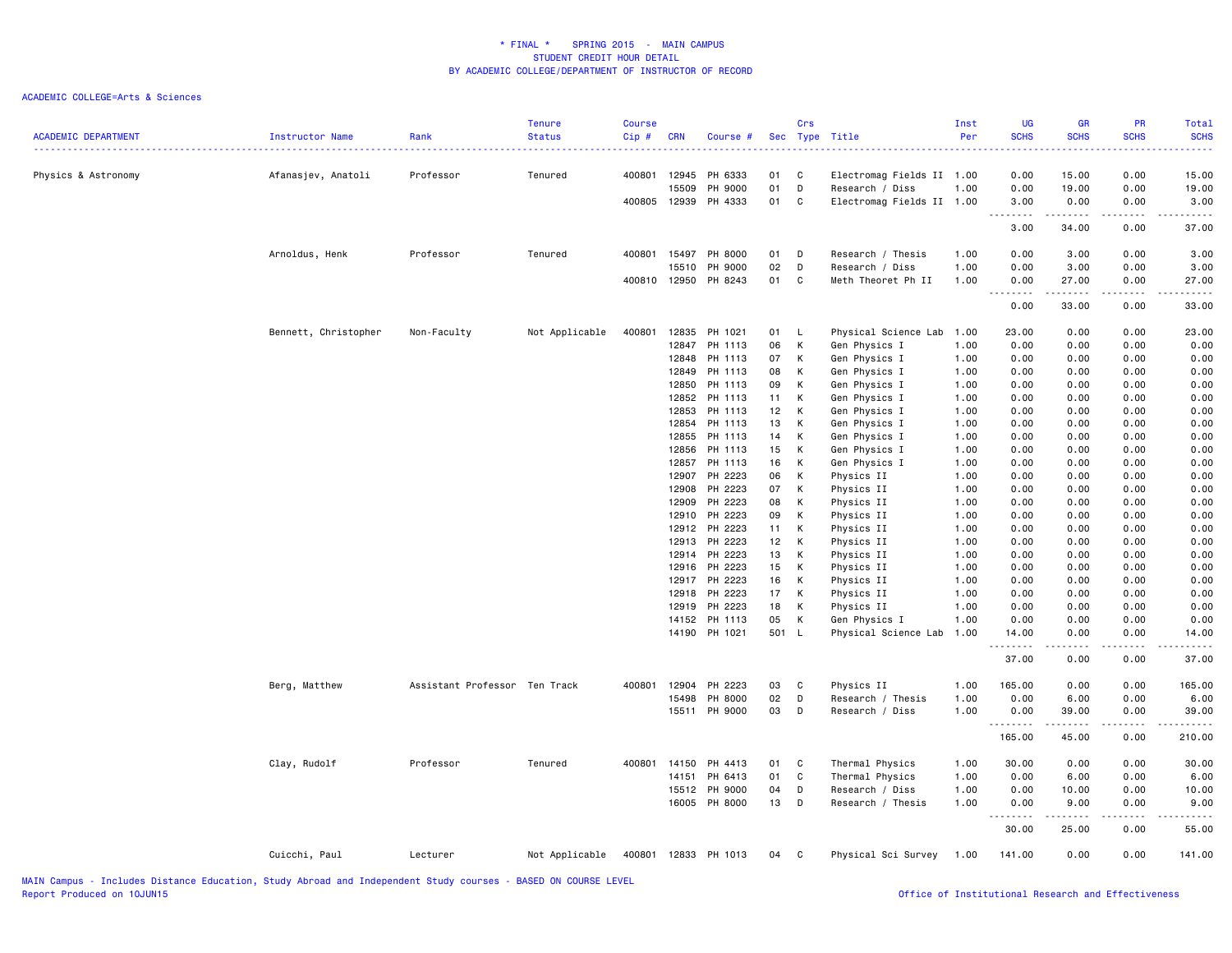| <b>ACADEMIC DEPARTMENT</b> | Instructor Name  | Rank<br>. <b>.</b> .        | <b>Tenure</b><br><b>Status</b> | <b>Course</b><br>$Cip$ # | <b>CRN</b>     | Course #             |                         | Crs          | Sec Type Title                                    | Inst<br>Per | <b>UG</b><br><b>SCHS</b> | <b>GR</b><br><b>SCHS</b>                                                                                                                                     | <b>PR</b><br><b>SCHS</b>       | Total<br><b>SCHS</b>                                                                                                            |
|----------------------------|------------------|-----------------------------|--------------------------------|--------------------------|----------------|----------------------|-------------------------|--------------|---------------------------------------------------|-------------|--------------------------|--------------------------------------------------------------------------------------------------------------------------------------------------------------|--------------------------------|---------------------------------------------------------------------------------------------------------------------------------|
| Physics & Astronomy        | Cuicchi, Paul    | Lecturer                    | Not Applicable                 | 400801                   |                | 12834 PH 1013        | 05 C                    |              | Physical Sci Survey                               | 1.00        | 186.00<br>.              | 0.00                                                                                                                                                         | 0.00                           | 186.00<br>.                                                                                                                     |
|                            |                  |                             |                                |                          |                |                      |                         |              |                                                   |             | 327.00                   | $\frac{1}{2} \left( \frac{1}{2} \right) \left( \frac{1}{2} \right) \left( \frac{1}{2} \right) \left( \frac{1}{2} \right) \left( \frac{1}{2} \right)$<br>0.00 | .<br>0.00                      | 327.00                                                                                                                          |
|                            | Dunne, James     | Professor                   | Tenured                        | 400801                   | 12901          | PH 2213              | H <sub>10</sub> C       |              | Honors Physics I                                  | 1.00        | 84.00                    | 0.00                                                                                                                                                         | 0.00                           | 84.00                                                                                                                           |
|                            |                  |                             |                                |                          | 15513          | PH 9000              | 05 D                    |              | Research / Diss                                   | 1.00        | 0.00<br><u>.</u>         | 13.00<br>.                                                                                                                                                   | 0.00<br>$\frac{1}{2}$          | 13.00<br>.                                                                                                                      |
|                            |                  |                             |                                |                          |                |                      |                         |              |                                                   |             | 84.00                    | 13.00                                                                                                                                                        | 0.00                           | 97.00                                                                                                                           |
|                            | Dutta, Dipangkar | Associate Professor Tenured |                                | 400801                   |                | 15514 PH 9000        | 06                      | D            | Research / Diss                                   | 1.00        | 0.00<br>.                | 20.00<br>.                                                                                                                                                   | 0.00<br>.                      | 20.00<br>.                                                                                                                      |
|                            |                  |                             |                                |                          |                |                      |                         |              |                                                   |             | 0.00                     | 20.00                                                                                                                                                        | 0.00                           | 20.00                                                                                                                           |
|                            | Ferguson, Joseph | Lecturer                    | Non-Ten Track                  |                          |                | 400801 14148 PH 2233 | 03                      | $\mathbf{C}$ | Physics III                                       | 1.00        | 165.00                   | 0.00                                                                                                                                                         | 0.00                           | 165.00                                                                                                                          |
|                            |                  |                             |                                |                          |                |                      |                         |              |                                                   |             | .<br>165.00              | $\frac{1}{2} \left( \frac{1}{2} \right) \left( \frac{1}{2} \right) \left( \frac{1}{2} \right) \left( \frac{1}{2} \right) \left( \frac{1}{2} \right)$<br>0.00 | .<br>0.00                      | .<br>165.00                                                                                                                     |
|                            | Fox, Daniel      | Lecturer                    | Non-Ten Track                  | 400801                   | 12893          | PH 2213              | 03                      | C            | Physics I                                         | 1.00        | 195.00                   | 0.00                                                                                                                                                         | 0.00                           | 195.00                                                                                                                          |
|                            |                  |                             |                                |                          | 12894          | PH 2213              | 04                      | C            | Physics I                                         | 1.00        | 183.00                   | 0.00                                                                                                                                                         | 0.00                           | 183.00                                                                                                                          |
|                            |                  |                             |                                |                          | 12905          | PH 2223              | 04                      | C            | Physics II                                        | 1.00        | 180.00<br>.              | 0.00<br>$\frac{1}{2} \left( \frac{1}{2} \right) \left( \frac{1}{2} \right) \left( \frac{1}{2} \right) \left( \frac{1}{2} \right) \left( \frac{1}{2} \right)$ | 0.00<br>.                      | 180.00<br>.                                                                                                                     |
|                            |                  |                             |                                |                          |                |                      |                         |              |                                                   |             | 558.00                   | 0.00                                                                                                                                                         | 0.00                           | 558.00                                                                                                                          |
|                            | Ghany, Charles   | Grad Teach Assist           | Not Applicable                 | 400801                   |                | 12866 PH 1123        | 02                      | $\mathbf{C}$ | Gen Physics II                                    | 1.00        | 162.00<br>.              | 0.00<br><b>.</b>                                                                                                                                             | 0.00<br>.                      | 162.00<br>المتمامين                                                                                                             |
|                            |                  |                             |                                |                          |                |                      |                         |              |                                                   |             | 162.00                   | 0.00                                                                                                                                                         | 0.00                           | 162.00                                                                                                                          |
|                            | Kim, Seong-Gon   | Professor                   | Tenured                        | 400801                   | 15501          | PH 8000              | 05                      | D            | Research / Thesis                                 | 1.00        | 0.00                     | 9.00                                                                                                                                                         | 0.00                           | 9.00                                                                                                                            |
|                            |                  |                             |                                |                          | 15516          | PH 9000              | 08                      | D            | Research / Diss                                   | 1.00        | 0.00                     | 18.00                                                                                                                                                        | 0.00                           | 18.00                                                                                                                           |
|                            |                  |                             |                                | 400804                   | 12953          | PH 8753              | 01                      | C            | Quantum Mechanics II                              | 1.00        | 0.00<br>.                | 21.00<br>.                                                                                                                                                   | 0.00<br>$\omega$ is a $\omega$ | 21.00<br>د د د د د                                                                                                              |
|                            |                  |                             |                                |                          |                |                      |                         |              |                                                   |             | 0.00                     | 48.00                                                                                                                                                        | 0.00                           | 48.00                                                                                                                           |
|                            | Lung, Florin     | Instructor                  | Non-Ten Track                  | 400801                   | 12815          | PH 1011              | 02                      | - L          | Physical Science Lab 1.00                         |             | 17.00                    | 0.00                                                                                                                                                         | 0.00                           | 17.00                                                                                                                           |
|                            |                  |                             |                                |                          | 12816          | PH 1011              | 03                      | $\mathsf{L}$ | Physical Science Lab                              | 1.00        | 18.00                    | 0.00                                                                                                                                                         | 0.00                           | 18.00                                                                                                                           |
|                            |                  |                             |                                |                          | 12817          | PH 1011              | 04                      | $\mathsf{L}$ | Physical Science Lab                              | 1.00        | 17.00                    | 0.00                                                                                                                                                         | 0.00                           | 17.00                                                                                                                           |
|                            |                  |                             |                                |                          | 12818          | PH 1011              | 05                      | - L          | Physical Science Lab 1.00                         |             | 15.00                    | 0.00                                                                                                                                                         | 0.00                           | 15.00                                                                                                                           |
|                            |                  |                             |                                |                          | 12819          | PH 1011              | 06                      | $\mathsf{L}$ | Physical Science Lab 1.00                         |             | 17.00                    | 0.00                                                                                                                                                         | 0.00                           | 17.00                                                                                                                           |
|                            |                  |                             |                                |                          | 12820          | PH 1011              | 07                      | $\mathsf{L}$ | Physical Science Lab                              | 1.00        | 17.00                    | 0.00                                                                                                                                                         | 0.00                           | 17.00                                                                                                                           |
|                            |                  |                             |                                |                          | 12822          | PH 1011              | 09                      | - L          | Physical Science Lab 1.00                         |             | 18.00                    | 0.00                                                                                                                                                         | 0.00                           | 18.00                                                                                                                           |
|                            |                  |                             |                                |                          | 12823<br>12824 | PH 1011<br>PH 1011   | 10 <sub>1</sub><br>11 L | $\mathsf{L}$ | Physical Science Lab 1.00<br>Physical Science Lab | 1.00        | 13.00<br>16.00           | 0.00<br>0.00                                                                                                                                                 | 0.00<br>0.00                   | 13.00<br>16.00                                                                                                                  |
|                            |                  |                             |                                |                          | 12831          | PH 1013              | 02                      | C            | Physical Sci Survey                               | 1.00        | 129.00                   | 0.00                                                                                                                                                         | 0.00                           | 129.00                                                                                                                          |
|                            |                  |                             |                                |                          | 12832          | PH 1013              | 03                      | C            | Physical Sci Survey                               | 1.00        | 114.00                   | 0.00                                                                                                                                                         | 0.00                           | 114.00                                                                                                                          |
|                            |                  |                             |                                |                          | 12898          | PH 2213              | 08                      | C            | Physics I                                         | 1.00        | 159.00                   | 0.00                                                                                                                                                         | 0.00                           | 159.00                                                                                                                          |
|                            |                  |                             |                                |                          | 12899          | PH 2213              | 09                      | $\mathbf{C}$ | Physics I                                         | 1.00        | 162.00                   | 0.00                                                                                                                                                         | 0.00                           | 162.00                                                                                                                          |
|                            |                  |                             |                                |                          |                |                      |                         |              |                                                   |             | .<br>712.00              | $\begin{array}{cccccccccccccc} \bullet & \bullet & \bullet & \bullet & \bullet & \bullet & \bullet \end{array}$<br>0.00                                      | .<br>0.00                      | $\begin{array}{cccccccccc} \bullet & \bullet & \bullet & \bullet & \bullet & \bullet & \bullet & \bullet \end{array}$<br>712.00 |
|                            | Ma, Wenchao      | Professor                   | Tenured                        | 400801                   | 12949          | PH 8213              | 01                      | C            | Mechanics                                         | 1.00        | 0.00                     | 33.00                                                                                                                                                        | 0.00                           | 33.00                                                                                                                           |
|                            |                  |                             |                                |                          | 16113          | PH 9000              | 16                      | D            | Research / Diss                                   | 1.00        | 0.00                     | 13,00                                                                                                                                                        | 0.00                           | 13,00                                                                                                                           |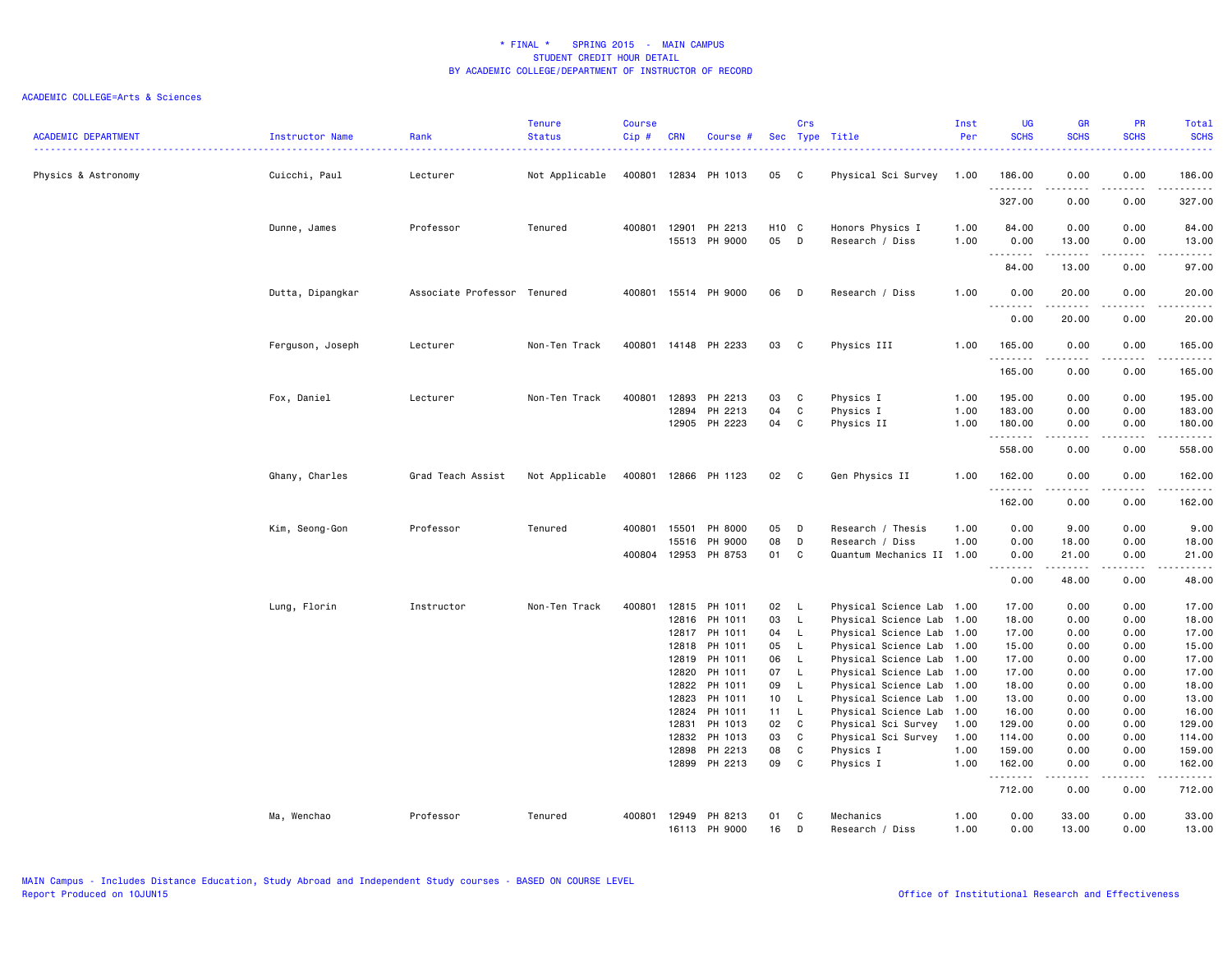| <b>ACADEMIC DEPARTMENT</b> | Instructor Name                                     | Rank                               | <b>Tenure</b><br><b>Status</b> | <b>Course</b><br>$Cip$ # | <b>CRN</b>                       | Course #                                 |                             | Crs               | Sec Type Title                                           | Inst<br>Per                  | <b>UG</b><br><b>SCHS</b>       | <b>GR</b><br><b>SCHS</b>       | PR<br><b>SCHS</b>            | Total<br><b>SCHS</b>           |
|----------------------------|-----------------------------------------------------|------------------------------------|--------------------------------|--------------------------|----------------------------------|------------------------------------------|-----------------------------|-------------------|----------------------------------------------------------|------------------------------|--------------------------------|--------------------------------|------------------------------|--------------------------------|
|                            |                                                     |                                    |                                |                          |                                  |                                          |                             |                   |                                                          |                              | <u>.</u>                       |                                |                              |                                |
|                            |                                                     |                                    |                                |                          |                                  |                                          |                             |                   |                                                          |                              | 0.00                           | 46.00                          | 0.00                         | 46.00                          |
| Physics & Astronomy        | Moody, Judith                                       | Lecturer                           | Not Applicable                 | 400801                   | 12838                            | PH 1023<br>13870 PH 1023                 | 01<br>501 C                 | C                 | Physical Sci Survey<br>Physical Sci Survey               | 1.00<br>1.00                 | 90.00<br>63.00                 | 0.00<br>0.00<br>د د د د د      | 0.00<br>0.00<br>.            | 90.00<br>63.00<br>.            |
|                            |                                                     |                                    |                                |                          |                                  |                                          |                             |                   |                                                          |                              | --------<br>153.00             | 0.00                           | 0.00                         | 153.00                         |
|                            | Novotny, Mark                                       | Professor                          | Tenured                        | 400801                   | 15503<br>15517                   | PH 8000<br>PH 9000                       | 07<br>09                    | D<br>D            | Research / Thesis<br>Research / Diss                     | 1.00<br>1.00                 | 0.00<br>0.00                   | 15.00<br>7.00                  | 0.00<br>0.00                 | 15.00<br>7.00                  |
|                            |                                                     |                                    |                                |                          |                                  |                                          |                             |                   |                                                          |                              | 0.00                           | د د د د د<br>22.00             | 0.00                         | وبالمسامين<br>22.00            |
|                            | Pierce, Donna                                       | Associate Professor Tenured        |                                | 400202<br>400801         | 14149<br>15504<br>15518          | PH 3063<br>PH 8000<br>PH 9000            | 01<br>08<br>10 <sub>1</sub> | C<br>D<br>D       | Astrophysics<br>Research / Thesis<br>Research / Diss     | 1.00<br>1.00<br>1.00         | 48.00<br>0.00<br>0.00          | 0.00<br>9.00<br>9.00           | 0.00<br>0.00<br>0.00         | 48.00<br>9.00<br>9.00          |
|                            |                                                     |                                    |                                |                          |                                  |                                          |                             |                   |                                                          |                              | .<br>48.00                     | $\cdots$<br>18.00              | 0.00                         | .<br>66.00                     |
|                            |                                                     |                                    |                                |                          |                                  |                                          |                             |                   |                                                          |                              |                                |                                |                              |                                |
|                            | Rupak Lan Tai Moong, Ga Associate Professor Tenured |                                    |                                | 400801                   | 12924<br>12926<br>12927<br>12928 | PH 2233<br>PH 2233<br>PH 2233<br>PH 2233 | 01<br>04<br>05<br>06        | C<br>K<br>K<br>К  | Physics III<br>Physics III<br>Physics III<br>Physics III | 1.00<br>1.00<br>1.00<br>1.00 | 189.00<br>0.00<br>0.00<br>0.00 | 0.00<br>0.00<br>0.00<br>0.00   | 0.00<br>0.00<br>0.00<br>0.00 | 189.00<br>0.00<br>0.00<br>0.00 |
|                            |                                                     |                                    |                                |                          | 12929                            | PH 2233<br>PH 2233                       | 07                          | К                 | Physics III                                              | 1.00                         | 0.00                           | 0.00                           | 0.00                         | 0.00                           |
|                            |                                                     |                                    |                                |                          | 12930<br>12931                   | PH 2233                                  | 08<br>09                    | K<br>K            | Physics III<br>Physics III                               | 1.00<br>1.00                 | 0.00<br>0.00                   | 0.00<br>0.00                   | 0.00<br>0.00                 | 0.00<br>0.00                   |
|                            |                                                     |                                    |                                |                          | 12932                            | PH 2233                                  | 10 <sub>1</sub>             | К                 | Physics III                                              | 1.00                         | 0.00                           | 0.00                           | 0.00                         | 0.00                           |
|                            |                                                     |                                    |                                |                          | 15505                            | PH 8000                                  | 09                          | D                 | Research / Thesis                                        | 1.00                         | 0.00                           | 6.00                           | 0.00                         | 6.00                           |
|                            |                                                     |                                    |                                |                          | 15519                            | PH 9000<br>16147 PH 4000                 | 11<br>01                    | D<br>$\mathbf{I}$ | Research / Diss<br>Directed Indiv Study 1.00             | 1.00                         | 0.00<br>1.00                   | 3.00<br>0.00                   | 0.00<br>0.00                 | 3.00<br>1.00                   |
|                            |                                                     |                                    |                                |                          |                                  |                                          |                             |                   |                                                          |                              | .<br>190.00                    | $\frac{1}{2}$<br>9.00          | $- - -$<br>0.00              | .<br>199.00                    |
|                            | Seneviratne, Jehan                                  | Grad Research Assis Not Applicable |                                | 400801                   |                                  | 12865 PH 1123                            | 01                          | C.                | Gen Physics II                                           | 1.00                         | 150.00<br>.                    | 0.00<br>$\cdots \cdots \cdots$ | 0.00<br>.                    | 150.00<br>.                    |
|                            |                                                     |                                    |                                |                          |                                  |                                          |                             |                   |                                                          |                              | 150.00                         | 0.00                           | 0.00                         | 150.00                         |
|                            | Singh, Jagdish                                      | Research Professor                 | Not Applicable                 | 400801                   | 15506                            | PH 8000                                  | 10 <sub>1</sub>             | D                 | Research / Thesis                                        | 1.00                         | 0.00                           | 6.00                           | 0.00                         | 6.00                           |
|                            |                                                     |                                    |                                |                          | 15520                            | PH 9000                                  | 12                          | D                 | Research / Diss                                          | 1.00                         | 0.00<br>$\sim$ $\sim$          | 25.00                          | 0.00                         | 25.00<br>$    -$               |
|                            |                                                     |                                    |                                |                          |                                  |                                          |                             |                   |                                                          |                              | 0.00                           | 31.00                          | 0.00                         | 31.00                          |
|                            | Solomon, Lazarus                                    | Instructor                         | Non-Ten Track                  | 400801                   | 12867                            | PH 1123                                  | 03                          | C                 | Gen Physics II                                           | 1.00                         | 189.00                         | 0.00                           | 0.00                         | 189.00                         |
|                            |                                                     |                                    |                                |                          | 12869                            | PH 1123                                  | 05                          | K                 | Gen Physics II                                           | 1.00                         | 0.00                           | 0.00                           | 0.00                         | 0.00                           |
|                            |                                                     |                                    |                                |                          | 12870                            | PH 1123                                  | 06                          | К                 | Gen Physics II                                           | 1.00                         | 0.00                           | 0.00                           | 0.00                         | 0.00                           |
|                            |                                                     |                                    |                                |                          | 12871<br>12872                   | PH 1123<br>PH 1123                       | 07<br>08                    | К<br>К            | Gen Physics II<br>Gen Physics II                         | 1.00<br>1.00                 | 0.00<br>0.00                   | 0.00<br>0.00                   | 0.00<br>0.00                 | 0.00<br>0.00                   |
|                            |                                                     |                                    |                                |                          | 12873                            | PH 1123                                  | 09                          | K                 | Gen Physics II                                           | 1.00                         | 0.00                           | 0.00                           | 0.00                         | 0.00                           |
|                            |                                                     |                                    |                                |                          | 12874                            | PH 1123                                  | 10                          | K                 | Gen Physics II                                           | 1.00                         | 0.00                           | 0.00                           | 0.00                         | 0.00                           |
|                            |                                                     |                                    |                                |                          | 12875                            | PH 1123                                  | 11                          | К                 | Gen Physics II                                           | 1.00                         | 0.00                           | 0.00                           | 0.00                         | 0.00                           |
|                            |                                                     |                                    |                                |                          | 12876                            | PH 1123                                  | 12                          | K                 | Gen Physics II                                           | 1.00                         | 0.00                           | 0.00                           | 0.00                         | 0.00                           |
|                            |                                                     |                                    |                                |                          | 12877                            | PH 1123                                  | 13                          | К                 | Gen Physics II                                           | 1.00                         | 0.00                           | 0.00                           | 0.00                         | 0.00                           |
|                            |                                                     |                                    |                                |                          | 12878                            | PH 1123                                  | 14                          | К                 | Gen Physics II                                           | 1.00                         | 0.00                           | 0.00                           | 0.00                         | 0.00                           |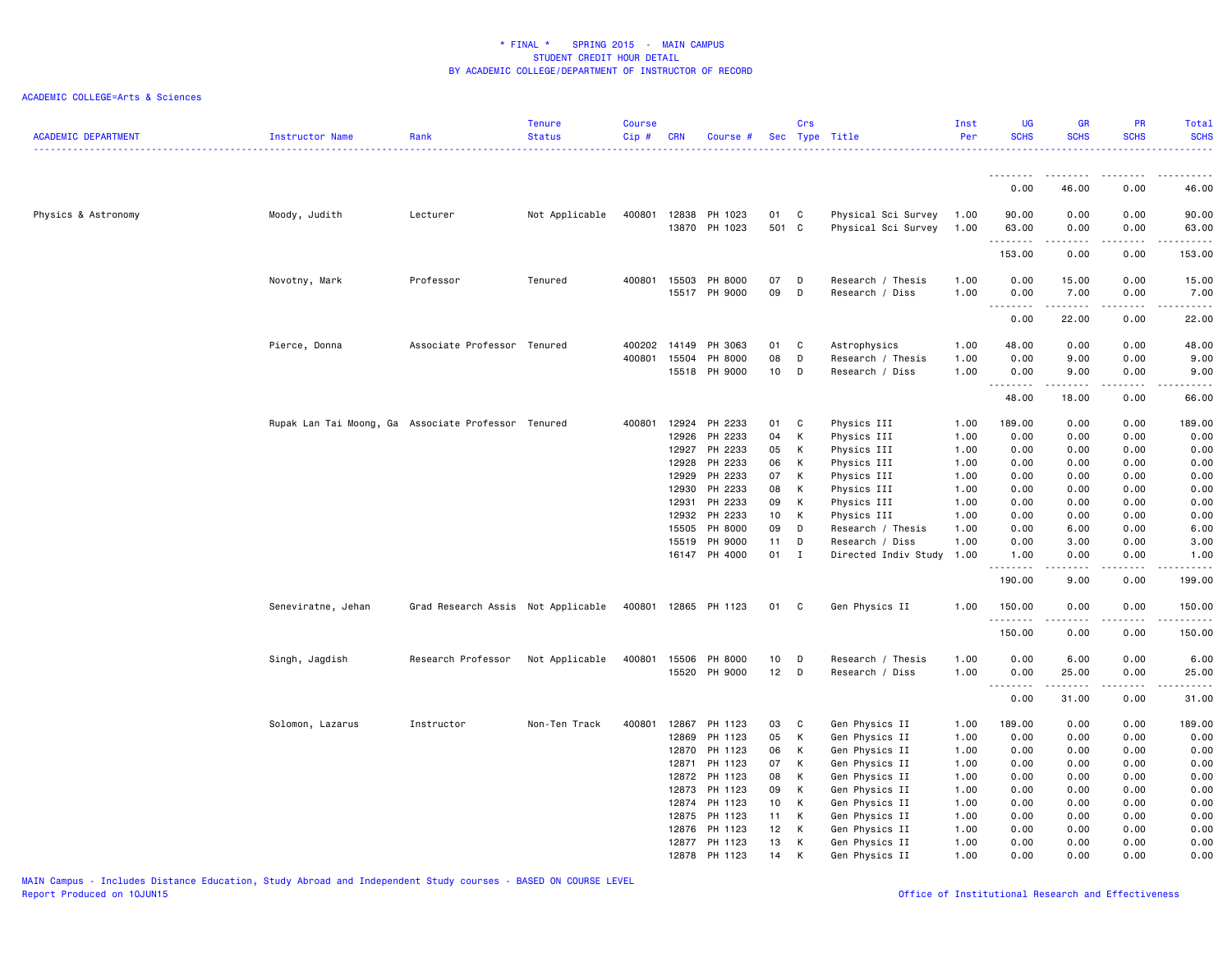| <b>ACADEMIC DEPARTMENT</b> | Instructor Name  | Rank<br>-----------------     | <b>Tenure</b><br><b>Status</b> | Course<br>Cip# | <b>CRN</b> | Course #      |        | Crs          | Sec Type Title       | Inst<br>Per<br>. | UG<br><b>SCHS</b>                                                                                                                                                                                                                                                                                                                                                                                                                                                                               | <b>GR</b><br><b>SCHS</b><br>$\frac{1}{2} \left( \frac{1}{2} \right) \left( \frac{1}{2} \right) \left( \frac{1}{2} \right) \left( \frac{1}{2} \right)$         | PR<br><b>SCHS</b>                                                                                                                                            | Total<br><b>SCHS</b><br>.                                                                                                                                                                                                                                                                                                                                                                                                                                                                         |
|----------------------------|------------------|-------------------------------|--------------------------------|----------------|------------|---------------|--------|--------------|----------------------|------------------|-------------------------------------------------------------------------------------------------------------------------------------------------------------------------------------------------------------------------------------------------------------------------------------------------------------------------------------------------------------------------------------------------------------------------------------------------------------------------------------------------|---------------------------------------------------------------------------------------------------------------------------------------------------------------|--------------------------------------------------------------------------------------------------------------------------------------------------------------|---------------------------------------------------------------------------------------------------------------------------------------------------------------------------------------------------------------------------------------------------------------------------------------------------------------------------------------------------------------------------------------------------------------------------------------------------------------------------------------------------|
| Physics & Astronomy        | Solomon, Lazarus | Instructor                    | Non-Ten Track                  | 400801         | 12896      | PH 2213       | 06 C   |              | Physics I            | 1.00             | 192.00                                                                                                                                                                                                                                                                                                                                                                                                                                                                                          | 0.00                                                                                                                                                          | 0.00                                                                                                                                                         | 192.00                                                                                                                                                                                                                                                                                                                                                                                                                                                                                            |
|                            |                  |                               |                                |                | 12897      | PH 2213       | 07     | C            | Physics I            | 1.00             | 183.00                                                                                                                                                                                                                                                                                                                                                                                                                                                                                          | 0.00                                                                                                                                                          | 0.00                                                                                                                                                         | 183.00                                                                                                                                                                                                                                                                                                                                                                                                                                                                                            |
|                            |                  |                               |                                |                | 12948      | PH 6723       | 01     | C            | App Of Quantum Mech  | 1.00             | 0.00                                                                                                                                                                                                                                                                                                                                                                                                                                                                                            | 9.00                                                                                                                                                          | 0.00                                                                                                                                                         | 9.00                                                                                                                                                                                                                                                                                                                                                                                                                                                                                              |
|                            |                  |                               |                                | 400804         |            | 12942 PH 4723 | 01     | $\mathbb C$  | App Of Quantum Mech  | 1.00             | 6.00<br>$\begin{array}{cccccccccccccc} \multicolumn{2}{c}{} & \multicolumn{2}{c}{} & \multicolumn{2}{c}{} & \multicolumn{2}{c}{} & \multicolumn{2}{c}{} & \multicolumn{2}{c}{} & \multicolumn{2}{c}{} & \multicolumn{2}{c}{} & \multicolumn{2}{c}{} & \multicolumn{2}{c}{} & \multicolumn{2}{c}{} & \multicolumn{2}{c}{} & \multicolumn{2}{c}{} & \multicolumn{2}{c}{} & \multicolumn{2}{c}{} & \multicolumn{2}{c}{} & \multicolumn{2}{c}{} & \multicolumn{2}{c}{} & \multicolumn{2}{c}{} & \$  | 0.00<br>.                                                                                                                                                     | 0.00<br>.                                                                                                                                                    | 6.00                                                                                                                                                                                                                                                                                                                                                                                                                                                                                              |
|                            |                  |                               |                                |                |            |               |        |              |                      |                  | 570.00                                                                                                                                                                                                                                                                                                                                                                                                                                                                                          | 9.00                                                                                                                                                          | 0.00                                                                                                                                                         | 579.00                                                                                                                                                                                                                                                                                                                                                                                                                                                                                            |
|                            | Su, Chun         | Lecturer                      | Non-Ten Track                  | 400801         | 12843      | PH 1113       | 02 C   |              | Gen Physics I        | 1.00             | 174.00                                                                                                                                                                                                                                                                                                                                                                                                                                                                                          | 0.00                                                                                                                                                          | 0.00                                                                                                                                                         | 174.00                                                                                                                                                                                                                                                                                                                                                                                                                                                                                            |
|                            |                  |                               |                                |                |            | 12844 PH 1113 | 03     | $\mathbf{C}$ | Gen Physics I        | 1.00             | 156.00<br>.                                                                                                                                                                                                                                                                                                                                                                                                                                                                                     | 0.00<br>.                                                                                                                                                     | 0.00<br>$\frac{1}{2} \left( \frac{1}{2} \right) \left( \frac{1}{2} \right) \left( \frac{1}{2} \right) \left( \frac{1}{2} \right)$                            | 156.00                                                                                                                                                                                                                                                                                                                                                                                                                                                                                            |
|                            |                  |                               |                                |                |            |               |        |              |                      |                  | 330.00                                                                                                                                                                                                                                                                                                                                                                                                                                                                                          | 0.00                                                                                                                                                          | 0.00                                                                                                                                                         | 330.00                                                                                                                                                                                                                                                                                                                                                                                                                                                                                            |
|                            | Tanner, Angelle  | Assistant Professor Ten Track |                                | 240101         | 12197      | HON 4093      | H01 E  |              | Honors Thesis        | 1.00             | 3.00                                                                                                                                                                                                                                                                                                                                                                                                                                                                                            | 0.00                                                                                                                                                          | 0.00                                                                                                                                                         | 3.00                                                                                                                                                                                                                                                                                                                                                                                                                                                                                              |
|                            |                  |                               |                                | 400202         | 12839      | PH 1063       | 01     | C            | Descrip Astronomy    | 1.00             | 213.00                                                                                                                                                                                                                                                                                                                                                                                                                                                                                          | 0.00                                                                                                                                                          | 0.00                                                                                                                                                         | 213.00                                                                                                                                                                                                                                                                                                                                                                                                                                                                                            |
|                            |                  |                               |                                | 400801         | 12845      | PH 1113       | 04     | C            | Gen Physics I        | 1.00             | 186.00                                                                                                                                                                                                                                                                                                                                                                                                                                                                                          | 0.00                                                                                                                                                          | 0.00                                                                                                                                                         | 186.00                                                                                                                                                                                                                                                                                                                                                                                                                                                                                            |
|                            |                  |                               |                                |                |            | 15507 PH 8000 | $11$ D |              | Research / Thesis    | 1.00             | 0.00<br>.                                                                                                                                                                                                                                                                                                                                                                                                                                                                                       | 3.00<br>.                                                                                                                                                     | 0.00<br>$\frac{1}{2} \left( \frac{1}{2} \right) \left( \frac{1}{2} \right) \left( \frac{1}{2} \right) \left( \frac{1}{2} \right) \left( \frac{1}{2} \right)$ | 3.00<br>.                                                                                                                                                                                                                                                                                                                                                                                                                                                                                         |
|                            |                  |                               |                                |                |            |               |        |              |                      |                  | 402.00                                                                                                                                                                                                                                                                                                                                                                                                                                                                                          | 3.00                                                                                                                                                          | 0.00                                                                                                                                                         | 405.00                                                                                                                                                                                                                                                                                                                                                                                                                                                                                            |
|                            | Wang, Chuji      | Professor                     | Tenured                        | 400801         | 12938      | PH 4223       | 01     | $\mathbf{C}$ | Intermediate Mechani | 1.00             | 24.00                                                                                                                                                                                                                                                                                                                                                                                                                                                                                           | 0.00                                                                                                                                                          | 0.00                                                                                                                                                         | 24.00                                                                                                                                                                                                                                                                                                                                                                                                                                                                                             |
|                            |                  |                               |                                |                |            | 12944 PH 6223 | 01     | C            | Inter Mechanics      | 1.00             | 0.00                                                                                                                                                                                                                                                                                                                                                                                                                                                                                            | 12.00                                                                                                                                                         | 0.00                                                                                                                                                         | 12.00                                                                                                                                                                                                                                                                                                                                                                                                                                                                                             |
|                            |                  |                               |                                |                | 15508      | PH 8000       | 12     | D            | Research / Thesis    | 1.00             | 0.00                                                                                                                                                                                                                                                                                                                                                                                                                                                                                            | 6.00                                                                                                                                                          | 0.00                                                                                                                                                         | 6.00                                                                                                                                                                                                                                                                                                                                                                                                                                                                                              |
|                            |                  |                               |                                |                |            | 15521 PH 9000 | 13     | D            | Research / Diss      | 1.00             | 0.00                                                                                                                                                                                                                                                                                                                                                                                                                                                                                            | 30.00                                                                                                                                                         | 0.00                                                                                                                                                         | 30.00                                                                                                                                                                                                                                                                                                                                                                                                                                                                                             |
|                            |                  |                               |                                |                |            |               |        |              |                      |                  | $\begin{array}{cccccccccccccc} \multicolumn{2}{c}{} & \multicolumn{2}{c}{} & \multicolumn{2}{c}{} & \multicolumn{2}{c}{} & \multicolumn{2}{c}{} & \multicolumn{2}{c}{} & \multicolumn{2}{c}{} & \multicolumn{2}{c}{} & \multicolumn{2}{c}{} & \multicolumn{2}{c}{} & \multicolumn{2}{c}{} & \multicolumn{2}{c}{} & \multicolumn{2}{c}{} & \multicolumn{2}{c}{} & \multicolumn{2}{c}{} & \multicolumn{2}{c}{} & \multicolumn{2}{c}{} & \multicolumn{2}{c}{} & \multicolumn{2}{c}{} & \$<br>24.00 | .<br>48.00                                                                                                                                                    | -----<br>0.00                                                                                                                                                | .<br>72.00                                                                                                                                                                                                                                                                                                                                                                                                                                                                                        |
|                            | Winger, Jeffry   | Professor                     | Tenured                        | 400801         | 12936      | PH 4143       | 01 L   |              | Inter Laboratory     | 1.00             | 12.00                                                                                                                                                                                                                                                                                                                                                                                                                                                                                           | 0.00                                                                                                                                                          | 0.00                                                                                                                                                         | 12.00                                                                                                                                                                                                                                                                                                                                                                                                                                                                                             |
|                            |                  |                               |                                |                | 12937      | PH 4152       | 01     | $\mathsf{L}$ | Mod Physics Lab      | 1.00             | 12.00                                                                                                                                                                                                                                                                                                                                                                                                                                                                                           | 0.00                                                                                                                                                          | 0.00                                                                                                                                                         | 12.00                                                                                                                                                                                                                                                                                                                                                                                                                                                                                             |
|                            |                  |                               |                                |                |            | 15522 PH 9000 | $14$ D |              | Research / Diss      | 1.00             | 0.00                                                                                                                                                                                                                                                                                                                                                                                                                                                                                            | 24.00                                                                                                                                                         | 0.00                                                                                                                                                         | 24.00                                                                                                                                                                                                                                                                                                                                                                                                                                                                                             |
|                            |                  |                               |                                |                |            |               |        |              |                      |                  | 24.00                                                                                                                                                                                                                                                                                                                                                                                                                                                                                           | د د د د د<br>24.00                                                                                                                                            | .<br>0.00                                                                                                                                                    | . <b>.</b> .<br>48.00                                                                                                                                                                                                                                                                                                                                                                                                                                                                             |
|                            | Worthy, Mark     | Instructor                    | Non-Ten Track                  | 400801         |            | 12885 PH 1133 | 01 C   |              | Gen Physics III      | 1.00             | 93.00                                                                                                                                                                                                                                                                                                                                                                                                                                                                                           | 0.00                                                                                                                                                          | 0.00                                                                                                                                                         | 93.00                                                                                                                                                                                                                                                                                                                                                                                                                                                                                             |
|                            |                  |                               |                                |                | 12886      | PH 1133       | 02     | К            | Gen Physics III      | 1.00             | 0.00                                                                                                                                                                                                                                                                                                                                                                                                                                                                                            | 0.00                                                                                                                                                          | 0.00                                                                                                                                                         | 0.00                                                                                                                                                                                                                                                                                                                                                                                                                                                                                              |
|                            |                  |                               |                                |                |            | 12887 PH 1133 | 03     | Κ            | Gen Physics III      | 1.00             | 0.00                                                                                                                                                                                                                                                                                                                                                                                                                                                                                            | 0.00                                                                                                                                                          | 0.00                                                                                                                                                         | 0.00                                                                                                                                                                                                                                                                                                                                                                                                                                                                                              |
|                            |                  |                               |                                |                | 12888      | PH 1133       | 04     | К            | Gen Physics III      | 1.00             | 0.00                                                                                                                                                                                                                                                                                                                                                                                                                                                                                            | 0.00                                                                                                                                                          | 0.00                                                                                                                                                         | 0.00                                                                                                                                                                                                                                                                                                                                                                                                                                                                                              |
|                            |                  |                               |                                |                | 12891      | PH 2213       | 01     | C            | Physics I            | 1.00             | 186.00                                                                                                                                                                                                                                                                                                                                                                                                                                                                                          | 0.00                                                                                                                                                          | 0.00                                                                                                                                                         | 186.00                                                                                                                                                                                                                                                                                                                                                                                                                                                                                            |
|                            |                  |                               |                                |                |            | 12892 PH 2213 | 02     | C            | Physics I            | 1.00             | 171.00                                                                                                                                                                                                                                                                                                                                                                                                                                                                                          | 0.00                                                                                                                                                          | 0.00                                                                                                                                                         | 171.00                                                                                                                                                                                                                                                                                                                                                                                                                                                                                            |
|                            |                  |                               |                                |                |            | 12895 PH 2213 | 05     | C            | Physics I            | 1.00             | 171.00<br>.                                                                                                                                                                                                                                                                                                                                                                                                                                                                                     | 0.00<br>.                                                                                                                                                     | 0.00<br>-----                                                                                                                                                | 171.00<br>.                                                                                                                                                                                                                                                                                                                                                                                                                                                                                       |
|                            |                  |                               |                                |                |            |               |        |              |                      |                  | 621.00                                                                                                                                                                                                                                                                                                                                                                                                                                                                                          | 0.00                                                                                                                                                          | 0.00                                                                                                                                                         | 621.00                                                                                                                                                                                                                                                                                                                                                                                                                                                                                            |
|                            | Ye, Jinwu        | Associate Professor Ten Track |                                | 400801         |            | 12902 PH 2223 | 01     | $\mathbf{C}$ | Physics II           | 1.00             | 48.00                                                                                                                                                                                                                                                                                                                                                                                                                                                                                           | 0.00                                                                                                                                                          | 0.00                                                                                                                                                         | 48.00                                                                                                                                                                                                                                                                                                                                                                                                                                                                                             |
|                            |                  |                               |                                |                | 12903      | PH 2223       | 02     | C            | Physics II           | 1.00             | 105.00                                                                                                                                                                                                                                                                                                                                                                                                                                                                                          | 0.00                                                                                                                                                          | 0.00                                                                                                                                                         | 105.00                                                                                                                                                                                                                                                                                                                                                                                                                                                                                            |
|                            |                  |                               |                                |                | 15523      | PH 9000       | 15     | D            | Research / Diss      | 1.00             | 0.00<br><b></b>                                                                                                                                                                                                                                                                                                                                                                                                                                                                                 | 18.00<br>$\frac{1}{2} \left( \frac{1}{2} \right) \left( \frac{1}{2} \right) \left( \frac{1}{2} \right) \left( \frac{1}{2} \right) \left( \frac{1}{2} \right)$ | 0.00<br>.                                                                                                                                                    | 18.00<br>.                                                                                                                                                                                                                                                                                                                                                                                                                                                                                        |
|                            |                  |                               |                                |                |            |               |        |              |                      |                  | 153.00                                                                                                                                                                                                                                                                                                                                                                                                                                                                                          | 18.00                                                                                                                                                         | 0.00                                                                                                                                                         | 171.00                                                                                                                                                                                                                                                                                                                                                                                                                                                                                            |
| Physics & Astronomy        |                  |                               |                                |                |            |               |        |              |                      |                  | <b>EEEEEEE</b><br>4908.00                                                                                                                                                                                                                                                                                                                                                                                                                                                                       | ========<br>446.00                                                                                                                                            | <b>ERRESTED</b><br>0.00                                                                                                                                      | $\begin{array}{cccccccccc} \multicolumn{2}{c}{} & \multicolumn{2}{c}{} & \multicolumn{2}{c}{} & \multicolumn{2}{c}{} & \multicolumn{2}{c}{} & \multicolumn{2}{c}{} & \multicolumn{2}{c}{} & \multicolumn{2}{c}{} & \multicolumn{2}{c}{} & \multicolumn{2}{c}{} & \multicolumn{2}{c}{} & \multicolumn{2}{c}{} & \multicolumn{2}{c}{} & \multicolumn{2}{c}{} & \multicolumn{2}{c}{} & \multicolumn{2}{c}{} & \multicolumn{2}{c}{} & \multicolumn{2}{c}{} & \multicolumn{2}{c}{} & \mult$<br>5354.00 |
|                            |                  |                               |                                |                |            |               |        |              |                      |                  | ========                                                                                                                                                                                                                                                                                                                                                                                                                                                                                        |                                                                                                                                                               | $=$ ========                                                                                                                                                 |                                                                                                                                                                                                                                                                                                                                                                                                                                                                                                   |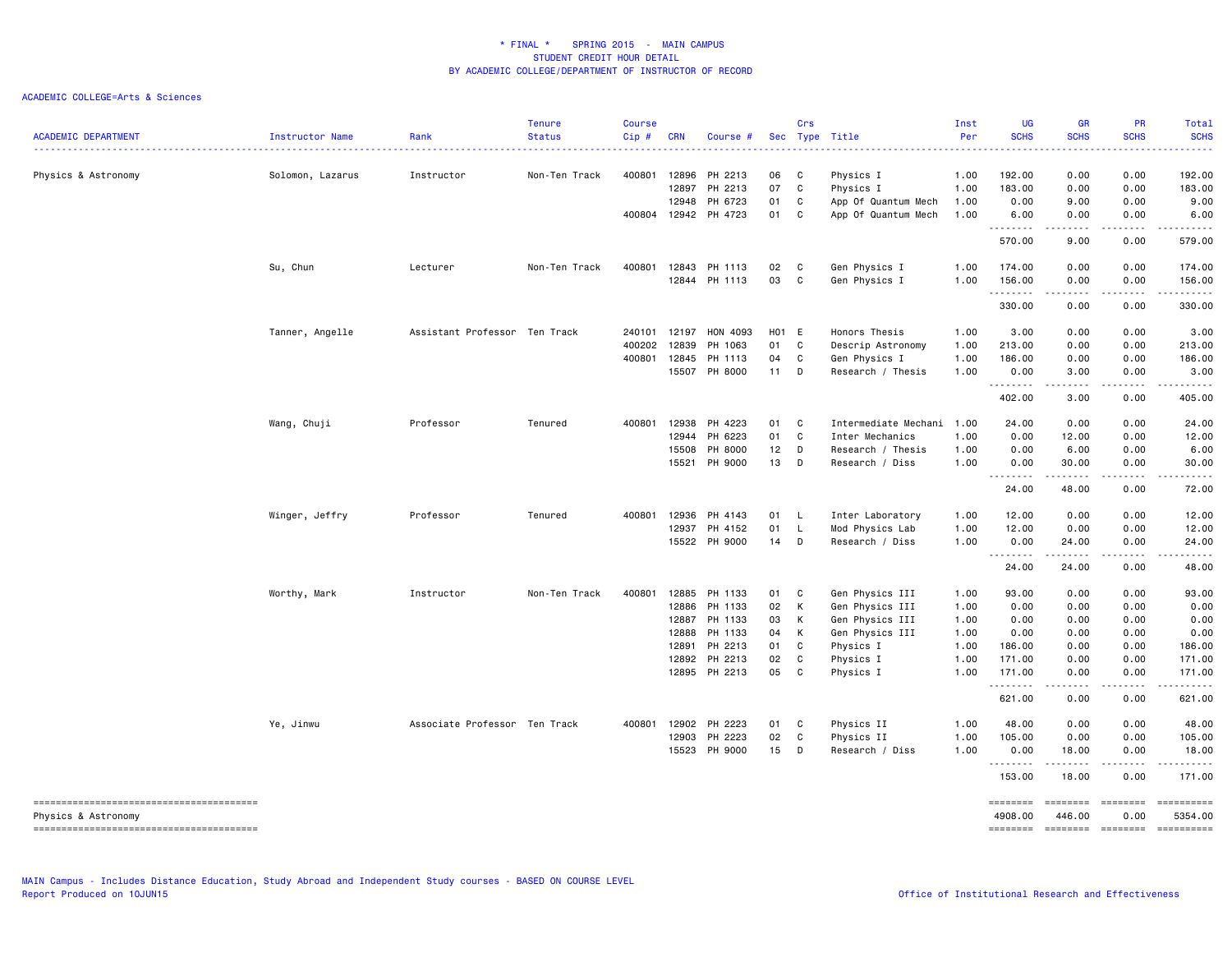| <b>ACADEMIC DEPARTMENT</b>                             | <b>Instructor Name</b> | Rank                          | <b>Tenure</b><br><b>Status</b> | <b>Course</b><br>Cip# | <b>CRN</b>     | Course #             |          | Crs               | Sec Type Title                               | Inst<br>Per  | <b>UG</b><br><b>SCHS</b> | <b>GR</b><br><b>SCHS</b>                                                                                                                                     | PR<br><b>SCHS</b> | Total<br><b>SCHS</b>                                                                                                                                           |
|--------------------------------------------------------|------------------------|-------------------------------|--------------------------------|-----------------------|----------------|----------------------|----------|-------------------|----------------------------------------------|--------------|--------------------------|--------------------------------------------------------------------------------------------------------------------------------------------------------------|-------------------|----------------------------------------------------------------------------------------------------------------------------------------------------------------|
| Political Science & Public Administratio Ammon, Wesley |                        | Non-Faculty                   | Not Applicable                 |                       |                | 451002 13024 PS 1113 | 03       | C                 | American Government                          | 1.00         | 357.00<br>.              | 0.00<br>.                                                                                                                                                    | 0.00              | 357.00<br>$\frac{1}{2} \left( \frac{1}{2} \right) \left( \frac{1}{2} \right) \left( \frac{1}{2} \right) \left( \frac{1}{2} \right) \left( \frac{1}{2} \right)$ |
|                                                        |                        |                               |                                |                       |                |                      |          |                   |                                              |              | 357.00                   | 0.00                                                                                                                                                         | 0.00              | 357.00                                                                                                                                                         |
|                                                        | Baker, Leslie          | Instructor                    | Non-Ten Track                  |                       | 451001 13032   | PS 1313              | 01       | C                 | Intro Intnl Relatns                          | 1.00         | 195.00                   | 0.00                                                                                                                                                         | 0.00              | 195.00                                                                                                                                                         |
|                                                        |                        |                               |                                | 451002                | 14687<br>13027 | PS 4990<br>PS 1113   | 01<br>06 | $\mathtt{C}$<br>C | Special Topic In PS<br>American Government   | 1.00<br>1.00 | 51.00<br>225.00          | 0.00<br>0.00                                                                                                                                                 | 0.00<br>0.00      | 51.00<br>225.00                                                                                                                                                |
|                                                        |                        |                               |                                |                       |                |                      |          |                   |                                              |              | .<br>471.00              | .<br>0.00                                                                                                                                                    | .<br>0.00         | .<br>471.00                                                                                                                                                    |
|                                                        | Carlan, Hannah         | Grad Teach Assist             | Not Applicable                 |                       |                | 451001 13054 PS 4703 | 01       | C                 | Prin Pub Adm                                 | 1.00         | 45.00                    | 0.00                                                                                                                                                         | 0.00              | 45.00                                                                                                                                                          |
|                                                        |                        |                               |                                |                       |                |                      |          |                   |                                              |              | .<br>45.00               | 0.00                                                                                                                                                         | 0.00              | 45.00                                                                                                                                                          |
|                                                        | Chamberlain, James     | Assistant Professor Ten Track |                                | 440401                | 15248          | PPA 9000             | 01       | D                 | Research / Diss                              | 1.00         | 0.00                     | 1.00                                                                                                                                                         | 0.00              | 1.00                                                                                                                                                           |
|                                                        |                        |                               |                                |                       |                | 451001 14453 PS 4423 | 01       | C                 | 20th Cen Pol Thought 1.00                    |              | 27.00<br>.               | 0.00<br>.                                                                                                                                                    | 0.00<br>.         | 27.00<br>$\sim$ $\sim$ $\sim$ $\sim$                                                                                                                           |
|                                                        |                        |                               |                                |                       |                |                      |          |                   |                                              |              | 27.00                    | 1.00                                                                                                                                                         | 0.00              | 28.00                                                                                                                                                          |
|                                                        | Denton, Joseph         | Grad Teach Assist             | Not Applicable                 |                       |                | 451002 13023 PS 1113 | 02       | $\mathbf{C}$      | American Government                          | 1.00         | 108.00<br>.              | 0.00                                                                                                                                                         | 0.00<br><b>.</b>  | 108.00                                                                                                                                                         |
|                                                        |                        |                               |                                |                       |                |                      |          |                   |                                              |              | 108.00                   | 0.00                                                                                                                                                         | 0.00              | 108.00                                                                                                                                                         |
|                                                        | Emison, Gerald         | Professor                     | Tenured                        |                       | 440401 14362   | PPA 8733             | 01       | s                 | Public Program Eval                          | 1.00         | 0.00                     | 12.00                                                                                                                                                        | 0.00              | 12.00                                                                                                                                                          |
|                                                        |                        |                               |                                |                       | 14519          | PPA 8703             | 501 S    |                   | Gov Org&Adm Theory                           | 1.00         | 0.00                     | 33.00                                                                                                                                                        | 0.00              | 33.00                                                                                                                                                          |
|                                                        |                        |                               |                                |                       | 15249          | PPA 9000             | 02       | D                 | Research / Diss                              | 1.00         | 0.00<br>. <b>.</b>       | 4.00<br>$- - - - - -$                                                                                                                                        | 0.00<br>.         | 4.00<br>. <u>.</u> .                                                                                                                                           |
|                                                        |                        |                               |                                |                       |                |                      |          |                   |                                              |              | 0.00                     | 49.00                                                                                                                                                        | 0.00              | 49.00                                                                                                                                                          |
|                                                        | Exmeyer, Patrick       | Grad Teach Assist             | Not Applicable                 |                       |                | 440501 13043 PS 2703 | 01       | C                 | Intro Public Policy                          | 1.00         | 114.00<br>.              | 0.00<br>$\frac{1}{2} \left( \frac{1}{2} \right) \left( \frac{1}{2} \right) \left( \frac{1}{2} \right) \left( \frac{1}{2} \right) \left( \frac{1}{2} \right)$ | 0.00<br>.         | 114.00<br>.                                                                                                                                                    |
|                                                        |                        |                               |                                |                       |                |                      |          |                   |                                              |              | 114.00                   | 0.00                                                                                                                                                         | 0.00              | 114.00                                                                                                                                                         |
|                                                        | Fay, Daniel            | Assistant Professor Ten Track |                                | 440401                | 13017          | PPA 8903             | 01       | S                 | Public Policy                                | 1.00         | 0.00                     | 30.00                                                                                                                                                        | 0.00              | 30.00                                                                                                                                                          |
|                                                        |                        |                               |                                | 451001                | 13065          | PS 8903              | 01       | s                 | Public Policy                                | 1.00         | 0.00                     | 6.00                                                                                                                                                         | 0.00              | 6.00                                                                                                                                                           |
|                                                        |                        |                               |                                |                       |                |                      |          |                   |                                              |              | 0.00                     | 36.00                                                                                                                                                        | 0.00              | <b>.</b> .<br>36.00                                                                                                                                            |
|                                                        | French, Philip         | Professor                     | Tenured                        | 440401                | 13013          | PPA 8400             | 01       | E                 | Public Ad Intern                             | 1.00         | 0.00                     | 12.00                                                                                                                                                        | 0.00              | 12.00                                                                                                                                                          |
|                                                        |                        |                               |                                |                       | 13014          | PPA 8713             | 01       | S                 | Pub Personnel Mgt                            | 1.00         | 0.00                     | 54.00                                                                                                                                                        | 0.00              | 54.00                                                                                                                                                          |
|                                                        |                        |                               |                                |                       | 13018<br>15320 | PPA 8983<br>PPA 9000 | 01<br>11 | H<br>D            | Integrative Capstone 1.00<br>Research / Diss | 1.00         | 0.00<br>0.00             | 33.00<br>35.00                                                                                                                                               | 0.00<br>0.00      | 33.00<br>35.00                                                                                                                                                 |
|                                                        |                        |                               |                                |                       |                |                      |          |                   |                                              |              | <b></b>                  | . <b>.</b>                                                                                                                                                   | .                 | .                                                                                                                                                              |
|                                                        |                        |                               |                                |                       |                |                      |          |                   |                                              |              | 0.00                     | 134.00                                                                                                                                                       | 0.00              | 134.00                                                                                                                                                         |
|                                                        | Kattelman, Kyle        | Instructor                    | Non-Ten Track                  | 450901                | 14372          | PS 4363              | 01       | C                 | Int'l Peacekeeping                           | 1.00         | 72.00                    | 0.00                                                                                                                                                         | 0.00              | 72.00                                                                                                                                                          |
|                                                        |                        |                               |                                | 451001 13038          |                | PS 1513              | 01       | C                 | Comparative Govt                             | 1.00         | 207.00                   | 0.00                                                                                                                                                         | 0.00              | 207.00                                                                                                                                                         |
|                                                        |                        |                               |                                | 451002                | 14688<br>13022 | PS 4990<br>PS 1113   | 03<br>01 | C<br>C            | Special Topic In PS<br>American Government   | 1.00<br>1.00 | 84.00<br>450.00          | 0.00<br>0.00                                                                                                                                                 | 0.00<br>0.00      | 84.00<br>450.00                                                                                                                                                |
|                                                        |                        |                               |                                |                       |                |                      |          |                   |                                              |              | . <b>.</b><br>813.00     | .<br>0.00                                                                                                                                                    | .<br>0.00         | $- - - - - - -$<br>813.00                                                                                                                                      |
|                                                        | Lu, Jiahuan            | Assistant Professor Ten Track |                                | 440401                |                | 13016 PPA 8803       | 01       | -S                | Rsch Meth Pub Affair 1.00                    |              | 0.00                     | 12.00                                                                                                                                                        | 0.00              | 12.00                                                                                                                                                          |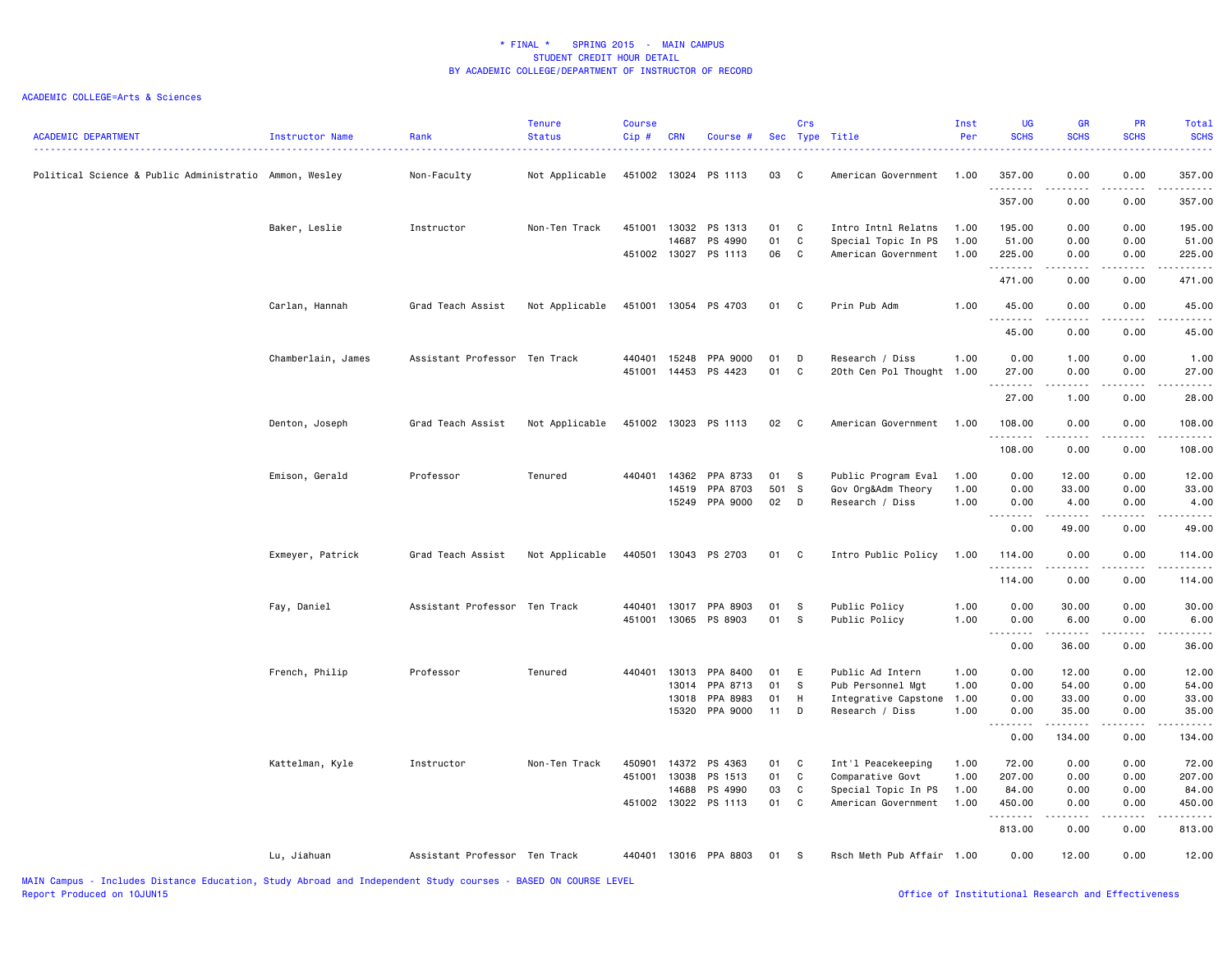| <b>ACADEMIC DEPARTMENT</b>                           | Instructor Name     | Rank                          | <b>Tenure</b><br><b>Status</b> | <b>Course</b><br>Cip# | <b>CRN</b>   | Course #             |                 | Crs               | Sec Type Title                                   | Inst<br>Per | <b>UG</b><br><b>SCHS</b> | <b>GR</b><br><b>SCHS</b> | <b>PR</b><br><b>SCHS</b>     | Total<br><b>SCHS</b><br>2222.                                                                                                                                |
|------------------------------------------------------|---------------------|-------------------------------|--------------------------------|-----------------------|--------------|----------------------|-----------------|-------------------|--------------------------------------------------|-------------|--------------------------|--------------------------|------------------------------|--------------------------------------------------------------------------------------------------------------------------------------------------------------|
| Political Science & Public Administratio Lu, Jiahuan |                     | Assistant Professor Ten Track |                                |                       |              | 451001 13064 PS 8803 | 01              | -S                | Rsch Meth Pub Affair 1.00                        |             | 0.00<br>.                | 6.00<br>د د د د د        | 0.00<br>$\sim$ $\sim$ $\sim$ | 6.00<br>$\frac{1}{2} \left( \frac{1}{2} \right) \left( \frac{1}{2} \right) \left( \frac{1}{2} \right) \left( \frac{1}{2} \right) \left( \frac{1}{2} \right)$ |
|                                                      |                     |                               |                                |                       |              |                      |                 |                   |                                                  |             | 0.00                     | 18.00                    | 0.00                         | 18.00                                                                                                                                                        |
|                                                      | Mellen, Robbin      | Assistant Professor Ten Track |                                | 451001 15261          |              | PS 8000              | 03              | D                 | Research / Thesis                                | 1.00        | 0.00                     | 6.00                     | 0.00                         | 6.00                                                                                                                                                         |
|                                                      |                     |                               |                                | 451002 13025          | 16296        | PS 4000<br>PS 1113   | 01<br>04        | $\mathbf{I}$<br>C | Directed Indiv Study 1.00<br>American Government | 1.00        | 3.00<br>165.00           | 0.00<br>0.00             | 0.00<br>0.00                 | 3.00<br>165.00                                                                                                                                               |
|                                                      |                     |                               |                                |                       |              |                      |                 |                   |                                                  |             | .<br>168.00              | -----<br>6.00            | .<br>0.00                    | $\begin{array}{cccccccccccccc} \bullet & \bullet & \bullet & \bullet & \bullet & \bullet & \bullet & \bullet \end{array}$<br>174.00                          |
|                                                      | Morrison, K.        | Professor                     | Tenured                        | 440401                | 15252        | PPA 9000             | 05              | D                 | Research / Diss                                  | 1.00        | 0.00                     | 1.00                     | 0.00                         | 1.00                                                                                                                                                         |
|                                                      |                     |                               |                                | 451001                | 13062        | PS 8543              | 01              | E                 | Rdgs In Comp Gov-Pol 1.00                        |             | 0.00                     | 3.00                     | 0.00                         | 3.00                                                                                                                                                         |
|                                                      |                     |                               |                                |                       | 14376        | PS 4623              | 01              | C                 | Politic Of 3rd World 1.00                        |             | 45.00                    | 0.00                     | 0.00                         | 45.00                                                                                                                                                        |
|                                                      |                     |                               |                                |                       |              | 14377 PS 6623        | 01              | C                 | Politic Of 3rd World 1.00                        |             | 0.00                     | 9.00                     | 0.00                         | 9.00                                                                                                                                                         |
|                                                      |                     |                               |                                |                       |              |                      |                 |                   |                                                  |             | <u>.</u><br>45.00        | د د د د د<br>13.00       | 0.00                         | .<br>58.00                                                                                                                                                   |
|                                                      | Park, Johann        | Assistant Professor Ten Track |                                | 451001                | 14370        | PS 4333              | 01              | C                 | Theories Intern Rel                              | 1.00        | 57.00                    | 0.00                     | 0.00                         | 57.00                                                                                                                                                        |
|                                                      |                     |                               |                                |                       | 14374        | PS 4393              | 01              | C                 | The Global Context                               | 1.00        | 33.00                    | 0.00                     | 0.00                         | 33.00                                                                                                                                                        |
|                                                      |                     |                               |                                |                       | 14375        | PS 6393              | 01              | C                 | The Global Context                               | 1.00        | 0.00<br>.                | 3.00<br>-----            | 0.00<br>.                    | 3.00<br>د د د د د                                                                                                                                            |
|                                                      |                     |                               |                                |                       |              |                      |                 |                   |                                                  |             | 90.00                    | 3.00                     | 0.00                         | 93.00                                                                                                                                                        |
|                                                      | Perry, Ravi         | Assistant Professor Ten Track |                                | 050201                | 14902        | AAS 4990             | 02              | C                 | Special Topic in Af. 1.00                        |             | 12.00                    | 0.00                     | 0.00                         | 12.00                                                                                                                                                        |
|                                                      |                     |                               |                                | 451001 13060          |              | PS 8523              | 01              | E                 | Rdgs In St Gov-Pol                               | 1.00        | 0.00                     | 3.00                     | 0.00                         | 3.00                                                                                                                                                         |
|                                                      |                     |                               |                                |                       | 14689        | PS 4990              | 02              | C                 | Special Topic In PS                              | 1.00        | 27.00                    | 0.00                     | 0.00                         | 27.00                                                                                                                                                        |
|                                                      |                     |                               |                                | 451002                | 13026        | PS 1113              | 05              | C                 | American Government                              | 1.00        | 84.00<br>.               | 0.00                     | 0.00                         | 84.00<br>.                                                                                                                                                   |
|                                                      |                     |                               |                                |                       |              |                      |                 |                   |                                                  |             | 123.00                   | 3.00                     | 0.00                         | 126.00                                                                                                                                                       |
|                                                      | Rush, Christine     | Assistant Professor Ten Track |                                | 440401                | 15253        | PPA 9000             | 06              | D                 | Research / Diss                                  | 1.00        | 0.00                     | 3.00                     | 0.00                         | 3.00                                                                                                                                                         |
|                                                      |                     |                               |                                |                       | 451001 14363 | PPA 9203             | 01              | C                 | Con & Pol Framework                              | 1.00        | 0.00                     | 33.00                    | 0.00                         | 33.00                                                                                                                                                        |
|                                                      |                     |                               |                                |                       |              |                      |                 |                   |                                                  |             | .<br>0.00                | ------<br>36.00          | .<br>0.00                    | .<br>36.00                                                                                                                                                   |
|                                                      | Shaffer, Stephen    | Professor                     | Tenured                        | 451001                | 14366        | PS 4203              | 01              | C                 | Pol Part & Elec Prob                             | 1.00        | 69.00                    | 0.00                     | 0.00                         | 69.00                                                                                                                                                        |
|                                                      |                     |                               |                                |                       | 14367        | PS 6203              | 01              | C                 | Pol Part & Elec Prob                             | 1.00        | 0.00                     | 3.00                     | 0.00                         | 3.00                                                                                                                                                         |
|                                                      |                     |                               |                                | 451002 13030          |              | PS 1113              | H01 C           |                   | Honors American Gove 1.00                        |             | 33.00                    | 0.00                     | 0.00                         | 33.00                                                                                                                                                        |
|                                                      |                     |                               |                                |                       |              |                      |                 |                   |                                                  |             | .<br>102.00              | .<br>3.00                | .<br>0.00                    | .<br>105.00                                                                                                                                                  |
|                                                      | Shoup, Brian        | Assistant Professor Ten Track |                                | 440401                | 16237        | PPA 9000             | 12 <sub>2</sub> | D                 | Research / Diss                                  | 1.00        | 0.00                     | 10.00                    | 0.00                         | 10.00                                                                                                                                                        |
|                                                      |                     |                               |                                | 451001                | 13034        | PS 1321              | 01              | E                 | Mmsc International I                             | 1.00        | 10.00                    | 0.00                     | 0.00                         | 10.00                                                                                                                                                        |
|                                                      |                     |                               |                                |                       | 13035        | PS 1341              | 01              | E                 | Mmsc Internship II                               | 1.00        | 4.00                     | 0.00                     | 0.00                         | 4.00                                                                                                                                                         |
|                                                      |                     |                               |                                |                       | 13036        | PS 1361              | 01              | E                 | Mmsc Internship III                              | 1.00        | 7.00                     | 0.00                     | 0.00                         | 7.00                                                                                                                                                         |
|                                                      |                     |                               |                                |                       | 13037        | PS 1381              | 01              | E                 | Mmsc Internship IV                               | 1.00        | 6.00                     | 0.00                     | 0.00                         | 6.00                                                                                                                                                         |
|                                                      |                     |                               |                                |                       |              | 13052 PS 4464        | 01              | $\overline{B}$    | Political Analysis                               | 1.00        | 92.00<br>.               | 0.00<br>.                | 0.00<br>.                    | 92.00<br>.                                                                                                                                                   |
|                                                      |                     |                               |                                |                       |              |                      |                 |                   |                                                  |             | 119.00                   | 10.00                    | 0.00                         | 129.00                                                                                                                                                       |
|                                                      | Stanisevski, Dragan | Associate Professor Tenured   |                                | 440401                | 14361        | PPA 8143             | 01              | C                 | Civ Rgts/Aff Action                              | 1.00        | 0.00                     | 24.00                    | 0.00                         | 24.00                                                                                                                                                        |
|                                                      |                     |                               |                                |                       | 15254        | PPA 9000             | 07              | D                 | Research / Diss                                  | 1.00        | 0.00                     | 21.00                    | 0.00                         | 21.00                                                                                                                                                        |
|                                                      |                     |                               |                                | 451001 14365          |              | PPA 9503             | 01              | C                 | Qual. Research for P 1.00                        |             | 0.00                     | 27.00                    | 0.00                         | 27.00                                                                                                                                                        |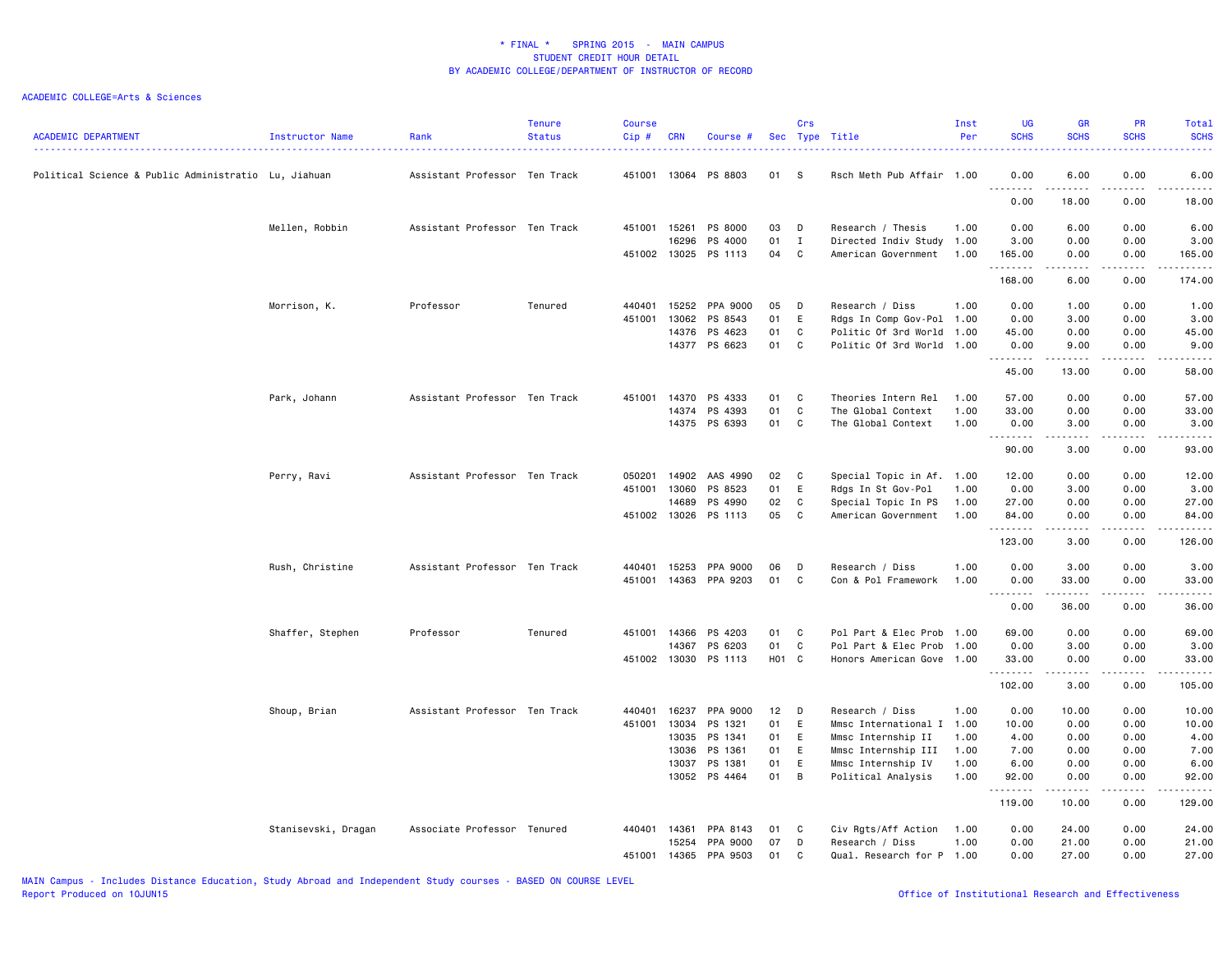| <b>ACADEMIC DEPARTMENT</b>                            | <b>Instructor Name</b> | Rank                          | <b>Tenure</b><br><b>Status</b> | <b>Course</b><br>Cip# | CRN   | Course #       | <b>Sec</b> | Crs            | Type Title                | Inst<br>Per | UG.<br><b>SCHS</b> | <b>GR</b><br><b>SCHS</b> | <b>PR</b><br><b>SCHS</b> | Total<br><b>SCHS</b> |
|-------------------------------------------------------|------------------------|-------------------------------|--------------------------------|-----------------------|-------|----------------|------------|----------------|---------------------------|-------------|--------------------|--------------------------|--------------------------|----------------------|
|                                                       |                        |                               |                                |                       |       |                |            |                |                           |             |                    |                          |                          |                      |
|                                                       |                        |                               |                                |                       |       |                |            |                |                           |             | 0.00               | 72.00                    | 0.00                     | 72.00                |
| Political Science & Public Administratio Waide, David |                        | Instructor                    | Non-Ten Track                  | 220101                | 13031 | PS 1192        | 01         | C              | Introduction to Law       | 1.00        | 58.00              | 0.00                     | 0.00                     | 58.00                |
|                                                       |                        |                               |                                | 451001                | 13015 | PPA 8743       | 01         | <b>S</b>       | Administrative Law        | 1.00        | 0.00               | 24.00                    | 0.00                     | 24.00                |
|                                                       |                        |                               |                                |                       | 13045 | PS 3073        | 01         | C              | Civil Liberties           | 1.00        | 132.00             | 0.00                     | 0.00                     | 132.00               |
|                                                       |                        |                               |                                | 451002                | 13028 | PS 1113        | 07         | - C            | American Government       | 1.00        | 390.00<br>-------- | 0.00                     | 0.00<br>.                | 390.00<br>.          |
|                                                       |                        |                               |                                |                       |       |                |            |                |                           |             | 580.00             | 24.00                    | 0.00                     | 604.00               |
|                                                       | Wiseman, William       | Lecturer                      | Not Applicable                 | 440401                | 14518 | PPA 9623       | 501 S      |                | Rural Gov Admin II        | 1.00        | 0.00               | 33.00                    | 0.00                     | 33.00                |
|                                                       |                        |                               |                                |                       |       | 15256 PPA 9000 | 09         | D              | Research / Diss           | 1.00        | 0.00               | 1.00                     | 0.00                     | 1.00                 |
|                                                       |                        |                               |                                | 451001                | 14368 | PS 4263        | 30         | C <sub>1</sub> | Miss Govern & Pol         | 1.00        | 87.00              | 0.00                     | 0.00                     | 87.00                |
|                                                       |                        |                               |                                |                       | 14369 | PS 6263        | 01         | C <sub>1</sub> | Miss Govern & Pol         | 1.00        | 0.00<br>-------    | 3.00                     | 0.00                     | 3.00                 |
|                                                       |                        |                               |                                |                       |       |                |            |                |                           |             | 87.00              | 37.00                    | 0.00                     | 124.00               |
|                                                       | Zavattaro, Staci       | Assistant Professor Ten Track |                                | 440401                | 13012 | PPA 8103       | 01         | - S            | Seminar In Pub Admin      | 1.00        | 0.00               | 15.00                    | 0.00                     | 15.00                |
|                                                       |                        |                               |                                | 451001                | 14364 | PPA 9303       | 01         | - C            | Foundations of PA         | 1.00        | 0.00               | 18.00                    | 0.00                     | 18.00                |
|                                                       |                        |                               |                                |                       | 16449 | PS 4000        | 02         | I              | Directed Indiv Study 1.00 |             | 3.00               | 0.00                     | 0.00                     | 3.00                 |
|                                                       |                        |                               |                                |                       |       |                |            |                |                           |             | 3,00               | 33.00                    | .<br>0.00                | - - - - - -<br>36.00 |
|                                                       |                        |                               |                                |                       |       |                |            |                |                           |             | ========           | ========                 | ========                 | ==========           |
| Political Science & Public Administratio              |                        |                               |                                |                       |       |                |            |                |                           |             | 3252.00            | 478.00                   | 0.00                     | 3730.00              |
|                                                       |                        |                               |                                |                       |       |                |            |                |                           |             | ========           | ========                 | ========                 | <b>Expressed</b>     |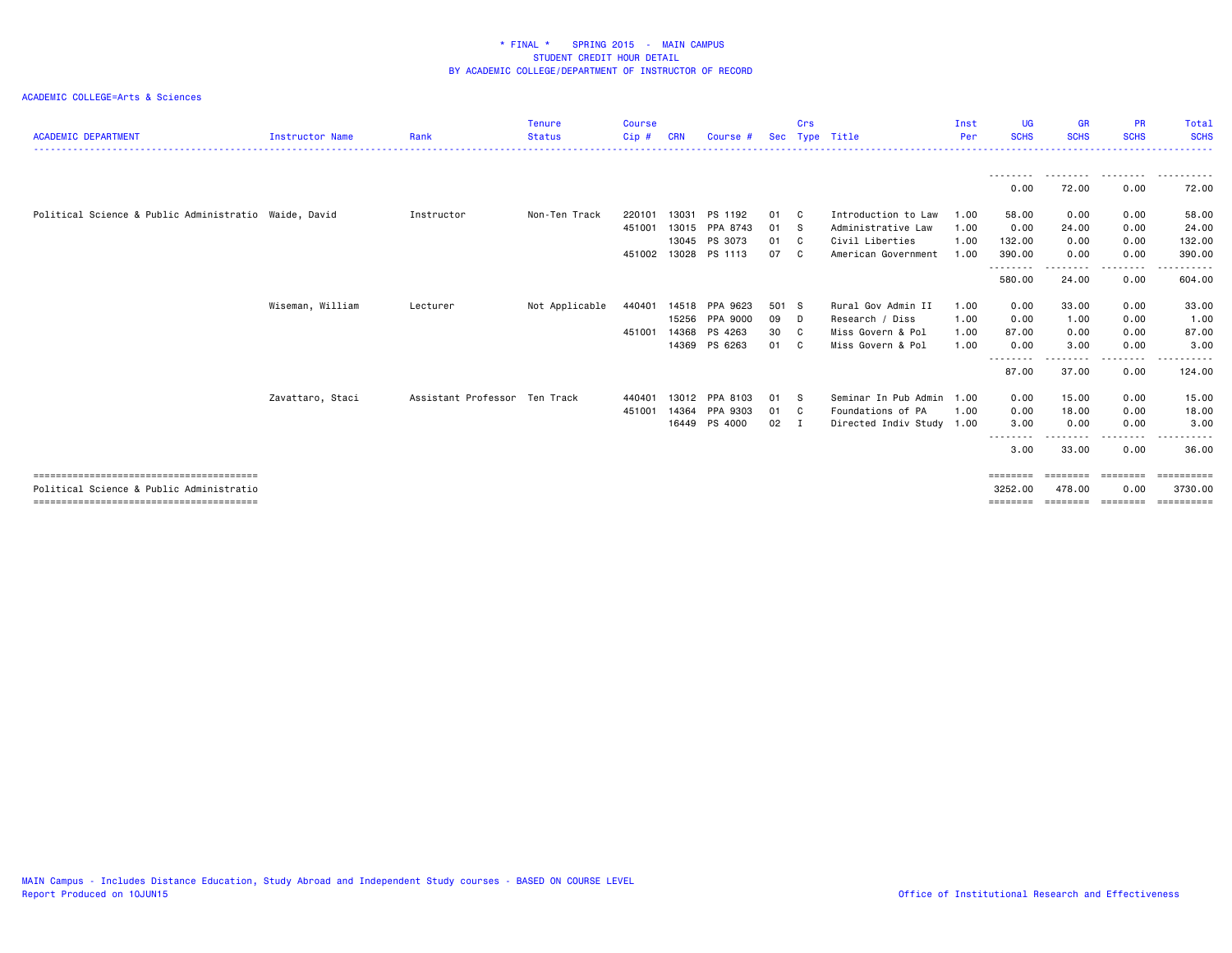| <b>ACADEMIC DEPARTMENT</b>                                                                                    | Instructor Name      | Rank                               | <b>Tenure</b><br><b>Status</b> | <b>Course</b><br>Cip# | <b>CRN</b>   | Course #              |    | Crs          | Sec Type Title            | Inst<br>Per | <b>UG</b><br><b>SCHS</b> | <b>GR</b><br><b>SCHS</b>                                                                                                                                      | PR<br><b>SCHS</b> | Total<br><b>SCHS</b>                    |
|---------------------------------------------------------------------------------------------------------------|----------------------|------------------------------------|--------------------------------|-----------------------|--------------|-----------------------|----|--------------|---------------------------|-------------|--------------------------|---------------------------------------------------------------------------------------------------------------------------------------------------------------|-------------------|-----------------------------------------|
| Psychology                                                                                                    | Adams-Price, Carolyn | Associate Professor Tenured        |                                | 420101                | 16234        | PSY 4000              | 42 | $\mathbf{I}$ | Directed Indiv Study      | 1.00        | 3.00                     | 0.00                                                                                                                                                          | 0.00              | 3.00                                    |
|                                                                                                               |                      |                                    |                                |                       | 16325        | PSY 8000              | 16 | D            | Research / Thesis         | 1.00        | 0.00                     | 3.00                                                                                                                                                          | 0.00              | 3.00                                    |
|                                                                                                               |                      |                                    |                                |                       | 422703 14403 | PSY 8313              | 01 | C            | Dev Psychology            | 1.00        | 0.00<br>.                | 21.00<br><b>.</b> .                                                                                                                                           | 0.00<br>.         | 21.00<br>.                              |
|                                                                                                               |                      |                                    |                                |                       |              |                       |    |              |                           |             | 3.00                     | 24.00                                                                                                                                                         | 0.00              | 27.00                                   |
|                                                                                                               | Armstrong, Kevin     | Associate Professor Tenured        |                                | 420101                | 13160        | PSY 3213              | 02 | $\mathbf{C}$ | Psych Of Ab Behavior 1.00 |             | 207.00                   | 0.00                                                                                                                                                          | 0.00              | 207.00                                  |
|                                                                                                               |                      |                                    |                                |                       | 13197        | PSY 4726              | 01 | E            | Internship In Psy I       | 1.00        | 6.00                     | 0.00                                                                                                                                                          | 0.00              | 6.00                                    |
|                                                                                                               |                      |                                    |                                |                       | 15594        | PSY 4000              | 08 | $\mathbf{I}$ | Directed Indiv Study 1.00 |             | 2.00                     | 0.00                                                                                                                                                          | 0.00              | 2.00                                    |
|                                                                                                               |                      |                                    |                                |                       | 16066        | PSY 4000              | 21 | $\mathbf I$  | Directed Indiv Study 1.00 |             | 3.00                     | 0.00                                                                                                                                                          | 0.00              | 3.00                                    |
|                                                                                                               |                      |                                    |                                | 422801                | 13188        | PSY 4333              | 01 | C            | Intro Clinical Psych 1.00 |             | 66.00                    | 0.00                                                                                                                                                          | 0.00              | 66.00                                   |
|                                                                                                               |                      |                                    |                                |                       |              |                       |    |              |                           |             | .<br>284.00              | .<br>0.00                                                                                                                                                     | .<br>0.00         | .<br>284.00                             |
|                                                                                                               | Armstrong, Rebecca   | Instructor                         | Non-Ten Track                  | 420101                | 13148        | PSY 1013              | 04 | C            | Gen Psychology            | 1.00        | 369.00                   | 0.00                                                                                                                                                          | 0.00              | 369.00                                  |
|                                                                                                               |                      |                                    |                                |                       | 13150        | PSY 1021              | 01 | C            | Career in Psychology      | 1.00        | 169.00                   | 0.00                                                                                                                                                          | 0.00              | 169.00                                  |
|                                                                                                               |                      |                                    |                                | 422703                | 13179        | PSY 3803              | 01 | C            | Int Dev Psychology        | 1.00        | 177.00                   | 0.00                                                                                                                                                          | 0.00              | 177.00                                  |
|                                                                                                               |                      |                                    |                                |                       | 13180        | PSY 3803              | 02 | C            | Int Dev Psychology        | 1.00        | 180.00                   | 0.00                                                                                                                                                          | 0.00              | 180.00                                  |
|                                                                                                               |                      |                                    |                                |                       |              |                       |    |              |                           |             | .<br>895.00              | .<br>0.00                                                                                                                                                     | .<br>0.00         | $\alpha$ is a single $\alpha$<br>895.00 |
|                                                                                                               | Berman, Mitchell     | Professor                          | Ten Track                      | 420101                |              | 16157 PSY 1013        | 60 | C            | Gen Psychology            | 1.00        | 36.00                    | 0.00                                                                                                                                                          | 0.00              | 36.00                                   |
|                                                                                                               |                      |                                    |                                |                       |              |                       |    |              |                           |             | <u>.</u><br>36.00        | .<br>0.00                                                                                                                                                     | .<br>0.00         | . <u>.</u> .<br>36.00                   |
|                                                                                                               | Bradshaw, Gary       | Professor                          | Tenured                        | 420101                | 15454        | PSY 8000              | 01 | D            | Research / Thesis         | 1.00        | 0.00                     | 9.00                                                                                                                                                          | 0.00              | 9.00                                    |
|                                                                                                               |                      |                                    |                                |                       | 15570        | PSY 4000              | 05 | $\mathbf{I}$ | Directed Indiv Study      | 1.00        | 4.00                     | 0.00                                                                                                                                                          | 0.00              | 4.00                                    |
|                                                                                                               |                      |                                    |                                |                       | 15597        | PSY 4000              | 10 | I            | Directed Indiv Study      | 1.00        | 4.00                     | 0.00                                                                                                                                                          | 0.00              | 4.00                                    |
|                                                                                                               |                      |                                    |                                |                       | 15849        | PSY 7000              | 02 | $\mathbf{I}$ | Directed Indiv Study      | 1.00        | 0.00                     | 3.00                                                                                                                                                          | 0.00              | 3.00                                    |
|                                                                                                               |                      |                                    |                                |                       | 16065        | PSY 4000              | 20 | I            | Directed Indiv Study      | 1.00        | 3.00                     | 0.00                                                                                                                                                          | 0.00              | 3.00                                    |
|                                                                                                               |                      |                                    |                                |                       | 16069        | PSY 4000              | 24 | $\mathbf I$  | Directed Indiv Study 1.00 |             | 3.00                     | 0.00                                                                                                                                                          | 0.00              | 3.00                                    |
|                                                                                                               |                      |                                    |                                |                       | 16340        | PSY 4000              | 66 | $\mathbf{I}$ | Directed Indiv Study      | 1.00        | 2.00                     | 0.00                                                                                                                                                          | 0.00              | 2.00                                    |
|                                                                                                               |                      |                                    |                                |                       | 16357        | PSY 4000              | 68 | $\mathbf{I}$ | Directed Indiv Study      | 1.00        | 3.00                     | 0.00                                                                                                                                                          | 0.00              | 3.00                                    |
|                                                                                                               |                      |                                    |                                | 420301                | 15444        | PSY 9000              | 03 | D            | Research/Diss             | 1.00        | 0.00                     | 12.00                                                                                                                                                         | 0.00              | 12.00                                   |
|                                                                                                               |                      |                                    |                                | 422704                | 13162        | PSY 3314              | 01 | C            | Experimental Psych        | 1.00        | 144.00                   | 0.00                                                                                                                                                          | 0.00              | 144.00                                  |
|                                                                                                               |                      |                                    |                                |                       | 13163        | PSY 3314              | 02 | K            | Experimental Psych        | 1.00        | 0.00                     | 0.00                                                                                                                                                          | 0.00              | 0.00                                    |
|                                                                                                               |                      |                                    |                                |                       | 13164        | PSY 3314              | 03 | К            | Experimental Psych        | 1.00        | 0.00                     | 0.00                                                                                                                                                          | 0.00              | 0.00                                    |
|                                                                                                               |                      |                                    |                                |                       | 13165        | PSY 3314              | 04 | К            | Experimental Psych        | 1.00        | 0.00                     | 0.00                                                                                                                                                          | 0.00              | 0.00                                    |
|                                                                                                               |                      |                                    |                                | 429999                |              | 15075 PSY 8990        | 02 | $\mathbf{C}$ | Special Topic In PSY 1.00 |             | 0.00                     | 18.00                                                                                                                                                         | 0.00              | 18.00                                   |
|                                                                                                               |                      |                                    |                                |                       |              |                       |    |              |                           |             | .<br>163.00              | $\frac{1}{2} \left( \frac{1}{2} \right) \left( \frac{1}{2} \right) \left( \frac{1}{2} \right) \left( \frac{1}{2} \right) \left( \frac{1}{2} \right)$<br>42.00 | 0.00              | 205.00                                  |
|                                                                                                               | Brown, Kimberly      | Lecturer                           | Non-Ten Track                  |                       |              | 420101 13147 PSY 1013 | 03 | C            | Gen Psychology            | 1.00        | 267.00                   | 0.00                                                                                                                                                          | 0.00              | 267.00                                  |
|                                                                                                               |                      |                                    |                                | 422707                | 14388        | PSY 3623              | 03 | C            | Social Psychology         | 1.00        | 99.00                    | 0.00                                                                                                                                                          | 0.00              | 99.00                                   |
|                                                                                                               |                      |                                    |                                |                       |              |                       |    |              |                           |             | .                        | .                                                                                                                                                             | .                 | .                                       |
|                                                                                                               |                      |                                    |                                |                       |              |                       |    |              |                           |             | 366.00                   | 0.00                                                                                                                                                          | 0.00              | 366.00                                  |
|                                                                                                               | Carskadon, Thomas    | Professor                          | Tenured                        | 422705                | 13183        | PSY 4203              | 02 | C            | Theories Of Pers          | 1.00        | 63.00                    | 0.00                                                                                                                                                          | 0.00              | 63.00                                   |
|                                                                                                               |                      |                                    |                                | 422707                |              | 13174 PSY 3623        | 01 | $\mathbf{C}$ | Social Psychology         | 1.00        | 177.00                   | 0.00                                                                                                                                                          | 0.00              | 177.00                                  |
|                                                                                                               |                      |                                    |                                |                       |              |                       |    |              |                           |             | .<br>240.00              | $\frac{1}{2} \left( \frac{1}{2} \right) \left( \frac{1}{2} \right) \left( \frac{1}{2} \right) \left( \frac{1}{2} \right) \left( \frac{1}{2} \right)$<br>0.00  | .<br>0.00         | .<br>240.00                             |
|                                                                                                               | Cranford, Edward     | Grad Research Assis Not Applicable |                                |                       |              | 422701 13177 PSY 3713 | 01 | C            | Cognitive Psychology 1.00 |             | 159.00                   | 0.00                                                                                                                                                          | 0.00              | 159.00                                  |
| MAIN Campus - Includes Distance Education, Study Abroad and Independent Study courses - RASED ON COURSE LEVEL |                      |                                    |                                |                       |              |                       |    |              |                           |             |                          |                                                                                                                                                               |                   |                                         |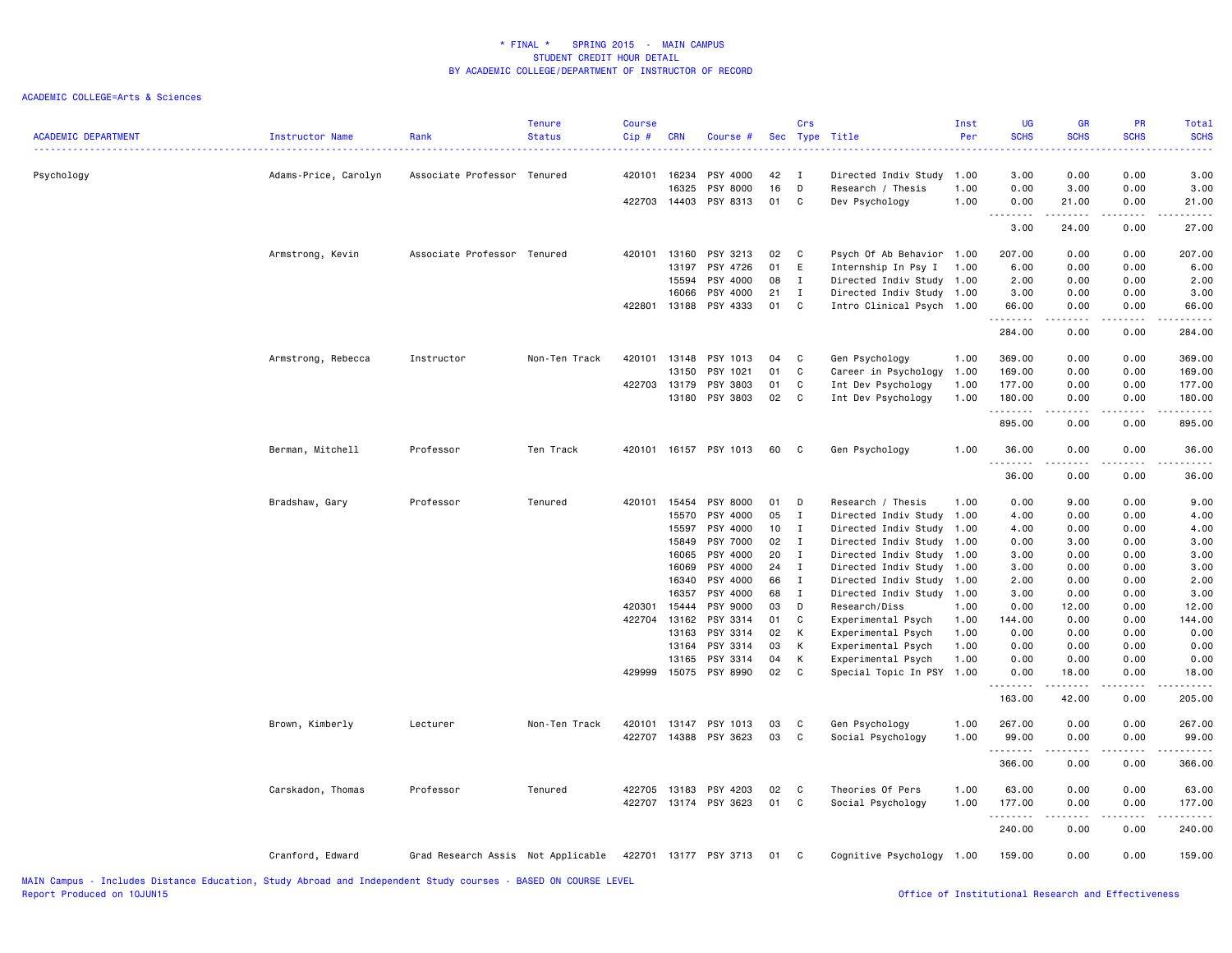| <b>ACADEMIC DEPARTMENT</b> | Instructor Name    | Rank                          | <b>Tenure</b><br><b>Status</b> | <b>Course</b><br>Cip# | <b>CRN</b> | Course #              |       | Crs          | Sec Type Title            | Inst<br>Per | <b>UG</b><br><b>SCHS</b>          | <b>SCHS</b>   | PR<br><b>SCHS</b>            | Total<br><b>SCHS</b> |
|----------------------------|--------------------|-------------------------------|--------------------------------|-----------------------|------------|-----------------------|-------|--------------|---------------------------|-------------|-----------------------------------|---------------|------------------------------|----------------------|
|                            |                    |                               |                                |                       |            |                       |       |              |                           |             |                                   |               | .                            |                      |
|                            |                    |                               |                                |                       |            |                       |       |              |                           |             | 159.00                            | 0.00          | 0.00                         | 159.00               |
| Psychology                 | Drumheller, Philip | Instructor                    | Non-Ten Track                  | 422803                | 13185      | PSY 4223              | 01    | C            | Drug Use And Abuse        | 1.00        | 87.00                             | 0.00          | 0.00                         | 87.00                |
|                            |                    |                               |                                |                       | 13186      | PSY 4223              | 02    | C            | Drug Use And Abuse        | 1.00        | 81.00                             | 0.00          | 0.00                         | 81.00                |
|                            |                    |                               |                                | 429999                | 13202      | PSY 6223              | 02    | C            | Drug Use And Abuse        | 1.00        | 0.00                              | 3.00          | 0.00                         | 3.00                 |
|                            |                    |                               |                                | 440401                | 13151      | PSY 3073              | 01    | C            | Psy Interper Relat        | 1.00        | 96.00                             | 0.00          | 0.00                         | 96.00                |
|                            |                    |                               |                                |                       |            | 13152 PSY 3073        | 02    | C.           | Psy Interper Relat        | 1.00        | 99.00<br>.                        | 0.00<br>----- | 0.00<br>.                    | 99.00<br>.           |
|                            |                    |                               |                                |                       |            |                       |       |              |                           |             | 363.00                            | 3.00          | 0.00                         | 366.00               |
|                            | Eakin, Deborah     | Associate Professor Tenured   |                                | 420101                | 16228      | PSY 4000              | 40    | $\mathbf{I}$ | Directed Indiv Study 1.00 |             | 3.00                              | 0.00          | 0.00                         | 3.00                 |
|                            |                    |                               |                                |                       | 16231      | PSY 4000              | 41    | $\mathbf{I}$ | Directed Indiv Study 1.00 |             | 3.00                              | 0.00          | 0.00                         | 3.00                 |
|                            |                    |                               |                                |                       | 16236      | PSY 4000              | 43    | $\mathbf{I}$ | Directed Indiv Study 1.00 |             | 3.00                              | 0.00          | 0.00                         | 3.00                 |
|                            |                    |                               |                                |                       | 16247      | PSY 4000              | 46    | $\mathbf{I}$ | Directed Indiv Study 1.00 |             | 3.00                              | 0.00          | 0.00                         | 3.00                 |
|                            |                    |                               |                                |                       | 16248      | PSY 4000              | 47    | $\mathbf{I}$ | Directed Indiv Study 1.00 |             | 3.00                              | 0.00          | 0.00                         | 3.00                 |
|                            |                    |                               |                                |                       | 16265      | PSY 4000              | 50    | $\mathbf{I}$ | Directed Indiv Study 1.00 |             | 3.00                              | 0.00          | 0.00                         | 3.00                 |
|                            |                    |                               |                                |                       | 16280      | PSY 4000              | 62    | $\mathbf{I}$ | Directed Indiv Study 1.00 |             | 3.00                              | 0.00          | 0.00                         | 3.00                 |
|                            |                    |                               |                                |                       | 16281      | PSY 4000              | 63    | I            | Directed Indiv Study 1.00 |             | 3.00                              | 0.00          | 0.00                         | 3.00                 |
|                            |                    |                               |                                |                       | 16341      | PSY 4000              | 67    | $\mathbf{I}$ | Directed Indiv Study 1.00 |             | 2.00                              | 0.00          | 0.00                         | 2.00                 |
|                            |                    |                               |                                |                       | 16419      | PSY 4000              | 73    | $\mathbf{I}$ | Directed Indiv Study 1.00 |             | 3.00                              | 0.00          | 0.00                         | 3.00                 |
|                            |                    |                               |                                | 420301                | 15446      | PSY 9000              | 05    | D            | Research/Diss             | 1.00        | 0.00                              | 36.00         | 0.00                         | 36.00                |
|                            |                    |                               |                                | 429999                | 15074      | PSY 8990              | 01    | C            | Special Topic In PSY 1.00 |             | 0.00<br><u> - - - - - - - -</u>   | 18.00<br>.    | 0.00<br>.                    | 18.00<br>.           |
|                            |                    |                               |                                |                       |            |                       |       |              |                           |             | 29.00                             | 54.00         | 0.00                         | 83.00                |
|                            | Giesen, James      | Research Professor            | Not Applicable                 | 422708                | 13220      | PSY 8803              | 01 C  |              | Adv Quant I/O & Gen       | 1.00        | 0.00<br>$\sim$ $\sim$ $\sim$<br>. | 39.00         | 0.00<br>$   -$               | 39.00<br>وساعات      |
|                            |                    |                               |                                |                       |            |                       |       |              |                           |             | 0.00                              | 39.00         | 0.00                         | 39.00                |
|                            | Golding, Courtney  | Grad Teach Assist             | Not Applicable                 |                       |            | 420101 13145 PSY 1013 | 01    | C            | Gen Psychology            | 1.00        | 294.00<br>.                       | 0.00          | 0.00<br>$\sim$ $\sim$ $\sim$ | 294.00<br>.          |
|                            |                    |                               |                                |                       |            |                       |       |              |                           |             | 294.00                            | 0.00          | 0.00                         | 294.00               |
|                            | Gresham, Courtney  | Non-Faculty                   | Not Applicable                 | 420101                | 13876      | PSY 3213              | 501 C |              | Psych Of Ab Behavior 1.00 |             | 114.00                            | 0.00          | 0.00                         | 114.00               |
|                            |                    |                               |                                | 421801                | 13877      | PSY 3343              | 501 C |              | Psych Of Learning         | 1.00        | 87.00                             | 0.00          | 0.00                         | 87.00                |
|                            |                    |                               |                                |                       |            |                       |       |              |                           |             | .<br>201.00                       | -----<br>0.00 | $\sim$ $\sim$ $\sim$<br>0.00 | 201.00               |
|                            | Hood, Kristina     | Assistant Professor Ten Track |                                | 050201                | 15688      | AAS 4990              | 03    | C            | Special Topic in Af. 1.00 |             | 24.00                             | 0.00          | 0.00                         | 24.00                |
|                            |                    |                               |                                | 240101                | 15813      | HON 4000              | 05    | $\mathbf{I}$ | Directed Individual       | 1.00        | 3.00                              | 0.00          | 0.00                         | 3.00                 |
|                            |                    |                               |                                | 420101                | 14996      | PSY 4000              | 01    | $\mathbf{I}$ | Directed Indiv Study 1.00 |             | 2.00                              | 0.00          | 0.00                         | 2.00                 |
|                            |                    |                               |                                |                       | 15565      | PSY 4000              | 02    | $\mathbf{I}$ | Directed Indiv Study 1.00 |             | 2.00                              | 0.00          | 0.00                         | 2.00                 |
|                            |                    |                               |                                |                       | 15567      | PSY 4000              | 03    | $\mathbf{I}$ | Directed Indiv Study 1.00 |             | 3.00                              | 0.00          | 0.00                         | 3.00                 |
|                            |                    |                               |                                |                       | 15568      | PSY 4000              | 04    | $\mathbf{I}$ | Directed Indiv Study 1.00 |             | 3.00                              | 0.00          | 0.00                         | 3.00                 |
|                            |                    |                               |                                |                       | 15571      | PSY 4000              | 06    | $\mathbf{I}$ | Directed Indiv Study 1.00 |             | 2.00                              | 0.00          | 0.00                         | 2.00                 |
|                            |                    |                               |                                |                       | 15596      | PSY 4000              | 09    | $\mathbf{I}$ | Directed Indiv Study 1.00 |             | 2.00                              | 0.00          | 0.00                         | 2.00                 |
|                            |                    |                               |                                |                       | 15671      | PSY 8000              | 10    | D            | Research / Thesis         | 1.00        | 0.00                              | 6.00          | 0.00                         | 6.00                 |
|                            |                    |                               |                                |                       | 16063      | PSY 4000              | 18    | I            | Directed Indiv Study 1.00 |             | 2.00                              | 0.00          | 0.00                         | 2.00                 |
|                            |                    |                               |                                |                       | 16068      | PSY 4000              | 23    | I            | Directed Indiv Study 1.00 |             | 3.00                              | 0.00          | 0.00                         | 3.00                 |
|                            |                    |                               |                                |                       | 16191      | PSY 4000              | 26    | $\mathbf{I}$ | Directed Indiv Study 1.00 |             | 1.00                              | 0.00          | 0.00                         | 1.00                 |
|                            |                    |                               |                                | 420301                | 15447      | PSY 9000              | 06    | D            | Research/Diss             | 1.00        | 0.00                              | 3.00          | 0.00                         | 3.00                 |
|                            |                    |                               |                                | 429999                | 15488      | PSY 4990              | 01    | C            | Special Topic In PSY      | 1.00        | 45.00                             | 0.00          | 0.00                         | 45.00                |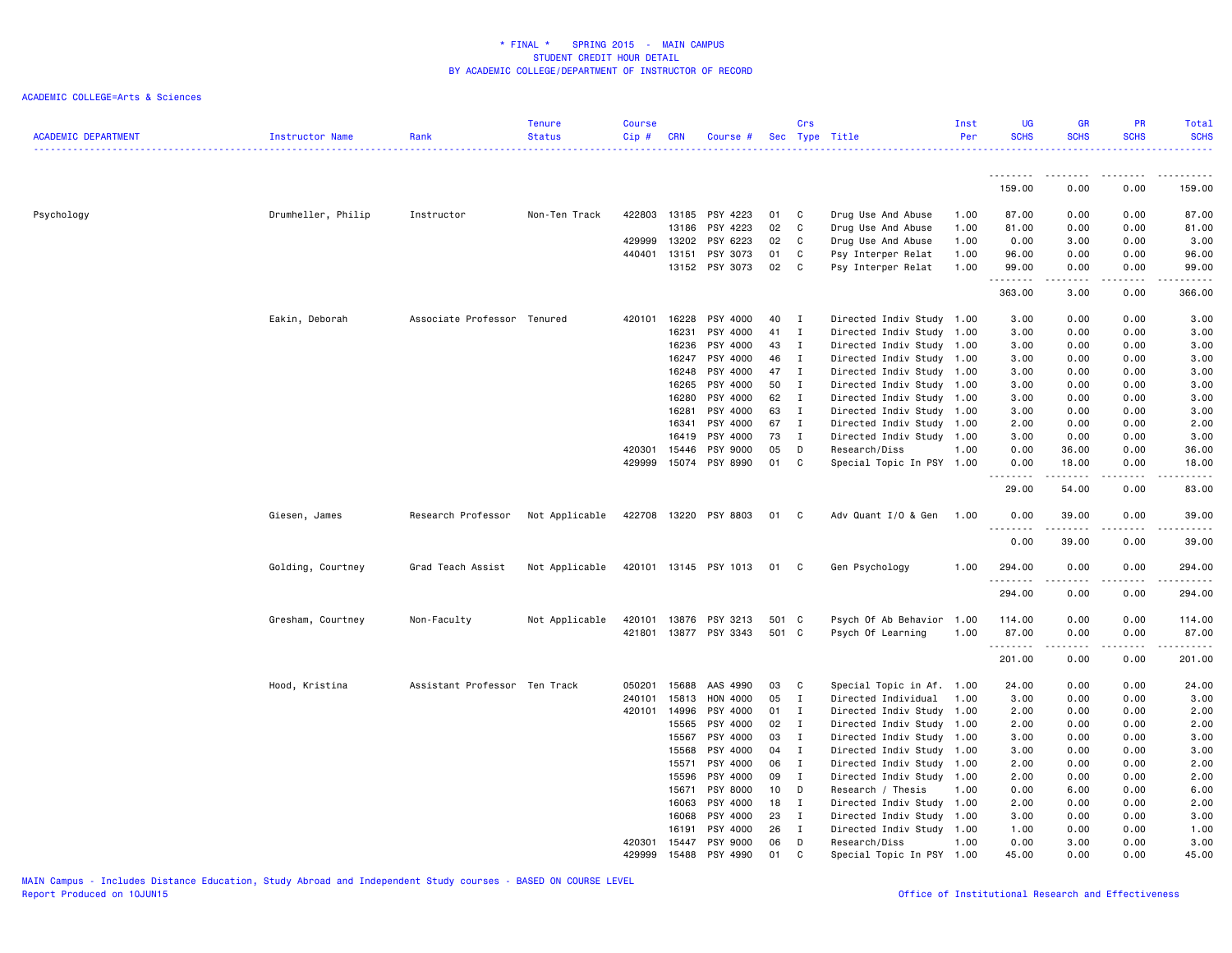| <b>ACADEMIC DEPARTMENT</b> | Instructor Name    | Rank                          | <b>Tenure</b><br><b>Status</b> | <b>Course</b><br>Cip# | <b>CRN</b>     | Course #              |          | Crs                         | Sec Type Title                                         | Inst<br>Per | <b>UG</b><br><b>SCHS</b>                                                                                                                                                                                                                                                                  | <b>GR</b><br><b>SCHS</b> | <b>PR</b><br><b>SCHS</b> | <b>Total</b><br><b>SCHS</b><br><u>.</u>                                                                                         |
|----------------------------|--------------------|-------------------------------|--------------------------------|-----------------------|----------------|-----------------------|----------|-----------------------------|--------------------------------------------------------|-------------|-------------------------------------------------------------------------------------------------------------------------------------------------------------------------------------------------------------------------------------------------------------------------------------------|--------------------------|--------------------------|---------------------------------------------------------------------------------------------------------------------------------|
| Psychology                 | Hood, Kristina     | Assistant Professor Ten Track |                                | 429999                |                | 15941 PSY 8990        | 03       | C                           | Special Topic In PSY 1.00                              |             | 0.00<br>.                                                                                                                                                                                                                                                                                 | 24.00<br>.               | 0.00<br>.                | 24.00<br>.                                                                                                                      |
|                            |                    |                               |                                |                       |                |                       |          |                             |                                                        |             | 92.00                                                                                                                                                                                                                                                                                     | 33.00                    | 0.00                     | 125.00                                                                                                                          |
|                            | Hubbard, Marlena   | Lecturer                      | Non-Ten Track                  | 422701                | 13198          | PSY 4733              | 01       | C                           | Memory                                                 | 1.00        | 48.00                                                                                                                                                                                                                                                                                     | 0.00                     | 0.00                     | 48.00                                                                                                                           |
|                            |                    |                               |                                | 422803                | 13187          | PSY 4223              | 03       | C                           | Drug Use And Abuse                                     | 1.00        | 147.00                                                                                                                                                                                                                                                                                    | 0.00                     | 0.00                     | 147.00                                                                                                                          |
|                            |                    |                               |                                | 422809                |                | 13200 PSY 4983        | 01       | C                           | Psychology Of Aging                                    | 1.00        | 138.00<br>.                                                                                                                                                                                                                                                                               | 0.00<br><u>.</u>         | 0.00<br>.                | 138.00                                                                                                                          |
|                            |                    |                               |                                |                       |                |                       |          |                             |                                                        |             | 333.00                                                                                                                                                                                                                                                                                    | 0.00                     | 0.00                     | 333.00                                                                                                                          |
|                            | Jones, Lauren      | Grad Teach Assist             | Not Applicable                 | 420101                |                | 14385 PSY 1013        | 05       | $\mathbf{C}$                | Gen Psychology                                         | 1.00        | 192.00<br>.                                                                                                                                                                                                                                                                               | 0.00                     | 0.00                     | 192.00                                                                                                                          |
|                            |                    |                               |                                |                       |                |                       |          |                             |                                                        |             | 192.00                                                                                                                                                                                                                                                                                    | 0.00                     | .<br>0.00                | 192.00                                                                                                                          |
|                            | Keeley, Jared      | Assistant Professor Ten Track |                                | 420101                | 13214          | PSY 8464              | 01       | E                           | Prof Practicum                                         | 1.00        | 0.00                                                                                                                                                                                                                                                                                      | 28.00                    | 0.00                     | 28.00                                                                                                                           |
|                            |                    |                               |                                |                       | 15672          | PSY 8000              | 11       | D                           | Research / Thesis                                      | 1.00        | 0.00                                                                                                                                                                                                                                                                                      | 7.00                     | 0.00                     | 7.00                                                                                                                            |
|                            |                    |                               |                                | 420301                | 15448          | PSY 9000              | 07       | D                           | Research/Diss                                          | 1.00        | 0.00                                                                                                                                                                                                                                                                                      | 3.00                     | 0.00                     | 3.00                                                                                                                            |
|                            |                    |                               |                                |                       |                |                       |          |                             |                                                        |             | $\frac{1}{2} \left( \frac{1}{2} \right) \left( \frac{1}{2} \right) \left( \frac{1}{2} \right) \left( \frac{1}{2} \right) \left( \frac{1}{2} \right) \left( \frac{1}{2} \right)$<br>$\frac{1}{2} \left( \frac{1}{2} \right) \left( \frac{1}{2} \right) \left( \frac{1}{2} \right)$<br>0.00 | .<br>38.00               | .<br>0.00                | -----<br>38.00                                                                                                                  |
|                            | Kinman, Brittany   | Grad Teach Assist             | Not Applicable                 |                       |                | 420101 14386 PSY 1013 | 06       | C                           | Gen Psychology                                         | 1.00        | 297.00                                                                                                                                                                                                                                                                                    | 0.00                     | 0.00                     | 297.00                                                                                                                          |
|                            |                    |                               |                                |                       |                |                       |          |                             |                                                        |             | .<br>297.00                                                                                                                                                                                                                                                                               | .<br>0.00                | $\frac{1}{2}$<br>0.00    | $\begin{array}{cccccccccc} \bullet & \bullet & \bullet & \bullet & \bullet & \bullet & \bullet & \bullet \end{array}$<br>297.00 |
|                            | Klein, Stephen     | Professor                     | Tenured                        | 302501                | 14389          | PSY 4813              | H01 C    |                             | Positive Psychology                                    | 1.00        | 45.00                                                                                                                                                                                                                                                                                     | 0.00                     | 0.00                     | 45.00                                                                                                                           |
|                            |                    |                               |                                | 420101                | 13204          | PSY 6403              | 01       | C                           | Biological Psycholog 1.00                              |             | 0.00                                                                                                                                                                                                                                                                                      | 6.00                     | 0.00                     | 6.00                                                                                                                            |
|                            |                    |                               |                                | 421801                | 13166          | PSY 3343              | 01       | C                           | Psych Of Learning                                      | 1.00        | 111.00                                                                                                                                                                                                                                                                                    | 0.00                     | 0.00                     | 111.00                                                                                                                          |
|                            |                    |                               |                                | 422706                |                | 13191 PSY 4403        | 01       | C                           | Biological Psycholog 1.00                              |             | 66.00                                                                                                                                                                                                                                                                                     | 0.00                     | 0.00                     | 66.00                                                                                                                           |
|                            |                    |                               |                                |                       |                |                       |          |                             |                                                        |             | .<br>222.00                                                                                                                                                                                                                                                                               | .<br>6.00                | .<br>0.00                | .<br>228.00                                                                                                                     |
|                            | McKinney, Clifford | Assistant Professor Ten Track |                                | 420101                | 13213          | PSY 8454              | 01       | E                           | Prof Practicum                                         | 1.00        | 0.00                                                                                                                                                                                                                                                                                      | 8.00                     | 0.00                     | 8.00                                                                                                                            |
|                            |                    |                               |                                | 420301                | 15449          | PSY 9000              | 08       | D                           | Research/Diss                                          | 1.00        | 0.00                                                                                                                                                                                                                                                                                      | 6.00                     | 0.00                     | 6.00                                                                                                                            |
|                            |                    |                               |                                | 422805                |                | 14408 PSY 8354        | 01       | C                           | Intelligence Testing 1.00                              |             | 0.00<br>د د د د<br>$\sim$ $\sim$                                                                                                                                                                                                                                                          | 20.00<br>.               | 0.00<br>.                | 20.00<br>$\frac{1}{2}$                                                                                                          |
|                            |                    |                               |                                |                       |                |                       |          |                             |                                                        |             | 0.00                                                                                                                                                                                                                                                                                      | 34.00                    | 0.00                     | 34.00                                                                                                                           |
|                            | McMillen, David    | Research Professor            | Not Applicable                 | 420101                | 16058          | PSY 4000              | 15       | $\mathbf{I}$                | Directed Indiv Study 1.00                              |             | 1.00                                                                                                                                                                                                                                                                                      | 0.00                     | 0.00                     | 1.00                                                                                                                            |
|                            |                    |                               |                                |                       | 16060          | PSY 4000              | 16       | $\mathbf I$                 | Directed Indiv Study 1.00                              |             | 2.00                                                                                                                                                                                                                                                                                      | 0.00                     | 0.00                     | 2.00                                                                                                                            |
|                            |                    |                               |                                |                       | 16200          | PSY 4000              | 27       | $\mathbf{I}$                | Directed Indiv Study 1.00                              |             | 1.00                                                                                                                                                                                                                                                                                      | 0.00                     | 0.00                     | 1.00                                                                                                                            |
|                            |                    |                               |                                |                       | 16201          | PSY 4000              | 28       | $\mathbf{I}$                | Directed Indiv Study 1.00                              |             | 1.00                                                                                                                                                                                                                                                                                      | 0.00                     | 0.00                     | 1.00                                                                                                                            |
|                            |                    |                               |                                |                       | 16202          | PSY 4000              | 29       | $\mathbf{I}$                | Directed Indiv Study 1.00                              |             | 2.00                                                                                                                                                                                                                                                                                      | 0.00                     | 0.00                     | 2.00                                                                                                                            |
|                            |                    |                               |                                |                       | 16203          | PSY 4000              | 30       | $\mathbf{I}$                | Directed Indiv Study 1.00                              |             | 2.00                                                                                                                                                                                                                                                                                      | 0.00                     | 0.00                     | 2.00                                                                                                                            |
|                            |                    |                               |                                |                       | 16204          | PSY 4000              | 31       | I                           | Directed Indiv Study 1.00                              |             | 2.00                                                                                                                                                                                                                                                                                      | 0.00                     | 0.00                     | 2.00                                                                                                                            |
|                            |                    |                               |                                |                       | 16205          | PSY 4000              | 32       | $\mathbf{I}$                | Directed Indiv Study 1.00                              |             | 3.00                                                                                                                                                                                                                                                                                      | 0.00                     | 0.00                     | 3.00                                                                                                                            |
|                            |                    |                               |                                |                       | 16206          | PSY 4000              | 33       | $\mathbf{I}$                | Directed Indiv Study 1.00                              |             | 1.00                                                                                                                                                                                                                                                                                      | 0.00                     | 0.00                     | 1.00                                                                                                                            |
|                            |                    |                               |                                |                       | 16208          | PSY 4000              | 35       | $\mathbf{I}$                | Directed Indiv Study 1.00                              |             | 1.00                                                                                                                                                                                                                                                                                      | 0.00                     | 0.00                     | 1.00                                                                                                                            |
|                            |                    |                               |                                |                       | 16209          | PSY 4000              | 36       | $\mathbf{I}$                | Directed Indiv Study 1.00                              |             | 2.00                                                                                                                                                                                                                                                                                      | 0.00                     | 0.00                     | 2.00                                                                                                                            |
|                            |                    |                               |                                |                       | 16210<br>16211 | PSY 4000<br>PSY 4000  | 37<br>38 | $\mathbf I$<br>$\mathbf{I}$ | Directed Indiv Study 1.00<br>Directed Indiv Study 1.00 |             | 2.00<br>3.00                                                                                                                                                                                                                                                                              | 0.00<br>0.00             | 0.00<br>0.00             | 2.00<br>3.00                                                                                                                    |
|                            |                    |                               |                                |                       |                |                       |          |                             |                                                        |             | .<br>23.00                                                                                                                                                                                                                                                                                | .<br>0.00                | .<br>0.00                | $\frac{1}{2}$<br>23.00                                                                                                          |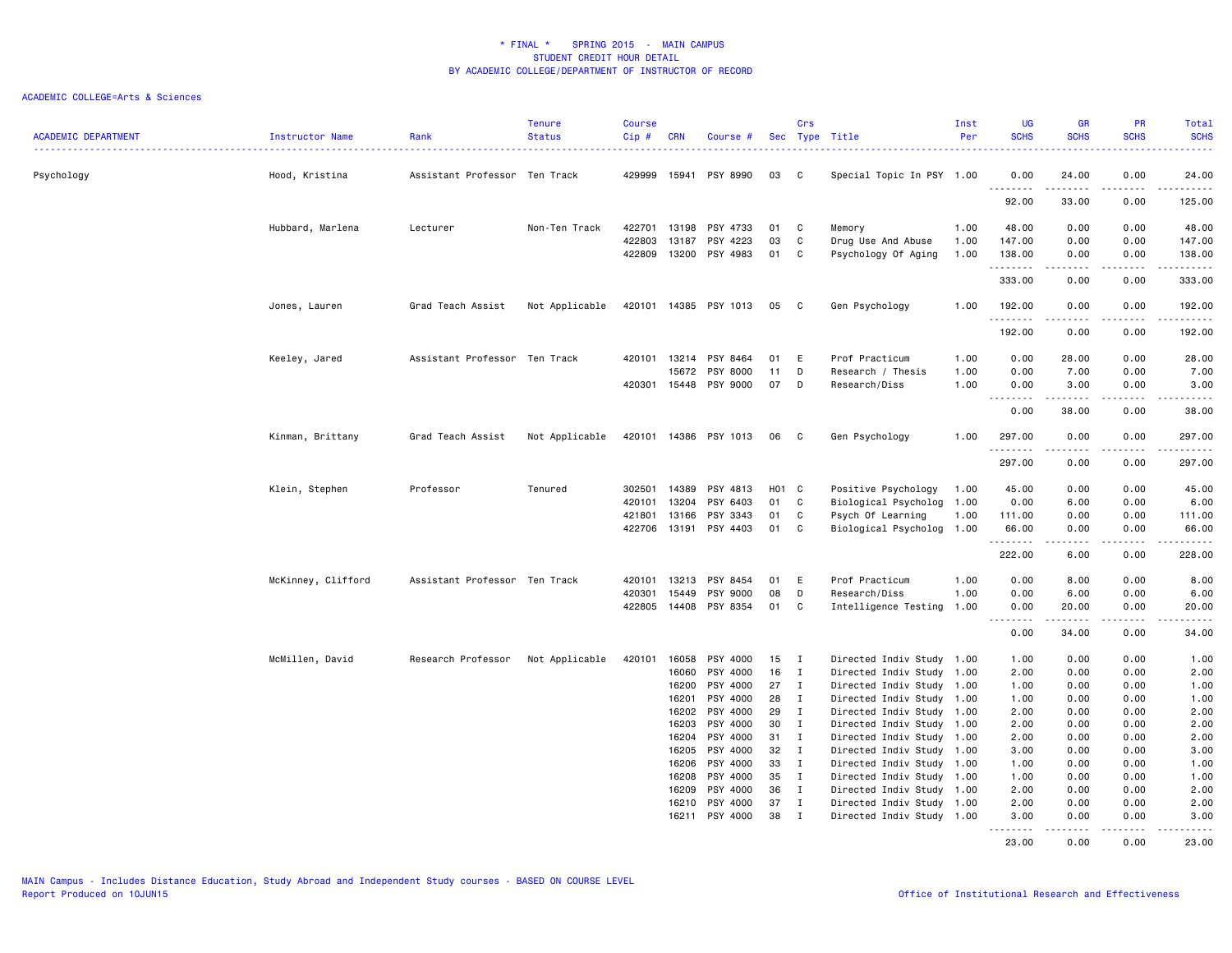| <b>ACADEMIC DEPARTMENT</b> | Instructor Name    | Rank                          | <b>Tenure</b><br><b>Status</b> | <b>Course</b><br>Cip# | <b>CRN</b>     | Course #              |              | Crs<br>Sec Type Title |                                                        | Inst<br>Per  | <b>UG</b><br><b>SCHS</b>   | <b>GR</b><br><b>SCHS</b>                                                                                                                                      | PR<br><b>SCHS</b> | <b>Total</b><br><b>SCHS</b>                                                                                                                                   |
|----------------------------|--------------------|-------------------------------|--------------------------------|-----------------------|----------------|-----------------------|--------------|-----------------------|--------------------------------------------------------|--------------|----------------------------|---------------------------------------------------------------------------------------------------------------------------------------------------------------|-------------------|---------------------------------------------------------------------------------------------------------------------------------------------------------------|
| Psychology                 | McMillen, Robert   | Associate Professor Tenured   |                                | 422810                |                | 13173 PSY 3503        | 01           | C                     | Health Psychology                                      | 1.00         | 201.00<br>.                | 0.00<br>.                                                                                                                                                     | 0.00<br>----      | 201.00<br>.                                                                                                                                                   |
|                            |                    |                               |                                |                       |                |                       |              |                       |                                                        |              | 201.00                     | 0.00                                                                                                                                                          | 0.00              | 201.00                                                                                                                                                        |
|                            | Mitchell, Sheridan | Lecturer                      | Non-Ten Track                  | 422706                | 13192          | PSY 4403              | 02           | C.                    | Biological Psycholog 1.00                              |              | 81.00                      | 0.00                                                                                                                                                          | 0.00              | 81.00                                                                                                                                                         |
|                            |                    |                               |                                | 422707                | 13158<br>13169 | PSY 3203<br>PSY 3363  | 01<br>01     | C<br>C                | Gender Differences<br>Behav Modification               | 1.00<br>1.00 | 129.00<br>123.00           | 0.00<br>0.00                                                                                                                                                  | 0.00<br>0.00      | 129.00<br>123.00                                                                                                                                              |
|                            |                    |                               |                                |                       |                |                       |              |                       |                                                        |              | .<br>333.00                | 0.00                                                                                                                                                          | 0.00              | .<br>333.00                                                                                                                                                   |
|                            | Moss, Robert       | Associate Professor Tenured   |                                | 420101                | 14394          | PSY 4713              | 01           | C                     | Language & Thought                                     | 1.00         | 15.00                      | 0.00                                                                                                                                                          | 0.00              | 15.00                                                                                                                                                         |
|                            |                    |                               |                                |                       | 14397          | PSY 6713              | 01           | $\mathtt{C}$          | Language & Thought                                     | 1.00         | 0.00                       | 15.00                                                                                                                                                         | 0.00              | 15.00                                                                                                                                                         |
|                            |                    |                               |                                |                       | 15803          | PSY 7000              | 01           | $\mathbf{I}$          | Directed Indiv Study 1.00                              |              | 0.00                       | 3.00                                                                                                                                                          | 0.00              | 3.00                                                                                                                                                          |
|                            |                    |                               |                                |                       | 15848          | PSY 4000              | 12           | $\mathbf I$           | Directed Indiv Study 1.00                              |              | 3.00                       | 0.00                                                                                                                                                          | 0.00              | 3.00                                                                                                                                                          |
|                            |                    |                               |                                |                       | 15850          | PSY 4000              | 13           | $\mathbf I$           | Directed Indiv Study 1.00                              |              | 3.00                       | 0.00                                                                                                                                                          | 0.00              | 3.00                                                                                                                                                          |
|                            |                    |                               |                                |                       | 16061          | PSY 4000              | 17           | $\mathbf{I}$          | Directed Indiv Study 1.00                              |              | 3.00                       | 0.00                                                                                                                                                          | 0.00              | 3.00                                                                                                                                                          |
|                            |                    |                               |                                |                       | 16092          | PSY 4000              | 25           | $\mathbf{I}$          | Directed Indiv Study 1.00                              |              | 3.00                       | 0.00                                                                                                                                                          | 0.00              | 3.00                                                                                                                                                          |
|                            |                    |                               |                                | 420301                | 15451          | PSY 9000              | 10           | D                     | Research/Diss                                          | 1.00         | 0.00                       | 33.00                                                                                                                                                         | 0.00              | 33.00                                                                                                                                                         |
|                            |                    |                               |                                | 422701                | 13219          | PSY 8731              | 01           | C                     | Appl Cognitive Resea 1.00                              |              | 0.00<br>.                  | 11.00<br>.                                                                                                                                                    | 0.00<br>الأعامات  | 11.00<br>.                                                                                                                                                    |
|                            |                    |                               |                                |                       |                |                       |              |                       |                                                        |              | 27.00                      | 62.00                                                                                                                                                         | 0.00              | 89.00                                                                                                                                                         |
|                            | Nadorff, Danielle  | Instructor                    | Non-Ten Track                  | 421801                | 13167          | PSY 3343              | 02           | C                     | Psych Of Learning                                      | 1.00         | 123.00                     | 0.00                                                                                                                                                          | 0.00              | 123.00                                                                                                                                                        |
|                            |                    |                               |                                | 422703                |                | 13181 PSY 3803        | 03           | C                     | Int Dev Psychology                                     | 1.00         | 126.00                     | 0.00                                                                                                                                                          | 0.00              | 126.00                                                                                                                                                        |
|                            |                    |                               |                                |                       |                |                       |              |                       |                                                        |              | .<br>249.00                | 0.00                                                                                                                                                          | 0.00              | .<br>249.00                                                                                                                                                   |
|                            | Nadorff, Michael   | Assistant Professor Ten Track |                                | 420101                | 16377          | PSY 4000              | 69           | $\mathbf{I}$          | Directed Indiv Study 1.00                              |              | 2.00                       | 0.00                                                                                                                                                          | 0.00              | 2.00                                                                                                                                                          |
|                            |                    |                               |                                |                       | 16383          | PSY 4000              | 70           | $\mathbf{I}$          | Directed Indiv Study 1.00                              |              | 1.00                       | 0.00                                                                                                                                                          | 0.00              | 1.00                                                                                                                                                          |
|                            |                    |                               |                                |                       | 16384          | PSY 4000              | 71           | I                     | Directed Indiv Study 1.00                              |              | 1.00                       | 0.00                                                                                                                                                          | 0.00              | 1.00                                                                                                                                                          |
|                            |                    |                               |                                | 420301                | 15452          | PSY 9000              | 11           | D                     | Research/Diss                                          | 1.00         | 0.00                       | 1.00                                                                                                                                                          | 0.00              | 1.00                                                                                                                                                          |
|                            |                    |                               |                                | 422709                | 13217          | PSY 8573              | 01           | C                     | Psychopharmacology                                     | 1.00         | 0.00                       | 15.00                                                                                                                                                         | 0.00              | 15.00                                                                                                                                                         |
|                            |                    |                               |                                |                       |                |                       |              |                       |                                                        |              | .<br>$\sim$ $\sim$<br>4.00 | .<br>16.00                                                                                                                                                    | .<br>0.00         | د د د د د<br>20.00                                                                                                                                            |
|                            | Oliveros, Arazais  | Assistant Professor Ten Track |                                | 420101                | 13216          | PSY 8533              | 01           | C                     | Clinic Pract In Psy                                    | 1.00         | 0.00                       | 15.00                                                                                                                                                         | 0.00              | 15.00                                                                                                                                                         |
|                            |                    |                               |                                |                       |                | 16249 PSY 4000        | 48           | $\mathbf{I}$          | Directed Indiv Study 1.00                              |              | 2.00                       | 0.00                                                                                                                                                          | 0.00              | 2.00                                                                                                                                                          |
|                            |                    |                               |                                |                       |                |                       |              |                       |                                                        |              | .<br>2.00                  | .<br>15.00                                                                                                                                                    | .<br>0.00         | .<br>17.00                                                                                                                                                    |
|                            |                    |                               |                                |                       |                |                       |              |                       |                                                        |              |                            |                                                                                                                                                               |                   |                                                                                                                                                               |
|                            | Pollard, Mary      | Grad Teach Assist             | Not Applicable                 |                       |                | 420101 14387 PSY 1013 | 07           | C                     | Gen Psychology                                         | 1.00         | 300.00<br>.                | 0.00                                                                                                                                                          | 0.00<br>.         | 300.00<br>.                                                                                                                                                   |
|                            |                    |                               |                                |                       |                |                       |              |                       |                                                        |              | 300.00                     | 0.00                                                                                                                                                          | 0.00              | 300.00                                                                                                                                                        |
|                            | Sinclair, Hillary  | Associate Professor Tenured   |                                | 420101 15834          |                | PSY 4000              | $11 \quad I$ |                       | Directed Indiv Study 1.00                              |              | 3.00                       | 0.00                                                                                                                                                          | 0.00              | 3.00                                                                                                                                                          |
|                            |                    |                               |                                |                       | 16064          | PSY 4000              | 19           | $\mathbf{I}$          | Directed Indiv Study 1.00                              |              | 3.00                       | 0.00                                                                                                                                                          | 0.00              | 3.00                                                                                                                                                          |
|                            |                    |                               |                                | 422707                | 13190          | PSY 4353              | 01           | C                     | Psychology and the L 1.00                              |              | 60.00                      | 0.00                                                                                                                                                          | 0.00              | 60.00                                                                                                                                                         |
|                            |                    |                               |                                |                       | 14409          | PSY 8613              | 01           | C                     | Adv Social Psyc                                        | 1.00         | 0.00<br>.                  | 24.00<br>$\frac{1}{2} \left( \frac{1}{2} \right) \left( \frac{1}{2} \right) \left( \frac{1}{2} \right) \left( \frac{1}{2} \right) \left( \frac{1}{2} \right)$ | 0.00<br>.         | 24.00<br>$\frac{1}{2} \left( \frac{1}{2} \right) \left( \frac{1}{2} \right) \left( \frac{1}{2} \right) \left( \frac{1}{2} \right) \left( \frac{1}{2} \right)$ |
|                            |                    |                               |                                |                       |                |                       |              |                       |                                                        |              | 66.00                      | 24.00                                                                                                                                                         | 0.00              | 90.00                                                                                                                                                         |
|                            | Valentine, Michael | Instructor                    | Non-Ten Track                  | 420101                | 13171<br>13172 | PSY 3413<br>PSY 3413  | 01<br>02     | C<br>C                | Human Sexual Behavio 1.00<br>Human Sexual Behavio 1.00 |              | 222.00<br>240.00           | 0.00<br>0.00                                                                                                                                                  | 0.00<br>0.00      | 222.00<br>240.00                                                                                                                                              |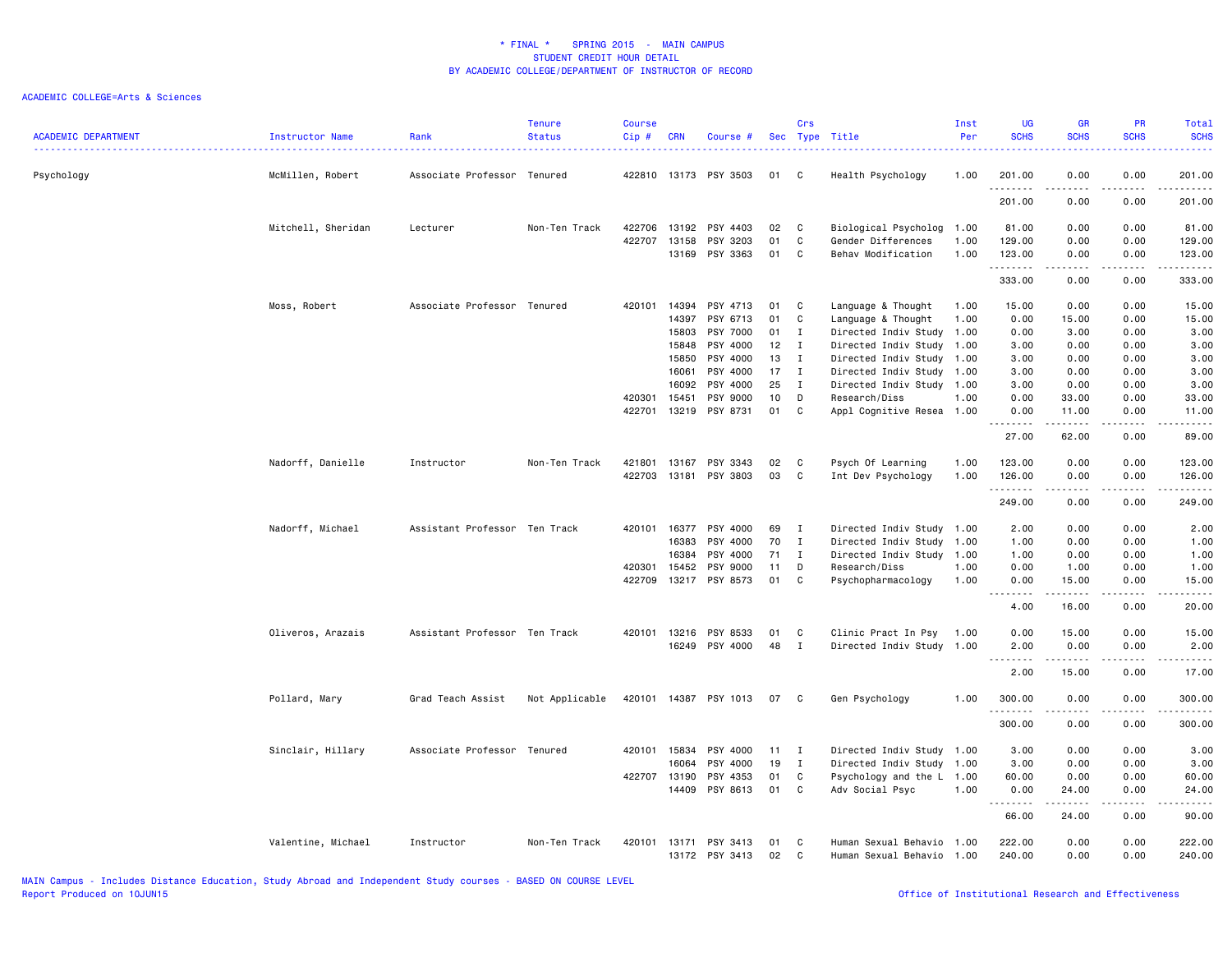| <b>ACADEMIC DEPARTMENT</b> | <b>Instructor Name</b> | Rank                          | <b>Tenure</b><br><b>Status</b> | <b>Course</b><br>Cip# | <b>CRN</b> | Course #              | Sec   | Crs | Type Title                | Inst<br>Per | UG.<br><b>SCHS</b> | <b>GR</b><br><b>SCHS</b> | <b>PR</b><br><b>SCHS</b> | Total<br><b>SCHS</b> |
|----------------------------|------------------------|-------------------------------|--------------------------------|-----------------------|------------|-----------------------|-------|-----|---------------------------|-------------|--------------------|--------------------------|--------------------------|----------------------|
|                            |                        |                               |                                |                       |            |                       |       |     |                           |             |                    |                          |                          |                      |
| Psychology                 | Valentine, Michael     | Instructor                    | Non-Ten Track                  | 422707                |            | 13168 PSY 3353        | 01    | C.  | Motivation                | 1.00        | 240.00             | 0.00                     | 0.00                     | 240.00               |
|                            |                        |                               |                                |                       | 13175      | PSY 3623              | 02    | C.  | Social Psychology         | 1.00        | 210.00             | 0.00                     | 0.00                     | 210.00               |
|                            |                        |                               |                                |                       |            | 13878 PSY 3353        | 501 C |     | Motivation                | 1.00        | 114.00<br>-------- | 0.00<br>--------         | 0.00<br>-------          | 114.00<br>-------    |
|                            |                        |                               |                                |                       |            |                       |       |     |                           |             | 1026.00            | 0.00                     | 0.00                     | 1026.00              |
|                            | Webb, Christopher      | Grad Teach Assist             | Not Applicable                 |                       |            | 420101 13146 PSY 1013 | 02 C  |     | Gen Psychology            | 1.00        | 291.00             | 0.00                     | 0.00                     | 291.00               |
|                            |                        |                               |                                |                       |            |                       |       |     |                           |             | --------<br>291.00 | . <b>.</b><br>0.00       | -----<br>0.00            | ------<br>291.00     |
|                            | Winer, Eric            | Assistant Professor Ten Track |                                | 420101                | 15572      | PSY 4000              | 07    | - 1 | Directed Indiv Study 1.00 |             | 3.00               | 0.00                     | 0.00                     | 3.00                 |
|                            |                        |                               |                                |                       | 15677      | PSY 8000              | 15    | D.  | Research / Thesis         | 1.00        | 0.00               | 10.00                    | 0.00                     | 10.00                |
|                            |                        |                               |                                |                       | 15851      | PSY 4000              | 14 I  |     | Directed Indiv Study 1.00 |             | 1.00               | 0.00                     | 0.00                     | 1.00                 |
|                            |                        |                               |                                |                       | 16221      | PSY 4000              | 39    | - 1 | Directed Indiv Study 1.00 |             | 3.00               | 0.00                     | 0.00                     | 3.00                 |
|                            |                        |                               |                                |                       | 16240      | PSY 4000              | 44 I  |     | Directed Indiv Study 1.00 |             | 3.00               | 0.00                     | 0.00                     | 3.00                 |
|                            |                        |                               |                                |                       | 16246      | PSY 4000              | 45    | - 1 | Directed Indiv Study 1.00 |             | 3.00               | 0.00                     | 0.00                     | 3.00                 |
|                            |                        |                               |                                |                       | 16264      | PSY 4000              | 49 I  |     | Directed Indiv Study 1.00 |             | 3.00               | 0.00                     | 0.00                     | 3.00                 |
|                            |                        |                               |                                |                       | 16339      | PSY 4000              | 65    | I   | Directed Indiv Study 1.00 |             | 3.00               | 0.00                     | 0.00                     | 3.00                 |
|                            |                        |                               |                                |                       |            | 16416 PSY 4000        | 72 I  |     | Directed Indiv Study 1.00 |             | 3.00               | 0.00                     | 0.00                     | 3.00                 |
|                            |                        |                               |                                | 422810                | 14402      | PSY 8333              | 01    | C C | Sys Of Psychotherapy 1.00 |             | 0.00               | 30.00                    | 0.00                     | 30.00                |
|                            |                        |                               |                                |                       |            |                       |       |     |                           |             | ----<br>22.00      | 40.00                    | --------<br>0.00         | .<br>62.00           |
|                            |                        |                               |                                |                       |            |                       |       |     |                           |             | ========           | ========                 | ========                 |                      |
| Psychology                 |                        |                               |                                |                       |            |                       |       |     |                           |             | 6713.00            | 430.00                   | 0.00                     | 7143.00              |
|                            |                        |                               |                                |                       |            |                       |       |     |                           |             | ========           | ========                 | ========                 | ==========           |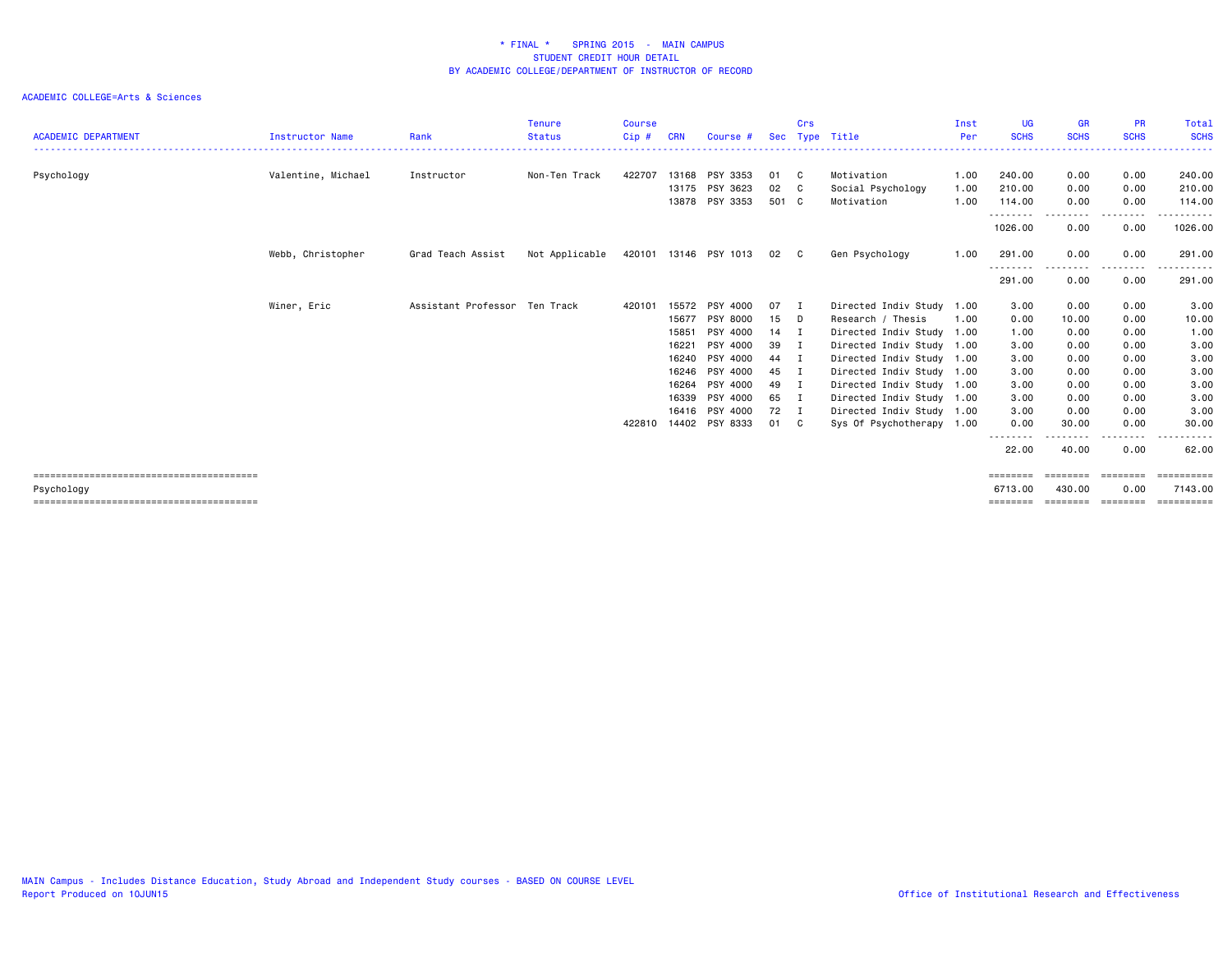| <b>ACADEMIC DEPARTMENT</b>                                      | Instructor Name | Rank                          | Tenure<br>Status | Course<br>$Cip$ # | <b>CRN</b> | Course # Sec Type Title    |                 | Crs |                               | Inst<br>Per  | <b>UG</b><br><b>SCHS</b>               | <b>GR</b><br><b>SCHS</b>          | <b>PR</b><br><b>SCHS</b>     | Total<br><b>SCHS</b>               |
|-----------------------------------------------------------------|-----------------|-------------------------------|------------------|-------------------|------------|----------------------------|-----------------|-----|-------------------------------|--------------|----------------------------------------|-----------------------------------|------------------------------|------------------------------------|
| Shackouls Honors College                                        | Boyce, Kristin  | Assistant Professor Ten Track |                  | 240101<br>380102  | 12180      | HON 1163<br>12962 PHI 1113 | $H02$ S<br>03 C |     | The Quest I<br>Intro To Logic | 1.00<br>1.00 | 30.00<br>108,00<br>---------<br>138,00 | 0.00<br>0.00<br>---------<br>0.00 | 0.00<br>0.00<br>.<br>0.00    | 30.00<br>108.00<br>.<br>138.00     |
| Shackouls Honors College<br>----------------------------------- |                 |                               |                  |                   |            |                            |                 |     |                               |              | ========<br>138,00<br>========         | 0.00                              | ========<br>0.00<br>======== | ==========<br>138.00<br>========== |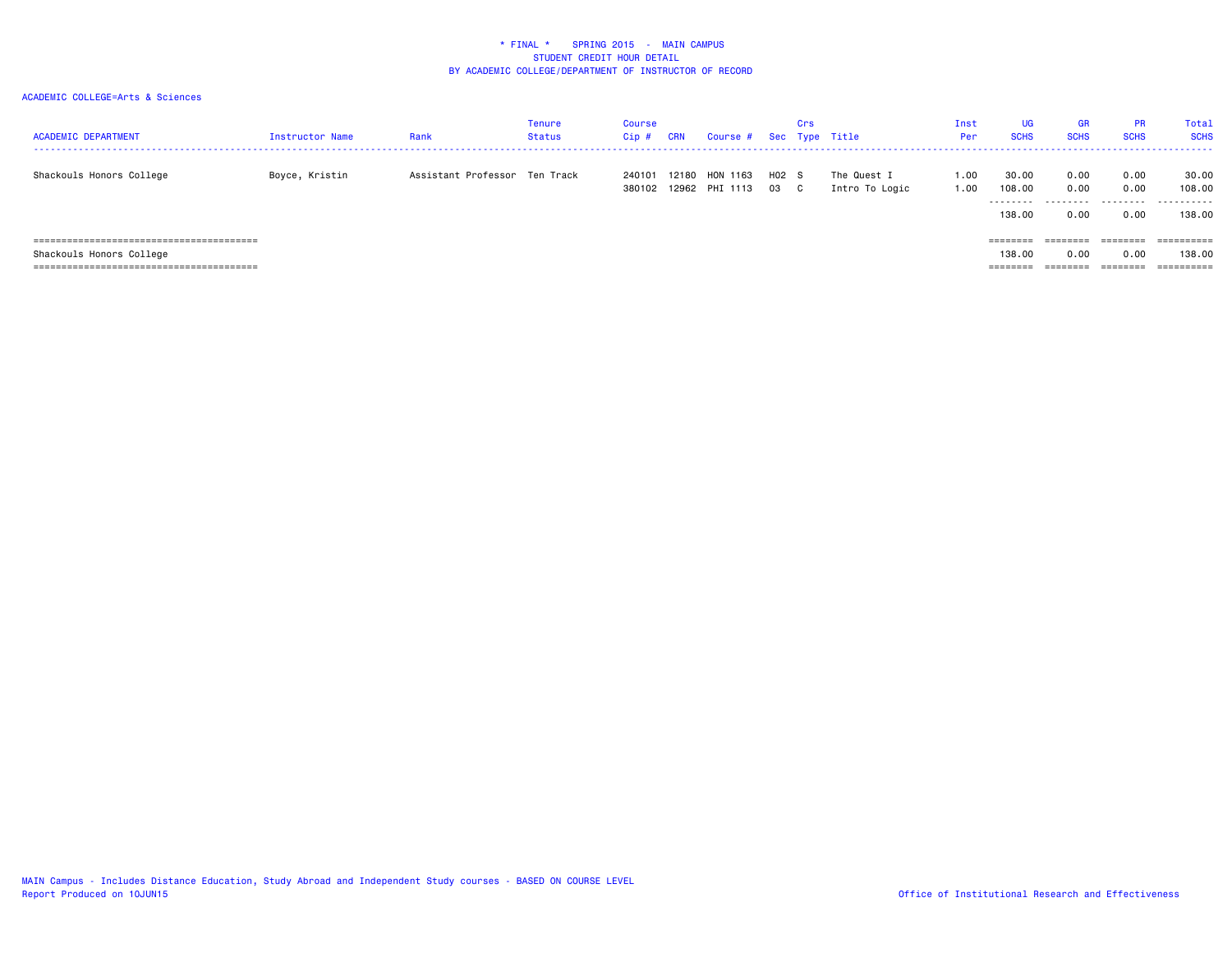| <b>ACADEMIC DEPARTMENT</b> | Instructor Name     | Rank                          | <b>Tenure</b><br><b>Status</b> | <b>Course</b><br>Cip#      | <b>CRN</b>                       | Course #                                       |                      | Crs              | Sec Type Title                                                                                 | Inst<br>Per                  | UG<br><b>SCHS</b>                                         | <b>GR</b><br><b>SCHS</b>                                                                                                                                                                                                                                                                                                                     | <b>PR</b><br><b>SCHS</b>                                 | Total<br><b>SCHS</b><br>2222.                                                                                                                  |
|----------------------------|---------------------|-------------------------------|--------------------------------|----------------------------|----------------------------------|------------------------------------------------|----------------------|------------------|------------------------------------------------------------------------------------------------|------------------------------|-----------------------------------------------------------|----------------------------------------------------------------------------------------------------------------------------------------------------------------------------------------------------------------------------------------------------------------------------------------------------------------------------------------------|----------------------------------------------------------|------------------------------------------------------------------------------------------------------------------------------------------------|
| Sociology                  | Allison, Rachel     | Assistant Professor Ten Track |                                | 451101                     | 13294<br>13301<br>13309          | SO 3213<br>SO 4403<br>SO 6403                  | 01<br>01<br>01       | C<br>C<br>C      | Intr To Social Res<br>Sociology of Gender<br>Sociology of Gender                               | 1.00<br>1.00<br>1.00         | 72.00<br>111.00<br>0.00                                   | 0.00<br>0.00<br>6.00                                                                                                                                                                                                                                                                                                                         | 0.00<br>0.00<br>0.00                                     | 72.00<br>111.00<br>6.00                                                                                                                        |
|                            |                     |                               |                                |                            |                                  |                                                |                      |                  |                                                                                                |                              | .<br>183.00                                               | $\frac{1}{2} \left( \begin{array}{ccc} 1 & 0 & 0 & 0 \\ 0 & 0 & 0 & 0 \\ 0 & 0 & 0 & 0 \\ 0 & 0 & 0 & 0 \\ 0 & 0 & 0 & 0 \\ 0 & 0 & 0 & 0 \\ 0 & 0 & 0 & 0 \\ 0 & 0 & 0 & 0 \\ 0 & 0 & 0 & 0 \\ 0 & 0 & 0 & 0 \\ 0 & 0 & 0 & 0 & 0 \\ 0 & 0 & 0 & 0 & 0 \\ 0 & 0 & 0 & 0 & 0 \\ 0 & 0 & 0 & 0 & 0 \\ 0 & 0 & 0 & 0 & 0 \\ 0 & 0 & 0$<br>6.00 | .<br>0.00                                                | .<br>189.00                                                                                                                                    |
|                            | Baker, Ashley       | Grad Teach Assist             | Not Applicable                 | 050207                     | 10174<br>12078                   | AN 1173<br>GS 1173<br>13280 SO 1173            | 01<br>01<br>01       | C<br>C<br>C      | Intro Gender Studies 1.00<br>Introduction to Gend<br>Intro Gender Studies 1.00                 | 1.00                         | 36.00<br>60.00<br>27.00<br>.                              | 0.00<br>0.00<br>0.00<br>$\frac{1}{2} \left( \frac{1}{2} \right) \left( \frac{1}{2} \right) \left( \frac{1}{2} \right) \left( \frac{1}{2} \right) \left( \frac{1}{2} \right)$                                                                                                                                                                 | 0.00<br>0.00<br>0.00<br>.                                | 36.00<br>60.00<br>27.00<br>------                                                                                                              |
|                            | Barranco, Raymond   | Assistant Professor Ten Track |                                | 451101                     | 13296<br>13313<br>14221          | SO 3313<br>SO 8274<br>CRM 3313                 | 01<br>01<br>01       | C<br>B<br>C      | Deviant Behavior<br>Grad Soc Stat I<br>Deviant Behavior.                                       | 1.00<br>1.00<br>1.00         | 123.00<br>48.00<br>0.00<br>117.00                         | 0.00<br>0.00<br>44.00<br>0.00                                                                                                                                                                                                                                                                                                                | 0.00<br>0.00<br>0.00<br>0.00                             | 123.00<br>48.00<br>44.00<br>117.00                                                                                                             |
|                            | Boyd, Robert        | Professor                     | Tenured                        | 451101                     | 13269<br>13300<br>13308          | SO 1003<br>SO 4303<br>SO 6303<br>15771 SO 9000 | 07<br>01<br>01<br>04 | C<br>C<br>C<br>D | Intro To Sociology<br>Urban Sociology<br>Urban Sociology<br>Research / Diss                    | 1.00<br>1.00<br>1.00<br>1.00 | .<br>165.00<br>237.00<br>33.00<br>0.00<br>0.00            | .<br>44.00<br>0.00<br>0.00<br>6.00<br>24.00                                                                                                                                                                                                                                                                                                  | .<br>0.00<br>0.00<br>0.00<br>0.00<br>0.00                | $\omega$ is $\omega$ in $\omega$ in<br>209.00<br>237.00<br>33.00<br>6.00<br>24.00                                                              |
|                            | Boydstun, Jamie     | Lecturer                      | Non-Ten Track                  | 451101                     | 13276<br>13277<br>13278<br>13305 | SO 1103<br>SO 1103<br>SO 1103<br>SO 4803       | 01<br>02<br>03<br>02 | C<br>C<br>C<br>C | Contemp Social Prob<br>Contemp Social Prob<br>Contemp Social Prob<br>Social Research Prac 1.00 | 1.00<br>1.00<br>1.00         | <u>.</u><br>270.00<br>234.00<br>234.00<br>183.00<br>57.00 | .<br>30.00<br>0.00<br>0.00<br>0.00<br>0.00                                                                                                                                                                                                                                                                                                   | .<br>0.00<br>0.00<br>0.00<br>0.00<br>0.00                | .<br>300.00<br>234.00<br>234.00<br>183.00<br>57.00                                                                                             |
|                            | Cheek, Jennifer     | Grad Teach Assist             | Not Applicable                 | 451101                     | 13268                            | SO 1003<br>13270 SO 1003                       | 06<br>08 C           | C                | Intro To Sociology<br>Intro To Sociology                                                       | 1.00<br>1.00                 | .<br>708.00<br>156.00<br>240.00<br>.                      | .<br>0.00<br>0.00<br>0.00<br>$- - - - -$                                                                                                                                                                                                                                                                                                     | $\sim$ $\sim$ $\sim$ $\sim$<br>0.00<br>0.00<br>0.00<br>. | $\begin{array}{cccccccccc} \bullet & \bullet & \bullet & \bullet & \bullet & \bullet & \bullet \end{array}$<br>708.00<br>156.00<br>240.00<br>. |
|                            | Crudden, Adele      | Professor                     | Tenured                        | 440701                     | 13364<br>13365                   | SW 3213<br>SW 3513                             | 01<br>01             | C<br>C           | Research Meth in SW<br>Social Work Pract I                                                     | 1.00<br>1.00                 | 396.00<br>36.00<br>42.00<br><u>.</u>                      | 0.00<br>0.00<br>0.00<br><u>.</u>                                                                                                                                                                                                                                                                                                             | 0.00<br>0.00<br>0.00<br>.                                | 396.00<br>36.00<br>42.00<br>.                                                                                                                  |
|                            | Dunaway, R. Gregory | Non-Faculty                   | Tenured                        |                            |                                  | 451101 16156 SO 9000                           | 08                   | D                | Research / Diss                                                                                | 1.00                         | 78.00<br>0.00<br>.                                        | 0.00<br>4.00<br>.                                                                                                                                                                                                                                                                                                                            | 0.00<br>0.00<br>د د د د                                  | 78.00<br>4.00<br>-----                                                                                                                         |
|                            | Evans, David        | Lecturer                      | Non-Ten Track                  | 050201<br>450201<br>451101 | 10006<br>13291<br>14262<br>13263 | AAS 2203<br>SO 2203<br>AN 2203<br>SO 1003      | 01<br>01<br>01<br>01 | C<br>C<br>C<br>C | Racial Minorities<br>Racial Minorities<br>Racial Minorities<br>Intro To Sociology              | 1.00<br>1.00<br>1.00<br>1.00 | 0.00<br>54.00<br>45.00<br>15.00<br>207.00<br>.<br>321.00  | 4.00<br>0.00<br>0.00<br>0.00<br>0.00<br>.<br>0.00                                                                                                                                                                                                                                                                                            | 0.00<br>0.00<br>0.00<br>0.00<br>0.00<br>0.00             | 4.00<br>54.00<br>45.00<br>15.00<br>207.00<br>.<br>321.00                                                                                       |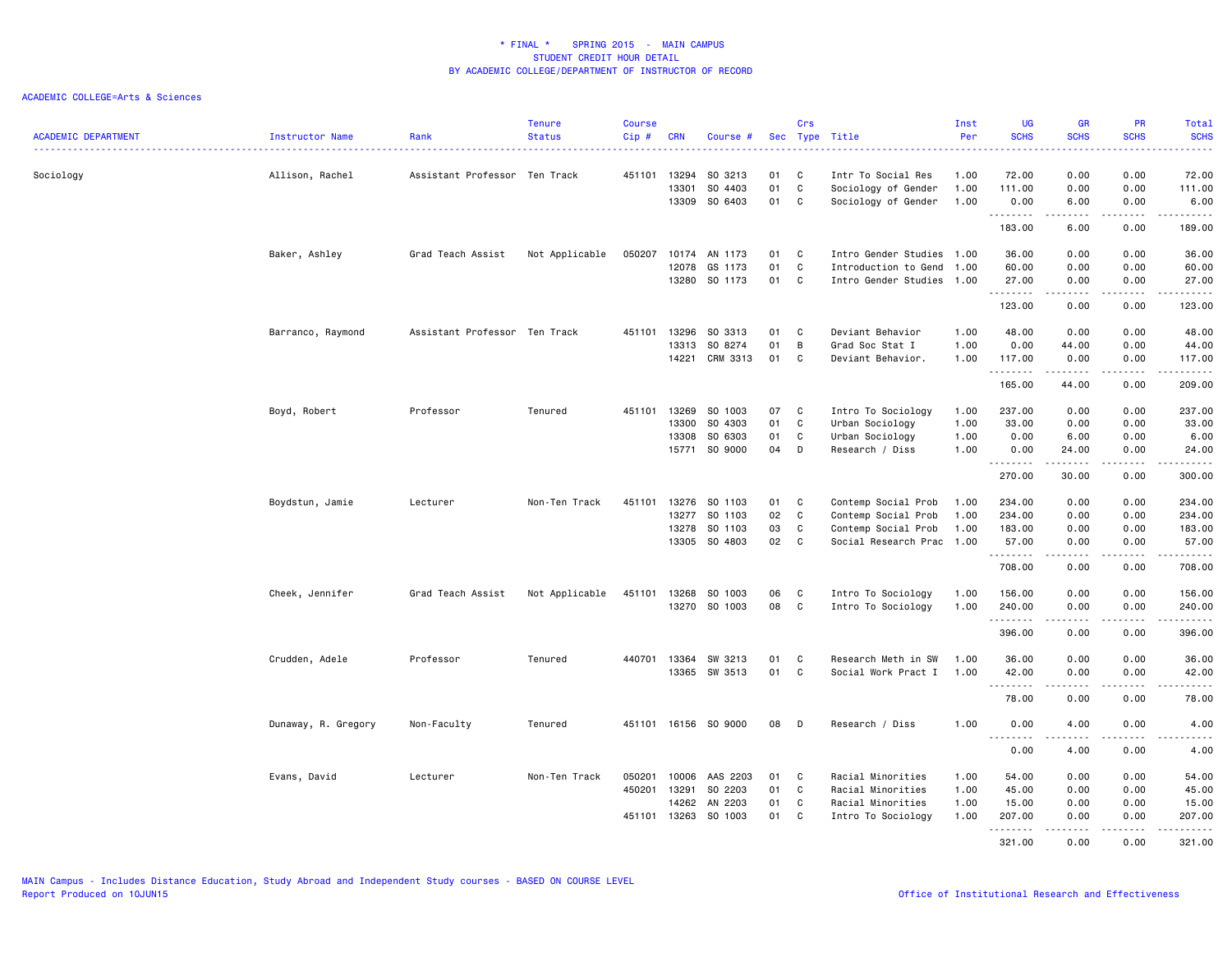| <b>ACADEMIC DEPARTMENT</b> | Instructor Name    | Rank                          | <b>Tenure</b><br><b>Status</b> | <b>Course</b><br>Cip# | <b>CRN</b>                                | Course #                                                             |                                  | Crs                                                          | Sec Type Title                                                                                                                                        | Inst<br>Per                  | UG<br><b>SCHS</b>                                                                                                                                              | GR<br><b>SCHS</b>                                                                                                                                                     | PR<br><b>SCHS</b>                                                                                                                 | Total<br><b>SCHS</b>                                                                                                                                                                   |
|----------------------------|--------------------|-------------------------------|--------------------------------|-----------------------|-------------------------------------------|----------------------------------------------------------------------|----------------------------------|--------------------------------------------------------------|-------------------------------------------------------------------------------------------------------------------------------------------------------|------------------------------|----------------------------------------------------------------------------------------------------------------------------------------------------------------|-----------------------------------------------------------------------------------------------------------------------------------------------------------------------|-----------------------------------------------------------------------------------------------------------------------------------|----------------------------------------------------------------------------------------------------------------------------------------------------------------------------------------|
| Sociology                  | Farragher, Abigail | Lecturer                      | Non-Ten Track                  |                       |                                           | 451101 13288 SO 1203                                                 | 07                               | C                                                            | Marriage & Family                                                                                                                                     | 1.00                         | 228.00<br>.                                                                                                                                                    | 0.00<br>.                                                                                                                                                             | 0.00<br>المستمد                                                                                                                   | 228.00<br><u>.</u>                                                                                                                                                                     |
|                            |                    |                               |                                |                       |                                           |                                                                      |                                  |                                                              |                                                                                                                                                       |                              | 228.00                                                                                                                                                         | 0.00                                                                                                                                                                  | 0.00                                                                                                                              | 228.00                                                                                                                                                                                 |
|                            | Gochanour, Amanda  | Lecturer                      | Non-Ten Track                  | 451101 13271          | 13295                                     | SO 1003<br>SO 3213                                                   | 09<br>02                         | C<br>C                                                       | Intro To Sociology<br>Intr To Social Res                                                                                                              | 1.00<br>1.00                 | 237.00<br>75.00                                                                                                                                                | 0.00<br>0.00                                                                                                                                                          | 0.00<br>0.00                                                                                                                      | 237.00<br>75.00                                                                                                                                                                        |
|                            |                    |                               |                                |                       |                                           |                                                                      |                                  |                                                              |                                                                                                                                                       |                              | .<br>312.00                                                                                                                                                    | <b></b><br>0.00                                                                                                                                                       | .<br>0.00                                                                                                                         | 312.00                                                                                                                                                                                 |
|                            | Hagerman, Margaret | Assistant Professor Ten Track |                                | 451101                | 14214<br>14216                            | SO 4273<br>SO 6273                                                   | 01<br>01                         | C<br>C                                                       | Soc of Education<br>Soc of Education                                                                                                                  | 1.00<br>1.00                 | 45.00<br>0.00                                                                                                                                                  | 0.00<br>15.00                                                                                                                                                         | 0.00<br>0.00                                                                                                                      | 45.00<br>15.00                                                                                                                                                                         |
|                            |                    |                               |                                |                       | 14218<br>16106                            | SO 8403<br>SO 7000                                                   | 01<br>03                         | -S<br>I                                                      | Seminar In Race Rel<br>Directed Indiv Study                                                                                                           | 1.00<br>1.00                 | 0.00<br>0.00<br>1.1.1.1.1.1.1                                                                                                                                  | 21.00<br>3.00<br>$\frac{1}{2} \left( \frac{1}{2} \right) \left( \frac{1}{2} \right) \left( \frac{1}{2} \right) \left( \frac{1}{2} \right) \left( \frac{1}{2} \right)$ | 0.00<br>0.00<br>.                                                                                                                 | 21.00<br>3.00<br>$\frac{1}{2} \left( \frac{1}{2} \right) \left( \frac{1}{2} \right) \left( \frac{1}{2} \right) \left( \frac{1}{2} \right) \left( \frac{1}{2} \right)$                  |
|                            |                    |                               |                                |                       |                                           |                                                                      |                                  |                                                              |                                                                                                                                                       |                              | 45.00                                                                                                                                                          | 39.00                                                                                                                                                                 | 0.00                                                                                                                              | 84.00                                                                                                                                                                                  |
|                            | Haynes, Stacy      | Assistant Professor Ten Track |                                | 450401<br>451101      | 10936<br>14217<br>15963                   | CRM 4803<br>SO 8223<br>SO 9000<br>16032 SO 7000                      | 01<br>01<br>06<br>02             | C<br>C<br>D<br>$\blacksquare$                                | Senior Sem in Crimin 1.00<br>Adv Quantitative Met 1.00<br>Research / Diss<br>Directed Indiv Study 1.00                                                | 1.00                         | 93.00<br>0.00<br>0.00<br>0.00<br>.                                                                                                                             | 0.00<br>30.00<br>4.00<br>3.00<br>$- - - - -$                                                                                                                          | 0.00<br>0.00<br>0.00<br>0.00<br>$\frac{1}{2}$                                                                                     | 93.00<br>30.00<br>4.00<br>3.00<br>$\frac{1}{2} \left( \frac{1}{2} \right) \left( \frac{1}{2} \right) \left( \frac{1}{2} \right) \left( \frac{1}{2} \right) \left( \frac{1}{2} \right)$ |
|                            |                    |                               |                                |                       |                                           |                                                                      |                                  |                                                              |                                                                                                                                                       |                              | 93.00                                                                                                                                                          | 37.00                                                                                                                                                                 | 0.00                                                                                                                              | 130.00                                                                                                                                                                                 |
|                            | Hunter, Frederick  | Lecturer                      | Non-Ten Track                  | 451101                | 13286                                     | SO 1203<br>13287 SO 1203                                             | 05<br>06                         | C<br>C                                                       | Marriage & Family<br>Marriage & Family                                                                                                                | 1.00<br>1.00                 | 201.00<br>234.00<br>.                                                                                                                                          | 0.00<br>0.00<br>$\frac{1}{2} \left( \frac{1}{2} \right) \left( \frac{1}{2} \right) \left( \frac{1}{2} \right) \left( \frac{1}{2} \right) \left( \frac{1}{2} \right)$  | 0.00<br>0.00<br>.                                                                                                                 | 201.00<br>234.00<br>.                                                                                                                                                                  |
|                            |                    |                               |                                |                       |                                           |                                                                      |                                  |                                                              |                                                                                                                                                       |                              | 435.00                                                                                                                                                         | 0.00                                                                                                                                                                  | 0.00                                                                                                                              | 435.00                                                                                                                                                                                 |
|                            | Husain, Jonelle    | Lecturer                      | Non-Ten Track                  | 451101                | 13265<br>13266<br>13267<br>13890          | SO 1003<br>SO 1003<br>SO 1003<br>SO 1203                             | 03<br>04<br>05<br>501 C          | C<br>C<br>C                                                  | Intro To Sociology<br>Intro To Sociology<br>Intro To Sociology<br>Marriage & Family                                                                   | 1.00<br>1.00<br>1.00<br>0.90 | 213.00<br>201.00<br>150.00<br>72.90<br>.                                                                                                                       | 0.00<br>0.00<br>0.00<br>0.00<br>.                                                                                                                                     | 0.00<br>0.00<br>0.00<br>0.00<br>.                                                                                                 | 213.00<br>201.00<br>150.00<br>72.90<br>.                                                                                                                                               |
|                            |                    |                               |                                |                       |                                           |                                                                      |                                  |                                                              |                                                                                                                                                       |                              | 636.90                                                                                                                                                         | 0.00                                                                                                                                                                  | 0.00                                                                                                                              | 636.90                                                                                                                                                                                 |
|                            | Johnson, Jada      | Instructor                    | Non-Ten Track                  | 440701                | 13368<br>13369<br>13370<br>15342<br>15904 | SW 4713<br>SW 4916<br>SW 4926<br>SW 4000<br>SW 4000<br>16090 SW 4000 | 01<br>01<br>01<br>01<br>02<br>03 | -S<br>E<br>E<br>$\mathbf{I}$<br>$\mathbf{I}$<br>$\mathbf{I}$ | Sen Sem Social Work<br>Sw Fld Prac/Sem I<br>Sw Fld Prac/Sem II<br>Directed Indiv Study 1.00<br>Directed Indiv Study 1.00<br>Directed Indiv Study 1.00 | 1.00<br>1.00<br>1.00         | 30.00<br>54.00<br>54.00<br>1.00<br>1.00<br>1.00                                                                                                                | 0.00<br>0.00<br>0.00<br>0.00<br>0.00<br>0.00                                                                                                                          | 0.00<br>0.00<br>0.00<br>0.00<br>0.00<br>0.00                                                                                      | 30.00<br>54.00<br>54.00<br>1.00<br>1.00<br>1.00                                                                                                                                        |
|                            |                    |                               |                                |                       |                                           |                                                                      |                                  |                                                              |                                                                                                                                                       |                              | $\frac{1}{2} \left( \frac{1}{2} \right) \left( \frac{1}{2} \right) \left( \frac{1}{2} \right) \left( \frac{1}{2} \right) \left( \frac{1}{2} \right)$<br>141.00 | 0.00                                                                                                                                                                  | $\frac{1}{2} \left( \frac{1}{2} \right) \left( \frac{1}{2} \right) \left( \frac{1}{2} \right) \left( \frac{1}{2} \right)$<br>0.00 | $\frac{1}{2} \left( \frac{1}{2} \right) \left( \frac{1}{2} \right) \left( \frac{1}{2} \right) \left( \frac{1}{2} \right) \left( \frac{1}{2} \right)$<br>141.00                         |
|                            | Keith, Shelley     | Assistant Professor Ten Track |                                | 450401                | 10934<br>14222                            | CRM 3603<br>CRM 3343<br>451101 14212 SO 3343                         | 01<br>01<br>01                   | C<br>C<br>C                                                  | Criminological Theor 1.00<br>Gender, Crime & Justi 1.00<br>Gender, Crime & Just 1.00                                                                  |                              | 81.00<br>108.00<br>57.00                                                                                                                                       | 0.00<br>0.00<br>0.00                                                                                                                                                  | 0.00<br>0.00<br>0.00                                                                                                              | 81.00<br>108.00<br>57.00                                                                                                                                                               |
|                            |                    |                               |                                |                       |                                           |                                                                      |                                  |                                                              |                                                                                                                                                       |                              | .<br>246.00                                                                                                                                                    | .<br>0.00                                                                                                                                                             | .<br>0.00                                                                                                                         | <u>.</u><br>246.00                                                                                                                                                                     |
|                            | Kelly, Kimberly    | Assistant Professor Ten Track |                                | 380201<br>451101      | 14211<br>14960<br>15496                   | SO 3333<br>SO 4000<br>SO 9000                                        | 01<br>01<br>03                   | C<br>$\mathbf I$<br>D                                        | Society And Religion 1.00<br>Directed Indiv Study 1.00<br>Research / Diss                                                                             | 1.00                         | 96.00<br>3.00<br>0.00                                                                                                                                          | 0.00<br>0.00<br>24.00                                                                                                                                                 | 0.00<br>0.00<br>0.00                                                                                                              | 96.00<br>3.00<br>24.00                                                                                                                                                                 |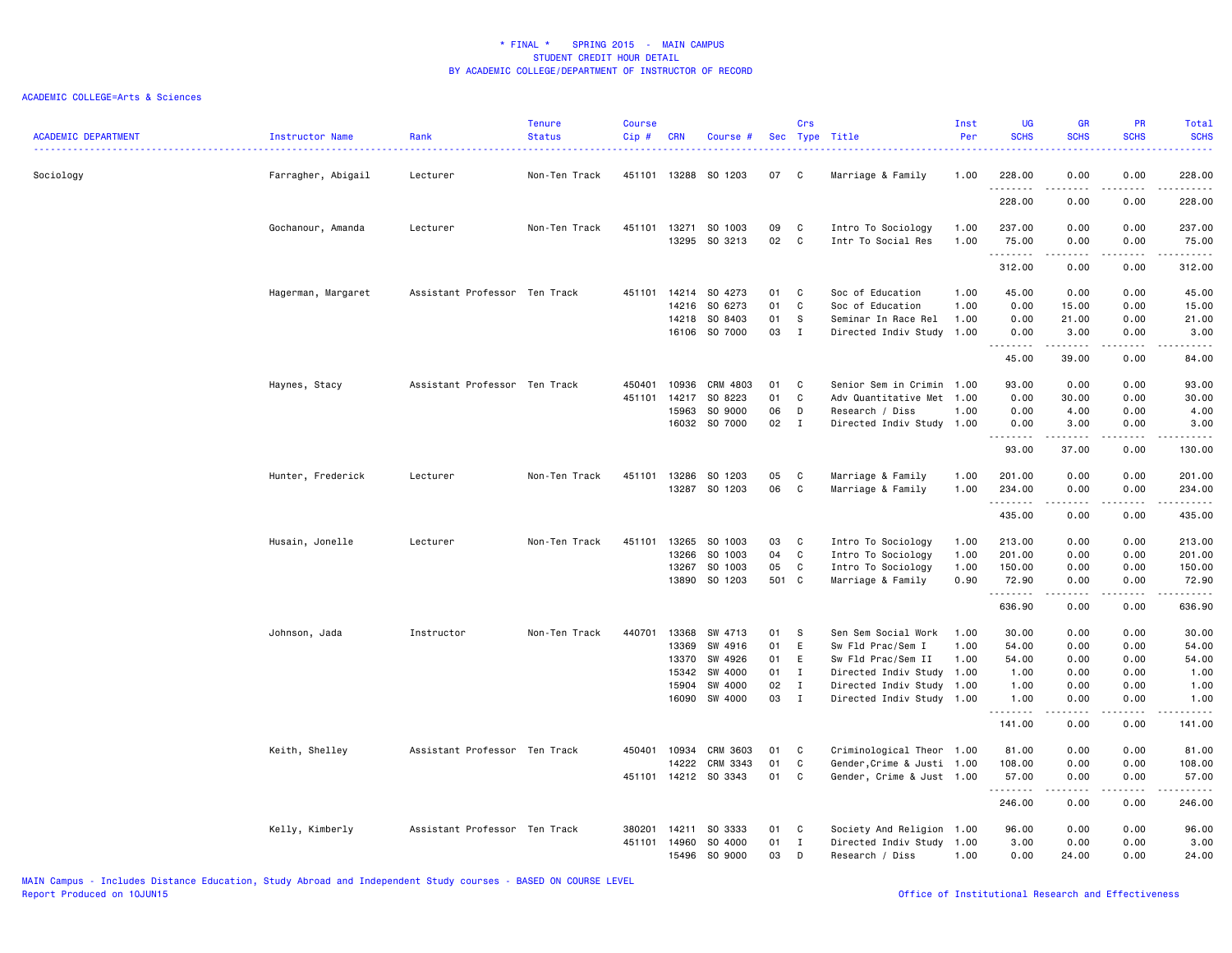| <b>ACADEMIC DEPARTMENT</b> | Instructor Name  | Rank                          | <b>Tenure</b><br><b>Status</b> | <b>Course</b><br>Cip# | <b>CRN</b>              | Course #                                       |                      | Crs                                          | Sec Type Title                                                                      | Inst<br>Per                  | UG<br><b>SCHS</b>                        | <b>GR</b><br><b>SCHS</b>                                                                                                                                                                | PR<br><b>SCHS</b>                   | Total<br><b>SCHS</b>                                                                                                                                         |
|----------------------------|------------------|-------------------------------|--------------------------------|-----------------------|-------------------------|------------------------------------------------|----------------------|----------------------------------------------|-------------------------------------------------------------------------------------|------------------------------|------------------------------------------|-----------------------------------------------------------------------------------------------------------------------------------------------------------------------------------------|-------------------------------------|--------------------------------------------------------------------------------------------------------------------------------------------------------------|
| Sociology                  | Kelly, Kimberly  | Assistant Professor Ten Track |                                | 451101                |                         | 15598 SO 7000                                  | $01$ I               |                                              | Directed Indiv Study 1.00                                                           |                              | 0.00<br>.                                | 3.00                                                                                                                                                                                    | 0.00                                | 3.00                                                                                                                                                         |
|                            |                  |                               |                                |                       |                         |                                                |                      |                                              |                                                                                     |                              | 99.00                                    | -----<br>27.00                                                                                                                                                                          | $\sim$ $\sim$ $\sim$ $\sim$<br>0.00 | والمستحدث<br>126.00                                                                                                                                          |
|                            | Lay, David       | Lecturer                      | Non-Ten Track                  | 450401<br>451101      | 15279<br>13889          | CRM 1003<br>SO 1003                            | 501 C<br>501 C       |                                              | Crime & Justice in A 1.00<br>Intro To Sociology                                     | 1.00                         | 51.00<br>75.00                           | 0.00<br>0.00                                                                                                                                                                            | 0.00<br>0.00                        | 51.00<br>75.00                                                                                                                                               |
|                            |                  |                               |                                |                       |                         |                                                |                      |                                              |                                                                                     |                              | .<br>126.00                              | $\frac{1}{2} \left( \frac{1}{2} \right) \left( \frac{1}{2} \right) \left( \frac{1}{2} \right) \left( \frac{1}{2} \right) \left( \frac{1}{2} \right) \left( \frac{1}{2} \right)$<br>0.00 | .<br>0.00                           | ------<br>126.00                                                                                                                                             |
|                            | Louine, Jeannice | Lecturer                      | Non-Ten Track                  | 450401                | 14220                   | CRM 3123                                       | 01                   | C                                            | Policing and Society 1.00                                                           |                              | 81.00                                    | 0.00                                                                                                                                                                                    | 0.00                                | 81.00                                                                                                                                                        |
|                            |                  |                               |                                | 451101                | 13264                   | SO 1003                                        | 02                   | C.                                           | Intro To Sociology                                                                  | 1.00                         | 207.00<br>.                              | 0.00<br>.                                                                                                                                                                               | 0.00<br>.                           | 207.00<br><u>.</u>                                                                                                                                           |
|                            |                  |                               |                                |                       |                         |                                                |                      |                                              |                                                                                     |                              | 288.00                                   | 0.00                                                                                                                                                                                    | 0.00                                | 288.00                                                                                                                                                       |
|                            | May, David       | Associate Professor Tenured   |                                | 451101                | 14219<br>15200<br>15619 | SO 8433<br>SO 9000<br>SO 4000                  | 01<br>01<br>02       | <b>S</b><br>D<br>$\mathbf{I}$                | Sem In Criminology<br>Research / Diss<br>Directed Indiv Study 1.00                  | 1.00<br>1.00                 | 0.00<br>0.00<br>3.00                     | 27.00<br>3.00<br>0.00                                                                                                                                                                   | 0.00<br>0.00<br>0.00                | 27.00<br>3.00<br>3.00                                                                                                                                        |
|                            |                  |                               |                                |                       | 15707<br>15817          | SO 4000<br>SO 8000                             | 03<br>03             | $\mathbf{I}$<br>D                            | Directed Indiv Study 1.00<br>Research / Thesis                                      | 1.00                         | 3.00<br>0.00                             | 0.00<br>3.00                                                                                                                                                                            | 0.00<br>0.00                        | 3.00<br>3.00                                                                                                                                                 |
|                            |                  |                               |                                |                       | 15906<br>16346<br>16347 | SO 4000<br>SO 4000<br>SO 4000                  | 04<br>05<br>06       | $\mathbf{I}$<br>$\mathbf{I}$<br>$\mathbf{I}$ | Directed Indiv Study 1.00<br>Directed Indiv Study 1.00<br>Directed Indiv Study 1.00 |                              | 3.00<br>1.00<br>1.00                     | 0.00<br>0.00<br>0.00                                                                                                                                                                    | 0.00<br>0.00<br>0.00                | 3.00<br>1.00<br>1.00                                                                                                                                         |
|                            |                  |                               |                                |                       |                         |                                                |                      |                                              |                                                                                     |                              | .<br>11.00                               | $\frac{1}{2} \left( \frac{1}{2} \right) \left( \frac{1}{2} \right) \left( \frac{1}{2} \right) \left( \frac{1}{2} \right) \left( \frac{1}{2} \right)$<br>33.00                           | $\sim$ $\sim$ $\sim$<br>0.00        | .<br>44.00                                                                                                                                                   |
|                            | McKee, Colleen   | Non-Faculty                   | Not Applicable                 | 450201<br>451101      |                         | 14944 SO 4173<br>13893 SO 4333                 | 501 C<br>501 C       |                                              | Environment-Society<br>Sociology Of Sports                                          | 1.00<br>1.00                 | 48.00<br>63.00                           | 0.00<br>0.00                                                                                                                                                                            | 0.00<br>0.00                        | 48.00<br>63.00                                                                                                                                               |
|                            |                  |                               |                                |                       |                         |                                                |                      |                                              |                                                                                     |                              | .<br>111.00                              | $\frac{1}{2} \left( \frac{1}{2} \right) \left( \frac{1}{2} \right) \left( \frac{1}{2} \right) \left( \frac{1}{2} \right) \left( \frac{1}{2} \right) \left( \frac{1}{2} \right)$<br>0.00 | .<br>0.00                           | ------<br>111.00                                                                                                                                             |
|                            | McKinley, Kenya  | Assistant Professor Ten Track |                                | 440701                | 13359<br>13361<br>13367 | SW 2313<br>SW 3003<br>SW 4613                  | 01<br>01<br>01       | C<br>C<br>C                                  | Int Soc Work/Soc Wel 1.00<br>Populations at-risk<br>Child Welf Services             | 1.00<br>1.00                 | 72.00<br>75.00<br>117.00                 | 0.00<br>0.00<br>0.00                                                                                                                                                                    | 0.00<br>0.00<br>0.00                | 72.00<br>75.00<br>117.00                                                                                                                                     |
|                            |                  |                               |                                |                       |                         |                                                |                      |                                              |                                                                                     |                              | .<br>264.00                              | .<br>0.00                                                                                                                                                                               | د د د د<br>0.00                     | $\begin{array}{cccccccccc} \bullet & \bullet & \bullet & \bullet & \bullet & \bullet & \bullet & \bullet \end{array}$<br>264.00                              |
|                            | Netadj, Mehrzad  | Instructor                    | Non-Ten Track                  | 451101                | 13282<br>13283<br>13284 | SO 1203<br>SO 1203<br>SO 1203<br>13285 SO 1203 | 01<br>02<br>03<br>04 | C<br>C<br>C<br>C                             | Marriage & Family<br>Marriage & Family<br>Marriage & Family<br>Marriage & Family    | 1.00<br>1.00<br>1.00<br>1.00 | 57.00<br>174.00<br>234.00<br>219.00<br>. | 0.00<br>0.00<br>0.00<br>0.00<br>$\frac{1}{2} \left( \frac{1}{2} \right) \left( \frac{1}{2} \right) \left( \frac{1}{2} \right) \left( \frac{1}{2} \right) \left( \frac{1}{2} \right)$    | 0.00<br>0.00<br>0.00<br>0.00<br>.   | 57.00<br>174.00<br>234.00<br>219.00<br>.                                                                                                                     |
|                            |                  |                               |                                |                       |                         |                                                |                      |                                              |                                                                                     |                              | 684.00                                   | 0.00                                                                                                                                                                                    | 0.00                                | 684.00                                                                                                                                                       |
|                            | Parisi, Domenico | Non-Faculty                   | Tenured                        | 451101                |                         | 15881 SO 9000                                  | 05                   | D                                            | Research / Diss                                                                     | 1.00                         | 0.00<br>.                                | 9.00<br>.                                                                                                                                                                               | 0.00<br>$\frac{1}{2}$               | 9.00<br>$\frac{1}{2} \left( \frac{1}{2} \right) \left( \frac{1}{2} \right) \left( \frac{1}{2} \right) \left( \frac{1}{2} \right) \left( \frac{1}{2} \right)$ |
|                            |                  |                               |                                |                       |                         |                                                |                      |                                              |                                                                                     |                              | 0.00                                     | 9.00                                                                                                                                                                                    | 0.00                                | 9.00                                                                                                                                                         |
|                            | Perry, Ashley    | Instructor                    | Non-Ten Track                  | 450401                | 10928<br>10929<br>10932 | CRM 1003<br>CRM 1003<br>CRM 3363               | 01<br>02<br>01       | C<br>C<br>C                                  | Crime & Justice in A 1.00<br>Crime & Justice in A 1.00<br>Globalization and Cr 1.00 |                              | 111.00<br>231.00<br>126.00               | 0.00<br>0.00<br>0.00                                                                                                                                                                    | 0.00<br>0.00<br>0.00                | 111.00<br>231.00<br>126.00                                                                                                                                   |
|                            |                  |                               |                                |                       |                         |                                                |                      |                                              |                                                                                     |                              | .<br>468,00                              | $\frac{1}{2} \left( \frac{1}{2} \right) \left( \frac{1}{2} \right) \left( \frac{1}{2} \right) \left( \frac{1}{2} \right) \left( \frac{1}{2} \right)$<br>0.00                            | د د د د<br>0.00                     | .<br>468,00                                                                                                                                                  |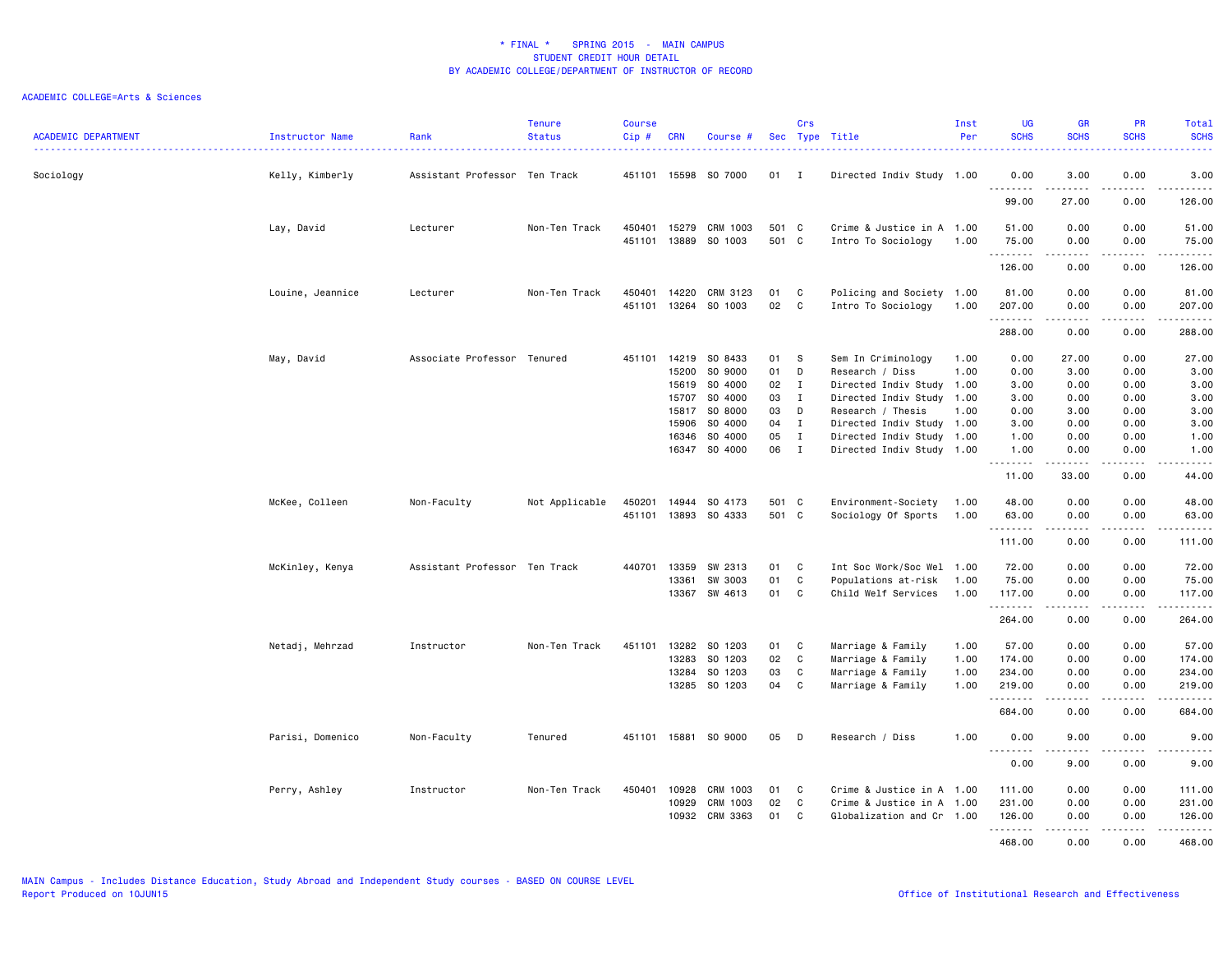| <b>ACADEMIC DEPARTMENT</b> | Instructor Name    | Rank                          | <b>Tenure</b><br><b>Status</b> | <b>Course</b><br>$Cip \#$ | <b>CRN</b>     | Course #                 |          | Crs                           | Sec Type Title                             | Inst<br>Per  | <b>UG</b><br><b>SCHS</b> | <b>GR</b><br><b>SCHS</b>                                                                                                          | PR<br><b>SCHS</b>                                                                                                                                            | Total<br><b>SCHS</b> |
|----------------------------|--------------------|-------------------------------|--------------------------------|---------------------------|----------------|--------------------------|----------|-------------------------------|--------------------------------------------|--------------|--------------------------|-----------------------------------------------------------------------------------------------------------------------------------|--------------------------------------------------------------------------------------------------------------------------------------------------------------|----------------------|
| Sociology                  | Peterson, Lindsey  | Assistant Professor Ten Track |                                | 451101                    | 13304          | SO 4803                  | 01       | C                             | Social Research Prac                       | 1.00         | 42.00                    | 0.00                                                                                                                              | 0.00                                                                                                                                                         | 42.00                |
|                            |                    |                               |                                |                           | 13311          | SO 8113                  | 01       | s                             | Gr Social Theory II                        | 1.00         | 0.00                     | 15.00                                                                                                                             | 0.00                                                                                                                                                         | 15.00                |
|                            |                    |                               |                                |                           | 16019          | SO 9000<br>16215 SO 8000 | 07<br>04 | D<br>D                        | Research / Diss<br>Research / Thesis       | 1.00<br>1.00 | 0.00<br>0.00             | 6.00<br>4.00                                                                                                                      | 0.00<br>0.00                                                                                                                                                 | 6.00<br>4.00         |
|                            |                    |                               |                                |                           |                |                          |          |                               |                                            |              | .                        | $\begin{array}{cccccccccccccc} \bullet & \bullet & \bullet & \bullet & \bullet & \bullet & \bullet \end{array}$                   |                                                                                                                                                              |                      |
|                            |                    |                               |                                |                           |                |                          |          |                               |                                            |              | 42.00                    | 25.00                                                                                                                             | 0.00                                                                                                                                                         | 67.00                |
|                            | Pilkinton, Melinda | Associate Professor Tenured   |                                | 440701                    |                | 13362 SW 3023            | 01       | $\mathbf c$                   | Hum Beh Soc Envir II 1.00                  |              | 114.00                   | 0.00                                                                                                                              | 0.00                                                                                                                                                         | 114.00               |
|                            |                    |                               |                                |                           |                | 14226 SW 4533            | 01       | C                             | Sub Abuse in SW Svcs                       | 1.00         | 75.00<br>.               | 0.00<br>.                                                                                                                         | 0.00                                                                                                                                                         | 75.00<br>والمناصبات  |
|                            |                    |                               |                                |                           |                |                          |          |                               |                                            |              | 189.00                   | 0.00                                                                                                                              | 0.00                                                                                                                                                         | 189.00               |
|                            | Rader, Nicole      | Associate Professor Tenured   |                                |                           | 451101 15226   | SO 8000                  | 01       | D                             | Research / Thesis                          | 1.00         | 0.00                     | 14.00                                                                                                                             | 0.00                                                                                                                                                         | 14.00                |
|                            |                    |                               |                                |                           | 15227          | SO 9000                  | 02       | D                             | Research / Diss                            | 1.00         | 0.00<br>.                | 31.00<br>.                                                                                                                        | 0.00<br>$\frac{1}{2} \left( \frac{1}{2} \right) \left( \frac{1}{2} \right) \left( \frac{1}{2} \right) \left( \frac{1}{2} \right) \left( \frac{1}{2} \right)$ | 31.00<br>.           |
|                            |                    |                               |                                |                           |                |                          |          |                               |                                            |              | 0.00                     | 45.00                                                                                                                             | 0.00                                                                                                                                                         | 45.00                |
|                            | Ralston, Margaret  | Assistant Professor Ten Track |                                | 450401                    | 13685          | CRM 3343                 | 501 C    |                               | Gender, Crime & Justi                      | 0.10         | 6.30                     | 0.00                                                                                                                              | 0.00                                                                                                                                                         | 6.30                 |
|                            |                    |                               |                                | 451101                    |                | 13890 SO 1203            | 501 C    |                               | Marriage & Family                          | 0.10         | 8.10<br>.                | 0.00<br>.                                                                                                                         | 0.00<br>.                                                                                                                                                    | 8.10                 |
|                            |                    |                               |                                |                           |                |                          |          |                               |                                            |              | 14.40                    | 0.00                                                                                                                              | 0.00                                                                                                                                                         | 14.40                |
|                            | Rogers, Sarah      | Grad Teach Assist             | Not Applicable                 | 450401                    |                | 10930 CRM 2003           | 01 C     |                               | Crime Justice Inequa 1.00                  |              | 165.00                   | 0.00                                                                                                                              | 0.00                                                                                                                                                         | 165.00               |
|                            |                    |                               |                                |                           |                |                          |          |                               |                                            |              | .<br>165.00              | .<br>0.00                                                                                                                         | .<br>0.00                                                                                                                                                    | 165.00               |
|                            | Sparks, Jessica    | Lecturer                      | Non-Ten Track                  | 451101                    |                | 13892 SO 4233            | 501 C    |                               | Juvenile Delinquency 1.00                  |              | 69.00                    | 0.00                                                                                                                              | 0.00                                                                                                                                                         | 69.00                |
|                            |                    |                               |                                |                           |                |                          |          |                               |                                            |              | .<br>69.00               | .<br>0.00                                                                                                                         | 0.00                                                                                                                                                         | 69.00                |
|                            |                    |                               |                                |                           |                |                          |          |                               |                                            |              |                          |                                                                                                                                   |                                                                                                                                                              |                      |
|                            | Swan, Courtney     | Lecturer                      | Non-Ten Track                  |                           |                | 440701 13360 SW 2323     | 01 C     |                               | Social Welfare Polic 1.00                  |              | 114.00<br>.              | 0.00<br>$\frac{1}{2} \left( \frac{1}{2} \right) \left( \frac{1}{2} \right) \left( \frac{1}{2} \right) \left( \frac{1}{2} \right)$ | 0.00<br>-----                                                                                                                                                | 114.00<br>المستسلمات |
|                            |                    |                               |                                |                           |                |                          |          |                               |                                            |              | 114.00                   | 0.00                                                                                                                              | 0.00                                                                                                                                                         | 114.00               |
|                            | Tatch, Andrew      | Grad Teach Assist             | Not Applicable                 |                           |                | 451101 13272 SO 1003     | 10 C     |                               | Intro To Sociology                         | 1.00         | 237.00                   | 0.00                                                                                                                              | 0.00                                                                                                                                                         | 237.00               |
|                            |                    |                               |                                |                           |                |                          |          |                               |                                            |              | .<br>237.00              | $\sim$ $\sim$ $\sim$ $\sim$<br>0.00                                                                                               | .<br>0.00                                                                                                                                                    | 237.00               |
|                            | Vasquez, Lauren    | Lecturer                      | Non-Ten Track                  | 450401                    |                | 13685 CRM 3343           | 501 C    |                               | Gender, Crime & Justi 0.90                 |              | 56.70                    | 0.00                                                                                                                              | 0.00                                                                                                                                                         | 56.70                |
|                            |                    |                               |                                |                           |                |                          |          |                               |                                            |              | .<br>56.70               | $\sim$ $\sim$ $\sim$ $\sim$<br>0.00                                                                                               | $\frac{1}{2} \left( \frac{1}{2} \right) \left( \frac{1}{2} \right) \left( \frac{1}{2} \right) \left( \frac{1}{2} \right) \left( \frac{1}{2} \right)$<br>0.00 | .<br>56.70           |
|                            |                    |                               |                                |                           |                |                          |          |                               |                                            |              |                          |                                                                                                                                   |                                                                                                                                                              |                      |
|                            | Wells, Makeela     | Grad Teach Assist             | Not Applicable                 | 450401                    | 10933<br>14790 | CRM 3503<br>CRM 3103     | 01<br>01 | $\overline{C}$<br>$\mathbf c$ | Violence in the US<br>Contemp Issues in CJ | 1.00<br>1.00 | 105.00<br>156.00         | 0.00<br>0.00                                                                                                                      | 0.00<br>0.00                                                                                                                                                 | 105.00<br>156.00     |
|                            |                    |                               |                                |                           |                | 451101 13297 SO 3503     | 01 C     |                               | Violence In The U.S. 1.00                  |              | 51.00                    | 0.00                                                                                                                              | 0.00                                                                                                                                                         | 51.00                |
|                            |                    |                               |                                |                           |                |                          |          |                               |                                            |              | .                        | $\sim$ $\sim$ $\sim$                                                                                                              |                                                                                                                                                              |                      |
|                            |                    |                               |                                |                           |                |                          |          |                               |                                            |              | 312.00                   | 0.00                                                                                                                              | 0.00                                                                                                                                                         | 312.00               |
|                            | Whetstone, Tamara  | Lecturer                      | Non-Ten Track                  |                           |                | 440701 13898 SW 3013     | 501 C    |                               | Hum Beh Soc Envir I                        | 1.00         | 45.00<br>.               | 0.00<br>.                                                                                                                         | 0.00                                                                                                                                                         | 45.00                |
|                            |                    |                               |                                |                           |                |                          |          |                               |                                            |              | 45.00                    | 0.00                                                                                                                              | 0.00                                                                                                                                                         | 45.00                |
|                            | Yigit, Ismail      | Grad Teach Assist             | Not Applicable                 |                           |                | 050201 10007 AAS 2203    | 02 C     |                               | Racial Minorities                          | 1.00         | 57.00                    | 0.00                                                                                                                              | 0.00                                                                                                                                                         | 57.00                |
|                            |                    |                               |                                |                           |                |                          |          |                               |                                            |              |                          |                                                                                                                                   |                                                                                                                                                              |                      |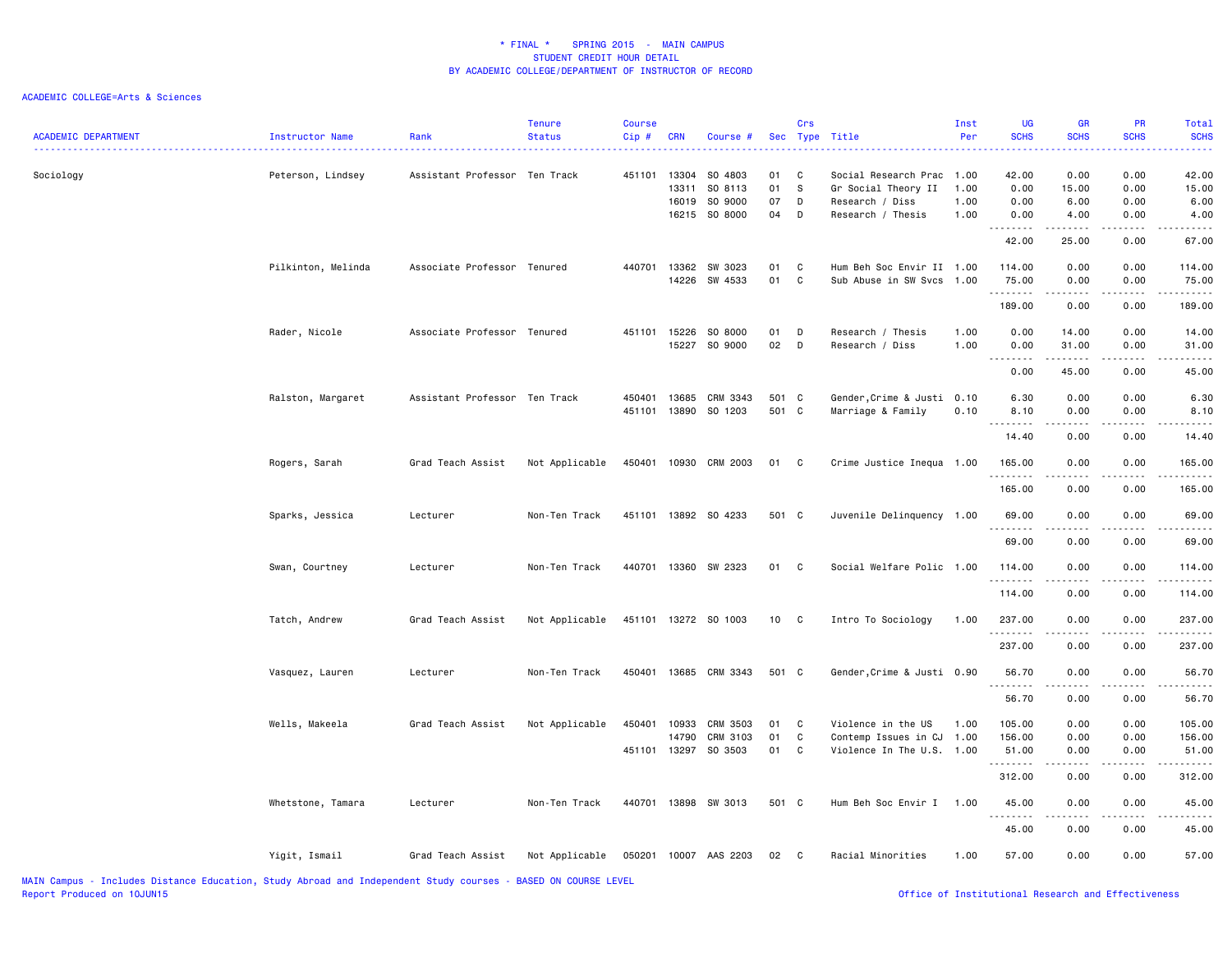| <b>ACADEMIC DEPARTMENT</b> | Instructor Name | Rank              | Tenure<br>Status | Course<br>Cip# | <b>CRN</b> | Course #                       |                | Crs | Sec Type Title                                   | Inst<br>Per  | <b>UG</b><br><b>SCHS</b>     | <b>GR</b><br><b>SCHS</b>  | <b>PR</b><br><b>SCHS</b>                                                        | Total<br><b>SCHS</b>         |
|----------------------------|-----------------|-------------------|------------------|----------------|------------|--------------------------------|----------------|-----|--------------------------------------------------|--------------|------------------------------|---------------------------|---------------------------------------------------------------------------------|------------------------------|
| Sociology                  | Yigit, Ismail   | Grad Teach Assist | Not Applicable   | 450201         |            | 13292 SO 2203<br>14263 AN 2203 | 02 C<br>02     | - C | Racial Minorities<br>Racial Minorities           | 1.00<br>1.00 | 51.00<br>3.00                | 0.00<br>0.00              | 0.00<br>0.00                                                                    | 51.00<br>3.00                |
|                            |                 |                   |                  |                |            |                                |                |     |                                                  |              | ---------<br>111.00          | ---------<br>0.00         | .<br>0.00                                                                       | .<br>111.00                  |
|                            | Young, Sarah    | Lecturer          | Non-Ten Track    | 440701         | 13897      | SW 3003<br>14903 SW 4643       | 501 C<br>501 C |     | Populations at-risk<br>S W Services in Scho 1.00 | 1.00         | 39.00<br>33.00<br>.<br>72.00 | 0.00<br>0.00<br>.<br>0.00 | 0.00<br>0.00<br>.<br>0.00                                                       | 39.00<br>33.00<br>.<br>72.00 |
| Sociology                  |                 |                   |                  |                |            |                                |                |     |                                                  |              | ========<br>7859.00          | ========<br>299.00        | $\qquad \qquad \equiv \equiv \equiv \equiv \equiv \equiv \equiv \equiv$<br>0.00 | 8158.00<br>=========         |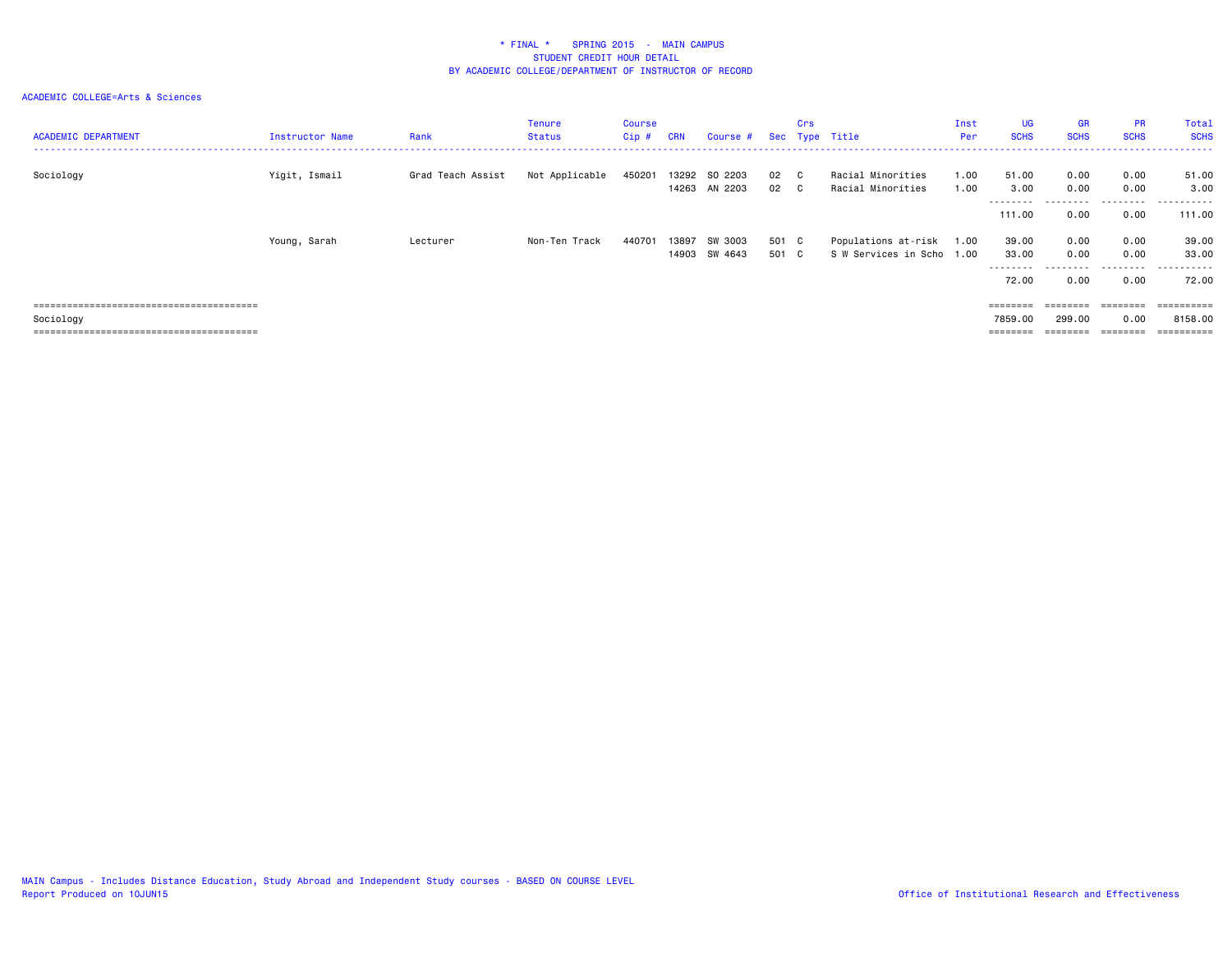| <b>ACADEMIC DEPARTMENT</b> | Instructor Name    | Rank                        | <b>Tenure</b><br><b>Status</b> | <b>Course</b><br>Cip# | <b>CRN</b> | Course #              |       | Crs                        | Sec Type Title            | Inst<br>Per | <b>UG</b><br><b>SCHS</b> | <b>GR</b><br><b>SCHS</b>                                                                                                          | <b>PR</b><br><b>SCHS</b>            | Total<br><b>SCHS</b>                                                                                                                                           |
|----------------------------|--------------------|-----------------------------|--------------------------------|-----------------------|------------|-----------------------|-------|----------------------------|---------------------------|-------------|--------------------------|-----------------------------------------------------------------------------------------------------------------------------------|-------------------------------------|----------------------------------------------------------------------------------------------------------------------------------------------------------------|
| Finance & Economics        | Byrd, Charles      | Lecturer                    | Non-Ten Track                  | 521501                | 13240      | REF 3433              | 01    | C                          | Real Property Evalua 1.00 |             | 48.00                    | 0.00                                                                                                                              | 0.00                                | 48.00                                                                                                                                                          |
|                            |                    |                             |                                |                       |            | 14118 REF 3333        | 01    | $\mathbf c$                | Principles of Real E 1.00 |             | 120.00<br>.              | 0.00<br>$\sim$ $\sim$ $\sim$ $\sim$                                                                                               | 0.00<br>.                           | 120.00<br>$\frac{1}{2} \left( \frac{1}{2} \right) \left( \frac{1}{2} \right) \left( \frac{1}{2} \right) \left( \frac{1}{2} \right) \left( \frac{1}{2} \right)$ |
|                            |                    |                             |                                |                       |            |                       |       |                            |                           |             | 168.00                   | 0.00                                                                                                                              | 0.00                                | 168.00                                                                                                                                                         |
|                            | Campbell, Randall  | Associate Professor Tenured |                                | 450601                | 14106      | EC 2123               | 06    | C                          | Prin Of Microecon         | 1.00        | 114.00                   | 0.00                                                                                                                              | 0.00                                | 114.00                                                                                                                                                         |
|                            |                    |                             |                                |                       | 16374      | EC 9000               | 02    | D                          | Research / Diss           | 1.00        | 0.00                     | 1.00                                                                                                                              | 0.00                                | 1.00                                                                                                                                                           |
|                            |                    |                             |                                | 450603                | 11171      | EC 4643               | 01    | C                          | Econ Forecasting & A 1.00 |             | 78.00                    | 0.00                                                                                                                              | 0.00                                | 78.00                                                                                                                                                          |
|                            |                    |                             |                                | 520601                | 11173      | EC 6643               | 01    | C                          | Econ Forecasting & A 1.00 |             | 0.00<br>.                | 3.00<br>$\sim$ $\sim$ $\sim$                                                                                                      | 0.00<br>.                           | 3.00<br>المتماما                                                                                                                                               |
|                            |                    |                             |                                |                       |            |                       |       |                            |                           |             | 192.00                   | 4.00                                                                                                                              | 0.00                                | 196.00                                                                                                                                                         |
|                            | Cheng, Jun         | Grad Teach Assist           | Not Applicable                 |                       |            | 450601 11164 EC 2123  | 03    | $\overline{\phantom{a}}$ C | Prin Of Microecon         | 1.00        | 195.00<br>.              | 0.00<br>.                                                                                                                         | 0.00<br>.                           | 195.00                                                                                                                                                         |
|                            |                    |                             |                                |                       |            |                       |       |                            |                           |             | 195.00                   | 0.00                                                                                                                              | 0.00                                | 195.00                                                                                                                                                         |
|                            | Cline, Brandon     | Associate Professor Tenured |                                | 520201                | 16018      | FIN 4000              | 02    | $\mathbf{I}$               | Directed Indiv Study 1.00 |             | 2.00                     | 0.00                                                                                                                              | 0.00                                | 2.00                                                                                                                                                           |
|                            |                    |                             |                                |                       | 16051      | FIN 4000              | 03    | $\mathbf{I}$               | Directed Indiv Study      | 1.00        | 2.00                     | 0.00                                                                                                                              | 0.00                                | 2.00                                                                                                                                                           |
|                            |                    |                             |                                |                       | 16155      | FIN 4000              | 04    | $\blacksquare$             | Directed Indiv Study 1.00 |             | 2.00                     | 0.00                                                                                                                              | 0.00                                | 2.00                                                                                                                                                           |
|                            |                    |                             |                                |                       | 16159      | FIN 4000              | 05    | $\mathbf{I}$               | Directed Indiv Study 1.00 |             | 2.00                     | 0.00                                                                                                                              | 0.00                                | 2.00                                                                                                                                                           |
|                            |                    |                             |                                |                       | 16161      | FIN 4000              | 06    | $\mathbf{I}$               | Directed Indiv Study 1.00 |             | 2.00                     | 0.00                                                                                                                              | 0.00                                | 2.00                                                                                                                                                           |
|                            |                    |                             |                                |                       | 16162      | FIN 4000              | 07    | $\mathbf{I}$               | Directed Indiv Study 1.00 |             | 2.00                     | 0.00                                                                                                                              | 0.00                                | 2.00                                                                                                                                                           |
|                            |                    |                             |                                |                       |            | 16214 FIN 4000        | 08    | $\mathbf{I}$               | Directed Indiv Study 1.00 |             | 2.00                     | 0.00                                                                                                                              | 0.00                                | 2.00                                                                                                                                                           |
|                            |                    |                             |                                |                       | 16282      | FIN 4000              | 09    | $\mathbf{I}$               | Directed Indiv Study 1.00 |             | 2.00                     | 0.00                                                                                                                              | 0.00                                | 2.00                                                                                                                                                           |
|                            |                    |                             |                                |                       | 16318      | <b>FIN 7000</b>       | 01 I  |                            | Directed Indiv Study 1.00 |             | 0.00                     | 2.00                                                                                                                              | 0.00                                | 2.00                                                                                                                                                           |
|                            |                    |                             |                                |                       | 16460      | FIN 4000              | 11    | $\mathbf{I}$               | Directed Indiv Study 1.00 |             | 3.00                     | 0.00                                                                                                                              | 0.00                                | 3.00                                                                                                                                                           |
|                            |                    |                             |                                | 520801 11729          |            | FIN 8113              | 01    | C                          | Corporate Finance         | 1.00        | 0.00                     | 81.00                                                                                                                             | 0.00                                | 81.00                                                                                                                                                          |
|                            |                    |                             |                                |                       |            | 14117 FIN 9733        | 01    | - S                        | Sem Fin Mkts And Ins      | 1.00        | 0.00<br>.                | 9.00                                                                                                                              | 0.00                                | 9.00<br>.                                                                                                                                                      |
|                            |                    |                             |                                |                       |            |                       |       |                            |                           |             | 19.00                    | 92.00                                                                                                                             | 0.00                                | 111.00                                                                                                                                                         |
|                            | Garner, Jacqueline | Professor                   | Tenured                        |                       |            | 520801 11711 FIN 3123 | 02    | C                          | Financial Management 1.00 |             | 225.00                   | 0.00                                                                                                                              | 0.00                                | 225.00                                                                                                                                                         |
|                            |                    |                             |                                |                       |            | 520806 11718 FIN 4223 | 01    | C                          | Intermediate Financi 1.00 |             | 138.00                   | 0.00                                                                                                                              | 0.00                                | 138.00                                                                                                                                                         |
|                            |                    |                             |                                |                       |            |                       |       |                            |                           |             | .<br>363.00              | $\omega$ is $\omega$ in $\omega$<br>0.00                                                                                          | $- - - - -$<br>0.00                 | .<br>363.00                                                                                                                                                    |
|                            | He, Wei            | Instructor                  | Non-Ten Track                  | 520801                | 11707      | FIN 3113              | 01    | C                          | Financial Systems         | 1.00        | 213.00                   | 0.00                                                                                                                              | 0.00                                | 213.00                                                                                                                                                         |
|                            |                    |                             |                                |                       | 11708      | FIN 3113              | 02    | $\mathbf{C}$               | Financial Systems         | 1.00        | 216.00                   | 0.00                                                                                                                              | 0.00                                | 216.00                                                                                                                                                         |
|                            |                    |                             |                                |                       | 13751      | FIN 3113              | 506 C |                            | Financial Systems         | 1.00        | 45.00                    | 0.00                                                                                                                              | 0.00                                | 45.00                                                                                                                                                          |
|                            |                    |                             |                                |                       |            | 520806 11726 FIN 4923 | 01    | C                          | International Fin Mg      | 1.00        | 102.00                   | 0.00                                                                                                                              | 0.00                                | 102.00<br>.                                                                                                                                                    |
|                            |                    |                             |                                |                       |            |                       |       |                            |                           |             | .<br>576.00              | $\sim$ $\sim$ $\sim$ $\sim$<br>0.00                                                                                               | $\sim$ $\sim$ $\sim$ $\sim$<br>0.00 | 576.00                                                                                                                                                         |
|                            | Henry, Thomas      | Lecturer                    | Non-Ten Track                  | 450601                |            | 13693 EC 2123         | 504 C |                            | Prin Of Microecon         | 1.00        | 39.00                    | 0.00                                                                                                                              | 0.00                                | 39.00                                                                                                                                                          |
|                            |                    |                             |                                |                       |            |                       |       |                            |                           |             | .<br>39.00               | 0.00                                                                                                                              | 0.00                                | 39.00                                                                                                                                                          |
|                            | Highfield, Michael | Associate Professor Tenured |                                |                       |            | 520801 11710 FIN 3123 | 01 C  |                            | Financial Management 1.00 |             | 189.00                   | 0.00                                                                                                                              | 0.00                                | 189.00                                                                                                                                                         |
|                            |                    |                             |                                |                       |            |                       |       |                            |                           |             | .<br>189.00              | $\frac{1}{2} \left( \frac{1}{2} \right) \left( \frac{1}{2} \right) \left( \frac{1}{2} \right) \left( \frac{1}{2} \right)$<br>0.00 | .<br>0.00                           | -----<br>189.00                                                                                                                                                |
|                            | King, Priscilla    | Lecturer                    | Non-Ten Track                  |                       |            | 521701 12309 INS 3203 | 01    | C                          | Prop And Cas Ins          | 1.00        | 123.00                   | 0.00                                                                                                                              | 0.00                                | 123.00                                                                                                                                                         |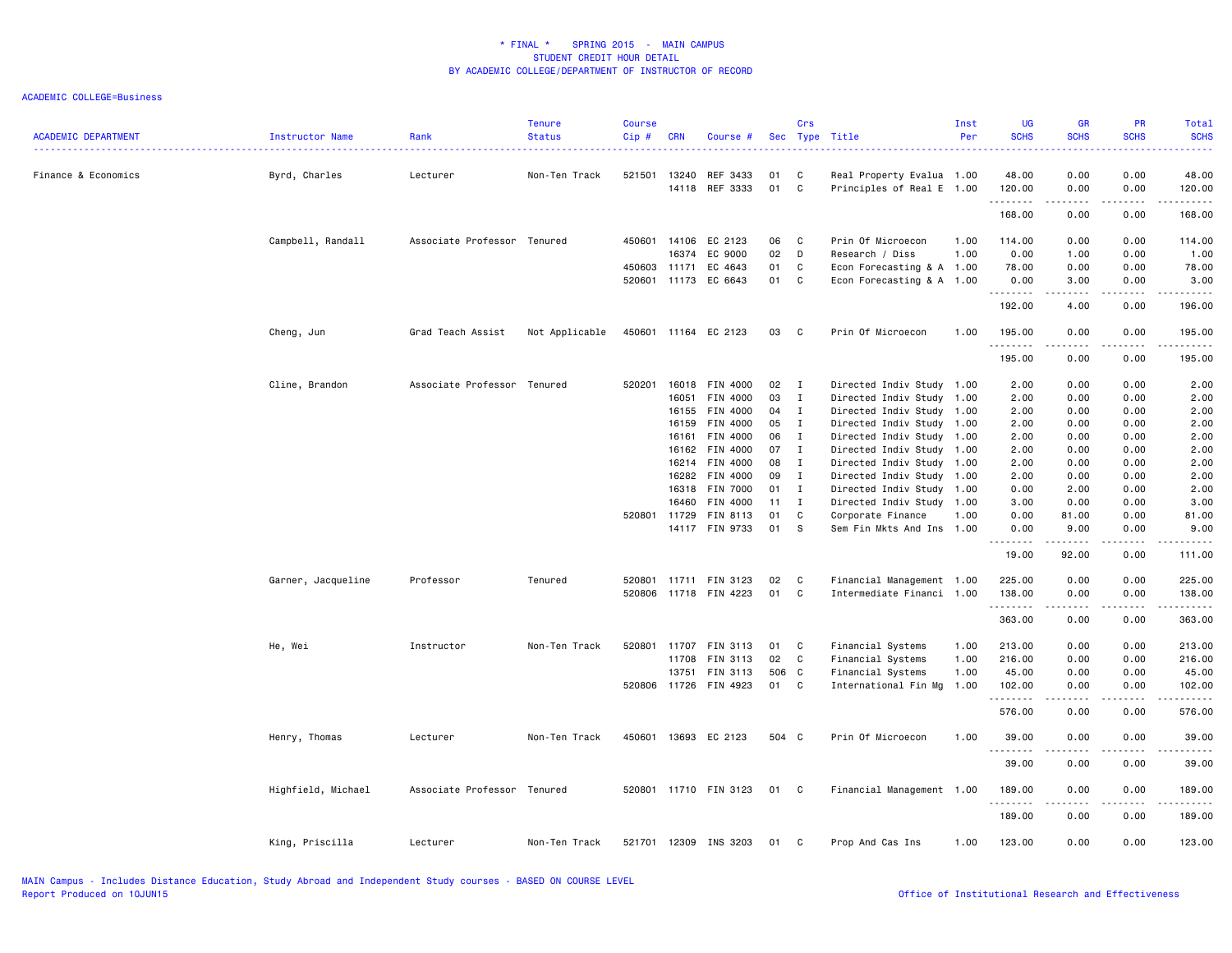| <b>ACADEMIC DEPARTMENT</b> | Instructor Name       | Rank                              | Tenure<br><b>Status</b> | <b>Course</b><br>Cip# | <b>CRN</b>   | Course #                       |          | Crs              | Sec Type Title                           | Inst<br>Per  | <b>UG</b><br><b>SCHS</b> | <b>GR</b><br><b>SCHS</b>                                                                                                                                     | PR<br><b>SCHS</b>                                                                                                                                            | Total<br><b>SCHS</b> |
|----------------------------|-----------------------|-----------------------------------|-------------------------|-----------------------|--------------|--------------------------------|----------|------------------|------------------------------------------|--------------|--------------------------|--------------------------------------------------------------------------------------------------------------------------------------------------------------|--------------------------------------------------------------------------------------------------------------------------------------------------------------|----------------------|
|                            |                       |                                   |                         |                       |              |                                |          |                  |                                          |              | .<br>123.00              | 0.00                                                                                                                                                         | 0.00                                                                                                                                                         | 123.00               |
| Finance & Economics        | Levant, Jared         | Visiting Assist Pro Non-Ten Track |                         | 450601<br>450603      |              | 14104 EC 2113<br>14110 EC 8643 | 04<br>01 | C<br>$\mathbf c$ | Prin Of Macroecon<br>Adv. Estimation Ec. | 1.00<br>1.00 | 207.00<br>0.00           | 0.00<br>21.00                                                                                                                                                | 0.00<br>0.00                                                                                                                                                 | 207.00<br>21.00      |
|                            |                       |                                   |                         |                       |              |                                |          |                  |                                          |              | .<br>207.00              | المستمال<br>21.00                                                                                                                                            | 0.00                                                                                                                                                         | 228.00               |
|                            | Liano, Kartono        | Professor                         | Tenured                 |                       | 520807 11722 | FIN 4423<br>14116 FIN 9433     | 01<br>01 | C<br>S           | Investments<br>Sem Portfolio Theory      | 1.00<br>1.00 | 117.00<br>0.00           | 0.00<br>9.00                                                                                                                                                 | 0.00<br>0.00                                                                                                                                                 | 117.00<br>9.00       |
|                            |                       |                                   |                         |                       |              |                                |          |                  |                                          |              | .<br>117.00              | .<br>9.00                                                                                                                                                    | 0.00                                                                                                                                                         | 126.00               |
|                            | Mallory, Lewis        | Lecturer                          | Non-Ten Track           |                       |              | 520803 11725 FIN 4723          | 01 C     |                  | Bank Management                          | 1.00         | 57.00<br><u>.</u>        | 0.00                                                                                                                                                         | 0.00                                                                                                                                                         | 57.00                |
|                            |                       |                                   |                         |                       |              |                                |          |                  |                                          |              | 57.00                    | 0.00                                                                                                                                                         | 0.00                                                                                                                                                         | 57.00                |
|                            | McAfee, Matthew       | Lecturer                          | Non-Ten Track           |                       |              | 521701 12310 INS 3303          | 01       | C)               | Life Insurance                           | 1.00         | 81.00<br>.               | 0.00<br>.                                                                                                                                                    | 0.00                                                                                                                                                         | 81.00                |
|                            |                       |                                   |                         |                       |              |                                |          |                  |                                          |              | 81.00                    | 0.00                                                                                                                                                         | 0.00                                                                                                                                                         | 81.00                |
|                            | Metz, Tammi           | Instructor                        | Non-Ten Track           | 240101                | 16334        | HON 4000                       | 15       | $\mathbf{I}$     | Directed Individual                      | 1.00         | 3.00                     | 0.00                                                                                                                                                         | 0.00                                                                                                                                                         | 3.00                 |
|                            |                       |                                   |                         | 520801                | 11706        | FIN 2003                       | 01       | C                | Personal Money Mgt                       | 1.00         | 201.00                   | 0.00                                                                                                                                                         | 0.00                                                                                                                                                         | 201.00               |
|                            |                       |                                   |                         | 520804                | 12307        | INS 2003                       | 01       | C                | Personal Money Manag                     | 1.00         | 18.00                    | 0.00                                                                                                                                                         | 0.00                                                                                                                                                         | 18.00                |
|                            |                       |                                   |                         |                       | 13835        | INS 3503                       | 506 C    |                  | Employee Benefits                        | 1.00         | 141.00                   | 0.00                                                                                                                                                         | 0.00                                                                                                                                                         | 141.00               |
|                            |                       |                                   |                         | 521701 12308          |              | INS 3103                       | 01 C     |                  | Prin Of Insurance                        | 1.00         | 144.00                   | 0.00                                                                                                                                                         | 0.00                                                                                                                                                         | 144.00               |
|                            |                       |                                   |                         |                       | 13834        | INS 3103                       | 506 C    |                  | Prin Of Insurance                        | 1.00         | 129.00<br>.              | 0.00<br>.                                                                                                                                                    | 0.00<br>.                                                                                                                                                    | 129.00<br>.          |
|                            |                       |                                   |                         |                       |              |                                |          |                  |                                          |              | 636.00                   | 0.00                                                                                                                                                         | 0.00                                                                                                                                                         | 636.00               |
|                            | Millea, Meghan        | Professor                         | Tenured                 | 450601                | 11157        | EC 2113                        | 01       | $\mathbf{C}$     | Prin Of Macroecon                        | 1.00         | 666.00                   | 0.00                                                                                                                                                         | 0.00                                                                                                                                                         | 666.00               |
|                            |                       |                                   |                         |                       | 11167        | EC 3113                        | 01       | C                | Interm Macroeconomic 1.00                |              | 135.00                   | 0.00                                                                                                                                                         | 0.00                                                                                                                                                         | 135.00               |
|                            |                       |                                   |                         |                       |              | 15711 EC 9000                  | 01       | D                | Research / Diss                          | 1.00         | 0.00<br>.                | 9.00<br>.                                                                                                                                                    | 0.00<br>$\frac{1}{2} \left( \frac{1}{2} \right) \left( \frac{1}{2} \right) \left( \frac{1}{2} \right) \left( \frac{1}{2} \right) \left( \frac{1}{2} \right)$ | 9.00<br>.            |
|                            |                       |                                   |                         |                       |              |                                |          |                  |                                          |              | 801.00                   | 9.00                                                                                                                                                         | 0.00                                                                                                                                                         | 810.00               |
|                            | Miller, Thomas W.     | Professor                         | Tenured                 | 520801                |              | 11713 FIN 3123                 | 04       | C                | Financial Management 1.00                |              | 210.00                   | 0.00                                                                                                                                                         | 0.00                                                                                                                                                         | 210.00               |
|                            |                       |                                   |                         | 520899                |              | 14112 FIN 4743                 | 01       | C                | Consumer Finance                         | 1.00         | 57.00<br>.               | 0.00                                                                                                                                                         | 0.00                                                                                                                                                         | 57.00<br>.           |
|                            |                       |                                   |                         |                       |              |                                |          |                  |                                          |              | 267.00                   | 0.00                                                                                                                                                         | 0.00                                                                                                                                                         | 267.00               |
|                            | Orozco Aleman, Sandra | Assistant Professor Ten Track     |                         |                       |              | 450601 11163 EC 2123           | 02       | C                | Prin Of Microecon                        | 1.00         | 114.00                   | 0.00                                                                                                                                                         | 0.00                                                                                                                                                         | 114.00               |
|                            |                       |                                   |                         |                       |              | 11169 EC 3123                  | 01       | C                | Interm Micro                             | 1.00         | 102.00<br>. <b>.</b>     | 0.00<br>.                                                                                                                                                    | 0.00<br>.                                                                                                                                                    | 102.00<br>.          |
|                            |                       |                                   |                         |                       |              |                                |          |                  |                                          |              | 216.00                   | 0.00                                                                                                                                                         | 0.00                                                                                                                                                         | 216.00               |
|                            | Patton, Michaela      | Lecturer                          | Non-Ten Track           | 450601                | 11158        | EC 2113                        | 02       | C                | Prin Of Macroecon                        | 1.00         | 198.00                   | 0.00                                                                                                                                                         | 0.00                                                                                                                                                         | 198.00               |
|                            |                       |                                   |                         |                       |              | 11159 EC 2113                  | 03       | $\mathbf{C}$     | Prin Of Macroecon                        | 1.00         | 636.00                   | 0.00                                                                                                                                                         | 0.00                                                                                                                                                         | 636.00               |
|                            |                       |                                   |                         |                       |              |                                |          |                  |                                          |              | .<br>834.00              | $\frac{1}{2} \left( \frac{1}{2} \right) \left( \frac{1}{2} \right) \left( \frac{1}{2} \right) \left( \frac{1}{2} \right) \left( \frac{1}{2} \right)$<br>0.00 | .<br>0.00                                                                                                                                                    | 834.00               |
|                            | Rhodes, Heather       | Visiting Assist Pro Non-Ten Track |                         | 520201                | 15797        | FIN 4000                       | 01       | I                | Directed Indiv Study 1.00                |              | 3.00                     | 0.00                                                                                                                                                         | 0.00                                                                                                                                                         | 3.00                 |
|                            |                       |                                   |                         |                       |              | 520801 11712 FIN 3123          | 03       | $\mathbf{C}$     | Financial Management 1.00                |              | 231.00                   | 0.00                                                                                                                                                         | 0.00                                                                                                                                                         | 231.00               |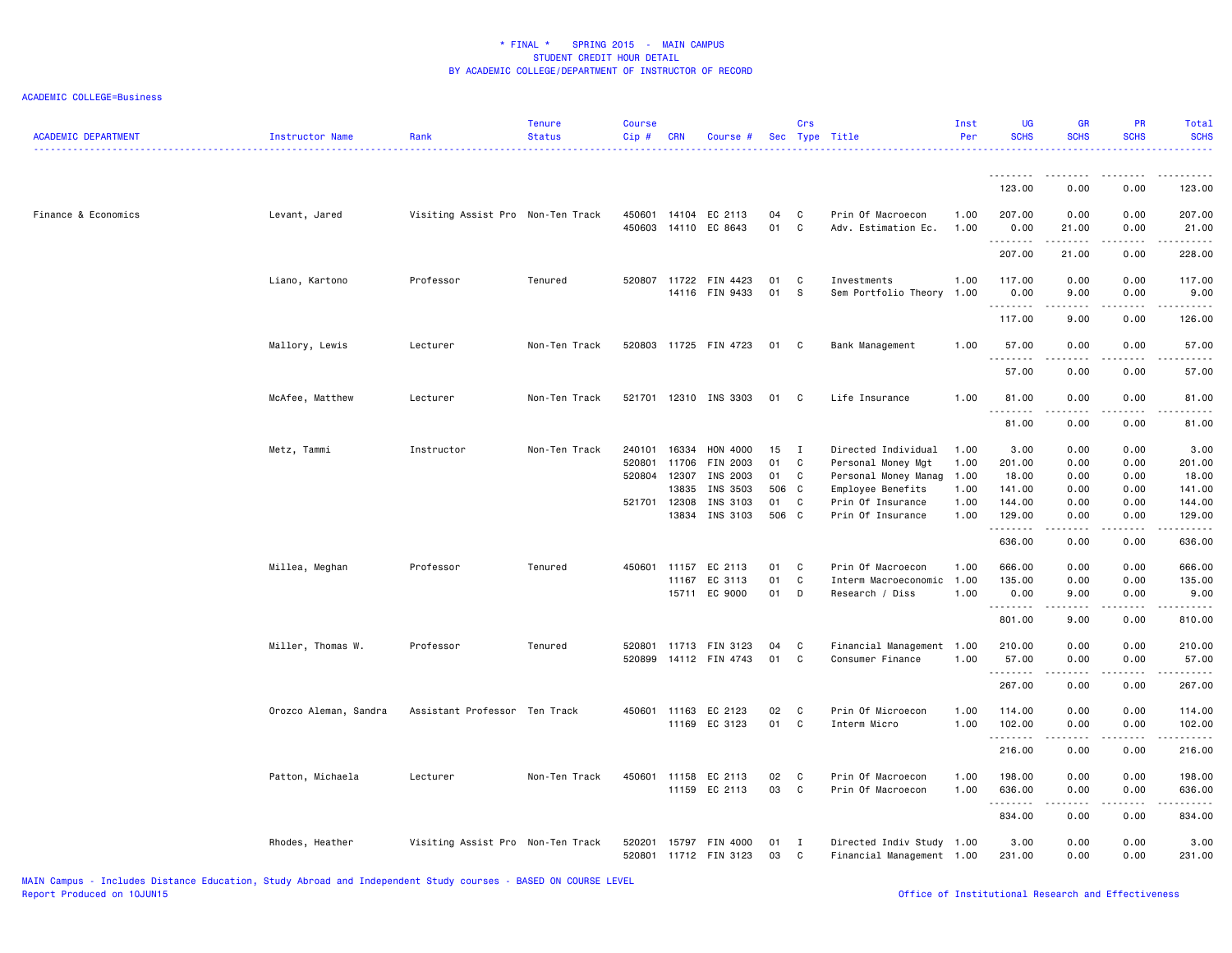| <b>ACADEMIC DEPARTMENT</b> | Instructor Name     | Rank                              | <b>Tenure</b><br><b>Status</b> | <b>Course</b><br>Cip#      | <b>CRN</b>                                       | Course #                                                                              |                                        | Crs                                                              | Sec Type Title                                                                                                                                                                | Inst<br>Per          | <b>UG</b><br><b>SCHS</b>                                | <b>GR</b><br><b>SCHS</b>                                                                                                                                      | <b>PR</b><br><b>SCHS</b>                             | Total<br><b>SCHS</b><br>.                                                                                                                                    |
|----------------------------|---------------------|-----------------------------------|--------------------------------|----------------------------|--------------------------------------------------|---------------------------------------------------------------------------------------|----------------------------------------|------------------------------------------------------------------|-------------------------------------------------------------------------------------------------------------------------------------------------------------------------------|----------------------|---------------------------------------------------------|---------------------------------------------------------------------------------------------------------------------------------------------------------------|------------------------------------------------------|--------------------------------------------------------------------------------------------------------------------------------------------------------------|
| Finance & Economics        | Rhodes, Heather     | Visiting Assist Pro Non-Ten Track |                                |                            |                                                  | 520801 11720 FIN 4243                                                                 | 01                                     | C                                                                | Senior Seminar in Fi 1.00                                                                                                                                                     |                      | 87.00<br>.                                              | 0.00<br>.                                                                                                                                                     | 0.00<br>$\frac{1}{2}$                                | 87.00<br>.                                                                                                                                                   |
|                            |                     |                                   |                                |                            |                                                  |                                                                                       |                                        |                                                                  |                                                                                                                                                                               |                      | 321.00                                                  | 0.00                                                                                                                                                          | 0.00                                                 | 321.00                                                                                                                                                       |
|                            | Rogers, Kevin       | Non-Faculty                       | Tenured                        |                            | 450601 14107                                     | EC 3333                                                                               | 01                                     | C.                                                               | Managerial Economics 1.00                                                                                                                                                     |                      | 72.00                                                   | 0.00                                                                                                                                                          | 0.00                                                 | 72.00                                                                                                                                                        |
|                            |                     |                                   |                                |                            |                                                  | 16362 EC 4000                                                                         | 04                                     | $\mathbf{I}$                                                     | Directed Indiv Study 1.00                                                                                                                                                     |                      | 3.00<br>.                                               | 0.00                                                                                                                                                          | 0.00                                                 | 3.00<br>$\frac{1}{2} \left( \frac{1}{2} \right) \left( \frac{1}{2} \right) \left( \frac{1}{2} \right) \left( \frac{1}{2} \right) \left( \frac{1}{2} \right)$ |
|                            |                     |                                   |                                |                            |                                                  |                                                                                       |                                        |                                                                  |                                                                                                                                                                               |                      | 75.00                                                   | 0.00                                                                                                                                                          | 0.00                                                 | 75.00                                                                                                                                                        |
|                            | Roskelley, Kenneth  | Associate Professor Tenured       |                                | 520201<br>520801           | 13752                                            | 16418 FIN 9000<br>FIN 3123<br>13753 FIN 8113                                          | 01<br>504 C<br>501 C                   | D                                                                | Research / Diss<br>Financial Management 1.00<br>Corporate Finance                                                                                                             | 1.00<br>1.00         | 0.00<br>93.00<br>0.00<br>.                              | 1.00<br>0.00<br>57.00<br>.                                                                                                                                    | 0.00<br>0.00<br>0.00<br>.                            | 1.00<br>93.00<br>57.00<br>.                                                                                                                                  |
|                            |                     |                                   |                                |                            |                                                  |                                                                                       |                                        |                                                                  |                                                                                                                                                                               |                      | 93.00                                                   | 58.00                                                                                                                                                         | 0.00                                                 | 151.00                                                                                                                                                       |
|                            | Smith, Rebecca      | Extension Assist Pr Non-Ten Track |                                | 010103                     | 10120                                            | AEC 2713<br>10121 AEC 2713                                                            | 01<br>H01 C                            | C                                                                | Intro to Food & Reso 1.00<br>Honors Intro Food & 1.00                                                                                                                         |                      | 321.00<br>15.00<br>.                                    | 0.00<br>0.00                                                                                                                                                  | 0.00<br>0.00<br>$\frac{1}{2}$                        | 321.00<br>15.00<br>.                                                                                                                                         |
|                            |                     |                                   |                                |                            |                                                  |                                                                                       |                                        |                                                                  |                                                                                                                                                                               |                      | 336.00                                                  | 0.00                                                                                                                                                          | 0.00                                                 | 336.00                                                                                                                                                       |
|                            | Spurlin, William    | Assistant Professor Ten Track     |                                |                            |                                                  | 520601 13694 EC 8103                                                                  | 501 C                                  |                                                                  | Econ for Managers                                                                                                                                                             | 1.00                 | 0.00<br>.                                               | 60.00<br>$\frac{1}{2} \left( \frac{1}{2} \right) \left( \frac{1}{2} \right) \left( \frac{1}{2} \right) \left( \frac{1}{2} \right) \left( \frac{1}{2} \right)$ | 0.00<br>.                                            | 60.00<br>.                                                                                                                                                   |
|                            |                     |                                   |                                |                            |                                                  |                                                                                       |                                        |                                                                  |                                                                                                                                                                               |                      | 0.00                                                    | 60.00                                                                                                                                                         | 0.00                                                 | 60.00                                                                                                                                                        |
|                            | Thomas, Mary        | Associate Professor Tenured       |                                |                            |                                                  | 450601 11162 EC 2123                                                                  | 01                                     | C                                                                | Prin Of Microecon                                                                                                                                                             | 1.00                 | 507.00                                                  | 0.00                                                                                                                                                          | 0.00                                                 | 507.00                                                                                                                                                       |
|                            |                     |                                   |                                |                            | 14227<br>14228                                   | EC 4990<br>EC 6990                                                                    | 01<br>01                               | C<br>C                                                           | Special Topic In EC<br>Special Topic In EC                                                                                                                                    | 1.00<br>1.00         | 24.00<br>0.00                                           | 0.00<br>3.00                                                                                                                                                  | 0.00<br>0.00                                         | 24.00<br>3.00                                                                                                                                                |
|                            |                     |                                   |                                |                            |                                                  |                                                                                       |                                        |                                                                  |                                                                                                                                                                               |                      | .<br>531.00                                             | 3.00                                                                                                                                                          | 0.00                                                 | 534.00                                                                                                                                                       |
|                            | Wade, Lloyd         | Assistant Professor Ten Track     |                                |                            |                                                  | 520801 11717 FIN 3723<br>520804 12311 INS 4503                                        | 01<br>01                               | C<br>C                                                           | Financial Markets<br>Enterprise Risk Mgmt 1.00                                                                                                                                | 1.00                 | 141.00<br>36.00<br><u>.</u>                             | 0.00<br>0.00<br><b></b>                                                                                                                                       | 0.00<br>0.00<br>.                                    | 141.00<br>36.00<br>.                                                                                                                                         |
|                            |                     |                                   |                                |                            |                                                  |                                                                                       |                                        |                                                                  |                                                                                                                                                                               |                      | 177.00                                                  | 0.00                                                                                                                                                          | 0.00                                                 | 177.00                                                                                                                                                       |
|                            | Williamson, Claudia | Assistant Professor Ten Track     |                                | 450601                     | 11165                                            | EC 2123<br>14105 EC 2123<br>16219 EC 7000                                             | 04<br>05<br>01                         | C<br>$\mathbf c$<br>$\mathbf{I}$                                 | Prin Of Microecon<br>Prin Of Microecon<br>Directed Indiv Study 1.00                                                                                                           | 1.00<br>1.00         | 198.00<br>207.00<br>0.00<br>.                           | 0.00<br>0.00<br>3.00<br>$\begin{array}{cccccccccccccc} \bullet & \bullet & \bullet & \bullet & \bullet & \bullet & \bullet \end{array}$                       | 0.00<br>0.00<br>0.00<br>-----                        | 198.00<br>207.00<br>3.00<br>.                                                                                                                                |
|                            |                     |                                   |                                |                            |                                                  |                                                                                       |                                        |                                                                  |                                                                                                                                                                               |                      | 405.00                                                  | 3.00                                                                                                                                                          | 0.00                                                 | 408.00                                                                                                                                                       |
|                            | Wiseman, Travis     | Clinical Assist Pro Non-Ten Track |                                | 450601<br>450605<br>520601 | 14109<br>15269<br>14108<br>14823<br>521101 12255 | EC 6323<br>14953 EC 4000<br>15072 EC 4000<br>EC 4000<br>EC 4323<br>EC 4713<br>IB 3900 | 01<br>01<br>02<br>03<br>01<br>01<br>01 | C<br>$\mathbf{I}$<br>$\mathbf{I}$<br>$\mathbf{I}$<br>C<br>C<br>E | International Econom 1.00<br>Directed Indiv Study 1.00<br>Directed Indiv Study 1.00<br>Directed Indiv Study 1.00<br>International Econom<br>Industrial Orgs<br>IB Intern Work | 1.00<br>1.00<br>1.00 | 0.00<br>3.00<br>3.00<br>3.00<br>108.00<br>30.00<br>6.00 | 6.00<br>0.00<br>0.00<br>0.00<br>0.00<br>0.00<br>0.00                                                                                                          | 0.00<br>0.00<br>0.00<br>0.00<br>0.00<br>0.00<br>0.00 | 6.00<br>3.00<br>3.00<br>3.00<br>108.00<br>30.00<br>6.00                                                                                                      |
|                            |                     |                                   |                                |                            | 12256                                            | IB 4903                                                                               | 01                                     | E                                                                | IB Intern Academics                                                                                                                                                           | 1.00                 | 18.00<br>.<br>171.00                                    | 0.00<br>.<br>6.00                                                                                                                                             | 0.00<br>.<br>0.00                                    | 18.00<br>.<br>177.00                                                                                                                                         |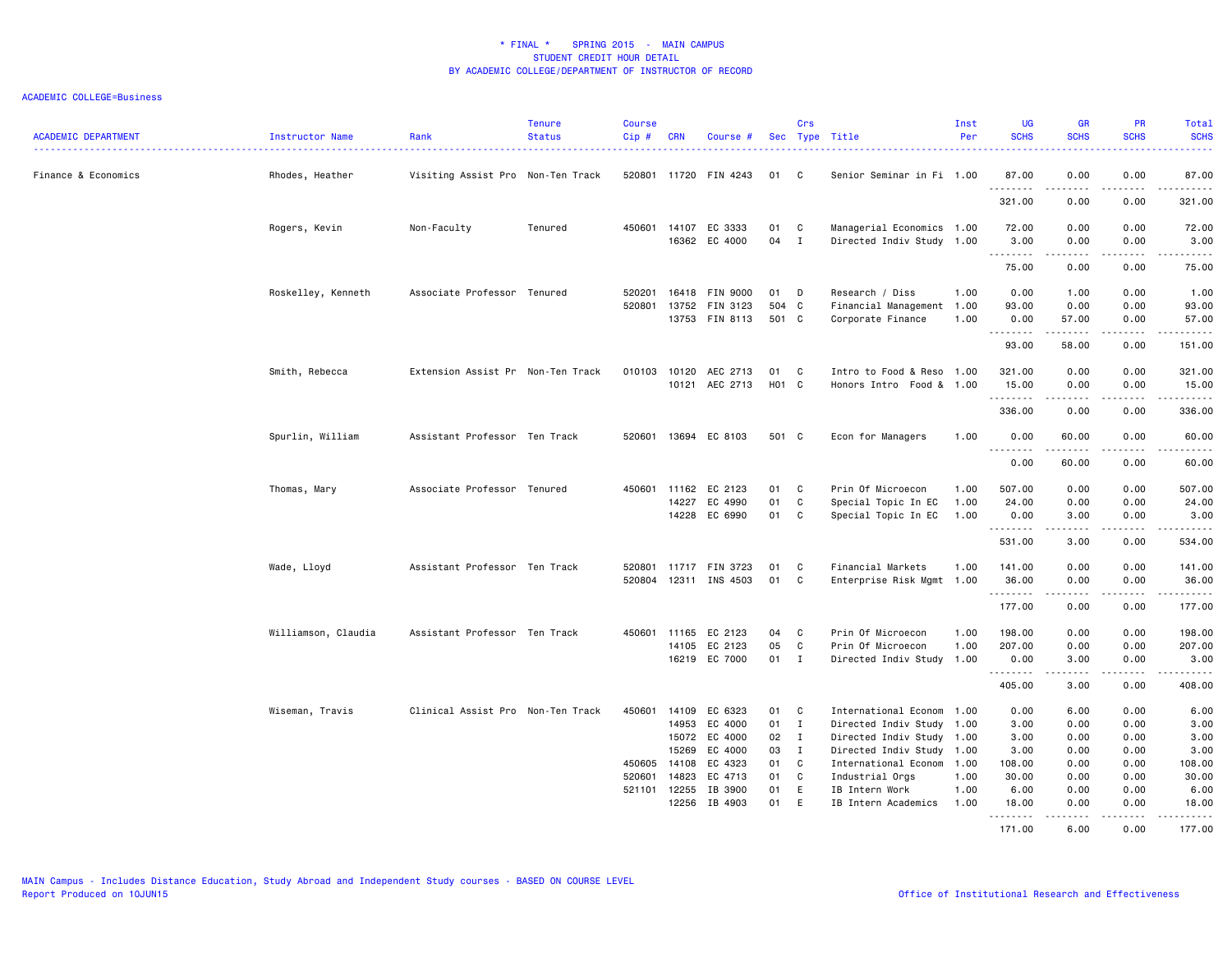### ACADEMIC COLLEGE=Business

|                     |                 | Tenure |  |  | Inst UG GR PR Total                 |  |
|---------------------|-----------------|--------|--|--|-------------------------------------|--|
| ACADEMIC DEPARTMENT | Instructor Name |        |  |  | <b>Per SCHS SCHS SCHS SCHS SCHS</b> |  |
|                     |                 |        |  |  |                                     |  |

======================================== ======== ======== ======== ==========

======================================== ======== ======== ======== ==========

 Finance & Economics 7189.00 265.00 0.00 7454.00-------- ------- -------- ---------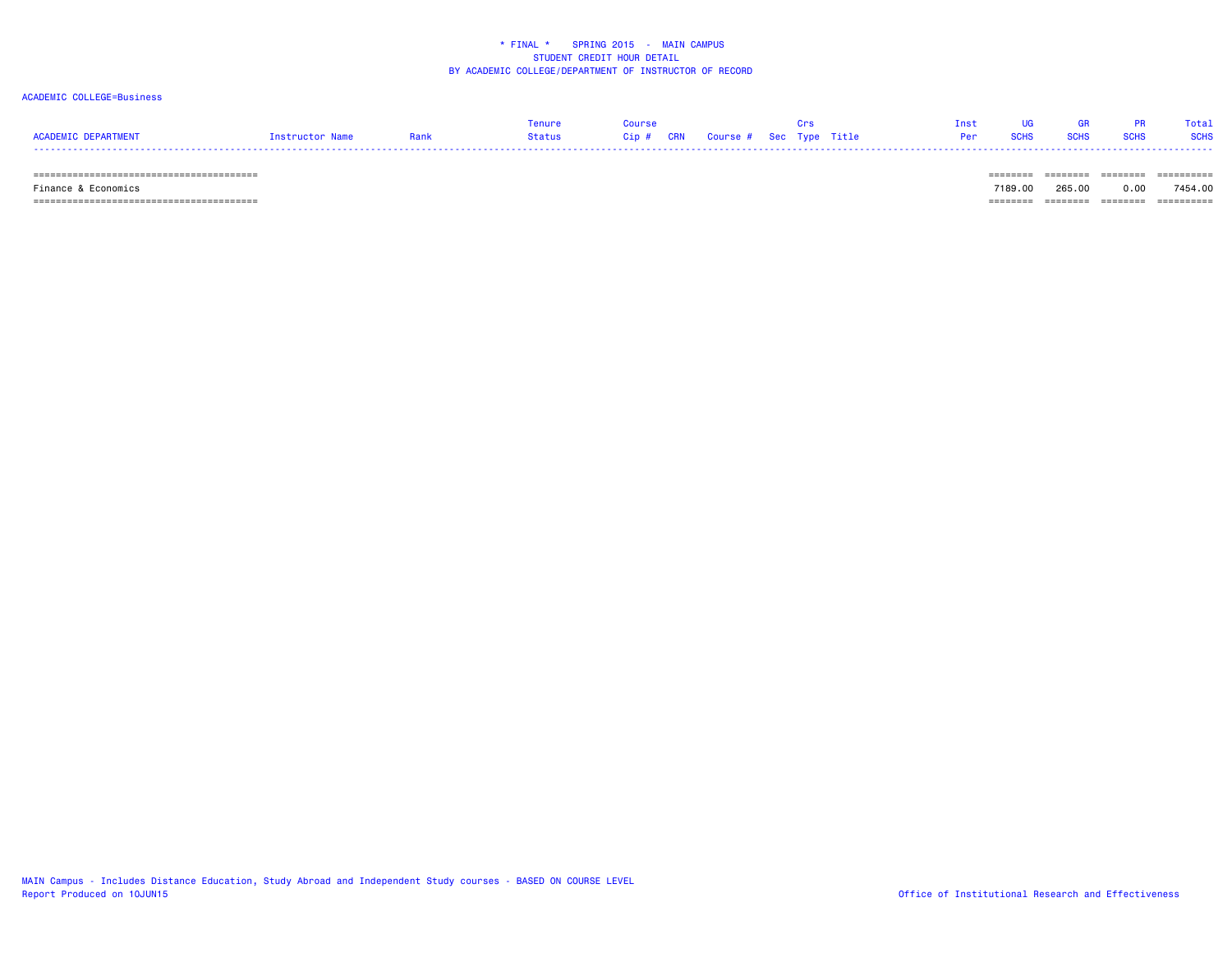| <b>ACADEMIC DEPARTMENT</b>       | Instructor Name    | Rank                          | <b>Tenure</b><br><b>Status</b> | <b>Course</b><br>Cip#      | <b>CRN</b>                       | Course #                                     |                         | Crs                   | Sec Type Title                                                                                                   | Inst<br>Per          | <b>UG</b><br><b>SCHS</b>                                                                                                                                                                                                                                                                                                                                                                                                                                                                                 | <b>GR</b><br><b>SCHS</b>       | PR<br><b>SCHS</b>            | Total<br><b>SCHS</b><br>$\frac{1}{2} \left( \frac{1}{2} \right) \left( \frac{1}{2} \right) \left( \frac{1}{2} \right) \left( \frac{1}{2} \right)$              |
|----------------------------------|--------------------|-------------------------------|--------------------------------|----------------------------|----------------------------------|----------------------------------------------|-------------------------|-----------------------|------------------------------------------------------------------------------------------------------------------|----------------------|----------------------------------------------------------------------------------------------------------------------------------------------------------------------------------------------------------------------------------------------------------------------------------------------------------------------------------------------------------------------------------------------------------------------------------------------------------------------------------------------------------|--------------------------------|------------------------------|----------------------------------------------------------------------------------------------------------------------------------------------------------------|
| Management & Information Systems | Barnett, Timothy   | Professor                     | Tenured                        | 520201<br>521301<br>521302 | 12573<br>12556<br>16078          | MGT 3823<br>MGT 3114<br>MGT 9000             | 01<br>01<br>03          | C<br>C<br>D           | Responsible Leadersh<br>Prin of Mgt & Prod<br>Research / Diss                                                    | 1.00<br>1.00<br>1.00 | 150.00<br>644.00<br>0.00                                                                                                                                                                                                                                                                                                                                                                                                                                                                                 | 0.00<br>0.00<br>1.00           | 0.00<br>0.00<br>0.00         | 150.00<br>644.00<br>1.00                                                                                                                                       |
|                                  |                    |                               |                                |                            |                                  |                                              |                         |                       |                                                                                                                  |                      | --------<br>794.00                                                                                                                                                                                                                                                                                                                                                                                                                                                                                       | -----<br>1.00                  | .<br>0.00                    | .<br>795.00                                                                                                                                                    |
|                                  | Canfield, Stephen  | Instructor                    | Non-Ten Track                  | 521201                     | 10503<br>10504<br>10505<br>10506 | BIS 1733<br>BIS 1733<br>BIS 1733<br>BIS 1753 | 01<br>02<br>03<br>01    | C<br>C<br>C<br>C      | Visual Basic Program 1.00<br>Visual Basic Program 1.00<br>Visual Basic Program 1.00<br>Intro to Business CO 1.00 |                      | 144.00<br>93.00<br>132.00<br>84.00                                                                                                                                                                                                                                                                                                                                                                                                                                                                       | 0.00<br>0.00<br>0.00<br>0.00   | 0.00<br>0.00<br>0.00<br>0.00 | 144.00<br>93.00<br>132.00<br>84.00                                                                                                                             |
|                                  |                    |                               |                                |                            |                                  |                                              |                         |                       |                                                                                                                  |                      | .<br>453.00                                                                                                                                                                                                                                                                                                                                                                                                                                                                                              | .<br>0.00                      | 0.00                         | $\frac{1}{2} \left( \frac{1}{2} \right) \left( \frac{1}{2} \right) \left( \frac{1}{2} \right) \left( \frac{1}{2} \right) \left( \frac{1}{2} \right)$<br>453.00 |
|                                  | Chrisman, James    | Professor                     | Tenured                        | 520201<br>521302           | 14051<br>15870<br>15888          | MGT 9933<br>MGT 9143<br>MGT 9000             | 01<br>01<br>01          | C<br>C<br>D           | Strategy Implement<br>Dev Of Mgt Theory<br>Research / Diss                                                       | 1.00<br>1.00<br>1.00 | 0.00<br>0.00<br>0.00<br>.                                                                                                                                                                                                                                                                                                                                                                                                                                                                                | 9.00<br>6.00<br>18.00<br>.     | 0.00<br>0.00<br>0.00<br>.    | 9.00<br>6.00<br>18.00<br>. <u>.</u>                                                                                                                            |
|                                  |                    |                               |                                |                            |                                  |                                              |                         |                       |                                                                                                                  |                      | 0.00                                                                                                                                                                                                                                                                                                                                                                                                                                                                                                     | 33.00                          | 0.00                         | 33.00                                                                                                                                                          |
|                                  | Crossler, Robert   | Assistant Professor Ten Track |                                | 521201                     | 10500<br>10518<br>13652<br>16036 | BIS 1012<br>BIS 8313<br>BIS 8313<br>BIS 9000 | 01<br>01<br>501 C<br>03 | C<br>$\mathbb C$<br>D | Intro to Bus Info Sy 1.00<br>Adv Database Des Adm<br>Adv Database Des Adm<br>Research / Diss                     | 1.00<br>1.00<br>1.00 | 562.00<br>0.00<br>0.00<br>0.00                                                                                                                                                                                                                                                                                                                                                                                                                                                                           | 0.00<br>33.00<br>24.00<br>9.00 | 0.00<br>0.00<br>0.00<br>0.00 | 562.00<br>33.00<br>24.00<br>9.00                                                                                                                               |
|                                  |                    |                               |                                |                            |                                  |                                              |                         |                       |                                                                                                                  |                      | .<br>562.00                                                                                                                                                                                                                                                                                                                                                                                                                                                                                              | ------<br>66.00                | .<br>0.00                    | .<br>628.00                                                                                                                                                    |
|                                  | Daspit, Joshua     | Assistant Professor Ten Track |                                | 520101                     | 10547                            | <b>BUS 4853</b>                              | 01                      | C                     | <b>Business Policy</b>                                                                                           | 1.00                 | 129.00<br>.                                                                                                                                                                                                                                                                                                                                                                                                                                                                                              | 0.00<br>.                      | 0.00<br>بالمستعاد            | 129.00<br><u>.</u>                                                                                                                                             |
|                                  |                    |                               |                                |                            |                                  |                                              |                         |                       |                                                                                                                  |                      | 129.00                                                                                                                                                                                                                                                                                                                                                                                                                                                                                                   | 0.00                           | 0.00                         | 129.00                                                                                                                                                         |
|                                  | Fang, Hanging      | Grad Teach Assist             | Not Applicable                 | 520101                     | 10551<br>10552                   | <b>BUS 4853</b><br><b>BUS 4853</b>           | 05<br>06                | C<br>C                | <b>Business Policy</b><br><b>Business Policy</b>                                                                 | 1.00<br>1.00         | 138.00<br>138.00<br>.                                                                                                                                                                                                                                                                                                                                                                                                                                                                                    | 0.00<br>0.00                   | 0.00<br>0.00<br>.            | 138.00<br>138.00<br>.                                                                                                                                          |
|                                  |                    |                               |                                |                            |                                  |                                              |                         |                       |                                                                                                                  |                      | 276.00                                                                                                                                                                                                                                                                                                                                                                                                                                                                                                   | .<br>0.00                      | 0.00                         | 276.00                                                                                                                                                         |
|                                  | Githinji, Martin   | Grad Teach Assist             | Not Applicable                 | 521201                     |                                  | 10501 BIS 1012                               | 02                      | $\mathbf{C}$          | Intro to Bus Info Sy 1.00                                                                                        |                      | 150.00<br><u>.</u>                                                                                                                                                                                                                                                                                                                                                                                                                                                                                       | 0.00<br>.                      | 0.00<br>.                    | 150.00<br>$- - - - - - -$                                                                                                                                      |
|                                  |                    |                               |                                |                            |                                  |                                              |                         |                       |                                                                                                                  |                      | 150.00                                                                                                                                                                                                                                                                                                                                                                                                                                                                                                   | 0.00                           | 0.00                         | 150.00                                                                                                                                                         |
|                                  | Hammond, Nathaniel | Grad Teach Assist             | Not Applicable                 | 521301                     | 12557                            | MGT 3114                                     | 02                      | $\mathbf{C}$          | Prin of Mgt & Prod                                                                                               | 1.00                 | 644.00<br><u>.</u>                                                                                                                                                                                                                                                                                                                                                                                                                                                                                       | 0.00                           | 0.00                         | 644.00                                                                                                                                                         |
|                                  |                    |                               |                                |                            |                                  |                                              |                         |                       |                                                                                                                  |                      | 644.00                                                                                                                                                                                                                                                                                                                                                                                                                                                                                                   | 0.00                           | 0.00                         | 644.00                                                                                                                                                         |
|                                  | Holt, Daniel       | Assistant Professor Ten Track |                                | 520701                     | 12566<br>12567                   | MGT 3323<br>MGT 3323                         | 01<br>02                | C<br>C                | Entrepreneurship<br>Entrepreneurship                                                                             | 1.00<br>1.00         | 96.00<br>84.00<br>$\begin{array}{cccccccccccccc} \multicolumn{2}{c}{} & \multicolumn{2}{c}{} & \multicolumn{2}{c}{} & \multicolumn{2}{c}{} & \multicolumn{2}{c}{} & \multicolumn{2}{c}{} & \multicolumn{2}{c}{} & \multicolumn{2}{c}{} & \multicolumn{2}{c}{} & \multicolumn{2}{c}{} & \multicolumn{2}{c}{} & \multicolumn{2}{c}{} & \multicolumn{2}{c}{} & \multicolumn{2}{c}{} & \multicolumn{2}{c}{} & \multicolumn{2}{c}{} & \multicolumn{2}{c}{} & \multicolumn{2}{c}{} & \multicolumn{2}{c}{} & \$ | 0.00<br>0.00<br>المستمال       | 0.00<br>0.00<br>-----        | 96.00<br>84.00<br>.                                                                                                                                            |
|                                  |                    |                               |                                |                            |                                  |                                              |                         |                       |                                                                                                                  |                      | 180.00                                                                                                                                                                                                                                                                                                                                                                                                                                                                                                   | 0.00                           | 0.00                         | 180.00                                                                                                                                                         |
|                                  | Lack, Susan        | Instructor                    | Non-Ten Track                  | 520201                     | 12558<br>12561                   | MGT 3213<br>MGT 3213                         | 01<br>04                | C<br>C                | Org Communications<br>Org Communications                                                                         | 1.00<br>1.00         | 135.00<br>135.00                                                                                                                                                                                                                                                                                                                                                                                                                                                                                         | 0.00<br>0.00                   | 0.00<br>0.00                 | 135.00<br>135.00                                                                                                                                               |
|                                  |                    |                               |                                |                            |                                  |                                              |                         |                       |                                                                                                                  |                      | --------<br>270.00                                                                                                                                                                                                                                                                                                                                                                                                                                                                                       | $  -$<br>0.00                  | $- - - -$<br>0.00            | <u>.</u><br>270.00                                                                                                                                             |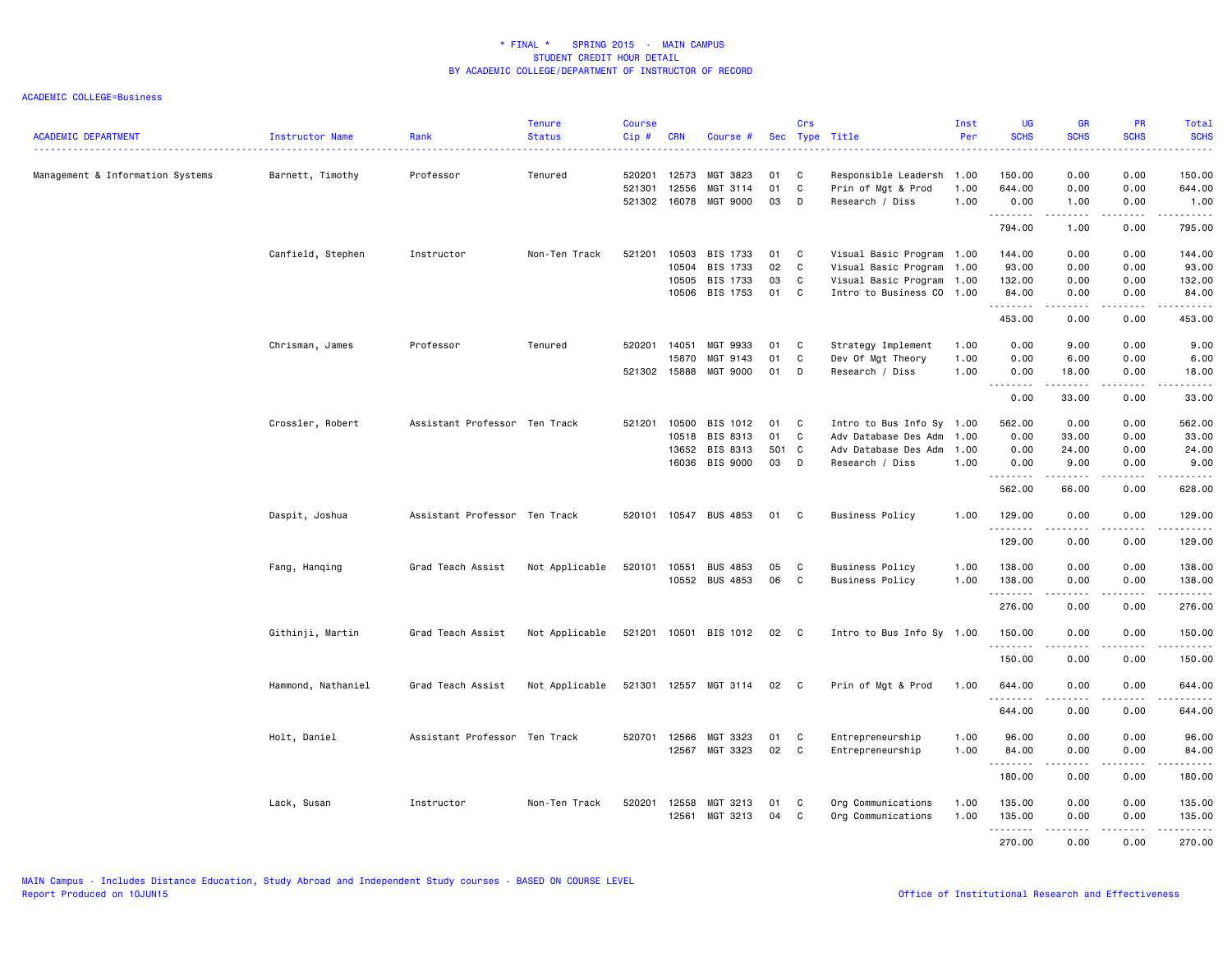| <b>ACADEMIC DEPARTMENT</b>       | Instructor Name  | Rank                          | <b>Tenure</b><br><b>Status</b> | <b>Course</b><br>Cip# | <b>CRN</b>     | Course #                           |          | Crs               | Sec Type Title                                   | Inst<br>Per  | <b>UG</b><br><b>SCHS</b> | <b>GR</b><br><b>SCHS</b>                                                                                                                                     | <b>PR</b><br><b>SCHS</b>            | <b>Total</b><br><b>SCHS</b>                                                                                                                                  |
|----------------------------------|------------------|-------------------------------|--------------------------------|-----------------------|----------------|------------------------------------|----------|-------------------|--------------------------------------------------|--------------|--------------------------|--------------------------------------------------------------------------------------------------------------------------------------------------------------|-------------------------------------|--------------------------------------------------------------------------------------------------------------------------------------------------------------|
| Management & Information Systems | Li, Zonghui      | Grad Teach Assist             | Not Applicable                 | 520101                | 10549<br>10550 | <b>BUS 4853</b><br><b>BUS 4853</b> | 03<br>04 | C<br>$\mathbf{C}$ | <b>Business Policy</b><br><b>Business Policy</b> | 1.00<br>1.00 | 138.00<br>78.00          | 0.00<br>0.00                                                                                                                                                 | 0.00<br>0.00                        | 138.00<br>78.00                                                                                                                                              |
|                                  |                  |                               |                                |                       |                |                                    |          |                   |                                                  |              | .<br>216.00              | .<br>0.00                                                                                                                                                    | .<br>0.00                           | .<br>216.00                                                                                                                                                  |
|                                  | Long, Rebecca    | Non-Faculty                   | Tenured                        |                       |                | 521302 16055 MGT 9000              | 02       | D                 | Research / Diss                                  | 1.00         | 0.00                     | 9.00                                                                                                                                                         | 0.00                                | 9.00                                                                                                                                                         |
|                                  |                  |                               |                                |                       |                |                                    |          |                   |                                                  |              | -----<br>0.00            | .<br>9.00                                                                                                                                                    | .<br>0.00                           | $\frac{1}{2} \left( \frac{1}{2} \right) \left( \frac{1}{2} \right) \left( \frac{1}{2} \right) \left( \frac{1}{2} \right) \left( \frac{1}{2} \right)$<br>9.00 |
|                                  | Madison, Kristen | Assistant Professor Ten Track |                                |                       |                | 520101 10548 BUS 4853              | 02       | C                 | <b>Business Policy</b>                           | 1.00         | 135.00<br>.              | 0.00<br>.                                                                                                                                                    | 0.00<br>$\sim$ $\sim$ $\sim$ $\sim$ | 135.00<br>.                                                                                                                                                  |
|                                  |                  |                               |                                |                       |                |                                    |          |                   |                                                  |              | 135.00                   | 0.00                                                                                                                                                         | 0.00                                | 135.00                                                                                                                                                       |
|                                  | Marett, Emily    | Instructor                    | Non-Ten Track                  | 520201                | 12562          | MGT 3213                           | 05       | C                 | Org Communications                               | 1.00         | 477.00                   | 0.00                                                                                                                                                         | 0.00                                | 477.00                                                                                                                                                       |
|                                  |                  |                               |                                |                       | 13851          | MGT 3213                           | 506      | $\mathbf{C}$      | Org Communications                               | 1.00         | 93.00                    | 0.00                                                                                                                                                         | 0.00                                | 93.00                                                                                                                                                        |
|                                  |                  |                               |                                | 521001                | 12575          | MGT 4533                           | 01       | C                 | Advanced Hrm                                     | 1.00         | 165.00                   | 0.00                                                                                                                                                         | 0.00                                | 165.00                                                                                                                                                       |
|                                  |                  |                               |                                | 521003                | 12572          | MGT 3813                           | 01       | C                 | Organizational Behav 1.00                        |              | 171.00<br>.              | 0.00<br>$\frac{1}{2} \left( \frac{1}{2} \right) \left( \frac{1}{2} \right) \left( \frac{1}{2} \right) \left( \frac{1}{2} \right) \left( \frac{1}{2} \right)$ | 0.00<br>.                           | 171.00<br>.                                                                                                                                                  |
|                                  |                  |                               |                                |                       |                |                                    |          |                   |                                                  |              | 906.00                   | 0.00                                                                                                                                                         | 0.00                                | 906.00                                                                                                                                                       |
|                                  | Marett, Lawrence | Associate Professor Tenured   |                                | 111003                | 10511          | BIS 4113                           | 01       | C                 | BIS Security Managem                             | 1.00         | 90.00                    | 0.00                                                                                                                                                         | 0.00                                | 90.00                                                                                                                                                        |
|                                  |                  |                               |                                | 521201                | 10514          | BIS 4763                           | 01       | C                 | BIS Senior Seminar                               | 1.00         | 54.00                    | 0.00                                                                                                                                                         | 0.00                                | 54.00                                                                                                                                                        |
|                                  |                  |                               |                                |                       | 10515          | BIS 6113                           | 01       | C                 | BIS Security Managem                             | 1.00         | 0.00                     | 18.00                                                                                                                                                        | 0.00                                | 18.00                                                                                                                                                        |
|                                  |                  |                               |                                |                       | 13650          | BIS 6113                           | 501 C    |                   | BIS Security Managem                             | 1.00         | 0.00                     | 24.00                                                                                                                                                        | 0.00                                | 24.00                                                                                                                                                        |
|                                  |                  |                               |                                |                       |                | 15864 BIS 9000                     | 02       | D                 | Research / Diss                                  | 1.00         | 0.00                     | 9.00<br>$- - - - -$                                                                                                                                          | 0.00                                | 9.00<br>$\frac{1}{2}$                                                                                                                                        |
|                                  |                  |                               |                                |                       |                |                                    |          |                   |                                                  |              | 144.00                   | 51.00                                                                                                                                                        | 0.00                                | 195.00                                                                                                                                                       |
|                                  | Menard, Philip   | Lecturer                      | Non-Ten Track                  |                       |                | 521201 10510 BIS 3753              | 01       | C                 | Business Database Sy 1.00                        |              | 63.00                    | 0.00                                                                                                                                                         | 0.00                                | 63.00                                                                                                                                                        |
|                                  |                  |                               |                                |                       |                |                                    |          |                   |                                                  |              | 63.00                    | 0.00                                                                                                                                                         | 0.00                                | 63.00                                                                                                                                                        |
|                                  | Otondo, Robert   | Associate Professor Tenured   |                                |                       |                | 521201 14049 BIS 8413              | 01       | C                 | Data Analytics                                   | 1.00         | 0.00                     | 18.00                                                                                                                                                        | 0.00                                | 18.00                                                                                                                                                        |
|                                  |                  |                               |                                |                       |                | 14050 BIS 9113                     | 01       | C                 | Mis Seminar                                      | 1.00         | 0.00<br>1.1.1.1.1.1.1    | 12.00                                                                                                                                                        | 0.00<br><b>.</b>                    | 12.00<br>.                                                                                                                                                   |
|                                  |                  |                               |                                |                       |                |                                    |          |                   |                                                  |              | 0.00                     | 30.00                                                                                                                                                        | 0.00                                | 30.00                                                                                                                                                        |
|                                  | Pearson, Allison | Non-Faculty                   | Tenured                        | 521003                | 14311          | FYE 1001                           | F01 C    |                   | Freshman Year Experi 0.25                        |              | 60.00                    | 0.00                                                                                                                                                         | 0.00                                | 60.00                                                                                                                                                        |
|                                  |                  |                               |                                |                       | 15559          | FYE 1001                           | F02 C    |                   | Freshman Year Experi                             | 0.25         | 39.50                    | 0.00                                                                                                                                                         | 0.00                                | 39.50                                                                                                                                                        |
|                                  |                  |                               |                                | 521302 16378          |                | MGT 9000                           | 04       | D                 | Research / Diss                                  | 1.00         | 0.00<br>1.1.1.1.1.1.1    | 1.00<br><u>.</u> .                                                                                                                                           | 0.00<br>.                           | 1.00<br><u>.</u>                                                                                                                                             |
|                                  |                  |                               |                                |                       |                |                                    |          |                   |                                                  |              | 99.50                    | 1.00                                                                                                                                                         | 0.00                                | 100.50                                                                                                                                                       |
|                                  | Pearson, Rodney  | Professor                     | Tenured                        | 521003 14311          |                | FYE 1001                           | F01 C    |                   | Freshman Year Experi 0.50                        |              | 120.00                   | 0.00                                                                                                                                                         | 0.00                                | 120.00                                                                                                                                                       |
|                                  |                  |                               |                                |                       | 15559          | FYE 1001                           | F02 C    |                   | Freshman Year Experi                             | 0.50         | 79.00                    | 0.00                                                                                                                                                         | 0.00                                | 79.00                                                                                                                                                        |
|                                  |                  |                               |                                | 521201                | 10509          | BIS 3523                           | 01       | C                 | Advanced Languages                               | 1.00         | 60.00                    | 0.00                                                                                                                                                         | 0.00                                | 60.00                                                                                                                                                        |
|                                  |                  |                               |                                | 521202 10512          |                | BIS 4523                           | 01       | C                 | Adv Languages II                                 | 1.00         | 15.00                    | 0.00                                                                                                                                                         | 0.00                                | 15.00                                                                                                                                                        |
|                                  |                  |                               |                                |                       |                | 10516 BIS 6523                     | 01       | $\mathbb C$       | Adv Languages II                                 | 1.00         | 0.00                     | 3.00                                                                                                                                                         | 0.00                                | 3.00                                                                                                                                                         |
|                                  |                  |                               |                                |                       | 14407          | BIS 6523                           | 501 C    |                   | Adv Languages II                                 | 1.00         | 0.00<br>. <b>.</b>       | 12.00<br>.                                                                                                                                                   | 0.00<br>.                           | 12.00<br>.                                                                                                                                                   |
|                                  |                  |                               |                                |                       |                |                                    |          |                   |                                                  |              | 274.00                   | 15.00                                                                                                                                                        | 0.00                                | 289.00                                                                                                                                                       |
|                                  | Randle, Vikki    | Associate Professor Tenured   |                                | 521001                |                | 13852 MGT 8111                     | 511 C    |                   | Human Resource Issue 1.00                        |              | 0.00                     | 11.00                                                                                                                                                        | 0.00                                | 11.00                                                                                                                                                        |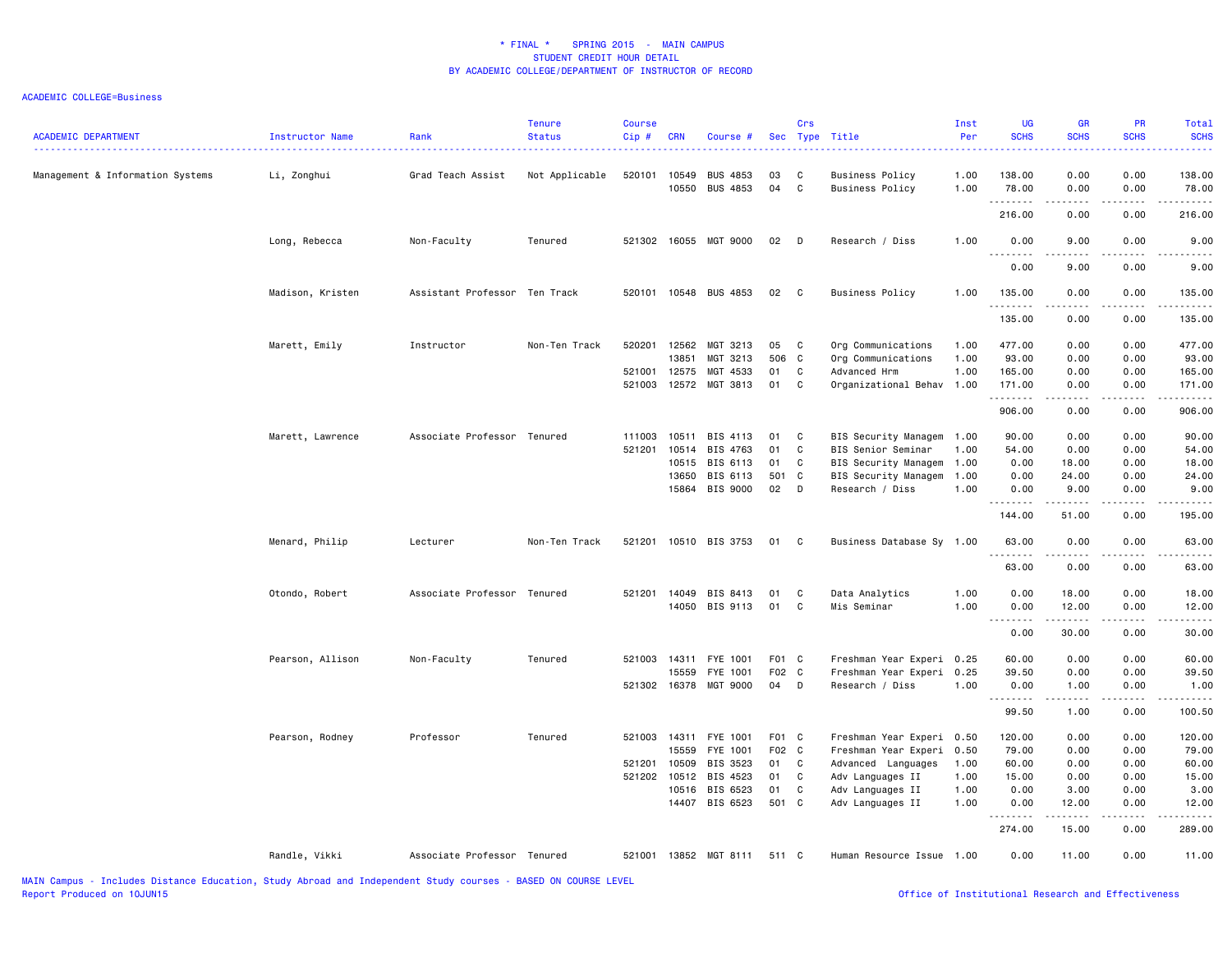| <b>ACADEMIC DEPARTMENT</b>       | Instructor Name    | Rank                          | <b>Tenure</b><br><b>Status</b> | <b>Course</b><br>Cip# | <b>CRN</b>     | Course #                   |             | Crs          | Sec Type Title                                   | Inst<br>Per  | <b>UG</b><br><b>SCHS</b>             | <b>GR</b><br><b>SCHS</b>         | PR<br><b>SCHS</b>                                                                                                                                                                                                                                                                                                                                                                                                                                                                                                           | Total<br><b>SCHS</b>                                                                                                                                                                                                                                                                                                                                                                                                                           |
|----------------------------------|--------------------|-------------------------------|--------------------------------|-----------------------|----------------|----------------------------|-------------|--------------|--------------------------------------------------|--------------|--------------------------------------|----------------------------------|-----------------------------------------------------------------------------------------------------------------------------------------------------------------------------------------------------------------------------------------------------------------------------------------------------------------------------------------------------------------------------------------------------------------------------------------------------------------------------------------------------------------------------|------------------------------------------------------------------------------------------------------------------------------------------------------------------------------------------------------------------------------------------------------------------------------------------------------------------------------------------------------------------------------------------------------------------------------------------------|
| Management & Information Systems | Randle, Vikki      | Associate Professor           | Tenured                        | 521003                |                | 13855 MGT 8112             | 521 C       |              | Leadership Skills                                | 1.00         | 0.00<br>.                            | 20.00<br>.                       | 0.00<br>.                                                                                                                                                                                                                                                                                                                                                                                                                                                                                                                   | 20.00<br>.                                                                                                                                                                                                                                                                                                                                                                                                                                     |
|                                  |                    |                               |                                |                       |                |                            |             |              |                                                  |              | 0.00                                 | 31.00                            | 0.00                                                                                                                                                                                                                                                                                                                                                                                                                                                                                                                        | 31.00                                                                                                                                                                                                                                                                                                                                                                                                                                          |
|                                  | Richardson, Jimmy  | Lecturer                      | Not Applicable                 |                       |                | 520201 12574 MGT 4153      | 01 C        |              | Management Seminar                               | 1.00         | 117.00<br>.                          | 0.00<br>.                        | 0.00<br>.                                                                                                                                                                                                                                                                                                                                                                                                                                                                                                                   | 117.00<br>$- - - - - -$                                                                                                                                                                                                                                                                                                                                                                                                                        |
|                                  |                    |                               |                                |                       |                |                            |             |              |                                                  |              | 117.00                               | 0.00                             | 0.00                                                                                                                                                                                                                                                                                                                                                                                                                                                                                                                        | 117.00                                                                                                                                                                                                                                                                                                                                                                                                                                         |
|                                  | Rogers, Bryan      | Grad Teach Assist             | Not Applicable                 |                       |                | 521001 12569 MGT 3513      | 01 C        |              | Intro Human Res Mgt                              | 1.00         | 249.00<br>.                          | 0.00                             | 0.00                                                                                                                                                                                                                                                                                                                                                                                                                                                                                                                        | 249.00                                                                                                                                                                                                                                                                                                                                                                                                                                         |
|                                  |                    |                               |                                |                       |                |                            |             |              |                                                  |              | 249.00                               | 0.00                             | 0.00                                                                                                                                                                                                                                                                                                                                                                                                                                                                                                                        | 249.00                                                                                                                                                                                                                                                                                                                                                                                                                                         |
|                                  | Sharma, Shwadhin   | Grad Teach Assist             | Not Applicable                 |                       |                | 521201 10508 BIS 3233      | 02          | $\mathbf{C}$ | Management Informati 1.00                        |              | 501.00<br>.                          | 0.00<br>.                        | 0.00<br>.                                                                                                                                                                                                                                                                                                                                                                                                                                                                                                                   | 501.00<br>$- - - - - -$                                                                                                                                                                                                                                                                                                                                                                                                                        |
|                                  |                    |                               |                                |                       |                |                            |             |              |                                                  |              | 501.00                               | 0.00                             | 0.00                                                                                                                                                                                                                                                                                                                                                                                                                                                                                                                        | 501.00                                                                                                                                                                                                                                                                                                                                                                                                                                         |
|                                  | Spencer, Barbara   | Professor                     | Tenured                        | 520201<br>521101      | 13856          | MGT 8123<br>12576 MGT 4613 | 501 C<br>01 | C            | Strategic Bus Consul 1.00<br>Cross-Cultural Mgt  | 1.00         | 0.00<br>81.00                        | 90.00<br>0.00                    | 0.00<br>0.00                                                                                                                                                                                                                                                                                                                                                                                                                                                                                                                | 90.00<br>81.00                                                                                                                                                                                                                                                                                                                                                                                                                                 |
|                                  |                    |                               |                                |                       |                |                            |             |              |                                                  |              | 81.00                                | .<br>90.00                       | 22222.<br>0.00                                                                                                                                                                                                                                                                                                                                                                                                                                                                                                              | <u>.</u><br>171.00                                                                                                                                                                                                                                                                                                                                                                                                                             |
|                                  | Templeton, Gary    | Associate Professor           | Tenured                        | 521201                | 10507<br>10517 | BIS 3233<br>BIS 8112       | 01<br>01    | C<br>C       | Management Informati 1.00<br>Mgt Info Tech & Sys | 1.00         | 621.00<br>0.00                       | 0.00<br>74.00                    | 0.00<br>0.00                                                                                                                                                                                                                                                                                                                                                                                                                                                                                                                | 621.00<br>74.00                                                                                                                                                                                                                                                                                                                                                                                                                                |
|                                  |                    |                               |                                |                       |                | 13651 BIS 8112             | 521 C       |              | Mgt Info Tech & Sys                              | 1.00         | 0.00                                 | 62.00                            | 0.00                                                                                                                                                                                                                                                                                                                                                                                                                                                                                                                        | 62.00                                                                                                                                                                                                                                                                                                                                                                                                                                          |
|                                  |                    |                               |                                |                       |                |                            |             |              |                                                  |              | .<br>621.00                          | $\cdots \cdots \cdots$<br>136.00 | $\frac{1}{2} \left( \frac{1}{2} \right) \left( \frac{1}{2} \right) \left( \frac{1}{2} \right) \left( \frac{1}{2} \right) \left( \frac{1}{2} \right)$<br>0.00                                                                                                                                                                                                                                                                                                                                                                | .<br>757.00                                                                                                                                                                                                                                                                                                                                                                                                                                    |
|                                  | Templeton, Laura   | Associate Professor Tenured   |                                | 520201<br>521001      | 14052<br>12570 | MGT 4543<br>MGT 3513       | 01<br>02    | C<br>C       | Compensation Mgt<br>Intro Human Res Mgt          | 1.00<br>1.00 | 135.00<br>246.00                     | 0.00<br>0.00                     | 0.00<br>0.00                                                                                                                                                                                                                                                                                                                                                                                                                                                                                                                | 135.00<br>246.00                                                                                                                                                                                                                                                                                                                                                                                                                               |
|                                  |                    |                               |                                |                       |                |                            |             |              |                                                  |              | .<br>381.00                          | 0.00                             | 0.00                                                                                                                                                                                                                                                                                                                                                                                                                                                                                                                        | 381.00                                                                                                                                                                                                                                                                                                                                                                                                                                         |
|                                  | Vardaman, James    | Assistant Professor Ten Track |                                | 521001                | 12577          | MGT 8111                   | 01 C        |              | Human Resource Issue                             | 1.00         | 0.00                                 | 17.00                            | 0.00                                                                                                                                                                                                                                                                                                                                                                                                                                                                                                                        | 17.00                                                                                                                                                                                                                                                                                                                                                                                                                                          |
|                                  |                    |                               |                                |                       | 13853          | MGT 8111                   | 521 C       |              | Human Resource Issue                             | 1.00         | 0.00                                 | 13.00                            | 0.00                                                                                                                                                                                                                                                                                                                                                                                                                                                                                                                        | 13.00                                                                                                                                                                                                                                                                                                                                                                                                                                          |
|                                  |                    |                               |                                | 521003                | 12580          | MGT 8112                   | 01          | C            | Leadership Skills                                | 1.00         | 0.00                                 | 36.00                            | 0.00                                                                                                                                                                                                                                                                                                                                                                                                                                                                                                                        | 36.00                                                                                                                                                                                                                                                                                                                                                                                                                                          |
|                                  |                    |                               |                                |                       | 13854          | MGT 8112                   | 511 C       |              | Leadership Skills                                | 1.00         | 0.00<br>$- - - - -$<br>$\frac{1}{2}$ | 24.00                            | 0.00                                                                                                                                                                                                                                                                                                                                                                                                                                                                                                                        | 24.00                                                                                                                                                                                                                                                                                                                                                                                                                                          |
|                                  |                    |                               |                                |                       |                |                            |             |              |                                                  |              | 0.00                                 | 90.00                            | 0.00                                                                                                                                                                                                                                                                                                                                                                                                                                                                                                                        | 90.00                                                                                                                                                                                                                                                                                                                                                                                                                                          |
|                                  | Warkentin, Merrill | Professor                     | Tenured                        |                       | 521201 10513   | BIS 4753                   | 01          | $\mathbf{C}$ | Struc Sys Analysis                               | 1.00         | 51.00                                | 0.00                             | 0.00                                                                                                                                                                                                                                                                                                                                                                                                                                                                                                                        | 51.00                                                                                                                                                                                                                                                                                                                                                                                                                                          |
|                                  |                    |                               |                                |                       | 10520          | BIS 8753                   | 01          | C            | Inf Sys Collabrtve P                             | 1.00         | 0.00                                 | 15.00                            | 0.00                                                                                                                                                                                                                                                                                                                                                                                                                                                                                                                        | 15.00                                                                                                                                                                                                                                                                                                                                                                                                                                          |
|                                  |                    |                               |                                |                       | 13654          | BIS 8753<br>15713 BIS 9000 | 501 C<br>01 | D            | Inf Sys Collabrtve P 1.00<br>Research / Diss     | 1.00         | 0.00<br>0.00                         | 24.00<br>15.00                   | 0.00<br>0.00                                                                                                                                                                                                                                                                                                                                                                                                                                                                                                                | 24.00<br>15.00                                                                                                                                                                                                                                                                                                                                                                                                                                 |
|                                  |                    |                               |                                |                       |                |                            |             |              |                                                  |              | <u>.</u>                             | . <b>.</b>                       | .                                                                                                                                                                                                                                                                                                                                                                                                                                                                                                                           | .                                                                                                                                                                                                                                                                                                                                                                                                                                              |
|                                  |                    |                               |                                |                       |                |                            |             |              |                                                  |              | 51.00                                | 54.00                            | 0.00                                                                                                                                                                                                                                                                                                                                                                                                                                                                                                                        | 105.00                                                                                                                                                                                                                                                                                                                                                                                                                                         |
| Management & Information Systems |                    |                               |                                |                       |                |                            |             |              |                                                  |              | ========<br>7296.50                  | ========<br>607.00               | $\begin{array}{c} \multicolumn{3}{c} {\color{blue} \textbf{2}} & \multicolumn{3}{c} {\color{blue} \textbf{3}} \\ \multicolumn{3}{c} {\color{blue} \textbf{4}} & \multicolumn{3}{c} {\color{blue} \textbf{5}} & \multicolumn{3}{c} {\color{blue} \textbf{6}} \\ \multicolumn{3}{c} {\color{blue} \textbf{5}} & \multicolumn{3}{c} {\color{blue} \textbf{6}} & \multicolumn{3}{c} {\color{blue} \textbf{6}} \\ \multicolumn{3}{c} {\color{blue} \textbf{6}} & \multicolumn{3}{c} {\color{blue} \textbf{6}} & \multic$<br>0.00 | $\begin{minipage}{0.9\linewidth} \hspace*{-0.2cm} \textbf{1} & \textbf{2} & \textbf{3} & \textbf{5} & \textbf{6} & \textbf{7} & \textbf{8} \\ \textbf{5} & \textbf{6} & \textbf{7} & \textbf{8} & \textbf{8} & \textbf{8} & \textbf{9} & \textbf{1} & \textbf{1} & \textbf{1} \\ \textbf{6} & \textbf{8} & \textbf{8} & \textbf{8} & \textbf{8} & \textbf{8} & \textbf{1} & \textbf{1} & \textbf{1} & \textbf{1} & \textbf{1} \\ \$<br>7903.50 |
|                                  |                    |                               |                                |                       |                |                            |             |              |                                                  |              |                                      | <b>ESSESSE</b>                   | $=$ ========                                                                                                                                                                                                                                                                                                                                                                                                                                                                                                                | ==========                                                                                                                                                                                                                                                                                                                                                                                                                                     |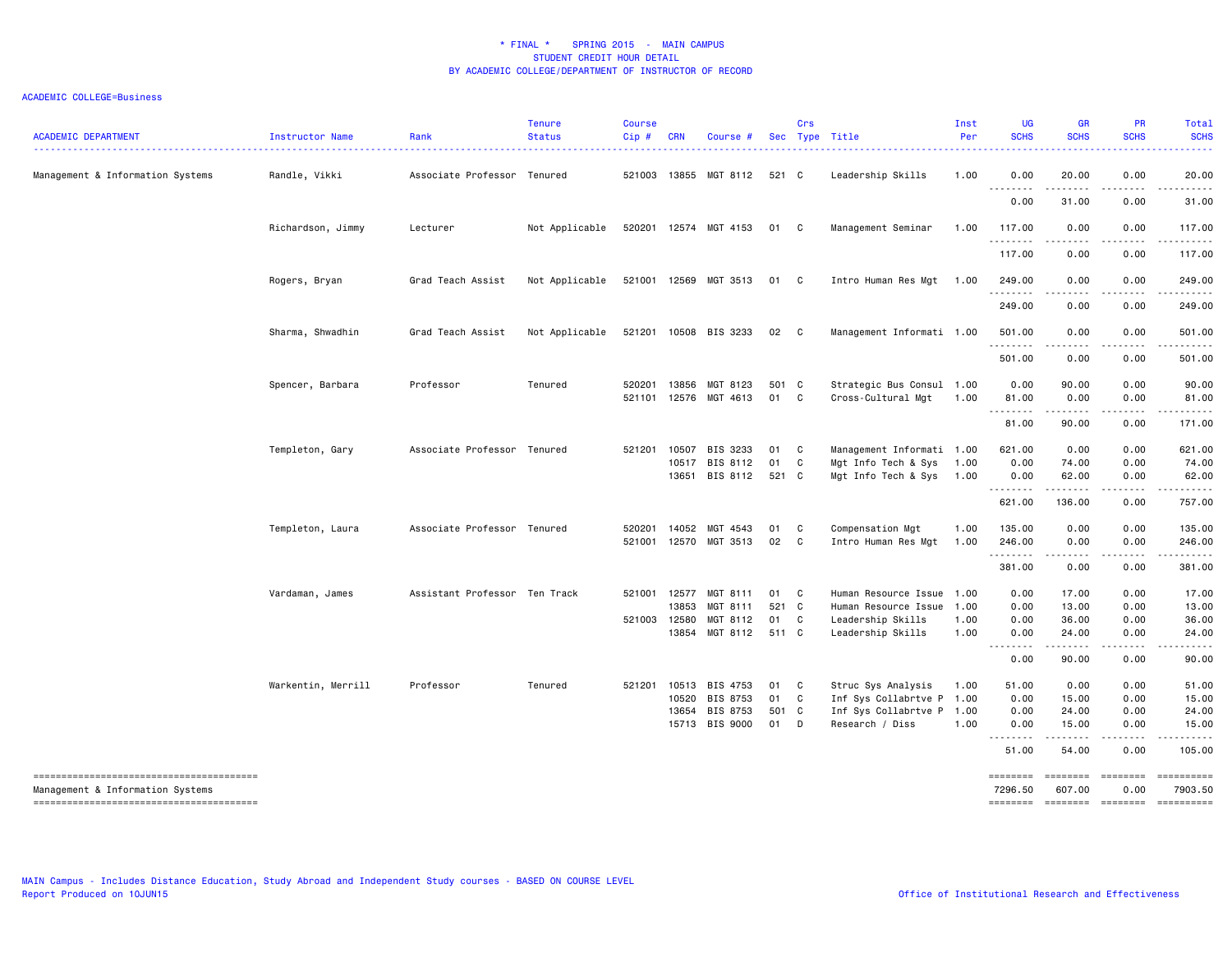| <b>ACADEMIC DEPARTMENT</b>                            | Instructor Name     | Rank                          | <b>Tenure</b><br>Status | <b>Course</b><br>Cip# | <b>CRN</b>   | Course #                   |          | Crs               | Sec Type Title                                    | Inst<br>Per  | <b>UG</b><br><b>SCHS</b> | <b>GR</b><br><b>SCHS</b>                                                                                                                                     | PR<br><b>SCHS</b> | Total<br><b>SCHS</b> |
|-------------------------------------------------------|---------------------|-------------------------------|-------------------------|-----------------------|--------------|----------------------------|----------|-------------------|---------------------------------------------------|--------------|--------------------------|--------------------------------------------------------------------------------------------------------------------------------------------------------------|-------------------|----------------------|
| Marketing, Quantitative Analysis & Busin Adams, Frank |                     | Assistant Professor Ten Track |                         | 521401                | 12602        | MKT 4333<br>12612 MKT 4813 | 01<br>03 | C<br>C            | International Sup Ch 1.00<br>Marketing-Mgt        | 1.00         | 114.00<br>129.00         | 0.00<br>0.00                                                                                                                                                 | 0.00<br>0.00      | 114.00<br>129.00     |
|                                                       |                     |                               |                         |                       |              |                            |          |                   |                                                   |              | .<br>243.00              | $\sim$ $\sim$ $\sim$ $\sim$<br>0.00                                                                                                                          | .<br>0.00         | -----<br>243.00      |
|                                                       |                     |                               |                         |                       |              |                            |          |                   |                                                   |              |                          |                                                                                                                                                              |                   |                      |
|                                                       | Adkerson, Jeffrey   | Non-Faculty                   | Not Applicable          | 310302 12587          | 12589        | MKT 2221                   | 01<br>01 | - L               | Golf Professional De 1.00                         |              | 31.00                    | 0.00                                                                                                                                                         | 0.00              | 31.00                |
|                                                       |                     |                               |                         | 521401 16409          |              | MKT 2311<br>MKT 4000       | 03       | L<br>$\mathbf{I}$ | Golf Professional De<br>Directed Indiv Study 1.00 | 1.00         | 17.00<br>2.00            | 0.00<br>0.00                                                                                                                                                 | 0.00<br>0.00      | 17.00<br>2.00        |
|                                                       |                     |                               |                         |                       |              |                            |          |                   |                                                   |              | .                        | $- - - - -$                                                                                                                                                  |                   | .                    |
|                                                       |                     |                               |                         |                       |              |                            |          |                   |                                                   |              | 50.00                    | 0.00                                                                                                                                                         | 0.00              | 50.00                |
|                                                       | Barnwell, Robert    | Grad Teach Assist             | Not Applicable          |                       |              | 521401 12598 MKT 4123      | 01       | $\mathbf{C}$      | Advertising                                       | 1.00         | 135.00<br>.              | 0.00                                                                                                                                                         | 0.00              | 135.00               |
|                                                       |                     |                               |                         |                       |              |                            |          |                   |                                                   |              | 135.00                   | .<br>0.00                                                                                                                                                    | .<br>0.00         | 135.00               |
|                                                       | Breazeale, Michael  | Assistant Professor Ten Track |                         | 521401                | 12596        | MKT 4113                   | 01       | C                 | Personal Selling                                  | 1.00         | 138.00                   | 0.00                                                                                                                                                         | 0.00              | 138.00               |
|                                                       |                     |                               |                         |                       | 12597        | MKT 4113                   | 02       | $\mathbf{C}$      | Personal Selling                                  | 1.00         | 135.00                   | 0.00                                                                                                                                                         | 0.00              | 135.00               |
|                                                       |                     |                               |                         |                       | 14974        | <b>MKT 7000</b>            | 01       | $\mathbf{I}$      | Directed Indiv Study                              | 1.00         | 0.00                     | 3.00                                                                                                                                                         | 0.00              | 3.00                 |
|                                                       |                     |                               |                         |                       | 15683        | MKT 4000                   | $01$ I   |                   | Directed Indiv Study 1.00                         |              | 3.00                     | 0.00                                                                                                                                                         | 0.00              | 3.00                 |
|                                                       |                     |                               |                         |                       |              |                            |          |                   |                                                   |              | .<br>276.00              | المتماليات<br>3.00                                                                                                                                           | .<br>0.00         | 279.00               |
|                                                       |                     |                               |                         |                       |              |                            |          |                   |                                                   |              |                          |                                                                                                                                                              |                   |                      |
|                                                       | Brown, Haley-Lavell | Instructor                    | Non-Ten Track           | 080301                | 14140        | BL 4243                    | 01       | C                 | Entrepreneur Law                                  | 1.00         | 45.00                    | 0.00                                                                                                                                                         | 0.00              | 45.00                |
|                                                       |                     |                               |                         |                       | 14141        | BL 6243                    | 01       | C                 | Entrepreneur Law                                  | 1.00         | 0.00                     | 33.00                                                                                                                                                        | 0.00              | 33.00                |
|                                                       |                     |                               |                         | 521501                | 10529        | BL 4333                    | 01<br>01 | C<br>C            | Real Estate Law                                   | 1.00         | 105.00                   | 0.00                                                                                                                                                         | 0.00              | 105.00               |
|                                                       |                     |                               |                         |                       | 10531        | BL 6333<br>14138 BL 4333   | 02       | $\mathbf c$       | Real Estate Law<br>Real Estate Law                | 1.00<br>1.00 | 0.00<br>69.00            | 18.00<br>0.00                                                                                                                                                | 0.00<br>0.00      | 18.00<br>69.00       |
|                                                       |                     |                               |                         |                       |              |                            |          |                   |                                                   |              | --------                 | ------                                                                                                                                                       | .                 | .                    |
|                                                       |                     |                               |                         |                       |              |                            |          |                   |                                                   |              | 219.00                   | 51.00                                                                                                                                                        | 0.00              | 270.00               |
|                                                       | Bryant, James       | Lecturer                      | Non-Ten Track           | 220199                |              | 13655 BL 8112              | 511 C    |                   | Law Ethics Disp Res                               | 1.00         | 0.00<br>.                | 24.00<br>.                                                                                                                                                   | 0.00<br>.         | 24.00<br>.           |
|                                                       |                     |                               |                         |                       |              |                            |          |                   |                                                   |              | 0.00                     | 24.00                                                                                                                                                        | 0.00              | 24.00                |
|                                                       | Collier, Joel       | Associate Professor           | Tenured                 | 521401                | 13859        | MKT 8153                   | 511 C    |                   | Strategic Marketing                               | 1.00         | 0.00                     | 81.00                                                                                                                                                        | 0.00              | 81.00                |
|                                                       |                     |                               |                         |                       | 15587        | <b>MKT 9000</b>            | 01       | D                 | Research / Diss                                   | 1.00         | 0.00                     | 10.00                                                                                                                                                        | 0.00              | 10.00                |
|                                                       |                     |                               |                         |                       | 521402 14144 | MKT 8543                   | 01       | - S               | Quant Mkt Sem                                     | 1.00         | 0.00                     | 24.00<br>$- - - - - - -$                                                                                                                                     | 0.00<br>.         | 24.00<br><u>.</u>    |
|                                                       |                     |                               |                         |                       |              |                            |          |                   |                                                   |              | 0.00                     | 115.00                                                                                                                                                       | 0.00              | 115.00               |
|                                                       | Cook, Cecelia       | Instructor                    | Non-Ten Track           | 220205                | 10522        | BL 2413                    | 01       | C                 | Legal Envt Bus                                    | 1.00         | 576.00                   | 0.00                                                                                                                                                         | 0.00              | 576.00               |
|                                                       |                     |                               |                         |                       | 10523        | BL 2413                    | 02       | C                 | Legal Envt Bus                                    | 1.00         | 588.00                   | 0.00                                                                                                                                                         | 0.00              | 588.00               |
|                                                       |                     |                               |                         |                       | 10526        | BL 3223                    | 01       | C                 | Law Of Comm Trans                                 | 1.00         | 198.00                   | 0.00                                                                                                                                                         | 0.00              | 198.00               |
|                                                       |                     |                               |                         |                       |              | 10527 BL 3223              | 02 C     |                   | Law Of Comm Trans                                 | 1.00         | 54.00<br>. <b>.</b>      | 0.00<br>$\frac{1}{2} \left( \frac{1}{2} \right) \left( \frac{1}{2} \right) \left( \frac{1}{2} \right) \left( \frac{1}{2} \right) \left( \frac{1}{2} \right)$ | 0.00<br>.         | 54.00<br>.           |
|                                                       |                     |                               |                         |                       |              |                            |          |                   |                                                   |              | 1416.00                  | 0.00                                                                                                                                                         | 0.00              | 1416.00              |
|                                                       | Esmark, Carol       | Assistant Professor Ten Track |                         | 521302                | 10545        | BQA 8233                   | 01       | C                 | Quant Analysis & Bus                              | 1.00         | 0.00                     | 72.00                                                                                                                                                        | 0.00              | 72.00                |
|                                                       |                     |                               |                         |                       | 13657        | BQA 8233                   | 501 C    |                   | Quant Analysis & Bus 1.00                         |              | 0.00                     | 75.00                                                                                                                                                        | 0.00              | 75.00                |
|                                                       |                     |                               |                         |                       |              |                            |          |                   |                                                   |              | 2.2.2.2.2<br>0.00        | <b>.</b><br>147.00                                                                                                                                           | .<br>0.00         | .<br>147.00          |
|                                                       | Farmer, Robert      | Assistant Professor Ten Track |                         |                       |              | 521302 10546 BQA 9533      | 01       | C                 | Adv Stat Bus Dec                                  | 0.50         | 0.00                     | 12.00                                                                                                                                                        | 0.00              | 12.00                |
|                                                       |                     |                               |                         |                       |              |                            |          |                   |                                                   |              |                          |                                                                                                                                                              |                   |                      |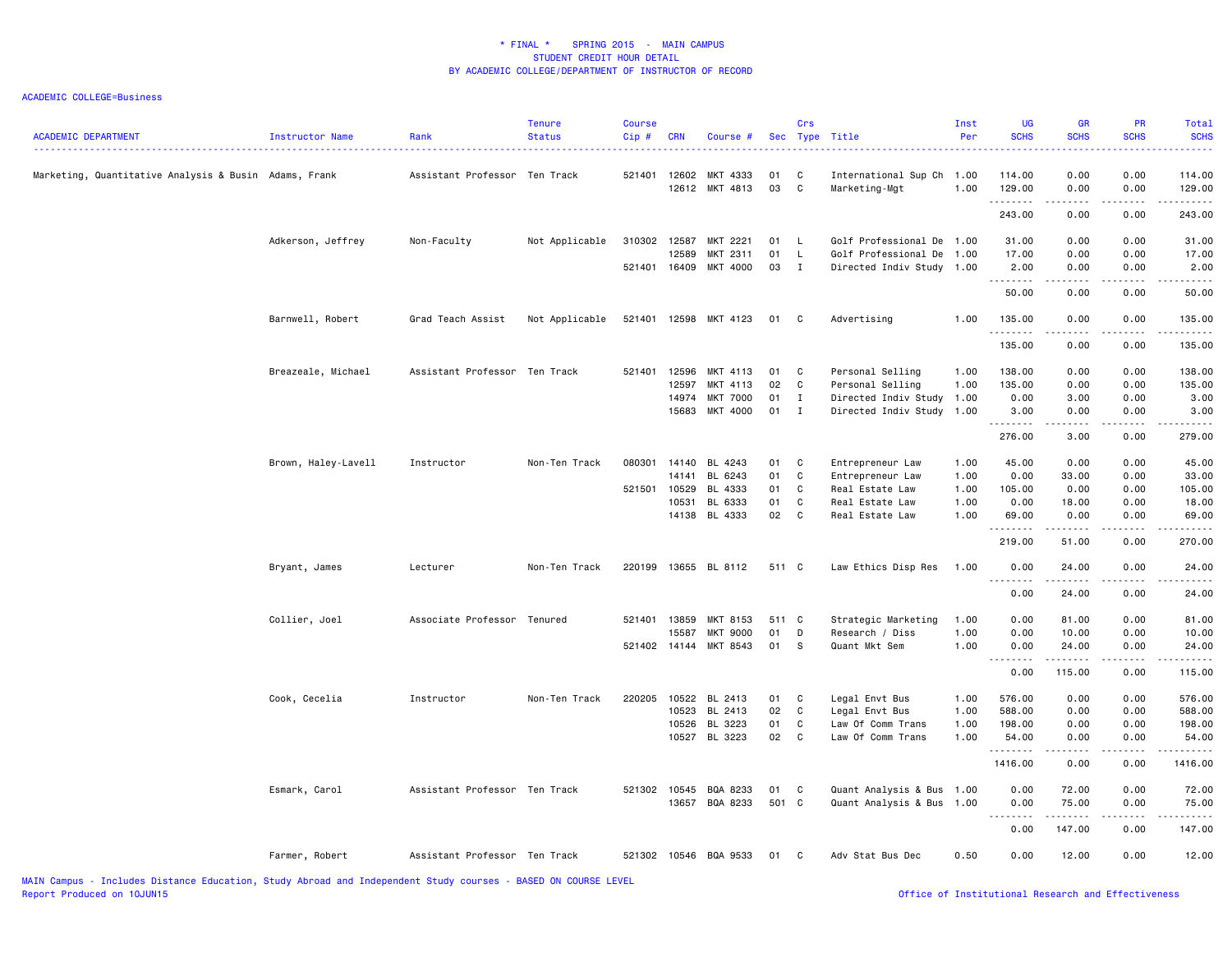| 0.00<br>Marketing, Quantitative Analysis & Busin Farmer, Robert<br>Assistant Professor Ten Track<br>521402 12607 MKT 4533<br>02 C<br>Marketing Research<br>1.00<br>81.00<br>0.00<br>.<br>.<br>.<br>81.00<br>12.00<br>0.00<br>Goree, Michael<br>Instructor<br>Non-Ten Track<br>521499<br>12608<br>MKT 4613<br>01<br>Services Marketing<br>225.00<br>0.00<br>0.00<br>C<br>1.00<br>02<br>1.00<br>0.00<br>0.00<br>12609<br>MKT 4613<br>C<br>Services Marketing<br>159.00<br>521803<br>12593<br>MKT 3213<br>01<br>C<br>Retailing<br>1.00<br>177.00<br>0.00<br>0.00<br>MKT 3213<br>02<br>C<br>Retailing<br>12594<br>1.00<br>198.00<br>0.00<br>0.00<br>.<br>.<br>$\frac{1}{2}$<br>759.00<br>0.00<br>0.00 | <b>ACADEMIC DEPARTMENT</b> | Instructor Name | Rank | <b>Tenure</b><br><b>Status</b> | <b>Course</b><br>Cip# | <b>CRN</b> | Course # | Crs | Sec Type Title | Inst<br>Per | <b>UG</b><br><b>SCHS</b> | GR<br><b>SCHS</b> | <b>PR</b><br><b>SCHS</b> | <b>Total</b><br><b>SCHS</b><br>.                                                                                    |
|---------------------------------------------------------------------------------------------------------------------------------------------------------------------------------------------------------------------------------------------------------------------------------------------------------------------------------------------------------------------------------------------------------------------------------------------------------------------------------------------------------------------------------------------------------------------------------------------------------------------------------------------------------------------------------------------------|----------------------------|-----------------|------|--------------------------------|-----------------------|------------|----------|-----|----------------|-------------|--------------------------|-------------------|--------------------------|---------------------------------------------------------------------------------------------------------------------|
|                                                                                                                                                                                                                                                                                                                                                                                                                                                                                                                                                                                                                                                                                                   |                            |                 |      |                                |                       |            |          |     |                |             |                          |                   |                          | 81.00<br>.                                                                                                          |
|                                                                                                                                                                                                                                                                                                                                                                                                                                                                                                                                                                                                                                                                                                   |                            |                 |      |                                |                       |            |          |     |                |             |                          |                   |                          | 93.00                                                                                                               |
|                                                                                                                                                                                                                                                                                                                                                                                                                                                                                                                                                                                                                                                                                                   |                            |                 |      |                                |                       |            |          |     |                |             |                          |                   |                          | 225.00                                                                                                              |
|                                                                                                                                                                                                                                                                                                                                                                                                                                                                                                                                                                                                                                                                                                   |                            |                 |      |                                |                       |            |          |     |                |             |                          |                   |                          | 159.00                                                                                                              |
|                                                                                                                                                                                                                                                                                                                                                                                                                                                                                                                                                                                                                                                                                                   |                            |                 |      |                                |                       |            |          |     |                |             |                          |                   |                          | 177.00                                                                                                              |
|                                                                                                                                                                                                                                                                                                                                                                                                                                                                                                                                                                                                                                                                                                   |                            |                 |      |                                |                       |            |          |     |                |             |                          |                   |                          | 198.00<br>.                                                                                                         |
|                                                                                                                                                                                                                                                                                                                                                                                                                                                                                                                                                                                                                                                                                                   |                            |                 |      |                                |                       |            |          |     |                |             |                          |                   |                          | 759.00                                                                                                              |
| 12611<br>MKT 4813<br>02<br>1.00<br>132.00<br>0.00<br>0.00<br>Graham, Kenneth<br>Grad Teach Assist<br>Not Applicable<br>521401<br>C <sub>c</sub><br>Marketing-Mgt                                                                                                                                                                                                                                                                                                                                                                                                                                                                                                                                  |                            |                 |      |                                |                       |            |          |     |                |             |                          |                   |                          | 132.00                                                                                                              |
| 521403<br>12595<br>MKT 3933<br>01<br>C<br>1.00<br>129.00<br>0.00<br>0.00<br>International Mkt<br>.<br>د د د د<br>.                                                                                                                                                                                                                                                                                                                                                                                                                                                                                                                                                                                |                            |                 |      |                                |                       |            |          |     |                |             |                          |                   |                          | 129.00<br>.                                                                                                         |
| 261.00<br>0.00<br>0.00                                                                                                                                                                                                                                                                                                                                                                                                                                                                                                                                                                                                                                                                            |                            |                 |      |                                |                       |            |          |     |                |             |                          |                   |                          | 261.00                                                                                                              |
| Hill, William<br>Associate Professor Tenured<br>521401 13858 MKT 6143<br>501 C<br>Sales Management<br>1.00<br>0.00<br>93.00<br>0.00                                                                                                                                                                                                                                                                                                                                                                                                                                                                                                                                                               |                            |                 |      |                                |                       |            |          |     |                |             |                          |                   |                          | 93.00                                                                                                               |
| $\frac{1}{2}$<br>.<br>.<br>0.00<br>93.00<br>0.00                                                                                                                                                                                                                                                                                                                                                                                                                                                                                                                                                                                                                                                  |                            |                 |      |                                |                       |            |          |     |                |             |                          |                   |                          | .<br>93.00                                                                                                          |
| Krallman, Alexandra<br>Grad Teach Assist<br>Not Applicable<br>521401 13857 MKT 3013<br>504 C<br>Principles Of Mkt<br>1.00<br>102.00<br>0.00<br>0.00                                                                                                                                                                                                                                                                                                                                                                                                                                                                                                                                               |                            |                 |      |                                |                       |            |          |     |                |             |                          |                   |                          | 102.00                                                                                                              |
| .<br>$- - - -$<br>102.00<br>0.00<br>0.00                                                                                                                                                                                                                                                                                                                                                                                                                                                                                                                                                                                                                                                          |                            |                 |      |                                |                       |            |          |     |                |             |                          |                   |                          | .<br>102.00                                                                                                         |
| 521302<br>10533<br>BQA 2113<br>Bus Stat Methods I<br>222.00<br>0.00<br>0.00<br>Lam, Wai-Cheong<br>Instructor<br>Non-Ten Track<br>01<br>C<br>1.00                                                                                                                                                                                                                                                                                                                                                                                                                                                                                                                                                  |                            |                 |      |                                |                       |            |          |     |                |             |                          |                   |                          | 222.00                                                                                                              |
| 10534<br>BQA 2113<br>02<br>C<br>1.00<br>192.00<br>0.00<br>0.00<br>Bus Stat Methods I                                                                                                                                                                                                                                                                                                                                                                                                                                                                                                                                                                                                              |                            |                 |      |                                |                       |            |          |     |                |             |                          |                   |                          | 192.00                                                                                                              |
| 10537<br>BQA 2113<br>05<br>C<br>Bus Stat Methods I<br>1.00<br>51.00<br>0.00<br>0.00                                                                                                                                                                                                                                                                                                                                                                                                                                                                                                                                                                                                               |                            |                 |      |                                |                       |            |          |     |                |             |                          |                   |                          | 51.00                                                                                                               |
| 10542<br>BQA 3123<br>04<br>C<br>Bus Stat Methods II<br>1.00<br>126.00<br>0.00<br>0.00<br>.<br>$\frac{1}{2}$<br>- - - -                                                                                                                                                                                                                                                                                                                                                                                                                                                                                                                                                                            |                            |                 |      |                                |                       |            |          |     |                |             |                          |                   |                          | 126.00<br>.                                                                                                         |
| 591.00<br>0.00<br>0.00                                                                                                                                                                                                                                                                                                                                                                                                                                                                                                                                                                                                                                                                            |                            |                 |      |                                |                       |            |          |     |                |             |                          |                   |                          | 591.00                                                                                                              |
| Physical Distributio 1.00<br>Professor<br>521401 12615<br>MKT 6313<br>01<br>6.00<br>0.00<br>Lueg, Jason<br>Tenured<br>C<br>0.00                                                                                                                                                                                                                                                                                                                                                                                                                                                                                                                                                                   |                            |                 |      |                                |                       |            |          |     |                |             |                          |                   |                          | 6.00                                                                                                                |
| 15716<br>MKT 4000<br>02<br>$\mathbf I$<br>Directed Indiv Study 1.00<br>3.00<br>0.00<br>0.00                                                                                                                                                                                                                                                                                                                                                                                                                                                                                                                                                                                                       |                            |                 |      |                                |                       |            |          |     |                |             |                          |                   |                          | 3.00                                                                                                                |
| 521801 12601<br>MKT 4313<br>01<br>C<br>Physical Distrib Mgt 1.00<br>63.00<br>0.00<br>0.00<br>.<br>.<br>.                                                                                                                                                                                                                                                                                                                                                                                                                                                                                                                                                                                          |                            |                 |      |                                |                       |            |          |     |                |             |                          |                   |                          | 63.00<br>.                                                                                                          |
| 66.00<br>6.00<br>0.00                                                                                                                                                                                                                                                                                                                                                                                                                                                                                                                                                                                                                                                                             |                            |                 |      |                                |                       |            |          |     |                |             |                          |                   |                          | 72.00                                                                                                               |
| Lueg, Nicole<br>Professor<br>Tenured<br>521401 12603<br>MKT 4413<br>01<br>C<br>Consumer Behavior<br>1.00<br>225.00<br>0.00<br>0.00                                                                                                                                                                                                                                                                                                                                                                                                                                                                                                                                                                |                            |                 |      |                                |                       |            |          |     |                |             |                          |                   |                          | 225.00                                                                                                              |
| 15825<br>MKT 9000<br>04<br>D<br>Research / Diss<br>1.00<br>0.00<br>1.00<br>0.00<br>.<br>$\frac{1}{2} \left( \frac{1}{2} \right) \left( \frac{1}{2} \right) \left( \frac{1}{2} \right) \left( \frac{1}{2} \right) \left( \frac{1}{2} \right)$<br>.                                                                                                                                                                                                                                                                                                                                                                                                                                                 |                            |                 |      |                                |                       |            |          |     |                |             |                          |                   |                          | 1.00<br>$\begin{array}{cccccccccc} \bullet & \bullet & \bullet & \bullet & \bullet & \bullet & \bullet \end{array}$ |
| 225.00<br>1.00<br>0.00                                                                                                                                                                                                                                                                                                                                                                                                                                                                                                                                                                                                                                                                            |                            |                 |      |                                |                       |            |          |     |                |             |                          |                   |                          | 226.00                                                                                                              |
| Mallette, Stephanie<br>Instructor<br>Non-Ten Track<br>220199<br>10532<br>BL 8112<br>01<br>C<br>Law Ethics Disp Res<br>1.00<br>0.00<br>56.00<br>0.00                                                                                                                                                                                                                                                                                                                                                                                                                                                                                                                                               |                            |                 |      |                                |                       |            |          |     |                |             |                          |                   |                          | 56.00                                                                                                               |
| 521 C<br>13656<br>BL 8112<br>Law Ethics Disp Res<br>1.00<br>0.00<br>40.00<br>0.00                                                                                                                                                                                                                                                                                                                                                                                                                                                                                                                                                                                                                 |                            |                 |      |                                |                       |            |          |     |                |             |                          |                   |                          | 40.00                                                                                                               |
| 03<br>220205<br>10524 BL 2413<br>C<br>Legal Envt Bus<br>1.00<br>0.00<br>0.00<br>186.00<br>.                                                                                                                                                                                                                                                                                                                                                                                                                                                                                                                                                                                                       |                            |                 |      |                                |                       |            |          |     |                |             |                          |                   |                          | 186.00<br>.                                                                                                         |
| 186.00<br>96.00<br>0.00                                                                                                                                                                                                                                                                                                                                                                                                                                                                                                                                                                                                                                                                           |                            |                 |      |                                |                       |            |          |     |                |             |                          |                   |                          | 282.00                                                                                                              |
| Principles Of Mkt<br>Moore, Melissa<br>Professor<br>Tenured<br>521401 12590<br>MKT 3013<br>01<br>C<br>1.00<br>804.00<br>0.00<br>0.00                                                                                                                                                                                                                                                                                                                                                                                                                                                                                                                                                              |                            |                 |      |                                |                       |            |          |     |                |             |                          |                   |                          | 804.00                                                                                                              |
| 12591<br>MKT 3013<br>02<br><b>C</b><br>Principles Of Mkt<br>1.00<br>474.00<br>0.00<br>0.00                                                                                                                                                                                                                                                                                                                                                                                                                                                                                                                                                                                                        |                            |                 |      |                                |                       |            |          |     |                |             |                          |                   |                          | 474.00                                                                                                              |
| .<br>.<br>-----<br>1278.00<br>0.00<br>0.00                                                                                                                                                                                                                                                                                                                                                                                                                                                                                                                                                                                                                                                        |                            |                 |      |                                |                       |            |          |     |                |             |                          |                   |                          | 1.1.1.1.1.1<br>1278.00                                                                                              |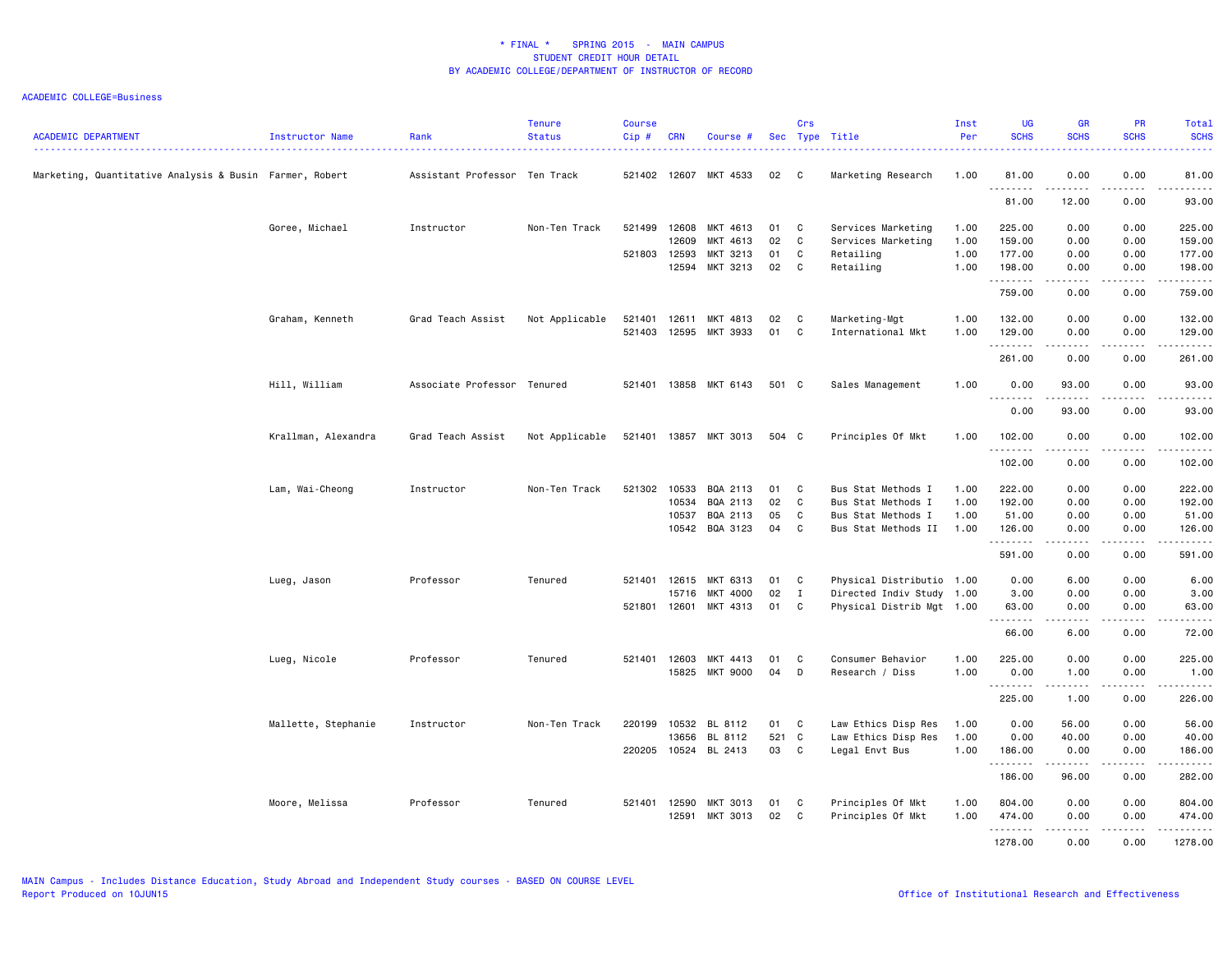|                                                        |                 |                             | <b>Tenure</b>      | <b>Course</b> |            |                       |       | Crs          |                           | Inst | <b>UG</b>          | <b>GR</b>        | <b>PR</b>                                | Total                                            |
|--------------------------------------------------------|-----------------|-----------------------------|--------------------|---------------|------------|-----------------------|-------|--------------|---------------------------|------|--------------------|------------------|------------------------------------------|--------------------------------------------------|
| <b>ACADEMIC DEPARTMENT</b>                             | Instructor Name | Rank                        | <b>Status</b><br>. | Cip#          | <b>CRN</b> | Course #              | Sec   |              | Type Title                | Per  | <b>SCHS</b>        | <b>SCHS</b><br>. | <b>SCHS</b><br><u> - - - - - - - - .</u> | <b>SCHS</b><br>.                                 |
| Marketing, Quantitative Analysis & Busin Moore, Robert |                 | Professor                   | Tenured            | 521401        | 12599      | MKT 4213              | 01 C  |              | Internet Marketing        | 1.00 | 105.00             | 0.00             | 0.00                                     | 105.00                                           |
|                                                        |                 |                             |                    |               | 12613      | MKT 6213              | 01 C  |              | Internet Marketing        | 1.00 | 0.00               | 3.00             | 0.00                                     | 3.00                                             |
|                                                        |                 |                             |                    |               | 14145      | MKT 9333              | 01 S  |              | Adv Mkt Theory            | 1.00 | 0.00               | 9.00             | 0.00                                     | 9.00                                             |
|                                                        |                 |                             |                    |               | 15588      | <b>MKT 9000</b>       | 02 D  |              | Research / Diss           | 1.00 | 0.00               | 9.00             | 0.00                                     | 9.00                                             |
|                                                        |                 |                             |                    |               |            |                       |       |              |                           |      | 105.00             | 21.00            | 0.00                                     | 126.00                                           |
|                                                        | Pelletier, Mark | Grad Teach Assist           | Not Applicable     | 521401        | 12604      | MKT 4413              | 02    | $\mathbf{C}$ | Consumer Behavior         | 1.00 | 189.00             | 0.00             | 0.00                                     | 189.00                                           |
|                                                        |                 |                             |                    | 521801        | 14143      | MKT 4143              | 01    | $\mathbf{C}$ | Sales Management          | 1.00 | 153.00<br>.        | 0.00<br>.        | 0.00<br>-----                            | 153.00                                           |
|                                                        |                 |                             |                    |               |            |                       |       |              |                           |      | 342.00             | 0.00             | 0.00                                     | 342.00                                           |
|                                                        | Scott, Adam     | Non-Faculty                 | Not Applicable     | 310302        | 12588      | MKT 2241              | 01    | $\mathsf{L}$ | Golf Professional De 1.00 |      | 22.00              | 0.00             | 0.00                                     | 22.00                                            |
|                                                        |                 |                             |                    | 529999        |            | 14142 MKT 2223        | 01    | $\mathbf{C}$ | Intro to Golf Instru 1.00 |      | 93.00              | 0.00             | 0.00                                     | 93.00                                            |
|                                                        |                 |                             |                    |               |            |                       |       |              |                           |      | .<br>115.00        | 0.00             | 0.00                                     | 115.00                                           |
|                                                        | Shanahan, Kevin | Associate Professor Tenured |                    | 089999        | 15700      | MKT 4990              | 801 A |              | Special Topic In MKT 1.00 |      | 72.00              | 0.00             | 0.00                                     | 72.00                                            |
|                                                        |                 |                             |                    |               | 15701      | MKT 6990              | 801 A |              | Special Topic In MKT 1.00 |      | 0.00               | 3.00             | 0.00                                     | 3.00                                             |
|                                                        |                 |                             |                    |               | 16014      | MKT 6990              | 501 A |              | Special Topic In MKT 1.00 |      | 0.00               | 3.00             | 0.00                                     | 3.00                                             |
|                                                        |                 |                             |                    | 521302        | 10536      | BQA 2113              | 04 C  |              | Bus Stat Methods I        | 1.00 | 180.00             | 0.00             | 0.00                                     | 180.00                                           |
|                                                        |                 |                             |                    | 521401        | 15589      | <b>MKT 9000</b>       | 03 D  |              | Research / Diss           | 1.00 | 0.00               | 9.00             | 0.00                                     | 9.00                                             |
|                                                        |                 |                             |                    | 521402        | 12606      | MKT 4533              | 01    | <b>C</b>     | Marketing Research        | 1.00 | 81.00              | 0.00             | 0.00                                     | 81.00                                            |
|                                                        |                 |                             |                    |               |            |                       |       |              |                           |      | --------<br>333.00 | 15.00            | 0.00                                     | 348.00                                           |
|                                                        | Taylor, Ronald  | Lecturer                    | Non-Ten Track      |               |            | 521302 10546 BQA 9533 | 01    | C            | Adv Stat Bus Dec          | 0.50 | 0.00               | 12.00            | 0.00                                     | 12.00                                            |
|                                                        |                 |                             |                    |               |            |                       |       |              |                           |      | .<br>0.00          | .<br>12.00       | 0.00                                     | 12.00                                            |
|                                                        |                 |                             |                    |               |            |                       |       |              |                           |      | ========           | ========         | ========                                 | ==========                                       |
| Marketing, Quantitative Analysis & Busin               |                 |                             |                    |               |            |                       |       |              |                           |      | 6783.00            | 596.00           | 0.00                                     | 7379.00<br>======== ======== ======== ========== |
|                                                        |                 |                             |                    |               |            |                       |       |              |                           |      |                    |                  |                                          |                                                  |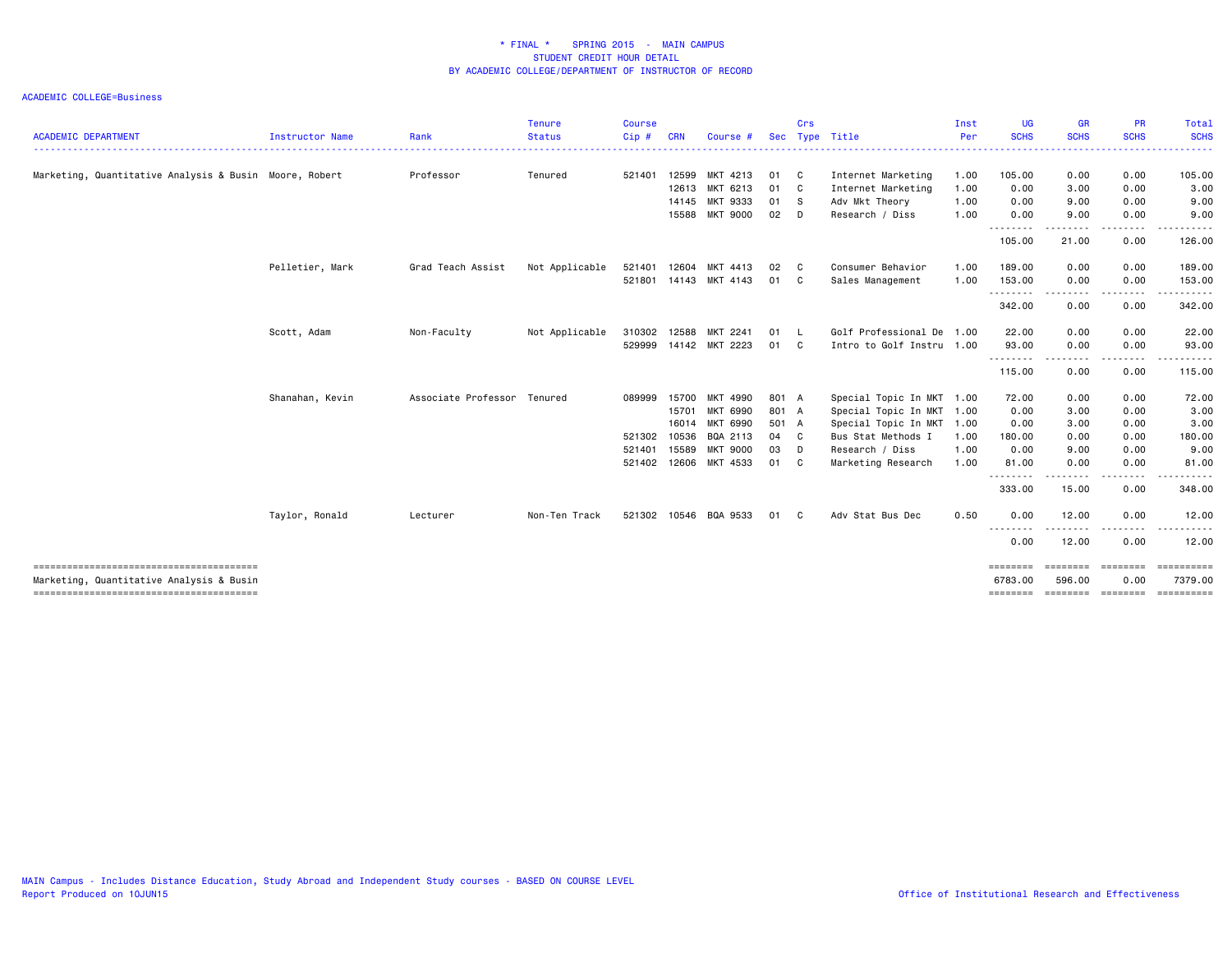| <b>ACADEMIC DEPARTMENT</b> | Instructor Name    | Rank                          | <b>Tenure</b><br><b>Status</b> | <b>Course</b><br>Cip# | <b>CRN</b>   | Course #              |       | Crs          | Sec Type Title            | Inst<br>Per | <b>UG</b><br><b>SCHS</b> | <b>GR</b><br><b>SCHS</b> | <b>PR</b><br><b>SCHS</b>            | Total<br><b>SCHS</b><br>.                                                                                             |
|----------------------------|--------------------|-------------------------------|--------------------------------|-----------------------|--------------|-----------------------|-------|--------------|---------------------------|-------------|--------------------------|--------------------------|-------------------------------------|-----------------------------------------------------------------------------------------------------------------------|
| School of Accountancy      | Addy, Noel         | Associate Professor Tenured   |                                | 520301                | 10062        | ACC 3033              | 01    | C            | Intermediate Acc II       | 1.00        | 120.00                   | 0.00                     | 0.00                                | 120.00                                                                                                                |
|                            |                    |                               |                                |                       | 10063        | ACC 3033              | 02    | C            | Intermediate Acc II       | 1.00        | 159.00                   | 0.00                     | 0.00                                | 159.00                                                                                                                |
|                            |                    |                               |                                |                       | 10075        | ACC 8053              | 01    | C            | Fin Acc Policy            | 1.00        | 0.00                     | 105.00                   | 0.00                                | 105.00                                                                                                                |
|                            |                    |                               |                                | 520399                | 13641        | ACC 8112              | 511 C |              | Fin & Acc Rpt Anal        | 1.00        | 0.00<br>.                | 70.00<br>.               | 0.00<br>.                           | 70.00<br>.                                                                                                            |
|                            |                    |                               |                                |                       |              |                       |       |              |                           |             | 279.00                   | 175.00                   | 0.00                                | 454.00                                                                                                                |
|                            | Carraway, Janet    | Non-Faculty                   | Not Applicable                 |                       |              | 520301 10045 ACC 2013 | 01    | $\mathbf{C}$ | Prin Financial Acct       | 1.00        | 225.00<br>.              | 0.00                     | 0.00                                | 225.00<br>.                                                                                                           |
|                            |                    |                               |                                |                       |              |                       |       |              |                           |             | 225.00                   | 0.00                     | 0.00                                | 225.00                                                                                                                |
|                            | Collum, Nina       | Lecturer                      | Non-Ten Track                  | 520301                | 10046        | ACC 2013              | 02    | C            | Prin Financial Acct       | 1.00        | 228.00                   | 0.00                     | 0.00                                | 228.00                                                                                                                |
|                            |                    |                               |                                |                       | 10053        | ACC 2023              | 06    | C            | Prin Managerial Acct      | 1.00        | 189.00                   | 0.00                     | 0.00                                | 189.00                                                                                                                |
|                            |                    |                               |                                |                       | 10056        | ACC 2023              | H01 C |              | Honors Prin Manageri 1.00 |             | 18.00                    | 0.00                     | 0.00                                | 18.00                                                                                                                 |
|                            |                    |                               |                                |                       | 10066        | ACC 4023              | 01    | C            | Advanced ACC              | 1.00        | 33.00                    | 0.00                     | 0.00                                | 33.00                                                                                                                 |
|                            |                    |                               |                                |                       |              | 10070 ACC 6023        | 01    | C            | Advanced ACC              | 1.00        | 0.00<br>.                | 24.00<br>.               | 0.00<br>.                           | 24.00<br>.                                                                                                            |
|                            |                    |                               |                                |                       |              |                       |       |              |                           |             | 468.00                   | 24.00                    | 0.00                                | 492.00                                                                                                                |
|                            | Gardner, Virginia  | Non-Faculty                   | Not Applicable                 |                       |              | 520301 10057 ACC 2203 | 01    | C            | Survey of Accounting 1.00 |             | 147.00<br>.              | 0.00                     | 0.00                                | 147.00<br>.                                                                                                           |
|                            |                    |                               |                                |                       |              |                       |       |              |                           |             | 147.00                   | 0.00                     | 0.00                                | 147.00                                                                                                                |
|                            | Henderson, Belinda | Assistant Professor Ten Track |                                | 520301                | 10047        | ACC 2013              | 03    | C            | Prin Financial Acct       | 1.00        | 231.00                   | 0.00                     | 0.00                                | 231.00                                                                                                                |
|                            |                    |                               |                                |                       | 10072        | ACC 6063              | 01    | C            | Income Tax II             | 1.00        | 0.00                     | 24.00                    | 0.00                                | 24.00                                                                                                                 |
|                            |                    |                               |                                | 521601                | 10068        | ACC 4063              | 01    | C            | Income Tax II             | 1.00        | 45.00                    | 0.00<br><b>.</b>         | 0.00<br>$\sim$ $\sim$ $\sim$ $\sim$ | 45.00<br>.                                                                                                            |
|                            |                    |                               |                                |                       |              |                       |       |              |                           |             | 276.00                   | 24.00                    | 0.00                                | 300.00                                                                                                                |
|                            | Lehman, Mark       | Lecturer                      | Not Applicable                 | 520301                | 10064        | ACC 3053              | 01    | C            | Acct Systems II           | 1.00        | 141.00                   | 0.00                     | 0.00                                | 141.00                                                                                                                |
|                            |                    |                               |                                |                       |              | 10065 ACC 3053        | 02    | C            | Acct Systems II           | 1.00        | 144.00<br>.              | 0.00<br>المتمام والمناور | 0.00<br>.                           | 144.00                                                                                                                |
|                            |                    |                               |                                |                       |              |                       |       |              |                           |             | 285.00                   | 0.00                     | 0.00                                | 285.00                                                                                                                |
|                            | McNair, Frances    | Professor                     | Tenured                        | 520301                | 10069        | ACC 4200              | 01    | E            | Accounting Internshi      | 1.00        | 150.00                   | 0.00                     | 0.00                                | 150.00                                                                                                                |
|                            |                    |                               |                                |                       | 15793        | ACC 9000              | 01    | D            | Research / Diss           | 1.00        | 0.00                     | 1.00                     | 0.00                                | 1.00                                                                                                                  |
|                            |                    |                               |                                |                       |              | 521601 10076 ACC 8093 | 01    | C            | Taxation of Part          | 1.00        | 0.00                     | 36.00<br>.               | 0.00<br>.                           | 36.00<br>.                                                                                                            |
|                            |                    |                               |                                |                       |              |                       |       |              |                           |             | 150.00                   | 37.00                    | 0.00                                | 187.00                                                                                                                |
|                            | Pannell, Angela    | Instructor                    | Non-Ten Track                  | 520301                | 10050        | ACC 2023              | 01    | C            | Prin Managerial Acct 1.00 |             | 213.00                   | 0.00                     | 0.00                                | 213.00                                                                                                                |
|                            |                    |                               |                                |                       | 10051        | ACC 2023              | 02    | C            | Prin Managerial Acct 1.00 |             | 183.00                   | 0.00                     | 0.00                                | 183.00                                                                                                                |
|                            |                    |                               |                                |                       | 10052        | ACC 2023              | 04    | C            | Prin Managerial Acct 1.00 |             | 216.00                   | 0.00                     | 0.00                                | 216.00                                                                                                                |
|                            |                    |                               |                                |                       | 10054        | ACC 2023              | 07    | C            | Prin Managerial Acct 1.00 |             | 222.00<br>.              | 0.00<br>.                | 0.00<br>$\sim$ $\sim$ $\sim$ $\sim$ | 222.00<br>$\begin{array}{cccccccccc} \bullet & \bullet & \bullet & \bullet & \bullet & \bullet & \bullet \end{array}$ |
|                            |                    |                               |                                |                       |              |                       |       |              |                           |             | 834.00                   | 0.00                     | 0.00                                | 834.00                                                                                                                |
|                            | Rigsby, John       | Associate Professor Tenured   |                                |                       | 520301 10067 | ACC 4043              | 01    | C            | Municipal & Govt Acc 1.00 |             | 117.00                   | 0.00                     | 0.00                                | 117.00                                                                                                                |
|                            |                    |                               |                                |                       | 10071        | ACC 6043              | 01    | C            | Municipal & Govt Acc 1.00 |             | 0.00                     | 12.00                    | 0.00                                | 12.00                                                                                                                 |
|                            |                    |                               |                                |                       | 10074        | ACC 8033              | 01    | -S           | Business Assurance        | 1.00        | 0.00                     | 21.00<br>.               | 0.00<br>.                           | 21.00<br>.                                                                                                            |
|                            |                    |                               |                                |                       |              |                       |       |              |                           |             | 117.00                   | 33.00                    | 0.00                                | 150.00                                                                                                                |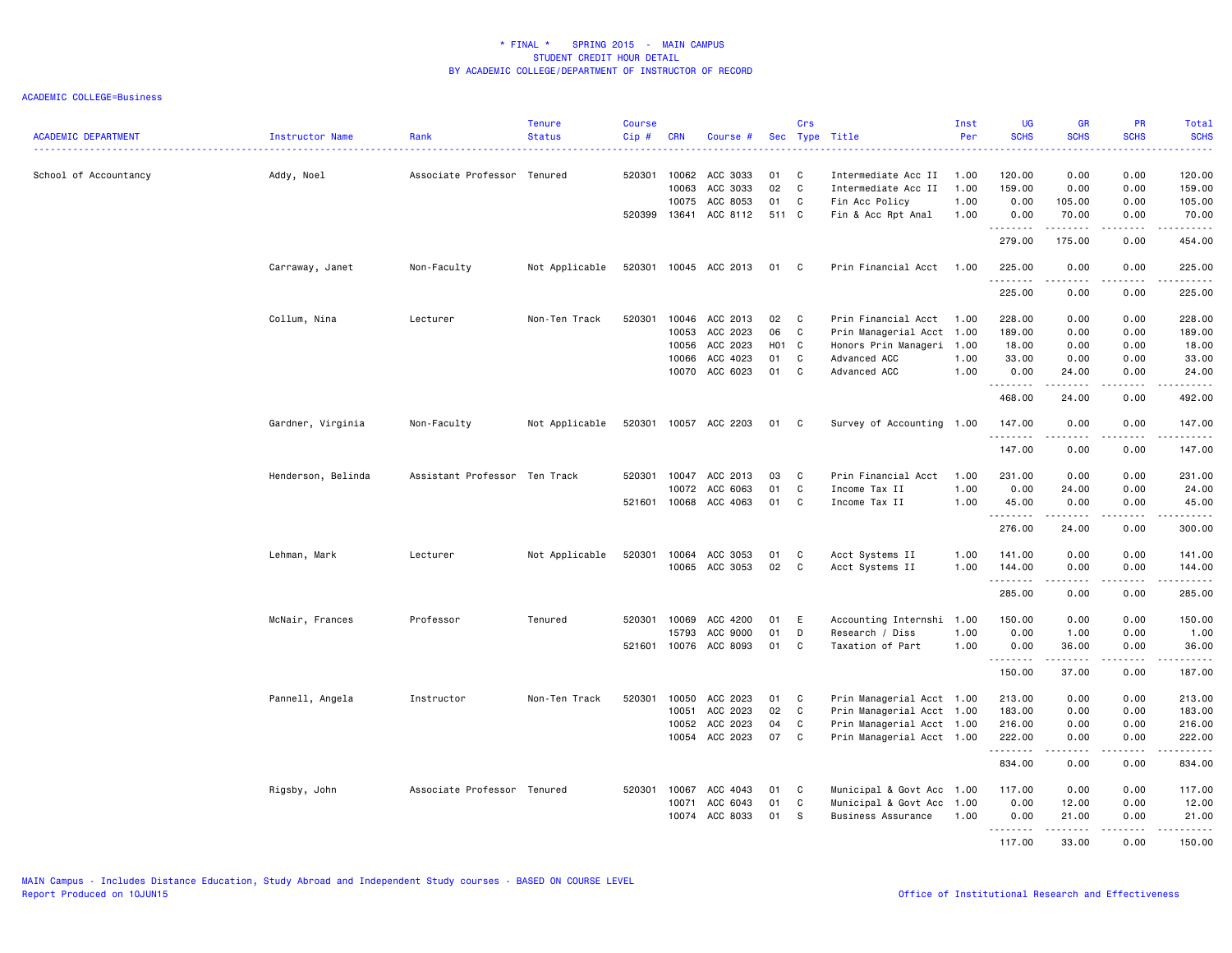| <b>ACADEMIC DEPARTMENT</b> | <b>Instructor Name</b> | Rank                          | <b>Tenure</b><br><b>Status</b> | <b>Course</b><br>Cip# | <b>CRN</b> | Course #                   | <b>Sec</b> | Crs      | Type Title                         | Inst<br>Per  | <b>UG</b><br><b>SCHS</b><br><u> - - - - - - - - -</u> | <b>GR</b><br><b>SCHS</b>      | <b>PR</b><br><b>SCHS</b>     | Total<br><b>SCHS</b><br>-------           |
|----------------------------|------------------------|-------------------------------|--------------------------------|-----------------------|------------|----------------------------|------------|----------|------------------------------------|--------------|-------------------------------------------------------|-------------------------------|------------------------------|-------------------------------------------|
| School of Accountancy      | Sanders, Steve         | Lecturer                      | Non-Ten Track                  | 520301                |            | 10048 ACC 2013             | 04         | - C      | Prin Financial Acct                | 1.00         | 240.00<br>---------                                   | 0.00<br>.                     | 0.00<br>--------             | 240.00<br>------                          |
|                            |                        |                               |                                |                       |            |                            |            |          |                                    |              | 240.00                                                | 0.00                          | 0.00                         | 240.00                                    |
|                            | Summers, Nirmalee      | Grad Teach Assist             | Not Applicable                 |                       |            | 520399 10077 ACC 8112      | 01 C       |          | Fin & Acc Rpt Anal                 | 1.00         | 0.00                                                  | 54.00                         | 0.00<br>. <u>.</u> .         | 54.00<br>.                                |
|                            |                        |                               |                                |                       |            |                            |            |          |                                    |              | --------<br>0.00                                      | 54.00                         | 0.00                         | 54.00                                     |
|                            | Trinkle, Bradley       | Assistant Professor Ten Track |                                | 520301                | 10059      | ACC 3013<br>10060 ACC 3013 | 01<br>02   | - C<br>C | Cost Accounting<br>Cost Accounting | 1.00<br>1.00 | 78.00<br>168.00<br>--------                           | 0.00<br>0.00<br>.             | 0.00<br>0.00<br>-----        | 78.00<br>168,00<br>.                      |
|                            |                        |                               |                                |                       |            |                            |            |          |                                    |              | 246.00                                                | 0.00                          | 0.00                         | 246.00                                    |
|                            | Usrey, Spencer         | Assistant Professor Ten Track |                                | 521601                |            | 10078 ACC 8113             | 01         | - C      | Advanced Individual                | 1.00         | 0.00                                                  | 63.00<br>--------             | 0.00<br>.                    | 63.00<br>$\cdots$<br>------               |
|                            |                        |                               |                                |                       |            |                            |            |          |                                    |              | 0.00                                                  | 63.00                         | 0.00                         | 63.00                                     |
|                            | Watson, Marcia         | Associate Professor Tenured   |                                | 520301                | 10058      | ACC 3003                   | 01         | C.       | Acct Systems I                     | 1.00         | 108.00<br>- - - - - - - -                             | 0.00                          | 0.00<br>----                 | 108.00<br>.                               |
|                            |                        |                               |                                |                       |            |                            |            |          |                                    |              | 108.00                                                | 0.00                          | 0.00                         | 108.00                                    |
|                            | Webb, Thomas           | Assistant Professor Ten Track |                                | 520301                | 10061      | ACC 3023                   | 01         | C.       | Intermediate Acc I                 | 1.00         | 138.00                                                | 0.00                          | 0.00                         | 138,00                                    |
|                            |                        |                               |                                |                       |            |                            |            |          |                                    |              | --------<br>138.00                                    | 0.00                          | $\cdots$<br>0.00             | .<br>138.00                               |
| School of Accountancy      |                        |                               |                                |                       |            |                            |            |          |                                    |              | ========<br>3513,00<br>========                       | eeeeeee<br>410.00<br>======== | ========<br>0.00<br>======== | <b>Expressed</b><br>3923.00<br>========== |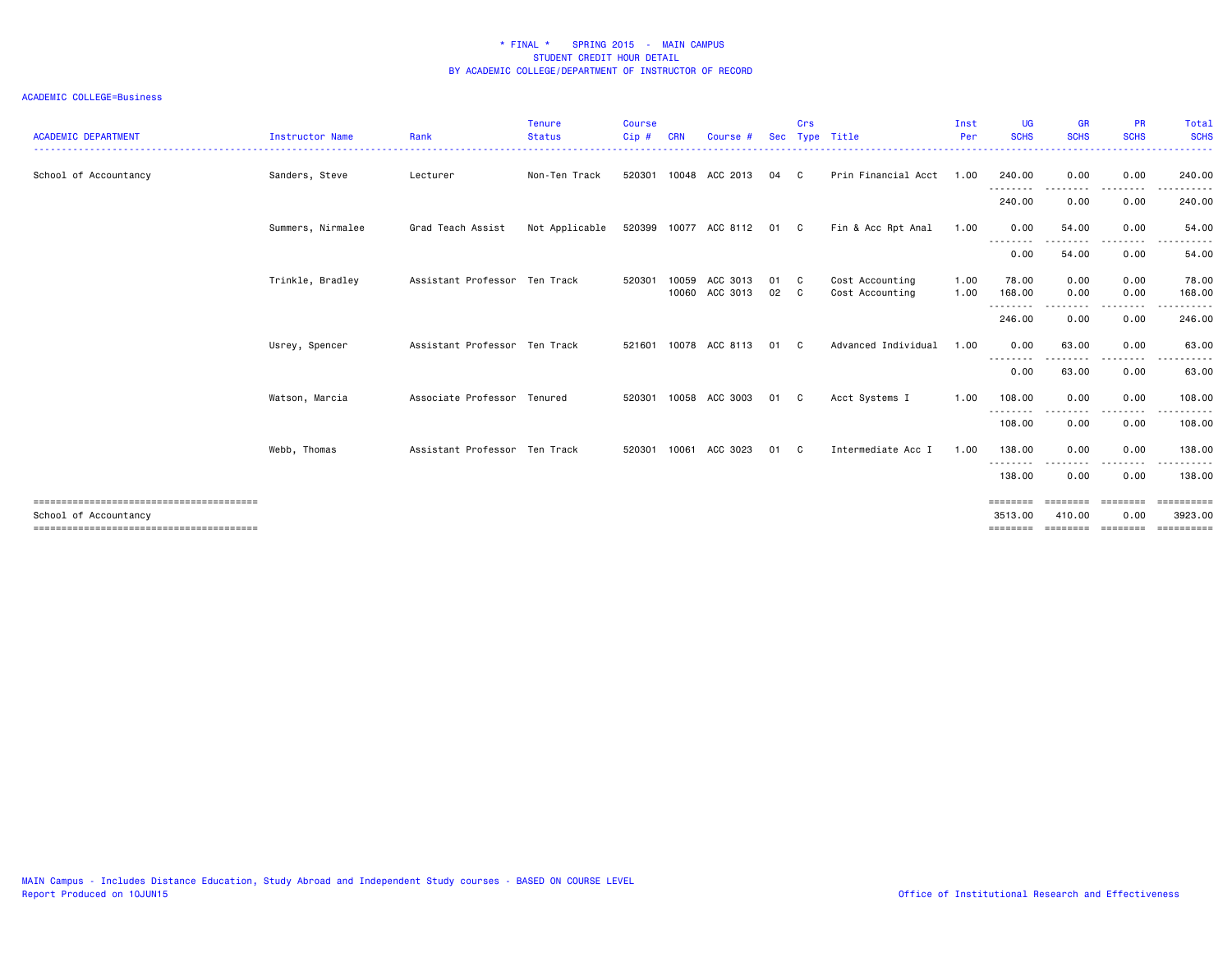| <b>ACADEMIC DEPARTMENT</b>          | <b>Instructor Name</b> | Rank                              | <b>Tenure</b><br><b>Status</b> | <b>Course</b><br>Cip# | <b>CRN</b>     | Course #                   |          | Crs               | Sec Type Title                                | Inst<br>Per  | <b>UG</b><br><b>SCHS</b> | <b>GR</b><br><b>SCHS</b> | PR<br><b>SCHS</b>    | Total<br><b>SCHS</b>  |
|-------------------------------------|------------------------|-----------------------------------|--------------------------------|-----------------------|----------------|----------------------------|----------|-------------------|-----------------------------------------------|--------------|--------------------------|--------------------------|----------------------|-----------------------|
| Counseling & Educational Psychology | Abernathy, Larry       | Research Assist Pro Non-Ten Track |                                | 422806<br>422807      | 11632          | EPY 2513<br>11646 EPY 3543 | 01<br>01 | C<br>$\mathbf{C}$ | Human Growth & Devel 1.00<br>Psych Of Adoles  | 1.00         | 300.00<br>114.00         | 0.00<br>0.00             | 0.00<br>0.00         | 300.00<br>114.00      |
|                                     |                        |                                   |                                |                       |                |                            |          |                   |                                               |              | .<br>414.00              | ----<br>0.00             | .<br>0.00            | .<br>414.00           |
|                                     | Atwood, Kelly          | Non-Faculty                       | Not Applicable                 | 520201                | 12564          | MGT 3213                   | 07       | C                 | Org Communications                            | 1.00         | 135.00                   | 0.00                     | 0.00                 | 135.00                |
|                                     |                        |                                   |                                |                       |                |                            |          |                   |                                               |              | .<br>135.00              | 2.2.2.2.2<br>0.00        | 22222<br>0.00        | .<br>135.00           |
|                                     | Ball, Kimberly         | Grad Teach Assist                 | Not Applicable                 | 130603                | 11649          | EPY 4214<br>11650 EPY 4214 | 01<br>02 | C<br>K            | Ed & Psy Statistics<br>Ed & Psy Statistics    | 1.00<br>1.00 | 104.00<br>0.00           | 0.00<br>0.00             | 0.00<br>0.00         | 104.00<br>0.00        |
|                                     |                        |                                   |                                |                       |                |                            |          |                   |                                               |              | <u>.</u><br>104.00       | 0.00                     | 0.00                 | .<br>104.00           |
|                                     | Boafo-Arthur, Susan    | Non-Faculty                       | Not Applicable                 |                       |                | 422803 10879 COE 4013      | 01       | C.                | Fac Skills Dev                                | 1.00         | 42.00                    | 0.00                     | 0.00                 | 42.00                 |
|                                     |                        |                                   |                                |                       |                |                            |          |                   |                                               |              | .<br>42.00               | .<br>0.00                | .<br>0.00            | .<br>42.00            |
|                                     | Boyles, Caragh         | Non-Faculty                       | Not Applicable                 |                       |                | 350103 11695 EXL 0190      | 03       | E                 | Experiential Learnin 1.00                     |              | 3.00<br><u>.</u>         | 0.00<br>$\frac{1}{2}$    | 0.00<br>. <u>. .</u> | 3.00<br>$\frac{1}{2}$ |
|                                     |                        |                                   |                                |                       |                |                            |          |                   |                                               |              | 3.00                     | 0.00                     | 0.00                 | 3.00                  |
|                                     | Brown, Audri           | Lecturer                          | Non-Ten Track                  | 131004                | 11647          | EPY 3553                   | 01<br>01 | C                 | Gifted/Creativity                             | 1.00         | 117.00                   | 0.00                     | 0.00                 | 117.00                |
|                                     |                        |                                   |                                | 231303<br>422806      | 11644<br>11641 | EPY 3513<br>EPY 3503       | 01       | C<br>C            | Behavioral Sci Writi 1.00<br>Prin Of Ed Psych | 1.00         | 69.00<br>111.00          | 0.00<br>0.00             | 0.00<br>0.00         | 69.00<br>111.00       |
|                                     |                        |                                   |                                |                       |                |                            |          |                   |                                               |              | .<br>297.00              | 0.00                     | .<br>0.00            | .<br>297.00           |
|                                     | Capella, Julie         | Non-Faculty                       | Not Applicable                 | 320105                | 11154          | DSS 0713                   | 01       | C                 | Basic Employment Ski 1.00                     |              | 9.00                     | 0.00                     | 0.00                 | 9.00                  |
|                                     |                        |                                   |                                | 350103                | 11155          | DSS 0813                   | 01       | E                 | Employment - On Campu 1.00                    |              | 9.00                     | 0.00                     | 0.00                 | 9.00                  |
|                                     |                        |                                   |                                | 360118 11151          |                | DSS 0413                   | 01       | C                 | Basic Writing/Litera 1.00                     |              | 9.00<br>22222            | 0.00<br>22222            | 0.00<br>.            | 9.00<br>.             |
|                                     |                        |                                   |                                |                       |                |                            |          |                   |                                               |              | 27.00                    | 0.00                     | 0.00                 | 27.00                 |
|                                     | Dooley, Kathy          | Professor                         | Tenured                        | 131101                | 10901          | COE 8730                   | 02       | E                 | Internship-Mental He 1.00                     |              | 0.00                     | 51.00                    | 0.00                 | 51.00                 |
|                                     |                        |                                   |                                | 420601                | 15306          | COE 9000                   | 01       | D                 | Research / Diss                               | 1.00         | 0.00                     | 16.00                    | 0.00                 | 16.00                 |
|                                     |                        |                                   |                                |                       | 15715          | COE 7000                   | 01       | $\mathbf I$       | Directed Indiv Study                          | 1.00         | 0.00                     | 3.00                     | 0.00                 | 3.00                  |
|                                     |                        |                                   |                                | 422801                | 10899          | COE 8633                   | 01       | C                 | Psychosocial Rehab                            | 1.00         | 0.00                     | 57.00<br>-------         | 0.00<br>.            | 57.00<br>.            |
|                                     |                        |                                   |                                |                       |                |                            |          |                   |                                               |              | 0.00                     | 127.00                   | 0.00                 | 127.00                |
|                                     | Elder, Anastasia       | Associate Professor Tenured       |                                | 130499                | 16073          | EPY 7000                   | 07       | $\mathbf{I}$      | Directed Indiv Study 1.00                     |              | 0.00                     | 3.00                     | 0.00                 | 3.00                  |
|                                     |                        |                                   |                                |                       | 16150          | EPY 4000                   | 04       | $\mathbf{I}$      | Directed Indiv Study 1.00                     |              | 3.00                     | 0.00                     | 0.00                 | 3.00                  |
|                                     |                        |                                   |                                |                       | 16462          | EPY 4000                   | 08       | $\mathbf I$       | Directed Indiv Study                          | 1.00         | 3.00                     | 0.00                     | 0.00                 | 3.00                  |
|                                     |                        |                                   |                                | 422806                |                | 14057 EPY 8223             | 01       | C                 | Psy Educ Foundations 1.00                     |              | 0.00<br>.                | 27.00<br>.               | 0.00<br>.            | 27.00<br>.            |
|                                     |                        |                                   |                                |                       |                |                            |          |                   |                                               |              | 6.00                     | 30.00                    | 0.00                 | 36.00                 |
|                                     | Forrester, Kylie       | Non-Faculty                       | Not Applicable                 | 131101                |                | 10885 COE 4513             | 02       | C                 | Paro Prof Stud Dev                            | 1.00         | 63.00<br><u>.</u>        | 0.00<br>.                | 0.00<br>.            | 63.00<br>.            |
|                                     |                        |                                   |                                |                       |                |                            |          |                   |                                               |              | 63.00                    | 0.00                     | 0.00                 | 63.00                 |
|                                     | Gadke, Daniel          | Assistant Professor Ten Track     |                                | 130604                |                | 11663 EPY 8773             | 01       | $\mathbf{C}$      | Acad Assess & Interv 1.00                     |              | 0.00                     | 24.00                    | 0.00                 | 24.00                 |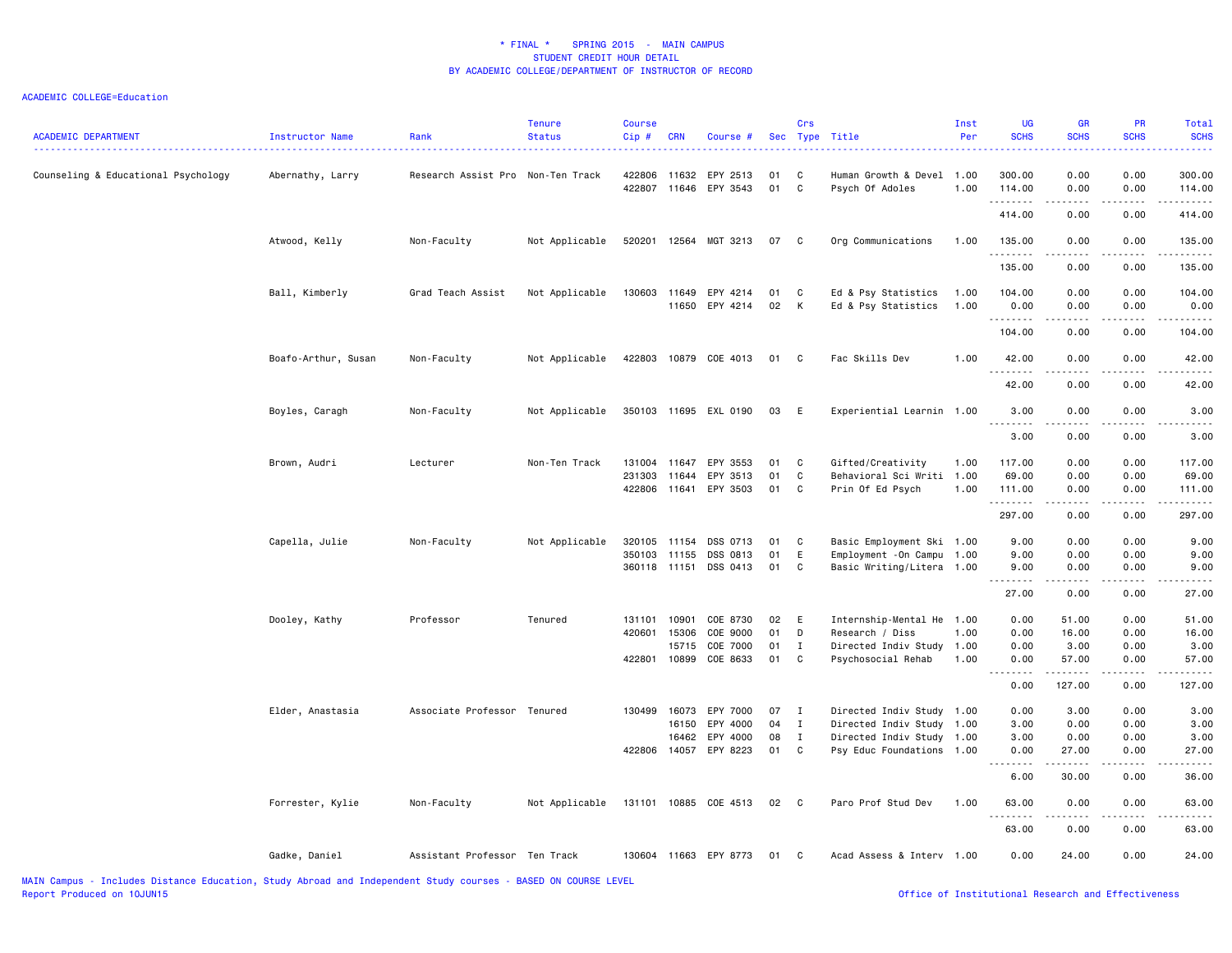| <b>ACADEMIC DEPARTMENT</b>          | Instructor Name   | Rank                          | <b>Tenure</b><br><b>Status</b> | <b>Course</b><br>$Cip$ # | <b>CRN</b>     | Course #             |          | Crs          | Sec Type Title                          | Inst<br>Per  | <b>UG</b><br><b>SCHS</b>                                                                                                  | GR<br><b>SCHS</b> | PR<br><b>SCHS</b>                   | <b>Total</b><br><b>SCHS</b>                           |
|-------------------------------------|-------------------|-------------------------------|--------------------------------|--------------------------|----------------|----------------------|----------|--------------|-----------------------------------------|--------------|---------------------------------------------------------------------------------------------------------------------------|-------------------|-------------------------------------|-------------------------------------------------------|
| Counseling & Educational Psychology | Gadke, Daniel     | Assistant Professor Ten Track |                                | 429999                   | 11667          | EPY 8790             | 03       | E            | School Psy Practicum 1.00               |              | 0.00<br>$\sim$ $\sim$ $\sim$<br>.                                                                                         | 15.00             | 0.00<br>$\sim$ $\sim$ $\sim$ $\sim$ | 15.00<br>$\omega$ $\omega$ $\omega$ $\omega$ $\omega$ |
|                                     |                   |                               |                                |                          |                |                      |          |              |                                         |              | 0.00                                                                                                                      | 39.00             | 0.00                                | 39.00                                                 |
|                                     | Gainer, Donna     | Instructor                    | Non-Ten Track                  | 130101 11634             |                | EPY 3143             | 01       | C            | Human Develop And Le 1.00               |              | 30.00                                                                                                                     | 0.00              | 0.00                                | 30.00                                                 |
|                                     |                   |                               |                                |                          | 11635          | EPY 3143             | 02       | C            | Human Develop And Le                    | 1.00         | 54.00                                                                                                                     | 0.00              | 0.00                                | 54.00                                                 |
|                                     |                   |                               |                                | 130499                   | 11652          | EPY 4313             | 01       | C            | Measure & Eval                          | 1.00         | 102.00                                                                                                                    | 0.00              | 0.00                                | 102.00                                                |
|                                     |                   |                               |                                | 130604 11637             |                | EPY 3253             | 01       | C            | Evaluating Learning                     | 1.00         | 48.00                                                                                                                     | 0.00              | 0.00                                | 48.00                                                 |
|                                     |                   |                               |                                |                          | 11638          | EPY 3253             | 02       | C            | Evaluating Learning                     | 1.00         | 33.00<br><u>.</u>                                                                                                         | 0.00              | 0.00                                | 33.00<br>.                                            |
|                                     |                   |                               |                                |                          |                |                      |          |              |                                         |              | 267.00                                                                                                                    | 0.00              | 0.00                                | 267.00                                                |
|                                     | Goldberg, Rebecca | Assistant Professor Ten Track |                                | 131101                   | 10894          | COE 8203             | 01       | C            | Place & Career Dev                      | 1.00         | 0.00                                                                                                                      | 51.00             | 0.00                                | 51.00                                                 |
|                                     |                   |                               |                                |                          | 10895          | COE 8203             | 02       | $\mathbb{C}$ | Place & Career Dev                      | 1.00         | 0.00                                                                                                                      | 39.00             | 0.00                                | 39.00                                                 |
|                                     |                   |                               |                                | 420601                   | 16170          | COE 7000             | 03       | $\mathbf{I}$ | Directed Indiv Study                    | 1.00         | 0.00<br>-----<br>$- - -$                                                                                                  | 3.00<br>.         | 0.00<br>. <b>.</b> .                | 3.00<br>.                                             |
|                                     |                   |                               |                                |                          |                |                      |          |              |                                         |              | 0.00                                                                                                                      | 93.00             | 0.00                                | 93.00                                                 |
|                                     | Golson, Angela    | Instructor                    | Non-Ten Track                  | 420101                   | 13159          | PSY 3213             | 01       | C            | Psych Of Ab Behavior 1.00               |              | 237.00                                                                                                                    | 0.00              | 0.00                                | 237.00                                                |
|                                     |                   |                               |                                |                          | 13161          | PSY 3213             | 03       | C            | Psych Of Ab Behavior                    | 1.00         | 234.00                                                                                                                    | 0.00              | 0.00                                | 234.00                                                |
|                                     |                   |                               |                                | 422705                   | 13182          | PSY 4203             | 01       | C            | Theories Of Pers                        | 1.00         | 84.00                                                                                                                     | 0.00              | 0.00                                | 84.00                                                 |
|                                     |                   |                               |                                |                          | 13184          | PSY 4203             | 03       | C            | Theories Of Pers                        | 1.00         | 87.00<br>.                                                                                                                | 0.00<br>.         | 0.00<br>$- - - -$                   | 87.00<br>.                                            |
|                                     |                   |                               |                                |                          |                |                      |          |              |                                         |              | 642.00                                                                                                                    | 0.00              | 0.00                                | 642.00                                                |
|                                     | Heiselt, April    | Associate Professor Tenured   |                                | 131101                   | 10900          | COE 8730             | 01       | Ε            | Internship-Student A 1.00               |              | 0.00                                                                                                                      | 96.00             | 0.00                                | 96.00                                                 |
|                                     |                   |                               |                                | 420601                   | 16040          | COE 9000             | 05       | D            | Research / Diss                         | 1.00         | 0.00<br>.<br>$\sim$ $\sim$                                                                                                | 9.00<br>.         | 0.00<br>$\sim$ $\sim$ $\sim$ $\sim$ | 9.00<br>.                                             |
|                                     |                   |                               |                                |                          |                |                      |          |              |                                         |              | 0.00                                                                                                                      | 105.00            | 0.00                                | 105.00                                                |
|                                     | Henington, Carlen | Associate Professor Tenured   |                                | 130499                   | 15694          | EPY 7000             | 01       | I            | Directed Indiv Study 1.00               |              | 0.00                                                                                                                      | 3.00              | 0.00                                | 3.00                                                  |
|                                     |                   |                               |                                |                          | 15695          | EPY 7000             | 02       | I            | Directed Indiv Study 1.00               |              | 0.00                                                                                                                      | 3.00              | 0.00                                | 3.00                                                  |
|                                     |                   |                               |                                |                          | 15696          | EPY 7000             | 03       | $\mathbf{I}$ | Directed Indiv Study 1.00               |              | 0.00                                                                                                                      | 3.00              | 0.00                                | 3.00                                                  |
|                                     |                   |                               |                                |                          | 15697          | EPY 7000             | 04       | $\mathbf{I}$ | Directed Indiv Study 1.00               |              | 0.00                                                                                                                      | 3.00              | 0.00                                | 3.00                                                  |
|                                     |                   |                               |                                |                          | 15698          | EPY 7000             | 05       | $\mathbf{I}$ | Directed Indiv Study 1.00               |              | 0.00                                                                                                                      | 3.00              | 0.00                                | 3.00                                                  |
|                                     |                   |                               |                                |                          | 15699          | EPY 7000             | 06       | $\mathbf{I}$ | Directed Indiv Study 1.00               |              | 0.00                                                                                                                      | 3.00              | 0.00                                | 3.00                                                  |
|                                     |                   |                               |                                |                          | 15890          | EPY 4000             | 02       | $\mathbf{I}$ | Directed Indiv Study 1.00               |              | 3.00                                                                                                                      | 0.00              | 0.00                                | 3.00                                                  |
|                                     |                   |                               |                                |                          | 16169          | EPY 4000             | 05       | I            | Directed Indiv Study 1.00               |              | 3.00                                                                                                                      | 0.00              | 0.00                                | 3.00                                                  |
|                                     |                   |                               |                                | 422805                   | 11664<br>11669 | EPY 8780             | 01<br>01 | C<br>B       | Internship Sch Psy                      | 1.00         | 0.00                                                                                                                      | 36.00             | 0.00                                | 36.00                                                 |
|                                     |                   |                               |                                | 422806<br>429999         | 15304          | EPY 9713<br>EPY 9000 | 02       | D            | Adv Psy Consultation<br>Research / Diss | 1.00<br>1.00 | 0.00<br>0.00                                                                                                              | 15.00<br>47.00    | 0.00<br>0.00                        | 15.00<br>47.00                                        |
|                                     |                   |                               |                                |                          |                |                      |          |              |                                         |              | $\frac{1}{2} \left( \frac{1}{2} \right) \left( \frac{1}{2} \right) \left( \frac{1}{2} \right) \left( \frac{1}{2} \right)$ | .                 | د د د د                             | .                                                     |
|                                     |                   |                               |                                |                          |                |                      |          |              |                                         |              | 6.00                                                                                                                      | 116.00            | 0.00                                | 122.00                                                |
|                                     | Hill, Dante       | Non-Faculty                   | Not Applicable                 | 131101                   | 10884          | COE 4513             | 01       | C            | Paro Prof Stud Dev                      | 1.00         | 24.00                                                                                                                     | 0.00              | 0.00                                | 24.00                                                 |
|                                     |                   |                               |                                |                          | 15919          | COE 4000             | 01       | $\mathbf{I}$ | Directed Indiv Study 1.00               |              | 3.00                                                                                                                      | 0.00              | 0.00                                | 3.00                                                  |
|                                     |                   |                               |                                |                          | 15920          | COE 4000             | 02       | $\mathbf{I}$ | Directed Indiv Study 1.00               |              | 3.00                                                                                                                      | 0.00              | 0.00                                | 3.00                                                  |
|                                     |                   |                               |                                |                          |                |                      |          |              |                                         |              | 30.00                                                                                                                     | 0.00              | 0.00                                | 30.00                                                 |
|                                     | Jackson, Deborah  | Assistant Professor Ten Track |                                | 422803<br>511508         | 14053<br>14054 | COE 9083<br>COE 8743 | 01<br>01 | C<br>C       | Adv Assessment Tech<br>Counseling LGBTQ | 1.00<br>1.00 | 0.00<br>0.00                                                                                                              | 12.00<br>27.00    | 0.00<br>0.00                        | 12.00<br>27.00                                        |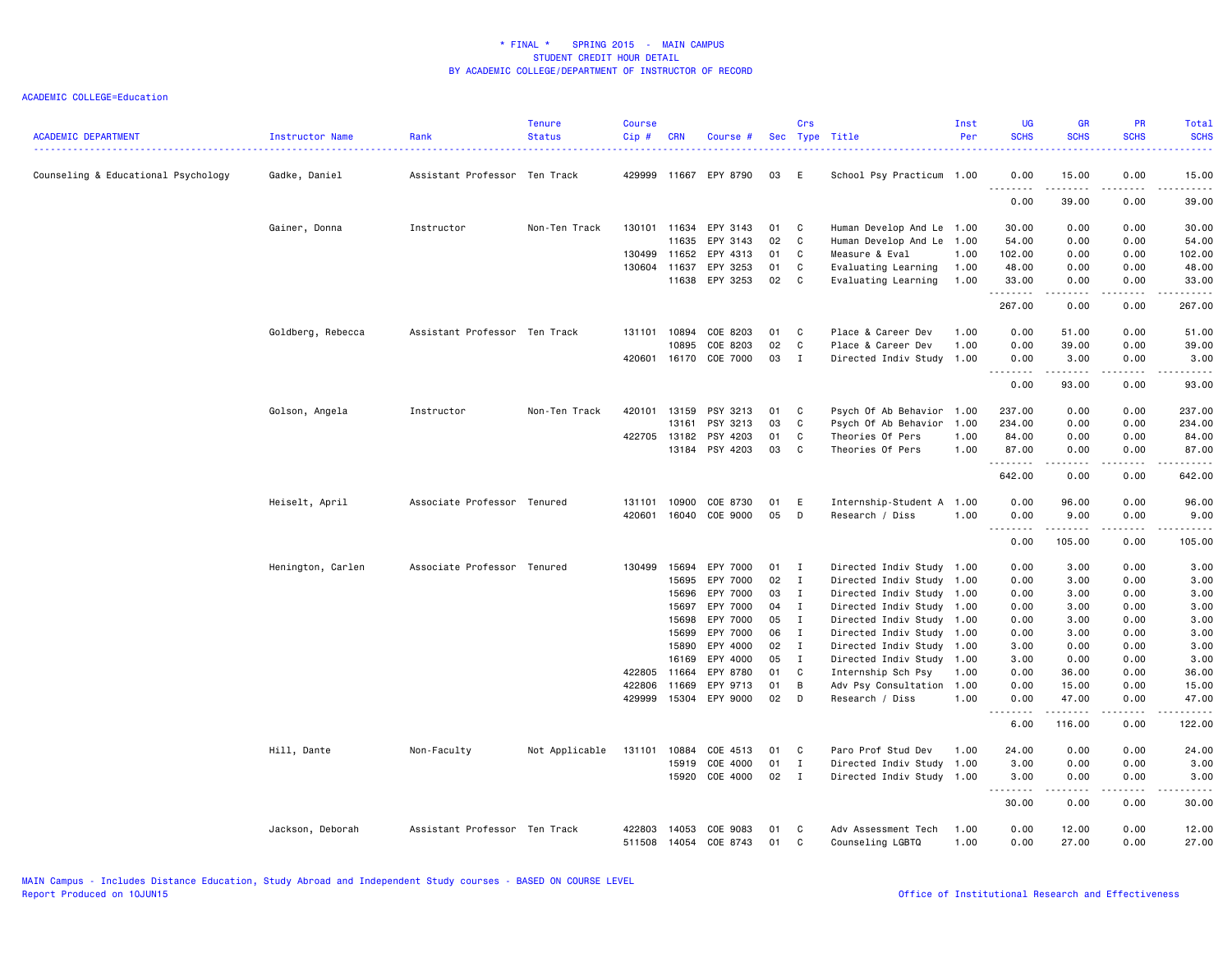| <b>ACADEMIC DEPARTMENT</b>          | Instructor Name    | Rank                          | <b>Tenure</b><br><b>Status</b> | <b>Course</b><br>Cip# | <b>CRN</b>     | Course #             |          | Crs          | Sec Type Title                                   | Inst<br>Per | <b>UG</b><br><b>SCHS</b>     | <b>GR</b><br><b>SCHS</b> | <b>PR</b><br><b>SCHS</b> | <b>Total</b><br><b>SCHS</b><br>.                                                                                      |
|-------------------------------------|--------------------|-------------------------------|--------------------------------|-----------------------|----------------|----------------------|----------|--------------|--------------------------------------------------|-------------|------------------------------|--------------------------|--------------------------|-----------------------------------------------------------------------------------------------------------------------|
|                                     |                    |                               |                                |                       |                |                      |          |              |                                                  |             | ---------                    | .                        | .                        | . <b>.</b> .                                                                                                          |
|                                     |                    |                               |                                |                       |                |                      |          |              |                                                  |             | 0.00                         | 39.00                    | 0.00                     | 39.00                                                                                                                 |
| Counseling & Educational Psychology | Justice, Cheryl    | Assistant Professor Ten Track |                                | 131101<br>422803      | 10904<br>10891 | COE 8740<br>COE 8043 | 02<br>01 | E<br>C       | Acad Yr Field ExpII- 1.00<br>Group Tech & Proced | 1.00        | 0.00<br>0.00                 | 60.00<br>33.00           | 0.00<br>0.00             | 60.00<br>33.00                                                                                                        |
|                                     |                    |                               |                                |                       |                |                      |          |              |                                                  |             | $\sim$ $\sim$ $\sim$<br>0.00 | 93.00                    | 0.00                     | 93.00                                                                                                                 |
|                                     | Lampton, Debberra  | Non-Faculty                   | Not Applicable                 | 422707                |                | 15987 COE 4990       | 01       | C            | Special Topic In COE 1.00                        |             | 114.00<br>.                  | 0.00<br>.                | 0.00<br>.                | 114.00<br>$\begin{array}{cccccccccc} \bullet & \bullet & \bullet & \bullet & \bullet & \bullet & \bullet \end{array}$ |
|                                     |                    |                               |                                |                       |                |                      |          |              |                                                  |             | 114.00                       | 0.00                     | 0.00                     | 114.00                                                                                                                |
|                                     | Latimer, Cassandra | Non-Faculty                   | Not Applicable                 | 131101                | 10873          | COE 1323             | 01       | C            | Career Planning                                  | 0.50        | 25.50                        | 0.00                     | 0.00                     | 25.50                                                                                                                 |
|                                     |                    |                               |                                |                       | 10875          | COE 1323             | 03       | C            | Career Planning                                  | 1.00        | 54.00                        | 0.00                     | 0.00                     | 54.00                                                                                                                 |
|                                     |                    |                               |                                |                       | 10876          | COE 1323             | 04       | C            | Career Planning                                  | 0.50        | 25.50                        | 0.00                     | 0.00                     | 25.50                                                                                                                 |
|                                     |                    |                               |                                |                       |                | 10877 COE 1323       | 05       | C            | Career Planning                                  | 1.00        | 57.00<br>.                   | 0.00<br>.                | 0.00<br>.                | 57.00<br>.                                                                                                            |
|                                     |                    |                               |                                |                       |                |                      |          |              |                                                  |             | 162.00                       | 0.00                     | 0.00                     | 162.00                                                                                                                |
|                                     | LeJeune, Bonnie    | Non-Faculty                   | Not Applicable                 | 131009                | 13683          | COE 6303             | 501 C    |              | Re Hab Visual Impair 1.00                        |             | 0.00                         | 36.00                    | 0.00                     | 36.00                                                                                                                 |
|                                     |                    |                               |                                |                       |                | 13684 COE 6323       | 501 C    |              | Sensory Aid Technlgy 1.00                        |             | 0.00                         | 39.00<br>.               | 0.00<br>.                | 39.00<br>.                                                                                                            |
|                                     |                    |                               |                                |                       |                |                      |          |              |                                                  |             | .<br>0.00                    | 75.00                    | 0.00                     | 75.00                                                                                                                 |
|                                     | Leach, Nicole      | Assistant Professor Ten Track |                                | 130499                | 16412          | EPY 4000             | 06       | $\mathbf{I}$ | Directed Indiv Study                             | 1.00        | 3.00                         | 0.00                     | 0.00                     | 3.00                                                                                                                  |
|                                     |                    |                               |                                | 130601                | 11653          | EPY 4513             | 01       | C            | Ed Research                                      | 1.00        | 69.00                        | 0.00                     | 0.00                     | 69.00                                                                                                                 |
|                                     |                    |                               |                                | 130603                |                | 13722 EDF 9373       | 503 C    |              | Ed Res Design                                    | 1.00        | 0.00                         | 39.00                    | 0.00                     | 39.00                                                                                                                 |
|                                     |                    |                               |                                |                       |                |                      |          |              |                                                  |             | 72.00                        | .<br>39.00               | .<br>0.00                | .<br>111.00                                                                                                           |
|                                     | Looby, Eugenie     | Professor                     | Tenured                        | 420601                | 15307          | COE 9000             | 02       | D            | Research / Diss                                  | 1.00        | 0.00                         | 5.00                     | 0.00                     | 5.00                                                                                                                  |
|                                     |                    |                               |                                | 422707                | 10893          | COE 8073             | 01       | C            | Cultural Found/Couns                             | 1.00        | 0.00                         | 36.00                    | 0.00                     | 36.00                                                                                                                 |
|                                     |                    |                               |                                | 511508                | 10905          | COE 8763             | 01       | C            | Coun Sex Abuse Clien 1.00                        |             | 0.00                         | 30.00                    | 0.00<br>.                | 30.00                                                                                                                 |
|                                     |                    |                               |                                |                       |                |                      |          |              |                                                  |             | 0.00                         | .<br>71.00               | 0.00                     | .<br>71.00                                                                                                            |
|                                     | Maynard, Scott     | Non-Faculty                   | Not Applicable                 | 350103                | 10910          | CP 2103              | 01       | E            | First Work Sem                                   | 1.00        | 255.00                       | 0.00                     | 0.00                     | 255.00                                                                                                                |
|                                     |                    |                               |                                |                       | 10911          | CP 2103              | H01 E    |              | Honors First Work Se                             | 1.00        | 48.00                        | 0.00                     | 0.00                     | 48.00                                                                                                                 |
|                                     |                    |                               |                                |                       | 10912          | CP 2203              | 01       | E            | Second Work Sem                                  | 1.00        | 99.00                        | 0.00                     | 0.00                     | 99.00                                                                                                                 |
|                                     |                    |                               |                                |                       | 10913          | CP 2203              | H01 E    |              | Honors Second Work S                             | 1.00        | 30.00                        | 0.00                     | 0.00                     | 30.00                                                                                                                 |
|                                     |                    |                               |                                |                       | 10914          | CP 3303              | 01       | E            | Third Work Sem                                   | 1.00        | 81.00                        | 0.00                     | 0.00                     | 81.00                                                                                                                 |
|                                     |                    |                               |                                |                       | 10915          | CP 3303              | H01 E    |              | Honors Third Work Se                             | 1.00        | 15.00                        | 0.00                     | 0.00                     | 15.00                                                                                                                 |
|                                     |                    |                               |                                |                       | 10916          | CP 3403              | 01       | E            | Fourth Work Sem                                  | 1.00        | 60.00                        | 0.00                     | 0.00                     | 60.00                                                                                                                 |
|                                     |                    |                               |                                |                       | 11693          | EXL 0190             | 01       | E            | Experiential Learnin                             | 1.00        | 57.00                        | 0.00                     | 0.00                     | 57.00                                                                                                                 |
|                                     |                    |                               |                                |                       | 11702          | EXL 3100             | 01       | E            | CCPP Internship I                                | 1.00        | 18.00                        | 0.00                     | 0.00                     | 18.00                                                                                                                 |
|                                     |                    |                               |                                |                       | 11703          | EXL 3100             | H01 E    |              | CCPP Internship I                                | 1.00        | 3.00                         | 0.00                     | 0.00                     | 3.00                                                                                                                  |
|                                     |                    |                               |                                | 521001 10923          |                | CP 8013              | 01       | E            | First Work Sem                                   | 1.00        | 0.00                         | 6.00                     | 0.00                     | 6.00                                                                                                                  |
|                                     |                    |                               |                                |                       | 10925          | CP 8033              | 01       | E            | Third Work Sem                                   | 1.00        | 0.00                         | 3.00                     | 0.00                     | 3.00                                                                                                                  |
|                                     |                    |                               |                                |                       | 11704          | EXL 3200             | 01       | E            | CCPP Internship I                                | 1.00        | 3.00                         | 0.00                     | 0.00                     | 3.00                                                                                                                  |
|                                     |                    |                               |                                |                       | 11705          | EXL 3200             | H01 E    |              | CCPP Internship I                                | 1.00        | 6.00<br><u>.</u>             | 0.00<br>.                | 0.00<br>.                | 6.00<br>. <u>.</u> .                                                                                                  |
|                                     |                    |                               |                                |                       |                |                      |          |              |                                                  |             | 675.00                       | 9.00                     | 0.00                     | 684.00                                                                                                                |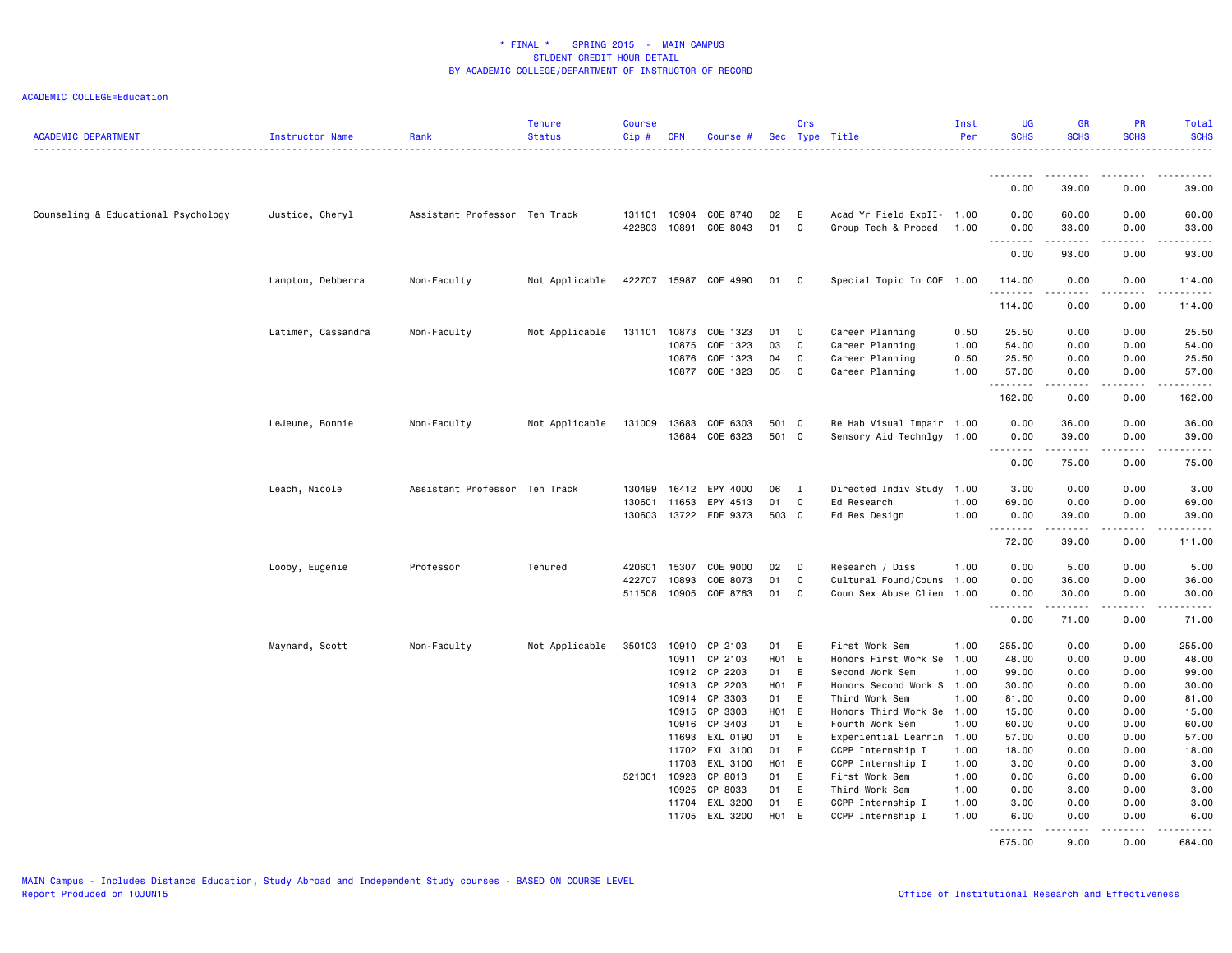| <b>ACADEMIC DEPARTMENT</b>          | Instructor Name    | Rank                          | Tenure<br><b>Status</b> | <b>Course</b><br>$Cip$ # | <b>CRN</b>                       | Course #                                    |                      | Crs              | Sec Type Title                                                                      | Inst<br>Per                  | <b>UG</b><br><b>SCHS</b>                               | <b>GR</b><br><b>SCHS</b>                 | PR<br><b>SCHS</b>                                                                                                                 | Total<br><b>SCHS</b><br>$\frac{1}{2} \left( \frac{1}{2} \right) \left( \frac{1}{2} \right) \left( \frac{1}{2} \right) \left( \frac{1}{2} \right) \left( \frac{1}{2} \right)$                      |
|-------------------------------------|--------------------|-------------------------------|-------------------------|--------------------------|----------------------------------|---------------------------------------------|----------------------|------------------|-------------------------------------------------------------------------------------|------------------------------|--------------------------------------------------------|------------------------------------------|-----------------------------------------------------------------------------------------------------------------------------------|---------------------------------------------------------------------------------------------------------------------------------------------------------------------------------------------------|
| Counseling & Educational Psychology | Mazahreh, Laith    | Assistant Professor Ten Track |                         | 131101<br>422803         | 10906<br>10888                   | COE 8923<br>COE 8013                        | 01<br>01             | C<br>C           | Seminar School Couns<br>Couns Skills                                                | 1.00<br>1.00                 | 0.00<br>0.00                                           | 12.00<br>33.00                           | 0.00<br>0.00                                                                                                                      | 12.00<br>33.00                                                                                                                                                                                    |
|                                     |                    |                               |                         |                          |                                  |                                             |                      |                  |                                                                                     |                              | $\sim$ $\sim$ $\sim$ $\sim$<br>$\sim$ $\sim$<br>0.00   | 45.00                                    | $- - -$<br>0.00                                                                                                                   | د د د د د<br>45.00                                                                                                                                                                                |
|                                     | McCleon, Tawny     | Assistant Professor Ten Track |                         | 422801<br>429999         | 11661<br>11665                   | EPY 8493<br>EPY 8790                        | 01<br>01             | C<br>E           | Personality Assessme 1.00<br>School Psy Practicum                                   | 1.00                         | 0.00<br>0.00                                           | 21.00<br>15.00<br>$\cdots \cdots \cdots$ | 0.00<br>0.00<br>.                                                                                                                 | 21.00<br>15.00<br>.                                                                                                                                                                               |
|                                     |                    |                               |                         |                          |                                  |                                             |                      |                  |                                                                                     |                              | 0.00                                                   | 36.00                                    | 0.00                                                                                                                              | 36.00                                                                                                                                                                                             |
|                                     | Molina, Danielle   | Assistant Professor Ten Track |                         | 130406                   | 12080<br>14055                   | HED 8113<br>COE 8563                        | 01<br>01             | B<br>E           | Admin Of Stud Serv<br>Intro Assesmt Stud A 1.00                                     | 1.00                         | 0.00<br>0.00                                           | 48.00<br>39.00                           | 0.00<br>0.00                                                                                                                      | 48.00<br>39.00                                                                                                                                                                                    |
|                                     |                    |                               |                         |                          |                                  |                                             |                      |                  |                                                                                     |                              | .<br>0.00                                              | 87.00                                    | $\frac{1}{2} \left( \frac{1}{2} \right) \left( \frac{1}{2} \right) \left( \frac{1}{2} \right) \left( \frac{1}{2} \right)$<br>0.00 | $\frac{1}{2} \left( \frac{1}{2} \right) \left( \frac{1}{2} \right) \left( \frac{1}{2} \right) \left( \frac{1}{2} \right) \left( \frac{1}{2} \right) \left( \frac{1}{2} \right)$<br>87.00          |
|                                     | Morse, David       | Professor                     | Tenured                 | 421701<br>429999         | 14056<br>15305                   | EPY 8513<br>EPY 9000                        | 01<br>03             | C<br>D           | Psychometric Theory<br>Research / Diss                                              | 1.00<br>1.00                 | 0.00<br>0.00<br>-------                                | 30.00<br>10.00                           | 0.00<br>0.00                                                                                                                      | 30.00<br>10.00<br>$\frac{1}{2} \left( \frac{1}{2} \right) \left( \frac{1}{2} \right) \left( \frac{1}{2} \right) \left( \frac{1}{2} \right) \left( \frac{1}{2} \right) \left( \frac{1}{2} \right)$ |
|                                     |                    |                               |                         |                          |                                  |                                             |                      |                  |                                                                                     |                              | 0.00                                                   | 40.00                                    | 0.00                                                                                                                              | 40.00                                                                                                                                                                                             |
|                                     | Morse, Linda       | Professor                     | Tenured                 |                          |                                  | 130101 11648 EPY 4033                       | 01 C                 |                  | Lear Theo Ed Rel Set 1.00                                                           |                              | 57.00<br><u>.</u>                                      | 0.00<br>-----                            | 0.00<br>.                                                                                                                         | 57.00<br>. <u>.</u>                                                                                                                                                                               |
|                                     |                    |                               |                         |                          |                                  |                                             |                      |                  |                                                                                     |                              | 57.00                                                  | 0.00                                     | 0.00                                                                                                                              | 57.00                                                                                                                                                                                             |
|                                     | Mylroie, Robika    | Lecturer                      | Non-Ten Track           | 130301                   |                                  | 12370 LSK 1033                              | 04                   | C                | Fund of Achievement                                                                 | 1.00                         | 72.00<br>.                                             | 0.00                                     | 0.00<br>$- - - -$                                                                                                                 | 72.00<br>.                                                                                                                                                                                        |
|                                     |                    |                               |                         |                          |                                  |                                             |                      |                  |                                                                                     |                              | 72.00                                                  | 0.00                                     | 0.00                                                                                                                              | 72.00                                                                                                                                                                                             |
|                                     | Olivieri, Kathleen | Non-Faculty                   | Not Applicable          | 231303<br>520201         | 15489<br>12559<br>12560<br>12563 | GE 3513<br>MGT 3213<br>MGT 3213<br>MGT 3213 | 12<br>02<br>03<br>06 | C<br>C<br>C<br>C | Technical Writing<br>Org Communications<br>Org Communications<br>Org Communications | 1.00<br>1.00<br>1.00<br>1.00 | 63.00<br>132.00<br>132.00<br>135.00                    | 0.00<br>0.00<br>0.00<br>0.00             | 0.00<br>0.00<br>0.00<br>0.00                                                                                                      | 63.00<br>132.00<br>132.00<br>135.00                                                                                                                                                               |
|                                     |                    |                               |                         |                          |                                  |                                             |                      |                  |                                                                                     |                              | .<br>462.00                                            | .<br>0.00                                | $\frac{1}{2} \left( \frac{1}{2} \right) \left( \frac{1}{2} \right) \left( \frac{1}{2} \right) \left( \frac{1}{2} \right)$<br>0.00 | .<br>462.00                                                                                                                                                                                       |
|                                     | Palmer, Charles    | Associate Professor Tenured   |                         | 420601<br>422803         | 15308<br>10909<br>512310 10896   | COE 9000<br>COE 9033<br>COE 8363            | 03<br>01<br>01       | D<br>S.<br>C     | Research / Diss<br>Adv Seminar<br>Psyc Aspects/Disabil 1.00                         | 1.00<br>1.00                 | 0.00<br>0.00<br>0.00<br>.<br>$\sim$ $\sim$             | 12.00<br>6.00<br>18.00<br>.              | 0.00<br>0.00<br>0.00<br>.                                                                                                         | 12.00<br>6.00<br>18.00<br>والمستحدث                                                                                                                                                               |
|                                     |                    |                               |                         |                          |                                  |                                             |                      |                  |                                                                                     |                              | 0.00                                                   | 36.00                                    | 0.00                                                                                                                              | 36.00                                                                                                                                                                                             |
|                                     | Porter, Julia      | Professor                     | Tenured                 | 130407                   | 15823                            | CCL 9000                                    | 505 D                |                  | Diss./Dissertation R 1.00                                                           |                              | 0.00<br>$\sim$ $\sim$ .<br>$\sim$ $\sim$ $\sim$ $\sim$ | 1.00                                     | 0.00                                                                                                                              | 1.00<br>.                                                                                                                                                                                         |
|                                     |                    |                               |                         |                          |                                  |                                             |                      |                  |                                                                                     |                              | 0.00                                                   | 1.00                                     | 0.00                                                                                                                              | 1.00                                                                                                                                                                                              |
|                                     | Savell, Megan      | Grad Teach Assist             | Not Applicable          |                          | 131101 10873                     | COE 1323<br>10876 COE 1323                  | 01<br>04             | C<br>C           | Career Planning<br>Career Planning                                                  | 0.50<br>0.50                 | 25.50<br>25.50<br>.                                    | 0.00<br>0.00<br>د د د د د                | 0.00<br>0.00<br>.                                                                                                                 | 25.50<br>25.50<br>.                                                                                                                                                                               |
|                                     |                    |                               |                         |                          |                                  |                                             |                      |                  |                                                                                     |                              | 51.00                                                  | 0.00                                     | 0.00                                                                                                                              | 51.00                                                                                                                                                                                             |
|                                     | Sellers, Jabari    | Grad Teach Assist             | Not Applicable          |                          | 050201 10003                     | AAS 1063                                    | 02                   | C                | Intro to African Ame                                                                | 1.00                         | 153.00                                                 | 0.00                                     | 0.00                                                                                                                              | 153.00                                                                                                                                                                                            |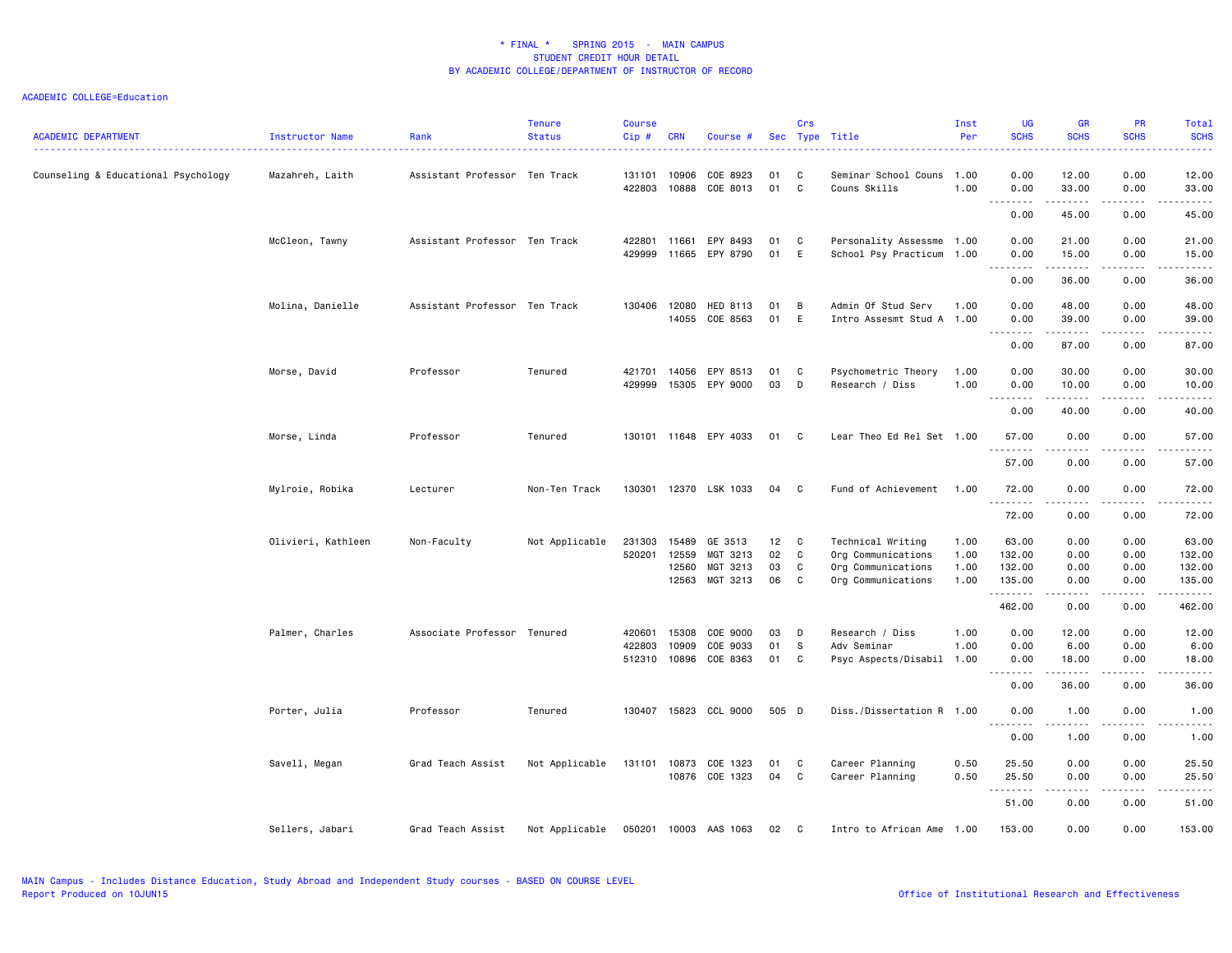| <b>ACADEMIC DEPARTMENT</b>          | Instructor Name  | Rank                               | <b>Tenure</b><br><b>Status</b> | Course<br>Cip# | <b>CRN</b> | Course #                                |                | Crs                        | Sec Type Title                           | Inst<br>Per  | <b>UG</b><br><b>SCHS</b> | <b>GR</b><br><b>SCHS</b>            | <b>PR</b><br><b>SCHS</b> | Total<br><b>SCHS</b> |
|-------------------------------------|------------------|------------------------------------|--------------------------------|----------------|------------|-----------------------------------------|----------------|----------------------------|------------------------------------------|--------------|--------------------------|-------------------------------------|--------------------------|----------------------|
|                                     |                  |                                    |                                |                |            |                                         |                |                            |                                          |              |                          |                                     |                          |                      |
|                                     |                  |                                    |                                |                |            |                                         |                |                            |                                          |              | 153.00                   | 0.00                                | 0.00                     | 153.00               |
| Counseling & Educational Psychology | Seymour, Dana    | Non-Faculty                        | Not Applicable                 |                |            | 130604 13749 EPY 8473                   | 501 C          |                            | Mid Level Assessment 1.00                |              | 0.00<br>.                | 54.00<br>$\cdots$                   | 0.00                     | 54.00<br>$- - - - -$ |
|                                     |                  |                                    |                                |                |            |                                         |                |                            |                                          |              | 0.00                     | 54.00                               | 0.00                     | 54.00                |
|                                     | Stratton, Kasee  | Assistant Professor Ten Track      |                                |                |            | 429999 11666 EPY 8790                   | 02             | E                          | School Psy Practicum 1.00                |              | 0.00                     | 16.00                               | 0.00                     | 16.00                |
|                                     |                  |                                    |                                |                |            | 11670 EPY 9723                          | 01             | <b>S</b>                   | Sem Contemp Sch Psy                      | 1.00         | 0.00<br>.                | 21.00<br>.                          | 0.00<br>-----            | 21.00<br>.           |
|                                     |                  |                                    |                                |                |            |                                         |                |                            |                                          |              | 0.00                     | 37.00                               | 0.00                     | 37.00                |
|                                     | Vincent, Chelsey | Non-Faculty                        | Not Applicable                 |                |            | 131101 15109 COE 1323                   | 06             | $\overline{\phantom{a}}$ C | Career Planning                          | 0.50         | 19.50<br>.               | 0.00<br>.                           | 0.00                     | 19.50                |
|                                     |                  |                                    |                                |                |            |                                         |                |                            |                                          |              | 19.50                    | 0.00                                | 0.00                     | 19.50                |
|                                     | Wang, Chih-Hsuan | Lecturer                           | Non-Ten Track                  |                |            | 130603 13747 EPY 6214<br>13748 EPY 8214 | 501 C<br>501 B |                            | Ed & Psy Statistics<br>Adv Ed & Psy Stat | 1.00<br>1.00 | 0.00<br>0.00             | 60.00<br>72.00                      | 0.00<br>0.00             | 60.00<br>72.00       |
|                                     |                  |                                    |                                |                |            |                                         |                |                            |                                          |              | .<br>0.00                | .<br>132.00                         | .<br>0.00                | 132.00               |
|                                     | Wei, Tianlan     | Assistant Professor Ten Track      |                                | 130603 11654   |            | EPY 6214                                | 01             | $\mathbf{C}$               | Ed & Psy Statistics                      | 1.00         | 0.00                     | 48.00                               | 0.00                     | 48.00                |
|                                     |                  |                                    |                                |                | 11655      | EPY 6214                                | 02             | K                          | Ed & Psy Statistics                      | 1.00         | 0.00                     | 0.00                                | 0.00                     | 0.00                 |
|                                     |                  |                                    |                                |                |            | 422803 11660 EPY 8263                   | 01             | $\mathbf{C}$               | Psy Test Ed Rel Set                      | 1.00         | 0.00                     | 30.00                               | 0.00                     | 30.00                |
|                                     |                  |                                    |                                |                |            |                                         |                |                            |                                          |              | .<br>0.00                | .<br>78.00                          | .<br>0.00                | .<br>78.00           |
|                                     | Wells, Debbie    | Lecturer                           | Non-Ten Track                  | 131101         | 15932      | COE 4000                                | 03             | $\blacksquare$             | Directed Indiv Study 1.00                |              | 3.00                     | 0.00                                | 0.00                     | 3.00                 |
|                                     |                  |                                    |                                | 422803         | 10880      | COE 4013                                | 02             | $\mathbf{C}$               | Fac Skills Dev                           | 1.00         | 51.00                    | 0.00                                | 0.00                     | 51.00                |
|                                     |                  |                                    |                                |                | 10881      | COE 4013                                | 03             | C                          | Fac Skills Dev                           | 1.00         | 48.00                    | 0.00                                | 0.00                     | 48.00                |
|                                     |                  |                                    |                                |                | 10890      | COE 8013                                | 03             | $\mathbf{C}$               | Couns Skills                             | 1.00         | 0.00<br>.                | 42.00<br>.                          | 0.00<br>$\frac{1}{2}$    | 42.00<br>.           |
|                                     |                  |                                    |                                |                |            |                                         |                |                            |                                          |              | 102.00                   | 42.00                               | 0.00                     | 144.00               |
|                                     | Wheeler, Charles | Grad Research Assis Not Applicable |                                |                |            | 422803 10882 COE 4023                   | 01 C           |                            | Intro To Counseling                      | 1.00         | 96.00<br>.               | 0.00<br>.                           | 0.00<br>-----            | 96.00<br>.           |
|                                     |                  |                                    |                                |                |            |                                         |                |                            |                                          |              | 96.00                    | 0.00                                | 0.00                     | 96.00                |
|                                     | Wilder, Carmen   | Non-Faculty                        | Not Applicable                 | 131101         | 15109      | COE 1323                                | 06             | $\mathbf{C}$               | Career Planning                          | 0.50         | 19.50                    | 0.00                                | 0.00                     | 19.50                |
|                                     |                  |                                    |                                | 521003         | 13261      | SLCE 3412 01                            |                | C                          | Montgomery Ldshp Pro 1.00                |              | 86.00                    | 0.00                                | 0.00                     | 86.00                |
|                                     |                  |                                    |                                |                |            | 13262 SLCE 4812 01 C                    |                |                            | Montgomery Ldshp Pr 1.00                 |              | 74.00<br>.               | 0.00<br>$\sim$ $\sim$ $\sim$ $\sim$ | 0.00<br>$- - - -$        | 74.00<br>.           |
|                                     |                  |                                    |                                |                |            |                                         |                |                            |                                          |              | 179.50                   | 0.00                                | 0.00                     | 179.50               |
|                                     | Wilder, Charles  | Non-Faculty                        | Not Applicable                 |                |            | 131101 10874 COE 1323                   | 02             | $\mathbf{C}$               | Career Planning                          | 1.00         | 54.00                    | 0.00                                | 0.00                     | 54.00                |
|                                     |                  |                                    |                                | 141901         | 12532      | ME 4111                                 | 01             | $\mathbf{C}$               | Professional Develop                     | 1.00         | 73.00<br>.               | 0.00<br>.                           | 0.00<br>.                | 73.00<br><u>.</u>    |
|                                     |                  |                                    |                                |                |            |                                         |                |                            |                                          |              | 127.00                   | 0.00                                | 0.00                     | 127.00               |
|                                     | Wong, Daniel     | Professor                          | Tenured                        | 131101         | 10902      | COE 8730                                | 04             | E                          | Internship - Rehab                       | 1.00         | 0.00                     | 27.00                               | 0.00                     | 27.00                |
|                                     |                  |                                    |                                | 420601         | 15309      | COE 9000                                | 04             | D                          | Research / Diss                          | 1.00         | 0.00                     | 8.00                                | 0.00                     | 8.00                 |
|                                     |                  |                                    |                                |                | 15835      | COE 7000                                | 02             | $\mathbf I$                | Directed Indiv Study 1.00                |              | 0.00                     | 1.00                                | 0.00                     | 1.00                 |
|                                     |                  |                                    |                                | 512310         | 10897      | COE 8383                                | 01             | C                          | Job Plcmnt In Rehab                      | 1.00         | 0.00                     | 12.00                               | 0.00                     | 12.00                |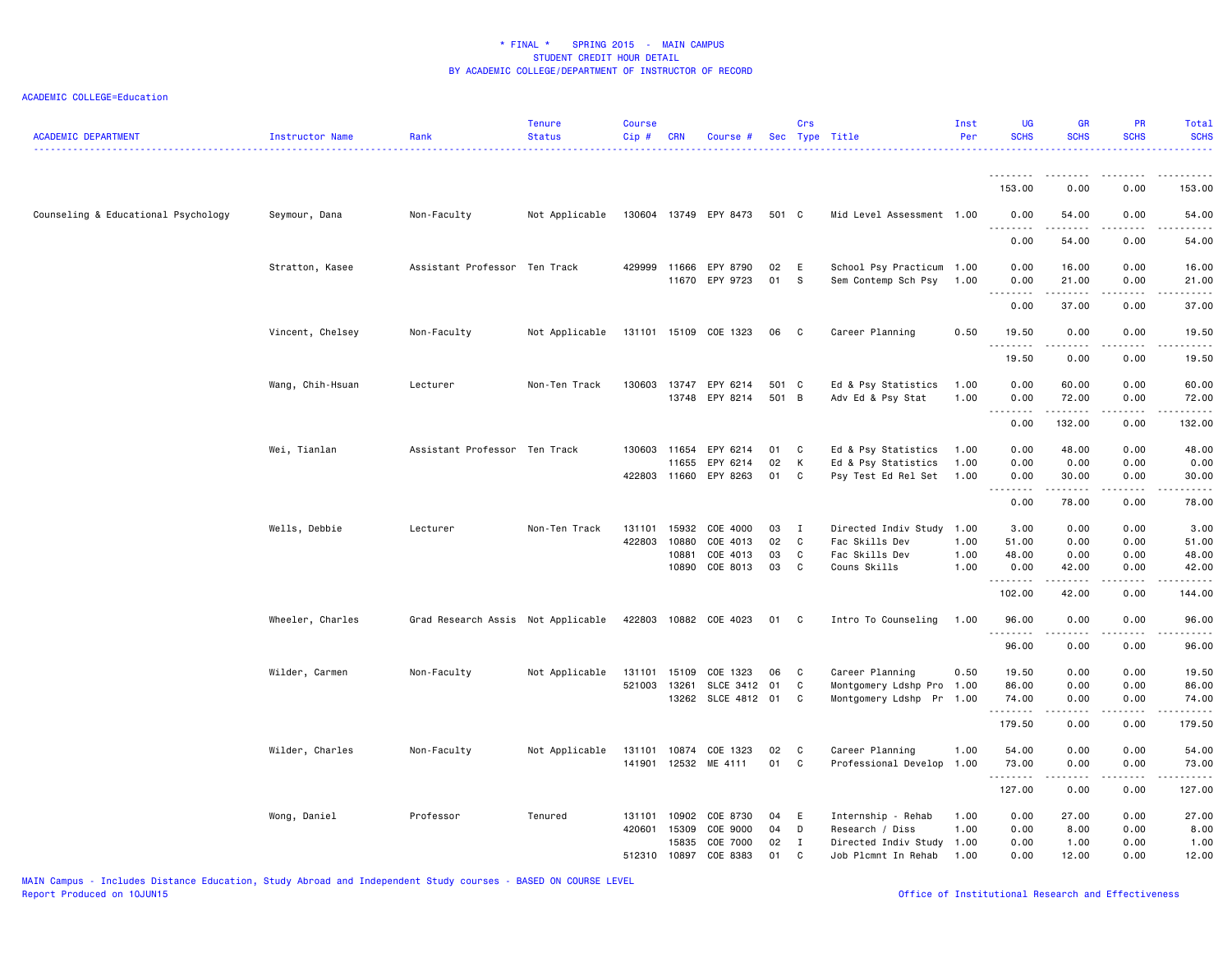| <b>ACADEMIC DEPARTMENT</b>                                                 | Instructor Name | Rank     | Tenure<br>Status | Course<br>Cip #            | <b>CRN</b> | Course #                                     |                | Crs             | Sec Type Title                                             | Inst<br>Per            | UG<br><b>SCHS</b>                        | GR<br><b>SCHS</b>                  | <b>PR</b><br><b>SCHS</b>     | Total<br><b>SCHS</b>                 |
|----------------------------------------------------------------------------|-----------------|----------|------------------|----------------------------|------------|----------------------------------------------|----------------|-----------------|------------------------------------------------------------|------------------------|------------------------------------------|------------------------------------|------------------------------|--------------------------------------|
| Counseling & Educational Psychology                                        | Wong, Lucy      | Lecturer | Non-Ten Track    | 190705<br>301101<br>512399 | 10887      | COE 6713<br>10886 COE 4713<br>10878 COE 3313 | 01<br>01<br>01 | C C<br>C.<br>C. | Issues In Aging<br>Issues In Aging<br>Rehabilitation Servs | 1.00<br>1.00<br>00 ، ا | .<br>0.00<br>0.00<br>90.00<br>81.00      | .<br>48.00<br>3.00<br>0.00<br>0.00 | 0.00<br>0.00<br>0.00<br>0.00 | .<br>48.00<br>3.00<br>90.00<br>81.00 |
|                                                                            |                 |          |                  |                            |            |                                              |                |                 |                                                            |                        | ---------<br>171.00<br>$=$ = = = = = = = | .<br>3.00<br>$=$ = = = = = = =     | 0.00                         | .<br>174.00<br>==========            |
| Counseling & Educational Psychology<br>=================================== |                 |          |                  |                            |            |                                              |                |                 |                                                            |                        | 4549.00                                  | 1475.00                            | 0.00<br>========             | 6024.00<br>==========                |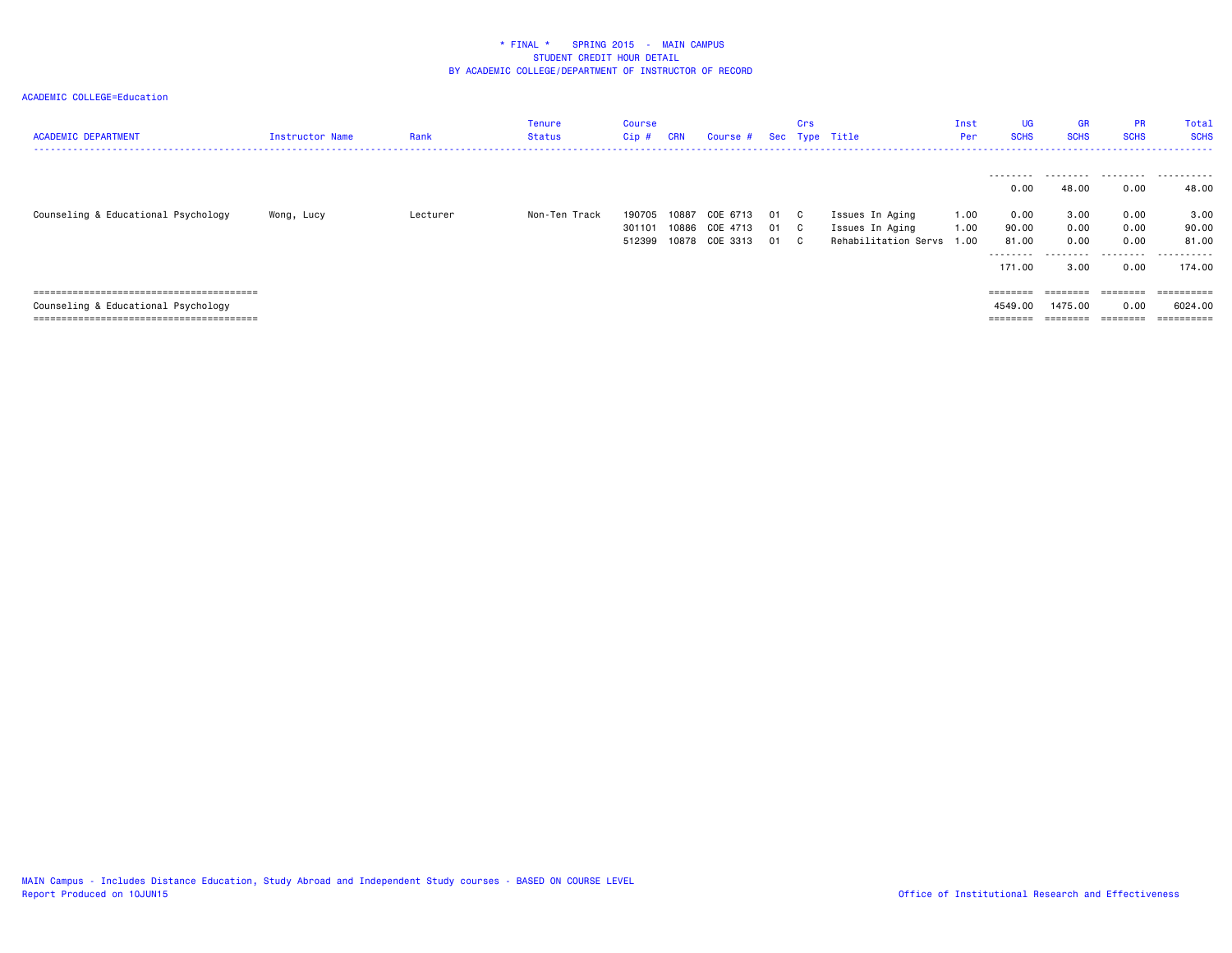| 131202<br>02<br>0.00<br>6.00<br>0.00<br>6.00<br>Curriculum, Instruction & Special Educat Alley, Kathleen<br>Assistant Professor Ten Track<br>15958<br>EDE 9000<br>D<br>Research / Diss<br>1.00<br>16393<br>EDE 7000<br>05<br>$\mathbf{I}$<br>0.00<br>3.00<br>0.00<br>3.00<br>Directed Indiv Study 1.00<br>16394<br>EDE 7000<br>06<br>Directed Indiv Study<br>3.00<br>0.00<br>3.00<br>$\mathbf{I}$<br>1.00<br>0.00<br>14537<br>RDG 8123<br>501 C<br>Sup MidSch Lit Learn 1.00<br>0.00<br>45.00<br>0.00<br>45.00<br>131203<br>HON 4000<br>$17$ I<br>240101<br>16376<br>Directed Individual<br>1.00<br>3.00<br>0.00<br>0.00<br>3.00<br>.<br>.<br>.<br>.<br>57.00<br>0.00<br>60.00<br>3.00<br>Teach Elem/Mid Lvl S 1.00<br>0.00<br>Anthony, Kenneth<br>Assistant Professor Ten Track<br>131318<br>11288<br>EDE 4143<br>01<br>B<br>42.00<br>0.00<br>42.00<br>11289<br>EDE 4143<br>02<br>B<br>Teach Elem/Mid Lvl S 1.00<br>42.00<br>0.00<br>0.00<br>42.00<br>EDS 3643<br>01<br>11331<br>$\mathbf{C}$<br>Secondary Soc Studie 1.00<br>51.00<br>0.00<br>0.00<br>51.00<br>.<br>$\sim$ $\sim$ $\sim$ $\sim$<br>.<br>المتماما<br>135.00<br>0.00<br>0.00<br>135.00<br>13726<br>EDS 8103<br>501 C<br>Adv Meth in Mid/Sec<br>36.00<br>0.00<br>36.00<br>Bennett, Kelly<br>Instructor<br>Non-Ten Track<br>130101<br>1.00<br>0.00<br>131203<br>13727<br>EDS 8243<br>501 C<br>Adv. Plan Manage Lea<br>0.00<br>33.00<br>0.00<br>33.00<br>1.00<br>13731 EDS 8623<br>501 C<br>131205<br>Effective Instructio 1.00<br>0.00<br>39.00<br>0.00<br>39.00<br>.<br>.<br>.<br>108.00<br>0.00<br>0.00<br>108.00<br>Bennett, Stephanie<br>Assistant Professor Ten Track<br>131202 11277<br>EDE 3343<br>01<br>$\mathbf{C}$<br>Teach Adoles Lit<br>1.00<br>45.00<br>0.00<br>0.00<br>45.00<br>15744<br>EDE 7000<br>02<br>$\mathbf{I}$<br>Directed Indiv Study 1.00<br>0.00<br>3.00<br>0.00<br>3.00<br>EDE 7000<br>16080<br>04<br>$\blacksquare$<br>Directed Indiv Study 1.00<br>0.00<br>3.00<br>0.00<br>3.00<br>13237<br>RDG 4133<br>01<br>B<br>0.00<br>0.00<br>131305<br>Integrat Lang Art In 1.00<br>45.00<br>45.00<br>02<br>13238<br>RDG 4133<br>B<br>0.00<br>Integrat Lang Art In 1.00<br>42.00<br>0.00<br>42.00<br>.<br>.<br>.<br>.<br>0.00<br>132.00<br>6.00<br>138.00<br>EDE 3523<br>0.00<br>0.00<br>Brasher, Chelsi<br>Non-Ten Track<br>131311<br>11281<br>01<br>C<br>Found EL/ML Math Edu 1.00<br>81.00<br>81.00<br>Lecturer<br>02<br>EDE 3523<br>C<br>75.00<br>0.00<br>0.00<br>75.00<br>11282<br>Found EL/ML Math Edu 1.00<br>11283<br>EDE 3523<br>03<br>C<br>Found EL/ML Math Edu<br>72.00<br>0.00<br>0.00<br>72.00<br>1.00<br>01<br>11286<br>EDE 4123<br>B<br>Teach Elem/Mid Level 1.00<br>48.00<br>0.00<br>0.00<br>48.00<br>.<br>.<br>. <b>.</b><br>.<br>276.00<br>0.00<br>0.00<br>276.00<br>13733<br>Brenner, Devon<br>Professor<br>Tenured<br>131001<br>EDS 8886<br>501 H<br>Dimensions of Learni 1.00<br>0.00<br>108.00<br>0.00<br>108.00<br>13734<br>EDS 8896<br>501 H<br>Dimensions of Learni<br>0.00<br>132.00<br>0.00<br>132.00<br>1.00<br>0.00<br>131202 14908<br>EDE 4000<br>01 I<br>Directed Indiv Study<br>2.00<br>0.00<br>2.00<br>1.00<br>15712<br>EDE 9000<br>01<br>5.00<br>D<br>Research / Diss<br>1.00<br>0.00<br>0.00<br>5.00<br>EDE 7000<br>16395<br>07<br>$\mathbf{I}$<br>Directed Indiv Study 1.00<br>0.00<br>3.00<br>0.00<br>3.00<br>131203 13718<br>EDE 8143<br>501 H<br>Middle Level Intersh<br>0.90<br>0.00<br>89.10<br>0.00<br>89.10<br>131205<br>15535<br>EDS 9000<br>02<br>D<br>4.00<br>Research / Diss<br>1.00<br>0.00<br>0.00<br>4.00<br><b>EDS 7000</b><br>16093<br>03<br>$\mathbf{I}$<br>0.00<br>3.00<br>0.00<br>3.00<br>Directed Indiv Study 1.00<br>131206 11299<br>EDE 9553<br>01<br>-S<br>Teaching/Teacher EDU<br>0.50<br>0.00<br>1.50<br>0.00<br>1.50<br>11342<br>EDS 9553<br>01<br>S<br>0.00<br>12.00<br>0.00<br>12.00<br>Teaching/Teacher EDU 1.00<br>11365<br>EDX 9553<br>01<br><b>S</b><br>0.00<br>3.00<br>0.00<br>3.00<br>Teaching/Teacher EDU 1.00<br>.<br>.<br>.<br>360.60<br>0.00<br>362.60<br>2.00<br>0.00<br>0.00<br>54.00<br>Brown, Karen<br>Instructor<br>Non-Ten Track<br>131202 11279<br>EDE 3443<br>01<br>C<br>Creat Arts Elem / Mid 1.00<br>54.00<br>$\mathbf C$<br>11280<br>EDE 3443<br>02<br>Creat Arts Elem / Mid 1.00<br>33.00<br>0.00<br>0.00<br>33.00<br>13227<br>131203<br>RDG 3413<br>01<br>C<br>Middle Lvl Lit I<br>1.00<br>75.00<br>0.00<br>0.00<br>75.00 | <b>ACADEMIC DEPARTMENT</b> | Instructor Name | Rank | Tenure<br><b>Status</b> | <b>Course</b><br>Cip # | <b>CRN</b> | Course # |    | Crs | Sec Type Title    | Inst<br>Per | <b>UG</b><br><b>SCHS</b> | <b>GR</b><br><b>SCHS</b> | PR<br><b>SCHS</b> | Total<br><b>SCHS</b> |
|---------------------------------------------------------------------------------------------------------------------------------------------------------------------------------------------------------------------------------------------------------------------------------------------------------------------------------------------------------------------------------------------------------------------------------------------------------------------------------------------------------------------------------------------------------------------------------------------------------------------------------------------------------------------------------------------------------------------------------------------------------------------------------------------------------------------------------------------------------------------------------------------------------------------------------------------------------------------------------------------------------------------------------------------------------------------------------------------------------------------------------------------------------------------------------------------------------------------------------------------------------------------------------------------------------------------------------------------------------------------------------------------------------------------------------------------------------------------------------------------------------------------------------------------------------------------------------------------------------------------------------------------------------------------------------------------------------------------------------------------------------------------------------------------------------------------------------------------------------------------------------------------------------------------------------------------------------------------------------------------------------------------------------------------------------------------------------------------------------------------------------------------------------------------------------------------------------------------------------------------------------------------------------------------------------------------------------------------------------------------------------------------------------------------------------------------------------------------------------------------------------------------------------------------------------------------------------------------------------------------------------------------------------------------------------------------------------------------------------------------------------------------------------------------------------------------------------------------------------------------------------------------------------------------------------------------------------------------------------------------------------------------------------------------------------------------------------------------------------------------------------------------------------------------------------------------------------------------------------------------------------------------------------------------------------------------------------------------------------------------------------------------------------------------------------------------------------------------------------------------------------------------------------------------------------------------------------------------------------------------------------------------------------------------------------------------------------------------------------------------------------------------------------------------------------------------------------------------------------------------------------------------------------------------------------------------------------------------------------------------------------------------------------------------------------------------------------------------------------------------------------------------------------------------------------------------------------------------------------------------------------------------------------------------------------------------------------------------------------------------------------------------------|----------------------------|-----------------|------|-------------------------|------------------------|------------|----------|----|-----|-------------------|-------------|--------------------------|--------------------------|-------------------|----------------------|
|                                                                                                                                                                                                                                                                                                                                                                                                                                                                                                                                                                                                                                                                                                                                                                                                                                                                                                                                                                                                                                                                                                                                                                                                                                                                                                                                                                                                                                                                                                                                                                                                                                                                                                                                                                                                                                                                                                                                                                                                                                                                                                                                                                                                                                                                                                                                                                                                                                                                                                                                                                                                                                                                                                                                                                                                                                                                                                                                                                                                                                                                                                                                                                                                                                                                                                                                                                                                                                                                                                                                                                                                                                                                                                                                                                                                                                                                                                                                                                                                                                                                                                                                                                                                                                                                                                                                                                                                   |                            |                 |      |                         |                        |            |          |    |     |                   |             |                          |                          |                   |                      |
|                                                                                                                                                                                                                                                                                                                                                                                                                                                                                                                                                                                                                                                                                                                                                                                                                                                                                                                                                                                                                                                                                                                                                                                                                                                                                                                                                                                                                                                                                                                                                                                                                                                                                                                                                                                                                                                                                                                                                                                                                                                                                                                                                                                                                                                                                                                                                                                                                                                                                                                                                                                                                                                                                                                                                                                                                                                                                                                                                                                                                                                                                                                                                                                                                                                                                                                                                                                                                                                                                                                                                                                                                                                                                                                                                                                                                                                                                                                                                                                                                                                                                                                                                                                                                                                                                                                                                                                                   |                            |                 |      |                         |                        |            |          |    |     |                   |             |                          |                          |                   |                      |
|                                                                                                                                                                                                                                                                                                                                                                                                                                                                                                                                                                                                                                                                                                                                                                                                                                                                                                                                                                                                                                                                                                                                                                                                                                                                                                                                                                                                                                                                                                                                                                                                                                                                                                                                                                                                                                                                                                                                                                                                                                                                                                                                                                                                                                                                                                                                                                                                                                                                                                                                                                                                                                                                                                                                                                                                                                                                                                                                                                                                                                                                                                                                                                                                                                                                                                                                                                                                                                                                                                                                                                                                                                                                                                                                                                                                                                                                                                                                                                                                                                                                                                                                                                                                                                                                                                                                                                                                   |                            |                 |      |                         |                        |            |          |    |     |                   |             |                          |                          |                   |                      |
|                                                                                                                                                                                                                                                                                                                                                                                                                                                                                                                                                                                                                                                                                                                                                                                                                                                                                                                                                                                                                                                                                                                                                                                                                                                                                                                                                                                                                                                                                                                                                                                                                                                                                                                                                                                                                                                                                                                                                                                                                                                                                                                                                                                                                                                                                                                                                                                                                                                                                                                                                                                                                                                                                                                                                                                                                                                                                                                                                                                                                                                                                                                                                                                                                                                                                                                                                                                                                                                                                                                                                                                                                                                                                                                                                                                                                                                                                                                                                                                                                                                                                                                                                                                                                                                                                                                                                                                                   |                            |                 |      |                         |                        |            |          |    |     |                   |             |                          |                          |                   |                      |
|                                                                                                                                                                                                                                                                                                                                                                                                                                                                                                                                                                                                                                                                                                                                                                                                                                                                                                                                                                                                                                                                                                                                                                                                                                                                                                                                                                                                                                                                                                                                                                                                                                                                                                                                                                                                                                                                                                                                                                                                                                                                                                                                                                                                                                                                                                                                                                                                                                                                                                                                                                                                                                                                                                                                                                                                                                                                                                                                                                                                                                                                                                                                                                                                                                                                                                                                                                                                                                                                                                                                                                                                                                                                                                                                                                                                                                                                                                                                                                                                                                                                                                                                                                                                                                                                                                                                                                                                   |                            |                 |      |                         |                        |            |          |    |     |                   |             |                          |                          |                   |                      |
|                                                                                                                                                                                                                                                                                                                                                                                                                                                                                                                                                                                                                                                                                                                                                                                                                                                                                                                                                                                                                                                                                                                                                                                                                                                                                                                                                                                                                                                                                                                                                                                                                                                                                                                                                                                                                                                                                                                                                                                                                                                                                                                                                                                                                                                                                                                                                                                                                                                                                                                                                                                                                                                                                                                                                                                                                                                                                                                                                                                                                                                                                                                                                                                                                                                                                                                                                                                                                                                                                                                                                                                                                                                                                                                                                                                                                                                                                                                                                                                                                                                                                                                                                                                                                                                                                                                                                                                                   |                            |                 |      |                         |                        |            |          |    |     |                   |             |                          |                          |                   |                      |
|                                                                                                                                                                                                                                                                                                                                                                                                                                                                                                                                                                                                                                                                                                                                                                                                                                                                                                                                                                                                                                                                                                                                                                                                                                                                                                                                                                                                                                                                                                                                                                                                                                                                                                                                                                                                                                                                                                                                                                                                                                                                                                                                                                                                                                                                                                                                                                                                                                                                                                                                                                                                                                                                                                                                                                                                                                                                                                                                                                                                                                                                                                                                                                                                                                                                                                                                                                                                                                                                                                                                                                                                                                                                                                                                                                                                                                                                                                                                                                                                                                                                                                                                                                                                                                                                                                                                                                                                   |                            |                 |      |                         |                        |            |          |    |     |                   |             |                          |                          |                   |                      |
|                                                                                                                                                                                                                                                                                                                                                                                                                                                                                                                                                                                                                                                                                                                                                                                                                                                                                                                                                                                                                                                                                                                                                                                                                                                                                                                                                                                                                                                                                                                                                                                                                                                                                                                                                                                                                                                                                                                                                                                                                                                                                                                                                                                                                                                                                                                                                                                                                                                                                                                                                                                                                                                                                                                                                                                                                                                                                                                                                                                                                                                                                                                                                                                                                                                                                                                                                                                                                                                                                                                                                                                                                                                                                                                                                                                                                                                                                                                                                                                                                                                                                                                                                                                                                                                                                                                                                                                                   |                            |                 |      |                         |                        |            |          |    |     |                   |             |                          |                          |                   |                      |
|                                                                                                                                                                                                                                                                                                                                                                                                                                                                                                                                                                                                                                                                                                                                                                                                                                                                                                                                                                                                                                                                                                                                                                                                                                                                                                                                                                                                                                                                                                                                                                                                                                                                                                                                                                                                                                                                                                                                                                                                                                                                                                                                                                                                                                                                                                                                                                                                                                                                                                                                                                                                                                                                                                                                                                                                                                                                                                                                                                                                                                                                                                                                                                                                                                                                                                                                                                                                                                                                                                                                                                                                                                                                                                                                                                                                                                                                                                                                                                                                                                                                                                                                                                                                                                                                                                                                                                                                   |                            |                 |      |                         |                        |            |          |    |     |                   |             |                          |                          |                   |                      |
|                                                                                                                                                                                                                                                                                                                                                                                                                                                                                                                                                                                                                                                                                                                                                                                                                                                                                                                                                                                                                                                                                                                                                                                                                                                                                                                                                                                                                                                                                                                                                                                                                                                                                                                                                                                                                                                                                                                                                                                                                                                                                                                                                                                                                                                                                                                                                                                                                                                                                                                                                                                                                                                                                                                                                                                                                                                                                                                                                                                                                                                                                                                                                                                                                                                                                                                                                                                                                                                                                                                                                                                                                                                                                                                                                                                                                                                                                                                                                                                                                                                                                                                                                                                                                                                                                                                                                                                                   |                            |                 |      |                         |                        |            |          |    |     |                   |             |                          |                          |                   |                      |
|                                                                                                                                                                                                                                                                                                                                                                                                                                                                                                                                                                                                                                                                                                                                                                                                                                                                                                                                                                                                                                                                                                                                                                                                                                                                                                                                                                                                                                                                                                                                                                                                                                                                                                                                                                                                                                                                                                                                                                                                                                                                                                                                                                                                                                                                                                                                                                                                                                                                                                                                                                                                                                                                                                                                                                                                                                                                                                                                                                                                                                                                                                                                                                                                                                                                                                                                                                                                                                                                                                                                                                                                                                                                                                                                                                                                                                                                                                                                                                                                                                                                                                                                                                                                                                                                                                                                                                                                   |                            |                 |      |                         |                        |            |          |    |     |                   |             |                          |                          |                   |                      |
|                                                                                                                                                                                                                                                                                                                                                                                                                                                                                                                                                                                                                                                                                                                                                                                                                                                                                                                                                                                                                                                                                                                                                                                                                                                                                                                                                                                                                                                                                                                                                                                                                                                                                                                                                                                                                                                                                                                                                                                                                                                                                                                                                                                                                                                                                                                                                                                                                                                                                                                                                                                                                                                                                                                                                                                                                                                                                                                                                                                                                                                                                                                                                                                                                                                                                                                                                                                                                                                                                                                                                                                                                                                                                                                                                                                                                                                                                                                                                                                                                                                                                                                                                                                                                                                                                                                                                                                                   |                            |                 |      |                         |                        |            |          |    |     |                   |             |                          |                          |                   |                      |
|                                                                                                                                                                                                                                                                                                                                                                                                                                                                                                                                                                                                                                                                                                                                                                                                                                                                                                                                                                                                                                                                                                                                                                                                                                                                                                                                                                                                                                                                                                                                                                                                                                                                                                                                                                                                                                                                                                                                                                                                                                                                                                                                                                                                                                                                                                                                                                                                                                                                                                                                                                                                                                                                                                                                                                                                                                                                                                                                                                                                                                                                                                                                                                                                                                                                                                                                                                                                                                                                                                                                                                                                                                                                                                                                                                                                                                                                                                                                                                                                                                                                                                                                                                                                                                                                                                                                                                                                   |                            |                 |      |                         |                        |            |          |    |     |                   |             |                          |                          |                   |                      |
|                                                                                                                                                                                                                                                                                                                                                                                                                                                                                                                                                                                                                                                                                                                                                                                                                                                                                                                                                                                                                                                                                                                                                                                                                                                                                                                                                                                                                                                                                                                                                                                                                                                                                                                                                                                                                                                                                                                                                                                                                                                                                                                                                                                                                                                                                                                                                                                                                                                                                                                                                                                                                                                                                                                                                                                                                                                                                                                                                                                                                                                                                                                                                                                                                                                                                                                                                                                                                                                                                                                                                                                                                                                                                                                                                                                                                                                                                                                                                                                                                                                                                                                                                                                                                                                                                                                                                                                                   |                            |                 |      |                         |                        |            |          |    |     |                   |             |                          |                          |                   |                      |
|                                                                                                                                                                                                                                                                                                                                                                                                                                                                                                                                                                                                                                                                                                                                                                                                                                                                                                                                                                                                                                                                                                                                                                                                                                                                                                                                                                                                                                                                                                                                                                                                                                                                                                                                                                                                                                                                                                                                                                                                                                                                                                                                                                                                                                                                                                                                                                                                                                                                                                                                                                                                                                                                                                                                                                                                                                                                                                                                                                                                                                                                                                                                                                                                                                                                                                                                                                                                                                                                                                                                                                                                                                                                                                                                                                                                                                                                                                                                                                                                                                                                                                                                                                                                                                                                                                                                                                                                   |                            |                 |      |                         |                        |            |          |    |     |                   |             |                          |                          |                   |                      |
|                                                                                                                                                                                                                                                                                                                                                                                                                                                                                                                                                                                                                                                                                                                                                                                                                                                                                                                                                                                                                                                                                                                                                                                                                                                                                                                                                                                                                                                                                                                                                                                                                                                                                                                                                                                                                                                                                                                                                                                                                                                                                                                                                                                                                                                                                                                                                                                                                                                                                                                                                                                                                                                                                                                                                                                                                                                                                                                                                                                                                                                                                                                                                                                                                                                                                                                                                                                                                                                                                                                                                                                                                                                                                                                                                                                                                                                                                                                                                                                                                                                                                                                                                                                                                                                                                                                                                                                                   |                            |                 |      |                         |                        |            |          |    |     |                   |             |                          |                          |                   |                      |
|                                                                                                                                                                                                                                                                                                                                                                                                                                                                                                                                                                                                                                                                                                                                                                                                                                                                                                                                                                                                                                                                                                                                                                                                                                                                                                                                                                                                                                                                                                                                                                                                                                                                                                                                                                                                                                                                                                                                                                                                                                                                                                                                                                                                                                                                                                                                                                                                                                                                                                                                                                                                                                                                                                                                                                                                                                                                                                                                                                                                                                                                                                                                                                                                                                                                                                                                                                                                                                                                                                                                                                                                                                                                                                                                                                                                                                                                                                                                                                                                                                                                                                                                                                                                                                                                                                                                                                                                   |                            |                 |      |                         |                        |            |          |    |     |                   |             |                          |                          |                   |                      |
|                                                                                                                                                                                                                                                                                                                                                                                                                                                                                                                                                                                                                                                                                                                                                                                                                                                                                                                                                                                                                                                                                                                                                                                                                                                                                                                                                                                                                                                                                                                                                                                                                                                                                                                                                                                                                                                                                                                                                                                                                                                                                                                                                                                                                                                                                                                                                                                                                                                                                                                                                                                                                                                                                                                                                                                                                                                                                                                                                                                                                                                                                                                                                                                                                                                                                                                                                                                                                                                                                                                                                                                                                                                                                                                                                                                                                                                                                                                                                                                                                                                                                                                                                                                                                                                                                                                                                                                                   |                            |                 |      |                         |                        |            |          |    |     |                   |             |                          |                          |                   |                      |
|                                                                                                                                                                                                                                                                                                                                                                                                                                                                                                                                                                                                                                                                                                                                                                                                                                                                                                                                                                                                                                                                                                                                                                                                                                                                                                                                                                                                                                                                                                                                                                                                                                                                                                                                                                                                                                                                                                                                                                                                                                                                                                                                                                                                                                                                                                                                                                                                                                                                                                                                                                                                                                                                                                                                                                                                                                                                                                                                                                                                                                                                                                                                                                                                                                                                                                                                                                                                                                                                                                                                                                                                                                                                                                                                                                                                                                                                                                                                                                                                                                                                                                                                                                                                                                                                                                                                                                                                   |                            |                 |      |                         |                        |            |          |    |     |                   |             |                          |                          |                   |                      |
|                                                                                                                                                                                                                                                                                                                                                                                                                                                                                                                                                                                                                                                                                                                                                                                                                                                                                                                                                                                                                                                                                                                                                                                                                                                                                                                                                                                                                                                                                                                                                                                                                                                                                                                                                                                                                                                                                                                                                                                                                                                                                                                                                                                                                                                                                                                                                                                                                                                                                                                                                                                                                                                                                                                                                                                                                                                                                                                                                                                                                                                                                                                                                                                                                                                                                                                                                                                                                                                                                                                                                                                                                                                                                                                                                                                                                                                                                                                                                                                                                                                                                                                                                                                                                                                                                                                                                                                                   |                            |                 |      |                         |                        |            |          |    |     |                   |             |                          |                          |                   |                      |
|                                                                                                                                                                                                                                                                                                                                                                                                                                                                                                                                                                                                                                                                                                                                                                                                                                                                                                                                                                                                                                                                                                                                                                                                                                                                                                                                                                                                                                                                                                                                                                                                                                                                                                                                                                                                                                                                                                                                                                                                                                                                                                                                                                                                                                                                                                                                                                                                                                                                                                                                                                                                                                                                                                                                                                                                                                                                                                                                                                                                                                                                                                                                                                                                                                                                                                                                                                                                                                                                                                                                                                                                                                                                                                                                                                                                                                                                                                                                                                                                                                                                                                                                                                                                                                                                                                                                                                                                   |                            |                 |      |                         |                        |            |          |    |     |                   |             |                          |                          |                   |                      |
|                                                                                                                                                                                                                                                                                                                                                                                                                                                                                                                                                                                                                                                                                                                                                                                                                                                                                                                                                                                                                                                                                                                                                                                                                                                                                                                                                                                                                                                                                                                                                                                                                                                                                                                                                                                                                                                                                                                                                                                                                                                                                                                                                                                                                                                                                                                                                                                                                                                                                                                                                                                                                                                                                                                                                                                                                                                                                                                                                                                                                                                                                                                                                                                                                                                                                                                                                                                                                                                                                                                                                                                                                                                                                                                                                                                                                                                                                                                                                                                                                                                                                                                                                                                                                                                                                                                                                                                                   |                            |                 |      |                         |                        |            |          |    |     |                   |             |                          |                          |                   |                      |
|                                                                                                                                                                                                                                                                                                                                                                                                                                                                                                                                                                                                                                                                                                                                                                                                                                                                                                                                                                                                                                                                                                                                                                                                                                                                                                                                                                                                                                                                                                                                                                                                                                                                                                                                                                                                                                                                                                                                                                                                                                                                                                                                                                                                                                                                                                                                                                                                                                                                                                                                                                                                                                                                                                                                                                                                                                                                                                                                                                                                                                                                                                                                                                                                                                                                                                                                                                                                                                                                                                                                                                                                                                                                                                                                                                                                                                                                                                                                                                                                                                                                                                                                                                                                                                                                                                                                                                                                   |                            |                 |      |                         |                        |            |          |    |     |                   |             |                          |                          |                   |                      |
|                                                                                                                                                                                                                                                                                                                                                                                                                                                                                                                                                                                                                                                                                                                                                                                                                                                                                                                                                                                                                                                                                                                                                                                                                                                                                                                                                                                                                                                                                                                                                                                                                                                                                                                                                                                                                                                                                                                                                                                                                                                                                                                                                                                                                                                                                                                                                                                                                                                                                                                                                                                                                                                                                                                                                                                                                                                                                                                                                                                                                                                                                                                                                                                                                                                                                                                                                                                                                                                                                                                                                                                                                                                                                                                                                                                                                                                                                                                                                                                                                                                                                                                                                                                                                                                                                                                                                                                                   |                            |                 |      |                         |                        |            |          |    |     |                   |             |                          |                          |                   |                      |
|                                                                                                                                                                                                                                                                                                                                                                                                                                                                                                                                                                                                                                                                                                                                                                                                                                                                                                                                                                                                                                                                                                                                                                                                                                                                                                                                                                                                                                                                                                                                                                                                                                                                                                                                                                                                                                                                                                                                                                                                                                                                                                                                                                                                                                                                                                                                                                                                                                                                                                                                                                                                                                                                                                                                                                                                                                                                                                                                                                                                                                                                                                                                                                                                                                                                                                                                                                                                                                                                                                                                                                                                                                                                                                                                                                                                                                                                                                                                                                                                                                                                                                                                                                                                                                                                                                                                                                                                   |                            |                 |      |                         |                        |            |          |    |     |                   |             |                          |                          |                   |                      |
|                                                                                                                                                                                                                                                                                                                                                                                                                                                                                                                                                                                                                                                                                                                                                                                                                                                                                                                                                                                                                                                                                                                                                                                                                                                                                                                                                                                                                                                                                                                                                                                                                                                                                                                                                                                                                                                                                                                                                                                                                                                                                                                                                                                                                                                                                                                                                                                                                                                                                                                                                                                                                                                                                                                                                                                                                                                                                                                                                                                                                                                                                                                                                                                                                                                                                                                                                                                                                                                                                                                                                                                                                                                                                                                                                                                                                                                                                                                                                                                                                                                                                                                                                                                                                                                                                                                                                                                                   |                            |                 |      |                         |                        |            |          |    |     |                   |             |                          |                          |                   |                      |
|                                                                                                                                                                                                                                                                                                                                                                                                                                                                                                                                                                                                                                                                                                                                                                                                                                                                                                                                                                                                                                                                                                                                                                                                                                                                                                                                                                                                                                                                                                                                                                                                                                                                                                                                                                                                                                                                                                                                                                                                                                                                                                                                                                                                                                                                                                                                                                                                                                                                                                                                                                                                                                                                                                                                                                                                                                                                                                                                                                                                                                                                                                                                                                                                                                                                                                                                                                                                                                                                                                                                                                                                                                                                                                                                                                                                                                                                                                                                                                                                                                                                                                                                                                                                                                                                                                                                                                                                   |                            |                 |      |                         |                        |            |          |    |     |                   |             |                          |                          |                   |                      |
|                                                                                                                                                                                                                                                                                                                                                                                                                                                                                                                                                                                                                                                                                                                                                                                                                                                                                                                                                                                                                                                                                                                                                                                                                                                                                                                                                                                                                                                                                                                                                                                                                                                                                                                                                                                                                                                                                                                                                                                                                                                                                                                                                                                                                                                                                                                                                                                                                                                                                                                                                                                                                                                                                                                                                                                                                                                                                                                                                                                                                                                                                                                                                                                                                                                                                                                                                                                                                                                                                                                                                                                                                                                                                                                                                                                                                                                                                                                                                                                                                                                                                                                                                                                                                                                                                                                                                                                                   |                            |                 |      |                         |                        |            |          |    |     |                   |             |                          |                          |                   |                      |
|                                                                                                                                                                                                                                                                                                                                                                                                                                                                                                                                                                                                                                                                                                                                                                                                                                                                                                                                                                                                                                                                                                                                                                                                                                                                                                                                                                                                                                                                                                                                                                                                                                                                                                                                                                                                                                                                                                                                                                                                                                                                                                                                                                                                                                                                                                                                                                                                                                                                                                                                                                                                                                                                                                                                                                                                                                                                                                                                                                                                                                                                                                                                                                                                                                                                                                                                                                                                                                                                                                                                                                                                                                                                                                                                                                                                                                                                                                                                                                                                                                                                                                                                                                                                                                                                                                                                                                                                   |                            |                 |      |                         |                        |            |          |    |     |                   |             |                          |                          |                   |                      |
|                                                                                                                                                                                                                                                                                                                                                                                                                                                                                                                                                                                                                                                                                                                                                                                                                                                                                                                                                                                                                                                                                                                                                                                                                                                                                                                                                                                                                                                                                                                                                                                                                                                                                                                                                                                                                                                                                                                                                                                                                                                                                                                                                                                                                                                                                                                                                                                                                                                                                                                                                                                                                                                                                                                                                                                                                                                                                                                                                                                                                                                                                                                                                                                                                                                                                                                                                                                                                                                                                                                                                                                                                                                                                                                                                                                                                                                                                                                                                                                                                                                                                                                                                                                                                                                                                                                                                                                                   |                            |                 |      |                         |                        |            |          |    |     |                   |             |                          |                          |                   |                      |
|                                                                                                                                                                                                                                                                                                                                                                                                                                                                                                                                                                                                                                                                                                                                                                                                                                                                                                                                                                                                                                                                                                                                                                                                                                                                                                                                                                                                                                                                                                                                                                                                                                                                                                                                                                                                                                                                                                                                                                                                                                                                                                                                                                                                                                                                                                                                                                                                                                                                                                                                                                                                                                                                                                                                                                                                                                                                                                                                                                                                                                                                                                                                                                                                                                                                                                                                                                                                                                                                                                                                                                                                                                                                                                                                                                                                                                                                                                                                                                                                                                                                                                                                                                                                                                                                                                                                                                                                   |                            |                 |      |                         |                        |            |          |    |     |                   |             |                          |                          |                   |                      |
|                                                                                                                                                                                                                                                                                                                                                                                                                                                                                                                                                                                                                                                                                                                                                                                                                                                                                                                                                                                                                                                                                                                                                                                                                                                                                                                                                                                                                                                                                                                                                                                                                                                                                                                                                                                                                                                                                                                                                                                                                                                                                                                                                                                                                                                                                                                                                                                                                                                                                                                                                                                                                                                                                                                                                                                                                                                                                                                                                                                                                                                                                                                                                                                                                                                                                                                                                                                                                                                                                                                                                                                                                                                                                                                                                                                                                                                                                                                                                                                                                                                                                                                                                                                                                                                                                                                                                                                                   |                            |                 |      |                         |                        |            |          |    |     |                   |             |                          |                          |                   |                      |
|                                                                                                                                                                                                                                                                                                                                                                                                                                                                                                                                                                                                                                                                                                                                                                                                                                                                                                                                                                                                                                                                                                                                                                                                                                                                                                                                                                                                                                                                                                                                                                                                                                                                                                                                                                                                                                                                                                                                                                                                                                                                                                                                                                                                                                                                                                                                                                                                                                                                                                                                                                                                                                                                                                                                                                                                                                                                                                                                                                                                                                                                                                                                                                                                                                                                                                                                                                                                                                                                                                                                                                                                                                                                                                                                                                                                                                                                                                                                                                                                                                                                                                                                                                                                                                                                                                                                                                                                   |                            |                 |      |                         |                        |            |          |    |     |                   |             |                          |                          |                   |                      |
|                                                                                                                                                                                                                                                                                                                                                                                                                                                                                                                                                                                                                                                                                                                                                                                                                                                                                                                                                                                                                                                                                                                                                                                                                                                                                                                                                                                                                                                                                                                                                                                                                                                                                                                                                                                                                                                                                                                                                                                                                                                                                                                                                                                                                                                                                                                                                                                                                                                                                                                                                                                                                                                                                                                                                                                                                                                                                                                                                                                                                                                                                                                                                                                                                                                                                                                                                                                                                                                                                                                                                                                                                                                                                                                                                                                                                                                                                                                                                                                                                                                                                                                                                                                                                                                                                                                                                                                                   |                            |                 |      |                         |                        |            |          |    |     |                   |             |                          |                          |                   |                      |
|                                                                                                                                                                                                                                                                                                                                                                                                                                                                                                                                                                                                                                                                                                                                                                                                                                                                                                                                                                                                                                                                                                                                                                                                                                                                                                                                                                                                                                                                                                                                                                                                                                                                                                                                                                                                                                                                                                                                                                                                                                                                                                                                                                                                                                                                                                                                                                                                                                                                                                                                                                                                                                                                                                                                                                                                                                                                                                                                                                                                                                                                                                                                                                                                                                                                                                                                                                                                                                                                                                                                                                                                                                                                                                                                                                                                                                                                                                                                                                                                                                                                                                                                                                                                                                                                                                                                                                                                   |                            |                 |      |                         |                        |            |          |    |     |                   |             |                          |                          |                   |                      |
|                                                                                                                                                                                                                                                                                                                                                                                                                                                                                                                                                                                                                                                                                                                                                                                                                                                                                                                                                                                                                                                                                                                                                                                                                                                                                                                                                                                                                                                                                                                                                                                                                                                                                                                                                                                                                                                                                                                                                                                                                                                                                                                                                                                                                                                                                                                                                                                                                                                                                                                                                                                                                                                                                                                                                                                                                                                                                                                                                                                                                                                                                                                                                                                                                                                                                                                                                                                                                                                                                                                                                                                                                                                                                                                                                                                                                                                                                                                                                                                                                                                                                                                                                                                                                                                                                                                                                                                                   |                            |                 |      |                         |                        |            |          |    |     |                   |             |                          |                          |                   |                      |
|                                                                                                                                                                                                                                                                                                                                                                                                                                                                                                                                                                                                                                                                                                                                                                                                                                                                                                                                                                                                                                                                                                                                                                                                                                                                                                                                                                                                                                                                                                                                                                                                                                                                                                                                                                                                                                                                                                                                                                                                                                                                                                                                                                                                                                                                                                                                                                                                                                                                                                                                                                                                                                                                                                                                                                                                                                                                                                                                                                                                                                                                                                                                                                                                                                                                                                                                                                                                                                                                                                                                                                                                                                                                                                                                                                                                                                                                                                                                                                                                                                                                                                                                                                                                                                                                                                                                                                                                   |                            |                 |      |                         |                        |            |          |    |     |                   |             |                          |                          |                   |                      |
|                                                                                                                                                                                                                                                                                                                                                                                                                                                                                                                                                                                                                                                                                                                                                                                                                                                                                                                                                                                                                                                                                                                                                                                                                                                                                                                                                                                                                                                                                                                                                                                                                                                                                                                                                                                                                                                                                                                                                                                                                                                                                                                                                                                                                                                                                                                                                                                                                                                                                                                                                                                                                                                                                                                                                                                                                                                                                                                                                                                                                                                                                                                                                                                                                                                                                                                                                                                                                                                                                                                                                                                                                                                                                                                                                                                                                                                                                                                                                                                                                                                                                                                                                                                                                                                                                                                                                                                                   |                            |                 |      |                         |                        |            |          |    |     |                   |             |                          |                          |                   |                      |
|                                                                                                                                                                                                                                                                                                                                                                                                                                                                                                                                                                                                                                                                                                                                                                                                                                                                                                                                                                                                                                                                                                                                                                                                                                                                                                                                                                                                                                                                                                                                                                                                                                                                                                                                                                                                                                                                                                                                                                                                                                                                                                                                                                                                                                                                                                                                                                                                                                                                                                                                                                                                                                                                                                                                                                                                                                                                                                                                                                                                                                                                                                                                                                                                                                                                                                                                                                                                                                                                                                                                                                                                                                                                                                                                                                                                                                                                                                                                                                                                                                                                                                                                                                                                                                                                                                                                                                                                   |                            |                 |      |                         |                        |            |          |    |     |                   |             |                          |                          |                   |                      |
|                                                                                                                                                                                                                                                                                                                                                                                                                                                                                                                                                                                                                                                                                                                                                                                                                                                                                                                                                                                                                                                                                                                                                                                                                                                                                                                                                                                                                                                                                                                                                                                                                                                                                                                                                                                                                                                                                                                                                                                                                                                                                                                                                                                                                                                                                                                                                                                                                                                                                                                                                                                                                                                                                                                                                                                                                                                                                                                                                                                                                                                                                                                                                                                                                                                                                                                                                                                                                                                                                                                                                                                                                                                                                                                                                                                                                                                                                                                                                                                                                                                                                                                                                                                                                                                                                                                                                                                                   |                            |                 |      |                         |                        | 13231      | RDG 3423 | 01 | C   | Middle Lvl Lit II | 1.00        | 75.00                    | 0.00                     | 0.00              | 75.00                |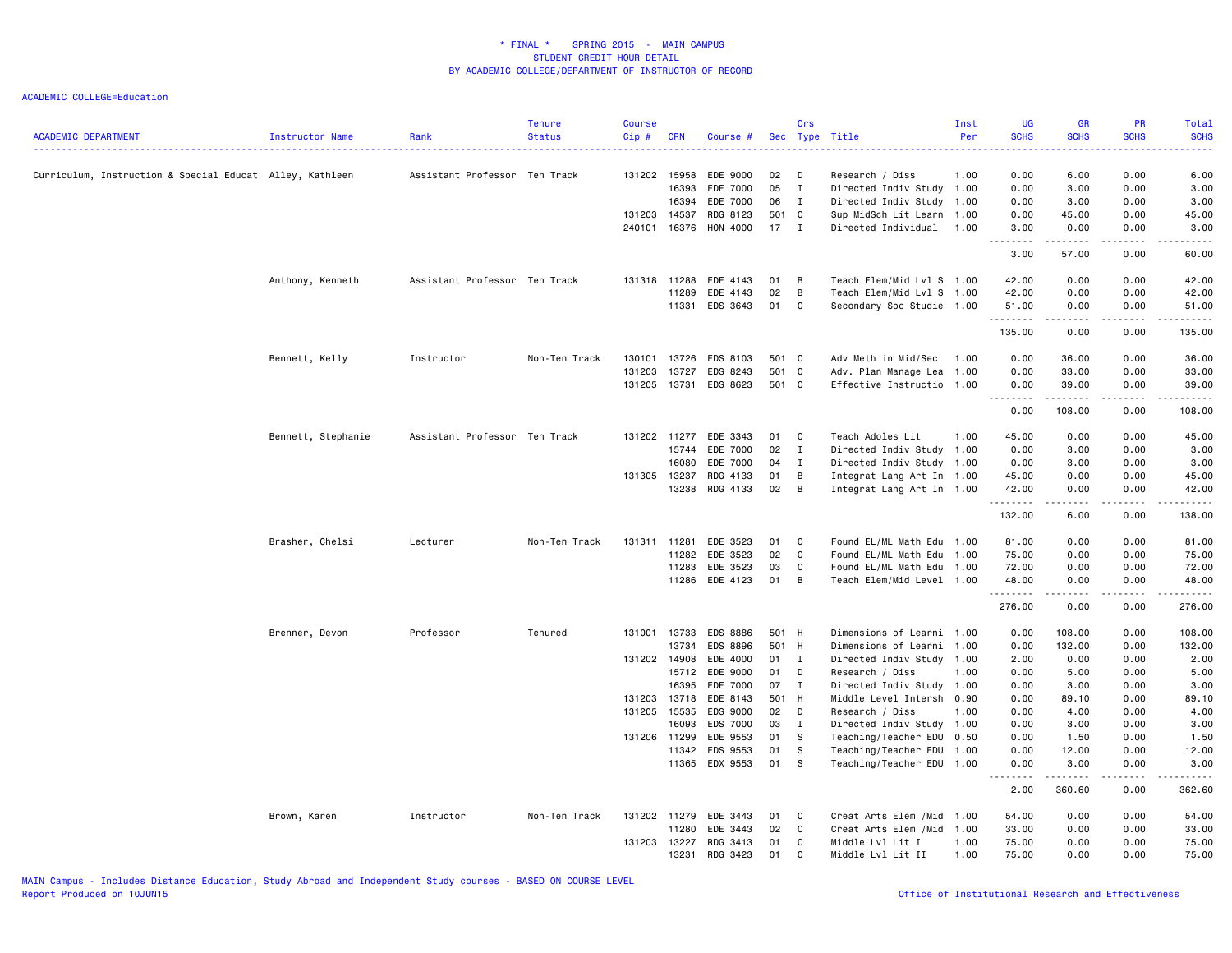| <b>ACADEMIC DEPARTMENT</b>                                    | Instructor Name   | Rank                          | Tenure<br><b>Status</b> | <b>Course</b><br>Cip# | <b>CRN</b>     | Course #              |          | Crs              | Sec Type Title                                         | Inst<br>Per  | <b>UG</b><br><b>SCHS</b> | <b>GR</b><br><b>SCHS</b>                                                                                                                                     | PR<br><b>SCHS</b>     | Total<br><b>SCHS</b> |
|---------------------------------------------------------------|-------------------|-------------------------------|-------------------------|-----------------------|----------------|-----------------------|----------|------------------|--------------------------------------------------------|--------------|--------------------------|--------------------------------------------------------------------------------------------------------------------------------------------------------------|-----------------------|----------------------|
|                                                               |                   |                               |                         |                       |                |                       |          |                  |                                                        |              | <u>.</u>                 | ----                                                                                                                                                         |                       |                      |
|                                                               |                   |                               |                         |                       |                |                       |          |                  |                                                        |              | 237.00                   | 0.00                                                                                                                                                         | 0.00                  | 237.00               |
| Curriculum, Instruction & Special Educat Burroughs, Charlotte |                   | Lecturer                      | Non-Ten Track           |                       |                | 131318 14549 EDS 6643 | 501 C    |                  | Soc Studies Educ Ped 1.00                              |              | 0.00                     | 21.00                                                                                                                                                        | 0.00                  | 21.00                |
|                                                               |                   |                               |                         |                       |                |                       |          |                  |                                                        |              | 0.00                     | 21.00                                                                                                                                                        | 0.00                  | 21.00                |
|                                                               | Campbell, Traci   | Non-Faculty                   | Not Applicable          |                       |                | 131001 16158 EDX 4000 | 501 I    |                  | Directed Indiv Study 1.00                              |              | 18.00<br>.               | 0.00<br>$\sim$ $\sim$ $\sim$ $\sim$                                                                                                                          | 0.00                  | 18.00                |
|                                                               |                   |                               |                         |                       |                |                       |          |                  |                                                        |              | 18.00                    | 0.00                                                                                                                                                         | 0.00                  | 18.00                |
|                                                               | Cirlot-New, Laura | Non-Faculty                   | Not Applicable          |                       | 130101 11352   | EDX 4353              | 01       | $\mathbf{C}$     | Assistive Tech in Sp 1.00                              |              | 66.00                    | 0.00                                                                                                                                                         | 0.00                  | 66.00                |
|                                                               |                   |                               |                         | 512308 10883          | 11359          | EDX 6353<br>COE 4353  | 01<br>01 | C<br>C           | Assistive Tech in Sp 1.00<br>Adapt Tech & Disabil 1.00 |              | 0.00<br>24.00            | 3.00<br>0.00                                                                                                                                                 | 0.00<br>0.00          | 3.00<br>24.00        |
|                                                               |                   |                               |                         |                       |                |                       |          |                  |                                                        |              | .                        | $\frac{1}{2} \left( \frac{1}{2} \right) \left( \frac{1}{2} \right) \left( \frac{1}{2} \right) \left( \frac{1}{2} \right) \left( \frac{1}{2} \right)$<br>3.00 | 0.00                  | .                    |
|                                                               |                   |                               |                         |                       |                |                       |          |                  |                                                        |              | 90.00                    |                                                                                                                                                              |                       | 93.00                |
|                                                               | Coffey, Kenneth   | Professor                     | Tenured                 | 130101<br>131001      | 15938<br>11350 | EDF 4243<br>EDX 4123  | 03<br>01 | C<br>$\mathbf C$ | Plan for Diverse Lea<br>Methods El/Disabled            | 1.00<br>1.00 | 39.00<br>45.00           | 0.00<br>0.00                                                                                                                                                 | 0.00<br>0.00          | 39.00<br>45.00       |
|                                                               |                   |                               |                         | 131008                | 14135          | EDX 4613              | 01       | C                | Teaching Phys/Mul                                      | 1.00         | 15.00                    | 0.00                                                                                                                                                         | 0.00                  | 15.00                |
|                                                               |                   |                               |                         |                       | 14136          | EDX 6613              | 01       | C                | Teaching Phys/Mul                                      | 1.00         | 0.00                     | 6.00                                                                                                                                                         | 0.00                  | 6.00                 |
|                                                               |                   |                               |                         |                       |                |                       |          |                  |                                                        |              | . <b>.</b><br>99.00      | $\frac{1}{2}$<br>6.00                                                                                                                                        | $\frac{1}{2}$<br>0.00 | .<br>105.00          |
|                                                               | Craven, Penny     | Assistant Professor Ten Track |                         | 131001                |                | 14815 EDX 6813        | 501 C    |                  | Intro Assmt Spec Ed                                    | 1.00         | 0.00                     | 24.00                                                                                                                                                        | 0.00                  | 24.00                |
|                                                               |                   |                               |                         | 422814                | 11349          | EDX 3233              | 01       | C                | Contin Mgt W/Ex Chld 1.00                              |              | 75.00                    | 0.00                                                                                                                                                         | 0.00                  | 75.00                |
|                                                               |                   |                               |                         |                       |                |                       |          |                  |                                                        |              | .<br>75.00               | .<br>24.00                                                                                                                                                   | .<br>0.00             | .<br>99.00           |
|                                                               | Devlin, Sandy     | Professor                     | Tenured                 | 131001                | 11363          | EDX 8780              | 01       | E                | Intern-Sp Ed                                           | 1.00         | 0.00                     | 30.00                                                                                                                                                        | 0.00                  | 30.00                |
|                                                               |                   |                               |                         |                       | 15795          | EDX 7000              | 01       | $\mathbf{I}$     | Directed Indiv Study 1.00                              |              | 0.00                     | 1.00                                                                                                                                                         | 0.00                  | 1.00                 |
|                                                               |                   |                               |                         |                       | 15861          | EDX 9000              | 02       | D                | Research / Diss                                        | 1.00         | 0.00                     | 9.00                                                                                                                                                         | 0.00                  | 9.00                 |
|                                                               |                   |                               |                         |                       | 16072          | EDX 7000              | 02       | $\mathbf{I}$     | Directed Indiv Study                                   | 1.00         | 0.00                     | 3.00                                                                                                                                                         | 0.00                  | 3.00                 |
|                                                               |                   |                               |                         |                       |                | 131005 11362 EDX 8403 | 01 C     |                  | Teaching Em/Bd                                         | 1.00         | 0.00<br>.                | 39.00<br>.                                                                                                                                                   | 0.00<br>.             | 39.00<br>.           |
|                                                               |                   |                               |                         |                       |                |                       |          |                  |                                                        |              | 0.00                     | 82.00                                                                                                                                                        | 0.00                  | 82.00                |
|                                                               | Dycus, Brooke     | Lecturer                      | Non-Ten Track           | 131315                | 13879          | RDG 3113              | 501 C    |                  | Early Literacy Instr 1.00                              |              | 30.00                    | 0.00                                                                                                                                                         | 0.00                  | 30.00                |
|                                                               |                   |                               |                         |                       | 13881          | RDG 3123              | 501 C    |                  | Early Lit Instruct I 1.00                              |              | 30.00<br>.               | 0.00<br>.                                                                                                                                                    | 0.00<br>.             | 30.00<br>.           |
|                                                               |                   |                               |                         |                       |                |                       |          |                  |                                                        |              | 60.00                    | 0.00                                                                                                                                                         | 0.00                  | 60.00                |
|                                                               | Fondren, Patricia | Lecturer                      | Non-Ten Track           | 131001                | 14814          | EDX 6193              | 501 C    |                  | Adv. Plan Special Ed 1.00                              |              | 0.00                     | 15.00                                                                                                                                                        | 0.00                  | 15.00                |
|                                                               |                   |                               |                         | 422814 11343          |                | EDX 3213              | 01       | $\mathbf{C}$     | Indiv Inst Except Ch 1.00                              |              | 108.00                   | 0.00                                                                                                                                                         | 0.00                  | 108.00               |
|                                                               |                   |                               |                         |                       | 11344          | EDX 3213              | 02       | $\overline{C}$   | Indiv Inst Except Ch 1.00                              |              | 105.00                   | 0.00                                                                                                                                                         | 0.00                  | 105.00               |
|                                                               |                   |                               |                         |                       | 11345          | EDX 3213              | 03       | C                | Indiv Inst Except Ch 1.00                              |              | 102.00                   | 0.00                                                                                                                                                         | 0.00                  | 102.00               |
|                                                               |                   |                               |                         |                       |                | 11346 EDX 3213        | 04       | $\mathbf{C}$     | Indiv Inst Except Ch 1.00                              |              | 102.00<br>.              | 0.00<br>د د د د د                                                                                                                                            | 0.00                  | 102.00<br>.          |
|                                                               |                   |                               |                         |                       |                |                       |          |                  |                                                        |              | 417.00                   | 15.00                                                                                                                                                        | 0.00                  | 432.00               |
|                                                               | Franz, Dana       | Associate Professor Tenured   |                         | 131205 14791          |                | EDS 8683              | 02       | $\mathbf{C}$     | Disposition & Reflec 1.00                              |              | 0.00                     | 15.00                                                                                                                                                        | 0.00                  | 15.00                |
|                                                               |                   |                               |                         |                       | 15321          | EDS 9000              | 01       | D                | Research / Diss                                        | 1.00         | 0.00                     | 16.00                                                                                                                                                        | 0.00                  | 16.00                |
|                                                               |                   |                               |                         |                       | 15915          | EDS 7000              | 02       | $\mathbf{I}$     | Directed Indiv Study 1.00                              |              | 0.00                     | 3.00                                                                                                                                                         | 0.00                  | 3.00                 |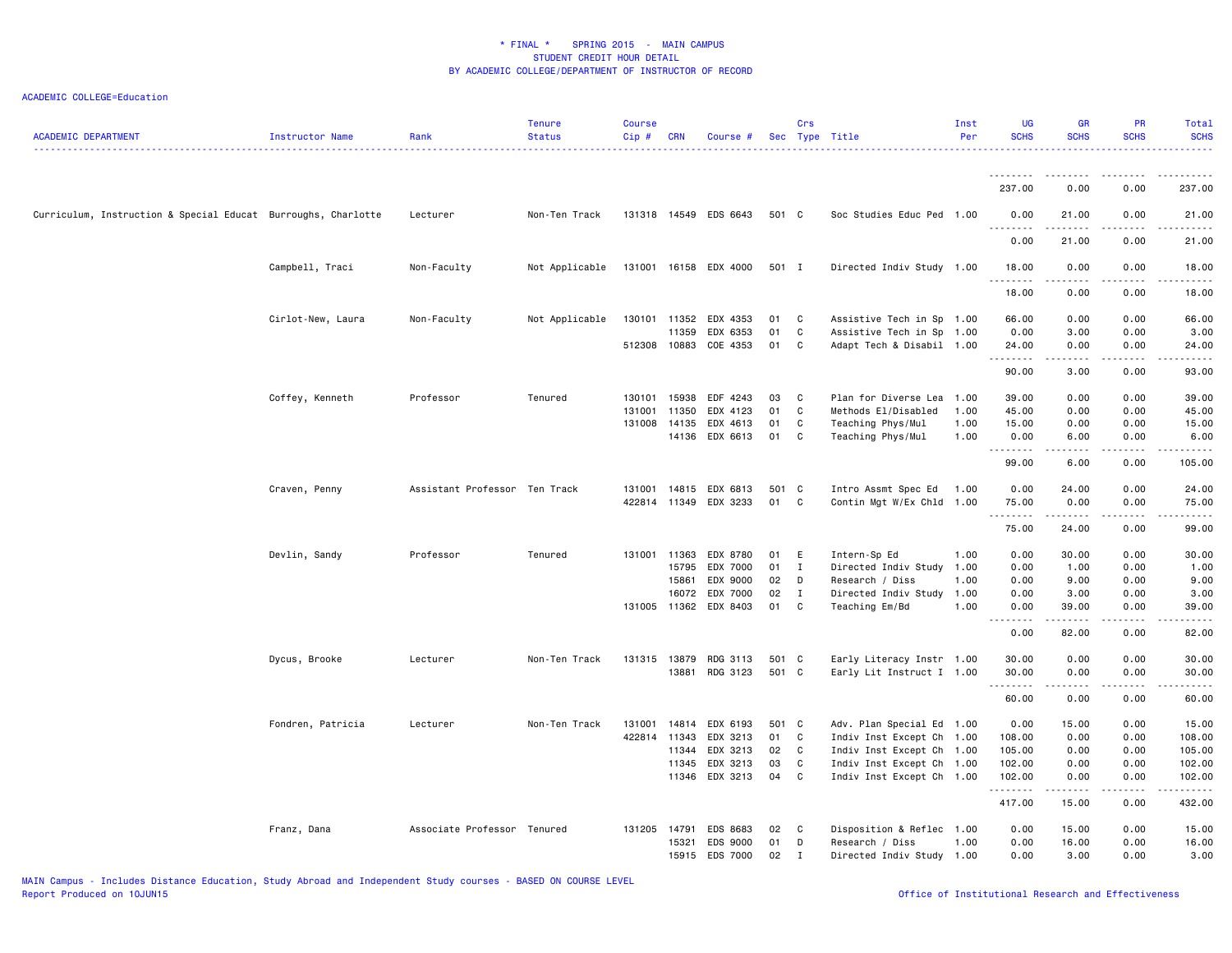| <b>ACADEMIC DEPARTMENT</b>                           | Instructor Name    | Rank                          | <b>Tenure</b><br><b>Status</b> | <b>Course</b><br>$Cip$ # | <b>CRN</b>     | Course #              |          | Crs               | Sec Type Title                                         | Inst<br>Per | <b>UG</b><br><b>SCHS</b> | GR<br><b>SCHS</b>                                                                                                                                             | PR<br><b>SCHS</b>                   | Total<br><b>SCHS</b> |
|------------------------------------------------------|--------------------|-------------------------------|--------------------------------|--------------------------|----------------|-----------------------|----------|-------------------|--------------------------------------------------------|-------------|--------------------------|---------------------------------------------------------------------------------------------------------------------------------------------------------------|-------------------------------------|----------------------|
| Curriculum, Instruction & Special Educat Franz, Dana |                    | Associate Professor Tenured   |                                | 131299                   | 15787<br>15788 | EDS 2990<br>EDS 2990  | 01<br>02 | C<br>$\mathtt{C}$ | Special Topic In EDS 1.00<br>Special Topic In EDS 1.00 |             | 13.00<br>19.00           | 0.00<br>0.00                                                                                                                                                  | 0.00<br>0.00                        | 13.00<br>19.00       |
|                                                      |                    |                               |                                |                          |                |                       |          |                   |                                                        |             | .<br>32.00               | .<br>34.00                                                                                                                                                    | .<br>0.00                           | .<br>66.00           |
|                                                      | Henderson, Shannon | Lecturer                      | Non-Ten Track                  | 131203                   | 15940          | RDG 8113              | 501 C    |                   | Mid Level Literacy I 1.00                              |             | 0.00                     | 39.00                                                                                                                                                         | 0.00                                | 39.00                |
|                                                      |                    |                               |                                |                          |                |                       |          |                   |                                                        |             | 0.00                     | 39.00                                                                                                                                                         | 0.00                                | $- - - - -$<br>39.00 |
|                                                      | Holley, Kenne      | Lecturer                      | Non-Ten Track                  | 131203 13705             |                | EDE 3223              | 501 C    |                   | Middle Level Educati 1.00                              |             | 45.00                    | 0.00                                                                                                                                                          | 0.00                                | 45.00                |
|                                                      |                    |                               |                                |                          |                |                       |          |                   |                                                        |             | .<br>45.00               | .<br>0.00                                                                                                                                                     | $\frac{1}{2}$<br>0.00               | .<br>45.00           |
|                                                      | Hollis, Anitra     | Lecturer                      | Non-Ten Track                  |                          |                | 131318 13712 EDE 4143 | 501 B    |                   | Teach Elem/Mid Lvl S 1.00                              |             | 42.00                    | 0.00                                                                                                                                                          | 0.00                                | 42.00                |
|                                                      |                    |                               |                                |                          |                |                       |          |                   |                                                        |             | .<br>42.00               | .<br>0.00                                                                                                                                                     | .<br>0.00                           | .<br>42.00           |
|                                                      | Hood, Laura        | Lecturer                      | Non-Ten Track                  | 131202                   |                | 14546 EDE 3343        | 501 C    |                   | Teach Adoles Lit                                       | 1.00        | 48.00                    | 0.00                                                                                                                                                          | 0.00<br>- - - -                     | 48.00<br>-----       |
|                                                      |                    |                               |                                |                          |                |                       |          |                   |                                                        |             | .<br>48.00               | 0.00                                                                                                                                                          | 0.00                                | 48.00                |
|                                                      | Hopper, Peggy      | Associate Professor Tenured   |                                | 131205                   | 16307<br>16353 | EDS 9000<br>EDS 4000  | 05<br>05 | D<br>$\mathbf{I}$ | Research / Diss<br>Directed Indiv Study 1.00           | 1.00        | 0.00<br>3.00             | 4.00<br>0.00                                                                                                                                                  | 0.00<br>0.00                        | 4.00<br>3.00         |
|                                                      |                    |                               |                                |                          |                |                       |          |                   |                                                        |             |                          |                                                                                                                                                               |                                     |                      |
|                                                      |                    |                               |                                | 131305 11334             |                | EDS 3673              | 01       | $\mathbf c$       | Second Language Arts                                   | 1.00        | 21.00                    | 0.00                                                                                                                                                          | 0.00                                | 21.00                |
|                                                      |                    |                               |                                | 131315                   | 13888          | RDG 8653              | 501 C    |                   | Teach Read Sec Sch                                     | 1.00        | 0.00<br>.                | 45.00<br>$\frac{1}{2} \left( \frac{1}{2} \right) \left( \frac{1}{2} \right) \left( \frac{1}{2} \right) \left( \frac{1}{2} \right) \left( \frac{1}{2} \right)$ | 0.00<br>$\sim$ $\sim$ $\sim$ $\sim$ | 45.00<br>.           |
|                                                      |                    |                               |                                |                          |                |                       |          |                   |                                                        |             | 24.00                    | 49.00                                                                                                                                                         | 0.00                                | 73.00                |
|                                                      | Huffman, Suzanne   | Lecturer                      | Non-Ten Track                  | 131001 11354             |                | EDX 4873              | 01       | <b>S</b>          | Prof Sem In Sp Ed                                      | 1.00        | 30.00                    | 0.00                                                                                                                                                          | 0.00                                | 30.00                |
|                                                      |                    |                               |                                |                          | 13737          | EDX 4873              | 501 S    |                   | Prof Sem In Sp Ed                                      | 1.00        | 3.00                     | 0.00                                                                                                                                                          | 0.00                                | 3.00                 |
|                                                      |                    |                               |                                | 422814 13735             |                | EDX 3213              | 501 C    |                   | Indiv Inst Except Ch 1.00                              |             | 45.00                    | 0.00                                                                                                                                                          | 0.00                                | 45.00                |
|                                                      |                    |                               |                                |                          | 13736          | EDX 3213              | 502 C    |                   | Indiv Inst Except Ch 1.00                              |             | 27.00<br>.               | 0.00                                                                                                                                                          | 0.00<br>$\frac{1}{2}$               | 27.00<br>$- - - - -$ |
|                                                      |                    |                               |                                |                          |                |                       |          |                   |                                                        |             | 105.00                   | 0.00                                                                                                                                                          | 0.00                                | 105.00               |
|                                                      | Ivy, Jessica       | Assistant Professor Ten Track |                                | 131205                   | 11335          | EDS 4873              | 01       | C                 | Managing Secondary C 1.00                              |             | 66.00                    | 0.00                                                                                                                                                          | 0.00                                | 66.00                |
|                                                      |                    |                               |                                |                          | 14545          | EDS 4873              | 501      | $\mathbf{C}$      | Managing Secondary C 1.00                              |             | 9.00                     | 0.00                                                                                                                                                          | 0.00                                | 9.00                 |
|                                                      |                    |                               |                                | 131311 11330             |                | EDS 3633              | 01       | C                 | Secondary Math Ed                                      | 1.00        | 15.00                    | 0.00                                                                                                                                                          | 0.00                                | 15.00                |
|                                                      |                    |                               |                                |                          | 14550          | EDS 6633              | 501 C    |                   | Math Education Pedag 1.00                              |             | 0.00<br>.                | 48.00<br>.                                                                                                                                                    | 0.00<br>.                           | 48.00<br>.           |
|                                                      |                    |                               |                                |                          |                |                       |          |                   |                                                        |             | 90.00                    | 48.00                                                                                                                                                         | 0.00                                | 138.00               |
|                                                      | Jackson, Krystjan  | Lecturer                      | Non-Ten Track                  | 422814 11347             |                | EDX 3213              | 05       | C                 | Indiv Inst Except Ch 1.00                              |             | 81.00<br><u>.</u>        | 0.00                                                                                                                                                          | 0.00                                | 81.00<br>المتمام     |
|                                                      |                    |                               |                                |                          |                |                       |          |                   |                                                        |             | 81.00                    | 0.00                                                                                                                                                          | 0.00                                | 81.00                |
|                                                      | Javorsky, Kristin  | Assistant Professor Ten Track |                                | 131315 11276             |                | EDE 3233              | 01       | C                 | Teach Lit at Elem/Mi 1.00                              |             | 72.00                    | 0.00                                                                                                                                                          | 0.00                                | 72.00                |
|                                                      |                    |                               |                                |                          | 16105          | EDE 3233              | 02       | $\mathbf{C}$      | Teach Lit at Elem/Mi 1.00                              |             | 24.00                    | 0.00                                                                                                                                                          | 0.00                                | 24.00                |
|                                                      |                    |                               |                                |                          |                |                       |          |                   |                                                        |             | .                        | $\frac{1}{2} \left( \frac{1}{2} \right) \left( \frac{1}{2} \right) \left( \frac{1}{2} \right) \left( \frac{1}{2} \right) \left( \frac{1}{2} \right)$          | .                                   | .                    |
|                                                      |                    |                               |                                |                          |                |                       |          |                   |                                                        |             | 96.00                    | 0.00                                                                                                                                                          | 0.00                                | 96.00                |
|                                                      | Lowery, David      | Lecturer                      | Non-Ten Track                  |                          |                | 131305 14547 EDS 6673 | 501 C    |                   | Language Arts Educ P 1.00                              |             | 0.00                     | 18.00                                                                                                                                                         | 0.00                                | 18.00                |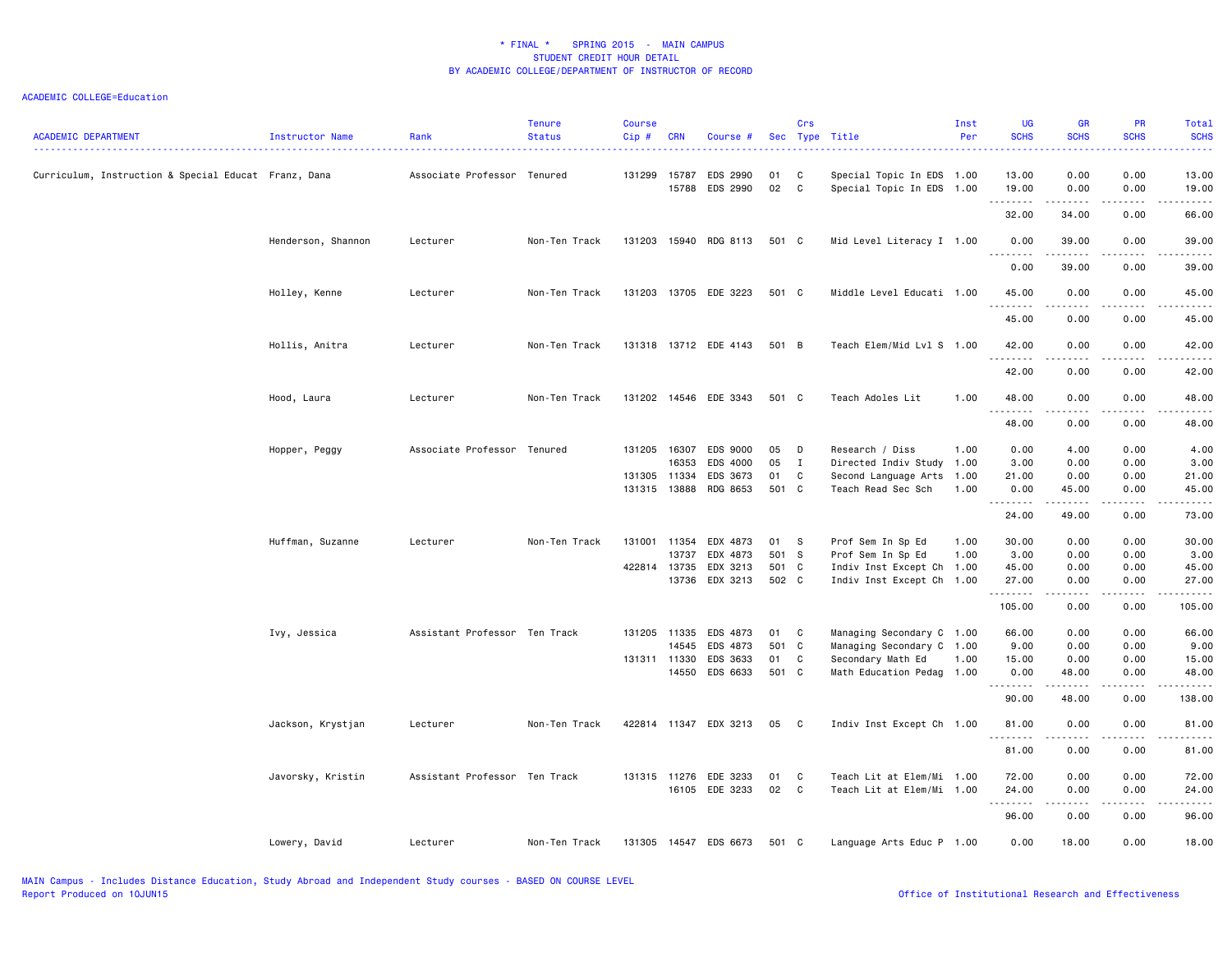| <b>ACADEMIC DEPARTMENT</b>                                   | Instructor Name    | Rank                          | <b>Tenure</b><br><b>Status</b> | <b>Course</b><br>Cip# | <b>CRN</b>   | Course #              |       | Crs          | Sec Type Title            | Inst<br>Per | <b>UG</b><br><b>SCHS</b> | <b>GR</b><br><b>SCHS</b> | <b>PR</b><br><b>SCHS</b> | Total<br><b>SCHS</b> |
|--------------------------------------------------------------|--------------------|-------------------------------|--------------------------------|-----------------------|--------------|-----------------------|-------|--------------|---------------------------|-------------|--------------------------|--------------------------|--------------------------|----------------------|
|                                                              |                    |                               |                                |                       |              |                       |       |              |                           |             |                          |                          |                          |                      |
|                                                              |                    |                               |                                |                       |              |                       |       |              |                           |             | 0.00                     | 18.00                    | 0.00                     | 18.00                |
| Curriculum, Instruction & Special Educat McDaniel, Christina |                    | Non-Faculty                   | Not Applicable                 |                       | 131316 11332 | EDS 3653              | 01    | C            | Secondary Science Ed 1.00 |             | 21.00                    | 0.00                     | 0.00                     | 21.00                |
|                                                              |                    |                               |                                |                       | 14548        | EDS 6653              | 501 C |              | Science Educ Pedago 1.00  |             | 0.00<br>.                | 12.00<br>.               | 0.00<br>.                | 12.00<br>.           |
|                                                              |                    |                               |                                |                       |              |                       |       |              |                           |             | 21.00                    | 12.00                    | 0.00                     | 33.00                |
|                                                              | McDowell, Teresa   | Lecturer                      | Not Applicable                 |                       |              | 131315 12361 LSK 1013 | 01    | C            | Effective Reading         | 1.00        | 99.00                    | 0.00                     | 0.00                     | 99.00                |
|                                                              |                    |                               |                                |                       |              | 12362 LSK 1013        | 02    | C            | Effective Reading         | 1.00        | 99.00<br>.               | 0.00<br>.                | 0.00<br>-----            | 99.00<br>.           |
|                                                              |                    |                               |                                |                       |              |                       |       |              |                           |             | 198.00                   | 0.00                     | 0.00                     | 198.00               |
|                                                              | McGinnis, Brecken  | Lecturer                      | Non-Ten Track                  | 131001                | 13740        | EDX 8173              | 501 C |              | Sp Ed In Reg Classrm 1.00 |             | 0.00                     | 48.00                    | 0.00                     | 48.00                |
|                                                              |                    |                               |                                |                       | 13741        | EDX 8173              | 502 C |              | Sp Ed In Reg Classrm 1.00 |             | 0.00                     | 33.00                    | 0.00                     | 33.00                |
|                                                              |                    |                               |                                |                       |              | 15462 EDX 8173        | 503 C |              | Sp Ed In Reg Classrm 1.00 |             | 0.00<br>.                | 9.00                     | 0.00<br>.                | 9.00<br>.            |
|                                                              |                    |                               |                                |                       |              |                       |       |              |                           |             | 0.00                     | 90.00                    | 0.00                     | 90.00                |
|                                                              | McKissick, Bethany | Assistant Professor Ten Track |                                | 130604                | 11639        | EPY 3253              | 03    | C.           | Evaluating Learning       | 1.00        | 39.00                    | 0.00                     | 0.00                     | 39.00                |
|                                                              |                    |                               |                                | 131001 11351          |              | EDX 4133              | 01    | B            | Methods Sec/Disabled 1.00 |             | 39.00                    | 0.00                     | 0.00                     | 39.00                |
|                                                              |                    |                               |                                |                       | 16154        | EDX 4000              | 01    | $\mathbf{I}$ | Directed Indiv Study 1.00 |             | 3.00                     | 0.00                     | 0.00                     | 3.00                 |
|                                                              |                    |                               |                                | 429999                | 11361        | EDX 8183              | 01    | - S          | Sem In Learn Disab        | 1.00        | 0.00                     | 33.00                    | 0.00<br>.                | 33.00<br>.           |
|                                                              |                    |                               |                                |                       |              |                       |       |              |                           |             | .<br>81.00               | المتمام المتعاد<br>33.00 | 0.00                     | 114.00               |
|                                                              | McMillen, Carrie   | Lecturer                      | Non-Ten Track                  |                       |              | 131203 11273 EDE 3223 | 02    | - C          | Middle Level Educati 1.00 |             | 66.00<br>.               | 0.00<br>.                | 0.00<br>.                | 66.00<br>.           |
|                                                              |                    |                               |                                |                       |              |                       |       |              |                           |             | 66.00                    | 0.00                     | 0.00                     | 66.00                |
|                                                              | Miller, Nicole     | Assistant Professor Ten Track |                                | 131202                | 15463        | EDE 7000              | 501 I |              | Directed Indiv Study 1.00 |             | 0.00                     | 1.00                     | 0.00                     | 1.00                 |
|                                                              |                    |                               |                                | 131203                | 13716        | EDE 8113              | 501 C |              | Mid Level Mgmt & Y.       | 1.00        | 0.00                     | 42.00                    | 0.00                     | 42.00                |
|                                                              |                    |                               |                                |                       | 13718        | EDE 8143              | 501 H |              | Middle Level Intersh 0.10 |             | 0.00                     | 9.90                     | 0.00                     | 9.90                 |
|                                                              |                    |                               |                                |                       | 131205 15828 | EDS 9000              | 04 D  |              | Research / Diss           | 1.00        | 0.00                     | 7.00                     | 0.00<br>.                | 7.00                 |
|                                                              |                    |                               |                                |                       |              |                       |       |              |                           |             | .<br>0.00                | ------<br>59.90          | 0.00                     | .<br>59.90           |
|                                                              | Moran, Laura       | Instructor                    | Non-Ten Track                  | 130301                | 12367        | LSK 1033              | 01    | $\mathbf{C}$ | Fund of Achievement       | 1.00        | 33.00                    | 0.00                     | 0.00                     | 33.00                |
|                                                              |                    |                               |                                |                       | 12368        | LSK 1033              | 02    | C            | Fund of Achievement       | 1.00        | 90.00                    | 0.00                     | 0.00                     | 90.00                |
|                                                              |                    |                               |                                |                       | 12369        | LSK 1033              | 03    | C            | Fund of Achievement       | 1.00        | 96.00                    | 0.00                     | 0.00                     | 96.00                |
|                                                              |                    |                               |                                |                       |              | 12371 LSK 1131        | 01    | C            | Fund of Success           | 1.00        | 14.00                    | 0.00                     | 0.00                     | 14.00                |
|                                                              |                    |                               |                                |                       |              |                       |       |              |                           |             | .<br>233.00              | .<br>0.00                | 2.2.2.2.2<br>0.00        | ------<br>233.00     |
|                                                              | Moser, Kelly       | Assistant Professor Ten Track |                                | 131206                | 11299        | EDE 9553              | 01    | - S          | Teaching/Teacher EDU 0.50 |             | 0.00                     | 1.50                     | 0.00                     | 1.50                 |
|                                                              |                    |                               |                                |                       |              | 131306 11333 EDS 3663 | 01 C  |              | Methods in FL Teachi 1.00 |             | 12.00                    | 0.00                     | 0.00                     | 12.00                |
|                                                              |                    |                               |                                |                       |              |                       |       |              |                           |             | .<br>12.00               | .<br>1.50                | .<br>0.00                | .<br>13.50           |
|                                                              | Mulkana, Angela    | Lecturer                      | Non-Ten Track                  | 131203                | 13883        | RDG 3413              | 501 C |              | Middle Lvl Lit I          | 1.00        | 48.00                    | 0.00                     | 0.00                     | 48.00                |
|                                                              |                    |                               |                                |                       | 13885        | RDG 3423              | 501 C |              | Middle Lvl Lit II         | 1.00        | 48.00                    | 0.00                     | 0.00                     | 48.00                |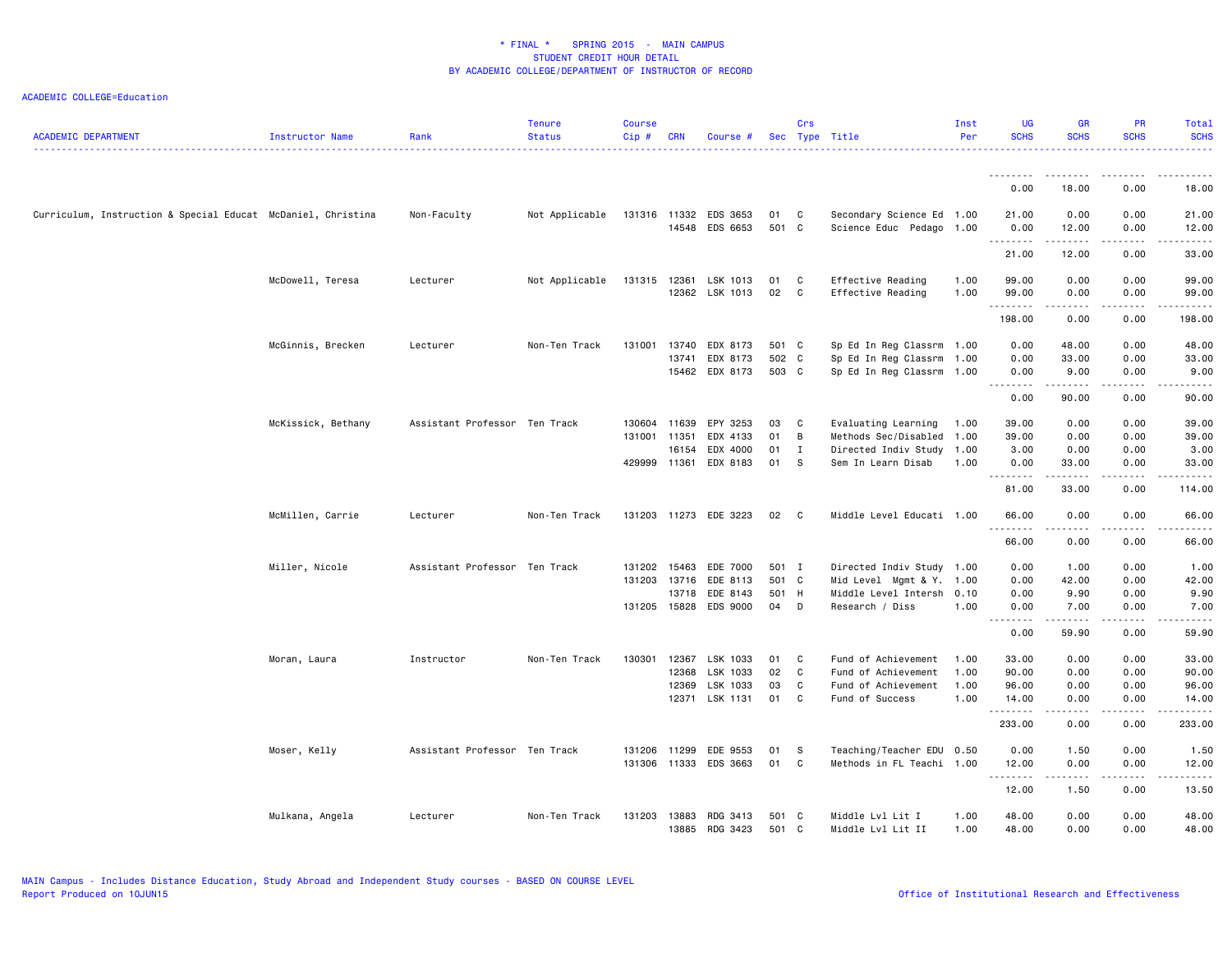| <b>ACADEMIC DEPARTMENT</b>                                 | Instructor Name                                     | Rank                          | <b>Tenure</b><br><b>Status</b> | <b>Course</b><br>Cip# | <b>CRN</b> | Course #              |             | Crs          | Sec Type Title                                         | Inst<br>Per | <b>UG</b><br><b>SCHS</b> | <b>GR</b><br><b>SCHS</b>                                                                                                      | <b>PR</b><br><b>SCHS</b>            | <b>Total</b><br><b>SCHS</b> |
|------------------------------------------------------------|-----------------------------------------------------|-------------------------------|--------------------------------|-----------------------|------------|-----------------------|-------------|--------------|--------------------------------------------------------|-------------|--------------------------|-------------------------------------------------------------------------------------------------------------------------------|-------------------------------------|-----------------------------|
|                                                            |                                                     |                               |                                |                       |            |                       |             |              |                                                        |             |                          |                                                                                                                               |                                     |                             |
|                                                            |                                                     |                               |                                |                       |            |                       |             |              |                                                        |             | 96.00                    | 0.00                                                                                                                          | 0.00                                | 96.00                       |
| Curriculum, Instruction & Special Educat Mulrooney, Amanda |                                                     | Lecturer                      | Non-Ten Track                  |                       |            | 131203 11272 EDE 3223 | 01          | $\mathbf{C}$ | Middle Level Educati 1.00                              |             | 81.00<br>.               | 0.00<br>$\begin{array}{cccccccccc} \bullet & \bullet & \bullet & \bullet & \bullet & \bullet & \bullet & \bullet \end{array}$ | 0.00<br>.                           | 81.00<br>والمستحدث          |
|                                                            |                                                     |                               |                                |                       |            |                       |             |              |                                                        |             | 81.00                    | 0.00                                                                                                                          | 0.00                                | 81.00                       |
|                                                            | Nichols, Ashley                                     | Non-Faculty                   | Not Applicable                 |                       |            | 422814 11348 EDX 3213 | 06          | - C          | Indiv Inst Except Ch 1.00                              |             | 90.00<br><u>.</u>        | 0.00<br>.                                                                                                                     | 0.00<br>.                           | 90.00<br>.                  |
|                                                            |                                                     |                               |                                |                       |            |                       |             |              |                                                        |             | 90.00                    | 0.00                                                                                                                          | 0.00                                | 90.00                       |
|                                                            | Nobles, Dena                                        | Lecturer                      | Non-Ten Track                  | 131316                | 11284      | EDE 4113              | 01          | B            | Teach Elem/Mid Level 1.00                              |             | 45.00                    | 0.00                                                                                                                          | 0.00                                | 45.00                       |
|                                                            |                                                     |                               |                                |                       | 11285      | EDE 4113              | 02          | B            | Teach Elem/Mid Level 1.00                              |             | 42.00                    | 0.00                                                                                                                          | 0.00                                | 42.00                       |
|                                                            |                                                     |                               |                                |                       |            | 13710 EDE 4113        | 501 B       |              | Teach Elem/Mid Level 1.00                              |             | 42.00<br>.               | 0.00<br>.                                                                                                                     | 0.00<br>.                           | 42.00<br>.                  |
|                                                            |                                                     |                               |                                |                       |            |                       |             |              |                                                        |             | 129.00                   | 0.00                                                                                                                          | 0.00                                | 129.00                      |
|                                                            | Parsons, Marcia                                     | Lecturer                      | Non-Ten Track                  |                       |            | 131315 13235 RDG 3513 | 01 C        |              | Rdg Strag Second Sch 1.00                              |             | 33.00<br><u>.</u>        | 0.00<br>.                                                                                                                     | 0.00<br>.                           | 33.00<br>.                  |
|                                                            |                                                     |                               |                                |                       |            |                       |             |              |                                                        |             | 33.00                    | 0.00                                                                                                                          | 0.00                                | 33.00                       |
|                                                            | Platt, Jennifer                                     | Lecturer                      | Non-Ten Track                  |                       |            | 131202 13713 EDE 4883 | 501 C       |              | Manag Elem/Mid Lvl C 1.00                              |             | 63.00                    | 0.00                                                                                                                          | 0.00                                | 63.00                       |
|                                                            |                                                     |                               |                                |                       |            | 131315 13707 EDE 3233 | 501 C       |              | Teach Lit at Elem/Mi 1.00                              |             | 42.00<br>.               | 0.00<br>$\sim$                                                                                                                | 0.00<br>$- - - - -$                 | 42.00<br>------             |
|                                                            |                                                     |                               |                                |                       |            |                       |             |              |                                                        |             | 105.00                   | 0.00                                                                                                                          | 0.00                                | 105.00                      |
|                                                            | Pope, Margaret                                      | Associate Professor Tenured   |                                | 131202                | 16052      | EDE 9000              | 03          | D            | Research / Diss                                        | 1.00        | 0.00                     | 2.00                                                                                                                          | 0.00                                | 2.00                        |
|                                                            |                                                     |                               |                                |                       |            | 131316 11297 EDE 8733 | 01          | C            | Tchg Science in Emem 1.00                              |             | 0.00<br>.                | 15.00<br>.                                                                                                                    | 0.00<br>.                           | 15.00<br>المستما            |
|                                                            |                                                     |                               |                                |                       |            |                       |             |              |                                                        |             | 0.00                     | 17.00                                                                                                                         | 0.00                                | 17.00                       |
|                                                            | Ratliff, Lindon                                     | Assistant Professor Ten Track |                                | 130601                | 15824      | EDF 8553              | 502 C       |              | Research in the Clas 1.00                              |             | 0.00                     | 27.00                                                                                                                         | 0.00                                | 27.00                       |
|                                                            |                                                     |                               |                                | 130901                | 13719      | EDF 3333              | 501 C       |              | Social Foundation Ed 1.00                              |             | 78.00<br>.               | 0.00<br>.                                                                                                                     | 0.00<br>$\sim$ $\sim$ $\sim$ $\sim$ | 78.00<br>.                  |
|                                                            |                                                     |                               |                                |                       |            |                       |             |              |                                                        |             | 78.00                    | 27.00                                                                                                                         | 0.00                                | 105.00                      |
|                                                            | Robichaux-Davis, Rebecc Associate Professor Tenured |                               |                                | 131202                | 16272      | EDE 9000              | 05          | D            | Research / Diss                                        | 1.00        | 0.00                     | 1.00                                                                                                                          | 0.00                                | 1.00                        |
|                                                            |                                                     |                               |                                |                       |            | 131311 11287 EDE 4123 | 02          | B            | Teach Elem/Mid Level 1.00                              |             | 42.00<br>.               | 0.00<br>$\begin{array}{cccccccccc} \bullet & \bullet & \bullet & \bullet & \bullet & \bullet & \bullet \end{array}$           | 0.00<br>.                           | 42.00<br>.                  |
|                                                            |                                                     |                               |                                |                       |            |                       |             |              |                                                        |             | 42.00                    | 1.00                                                                                                                          | 0.00                                | 43.00                       |
|                                                            | Shea, Donna                                         | Non-Faculty                   | Not Applicable                 | 131001                | 11355      | EDX 4886              | 01          | -F           | Teach Internship in                                    | 1.00        | 48.00                    | 0.00                                                                                                                          | 0.00                                | 48.00                       |
|                                                            |                                                     |                               |                                |                       | 11356      | EDX 4896              | 01          | - F          | Teach Internship in                                    | 1.00        | 48.00                    | 0.00                                                                                                                          | 0.00                                | 48.00                       |
|                                                            |                                                     |                               |                                |                       | 13738      | EDX 4886              | 501 F       |              | Teach Internship in                                    | 1.00        | 18.00                    | 0.00                                                                                                                          | 0.00                                | 18.00                       |
|                                                            |                                                     |                               |                                | 131202 11292          | 13739      | EDX 4896<br>EDE 4886  | 501 F<br>01 | E            | Teach Internship in                                    | 1.00        | 18.00<br>330.00          | 0.00                                                                                                                          | 0.00                                | 18.00                       |
|                                                            |                                                     |                               |                                |                       | 11293      | EDE 4896              | 01          | E            | Elem.Mid Lvl Interns 1.00<br>Elem/Mid Levl Intern 1.00 |             | 330.00                   | 0.00<br>0.00                                                                                                                  | 0.00<br>0.00                        | 330.00<br>330.00            |
|                                                            |                                                     |                               |                                |                       |            | 13714 EDE 4886        | 501 E       |              | Elem.Mid Lvl Interns 1.00                              |             | 174.00                   | 0.00                                                                                                                          | 0.00                                | 174.00                      |
|                                                            |                                                     |                               |                                |                       | 13715      | EDE 4896              | 501 E       |              | Elem/Mid Levl Intern 1.00                              |             | 180.00                   | 0.00                                                                                                                          | 0.00                                | 180.00                      |
|                                                            |                                                     |                               |                                | 131205 11337          |            | EDS 4886              | 01          | - F          | Teach Intern in Sec                                    | 1.00        | 114.00                   | 0.00                                                                                                                          | 0.00                                | 114.00                      |
|                                                            |                                                     |                               |                                |                       | 11338      | EDS 4896              | 01          | - F          | Teach Intern in Sec                                    | 1.00        | 114.00                   | 0.00                                                                                                                          | 0.00                                | 114.00                      |
|                                                            |                                                     |                               |                                |                       | 13723      | EDS 4886              | 501 F       |              | Teach Intern in Sec                                    | 1.00        | 36.00                    | 0.00                                                                                                                          | 0.00                                | 36.00                       |
|                                                            |                                                     |                               |                                |                       | 13724      | EDS 4896              | 501 F       |              | Teach Intern in Sec                                    | 1.00        | 36.00                    | 0.00                                                                                                                          | 0.00                                | 36.00                       |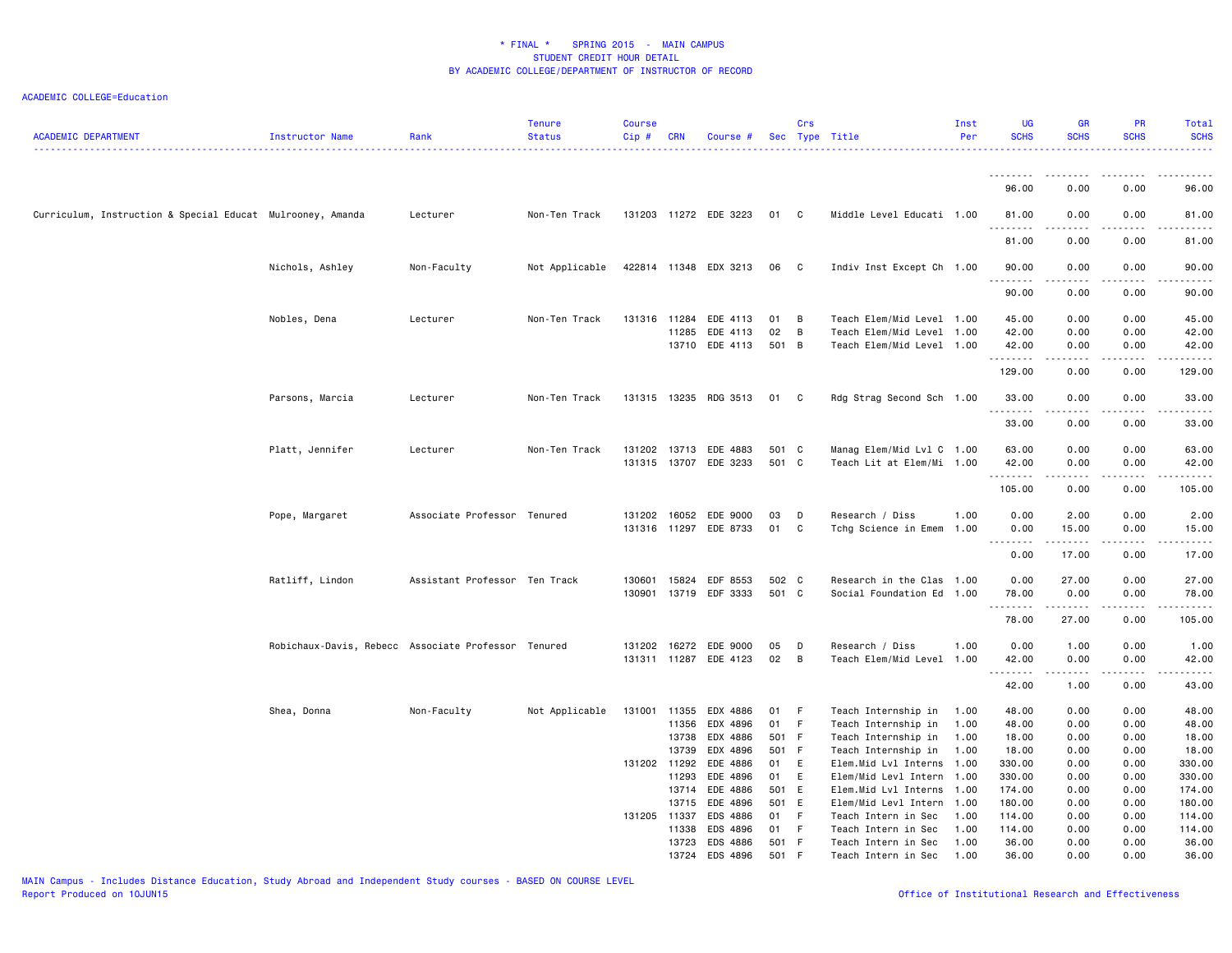| 0.00<br>54.00<br>Curriculum, Instruction & Special Educat Shea, Donna<br>Non-Faculty<br>Not Applicable<br>131314<br>12803<br>PE 4886<br>01 F<br>Teach Intern in PE<br>1.00<br>54.00<br>0.00<br>12808<br>PE 4896<br>01 F<br>Teach Intern in PE<br>54.00<br>0.00<br>0.00<br>54.00<br>1.00<br>13864 PE 4886<br>501 F<br>0.00<br>18.00<br>Teach Intern in PE<br>1.00<br>18.00<br>0.00<br>13867 PE 4896<br>501 F<br>0.00<br>0.00<br>18.00<br>Teach Intern in PE<br>1.00<br>18.00<br>.<br>$\sim$ $\sim$ $\sim$ $\sim$<br>1590.00<br>0.00<br>1590.00<br>0.00<br>54.00<br>0.00<br>0.00<br>54.00<br>Slater, Latonya<br>Lecturer<br>Non-Ten Track<br>131202<br>11278<br>EDE 3343<br>02<br>$\mathbf{C}$<br>Teach Adoles Lit<br>1.00<br>01<br>C<br>33.00<br>0.00<br>33.00<br>131315<br>13224<br>RDG 3123<br>Early Lit Instruct I 1.00<br>0.00<br>13225<br>RDG 3123<br>02<br>63.00<br>C<br>Early Lit Instruct I 1.00<br>63.00<br>0.00<br>0.00<br>.<br>.<br>$\sim$ $\sim$ $\sim$ $\sim$<br>2.2.2.2.2.2<br>0.00<br>150.00<br>0.00<br>150.00<br>Smith, Kimberly<br>131099<br>12357<br>LSK 0103<br>Intermediate Reading 1.00<br>45.00<br>0.00<br>0.00<br>45.00<br>Lecturer<br>Non-Ten Track<br>01<br>$\overline{c}$<br>131202 11290<br>EDE 4883<br>01<br>C<br>Manag Elem/Mid Lvl C 1.00<br>108.00<br>0.00<br>0.00<br>108.00<br>11291<br>C<br>Manag Elem/Mid Lvl C 1.00<br>78.00<br>0.00<br>78.00<br>EDE 4883<br>02<br>0.00<br>LSK 1011<br>01<br>C<br>Study Skills<br>0.00<br>33.00<br>131315 12359<br>1.00<br>33.00<br>0.00<br>12360<br>LSK 1011<br>C<br>Study Skills<br>31.00<br>02<br>1.00<br>31.00<br>0.00<br>0.00<br>LSK 1023<br>04<br>C<br>Col Read/Study Skill 1.00<br>126.00<br>0.00<br>0.00<br>126.00<br>12366<br>14060 LSK 1023<br>03<br>93.00<br>$\mathbf{C}$<br>Col Read/Study Skill 1.00<br>93.00<br>0.00<br>0.00<br>.<br>$\sim$ $\sim$ $\sim$ $\sim$<br>514.00<br>0.00<br>0.00<br>514.00<br>Suggs, Sophia<br>131205 11329 EDS 3411 01 E<br>Prac In Secondary Ed 1.00<br>18.00<br>0.00<br>0.00<br>18.00<br>Lecturer<br>Non-Ten Track<br>.<br>$\frac{1}{2} \left( \frac{1}{2} \right) \left( \frac{1}{2} \right) \left( \frac{1}{2} \right) \left( \frac{1}{2} \right)$<br>.<br>.<br>0.00<br>18.00<br>0.00<br>18.00<br>131202 13703 EDE 3123<br>1.00<br>27.00<br>0.00<br>0.00<br>27.00<br>Vines, Courtney<br>Instructor<br>Non-Ten Track<br>501 C<br>Early Childhood Ed<br>.<br>.<br>-----<br>27.00<br>0.00<br>0.00<br>27.00<br>Virden, Jennifer<br>131311<br>Found EL/ML Math Edu<br>60.00<br>0.00<br>0.00<br>60.00<br>Lecturer<br>Non-Ten Track<br>13708 EDE 3523<br>501 C<br>1.00<br>13711 EDE 4123<br>501 B<br>Teach Elem/Mid Level 1.00<br>48.00<br>0.00<br>0.00<br>48.00<br>.<br>.<br>$- - - - -$<br>108.00<br>0.00<br>0.00<br>108.00<br>Assistant Professor Ten Track<br>0.00<br>0.00<br>3.00<br>Walker, Ryan<br>11340<br>EDS 9413<br>01<br>E<br>Prac College Teach<br>1.00<br>3.00<br>130301<br>131205 11339<br>C<br>0.00<br>33.00<br>EDS 8663<br>01<br>Improving Instructio 1.00<br>0.00<br>33.00<br>15783<br>EDS 9000<br>D<br>0.00<br>1.00<br>03<br>Research / Diss<br>1.00<br>0.00<br>1.00<br>16288<br>EDS 4000<br>3.00<br>02<br>$\mathbf{I}$<br>Directed Indiv Study<br>1.00<br>3.00<br>0.00<br>0.00<br>16291<br><b>EDS 7000</b><br>05<br>$\mathbf{I}$<br>Directed Indiv Study<br>0.00<br>3.00<br>0.00<br>3.00<br>1.00<br>16292 EDS 7000<br>06 I<br>Directed Indiv Study 1.00<br>0.00<br>3.00<br>0.00<br>3.00<br>.<br>$\frac{1}{2} \left( \frac{1}{2} \right) \left( \frac{1}{2} \right) \left( \frac{1}{2} \right) \left( \frac{1}{2} \right) \left( \frac{1}{2} \right)$<br>3.00<br>43.00<br>0.00<br>46.00<br>0.00<br>Wiley, Holly<br>Instructor<br>Non-Ten Track<br>12802 PE 4883<br>01 C<br>School Health Ed<br>1.00<br>42.00<br>0.00<br>42.00<br>131307<br>02<br>310501<br>12317<br>KI 2023<br>$\mathbf{C}$<br>Found of Health Educ<br>1.00<br>183.00<br>0.00<br>0.00<br>183.00<br>12793<br>PE 3153<br>01<br>C<br>72.00<br>0.00<br>0.00<br>72.00<br>Methods of Elem PE<br>1.00<br>310505 12322 KI 2603<br>01<br>C<br>513.00<br>0.00<br>513.00<br>Medical Terminology<br>1.00<br>0.00<br>.<br>$\sim$ $\sim$ $\sim$ $\sim$<br>.<br>810.00<br>0.00<br>0.00<br>810.00<br>Wofford, Jennifer<br>Instructor<br>Non-Ten Track<br>131203 13228 RDG 3413<br>02 C<br>Middle Lvl Lit I<br>1.00<br>78.00<br>0.00<br>0.00<br>78.00 | <b>ACADEMIC DEPARTMENT</b> | Instructor Name | Rank<br>. | <b>Tenure</b><br><b>Status</b> | <b>Course</b><br>Cip# | <b>CRN</b> | Course # | Crs | Sec Type Title | Inst<br>Per<br>المتمام الما | <b>UG</b><br><b>SCHS</b> | <b>GR</b><br><b>SCHS</b> | PR<br><b>SCHS</b> | Total<br><b>SCHS</b> |
|---------------------------------------------------------------------------------------------------------------------------------------------------------------------------------------------------------------------------------------------------------------------------------------------------------------------------------------------------------------------------------------------------------------------------------------------------------------------------------------------------------------------------------------------------------------------------------------------------------------------------------------------------------------------------------------------------------------------------------------------------------------------------------------------------------------------------------------------------------------------------------------------------------------------------------------------------------------------------------------------------------------------------------------------------------------------------------------------------------------------------------------------------------------------------------------------------------------------------------------------------------------------------------------------------------------------------------------------------------------------------------------------------------------------------------------------------------------------------------------------------------------------------------------------------------------------------------------------------------------------------------------------------------------------------------------------------------------------------------------------------------------------------------------------------------------------------------------------------------------------------------------------------------------------------------------------------------------------------------------------------------------------------------------------------------------------------------------------------------------------------------------------------------------------------------------------------------------------------------------------------------------------------------------------------------------------------------------------------------------------------------------------------------------------------------------------------------------------------------------------------------------------------------------------------------------------------------------------------------------------------------------------------------------------------------------------------------------------------------------------------------------------------------------------------------------------------------------------------------------------------------------------------------------------------------------------------------------------------------------------------------------------------------------------------------------------------------------------------------------------------------------------------------------------------------------------------------------------------------------------------------------------------------------------------------------------------------------------------------------------------------------------------------------------------------------------------------------------------------------------------------------------------------------------------------------------------------------------------------------------------------------------------------------------------------------------------------------------------------------------------------------------------------------------------------------------------------------------------------------------------------------------------------------------------------------------------------------------------------------------------------------------------------------------------------------------------------------------------------------------------------------------------------------------------------------------------------------------------------------------------------------------------------------------------------------------------------|----------------------------|-----------------|-----------|--------------------------------|-----------------------|------------|----------|-----|----------------|-----------------------------|--------------------------|--------------------------|-------------------|----------------------|
|                                                                                                                                                                                                                                                                                                                                                                                                                                                                                                                                                                                                                                                                                                                                                                                                                                                                                                                                                                                                                                                                                                                                                                                                                                                                                                                                                                                                                                                                                                                                                                                                                                                                                                                                                                                                                                                                                                                                                                                                                                                                                                                                                                                                                                                                                                                                                                                                                                                                                                                                                                                                                                                                                                                                                                                                                                                                                                                                                                                                                                                                                                                                                                                                                                                                                                                                                                                                                                                                                                                                                                                                                                                                                                                                                                                                                                                                                                                                                                                                                                                                                                                                                                                                                                                                                                                                 |                            |                 |           |                                |                       |            |          |     |                |                             |                          |                          |                   |                      |
|                                                                                                                                                                                                                                                                                                                                                                                                                                                                                                                                                                                                                                                                                                                                                                                                                                                                                                                                                                                                                                                                                                                                                                                                                                                                                                                                                                                                                                                                                                                                                                                                                                                                                                                                                                                                                                                                                                                                                                                                                                                                                                                                                                                                                                                                                                                                                                                                                                                                                                                                                                                                                                                                                                                                                                                                                                                                                                                                                                                                                                                                                                                                                                                                                                                                                                                                                                                                                                                                                                                                                                                                                                                                                                                                                                                                                                                                                                                                                                                                                                                                                                                                                                                                                                                                                                                                 |                            |                 |           |                                |                       |            |          |     |                |                             |                          |                          |                   |                      |
|                                                                                                                                                                                                                                                                                                                                                                                                                                                                                                                                                                                                                                                                                                                                                                                                                                                                                                                                                                                                                                                                                                                                                                                                                                                                                                                                                                                                                                                                                                                                                                                                                                                                                                                                                                                                                                                                                                                                                                                                                                                                                                                                                                                                                                                                                                                                                                                                                                                                                                                                                                                                                                                                                                                                                                                                                                                                                                                                                                                                                                                                                                                                                                                                                                                                                                                                                                                                                                                                                                                                                                                                                                                                                                                                                                                                                                                                                                                                                                                                                                                                                                                                                                                                                                                                                                                                 |                            |                 |           |                                |                       |            |          |     |                |                             |                          |                          |                   |                      |
|                                                                                                                                                                                                                                                                                                                                                                                                                                                                                                                                                                                                                                                                                                                                                                                                                                                                                                                                                                                                                                                                                                                                                                                                                                                                                                                                                                                                                                                                                                                                                                                                                                                                                                                                                                                                                                                                                                                                                                                                                                                                                                                                                                                                                                                                                                                                                                                                                                                                                                                                                                                                                                                                                                                                                                                                                                                                                                                                                                                                                                                                                                                                                                                                                                                                                                                                                                                                                                                                                                                                                                                                                                                                                                                                                                                                                                                                                                                                                                                                                                                                                                                                                                                                                                                                                                                                 |                            |                 |           |                                |                       |            |          |     |                |                             |                          |                          |                   |                      |
|                                                                                                                                                                                                                                                                                                                                                                                                                                                                                                                                                                                                                                                                                                                                                                                                                                                                                                                                                                                                                                                                                                                                                                                                                                                                                                                                                                                                                                                                                                                                                                                                                                                                                                                                                                                                                                                                                                                                                                                                                                                                                                                                                                                                                                                                                                                                                                                                                                                                                                                                                                                                                                                                                                                                                                                                                                                                                                                                                                                                                                                                                                                                                                                                                                                                                                                                                                                                                                                                                                                                                                                                                                                                                                                                                                                                                                                                                                                                                                                                                                                                                                                                                                                                                                                                                                                                 |                            |                 |           |                                |                       |            |          |     |                |                             |                          |                          |                   |                      |
|                                                                                                                                                                                                                                                                                                                                                                                                                                                                                                                                                                                                                                                                                                                                                                                                                                                                                                                                                                                                                                                                                                                                                                                                                                                                                                                                                                                                                                                                                                                                                                                                                                                                                                                                                                                                                                                                                                                                                                                                                                                                                                                                                                                                                                                                                                                                                                                                                                                                                                                                                                                                                                                                                                                                                                                                                                                                                                                                                                                                                                                                                                                                                                                                                                                                                                                                                                                                                                                                                                                                                                                                                                                                                                                                                                                                                                                                                                                                                                                                                                                                                                                                                                                                                                                                                                                                 |                            |                 |           |                                |                       |            |          |     |                |                             |                          |                          |                   |                      |
|                                                                                                                                                                                                                                                                                                                                                                                                                                                                                                                                                                                                                                                                                                                                                                                                                                                                                                                                                                                                                                                                                                                                                                                                                                                                                                                                                                                                                                                                                                                                                                                                                                                                                                                                                                                                                                                                                                                                                                                                                                                                                                                                                                                                                                                                                                                                                                                                                                                                                                                                                                                                                                                                                                                                                                                                                                                                                                                                                                                                                                                                                                                                                                                                                                                                                                                                                                                                                                                                                                                                                                                                                                                                                                                                                                                                                                                                                                                                                                                                                                                                                                                                                                                                                                                                                                                                 |                            |                 |           |                                |                       |            |          |     |                |                             |                          |                          |                   |                      |
|                                                                                                                                                                                                                                                                                                                                                                                                                                                                                                                                                                                                                                                                                                                                                                                                                                                                                                                                                                                                                                                                                                                                                                                                                                                                                                                                                                                                                                                                                                                                                                                                                                                                                                                                                                                                                                                                                                                                                                                                                                                                                                                                                                                                                                                                                                                                                                                                                                                                                                                                                                                                                                                                                                                                                                                                                                                                                                                                                                                                                                                                                                                                                                                                                                                                                                                                                                                                                                                                                                                                                                                                                                                                                                                                                                                                                                                                                                                                                                                                                                                                                                                                                                                                                                                                                                                                 |                            |                 |           |                                |                       |            |          |     |                |                             |                          |                          |                   |                      |
|                                                                                                                                                                                                                                                                                                                                                                                                                                                                                                                                                                                                                                                                                                                                                                                                                                                                                                                                                                                                                                                                                                                                                                                                                                                                                                                                                                                                                                                                                                                                                                                                                                                                                                                                                                                                                                                                                                                                                                                                                                                                                                                                                                                                                                                                                                                                                                                                                                                                                                                                                                                                                                                                                                                                                                                                                                                                                                                                                                                                                                                                                                                                                                                                                                                                                                                                                                                                                                                                                                                                                                                                                                                                                                                                                                                                                                                                                                                                                                                                                                                                                                                                                                                                                                                                                                                                 |                            |                 |           |                                |                       |            |          |     |                |                             |                          |                          |                   |                      |
|                                                                                                                                                                                                                                                                                                                                                                                                                                                                                                                                                                                                                                                                                                                                                                                                                                                                                                                                                                                                                                                                                                                                                                                                                                                                                                                                                                                                                                                                                                                                                                                                                                                                                                                                                                                                                                                                                                                                                                                                                                                                                                                                                                                                                                                                                                                                                                                                                                                                                                                                                                                                                                                                                                                                                                                                                                                                                                                                                                                                                                                                                                                                                                                                                                                                                                                                                                                                                                                                                                                                                                                                                                                                                                                                                                                                                                                                                                                                                                                                                                                                                                                                                                                                                                                                                                                                 |                            |                 |           |                                |                       |            |          |     |                |                             |                          |                          |                   |                      |
|                                                                                                                                                                                                                                                                                                                                                                                                                                                                                                                                                                                                                                                                                                                                                                                                                                                                                                                                                                                                                                                                                                                                                                                                                                                                                                                                                                                                                                                                                                                                                                                                                                                                                                                                                                                                                                                                                                                                                                                                                                                                                                                                                                                                                                                                                                                                                                                                                                                                                                                                                                                                                                                                                                                                                                                                                                                                                                                                                                                                                                                                                                                                                                                                                                                                                                                                                                                                                                                                                                                                                                                                                                                                                                                                                                                                                                                                                                                                                                                                                                                                                                                                                                                                                                                                                                                                 |                            |                 |           |                                |                       |            |          |     |                |                             |                          |                          |                   |                      |
|                                                                                                                                                                                                                                                                                                                                                                                                                                                                                                                                                                                                                                                                                                                                                                                                                                                                                                                                                                                                                                                                                                                                                                                                                                                                                                                                                                                                                                                                                                                                                                                                                                                                                                                                                                                                                                                                                                                                                                                                                                                                                                                                                                                                                                                                                                                                                                                                                                                                                                                                                                                                                                                                                                                                                                                                                                                                                                                                                                                                                                                                                                                                                                                                                                                                                                                                                                                                                                                                                                                                                                                                                                                                                                                                                                                                                                                                                                                                                                                                                                                                                                                                                                                                                                                                                                                                 |                            |                 |           |                                |                       |            |          |     |                |                             |                          |                          |                   |                      |
|                                                                                                                                                                                                                                                                                                                                                                                                                                                                                                                                                                                                                                                                                                                                                                                                                                                                                                                                                                                                                                                                                                                                                                                                                                                                                                                                                                                                                                                                                                                                                                                                                                                                                                                                                                                                                                                                                                                                                                                                                                                                                                                                                                                                                                                                                                                                                                                                                                                                                                                                                                                                                                                                                                                                                                                                                                                                                                                                                                                                                                                                                                                                                                                                                                                                                                                                                                                                                                                                                                                                                                                                                                                                                                                                                                                                                                                                                                                                                                                                                                                                                                                                                                                                                                                                                                                                 |                            |                 |           |                                |                       |            |          |     |                |                             |                          |                          |                   |                      |
|                                                                                                                                                                                                                                                                                                                                                                                                                                                                                                                                                                                                                                                                                                                                                                                                                                                                                                                                                                                                                                                                                                                                                                                                                                                                                                                                                                                                                                                                                                                                                                                                                                                                                                                                                                                                                                                                                                                                                                                                                                                                                                                                                                                                                                                                                                                                                                                                                                                                                                                                                                                                                                                                                                                                                                                                                                                                                                                                                                                                                                                                                                                                                                                                                                                                                                                                                                                                                                                                                                                                                                                                                                                                                                                                                                                                                                                                                                                                                                                                                                                                                                                                                                                                                                                                                                                                 |                            |                 |           |                                |                       |            |          |     |                |                             |                          |                          |                   |                      |
|                                                                                                                                                                                                                                                                                                                                                                                                                                                                                                                                                                                                                                                                                                                                                                                                                                                                                                                                                                                                                                                                                                                                                                                                                                                                                                                                                                                                                                                                                                                                                                                                                                                                                                                                                                                                                                                                                                                                                                                                                                                                                                                                                                                                                                                                                                                                                                                                                                                                                                                                                                                                                                                                                                                                                                                                                                                                                                                                                                                                                                                                                                                                                                                                                                                                                                                                                                                                                                                                                                                                                                                                                                                                                                                                                                                                                                                                                                                                                                                                                                                                                                                                                                                                                                                                                                                                 |                            |                 |           |                                |                       |            |          |     |                |                             |                          |                          |                   |                      |
|                                                                                                                                                                                                                                                                                                                                                                                                                                                                                                                                                                                                                                                                                                                                                                                                                                                                                                                                                                                                                                                                                                                                                                                                                                                                                                                                                                                                                                                                                                                                                                                                                                                                                                                                                                                                                                                                                                                                                                                                                                                                                                                                                                                                                                                                                                                                                                                                                                                                                                                                                                                                                                                                                                                                                                                                                                                                                                                                                                                                                                                                                                                                                                                                                                                                                                                                                                                                                                                                                                                                                                                                                                                                                                                                                                                                                                                                                                                                                                                                                                                                                                                                                                                                                                                                                                                                 |                            |                 |           |                                |                       |            |          |     |                |                             |                          |                          |                   |                      |
|                                                                                                                                                                                                                                                                                                                                                                                                                                                                                                                                                                                                                                                                                                                                                                                                                                                                                                                                                                                                                                                                                                                                                                                                                                                                                                                                                                                                                                                                                                                                                                                                                                                                                                                                                                                                                                                                                                                                                                                                                                                                                                                                                                                                                                                                                                                                                                                                                                                                                                                                                                                                                                                                                                                                                                                                                                                                                                                                                                                                                                                                                                                                                                                                                                                                                                                                                                                                                                                                                                                                                                                                                                                                                                                                                                                                                                                                                                                                                                                                                                                                                                                                                                                                                                                                                                                                 |                            |                 |           |                                |                       |            |          |     |                |                             |                          |                          |                   |                      |
|                                                                                                                                                                                                                                                                                                                                                                                                                                                                                                                                                                                                                                                                                                                                                                                                                                                                                                                                                                                                                                                                                                                                                                                                                                                                                                                                                                                                                                                                                                                                                                                                                                                                                                                                                                                                                                                                                                                                                                                                                                                                                                                                                                                                                                                                                                                                                                                                                                                                                                                                                                                                                                                                                                                                                                                                                                                                                                                                                                                                                                                                                                                                                                                                                                                                                                                                                                                                                                                                                                                                                                                                                                                                                                                                                                                                                                                                                                                                                                                                                                                                                                                                                                                                                                                                                                                                 |                            |                 |           |                                |                       |            |          |     |                |                             |                          |                          |                   |                      |
|                                                                                                                                                                                                                                                                                                                                                                                                                                                                                                                                                                                                                                                                                                                                                                                                                                                                                                                                                                                                                                                                                                                                                                                                                                                                                                                                                                                                                                                                                                                                                                                                                                                                                                                                                                                                                                                                                                                                                                                                                                                                                                                                                                                                                                                                                                                                                                                                                                                                                                                                                                                                                                                                                                                                                                                                                                                                                                                                                                                                                                                                                                                                                                                                                                                                                                                                                                                                                                                                                                                                                                                                                                                                                                                                                                                                                                                                                                                                                                                                                                                                                                                                                                                                                                                                                                                                 |                            |                 |           |                                |                       |            |          |     |                |                             |                          |                          |                   |                      |
|                                                                                                                                                                                                                                                                                                                                                                                                                                                                                                                                                                                                                                                                                                                                                                                                                                                                                                                                                                                                                                                                                                                                                                                                                                                                                                                                                                                                                                                                                                                                                                                                                                                                                                                                                                                                                                                                                                                                                                                                                                                                                                                                                                                                                                                                                                                                                                                                                                                                                                                                                                                                                                                                                                                                                                                                                                                                                                                                                                                                                                                                                                                                                                                                                                                                                                                                                                                                                                                                                                                                                                                                                                                                                                                                                                                                                                                                                                                                                                                                                                                                                                                                                                                                                                                                                                                                 |                            |                 |           |                                |                       |            |          |     |                |                             |                          |                          |                   |                      |
|                                                                                                                                                                                                                                                                                                                                                                                                                                                                                                                                                                                                                                                                                                                                                                                                                                                                                                                                                                                                                                                                                                                                                                                                                                                                                                                                                                                                                                                                                                                                                                                                                                                                                                                                                                                                                                                                                                                                                                                                                                                                                                                                                                                                                                                                                                                                                                                                                                                                                                                                                                                                                                                                                                                                                                                                                                                                                                                                                                                                                                                                                                                                                                                                                                                                                                                                                                                                                                                                                                                                                                                                                                                                                                                                                                                                                                                                                                                                                                                                                                                                                                                                                                                                                                                                                                                                 |                            |                 |           |                                |                       |            |          |     |                |                             |                          |                          |                   |                      |
|                                                                                                                                                                                                                                                                                                                                                                                                                                                                                                                                                                                                                                                                                                                                                                                                                                                                                                                                                                                                                                                                                                                                                                                                                                                                                                                                                                                                                                                                                                                                                                                                                                                                                                                                                                                                                                                                                                                                                                                                                                                                                                                                                                                                                                                                                                                                                                                                                                                                                                                                                                                                                                                                                                                                                                                                                                                                                                                                                                                                                                                                                                                                                                                                                                                                                                                                                                                                                                                                                                                                                                                                                                                                                                                                                                                                                                                                                                                                                                                                                                                                                                                                                                                                                                                                                                                                 |                            |                 |           |                                |                       |            |          |     |                |                             |                          |                          |                   |                      |
|                                                                                                                                                                                                                                                                                                                                                                                                                                                                                                                                                                                                                                                                                                                                                                                                                                                                                                                                                                                                                                                                                                                                                                                                                                                                                                                                                                                                                                                                                                                                                                                                                                                                                                                                                                                                                                                                                                                                                                                                                                                                                                                                                                                                                                                                                                                                                                                                                                                                                                                                                                                                                                                                                                                                                                                                                                                                                                                                                                                                                                                                                                                                                                                                                                                                                                                                                                                                                                                                                                                                                                                                                                                                                                                                                                                                                                                                                                                                                                                                                                                                                                                                                                                                                                                                                                                                 |                            |                 |           |                                |                       |            |          |     |                |                             |                          |                          |                   |                      |
|                                                                                                                                                                                                                                                                                                                                                                                                                                                                                                                                                                                                                                                                                                                                                                                                                                                                                                                                                                                                                                                                                                                                                                                                                                                                                                                                                                                                                                                                                                                                                                                                                                                                                                                                                                                                                                                                                                                                                                                                                                                                                                                                                                                                                                                                                                                                                                                                                                                                                                                                                                                                                                                                                                                                                                                                                                                                                                                                                                                                                                                                                                                                                                                                                                                                                                                                                                                                                                                                                                                                                                                                                                                                                                                                                                                                                                                                                                                                                                                                                                                                                                                                                                                                                                                                                                                                 |                            |                 |           |                                |                       |            |          |     |                |                             |                          |                          |                   |                      |
|                                                                                                                                                                                                                                                                                                                                                                                                                                                                                                                                                                                                                                                                                                                                                                                                                                                                                                                                                                                                                                                                                                                                                                                                                                                                                                                                                                                                                                                                                                                                                                                                                                                                                                                                                                                                                                                                                                                                                                                                                                                                                                                                                                                                                                                                                                                                                                                                                                                                                                                                                                                                                                                                                                                                                                                                                                                                                                                                                                                                                                                                                                                                                                                                                                                                                                                                                                                                                                                                                                                                                                                                                                                                                                                                                                                                                                                                                                                                                                                                                                                                                                                                                                                                                                                                                                                                 |                            |                 |           |                                |                       |            |          |     |                |                             |                          |                          |                   |                      |
|                                                                                                                                                                                                                                                                                                                                                                                                                                                                                                                                                                                                                                                                                                                                                                                                                                                                                                                                                                                                                                                                                                                                                                                                                                                                                                                                                                                                                                                                                                                                                                                                                                                                                                                                                                                                                                                                                                                                                                                                                                                                                                                                                                                                                                                                                                                                                                                                                                                                                                                                                                                                                                                                                                                                                                                                                                                                                                                                                                                                                                                                                                                                                                                                                                                                                                                                                                                                                                                                                                                                                                                                                                                                                                                                                                                                                                                                                                                                                                                                                                                                                                                                                                                                                                                                                                                                 |                            |                 |           |                                |                       |            |          |     |                |                             |                          |                          |                   |                      |
|                                                                                                                                                                                                                                                                                                                                                                                                                                                                                                                                                                                                                                                                                                                                                                                                                                                                                                                                                                                                                                                                                                                                                                                                                                                                                                                                                                                                                                                                                                                                                                                                                                                                                                                                                                                                                                                                                                                                                                                                                                                                                                                                                                                                                                                                                                                                                                                                                                                                                                                                                                                                                                                                                                                                                                                                                                                                                                                                                                                                                                                                                                                                                                                                                                                                                                                                                                                                                                                                                                                                                                                                                                                                                                                                                                                                                                                                                                                                                                                                                                                                                                                                                                                                                                                                                                                                 |                            |                 |           |                                |                       |            |          |     |                |                             |                          |                          |                   |                      |
|                                                                                                                                                                                                                                                                                                                                                                                                                                                                                                                                                                                                                                                                                                                                                                                                                                                                                                                                                                                                                                                                                                                                                                                                                                                                                                                                                                                                                                                                                                                                                                                                                                                                                                                                                                                                                                                                                                                                                                                                                                                                                                                                                                                                                                                                                                                                                                                                                                                                                                                                                                                                                                                                                                                                                                                                                                                                                                                                                                                                                                                                                                                                                                                                                                                                                                                                                                                                                                                                                                                                                                                                                                                                                                                                                                                                                                                                                                                                                                                                                                                                                                                                                                                                                                                                                                                                 |                            |                 |           |                                |                       |            |          |     |                |                             |                          |                          |                   |                      |
|                                                                                                                                                                                                                                                                                                                                                                                                                                                                                                                                                                                                                                                                                                                                                                                                                                                                                                                                                                                                                                                                                                                                                                                                                                                                                                                                                                                                                                                                                                                                                                                                                                                                                                                                                                                                                                                                                                                                                                                                                                                                                                                                                                                                                                                                                                                                                                                                                                                                                                                                                                                                                                                                                                                                                                                                                                                                                                                                                                                                                                                                                                                                                                                                                                                                                                                                                                                                                                                                                                                                                                                                                                                                                                                                                                                                                                                                                                                                                                                                                                                                                                                                                                                                                                                                                                                                 |                            |                 |           |                                |                       |            |          |     |                |                             |                          |                          |                   |                      |
|                                                                                                                                                                                                                                                                                                                                                                                                                                                                                                                                                                                                                                                                                                                                                                                                                                                                                                                                                                                                                                                                                                                                                                                                                                                                                                                                                                                                                                                                                                                                                                                                                                                                                                                                                                                                                                                                                                                                                                                                                                                                                                                                                                                                                                                                                                                                                                                                                                                                                                                                                                                                                                                                                                                                                                                                                                                                                                                                                                                                                                                                                                                                                                                                                                                                                                                                                                                                                                                                                                                                                                                                                                                                                                                                                                                                                                                                                                                                                                                                                                                                                                                                                                                                                                                                                                                                 |                            |                 |           |                                |                       |            |          |     |                |                             |                          |                          |                   |                      |
|                                                                                                                                                                                                                                                                                                                                                                                                                                                                                                                                                                                                                                                                                                                                                                                                                                                                                                                                                                                                                                                                                                                                                                                                                                                                                                                                                                                                                                                                                                                                                                                                                                                                                                                                                                                                                                                                                                                                                                                                                                                                                                                                                                                                                                                                                                                                                                                                                                                                                                                                                                                                                                                                                                                                                                                                                                                                                                                                                                                                                                                                                                                                                                                                                                                                                                                                                                                                                                                                                                                                                                                                                                                                                                                                                                                                                                                                                                                                                                                                                                                                                                                                                                                                                                                                                                                                 |                            |                 |           |                                |                       |            |          |     |                |                             |                          |                          |                   |                      |
|                                                                                                                                                                                                                                                                                                                                                                                                                                                                                                                                                                                                                                                                                                                                                                                                                                                                                                                                                                                                                                                                                                                                                                                                                                                                                                                                                                                                                                                                                                                                                                                                                                                                                                                                                                                                                                                                                                                                                                                                                                                                                                                                                                                                                                                                                                                                                                                                                                                                                                                                                                                                                                                                                                                                                                                                                                                                                                                                                                                                                                                                                                                                                                                                                                                                                                                                                                                                                                                                                                                                                                                                                                                                                                                                                                                                                                                                                                                                                                                                                                                                                                                                                                                                                                                                                                                                 |                            |                 |           |                                |                       |            |          |     |                |                             |                          |                          |                   |                      |
|                                                                                                                                                                                                                                                                                                                                                                                                                                                                                                                                                                                                                                                                                                                                                                                                                                                                                                                                                                                                                                                                                                                                                                                                                                                                                                                                                                                                                                                                                                                                                                                                                                                                                                                                                                                                                                                                                                                                                                                                                                                                                                                                                                                                                                                                                                                                                                                                                                                                                                                                                                                                                                                                                                                                                                                                                                                                                                                                                                                                                                                                                                                                                                                                                                                                                                                                                                                                                                                                                                                                                                                                                                                                                                                                                                                                                                                                                                                                                                                                                                                                                                                                                                                                                                                                                                                                 |                            |                 |           |                                |                       |            |          |     |                |                             |                          |                          |                   |                      |
|                                                                                                                                                                                                                                                                                                                                                                                                                                                                                                                                                                                                                                                                                                                                                                                                                                                                                                                                                                                                                                                                                                                                                                                                                                                                                                                                                                                                                                                                                                                                                                                                                                                                                                                                                                                                                                                                                                                                                                                                                                                                                                                                                                                                                                                                                                                                                                                                                                                                                                                                                                                                                                                                                                                                                                                                                                                                                                                                                                                                                                                                                                                                                                                                                                                                                                                                                                                                                                                                                                                                                                                                                                                                                                                                                                                                                                                                                                                                                                                                                                                                                                                                                                                                                                                                                                                                 |                            |                 |           |                                |                       |            |          |     |                |                             |                          |                          |                   |                      |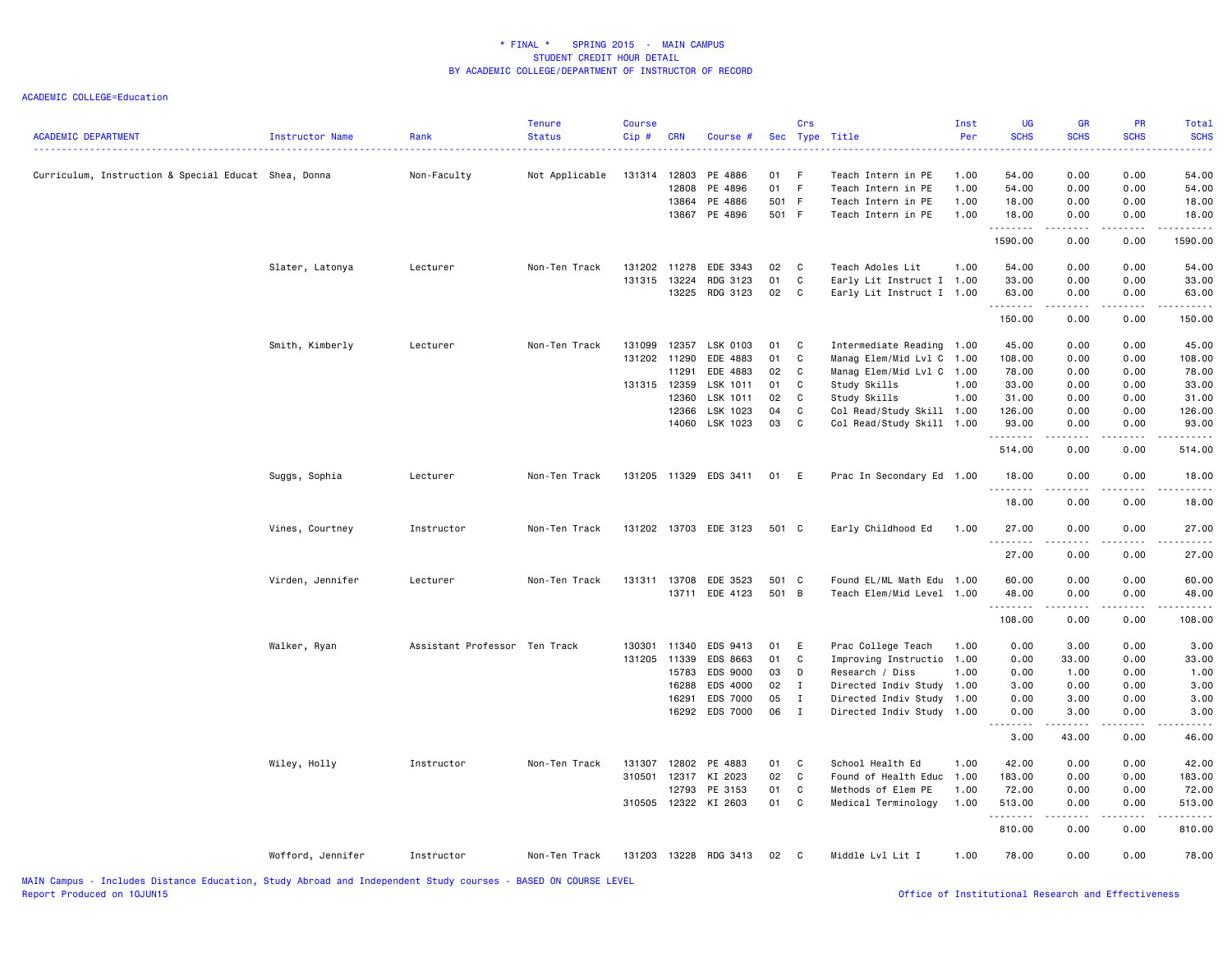ACADEMIC COLLEGE=Education

| <b>ACADEMIC DEPARTMENT</b>                                 | <b>Instructor Name</b> | Rank       | <b>Tenure</b><br>Status | <b>Course</b><br>$Cip$ # | <b>CRN</b> | Course #       |       | Crs          | Sec Type Title            | Inst<br>Per | <b>UG</b><br><b>SCHS</b> | <b>GR</b><br><b>SCHS</b> | <b>PR</b><br><b>SCHS</b> | Total<br><b>SCHS</b> |
|------------------------------------------------------------|------------------------|------------|-------------------------|--------------------------|------------|----------------|-------|--------------|---------------------------|-------------|--------------------------|--------------------------|--------------------------|----------------------|
| Curriculum, Instruction & Special Educat Wofford, Jennifer |                        | Instructor | Non-Ten Track           | 131203                   | 13229      | RDG 3413       | 03    | $\mathbf{C}$ | Middle Lvl Lit I          | 1.00        | 75.00                    | 0.00                     | 0.00                     | 75.00                |
|                                                            |                        |            |                         |                          |            | 13232 RDG 3423 | 02    | $\mathbf{C}$ | Middle Lvl Lit II         | 1.00        | 78.00                    | 0.00                     | 0.00                     | 78.00                |
|                                                            |                        |            |                         |                          | 13233      | RDG 3423       | 03 C  |              | Middle Lvl Lit II         | 1.00        | 75.00                    | 0.00                     | 0.00                     | 75.00                |
|                                                            |                        |            |                         |                          |            |                |       |              |                           |             |                          |                          |                          |                      |
|                                                            |                        |            |                         | 131305                   | 13887      | RDG 4133       | 501 B |              | Integrat Lang Art In 1.00 |             | 48.00                    | 0.00                     | 0.00                     | 48.00                |
|                                                            |                        |            |                         |                          |            |                |       |              |                           |             | --------                 |                          | . <u>.</u>               | -------              |
|                                                            |                        |            |                         |                          |            |                |       |              |                           |             | 354.00                   | 0.00                     | 0.00                     | 354.00               |
|                                                            | Yuan, Ruiping          | Instructor | Non-Ten Track           | 131202                   | 11270      | EDE 3123       | 02 C  |              | Early Childhood Ed        | 1.00        | 87.00                    | 0.00                     | 0.00                     | 87.00                |
|                                                            |                        |            |                         | 131315                   | 13221      | RDG 3113       | 01 C  |              | Early Literacy Instr 1.00 |             | 33.00                    | 0.00                     | 0.00                     | 33.00                |
|                                                            |                        |            |                         |                          |            | 13222 RDG 3113 | 02 C  |              | Early Literacy Instr 1.00 |             | 60.00                    | 0.00                     | 0.00                     | 60.00                |
|                                                            |                        |            |                         |                          |            |                |       |              |                           |             | --------                 |                          | ---------                | -------              |
|                                                            |                        |            |                         |                          |            |                |       |              |                           |             | 180.00                   | 0.00                     | 0.00                     | 180.00               |
|                                                            |                        |            |                         |                          |            |                |       |              |                           |             | ========                 |                          |                          |                      |
| Curriculum, Instruction & Special Educat                   |                        |            |                         |                          |            |                |       |              |                           |             | 7126.00                  | 1155.00                  | 0.00                     | 8281.00              |

======================================== ======== ======== ======== ==========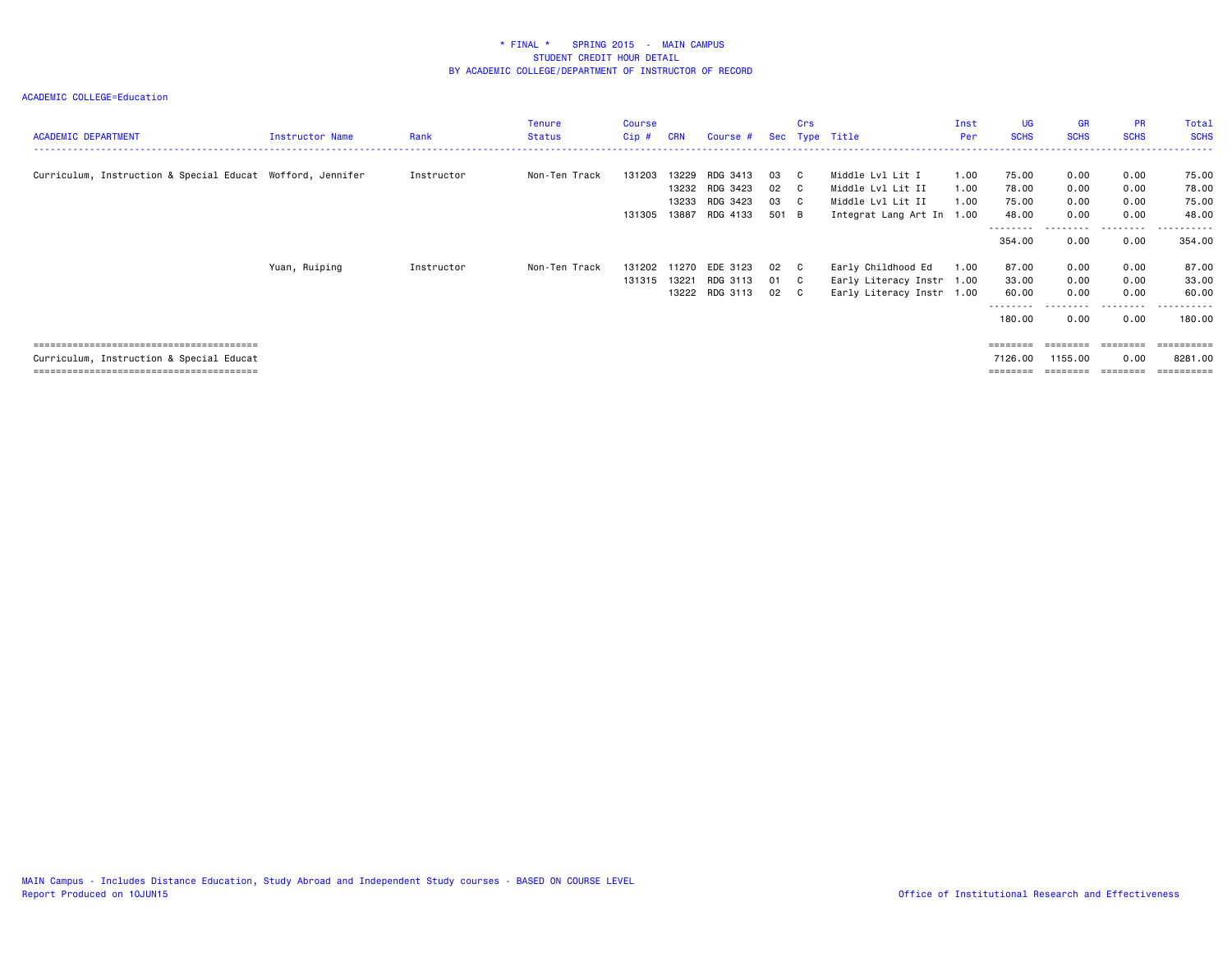| <b>ACADEMIC DEPARTMENT</b> | <b>Instructor Name</b> | Rank                               | <b>Tenure</b><br><b>Status</b> | <b>Course</b><br>Cip# | <b>CRN</b> | Course #       |    | Crs          | Sec Type Title            | Inst<br>Per | <b>UG</b><br><b>SCHS</b> | <b>GR</b><br><b>SCHS</b> | <b>PR</b><br><b>SCHS</b> | Total<br><b>SCHS</b>   |
|----------------------------|------------------------|------------------------------------|--------------------------------|-----------------------|------------|----------------|----|--------------|---------------------------|-------------|--------------------------|--------------------------|--------------------------|------------------------|
| Dean of Education          | Bradford, Courtney     | Grad Service Assist Not Applicable |                                | 130301                |            | 12375 LSK 1141 | 05 | C C          | College Success II        | 1.00        | 15.00                    | 0.00                     | 0.00                     | 15.00                  |
|                            |                        |                                    |                                |                       |            |                |    |              |                           |             | ---------<br>15.00       | ---------<br>0.00        | .<br>0.00                | - - - - - - -<br>15.00 |
|                            | King, Mary             | Instructor                         | Non-Ten Track                  | 130301                | 12372      | LSK 1141       | 01 | $\mathbf{C}$ | College Success II        | 1.00        | 19.00                    | 0.00                     | 0.00                     | 19.00                  |
|                            |                        |                                    |                                |                       | 12374      | LSK 1141       | 04 | C C          | College Success II        | 1.00        | 22.00                    | 0.00                     | 0.00                     | 22.00                  |
|                            |                        |                                    |                                |                       | 14058      | LSK 1041       | 01 | $\mathbf{C}$ | College Success I         | 1.00        | 6.00                     | 0.00                     | 0.00                     | 6.00                   |
|                            |                        |                                    |                                |                       | 14059      | LSK 1141       | 03 | $\mathbf{C}$ | College Success II        | 1.00        | 17.00                    | 0.00                     | 0.00                     | 17.00                  |
|                            |                        |                                    |                                | 131315                |            | 12365 LSK 1023 | 02 | $\mathbf{C}$ | Col Read/Study Skill 1.00 |             | 105.00                   | 0.00                     | 0.00                     | 105.00                 |
|                            |                        |                                    |                                |                       |            | 16085 LSK 1023 | 05 | $\mathbf{C}$ | Col Read/Study Skill 1.00 |             | 81.00                    | 0.00                     | 0.00                     | 81.00                  |
|                            |                        |                                    |                                |                       |            |                |    |              |                           |             | --------<br>250.00       | 0.00                     | . <b>.</b> .<br>0.00     | . <u>.</u> .<br>250.00 |
|                            | Pfleegor, Erica        | Lecturer                           | Non-Ten Track                  | 130301                |            | 12377 LSK 2010 | 01 | C.           | Praxis: Acad Core En 1.00 |             | 67.00<br>--------        | 0.00                     | 0.00                     | 67.00                  |
|                            |                        |                                    |                                |                       |            |                |    |              |                           |             | 67.00                    | 0.00                     | 0.00                     | 67.00                  |
|                            |                        |                                    |                                |                       |            |                |    |              |                           |             | ========                 | ========                 | ========                 | ==========             |
| Dean of Education          |                        |                                    |                                |                       |            |                |    |              |                           |             | 332.00                   | 0.00                     | 0.00                     | 332,00                 |
|                            |                        |                                    |                                |                       |            |                |    |              |                           |             |                          |                          |                          | ==========             |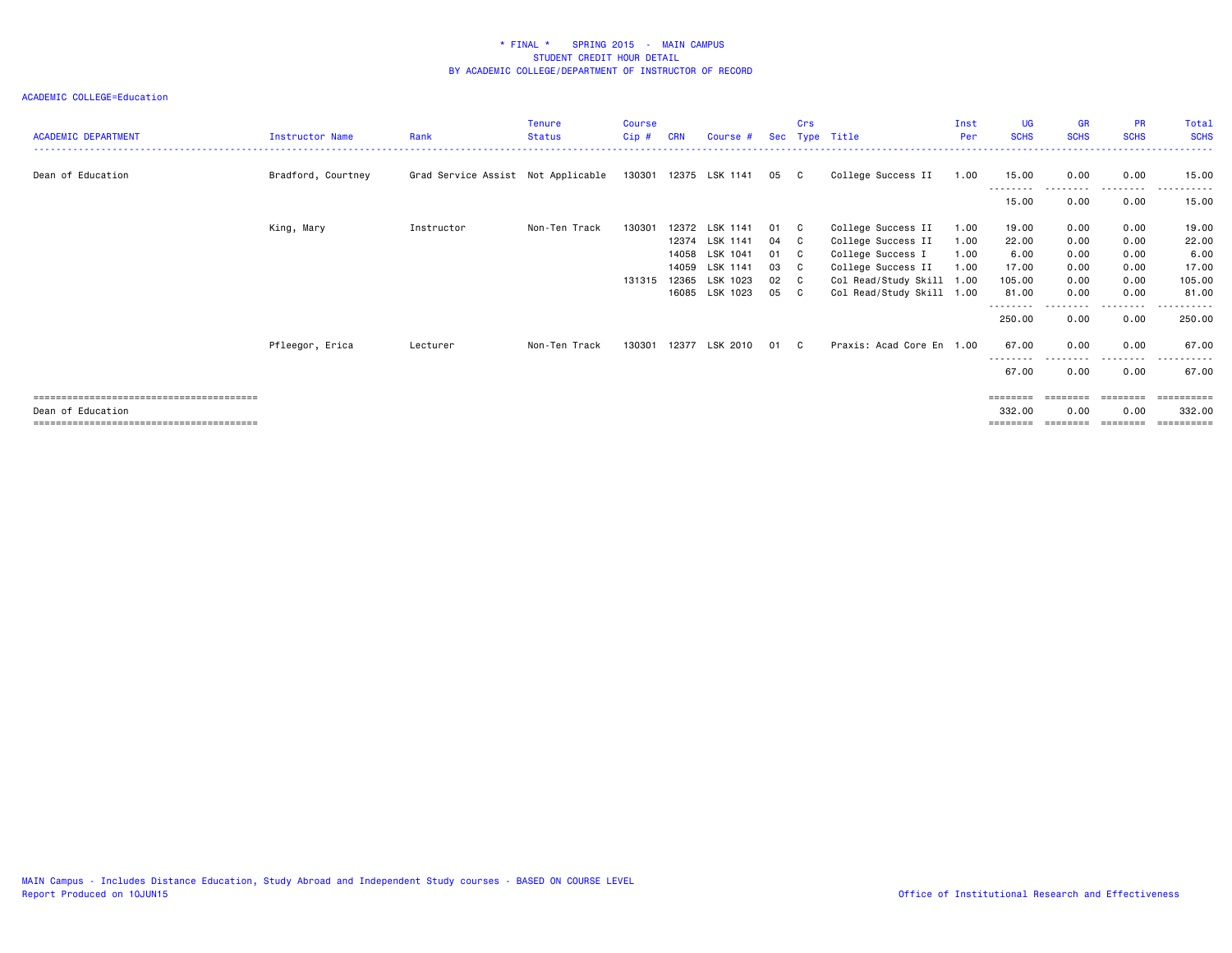| <b>ACADEMIC DEPARTMENT</b>                            | Instructor Name   | Rank                          | <b>Tenure</b><br><b>Status</b> | <b>Course</b><br>Cip# | <b>CRN</b> | Course #              |                | Crs            | Sec Type Title                                    | Inst<br>Per | <b>UG</b><br><b>SCHS</b> | <b>GR</b><br><b>SCHS</b> | PR<br><b>SCHS</b> | Total<br><b>SCHS</b>                                                                                                               |
|-------------------------------------------------------|-------------------|-------------------------------|--------------------------------|-----------------------|------------|-----------------------|----------------|----------------|---------------------------------------------------|-------------|--------------------------|--------------------------|-------------------|------------------------------------------------------------------------------------------------------------------------------------|
| Instructional Systems & Workforce Develo Adams, James |                   | Associate Professor Tenured   |                                | 131309                | 13907      | TKT 4143              | 501 C          |                | His & Phil Career &                               | 1.00        | 18.00                    | 0.00                     | 0.00              | 18.00                                                                                                                              |
|                                                       |                   |                               |                                |                       | 13915      | TKT 6143              | 501 C          |                | His & Phil Career &                               | 1.00        | 0.00                     | 21.00                    | 0.00              | 21.00                                                                                                                              |
|                                                       |                   |                               |                                | 131319 15006          |            | TKT 9000              | 01             | D              | Research / Diss                                   | 1.00        | 0.00                     | 32.00                    | 0.00              | 32.00                                                                                                                              |
|                                                       |                   |                               |                                |                       | 16366      | <b>TKT 7000</b>       | 04             | $\blacksquare$ | Directed Indiv Study 1.00                         |             | 0.00                     | 3.00                     | 0.00              | 3.00                                                                                                                               |
|                                                       |                   |                               |                                | 131399 14064          | 14825      | TKT 4263<br>TKT 6263  | 501 C<br>501 C |                | Diverse Wrk & Ed Env<br>Diverse Wrk & Ed Env 1.00 | 1.00        | 21.00<br>0.00            | 0.00<br>42.00            | 0.00<br>0.00      | 21.00<br>42.00                                                                                                                     |
|                                                       |                   |                               |                                |                       |            | 150612 14017 TKI 3063 | 01 C           |                | Ind Human Relations                               | 1.00        | 45.00                    | 0.00                     | 0.00              | 45.00                                                                                                                              |
|                                                       |                   |                               |                                |                       |            |                       |                |                |                                                   |             | . <b>.</b><br>84.00      | . <u>.</u><br>98.00      | .<br>0.00         | .<br>182.00                                                                                                                        |
|                                                       | Baham, Jeremy     | Non-Faculty                   | Not Applicable                 | 300000                | 13908      | TKT 4423              | 501 C          |                | History of Veterans' 1.00                         |             | 45.00                    | 0.00                     | 0.00              | 45.00                                                                                                                              |
|                                                       |                   |                               |                                |                       | 13909      | TKT 4433              | 501 C          |                | Dev of Veteran's Ben                              | 1.00        | 39.00                    | 0.00                     | 0.00              | 39.00                                                                                                                              |
|                                                       |                   |                               |                                |                       | 13917      | TKT 6423              | 501 C          |                | History of Veterans'                              | 1.00        | 0.00                     | 24.00                    | 0.00              | 24.00                                                                                                                              |
|                                                       |                   |                               |                                |                       | 13918      | TKT 6433              | 501 C          |                | Dev of Veterans' Ben 1.00                         |             | 0.00<br>.                | 33.00<br>------          | 0.00<br>2.2.2.2.2 | 33.00<br>$\begin{array}{cccccccccccccc} \bullet & \bullet & \bullet & \bullet & \bullet & \bullet & \bullet & \bullet \end{array}$ |
|                                                       |                   |                               |                                |                       |            |                       |                |                |                                                   |             | 84.00                    | 57.00                    | 0.00              | 141.00                                                                                                                             |
|                                                       | Ballard, Iva      | Instructor                    | Non-Ten Track                  | 521302                | 10535      | BQA 2113              | 03             | C              | Bus Stat Methods I                                | 1.00        | 171.00                   | 0.00                     | 0.00              | 171.00                                                                                                                             |
|                                                       |                   |                               |                                |                       | 10539      | BQA 3123              | 01             | $\mathbf C$    | Bus Stat Methods II                               | 1.00        | 201.00                   | 0.00                     | 0.00              | 201.00                                                                                                                             |
|                                                       |                   |                               |                                |                       | 10543      | BQA 3123              | 05             | C              | Bus Stat Methods II                               | 1.00        | 168.00                   | 0.00                     | 0.00              | 168.00                                                                                                                             |
|                                                       |                   |                               |                                |                       | 13658      | BQA 8443              | 501 C          |                | Stat Analy Bus Dec                                | 1.00        | 0.00<br>.                | 78.00<br>.               | 0.00<br>.         | 78.00<br>.                                                                                                                         |
|                                                       |                   |                               |                                |                       |            |                       |                |                |                                                   |             | 540.00                   | 78.00                    | 0.00              | 618.00                                                                                                                             |
|                                                       | Bass, Amy         | Lecturer                      | Non-Ten Track                  | 130301                | 13838      | LSK 2010              | 501 C          |                | Praxis: Acad Core En 1.00                         |             | 46.00                    | 0.00                     | 0.00              | 46.00                                                                                                                              |
|                                                       |                   |                               |                                | 131315                |            | 13837 LSK 1023        | 501 C          |                | Col Read/Study Skill 1.00                         |             | 123.00                   | 0.00                     | 0.00              | 123.00                                                                                                                             |
|                                                       |                   |                               |                                |                       |            |                       |                |                |                                                   |             | .<br>169.00              | .<br>0.00                | .<br>0.00         | .<br>169.00                                                                                                                        |
|                                                       |                   |                               |                                |                       |            |                       |                |                |                                                   |             |                          |                          |                   |                                                                                                                                    |
|                                                       | Beriswill, Joanne | Assistant Professor Ten Track |                                | 131309                | 13402      | TKT 3623              | 01             | $\mathbf{C}$   | Dsgn Technology Trai 1.00                         |             | 48.00                    | 0.00                     | 0.00              | 48.00                                                                                                                              |
|                                                       |                   |                               |                                |                       | 13404      | TKT 4623              | 01             | C              | Del/Eval Tech Traini 1.00                         |             | 42.00                    | 0.00                     | 0.00              | 42.00                                                                                                                              |
|                                                       |                   |                               |                                | 131319 15168          |            | <b>TKT 7000</b>       | 01             | $\mathbf{I}$   | Directed Indiv Study 1.00                         |             | 0.00                     | 3.00                     | 0.00              | 3.00                                                                                                                               |
|                                                       |                   |                               |                                |                       | 15912      | TKT 7000              | 02             | $\mathbf{I}$   | Directed Indiv Study 1.00                         |             | 0.00                     | 3.00                     | 0.00              | 3.00                                                                                                                               |
|                                                       |                   |                               |                                |                       |            | 16382 TKT 7000        | 05             | $\mathbf{I}$   | Directed Indiv Study 1.00                         |             | 0.00                     | 3.00<br>.                | 0.00              | 3.00                                                                                                                               |
|                                                       |                   |                               |                                |                       |            |                       |                |                |                                                   |             | 90.00                    | 9.00                     | 0.00              | 99.00                                                                                                                              |
|                                                       | Berryhill, Amy    | Non-Faculty                   | Not Applicable                 |                       |            | 110301 13904 TKT 1273 | 502 C          |                | Computer Application 1.00                         |             | 99.00<br>.               | 0.00<br>.                | 0.00<br>.         | 99.00<br>.                                                                                                                         |
|                                                       |                   |                               |                                |                       |            |                       |                |                |                                                   |             | 99.00                    | 0.00                     | 0.00              | 99.00                                                                                                                              |
|                                                       | Cornelious, Linda | Professor                     | Tenured                        | 131309                | 13922      | TKT 8200              | 501 E          |                | Intern Career & Tech 1.00                         |             | 0.00                     | 12.00                    | 0.00              | 12.00                                                                                                                              |
|                                                       |                   |                               |                                | 131319                | 15008      | TKT 9000              | 03             | D              | Research / Diss                                   | 1.00        | 0.00<br>.                | 15.00                    | 0.00<br>.         | 15.00<br>.                                                                                                                         |
|                                                       |                   |                               |                                |                       |            |                       |                |                |                                                   |             | 0.00                     | 27.00                    | 0.00              | 27.00                                                                                                                              |
|                                                       | Crawford, Amie    | Grad Teach Assist             | Not Applicable                 | 110301                | 13394      | TKT 1273              | 01             | C              | Computer Application 1.00                         |             | 99.00                    | 0.00                     | 0.00              | 99.00                                                                                                                              |
|                                                       |                   |                               |                                |                       |            | 13397 TKT 1273        | 04             | C              | Computer Application 1.00                         |             | 102.00                   | 0.00                     | 0.00              | 102.00                                                                                                                             |
|                                                       |                   |                               |                                |                       |            |                       |                |                |                                                   |             | .<br>201.00              | .<br>0.00                | .<br>0.00         | 201.00                                                                                                                             |
|                                                       | Earle, Marie      | Assistant Professor Ten Track |                                | 110301                | 13903      | TKT 1273              | 501 C          |                | Computer Application 1.00                         |             | 87.00                    | 0.00                     | 0.00              | 87.00                                                                                                                              |
|                                                       |                   |                               |                                | 131309                |            | 13910 TKT 4483        | 501 C          |                | Methods of Teaching                               | 1.00        | 3.00                     | 0.00                     | 0.00              | 3.00                                                                                                                               |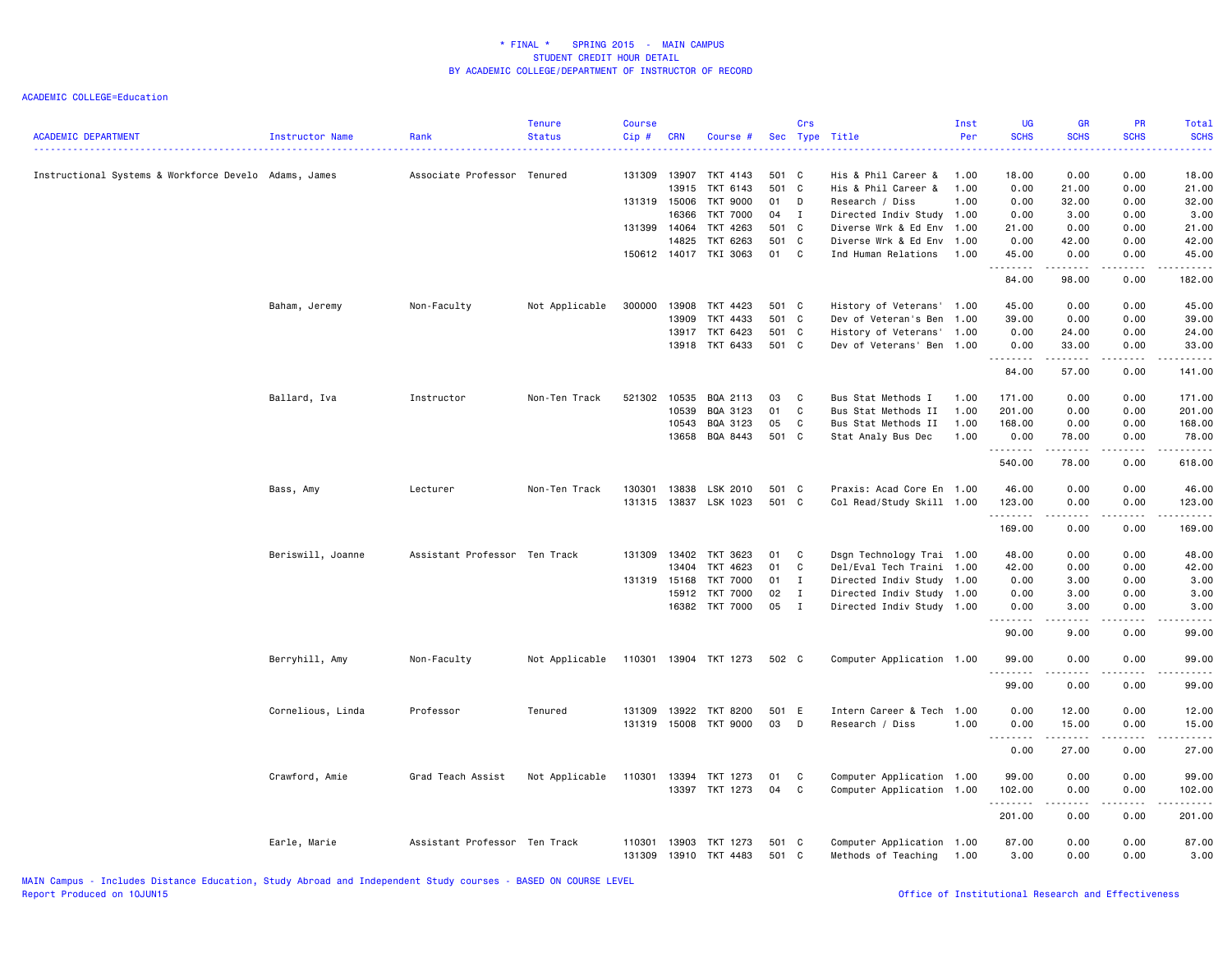| <b>ACADEMIC DEPARTMENT</b>                            | Instructor Name  | Rank                          | <b>Tenure</b><br><b>Status</b> | <b>Course</b><br>$Cip$ # | <b>CRN</b>     | Course #                         |             | Crs          | Sec Type Title                                    | Inst<br>Per  | <b>UG</b><br><b>SCHS</b> | <b>GR</b><br><b>SCHS</b>     | PR<br><b>SCHS</b>            | Total<br><b>SCHS</b> |
|-------------------------------------------------------|------------------|-------------------------------|--------------------------------|--------------------------|----------------|----------------------------------|-------------|--------------|---------------------------------------------------|--------------|--------------------------|------------------------------|------------------------------|----------------------|
| Instructional Systems & Workforce Develo Earle, Marie |                  | Assistant Professor Ten Track |                                | 131309                   | 13919          | TKT 6483                         | 501 C       |              | Methods of Teaching                               | 1.00         | 0.00                     | 12.00                        | 0.00                         | 12.00                |
|                                                       |                  |                               |                                | 131321                   | 13912          | TKT 4803                         | 501 C       |              | Integ Tech for Learn 1.00                         |              | 24.00                    | 0.00                         | 0.00                         | 24.00                |
|                                                       |                  |                               |                                |                          | 13921          | TKT 6803                         | 501 C       |              | Integ Tech for Learn 1.00                         |              | 0.00<br>.                | 18.00<br>.                   | 0.00<br>-----                | 18.00<br>.           |
|                                                       |                  |                               |                                |                          |                |                                  |             |              |                                                   |              | 114.00                   | 30.00                        | 0.00                         | 144.00               |
|                                                       | Ewing, Carlos    | Grad Teach Assist             | Not Applicable                 | 110301                   |                | 13395 TKT 1273                   | 02          | $\mathbf{C}$ | Computer Application 1.00                         |              | 93.00                    | 0.00                         | 0.00                         | 93.00                |
|                                                       |                  |                               |                                | 131309                   |                | 13400 TKT 3463                   | 01          | B            | Computer Repair/Main 1.00                         |              | 51.00                    | 0.00                         | 0.00                         | 51.00                |
|                                                       |                  |                               |                                |                          |                |                                  |             |              |                                                   |              | .<br>144.00              | .<br>0.00                    | $\omega$ is a set of<br>0.00 | .<br>144.00          |
|                                                       | Forde, Connie    | Professor                     | Tenured                        | 131303                   | 14022          | TKT 4153                         | 01          | C            | Meth Tchn Econ/Bus P 1.00                         |              | 6.00                     | 0.00                         | 0.00                         | 6.00                 |
|                                                       |                  |                               |                                |                          | 14063          | TKT 4153                         | 501 C       |              | Meth Tchn Econ/Bus P                              | 1.00         | 6.00                     | 0.00                         | 0.00                         | 6.00                 |
|                                                       |                  |                               |                                |                          |                | 131319 15009 TKT 9000            | 04          | D            | Research / Diss                                   | 1.00         | 0.00                     | 16.00                        | 0.00                         | 16.00                |
|                                                       |                  |                               |                                |                          |                |                                  |             |              |                                                   |              | .<br>12.00               | .<br>16.00                   | 22222<br>0.00                | .<br>28.00           |
|                                                       | Giordano, Mickey | Instructor                    | Non-Ten Track                  | 150505                   | 13391          | TKI 4213                         | 01          | C            | Energy Source&Power                               | 1.00         | 117.00                   | 0.00                         | 0.00                         | 117.00               |
|                                                       |                  |                               |                                | 150603                   | 13384          | TKI 3104                         | 01          | B            | Adv Ind Ele, Electro 1.00                         |              | 112.00                   | 0.00                         | 0.00                         | 112.00               |
|                                                       |                  |                               |                                | 150612                   | 13379          | TKI 2113                         | 01          | C            | Intro to PLC Program                              | 1.00         | 120.00                   | 0.00                         | 0.00                         | 120.00               |
|                                                       |                  |                               |                                |                          |                | 13390 TKI 4203                   | 01          | B            | Automated Systems                                 | 1.00         | 57.00                    | 0.00                         | 0.00                         | 57.00                |
|                                                       |                  |                               |                                |                          |                |                                  |             |              |                                                   |              | .<br>406.00              | .<br>0.00                    | -----<br>0.00                | .<br>406.00          |
|                                                       | Huang, Kun       | Assistant Professor Ten Track |                                | 110301                   | 13373          | TKB 4283                         | 01          | B            | Advanced Office Syst 1.00                         |              | 21.00                    | 0.00                         | 0.00                         | 21.00                |
|                                                       |                  |                               |                                | 131309                   | 13911          | TKT 4763                         | 501 C       |              | Digital Tools/Learni 1.00                         |              | 54.00                    | 0.00                         | 0.00                         | 54.00                |
|                                                       |                  |                               |                                |                          | 13920          | TKT 6763                         | 501 C       |              | Digital Tools/Learni 1.00                         |              | 0.00                     | 24.00                        | 0.00                         | 24.00                |
|                                                       |                  |                               |                                |                          |                | 131319 16312 TKT 7000            | 03 I        |              | Directed Indiv Study 1.00                         |              | 0.00                     | 3.00                         | 0.00                         | 3.00                 |
|                                                       |                  |                               |                                |                          |                |                                  |             |              |                                                   |              | .<br>75.00               | .<br>27.00                   | $- - - - -$<br>0.00          | .<br>102.00          |
|                                                       | Keel, Vicki      | Instructor                    | Non-Ten Track                  | 110301                   |                | 13374 TKB 4543                   | 01          | B            | Advanced Info Proces 1.00                         |              | 42.00                    | 0.00                         | 0.00                         | 42.00                |
|                                                       |                  |                               |                                | 110401                   | 13899          | <b>TKB 2122</b>                  | 501 B       |              | Intro Database Mgt                                | 1.00         | 40.00                    | 0.00                         | 0.00                         | 40.00                |
|                                                       |                  |                               |                                | 131303                   | 14065          | TKB 2132                         | 501 B       |              | Intro Sprdsht Desgn                               | 1.00         | 50.00                    | 0.00                         | 0.00                         | 50.00                |
|                                                       |                  |                               |                                | 131309                   |                | 13399 TKT 3213                   | 01 C        |              | Call Center Manageme 1.00                         |              | 96.00                    | 0.00                         | 0.00                         | 96.00                |
|                                                       |                  |                               |                                |                          |                |                                  |             |              |                                                   |              | .                        | .                            | -----                        | .                    |
|                                                       |                  |                               |                                |                          |                |                                  |             |              |                                                   |              | 228.00                   | 0.00                         | 0.00                         | 228.00               |
|                                                       | Latham, Angela   | Instructor                    | Non-Ten Track                  | 500799                   | 13380          | TKI 2413                         | 01          | C            | Hi & Appr Artcrafts                               | 1.00         | 75.00                    | 0.00                         | 0.00                         | 75.00                |
|                                                       |                  |                               |                                |                          | 13381          | TKI 2413                         | 02          | $\mathbf{C}$ | Hi & Appr Artcrafts                               | 1.00         | 75.00                    | 0.00                         | 0.00                         | 75.00                |
|                                                       |                  |                               |                                |                          |                | 13382 TKI 2413<br>13383 TKI 2413 | 03<br>H04 C | C            | Hi & Appr Artcrafts<br>Honors Hi & Appr Art 1.00  | 1.00         | 72.00<br>75.00           | 0.00<br>0.00                 | 0.00<br>0.00                 | 72.00<br>75.00       |
|                                                       |                  |                               |                                |                          |                |                                  |             |              |                                                   |              | .<br>297.00              | $\sim$ $\sim$ $\sim$<br>0.00 | .<br>0.00                    | .<br>297.00          |
|                                                       |                  |                               |                                |                          |                |                                  |             |              |                                                   |              |                          |                              |                              |                      |
|                                                       | Lee, Sang Joon   | Assistant Professor Ten Track |                                |                          | 110301 13406   | TKT 4743                         | 01          | B            | Desktop Publishing                                | 1.00         | 72.00                    | 0.00                         | 0.00                         | 72.00                |
|                                                       |                  |                               |                                | 110801                   | 13411<br>13375 | TKT 6743                         | 01<br>01    | B<br>B       | Desktop Publishing                                | 1.00<br>1.00 | 0.00<br>72.00            | 6.00<br>0.00                 | 0.00<br>0.00                 | 6.00<br>72.00        |
|                                                       |                  |                               |                                | 131303                   |                | TKB 4583<br>13377 TKB 6583       | 01          | B            | Graphics and Web Des<br>Graphics and Web Des 1.00 |              | 0.00                     | 15.00                        | 0.00                         | 15.00                |
|                                                       |                  |                               |                                |                          |                |                                  |             |              |                                                   |              | .                        | .                            | .                            | .                    |
|                                                       |                  |                               |                                |                          |                |                                  |             |              |                                                   |              | 144.00                   | 21.00                        | 0.00                         | 165.00               |
|                                                       | Mize, Mervin     | Instructor                    | Non-Ten Track                  |                          |                | 131319 15624 TKI 4000            | 01 I        |              | Directed Indiv Study 1.00                         |              | 3.00                     | 0.00                         | 0.00                         | 3.00                 |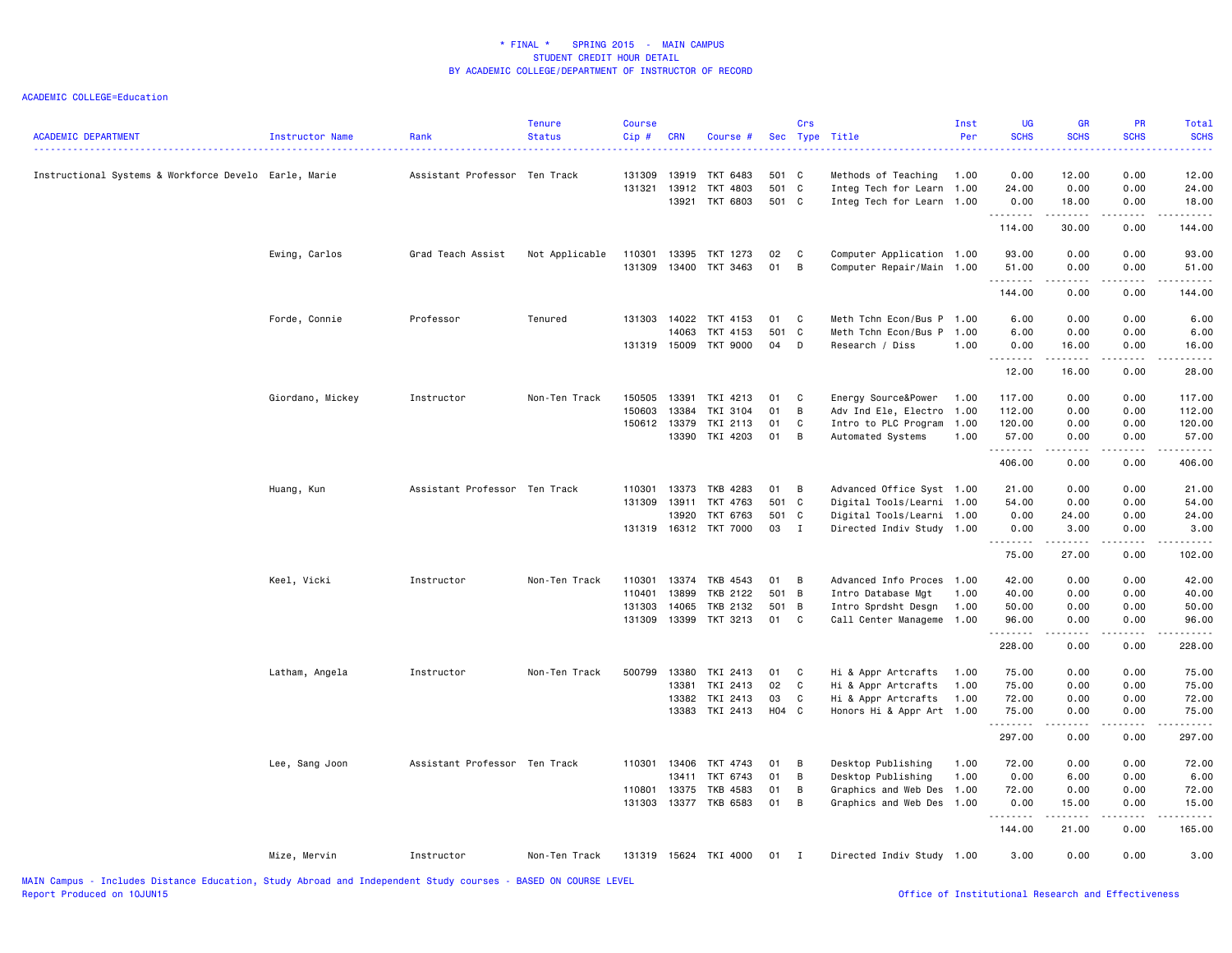| <b>ACADEMIC DEPARTMENT</b>                            | Instructor Name      | Rank                          | <b>Tenure</b><br><b>Status</b> | <b>Course</b><br>Cip# | <b>CRN</b>   | Course #              |       | Crs          | Sec Type Title            | Inst<br>Per | <b>UG</b><br><b>SCHS</b>                                                                                                                                                             | <b>GR</b><br><b>SCHS</b>                                                                                                                                     | <b>PR</b><br><b>SCHS</b> | <b>Total</b><br><b>SCHS</b> |
|-------------------------------------------------------|----------------------|-------------------------------|--------------------------------|-----------------------|--------------|-----------------------|-------|--------------|---------------------------|-------------|--------------------------------------------------------------------------------------------------------------------------------------------------------------------------------------|--------------------------------------------------------------------------------------------------------------------------------------------------------------|--------------------------|-----------------------------|
| Instructional Systems & Workforce Develo Mize, Mervin |                      | Instructor                    | Non-Ten Track                  | 131319                | 15911        | TKI 4000              | 03    | <b>I</b>     | Directed Indiv Study 1.00 |             | 3.00                                                                                                                                                                                 | 0.00                                                                                                                                                         | 0.00                     | 3.00                        |
|                                                       |                      |                               |                                |                       | 16426        | TKI 4000              | 05    | $\mathbf{I}$ | Directed Indiv Study      | 1.00        | 3.00                                                                                                                                                                                 | 0.00                                                                                                                                                         | 0.00                     | 3.00                        |
|                                                       |                      |                               |                                |                       | 16427        | TKI 4000              | 06    | $\mathbf{I}$ | Directed Indiv Study      | 1.00        | 3.00                                                                                                                                                                                 | 0.00                                                                                                                                                         | 0.00                     | 3.00                        |
|                                                       |                      |                               |                                |                       | 16428        | TKI 4000              | 07    | $\mathbf{I}$ | Directed Indiv Study 1.00 |             | 3.00                                                                                                                                                                                 | 0.00                                                                                                                                                         | 0.00                     | 3.00                        |
|                                                       |                      |                               |                                |                       | 16429        | TKI 4000              | 08    | $\mathbf{I}$ | Directed Indiv Study 1.00 |             | 3.00                                                                                                                                                                                 | 0.00                                                                                                                                                         | 0.00                     | 3.00                        |
|                                                       |                      |                               |                                |                       | 16430        | TKI 4000              | 09    | $\mathbf{I}$ | Directed Indiv Study 1.00 |             | 3.00                                                                                                                                                                                 | 0.00                                                                                                                                                         | 0.00                     | 3.00                        |
|                                                       |                      |                               |                                |                       | 16432        | TKI 4000              | 10    | I            | Directed Indiv Study 1.00 |             | 3.00                                                                                                                                                                                 | 0.00                                                                                                                                                         | 0.00                     | 3.00                        |
|                                                       |                      |                               |                                | 150603                | 13386        | TKI 3224              | 01    | B            | Ind Materials Tech        | 1.00        | 148.00                                                                                                                                                                               | 0.00                                                                                                                                                         | 0.00                     | 148.00                      |
|                                                       |                      |                               |                                | 150612                | 13388        | TKI 3363              | 01    | B            | Motion & Time Study       | 1.00        | 108.00                                                                                                                                                                               | 0.00                                                                                                                                                         | 0.00                     | 108.00                      |
|                                                       |                      |                               |                                |                       | 13389        | TKI 4113              | 01    | B            | Indust Fluid Power        | 1.00        | 78.00                                                                                                                                                                                | 0.00                                                                                                                                                         | 0.00                     | 78.00                       |
|                                                       |                      |                               |                                |                       | 13392        | TKI 4233              | 01    | C            | Maintenance Mgt           | 1.00        | 114.00<br>.                                                                                                                                                                          | 0.00<br>.                                                                                                                                                    | 0.00<br>.                | 114.00<br><u>.</u>          |
|                                                       |                      |                               |                                |                       |              |                       |       |              |                           |             | 472.00                                                                                                                                                                               | 0.00                                                                                                                                                         | 0.00                     | 472.00                      |
|                                                       | Okojie, Mabel        | Professor                     | Tenured                        | 131309                | 14021        | TKT 8273              | 01    | C            | Con Iss Cur Pla ISWE      | 1.00        | 0.00                                                                                                                                                                                 | 27.00                                                                                                                                                        | 0.00                     | 27.00                       |
|                                                       |                      |                               |                                |                       | 14062        | TKT 8233              | 501   | C            | Anal & Survey Resear      | 1.00        | 0.00                                                                                                                                                                                 | 12.00                                                                                                                                                        | 0.00                     | 12.00                       |
|                                                       |                      |                               |                                |                       |              | 131319 15010 TKT 9000 | 05    | D            | Research / Diss           | 1.00        | 0.00<br>$\frac{1}{2} \left( \frac{1}{2} \right) \left( \frac{1}{2} \right) \left( \frac{1}{2} \right) \left( \frac{1}{2} \right) \left( \frac{1}{2} \right)$<br>$\sim$ $\sim$ $\sim$ | 14.00<br>.                                                                                                                                                   | 0.00<br>.                | 14.00<br>.                  |
|                                                       |                      |                               |                                |                       |              |                       |       |              |                           |             | 0.00                                                                                                                                                                                 | 53.00                                                                                                                                                        | 0.00                     | 53.00                       |
|                                                       | Olinzock, Anthony    | Professor                     | Tenured                        | 110301                | 13407        | TKT 4753              | 01    | C            | Presenting with Medi      | 1.00        | 39.00                                                                                                                                                                                | 0.00                                                                                                                                                         | 0.00                     | 39.00                       |
|                                                       |                      |                               |                                |                       | 13412        | TKT 6753              | 01    | C            | Presenting with Medi 1.00 |             | 0.00                                                                                                                                                                                 | 18.00                                                                                                                                                        | 0.00                     | 18.00                       |
|                                                       |                      |                               |                                | 131319 15011          |              | TKT 9000              | 06    | D            | Research / Diss           | 1.00        | 0.00                                                                                                                                                                                 | 19.00                                                                                                                                                        | 0.00                     | 19.00                       |
|                                                       |                      |                               |                                |                       | 16293        | <b>TKT 4000</b>       | 01    | I            | Directed Indiv Study 1.00 |             | 3.00                                                                                                                                                                                 | 0.00                                                                                                                                                         | 0.00                     | 3.00                        |
|                                                       |                      |                               |                                |                       | 150613 13413 | TKT 8713              | 01    | B            | Sem Ind Res & Devel       | 1.00        | 0.00                                                                                                                                                                                 | 27.00                                                                                                                                                        | 0.00                     | 27.00                       |
|                                                       |                      |                               |                                |                       |              |                       |       |              |                           |             | .<br>42.00                                                                                                                                                                           | .<br>64.00                                                                                                                                                   | .<br>0.00                | .<br>106.00                 |
|                                                       | Pannell, Myra        | Non-Faculty                   | Not Applicable                 |                       |              | 131203 11274 EDE 3223 | 03    | $\mathbf{C}$ | Middle Level Educati 1.00 |             | 81.00                                                                                                                                                                                | 0.00                                                                                                                                                         | 0.00                     | 81.00                       |
|                                                       |                      |                               |                                |                       |              |                       |       |              |                           |             | .<br>81.00                                                                                                                                                                           | .<br>0.00                                                                                                                                                    | .<br>0.00                | .<br>81.00                  |
|                                                       |                      |                               |                                | 131303                | 13900        | <b>TKB 3133</b>       | 501 C |              |                           | 1.00        | 93.00                                                                                                                                                                                |                                                                                                                                                              | 0.00                     |                             |
|                                                       | Scott-Bracey, Pamela | Assistant Professor Ten Track |                                |                       |              |                       |       | -S           | Admin Management & P      |             |                                                                                                                                                                                      | 0.00                                                                                                                                                         |                          | 93.00                       |
|                                                       |                      |                               |                                | 131309                | 13405        | TKT 4683              | 01    |              | Senior Seminar            | 1.00        | 51.00<br>.                                                                                                                                                                           | 0.00                                                                                                                                                         | 0.00                     | 51.00<br>.                  |
|                                                       |                      |                               |                                |                       |              |                       |       |              |                           |             | 144.00                                                                                                                                                                               | 0.00                                                                                                                                                         | 0.00                     | 144.00                      |
|                                                       | Wyatt, John          | Associate Professor Tenured   |                                | 131319                | 15784        | TKI 4000              | 02    | $\mathbf{I}$ | Directed Indiv Study 1.00 |             | 3.00                                                                                                                                                                                 | 0.00                                                                                                                                                         | 0.00                     | 3.00                        |
|                                                       |                      |                               |                                |                       | 16125        | TKI 4000              | 04    | $\mathbf{I}$ | Directed Indiv Study      | 1.00        | 3.00                                                                                                                                                                                 | 0.00                                                                                                                                                         | 0.00                     | 3.00                        |
|                                                       |                      |                               |                                | 150603                | 13385        | TKI 3183              | 01    | L            | Machine Metal Proc        | 1.00        | 57.00                                                                                                                                                                                | 0.00                                                                                                                                                         | 0.00                     | 57.00                       |
|                                                       |                      |                               |                                |                       |              | 150612 14016 TKI 3243 | 01    | B            | Industrial Metrology 1.00 |             | 93.00<br>.                                                                                                                                                                           | 0.00<br>. <b>.</b>                                                                                                                                           | 0.00<br>$\cdots$         | 93.00<br>.                  |
|                                                       |                      |                               |                                |                       |              |                       |       |              |                           |             | 156.00                                                                                                                                                                               | 0.00                                                                                                                                                         | 0.00                     | 156.00                      |
|                                                       | Yarbrough, Steven    | Grad Teach Assist             | Not Applicable                 | 110301                | 13396        | TKT 1273              | 03    | C            | Computer Application 1.00 |             | 102.00                                                                                                                                                                               | 0.00                                                                                                                                                         | 0.00                     | 102.00                      |
|                                                       |                      |                               |                                |                       | 13398        | TKT 1273              | 05    | C            | Computer Application 1.00 |             | 102.00<br>.                                                                                                                                                                          | 0.00<br>$\frac{1}{2} \left( \frac{1}{2} \right) \left( \frac{1}{2} \right) \left( \frac{1}{2} \right) \left( \frac{1}{2} \right) \left( \frac{1}{2} \right)$ | 0.00<br>.                | 102.00                      |
|                                                       |                      |                               |                                |                       |              |                       |       |              |                           |             | 204.00                                                                                                                                                                               | 0.00                                                                                                                                                         | 0.00                     | 204.00                      |
|                                                       | Yu, Chien            | Associate Professor Tenured   |                                | 110301                | 13414        | TKT 8803              | 01    | в            | Des Eval Inst Softwa 1.00 |             | 0.00                                                                                                                                                                                 | 15.00                                                                                                                                                        | 0.00                     | 15.00                       |
|                                                       |                      |                               |                                | 131319                | 15013        | <b>TKT 9000</b>       | 08    | D            | Research / Diss           | 1.00        | 0.00                                                                                                                                                                                 | 17.00                                                                                                                                                        | 0.00                     | 17.00                       |
|                                                       |                      |                               |                                | 139999                | 14562        | TKT 8990              | 01    | C            | Special Topic In TKT 1.00 |             | 0.00                                                                                                                                                                                 | 18.00                                                                                                                                                        | 0.00                     | 18.00                       |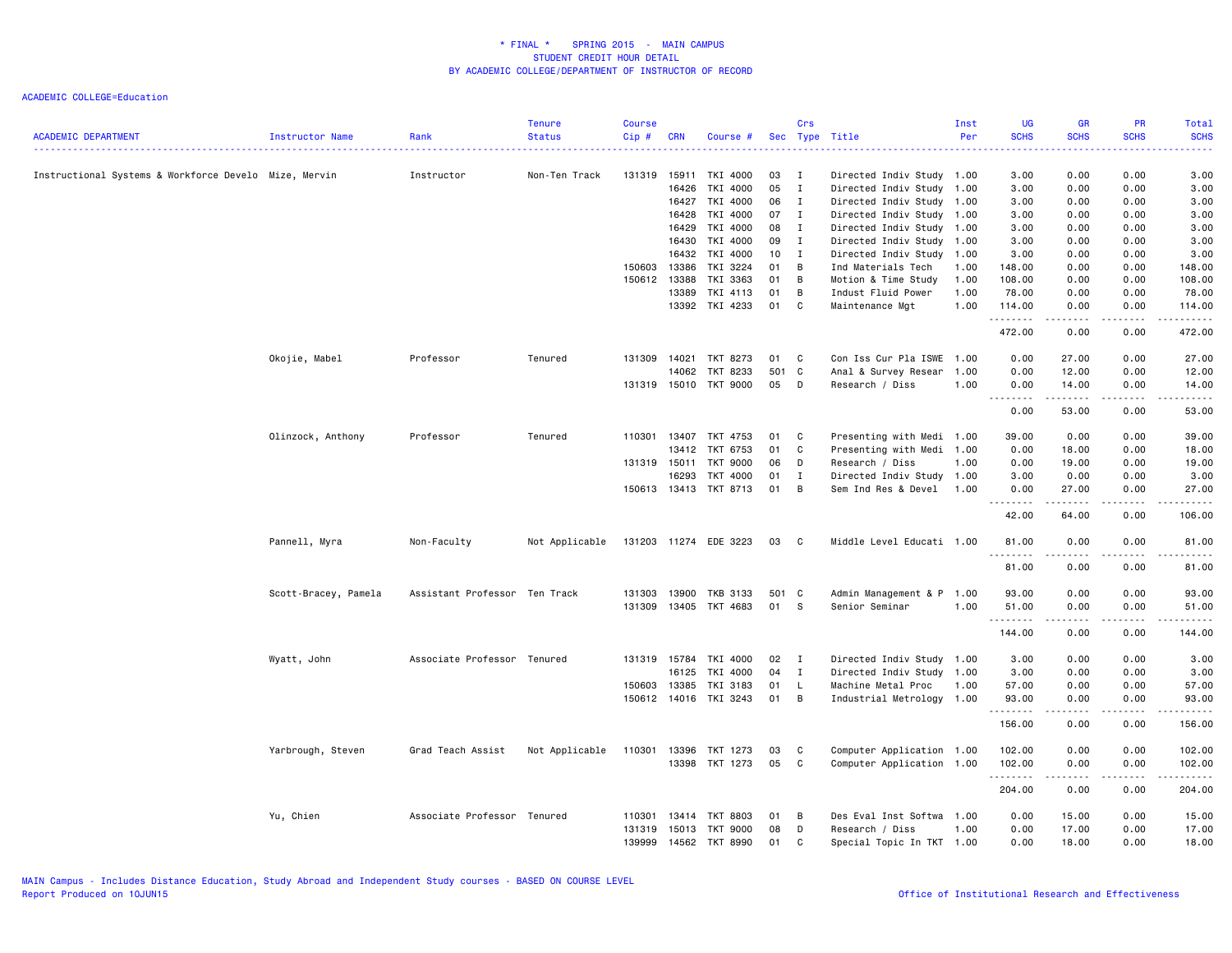#### ACADEMIC COLLEGE=Education

| <b>ACADEMIC DEPARTMENT</b><br>--------------------- | Instructor Name | Rank | Tenure<br>Status | <b>Course</b><br>Cip # | <b>CRN</b> | Course # Sec Type Title | Crs | Inst<br>Per | UG<br><b>SCHS</b> | GR<br><b>SCHS</b> | <b>PR</b><br><b>SCHS</b> | Total<br><b>SCHS</b> |
|-----------------------------------------------------|-----------------|------|------------------|------------------------|------------|-------------------------|-----|-------------|-------------------|-------------------|--------------------------|----------------------|
|                                                     |                 |      |                  |                        |            |                         |     |             |                   |                   |                          |                      |
|                                                     |                 |      |                  |                        |            |                         |     |             | 0.00<br>--------  | 50.00             | 0.00<br>========         | 50.00<br>==========  |

 Instructional Systems & Workforce Develo 3786.00 530.00 0.00 4316.00 ======================================== ======== ======== ======== ==========

3786.00 530.00 0.00 4316.00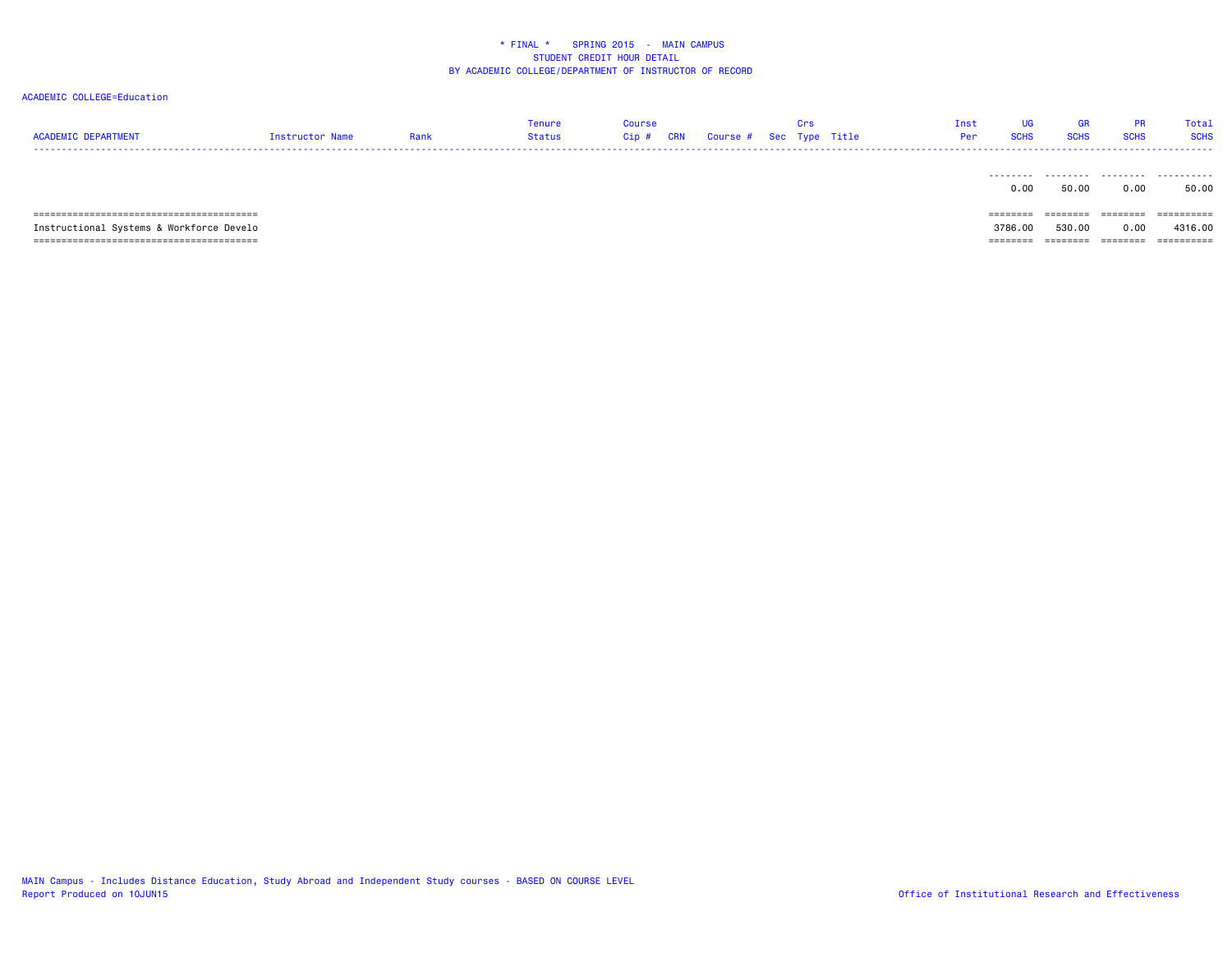| <b>ACADEMIC DEPARTMENT</b> | Instructor Name        | Rank                          | <b>Tenure</b><br><b>Status</b> | <b>Course</b><br>Cip# | <b>CRN</b> | Course #             |              | Crs          | Sec Type Title            | Inst<br>Per | <b>UG</b><br><b>SCHS</b> | <b>GR</b><br><b>SCHS</b>            | <b>PR</b><br><b>SCHS</b> | Total<br><b>SCHS</b>                                                                                                                |
|----------------------------|------------------------|-------------------------------|--------------------------------|-----------------------|------------|----------------------|--------------|--------------|---------------------------|-------------|--------------------------|-------------------------------------|--------------------------|-------------------------------------------------------------------------------------------------------------------------------------|
| Kinesiology                | Abadie, Ben            | Professor                     | Tenured                        | 310504                | 14034      | EP 8423              | 01           | В            | Gr Exercise Testing       | 1.00        | 0.00                     | 39.00                               | 0.00                     | 39.00                                                                                                                               |
|                            |                        |                               |                                | 310505                | 11578      | EP 3613              | 01           | C            | Exercise Electrocard      | 1.00        | 138.00                   | 0.00                                | 0.00                     | 138.00                                                                                                                              |
|                            |                        |                               |                                |                       | 11579      | EP 3613              | 02           | C            | Exercise Electrocard 1.00 |             | 120.00                   | 0.00                                | 0.00                     | 120.00                                                                                                                              |
|                            |                        |                               |                                |                       |            | 16467 KI 4000        | $17$ I       |              | Directed Indiv Study 1.00 |             | 3.00                     | 0.00                                | 0.00                     | 3.00                                                                                                                                |
|                            |                        |                               |                                |                       |            |                      |              |              |                           |             | .<br>261.00              | .<br>39.00                          | .<br>0.00                | .<br>300.00                                                                                                                         |
|                            | Agiovlasitis, Stamatis | Assistant Professor Ten Track |                                | 240101                | 16241      | HON 4000             | $11 \quad I$ |              | Directed Individual 1.00  |             | 3.00                     | 0.00                                | 0.00                     | 3.00                                                                                                                                |
|                            |                        |                               |                                | 260908                | 11587      | EP 4133              | 01           | C            | Ex Prog Clinical Pop      | 1.00        | 126.00                   | 0.00                                | 0.00                     | 126.00                                                                                                                              |
|                            |                        |                               |                                |                       | 11588      | EP 4133              | 02           | C            | Ex Prog Clinical Pop      | 1.00        | 162.00                   | 0.00                                | 0.00                     | 162.00                                                                                                                              |
|                            |                        |                               |                                |                       | 14033      | EP 8243              | 01           | C            | Cardioresp Exer Phys 1.00 |             | 0.00                     | 45.00                               | 0.00                     | 45.00                                                                                                                               |
|                            |                        |                               |                                | 310505                | 15278      | KI 8000              | 03           | D            | Research/Thesis           | 1.00        | 0.00                     | 6.00                                | 0.00                     | 6.00                                                                                                                                |
|                            |                        |                               |                                |                       | 16402      | KI 4000              | 15           | $\mathbf{I}$ | Directed Indiv Study 1.00 |             | 1.00                     | 0.00                                | 0.00                     | 1.00                                                                                                                                |
|                            |                        |                               |                                |                       | 16415      | KI 4000              | 16           | $\mathbf{I}$ | Directed Indiv Study 1.00 |             | 1.00                     | 0.00                                | 0.00                     | 1.00                                                                                                                                |
|                            |                        |                               |                                |                       |            |                      |              |              |                           |             | .<br>293.00              | .<br>51.00                          | .<br>0.00                | $\begin{array}{cccccccccccccc} \bullet & \bullet & \bullet & \bullet & \bullet & \bullet & \bullet & \bullet \end{array}$<br>344.00 |
|                            | Brown, Stanley         | Professor                     | Tenured                        | 310505                | 11560      | EP 2013              | 01           | C            | Fundamentals of Kine 1.00 |             | 339.00                   | 0.00                                | 0.00                     | 339.00                                                                                                                              |
|                            |                        |                               |                                |                       |            | 11580 EP 3613        | 03           | C            | Exercise Electrocard 1.00 |             | 156.00                   | 0.00                                | 0.00                     | 156.00                                                                                                                              |
|                            |                        |                               |                                |                       |            |                      |              |              |                           |             | .<br>495.00              | .<br>0.00                           | 0.00                     | .<br>495.00                                                                                                                         |
|                            | Carlson, Benjamin      | Grad Teach Assist             | Not Applicable                 |                       |            | 310501 12772 PE 1061 | 01           | L.           | Fitness Walking/ Jog 0.40 |             | 7.60                     | 0.00                                | 0.00                     | 7.60                                                                                                                                |
|                            |                        |                               |                                |                       |            |                      |              |              |                           |             | <b></b><br>7.60          | .<br>0.00                           | .<br>0.00                | .<br>7.60                                                                                                                           |
|                            | Chander, Harish        | Assistant Professor Ten Track |                                | 260908                | 11581      | EP 3643              | 01           | C            | Applied Anat & Patho 1.00 |             | 204.00                   | 0.00                                | 0.00                     | 204.00                                                                                                                              |
|                            |                        |                               |                                | 310505                | 12799      | PE 4283              | 01           | C            | Sport Biomechanics        | 1.00        | 69.00                    | 0.00                                | 0.00                     | 69.00                                                                                                                               |
|                            |                        |                               |                                |                       | 15989      | KI 4000              | 11           | $\mathbf{I}$ | Directed Indiv Study 1.00 |             | 3.00                     | 0.00                                | 0.00                     | 3.00                                                                                                                                |
|                            |                        |                               |                                |                       | 16261      | KI 4000              | 14           | I            | Directed Indiv Study 1.00 |             | 3.00                     | 0.00                                | 0.00                     | 3.00                                                                                                                                |
|                            |                        |                               |                                |                       |            |                      |              |              |                           |             | .<br>279.00              | -----<br>0.00                       | .<br>0.00                | .<br>279.00                                                                                                                         |
|                            | Debusk, John           | Grad Teach Assist             | Not Applicable                 | 310501                | 12777      | PE 1151              | 02           | L.           | Strength Training         | 0.40        | 8,40                     | 0.00                                | 0.00                     | 8,40                                                                                                                                |
|                            |                        |                               |                                | 310505                |            | 15165 KI 2213        | 02           | C            | Emergency Health Car 0.40 |             | 38.40                    | 0.00                                | 0.00                     | 38.40                                                                                                                               |
|                            |                        |                               |                                |                       |            |                      |              |              |                           |             | .<br>46.80               | $\sim$ $\sim$ $\sim$ $\sim$<br>0.00 | $   -$<br>0.00           | $   -$<br>46.80                                                                                                                     |
|                            | Downs, Benjamin        | Grad Teach Assist             | Not Applicable                 | 131314                | 14045      | PE 1371              | 01           | L.           | Adv Strength Cond         | 0.40        | 6.40                     | 0.00                                | 0.00                     | 6.40                                                                                                                                |
|                            |                        |                               |                                |                       | 14046      | PE 1371              | 02           | L            | Adv Strength Cond         | 0.40        | 126.00                   | 0.00                                | 0.00                     | 126.00                                                                                                                              |
|                            |                        |                               |                                | 310501 14038          |            | PE 1061              | 04           | $\mathsf{L}$ | Fitness Walking/ Jog      | 0.40        | 8.00                     | 0.00                                | 0.00                     | 8.00                                                                                                                                |
|                            |                        |                               |                                |                       | 14039      | PE 1061              | 05           | <b>L</b>     | Fitness Walking/ Jog      | 0.40        | 7.20                     | 0.00                                | 0.00                     | 7.20                                                                                                                                |
|                            |                        |                               |                                |                       | 14040      | PE 1061              | 06           | $\mathsf{L}$ | Fitness Walking/ Jog      | 0.40        | 8.00                     | 0.00                                | 0.00                     | 8.00                                                                                                                                |
|                            |                        |                               |                                |                       | 15686      | PE 1021              | 01           | L            | Volleyball                | 0.40        | 7.60                     | 0.00                                | 0.00                     | 7.60                                                                                                                                |
|                            |                        |                               |                                |                       |            |                      |              |              |                           |             | <u>.</u>                 | $   -$                              | $\sim$ $\sim$ $\sim$     | .                                                                                                                                   |
|                            |                        |                               |                                |                       |            |                      |              |              |                           |             | 163.20                   | 0.00                                | 0.00                     | 163.20                                                                                                                              |
|                            | Funderburk, Deborah    | Instructor                    | Non-Ten Track                  | 310501                | 12786      | PE 1232              | 01           | B            | Teaching Rhythms          | 1.00        | 58.00                    | 0.00                                | 0.00                     | 58.00                                                                                                                               |
|                            |                        |                               |                                | 500301 12779          |            | PE 1161              | 01           | L            | Modern Dance              | 1.00        | 33.00                    | 0.00                                | 0.00                     | 33.00                                                                                                                               |
|                            |                        |                               |                                |                       | 12787      | PE 1323              | 01           | C            | Hist & Apprec of Dan      | 1.00        | 144.00<br>.              | 0.00                                | 0.00                     | 144.00                                                                                                                              |
|                            |                        |                               |                                |                       |            |                      |              |              |                           |             | 235.00                   | 0.00                                | 0.00                     | 235.00                                                                                                                              |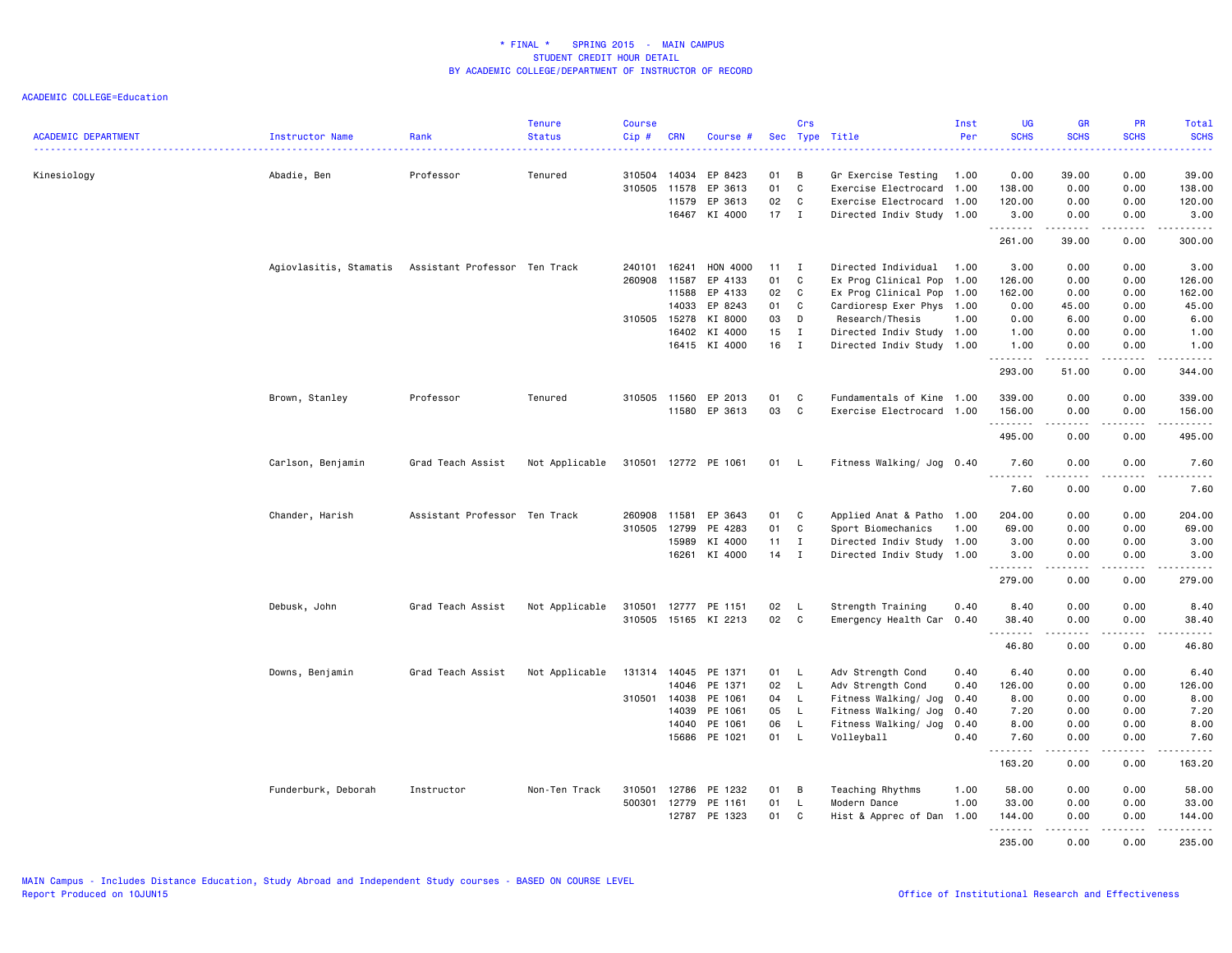| <b>ACADEMIC DEPARTMENT</b> | Instructor Name   | Rank<br><u>.</u>              | <b>Tenure</b><br><b>Status</b> | <b>Course</b><br>Cip# | <b>CRN</b>   | Course #             |      | Crs          | Sec Type Title            | Inst<br>Per | <b>UG</b><br><b>SCHS</b> | <b>GR</b><br><b>SCHS</b>        | PR<br><b>SCHS</b> | Total<br><b>SCHS</b><br>.                                                                                                                                      |
|----------------------------|-------------------|-------------------------------|--------------------------------|-----------------------|--------------|----------------------|------|--------------|---------------------------|-------------|--------------------------|---------------------------------|-------------------|----------------------------------------------------------------------------------------------------------------------------------------------------------------|
| Kinesiology                | Grant, Erin       | Instructor                    | Non-Ten Track                  | 260908                | 11591        | EP 4603              | 01   | C            | Physical Activity Ep 1.00 |             | 261.00                   | 0.00                            | 0.00              | 261.00                                                                                                                                                         |
|                            |                   |                               |                                | 310501                | 12316        | KI 2023              | 01   | C            | Found of Health Educ 1.00 |             | 141.00                   | 0.00                            | 0.00              | 141.00                                                                                                                                                         |
|                            |                   |                               |                                | 310505                |              | 12318 KI 2213        | 01   | C            | Emergency Health Car 1.00 |             | 90.00                    | 0.00                            | 0.00              | 90.00                                                                                                                                                          |
|                            |                   |                               |                                |                       |              | 15962 KI 4000        | 10   | $\mathbf{I}$ | Directed Indiv Study 1.00 |             | 3.00<br><u>.</u>         | 0.00<br>$\frac{1}{2}$           | 0.00              | 3.00                                                                                                                                                           |
|                            |                   |                               |                                |                       |              |                      |      |              |                           |             | 495.00                   | 0.00                            | 0.00              | 495.00                                                                                                                                                         |
|                            | Hill, Christopher | Grad Teach Assist             | Not Applicable                 | 310501                |              | 14037 PE 1061        | 03   | - L          | Fitness Walking/ Jog      | 0.40        | 8.00                     | 0.00                            | 0.00              | 8.00                                                                                                                                                           |
|                            |                   |                               |                                |                       |              | 15910 PE 1051        | 01 L |              | Beginning Karate          | 0.40        | 5.20                     | 0.00                            | 0.00              | 5.20                                                                                                                                                           |
|                            |                   |                               |                                |                       |              |                      |      |              |                           |             | <u>.</u><br>13.20        | .<br>0.00                       | .<br>0.00         | .<br>13.20                                                                                                                                                     |
|                            | Holmes, Megan     | Assistant Professor Ten Track |                                |                       |              | 260908 11589 EP 4183 | 01   | B            | Exercise & Weight Co 1.00 |             | 114.00                   | 0.00                            | 0.00              | 114.00                                                                                                                                                         |
|                            |                   |                               |                                |                       | 11592        | EP 4603              | 02   | C            | Physical Activity Ep 1.00 |             | 99.00                    | 0.00                            | 0.00              | 99.00                                                                                                                                                          |
|                            |                   |                               |                                |                       | 310501 11584 | EP 4113              | 01   | B            | Fitness Prog & Testi 1.00 |             | 96.00                    | 0.00                            | 0.00              | 96.00                                                                                                                                                          |
|                            |                   |                               |                                | 310505                | 15714        | KI 7000              | 09   | $\mathbf I$  | Directed Indiv Study 1.00 |             | 0.00                     | 3.00                            | 0.00              | 3.00                                                                                                                                                           |
|                            |                   |                               |                                |                       | 16331        | KI 7000              | 15   | $\mathbf{I}$ | Directed Indiv Study 1.00 |             | 0.00<br>.                | 6.00<br>$\omega$ is a $\omega$  | 0.00<br>.         | 6.00<br>$- - - - - -$                                                                                                                                          |
|                            |                   |                               |                                |                       |              |                      |      |              |                           |             | 309.00                   | 9.00                            | 0.00              | 318.00                                                                                                                                                         |
|                            | Joe, Lee          | Instructor                    | Non-Ten Track                  | 260908                | 11565        | EP 3304              | 01   | <b>C</b>     | Exercise Physiology       | 1.00        | 256.00                   | 0.00                            | 0.00              | 256.00                                                                                                                                                         |
|                            |                   |                               |                                |                       | 11593        | EP 4803              | 01   | S            | Prof Seminar in Ex S 1.00 |             | 393.00                   | 0.00                            | 0.00              | 393.00                                                                                                                                                         |
|                            |                   |                               |                                |                       | 11594        | EP 4810              | 01   | H            | Clin Exercise Phys I 1.00 |             | 264.00                   | 0.00                            | 0.00              | 264.00                                                                                                                                                         |
|                            |                   |                               |                                |                       | 11595        | EP 4810              | 02   | H            | Clin Exercise Phys I 1.00 |             | 252.00                   | 0.00                            | 0.00              | 252.00                                                                                                                                                         |
|                            |                   |                               |                                |                       | 310501 11590 | EP 4210              | 01   | E            | Hlth Fitness Stdies       | 1.00        | 51.00                    | 0.00                            | 0.00              | 51.00                                                                                                                                                          |
|                            |                   |                               |                                | 310505                |              | 15913 KI 4000        | 07 I |              | Directed Indiv Study 1.00 |             | 3.00                     | 0.00                            | 0.00              | 3.00                                                                                                                                                           |
|                            |                   |                               |                                |                       |              |                      |      |              |                           |             | .<br>1219.00             | .<br>0.00                       | <u>.</u><br>0.00  | .<br>1219.00                                                                                                                                                   |
|                            | Knight, Adam      | Assistant Professor Ten Track |                                |                       |              | 131314 14032 EP 4503 | 01   | <b>C</b>     | Mechanical Analysis       | 1.00        | 252.00                   | 0.00                            | 0.00              | 252.00                                                                                                                                                         |
|                            |                   |                               |                                | 240101                | 15992        | HON 4000             | 07   | $\mathbf{I}$ | Directed Individual       | 1.00        | 3.00                     | 0.00                            | 0.00              | 3,00                                                                                                                                                           |
|                            |                   |                               |                                | 260908                | 11562        | EP 3233              | 01   | C            | Anatomical Kinesiolo 1.00 |             | 204.00                   | 0.00                            | 0.00              | 204.00                                                                                                                                                         |
|                            |                   |                               |                                |                       | 310505 12800 | PE 4853              | 01   | C            | Motor Lrng and Skill 1.00 |             | 30.00                    | 0.00                            | 0.00              | 30.00                                                                                                                                                          |
|                            |                   |                               |                                |                       |              | 15297 KI 8000        | 04   | D            | Research/Thesis           | 1.00        | 0.00                     | 1.00                            | 0.00              | 1.00                                                                                                                                                           |
|                            |                   |                               |                                |                       |              |                      |      |              |                           |             | .<br>489.00              | $\omega$ is $\omega$ in<br>1.00 | .<br>0.00         | .<br>490.00                                                                                                                                                    |
|                            | Lamberth, John    | Associate Professor Tenured   |                                | 260908                |              | 11563 EP 3233        | 02 C |              | Anatomical Kinesiolo      | 1.00        | 99.00                    | 0.00                            | 0.00              | 99.00                                                                                                                                                          |
|                            |                   |                               |                                |                       | 11582        | EP 3643              | 02   | C            | Applied Anat & Patho      | 1.00        | 114.00                   | 0.00                            | 0.00              | 114.00                                                                                                                                                         |
|                            |                   |                               |                                |                       | 14026        | EP 3233              | 03   | C            | Anatomical Kinesiolo      | 1.00        | 258.00                   | 0.00                            | 0.00              | 258.00                                                                                                                                                         |
|                            |                   |                               |                                | 310505                | 15708        | KI 7000              | 06   | $\mathbf{I}$ | Directed Indiv Study 1.00 |             | 0.00                     | 3.00                            | 0.00              | 3.00                                                                                                                                                           |
|                            |                   |                               |                                |                       |              | 15710 KI 7000        | 08   | $\mathbf{I}$ | Directed Indiv Study 1.00 |             | 0.00                     | 3.00                            | 0.00              | 3.00                                                                                                                                                           |
|                            |                   |                               |                                |                       |              |                      |      |              |                           |             | .<br>471.00              | .<br>6.00                       | .<br>0.00         | $\frac{1}{2} \left( \frac{1}{2} \right) \left( \frac{1}{2} \right) \left( \frac{1}{2} \right) \left( \frac{1}{2} \right) \left( \frac{1}{2} \right)$<br>477.00 |
|                            | Lee, Tanner       | Grad Teach Assist             | Not Applicable                 | 310501                | 12315        | KI 1803              | 02   | C            | Health Trends & Topi 1.00 |             | 237.00                   | 0.00                            | 0.00              | 237.00                                                                                                                                                         |
|                            |                   |                               |                                |                       |              | 14042 PE 1151        | 04   | L            | Strength Training         | 1.00        | 17.00                    | 0.00                            | 0.00              | 17.00                                                                                                                                                          |
|                            |                   |                               |                                |                       |              | 310505 15166 KI 2213 | 03   | $\mathbf{C}$ | Emergency Health Car 1.00 |             | 90.00                    | 0.00                            | 0.00              | 90.00                                                                                                                                                          |
|                            |                   |                               |                                |                       |              |                      |      |              |                           |             | .<br>344.00              | .<br>0.00                       | -----<br>0.00     | 344.00                                                                                                                                                         |
|                            | Love, Adam        | Associate Professor Tenured   |                                | 310504                |              | 13317 SS 4303        | 01   | C            | Globalization & Spor 1.00 |             | 111.00                   | 0.00                            | 0.00              | 111.00                                                                                                                                                         |
|                            |                   |                               |                                |                       |              | 13323 SS 8883        | 01 C |              | Ethical Issues in Sp 1.00 |             | 0.00                     | 51.00                           | 0.00              | 51.00                                                                                                                                                          |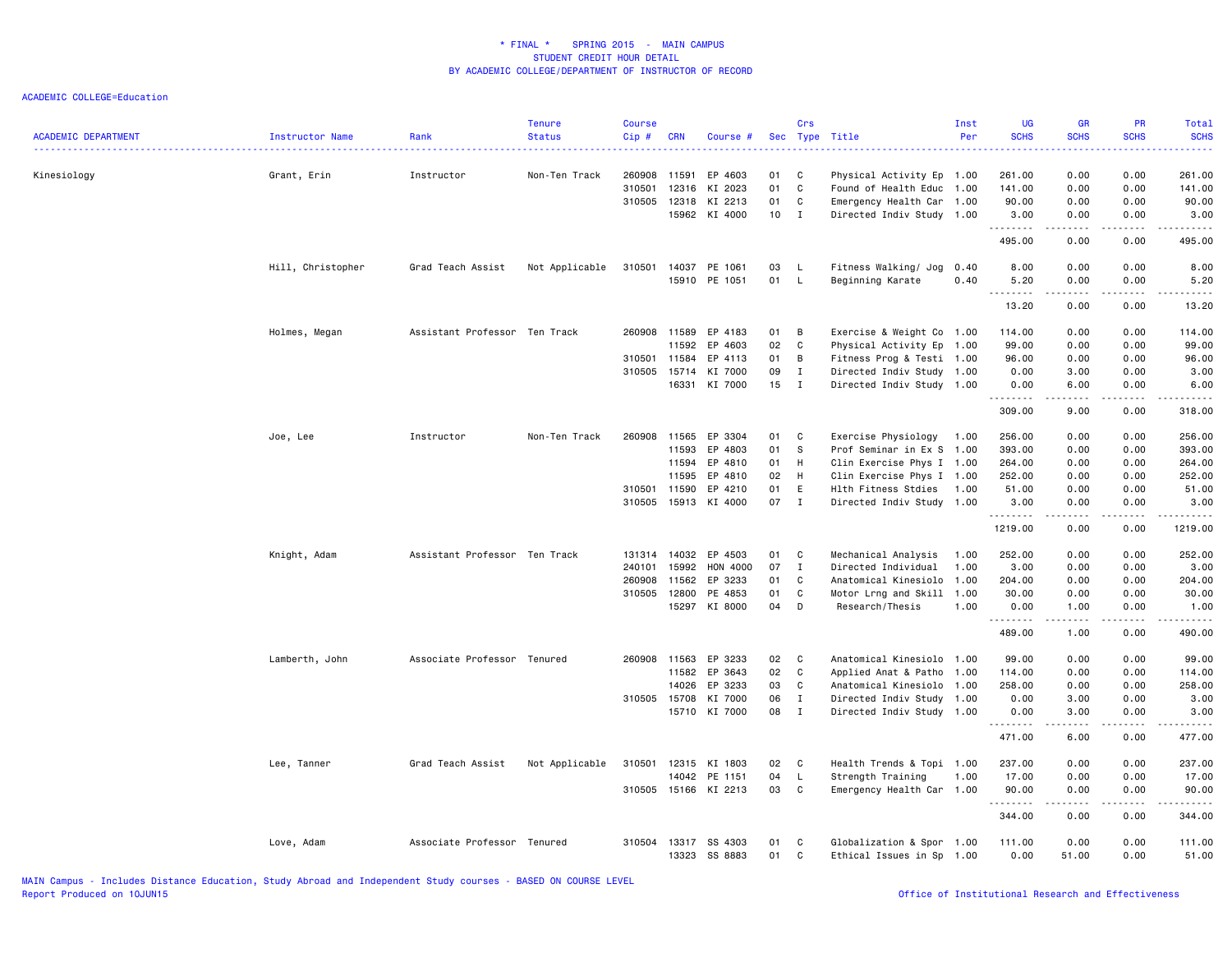| <b>ACADEMIC DEPARTMENT</b> | Instructor Name     | Rank                          | <b>Tenure</b><br><b>Status</b> | <b>Course</b><br>Cip# | <b>CRN</b>     | Course #             |                 | Crs          | Sec Type Title                                   | Inst<br>Per | <b>UG</b><br><b>SCHS</b><br>. | <b>GR</b><br><b>SCHS</b>                                                                                                                                      | PR<br><b>SCHS</b>                   | Total<br><b>SCHS</b><br>ولايتان |
|----------------------------|---------------------|-------------------------------|--------------------------------|-----------------------|----------------|----------------------|-----------------|--------------|--------------------------------------------------|-------------|-------------------------------|---------------------------------------------------------------------------------------------------------------------------------------------------------------|-------------------------------------|---------------------------------|
| Kinesiology                | Love, Adam          | Associate Professor Tenured   |                                | 310505                |                | 15722 KI 4000        | 06              | $\mathbf{I}$ | Directed Indiv Study 1.00                        |             | 3.00                          | 0.00                                                                                                                                                          | 0.00                                | 3.00                            |
|                            |                     |                               |                                |                       |                |                      |                 |              |                                                  |             | .<br>114.00                   | .<br>51.00                                                                                                                                                    | $\sim$ $\sim$ $\sim$ $\sim$<br>0.00 | .<br>165.00                     |
|                            | McAllister, Matthew | Instructor                    | Non-Ten Track                  |                       | 131314 14045   | PE 1371              | 01 L            |              | Adv Strength Cond                                | 0.60        | 9.60                          | 0.00                                                                                                                                                          | 0.00                                | 9.60                            |
|                            |                     |                               |                                |                       | 14046          | PE 1371              | 02              | $\mathsf{L}$ | Adv Strength Cond                                | 0.60        | 189.00                        | 0.00                                                                                                                                                          | 0.00                                | 189.00                          |
|                            |                     |                               |                                | 260908                | 11568          | EP 3304              | 04              | к            | Exercise Physiology                              | 1.00        | 0.00                          | 0.00                                                                                                                                                          | 0.00                                | 0.00                            |
|                            |                     |                               |                                |                       | 11569          | EP 3304              | 05              | K            | Exercise Physiology                              | 1.00        | 0.00                          | 0.00                                                                                                                                                          | 0.00                                | 0.00                            |
|                            |                     |                               |                                |                       | 11570          | EP 3304              | 06              | K            | Exercise Physiology                              | 1.00        | 0.00                          | 0.00                                                                                                                                                          | 0.00                                | 0.00                            |
|                            |                     |                               |                                |                       | 11572          | EP 3304              | 08              | K            | Exercise Physiology                              | 1.00        | 0.00                          | 0.00                                                                                                                                                          | 0.00                                | 0.00                            |
|                            |                     |                               |                                |                       | 11573          | EP 3304              | 09              | K            | Exercise Physiology                              | 1.00        | 0.00                          | 0.00                                                                                                                                                          | 0.00                                | 0.00                            |
|                            |                     |                               |                                |                       | 11576          | EP 3304              | 12              | К            | Exercise Physiology                              | 1.00        | 0.00                          | 0.00                                                                                                                                                          | 0.00                                | 0.00                            |
|                            |                     |                               |                                |                       | 14031          | EP 4183              | 02              | B            | Exercise & Weight Co                             | 1.00        | 168.00                        | 0.00                                                                                                                                                          | 0.00                                | 168.00                          |
|                            |                     |                               |                                | 310501 11585          |                | EP 4113              | 02              | B            | Fitness Prog & Testi 1.00                        |             | 57.00                         | 0.00                                                                                                                                                          | 0.00                                | 57.00                           |
|                            |                     |                               |                                |                       | 12772          | PE 1061              | 01              | L.           | Fitness Walking/ Jog                             | 0.60        | 11.40                         | 0.00                                                                                                                                                          | 0.00                                | 11.40                           |
|                            |                     |                               |                                |                       | 12773          | PE 1061              | 02              | - L          | Fitness Walking/ Jog                             | 0.60        | 10.20                         | 0.00                                                                                                                                                          | 0.00                                | 10.20                           |
|                            |                     |                               |                                |                       | 12776          | PE 1151              | 01              | - L          | Strength Training                                | 0.60        | 9.00                          | 0.00                                                                                                                                                          | 0.00                                | 9.00                            |
|                            |                     |                               |                                |                       | 12777          | PE 1151              | 02              | L.           | Strength Training                                | 0.60        | 12.60                         | 0.00                                                                                                                                                          | 0.00                                | 12.60                           |
|                            |                     |                               |                                |                       | 12784          | PE 1222              | 01              | B            | Teaching Lifetime Ac 0.50                        |             | 18.00                         | 0.00                                                                                                                                                          | 0.00                                | 18.00                           |
|                            |                     |                               |                                |                       | 14027          | EP 4113              | 04              | B            | Fitness Prog & Testi 1.00                        |             | 87.00                         | 0.00                                                                                                                                                          | 0.00                                | 87.00                           |
|                            |                     |                               |                                |                       | 14035          | PE 1041              | 01              | $\mathsf{L}$ | Aerobics                                         | 0.60        | 11.40                         | 0.00                                                                                                                                                          | 0.00                                | 11.40                           |
|                            |                     |                               |                                |                       | 14036          | PE 1041              | 02              | - L          | Aerobics                                         | 0.60        | 11.40                         | 0.00                                                                                                                                                          | 0.00                                | 11.40                           |
|                            |                     |                               |                                |                       | 14037          | PE 1061              | 03              | $\mathsf{L}$ | Fitness Walking/ Jog 0.60                        |             | 12.00                         | 0.00                                                                                                                                                          | 0.00                                | 12.00                           |
|                            |                     |                               |                                |                       | 14038          | PE 1061              | 04              | $\mathsf{L}$ | Fitness Walking/ Jog                             | 0.60        | 12.00                         | 0.00                                                                                                                                                          | 0.00                                | 12.00                           |
|                            |                     |                               |                                |                       | 14039          | PE 1061              | 05              | - L          | Fitness Walking/ Jog                             | 0.60        | 10.80                         | 0.00                                                                                                                                                          | 0.00                                | 10.80                           |
|                            |                     |                               |                                |                       | 14040          | PE 1061              | 06              | $\mathsf{L}$ | Fitness Walking/ Jog                             | 0.60        | 12.00                         | 0.00                                                                                                                                                          | 0.00                                | 12.00                           |
|                            |                     |                               |                                |                       | 14041          | PE 1151              | 03              | $\mathsf{L}$ | Strength Training                                | 0.60        | 10.80                         | 0.00                                                                                                                                                          | 0.00                                | 10.80                           |
|                            |                     |                               |                                |                       | 14043          | PE 1151              | 05              | - L          | Strength Training                                | 0.60        | 10.20                         | 0.00                                                                                                                                                          | 0.00                                | 10.20                           |
|                            |                     |                               |                                |                       | 15686          | PE 1021              | 01 L            |              | Volleyball                                       | 0.60        | 11.40                         | 0.00                                                                                                                                                          | 0.00                                | 11.40                           |
|                            |                     |                               |                                |                       | 15687          | PE 1071              | 01              | L.           | Soccer                                           | 0.60        | 10.80                         | 0.00                                                                                                                                                          | 0.00                                | 10.80                           |
|                            |                     |                               |                                |                       | 15910          | PE 1051              | 01              | L.           | Beginning Karate                                 | 0.60        | 7.80                          | 0.00                                                                                                                                                          | 0.00                                | 7.80                            |
|                            |                     |                               |                                | 310505                | 15165          | KI 2213              | 02              | C            | Emergency Health Car 0.60                        |             | 57.60                         | 0.00                                                                                                                                                          | 0.00                                | 57.60                           |
|                            |                     |                               |                                |                       |                |                      |                 |              |                                                  |             | <u>.</u>                      | $\frac{1}{2} \left( \frac{1}{2} \right) \left( \frac{1}{2} \right) \left( \frac{1}{2} \right) \left( \frac{1}{2} \right) \left( \frac{1}{2} \right)$          | .                                   | .                               |
|                            |                     |                               |                                |                       |                |                      |                 |              |                                                  |             | 750.00                        | 0.00                                                                                                                                                          | 0.00                                | 750.00                          |
|                            | Morse, Alan         | Associate Professor Tenured   |                                | 310504                | 13319          | SS 4396              | 01              | E            | Sports Studies Inter 1.00                        |             | 42.00                         | 0.00                                                                                                                                                          | 0.00                                | 42.00                           |
|                            |                     |                               |                                |                       | 13320          | SS 4803              | 01              | C            | Seminar in Sports St 1.00                        |             | 54.00                         | 0.00                                                                                                                                                          | 0.00                                | 54.00                           |
|                            |                     |                               |                                |                       | 13322          | SS 8803              | 01              | C            | Sport Law                                        | 1.00        | 0.00                          | 66.00                                                                                                                                                         | 0.00                                | 66.00                           |
|                            |                     |                               |                                | 310505                | 12325          | KI 8710              | 01              | E            | Internship                                       | 1.00        | 0.00                          | 9.00                                                                                                                                                          | 0.00                                | 9.00                            |
|                            |                     |                               |                                |                       | 15110          | KI 7000              | 03              | $\mathbf{I}$ | Directed Indiv Study 1.00                        |             | 0.00                          | 3.00                                                                                                                                                          | 0.00                                | 3.00                            |
|                            |                     |                               |                                |                       | 15536          | KI 7000              | 05              | $\mathbf{I}$ | Directed Indiv Study 1.00                        |             | 0.00                          | 3.00                                                                                                                                                          | 0.00                                | 3.00                            |
|                            |                     |                               |                                |                       | 15854          | KI 7000              | 10              | $\mathbf{I}$ | Directed Indiv Study 1.00                        |             | 0.00                          | 3.00                                                                                                                                                          | 0.00                                | 3.00                            |
|                            |                     |                               |                                |                       |                | 16230 KI 7000        | 12 <sub>2</sub> | $\mathbf{I}$ | Directed Indiv Study 1.00                        |             | 0.00                          | 3.00                                                                                                                                                          | 0.00                                | 3.00<br>.                       |
|                            |                     |                               |                                |                       |                |                      |                 |              |                                                  |             | 96.00                         | $\frac{1}{2} \left( \frac{1}{2} \right) \left( \frac{1}{2} \right) \left( \frac{1}{2} \right) \left( \frac{1}{2} \right) \left( \frac{1}{2} \right)$<br>87.00 | 0.00                                | 183.00                          |
|                            | Palmer, Elizabeth   | Non-Faculty                   | Not Applicable                 |                       |                | 310501 12792 PE 3133 | 01 B            |              | Adapted Physical Ed                              | 1.00        | 63.00                         | 0.00                                                                                                                                                          | 0.00                                | 63.00                           |
|                            |                     |                               |                                |                       |                |                      |                 |              |                                                  |             | .<br>63.00                    | $\frac{1}{2} \left( \frac{1}{2} \right) \left( \frac{1}{2} \right) \left( \frac{1}{2} \right) \left( \frac{1}{2} \right) \left( \frac{1}{2} \right)$<br>0.00  | .<br>0.00                           | .<br>63.00                      |
|                            | Pan, Zhujun         | Assistant Professor Ten Track |                                | 260908<br>310505      | 11561<br>12324 | EP 3183<br>KI 8313   | 01<br>01        | C<br>C       | Exercise Psychology<br>Interpret Data Kines 1.00 | 1.00        | 564.00<br>0.00                | 0.00<br>60.00                                                                                                                                                 | 0.00<br>0.00                        | 564.00<br>60.00                 |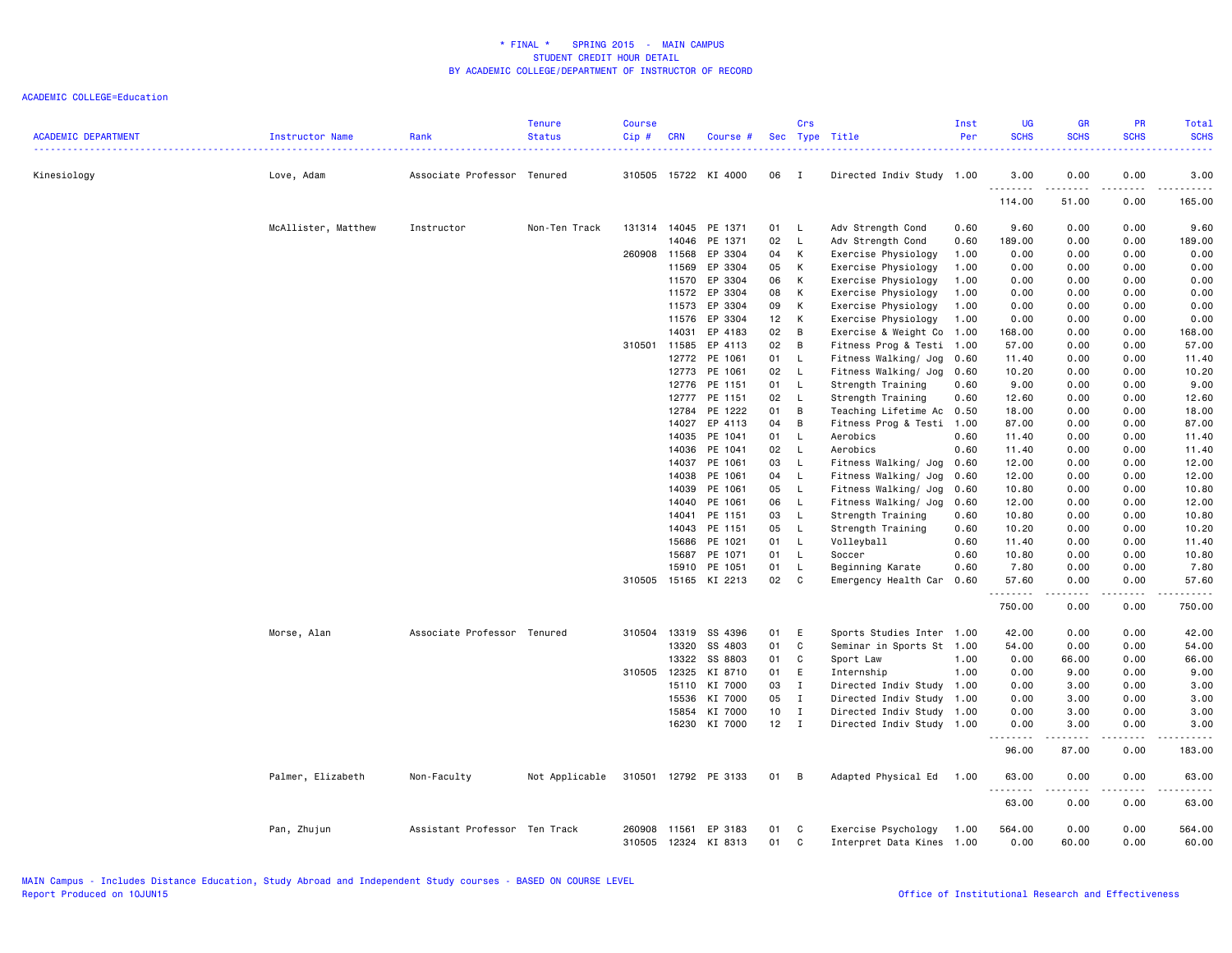| <u>.</u><br>564.00<br>Kinesiology<br>Pfleegor, Adam<br>Assistant Professor Ten Track<br>131314 13321<br>SS 8203<br>01 C<br>Funding of Sport<br>0.00<br>1.00<br>310504<br>13316<br>SS 4203<br>01<br>C<br>Funding of Sport<br>1.00<br>96.00<br>14048<br>SS 4103<br>01<br>C<br>1.00<br>81.00<br>Ethics in Sports Mgm<br>310505 16332<br>KI 7000<br>16 I<br>Directed Indiv Study<br>1.00<br>0.00<br>---------<br>177.00<br>Rountree, Jaden<br>Grad Teach Assist<br>Not Applicable<br>310501<br>14035<br>PE 1041<br>01<br>- L<br>Aerobics<br>0.40<br>7.60<br>14036<br>PE 1041<br>02<br>L<br>Aerobics<br>0.40<br>7.60<br>15687 PE 1071<br>01<br><b>L</b><br>Soccer<br>0.40<br>7.20<br>--------<br>22.40<br>Rudolph, William<br>Not Applicable<br>12773<br>PE 1061<br>02 L<br>Fitness Walking/ Jog<br>6.80<br>Grad Teach Assist<br>310501<br>0.40<br>12776<br>PE 1151<br>01<br>$\mathsf{L}$<br>Strength Training<br>0.40<br>6.00<br>PE 1222<br>12784<br>01<br>B<br>Teaching Lifetime Ac<br>0.50<br>18.00<br>PE 1151<br>03<br>14041<br>L<br>Strength Training<br>0.40<br>7.20<br>14043 PE 1151<br>05<br>$\mathsf{L}$<br>Strength Training<br>0.40<br>6.80<br>.<br>44.80<br>131314<br>12801<br>PE 4873<br>Rye, David<br>Instructor<br>Non-Ten Track<br>01 C<br>Prof Sem In Physica 1.00<br>27.00 | 60.00                            | 0.00<br>624.00                       |
|-----------------------------------------------------------------------------------------------------------------------------------------------------------------------------------------------------------------------------------------------------------------------------------------------------------------------------------------------------------------------------------------------------------------------------------------------------------------------------------------------------------------------------------------------------------------------------------------------------------------------------------------------------------------------------------------------------------------------------------------------------------------------------------------------------------------------------------------------------------------------------------------------------------------------------------------------------------------------------------------------------------------------------------------------------------------------------------------------------------------------------------------------------------------------------------------------------------------------------------------------------------------------------------------|----------------------------------|--------------------------------------|
|                                                                                                                                                                                                                                                                                                                                                                                                                                                                                                                                                                                                                                                                                                                                                                                                                                                                                                                                                                                                                                                                                                                                                                                                                                                                                         |                                  |                                      |
|                                                                                                                                                                                                                                                                                                                                                                                                                                                                                                                                                                                                                                                                                                                                                                                                                                                                                                                                                                                                                                                                                                                                                                                                                                                                                         |                                  |                                      |
|                                                                                                                                                                                                                                                                                                                                                                                                                                                                                                                                                                                                                                                                                                                                                                                                                                                                                                                                                                                                                                                                                                                                                                                                                                                                                         | 66.00                            | 0.00<br>66.00                        |
|                                                                                                                                                                                                                                                                                                                                                                                                                                                                                                                                                                                                                                                                                                                                                                                                                                                                                                                                                                                                                                                                                                                                                                                                                                                                                         | 0.00                             | 0.00<br>96.00                        |
|                                                                                                                                                                                                                                                                                                                                                                                                                                                                                                                                                                                                                                                                                                                                                                                                                                                                                                                                                                                                                                                                                                                                                                                                                                                                                         | 0.00                             | 0.00<br>81.00                        |
|                                                                                                                                                                                                                                                                                                                                                                                                                                                                                                                                                                                                                                                                                                                                                                                                                                                                                                                                                                                                                                                                                                                                                                                                                                                                                         | 3.00<br>.                        | 3.00<br>0.00<br>.                    |
|                                                                                                                                                                                                                                                                                                                                                                                                                                                                                                                                                                                                                                                                                                                                                                                                                                                                                                                                                                                                                                                                                                                                                                                                                                                                                         | 69.00                            | 0.00<br>246.00                       |
|                                                                                                                                                                                                                                                                                                                                                                                                                                                                                                                                                                                                                                                                                                                                                                                                                                                                                                                                                                                                                                                                                                                                                                                                                                                                                         | 0.00                             | 0.00<br>7.60                         |
|                                                                                                                                                                                                                                                                                                                                                                                                                                                                                                                                                                                                                                                                                                                                                                                                                                                                                                                                                                                                                                                                                                                                                                                                                                                                                         | 0.00                             | 0.00<br>7.60                         |
|                                                                                                                                                                                                                                                                                                                                                                                                                                                                                                                                                                                                                                                                                                                                                                                                                                                                                                                                                                                                                                                                                                                                                                                                                                                                                         | 0.00<br>.                        | 0.00<br>7.20<br>-----<br>.           |
|                                                                                                                                                                                                                                                                                                                                                                                                                                                                                                                                                                                                                                                                                                                                                                                                                                                                                                                                                                                                                                                                                                                                                                                                                                                                                         | 0.00                             | 0.00<br>22.40                        |
|                                                                                                                                                                                                                                                                                                                                                                                                                                                                                                                                                                                                                                                                                                                                                                                                                                                                                                                                                                                                                                                                                                                                                                                                                                                                                         | 0.00                             | 0.00<br>6.80                         |
|                                                                                                                                                                                                                                                                                                                                                                                                                                                                                                                                                                                                                                                                                                                                                                                                                                                                                                                                                                                                                                                                                                                                                                                                                                                                                         | 0.00                             | 0.00<br>6.00                         |
|                                                                                                                                                                                                                                                                                                                                                                                                                                                                                                                                                                                                                                                                                                                                                                                                                                                                                                                                                                                                                                                                                                                                                                                                                                                                                         | 0.00                             | 18.00<br>0.00                        |
|                                                                                                                                                                                                                                                                                                                                                                                                                                                                                                                                                                                                                                                                                                                                                                                                                                                                                                                                                                                                                                                                                                                                                                                                                                                                                         | 0.00                             | 0.00<br>7.20                         |
|                                                                                                                                                                                                                                                                                                                                                                                                                                                                                                                                                                                                                                                                                                                                                                                                                                                                                                                                                                                                                                                                                                                                                                                                                                                                                         | 0.00<br>$\omega = \omega/\omega$ | 0.00<br>6.80<br>.<br>المتمام المتعاد |
|                                                                                                                                                                                                                                                                                                                                                                                                                                                                                                                                                                                                                                                                                                                                                                                                                                                                                                                                                                                                                                                                                                                                                                                                                                                                                         | 0.00                             | 0.00<br>44.80                        |
|                                                                                                                                                                                                                                                                                                                                                                                                                                                                                                                                                                                                                                                                                                                                                                                                                                                                                                                                                                                                                                                                                                                                                                                                                                                                                         | 0.00                             | 27.00<br>0.00                        |
| PE 4873<br>501 C<br>13863<br>Prof Sem In Physica 1.00<br>9.00                                                                                                                                                                                                                                                                                                                                                                                                                                                                                                                                                                                                                                                                                                                                                                                                                                                                                                                                                                                                                                                                                                                                                                                                                           | 0.00                             | 0.00<br>9.00                         |
| 310504<br>13314<br>SS 3203<br>01<br>C<br>Sport Law<br>204.00<br>1.00                                                                                                                                                                                                                                                                                                                                                                                                                                                                                                                                                                                                                                                                                                                                                                                                                                                                                                                                                                                                                                                                                                                                                                                                                    | 0.00                             | 0.00<br>204.00                       |
| 14047<br>SS 2003<br>01<br>C<br>162.00<br>Foundations Sport Mg 1.00                                                                                                                                                                                                                                                                                                                                                                                                                                                                                                                                                                                                                                                                                                                                                                                                                                                                                                                                                                                                                                                                                                                                                                                                                      | 0.00                             | 0.00<br>162.00                       |
| 01<br>310505<br>14200<br>KI 4990<br>C.<br>Special Topic in Kin 1.00<br>114.00<br>.                                                                                                                                                                                                                                                                                                                                                                                                                                                                                                                                                                                                                                                                                                                                                                                                                                                                                                                                                                                                                                                                                                                                                                                                      | 0.00                             | 0.00<br>114.00                       |
| 516.00                                                                                                                                                                                                                                                                                                                                                                                                                                                                                                                                                                                                                                                                                                                                                                                                                                                                                                                                                                                                                                                                                                                                                                                                                                                                                  | 0.00                             | 0.00<br>516.00                       |
| Smith, JohnEric<br>Assistant Professor Ten Track<br>260908<br>11566<br>EP 3304<br>02 C<br>48.00<br>Exercise Physiology<br>1.00                                                                                                                                                                                                                                                                                                                                                                                                                                                                                                                                                                                                                                                                                                                                                                                                                                                                                                                                                                                                                                                                                                                                                          | 0.00                             | 0.00<br>48.00                        |
| 14030<br>EP 6153<br>01<br>C<br>Train Tech Exerc & S<br>0.00<br>1.00                                                                                                                                                                                                                                                                                                                                                                                                                                                                                                                                                                                                                                                                                                                                                                                                                                                                                                                                                                                                                                                                                                                                                                                                                     | 9.00                             | 0.00<br>9.00                         |
| EP 4153<br>01<br>C<br>310501<br>14029<br>Train Tech Exerc & S 1.00<br>51.00                                                                                                                                                                                                                                                                                                                                                                                                                                                                                                                                                                                                                                                                                                                                                                                                                                                                                                                                                                                                                                                                                                                                                                                                             | 0.00                             | 0.00<br>51.00                        |
| 15275<br>310505<br>KI 8000<br>01<br>D<br>Research/Thesis<br>1.00<br>0.00                                                                                                                                                                                                                                                                                                                                                                                                                                                                                                                                                                                                                                                                                                                                                                                                                                                                                                                                                                                                                                                                                                                                                                                                                | 3.00                             | 3.00<br>0.00                         |
| 15985<br>KI 7000<br>11<br>I<br>Directed Indiv Study 1.00<br>0.00                                                                                                                                                                                                                                                                                                                                                                                                                                                                                                                                                                                                                                                                                                                                                                                                                                                                                                                                                                                                                                                                                                                                                                                                                        | 3.00                             | 0.00<br>3.00                         |
| 16116 KI 4000<br>12<br>I<br>Directed Indiv Study<br>1.00<br>1.00                                                                                                                                                                                                                                                                                                                                                                                                                                                                                                                                                                                                                                                                                                                                                                                                                                                                                                                                                                                                                                                                                                                                                                                                                        | 0.00                             | 0.00<br>1.00                         |
| KI 4000<br>13 I<br>16232<br>Directed Indiv Study<br>1.00<br>3.00                                                                                                                                                                                                                                                                                                                                                                                                                                                                                                                                                                                                                                                                                                                                                                                                                                                                                                                                                                                                                                                                                                                                                                                                                        | 0.00                             | 0.00<br>3.00                         |
| KI 7000<br>16233<br>13 I<br>Directed Indiv Study<br>1.00<br>0.00                                                                                                                                                                                                                                                                                                                                                                                                                                                                                                                                                                                                                                                                                                                                                                                                                                                                                                                                                                                                                                                                                                                                                                                                                        | 2.00                             | 0.00<br>2.00                         |
| 16414 KI 7000<br>$17$ I<br>Directed Indiv Study 1.00<br>0.00<br><u>.</u>                                                                                                                                                                                                                                                                                                                                                                                                                                                                                                                                                                                                                                                                                                                                                                                                                                                                                                                                                                                                                                                                                                                                                                                                                | 3.00<br>.                        | 0.00<br>3.00<br>.                    |
| 103.00                                                                                                                                                                                                                                                                                                                                                                                                                                                                                                                                                                                                                                                                                                                                                                                                                                                                                                                                                                                                                                                                                                                                                                                                                                                                                  | 20.00                            | 0.00<br>123.00                       |
| Associate Professor Tenured<br>222.00<br>Vickers, J.<br>131314<br>12794<br>PE 3163<br>01<br>$\mathbf{C}$<br>Sport Psychology<br>1.00                                                                                                                                                                                                                                                                                                                                                                                                                                                                                                                                                                                                                                                                                                                                                                                                                                                                                                                                                                                                                                                                                                                                                    | 0.00                             | 222.00<br>0.00                       |
| 310505<br>14940<br>KI 7000<br>01 I<br>Directed Indiv Study<br>0.00<br>1.00                                                                                                                                                                                                                                                                                                                                                                                                                                                                                                                                                                                                                                                                                                                                                                                                                                                                                                                                                                                                                                                                                                                                                                                                              | 3.00                             | 0.00<br>3.00                         |
| 15017<br>KI 7000<br>02 I<br>Directed Indiv Study<br>1.00<br>0.00                                                                                                                                                                                                                                                                                                                                                                                                                                                                                                                                                                                                                                                                                                                                                                                                                                                                                                                                                                                                                                                                                                                                                                                                                        | 3.00                             | 0.00<br>3.00                         |
| 15474 KI 8000<br>05<br>D<br>Research/Thesis<br>1.00<br>0.00                                                                                                                                                                                                                                                                                                                                                                                                                                                                                                                                                                                                                                                                                                                                                                                                                                                                                                                                                                                                                                                                                                                                                                                                                             | 1.00                             | 1.00<br>0.00                         |
| 16330 KI 7000<br>$14$ I<br>0.00<br>Directed Indiv Study 1.00<br>.                                                                                                                                                                                                                                                                                                                                                                                                                                                                                                                                                                                                                                                                                                                                                                                                                                                                                                                                                                                                                                                                                                                                                                                                                       | 3.00<br>-----                    | 0.00<br>3.00<br>-----<br>.           |
| 222.00                                                                                                                                                                                                                                                                                                                                                                                                                                                                                                                                                                                                                                                                                                                                                                                                                                                                                                                                                                                                                                                                                                                                                                                                                                                                                  |                                  |                                      |
| 131314 12795 PE 3422<br>01 C<br>Coach Football<br>102.00<br>Young, Glen<br>Instructor<br>Non-Ten Track<br>1.00                                                                                                                                                                                                                                                                                                                                                                                                                                                                                                                                                                                                                                                                                                                                                                                                                                                                                                                                                                                                                                                                                                                                                                          | 10.00                            | 0.00<br>232.00                       |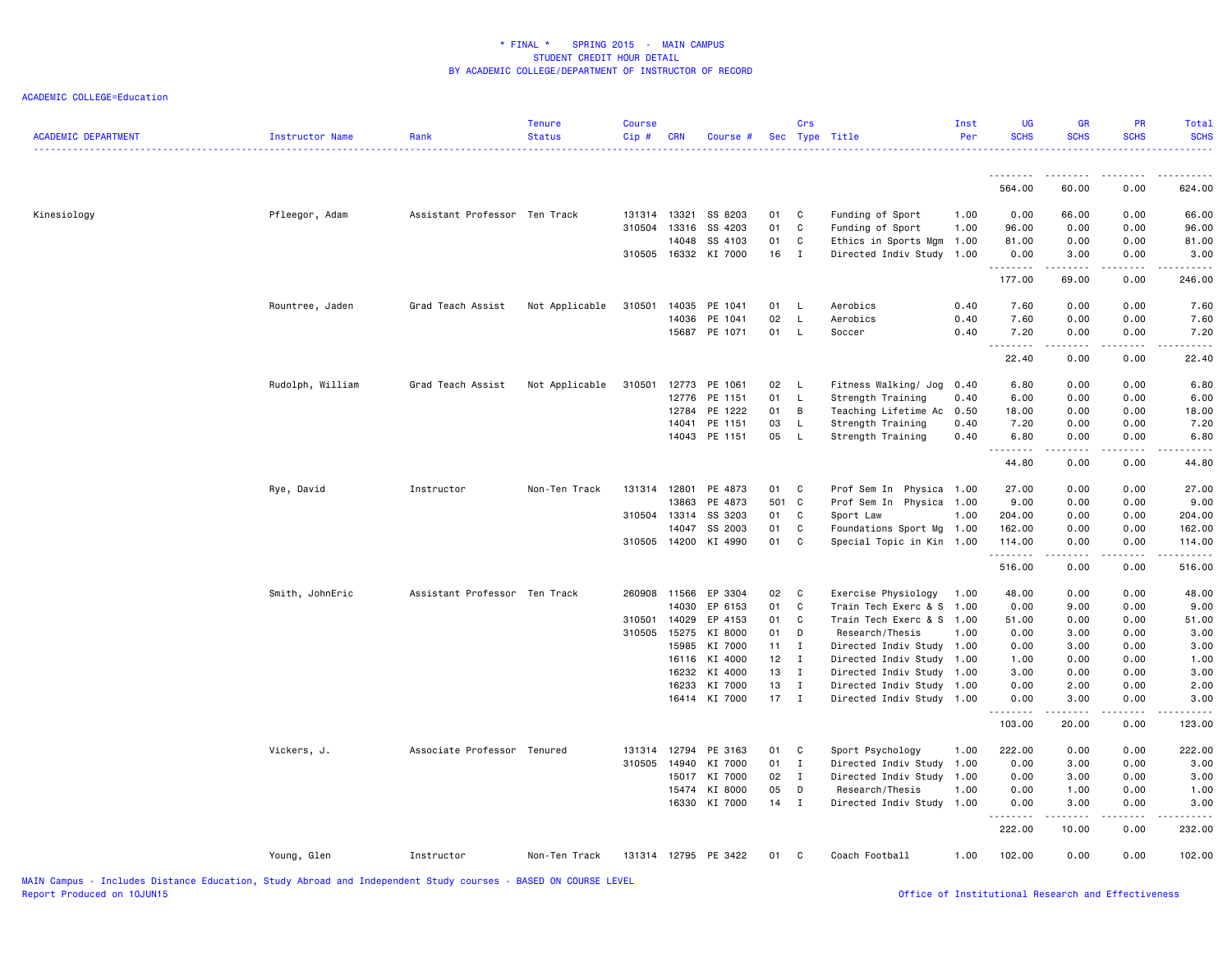| <b>ACADEMIC DEPARTMENT</b> | <b>Instructor Name</b> | Rank        | <b>Tenure</b><br><b>Status</b> | <b>Course</b><br>$Cip$ # | <b>CRN</b> | Course #                                  |                    | Crs          | Sec Type Title                                                                      | Inst<br>Per | <b>UG</b><br><b>SCHS</b>    | <b>GR</b><br><b>SCHS</b> | <b>PR</b><br><b>SCHS</b>  | Total<br><b>SCHS</b>            |
|----------------------------|------------------------|-------------|--------------------------------|--------------------------|------------|-------------------------------------------|--------------------|--------------|-------------------------------------------------------------------------------------|-------------|-----------------------------|--------------------------|---------------------------|---------------------------------|
| Kinesiology                | Young, Glen            | Instructor  | Non-Ten Track                  | 310501<br>310505         | 12781      | PE 1202<br>14986 KI 4000<br>15936 KI 4000 | 01<br>03 I<br>08 I | $\mathbf{C}$ | Teaching Team Sports 1.00<br>Directed Indiv Study 1.00<br>Directed Indiv Study 1.00 |             | 64.00<br>3.00<br>3.00       | 0.00<br>0.00<br>0.00     | 0.00<br>0.00<br>0.00      | 64.00<br>3.00<br>3.00           |
|                            |                        |             |                                | 310506                   | 15937      | KI 4000<br>12796 PE 3432                  | 09 I<br>01         | $\mathbf{C}$ | Directed Indiv Study 1.00<br>Coach Basketball                                       | 1.00        | 3.00<br>92.00<br>--------   | 0.00<br>0.00             | 0.00<br>0.00<br>--------- | 3.00<br>92.00<br>.              |
|                            |                        |             |                                |                          |            |                                           |                    |              |                                                                                     |             | 267.00                      | 0.00                     | 0.00                      | 267.00                          |
|                            | Zak, Roksana           | Non-Faculty | Not Applicable                 | 260908<br>310501         | 14028      | EP 4123<br>11586 EP 4113                  | 01 C<br>03 B       |              | Aging and Physical A 1.00<br>Fitness Prog & Testi 1.00                              |             | 150.00<br>93.00<br>-------- | 0.00<br>0.00             | 0.00<br>0.00              | 150.00<br>93.00<br>. <u>.</u> . |
|                            |                        |             |                                |                          |            |                                           |                    |              |                                                                                     |             | 243.00                      | 0.00                     | 0.00                      | 243.00                          |
|                            |                        |             |                                |                          |            |                                           |                    |              |                                                                                     |             | ========                    |                          |                           | ========                        |
| Kinesiology                |                        |             |                                |                          |            |                                           |                    |              |                                                                                     |             | 8303.00                     | 403.00                   | 0.00                      | 8706.00                         |
|                            |                        |             |                                |                          |            |                                           |                    |              |                                                                                     |             | ========                    | ========                 | ========                  | ==========                      |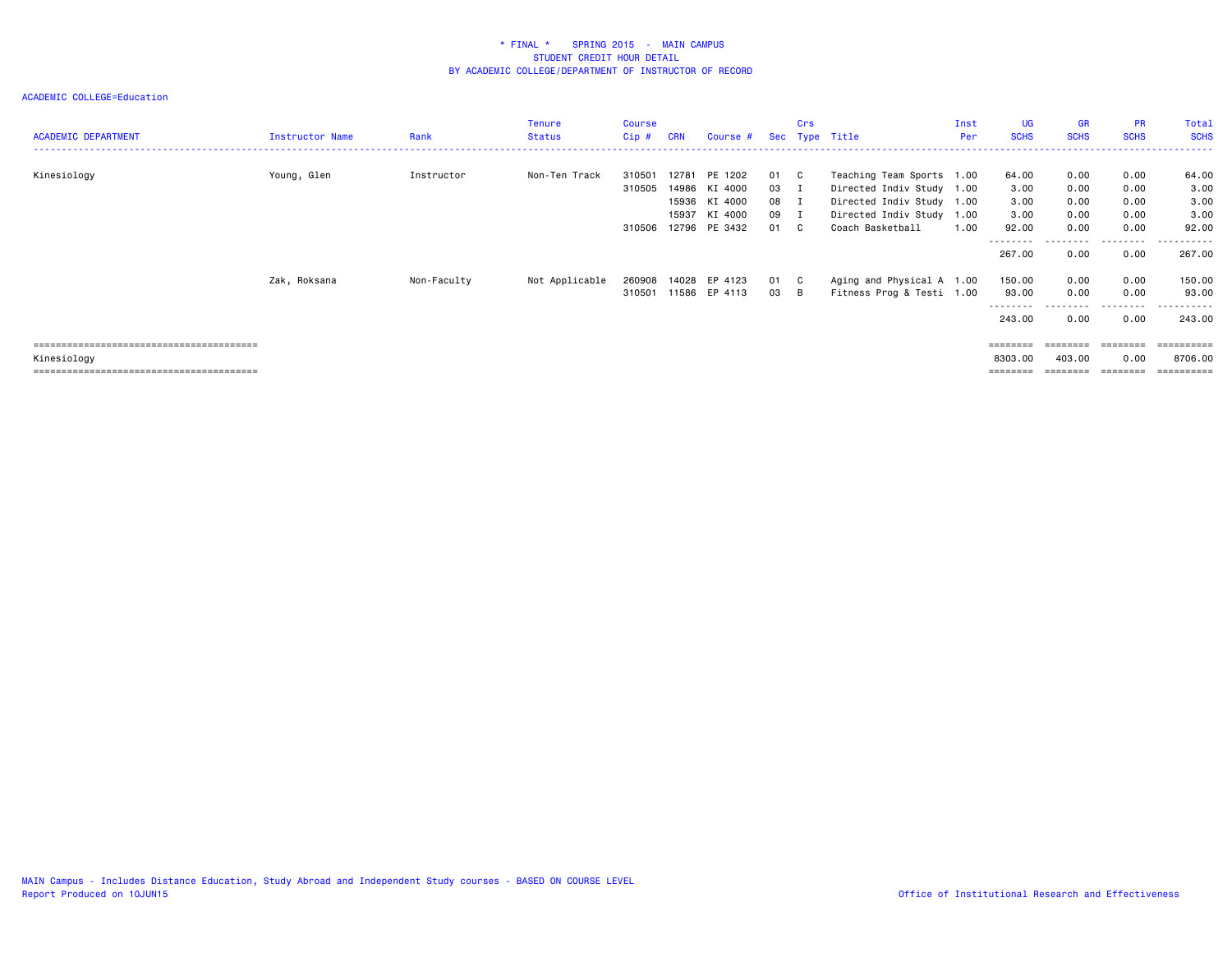| <b>ACADEMIC DEPARTMENT</b> | <b>Instructor Name</b> | Rank                          | <b>Tenure</b><br><b>Status</b> | <b>Course</b><br>Cip# | <b>CRN</b>   | Course #       |       | Crs          | Sec Type Title            | Inst<br>Per | <b>UG</b><br><b>SCHS</b>                                    | <b>GR</b><br><b>SCHS</b> | <b>PR</b><br><b>SCHS</b> | Total<br><b>SCHS</b> |
|----------------------------|------------------------|-------------------------------|--------------------------------|-----------------------|--------------|----------------|-------|--------------|---------------------------|-------------|-------------------------------------------------------------|--------------------------|--------------------------|----------------------|
|                            |                        |                               |                                |                       |              |                |       |              |                           |             |                                                             |                          |                          | .                    |
| Leadership and Foundations | Blendinger, Jack       | Professor                     | Tenured                        | 130401                | 15337        | EDA 9000       | 01    | D            | Research / Diss           | 1.00        | 0.00                                                        | 34.00                    | 0.00                     | 34.00                |
|                            |                        |                               |                                |                       | 16098        | EDL 7000       | 01    | $\mathbf{I}$ | Directed Indiv Study 1.00 |             | 0.00                                                        | 3.00                     | 0.00                     | 3.00                 |
|                            |                        |                               |                                |                       | 16099        | EDL 7000       | 02    | $\mathbf{I}$ | Directed Indiv Study 1.00 |             | 0.00                                                        | 3.00                     | 0.00                     | 3.00                 |
|                            |                        |                               |                                |                       | 16101        | EDA 7000       | 03    | $\mathbf{I}$ | Directed Indiv Study 1.00 |             | 0.00                                                        | 3.00                     | 0.00                     | 3.00                 |
|                            |                        |                               |                                |                       | 16355        | EDL 7000       | 04    | $\mathbf{I}$ | Directed Indiv Study 1.00 |             | 0.00                                                        | 3.00                     | 0.00                     | 3.00                 |
|                            |                        |                               |                                | 231101 11310          |              | EDF 3413       | 03    | B            | Writing For Thinking 1.00 |             | 90.00                                                       | 0.00                     | 0.00                     | 90.00                |
|                            |                        |                               |                                |                       | 11311        | EDF 3413       | 04    | B            | Writing For Thinking 1.00 |             | 87.00<br>.                                                  | 0.00<br>.                | 0.00<br>.                | 87.00<br><u>.</u>    |
|                            |                        |                               |                                |                       |              |                |       |              |                           |             | 177.00                                                      | 46.00                    | 0.00                     | 223.00               |
|                            | Bombly, Sarah          | Lecturer                      | Non-Ten Track                  | 130601                |              | 13721 EDF 8553 | 501 C |              | Research in the Clas 1.00 |             | 0.00<br>-----                                               | 60.00<br>.               | 0.00<br>.                | 60.00<br>.           |
|                            |                        |                               |                                |                       |              |                |       |              |                           |             | 0.00                                                        | 60.00                    | 0.00                     | 60.00                |
|                            | Brocato, Donna         | Associate Professor Tenured   |                                | 130101                | 11315        | EDF 4243       | 01    | C            | Plan for Diverse Lea      | 1.00        | 33.00                                                       | 0.00                     | 0.00                     | 33.00                |
|                            |                        |                               |                                |                       | 11316        | EDF 4243       | 02    | C            | Plan for Diverse Lea      | 1.00        | 24.00                                                       | 0.00                     | 0.00                     | 24.00                |
|                            |                        |                               |                                | 130401                | 15338        | EDA 9000       | 02    | D            | Research / Diss           | 1.00        | 0.00                                                        | 13.00                    | 0.00                     | 13.00                |
|                            |                        |                               |                                |                       | 130407 15871 | CCL 9000       | 506 D |              | Diss./Dissertation R 1.00 |             | 0.00<br>.                                                   | 1.00<br>.                | 0.00<br>.                | 1.00<br>.            |
|                            |                        |                               |                                |                       |              |                |       |              |                           |             | 57.00                                                       | 14.00                    | 0.00                     | 71.00                |
|                            | Coats, Linda           | Professor                     | Tenured                        | 130401 13701          |              | EDA 8190       | 501 S |              | Wkshp Ed Adm & Super 1.00 |             | 0.00                                                        | 3.00                     | 0.00                     | 3.00                 |
|                            |                        |                               |                                |                       | 15339        | EDA 9000       | 03    | $\mathsf{D}$ | Research / Diss           | 1.00        | 0.00                                                        | 5.00                     | 0.00                     | 5.00                 |
|                            |                        |                               |                                | 130407                | 13702        | EDA 8323       | 501 C |              | Ed Facilities Design      | 0.90        | 0.00                                                        | 29.70                    | 0.00                     | 29.70                |
|                            |                        |                               |                                |                       | 15344        | CCL 9000       | 504 D |              | Diss./Dissertation R 1.00 |             | 0.00                                                        | 12.00                    | 0.00                     | 12.00                |
|                            |                        |                               |                                |                       | 15855        | CCL 9913       | 502 S |              | Dissertation Seminar 1.00 |             | 0.00<br>$\sim$ $\sim$ $\sim$ $\sim$<br>$\sim$ $\sim$ $\sim$ | 15.00<br>.               | 0.00<br>.                | 15.00<br>.           |
|                            |                        |                               |                                |                       |              |                |       |              |                           |             | 0.00                                                        | 64.70                    | 0.00                     | 64.70                |
|                            | Cottrell, William      | Non-Faculty                   | Not Applicable                 | 450701                | 14459        | GR 4263        | 01    | C            | Geography Of South        | 1.00        | 78.00                                                       | 0.00                     | 0.00                     | 78.00                |
|                            |                        |                               |                                |                       | 14460        | GR 6263        | 01    | C            | Geography Of South        | 1.00        | 0.00                                                        | 9.00                     | 0.00                     | 9.00                 |
|                            |                        |                               |                                |                       |              |                |       |              |                           |             | .                                                           | .                        | $   -$                   | $\frac{1}{2}$        |
|                            |                        |                               |                                |                       |              |                |       |              |                           |             | 78.00                                                       | 9.00                     | 0.00                     | 87.00                |
|                            | Davis, James           | Associate Professor Tenured   |                                | 130407                | 13702        | EDA 8323       | 501 C |              | Ed Facilities Design 0.10 |             | 0.00                                                        | 3.30                     | 0.00                     | 3.30                 |
|                            |                        |                               |                                |                       | 15346        | CCL 9000       | 501   | D            | Diss./Dissertation R 1.00 |             | 0.00                                                        | 20.00                    | 0.00                     | 20.00                |
|                            |                        |                               |                                |                       | 16379        | CCL 7000       | 01 I  |              | Directed Individual 1.00  |             | 0.00                                                        | 3.00                     | 0.00                     | 3.00                 |
|                            |                        |                               |                                |                       |              |                |       |              |                           |             | <u>.</u><br>0.00                                            | . <u>.</u><br>26.30      | $- - - -$<br>0.00        | .<br>26.30           |
|                            | Derby, Christy         | Lecturer                      | Non-Ten Track                  | 130901                | 11300        | EDF 3333       | 01    | C            | Social Foundation Ed 1.00 |             | 87.00                                                       | 0.00                     | 0.00                     | 87.00                |
|                            |                        |                               |                                |                       | 11301        | EDF 3333       | 02    | C            | Social Foundation Ed      | 1.00        | 54.00                                                       | 0.00                     | 0.00                     | 54.00                |
|                            |                        |                               |                                |                       | 11302        | EDF 3333       | 03    | C            | Social Foundation Ed 1.00 |             | 84.00                                                       | 0.00                     | 0.00                     | 84.00                |
|                            |                        |                               |                                |                       | 11304        | EDF 3333       | 05    | C            | Social Foundation Ed 1.00 |             | 75.00                                                       | 0.00                     | 0.00                     | 75.00                |
|                            |                        |                               |                                |                       | 11305        | EDF 3333       | 06    | C            | Social Foundation Ed 1.00 |             | 78.00                                                       | 0.00                     | 0.00                     | 78.00                |
|                            |                        |                               |                                |                       |              |                |       |              |                           |             | .<br>378.00                                                 | $- - - - -$<br>0.00      | .<br>0.00                | .<br>378.00          |
|                            | Farmer, Angela         | Assistant Professor Ten Track |                                |                       | 130401 15939 | EDA 8190       | 502 S |              | Wkshp Ed Adm & Super 1.00 |             | 0.00                                                        | 33.00                    | 0.00                     | 33.00                |
|                            |                        |                               |                                |                       | 16011        | EDL 8613       | 501 H |              | Leadership Intern II 1.00 |             | 0.00                                                        | 18.00                    | 0.00                     | 18.00                |
|                            |                        |                               |                                |                       |              |                |       |              |                           |             | .                                                           | .                        | .                        | .                    |
|                            |                        |                               |                                |                       |              |                |       |              |                           |             | 0.00                                                        | 51.00                    | 0.00                     | 51.00                |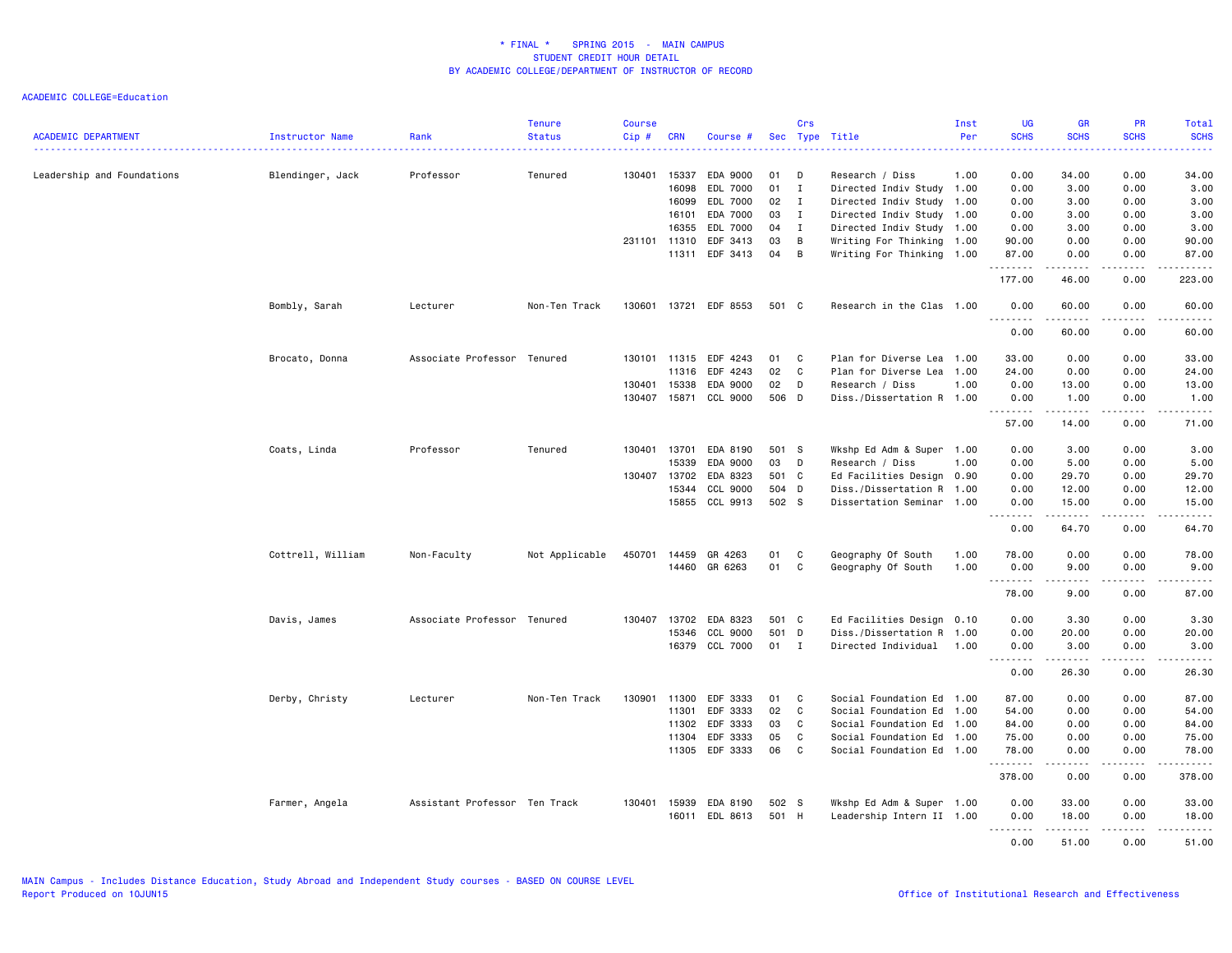| <b>ACADEMIC DEPARTMENT</b> | Instructor Name       | Rank                          | <b>Tenure</b><br><b>Status</b> | <b>Course</b><br>Cip# | <b>CRN</b> | Course #              |       | Crs | Sec Type Title            | Inst<br>Per | <b>UG</b><br><b>SCHS</b>                                                                                                                                                     | <b>GR</b><br><b>SCHS</b>                                                                                                                                     | <b>PR</b><br><b>SCHS</b> | Total<br><b>SCHS</b><br><b></b>                                                                                                                              |
|----------------------------|-----------------------|-------------------------------|--------------------------------|-----------------------|------------|-----------------------|-------|-----|---------------------------|-------------|------------------------------------------------------------------------------------------------------------------------------------------------------------------------------|--------------------------------------------------------------------------------------------------------------------------------------------------------------|--------------------------|--------------------------------------------------------------------------------------------------------------------------------------------------------------|
| Leadership and Foundations | Hanson, Bruce         | Lecturer                      | Non-Ten Track                  | 130407                |            | 14520 CCL 8343        | 501 C |     | Community Dev Resour 1.00 |             | 0.00<br><u>.</u>                                                                                                                                                             | 33.00<br>.                                                                                                                                                   | 0.00<br>.                | 33.00<br>$- - - - -$                                                                                                                                         |
|                            |                       |                               |                                |                       |            |                       |       |     |                           |             | 0.00                                                                                                                                                                         | 33.00                                                                                                                                                        | 0.00                     | 33.00                                                                                                                                                        |
|                            | Harris, Robert        | Lecturer                      | Non-Ten Track                  | 130407                |            | 15343 CCL 8243        | 501 E |     | Intern Comm College       | 1.00        | 0.00<br>$\sim$ $\sim$ $\sim$<br>.                                                                                                                                            | 9.00                                                                                                                                                         | 0.00                     | 9.00<br>$\frac{1}{2} \left( \frac{1}{2} \right) \left( \frac{1}{2} \right) \left( \frac{1}{2} \right) \left( \frac{1}{2} \right) \left( \frac{1}{2} \right)$ |
|                            |                       |                               |                                |                       |            |                       |       |     |                           |             | 0.00                                                                                                                                                                         | 9.00                                                                                                                                                         | 0.00                     | 9.00                                                                                                                                                         |
|                            | Johnson, Susan        | Lecturer                      | Non-Ten Track                  | 130401                |            | 15980 EDA 8190        | 503 S |     | Wkshp Ed Adm & Super 1.00 |             | 0.00<br>$\sim$ $\sim$ $\sim$<br>.                                                                                                                                            | 21.00<br>$\frac{1}{2}$                                                                                                                                       | 0.00<br>$- - - -$        | 21.00<br>$\frac{1}{2}$                                                                                                                                       |
|                            |                       |                               |                                |                       |            |                       |       |     |                           |             | 0.00                                                                                                                                                                         | 21.00                                                                                                                                                        | 0.00                     | 21.00                                                                                                                                                        |
|                            | King, Stephanie       | Assistant Professor Ten Track |                                | 130407                | 13660      | CCL 8143              | 501 C |     | Program Planning and 1.00 |             | 0.00                                                                                                                                                                         | 39.00                                                                                                                                                        | 0.00                     | 39.00                                                                                                                                                        |
|                            |                       |                               |                                |                       | 14523      | CCL 9913              | 501 S |     | Dissertation Seminar 1.00 |             | 0.00                                                                                                                                                                         | 15.00                                                                                                                                                        | 0.00                     | 15.00                                                                                                                                                        |
|                            |                       |                               |                                |                       | 15347      | CCL 9000              | 502 D |     | Diss./Dissertation R 1.00 |             | 0.00<br>.                                                                                                                                                                    | 93.00<br>--------                                                                                                                                            | 0.00<br>-----            | 93.00<br>.                                                                                                                                                   |
|                            |                       |                               |                                |                       |            |                       |       |     |                           |             | 0.00                                                                                                                                                                         | 147.00                                                                                                                                                       | 0.00                     | 147.00                                                                                                                                                       |
|                            | McReynolds, Ritalaine | Instructor                    | Non-Ten Track                  | 131315                | 12378      | LSK 2013              | 01    | C   | Speed Reading             | 1.00        | 87.00                                                                                                                                                                        | 0.00                                                                                                                                                         | 0.00                     | 87.00                                                                                                                                                        |
|                            |                       |                               |                                |                       |            | 12379 LSK 2013        | 02    | C   | Speed Reading             | 1.00        | 84.00<br>.                                                                                                                                                                   | 0.00<br>$\frac{1}{2} \left( \frac{1}{2} \right) \left( \frac{1}{2} \right) \left( \frac{1}{2} \right) \left( \frac{1}{2} \right) \left( \frac{1}{2} \right)$ | 0.00<br>د د د د          | 84.00<br>.                                                                                                                                                   |
|                            |                       |                               |                                |                       |            |                       |       |     |                           |             | 171.00                                                                                                                                                                       | 0.00                                                                                                                                                         | 0.00                     | 171.00                                                                                                                                                       |
|                            | Miller, Marylyn       | Lecturer                      | Non-Ten Track                  | 131202                |            | 11314 EDF 3423        | 03    | C   | Exploring Diversity 1.00  |             | 27.00                                                                                                                                                                        | 0.00                                                                                                                                                         | 0.00                     | 27.00                                                                                                                                                        |
|                            |                       |                               |                                | 231101                | 11308      | EDF 3413              | 01    | B   | Writing For Thinking 1.00 |             | 87.00                                                                                                                                                                        | 0.00                                                                                                                                                         | 0.00                     | 87.00                                                                                                                                                        |
|                            |                       |                               |                                |                       | 11309      | EDF 3413              | 02    | B   | Writing For Thinking 1.00 |             | 90.00                                                                                                                                                                        | 0.00                                                                                                                                                         | 0.00                     | 90.00                                                                                                                                                        |
|                            |                       |                               |                                |                       |            | 11312 EDF 3413        | 05    | C   | Writing For Thinking 1.00 |             | 90.00<br>.                                                                                                                                                                   | 0.00<br>$\frac{1}{2} \left( \frac{1}{2} \right) \left( \frac{1}{2} \right) \left( \frac{1}{2} \right) \left( \frac{1}{2} \right) \left( \frac{1}{2} \right)$ | 0.00<br>الأعامات         | 90.00<br>.                                                                                                                                                   |
|                            |                       |                               |                                |                       |            |                       |       |     |                           |             | 294.00                                                                                                                                                                       | 0.00                                                                                                                                                         | 0.00                     | 294.00                                                                                                                                                       |
|                            | Miller, Robert        | Lecturer                      | Non-Ten Track                  | 130407                |            | 14521 CCL 8133        | 501 C |     | Lead Theory Pract in 1.00 |             | 0.00<br>.                                                                                                                                                                    | 42.00                                                                                                                                                        | 0.00                     | 42.00<br>د د د د د                                                                                                                                           |
|                            |                       |                               |                                |                       |            |                       |       |     |                           |             | 0.00                                                                                                                                                                         | 42.00                                                                                                                                                        | 0.00                     | 42.00                                                                                                                                                        |
|                            | Musser, Madhurima     | Grad Teach Assist             | Not Applicable                 |                       |            | 131202 11313 EDF 3423 | 01 C  |     | Exploring Diversity       | 1.00        | 81.00<br><u>.</u>                                                                                                                                                            | 0.00<br>.                                                                                                                                                    | 0.00<br>.                | 81.00<br>.                                                                                                                                                   |
|                            |                       |                               |                                |                       |            |                       |       |     |                           |             | 81.00                                                                                                                                                                        | 0.00                                                                                                                                                         | 0.00                     | 81.00                                                                                                                                                        |
|                            | Prince, Debra         | Associate Professor Tenured   |                                | 130401                | 15340      | EDA 9000              | 04    | D   | Research / Diss           | 1.00        | 0.00                                                                                                                                                                         | 3.00                                                                                                                                                         | 0.00                     | 3.00                                                                                                                                                         |
|                            |                       |                               |                                | 130601                | 11323      | EDF 8363              | 02    | C   | Func & Met Res In Ed 1.00 |             | 0.00                                                                                                                                                                         | 30.00                                                                                                                                                        | 0.00                     | 30.00                                                                                                                                                        |
|                            |                       |                               |                                |                       |            | 13720 EDF 8363        | 501 C |     | Func & Met Res In Ed 1.00 |             | 0.00                                                                                                                                                                         | 39.00                                                                                                                                                        | 0.00                     | 39.00                                                                                                                                                        |
|                            |                       |                               |                                |                       |            |                       |       |     |                           |             | $\frac{1}{2} \left( \frac{1}{2} \right) \left( \frac{1}{2} \right) \left( \frac{1}{2} \right) \left( \frac{1}{2} \right) \left( \frac{1}{2} \right)$<br>$\sim$ $\sim$ $\sim$ | .                                                                                                                                                            | .                        | .                                                                                                                                                            |
|                            |                       |                               |                                |                       |            |                       |       |     |                           |             | 0.00                                                                                                                                                                         | 72.00                                                                                                                                                        | 0.00                     | 72.00                                                                                                                                                        |
|                            | Stumpf, Arthur        | Associate Professor Tenured   |                                | 130407                | 13664      | CCL 8353              | 501 C |     | Appl Org Theory CC L 1.00 |             | 0.00                                                                                                                                                                         | 36.00                                                                                                                                                        | 0.00                     | 36.00                                                                                                                                                        |
|                            |                       |                               |                                |                       | 13665      | CCL 8383              | 501 C |     | Ethical Decision CC       | 1.00        | 0.00                                                                                                                                                                         | 24.00                                                                                                                                                        | 0.00                     | 24.00                                                                                                                                                        |
|                            |                       |                               |                                |                       |            | 15345 CCL 9000        | 503 D |     | Diss./Dissertation R 1.00 |             | 0.00<br>.                                                                                                                                                                    | 27.00<br>.                                                                                                                                                   | 0.00<br>د د د د          | 27.00<br>$-$ - - - - - $-$                                                                                                                                   |
|                            |                       |                               |                                |                       |            |                       |       |     |                           |             | 0.00                                                                                                                                                                         | 87.00                                                                                                                                                        | 0.00                     | 87.00                                                                                                                                                        |
|                            | Wallin, Patsy         | Assistant Professor Ten Track |                                |                       |            | 130401 16012 EDL 8623 | 501 C |     | Curric Leadership         | 1.00        | 0.00                                                                                                                                                                         | 15.00                                                                                                                                                        | 0.00                     | 15.00                                                                                                                                                        |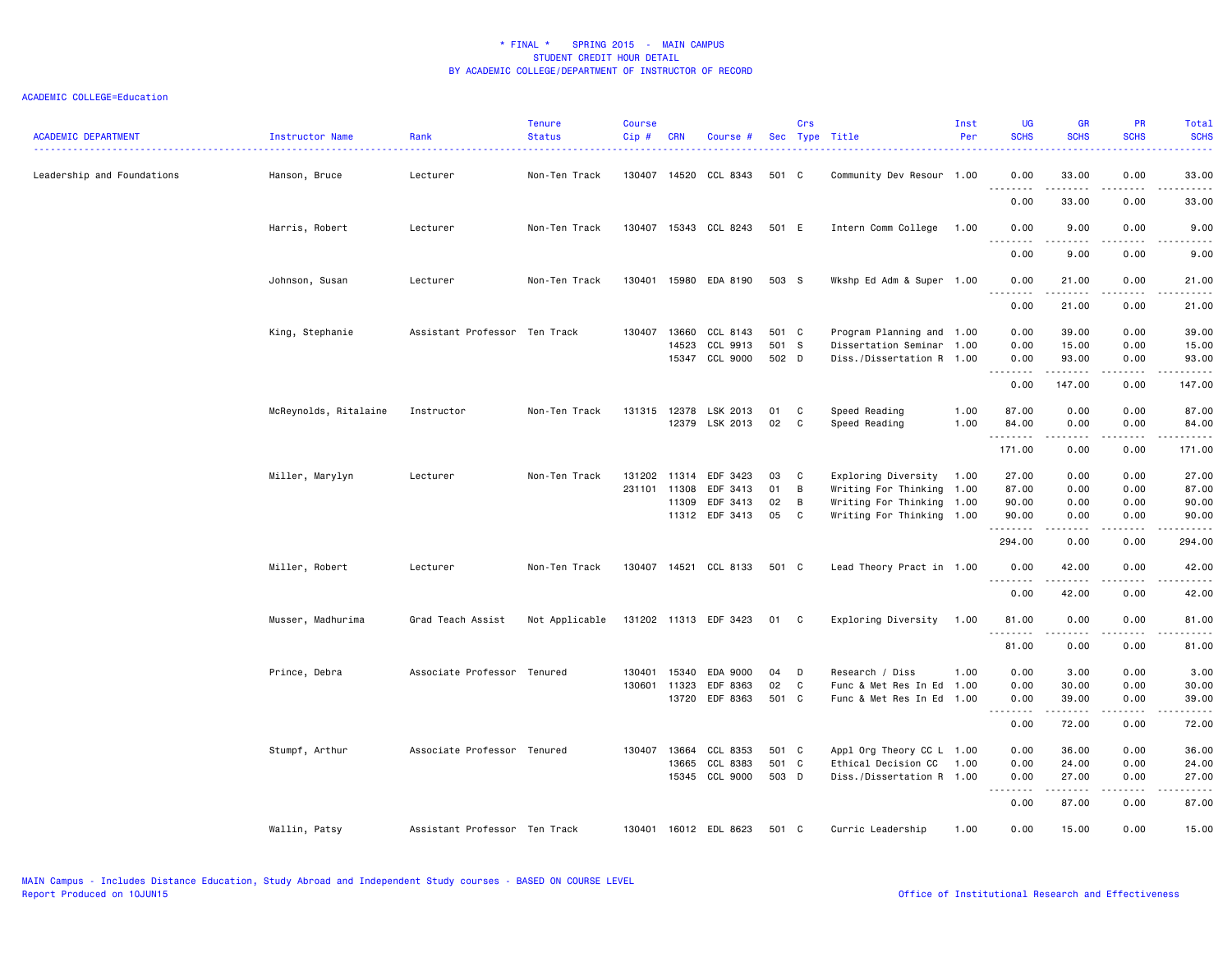| <b>ACADEMIC DEPARTMENT</b> | Instructor Name   | Rank      | <b>Tenure</b><br>Status | <b>Course</b><br>$Cip$ # | <b>CRN</b>     | Course #             |              | Crs | Sec Type Title                             | Inst<br>Per  | UG<br><b>SCHS</b>   | GR<br><b>SCHS</b>  | <b>PR</b><br><b>SCHS</b> | Total<br><b>SCHS</b>  |
|----------------------------|-------------------|-----------|-------------------------|--------------------------|----------------|----------------------|--------------|-----|--------------------------------------------|--------------|---------------------|--------------------|--------------------------|-----------------------|
|                            |                   |           |                         |                          |                |                      |              |     |                                            |              | ---------<br>0.00   | .<br>15.00         | .<br>0.00                | .<br>15.00            |
| Leadership and Foundations | Williams, Frankie | Lecturer  | Non-Ten Track           | 130407                   | 13659          | CCL 8113             | 501 C        |     | Comm Col Hist/Philos 1.00                  |              | 0.00<br>---------   | 24.00<br>--------- | 0.00<br>---------        | 24.00<br>------       |
|                            |                   |           |                         |                          |                |                      |              |     |                                            |              | 0.00                | 24.00              | 0.00                     | 24.00                 |
|                            | Xu, Jianzhong     | Professor | Tenured                 | 130401                   | 15341          | EDA 9000             | 05 D         |     | Research / Diss                            | 1.00         | 0.00                | 25.00              | 0.00                     | 25.00                 |
|                            |                   |           |                         | 130601<br>130603         | 11326<br>11325 | EDF 9473<br>EDF 9453 | 01 C<br>01 C |     | Qual Data Anlys Prs<br>Intro Qual Research | 1.00<br>1.00 | 0.00<br>0.00        | 18.00<br>30.00     | 0.00<br>0.00             | 18.00<br>30.00        |
|                            |                   |           |                         |                          |                |                      |              |     |                                            |              | --------<br>0.00    | 73.00              | ---------<br>0.00        | ------<br>73.00       |
|                            |                   |           |                         |                          |                |                      |              |     |                                            |              | ========            |                    |                          | ==========            |
| Leadership and Foundations |                   |           |                         |                          |                |                      |              |     |                                            |              | 1236.00<br>======== | 794.00<br>======== | 0.00<br>========         | 2030.00<br>========== |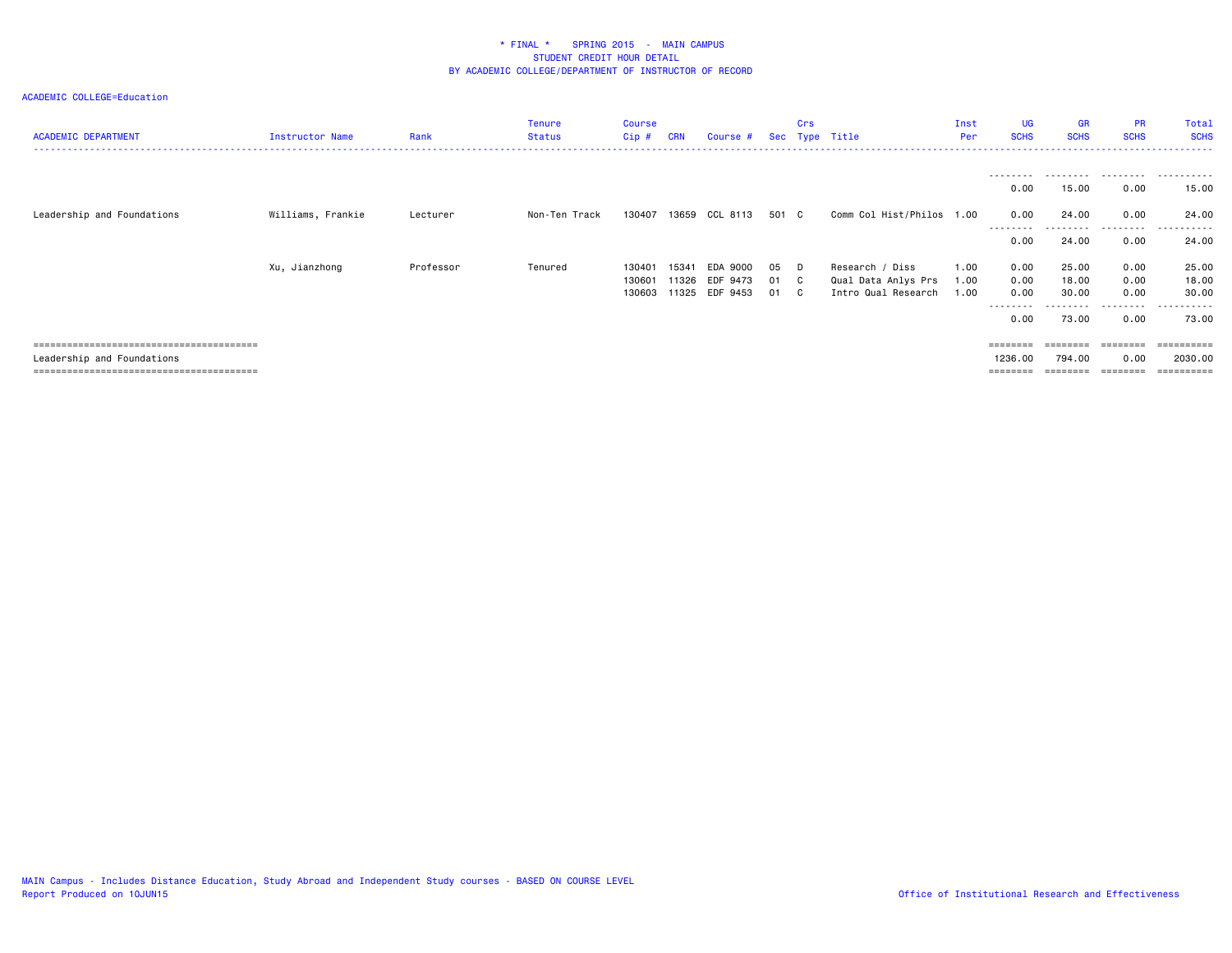| <b>ACADEMIC DEPARTMENT</b> | Instructor Name                   | Rank                          | <b>Tenure</b><br><b>Status</b> | <b>Course</b><br>Cip#  | <b>CRN</b>     | Course #             |          | Crs          | Sec Type Title                              | Inst<br>Per<br>. | <b>UG</b><br><b>SCHS</b><br>. | <b>GR</b><br><b>SCHS</b> | <b>PR</b><br><b>SCHS</b> | Total<br><b>SCHS</b><br>. |
|----------------------------|-----------------------------------|-------------------------------|--------------------------------|------------------------|----------------|----------------------|----------|--------------|---------------------------------------------|------------------|-------------------------------|--------------------------|--------------------------|---------------------------|
| Music                      | Aarhus, Craig                     | Associate Professor Ten Track |                                | 131312 12759<br>500903 | 12650          | MUE 3212<br>MU 2531  | 01<br>01 | -L.<br>E     | Brass Techniques<br>Concert Band            | 1.00<br>1.00     | 24.00<br>52.00                | 0.00<br>0.00             | 0.00<br>0.00             | 24,00<br>52.00            |
|                            |                                   |                               |                                |                        | 12651          | MU 2531              | 02       | E            | Concert Band                                | 1.00             | 62.00<br>.                    | 0.00<br>.                | 0.00<br>.                | 62.00<br>.                |
|                            |                                   |                               |                                |                        |                |                      |          |              |                                             |                  | 138.00                        | 0.00                     | 0.00                     | 138.00                    |
|                            | Baker, Jason                      | Associate Professor Tenured   |                                | 131312 12652           |                | MU 2551              | 01       | E            | Percussion Ensemble                         | 1.00             | 10.00                         | 0.00                     | 0.00                     | 10.00                     |
|                            |                                   |                               |                                |                        | 12760          | MUE 3242             | 01       | C            | Percussion Class                            | 1.00             | 18.00                         | 0.00                     | 0.00                     | 18.00                     |
|                            |                                   |                               |                                | 500901                 | 15982          | MU 2990              | 01       | $\mathsf{L}$ | Special Topic In MU                         | 1.00             | 12.00                         | 0.00                     | 0.00                     | 12.00                     |
|                            |                                   |                               |                                | 500903                 | 12706          | MUA 1610             | 01       | E            | Percussion - Non Maj                        | 1.00             | 7.00                          | 0.00                     | 0.00                     | 7.00                      |
|                            |                                   |                               |                                |                        | 12707          | MUA 1610             | 02       | E            | Percussion -Majors                          | 1.00             | 5.00                          | 0.00                     | 0.00                     | 5.00                      |
|                            |                                   |                               |                                |                        | 12739<br>12740 | MUA 2610<br>MUA 2610 | 01<br>02 | E<br>E       | Percussion - Non Maj<br>Percussion - Majors | 1.00<br>1.00     | 1.00<br>9.00                  | 0.00<br>0.00             | 0.00<br>0.00             | 1.00<br>9.00              |
|                            |                                   |                               |                                |                        | 12756          | MUA 3610             | 02       | E            | Percussion - Majors                         | 1.00             | 7.00                          | 0.00                     | 0.00                     | 7.00                      |
|                            |                                   |                               |                                |                        |                |                      |          |              |                                             |                  | -----                         | .                        | .                        | .                         |
|                            |                                   |                               |                                |                        |                |                      |          |              |                                             |                  | 69.00                         | 0.00                     | 0.00                     | 69.00                     |
|                            | Banks, Jessica                    | Lecturer                      | Non-Ten Track                  | 500903                 | 12686          | MUA 1110             | 01       | E            | Flute-Non Majors                            | 1.00             | 2.00                          | 0.00                     | 0.00                     | 2.00                      |
|                            |                                   |                               |                                |                        | 12687          | MUA 1110             | 02       | E            | Flute-Majors                                | 1.00             | 3.00                          | 0.00                     | 0.00                     | 3.00                      |
|                            |                                   |                               |                                |                        | 12720          | MUA 2110             | 01       | E            | Flute-Majors                                | 1.00             | 2.00                          | 0.00                     | 0.00                     | 2.00                      |
|                            |                                   |                               |                                |                        | 12746          | MUA 3110             | 02       | E            | Flute-Majors                                | 1.00             | 1.00                          | 0.00                     | 0.00                     | 1.00                      |
|                            |                                   |                               |                                | 500904                 | 12629          | MU 1003              | 01       | C            | Fund of Music Theory                        | 1.00             | 51.00                         | 0.00                     | 0.00                     | 51.00                     |
|                            |                                   |                               |                                | 500915                 | 12642          | MU 2011              | 01       | E            | Woodwind Ensembles                          | 1.00             | 5.00<br>$\frac{1}{2}$         | 0.00<br>$- - - -$        | 0.00<br>.                | 5.00<br>$- - - - -$       |
|                            |                                   |                               |                                |                        |                |                      |          |              |                                             |                  | 64.00                         | 0.00                     | 0.00                     | 64.00                     |
|                            | Brown, Michael R.                 | Professor                     | Tenured                        | 131312                 | 14441          | MU 1123              | 501 C    |              | American Music App.                         | 1.00             | 60.00                         | 0.00                     | 0.00                     | 60.00                     |
|                            |                                   |                               |                                | 500901                 | 12633          | MU 1113              | 06       | C            | His & Apprec Of Musi 1.00                   |                  | 978.00                        | 0.00                     | 0.00                     | 978.00                    |
|                            |                                   |                               |                                | 500903                 | 12667          | MU 2951              | 01       | Q            | Philharmonia                                | 1.00             | 14.00                         | 0.00                     | 0.00                     | 14.00                     |
|                            |                                   |                               |                                |                        |                |                      |          |              |                                             |                  | .<br>1052.00                  | -----<br>0.00            | .<br>0.00                | ------<br>1052.00         |
|                            | Damm, Robert                      | Professor                     | Tenured                        | 050201                 | 10005          | AAS 1103             | 01       | C            | African American Mus 1.00                   |                  | 42.00                         | 0.00                     | 0.00                     | 42.00                     |
|                            |                                   |                               |                                | 131312                 | 12762          | MUE 4873             | 01       | <b>S</b>     | Prof Sem Mus Ed                             | 1.00             | 21.00                         | 0.00                     | 0.00                     | 21.00                     |
|                            |                                   |                               |                                |                        | 13861          | MUE 4886             | 501 F    |              | Stu Teach Music Ed                          | 1.00             | 12.00                         | 0.00                     | 0.00                     | 12.00                     |
|                            |                                   |                               |                                |                        | 13862          | MUE 4896             | 501 F    |              | Stu Teach Music Ed                          | 1.00             | 6.00                          | 0.00                     | 0.00                     | 6.00                      |
|                            |                                   |                               |                                | 500901                 | 12631          | MU 1103              | 01       | $\mathbf{C}$ | African-Amer Music                          | 1.00             | 39.00                         | 0.00                     | 0.00                     | 39.00                     |
|                            |                                   |                               |                                |                        |                |                      |          |              |                                             |                  | <u>.</u><br>120.00            | .<br>0.00                | .<br>0.00                | .<br>120.00               |
|                            | Edwards-Henry, Jacqueli Professor |                               | Tenured                        | 500903                 | 12677          | MUA 1010             | 04       | E            | Piano - Majors                              | 1.00             | 5.00                          | 0.00                     | 0.00                     | 5.00                      |
|                            |                                   |                               |                                |                        | 12713          | MUA 2010             | 04       | E            | Piano - Majors                              | 1.00             | 2.00                          | 0.00                     | 0.00                     | 2.00                      |
|                            |                                   |                               |                                |                        | 12743          | MUA 3010             | 04       | E            | Piano - Majors                              | 1.00             | 4.00                          | 0.00                     | 0.00                     | 4.00                      |
|                            |                                   |                               |                                | 500907                 | 12669          | MU 3121              | 02       | L.           | Piano Class                                 | 1.00             | 11.00                         | 0.00                     | 0.00                     | 11.00                     |
|                            |                                   |                               |                                |                        |                | 12670 MU 3122        | 01       | $\mathsf{L}$ | Funct Skills Piano I 1.00                   |                  | 6.00                          | 0.00                     | 0.00                     | 6.00                      |
|                            |                                   |                               |                                |                        |                |                      |          |              |                                             |                  | .<br>28.00                    | .<br>0.00                | .<br>0.00                | .<br>28.00                |
|                            | Falcone, Sheri                    | Instructor                    | Non-Ten Track                  | 131312                 | 12761          | MUE 3262             | 01       | B            | Instrumental Class                          | 1.00             | 8.00                          | 0.00                     | 0.00                     | 8.00                      |
|                            |                                   |                               |                                | 500903                 | 12630          | MU 1010              | 01       | E            | Recital Hour                                | 1.00             | 0.00                          | 0.00                     | 0.00                     | 0.00                      |
|                            |                                   |                               |                                |                        | 12688          | MUA 1150             | 01       | E            | Clarinet-Non Majors                         | 1.00             | 1.00                          | 0.00                     | 0.00                     | 1.00                      |
|                            |                                   |                               |                                |                        | 12689          | MUA 1150             | 02       | E            | Clarinet-Majors                             | 1.00             | 1.00                          | 0.00                     | 0.00                     | 1.00                      |
|                            |                                   |                               |                                |                        | 12690          | MUA 1210             | 01       | Ε            | Saxophone- Non Major 1.00                   |                  | 2.00                          | 0.00                     | 0.00                     | 2.00                      |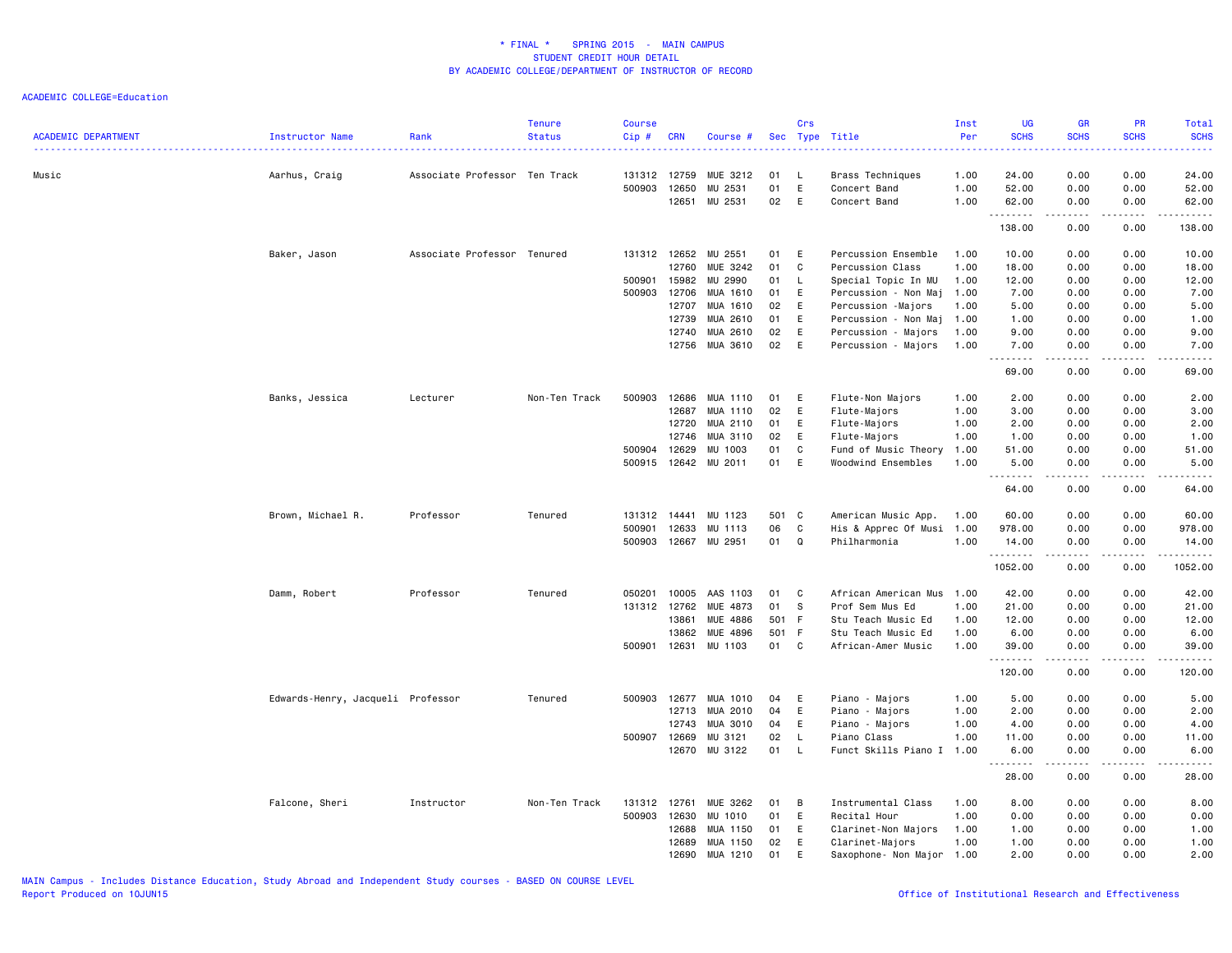| <b>ACADEMIC DEPARTMENT</b> | Instructor Name     | Rank                        | <b>Tenure</b><br><b>Status</b> | <b>Course</b><br>Cip# | <b>CRN</b> | Course #              |    | Crs          | Sec Type Title            | Inst<br>Per | <b>UG</b><br><b>SCHS</b>          | <b>GR</b><br><b>SCHS</b> | PR<br><b>SCHS</b> | Total<br><b>SCHS</b>                                                                                                                                         |
|----------------------------|---------------------|-----------------------------|--------------------------------|-----------------------|------------|-----------------------|----|--------------|---------------------------|-------------|-----------------------------------|--------------------------|-------------------|--------------------------------------------------------------------------------------------------------------------------------------------------------------|
| Music                      | Falcone, Sheri      | Instructor                  | Non-Ten Track                  | 500903                | 12723      | MUA 2150              | 02 | E            | Clarinet - Majors         | 1.00        | 4.00                              | 0.00                     | 0.00              | 4.00                                                                                                                                                         |
|                            |                     |                             |                                |                       | 12724      | MUA 2210              | 01 | $\mathsf E$  | Saxophone- Non Major 1.00 |             | 1.00                              | 0.00                     | 0.00              | 1.00                                                                                                                                                         |
|                            |                     |                             |                                |                       | 12725      | MUA 2210              | 02 | E            | Saxophone - Majors        | 1.00        | 2.00                              | 0.00                     | 0.00              | 2.00                                                                                                                                                         |
|                            |                     |                             |                                |                       | 12728      | MUA 2310              | 01 | E            | Bassoon - Non Major       | 1.00        | 2.00                              | 0.00                     | 0.00              | 2.00                                                                                                                                                         |
|                            |                     |                             |                                |                       | 12747      | MUA 3150              | 02 | $\mathsf E$  | Clarinet -Majors          | 1.00        | 2.00                              | 0.00                     | 0.00              | 2.00                                                                                                                                                         |
|                            |                     |                             |                                |                       | 12748      | MUA 3210              | 02 | E            | Saxophone - Majors        | 1.00        | 6.00                              | 0.00                     | 0.00              | 6.00                                                                                                                                                         |
|                            |                     |                             |                                |                       | 12749      | MUA 3250              | 02 | E            | Oboe - Majors             | 1.00        | 2.00                              | 0.00                     | 0.00              | 2.00                                                                                                                                                         |
|                            |                     |                             |                                | 500915 12643          |            | MU 2011               | 02 | E            | Woodwind Ensembles        | 1.00        | 5.00                              | 0.00                     | 0.00              | 5.00                                                                                                                                                         |
|                            |                     |                             |                                |                       | 12645      | MU 2011               | 04 | E            | Woodwind Ensembles        | 1.00        | 4.00                              | 0.00<br>المستمال         | 0.00<br>.         | 4.00<br>.                                                                                                                                                    |
|                            |                     |                             |                                |                       |            |                       |    |              |                           |             | 40.00                             | 0.00                     | 0.00              | 40.00                                                                                                                                                        |
|                            | Fontaine, Jeanette  | Lecturer                    | Non-Ten Track                  | 500903                | 12685      | MUA 1050              | 05 | E            | Voice - Majors            | 0.50        | 3.50                              | 0.00                     | 0.00              | 3.50                                                                                                                                                         |
|                            |                     |                             |                                |                       |            | 12716 MUA 2050        | 02 | E            | Voice - Non-majors        | 0.50        | 1.50                              | 0.00                     | 0.00              | 1.50                                                                                                                                                         |
|                            |                     |                             |                                |                       | 12718      | MUA 2050              | 05 | E            | Voice - Majors            | 0.50        | 5.00                              | 0.00                     | 0.00              | 5.00                                                                                                                                                         |
|                            |                     |                             |                                |                       | 12745      | MUA 3050              | 05 | E            | Voice - Majors            | 0.50        | 5.00                              | 0.00                     | 0.00              | 5.00                                                                                                                                                         |
|                            |                     |                             |                                | 500908                | 12637      | MU 1141               | 01 | S            | Seminar for Voice Ma 1.00 |             | 16.00<br>.                        | 0.00<br>.                | 0.00<br>.         | 16.00<br>$    -$                                                                                                                                             |
|                            |                     |                             |                                |                       |            |                       |    |              |                           |             | 31.00                             | 0.00                     | 0.00              | 31.00                                                                                                                                                        |
|                            | Hause, Barry        | Lecturer                    | Non-Ten Track                  | 500903                |            | 12710 MUA 1710        | 01 | Q            | Guitar - Non Majors       | 1.00        | 27.00<br>.                        | 0.00                     | 0.00              | 27.00                                                                                                                                                        |
|                            |                     |                             |                                |                       |            |                       |    |              |                           |             | 27.00                             | 0.00                     | 0.00              | 27.00                                                                                                                                                        |
|                            | Human, Richard      | Associate Professor Tenured |                                | 131312                | 12662      | MU 2851               | 04 | E            | Brass Ensemble            | 1.00        | 6.00                              | 0.00                     | 0.00              | 6.00                                                                                                                                                         |
|                            |                     |                             |                                | 500901                | 12632      | MU 1113               | 04 | $\mathtt{C}$ | His & Apprec Of Musi      | 1.00        | 204.00                            | 0.00                     | 0.00              | 204.00                                                                                                                                                       |
|                            |                     |                             |                                | 500903                | 12701      | MUA 1450              | 02 | E            | Trombone - Majors         | 1.00        | 2.00                              | 0.00                     | 0.00              | 2.00                                                                                                                                                         |
|                            |                     |                             |                                |                       | 12702      | MUA 1510              | 01 | E            | Euphonium - Non Majo      | 1.00        | 1.00                              | 0.00                     | 0.00              | 1.00                                                                                                                                                         |
|                            |                     |                             |                                |                       | 12703      | MUA 1510              | 02 | E            | Euphonium - Majors        | 1.00        | 2.00                              | 0.00                     | 0.00              | 2.00                                                                                                                                                         |
|                            |                     |                             |                                |                       | 12734      | MUA 2450              | 02 | E            | Trombone - Majors         | 1.00        | 4.00                              | 0.00                     | 0.00              | 4.00                                                                                                                                                         |
|                            |                     |                             |                                |                       | 12753      | MUA 3450              | 02 | E            | Trombone - Majors         | 1.00        | 4.00                              | 0.00                     | 0.00              | 4.00                                                                                                                                                         |
|                            |                     |                             |                                |                       | 12755      | MUA 3550              | 02 | E            | Tuba - Majors             | 1.00        | 4.00<br>.                         | 0.00<br>.                | 0.00<br>.         | 4.00<br>.                                                                                                                                                    |
|                            |                     |                             |                                |                       |            |                       |    |              |                           |             | 227.00                            | 0.00                     | 0.00              | 227.00                                                                                                                                                       |
|                            | Infanger, Peter     | Non-Faculty                 | Not Applicable                 | 500903                |            | 12681 MUA 1050        | 01 | E            | Voice - Non-majors        | 0.50        | 8.50<br>.                         | 0.00<br>-----            | 0.00              | 8.50<br>$\frac{1}{2} \left( \frac{1}{2} \right) \left( \frac{1}{2} \right) \left( \frac{1}{2} \right) \left( \frac{1}{2} \right) \left( \frac{1}{2} \right)$ |
|                            |                     |                             |                                |                       |            |                       |    |              |                           |             | 8.50                              | 0.00                     | 0.00              | 8.50                                                                                                                                                         |
|                            | Jackson, Terrell    | Non-Faculty                 | Not Applicable                 |                       |            | 500903 12676 MUA 1010 | 03 | E            | Piano-Non Majors          | 1.00        | 8.00                              | 0.00                     | 0.00              | 8.00                                                                                                                                                         |
|                            |                     |                             |                                |                       |            |                       |    |              |                           |             | .<br>$\sim$ $\sim$ $\sim$<br>8.00 | .<br>0.00                | .<br>0.00         | $\frac{1}{2}$<br>8.00                                                                                                                                        |
|                            | Jordan, Christopher | Non-Faculty                 | Not Applicable                 | 500903                |            | 12682 MUA 1050        | 02 | E            | Voice - Non-majors        | 0.50        | 4.50                              | 0.00                     | 0.00              | 4.50                                                                                                                                                         |
|                            |                     |                             |                                |                       |            |                       |    |              |                           |             | المتمامين<br>4.50                 | 0.00                     | 0.00              | 4.50                                                                                                                                                         |
|                            | King, Martin        | Non-Faculty                 | Not Applicable                 | 131312 12663          |            | MU 2851               | 05 | E            | Brass Ensemble            | 1.00        | 8.00                              | 0.00                     | 0.00              | 8.00                                                                                                                                                         |
|                            |                     |                             |                                | 500903                | 12698      | MUA 1410              | 01 | E            | Horn-Non Majors           | 1.00        | 3.00                              | 0.00                     | 0.00              | 3.00                                                                                                                                                         |
|                            |                     |                             |                                |                       | 12732      | MUA 2410              | 02 | E            | Horn - Majors             | 1.00        | 2.00                              | 0.00                     | 0.00              | 2.00                                                                                                                                                         |
|                            |                     |                             |                                |                       |            |                       |    |              |                           |             | $- - - - -$                       |                          |                   |                                                                                                                                                              |
|                            |                     |                             |                                |                       |            |                       |    |              |                           |             | 13.00                             | 0.00                     | 0.00              | 13.00                                                                                                                                                        |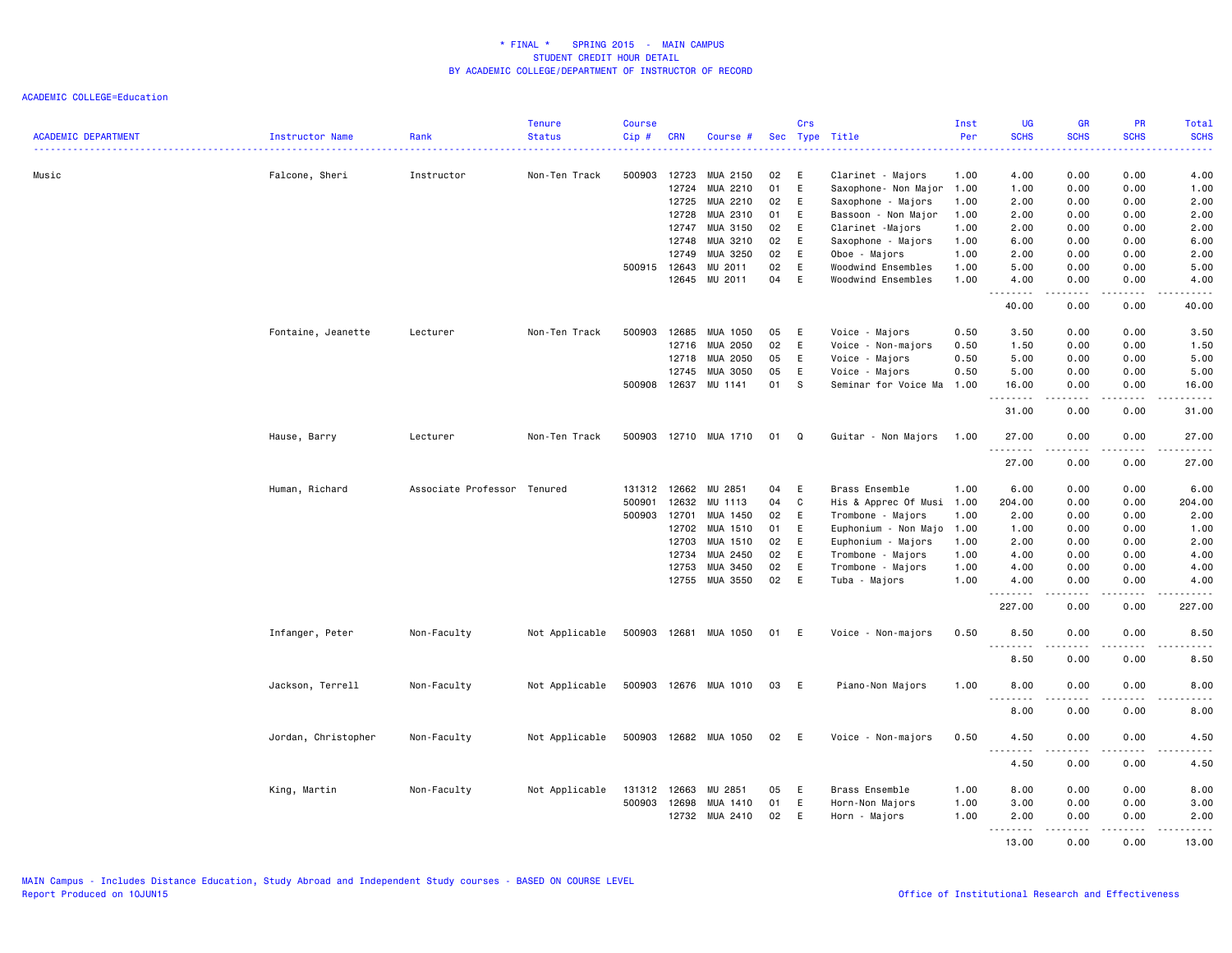| <b>ACADEMIC DEPARTMENT</b> | Instructor Name   | Rank                          | <b>Tenure</b><br><b>Status</b> | <b>Course</b><br>Cip#  | <b>CRN</b>                       | Course #                                          |                      | Crs                         | Sec Type Title                                                               | Inst<br>Per                  | <b>UG</b><br><b>SCHS</b>         | <b>GR</b><br><b>SCHS</b>      | <b>PR</b><br><b>SCHS</b>     | Total<br><b>SCHS</b>             |
|----------------------------|-------------------|-------------------------------|--------------------------------|------------------------|----------------------------------|---------------------------------------------------|----------------------|-----------------------------|------------------------------------------------------------------------------|------------------------------|----------------------------------|-------------------------------|------------------------------|----------------------------------|
| Music                      | Kirkland, Anthony | Assistant Professor Ten Track |                                | 131312 12659<br>500903 | 12661<br>12696<br>12697          | MU 2851<br>MU 2851<br>MUA 1350<br>MUA 1350        | 01<br>03<br>01<br>02 | Ε<br>$\mathsf E$<br>E<br>Ε  | Brass Ensemble<br>Brass Ensemble<br>Trumpet - Non Majors<br>Trumpet - Majors | 1.00<br>1.00<br>1.00<br>1.00 | 4.00<br>1.00<br>1.00<br>2.00     | 0.00<br>0.00<br>0.00<br>0.00  | 0.00<br>0.00<br>0.00<br>0.00 | 4.00<br>1.00<br>1.00<br>2.00     |
|                            |                   |                               |                                |                        | 12731<br>12751                   | MUA 2350<br>MUA 3350                              | 02<br>02             | E<br>E                      | Trumpet - Majors<br>Trumpet - Majors                                         | 1.00<br>1.00                 | 8.00<br>7.00<br><b></b><br>23.00 | 0.00<br>0.00<br>.<br>0.00     | 0.00<br>0.00<br>.<br>0.00    | 8.00<br>7.00<br>.<br>23.00       |
|                            | Kopetz, Catherine | Lecturer                      | Non-Ten Track                  | 131312<br>500903       | 12656<br>14025                   | MU 2611<br>MUA 1010                               | 02<br>08             | E<br>E                      | Concert Choir<br>Applied Piano - Non                                         | 0.50<br>1.00                 | 35.00<br>6.00                    | 0.00<br>0.00                  | 0.00<br>0.00                 | 35.00<br>6.00                    |
|                            |                   |                               |                                |                        |                                  |                                                   |                      |                             |                                                                              |                              | .<br>41.00                       | .<br>0.00                     | .<br>0.00                    | .<br>41.00                       |
|                            | Lance, Elva       | Instructor                    | Non-Ten Track                  | 131312<br>500915 12654 | 12763<br>12764                   | <b>MUE 4886</b><br>MUE 4896<br>MU 2571            | 01<br>01<br>01       | -F<br>$\mathsf F$<br>E      | Stu Teach Music Ed<br>Stu Teach Music Ed<br>Wind Ensemble                    | 0.50<br>0.50<br>1.00         | 15.00<br>18.00<br>66.00          | 0.00<br>0.00<br>0.00          | 0.00<br>0.00<br>0.00         | 15.00<br>18.00<br>66.00          |
|                            |                   |                               |                                |                        |                                  |                                                   |                      |                             |                                                                              |                              | <b></b><br>99.00                 | <u>.</u><br>0.00              | .<br>0.00                    | .<br>99.00                       |
|                            | Landis, Ryan      | Lecturer                      | Non-Ten Track                  | 500903                 | 12683<br>12719<br>14023<br>14024 | MUA 1050<br>MUA 2050<br>MUA 1050<br>MUA 3050      | 03<br>06<br>06<br>06 | E<br>E<br>E<br>E            | Voice - Non-majors<br>Voice - Majors<br>Voice- Majors<br>Voice - Majors      | 0.50<br>0.50<br>0.50<br>0.50 | 11.00<br>2.00<br>8.50<br>1.00    | 0.00<br>0.00<br>0.00<br>0.00  | 0.00<br>0.00<br>0.00<br>0.00 | 11.00<br>2.00<br>8.50<br>1.00    |
|                            |                   |                               |                                |                        |                                  |                                                   |                      |                             |                                                                              |                              | .<br>22.50                       | .<br>0.00                     | 0.00                         | د د د د د<br>22.50               |
|                            | Melby, Cynthia    | Lecturer                      | Non-Ten Track                  | 500907                 | 12646<br>12647                   | MU 2121<br>MU 2121                                | 01<br>02             | L.<br><b>L</b>              | Music Majors Piano I 1.00<br>Music Majors Piano I 1.00                       |                              | 11.00<br>6.00<br>.               | 0.00<br>0.00<br>د د د د       | 0.00<br>0.00<br>.            | 11.00<br>6.00<br>.               |
|                            | Murphy, Karen     | Instructor                    | Non-Ten Track                  | 500907                 |                                  | 12668 MU 3121                                     | 01                   | <b>L</b>                    | Piano Class                                                                  | 1.00                         | 17.00<br>6.00<br>.               | 0.00<br>0.00<br>$\frac{1}{2}$ | 0.00<br>0.00<br>.            | 17.00<br>6.00<br>$- - - -$       |
|                            | Packwood, Gary    | Assistant Professor Ten Track |                                | 131312 12655           |                                  | MU 2611                                           | 01                   | E                           | Concert Choir                                                                | 1.00                         | 6.00<br>45.00                    | 0.00<br>0.00                  | 0.00<br>0.00                 | 6.00<br>45.00                    |
|                            |                   |                               |                                | 500903                 | 12656<br>12763<br>12764<br>12657 | MU 2611<br><b>MUE 4886</b><br>MUE 4896<br>MU 2731 | 02<br>01<br>01<br>01 | E<br>$\mathsf F$<br>F.<br>E | Concert Choir<br>Stu Teach Music Ed<br>Stu Teach Music Ed<br>Chamber Singers | 0.50<br>0.50<br>0.50<br>1.00 | 35.00<br>15.00<br>18.00<br>64.00 | 0.00<br>0.00<br>0.00<br>0.00  | 0.00<br>0.00<br>0.00<br>0.00 | 35.00<br>15.00<br>18.00<br>64.00 |
|                            |                   |                               |                                | 500906                 |                                  | 12672 MU 3442                                     | 01                   | C                           | Advanced Conducting                                                          | 0.50                         | 16.00<br>.<br>193.00             | 0.00<br>.<br>0.00             | 0.00<br>.<br>0.00            | 16.00<br>.<br>193.00             |
|                            | Patilla, Carol    | Lecturer                      | Non-Ten Track                  | 500901<br>500903       | 13860<br>12674                   | MU 1113<br>MUA 1010                               | 501 C<br>01          | E                           | His & Apprec Of Musi 1.00<br>Piano-Non Majors                                | 1.00                         | 42.00<br>23.00<br>.              | 0.00<br>0.00<br>$\frac{1}{2}$ | 0.00<br>0.00                 | 42.00<br>23.00<br>.              |
|                            |                   |                               |                                |                        |                                  |                                                   |                      |                             |                                                                              |                              | 65.00                            | 0.00                          | 0.00                         | 65.00                            |
|                            | Patilla, Michael  | Associate Professor Tenured   |                                | 500903                 | 12649<br>12711<br>12741          | MU 2411<br>MUA 1710<br>MUA 2710                   | 01<br>02<br>01       | Q<br>Q<br>Q                 | Guitar Ensemble<br>Guitar- Majors<br>Guitar - Major                          | 1.00<br>1.00<br>1.00         | 6.00<br>4.00<br>5.00             | 0.00<br>0.00<br>0.00          | 0.00<br>0.00<br>0.00         | 6.00<br>4.00<br>5.00             |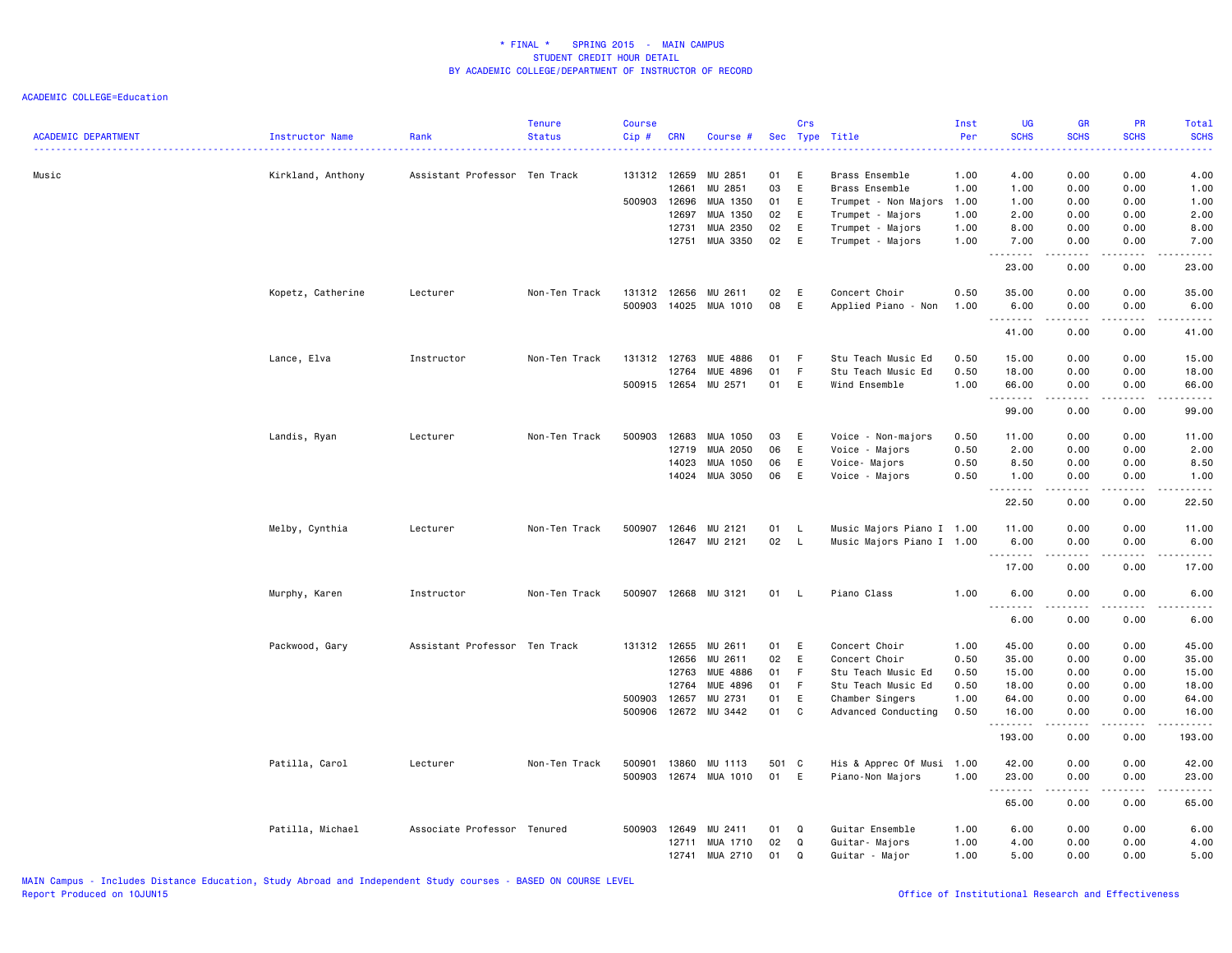| <b>ACADEMIC DEPARTMENT</b> | Instructor Name    | Rank                          | <b>Tenure</b><br><b>Status</b> | <b>Course</b><br>Cip# | <b>CRN</b>     | Course #                   |          | Crs    | Sec Type Title                       | Inst<br>Per  | <b>UG</b><br><b>SCHS</b>                                                                                                                                                             | <b>GR</b><br><b>SCHS</b>                                                                                                                                     | PR<br><b>SCHS</b> | <b>Total</b><br><b>SCHS</b><br>.                                                                                                                                                         |
|----------------------------|--------------------|-------------------------------|--------------------------------|-----------------------|----------------|----------------------------|----------|--------|--------------------------------------|--------------|--------------------------------------------------------------------------------------------------------------------------------------------------------------------------------------|--------------------------------------------------------------------------------------------------------------------------------------------------------------|-------------------|------------------------------------------------------------------------------------------------------------------------------------------------------------------------------------------|
| Music                      | Patilla, Michael   | Associate Professor Tenured   |                                | 500903                |                | 12757 MUA 3710             | 02       | Q      | Guitar- Majors                       | 1.00         | 2.00<br>$\sim$ $\sim$ $\sim$<br>$\frac{1}{2} \left( \frac{1}{2} \right) \left( \frac{1}{2} \right) \left( \frac{1}{2} \right) \left( \frac{1}{2} \right) \left( \frac{1}{2} \right)$ | 0.00                                                                                                                                                         | 0.00              | 2.00<br>.                                                                                                                                                                                |
|                            |                    |                               |                                |                       |                |                            |          |        |                                      |              | 17.00                                                                                                                                                                                | 0.00                                                                                                                                                         | 0.00              | 17.00                                                                                                                                                                                    |
|                            | Phillips, Shandy   | Lecturer                      | Non-Ten Track                  | 500903                | 12708<br>12709 | MUA 1650<br>MUA 1650       | 01<br>02 | E<br>E | Strings Majors<br>Strings Non Majors | 1.00<br>1.00 | 6.00<br>7.00                                                                                                                                                                         | 0.00<br>0.00                                                                                                                                                 | 0.00<br>0.00      | 6.00<br>7.00                                                                                                                                                                             |
|                            |                    |                               |                                |                       |                |                            |          |        |                                      |              | $\sim$ $\sim$<br>.<br>13.00                                                                                                                                                          | 0.00                                                                                                                                                         | 0.00              | .<br>13.00                                                                                                                                                                               |
|                            | Ross, Ryan         | Assistant Professor Ten Track |                                | 500901                | 12636          | MU 1113                    | H01 C    |        | Honors His & Apprec                  | 1.00         | 78.00                                                                                                                                                                                | 0.00                                                                                                                                                         | 0.00              | 78.00                                                                                                                                                                                    |
|                            |                    |                               |                                | 500902                | 12638          | MU 1162                    | 01       | C.     | Music History I                      | 1.00         | 52.00                                                                                                                                                                                | 0.00                                                                                                                                                         | 0.00              | 52.00                                                                                                                                                                                    |
|                            |                    |                               |                                |                       | 12648          | MU 2323                    | 01       | C      | Music History III                    | 1.00         | 42.00<br>.                                                                                                                                                                           | 0.00<br>$\frac{1}{2} \left( \frac{1}{2} \right) \left( \frac{1}{2} \right) \left( \frac{1}{2} \right) \left( \frac{1}{2} \right) \left( \frac{1}{2} \right)$ | 0.00<br>.         | 42.00<br><b>.</b> .                                                                                                                                                                      |
|                            |                    |                               |                                |                       |                |                            |          |        |                                      |              | 172.00                                                                                                                                                                               | 0.00                                                                                                                                                         | 0.00              | 172.00                                                                                                                                                                                   |
|                            | Sebba, Rosangela   | Professor                     | Tenured                        | 500901                | 12641          | MU 1521                    | 01       | L.     | Ear Training II                      | 1.00         | 21.00                                                                                                                                                                                | 0.00                                                                                                                                                         | 0.00              | 21.00                                                                                                                                                                                    |
|                            |                    |                               |                                | 500902                | 12640          | MU 1413                    | 01       | C      | Music Theory II                      | 1.00         | 69.00                                                                                                                                                                                | 0.00                                                                                                                                                         | 0.00              | 69.00                                                                                                                                                                                    |
|                            |                    |                               |                                | 500903                | 12678          | MUA 1010                   | 05       | E      | Piano - Majors                       | 1.00         | 5.00                                                                                                                                                                                 | 0.00                                                                                                                                                         | 0.00              | 5.00                                                                                                                                                                                     |
|                            |                    |                               |                                |                       | 12714          | MUA 2010                   | 05       | E      | Piano - Majors                       | 1.00         | 2.00<br>$\sim$ $\sim$ $\sim$<br>.                                                                                                                                                    | 0.00                                                                                                                                                         | 0.00<br>$- - -$   | 2.00<br>$\frac{1}{2} \left( \frac{1}{2} \right) \left( \frac{1}{2} \right) \left( \frac{1}{2} \right) \left( \frac{1}{2} \right) \left( \frac{1}{2} \right)$                             |
|                            |                    |                               |                                |                       |                |                            |          |        |                                      |              | 97.00                                                                                                                                                                                | 0.00                                                                                                                                                         | 0.00              | 97.00                                                                                                                                                                                    |
|                            | Sobaskie, James    | Associate Professor Tenured   |                                | 500901                | 12666          | MU 2921                    | 01       | L.     | Ear Training IV                      | 1.00         | 14.00                                                                                                                                                                                | 0.00                                                                                                                                                         | 0.00              | 14.00                                                                                                                                                                                    |
|                            |                    |                               |                                | 500902                | 12658          | MU 2813                    | 01       | C.     | Music Theory IV                      | 1.00         | 39.00                                                                                                                                                                                | 0.00                                                                                                                                                         | 0.00              | 39.00                                                                                                                                                                                    |
|                            |                    |                               |                                | 500904                | 12673          | MU 4313                    | 01       | C      | Form And Analysis                    | 1.00         | 48.00                                                                                                                                                                                | 0.00                                                                                                                                                         | 0.00              | 48.00                                                                                                                                                                                    |
|                            |                    |                               |                                |                       | 12758          | MUA 3810                   | 01       | Q      | Music Composition                    | 1.00         | 1.00                                                                                                                                                                                 | 0.00                                                                                                                                                         | 0.00<br>.         | 1.00                                                                                                                                                                                     |
|                            |                    |                               |                                |                       |                |                            |          |        |                                      |              | .<br>102.00                                                                                                                                                                          | -----<br>0.00                                                                                                                                                | 0.00              | .<br>102.00                                                                                                                                                                              |
|                            | Taylor, Clifton    | Associate Professor Tenured   |                                | 131312 12653          |                | MU 2561                    | 01       | E      | Symphonic Band                       | 1.00         | 60.00                                                                                                                                                                                | 0.00                                                                                                                                                         | 0.00              | 60.00                                                                                                                                                                                    |
|                            |                    |                               |                                |                       | 12664          | MU 2911                    | 01       | E      | Jazz Ensemble                        | 1.00         | 20.00                                                                                                                                                                                | 0.00                                                                                                                                                         | 0.00              | 20.00                                                                                                                                                                                    |
|                            |                    |                               |                                | 500906                |                | 12672 MU 3442              | 01       | C      | Advanced Conducting                  | 0.50         | 16.00<br>.                                                                                                                                                                           | 0.00<br>-----                                                                                                                                                | 0.00<br>.         | 16.00<br>$\frac{1}{2} \left( \frac{1}{2} \right) \left( \frac{1}{2} \right) \left( \frac{1}{2} \right) \left( \frac{1}{2} \right) \left( \frac{1}{2} \right) \left( \frac{1}{2} \right)$ |
|                            |                    |                               |                                |                       |                |                            |          |        |                                      |              | 96.00                                                                                                                                                                                | 0.00                                                                                                                                                         | 0.00              | 96.00                                                                                                                                                                                    |
|                            | Wallace, Katherine | Non-Faculty                   | Not Applicable                 | 500903                |                | 12680 MUA 1010             | 07       | E      | Applied Piano-Non Ma 1.00            |              | 4.00<br>$\sim$                                                                                                                                                                       | 0.00                                                                                                                                                         | 0.00              | 4.00<br>.                                                                                                                                                                                |
|                            |                    |                               |                                |                       |                |                            |          |        |                                      |              | 4.00                                                                                                                                                                                 | 0.00                                                                                                                                                         | 0.00              | 4.00                                                                                                                                                                                     |
|                            | Warfield, Tara     | Assistant Professor Ten Track |                                | 500903                | 12681          | MUA 1050                   | 01       | E      | Voice - Non-majors                   | 0.50         | 8.50                                                                                                                                                                                 | 0.00                                                                                                                                                         | 0.00              | 8.50                                                                                                                                                                                     |
|                            |                    |                               |                                |                       | 12682          | MUA 1050                   | 02       | E      | Voice - Non-majors                   | 0.50         | 4.50                                                                                                                                                                                 | 0.00                                                                                                                                                         | 0.00              | 4.50                                                                                                                                                                                     |
|                            |                    |                               |                                |                       | 12683          | MUA 1050                   | 03       | E      | Voice - Non-majors                   | 0.50         | 11.00                                                                                                                                                                                | 0.00                                                                                                                                                         | 0.00              | 11.00                                                                                                                                                                                    |
|                            |                    |                               |                                |                       | 12684          | MUA 1050                   | 04       | E      | Voice - Majors                       | 1.00         | 10.00                                                                                                                                                                                | 0.00                                                                                                                                                         | 0.00              | 10.00                                                                                                                                                                                    |
|                            |                    |                               |                                |                       | 12685          | MUA 1050                   | 05       | E      | Voice - Majors                       | 0.50         | 3.50                                                                                                                                                                                 | 0.00                                                                                                                                                         | 0.00              | 3.50                                                                                                                                                                                     |
|                            |                    |                               |                                |                       | 12715          | MUA 2050                   | 01       | Ε      | Voice - Non-majors                   | 1.00         | 1.00                                                                                                                                                                                 | 0.00                                                                                                                                                         | 0.00              | 1.00                                                                                                                                                                                     |
|                            |                    |                               |                                |                       | 12716          | MUA 2050                   | 02       | E      | Voice - Non-majors                   | 0.50         | 1.50                                                                                                                                                                                 | 0.00                                                                                                                                                         | 0.00              | 1.50                                                                                                                                                                                     |
|                            |                    |                               |                                |                       | 12717          | MUA 2050                   | 04       | E      | Voice - Majors                       | 1.00         | 7.00                                                                                                                                                                                 | 0.00                                                                                                                                                         | 0.00              | 7.00                                                                                                                                                                                     |
|                            |                    |                               |                                |                       | 12718          | MUA 2050                   | 05       | E      | Voice - Majors                       | 0.50         | 5.00                                                                                                                                                                                 | 0.00                                                                                                                                                         | 0.00              | 5.00                                                                                                                                                                                     |
|                            |                    |                               |                                |                       | 12719          | MUA 2050                   | 06       | E      | Voice - Majors                       | 0.50         | 2.00                                                                                                                                                                                 | 0.00                                                                                                                                                         | 0.00              | 2.00                                                                                                                                                                                     |
|                            |                    |                               |                                |                       | 12744          | MUA 3050                   | 04       | E      | Voice - Majors                       | 1.00         | 8.00                                                                                                                                                                                 | 0.00                                                                                                                                                         | 0.00              | 8.00                                                                                                                                                                                     |
|                            |                    |                               |                                |                       | 12745          | MUA 3050                   | 05       | E      | Voice - Majors                       | 0.50         | 5.00                                                                                                                                                                                 | 0.00                                                                                                                                                         | 0.00              | 5.00                                                                                                                                                                                     |
|                            |                    |                               |                                |                       | 14023          | MUA 1050<br>14024 MUA 3050 | 06<br>06 | E<br>E | Voice- Majors<br>Voice - Majors      | 0.50<br>0.50 | 8.50<br>1.00                                                                                                                                                                         | 0.00<br>0.00                                                                                                                                                 | 0.00<br>0.00      | 8.50<br>1.00                                                                                                                                                                             |
|                            |                    |                               |                                |                       |                |                            |          |        |                                      |              |                                                                                                                                                                                      |                                                                                                                                                              |                   |                                                                                                                                                                                          |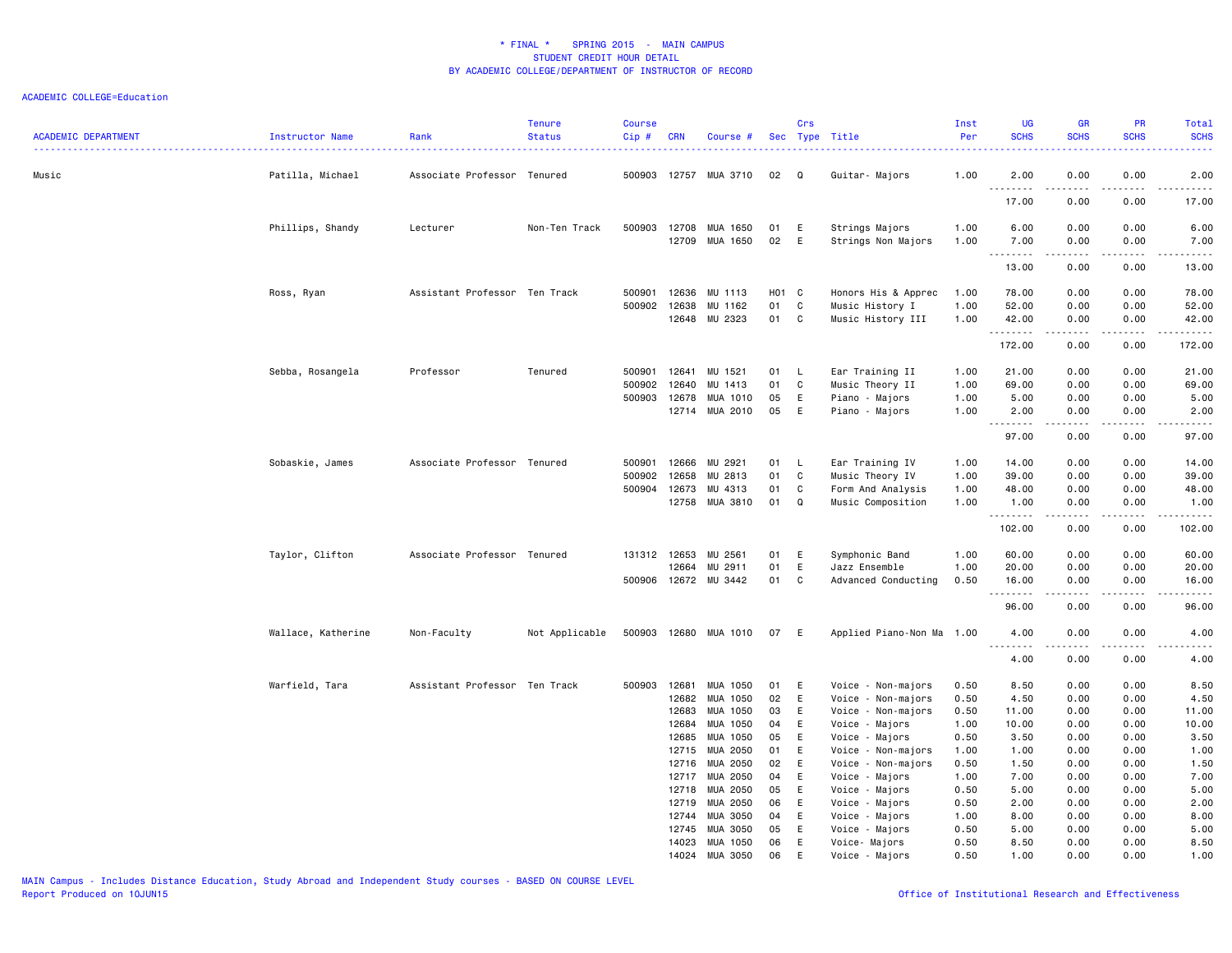| <b>ACADEMIC DEPARTMENT</b> | Instructor Name | Rank | Tenure<br>Status | <b>Course</b><br>Cip # | <b>CRN</b> | Course # Sec Type Title | Crs | Inst<br>Per | UG<br><b>SCHS</b> | GR<br><b>SCHS</b> | <b>PR</b><br><b>SCHS</b> | Total<br><b>SCHS</b> |
|----------------------------|-----------------|------|------------------|------------------------|------------|-------------------------|-----|-------------|-------------------|-------------------|--------------------------|----------------------|
|                            |                 |      |                  |                        |            |                         |     |             |                   |                   |                          |                      |
|                            |                 |      |                  |                        |            |                         |     |             | .                 | .                 | .                        | .                    |
|                            |                 |      |                  |                        |            |                         |     |             | 76.50             | 0.00              | 0.00                     | 76.50                |
|                            |                 |      |                  |                        |            |                         |     |             |                   |                   |                          |                      |
|                            |                 |      |                  |                        |            |                         |     |             | ========          | ========          | ========                 | ==========           |
| Music                      |                 |      |                  |                        |            |                         |     |             | 2874.00           | 0.00              | 0.00                     | 2874.00              |
|                            |                 |      |                  |                        |            |                         |     |             | ========          | ========          | --------                 | -----------          |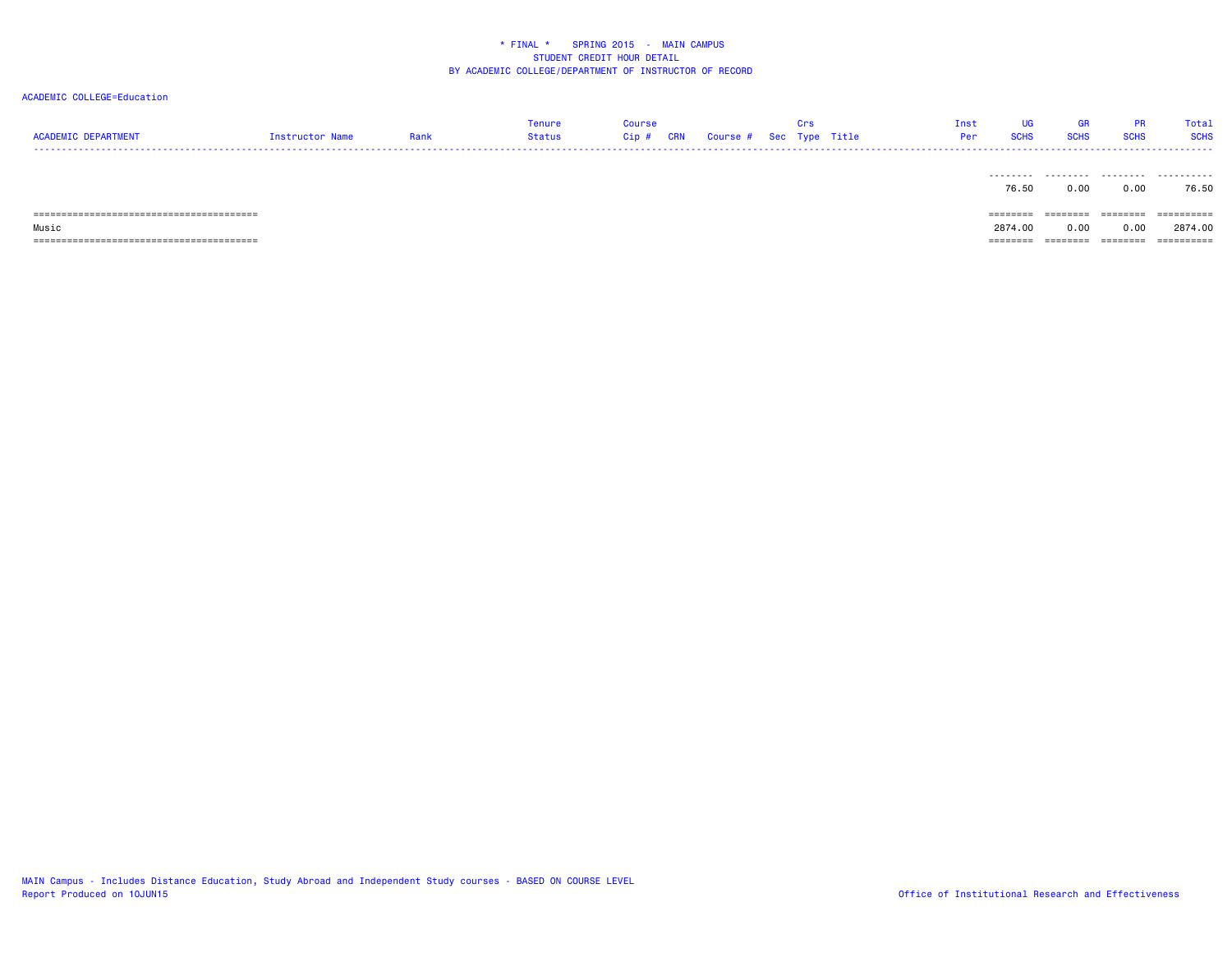| Aerospace Engineering<br>Bhatia, Manav<br>Assistant Professor Ten Track<br>140201<br>15528<br>ASE 4990<br>01<br>C<br>Special Topic In ASE 1.00<br>33.00<br>0.00<br>0.00<br>33.00<br>01<br>C<br>15529<br>ASE 6990<br>Special Topic In ASE 1.00<br>0.00<br>21.00<br>0.00<br>21.00<br>15530<br>ASE 6990<br>501 C<br>12.00<br>0.00<br>Special Topic In ASE 1.00<br>0.00<br>12.00<br>.<br>.<br><b>.</b> .<br>.<br>0.00<br>33.00<br>33.00<br>66.00<br>Cheng, Yang<br>Assistant Professor Ten Track<br>140201<br>14309<br>ASE 4813<br>01<br>$\mathbf{C}$<br>Adv Orbital Mechanic<br>36.00<br>0.00<br>0.00<br>36.00<br>1.00<br>14310<br>ASE 6813<br>01<br>C<br>Adv Orbital Mechanic<br>6.00<br>0.00<br>6.00<br>1.00<br>0.00<br>ASE 9000<br>01<br>D<br>Research/Diss<br>8.00<br>0.00<br>8.00<br>15547<br>1.00<br>0.00<br>ASE 8990<br>15564<br>01<br>C<br>Special Topic In ASE 1.00<br>6.00<br>0.00<br>6.00<br>0.00<br>.<br>.<br>36.00<br>20.00<br>0.00<br>56.00<br>15956<br>ASE 8323<br>01<br>15.00<br>0.00<br>15.00<br>Cinnella, Pasquale<br>Professor<br>Tenured<br>140201<br>$\mathbf{C}$<br>Adv Comp Aerodyn II<br>1.00<br>0.00<br>11384 EM 3313<br>02<br>141101<br>C<br>Fluid Mechanics<br>1.00<br>93.00<br>0.00<br>0.00<br>93.00<br>.<br>.<br>93.00<br>15.00<br>0.00<br>108.00<br>140201<br>ASE 4721<br>0.00<br>0.00<br>8.00<br>Coley, Lorenzo<br>Instructor<br>Non-Ten Track<br>10331<br>01 L<br>Aero Engr Lab II<br>1.00<br>8.00<br>10332<br>ASE 4721<br>02<br>Aero Engr Lab II<br>1.00<br>0.00<br>0.00<br>8.00<br>L.<br>8.00<br>ASE 4721<br>03<br>8.00<br>0.00<br>0.00<br>10333<br>L<br>Aero Engr Lab II<br>1.00<br>8.00<br>10334 ASE 4721<br>04<br>L.<br>Aero Engr Lab II<br>1.00<br>7.00<br>0.00<br>0.00<br>7.00<br>.<br>$\sim$ $\sim$ $\sim$ $\sim$<br>.<br>0.00<br>31.00<br>0.00<br>31.00<br>0.00<br>Hannigan, Thomas<br>Instructor<br>Non-Ten Track<br>141101<br>11383<br>EM 3313<br>01<br>C<br>Fluid Mechanics<br>1.00<br>135.00<br>0.00<br>135.00<br>03<br>11385<br>EM 3313<br>C<br>Fluid Mechanics<br>1.00<br>138.00<br>0.00<br>0.00<br>138.00<br>11386 EM 3313<br>04<br>C<br>Fluid Mechanics<br>1.00<br>144.00<br>0.00<br>0.00<br>144.00<br>.<br>.<br>$\frac{1}{2} \left( \frac{1}{2} \right) \left( \frac{1}{2} \right) \left( \frac{1}{2} \right) \left( \frac{1}{2} \right) \left( \frac{1}{2} \right)$<br>.<br>417.00<br>0.00<br>0.00<br>417.00<br>Janus, Jonathan<br>Associate Professor Tenured<br>140201<br>10326<br>ASE 4413<br>01<br>C<br>Aircraft Propulsion<br>1.00<br>72.00<br>0.00<br>0.00<br>72.00<br>10336<br>ASE 8423<br>01<br>C<br>Comput Fluid Dyn II<br>1.00<br>0.00<br>18.00<br>0.00<br>18.00<br>14439 ASE 8423<br>501 C<br>Comput Fluid Dyn II<br>3.00<br>0.00<br>3.00<br>1.00<br>0.00<br><u>.</u><br>.<br><u>.</u><br>72.00<br>21.00<br>0.00<br>93.00<br>Jha, Ratneshwar<br>Associate Professor Tenured<br>140201<br>15541<br>ASE 8000<br>02<br>D<br>Research / Thesis<br>1.00<br>0.00<br>10.00<br>0.00<br>10.00<br>15549 ASE 9000<br>03<br>D<br>Research/Diss<br>1.00<br>0.00<br>20.00<br>0.00<br>20.00<br><u>.</u><br>.<br>.<br>.<br>0.00<br>30.00<br>0.00<br>30.00<br>Khalili, Ashkan<br>Grad Teach Assist<br>Not Applicable<br>141101<br>11369<br>EM 2413<br>02<br>C<br>Engineering Mech I<br>135.00<br>0.00<br>0.00<br>135.00<br>1.00<br>03<br>11370 EM 2413<br>C<br>Engineering Mech I<br>1.00<br>120.00<br>0.00<br>0.00<br>120.00<br>.<br>255.00<br>0.00<br>0.00<br>255.00<br>Koenig, Keith<br>Professor<br>Tenured<br>140201<br>10319<br>ASE 1501<br>02<br>E<br>Design Competition<br>1.00<br>16.00<br>0.00<br>0.00<br>16.00<br>10320<br>ASE 2013<br>01<br>C<br>Astro, Propul, Struc<br>252.00<br>0.00<br>0.00<br>252.00<br>1.00<br>ASE 4443<br>60.00<br>10328<br>01<br>C<br>Spacecraft Propulsio<br>1.00<br>60.00<br>0.00<br>0.00<br>ASE 4543<br>01<br>Spacecraft Design II 0.50<br>12.00<br>0.00<br>0.00<br>10330<br>C<br>12.00<br>15542<br>ASE 8000<br>03<br>D<br>Research / Thesis<br>1.00<br>0.00<br>12.00<br>0.00<br>12.00<br>16192 ASE 7000<br>01<br>$\mathbf{I}$<br>Directed Indiv Study 1.00<br>0.00<br>3.00<br>0.00<br>3.00 | <b>ACADEMIC DEPARTMENT</b> | Instructor Name | Rank<br>. | <b>Tenure</b><br><b>Status</b> | Course<br>Cip# | <b>CRN</b> | Course # | Crs | Sec Type Title | Inst<br>Per | <b>UG</b><br><b>SCHS</b> | <b>GR</b><br><b>SCHS</b> | <b>PR</b><br><b>SCHS</b> | <b>Total</b><br><b>SCHS</b><br><b><i><u><u> - - - - -</u></u></i></b> |
|------------------------------------------------------------------------------------------------------------------------------------------------------------------------------------------------------------------------------------------------------------------------------------------------------------------------------------------------------------------------------------------------------------------------------------------------------------------------------------------------------------------------------------------------------------------------------------------------------------------------------------------------------------------------------------------------------------------------------------------------------------------------------------------------------------------------------------------------------------------------------------------------------------------------------------------------------------------------------------------------------------------------------------------------------------------------------------------------------------------------------------------------------------------------------------------------------------------------------------------------------------------------------------------------------------------------------------------------------------------------------------------------------------------------------------------------------------------------------------------------------------------------------------------------------------------------------------------------------------------------------------------------------------------------------------------------------------------------------------------------------------------------------------------------------------------------------------------------------------------------------------------------------------------------------------------------------------------------------------------------------------------------------------------------------------------------------------------------------------------------------------------------------------------------------------------------------------------------------------------------------------------------------------------------------------------------------------------------------------------------------------------------------------------------------------------------------------------------------------------------------------------------------------------------------------------------------------------------------------------------------------------------------------------------------------------------------------------------------------------------------------------------------------------------------------------------------------------------------------------------------------------------------------------------------------------------------------------------------------------------------------------------------------------------------------------------------------------------------------------------------------------------------------------------------------------------------------------------------------------------------------------------------------------------------------------------------------------------------------------------------------------------------------------------------------------------------------------------------------------------------------------------------------------------------------------------------------------------------------------------------------------------------------------------------------------------------------------------------------------------------------------------------------------------------------------------------------------------------------------------------------------------------------------------------------------------------------------------------------------------------------------------------------------------------------------------------|----------------------------|-----------------|-----------|--------------------------------|----------------|------------|----------|-----|----------------|-------------|--------------------------|--------------------------|--------------------------|-----------------------------------------------------------------------|
|                                                                                                                                                                                                                                                                                                                                                                                                                                                                                                                                                                                                                                                                                                                                                                                                                                                                                                                                                                                                                                                                                                                                                                                                                                                                                                                                                                                                                                                                                                                                                                                                                                                                                                                                                                                                                                                                                                                                                                                                                                                                                                                                                                                                                                                                                                                                                                                                                                                                                                                                                                                                                                                                                                                                                                                                                                                                                                                                                                                                                                                                                                                                                                                                                                                                                                                                                                                                                                                                                                                                                                                                                                                                                                                                                                                                                                                                                                                                                                                                                                                                              |                            |                 |           |                                |                |            |          |     |                |             |                          |                          |                          |                                                                       |
|                                                                                                                                                                                                                                                                                                                                                                                                                                                                                                                                                                                                                                                                                                                                                                                                                                                                                                                                                                                                                                                                                                                                                                                                                                                                                                                                                                                                                                                                                                                                                                                                                                                                                                                                                                                                                                                                                                                                                                                                                                                                                                                                                                                                                                                                                                                                                                                                                                                                                                                                                                                                                                                                                                                                                                                                                                                                                                                                                                                                                                                                                                                                                                                                                                                                                                                                                                                                                                                                                                                                                                                                                                                                                                                                                                                                                                                                                                                                                                                                                                                                              |                            |                 |           |                                |                |            |          |     |                |             |                          |                          |                          |                                                                       |
|                                                                                                                                                                                                                                                                                                                                                                                                                                                                                                                                                                                                                                                                                                                                                                                                                                                                                                                                                                                                                                                                                                                                                                                                                                                                                                                                                                                                                                                                                                                                                                                                                                                                                                                                                                                                                                                                                                                                                                                                                                                                                                                                                                                                                                                                                                                                                                                                                                                                                                                                                                                                                                                                                                                                                                                                                                                                                                                                                                                                                                                                                                                                                                                                                                                                                                                                                                                                                                                                                                                                                                                                                                                                                                                                                                                                                                                                                                                                                                                                                                                                              |                            |                 |           |                                |                |            |          |     |                |             |                          |                          |                          |                                                                       |
|                                                                                                                                                                                                                                                                                                                                                                                                                                                                                                                                                                                                                                                                                                                                                                                                                                                                                                                                                                                                                                                                                                                                                                                                                                                                                                                                                                                                                                                                                                                                                                                                                                                                                                                                                                                                                                                                                                                                                                                                                                                                                                                                                                                                                                                                                                                                                                                                                                                                                                                                                                                                                                                                                                                                                                                                                                                                                                                                                                                                                                                                                                                                                                                                                                                                                                                                                                                                                                                                                                                                                                                                                                                                                                                                                                                                                                                                                                                                                                                                                                                                              |                            |                 |           |                                |                |            |          |     |                |             |                          |                          |                          |                                                                       |
|                                                                                                                                                                                                                                                                                                                                                                                                                                                                                                                                                                                                                                                                                                                                                                                                                                                                                                                                                                                                                                                                                                                                                                                                                                                                                                                                                                                                                                                                                                                                                                                                                                                                                                                                                                                                                                                                                                                                                                                                                                                                                                                                                                                                                                                                                                                                                                                                                                                                                                                                                                                                                                                                                                                                                                                                                                                                                                                                                                                                                                                                                                                                                                                                                                                                                                                                                                                                                                                                                                                                                                                                                                                                                                                                                                                                                                                                                                                                                                                                                                                                              |                            |                 |           |                                |                |            |          |     |                |             |                          |                          |                          |                                                                       |
|                                                                                                                                                                                                                                                                                                                                                                                                                                                                                                                                                                                                                                                                                                                                                                                                                                                                                                                                                                                                                                                                                                                                                                                                                                                                                                                                                                                                                                                                                                                                                                                                                                                                                                                                                                                                                                                                                                                                                                                                                                                                                                                                                                                                                                                                                                                                                                                                                                                                                                                                                                                                                                                                                                                                                                                                                                                                                                                                                                                                                                                                                                                                                                                                                                                                                                                                                                                                                                                                                                                                                                                                                                                                                                                                                                                                                                                                                                                                                                                                                                                                              |                            |                 |           |                                |                |            |          |     |                |             |                          |                          |                          |                                                                       |
|                                                                                                                                                                                                                                                                                                                                                                                                                                                                                                                                                                                                                                                                                                                                                                                                                                                                                                                                                                                                                                                                                                                                                                                                                                                                                                                                                                                                                                                                                                                                                                                                                                                                                                                                                                                                                                                                                                                                                                                                                                                                                                                                                                                                                                                                                                                                                                                                                                                                                                                                                                                                                                                                                                                                                                                                                                                                                                                                                                                                                                                                                                                                                                                                                                                                                                                                                                                                                                                                                                                                                                                                                                                                                                                                                                                                                                                                                                                                                                                                                                                                              |                            |                 |           |                                |                |            |          |     |                |             |                          |                          |                          |                                                                       |
|                                                                                                                                                                                                                                                                                                                                                                                                                                                                                                                                                                                                                                                                                                                                                                                                                                                                                                                                                                                                                                                                                                                                                                                                                                                                                                                                                                                                                                                                                                                                                                                                                                                                                                                                                                                                                                                                                                                                                                                                                                                                                                                                                                                                                                                                                                                                                                                                                                                                                                                                                                                                                                                                                                                                                                                                                                                                                                                                                                                                                                                                                                                                                                                                                                                                                                                                                                                                                                                                                                                                                                                                                                                                                                                                                                                                                                                                                                                                                                                                                                                                              |                            |                 |           |                                |                |            |          |     |                |             |                          |                          |                          |                                                                       |
|                                                                                                                                                                                                                                                                                                                                                                                                                                                                                                                                                                                                                                                                                                                                                                                                                                                                                                                                                                                                                                                                                                                                                                                                                                                                                                                                                                                                                                                                                                                                                                                                                                                                                                                                                                                                                                                                                                                                                                                                                                                                                                                                                                                                                                                                                                                                                                                                                                                                                                                                                                                                                                                                                                                                                                                                                                                                                                                                                                                                                                                                                                                                                                                                                                                                                                                                                                                                                                                                                                                                                                                                                                                                                                                                                                                                                                                                                                                                                                                                                                                                              |                            |                 |           |                                |                |            |          |     |                |             |                          |                          |                          |                                                                       |
|                                                                                                                                                                                                                                                                                                                                                                                                                                                                                                                                                                                                                                                                                                                                                                                                                                                                                                                                                                                                                                                                                                                                                                                                                                                                                                                                                                                                                                                                                                                                                                                                                                                                                                                                                                                                                                                                                                                                                                                                                                                                                                                                                                                                                                                                                                                                                                                                                                                                                                                                                                                                                                                                                                                                                                                                                                                                                                                                                                                                                                                                                                                                                                                                                                                                                                                                                                                                                                                                                                                                                                                                                                                                                                                                                                                                                                                                                                                                                                                                                                                                              |                            |                 |           |                                |                |            |          |     |                |             |                          |                          |                          |                                                                       |
|                                                                                                                                                                                                                                                                                                                                                                                                                                                                                                                                                                                                                                                                                                                                                                                                                                                                                                                                                                                                                                                                                                                                                                                                                                                                                                                                                                                                                                                                                                                                                                                                                                                                                                                                                                                                                                                                                                                                                                                                                                                                                                                                                                                                                                                                                                                                                                                                                                                                                                                                                                                                                                                                                                                                                                                                                                                                                                                                                                                                                                                                                                                                                                                                                                                                                                                                                                                                                                                                                                                                                                                                                                                                                                                                                                                                                                                                                                                                                                                                                                                                              |                            |                 |           |                                |                |            |          |     |                |             |                          |                          |                          |                                                                       |
|                                                                                                                                                                                                                                                                                                                                                                                                                                                                                                                                                                                                                                                                                                                                                                                                                                                                                                                                                                                                                                                                                                                                                                                                                                                                                                                                                                                                                                                                                                                                                                                                                                                                                                                                                                                                                                                                                                                                                                                                                                                                                                                                                                                                                                                                                                                                                                                                                                                                                                                                                                                                                                                                                                                                                                                                                                                                                                                                                                                                                                                                                                                                                                                                                                                                                                                                                                                                                                                                                                                                                                                                                                                                                                                                                                                                                                                                                                                                                                                                                                                                              |                            |                 |           |                                |                |            |          |     |                |             |                          |                          |                          |                                                                       |
|                                                                                                                                                                                                                                                                                                                                                                                                                                                                                                                                                                                                                                                                                                                                                                                                                                                                                                                                                                                                                                                                                                                                                                                                                                                                                                                                                                                                                                                                                                                                                                                                                                                                                                                                                                                                                                                                                                                                                                                                                                                                                                                                                                                                                                                                                                                                                                                                                                                                                                                                                                                                                                                                                                                                                                                                                                                                                                                                                                                                                                                                                                                                                                                                                                                                                                                                                                                                                                                                                                                                                                                                                                                                                                                                                                                                                                                                                                                                                                                                                                                                              |                            |                 |           |                                |                |            |          |     |                |             |                          |                          |                          |                                                                       |
|                                                                                                                                                                                                                                                                                                                                                                                                                                                                                                                                                                                                                                                                                                                                                                                                                                                                                                                                                                                                                                                                                                                                                                                                                                                                                                                                                                                                                                                                                                                                                                                                                                                                                                                                                                                                                                                                                                                                                                                                                                                                                                                                                                                                                                                                                                                                                                                                                                                                                                                                                                                                                                                                                                                                                                                                                                                                                                                                                                                                                                                                                                                                                                                                                                                                                                                                                                                                                                                                                                                                                                                                                                                                                                                                                                                                                                                                                                                                                                                                                                                                              |                            |                 |           |                                |                |            |          |     |                |             |                          |                          |                          |                                                                       |
|                                                                                                                                                                                                                                                                                                                                                                                                                                                                                                                                                                                                                                                                                                                                                                                                                                                                                                                                                                                                                                                                                                                                                                                                                                                                                                                                                                                                                                                                                                                                                                                                                                                                                                                                                                                                                                                                                                                                                                                                                                                                                                                                                                                                                                                                                                                                                                                                                                                                                                                                                                                                                                                                                                                                                                                                                                                                                                                                                                                                                                                                                                                                                                                                                                                                                                                                                                                                                                                                                                                                                                                                                                                                                                                                                                                                                                                                                                                                                                                                                                                                              |                            |                 |           |                                |                |            |          |     |                |             |                          |                          |                          |                                                                       |
|                                                                                                                                                                                                                                                                                                                                                                                                                                                                                                                                                                                                                                                                                                                                                                                                                                                                                                                                                                                                                                                                                                                                                                                                                                                                                                                                                                                                                                                                                                                                                                                                                                                                                                                                                                                                                                                                                                                                                                                                                                                                                                                                                                                                                                                                                                                                                                                                                                                                                                                                                                                                                                                                                                                                                                                                                                                                                                                                                                                                                                                                                                                                                                                                                                                                                                                                                                                                                                                                                                                                                                                                                                                                                                                                                                                                                                                                                                                                                                                                                                                                              |                            |                 |           |                                |                |            |          |     |                |             |                          |                          |                          |                                                                       |
|                                                                                                                                                                                                                                                                                                                                                                                                                                                                                                                                                                                                                                                                                                                                                                                                                                                                                                                                                                                                                                                                                                                                                                                                                                                                                                                                                                                                                                                                                                                                                                                                                                                                                                                                                                                                                                                                                                                                                                                                                                                                                                                                                                                                                                                                                                                                                                                                                                                                                                                                                                                                                                                                                                                                                                                                                                                                                                                                                                                                                                                                                                                                                                                                                                                                                                                                                                                                                                                                                                                                                                                                                                                                                                                                                                                                                                                                                                                                                                                                                                                                              |                            |                 |           |                                |                |            |          |     |                |             |                          |                          |                          |                                                                       |
|                                                                                                                                                                                                                                                                                                                                                                                                                                                                                                                                                                                                                                                                                                                                                                                                                                                                                                                                                                                                                                                                                                                                                                                                                                                                                                                                                                                                                                                                                                                                                                                                                                                                                                                                                                                                                                                                                                                                                                                                                                                                                                                                                                                                                                                                                                                                                                                                                                                                                                                                                                                                                                                                                                                                                                                                                                                                                                                                                                                                                                                                                                                                                                                                                                                                                                                                                                                                                                                                                                                                                                                                                                                                                                                                                                                                                                                                                                                                                                                                                                                                              |                            |                 |           |                                |                |            |          |     |                |             |                          |                          |                          |                                                                       |
|                                                                                                                                                                                                                                                                                                                                                                                                                                                                                                                                                                                                                                                                                                                                                                                                                                                                                                                                                                                                                                                                                                                                                                                                                                                                                                                                                                                                                                                                                                                                                                                                                                                                                                                                                                                                                                                                                                                                                                                                                                                                                                                                                                                                                                                                                                                                                                                                                                                                                                                                                                                                                                                                                                                                                                                                                                                                                                                                                                                                                                                                                                                                                                                                                                                                                                                                                                                                                                                                                                                                                                                                                                                                                                                                                                                                                                                                                                                                                                                                                                                                              |                            |                 |           |                                |                |            |          |     |                |             |                          |                          |                          |                                                                       |
|                                                                                                                                                                                                                                                                                                                                                                                                                                                                                                                                                                                                                                                                                                                                                                                                                                                                                                                                                                                                                                                                                                                                                                                                                                                                                                                                                                                                                                                                                                                                                                                                                                                                                                                                                                                                                                                                                                                                                                                                                                                                                                                                                                                                                                                                                                                                                                                                                                                                                                                                                                                                                                                                                                                                                                                                                                                                                                                                                                                                                                                                                                                                                                                                                                                                                                                                                                                                                                                                                                                                                                                                                                                                                                                                                                                                                                                                                                                                                                                                                                                                              |                            |                 |           |                                |                |            |          |     |                |             |                          |                          |                          |                                                                       |
|                                                                                                                                                                                                                                                                                                                                                                                                                                                                                                                                                                                                                                                                                                                                                                                                                                                                                                                                                                                                                                                                                                                                                                                                                                                                                                                                                                                                                                                                                                                                                                                                                                                                                                                                                                                                                                                                                                                                                                                                                                                                                                                                                                                                                                                                                                                                                                                                                                                                                                                                                                                                                                                                                                                                                                                                                                                                                                                                                                                                                                                                                                                                                                                                                                                                                                                                                                                                                                                                                                                                                                                                                                                                                                                                                                                                                                                                                                                                                                                                                                                                              |                            |                 |           |                                |                |            |          |     |                |             |                          |                          |                          |                                                                       |
|                                                                                                                                                                                                                                                                                                                                                                                                                                                                                                                                                                                                                                                                                                                                                                                                                                                                                                                                                                                                                                                                                                                                                                                                                                                                                                                                                                                                                                                                                                                                                                                                                                                                                                                                                                                                                                                                                                                                                                                                                                                                                                                                                                                                                                                                                                                                                                                                                                                                                                                                                                                                                                                                                                                                                                                                                                                                                                                                                                                                                                                                                                                                                                                                                                                                                                                                                                                                                                                                                                                                                                                                                                                                                                                                                                                                                                                                                                                                                                                                                                                                              |                            |                 |           |                                |                |            |          |     |                |             |                          |                          |                          |                                                                       |
|                                                                                                                                                                                                                                                                                                                                                                                                                                                                                                                                                                                                                                                                                                                                                                                                                                                                                                                                                                                                                                                                                                                                                                                                                                                                                                                                                                                                                                                                                                                                                                                                                                                                                                                                                                                                                                                                                                                                                                                                                                                                                                                                                                                                                                                                                                                                                                                                                                                                                                                                                                                                                                                                                                                                                                                                                                                                                                                                                                                                                                                                                                                                                                                                                                                                                                                                                                                                                                                                                                                                                                                                                                                                                                                                                                                                                                                                                                                                                                                                                                                                              |                            |                 |           |                                |                |            |          |     |                |             |                          |                          |                          |                                                                       |
|                                                                                                                                                                                                                                                                                                                                                                                                                                                                                                                                                                                                                                                                                                                                                                                                                                                                                                                                                                                                                                                                                                                                                                                                                                                                                                                                                                                                                                                                                                                                                                                                                                                                                                                                                                                                                                                                                                                                                                                                                                                                                                                                                                                                                                                                                                                                                                                                                                                                                                                                                                                                                                                                                                                                                                                                                                                                                                                                                                                                                                                                                                                                                                                                                                                                                                                                                                                                                                                                                                                                                                                                                                                                                                                                                                                                                                                                                                                                                                                                                                                                              |                            |                 |           |                                |                |            |          |     |                |             |                          |                          |                          |                                                                       |
|                                                                                                                                                                                                                                                                                                                                                                                                                                                                                                                                                                                                                                                                                                                                                                                                                                                                                                                                                                                                                                                                                                                                                                                                                                                                                                                                                                                                                                                                                                                                                                                                                                                                                                                                                                                                                                                                                                                                                                                                                                                                                                                                                                                                                                                                                                                                                                                                                                                                                                                                                                                                                                                                                                                                                                                                                                                                                                                                                                                                                                                                                                                                                                                                                                                                                                                                                                                                                                                                                                                                                                                                                                                                                                                                                                                                                                                                                                                                                                                                                                                                              |                            |                 |           |                                |                |            |          |     |                |             |                          |                          |                          |                                                                       |
|                                                                                                                                                                                                                                                                                                                                                                                                                                                                                                                                                                                                                                                                                                                                                                                                                                                                                                                                                                                                                                                                                                                                                                                                                                                                                                                                                                                                                                                                                                                                                                                                                                                                                                                                                                                                                                                                                                                                                                                                                                                                                                                                                                                                                                                                                                                                                                                                                                                                                                                                                                                                                                                                                                                                                                                                                                                                                                                                                                                                                                                                                                                                                                                                                                                                                                                                                                                                                                                                                                                                                                                                                                                                                                                                                                                                                                                                                                                                                                                                                                                                              |                            |                 |           |                                |                |            |          |     |                |             |                          |                          |                          |                                                                       |
|                                                                                                                                                                                                                                                                                                                                                                                                                                                                                                                                                                                                                                                                                                                                                                                                                                                                                                                                                                                                                                                                                                                                                                                                                                                                                                                                                                                                                                                                                                                                                                                                                                                                                                                                                                                                                                                                                                                                                                                                                                                                                                                                                                                                                                                                                                                                                                                                                                                                                                                                                                                                                                                                                                                                                                                                                                                                                                                                                                                                                                                                                                                                                                                                                                                                                                                                                                                                                                                                                                                                                                                                                                                                                                                                                                                                                                                                                                                                                                                                                                                                              |                            |                 |           |                                |                |            |          |     |                |             |                          |                          |                          |                                                                       |
|                                                                                                                                                                                                                                                                                                                                                                                                                                                                                                                                                                                                                                                                                                                                                                                                                                                                                                                                                                                                                                                                                                                                                                                                                                                                                                                                                                                                                                                                                                                                                                                                                                                                                                                                                                                                                                                                                                                                                                                                                                                                                                                                                                                                                                                                                                                                                                                                                                                                                                                                                                                                                                                                                                                                                                                                                                                                                                                                                                                                                                                                                                                                                                                                                                                                                                                                                                                                                                                                                                                                                                                                                                                                                                                                                                                                                                                                                                                                                                                                                                                                              |                            |                 |           |                                |                |            |          |     |                |             |                          |                          |                          |                                                                       |
|                                                                                                                                                                                                                                                                                                                                                                                                                                                                                                                                                                                                                                                                                                                                                                                                                                                                                                                                                                                                                                                                                                                                                                                                                                                                                                                                                                                                                                                                                                                                                                                                                                                                                                                                                                                                                                                                                                                                                                                                                                                                                                                                                                                                                                                                                                                                                                                                                                                                                                                                                                                                                                                                                                                                                                                                                                                                                                                                                                                                                                                                                                                                                                                                                                                                                                                                                                                                                                                                                                                                                                                                                                                                                                                                                                                                                                                                                                                                                                                                                                                                              |                            |                 |           |                                |                |            |          |     |                |             |                          |                          |                          |                                                                       |
|                                                                                                                                                                                                                                                                                                                                                                                                                                                                                                                                                                                                                                                                                                                                                                                                                                                                                                                                                                                                                                                                                                                                                                                                                                                                                                                                                                                                                                                                                                                                                                                                                                                                                                                                                                                                                                                                                                                                                                                                                                                                                                                                                                                                                                                                                                                                                                                                                                                                                                                                                                                                                                                                                                                                                                                                                                                                                                                                                                                                                                                                                                                                                                                                                                                                                                                                                                                                                                                                                                                                                                                                                                                                                                                                                                                                                                                                                                                                                                                                                                                                              |                            |                 |           |                                |                |            |          |     |                |             |                          |                          |                          |                                                                       |
|                                                                                                                                                                                                                                                                                                                                                                                                                                                                                                                                                                                                                                                                                                                                                                                                                                                                                                                                                                                                                                                                                                                                                                                                                                                                                                                                                                                                                                                                                                                                                                                                                                                                                                                                                                                                                                                                                                                                                                                                                                                                                                                                                                                                                                                                                                                                                                                                                                                                                                                                                                                                                                                                                                                                                                                                                                                                                                                                                                                                                                                                                                                                                                                                                                                                                                                                                                                                                                                                                                                                                                                                                                                                                                                                                                                                                                                                                                                                                                                                                                                                              |                            |                 |           |                                |                |            |          |     |                |             |                          |                          |                          |                                                                       |
|                                                                                                                                                                                                                                                                                                                                                                                                                                                                                                                                                                                                                                                                                                                                                                                                                                                                                                                                                                                                                                                                                                                                                                                                                                                                                                                                                                                                                                                                                                                                                                                                                                                                                                                                                                                                                                                                                                                                                                                                                                                                                                                                                                                                                                                                                                                                                                                                                                                                                                                                                                                                                                                                                                                                                                                                                                                                                                                                                                                                                                                                                                                                                                                                                                                                                                                                                                                                                                                                                                                                                                                                                                                                                                                                                                                                                                                                                                                                                                                                                                                                              |                            |                 |           |                                |                |            |          |     |                |             |                          |                          |                          |                                                                       |
|                                                                                                                                                                                                                                                                                                                                                                                                                                                                                                                                                                                                                                                                                                                                                                                                                                                                                                                                                                                                                                                                                                                                                                                                                                                                                                                                                                                                                                                                                                                                                                                                                                                                                                                                                                                                                                                                                                                                                                                                                                                                                                                                                                                                                                                                                                                                                                                                                                                                                                                                                                                                                                                                                                                                                                                                                                                                                                                                                                                                                                                                                                                                                                                                                                                                                                                                                                                                                                                                                                                                                                                                                                                                                                                                                                                                                                                                                                                                                                                                                                                                              |                            |                 |           |                                |                |            |          |     |                |             |                          |                          |                          |                                                                       |
|                                                                                                                                                                                                                                                                                                                                                                                                                                                                                                                                                                                                                                                                                                                                                                                                                                                                                                                                                                                                                                                                                                                                                                                                                                                                                                                                                                                                                                                                                                                                                                                                                                                                                                                                                                                                                                                                                                                                                                                                                                                                                                                                                                                                                                                                                                                                                                                                                                                                                                                                                                                                                                                                                                                                                                                                                                                                                                                                                                                                                                                                                                                                                                                                                                                                                                                                                                                                                                                                                                                                                                                                                                                                                                                                                                                                                                                                                                                                                                                                                                                                              |                            |                 |           |                                |                |            |          |     |                |             |                          |                          |                          |                                                                       |
|                                                                                                                                                                                                                                                                                                                                                                                                                                                                                                                                                                                                                                                                                                                                                                                                                                                                                                                                                                                                                                                                                                                                                                                                                                                                                                                                                                                                                                                                                                                                                                                                                                                                                                                                                                                                                                                                                                                                                                                                                                                                                                                                                                                                                                                                                                                                                                                                                                                                                                                                                                                                                                                                                                                                                                                                                                                                                                                                                                                                                                                                                                                                                                                                                                                                                                                                                                                                                                                                                                                                                                                                                                                                                                                                                                                                                                                                                                                                                                                                                                                                              |                            |                 |           |                                |                |            |          |     |                |             |                          |                          |                          |                                                                       |
|                                                                                                                                                                                                                                                                                                                                                                                                                                                                                                                                                                                                                                                                                                                                                                                                                                                                                                                                                                                                                                                                                                                                                                                                                                                                                                                                                                                                                                                                                                                                                                                                                                                                                                                                                                                                                                                                                                                                                                                                                                                                                                                                                                                                                                                                                                                                                                                                                                                                                                                                                                                                                                                                                                                                                                                                                                                                                                                                                                                                                                                                                                                                                                                                                                                                                                                                                                                                                                                                                                                                                                                                                                                                                                                                                                                                                                                                                                                                                                                                                                                                              |                            |                 |           |                                |                |            |          |     |                |             |                          |                          |                          |                                                                       |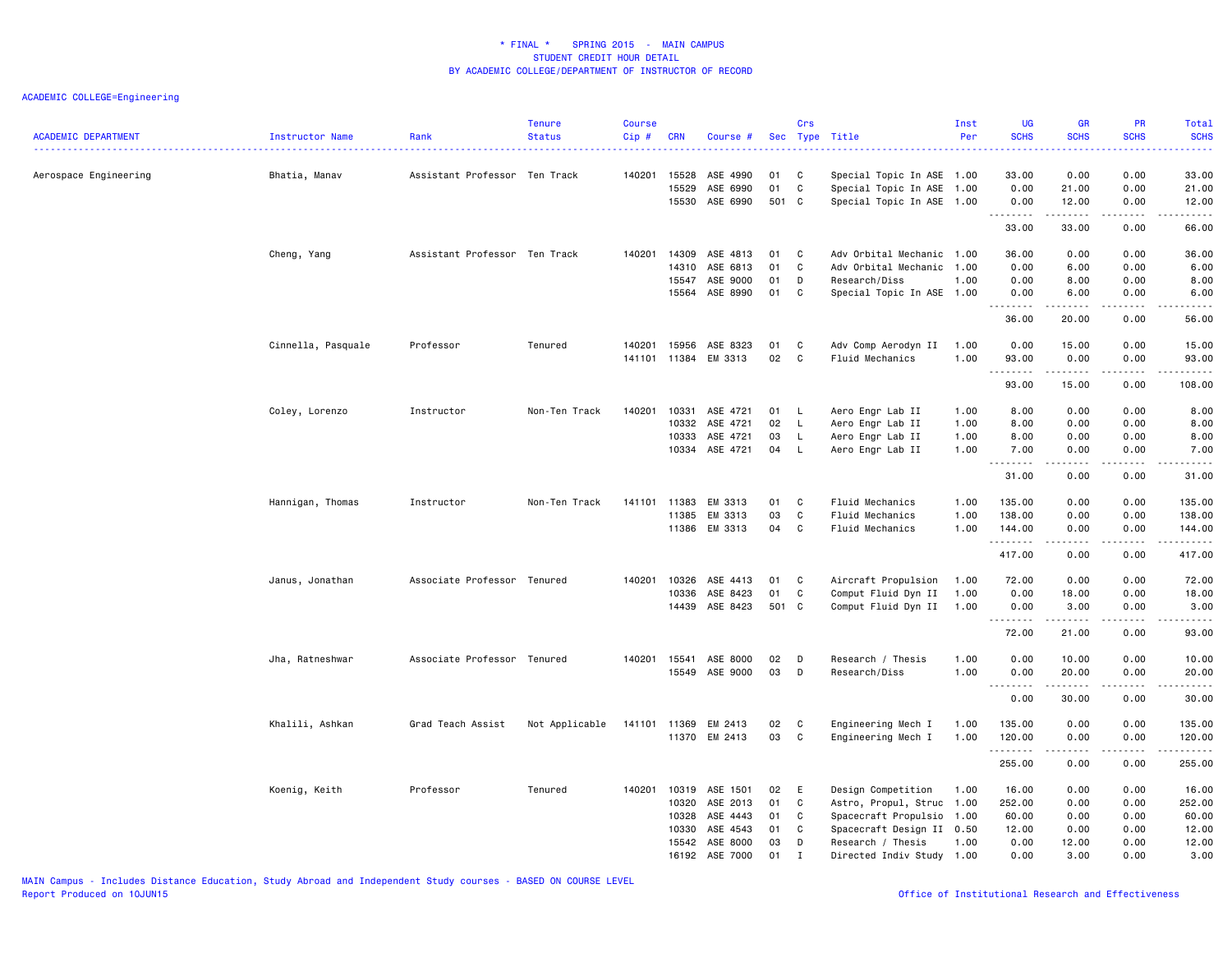| <b>ACADEMIC DEPARTMENT</b> | Instructor Name     | Rank                              | <b>Tenure</b><br><b>Status</b> | <b>Course</b><br>$Cip$ # | CRN            | Course #             |          | Crs    | Sec Type Title                     | Inst<br>Per  | <b>UG</b><br><b>SCHS</b>  | <b>GR</b><br><b>SCHS</b> | <b>PR</b><br><b>SCHS</b> | Total<br><b>SCHS</b>      |
|----------------------------|---------------------|-----------------------------------|--------------------------------|--------------------------|----------------|----------------------|----------|--------|------------------------------------|--------------|---------------------------|--------------------------|--------------------------|---------------------------|
|                            |                     |                                   |                                |                          |                |                      |          |        |                                    |              | <u>.</u>                  | .                        | .                        | .                         |
|                            |                     |                                   |                                |                          |                |                      |          |        |                                    |              | 340.00                    | 15.00                    | 0.00                     | 355.00                    |
| Aerospace Engineering      | Lacy, Thomas        | Professor                         | Tenured                        | 140201                   | 15543<br>15551 | ASE 8000<br>ASE 9000 | 04<br>05 | D<br>D | Research / Thesis<br>Research/Diss | 1.00<br>1.00 | 0.00<br>0.00              | 4.00<br>24.00<br>.       | 0.00<br>0.00<br>.        | 4.00<br>24.00<br>.        |
|                            |                     |                                   |                                |                          |                |                      |          |        |                                    |              | .<br>0.00                 | 28.00                    | 0.00                     | 28.00                     |
|                            | Moore, Timothy      | Instructor                        | Non-Ten Track                  | 141101 11371             |                | EM 2413              | 04       | C      | Engineering Mech I                 | 1.00         | 129.00                    | 0.00                     | 0.00                     | 129.00                    |
|                            |                     |                                   |                                |                          | 11372          | EM 2413              | 05       | C      | Engineering Mech I                 | 1.00         | 144.00                    | 0.00                     | 0.00                     | 144.00                    |
|                            |                     |                                   |                                |                          | 11374          | EM 2433              | 01       | C      | Engineering Mech II                | 1.00         | 141.00                    | 0.00                     | 0.00                     | 141.00                    |
|                            |                     |                                   |                                |                          |                | 11375 EM 2433        | 02       | C      | Engineering Mech II                | 1.00         | 144.00<br>.               | 0.00<br>$- - - - -$      | 0.00<br>.                | 144.00<br>$- - - - - - -$ |
|                            |                     |                                   |                                |                          |                |                      |          |        |                                    |              | 558.00                    | 0.00                     | 0.00                     | 558.00                    |
|                            | Newman, James       | Professor                         | Tenured                        | 141101                   | 14313          | EM 8213              | 01       | C      | Fracture Mechanics                 | 1.00         | 0.00                      | 63.00                    | 0.00                     | 63.00                     |
|                            |                     |                                   |                                |                          | 14447          | EM 8213              | 501 C    |        | Fracture Mechanics                 | 1.00         | 0.00                      | 18.00                    | 0.00                     | 18.00                     |
|                            |                     |                                   |                                |                          |                |                      |          |        |                                    |              | $\sim$ $\sim$ $\sim$<br>. | .                        | $\frac{1}{2}$            | .                         |
|                            |                     |                                   |                                |                          |                |                      |          |        |                                    |              | 0.00                      | 81.00                    | 0.00                     | 81.00                     |
|                            | Olsen, Gregory      | Instructor                        | Non-Ten Track                  | 140201                   | 10324          | ASE 3823             | 01       | C      | Space Attitude Dynam 1.00          |              | 57.00                     | 0.00                     | 0.00                     | 57.00                     |
|                            |                     |                                   |                                | 141101                   | 11381          | EM 3213              | 03       | C      | Mech Of Materials                  | 1.00         | 144.00                    | 0.00                     | 0.00                     | 144.00                    |
|                            |                     |                                   |                                |                          | 11382          | EM 3213              | 04       | C      | Mech Of Materials                  | 1.00         | 141.00                    | 0.00                     | 0.00                     | 141.00                    |
|                            |                     |                                   |                                |                          |                |                      |          |        |                                    |              | .<br>342.00               | -----<br>0.00            | .<br>0.00                | 342.00                    |
|                            |                     |                                   |                                |                          |                |                      |          |        |                                    |              |                           |                          |                          |                           |
|                            | Oppedal, Andrew     | Research Assist Pro Non-Ten Track |                                | 141101                   | 11389          | EM 4213              | 01       | C      | Adv Mec Of Mat                     | 1.00         | 21.00                     | 0.00                     | 0.00                     | 21.00                     |
|                            |                     |                                   |                                |                          | 11392          | EM 6213              | 01       | C      | Adv Mec Of Mat                     | 1.00         | 0.00                      | 60.00                    | 0.00                     | 60.00                     |
|                            |                     |                                   |                                |                          | 13743          | EM 6213              | 501 C    |        | Adv Mec Of Mat                     | 1.00         | 0.00                      | 12.00                    | 0.00                     | 12.00                     |
|                            |                     |                                   |                                | 141901                   | 16004          | ME 8000              | 19       | D      | Research / Thesis                  | 1.00         | 0.00<br>.                 | 7.00<br>.                | 0.00<br>.                | 7.00<br>.                 |
|                            |                     |                                   |                                |                          |                |                      |          |        |                                    |              | 21.00                     | 79.00                    | 0.00                     | 100.00                    |
|                            | Rais-Rohani, Masoud | Non-Faculty                       | Tenured                        | 140201                   |                | 15553 ASE 9000       | 07       | D      | Research/Diss                      | 1.00         | 0.00                      | 6.00                     | 0.00                     | 6.00                      |
|                            |                     |                                   |                                |                          |                |                      |          |        |                                    |              | $\sim$ $\sim$ .<br>.      |                          |                          |                           |
|                            |                     |                                   |                                |                          |                |                      |          |        |                                    |              | 0.00                      | 6.00                     | 0.00                     | 6.00                      |
|                            | Rhodes, Brooke      | Grad Teach Assist                 | Not Applicable                 | 140201                   |                | 10330 ASE 4543       | 01       | C.     | Spacecraft Design II 0.50          |              | 12.00<br>. <b>.</b>       | 0.00                     | 0.00<br>$   -$           | 12.00<br>-----            |
|                            |                     |                                   |                                |                          |                |                      |          |        |                                    |              | 12.00                     | 0.00                     | 0.00                     | 12.00                     |
|                            | Sescu, Adrian       | Assistant Professor Ten Track     |                                | 140201                   | 10323          | ASE 3313             | 01       | C      | Incompress Aerodynam               | 1.00         | 90.00                     | 0.00                     | 0.00                     | 90.00                     |
|                            |                     |                                   |                                |                          | 15554          | ASE 9000             | 08       | D      | Research/Diss                      | 1.00         | 0.00                      | 14.00                    | 0.00                     | 14.00                     |
|                            |                     |                                   |                                |                          | 16175          | ASE 9000             | 503 D    |        | Research/Diss                      | 1.00         | 0.00<br>--------          | 7.00<br>.                | 0.00<br>. <b>.</b> .     | 7.00<br>------            |
|                            |                     |                                   |                                |                          |                |                      |          |        |                                    |              | 90.00                     | 21.00                    | 0.00                     | 111.00                    |
|                            | Sullivan, Rani      | Associate Professor Tenured       |                                | 140201                   | 10322          | ASE 3223             | 01       | C      | Aerospace Structural 1.00          |              | 114.00                    | 0.00                     | 0.00                     | 114.00                    |
|                            |                     |                                   |                                |                          | 15545          | ASE 8000             | 06       | D      | Research / Thesis                  | 1.00         | 0.00                      | 3.00                     | 0.00                     | 3.00                      |
|                            |                     |                                   |                                | 141101 11388             |                | EM 4133              | 01       | C      | Composite Materials                | 1.00         | 33.00                     | 0.00                     | 0.00                     | 33.00                     |
|                            |                     |                                   |                                |                          | 11391          | EM 6133              | 01       | C      | Composite Materials                | 1.00         | 0.00                      | 6.00                     | 0.00                     | 6.00                      |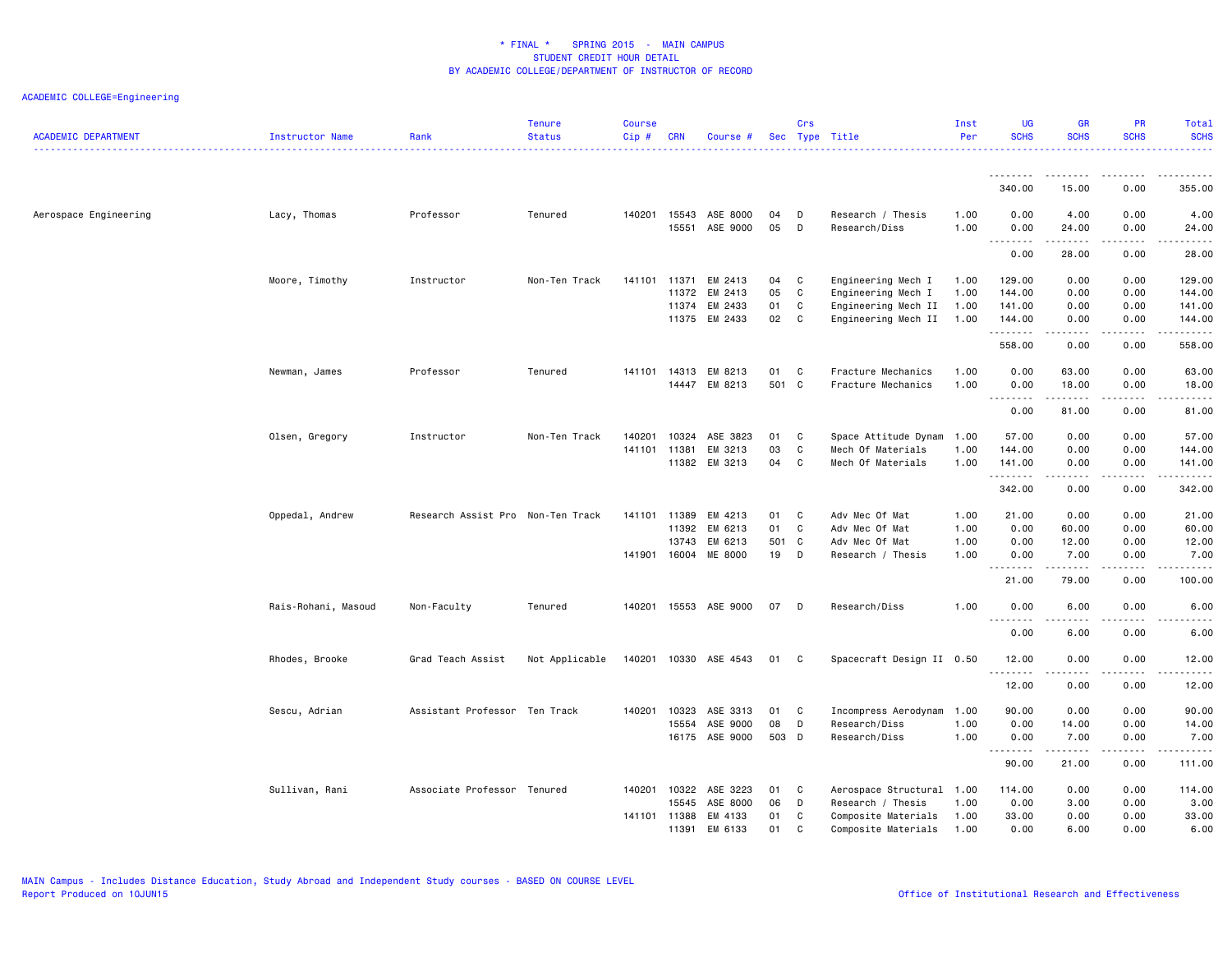| <b>ACADEMIC DEPARTMENT</b> | <b>Instructor Name</b> | Rank                              | <b>Tenure</b><br><b>Status</b> | <b>Course</b><br>$C$ ip $#$ | <b>CRN</b> | Course #              |       | Crs<br>Sec Type | Title                     | Inst<br>Per | UG.<br><b>SCHS</b>  | <b>GR</b><br><b>SCHS</b> | <b>PR</b><br><b>SCHS</b>                                                                                                                                                                | <b>Total</b><br><b>SCHS</b> |
|----------------------------|------------------------|-----------------------------------|--------------------------------|-----------------------------|------------|-----------------------|-------|-----------------|---------------------------|-------------|---------------------|--------------------------|-----------------------------------------------------------------------------------------------------------------------------------------------------------------------------------------|-----------------------------|
|                            |                        |                                   |                                |                             |            |                       |       |                 |                           |             |                     |                          |                                                                                                                                                                                         | .                           |
|                            |                        |                                   |                                |                             |            |                       |       |                 |                           |             | 147.00              | 9.00                     | <u>.</u><br>0.00                                                                                                                                                                        | 156.00                      |
| Aerospace Engineering      | Thompson, David        | Professor                         | Tenured                        | 140201                      | 10327      | ASE 4423              | 01    | - C             | Int Comput Fluid Dyn      | 1.00        | 21.00               | 0.00                     | 0.00                                                                                                                                                                                    | 21.00                       |
|                            |                        |                                   |                                |                             | 10335      | ASE 6423              | 01 C  |                 | Int Comput Fluid Dyn      | 1.00        | 0.00                | 18.00                    | 0.00                                                                                                                                                                                    | 18.00                       |
|                            |                        |                                   |                                |                             | 14531      | ASE 9000              | 502 D |                 | Research/Diss             | 1.00        | 0.00                | 1.00                     | 0.00                                                                                                                                                                                    | 1.00                        |
|                            |                        |                                   |                                |                             | 15555      | ASE 9000              | 09 D  |                 | Research/Diss             | 1.00        | 0.00                | 11.00                    | 0.00                                                                                                                                                                                    | 11.00                       |
|                            |                        |                                   |                                |                             |            |                       |       |                 |                           |             | --------<br>21.00   | $- - - -$<br>30.00       | .<br>0.00                                                                                                                                                                               | 51.00                       |
|                            | Walker, Calvin         | Non-Faculty                       | Not Applicable                 | 140201                      | 10318      | ASE 1501              | 01    | - E             | Design Competition        | 0.50        | 3.50                | 0.00                     | 0.00                                                                                                                                                                                    | 3.50                        |
|                            |                        |                                   |                                |                             | 10321      | ASE 3123              | 01    | C <sub>c</sub>  | Aircraft Attitude Dy 1.00 |             | 93.00               | 0.00                     | 0.00                                                                                                                                                                                    | 93.00                       |
|                            |                        |                                   |                                |                             | 10329      | ASE 4523              | 01    | B               | Aircraft Design II        | 1.00        | 78.00               | 0.00                     | 0.00                                                                                                                                                                                    | 78.00                       |
|                            |                        |                                   |                                |                             |            |                       |       |                 |                           |             | .<br>174.50         | .<br>0.00                | $\frac{1}{2} \left( \frac{1}{2} \right) \left( \frac{1}{2} \right) \left( \frac{1}{2} \right) \left( \frac{1}{2} \right) \left( \frac{1}{2} \right) \left( \frac{1}{2} \right)$<br>0.00 | .<br>174.50                 |
|                            | Walters, Andrew        | Instructor                        | Non-Ten Track                  |                             |            | 141101 11376 EM 2433  | 03    | C               | Engineering Mech II       | 1.00        | 141.00              | 0.00                     | 0.00                                                                                                                                                                                    | 141.00                      |
|                            |                        |                                   |                                |                             | 11377      | EM 2433               | 04    | $\mathbf{C}$    | Engineering Mech II       | 1.00        | 141.00              | 0.00                     | 0.00                                                                                                                                                                                    | 141.00                      |
|                            |                        |                                   |                                |                             | 11379      | EM 3213               | 01 C  |                 | Mech Of Materials         | 1.00        | 144.00              | 0.00                     | 0.00                                                                                                                                                                                    | 144.00                      |
|                            |                        |                                   |                                |                             | 11380      | EM 3213               | 02    | $\mathbf{C}$    | Mech Of Materials         | 1.00        | 138.00              | 0.00                     | 0.00                                                                                                                                                                                    | 138.00                      |
|                            |                        |                                   |                                |                             |            |                       |       |                 |                           |             | ---------<br>564.00 | $\frac{1}{2}$<br>0.00    | .<br>0.00                                                                                                                                                                               | <u>.</u><br>564.00          |
|                            | Weed, Richard          | Research Assoc Prof Non-Ten Track |                                |                             |            | 140201 15546 ASE 8000 | 07    | D               | Research / Thesis         | 1.00        | 0.00                | 7.00                     | 0.00                                                                                                                                                                                    | 7.00                        |
|                            |                        |                                   |                                |                             |            |                       |       |                 |                           |             | --------<br>0.00    | 7.00                     | 0.00                                                                                                                                                                                    | 7.00                        |
|                            |                        |                                   |                                |                             |            |                       |       |                 |                           |             | ========            |                          |                                                                                                                                                                                         | ==========                  |
| Aerospace Engineering      |                        |                                   |                                |                             |            |                       |       |                 |                           |             | 3206.50             | 395.00                   | 0.00                                                                                                                                                                                    | 3601.50                     |
|                            |                        |                                   |                                |                             |            |                       |       |                 |                           |             | ========            | ========                 | ========                                                                                                                                                                                |                             |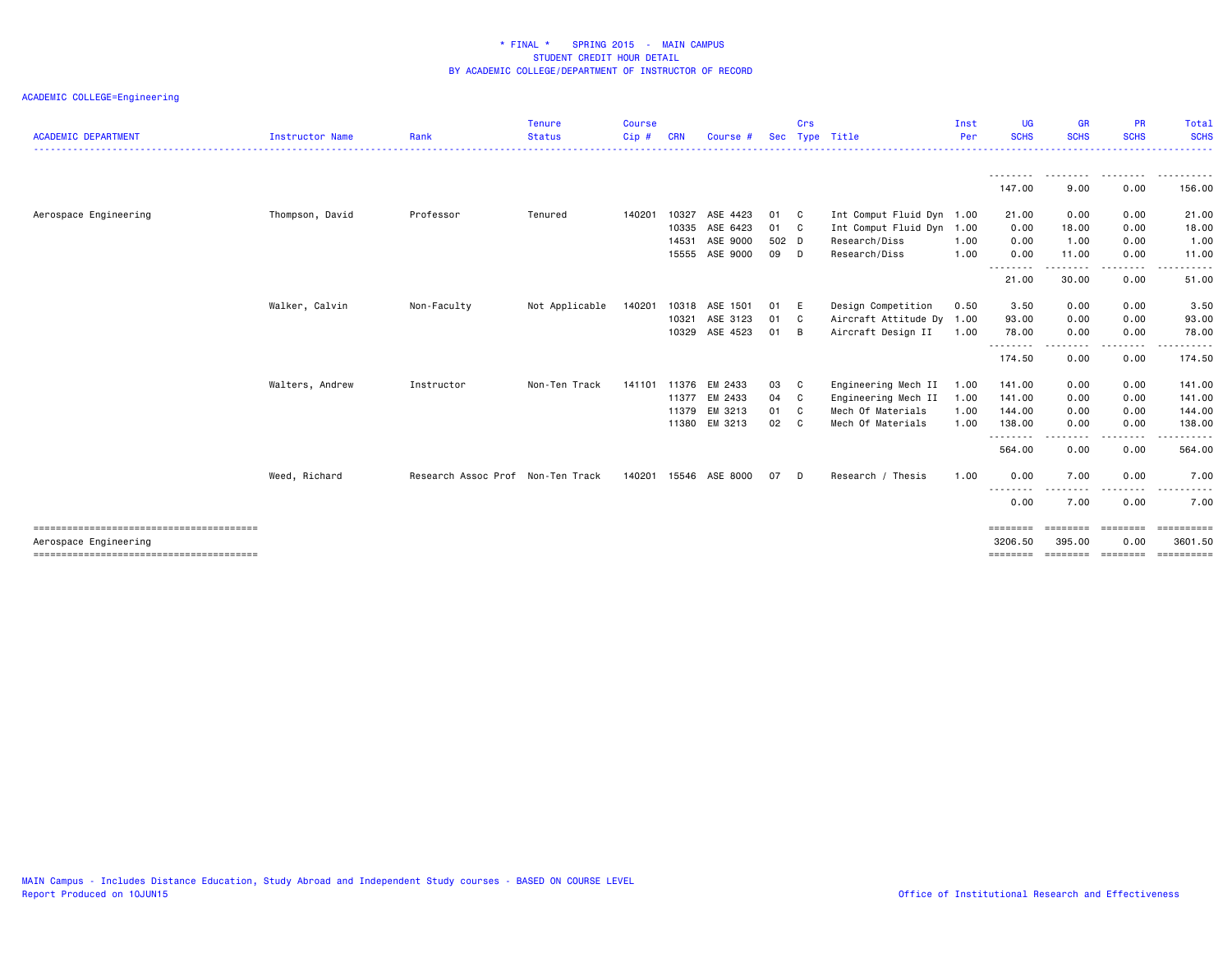| <b>ACADEMIC DEPARTMENT</b> | <b>Instructor Name</b> | Rank                              | <b>Tenure</b><br><b>Status</b> | <b>Course</b><br>Cip# | <b>CRN</b>   | Course # | Sec      | Crs            | Type Title                | Inst<br>Per | <b>UG</b><br><b>SCHS</b>                                                                                                  | <b>GR</b><br><b>SCHS</b> | <b>PR</b><br><b>SCHS</b>            | Total<br><b>SCHS</b>                                                                                                                                                                     |
|----------------------------|------------------------|-----------------------------------|--------------------------------|-----------------------|--------------|----------|----------|----------------|---------------------------|-------------|---------------------------------------------------------------------------------------------------------------------------|--------------------------|-------------------------------------|------------------------------------------------------------------------------------------------------------------------------------------------------------------------------------------|
|                            |                        |                                   |                                |                       |              |          |          |                |                           |             | $\frac{1}{2} \left( \frac{1}{2} \right) \left( \frac{1}{2} \right) \left( \frac{1}{2} \right) \left( \frac{1}{2} \right)$ |                          |                                     | 2222.                                                                                                                                                                                    |
| Ag & Bio Engineering       | Cathcart, Thomas       | Professor                         | Tenured                        | 140301                | 15202        | ABE 9000 | 01<br>01 | D<br>C         | Research / Diss           | 1.00        | 0.00                                                                                                                      | 1.00                     | 0.00<br>0.00                        | 1.00                                                                                                                                                                                     |
|                            |                        |                                   |                                | 140501                | 10021        | ABE 3303 |          |                | Transport in Bio Eng 1.00 |             | 171.00                                                                                                                    | 0.00                     |                                     | 171.00                                                                                                                                                                                   |
|                            |                        |                                   |                                |                       | 10031        | ABE 4803 | 01       | C              | Biosyst Simulation        | 1.00        | 138.00<br>.                                                                                                               | 0.00<br>$- - - - -$      | 0.00<br>.                           | 138.00<br><u>.</u>                                                                                                                                                                       |
|                            |                        |                                   |                                |                       |              |          |          |                |                           |             | 309.00                                                                                                                    | 1.00                     | 0.00                                | 310.00                                                                                                                                                                                   |
|                            | Elder, Steven          | Professor                         | Tenured                        | 140301                | 10013        | ABE 1921 | 01       | L.             | Intro to Engineer De 1.00 |             | 66.00                                                                                                                     | 0.00                     | 0.00                                | 66.00                                                                                                                                                                                    |
|                            |                        |                                   |                                |                       | 10014        | ABE 1921 | 02       | L              | Intro to Engineer De 1.00 |             | 45.00                                                                                                                     | 0.00                     | 0.00                                | 45.00                                                                                                                                                                                    |
|                            |                        |                                   |                                |                       | 15203        | ABE 9000 | 02       | D              | Research / Diss           | 1.00        | 0.00                                                                                                                      | 18.00                    | 0.00                                | 18.00                                                                                                                                                                                    |
|                            |                        |                                   |                                |                       | 15215        | ABE 8000 | 04       | D              | Research / Thesis         | 1.00        | 0.00                                                                                                                      | 4.00                     | 0.00                                | 4.00                                                                                                                                                                                     |
|                            |                        |                                   |                                |                       | 16193        | ABE 4000 | 15       | $\mathbf{I}$   | Directed Indiv Study 1.00 |             | 2.00<br>.                                                                                                                 | 0.00                     | 0.00<br>$\sim$ $\sim$ $\sim$        | 2.00<br>د د د د د                                                                                                                                                                        |
|                            |                        |                                   |                                |                       |              |          |          |                |                           |             | 113.00                                                                                                                    | 22.00                    | 0.00                                | 135.00                                                                                                                                                                                   |
|                            | Gilbert, Jerome        | Non-Faculty                       | Tenured                        |                       | 309999 12765 | NSE 4200 | 01 A     |                | Natl Student Exchang 1.00 |             | 24.00                                                                                                                     | 0.00                     | 0.00                                | 24.00                                                                                                                                                                                    |
|                            |                        |                                   |                                |                       | 12766        | NSE 4200 | 02       | $\overline{A}$ | Natl Student Exch.        | 1.00        | 12.00                                                                                                                     | 0.00                     | 0.00                                | 12.00                                                                                                                                                                                    |
|                            |                        |                                   |                                |                       | 12767        | NSE 4200 | 03       | A              | Natl Student Exchang 1.00 |             | 12.00<br>.                                                                                                                | 0.00<br>.                | 0.00<br>$\sim$ $\sim$ $\sim$ $\sim$ | 12.00<br>$\frac{1}{2} \left( \frac{1}{2} \right) \left( \frac{1}{2} \right) \left( \frac{1}{2} \right) \left( \frac{1}{2} \right) \left( \frac{1}{2} \right)$                            |
|                            |                        |                                   |                                |                       |              |          |          |                |                           |             | 48.00                                                                                                                     | 0.00                     | 0.00                                | 48.00                                                                                                                                                                                    |
|                            | Liao, Jun              | Associate Professor Tenured       |                                | 140301                | 10043        | ABE 8911 | 01       | -S             | Agr/Bio Engr Seminar 0.75 |             | 0.00                                                                                                                      | 5.25                     | 0.00                                | 5.25                                                                                                                                                                                     |
|                            |                        |                                   |                                |                       | 10044        | ABE 8921 | 01       | S              | Agr/Bio Engr Seminar 0.75 |             | 0.00                                                                                                                      | 4.50                     | 0.00                                | 4.50                                                                                                                                                                                     |
|                            |                        |                                   |                                |                       | 15204        | ABE 9000 | 03       | D              | Research / Diss           | 1.00        | 0.00                                                                                                                      | 33.00                    | 0.00                                | 33.00                                                                                                                                                                                    |
|                            |                        |                                   |                                |                       | 140501 10041 | ABE 8723 | 01       | C              | Cell & Tissue Biomec 1.00 |             | 0.00<br>.                                                                                                                 | 21.00<br>-----           | 0.00<br>$\sim$ $\sim$ $\sim$ $\sim$ | 21.00<br>$\frac{1}{2} \left( \frac{1}{2} \right) \left( \frac{1}{2} \right) \left( \frac{1}{2} \right) \left( \frac{1}{2} \right) \left( \frac{1}{2} \right) \left( \frac{1}{2} \right)$ |
|                            |                        |                                   |                                |                       |              |          |          |                |                           |             | 0.00                                                                                                                      | 63.75                    | 0.00                                | 63.75                                                                                                                                                                                    |
|                            | Parajuli, Prem         | Assistant Professor Ten Track     |                                | 140301                | 10022        | ABE 3513 | 01       | C              | GPS/GIS - AG. & ENG       | 1.00        | 60.00                                                                                                                     | 0.00                     | 0.00                                | 60.00                                                                                                                                                                                    |
|                            |                        |                                   |                                |                       | 15206        | ABE 9000 | 05       | D              | Research / Diss           | 1.00        | 0.00                                                                                                                      | 8.00                     | 0.00                                | 8.00                                                                                                                                                                                     |
|                            |                        |                                   |                                |                       | 15217        | ABE 8000 | 06       | D              | Research / Thesis         | 1.00        | 0.00                                                                                                                      | 5.00                     | 0.00                                | 5.00                                                                                                                                                                                     |
|                            |                        |                                   |                                |                       | 140501 10032 | ABE 4803 | 02       | C              | Biosys Simulation- E      | 1.00        | 15.00                                                                                                                     | 0.00                     | 0.00                                | 15.00                                                                                                                                                                                    |
|                            |                        |                                   |                                |                       | 10040        | ABE 6803 | 02       | C              | Biosyst Simulation        | 1.00        | 0.00<br>.                                                                                                                 | 12.00<br>.               | 0.00<br>.                           | 12.00<br>.                                                                                                                                                                               |
|                            |                        |                                   |                                |                       |              |          |          |                |                           |             | 75.00                                                                                                                     | 25.00                    | 0.00                                | 100.00                                                                                                                                                                                   |
|                            | Prabhu, Rajkumar       | Research Assist Pro Non-Ten Track |                                | 140301                | 15208        | ABE 9000 | 07       | D              | Research / Diss           | 1.00        | 0.00                                                                                                                      | 19.00                    | 0.00                                | 19.00                                                                                                                                                                                    |
|                            |                        |                                   |                                |                       | 16146        | ABE 4000 | 14       | Ι.             | Directed Indiv Study 1.00 |             | 3.00                                                                                                                      | 0.00                     | 0.00                                | 3.00                                                                                                                                                                                     |
|                            |                        |                                   |                                |                       | 16220        | ABE 4000 | 16       | $\mathbf I$    | Directed Indiv Study 1.00 |             | 3.00                                                                                                                      | 0.00                     | 0.00                                | 3.00                                                                                                                                                                                     |
|                            |                        |                                   |                                |                       | 240101 15994 | HON 4003 | H06 I    |                | Oxbridge Tutorial         | 1.00        | 3.00<br>$\sim$ $\sim$ $\sim$<br>.                                                                                         | 0.00<br>.                | 0.00<br>$\frac{1}{2}$               | 3.00<br>.                                                                                                                                                                                |
|                            |                        |                                   |                                |                       |              |          |          |                |                           |             | 9.00                                                                                                                      | 19.00                    | 0.00                                | 28.00                                                                                                                                                                                    |
|                            | To, Suminto            | Professor                         | Tenured                        | 140301                | 15105        | ABE 4000 | 01       | $\mathbf{I}$   | Directed Indiv Study 1.00 |             | 3.00                                                                                                                      | 0.00                     | 0.00                                | 3.00                                                                                                                                                                                     |
|                            |                        |                                   |                                |                       | 15465        | ABE 4000 | 06       | $\mathbf{I}$   | Directed Indiv Study 1.00 |             | 3.00                                                                                                                      | 0.00                     | 0.00                                | 3.00                                                                                                                                                                                     |
|                            |                        |                                   |                                |                       | 15466        | ABE 4000 | 07       | $\mathbf{I}$   | Directed Indiv Study 1.00 |             | 3.00                                                                                                                      | 0.00                     | 0.00                                | 3.00                                                                                                                                                                                     |
|                            |                        |                                   |                                |                       | 15625        | ABE 4000 | 11       | $\mathbf{I}$   | Directed Indiv Study 1.00 |             | 3.00                                                                                                                      | 0.00                     | 0.00                                | 3.00                                                                                                                                                                                     |
|                            |                        |                                   |                                |                       | 140501 10028 | ABE 4423 | 01       | C              | Bioinstrum II             | 1.00        | 210.00                                                                                                                    | 0.00                     | 0.00                                | 210.00                                                                                                                                                                                   |
|                            |                        |                                   |                                |                       | 10029        | ABE 4423 | 02       | К              | Bioinstrum II             | 1.00        | 0.00                                                                                                                      | 0.00                     | 0.00                                | 0.00                                                                                                                                                                                     |
|                            |                        |                                   |                                |                       | 10030        | ABE 4423 | 03       | К              | Bioinstrum II             | 1.00        | 0.00                                                                                                                      | 0.00                     | 0.00                                | 0.00                                                                                                                                                                                     |
|                            |                        |                                   |                                |                       | 10036        | ABE 6423 | 01       | C              | Bioinstrum II             | 1.00        | 0.00                                                                                                                      | 3.00                     | 0.00                                | 3.00                                                                                                                                                                                     |
|                            |                        |                                   |                                |                       | 10038        | ARF 6423 | 0.3      |                | Bioinstrum II             | 1.00        | 0.00                                                                                                                      | 0.00                     | 0.00                                | 0.00                                                                                                                                                                                     |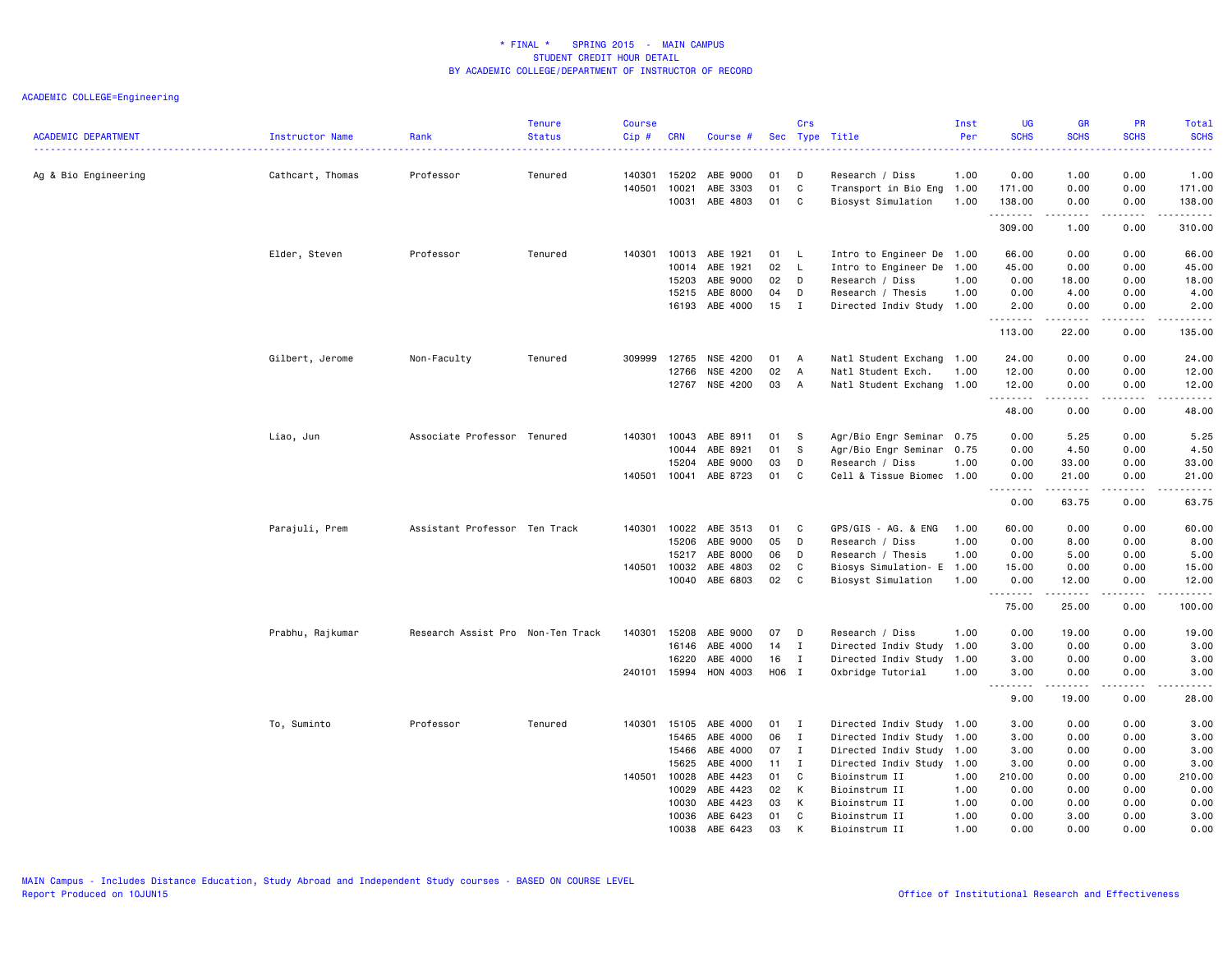| <b>ACADEMIC DEPARTMENT</b> | Instructor Name    | Rank                        | Tenure<br><b>Status</b> | Course<br>Cip# | CRN   | Course #       | Sec | Crs         | Type Title                | Inst<br>Per | UG<br><b>SCHS</b> | GR<br><b>SCHS</b> | <b>PR</b><br><b>SCHS</b> | Total<br><b>SCHS</b> |
|----------------------------|--------------------|-----------------------------|-------------------------|----------------|-------|----------------|-----|-------------|---------------------------|-------------|-------------------|-------------------|--------------------------|----------------------|
|                            |                    |                             |                         |                |       |                |     |             |                           |             | --------          |                   | .                        |                      |
|                            |                    |                             |                         |                |       |                |     |             |                           |             | 222.00            | 3.00              | 0.00                     | 225.00               |
| Ag & Bio Engineering       | Warnock, James     | Non-Faculty                 | Tenured                 | 140301         | 15485 | ABE 9000       | 13  | D           | Research / Diss           | 1.00        | 0.00<br>.         | 2.00<br>.         | 0.00<br>.                | 2.00<br>.            |
|                            |                    |                             |                         |                |       |                |     |             |                           |             | 0.00              | 2.00              | 0.00                     | 2.00                 |
|                            | Williams, Lakiesha | Associate Professor Tenured |                         | 140301         | 10033 | ABE 4833       | 01  | - B         | Practice of Engr Des 1.00 |             | 159.00            | 0.00              | 0.00                     | 159.00               |
|                            |                    |                             |                         |                |       | 15019 ABE 7000 | 01  | - 1         | Directed Indiv Study 1.00 |             | 0.00              | 3.00              | 0.00                     | 3.00                 |
|                            |                    |                             |                         |                |       | 15212 ABE 8000 | 01  | $\Box$      | Research / Thesis         | 1.00        | 0.00              | 13.00             | 0.00                     | 13.00                |
|                            |                    |                             |                         |                | 15224 | ABE 9000       | 11  | <b>D</b>    | Research / Diss           | 1.00        | 0.00              | 21.00             | 0.00                     | 21.00                |
|                            |                    |                             |                         |                | 15484 | ABE 4000       | 09  | $\mathbf I$ | Directed Indiv Study      | 1.00        | 2.00              | 0.00              | 0.00<br>.                | 2.00                 |
|                            |                    |                             |                         |                |       |                |     |             |                           |             | 161.00            | 37.00             | 0.00                     | 198.00               |
|                            |                    |                             |                         |                |       |                |     |             |                           |             | ========          |                   | ========                 | ==========           |
| Ag & Bio Engineering       |                    |                             |                         |                |       |                |     |             |                           |             | 937.00            | 172.75            | 0.00                     | 1109.75              |
|                            |                    |                             |                         |                |       |                |     |             |                           |             |                   |                   |                          |                      |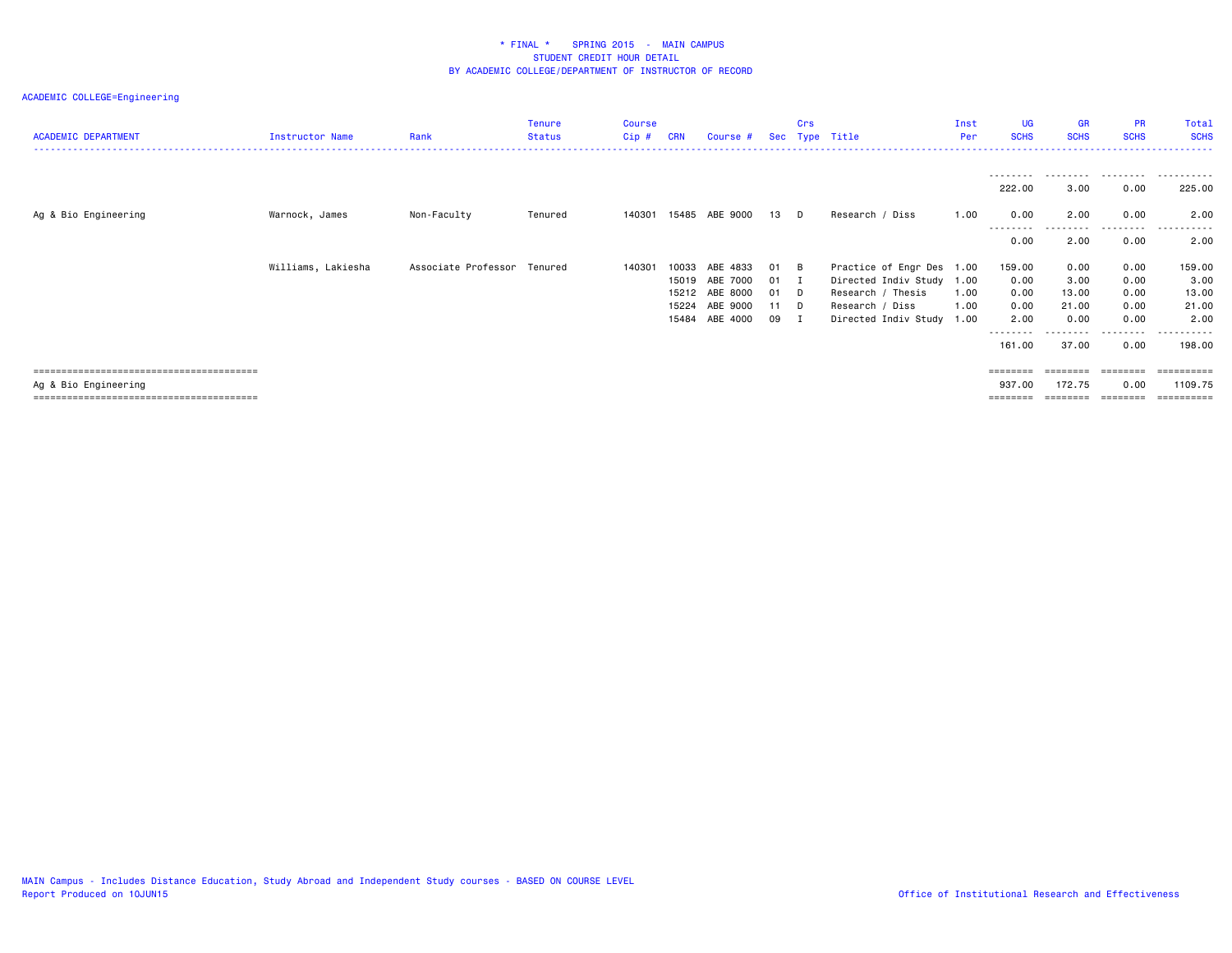| <b>ACADEMIC DEPARTMENT</b>        | Instructor Name | Rank                          | <b>Tenure</b><br><b>Status</b> | <b>Course</b><br>Cip# | <b>CRN</b> | Course #      |       | Crs          | Sec Type Title            | Inst<br>Per | <b>UG</b><br><b>SCHS</b> | <b>GR</b><br><b>SCHS</b> | <b>PR</b><br><b>SCHS</b>            | Total<br><b>SCHS</b><br>. |
|-----------------------------------|-----------------|-------------------------------|--------------------------------|-----------------------|------------|---------------|-------|--------------|---------------------------|-------------|--------------------------|--------------------------|-------------------------------------|---------------------------|
| Civil & Environmental Engineering | Aleithawe, Imad | Lecturer                      | Non-Ten Track                  | 140801                | 10592      | CE 4743       | 01    | C            | Analysis Mitigat. Of 1.00 |             | 105.00                   | 0.00                     | 0.00                                | 105.00                    |
|                                   |                 |                               |                                |                       | 10600      | CE 6743       | 01    | C            | Analysis Mitigat. Of 1.00 |             | 0.00                     | 3.00                     | 0.00                                | 3.00                      |
|                                   |                 |                               |                                |                       |            |               |       |              |                           |             | .<br>105.00              | .<br>3.00                | .<br>0.00                           | .<br>108.00               |
|                                   | Freyne, Seamus  | Assistant Professor Ten Track |                                | 140801                | 10595      | CE 4953       | 01    | C            | Concrete and Steel S 1.00 |             | 129.00                   | 0.00                     | 0.00                                | 129.00                    |
|                                   |                 |                               |                                |                       | 14185      | CE 8503       | 01    | $\mathbf c$  | Data Analysis for CE      | 1.00        | 0.00                     | 9.00                     | 0.00                                | 9.00                      |
|                                   |                 |                               |                                |                       | 14417      | CE 8503       | 501 C |              | Data Analysis for CE 1.00 |             | 0.00                     | 36.00                    | 0.00                                | 36.00                     |
|                                   |                 |                               |                                |                       |            | 14583 CE 8000 | 502 D |              | Research / Thesis         | 1.00        | 0.00                     | 3.00                     | 0.00                                | 3.00                      |
|                                   |                 |                               |                                |                       |            |               |       |              |                           |             | .<br>129.00              | .<br>48.00               | $\sim$ $\sim$ $\sim$ $\sim$<br>0.00 | .<br>177.00               |
|                                   | Gude, Veera     | Assistant Professor Ten Track |                                | 140801                | 10593      | CE 4863       | 01    | C            | Water & Waste Engr.       | 1.00        | 129.00                   | 0.00                     | 0.00                                | 129.00                    |
|                                   |                 |                               |                                |                       | 14188      | CE 8823       | 01    | C            | Un Pro-Op Env Eng II 1.00 |             | 0.00                     | 6.00                     | 0.00                                | 6.00                      |
|                                   |                 |                               |                                |                       | 14411      | CE 6863       | 501 C |              | Water & Waster Engr. 1.00 |             | 0.00                     | 15.00                    | 0.00                                | 15.00                     |
|                                   |                 |                               |                                |                       | 14413      | CE 8823       | 501 C |              | Un Pro-Op Env Eng II 1.00 |             | 0.00                     | 3.00                     | 0.00                                | 3.00                      |
|                                   |                 |                               |                                |                       | 14584      | CE 8000       | 503 D |              | Research / Thesis         | 1.00        | 0.00                     | 3.00                     | 0.00                                | 3.00                      |
|                                   |                 |                               |                                |                       | 15080      | CE 8000       | 02 D  |              | Research / Thesis         | 1.00        | 0.00                     | 3.00                     | 0.00                                | 3.00                      |
|                                   |                 |                               |                                |                       | 15092      | CE 9000       | 02    | D            | Research / Diss           | 1.00        | 0.00                     | 15.00                    | 0.00                                | 15.00                     |
|                                   |                 |                               |                                |                       |            | 15618 CE 4000 | 01    | $\mathbf{I}$ | Directed Indiv Study 1.00 |             | 3.00                     | 0.00                     | 0.00                                | 3.00                      |
|                                   |                 |                               |                                |                       |            |               |       |              |                           |             | .<br>132.00              | .<br>45.00               | $\sim$ $\sim$ $\sim$<br>0.00        | .<br>177.00               |
|                                   | Gullett, Philip | Associate Professor Tenured   |                                | 140801                | 14181      | CE 4913       | 01    | C            | Matrix Struct Analys 1.00 |             | 51.00                    | 0.00                     | 0.00                                | 51.00                     |
|                                   |                 |                               |                                |                       | 14182      | CE 6913       | 01    | C            | Matrix Struct Analy 1.00  |             | 0.00                     | 6.00                     | 0.00                                | 6.00                      |
|                                   |                 |                               |                                |                       | 14414      | CE 6913       | 501 C |              | Matrix Struct Analy 1.00  |             | 0.00                     | 6.00                     | 0.00                                | 6.00                      |
|                                   |                 |                               |                                |                       | 14585      | CE 8000       | 504 D |              | Research / Thesis         | 1.00        | 0.00                     | 3.00                     | 0.00                                | 3.00                      |
|                                   |                 |                               |                                |                       | 14597      | CE 9000       | 504 D |              | Research / Diss           | 1.00        | 0.00                     | 2.00                     | 0.00                                | 2.00                      |
|                                   |                 |                               |                                | 141101 11387          |            | EM 4123       | 01 C  |              | Intro Finite Element 1.00 |             | 54.00                    | 0.00                     | 0.00                                | 54.00                     |
|                                   |                 |                               |                                |                       | 11390      | EM 6123       | 01    | C            | Intro Finite Element 1.00 |             | 0.00                     | 27.00                    | 0.00                                | 27.00                     |
|                                   |                 |                               |                                |                       |            | 13742 EM 6123 | 501 C |              | Intro Finite Element 1.00 |             | 0.00                     | 9.00                     | 0.00<br>.                           | 9.00<br>.                 |
|                                   |                 |                               |                                |                       |            |               |       |              |                           |             | .<br>105.00              | ------<br>53.00          | 0.00                                | 158.00                    |
|                                   | Howard, Isaac   | Associate Professor Tenured   |                                | 140801                | 10579      | CE 3311       | 01    | - L          | Construction Matls L 0.40 |             | 8.80                     | 0.00                     | 0.00                                | 8.80                      |
|                                   |                 |                               |                                |                       | 10580      | CE 3311       | 02    | $\mathsf{L}$ | Construction Matls L 0.40 |             | 8.80                     | 0.00                     | 0.00                                | 8.80                      |
|                                   |                 |                               |                                |                       | 10581      | CE 3311       | 03    | $\mathsf{L}$ | Construction Matls L      | 0.40        | 11.20                    | 0.00                     | 0.00                                | 11.20                     |
|                                   |                 |                               |                                |                       | 10582      | CE 3313       | 01    | C            | Construction Materia 1.00 |             | 219.00                   | 0.00                     | 0.00                                | 219.00                    |
|                                   |                 |                               |                                |                       | 14586      | CE 8000       | 505 D |              | Research / Thesis         | 1.00        | 0.00                     | 1.00                     | 0.00                                | 1.00                      |
|                                   |                 |                               |                                |                       |            | 14598 CE 9000 | 505 D |              | Research / Diss           | 1.00        | 0.00                     | 3.00                     | 0.00                                | 3.00                      |
|                                   |                 |                               |                                |                       | 15082      | CE 8000       | 04    | D            | Research / Thesis         | 1.00        | 0.00                     | 1.00                     | 0.00                                | 1.00                      |
|                                   |                 |                               |                                |                       | 15094      | CE 9000       | 04    | D            | Research / Diss           | 1.00        | 0.00                     | 12.00                    | 0.00                                | 12.00                     |
|                                   |                 |                               |                                | 140899 14183          |            | CE 8303       | 01    | C            | Mat'l Characterizati 1.00 |             | 0.00                     | 15.00                    | 0.00                                | 15.00                     |
|                                   |                 |                               |                                |                       |            | 14412 CE 8303 | 501 C |              | Mat'l Characterizati 1.00 |             | 0.00<br>.                | 15.00<br>.               | 0.00<br>.                           | 15.00<br>.                |
|                                   |                 |                               |                                |                       |            |               |       |              |                           |             | 247.80                   | 47.00                    | 0.00                                | 294.80                    |
|                                   | Jiang, Yi       | Grad Teach Assist             | Not Applicable                 | 140802                | 10583      | CE 3501       | 01 L  |              | Water Res. Engr Lab       | 0.90        | 20.70                    | 0.00                     | 0.00                                | 20.70                     |
|                                   |                 |                               |                                |                       | 10584      | CE 3501       | 02    | - L          | Water Res. Engr Lab       | 0.90        | 20.70                    | 0.00                     | 0.00                                | 20.70                     |
|                                   |                 |                               |                                |                       | 10585      | CE 3501       | 03    | $\mathsf{L}$ | Water Res. Engr Lab       | 0.90        | 20.70                    | 0.00                     | 0.00                                | 20.70                     |
|                                   |                 |                               |                                |                       | 10586      | CE 3501       | 04    | L.           | Water Res. Engr Lab       | 0.90        | 20.70                    | 0.00                     | 0.00                                | 20.70                     |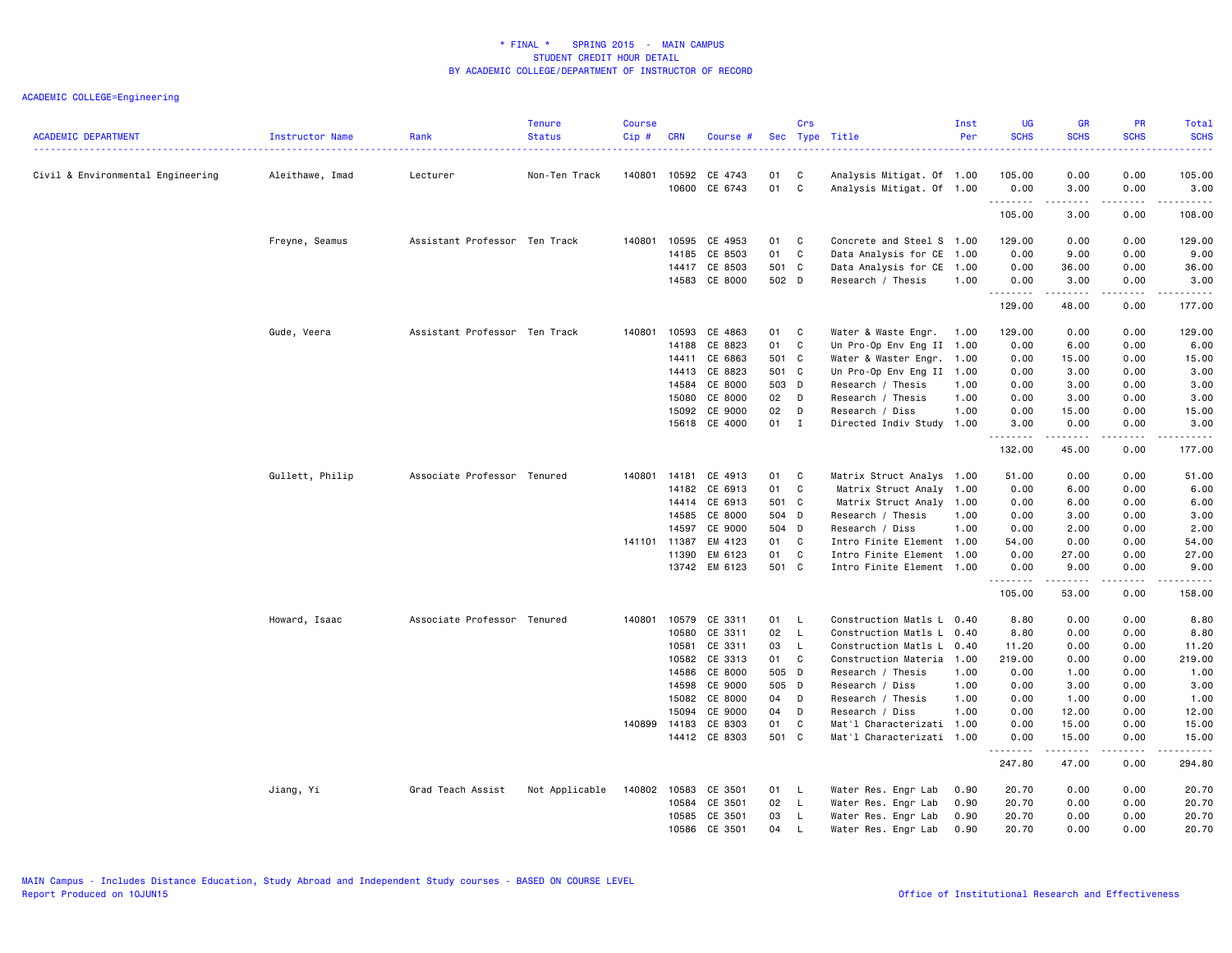| <b>ACADEMIC DEPARTMENT</b>        | Instructor Name       | Rank                               | <b>Tenure</b><br><b>Status</b> | <b>Course</b><br>Cip# | <b>CRN</b>     | Course #                              |             | Crs          | Sec Type Title                               | Inst<br>Per  | <b>UG</b><br><b>SCHS</b> | <b>GR</b><br><b>SCHS</b> | <b>PR</b><br><b>SCHS</b>            | Total<br><b>SCHS</b>                                                                                                                                                                               |
|-----------------------------------|-----------------------|------------------------------------|--------------------------------|-----------------------|----------------|---------------------------------------|-------------|--------------|----------------------------------------------|--------------|--------------------------|--------------------------|-------------------------------------|----------------------------------------------------------------------------------------------------------------------------------------------------------------------------------------------------|
|                                   |                       |                                    |                                |                       |                |                                       |             |              |                                              |              | <u>.</u>                 | -----                    |                                     | .                                                                                                                                                                                                  |
|                                   |                       |                                    |                                |                       |                |                                       |             |              |                                              |              | 82.80                    | 0.00                     | 0.00                                | 82.80                                                                                                                                                                                              |
| Civil & Environmental Engineering | King, Herbert         | Instructor                         | Non-Ten Track                  | 143801                |                | 10573 CE 2213<br>151102 10589 CE 4243 | 01<br>01    | C<br>C       | Surveying<br>Land Surveys                    | 1.00<br>1.00 | 198.00<br>42.00<br>.     | 0.00<br>0.00<br>.        | 0.00<br>0.00<br>.                   | 198.00<br>42.00<br>$\frac{1}{2} \left( \frac{1}{2} \right) \left( \frac{1}{2} \right) \left( \frac{1}{2} \right) \left( \frac{1}{2} \right) \left( \frac{1}{2} \right) \left( \frac{1}{2} \right)$ |
|                                   |                       |                                    |                                |                       |                |                                       |             |              |                                              |              | 240.00                   | 0.00                     | 0.00                                | 240.00                                                                                                                                                                                             |
|                                   | Li, Xiaopeng          | Assistant Professor                | Ten Track                      | 140801                | 10578          | CE 3113                               | 01          | C            | Transportation Engr                          | 1.00         | 270.00                   | 0.00                     | 0.00                                | 270.00                                                                                                                                                                                             |
|                                   |                       |                                    |                                |                       | 14189          | CE 8133                               | 01          | C            | Traffic Flow Theory                          | 1.00         | 0.00                     | 9.00                     | 0.00                                | 9.00                                                                                                                                                                                               |
|                                   |                       |                                    |                                |                       | 14410          | CE 8133                               | 501 C       |              | Traffic Flow Theory                          | 1.00         | 0.00                     | 12.00                    | 0.00                                | 12.00                                                                                                                                                                                              |
|                                   |                       |                                    |                                |                       | 15083          | CE 8000                               | 05          | D            | Research / Thesis                            | 1.00         | 0.00                     | 6.00                     | 0.00                                | 6.00                                                                                                                                                                                               |
|                                   |                       |                                    |                                |                       | 15095          | CE 9000                               | 05          | D            | Research / Diss                              | 1.00         | 0.00<br>.                | 9.00<br>.                | 0.00<br>$\frac{1}{2}$               | 9.00                                                                                                                                                                                               |
|                                   |                       |                                    |                                |                       |                |                                       |             |              |                                              |              | 270.00                   | 36.00                    | 0.00                                | 306.00                                                                                                                                                                                             |
|                                   | Martin, James L.      | Professor                          | Tenured                        | 140801                | 10577          | CE 2803                               | 01 C        |              | Environ Engr Issues                          | 1.00         | 135.00                   | 0.00                     | 0.00                                | 135.00                                                                                                                                                                                             |
|                                   |                       |                                    |                                |                       | 14589          | CE 8000                               | 508 D       |              | Research / Thesis                            | 1.00         | 0.00                     | 1.00                     | 0.00                                | 1.00                                                                                                                                                                                               |
|                                   |                       |                                    |                                |                       | 14600          | CE 9000                               | 508 D       |              | Research / Diss                              | 1.00         | 0.00                     | 3.00                     | 0.00                                | 3.00                                                                                                                                                                                               |
|                                   |                       |                                    |                                |                       | 15085          | CE 8000                               | 07          | D            | Research / Thesis                            | 1.00         | 0.00                     | 9.00                     | 0.00                                | 9.00                                                                                                                                                                                               |
|                                   |                       |                                    |                                |                       | 15998          | CE 7000                               | 03          | $\mathbf{I}$ | Directed Indiv Study                         | 1.00         | 0.00                     | 3.00                     | 0.00                                | 3.00                                                                                                                                                                                               |
|                                   |                       |                                    |                                |                       | 16009<br>16075 | CE 7000<br>CE 7000                    | 501 I<br>06 | $\mathbf{I}$ | Directed Indiv Study<br>Directed Indiv Study | 1.00<br>1.00 | 0.00<br>0.00             | 3.00<br>3.00             | 0.00<br>0.00                        | 3.00<br>3.00                                                                                                                                                                                       |
|                                   |                       |                                    |                                | 140805                | 14192          | CE 8933                               | 01          | C            | Water Quality Modeli 1.00                    |              | 0.00                     | 21.00                    | 0.00                                | 21.00                                                                                                                                                                                              |
|                                   |                       |                                    |                                |                       |                | 14193 CE 8933                         | 501 C       |              | Water Quality Modeli 1.00                    |              | 0.00                     | 12.00                    | 0.00                                | 12.00                                                                                                                                                                                              |
|                                   |                       |                                    |                                |                       |                |                                       |             |              |                                              |              | 135.00                   | .<br>55.00               | $\sim$ $\sim$ $\sim$ $\sim$<br>0.00 | 190.00                                                                                                                                                                                             |
|                                   | Martinez Ortiz, Edith | Grad Teach Assist                  | Not Applicable                 | 143801                | 10574          | CE 2213                               | 02          | K            | Surveying                                    | 1.00         | 0.00                     | 0.00                     | 0.00                                | 0.00                                                                                                                                                                                               |
|                                   |                       |                                    |                                |                       | 10575          | CE 2213                               | 03          | K            | Surveying                                    | 1.00         | 0.00                     | 0.00                     | 0.00                                | 0.00                                                                                                                                                                                               |
|                                   |                       |                                    |                                |                       |                | 10576 CE 2213                         | 04          | K            | Surveying                                    | 1.00         | 0.00<br>.                | 0.00<br>.                | 0.00<br><u>.</u>                    | 0.00<br>.                                                                                                                                                                                          |
|                                   |                       |                                    |                                |                       |                |                                       |             |              |                                              |              | 0.00                     | 0.00                     | 0.00                                | 0.00                                                                                                                                                                                               |
|                                   | Ramirez Avila, John   | Research Assist Pro Non-Ten Track  |                                | 140801                | 10587          | CE 3503                               | 01          | $\mathbf{C}$ | Water Resource Engr. 1.00                    |              | 279.00                   | 0.00                     | 0.00                                | 279.00                                                                                                                                                                                             |
|                                   |                       |                                    |                                |                       | 14601          | CE 9000                               | 509 D       |              | Research / Diss                              | 1.00         | 0.00                     | 3.00                     | 0.00                                | 3.00                                                                                                                                                                                               |
|                                   |                       |                                    |                                |                       | 15798          | CE 4000                               | 02          | $\mathbf{I}$ | Directed Indiv Study                         | 1.00         | 3.00                     | 0.00                     | 0.00                                | 3.00                                                                                                                                                                                               |
|                                   |                       |                                    |                                |                       | 15924          | CE 4000                               | 03          | $\mathbf{I}$ | Directed Indiv Study 1.00                    |              | 6.00                     | 0.00                     | 0.00                                | 6.00                                                                                                                                                                                               |
|                                   |                       |                                    |                                |                       |                | 16010 CE 7000                         | 502 I       |              | Directed Indiv Study                         | 1.00         | 0.00                     | 3.00                     | 0.00                                | 3.00                                                                                                                                                                                               |
|                                   |                       |                                    |                                |                       | 16016          | CE 7000                               | 04          | $\mathbf{I}$ | Directed Indiv Study                         | 1.00         | 0.00                     | 3.00                     | 0.00                                | 3.00                                                                                                                                                                                               |
|                                   |                       |                                    |                                | 140802 10583          | 16329          | CE 4000<br>CE 3501                    | 04 I<br>01  | $\mathsf{L}$ | Directed Indiv Study<br>Water Res. Engr Lab  | 1.00<br>0.10 | 3.00<br>2.30             | 0.00<br>0.00             | 0.00<br>0.00                        | 3.00<br>2.30                                                                                                                                                                                       |
|                                   |                       |                                    |                                |                       | 10584          | CE 3501                               | 02 L        |              | Water Res. Engr Lab                          | 0.10         | 2.30                     | 0.00                     | 0.00                                | 2.30                                                                                                                                                                                               |
|                                   |                       |                                    |                                |                       | 10585          | CE 3501                               | 03          | L            | Water Res. Engr Lab                          | 0.10         | 2.30                     | 0.00                     | 0.00                                | 2.30                                                                                                                                                                                               |
|                                   |                       |                                    |                                |                       | 10586          | CE 3501                               | 04          | L            | Water Res. Engr Lab                          | 0.10         | 2.30                     | 0.00                     | 0.00                                | 2.30                                                                                                                                                                                               |
|                                   |                       |                                    |                                | 140805                | 10591          | CE 4513                               | 01          | C            | Engr. Hydrology                              | 1.00         | 87.00                    | 0.00                     | 0.00                                | 87.00                                                                                                                                                                                              |
|                                   |                       |                                    |                                |                       | 10599          | CE 6513                               | 01          | C            | Engr. Hydrology                              | 1.00         | 0.00                     | 3.00                     | 0.00                                | 3.00                                                                                                                                                                                               |
|                                   |                       |                                    |                                |                       |                | 14415 CE 6513                         | 501 C       |              | Engr. Hydrology                              | 1.00         | 0.00<br><u>.</u>         | 12.00<br>$- - - - -$     | 0.00<br>.                           | 12.00<br>.                                                                                                                                                                                         |
|                                   |                       |                                    |                                |                       |                |                                       |             |              |                                              |              | 387.20                   | 24.00                    | 0.00                                | 411.20                                                                                                                                                                                             |
|                                   | Smith, Braden         | Grad Research Assis Not Applicable |                                | 140801                | 10579          | CE 3311                               | 01          | - L          | Construction Matls L                         | 0.60         | 13.20                    | 0.00                     | 0.00                                | 13.20                                                                                                                                                                                              |
|                                   |                       |                                    |                                |                       |                | 10580 CE 3311                         | 02          | $\mathsf{L}$ | Construction Matls L 0.60                    |              | 13.20                    | 0.00                     | 0.00                                | 13.20                                                                                                                                                                                              |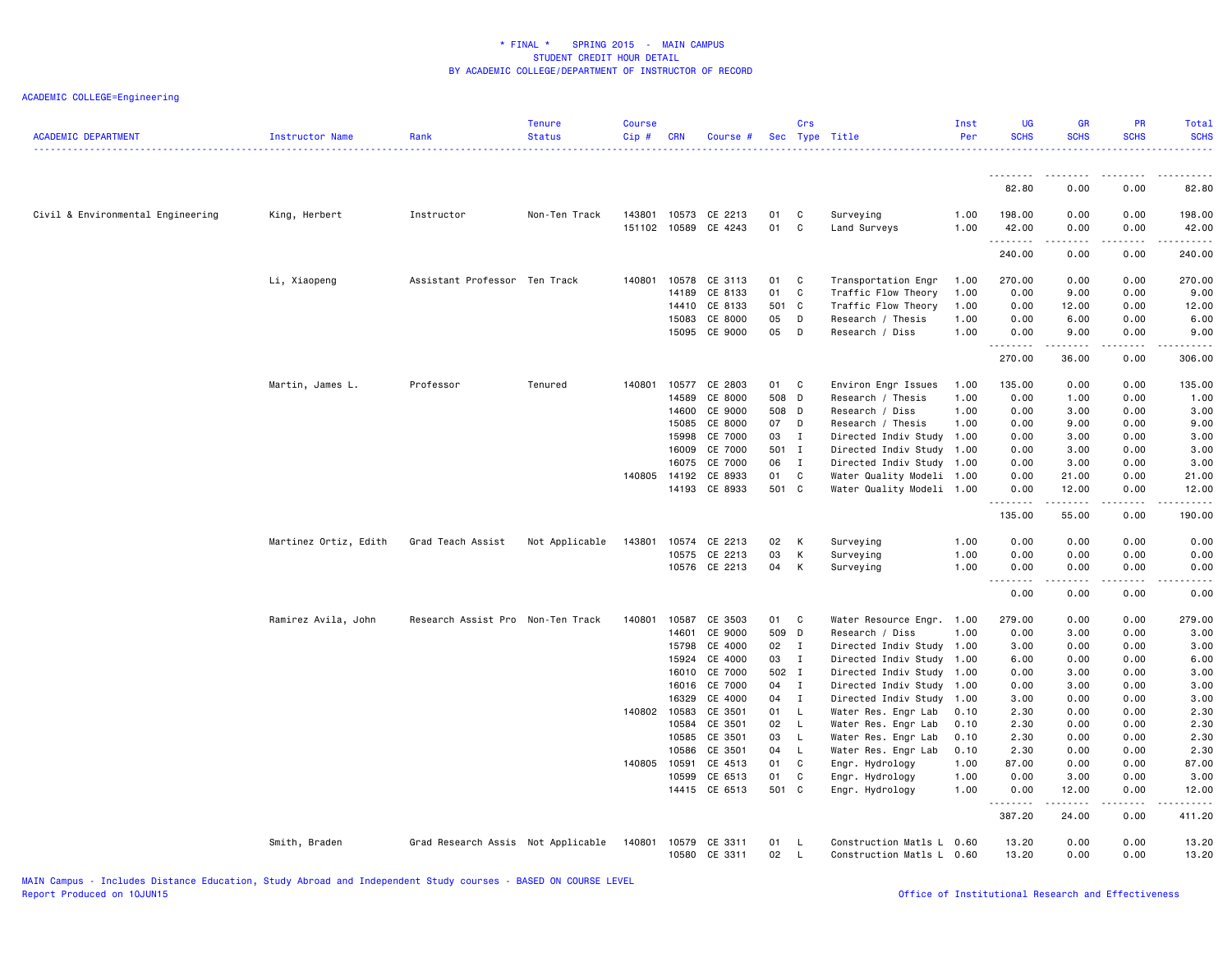| <b>ACADEMIC DEPARTMENT</b>                                                  | Instructor Name     | Rank                               | <b>Tenure</b><br><b>Status</b> | <b>Course</b><br>Cip# | <b>CRN</b> | Course               | <b>Sec</b> | Crs | Type Title                | Inst<br>Per | <b>UG</b><br><b>SCHS</b> | <b>GR</b><br><b>SCHS</b> | <b>PR</b><br><b>SCHS</b>  | Total<br><b>SCHS</b>    |
|-----------------------------------------------------------------------------|---------------------|------------------------------------|--------------------------------|-----------------------|------------|----------------------|------------|-----|---------------------------|-------------|--------------------------|--------------------------|---------------------------|-------------------------|
| Civil & Environmental Engineering                                           | Smith, Braden       | Grad Research Assis Not Applicable |                                |                       |            | 140801 10581 CE 3311 | 03 L       |     | Construction Matls L 0.60 |             | 16.80                    | 0.00                     | 0.00                      | 16.80                   |
|                                                                             |                     |                                    |                                |                       |            |                      |            |     |                           |             | .<br>43.20               | $- - -$<br>0.00          | 0.00                      | 43.20                   |
|                                                                             | Truax, Dennis       | Professor                          | Tenured                        | 140801                |            | 14187 CE 8803        | 01 C       |     | Un Pro-Op Env Eng I       | 1.00        | 0.00                     | 6.00                     | 0.00                      | 6.00                    |
|                                                                             |                     |                                    |                                |                       |            | 14602 CE 9000        | 510 D      |     | Research / Diss           | 1.00        | 0.00                     | 1.00                     | 0.00                      | 1.00                    |
|                                                                             |                     |                                    |                                |                       |            | 15099 CE 9000        | 09 D       |     | Research / Diss           | 1.00        | 0.00                     | 9.00                     | 0.00                      | 9.00                    |
|                                                                             |                     |                                    |                                |                       |            | 15434 CE 7000        | 02 I       |     | Directed Indiv Study 1.00 |             | 0.00                     | 3.00                     | 0.00                      | 3.00                    |
|                                                                             |                     |                                    |                                |                       |            |                      |            |     |                           |             | --------<br>0.00         | .<br>19.00               | -----<br>0.00             | .<br>19.00              |
|                                                                             | Vahedifard, Farshid | Assistant Professor Ten Track      |                                | 140801                |            | 14184 CE 8443        | 01 C       |     | Soil Behavior             | 1.00        | 0.00                     | 24.00                    | 0.00                      | 24.00                   |
|                                                                             |                     |                                    |                                |                       |            | 14416 CE 8443        | 501 C      |     | Soil Behavior             | 1.00        | 0.00                     | 21.00                    | 0.00                      | 21.00                   |
|                                                                             |                     |                                    |                                |                       |            | 14592 CE 8000        | 511 D      |     | Research / Thesis         | 1.00        | 0.00                     | 3.00                     | 0.00                      | 3.00                    |
|                                                                             |                     |                                    |                                |                       | 15088      | CE 8000              | 10 D       |     | Research / Thesis         | 1.00        | 0.00                     | 6.00                     | 0.00                      | 6.00                    |
|                                                                             |                     |                                    |                                |                       | 15100      | CE 9000              | 10         | D   | Research / Diss           | 1.00        | 0.00                     | 24.00                    | 0.00                      | 24.00                   |
|                                                                             |                     |                                    |                                |                       |            | 16388 CE 4000        | 05 I       |     | Directed Indiv Study      | 1.00        | 3.00                     | 0.00                     | 0.00                      | 3.00                    |
|                                                                             |                     |                                    |                                |                       |            |                      |            |     |                           |             | .<br>3.00                | .<br>78.00               | -----<br>0.00             | 81.00                   |
|                                                                             | White, Thomas       | Professor                          | Tenured                        | 140801                | 10590      | CE 4433              | 01 C       |     | Foundations               | 1.00        | 69.00                    | 0.00                     | 0.00                      | 69.00                   |
|                                                                             |                     |                                    |                                |                       |            | 10594 CE 4903        | 01 C       |     | Civil Engr Comp           | 1.00        | 81.00                    | 0.00                     | 0.00                      | 81.00                   |
|                                                                             |                     |                                    |                                |                       | 14593      | CE 8000              | 512 D      |     | Research / Thesis         | 1.00        | 0.00                     | 4.00                     | 0.00                      | 4.00                    |
|                                                                             |                     |                                    |                                |                       |            | 16433 CE 7000        | 512 I      |     | Directed Indiv Study      | 1.00        | 0.00                     | 6.00                     | 0.00                      | 6.00                    |
|                                                                             |                     |                                    |                                |                       |            |                      |            |     |                           |             | .<br>150.00              | $- - - -$<br>10.00       | 0.00                      | $\frac{1}{2}$<br>160.00 |
|                                                                             | Zhang, Li           | Associate Professor Tenured        |                                | 140801                |            | 15102 CE 9000        | $12$ D     |     | Research / Diss           | 1.00        | 0.00                     | 15.00                    | 0.00                      | 15.00                   |
|                                                                             |                     |                                    |                                |                       |            | 16118 CE 9000        | 513 D      |     | Research / Diss           | 1.00        | 0.00                     | 9.00                     | 0.00                      | 9.00                    |
|                                                                             |                     |                                    |                                |                       |            | 16413 CE 7000        | 513 I      |     | Directed Indiv Study      | 1.00        | 0.00                     | 3.00                     | 0.00                      | 3.00                    |
|                                                                             |                     |                                    |                                |                       |            | 16477 CE 6143        | 501 C      |     | Traffic Engineering       | 1.00        | 0.00                     | 3.00                     | 0.00                      | 3.00                    |
|                                                                             |                     |                                    |                                | 140804                |            | 14179 CE 4143        | 01 C       |     | Traffic Engineering       | 1.00        | 51.00                    | 0.00                     | 0.00                      | 51.00                   |
|                                                                             |                     |                                    |                                |                       |            |                      |            |     |                           |             | .<br>51.00               | ------<br>30.00          | 0.00                      | 81.00                   |
| --------------------------------------                                      |                     |                                    |                                |                       |            |                      |            |     |                           |             | ========                 | ========                 | ========                  |                         |
| Civil & Environmental Engineering<br>-------------------------------------- |                     |                                    |                                |                       |            |                      |            |     |                           |             | 2081.00<br>========      | 448.00                   | 0.00<br>================= | 2529.00<br>==========   |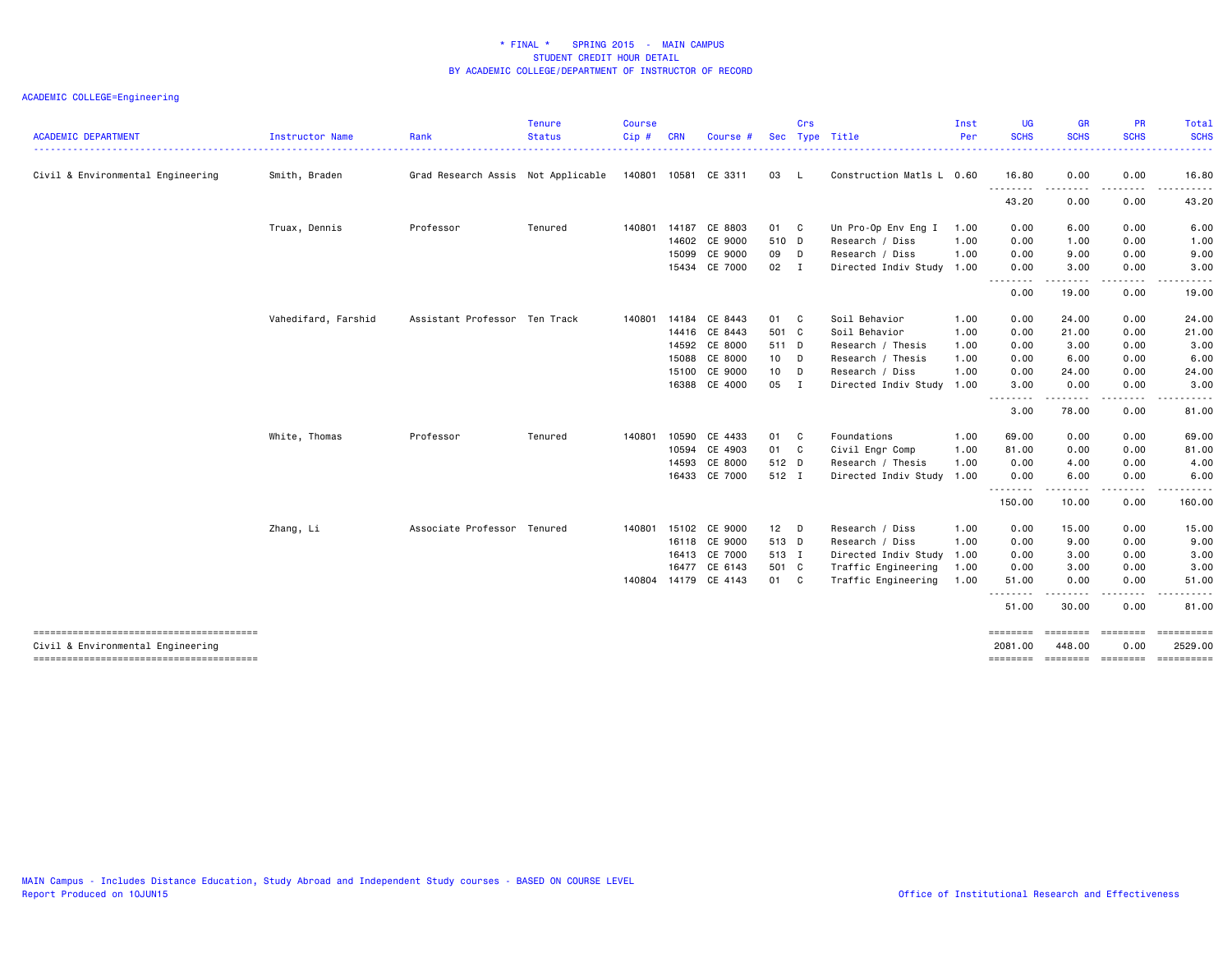| <b>ACADEMIC DEPARTMENT</b>     | Instructor Name        | Rank                          | <b>Tenure</b><br><b>Status</b> | Course<br>Cip# | <b>CRN</b>     | Course #             |          | Crs            | Sec Type Title               | Inst<br>Per  | <b>UG</b><br><b>SCHS</b> | <b>GR</b><br><b>SCHS</b><br>2222                                                                                                                             | <b>PR</b><br><b>SCHS</b> | Total<br><b>SCHS</b><br>.                                                                                                                                      |
|--------------------------------|------------------------|-------------------------------|--------------------------------|----------------|----------------|----------------------|----------|----------------|------------------------------|--------------|--------------------------|--------------------------------------------------------------------------------------------------------------------------------------------------------------|--------------------------|----------------------------------------------------------------------------------------------------------------------------------------------------------------|
| Computer Science & Engineering | Aldwairi, Tamer        | Grad Teach Assist             | Not Applicable                 | 110201         | 10938<br>15706 | CSE 1233<br>CSE 1233 | 02<br>03 | C<br>C         | Cmptr Prog-C<br>Cmptr Prog-C | 1.00<br>1.00 | 180.00<br>102.00         | 0.00<br>0.00                                                                                                                                                 | 0.00<br>0.00             | 180.00<br>102.00                                                                                                                                               |
|                                |                        |                               |                                |                |                |                      |          |                |                              |              | .<br>282.00              | .<br>0.00                                                                                                                                                    | .<br>0.00                | $\frac{1}{2} \left( \frac{1}{2} \right) \left( \frac{1}{2} \right) \left( \frac{1}{2} \right) \left( \frac{1}{2} \right) \left( \frac{1}{2} \right)$<br>282.00 |
|                                | Allen, Edward          | Associate Professor Tenured   |                                | 110101         | 10986          | CSE 4283             | 01       | C              | Software Testing and 1.00    |              | 42.00                    | 0.00                                                                                                                                                         | 0.00                     | 42.00                                                                                                                                                          |
|                                |                        |                               |                                |                | 11000          | CSE 6283             | 01       | C              | Software Testing and 1.00    |              | 0.00                     | 9.00                                                                                                                                                         | 0.00                     | 9.00                                                                                                                                                           |
|                                |                        |                               |                                |                | 15322          | CSE 9000             | 08       | D              | Research/Diss                | 1.00         | 0.00                     | 24.00                                                                                                                                                        | 0.00                     | 24.00                                                                                                                                                          |
|                                |                        |                               |                                | 110701         | 10981          | CSE 4214             | 01       | C              | Intro to Software En 1.00    |              | 84.00                    | 0.00                                                                                                                                                         | 0.00                     | 84.00                                                                                                                                                          |
|                                |                        |                               |                                |                | 10982          | CSE 4214             | 02       | К              | Intro to Software En         | 1.00         | 0.00                     | 0.00                                                                                                                                                         | 0.00                     | 0.00                                                                                                                                                           |
|                                |                        |                               |                                |                | 10983          | CSE 4214             | 03       | K              | Intro to Software En         | 1.00         | 0.00                     | 0.00                                                                                                                                                         | 0.00                     | 0.00                                                                                                                                                           |
|                                |                        |                               |                                |                | 10995          | CSE 6214             | 01       | C              | Intro to Software E 1.00     |              | 0.00                     | 20.00                                                                                                                                                        | 0.00                     | 20.00                                                                                                                                                          |
|                                |                        |                               |                                |                | 10996          | CSE 6214             | 02       | К              | Intro to Software E 1.00     |              | 0.00                     | 0.00                                                                                                                                                         | 0.00                     | 0.00                                                                                                                                                           |
|                                |                        |                               |                                |                | 10997          | CSE 6214             | 03       | К              | Intro to Software E 1.00     |              | 0.00<br>.                | 0.00<br>$\frac{1}{2} \left( \frac{1}{2} \right) \left( \frac{1}{2} \right) \left( \frac{1}{2} \right) \left( \frac{1}{2} \right) \left( \frac{1}{2} \right)$ | 0.00<br>.                | 0.00<br>.                                                                                                                                                      |
|                                |                        |                               |                                |                |                |                      |          |                |                              |              | 126.00                   | 53.00                                                                                                                                                        | 0.00                     | 179.00                                                                                                                                                         |
|                                | Anderson, Richard      | Instructor                    | Non-Ten Track                  | 110201         | 10960          | CSE 1384             | H01 C    |                | Honors Intermed Comp         | 1.00         | 104.00                   | 0.00                                                                                                                                                         | 0.00                     | 104.00                                                                                                                                                         |
|                                |                        |                               |                                |                | 10964          | CSE 2383             | 01       | $\mathbf C$    | Data Struc & Anal of 1.00    |              | 81.00                    | 0.00                                                                                                                                                         | 0.00                     | 81.00                                                                                                                                                          |
|                                |                        |                               |                                |                | 14162          | CSE 2383             | 02       | C              | Data Struc & Anal of 1.00    |              | 147.00                   | 0.00                                                                                                                                                         | 0.00                     | 147.00                                                                                                                                                         |
|                                |                        |                               |                                |                | 14163          | CSE 2383             | H02 C    |                | Data Struc & Anal of 1.00    |              | 9.00                     | 0.00                                                                                                                                                         | 0.00<br>.                | 9.00<br>.                                                                                                                                                      |
|                                |                        |                               |                                |                |                |                      |          |                |                              |              | .<br>341.00              | .<br>0.00                                                                                                                                                    | 0.00                     | 341.00                                                                                                                                                         |
|                                | Archibald, Christopher | Assistant Professor Ten Track |                                | 110101         | 14788          | CSE 4990             | 01       | C              | Special Topic in CS 1.00     |              | 48.00                    | 0.00                                                                                                                                                         | 0.00                     | 48.00                                                                                                                                                          |
|                                |                        |                               |                                |                | 14789          | CSE 6990             | 01       | C              | Special Topic in CSE 1.00    |              | 0.00                     | 30.00                                                                                                                                                        | 0.00                     | 30.00                                                                                                                                                          |
|                                |                        |                               |                                |                | 15229          | CSE 8000             | 02       | D              | Research / Thesis            | 1.00         | 0.00<br>.                | 8.00<br>. <b>.</b> .                                                                                                                                         | 0.00<br>-----            | 8.00<br>.                                                                                                                                                      |
|                                |                        |                               |                                |                |                |                      |          |                |                              |              | 48.00                    | 38.00                                                                                                                                                        | 0.00                     | 86.00                                                                                                                                                          |
|                                | Banicescu, Ioana       | Professor                     | Tenured                        | 110101         | 14176          | CSE 8843             | 01       | C              | Seg/Parallel Alrthm          | 1.00         | 0.00                     | 18.00                                                                                                                                                        | 0.00                     | 18.00                                                                                                                                                          |
|                                |                        |                               |                                |                | 15230          | CSE 8000             | 03       | D              | Research / Thesis            | 1.00         | 0.00                     | 3.00                                                                                                                                                         | 0.00                     | 3.00                                                                                                                                                           |
|                                |                        |                               |                                |                | 15324          | CSE 9000             | 10       | D              | Research/Diss                | 1.00         | 0.00<br>.                | 9.00<br>.                                                                                                                                                    | 0.00<br>-----            | 9.00<br>.                                                                                                                                                      |
|                                |                        |                               |                                |                |                |                      |          |                |                              |              | 0.00                     | 30.00                                                                                                                                                        | 0.00                     | 30.00                                                                                                                                                          |
|                                | Bethel, Cindy          | Assistant Professor Ten Track |                                | 110101         | 14146          | CSE 8990             | 01       | C              | Special Topic in CS          | 1.00         | 0.00                     | 24.00                                                                                                                                                        | 0.00                     | 24.00                                                                                                                                                          |
|                                |                        |                               |                                |                | 14147          | CSE 8990             | 501 C    |                | Special Topic in CS          | 1.00         | 0.00                     | 3.00                                                                                                                                                         | 0.00                     | 3.00                                                                                                                                                           |
|                                |                        |                               |                                |                | 15231          | CSE 8000             | 04       | D              | Research / Thesis            | 1.00         | 0.00                     | 21.00                                                                                                                                                        | 0.00                     | 21.00                                                                                                                                                          |
|                                |                        |                               |                                |                | 15325          | CSE 9000             | 11       | D              | Research/Diss                | 1.00         | 0.00                     | 19.00                                                                                                                                                        | 0.00                     | 19.00                                                                                                                                                          |
|                                |                        |                               |                                |                | 15693          | CSE 4000             | 02       | $\mathbf{I}$   | Directed Indiv Study 1.00    |              | 3.00                     | 0.00                                                                                                                                                         | 0.00                     | 3.00                                                                                                                                                           |
|                                |                        |                               |                                | 240101         | 15810          | HON 4000             | 02       | $\mathbf{I}$   | Directed Individual          | 1.00         | 3.00                     | 0.00                                                                                                                                                         | 0.00                     | 3.00                                                                                                                                                           |
|                                |                        |                               |                                |                | 15811          | HON 4000             | 03       | $\blacksquare$ | Directed Individual          | 1.00         | 3.00                     | 0.00                                                                                                                                                         | 0.00                     | 3.00                                                                                                                                                           |
|                                |                        |                               |                                |                | 15993          | HON 4000             | 08       | $\blacksquare$ | Directed Individual          | 1.00         | 3.00<br>.                | 0.00<br>$\frac{1}{2} \left( \frac{1}{2} \right) \left( \frac{1}{2} \right) \left( \frac{1}{2} \right) \left( \frac{1}{2} \right) \left( \frac{1}{2} \right)$ | 0.00<br>.                | 3.00<br>$\sim$ $\sim$ $\sim$ $\sim$                                                                                                                            |
|                                |                        |                               |                                |                |                |                      |          |                |                              |              | 12.00                    | 67.00                                                                                                                                                        | 0.00                     | 79.00                                                                                                                                                          |
|                                | Bhowmik, Tanmay        | Grad Teach Assist             | Not Applicable                 | 110201         | 10966          | CSE 2813             | 01       | C              | Discrete Structures          | 1.00         | 138.00                   | 0.00                                                                                                                                                         | 0.00                     | 138.00                                                                                                                                                         |
|                                |                        |                               |                                |                | 10968          | CSE 2813             | H01 C    |                | Honors Discrete Stru         | 1.00         | 21.00<br>.               | 0.00<br>.                                                                                                                                                    | 0.00<br>.                | 21.00<br>.                                                                                                                                                     |
|                                |                        |                               |                                |                |                |                      |          |                |                              |              | 159.00                   | 0.00                                                                                                                                                         | 0.00                     | 159.00                                                                                                                                                         |
|                                | Dampier, David         | Non-Faculty                   | Tenured                        | 110101         |                | 10970 CSE 3223       | 01       | - L            | Software Eng Sr Proj 1.00    |              | 57.00                    | 0.00                                                                                                                                                         | 0.00                     | 57.00                                                                                                                                                          |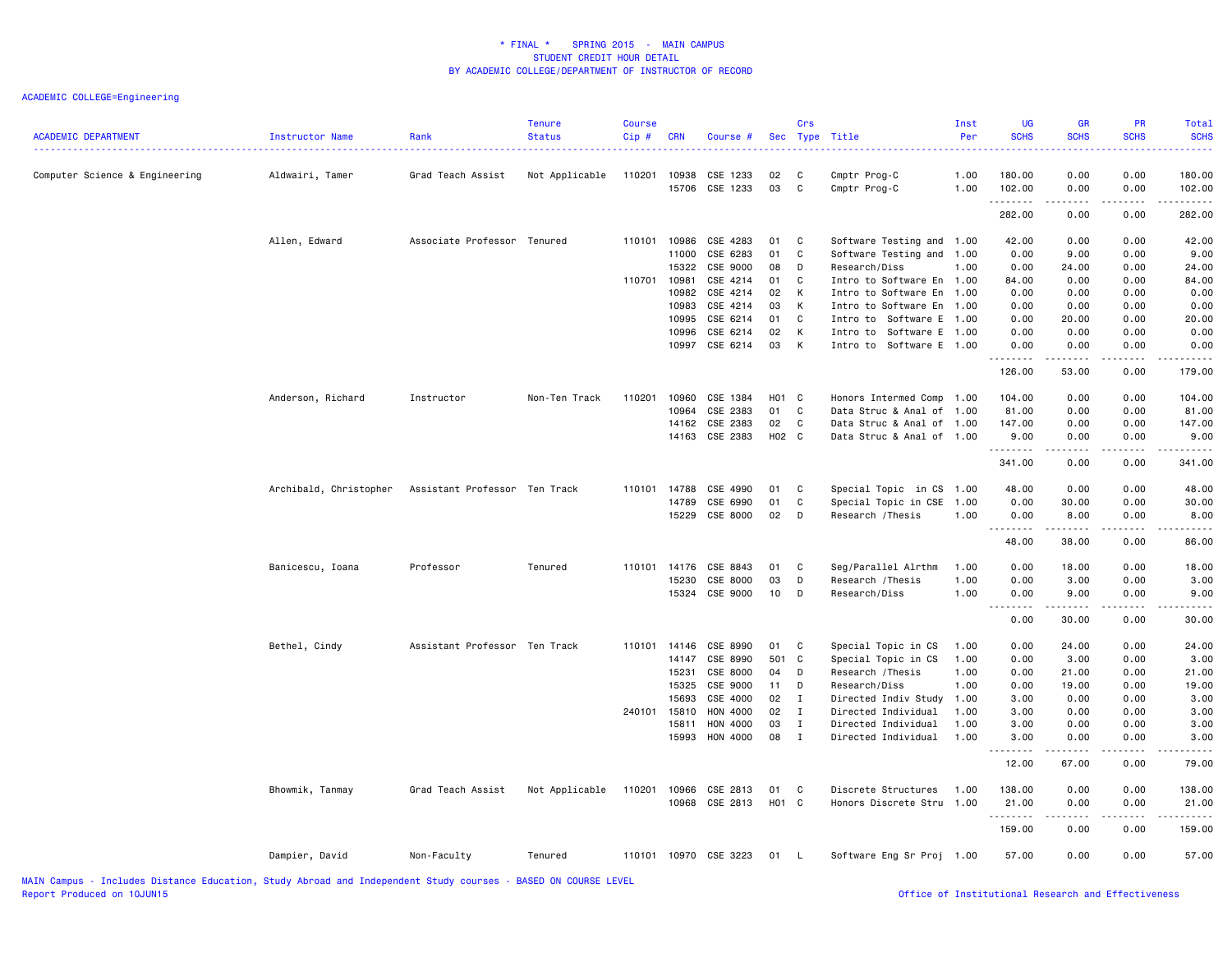| <b>ACADEMIC DEPARTMENT</b>     | Instructor Name      | Rank                        | <b>Tenure</b><br><b>Status</b> | <b>Course</b><br>Cip# | <b>CRN</b>                                                                    | Course #                                                                                                 |                                                          | Crs                                         | Sec Type Title                                                                                                                                                                              | Inst<br>Per                                          | <b>UG</b><br><b>SCHS</b><br>.                                                            | <b>GR</b><br><b>SCHS</b>                                                                                                                                     | <b>PR</b><br><b>SCHS</b><br>.                                                                                                                                                                             | <b>Total</b><br><b>SCHS</b><br><u>.</u>                                                  |
|--------------------------------|----------------------|-----------------------------|--------------------------------|-----------------------|-------------------------------------------------------------------------------|----------------------------------------------------------------------------------------------------------|----------------------------------------------------------|---------------------------------------------|---------------------------------------------------------------------------------------------------------------------------------------------------------------------------------------------|------------------------------------------------------|------------------------------------------------------------------------------------------|--------------------------------------------------------------------------------------------------------------------------------------------------------------|-----------------------------------------------------------------------------------------------------------------------------------------------------------------------------------------------------------|------------------------------------------------------------------------------------------|
| Computer Science & Engineering | Dampier, David       | Non-Faculty                 | Tenured                        |                       | 110101 15112<br>15113<br>15114<br>15232<br>15327                              | CSE 7000<br>CSE 7000<br>CSE 7000<br>CSE 8000<br>CSE 9000                                                 | 01<br>02<br>03<br>05<br>13                               | Ι.<br>$\mathbf I$<br>$\mathbf{I}$<br>D<br>D | Directed Indiv Study 1.00<br>Directed Indiv Study 1.00<br>Directed Indiv Study 1.00<br>Research / Thesis<br>Research/Diss                                                                   | 1.00<br>1.00                                         | 0.00<br>0.00<br>0.00<br>0.00<br>0.00                                                     | 3.00<br>3.00<br>3.00<br>23.00<br>10.00                                                                                                                       | 0.00<br>0.00<br>0.00<br>0.00<br>0.00                                                                                                                                                                      | 3.00<br>3.00<br>3.00<br>23.00<br>10.00                                                   |
|                                |                      |                             |                                |                       | 15789                                                                         | CSE 8000                                                                                                 | 501 D                                                    |                                             | Research / Thesis                                                                                                                                                                           | 1.00                                                 | 0.00<br>$\frac{1}{2}$<br>$- - -$<br>57.00                                                | 1.00<br>.<br>43.00                                                                                                                                           | 0.00<br>.                                                                                                                                                                                                 | 1.00<br>.<br>100.00                                                                      |
|                                | Hansen, Eric         | Associate Professor Tenured |                                | 110101                | 10993                                                                         | CSE 4833                                                                                                 | 01                                                       | C                                           | Intro to Algorithms                                                                                                                                                                         | 1.00                                                 | 156.00                                                                                   | 0.00                                                                                                                                                         | 0.00<br>0.00                                                                                                                                                                                              | 156.00                                                                                   |
|                                |                      |                             |                                |                       | 11008<br>11026<br>15234                                                       | CSE 6833<br>CSE 8813<br>CSE 8000                                                                         | 01<br>01<br>07                                           | C<br>C.<br>D                                | Intro to Algorithms<br>Theory of Computatio 1.00<br>Research / Thesis                                                                                                                       | 1.00<br>1.00                                         | 0.00<br>0.00<br>0.00                                                                     | 15.00<br>54.00<br>6.00                                                                                                                                       | 0.00<br>0.00<br>0.00                                                                                                                                                                                      | 15.00<br>54.00<br>6.00                                                                   |
|                                |                      |                             |                                |                       | 15329                                                                         | CSE 9000                                                                                                 | 15                                                       | D                                           | Research/Diss                                                                                                                                                                               | 1.00                                                 | 0.00<br>.<br>156.00                                                                      | 30.00<br>.<br>105.00                                                                                                                                         | 0.00<br>.<br>0.00                                                                                                                                                                                         | 30.00<br>------<br>261.00                                                                |
|                                | Henderson, Lisa      | Instructor                  | Non-Ten Track                  | 110201                | 10948<br>10949<br>10950<br>10951                                              | CSE 1384<br>CSE 1384<br>CSE 1384<br>CSE 1384                                                             | 01<br>02<br>03<br>04                                     | C<br>C<br>C<br>C                            | Intermed Comp Prog<br>Intermed Comp Prog<br>Intermed Comp Prog<br>Intermed Comp Prog                                                                                                        | 1.00<br>1.00<br>1.00<br>1.00                         | 128.00<br>172.00<br>112.00<br>152.00                                                     | 0.00<br>0.00<br>0.00<br>0.00                                                                                                                                 | 0.00<br>0.00<br>0.00<br>0.00                                                                                                                                                                              | 128.00<br>172.00<br>112.00<br>152.00                                                     |
|                                |                      |                             |                                |                       | 10952<br>10953<br>10954<br>10955                                              | CSE 1384<br>CSE 1384<br>CSE 1384<br>CSE 1384                                                             | 05<br>06<br>07<br>08                                     | K<br>K<br>K<br>к                            | Intermed Comp Prog<br>Intermed Comp Prog<br>Intermed Comp Prog<br>Intermed Comp Prog                                                                                                        | 1.00<br>1.00<br>1.00<br>1.00                         | 0.00<br>0.00<br>0.00<br>0.00                                                             | 0.00<br>0.00<br>0.00<br>0.00                                                                                                                                 | 0.00<br>0.00<br>0.00<br>0.00                                                                                                                                                                              | 0.00<br>0.00<br>0.00<br>0.00                                                             |
|                                |                      |                             |                                |                       | 10956<br>10957<br>10958<br>10959                                              | CSE 1384<br>CSE 1384<br>CSE 1384<br>CSE 1384                                                             | 09<br>10<br>11<br>12                                     | K<br>K<br>К<br>К                            | Intermed Comp Prog<br>Intermed Comp Prog<br>Intermed Comp Prog<br>Intermed Comp Prog                                                                                                        | 1.00<br>1.00<br>1.00<br>1.00                         | 0.00<br>0.00<br>0.00<br>0.00                                                             | 0.00<br>0.00<br>0.00<br>0.00                                                                                                                                 | 0.00<br>0.00<br>0.00<br>0.00                                                                                                                                                                              | 0.00<br>0.00<br>0.00<br>0.00                                                             |
|                                |                      |                             |                                |                       |                                                                               |                                                                                                          |                                                          |                                             |                                                                                                                                                                                             |                                                      | .<br>564.00                                                                              | $\frac{1}{2} \left( \frac{1}{2} \right) \left( \frac{1}{2} \right) \left( \frac{1}{2} \right) \left( \frac{1}{2} \right) \left( \frac{1}{2} \right)$<br>0.00 | .<br>0.00                                                                                                                                                                                                 | .<br>564.00                                                                              |
|                                | Jankun-Kelly, Monika | Lecturer                    | Non-Ten Track                  | 110201                | 10939<br>10940<br>10941<br>10942<br>10943<br>10944<br>10945<br>10946<br>10947 | CSE 1284<br>CSE 1284<br>CSE 1284<br>CSE 1284<br>CSE 1284<br>CSE 1284<br>CSE 1284<br>CSE 1284<br>CSE 1284 | 01<br>02<br>03<br>04<br>05<br>06<br>07<br>H01 C<br>H02 C | C<br>C.<br>К<br>K<br>K<br>K<br>K            | Intro Comp Prog<br>Intro Comp Prog<br>Intro Comp Prog<br>Intro Comp Prog<br>Intro Comp Prog<br>Intro Comp Prog<br>Intro Comp Prog<br>Honors Intro Comp Pr 1.00<br>Honors Intro Comp Pr 1.00 | 1.00<br>1.00<br>1.00<br>1.00<br>1.00<br>1.00<br>1.00 | 184.00<br>200.00<br>0.00<br>0.00<br>0.00<br>0.00<br>0.00<br>12.00<br>8.00<br>.<br>404.00 | 0.00<br>0.00<br>0.00<br>0.00<br>0.00<br>0.00<br>0.00<br>0.00<br>0.00<br>-----<br>0.00                                                                        | 0.00<br>0.00<br>0.00<br>0.00<br>0.00<br>0.00<br>0.00<br>0.00<br>0.00<br>$\frac{1}{2} \left( \frac{1}{2} \right) \left( \frac{1}{2} \right) \left( \frac{1}{2} \right) \left( \frac{1}{2} \right)$<br>0.00 | 184.00<br>200.00<br>0.00<br>0.00<br>0.00<br>0.00<br>0.00<br>12.00<br>8.00<br>.<br>404.00 |
|                                | Jankun-Kelly, T.     | Associate Professor Tenured |                                | 110701                | 110101 15237<br>15332<br>10988                                                | CSE 8000<br>CSE 9000<br>CSE 4453                                                                         | 10<br>18<br>01                                           | D<br>D<br>C                                 | Research / Thesis<br>Research/Diss<br>Game Design                                                                                                                                           | 1.00<br>1.00<br>1.00                                 | 0.00<br>0.00<br>63.00                                                                    | 12.00<br>12.00<br>0.00                                                                                                                                       | 0.00<br>0.00<br>0.00                                                                                                                                                                                      | 12.00<br>12.00<br>63.00                                                                  |
|                                |                      |                             |                                |                       |                                                                               |                                                                                                          |                                                          |                                             |                                                                                                                                                                                             |                                                      | .<br>63.00                                                                               | المستمين<br>24.00                                                                                                                                            | .<br>0.00                                                                                                                                                                                                 | .<br>87.00                                                                               |
|                                | Lee, Sarah           | Instructor                  | Non-Ten Track                  | 110101                | 14165<br>14173<br>14778                                                       | CSE 4503<br>CSE 8233<br>CSE 6503                                                                         | 01<br>01<br>01                                           | C<br>C<br>C                                 | Database Management<br>Soft Engr Prog Mgt<br>Database Management                                                                                                                            | 1.00<br>1.00<br>1.00                                 | 117.00<br>0.00<br>0.00                                                                   | 0.00<br>39.00<br>6.00                                                                                                                                        | 0.00<br>0.00<br>0.00                                                                                                                                                                                      | 117.00<br>39.00<br>6.00                                                                  |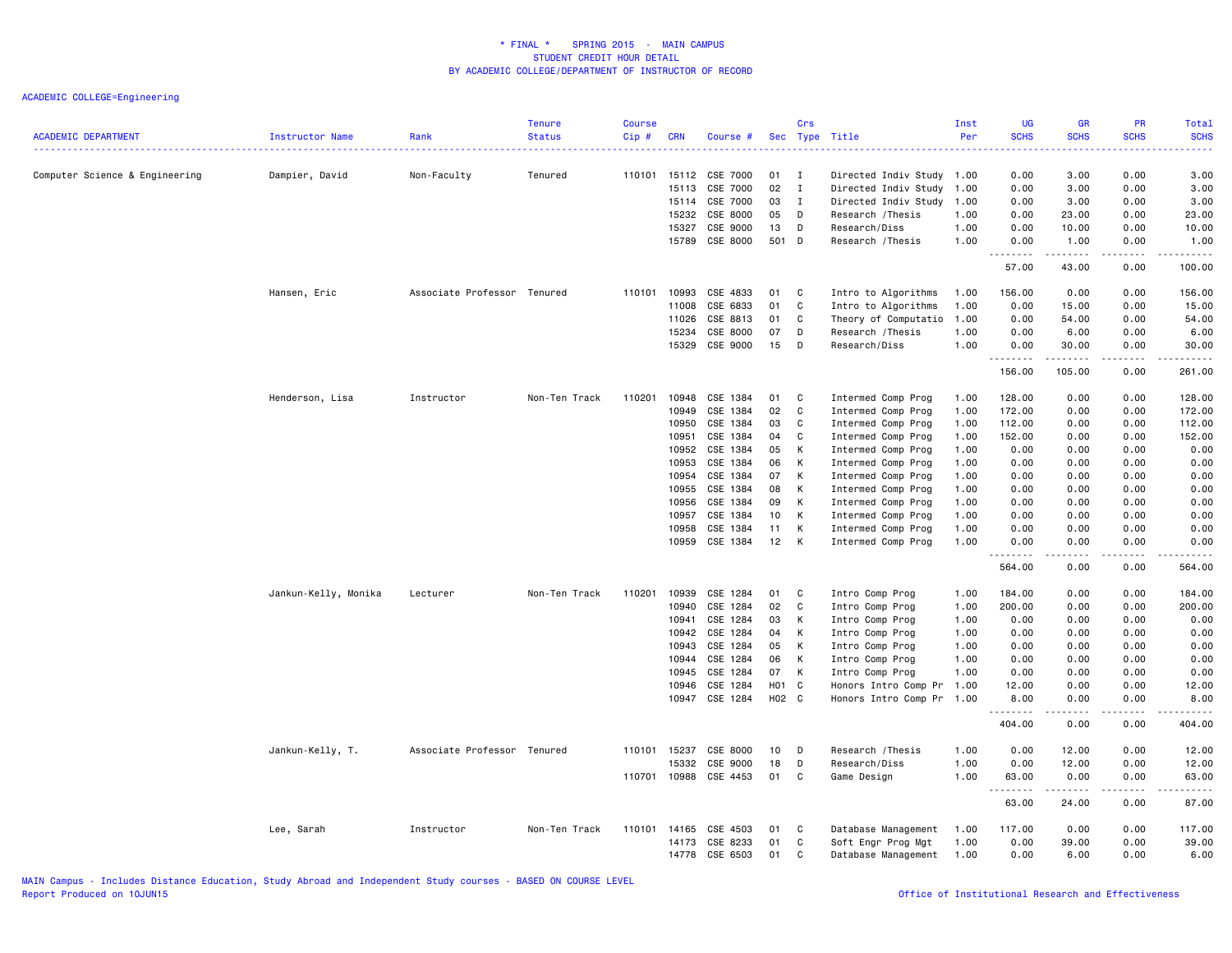| <b>ACADEMIC DEPARTMENT</b>     | Instructor Name      | Rank                              | <b>Tenure</b><br><b>Status</b> | <b>Course</b><br>Cip# | <b>CRN</b>                                                  | Course #                                                                         |                                        | Crs                             | Sec Type Title                                                                                                                          | Inst<br>Per                                          | <b>UG</b><br><b>SCHS</b>                                                                                                                                                                                                                                                                                                                                                                                                                                                                                 | <b>GR</b><br><b>SCHS</b>                                                                                                                                                                                                                                                                                                                             | PR<br><b>SCHS</b>                                            | <b>Total</b><br><b>SCHS</b>                                                                                                                                                                                               |
|--------------------------------|----------------------|-----------------------------------|--------------------------------|-----------------------|-------------------------------------------------------------|----------------------------------------------------------------------------------|----------------------------------------|---------------------------------|-----------------------------------------------------------------------------------------------------------------------------------------|------------------------------------------------------|----------------------------------------------------------------------------------------------------------------------------------------------------------------------------------------------------------------------------------------------------------------------------------------------------------------------------------------------------------------------------------------------------------------------------------------------------------------------------------------------------------|------------------------------------------------------------------------------------------------------------------------------------------------------------------------------------------------------------------------------------------------------------------------------------------------------------------------------------------------------|--------------------------------------------------------------|---------------------------------------------------------------------------------------------------------------------------------------------------------------------------------------------------------------------------|
| Computer Science & Engineering | Lee, Sarah           | Instructor                        | Non-Ten Track                  | 110101 15411          |                                                             | CSE 4000<br>16317 CSE 4000                                                       | 01<br>03                               | $\mathbf{I}$<br>$\mathbf{I}$    | Directed Indiv Study 1.00<br>Directed Indiv Study 1.00                                                                                  |                                                      | 3.00<br>1.00                                                                                                                                                                                                                                                                                                                                                                                                                                                                                             | 0.00<br>0.00                                                                                                                                                                                                                                                                                                                                         | 0.00<br>0.00                                                 | 3.00<br>1.00                                                                                                                                                                                                              |
|                                |                      |                                   |                                |                       |                                                             |                                                                                  |                                        |                                 |                                                                                                                                         |                                                      | .<br>121.00                                                                                                                                                                                                                                                                                                                                                                                                                                                                                              | 45.00                                                                                                                                                                                                                                                                                                                                                | .<br>0.00                                                    | .<br>166.00                                                                                                                                                                                                               |
|                                | Luke, Edward         | Professor                         | Tenured                        | 140201<br>309999      | 15552<br>15820                                              | ASE 9000<br><b>CME 9000</b>                                                      | 06<br>02                               | D<br>D                          | Research/Diss<br>Research/Dis                                                                                                           | 1.00<br>1.00                                         | 0.00<br>0.00<br>$\sim$ $\sim$ $\sim$<br>$- - - - -$                                                                                                                                                                                                                                                                                                                                                                                                                                                      | 12.00<br>9.00<br>-----                                                                                                                                                                                                                                                                                                                               | 0.00<br>0.00                                                 | 12.00<br>9.00<br>$\frac{1}{2}$                                                                                                                                                                                            |
|                                |                      |                                   |                                |                       |                                                             |                                                                                  |                                        |                                 |                                                                                                                                         |                                                      | 0.00                                                                                                                                                                                                                                                                                                                                                                                                                                                                                                     | 21.00                                                                                                                                                                                                                                                                                                                                                | 0.00                                                         | 21.00                                                                                                                                                                                                                     |
|                                | McGrew, Robert       | Research Assist Pro Non-Ten Track |                                |                       | 110101 15785                                                | CSE 4990<br>15786 CSE 6990                                                       | 02<br>02                               | C<br>C                          | Special Topic in CS 1.00<br>Special Topic in CSE 1.00                                                                                   |                                                      | 33.00<br>0.00<br>1.1.1.1.1.1.1                                                                                                                                                                                                                                                                                                                                                                                                                                                                           | 0.00<br>6.00<br>-----                                                                                                                                                                                                                                                                                                                                | 0.00<br>0.00<br>.                                            | 33.00<br>6.00<br>.                                                                                                                                                                                                        |
|                                |                      |                                   |                                |                       |                                                             |                                                                                  |                                        |                                 |                                                                                                                                         |                                                      | 33.00                                                                                                                                                                                                                                                                                                                                                                                                                                                                                                    | 6.00                                                                                                                                                                                                                                                                                                                                                 | 0.00                                                         | 39.00                                                                                                                                                                                                                     |
|                                | Nadeem, Muhammad     | Grad Teach Assist                 | Not Applicable                 |                       |                                                             | 110201 10937 CSE 1233                                                            | 01                                     | C                               | Cmptr Prog-C                                                                                                                            | 1.00                                                 | 177.00<br>.                                                                                                                                                                                                                                                                                                                                                                                                                                                                                              | 0.00<br>.                                                                                                                                                                                                                                                                                                                                            | 0.00<br>$\omega$ is a $\omega$                               | 177.00<br><u>.</u>                                                                                                                                                                                                        |
|                                |                      |                                   |                                |                       |                                                             |                                                                                  |                                        |                                 |                                                                                                                                         |                                                      | 177.00                                                                                                                                                                                                                                                                                                                                                                                                                                                                                                   | 0.00                                                                                                                                                                                                                                                                                                                                                 | 0.00                                                         | 177.00                                                                                                                                                                                                                    |
|                                | Perkins, Andy        | Associate Professor Tenured       |                                | 110101                | 10977<br>11022<br>15240<br>260101 11003                     | CSE 3813<br>CSE 8080<br>CSE 8000<br>CSE 6623                                     | 01<br>20<br>13<br>01                   | C<br>$\mathbf I$<br>D<br>C      | Intro to Formal Lang<br>Directed Project Cs<br>Research / Thesis<br>Computational Biolog 1.00                                           | 1.00<br>1.00<br>1.00                                 | 111.00<br>0.00<br>0.00<br>0.00<br>. <b>.</b>                                                                                                                                                                                                                                                                                                                                                                                                                                                             | 0.00<br>3.00<br>5.00<br>27.00<br>.                                                                                                                                                                                                                                                                                                                   | 0.00<br>0.00<br>0.00<br>0.00<br>.                            | 111.00<br>3.00<br>5.00<br>27.00<br>.                                                                                                                                                                                      |
|                                |                      |                                   |                                |                       |                                                             |                                                                                  |                                        |                                 |                                                                                                                                         |                                                      | 111.00                                                                                                                                                                                                                                                                                                                                                                                                                                                                                                   | 35.00                                                                                                                                                                                                                                                                                                                                                | 0.00                                                         | 146.00                                                                                                                                                                                                                    |
|                                | Ramkumar, Mahalingam | Associate Professor Tenured       |                                | 110101<br>111003      | 10980<br>10994<br>11001<br>10987<br>141001 11248            | CSE 4153<br>CSE 6153<br>CSE 6383<br>CSE 4383<br>ECE 4833                         | 01<br>01<br>01<br>01<br>01             | C<br>C<br>C<br>C<br>C           | Data Comm Networks<br>Data Comm Networks<br>Crypto & Network Sec 1.00<br>Crypto & Network Sec<br>Data Comm Networks                     | 1.00<br>1.00<br>1.00<br>1.00                         | 102.00<br>0.00<br>0.00<br>57.00<br>42.00                                                                                                                                                                                                                                                                                                                                                                                                                                                                 | 0.00<br>6.00<br>36.00<br>0.00<br>0.00                                                                                                                                                                                                                                                                                                                | 0.00<br>0.00<br>0.00<br>0.00<br>0.00                         | 102.00<br>6.00<br>36.00<br>57.00<br>42.00                                                                                                                                                                                 |
|                                |                      |                                   |                                |                       |                                                             |                                                                                  |                                        |                                 |                                                                                                                                         |                                                      | .<br>201.00                                                                                                                                                                                                                                                                                                                                                                                                                                                                                              | <b>.</b><br>42.00                                                                                                                                                                                                                                                                                                                                    | .<br>0.00                                                    | <u>.</u><br>243.00                                                                                                                                                                                                        |
|                                | Reese, Donna         | Professor                         | Tenured                        | 110101<br>110201      | 10978<br>10979<br>11006<br>15242<br>15584<br>15717<br>14787 | CSE 3981<br>CSE 3981<br>CSE 6733<br>CSE 9000<br>CSE 3981<br>CSE 8000<br>CSE 1384 | 01<br>02<br>01<br>02<br>03<br>14<br>13 | C<br>C<br>C<br>D<br>C<br>D<br>B | Computer Ethics<br>Computer Ethics<br>Operating Systems I<br>Research/Diss<br>Computer Ethics<br>Research /Thesis<br>Intermed Comp Prog | 1.00<br>1.00<br>0.95<br>1.00<br>1.00<br>1.00<br>1.00 | 14.00<br>14.00<br>0.00<br>0.00<br>13.00<br>0.00<br>8.00<br>.<br>49.00                                                                                                                                                                                                                                                                                                                                                                                                                                    | 0.00<br>0.00<br>8.55<br>30.00<br>0.00<br>6.00<br>0.00<br>د د د د د<br>44.55                                                                                                                                                                                                                                                                          | 0.00<br>0.00<br>0.00<br>0.00<br>0.00<br>0.00<br>0.00<br>0.00 | 14.00<br>14.00<br>8.55<br>30.00<br>13.00<br>6.00<br>8.00<br>$\frac{1}{2} \left( \frac{1}{2} \right) \left( \frac{1}{2} \right) \left( \frac{1}{2} \right) \left( \frac{1}{2} \right) \left( \frac{1}{2} \right)$<br>93.55 |
|                                | Ritter, Thomas       | Non-Faculty                       | Not Applicable                 |                       |                                                             | 110101 10992 CSE 4733<br>11006 CSE 6733                                          | 01<br>01                               | C<br>C                          | Operating Systems I<br>Operating Systems I                                                                                              | 1.00<br>0.05                                         | 120.00<br>0.00<br>$\begin{array}{cccccccccccccc} \multicolumn{2}{c}{} & \multicolumn{2}{c}{} & \multicolumn{2}{c}{} & \multicolumn{2}{c}{} & \multicolumn{2}{c}{} & \multicolumn{2}{c}{} & \multicolumn{2}{c}{} & \multicolumn{2}{c}{} & \multicolumn{2}{c}{} & \multicolumn{2}{c}{} & \multicolumn{2}{c}{} & \multicolumn{2}{c}{} & \multicolumn{2}{c}{} & \multicolumn{2}{c}{} & \multicolumn{2}{c}{} & \multicolumn{2}{c}{} & \multicolumn{2}{c}{} & \multicolumn{2}{c}{} & \multicolumn{2}{c}{} & \$ | 0.00<br>0.45<br>$\frac{1}{2} \left( \begin{array}{ccc} 1 & 0 & 0 & 0 \\ 0 & 0 & 0 & 0 \\ 0 & 0 & 0 & 0 \\ 0 & 0 & 0 & 0 \\ 0 & 0 & 0 & 0 \\ 0 & 0 & 0 & 0 \\ 0 & 0 & 0 & 0 \\ 0 & 0 & 0 & 0 \\ 0 & 0 & 0 & 0 \\ 0 & 0 & 0 & 0 \\ 0 & 0 & 0 & 0 & 0 \\ 0 & 0 & 0 & 0 & 0 \\ 0 & 0 & 0 & 0 & 0 \\ 0 & 0 & 0 & 0 & 0 \\ 0 & 0 & 0 & 0 & 0 \\ 0 & 0 & 0$ | 0.00<br>0.00<br>.                                            | 120.00<br>0.45<br>.                                                                                                                                                                                                       |
|                                |                      |                                   |                                |                       |                                                             |                                                                                  |                                        |                                 |                                                                                                                                         |                                                      | 120.00                                                                                                                                                                                                                                                                                                                                                                                                                                                                                                   | 0.45                                                                                                                                                                                                                                                                                                                                                 | 0.00                                                         | 120.45                                                                                                                                                                                                                    |
|                                | Swan, John           | Professor                         | Tenured                        | 110101                | 10991<br>11005<br>15243<br>15718                            | CSE 4713<br>CSE 6713<br>CSE 9000<br>CSE 8000                                     | 01<br>01<br>03<br>15                   | C<br>C<br>D<br>D                | Prog Languages<br>Prog Languages<br>Research/Diss<br>Research / Thesis                                                                  | 1.00<br>1.00<br>1.00<br>1.00                         | 93.00<br>0.00<br>0.00<br>0.00                                                                                                                                                                                                                                                                                                                                                                                                                                                                            | 0.00<br>6.00<br>39.00<br>3.00                                                                                                                                                                                                                                                                                                                        | 0.00<br>0.00<br>0.00<br>0.00                                 | 93.00<br>6.00<br>39.00<br>3.00                                                                                                                                                                                            |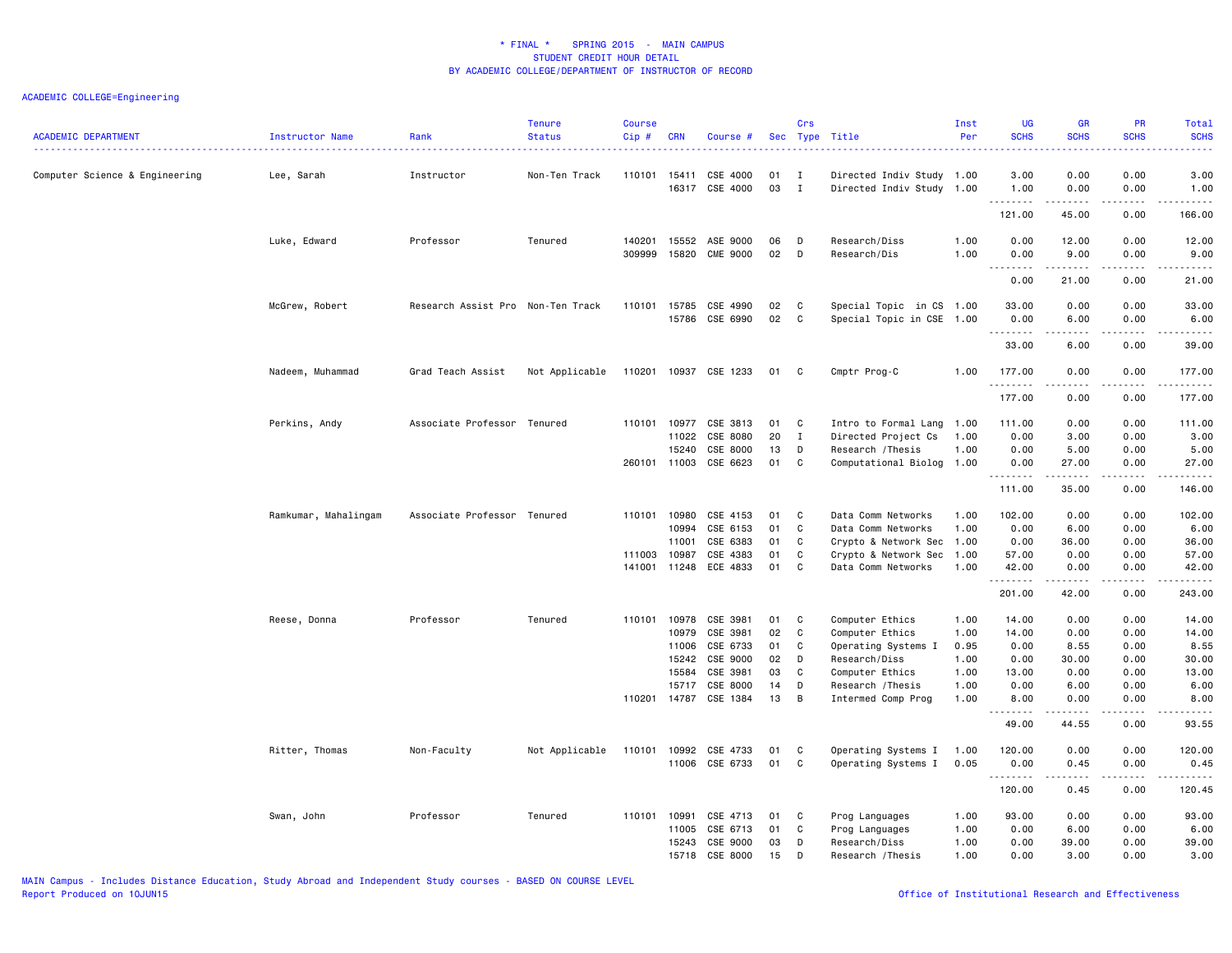| <b>ACADEMIC DEPARTMENT</b>     | <b>Instructor Name</b> | Rank                          | <b>Tenure</b><br><b>Status</b> | <b>Course</b><br>Cip# | <b>CRN</b> | Course #       |       | Crs | Sec Type Title            | Inst<br>Per | <b>UG</b><br><b>SCHS</b> | <b>GR</b><br><b>SCHS</b> | <b>PR</b><br><b>SCHS</b> | Total<br><b>SCHS</b> |
|--------------------------------|------------------------|-------------------------------|--------------------------------|-----------------------|------------|----------------|-------|-----|---------------------------|-------------|--------------------------|--------------------------|--------------------------|----------------------|
|                                |                        |                               |                                |                       |            |                |       |     |                           |             | ---------<br>93.00       | --------<br>48.00        | ---------<br>0.00        | ----------<br>141.00 |
| Computer Science & Engineering | Sween, Richard         | Non-Faculty                   | Not Applicable                 | 110701                | 10971      | CSE 3324       | 01    | - C | Dist Client/Server P 1.00 |             | 192.00                   | 0.00                     | 0.00                     | 192.00               |
|                                |                        |                               |                                |                       | 10973      | CSE 3324       | 03    | K   | Dist Client/Server P 1.00 |             | 0.00                     | 0.00                     | 0.00                     | 0.00                 |
|                                |                        |                               |                                |                       | 10974      | CSE 3324       | 04    | K   | Dist Client/Server P 1.00 |             | 0.00                     | 0.00                     | 0.00                     | 0.00                 |
|                                |                        |                               |                                |                       |            | 14164 CSE 3324 | 02    | K   | Dist Client/Server P 1.00 |             | 0.00                     | 0.00                     | 0.00                     | 0.00                 |
|                                |                        |                               |                                |                       |            |                |       |     |                           |             | ---------<br>192.00      | --------<br>0.00         | .<br>0.00                | ------<br>192.00     |
|                                | Williams, Byron        | Assistant Professor Ten Track |                                | 110101                | 14191      | CSE 8990       | 02    | C.  | Special Topic in CS       | 1.00        | 0.00                     | 30.00                    | 0.00                     | 30.00                |
|                                |                        |                               |                                |                       | 15244      | CSE 9000       | 04    | D   | Research/Diss             | 1.00        | 0.00<br>.                | 36.00                    | 0.00<br>.                | 36.00                |
|                                |                        |                               |                                |                       |            |                |       |     |                           |             | 0.00                     | 66.00                    | 0.00                     | 66.00                |
|                                | Zhang, Song            | Associate Professor Tenured   |                                | 110101                | 11021      | CSE 8080       | 19    | I   | Directed Project Cs       | 1.00        | 0.00                     | 1.00                     | 0.00                     | 1.00                 |
|                                |                        |                               |                                |                       | 15246      | CSE 9000       | 06    | - D | Research/Diss             | 1.00        | 0.00                     | 9.00                     | 0.00                     | 9.00                 |
|                                |                        |                               |                                |                       | 15720      | CSE 8000       | 17    | - D | Research /Thesis          | 1.00        | 0.00                     | 6.00                     | 0.00                     | 6.00                 |
|                                |                        |                               |                                | 110201                | 10967      | CSE 2813       | 02    | C.  | Discrete Structures       | 1.00        | 93.00                    | 0.00                     | 0.00                     | 93.00                |
|                                |                        |                               |                                |                       | 10969      | CSE 2813       | H02 C |     | Honors Discrete Stru 1.00 |             | 9.00<br>---------        | 0.00<br>.                | 0.00                     | 9.00<br>.            |
|                                |                        |                               |                                |                       |            |                |       |     |                           |             | 102.00                   | 16.00                    | 0.00                     | 118.00               |
|                                |                        |                               |                                |                       |            |                |       |     |                           |             | <b>EEEEEEEE</b>          |                          |                          | ==========           |
| Computer Science & Engineering |                        |                               |                                |                       |            |                |       |     |                           |             | 3411.00                  | 684.00                   | 0.00                     | 4095,00              |
|                                |                        |                               |                                |                       |            |                |       |     |                           |             | ========                 | ========                 | ========                 |                      |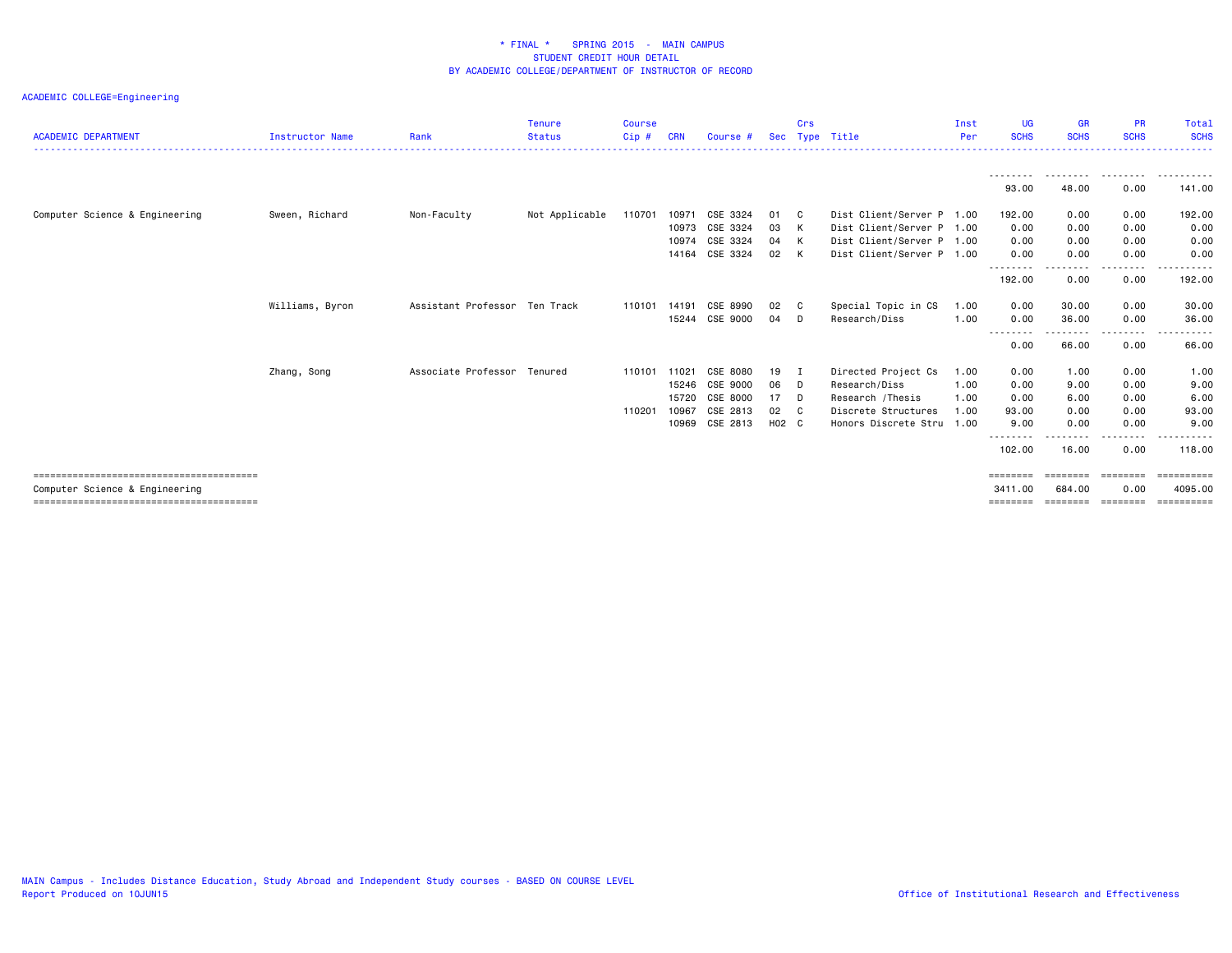| <b>ACADEMIC DEPARTMENT</b>        | Instructor Name    | Rank                          | <b>Tenure</b><br><b>Status</b> | <b>Course</b><br>Cip# | <b>CRN</b> | Course #              |       | Crs          | Sec Type Title            | Inst<br>Per | <b>UG</b><br><b>SCHS</b>              | <b>GR</b><br><b>SCHS</b> | <b>PR</b><br><b>SCHS</b> | Total<br><b>SCHS</b>  |
|-----------------------------------|--------------------|-------------------------------|--------------------------------|-----------------------|------------|-----------------------|-------|--------------|---------------------------|-------------|---------------------------------------|--------------------------|--------------------------|-----------------------|
| Electrical & Computer Engineering | Abdelwahed, Sherif | Associate Professor Tenured   |                                | 140901                | 11243      | ECE 4713              | 01    | C            | Computer Architectur 1.00 |             | 99.00                                 | 0.00                     | 0.00                     | 99.00                 |
|                                   |                    |                               |                                | 141001                | 14733      | ECE 8000              | 01    | D            | Research/Thesis           | 1.00        | 0.00                                  | 8.00                     | 0.00                     | 8.00                  |
|                                   |                    |                               |                                |                       | 14754      | ECE 9000              | 01    | D            | Research/Diss             | 1.00        | 0.00                                  | 20.00                    | 0.00                     | 20.00                 |
|                                   |                    |                               |                                |                       | 15679      | ECE 9000              | 501 D |              | Research/Diss             | 1.00        | 0.00<br><u>.</u>                      | 3.00<br>.                | 0.00<br>.                | 3.00<br>------        |
|                                   |                    |                               |                                |                       |            |                       |       |              |                           |             | 99.00                                 | 31.00                    | 0.00                     | 130.00                |
|                                   | Abuomar, Osama     | Non-Faculty                   | Not Applicable                 |                       |            | 141001 11206 ECE 3443 | 01    | $\mathbf{C}$ | Signals and Systems       | 1.00        | 132.00<br>. <b>.</b>                  | 0.00<br>----             | 0.00<br>.                | 132.00<br>.           |
|                                   |                    |                               |                                |                       |            |                       |       |              |                           |             | 132.00                                | 0.00                     | 0.00                     | 132.00                |
|                                   | Anderson, Derek    | Assistant Professor Ten Track |                                | 141001                | 14734      | ECE 8000              | 02    | D            | Research/Thesis           | 1.00        | 0.00                                  | 5.00                     | 0.00                     | 5.00                  |
|                                   |                    |                               |                                |                       | 14755      | ECE 9000              | 02    | D            | Research/Diss             | 1.00        | 0.00                                  | 8.00                     | 0.00                     | 8.00                  |
|                                   |                    |                               |                                |                       | 14998      | ECE 8990              | 04    | C            | Special Topic in ECE 1.00 |             | 0.00                                  | 18.00                    | 0.00                     | 18.00                 |
|                                   |                    |                               |                                |                       | 15001      | ECE 8990              | 504 C |              | Special Topic in ECE      | 1.00        | 0.00                                  | 9.00                     | 0.00                     | 9.00                  |
|                                   |                    |                               |                                |                       | 15666      | ECE 8000              | 502 D |              | Research/Thesis           | 1.00        | 0.00<br>22222<br>$\sim$ $\sim$ $\sim$ | 9.00<br>المتمامين        | 0.00<br>.                | 9.00<br>$\frac{1}{2}$ |
|                                   |                    |                               |                                |                       |            |                       |       |              |                           |             | 0.00                                  | 49.00                    | 0.00                     | 49.00                 |
|                                   | Ball, John         | Assistant Professor Ten Track |                                | 141001                | 14674      | ECE 8333              | 501 C |              | Radar Signal Process 1.00 |             | 0.00                                  | 15.00                    | 0.00                     | 15.00                 |
|                                   |                    |                               |                                |                       | 14683      | ECE 8333              | 01    | C            | Radar Signal Process      | 1.00        | 0.00                                  | 15.00                    | 0.00                     | 15.00                 |
|                                   |                    |                               |                                |                       | 14735      | ECE 8000              | 03    | D            | Research/Thesis           | 1.00        | 0.00                                  | 14.00                    | 0.00                     | 14.00                 |
|                                   |                    |                               |                                |                       | 14756      | ECE 9000              | 03    | D            | Research/Diss             | 1.00        | 0.00<br>.                             | 4.00<br>.                | 0.00<br>.                | 4.00<br>.             |
|                                   |                    |                               |                                |                       |            |                       |       |              |                           |             | 0.00                                  | 48.00                    | 0.00                     | 48.00                 |
|                                   | Bruce, Jerry       | Associate Professor Tenured   |                                | 141001                | 11177      | ECE 1002              | 01    | B            | Intro to ECE              | 1.00        | 110.00                                | 0.00                     | 0.00                     | 110.00                |
|                                   |                    |                               |                                |                       | 14736      | ECE 8000              | 04    | D            | Research/Thesis           | 1.00        | 0.00                                  | 1.00                     | 0.00                     | 1.00                  |
|                                   |                    |                               |                                |                       |            | 14757 ECE 9000        | 04    | D            | Research/Diss             | 1.00        | 0.00<br><u>.</u>                      | 1.00<br><b>.</b> .       | 0.00<br>.                | 1.00<br>.             |
|                                   |                    |                               |                                |                       |            |                       |       |              |                           |             | 110.00                                | 2.00                     | 0.00                     | 112.00                |
|                                   | Donohoe, John      | Professor                     | Tenured                        | 141001                | 11184      | ECE 3323              | 01    | B            | Electromagnetics II       | 1.00        | 21.00                                 | 0.00                     | 0.00                     | 21.00                 |
|                                   |                    |                               |                                |                       | 11185      | ECE 3323              | 02    | B            | Electromagnetics II       | 1.00        | 18.00                                 | 0.00                     | 0.00                     | 18.00                 |
|                                   |                    |                               |                                |                       | 11187      | ECE 3323              | 04    | B            | Electromagnetics II       | 1.00        | 15.00                                 | 0.00                     | 0.00                     | 15.00                 |
|                                   |                    |                               |                                |                       | 14134      | ECE 3323              | 05    | B            | Electromagnetics II       | 1.00        | 12.00                                 | 0.00                     | 0.00                     | 12.00                 |
|                                   |                    |                               |                                |                       | 14758      | ECE 9000              | 05    | D            | Research/Diss             | 1.00        | 0.00                                  | 13.00                    | 0.00                     | 13.00                 |
|                                   |                    |                               |                                |                       |            | 15902 ECE 8000        | 505 D |              | Research/Thesis           | 1.00        | 0.00<br><u>.</u>                      | 3.00<br>.                | 0.00<br>.                | 3.00<br>.             |
|                                   |                    |                               |                                |                       |            |                       |       |              |                           |             | 66.00                                 | 16.00                    | 0.00                     | 82.00                 |
|                                   | Du, Qian           | Professor                     | Tenured                        | 141001                | 14685      | ECE 8803              | 01    | C            | Random Signals & Sys 1.00 |             | 0.00                                  | 9.00                     | 0.00                     | 9.00                  |
|                                   |                    |                               |                                |                       | 14759      | ECE 9000              | 06    | D            | Research/Diss             | 1.00        | 0.00                                  | 21.00                    | 0.00                     | 21.00                 |
|                                   |                    |                               |                                |                       | 15616      | <b>ECE 7000</b>       | 02    | I            | Directed Indiv Study      | 1.00        | 0.00                                  | 3.00                     | 0.00                     | 3.00                  |
|                                   |                    |                               |                                |                       | 15617      | ECE 7000              | 03    | $\mathbf{I}$ | Directed Indiv Study      | 1.00        | 0.00                                  | 3.00                     | 0.00                     | 3.00                  |
|                                   |                    |                               |                                |                       | 15680      | ECE 9000              | 506 D |              | Research/Diss             | 1.00        | 0.00<br>$- - - - -$<br>$- - -$        | 1.00<br>.                | 0.00<br>.                | 1.00<br>.             |
|                                   |                    |                               |                                |                       |            |                       |       |              |                           |             | 0.00                                  | 37.00                    | 0.00                     | 37.00                 |
|                                   | Follett, Randolph  | Assistant Professor Tenured   |                                | 140201                | 10318      | ASE 1501              | 01    | E            | Design Competition        | 0.50        | 3.50                                  | 0.00                     | 0.00                     | 3.50                  |
|                                   |                    |                               |                                | 141001 11236          |            | ECE 4512              | 01    | B            | EE Design I               | 1.00        | 56.00                                 | 0.00                     | 0.00                     | 56.00                 |
|                                   |                    |                               |                                |                       | 11237      | ECE 4522              | 01    | B            | EE Design II              | 1.00        | 48.00                                 | 0.00                     | 0.00                     | 48.00                 |
|                                   |                    |                               |                                |                       | 11238      | ECE 4532              | 01    | B            | CPE Design I              | 1.00        | 20.00                                 | 0.00                     | 0.00                     | 20.00                 |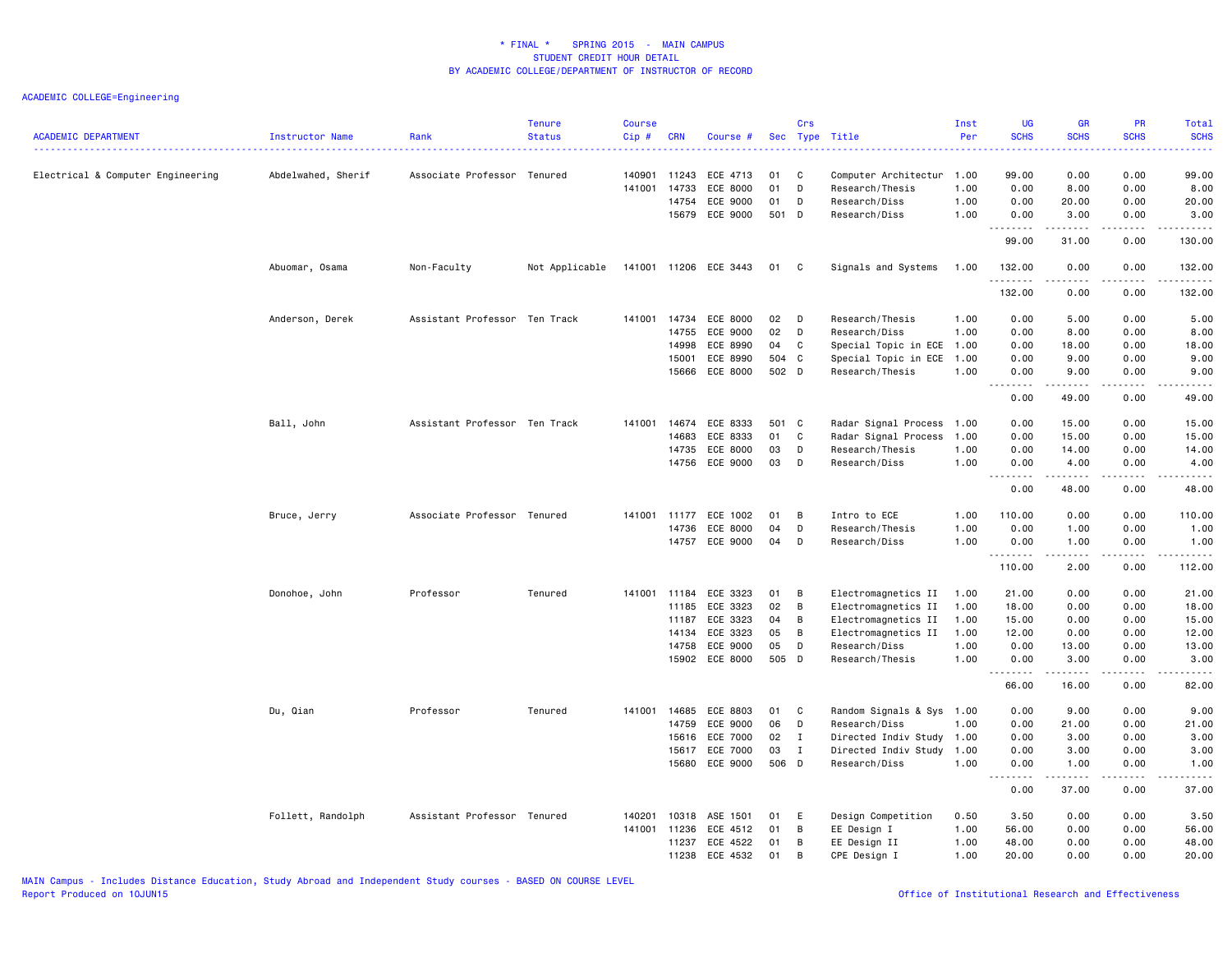| <b>ACADEMIC DEPARTMENT</b>        | Instructor Name                                       | Rank                        | <b>Tenure</b><br><b>Status</b> | <b>Course</b><br>Cip# | <b>CRN</b> | Course #              |       | Crs         | Sec Type Title            | Inst<br>Per | <b>UG</b><br><b>SCHS</b> | <b>GR</b><br><b>SCHS</b> | <b>PR</b><br><b>SCHS</b> | <b>Total</b><br><b>SCHS</b> |
|-----------------------------------|-------------------------------------------------------|-----------------------------|--------------------------------|-----------------------|------------|-----------------------|-------|-------------|---------------------------|-------------|--------------------------|--------------------------|--------------------------|-----------------------------|
| Electrical & Computer Engineering | Follett, Randolph                                     | Assistant Professor Tenured |                                |                       |            | 141001 11239 ECE 4542 | 01    | B           | CPE Design II             | 1.00        | 18.00                    | 0.00<br>.                | 0.00<br>المستبدة         | 18.00<br>.                  |
|                                   |                                                       |                             |                                |                       |            |                       |       |             |                           |             | 145.50                   | 0.00                     | 0.00                     | 145.50                      |
|                                   | Fowler, James                                         | Professor                   | Tenured                        | 141001 14676          |            | ECE 8813              | 501 C |             | Information Theory        | 1.00        | 0.00                     | 3.00                     | 0.00                     | 3.00                        |
|                                   |                                                       |                             |                                |                       | 14686      | ECE 8813              | 01    | C           | Information Theory        | 1.00        | 0.00                     | 21.00                    | 0.00                     | 21,00                       |
|                                   |                                                       |                             |                                |                       | 14740      | ECE 8000              | 08    | D           | Research/Thesis           | 1.00        | 0.00                     | 3.00                     | 0.00                     | 3.00                        |
|                                   |                                                       |                             |                                |                       | 14761      | ECE 9000              | 08    | D           | Research/Diss             | 1.00        | 0.00<br>.                | 14.00<br>------          | 0.00<br>.                | 14.00<br>.                  |
|                                   |                                                       |                             |                                |                       |            |                       |       |             |                           |             | 0.00                     | 41.00                    | 0.00                     | 41.00                       |
|                                   | Fu, Yong                                              | Associate Professor Tenured |                                | 141001                | 11240      | ECE 4633              | 01    | C           | Pwer Distrib Systems 1.00 |             | 93.00                    | 0.00                     | 0.00                     | 93.00                       |
|                                   |                                                       |                             |                                |                       | 11253      | ECE 6633              | 01    | C           | Pwer Distrib Systems      | 1.00        | 0.00                     | 15.00                    | 0.00                     | 15.00                       |
|                                   |                                                       |                             |                                |                       | 14675      | ECE 8683              | 501 C |             | Power Sys Opt & Cont      | 1.00        | 0.00                     | 9.00                     | 0.00                     | 9.00                        |
|                                   |                                                       |                             |                                |                       | 14684      | ECE 8683              | 01    | C           | Power Sys Opt & Cont 1.00 |             | 0.00                     | 30.00                    | 0.00                     | 30.00                       |
|                                   |                                                       |                             |                                |                       | 14762      | ECE 9000              | 09    | D           | Research/Diss             | 1.00        | 0.00                     | 43.00                    | 0.00                     | 43.00                       |
|                                   |                                                       |                             |                                |                       | 15526      | ECE 6633              | 501   | C           | Pwer Distrib Systems      | 1.00        | 0.00                     | 21.00                    | 0.00                     | 21.00                       |
|                                   |                                                       |                             |                                |                       | 15667      | ECE 9000              | 509 D |             | Research/Diss             | 1.00        | 0.00                     | 3.00                     | 0.00                     | 3.00                        |
|                                   |                                                       |                             |                                |                       |            |                       |       |             |                           |             | .<br>93.00               | .<br>121.00              | .<br>0.00                | .<br>214.00                 |
|                                   | Jones, Bryan                                          | Associate Professor Tenured |                                | 141001                | 11221      | ECE 3724              | 01    | C           | Microprocessors           | 1.00        | 148.00                   | 0.00                     | 0.00                     | 148.00                      |
|                                   |                                                       |                             |                                |                       | 11222      | ECE 3724              | 02    | C           | Microprocessors           | 1.00        | 168.00                   | 0.00                     | 0.00                     | 168.00                      |
|                                   |                                                       |                             |                                |                       | 11223      | ECE 3724              | 03    | К           | Microprocessors           | 1.00        | 0.00                     | 0.00                     | 0.00                     | 0.00                        |
|                                   |                                                       |                             |                                |                       | 11224      | ECE 3724              | 04    | К           | Microprocessors           | 1.00        | 0.00                     | 0.00                     | 0.00                     | 0.00                        |
|                                   |                                                       |                             |                                |                       | 11225      | ECE 3724              | 05    | К           | Microprocessors           | 1.00        | 0.00                     | 0.00                     | 0.00                     | 0.00                        |
|                                   |                                                       |                             |                                |                       | 11226      | ECE 3724              | 06    | К           | Microprocessors           | 1.00        | 0.00                     | 0.00                     | 0.00                     | 0.00                        |
|                                   |                                                       |                             |                                |                       | 11227      | ECE 3724              | 07    | К           | Microprocessors           | 1.00        | 0.00                     | 0.00                     | 0.00                     | 0.00                        |
|                                   |                                                       |                             |                                |                       | 11228      | ECE 3724              | 08    | К           | Microprocessors           | 1.00        | 0.00                     | 0.00                     | 0.00                     | 0.00                        |
|                                   |                                                       |                             |                                |                       | 11229      | ECE 3724              | 09    | К           | Microprocessors           | 1.00        | 0.00                     | 0.00                     | 0.00                     | 0.00                        |
|                                   |                                                       |                             |                                |                       | 11230      | ECE 3724              | 10    | К           | Microprocessors           | 1.00        | 0.00                     | 0.00                     | 0.00                     | 0.00                        |
|                                   |                                                       |                             |                                |                       | 11231      | ECE 3724              | 11    | К           | Microprocessors           | 1.00        | 0.00                     | 0.00                     | 0.00                     | 0.00                        |
|                                   |                                                       |                             |                                |                       | 14742      | ECE 8000              | 10    | D           | Research/Thesis           | 1.00        | 0.00                     | 10.00                    | 0.00                     | 10.00                       |
|                                   |                                                       |                             |                                |                       | 14763      | ECE 9000              | 10    | D           | Research/Diss             | 1.00        | 0.00                     | 7.00                     | 0.00                     | 7.00<br>.                   |
|                                   |                                                       |                             |                                |                       |            |                       |       |             |                           |             | 316.00                   | 17.00                    | 0.00                     | 333.00                      |
|                                   | Karimi-Ghartemani, Maso Associate Professor Ten Track |                             |                                | 141001 11207          |            | ECE 3614              | 01    | C           | Fundamentals of Ener 1.00 |             | 124.00                   | 0.00                     | 0.00                     | 124.00                      |
|                                   |                                                       |                             |                                |                       | 11208      | ECE 3614              | 02    | К           | Fudamentals of Energ      | 1.00        | 0.00                     | 0.00                     | 0.00                     | 0.00                        |
|                                   |                                                       |                             |                                |                       | 11209      | ECE 3614              | 03    | К           | Fundamentals of Ener      | 1.00        | 0.00                     | 0.00                     | 0.00                     | 0.00                        |
|                                   |                                                       |                             |                                |                       | 11210      | ECE 3614              | 04    | K           | Fundamentals of Ener      | 1.00        | 0.00                     | 0.00                     | 0.00                     | 0.00                        |
|                                   |                                                       |                             |                                |                       | 11211      | ECE 3614              | 05    | К           | Fundamentals of Ener      | 1.00        | 0.00                     | 0.00                     | 0.00                     | 0.00                        |
|                                   |                                                       |                             |                                |                       | 11212      | ECE 3614              | 06    | К           | Fundamentals of Ener      | 1.00        | 0.00                     | 0.00                     | 0.00                     | 0.00                        |
|                                   |                                                       |                             |                                |                       | 11213      | ECE 3614              | 07    | К           | Fundamentals of Ener      | 1.00        | 0.00                     | 0.00                     | 0.00                     | 0.00                        |
|                                   |                                                       |                             |                                |                       | 11214      | ECE 3614              | 08    | К           | Fundamentals of Ener      | 1.00        | 0.00                     | 0.00                     | 0.00                     | 0.00                        |
|                                   |                                                       |                             |                                |                       | 14475      | ECE 8990              | 01    | $\mathbb C$ | Special Topic in ECE 1.00 |             | 0.00                     | 24.00                    | 0.00                     | 24.00                       |
|                                   |                                                       |                             |                                |                       | 14743      | ECE 8000              | 11    | D           | Research/Thesis           | 1.00        | 0.00                     | 1.00                     | 0.00                     | 1.00                        |
|                                   |                                                       |                             |                                |                       |            | 14764 ECE 9000        | 11    | D           | Research/Diss             | 1.00        | 0.00<br>.                | 14.00<br>------          | 0.00<br>.                | 14.00<br>.                  |
|                                   |                                                       |                             |                                |                       |            |                       |       |             |                           |             | 124.00                   | 39.00                    | 0.00                     | 163.00                      |
|                                   | King, Roger                                           | Non-Faculty                 | Tenured                        | 309999                |            | 16375 CME 9000        | 06    | D           | Research/Dis              | 1.00        | 0.00                     | 1.00                     | 0.00                     | 1.00                        |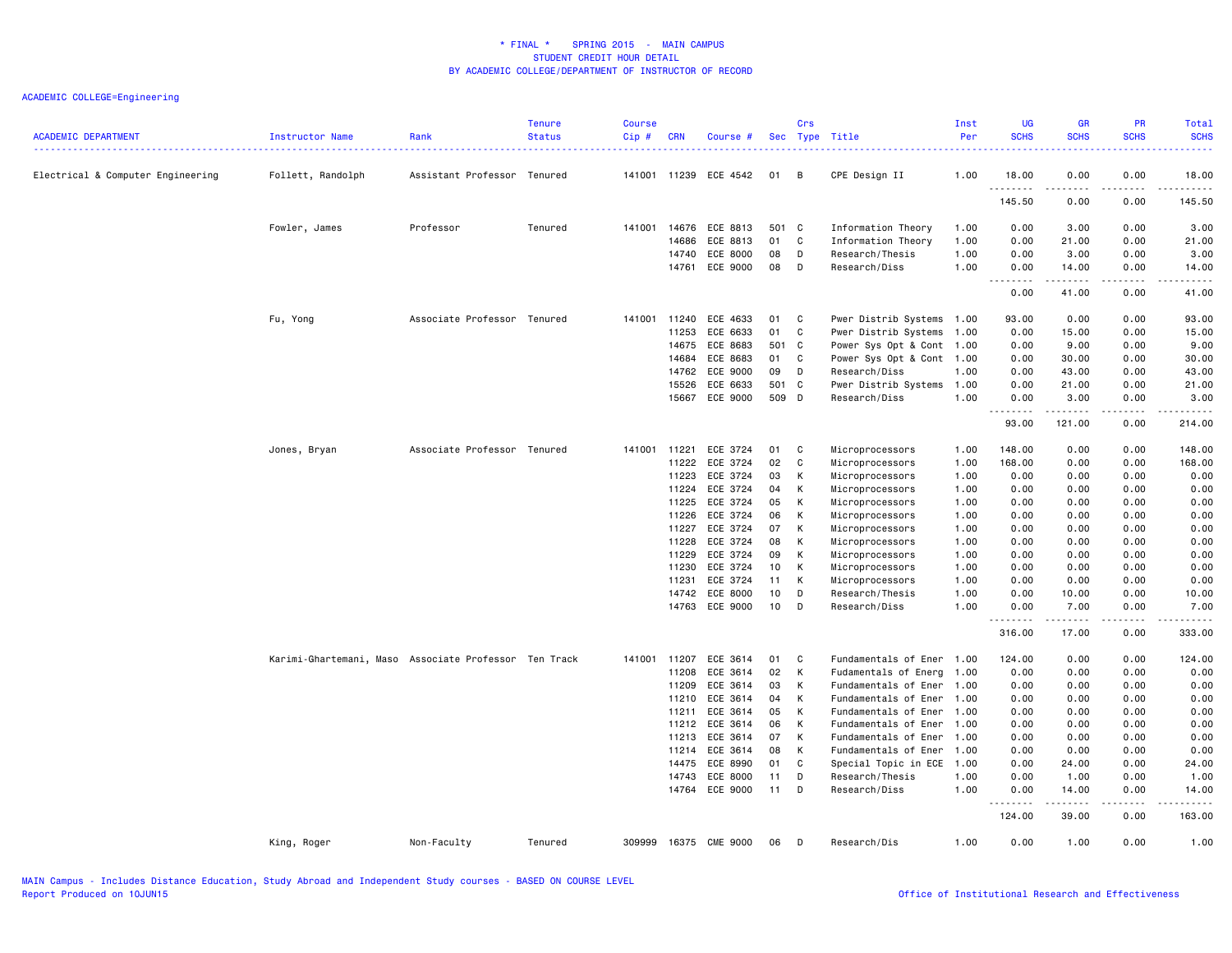| <b>ACADEMIC DEPARTMENT</b>        | <b>Instructor Name</b>                                    | Rank                          | <b>Tenure</b><br><b>Status</b> | Course<br>Cip# | <b>CRN</b> | Course #              |        | Crs            | Sec Type Title            | Inst<br>Per | <b>UG</b><br><b>SCHS</b> | GR<br><b>SCHS</b>      | PR<br><b>SCHS</b> | Total<br><b>SCHS</b> |
|-----------------------------------|-----------------------------------------------------------|-------------------------------|--------------------------------|----------------|------------|-----------------------|--------|----------------|---------------------------|-------------|--------------------------|------------------------|-------------------|----------------------|
|                                   |                                                           |                               |                                |                |            |                       |        |                |                           |             | .                        | .                      |                   |                      |
|                                   |                                                           |                               |                                |                |            |                       |        |                |                           |             | 0.00                     | 1.00                   | 0.00              | 1.00                 |
| Electrical & Computer Engineering | Koshka, Yaroslav                                          | Professor                     | Tenured                        | 141001 11179   |            | ECE 3213              | 01     | $\mathbf{C}$   | Solid State Electron      | 1.00        | 87.00                    | 0.00                   | 0.00              | 87.00                |
|                                   |                                                           |                               |                                |                | 14679      | ECE 4293              | 01     | C              | Nano-electronics          | 1.00        | 24.00                    | 0.00                   | 0.00              | 24.00                |
|                                   |                                                           |                               |                                |                | 14681      | ECE 6293              | 01     | C              | Nano-electronics          | 1.00        | 0.00                     | 3.00                   | 0.00              | 3.00                 |
|                                   |                                                           |                               |                                |                | 14744      | ECE 8000              | 12     | D              | Research/Thesis           | 1.00        | 0.00<br>.                | 1.00<br>.              | 0.00              | 1.00                 |
|                                   |                                                           |                               |                                |                |            |                       |        |                |                           |             | 111.00                   | 4.00                   | 0.00              | 115.00               |
|                                   | Li, Pan                                                   | Assistant Professor Ten Track |                                | 141001         | 14745      | ECE 8000              | 13     | D              | Research/Thesis           | 1.00        | 0.00                     | 20.00                  | 0.00              | 20.00                |
|                                   |                                                           |                               |                                |                | 14766      | ECE 9000              | 13     | D              | Research/Diss             | 1.00        | 0.00                     | 42.00                  | 0.00              | 42.00                |
|                                   |                                                           |                               |                                |                | 14975      | ECE 8990              | 02     | $\mathbf{C}$   | Special Topic in ECE 1.00 |             | 0.00                     | 39.00                  | 0.00              | 39.00                |
|                                   |                                                           |                               |                                |                | 14997      | ECE 8990              | 03     | C              | Special Topic in ECE      | 1.00        | 0.00                     | 18.00                  | 0.00              | 18.00                |
|                                   |                                                           |                               |                                |                | 14999      | ECE 8990              | 502 C  |                | Special Topic in ECE 1.00 |             | 0.00                     | 9.00                   | 0.00              | 9.00                 |
|                                   |                                                           |                               |                                |                |            | 15000 ECE 8990        | 503 C  |                | Special Topic in ECE 1.00 |             | 0.00<br>.                | 3.00<br>.              | 0.00<br>-----     | 3.00<br>. <u>.</u> . |
|                                   |                                                           |                               |                                |                |            |                       |        |                |                           |             | 0.00                     | 131.00                 | 0.00              | 131.00               |
|                                   | Mazzola, Michael                                          | Professor                     | Tenured                        | 140101         | 11945      | GE 3011               | 01 S   |                | Engr Entrepreneur Se      | 0.60        | 69.00                    | 0.00                   | 0.00              | 69.00                |
|                                   |                                                           |                               |                                | 141001         | 11241      | ECE 4653              | 01     | C              | Intro to Power Elect      | 1.00        | 45.00                    | 0.00                   | 0.00              | 45.00                |
|                                   |                                                           |                               |                                |                | 11254      | ECE 6653              | 01     | C.             | Intro to Power Elect 1.00 |             | 0.00                     | 9.00                   | 0.00              | 9.00                 |
|                                   |                                                           |                               |                                |                | 13697      | ECE 6653              | 501 C  |                | Intro to Power Elect 1.00 |             | 0.00                     | 15.00                  | 0.00              | 15.00                |
|                                   |                                                           |                               |                                |                | 14746      | ECE 8000              | 14     | $\mathsf{D}$   | Research/Thesis           | 1.00        | 0.00                     | 8.00                   | 0.00              | 8.00                 |
|                                   |                                                           |                               |                                |                |            | 14767 ECE 9000        | $14$ D |                | Research/Diss             | 1.00        | 0.00                     | 30.00<br>$\frac{1}{2}$ | 0.00              | 30.00                |
|                                   |                                                           |                               |                                |                |            |                       |        |                |                           |             | 114.00                   | 62.00                  | 0.00              | 176.00               |
|                                   | Mohammadi-Aragh, Mahnas Research Assist Pro Non-Ten Track |                               |                                |                |            | 141001 15988 ECE 4000 | 01     | $\blacksquare$ | Directed Indiv Study 1.00 |             | 3,00<br>.                | 0.00<br>.              | 0.00              | 3.00                 |
|                                   |                                                           |                               |                                |                |            |                       |        |                |                           |             | 3.00                     | 0.00                   | 0.00              | 3.00                 |
|                                   | Molen, G. Marshall                                        | Professor                     | Tenured                        | 141001 11178   |            | ECE 3183              | 01     | C              | Electric Eng Systems      | 1.00        | 267.00                   | 0.00                   | 0.00              | 267.00               |
|                                   |                                                           |                               |                                |                | 11190      | ECE 3424              | 01     | C              | Intm Electronic Circ      | 1.00        | 140.00                   | 0.00                   | 0.00              | 140.00               |
|                                   |                                                           |                               |                                |                | 11195      | ECE 3424              | 06     | K              | Intm Electronic Circ      | 1.00        | 0.00                     | 0.00                   | 0.00              | 0.00                 |
|                                   |                                                           |                               |                                |                | 11196      | ECE 3424              | 07     | K              | Intm Electronic Circ      | 1.00        | 0.00                     | 0.00                   | 0.00              | 0.00                 |
|                                   |                                                           |                               |                                |                | 11197      | ECE 3424              | 08     | K              | Intm Electronic Circ      | 1.00        | 0.00                     | 0.00                   | 0.00              | 0.00                 |
|                                   |                                                           |                               |                                |                | 11198      | ECE 3424              | 09     | K              | Intm Electronic Circ 1.00 |             | 0.00                     | 0.00                   | 0.00              | 0.00                 |
|                                   |                                                           |                               |                                |                | 14747      | ECE 8000              | 15     | D              | Research/Thesis           | 1.00        | 0.00                     | 10.00                  | 0.00              | 10.00                |
|                                   |                                                           |                               |                                |                |            | 15615 ECE 7000        | 01 I   |                | Directed Indiv Study 1.00 |             | 0.00<br>.                | 3.00<br>.              | 0.00              | 3.00                 |
|                                   |                                                           |                               |                                |                |            |                       |        |                |                           |             | 407.00                   | 13.00                  | 0.00              | 420.00               |
|                                   | Moorhead, Jane                                            | Instructor                    | Non-Ten Track                  | 141001 11188   |            | ECE 3413              | 01     | C              | Intro to Electronic       | 1.00        | 135.00                   | 0.00                   | 0.00              | 135.00               |
|                                   |                                                           |                               |                                |                | 11215      | ECE 3714              | 01     | C              | Digital Devices           | 1.00        | 360.00                   | 0.00                   | 0.00              | 360.00               |
|                                   |                                                           |                               |                                |                | 11217      | ECE 3714              | 03     | K              | Digital Devices           | 1.00        | 0.00                     | 0.00                   | 0.00              | 0.00                 |
|                                   |                                                           |                               |                                |                | 11218      | ECE 3714              | 04     | K              | Digital Devices           | 1.00        | 0.00                     | 0.00                   | 0.00              | 0.00                 |
|                                   |                                                           |                               |                                |                |            | 11219 ECE 3714        | 05     | K              | Digital Devices           | 1.00        | 0.00                     | 0.00                   | 0.00              | 0.00                 |
|                                   |                                                           |                               |                                |                | 11220      | ECE 3714              | 06     | K              | Digital Devices           | 1.00        | 0.00<br>.                | 0.00<br>.              | 0.00              | 0.00                 |
|                                   |                                                           |                               |                                |                |            |                       |        |                |                           |             | 495.00                   | 0.00                   | 0.00              | 495.00               |
|                                   | Morris, Thomas                                            | Associate Professor Tenured   |                                |                |            | 141001 14749 ECE 8000 | 17 D   |                | Research/Thesis           | 1.00        | 0.00                     | 21.00                  | 0.00              | 21.00                |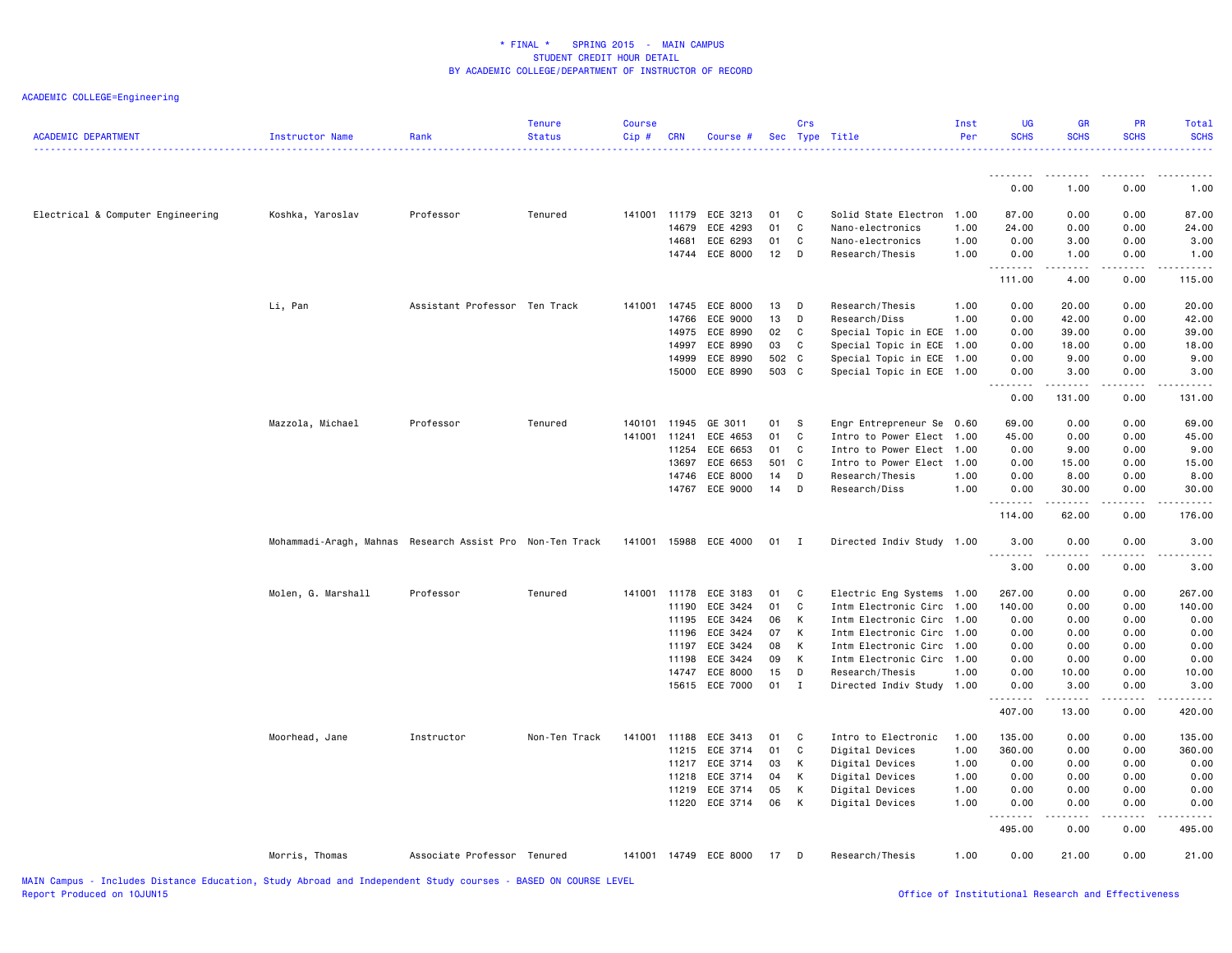|                                   |                 |                             | <b>Tenure</b> | Course |              |                |       | Crs          |                           | Inst | <b>UG</b>           | <b>GR</b>                           | <b>PR</b>                                                                                                                                                    | Total                                                                                                                                                                                                                                                                                                                                                                                                                                    |
|-----------------------------------|-----------------|-----------------------------|---------------|--------|--------------|----------------|-------|--------------|---------------------------|------|---------------------|-------------------------------------|--------------------------------------------------------------------------------------------------------------------------------------------------------------|------------------------------------------------------------------------------------------------------------------------------------------------------------------------------------------------------------------------------------------------------------------------------------------------------------------------------------------------------------------------------------------------------------------------------------------|
| <b>ACADEMIC DEPARTMENT</b>        | Instructor Name | Rank                        | <b>Status</b> | Cip#   | <b>CRN</b>   | Course #       |       |              | Sec Type Title            | Per  | <b>SCHS</b>         | <b>SCHS</b>                         | <b>SCHS</b>                                                                                                                                                  | <b>SCHS</b>                                                                                                                                                                                                                                                                                                                                                                                                                              |
| Electrical & Computer Engineering | Morris, Thomas  | Associate Professor Tenured |               | 141001 | 14770        | ECE 9000       | 17 D  |              | Research/Diss             | 1.00 | 0.00                | 1.00                                | 0.00                                                                                                                                                         | 1.00                                                                                                                                                                                                                                                                                                                                                                                                                                     |
|                                   |                 |                             |               |        | 15002        | ECE 8990       | 05    | $\mathbf{C}$ | Special Topic in ECE      | 1.00 | 0.00                | 15.00                               | 0.00                                                                                                                                                         | 15.00                                                                                                                                                                                                                                                                                                                                                                                                                                    |
|                                   |                 |                             |               |        | 15003        | ECE 8990       | 505 C |              | Special Topic in ECE      | 1.00 | 0.00                | 15.00                               | 0.00                                                                                                                                                         | 15.00                                                                                                                                                                                                                                                                                                                                                                                                                                    |
|                                   |                 |                             |               |        | 15664        | ECE 8000       | 517 D |              | Research/Thesis           | 1.00 | 0.00                | 1.00                                | 0.00                                                                                                                                                         | 1.00                                                                                                                                                                                                                                                                                                                                                                                                                                     |
|                                   |                 |                             |               |        | 15669        | ECE 9000       | 517 D |              | Research/Diss             | 1.00 | 0.00                | 3.00                                | 0.00                                                                                                                                                         | 3.00                                                                                                                                                                                                                                                                                                                                                                                                                                     |
|                                   |                 |                             |               | 141701 | 16351        | IE 7000        | 501 I |              | Directed Indiv Study      | 0.95 | 0.00<br>.           | 2.85<br>$- - - - -$                 | 0.00<br>.                                                                                                                                                    | 2.85<br>.                                                                                                                                                                                                                                                                                                                                                                                                                                |
|                                   |                 |                             |               |        |              |                |       |              |                           |      | 0.00                | 58.85                               | 0.00                                                                                                                                                         | 58.85                                                                                                                                                                                                                                                                                                                                                                                                                                    |
|                                   | Reese, Robert   | Associate Professor Tenured |               | 140901 | 11244        | ECE 4743       | 01 B  |              | Digital Sys Design        | 1.00 | 33.00               | 0.00                                | 0.00                                                                                                                                                         | 33.00                                                                                                                                                                                                                                                                                                                                                                                                                                    |
|                                   |                 |                             |               |        | 14664        | ECE 6743       | 501 B |              | Digital Sys Design        | 1.00 | 0.00                | 6.00                                | 0.00                                                                                                                                                         | 6.00                                                                                                                                                                                                                                                                                                                                                                                                                                     |
|                                   |                 |                             |               | 141001 | 11234        | ECE 4263       | 01    | B            | Prin of VLSI Design       | 1.00 | 36.00               | 0.00                                | 0.00                                                                                                                                                         | 36.00                                                                                                                                                                                                                                                                                                                                                                                                                                    |
|                                   |                 |                             |               |        | 14771        | ECE 9000       | 18    | D            | Research/Diss             | 1.00 | 0.00<br>.           | 13.00                               | 0.00                                                                                                                                                         | 13.00                                                                                                                                                                                                                                                                                                                                                                                                                                    |
|                                   |                 |                             |               |        |              |                |       |              |                           |      | 69.00               | 19.00                               | 0.00                                                                                                                                                         | 88.00                                                                                                                                                                                                                                                                                                                                                                                                                                    |
|                                   | Topsakal, Erdem | Professor                   | Tenured       | 141001 | 11180        | ECE 3313       | 01    | B            | Electromagnetics I        | 1.00 | 12.00               | 0.00                                | 0.00                                                                                                                                                         | 12.00                                                                                                                                                                                                                                                                                                                                                                                                                                    |
|                                   |                 |                             |               |        | 11181        | ECE 3313       | 02    | B            | Electromagnetics I        | 1.00 | 21.00               | 0.00                                | 0.00                                                                                                                                                         | 21.00                                                                                                                                                                                                                                                                                                                                                                                                                                    |
|                                   |                 |                             |               |        | 11183        | ECE 3313       | 04    | B            | Electromagnetics I        | 1.00 | 12.00               | 0.00                                | 0.00                                                                                                                                                         | 12.00                                                                                                                                                                                                                                                                                                                                                                                                                                    |
|                                   |                 |                             |               |        | 14133        | ECE 3313       | 05    | B            | Electromagnetics I        | 1.00 | 24.00               | 0.00                                | 0.00                                                                                                                                                         | 24.00                                                                                                                                                                                                                                                                                                                                                                                                                                    |
|                                   |                 |                             |               |        | 14751        | ECE 8000       | 19    | D            | Research/Thesis           | 1.00 | 0.00                | 10.00                               | 0.00                                                                                                                                                         | 10.00                                                                                                                                                                                                                                                                                                                                                                                                                                    |
|                                   |                 |                             |               |        |              | 14772 ECE 9000 | 19    | D            | Research/Diss             | 1.00 | 0.00                | 7.00                                | 0.00                                                                                                                                                         | 7.00                                                                                                                                                                                                                                                                                                                                                                                                                                     |
|                                   |                 |                             |               |        |              |                |       |              |                           |      | .<br>69.00          | المستمال<br>17.00                   | .<br>0.00                                                                                                                                                    | .<br>86.00                                                                                                                                                                                                                                                                                                                                                                                                                               |
|                                   | Winton, Raymond | Professor                   | Tenured       |        | 141001 11202 | ECE 3434       | 01 C  |              | Adv Electronic Circu 1.00 |      | 128.00              | 0.00                                | 0.00                                                                                                                                                         | 128.00                                                                                                                                                                                                                                                                                                                                                                                                                                   |
|                                   |                 |                             |               |        | 11203        | ECE 3434       | 02    | K            | Adv Electronic Circu      | 1.00 | 0.00                | 0.00                                | 0.00                                                                                                                                                         | 0.00                                                                                                                                                                                                                                                                                                                                                                                                                                     |
|                                   |                 |                             |               |        |              | 11204 ECE 3434 | 03 K  |              | Adv Electronic Circu      | 1.00 | 0.00                | 0.00                                | 0.00                                                                                                                                                         | 0.00                                                                                                                                                                                                                                                                                                                                                                                                                                     |
|                                   |                 |                             |               |        | 11205        | ECE 3434       | 04    | K            | Adv Electronic Circu      | 1.00 | 0.00                | 0.00                                | 0.00                                                                                                                                                         | 0.00                                                                                                                                                                                                                                                                                                                                                                                                                                     |
|                                   |                 |                             |               |        | 14677        | ECE 4273       | 01    | C            | Microelec Device Des      | 1.00 | 33.00               | 0.00                                | 0.00                                                                                                                                                         | 33.00                                                                                                                                                                                                                                                                                                                                                                                                                                    |
|                                   |                 |                             |               |        | 14680        | ECE 6273       | 01    | C            | Microelec Device De       | 1.00 | 0.00                | 6.00                                | 0.00                                                                                                                                                         | 6.00                                                                                                                                                                                                                                                                                                                                                                                                                                     |
|                                   |                 |                             |               |        |              | 14775 ECE 3434 | 05    | K            | Adv Electronic Circu      | 1.00 | 0.00<br>.           | 0.00<br>$\sim$ $\sim$ $\sim$ $\sim$ | 0.00<br>.                                                                                                                                                    | 0.00                                                                                                                                                                                                                                                                                                                                                                                                                                     |
|                                   |                 |                             |               |        |              |                |       |              |                           |      | 161.00              | 6.00                                | 0.00                                                                                                                                                         | 167.00                                                                                                                                                                                                                                                                                                                                                                                                                                   |
|                                   | Younan, Nicolas | Professor                   | Tenured       | 141001 | 14774        | ECE 9000       | 21    | D            | Research/Diss             | 1.00 | 0.00                | 17.00                               | 0.00                                                                                                                                                         | 17.00                                                                                                                                                                                                                                                                                                                                                                                                                                    |
|                                   |                 |                             |               |        | 15668        | ECE 7000       | 504 I |              | Directed Indiv Study      | 1.00 | 0.00                | 3.00                                | 0.00                                                                                                                                                         | 3.00                                                                                                                                                                                                                                                                                                                                                                                                                                     |
|                                   |                 |                             |               |        | 15676        | ECE 8000       | 521 D |              | Research/Thesis           | 1.00 | 0.00                | 1.00                                | 0.00                                                                                                                                                         | 1.00                                                                                                                                                                                                                                                                                                                                                                                                                                     |
|                                   |                 |                             |               |        |              | 15678 ECE 9000 | 521 D |              | Research/Diss             | 1.00 | 0.00<br>.           | 7.00<br>.                           | 0.00<br>$\frac{1}{2} \left( \frac{1}{2} \right) \left( \frac{1}{2} \right) \left( \frac{1}{2} \right) \left( \frac{1}{2} \right) \left( \frac{1}{2} \right)$ | 7.00<br>.                                                                                                                                                                                                                                                                                                                                                                                                                                |
|                                   |                 |                             |               |        |              |                |       |              |                           |      | 0.00                | 28.00                               | 0.00                                                                                                                                                         | 28.00                                                                                                                                                                                                                                                                                                                                                                                                                                    |
|                                   |                 |                             |               |        |              |                |       |              |                           |      | ========            | ========                            | ---------                                                                                                                                                    | ==========                                                                                                                                                                                                                                                                                                                                                                                                                               |
| Electrical & Computer Engineering |                 |                             |               |        |              |                |       |              |                           |      | 2514.50<br>======== | 740.85<br>========                  | 0.00<br>$=$ ========                                                                                                                                         | 3255.35<br>$\begin{minipage}{0.9\linewidth} \hspace*{-0.2cm} \textbf{1} & \textbf{2} & \textbf{3} & \textbf{5} & \textbf{6} & \textbf{7} & \textbf{8} \\ \textbf{5} & \textbf{6} & \textbf{7} & \textbf{8} & \textbf{8} & \textbf{9} & \textbf{10} & \textbf{10} & \textbf{10} \\ \textbf{6} & \textbf{8} & \textbf{8} & \textbf{8} & \textbf{8} & \textbf{9} & \textbf{10} & \textbf{10} & \textbf{10} & \textbf{10} \\ \textbf{7} & \$ |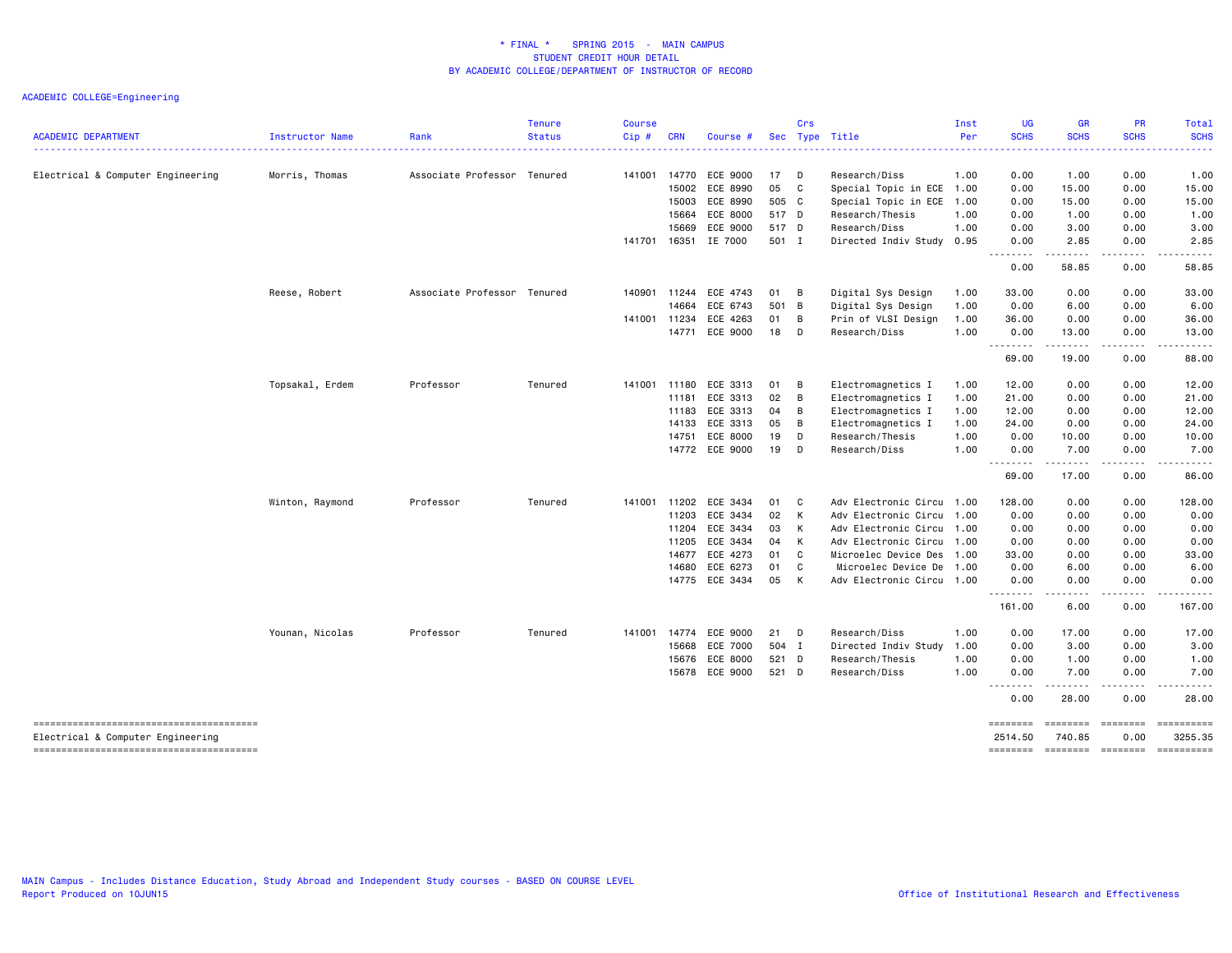| <b>ACADEMIC DEPARTMENT</b> | Instructor Name | Rank        | Tenure<br>Status | Course<br>Cip # | <b>CRN</b> | Course #                                        |                      | Crs | Sec Type Title                                              | Inst<br>Per          | <b>UG</b><br><b>SCHS</b> | <b>GR</b><br><b>SCHS</b> | <b>PR</b><br><b>SCHS</b> | Total<br><b>SCHS</b>    |
|----------------------------|-----------------|-------------|------------------|-----------------|------------|-------------------------------------------------|----------------------|-----|-------------------------------------------------------------|----------------------|--------------------------|--------------------------|--------------------------|-------------------------|
| General Engineering        | Agee, Kelly     | Instructor  | Non-Ten Track    | 231303          |            | 11947 GE 3513<br>11950 GE 3513<br>11955 GE 3513 | 02 C<br>05 C<br>10 C |     | Technical Writing<br>Technical Writing<br>Technical Writing | 1.00<br>1.00<br>1.00 | 60.00<br>60.00<br>63.00  | 0.00<br>0.00<br>0.00     | 0.00<br>0.00<br>0.00     | 60.00<br>60.00<br>63.00 |
|                            |                 |             |                  |                 |            |                                                 |                      |     |                                                             |                      | --------<br>183,00       | 0.00                     | .<br>0.00                | -------<br>183,00       |
|                            | Hill, Eric      | Non-Faculty | Not Applicable   |                 |            | 140101 11945 GE 3011                            | 01 S                 |     | Engr Entrepreneur Se 0.40                                   |                      | 46.00<br>---------       | 0.00<br>.                | 0.00<br>.                | 46.00<br>.              |
|                            |                 |             |                  |                 |            |                                                 |                      |     |                                                             |                      | 46.00                    | 0.00                     | 0.00                     | 46.00                   |
|                            |                 |             |                  |                 |            |                                                 |                      |     |                                                             |                      | $=$ = = = = = = =        |                          | $=$ = = = = = = =        | ==========              |
| General Engineering        |                 |             |                  |                 |            |                                                 |                      |     |                                                             |                      | 229.00                   | 0.00                     | 0.00                     | 229,00                  |
|                            |                 |             |                  |                 |            |                                                 |                      |     |                                                             |                      | $=$ = = = = = = =        |                          | ========                 | ==========              |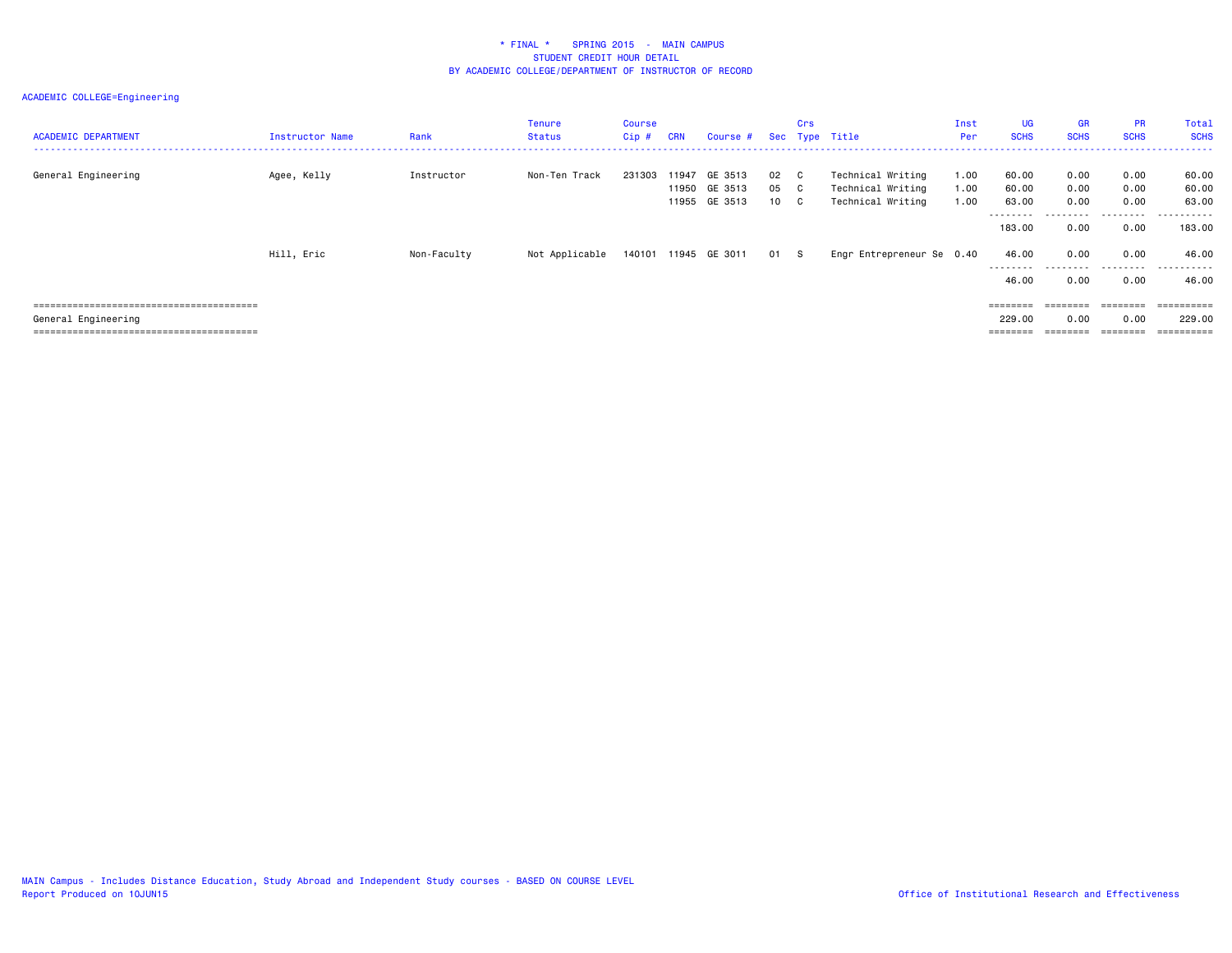| <b>ACADEMIC DEPARTMENT</b>       | <b>Instructor Name</b>                                   | Rank                          | <b>Tenure</b><br><b>Status</b> | <b>Course</b><br>Cip# | <b>CRN</b>     | Course #             |              | Crs          | Sec Type Title                          | Inst<br>Per  | <b>UG</b><br><b>SCHS</b>          | <b>GR</b><br><b>SCHS</b>                                                                                                                                      | PR<br><b>SCHS</b> | Total<br><b>SCHS</b>  |
|----------------------------------|----------------------------------------------------------|-------------------------------|--------------------------------|-----------------------|----------------|----------------------|--------------|--------------|-----------------------------------------|--------------|-----------------------------------|---------------------------------------------------------------------------------------------------------------------------------------------------------------|-------------------|-----------------------|
| Industrial & Systems Engineering | Bian, Linkan                                             | Assistant Professor Ten Track |                                | 141701                | 12299<br>14574 | IE 6623              | 01<br>501 C  | C            | Eng Statistics II                       | 1.00         | 0.00<br>0.00                      | 9.00<br>33.00                                                                                                                                                 | 0.00<br>0.00      | 9.00<br>33.00         |
|                                  |                                                          |                               |                                |                       |                | IE 6623<br>IE 9000   | 502 D        |              | Eng Statistics II<br>Research/DIss      | 1.00<br>1.00 | 0.00                              | 8.00                                                                                                                                                          | 0.00              | 8.00                  |
|                                  |                                                          |                               |                                |                       | 15289          | IE 9000              | 01           | D            | Research/DIss                           | 1.00         | 0.00                              | 17.00                                                                                                                                                         | 0.00              | 17.00                 |
|                                  |                                                          |                               |                                | 270301                | 12285          | IE 4623              | 01           | C            | Eng Statistics II                       | 1.00         | 126.00                            | 0.00                                                                                                                                                          | 0.00              | 126.00                |
|                                  |                                                          |                               |                                |                       | 16054          | IE 4623              | 501 C        |              | Eng Statistics II                       | 1.00         | 3.00<br>.                         | 0.00<br>.                                                                                                                                                     | 0.00<br>22222     | 3.00<br>.             |
|                                  |                                                          |                               |                                |                       |                |                      |              |              |                                         |              | 129.00                            | 67.00                                                                                                                                                         | 0.00              | 196.00                |
|                                  | Bostick, Lisa                                            | Lecturer                      | Not Applicable                 |                       |                | 151302 11366 EG 1142 | 01           | C            | Engineering Graphics 1.00               |              | 68.00                             | 0.00                                                                                                                                                          | 0.00              | 68.00                 |
|                                  |                                                          |                               |                                |                       |                | 11367 EG 1143        | 01           | $\,$ B       | Graphic Com                             | 1.00         | 132.00<br>.                       | 0.00<br><b>.</b>                                                                                                                                              | 0.00<br>.         | 132.00<br>.           |
|                                  |                                                          |                               |                                |                       |                |                      |              |              |                                         |              | 200.00                            | 0.00                                                                                                                                                          | 0.00              | 200.00                |
|                                  | Bullington, Stanley                                      | Professor                     | Tenured                        | 141701                | 12296          | IE 6573              | 01           | C            | Process Imprvmnt Eng                    | 1.00         | 0.00                              | 30.00                                                                                                                                                         | 0.00              | 30.00                 |
|                                  |                                                          |                               |                                |                       | 13828          | IE 6573              | 501 C        |              | Process Imprvmnt Eng                    | 1.00         | 0.00                              | 45.00                                                                                                                                                         | 0.00              | 45.00                 |
|                                  |                                                          |                               |                                |                       | 14575          | IE 9000              | 503 D        |              | Research/DIss                           | 1.00         | 0.00                              | 2.00                                                                                                                                                          | 0.00              | 2.00                  |
|                                  |                                                          |                               |                                |                       | 15290          | IE 9000              | 02 D         |              | Research/DIss                           | 1.00         | 0.00                              | 1.00                                                                                                                                                          | 0.00              | 1.00                  |
|                                  |                                                          |                               |                                |                       | 15853          | IE 7000              | 02           | $\mathbf{I}$ | Directed Indiv Study 1.00               |              | 0.00                              | 3.00                                                                                                                                                          | 0.00              | 3.00                  |
|                                  |                                                          |                               |                                | 142701                | 12288          | IE 4915              | 01           | C            | Design Of Ind Sys                       | 1.00         | 90.00                             | 0.00                                                                                                                                                          | 0.00              | 90.00                 |
|                                  |                                                          |                               |                                |                       | 12289          | IE 4915              | 02           | К            | Design Of Ind Sys                       | 1.00         | 0.00                              | 0.00                                                                                                                                                          | 0.00              | 0.00                  |
|                                  |                                                          |                               |                                | 143501                | 12283          | IE 4573              | 01           | C            | Process Imprvmnt Eng 1.00               |              | 54.00                             | 0.00                                                                                                                                                          | 0.00              | 54.00                 |
|                                  |                                                          |                               |                                |                       | 14210          | IE 8333              | 01           | C            | Prod Control Sys II                     | 1.00         | 0.00                              | 3.00                                                                                                                                                          | 0.00              | 3.00                  |
|                                  |                                                          |                               |                                |                       | 14425          | IE 8333              | 501 C        |              | Prod Control Sys II                     | 1.00         | 0.00                              | 27.00                                                                                                                                                         | 0.00              | 27.00                 |
|                                  |                                                          |                               |                                | 149999                |                | 15955 IE 4000        | 501 I        |              | Directed Indiv Study 1.00               |              | 3.00<br>.                         | 0.00<br>.                                                                                                                                                     | 0.00<br>.         | 3.00<br>.             |
|                                  |                                                          |                               |                                |                       |                |                      |              |              |                                         |              | 147.00                            | 111.00                                                                                                                                                        | 0.00              | 258.00                |
|                                  | Dendy, Robert                                            | Lecturer                      | Non-Ten Track                  |                       |                | 151302 11368 EG 1143 | 03           | B            | Graphic Com                             | 1.00         | 123.00                            | 0.00                                                                                                                                                          | 0.00              | 123.00                |
|                                  |                                                          |                               |                                |                       |                |                      |              |              |                                         |              | .<br>123.00                       | .<br>0.00                                                                                                                                                     | 0.00              | .<br>123.00           |
|                                  | Green, Robert                                            | Non-Faculty                   | Not Applicable                 | 141701                | 12292          | IE 6513              | 01           | C            | Engineering Admin                       | 1.00         | 0.00                              | 9.00                                                                                                                                                          | 0.00              | 9.00                  |
|                                  |                                                          |                               |                                | 143501                | 12280          | IE 4513              | 01           | $\mathbf C$  | Engineering Admin                       | 1.00         | 108.00                            | 0.00                                                                                                                                                          | 0.00              | 108.00                |
|                                  |                                                          |                               |                                | 521003                | 11699          | EXL 1191             | 02           | E            | Leadership Internshi                    | 1.00         | 4.00<br>.                         | 0.00<br>.                                                                                                                                                     | 0.00              | 4.00<br>د د د د       |
|                                  |                                                          |                               |                                |                       |                |                      |              |              |                                         |              | 112.00                            | 9.00                                                                                                                                                          | 0.00              | 121.00                |
|                                  | Greenwood, Allen                                         | Professor                     | Tenured                        | 141701                | 14539          | IE 8000              | 504 D        |              | Research / Thesis                       | 1.00         | 0.00                              | 3.00                                                                                                                                                          | 0.00              | 3.00                  |
|                                  |                                                          |                               |                                |                       |                | 14577 IE 9000        | 504 D        |              | Research/DIss                           | 1.00         | 0.00<br>$\sim$ $\sim$ $\sim$<br>. | 8.00<br>.                                                                                                                                                     | 0.00              | 8.00<br>$\frac{1}{2}$ |
|                                  |                                                          |                               |                                |                       |                |                      |              |              |                                         |              | 0.00                              | 11.00                                                                                                                                                         | 0.00              | 11.00                 |
|                                  | Hu, Mengqi                                               | Assistant Professor Ten Track |                                | 141701 12298          | 14578          | IE 6613<br>IE 9000   | 01<br>505 D  | C            | Eng Statistics I<br>Research/DIss       | 1.00<br>1.00 | 0.00<br>0.00                      | 12.00<br>6.00                                                                                                                                                 | 0.00<br>0.00      | 12.00<br>6.00         |
|                                  |                                                          |                               |                                |                       |                |                      |              |              |                                         |              |                                   |                                                                                                                                                               |                   |                       |
|                                  |                                                          |                               |                                |                       | 15291          | IE 9000              | 03           | D            | Research/DIss                           | 1.00         | 0.00                              | 15.00                                                                                                                                                         | 0.00              | 15.00                 |
|                                  |                                                          |                               |                                | 143501 14225          | 14426          | IE 8990<br>IE 8990   | 01<br>501 C  | C            | Special Topic In IE                     | 1.00<br>1.00 | 0.00<br>0.00                      | 18.00<br>18.00                                                                                                                                                | 0.00<br>0.00      | 18.00<br>18.00        |
|                                  |                                                          |                               |                                | 270301                | 12284          | IE 4613              | 01           | C            | Special Topic In IE<br>Eng Statistics I | 1.00         | 357.00                            | 0.00                                                                                                                                                          | 0.00              | 357.00                |
|                                  |                                                          |                               |                                |                       |                |                      |              |              |                                         |              | . <b>.</b><br>357.00              | $\frac{1}{2} \left( \frac{1}{2} \right) \left( \frac{1}{2} \right) \left( \frac{1}{2} \right) \left( \frac{1}{2} \right) \left( \frac{1}{2} \right)$<br>69.00 | .<br>0.00         | <u>.</u><br>426.00    |
|                                  | Marufuzzaman, Mohammad Visiting Assist Pro Non-Ten Track |                               |                                |                       |                | 141701 12290 IE 4934 | $01 \quad B$ |              | Info Systems for IE 1.00                |              | 156.00                            | 0.00                                                                                                                                                          | 0.00              | 156.00                |
|                                  |                                                          |                               |                                |                       |                |                      |              |              |                                         |              |                                   |                                                                                                                                                               |                   |                       |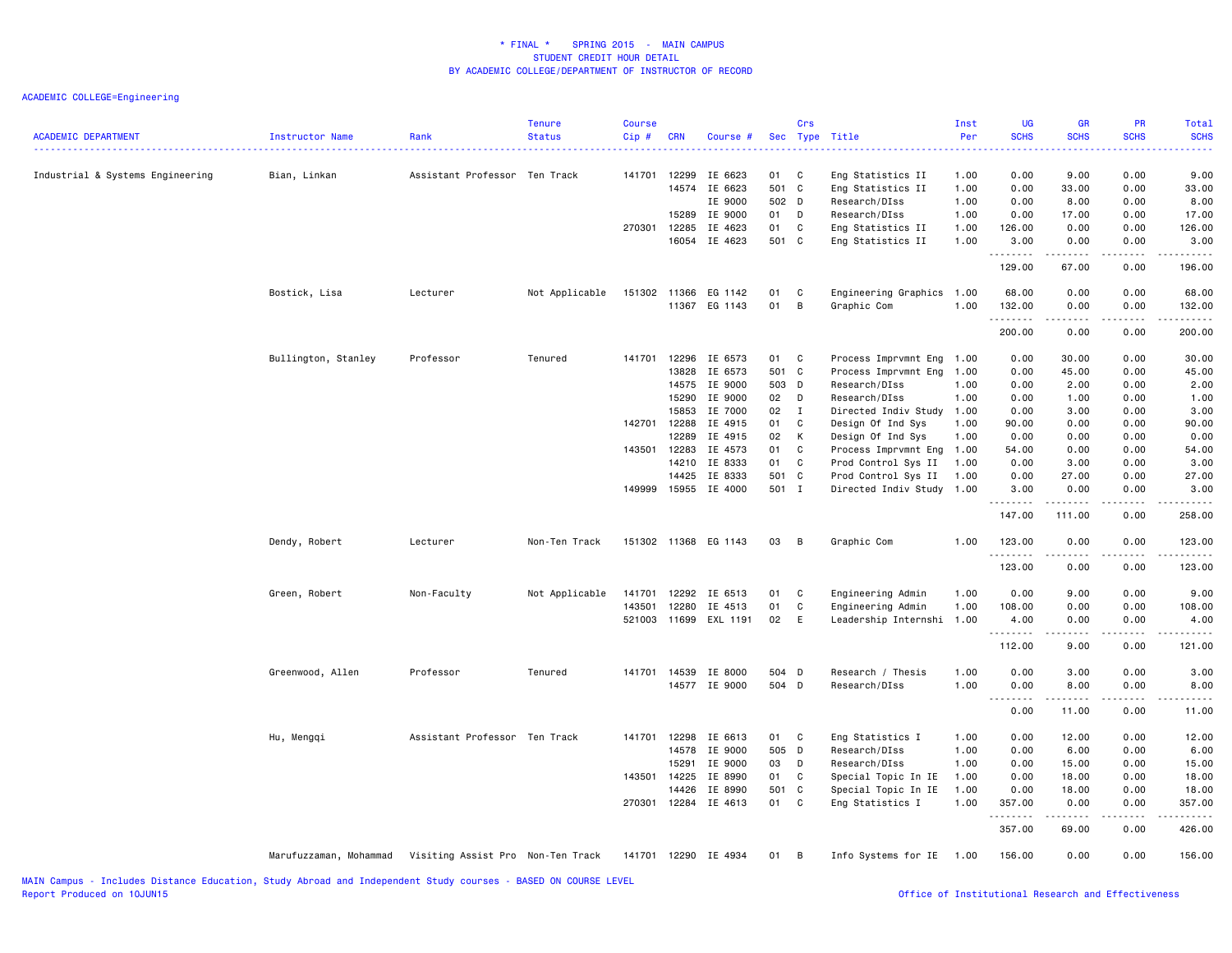| 3.00<br>0.00<br>3.00<br>Industrial & Systems Engineering<br>Marufuzzaman, Mohammad<br>Visiting Assist Pro Non-Ten Track<br>141701<br>12295<br>IE 6543<br>01<br>C<br>Logistics Engineerin 1.00<br>0.00<br>143501<br>12276<br>01<br>C<br>Mfg Processes<br>0.00<br>0.00<br>IE 3323<br>1.00<br>54.00<br>54.00<br>K<br>12277 IE 3323<br>02<br>Mfg Processes<br>1.00<br>0.00<br>0.00<br>0.00<br>0.00<br>12282 IE 4543<br>01<br>C<br>0.00<br>Logistics Engineerin 1.00<br>102.00<br>0.00<br>102.00<br>.<br>$\sim$ $\sim$ $\sim$ $\sim$<br>3.00<br>0.00<br>312.00<br>315.00<br>Medal, Hugh<br>Assistant Professor Ten Track<br>141701<br>14579<br>IE 9000<br>506 D<br>Research/DIss<br>1.00<br>0.00<br>11.00<br>0.00<br>11.00<br>15292<br>IE 9000<br>04<br>D<br>Research/DIss<br>1.00<br>0.00<br>24.00<br>0.00<br>24.00<br>IE 7000<br>501 I<br>0.15<br>0.00<br>16351<br>Directed Indiv Study<br>0.05<br>0.00<br>0.15<br>143501<br>12278<br>IE 3913<br>01 C<br>Engr Economy I<br>1.00<br>663.00<br>0.00<br>0.00<br>663.00<br>149999<br>16045<br>IE 4000<br>02<br>$\mathbf{I}$<br>Directed Indiv Study 1.00<br>0.00<br>0.00<br>3.00<br>3.00<br>270101 12286<br>IE 4733<br>01<br>C<br>Linear Programming I 0.05<br>0.00<br>0.00<br>5.55<br>5.55<br>12300<br>IE 6733<br>01<br>C<br>0.30<br>0.00<br>0.30<br>Linear Programming I<br>0.05<br>0.00<br>MA 6733<br>01<br>$\overline{\mathbf{C}}$<br>0.00<br>12514<br>Linear Programming<br>0.05<br>0.00<br>0.15<br>0.15<br>671.55<br>35.60<br>0.00<br>707.15<br>Messac, Achille<br>Professor<br>Tenured<br>140201<br>14204<br>IE 6743<br>01<br>C<br>Eng Design Optimizat 1.00<br>0.00<br>6.00<br>0.00<br>6.00<br>14205<br>ASE 4553<br>01<br>C<br>Eng Design Optimizat 1.00<br>3.00<br>0.00<br>0.00<br>3.00<br>14206<br>ASE 6553<br>01<br>C<br>Eng Design Optimizat 1.00<br>0.00<br>15.00<br>0.00<br>15.00<br>.<br>.<br>-----<br>.<br>3.00<br>21.00<br>0.00<br>24.00<br>Nandi, Apurba<br>Grad Research Assis Not Applicable<br>270101<br>12286<br>IE 4733<br>01<br><b>C</b><br>Linear Programming I 0.95<br>105.45<br>0.00<br>0.00<br>105.45<br>01<br>C<br>12300<br>IE 6733<br>Linear Programming I 0.95<br>0.00<br>5.70<br>0.00<br>5.70<br>12507<br>MA 4733<br>01<br>C<br>Linear Programming<br>1.00<br>48.00<br>0.00<br>0.00<br>48.00<br>12514 MA 6733<br>01<br>C<br>Linear Programming<br>0.95<br>0.00<br>2.85<br>0.00<br>2.85<br>.<br>.<br>2.2.2.2.2<br>.<br>153.45<br>0.00<br>162.00<br>8.55<br>12301<br>Sys Simulation I<br>0.50<br>0.00<br>0.00<br>Purnell, Raymond<br>Lecturer<br>Non-Ten Track<br>141701<br>IE 6773<br>01<br>C<br>1.50<br>1.50<br>142701<br>12287 IE 4773<br>01<br>C<br>0.00<br>Sys Simulation I<br>1.00<br>33.00<br>0.00<br>33.00<br>.<br>-----<br>.<br>------<br>33.00<br>1.50<br>0.00<br>34.50<br>Reeves, Kari<br>Associate Professor Non-Ten Track<br>141701<br>14202 IE 6173<br>01<br>$\mathbf{C}$<br>Occup Safety Eng<br>1.00<br>0.00<br>15.00<br>0.00<br>15.00<br>14421 IE 6173<br>501 C<br>Occup Safety Eng<br>1.00<br>0.00<br>51.00<br>0.00<br>51.00<br>IE 8000<br>14533<br>501 D<br>Research / Thesis<br>0.00<br>2.00<br>0.00<br>2.00<br>1.00<br>IE 9000<br>501 D<br>0.00<br>0.00<br>12.00<br>14544<br>Research/DIss<br>1.00<br>12.00<br>05<br>15286<br>IE 8000<br>D<br>Research / Thesis<br>1.00<br>0.00<br>15.00<br>0.00<br>15.00<br>05<br>15293<br>IE 9000<br>D<br>Research/DIss<br>1.00<br>0.00<br>2.00<br>0.00<br>2.00<br>15621<br>IE 7000<br>01<br>$\mathbf{I}$<br>Directed Indiv Study<br>1.00<br>0.00<br>3.00<br>0.00<br>3.00<br>143501 14201 IE 4173<br>01 C<br>0.00<br>Occup Safety Eng<br>1.00<br>63.00<br>0.00<br>63.00<br>.<br>.<br>.<br>.<br>63.00<br>100.00<br>0.00<br>163.00<br>Not Applicable<br>521302<br>10540<br>BQA 3123<br>02<br>C<br>Bus Stat Methods II<br>1.00<br>168.00<br>0.00<br>0.00<br>168.00<br>Rosenhan, Alvin<br>Lecturer<br>03<br>BQA 3123<br>C<br>10541<br>Bus Stat Methods II<br>1.00<br>228.00<br>0.00<br>0.00<br>228.00<br>.<br>.<br>.<br>$\frac{1}{2} \left( \frac{1}{2} \right) \left( \frac{1}{2} \right) \left( \frac{1}{2} \right) \left( \frac{1}{2} \right) \left( \frac{1}{2} \right)$<br>396.00<br>0.00<br>0.00<br>396.00<br>0.00<br>Strawderman, Lesley<br>Associate Professor Tenured<br>141701 14542 IE 8000<br>507 D<br>Research / Thesis<br>1.00<br>0.00<br>3.00<br>3.00 | <b>ACADEMIC DEPARTMENT</b> | Instructor Name | Rank | <b>Tenure</b><br><b>Status</b> | <b>Course</b><br>$Cip$ # | <b>CRN</b> | Course # | Crs | Sec Type Title | Inst<br>Per | <b>UG</b><br><b>SCHS</b><br>. | <b>GR</b><br><b>SCHS</b><br>2222 | PR<br><b>SCHS</b> | Total<br><b>SCHS</b><br>. |
|-----------------------------------------------------------------------------------------------------------------------------------------------------------------------------------------------------------------------------------------------------------------------------------------------------------------------------------------------------------------------------------------------------------------------------------------------------------------------------------------------------------------------------------------------------------------------------------------------------------------------------------------------------------------------------------------------------------------------------------------------------------------------------------------------------------------------------------------------------------------------------------------------------------------------------------------------------------------------------------------------------------------------------------------------------------------------------------------------------------------------------------------------------------------------------------------------------------------------------------------------------------------------------------------------------------------------------------------------------------------------------------------------------------------------------------------------------------------------------------------------------------------------------------------------------------------------------------------------------------------------------------------------------------------------------------------------------------------------------------------------------------------------------------------------------------------------------------------------------------------------------------------------------------------------------------------------------------------------------------------------------------------------------------------------------------------------------------------------------------------------------------------------------------------------------------------------------------------------------------------------------------------------------------------------------------------------------------------------------------------------------------------------------------------------------------------------------------------------------------------------------------------------------------------------------------------------------------------------------------------------------------------------------------------------------------------------------------------------------------------------------------------------------------------------------------------------------------------------------------------------------------------------------------------------------------------------------------------------------------------------------------------------------------------------------------------------------------------------------------------------------------------------------------------------------------------------------------------------------------------------------------------------------------------------------------------------------------------------------------------------------------------------------------------------------------------------------------------------------------------------------------------------------------------------------------------------------------------------------------------------------------------------------------------------------------------------------------------------------------------------------------------------------------------------------------------------------------------------------------------------------------------------------------------------------------------------------------------------------------------------------------------------------------------------------------------------------------------------------------------------------------------------------------------------------------------------------------------------------------------------------------------------------------------------|----------------------------|-----------------|------|--------------------------------|--------------------------|------------|----------|-----|----------------|-------------|-------------------------------|----------------------------------|-------------------|---------------------------|
|                                                                                                                                                                                                                                                                                                                                                                                                                                                                                                                                                                                                                                                                                                                                                                                                                                                                                                                                                                                                                                                                                                                                                                                                                                                                                                                                                                                                                                                                                                                                                                                                                                                                                                                                                                                                                                                                                                                                                                                                                                                                                                                                                                                                                                                                                                                                                                                                                                                                                                                                                                                                                                                                                                                                                                                                                                                                                                                                                                                                                                                                                                                                                                                                                                                                                                                                                                                                                                                                                                                                                                                                                                                                                                                                                                                                                                                                                                                                                                                                                                                                                                                                                                                                                                                                                               |                            |                 |      |                                |                          |            |          |     |                |             |                               |                                  |                   |                           |
|                                                                                                                                                                                                                                                                                                                                                                                                                                                                                                                                                                                                                                                                                                                                                                                                                                                                                                                                                                                                                                                                                                                                                                                                                                                                                                                                                                                                                                                                                                                                                                                                                                                                                                                                                                                                                                                                                                                                                                                                                                                                                                                                                                                                                                                                                                                                                                                                                                                                                                                                                                                                                                                                                                                                                                                                                                                                                                                                                                                                                                                                                                                                                                                                                                                                                                                                                                                                                                                                                                                                                                                                                                                                                                                                                                                                                                                                                                                                                                                                                                                                                                                                                                                                                                                                                               |                            |                 |      |                                |                          |            |          |     |                |             |                               |                                  |                   |                           |
|                                                                                                                                                                                                                                                                                                                                                                                                                                                                                                                                                                                                                                                                                                                                                                                                                                                                                                                                                                                                                                                                                                                                                                                                                                                                                                                                                                                                                                                                                                                                                                                                                                                                                                                                                                                                                                                                                                                                                                                                                                                                                                                                                                                                                                                                                                                                                                                                                                                                                                                                                                                                                                                                                                                                                                                                                                                                                                                                                                                                                                                                                                                                                                                                                                                                                                                                                                                                                                                                                                                                                                                                                                                                                                                                                                                                                                                                                                                                                                                                                                                                                                                                                                                                                                                                                               |                            |                 |      |                                |                          |            |          |     |                |             |                               |                                  |                   |                           |
|                                                                                                                                                                                                                                                                                                                                                                                                                                                                                                                                                                                                                                                                                                                                                                                                                                                                                                                                                                                                                                                                                                                                                                                                                                                                                                                                                                                                                                                                                                                                                                                                                                                                                                                                                                                                                                                                                                                                                                                                                                                                                                                                                                                                                                                                                                                                                                                                                                                                                                                                                                                                                                                                                                                                                                                                                                                                                                                                                                                                                                                                                                                                                                                                                                                                                                                                                                                                                                                                                                                                                                                                                                                                                                                                                                                                                                                                                                                                                                                                                                                                                                                                                                                                                                                                                               |                            |                 |      |                                |                          |            |          |     |                |             |                               |                                  |                   |                           |
|                                                                                                                                                                                                                                                                                                                                                                                                                                                                                                                                                                                                                                                                                                                                                                                                                                                                                                                                                                                                                                                                                                                                                                                                                                                                                                                                                                                                                                                                                                                                                                                                                                                                                                                                                                                                                                                                                                                                                                                                                                                                                                                                                                                                                                                                                                                                                                                                                                                                                                                                                                                                                                                                                                                                                                                                                                                                                                                                                                                                                                                                                                                                                                                                                                                                                                                                                                                                                                                                                                                                                                                                                                                                                                                                                                                                                                                                                                                                                                                                                                                                                                                                                                                                                                                                                               |                            |                 |      |                                |                          |            |          |     |                |             |                               |                                  |                   |                           |
|                                                                                                                                                                                                                                                                                                                                                                                                                                                                                                                                                                                                                                                                                                                                                                                                                                                                                                                                                                                                                                                                                                                                                                                                                                                                                                                                                                                                                                                                                                                                                                                                                                                                                                                                                                                                                                                                                                                                                                                                                                                                                                                                                                                                                                                                                                                                                                                                                                                                                                                                                                                                                                                                                                                                                                                                                                                                                                                                                                                                                                                                                                                                                                                                                                                                                                                                                                                                                                                                                                                                                                                                                                                                                                                                                                                                                                                                                                                                                                                                                                                                                                                                                                                                                                                                                               |                            |                 |      |                                |                          |            |          |     |                |             |                               |                                  |                   |                           |
|                                                                                                                                                                                                                                                                                                                                                                                                                                                                                                                                                                                                                                                                                                                                                                                                                                                                                                                                                                                                                                                                                                                                                                                                                                                                                                                                                                                                                                                                                                                                                                                                                                                                                                                                                                                                                                                                                                                                                                                                                                                                                                                                                                                                                                                                                                                                                                                                                                                                                                                                                                                                                                                                                                                                                                                                                                                                                                                                                                                                                                                                                                                                                                                                                                                                                                                                                                                                                                                                                                                                                                                                                                                                                                                                                                                                                                                                                                                                                                                                                                                                                                                                                                                                                                                                                               |                            |                 |      |                                |                          |            |          |     |                |             |                               |                                  |                   |                           |
|                                                                                                                                                                                                                                                                                                                                                                                                                                                                                                                                                                                                                                                                                                                                                                                                                                                                                                                                                                                                                                                                                                                                                                                                                                                                                                                                                                                                                                                                                                                                                                                                                                                                                                                                                                                                                                                                                                                                                                                                                                                                                                                                                                                                                                                                                                                                                                                                                                                                                                                                                                                                                                                                                                                                                                                                                                                                                                                                                                                                                                                                                                                                                                                                                                                                                                                                                                                                                                                                                                                                                                                                                                                                                                                                                                                                                                                                                                                                                                                                                                                                                                                                                                                                                                                                                               |                            |                 |      |                                |                          |            |          |     |                |             |                               |                                  |                   |                           |
|                                                                                                                                                                                                                                                                                                                                                                                                                                                                                                                                                                                                                                                                                                                                                                                                                                                                                                                                                                                                                                                                                                                                                                                                                                                                                                                                                                                                                                                                                                                                                                                                                                                                                                                                                                                                                                                                                                                                                                                                                                                                                                                                                                                                                                                                                                                                                                                                                                                                                                                                                                                                                                                                                                                                                                                                                                                                                                                                                                                                                                                                                                                                                                                                                                                                                                                                                                                                                                                                                                                                                                                                                                                                                                                                                                                                                                                                                                                                                                                                                                                                                                                                                                                                                                                                                               |                            |                 |      |                                |                          |            |          |     |                |             |                               |                                  |                   |                           |
|                                                                                                                                                                                                                                                                                                                                                                                                                                                                                                                                                                                                                                                                                                                                                                                                                                                                                                                                                                                                                                                                                                                                                                                                                                                                                                                                                                                                                                                                                                                                                                                                                                                                                                                                                                                                                                                                                                                                                                                                                                                                                                                                                                                                                                                                                                                                                                                                                                                                                                                                                                                                                                                                                                                                                                                                                                                                                                                                                                                                                                                                                                                                                                                                                                                                                                                                                                                                                                                                                                                                                                                                                                                                                                                                                                                                                                                                                                                                                                                                                                                                                                                                                                                                                                                                                               |                            |                 |      |                                |                          |            |          |     |                |             |                               |                                  |                   |                           |
|                                                                                                                                                                                                                                                                                                                                                                                                                                                                                                                                                                                                                                                                                                                                                                                                                                                                                                                                                                                                                                                                                                                                                                                                                                                                                                                                                                                                                                                                                                                                                                                                                                                                                                                                                                                                                                                                                                                                                                                                                                                                                                                                                                                                                                                                                                                                                                                                                                                                                                                                                                                                                                                                                                                                                                                                                                                                                                                                                                                                                                                                                                                                                                                                                                                                                                                                                                                                                                                                                                                                                                                                                                                                                                                                                                                                                                                                                                                                                                                                                                                                                                                                                                                                                                                                                               |                            |                 |      |                                |                          |            |          |     |                |             |                               |                                  |                   |                           |
|                                                                                                                                                                                                                                                                                                                                                                                                                                                                                                                                                                                                                                                                                                                                                                                                                                                                                                                                                                                                                                                                                                                                                                                                                                                                                                                                                                                                                                                                                                                                                                                                                                                                                                                                                                                                                                                                                                                                                                                                                                                                                                                                                                                                                                                                                                                                                                                                                                                                                                                                                                                                                                                                                                                                                                                                                                                                                                                                                                                                                                                                                                                                                                                                                                                                                                                                                                                                                                                                                                                                                                                                                                                                                                                                                                                                                                                                                                                                                                                                                                                                                                                                                                                                                                                                                               |                            |                 |      |                                |                          |            |          |     |                |             |                               |                                  |                   |                           |
|                                                                                                                                                                                                                                                                                                                                                                                                                                                                                                                                                                                                                                                                                                                                                                                                                                                                                                                                                                                                                                                                                                                                                                                                                                                                                                                                                                                                                                                                                                                                                                                                                                                                                                                                                                                                                                                                                                                                                                                                                                                                                                                                                                                                                                                                                                                                                                                                                                                                                                                                                                                                                                                                                                                                                                                                                                                                                                                                                                                                                                                                                                                                                                                                                                                                                                                                                                                                                                                                                                                                                                                                                                                                                                                                                                                                                                                                                                                                                                                                                                                                                                                                                                                                                                                                                               |                            |                 |      |                                |                          |            |          |     |                |             |                               |                                  |                   |                           |
|                                                                                                                                                                                                                                                                                                                                                                                                                                                                                                                                                                                                                                                                                                                                                                                                                                                                                                                                                                                                                                                                                                                                                                                                                                                                                                                                                                                                                                                                                                                                                                                                                                                                                                                                                                                                                                                                                                                                                                                                                                                                                                                                                                                                                                                                                                                                                                                                                                                                                                                                                                                                                                                                                                                                                                                                                                                                                                                                                                                                                                                                                                                                                                                                                                                                                                                                                                                                                                                                                                                                                                                                                                                                                                                                                                                                                                                                                                                                                                                                                                                                                                                                                                                                                                                                                               |                            |                 |      |                                |                          |            |          |     |                |             |                               |                                  |                   |                           |
|                                                                                                                                                                                                                                                                                                                                                                                                                                                                                                                                                                                                                                                                                                                                                                                                                                                                                                                                                                                                                                                                                                                                                                                                                                                                                                                                                                                                                                                                                                                                                                                                                                                                                                                                                                                                                                                                                                                                                                                                                                                                                                                                                                                                                                                                                                                                                                                                                                                                                                                                                                                                                                                                                                                                                                                                                                                                                                                                                                                                                                                                                                                                                                                                                                                                                                                                                                                                                                                                                                                                                                                                                                                                                                                                                                                                                                                                                                                                                                                                                                                                                                                                                                                                                                                                                               |                            |                 |      |                                |                          |            |          |     |                |             |                               |                                  |                   |                           |
|                                                                                                                                                                                                                                                                                                                                                                                                                                                                                                                                                                                                                                                                                                                                                                                                                                                                                                                                                                                                                                                                                                                                                                                                                                                                                                                                                                                                                                                                                                                                                                                                                                                                                                                                                                                                                                                                                                                                                                                                                                                                                                                                                                                                                                                                                                                                                                                                                                                                                                                                                                                                                                                                                                                                                                                                                                                                                                                                                                                                                                                                                                                                                                                                                                                                                                                                                                                                                                                                                                                                                                                                                                                                                                                                                                                                                                                                                                                                                                                                                                                                                                                                                                                                                                                                                               |                            |                 |      |                                |                          |            |          |     |                |             |                               |                                  |                   |                           |
|                                                                                                                                                                                                                                                                                                                                                                                                                                                                                                                                                                                                                                                                                                                                                                                                                                                                                                                                                                                                                                                                                                                                                                                                                                                                                                                                                                                                                                                                                                                                                                                                                                                                                                                                                                                                                                                                                                                                                                                                                                                                                                                                                                                                                                                                                                                                                                                                                                                                                                                                                                                                                                                                                                                                                                                                                                                                                                                                                                                                                                                                                                                                                                                                                                                                                                                                                                                                                                                                                                                                                                                                                                                                                                                                                                                                                                                                                                                                                                                                                                                                                                                                                                                                                                                                                               |                            |                 |      |                                |                          |            |          |     |                |             |                               |                                  |                   |                           |
|                                                                                                                                                                                                                                                                                                                                                                                                                                                                                                                                                                                                                                                                                                                                                                                                                                                                                                                                                                                                                                                                                                                                                                                                                                                                                                                                                                                                                                                                                                                                                                                                                                                                                                                                                                                                                                                                                                                                                                                                                                                                                                                                                                                                                                                                                                                                                                                                                                                                                                                                                                                                                                                                                                                                                                                                                                                                                                                                                                                                                                                                                                                                                                                                                                                                                                                                                                                                                                                                                                                                                                                                                                                                                                                                                                                                                                                                                                                                                                                                                                                                                                                                                                                                                                                                                               |                            |                 |      |                                |                          |            |          |     |                |             |                               |                                  |                   |                           |
|                                                                                                                                                                                                                                                                                                                                                                                                                                                                                                                                                                                                                                                                                                                                                                                                                                                                                                                                                                                                                                                                                                                                                                                                                                                                                                                                                                                                                                                                                                                                                                                                                                                                                                                                                                                                                                                                                                                                                                                                                                                                                                                                                                                                                                                                                                                                                                                                                                                                                                                                                                                                                                                                                                                                                                                                                                                                                                                                                                                                                                                                                                                                                                                                                                                                                                                                                                                                                                                                                                                                                                                                                                                                                                                                                                                                                                                                                                                                                                                                                                                                                                                                                                                                                                                                                               |                            |                 |      |                                |                          |            |          |     |                |             |                               |                                  |                   |                           |
|                                                                                                                                                                                                                                                                                                                                                                                                                                                                                                                                                                                                                                                                                                                                                                                                                                                                                                                                                                                                                                                                                                                                                                                                                                                                                                                                                                                                                                                                                                                                                                                                                                                                                                                                                                                                                                                                                                                                                                                                                                                                                                                                                                                                                                                                                                                                                                                                                                                                                                                                                                                                                                                                                                                                                                                                                                                                                                                                                                                                                                                                                                                                                                                                                                                                                                                                                                                                                                                                                                                                                                                                                                                                                                                                                                                                                                                                                                                                                                                                                                                                                                                                                                                                                                                                                               |                            |                 |      |                                |                          |            |          |     |                |             |                               |                                  |                   |                           |
|                                                                                                                                                                                                                                                                                                                                                                                                                                                                                                                                                                                                                                                                                                                                                                                                                                                                                                                                                                                                                                                                                                                                                                                                                                                                                                                                                                                                                                                                                                                                                                                                                                                                                                                                                                                                                                                                                                                                                                                                                                                                                                                                                                                                                                                                                                                                                                                                                                                                                                                                                                                                                                                                                                                                                                                                                                                                                                                                                                                                                                                                                                                                                                                                                                                                                                                                                                                                                                                                                                                                                                                                                                                                                                                                                                                                                                                                                                                                                                                                                                                                                                                                                                                                                                                                                               |                            |                 |      |                                |                          |            |          |     |                |             |                               |                                  |                   |                           |
|                                                                                                                                                                                                                                                                                                                                                                                                                                                                                                                                                                                                                                                                                                                                                                                                                                                                                                                                                                                                                                                                                                                                                                                                                                                                                                                                                                                                                                                                                                                                                                                                                                                                                                                                                                                                                                                                                                                                                                                                                                                                                                                                                                                                                                                                                                                                                                                                                                                                                                                                                                                                                                                                                                                                                                                                                                                                                                                                                                                                                                                                                                                                                                                                                                                                                                                                                                                                                                                                                                                                                                                                                                                                                                                                                                                                                                                                                                                                                                                                                                                                                                                                                                                                                                                                                               |                            |                 |      |                                |                          |            |          |     |                |             |                               |                                  |                   |                           |
|                                                                                                                                                                                                                                                                                                                                                                                                                                                                                                                                                                                                                                                                                                                                                                                                                                                                                                                                                                                                                                                                                                                                                                                                                                                                                                                                                                                                                                                                                                                                                                                                                                                                                                                                                                                                                                                                                                                                                                                                                                                                                                                                                                                                                                                                                                                                                                                                                                                                                                                                                                                                                                                                                                                                                                                                                                                                                                                                                                                                                                                                                                                                                                                                                                                                                                                                                                                                                                                                                                                                                                                                                                                                                                                                                                                                                                                                                                                                                                                                                                                                                                                                                                                                                                                                                               |                            |                 |      |                                |                          |            |          |     |                |             |                               |                                  |                   |                           |
|                                                                                                                                                                                                                                                                                                                                                                                                                                                                                                                                                                                                                                                                                                                                                                                                                                                                                                                                                                                                                                                                                                                                                                                                                                                                                                                                                                                                                                                                                                                                                                                                                                                                                                                                                                                                                                                                                                                                                                                                                                                                                                                                                                                                                                                                                                                                                                                                                                                                                                                                                                                                                                                                                                                                                                                                                                                                                                                                                                                                                                                                                                                                                                                                                                                                                                                                                                                                                                                                                                                                                                                                                                                                                                                                                                                                                                                                                                                                                                                                                                                                                                                                                                                                                                                                                               |                            |                 |      |                                |                          |            |          |     |                |             |                               |                                  |                   |                           |
|                                                                                                                                                                                                                                                                                                                                                                                                                                                                                                                                                                                                                                                                                                                                                                                                                                                                                                                                                                                                                                                                                                                                                                                                                                                                                                                                                                                                                                                                                                                                                                                                                                                                                                                                                                                                                                                                                                                                                                                                                                                                                                                                                                                                                                                                                                                                                                                                                                                                                                                                                                                                                                                                                                                                                                                                                                                                                                                                                                                                                                                                                                                                                                                                                                                                                                                                                                                                                                                                                                                                                                                                                                                                                                                                                                                                                                                                                                                                                                                                                                                                                                                                                                                                                                                                                               |                            |                 |      |                                |                          |            |          |     |                |             |                               |                                  |                   |                           |
|                                                                                                                                                                                                                                                                                                                                                                                                                                                                                                                                                                                                                                                                                                                                                                                                                                                                                                                                                                                                                                                                                                                                                                                                                                                                                                                                                                                                                                                                                                                                                                                                                                                                                                                                                                                                                                                                                                                                                                                                                                                                                                                                                                                                                                                                                                                                                                                                                                                                                                                                                                                                                                                                                                                                                                                                                                                                                                                                                                                                                                                                                                                                                                                                                                                                                                                                                                                                                                                                                                                                                                                                                                                                                                                                                                                                                                                                                                                                                                                                                                                                                                                                                                                                                                                                                               |                            |                 |      |                                |                          |            |          |     |                |             |                               |                                  |                   |                           |
|                                                                                                                                                                                                                                                                                                                                                                                                                                                                                                                                                                                                                                                                                                                                                                                                                                                                                                                                                                                                                                                                                                                                                                                                                                                                                                                                                                                                                                                                                                                                                                                                                                                                                                                                                                                                                                                                                                                                                                                                                                                                                                                                                                                                                                                                                                                                                                                                                                                                                                                                                                                                                                                                                                                                                                                                                                                                                                                                                                                                                                                                                                                                                                                                                                                                                                                                                                                                                                                                                                                                                                                                                                                                                                                                                                                                                                                                                                                                                                                                                                                                                                                                                                                                                                                                                               |                            |                 |      |                                |                          |            |          |     |                |             |                               |                                  |                   |                           |
|                                                                                                                                                                                                                                                                                                                                                                                                                                                                                                                                                                                                                                                                                                                                                                                                                                                                                                                                                                                                                                                                                                                                                                                                                                                                                                                                                                                                                                                                                                                                                                                                                                                                                                                                                                                                                                                                                                                                                                                                                                                                                                                                                                                                                                                                                                                                                                                                                                                                                                                                                                                                                                                                                                                                                                                                                                                                                                                                                                                                                                                                                                                                                                                                                                                                                                                                                                                                                                                                                                                                                                                                                                                                                                                                                                                                                                                                                                                                                                                                                                                                                                                                                                                                                                                                                               |                            |                 |      |                                |                          |            |          |     |                |             |                               |                                  |                   |                           |
|                                                                                                                                                                                                                                                                                                                                                                                                                                                                                                                                                                                                                                                                                                                                                                                                                                                                                                                                                                                                                                                                                                                                                                                                                                                                                                                                                                                                                                                                                                                                                                                                                                                                                                                                                                                                                                                                                                                                                                                                                                                                                                                                                                                                                                                                                                                                                                                                                                                                                                                                                                                                                                                                                                                                                                                                                                                                                                                                                                                                                                                                                                                                                                                                                                                                                                                                                                                                                                                                                                                                                                                                                                                                                                                                                                                                                                                                                                                                                                                                                                                                                                                                                                                                                                                                                               |                            |                 |      |                                |                          |            |          |     |                |             |                               |                                  |                   |                           |
|                                                                                                                                                                                                                                                                                                                                                                                                                                                                                                                                                                                                                                                                                                                                                                                                                                                                                                                                                                                                                                                                                                                                                                                                                                                                                                                                                                                                                                                                                                                                                                                                                                                                                                                                                                                                                                                                                                                                                                                                                                                                                                                                                                                                                                                                                                                                                                                                                                                                                                                                                                                                                                                                                                                                                                                                                                                                                                                                                                                                                                                                                                                                                                                                                                                                                                                                                                                                                                                                                                                                                                                                                                                                                                                                                                                                                                                                                                                                                                                                                                                                                                                                                                                                                                                                                               |                            |                 |      |                                |                          |            |          |     |                |             |                               |                                  |                   |                           |
|                                                                                                                                                                                                                                                                                                                                                                                                                                                                                                                                                                                                                                                                                                                                                                                                                                                                                                                                                                                                                                                                                                                                                                                                                                                                                                                                                                                                                                                                                                                                                                                                                                                                                                                                                                                                                                                                                                                                                                                                                                                                                                                                                                                                                                                                                                                                                                                                                                                                                                                                                                                                                                                                                                                                                                                                                                                                                                                                                                                                                                                                                                                                                                                                                                                                                                                                                                                                                                                                                                                                                                                                                                                                                                                                                                                                                                                                                                                                                                                                                                                                                                                                                                                                                                                                                               |                            |                 |      |                                |                          |            |          |     |                |             |                               |                                  |                   |                           |
|                                                                                                                                                                                                                                                                                                                                                                                                                                                                                                                                                                                                                                                                                                                                                                                                                                                                                                                                                                                                                                                                                                                                                                                                                                                                                                                                                                                                                                                                                                                                                                                                                                                                                                                                                                                                                                                                                                                                                                                                                                                                                                                                                                                                                                                                                                                                                                                                                                                                                                                                                                                                                                                                                                                                                                                                                                                                                                                                                                                                                                                                                                                                                                                                                                                                                                                                                                                                                                                                                                                                                                                                                                                                                                                                                                                                                                                                                                                                                                                                                                                                                                                                                                                                                                                                                               |                            |                 |      |                                |                          |            |          |     |                |             |                               |                                  |                   |                           |
|                                                                                                                                                                                                                                                                                                                                                                                                                                                                                                                                                                                                                                                                                                                                                                                                                                                                                                                                                                                                                                                                                                                                                                                                                                                                                                                                                                                                                                                                                                                                                                                                                                                                                                                                                                                                                                                                                                                                                                                                                                                                                                                                                                                                                                                                                                                                                                                                                                                                                                                                                                                                                                                                                                                                                                                                                                                                                                                                                                                                                                                                                                                                                                                                                                                                                                                                                                                                                                                                                                                                                                                                                                                                                                                                                                                                                                                                                                                                                                                                                                                                                                                                                                                                                                                                                               |                            |                 |      |                                |                          |            |          |     |                |             |                               |                                  |                   |                           |
|                                                                                                                                                                                                                                                                                                                                                                                                                                                                                                                                                                                                                                                                                                                                                                                                                                                                                                                                                                                                                                                                                                                                                                                                                                                                                                                                                                                                                                                                                                                                                                                                                                                                                                                                                                                                                                                                                                                                                                                                                                                                                                                                                                                                                                                                                                                                                                                                                                                                                                                                                                                                                                                                                                                                                                                                                                                                                                                                                                                                                                                                                                                                                                                                                                                                                                                                                                                                                                                                                                                                                                                                                                                                                                                                                                                                                                                                                                                                                                                                                                                                                                                                                                                                                                                                                               |                            |                 |      |                                |                          |            |          |     |                |             |                               |                                  |                   |                           |
|                                                                                                                                                                                                                                                                                                                                                                                                                                                                                                                                                                                                                                                                                                                                                                                                                                                                                                                                                                                                                                                                                                                                                                                                                                                                                                                                                                                                                                                                                                                                                                                                                                                                                                                                                                                                                                                                                                                                                                                                                                                                                                                                                                                                                                                                                                                                                                                                                                                                                                                                                                                                                                                                                                                                                                                                                                                                                                                                                                                                                                                                                                                                                                                                                                                                                                                                                                                                                                                                                                                                                                                                                                                                                                                                                                                                                                                                                                                                                                                                                                                                                                                                                                                                                                                                                               |                            |                 |      |                                |                          |            |          |     |                |             |                               |                                  |                   |                           |
|                                                                                                                                                                                                                                                                                                                                                                                                                                                                                                                                                                                                                                                                                                                                                                                                                                                                                                                                                                                                                                                                                                                                                                                                                                                                                                                                                                                                                                                                                                                                                                                                                                                                                                                                                                                                                                                                                                                                                                                                                                                                                                                                                                                                                                                                                                                                                                                                                                                                                                                                                                                                                                                                                                                                                                                                                                                                                                                                                                                                                                                                                                                                                                                                                                                                                                                                                                                                                                                                                                                                                                                                                                                                                                                                                                                                                                                                                                                                                                                                                                                                                                                                                                                                                                                                                               |                            |                 |      |                                |                          |            |          |     |                |             |                               |                                  |                   |                           |
|                                                                                                                                                                                                                                                                                                                                                                                                                                                                                                                                                                                                                                                                                                                                                                                                                                                                                                                                                                                                                                                                                                                                                                                                                                                                                                                                                                                                                                                                                                                                                                                                                                                                                                                                                                                                                                                                                                                                                                                                                                                                                                                                                                                                                                                                                                                                                                                                                                                                                                                                                                                                                                                                                                                                                                                                                                                                                                                                                                                                                                                                                                                                                                                                                                                                                                                                                                                                                                                                                                                                                                                                                                                                                                                                                                                                                                                                                                                                                                                                                                                                                                                                                                                                                                                                                               |                            |                 |      |                                |                          |            |          |     |                |             |                               |                                  |                   |                           |
|                                                                                                                                                                                                                                                                                                                                                                                                                                                                                                                                                                                                                                                                                                                                                                                                                                                                                                                                                                                                                                                                                                                                                                                                                                                                                                                                                                                                                                                                                                                                                                                                                                                                                                                                                                                                                                                                                                                                                                                                                                                                                                                                                                                                                                                                                                                                                                                                                                                                                                                                                                                                                                                                                                                                                                                                                                                                                                                                                                                                                                                                                                                                                                                                                                                                                                                                                                                                                                                                                                                                                                                                                                                                                                                                                                                                                                                                                                                                                                                                                                                                                                                                                                                                                                                                                               |                            |                 |      |                                |                          |            |          |     |                |             |                               |                                  |                   |                           |
|                                                                                                                                                                                                                                                                                                                                                                                                                                                                                                                                                                                                                                                                                                                                                                                                                                                                                                                                                                                                                                                                                                                                                                                                                                                                                                                                                                                                                                                                                                                                                                                                                                                                                                                                                                                                                                                                                                                                                                                                                                                                                                                                                                                                                                                                                                                                                                                                                                                                                                                                                                                                                                                                                                                                                                                                                                                                                                                                                                                                                                                                                                                                                                                                                                                                                                                                                                                                                                                                                                                                                                                                                                                                                                                                                                                                                                                                                                                                                                                                                                                                                                                                                                                                                                                                                               |                            |                 |      |                                |                          |            |          |     |                |             |                               |                                  |                   |                           |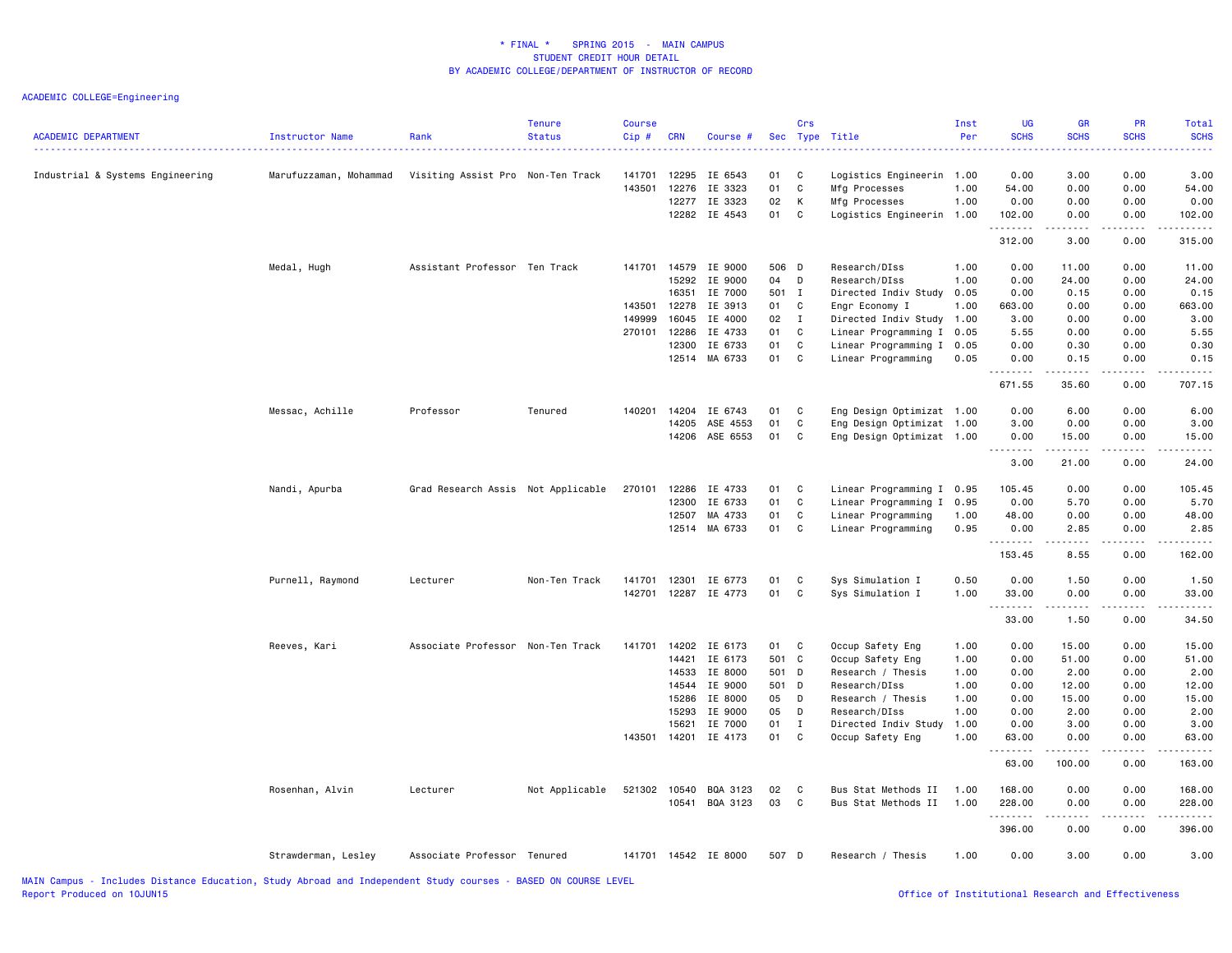| <b>ACADEMIC DEPARTMENT</b>       | <b>Instructor Name</b> | Rank                | <b>Tenure</b><br><b>Status</b> | <b>Course</b><br>$Cip$ # | <b>CRN</b>     | Course #           |                 | Crs | Sec Type Title                         | Inst<br>Per  | <b>UG</b><br><b>SCHS</b> | <b>GR</b><br><b>SCHS</b> | <b>PR</b><br><b>SCHS</b> | Total<br><b>SCHS</b> |
|----------------------------------|------------------------|---------------------|--------------------------------|--------------------------|----------------|--------------------|-----------------|-----|----------------------------------------|--------------|--------------------------|--------------------------|--------------------------|----------------------|
| Industrial & Systems Engineering | Strawderman, Lesley    | Associate Professor | Tenured                        | 141701                   | 15287<br>15294 | IE 8000<br>IE 9000 | 06 D<br>06 D    |     | Research / Thesis<br>Research/DIss     | 1.00<br>1.00 | 0.00<br>0.00             | 5.00<br>14.00            | 0.00<br>0.00             | 5.00<br>14.00        |
|                                  |                        |                     |                                | 143501                   | 14209          | IE 8153            | 01 C            |     | Cognitive Engr                         | 1.00         | 0.00                     | 39.00                    | 0.00                     | 39.00                |
|                                  |                        |                     |                                | 149999                   | 14424<br>15486 | IE 8153<br>IE 4000 | 501 C<br>$01$ I |     | Cognitive Engr<br>Directed Indiv Study | 1.00<br>1.00 | 0.00<br>3.00             | 42.00<br>0.00            | 0.00<br>0.00             | 42.00<br>3,00        |
|                                  |                        |                     |                                |                          |                |                    |                 |     |                                        |              | --------<br>3.00         | --------<br>103.00       | ---------<br>0.00        | ----------<br>106.00 |
|                                  | Usher, John            | Professor           | Tenured                        | 141701                   | 12301          | IE 6773            | 01 C            |     | Sys Simulation I                       | 0.50         | 0.00                     | 1.50                     | 0.00                     | 1.50                 |
|                                  |                        |                     |                                |                          | 14581<br>15288 | IE 9000<br>IE 8000 | 508 D<br>07 D   |     | Research/DIss<br>Research / Thesis     | 1.00<br>1.00 | 0.00<br>0.00             | 3.00<br>1.00             | 0.00<br>0.00             | 3.00<br>1.00         |
|                                  |                        |                     |                                |                          |                |                    |                 |     |                                        |              | ---------<br>0.00        | .<br>5.50                | --------<br>0.00         | .<br>5.50            |
|                                  |                        |                     |                                |                          |                |                    |                 |     |                                        |              |                          | ========                 | ========                 | ==========           |
| Industrial & Systems Engineering |                        |                     |                                |                          |                |                    |                 |     |                                        |              | 2703.00                  | 545.15                   | 0.00                     | 3248.15<br>========  |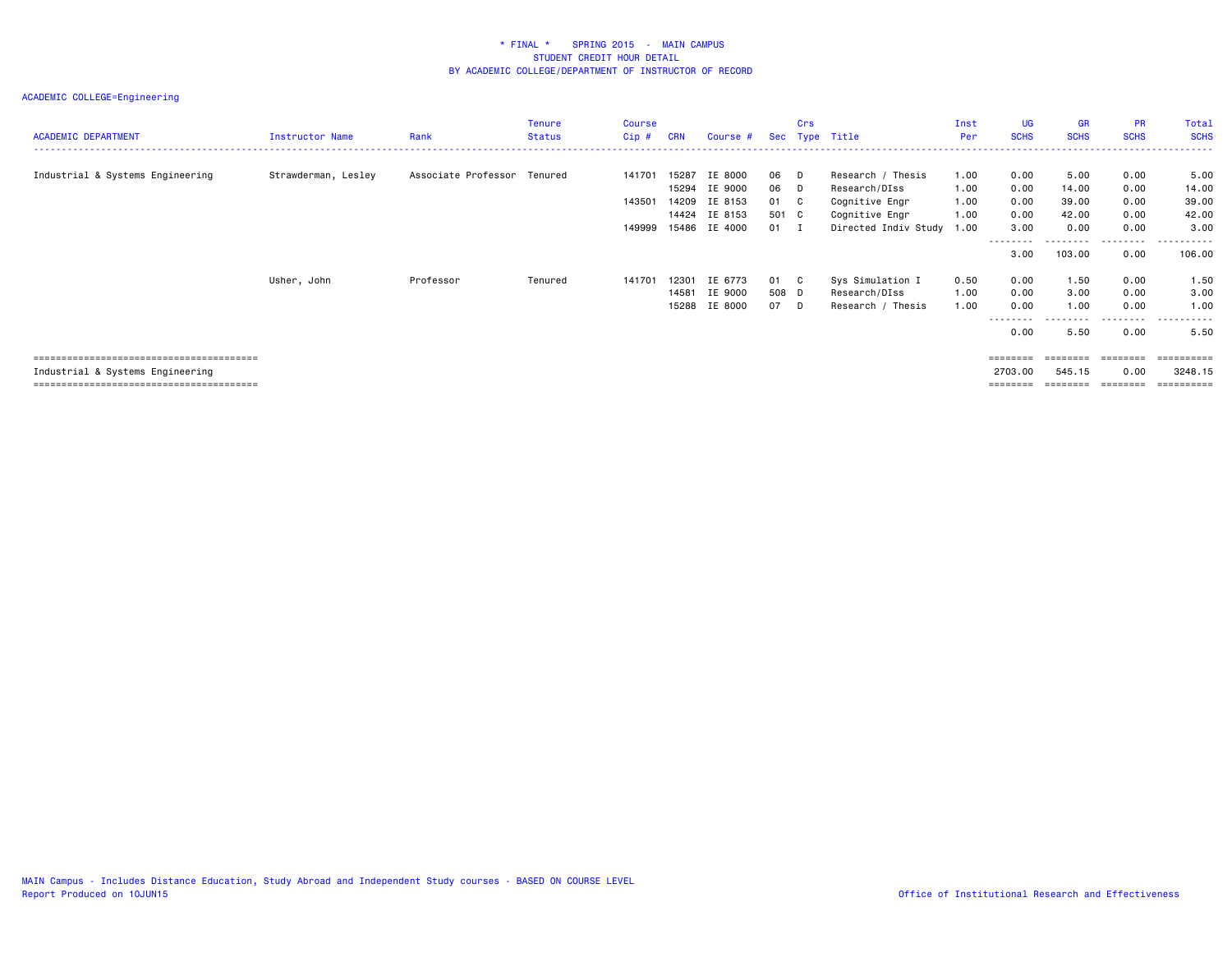| <b>ACADEMIC DEPARTMENT</b> | Instructor Name    | Rank                               | <b>Tenure</b><br><b>Status</b> | <b>Course</b><br>$Cip$ # | <b>CRN</b>     | Course #                  |          | Crs               | Sec Type Title                       | Inst<br>Per  | <b>UG</b><br><b>SCHS</b>                    | <b>GR</b><br><b>SCHS</b>                                                                                                                                     | <b>PR</b><br><b>SCHS</b> | Total<br><b>SCHS</b>                                                                                                                                                                                                                                                                                                                                                                                                                                                                             |
|----------------------------|--------------------|------------------------------------|--------------------------------|--------------------------|----------------|---------------------------|----------|-------------------|--------------------------------------|--------------|---------------------------------------------|--------------------------------------------------------------------------------------------------------------------------------------------------------------|--------------------------|--------------------------------------------------------------------------------------------------------------------------------------------------------------------------------------------------------------------------------------------------------------------------------------------------------------------------------------------------------------------------------------------------------------------------------------------------------------------------------------------------|
|                            |                    | .                                  |                                |                          |                |                           |          |                   |                                      |              | 2222                                        |                                                                                                                                                              |                          | 2222.                                                                                                                                                                                                                                                                                                                                                                                                                                                                                            |
| Mechanical Engineering     | Cho, HeeJin        | Assistant Professor Ten Track      |                                | 141901 15120             | 15138          | ME 8000<br>ME 9000        | 02<br>02 | D<br>D            | Research / Thesis<br>Research / Diss | 1.00<br>1.00 | 0.00<br>0.00                                | 21.00<br>19.00                                                                                                                                               | 0.00<br>0.00             | 21.00<br>19.00                                                                                                                                                                                                                                                                                                                                                                                                                                                                                   |
|                            |                    |                                    |                                |                          | 15600          | ME 4990                   | 01       | C                 | Special Topic In ME                  | 1.00         | 24.00                                       | 0.00                                                                                                                                                         | 0.00                     | 24.00                                                                                                                                                                                                                                                                                                                                                                                                                                                                                            |
|                            |                    |                                    |                                |                          | 15601          | ME 6990                   | 01       | C                 | Special Topic In ME                  | 1.00         | 0.00                                        | 24.00                                                                                                                                                        | 0.00                     | 24.00                                                                                                                                                                                                                                                                                                                                                                                                                                                                                            |
|                            |                    |                                    |                                |                          | 16364          | ME 7000                   | 31       | $\mathbf{I}$      | Directed Indiv Study 1.00            |              | 0.00                                        | 3.00                                                                                                                                                         | 0.00                     | 3.00                                                                                                                                                                                                                                                                                                                                                                                                                                                                                             |
|                            |                    |                                    |                                |                          |                |                           |          |                   |                                      |              | <u>.</u>                                    | . <b>.</b>                                                                                                                                                   | .                        | .                                                                                                                                                                                                                                                                                                                                                                                                                                                                                                |
|                            |                    |                                    |                                |                          |                |                           |          |                   |                                      |              | 24.00                                       | 67.00                                                                                                                                                        | 0.00                     | 91.00                                                                                                                                                                                                                                                                                                                                                                                                                                                                                            |
|                            | Daniewicz, Steven  | Professor                          | Tenured                        | 141901                   | 15139          | ME 9000                   | 03       | D                 | Research / Diss                      | 1.00         | 0.00                                        | 13.00                                                                                                                                                        | 0.00                     | 13.00                                                                                                                                                                                                                                                                                                                                                                                                                                                                                            |
|                            |                    |                                    |                                |                          | 16187          | ME 7000                   | 24       | $\mathbf{I}$      | Directed Indiv Study 1.00            |              | 0.00                                        | 3.00                                                                                                                                                         | 0.00                     | 3.00                                                                                                                                                                                                                                                                                                                                                                                                                                                                                             |
|                            |                    |                                    |                                | 142701                   | 12531          | ME 3613                   | 01       | C                 | System Dynamics                      | 1.00         | 111.00                                      | 0.00                                                                                                                                                         | 0.00                     | 111.00                                                                                                                                                                                                                                                                                                                                                                                                                                                                                           |
|                            |                    |                                    |                                |                          |                |                           |          |                   |                                      |              | <u>.</u><br>111.00                          | . <b>.</b><br>16.00                                                                                                                                          | .<br>0.00                | $\begin{array}{cccccccccccccc} \multicolumn{2}{c}{} & \multicolumn{2}{c}{} & \multicolumn{2}{c}{} & \multicolumn{2}{c}{} & \multicolumn{2}{c}{} & \multicolumn{2}{c}{} & \multicolumn{2}{c}{} & \multicolumn{2}{c}{} & \multicolumn{2}{c}{} & \multicolumn{2}{c}{} & \multicolumn{2}{c}{} & \multicolumn{2}{c}{} & \multicolumn{2}{c}{} & \multicolumn{2}{c}{} & \multicolumn{2}{c}{} & \multicolumn{2}{c}{} & \multicolumn{2}{c}{} & \multicolumn{2}{c}{} & \multicolumn{2}{c}{} & \$<br>127.00 |
|                            |                    |                                    |                                |                          |                |                           |          |                   |                                      |              |                                             |                                                                                                                                                              |                          |                                                                                                                                                                                                                                                                                                                                                                                                                                                                                                  |
|                            | El Kadiri, Haitham | Assistant Professor Ten Track      |                                | 141901                   | 12526          | ME 3403                   | 01       | C                 | Materials for ME Des                 | 1.00         | 216.00                                      | 0.00                                                                                                                                                         | 0.00                     | 216.00                                                                                                                                                                                                                                                                                                                                                                                                                                                                                           |
|                            |                    |                                    |                                |                          | 15122<br>15140 | ME 8000                   | 04       | D                 | Research / Thesis                    | 1.00         | 0.00                                        | 6.00                                                                                                                                                         | 0.00                     | 6.00                                                                                                                                                                                                                                                                                                                                                                                                                                                                                             |
|                            |                    |                                    |                                |                          | 15943          | ME 9000<br>ME 7000        | 04<br>02 | D                 | Research / Diss                      | 1.00         | 0.00<br>0.00                                | 30.00<br>3.00                                                                                                                                                | 0.00<br>0.00             | 30.00<br>3.00                                                                                                                                                                                                                                                                                                                                                                                                                                                                                    |
|                            |                    |                                    |                                | 309999                   | 15819          | <b>CME 9000</b>           | 01       | $\mathbf{I}$<br>D | Directed Indiv Study 1.00            | 1.00         |                                             |                                                                                                                                                              | 0.00                     | 19.00                                                                                                                                                                                                                                                                                                                                                                                                                                                                                            |
|                            |                    |                                    |                                |                          |                |                           |          |                   | Research/Dis                         |              | 0.00<br>.                                   | 19.00<br>.                                                                                                                                                   | .                        | .                                                                                                                                                                                                                                                                                                                                                                                                                                                                                                |
|                            |                    |                                    |                                |                          |                |                           |          |                   |                                      |              | 216.00                                      | 58.00                                                                                                                                                        | 0.00                     | 274.00                                                                                                                                                                                                                                                                                                                                                                                                                                                                                           |
|                            | Hodge, B. Keith    | Lecturer                           | Not Applicable                 | 141901                   | 12535          | ME 4333                   | 01       | C                 | Energy Sys Design                    | 1.00         | 150.00                                      | 0.00                                                                                                                                                         | 0.00                     | 150.00                                                                                                                                                                                                                                                                                                                                                                                                                                                                                           |
|                            |                    |                                    |                                |                          | 12536          | ME 4353                   | 01       | C                 | Alt Energy Sources                   | 1.00         | 129.00                                      | 0.00                                                                                                                                                         | 0.00                     | 129.00                                                                                                                                                                                                                                                                                                                                                                                                                                                                                           |
|                            |                    |                                    |                                |                          |                | 12545 ME 6353             | 01       | C                 | Alt Energy Sources                   | 1.00         | 0.00                                        | 21.00                                                                                                                                                        | 0.00                     | 21.00                                                                                                                                                                                                                                                                                                                                                                                                                                                                                            |
|                            |                    |                                    |                                |                          |                |                           |          |                   |                                      |              | <u>.</u><br>279.00                          | $- - - - - - -$<br>21.00                                                                                                                                     | <u>.</u><br>0.00         | .<br>300.00                                                                                                                                                                                                                                                                                                                                                                                                                                                                                      |
|                            |                    |                                    |                                |                          |                |                           |          |                   |                                      |              |                                             |                                                                                                                                                              |                          |                                                                                                                                                                                                                                                                                                                                                                                                                                                                                                  |
|                            | Horstemeyer, Mark  | Professor                          | Tenured                        | 141901                   | 14240          | ME 8373                   | 01       | C                 | Integrate Comp Mat?1 1.00            |              | 0.00                                        | 36.00                                                                                                                                                        | 0.00                     | 36.00                                                                                                                                                                                                                                                                                                                                                                                                                                                                                            |
|                            |                    |                                    |                                |                          | 14420          | ME 8373                   | 501      | $\mathbf{C}$      | Integrate Comp Mat?1 1.00            |              | 0.00                                        | 15.00                                                                                                                                                        | 0.00                     | 15.00                                                                                                                                                                                                                                                                                                                                                                                                                                                                                            |
|                            |                    |                                    |                                |                          | 15123          | ME 8000                   | 05       | D                 | Research / Thesis                    | 1.00         | 0.00                                        | 15.00                                                                                                                                                        | 0.00                     | 15.00                                                                                                                                                                                                                                                                                                                                                                                                                                                                                            |
|                            |                    |                                    |                                |                          | 15141          | ME 9000                   | 05       | D                 | Research / Diss                      | 1.00         | 0.00                                        | 91.00                                                                                                                                                        | 0.00                     | 91.00                                                                                                                                                                                                                                                                                                                                                                                                                                                                                            |
|                            |                    |                                    |                                |                          | 15965          | <b>ME 8000</b>            | 501      | $\mathsf{D}$      | Research / Thesis                    | 1.00         | 0.00                                        | 6.00                                                                                                                                                         | 0.00                     | 6.00                                                                                                                                                                                                                                                                                                                                                                                                                                                                                             |
|                            |                    |                                    |                                | 309999 15953             |                | <b>CME 9000</b>           | 05       | D                 | Research/Dis                         | 1.00         | 0.00<br>$\sim$ $\sim$ $\sim$<br>$- - - - -$ | 7.00<br><u>.</u>                                                                                                                                             | 0.00<br>.                | 7.00<br>.                                                                                                                                                                                                                                                                                                                                                                                                                                                                                        |
|                            |                    |                                    |                                |                          |                |                           |          |                   |                                      |              | 0.00                                        | 170.00                                                                                                                                                       | 0.00                     | 170.00                                                                                                                                                                                                                                                                                                                                                                                                                                                                                           |
|                            | Knizley, Alta      | Instructor                         | Non-Ten Track                  | 141901                   | 12522          | ME 3103                   | 01       | C                 | Exp Meas and Techniq 1.00            |              | 138.00                                      | 0.00                                                                                                                                                         | 0.00                     | 138.00                                                                                                                                                                                                                                                                                                                                                                                                                                                                                           |
|                            |                    |                                    |                                |                          | 12524          | ME 3113                   | 01       | C                 | Engineering Analysis 1.00            |              | 171.00                                      | 0.00                                                                                                                                                         | 0.00                     | 171.00                                                                                                                                                                                                                                                                                                                                                                                                                                                                                           |
|                            |                    |                                    |                                |                          |                | 12529 ME 3513             | 02       | C                 | Thermodynamics I                     | 1.00         | 219.00                                      | 0.00                                                                                                                                                         | 0.00                     | 219.00                                                                                                                                                                                                                                                                                                                                                                                                                                                                                           |
|                            |                    |                                    |                                |                          |                |                           |          |                   |                                      |              | .<br>528.00                                 | $\frac{1}{2} \left( \frac{1}{2} \right) \left( \frac{1}{2} \right) \left( \frac{1}{2} \right) \left( \frac{1}{2} \right) \left( \frac{1}{2} \right)$<br>0.00 | .<br>0.00                | .<br>528.00                                                                                                                                                                                                                                                                                                                                                                                                                                                                                      |
|                            | Kolassa, Alex      | Grad Research Assis Not Applicable |                                | 141901 14234             |                | ME 3523                   | 02       | C                 | Thermodynamics II                    | 1.00         | 111.00                                      | 0.00                                                                                                                                                         | 0.00                     | 111.00                                                                                                                                                                                                                                                                                                                                                                                                                                                                                           |
|                            |                    |                                    |                                |                          |                |                           |          |                   |                                      |              | .<br>111.00                                 | 0.00                                                                                                                                                         | 0.00                     | .<br>111.00                                                                                                                                                                                                                                                                                                                                                                                                                                                                                      |
|                            |                    | Associate Professor Tenured        |                                | 141901 12530             |                |                           | 01       | C                 |                                      | 1.00         | 120.00                                      | 0.00                                                                                                                                                         |                          |                                                                                                                                                                                                                                                                                                                                                                                                                                                                                                  |
|                            | Krishnan, Sundar   |                                    |                                |                          |                | ME 3523                   |          | D                 | Thermodynamics II                    |              |                                             |                                                                                                                                                              | 0.00                     | 120.00                                                                                                                                                                                                                                                                                                                                                                                                                                                                                           |
|                            |                    |                                    |                                |                          | 15142          | ME 9000<br><b>ME 7000</b> | 06<br>08 | I                 | Research / Diss                      | 1.00         | 0.00                                        | 11.00                                                                                                                                                        | 0.00<br>0.00             | 11.00<br>3.00                                                                                                                                                                                                                                                                                                                                                                                                                                                                                    |
|                            |                    |                                    |                                |                          | 16034          |                           |          |                   | Directed Indiv Study 1.00            |              | 0.00<br>.                                   | 3.00<br>. <b>.</b>                                                                                                                                           | <u>.</u>                 | .                                                                                                                                                                                                                                                                                                                                                                                                                                                                                                |
|                            |                    |                                    |                                |                          |                |                           |          |                   |                                      |              | 120.00                                      | 14.00                                                                                                                                                        | 0.00                     | 134.00                                                                                                                                                                                                                                                                                                                                                                                                                                                                                           |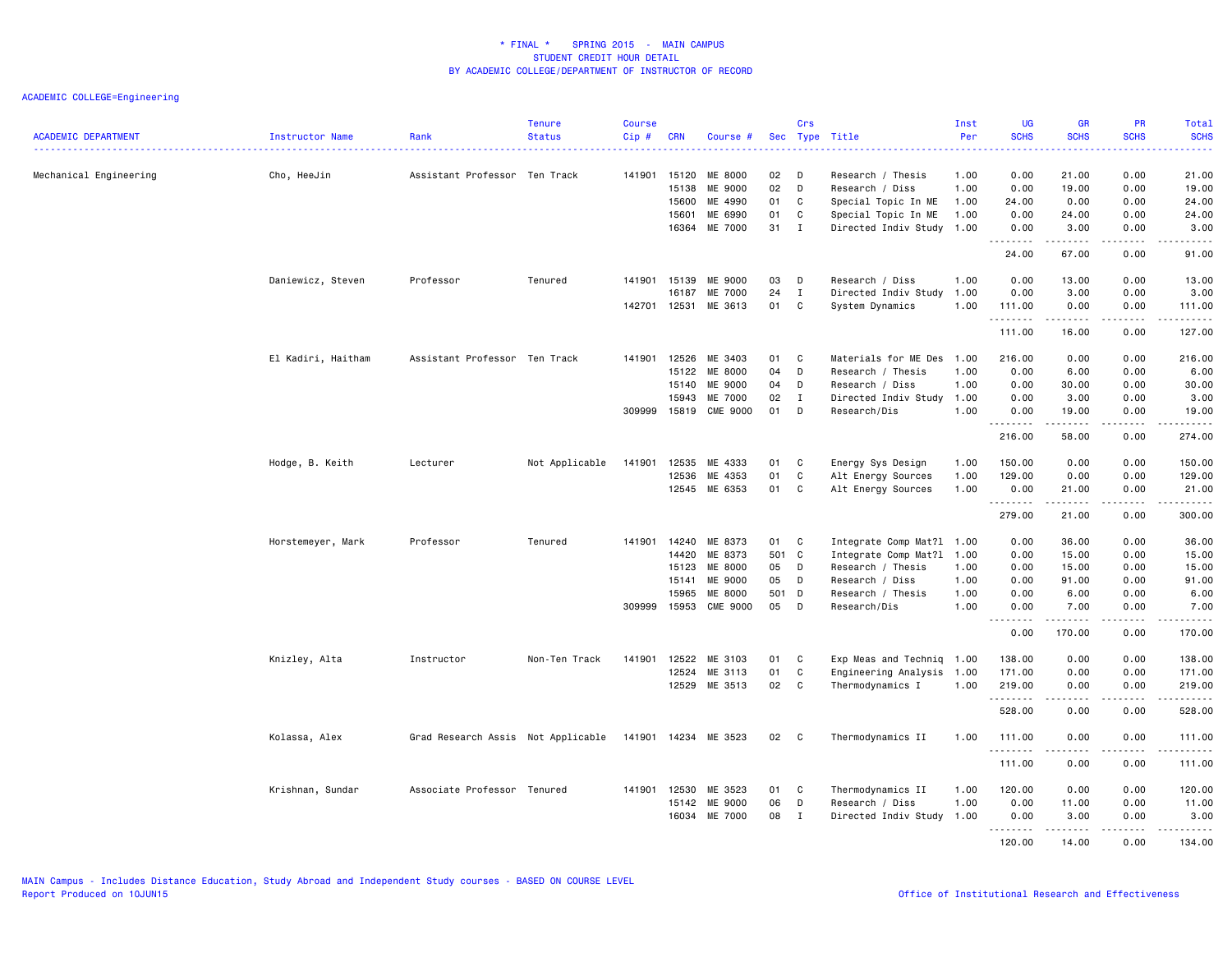| <b>ACADEMIC DEPARTMENT</b> | Instructor Name       | Rank                                                    | <b>Tenure</b><br><b>Status</b> | <b>Course</b><br>Cip# | <b>CRN</b> | Course #                 |                 | Crs               | Sec Type Title                               | Inst<br>Per  | <b>UG</b><br><b>SCHS</b> | GR<br><b>SCHS</b>                                                                                                                                    | PR<br><b>SCHS</b> | <b>Total</b><br><b>SCHS</b>                                                                                                                 |
|----------------------------|-----------------------|---------------------------------------------------------|--------------------------------|-----------------------|------------|--------------------------|-----------------|-------------------|----------------------------------------------|--------------|--------------------------|------------------------------------------------------------------------------------------------------------------------------------------------------|-------------------|---------------------------------------------------------------------------------------------------------------------------------------------|
| Mechanical Engineering     | Liu, Yucheng          | Associate Professor Ten Track                           |                                | 141901 12540          | 15125      | ME 4443<br>ME 8000       | 01<br>07        | C<br>D            | Mech Systems Design<br>Research / Thesis     | 1.00<br>1.00 | 186.00<br>0.00           | 0.00<br>4.00                                                                                                                                         | 0.00<br>0.00      | $\frac{1}{2} \left( \frac{1}{2} \right) \left( \frac{1}{2} \right) \left( \frac{1}{2} \right) \left( \frac{1}{2} \right)$<br>186.00<br>4.00 |
|                            |                       |                                                         |                                |                       | 15143      | ME 9000<br>16407 ME 7000 | 07<br>32        | D<br>$\mathbf{I}$ | Research / Diss<br>Directed Indiv Study 1.00 | 1.00         | 0.00<br>0.00             | 6.00<br>3.00                                                                                                                                         | 0.00<br>0.00      | 6.00<br>3.00                                                                                                                                |
|                            |                       |                                                         |                                |                       |            |                          |                 |                   |                                              |              | .                        | $\frac{1}{2} \left( \frac{1}{2} \right) \left( \frac{1}{2} \right) \left( \frac{1}{2} \right) \left( \frac{1}{2} \right) \left( \frac{1}{2} \right)$ | .                 | .                                                                                                                                           |
|                            |                       |                                                         |                                |                       |            |                          |                 |                   |                                              |              | 186.00                   | 13.00                                                                                                                                                | 0.00              | 199.00                                                                                                                                      |
|                            | Long, William         | Grad Research Assis Not Applicable 141901 15620 ME 3113 |                                |                       |            |                          | 02 C            |                   | Engineering Analysis 1.00                    |              | 90.00<br>.               | 0.00<br>.                                                                                                                                            | 0.00<br>.         | 90.00<br>.                                                                                                                                  |
|                            |                       |                                                         |                                |                       |            |                          |                 |                   |                                              |              | 90.00                    | 0.00                                                                                                                                                 | 0.00              | 90.00                                                                                                                                       |
|                            | Luck, Rogelio         | Professor                                               | Tenured                        | 141901                | 15144      | ME 9000                  | 08              | D                 | Research / Diss                              | 1.00         | 0.00                     | 14.00                                                                                                                                                | 0.00              | 14.00                                                                                                                                       |
|                            |                       |                                                         |                                |                       |            | 142701 14237 ME 8613     | 01              | C                 | Dynamical Systems                            | 1.00         | 0.00                     | 24.00                                                                                                                                                | 0.00              | 24.00                                                                                                                                       |
|                            |                       |                                                         |                                |                       |            |                          |                 |                   |                                              |              | .<br>0.00                | -----<br>38.00                                                                                                                                       | د د د د<br>0.00   | $\cdots$<br>38.00                                                                                                                           |
|                            | Lugo Camarena, Marcos | Research Assist Pro Non-Ten Track                       |                                |                       |            | 141901 12527 ME 3423     | 01              | C                 | Mech Of Machinery                            | 1.00         | 147.00<br><u>.</u>       | 0.00<br><u>.</u>                                                                                                                                     | 0.00<br>.         | 147.00<br>.                                                                                                                                 |
|                            |                       |                                                         |                                |                       |            |                          |                 |                   |                                              |              | 147.00                   | 0.00                                                                                                                                                 | 0.00              | 147.00                                                                                                                                      |
|                            | Mago, Pedro           | Professor                                               | Tenured                        | 141901 15127          |            | ME 8000                  | 09              | D                 | Research / Thesis                            | 1.00         | 0.00                     | 12.00                                                                                                                                                | 0.00              | 12.00                                                                                                                                       |
|                            |                       |                                                         |                                |                       | 15145      | ME 9000                  | 09              | D                 | Research / Diss                              | 1.00         | 0.00                     | 13.00                                                                                                                                                | 0.00              | 13.00                                                                                                                                       |
|                            |                       |                                                         |                                |                       |            | 16050 ME 7000            | 09              | I                 | Directed Indiv Study 1.00                    |              | 0.00                     | 3.00                                                                                                                                                 | 0.00              | 3.00                                                                                                                                        |
|                            |                       |                                                         |                                |                       |            |                          |                 |                   |                                              |              | .<br>0.00                | .<br>28.00                                                                                                                                           | -----<br>0.00     | .<br>28.00                                                                                                                                  |
|                            |                       |                                                         |                                |                       |            |                          |                 |                   |                                              |              |                          |                                                                                                                                                      |                   |                                                                                                                                             |
|                            | Monroe, John          | Grad Research Assis Not Applicable 141901 12525 ME 3313 |                                |                       |            |                          | 01 C            |                   | Heat Transfer                                | 1.00         | 186.00<br>.              | 0.00                                                                                                                                                 | 0.00<br>.         | 186.00<br>------                                                                                                                            |
|                            |                       |                                                         |                                |                       |            |                          |                 |                   |                                              |              | 186.00                   | 0.00                                                                                                                                                 | 0.00              | 186.00                                                                                                                                      |
|                            | Patton, Richard       | Assistant Professor Tenured                             |                                | 141901 12521          |            | ME 2133                  | 01              | B                 | Modeling and Manuf                           | 1.00         | 138.00                   | 0.00                                                                                                                                                 | 0.00              | 138.00                                                                                                                                      |
|                            |                       |                                                         |                                |                       | 12541      | ME 4643                  | 01              | C                 | Intro Vibration/Cont 1.00                    |              | 159.00                   | 0.00                                                                                                                                                 | 0.00              | 159.00                                                                                                                                      |
|                            |                       |                                                         |                                |                       |            |                          |                 |                   |                                              |              | .                        |                                                                                                                                                      | .                 | .                                                                                                                                           |
|                            |                       |                                                         |                                |                       |            |                          |                 |                   |                                              |              | 297.00                   | 0.00                                                                                                                                                 | 0.00              | 297.00                                                                                                                                      |
|                            | Rhee, Hongjoo         | Research Assist Pro Non-Ten Track                       |                                |                       |            | 141901 15148 ME 9000     | 12 <sub>2</sub> | D                 | Research / Diss                              | 1.00         | 0.00<br>1.1.1.1.1.1.1    | 10.00                                                                                                                                                | 0.00              | 10.00<br>.                                                                                                                                  |
|                            |                       |                                                         |                                |                       |            |                          |                 |                   |                                              |              | 0.00                     | 10.00                                                                                                                                                | 0.00              | 10.00                                                                                                                                       |
|                            | Schneider, Judith     | Professor                                               | Tenured                        | 141901 12537          |            | ME 4401                  | 01              | - L               | Solid Mechanics Lab                          | 1.00         | 61.00                    | 0.00                                                                                                                                                 | 0.00              | 61.00                                                                                                                                       |
|                            |                       |                                                         |                                |                       | 15131      | ME 8000                  | 13              | D                 | Research / Thesis                            | 1.00         | 0.00                     | 15.00                                                                                                                                                | 0.00              | 15.00                                                                                                                                       |
|                            |                       |                                                         |                                |                       | 15149      | ME 9000                  | 13              | D                 | Research / Diss                              | 1.00         | 0.00                     | 21.00                                                                                                                                                | 0.00              | 21.00                                                                                                                                       |
|                            |                       |                                                         |                                |                       | 16138      | ME 7000                  | 14              | $\mathbf{I}$      | Directed Indiv Study 1.00                    |              | 0.00                     | 3.00                                                                                                                                                 | 0.00              | 3.00                                                                                                                                        |
|                            |                       |                                                         |                                |                       | 16139      | ME 7000                  | 15              | $\mathbf{I}$      | Directed Indiv Study 1.00                    |              | 0.00                     | 3.00                                                                                                                                                 | 0.00              | 3.00                                                                                                                                        |
|                            |                       |                                                         |                                |                       | 16140      | ME 7000                  | 16              | I                 | Directed Indiv Study 1.00                    |              | 0.00                     | 3.00                                                                                                                                                 | 0.00              | 3.00                                                                                                                                        |
|                            |                       |                                                         |                                |                       | 16142      | ME 7000                  | 17              | $\mathbf{I}$      | Directed Indiv Study 1.00                    |              | 0.00                     | 3.00                                                                                                                                                 | 0.00              | 3.00                                                                                                                                        |
|                            |                       |                                                         |                                |                       | 16143      | ME 7000                  | 18              | $\mathbf{I}$      | Directed Indiv Study 1.00                    |              | 0.00                     | 3.00                                                                                                                                                 | 0.00              | 3.00                                                                                                                                        |
|                            |                       |                                                         |                                |                       | 16181      | ME 7000                  | 22              | $\mathbf{I}$      | Directed Indiv Study 1.00                    |              | 0.00                     | 3.00                                                                                                                                                 | 0.00              | 3.00                                                                                                                                        |
|                            |                       |                                                         |                                |                       | 16183      | ME 4000                  | 03              | I                 | Directed Indiv Study 1.00                    |              | 3.00                     | 0.00                                                                                                                                                 | 0.00              | 3.00                                                                                                                                        |
|                            |                       |                                                         |                                |                       | 16184      | ME 4000                  | 04              | $\mathbf{I}$      | Directed Indiv Study 1.00                    |              | 3.00                     | 0.00                                                                                                                                                 | 0.00              | 3.00                                                                                                                                        |
|                            |                       |                                                         |                                |                       | 16185      | ME 4000                  | 05              | $\mathbf{I}$      | Directed Indiv Study 1.00                    |              | 3.00                     | 0.00                                                                                                                                                 | 0.00              | 3.00                                                                                                                                        |
|                            |                       |                                                         |                                |                       | 16186      | ME 4000                  | 06              | $\mathbf{I}$      | Directed Indiv Study 1.00                    |              | 3.00                     | 0.00                                                                                                                                                 | 0.00              | 3.00                                                                                                                                        |
|                            |                       |                                                         |                                |                       | 16188      | ME 4000                  | 07              | I                 | Directed Indiv Study 1.00                    |              | 3.00                     | 0.00                                                                                                                                                 | 0.00              | 3.00                                                                                                                                        |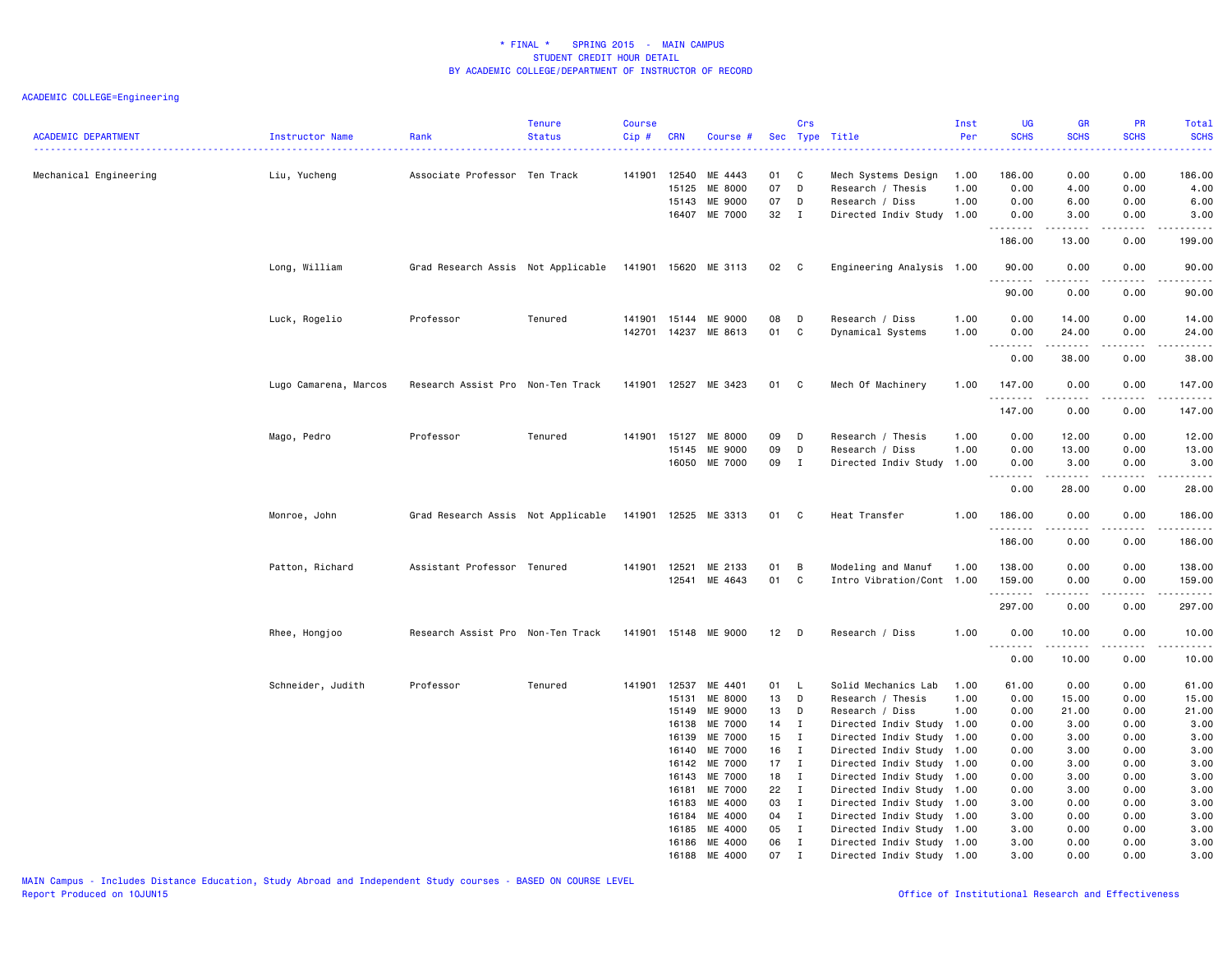| <b>ACADEMIC DEPARTMENT</b> | Instructor Name                                     | Rank                          | <b>Tenure</b><br><b>Status</b> | <b>Course</b><br>Cip# | <b>CRN</b> | Course #        |                 | Crs          | Sec Type Title            | Inst<br>Per | <b>UG</b><br><b>SCHS</b><br>$\sim$ $\sim$ $\sim$ $\sim$ | <b>GR</b><br><b>SCHS</b> | <b>PR</b><br><b>SCHS</b>            | Total<br><b>SCHS</b><br>2222.                                                                                                                                |
|----------------------------|-----------------------------------------------------|-------------------------------|--------------------------------|-----------------------|------------|-----------------|-----------------|--------------|---------------------------|-------------|---------------------------------------------------------|--------------------------|-------------------------------------|--------------------------------------------------------------------------------------------------------------------------------------------------------------|
| Mechanical Engineering     | Schneider, Judith                                   | Professor                     | Tenured                        | 141901                | 16387      | ME 4000         | 12 <sub>2</sub> | $\mathbf{I}$ | Directed Indiv Study      | 1.00        | 3.00                                                    | 0.00                     | 0.00                                | 3.00                                                                                                                                                         |
|                            |                                                     |                               |                                | 260101                | 11630      | EPP 8144        | 01              | $\mathbb C$  | Transmission E M          | 0.40        | 0.00                                                    | 4.80                     | 0.00                                | 4.80                                                                                                                                                         |
|                            |                                                     |                               |                                |                       | 12550      | ME 8144         | 01              | C            | Transmission E M          | 0.40        | 0.00                                                    | 9.60                     | 0.00                                | 9.60                                                                                                                                                         |
|                            |                                                     |                               |                                |                       | 12551      | ME 8144         | 02              | K            | Transmission E M          | 0.40        | 0.00                                                    | 0.00<br>د د د د د        | 0.00                                | 0.00<br>.                                                                                                                                                    |
|                            |                                                     |                               |                                |                       |            |                 |                 |              |                           |             | 79.00                                                   | 68.40                    | 0.00                                | 147.40                                                                                                                                                       |
|                            | Shamsaei, Nima                                      | Assistant Professor Ten Track |                                | 141901                | 12539      | ME 4403         | 01              | C            | Machine Design            | 1.00        | 162.00                                                  | 0.00                     | 0.00                                | 162.00                                                                                                                                                       |
|                            |                                                     |                               |                                |                       | 15150      | ME 9000         | 14              | D            | Research / Diss           | 1.00        | 0.00                                                    | 36.00                    | 0.00                                | 36.00                                                                                                                                                        |
|                            |                                                     |                               |                                |                       | 16178      | ME 7000         | 20              | $\mathbf{I}$ | Directed Indiv Study      | 1.00        | 0.00                                                    | 3.00                     | 0.00                                | 3.00                                                                                                                                                         |
|                            |                                                     |                               |                                |                       | 16189      | ME 4000         | 08              | $\bf{I}$     | Directed Indiv Study 1.00 |             | 3.00                                                    | 0.00                     | 0.00                                | 3.00                                                                                                                                                         |
|                            |                                                     |                               |                                |                       | 16294      | ME 4000         | 09              | $\mathbf{I}$ | Directed Indiv Study      | 1.00        | 3.00                                                    | 0.00                     | 0.00                                | 3.00                                                                                                                                                         |
|                            |                                                     |                               |                                |                       | 16295      | ME 4000         | 10 <sub>1</sub> | $\mathbf{I}$ | Directed Indiv Study      | 1.00        | 3.00                                                    | 0.00                     | 0.00                                | 3.00                                                                                                                                                         |
|                            |                                                     |                               |                                |                       | 16320      | ME 7000         | 29              | $\mathbf{I}$ | Directed Indiv Study 1.00 |             | 0.00                                                    | 3.00                     | 0.00                                | 3.00                                                                                                                                                         |
|                            |                                                     |                               |                                |                       | 16410      | ME 4000         | 13              | $\mathbf{I}$ | Directed Indiv Study 1.00 |             | 3.00                                                    | 0.00                     | 0.00                                | 3.00                                                                                                                                                         |
|                            |                                                     |                               |                                |                       | 16434      | ME 9000         | 502 D           |              | Research / Diss           | 1.00        | 0.00<br>.                                               | 3.00                     | 0.00<br>$\sim$ $\sim$ $\sim$ $\sim$ | 3.00<br>$\frac{1}{2} \left( \frac{1}{2} \right) \left( \frac{1}{2} \right) \left( \frac{1}{2} \right) \left( \frac{1}{2} \right) \left( \frac{1}{2} \right)$ |
|                            |                                                     |                               |                                |                       |            |                 |                 |              |                           |             | 174.00                                                  | 45.00                    | 0.00                                | 219.00                                                                                                                                                       |
|                            | Spayde, Dustin                                      | Instructor                    | Non-Ten Track                  | 141901                | 12523      | ME 3103         | 02              | В            | Exp Meas and Techniq 1.00 |             | 27.00                                                   | 0.00                     | 0.00                                | 27.00                                                                                                                                                        |
|                            |                                                     |                               |                                |                       | 12534      | ME 4301         | 01              | L            | Thermo-Fluids Labora      | 1.00        | 53.00                                                   | 0.00                     | 0.00                                | 53.00                                                                                                                                                        |
|                            |                                                     |                               |                                |                       | 14233      | ME 2133         | 02              | В            | Modeling and Manuf        | 1.00        | 141.00                                                  | 0.00                     | 0.00                                | 141.00                                                                                                                                                       |
|                            |                                                     |                               |                                |                       |            |                 |                 |              |                           |             | .<br>221.00                                             | الداعات عامات<br>0.00    | .<br>0.00                           | .<br>221.00                                                                                                                                                  |
|                            | Spayde, Emily                                       | Grad Teach Assist             | Not Applicable                 | 141901                |            | 12528 ME 3513   | 01              | C            | Thermodynamics I          | 1.00        | 204.00                                                  | 0.00                     | 0.00                                | 204.00                                                                                                                                                       |
|                            |                                                     |                               |                                |                       |            |                 |                 |              |                           |             | <u>.</u><br>204.00                                      | 0.00                     | 0.00                                | .<br>204.00                                                                                                                                                  |
|                            | Srinivasan, Kalyan Kuma Associate Professor Tenured |                               |                                | 141901                | 14235      | ME 4543         | 01              | C            | Combustion Engines        | 1.00        | 69.00                                                   | 0.00                     | 0.00                                | 69.00                                                                                                                                                        |
|                            |                                                     |                               |                                |                       | 14236      | ME 6543         | 01              | $\mathbf c$  | Combustion Engines        | 1.00        | 0.00                                                    | 33.00                    | 0.00                                | 33.00                                                                                                                                                        |
|                            |                                                     |                               |                                |                       | 15133      | ME 8000         | 15              | D            | Research / Thesis         | 1.00        | 0.00                                                    | 16.00                    | 0.00                                | 16.00                                                                                                                                                        |
|                            |                                                     |                               |                                |                       | 15151      | ME 9000         | 15              | D            | Research / Diss           | 1.00        | 0.00                                                    | 10.00                    | 0.00                                | 10.00                                                                                                                                                        |
|                            |                                                     |                               |                                |                       |            | 16033 ME 7000   | 07              | $\mathbf{I}$ | Directed Indiv Study 1.00 |             | 0.00                                                    | 3.00                     | 0.00                                | 3.00                                                                                                                                                         |
|                            |                                                     |                               |                                |                       |            |                 |                 |              |                           |             | $\sim$ $\sim$ $\sim$ $\sim$<br>69.00                    | -----<br>62.00           | .<br>0.00                           | .<br>131.00                                                                                                                                                  |
|                            | Stone, Tonya                                        | Assistant Professor Ten Track |                                | 141901                | 15152      | ME 9000         | 16              | D            | Research / Diss           | 1.00        | 0.00                                                    | 7.00                     | 0.00                                | 7.00                                                                                                                                                         |
|                            |                                                     |                               |                                |                       | 16081      | ME 7000         | 10 <sub>1</sub> | $\mathbf{I}$ | Directed Indiv Study      | 1.00        | 0.00                                                    | 3.00                     | 0.00                                | 3.00                                                                                                                                                         |
|                            |                                                     |                               |                                |                       | 16128      | ME 7000         | 11              | $\mathbf{I}$ | Directed Indiv Study      | 1.00        | 0.00                                                    | 3.00                     | 0.00                                | 3.00                                                                                                                                                         |
|                            |                                                     |                               |                                | 309999                | 15821      | <b>CME 9000</b> | 03              | D            | Research/Dis              | 1.00        | 0.00                                                    | 9.00                     | 0.00                                | 9.00                                                                                                                                                         |
|                            |                                                     |                               |                                |                       |            |                 |                 |              |                           |             | .<br>$\sim$ $\sim$<br>0.00                              | .<br>22.00               | .<br>0.00                           | .<br>22.00                                                                                                                                                   |
|                            | Thompson, Scott                                     | Assistant Professor Ten Track |                                | 141901                | 14239      | ME 8313         | 01              | C            | Cond Heat Transfer        | 1.00        | 0.00                                                    | 33.00                    | 0.00                                | 33.00                                                                                                                                                        |
|                            |                                                     |                               |                                |                       | 15135      | ME 8000         | 17              | D            | Research / Thesis         | 1.00        | 0.00                                                    | 34.00                    | 0.00                                | 34.00                                                                                                                                                        |
|                            |                                                     |                               |                                |                       | 15153      | ME 9000         | 17              | D            | Research / Diss           | 1.00        | 0.00                                                    | 32.00                    | 0.00                                | 32.00                                                                                                                                                        |
|                            |                                                     |                               |                                |                       | 15481      | ME 4000         | 01              | $\mathbf{I}$ | Directed Indiv Study 1.00 |             | 3.00                                                    | 0.00                     | 0.00                                | 3.00                                                                                                                                                         |
|                            |                                                     |                               |                                |                       | 15607      | ME 4000         | 02              | $\mathbf{I}$ | Directed Indiv Study 1.00 |             | 3.00                                                    | 0.00                     | 0.00                                | 3.00                                                                                                                                                         |
|                            |                                                     |                               |                                |                       | 15944      | ME 7000         | 03              | $\mathbf{I}$ | Directed Indiv Study      | 1.00        | 0.00                                                    | 3.00                     | 0.00                                | 3.00                                                                                                                                                         |
|                            |                                                     |                               |                                |                       | 16020      | ME 7000         | 04              | $\mathbf{I}$ | Directed Indiv Study 1.00 |             | 0.00                                                    | 3.00                     | 0.00                                | 3.00                                                                                                                                                         |
|                            |                                                     |                               |                                |                       | 16022      | ME 7000         | 06              | $\mathbf{I}$ | Directed Indiv Study 1.00 |             | 0.00                                                    | 3.00                     | 0.00                                | 3.00                                                                                                                                                         |
|                            |                                                     |                               |                                |                       | 16133      | ME 7000         | 12              | $\mathbf I$  | Directed Indiv Study 1.00 |             | 0.00                                                    | 3.00                     | 0.00                                | 3.00                                                                                                                                                         |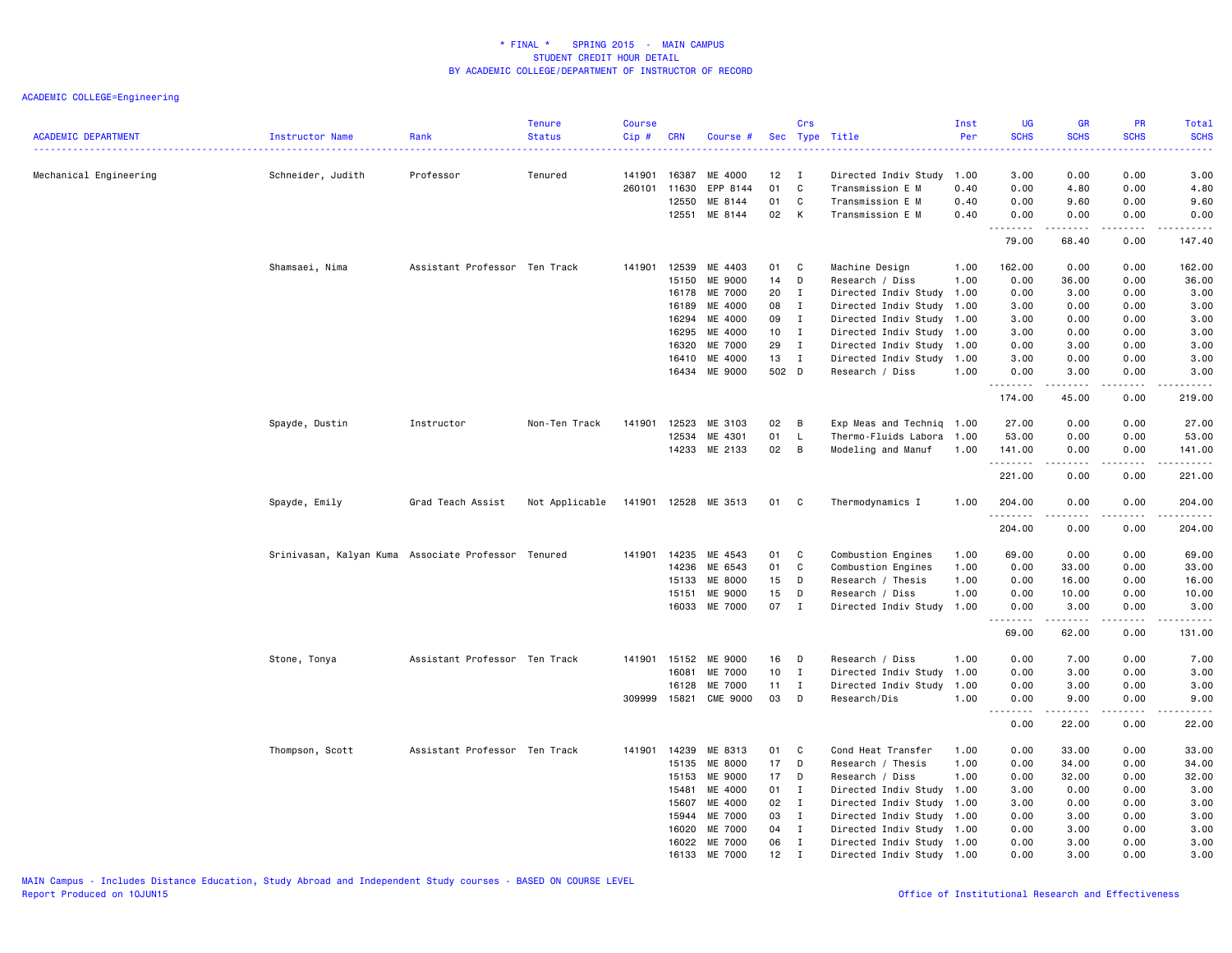| <b>ACADEMIC DEPARTMENT</b> | Instructor Name | Rank                          | <b>Tenure</b><br>Status | Course<br>$Cip$ # | <b>CRN</b> | Course #                                  | Sec                    | Crs          | Type Title                                                                          | Inst<br>Per  | <b>UG</b><br><b>SCHS</b> | <b>GR</b><br><b>SCHS</b>   | <b>PR</b><br><b>SCHS</b>  | Total<br><b>SCHS</b>  |
|----------------------------|-----------------|-------------------------------|-------------------------|-------------------|------------|-------------------------------------------|------------------------|--------------|-------------------------------------------------------------------------------------|--------------|--------------------------|----------------------------|---------------------------|-----------------------|
| Mechanical Engineering     | Thompson, Scott | Assistant Professor Ten Track |                         | 141901            | 16137      | ME 7000<br>16305 ME 7000<br>16306 ME 7000 | 13 I<br>26 I<br>$27$ I |              | Directed Indiv Study 1.00<br>Directed Indiv Study 1.00<br>Directed Indiv Study 1.00 |              | 0.00<br>0.00<br>0.00     | 3.00<br>3.00<br>3.00       | 0.00<br>0.00<br>0.00      | 3.00<br>3.00<br>3.00  |
|                            |                 |                               |                         |                   |            | 16308 ME 7000                             | 28                     | $\mathbf{I}$ | Directed Indiv Study 1.00                                                           |              | 0.00<br>--------<br>6.00 | 3.00<br>--------<br>123.00 | 0.00<br>--------<br>0.00  | 3,00<br>.<br>129.00   |
|                            | Walters, Dibbon | Associate Professor Tenured   |                         | 141901            | 14419      | 14238 ME 8813<br>ME 8813                  | 01 C<br>501 C          |              | Viscous Flow I<br>Viscous Flow I                                                    | 1.00<br>1.00 | 0.00<br>0.00             | 30.00<br>9.00              | 0.00<br>0.00              | 30.00<br>9.00         |
|                            |                 |                               |                         |                   |            | 15136 ME 8000<br>15154 ME 9000            | 18 D<br>18 D           |              | Research / Thesis<br>Research / Diss                                                | 1.00<br>1.00 | 0.00<br>0.00             | 16.00<br>16.00             | 0.00<br>0.00              | 16.00<br>16.00        |
|                            |                 |                               |                         |                   |            | 16363 ME 7000                             | 30 I                   |              | Directed Indiv Study 1.00                                                           |              | 0.00<br>--------<br>0.00 | 3,00<br>---------<br>74.00 | 0.00<br>---------<br>0.00 | 3,00<br>.<br>74.00    |
| Mechanical Engineering     |                 |                               |                         |                   |            |                                           |                        |              |                                                                                     |              | ========<br>3048.00      | ========<br>829.40         | ========<br>0.00          | ==========<br>3877.40 |
|                            |                 |                               |                         |                   |            |                                           |                        |              |                                                                                     |              | ========                 | ========                   | ========                  |                       |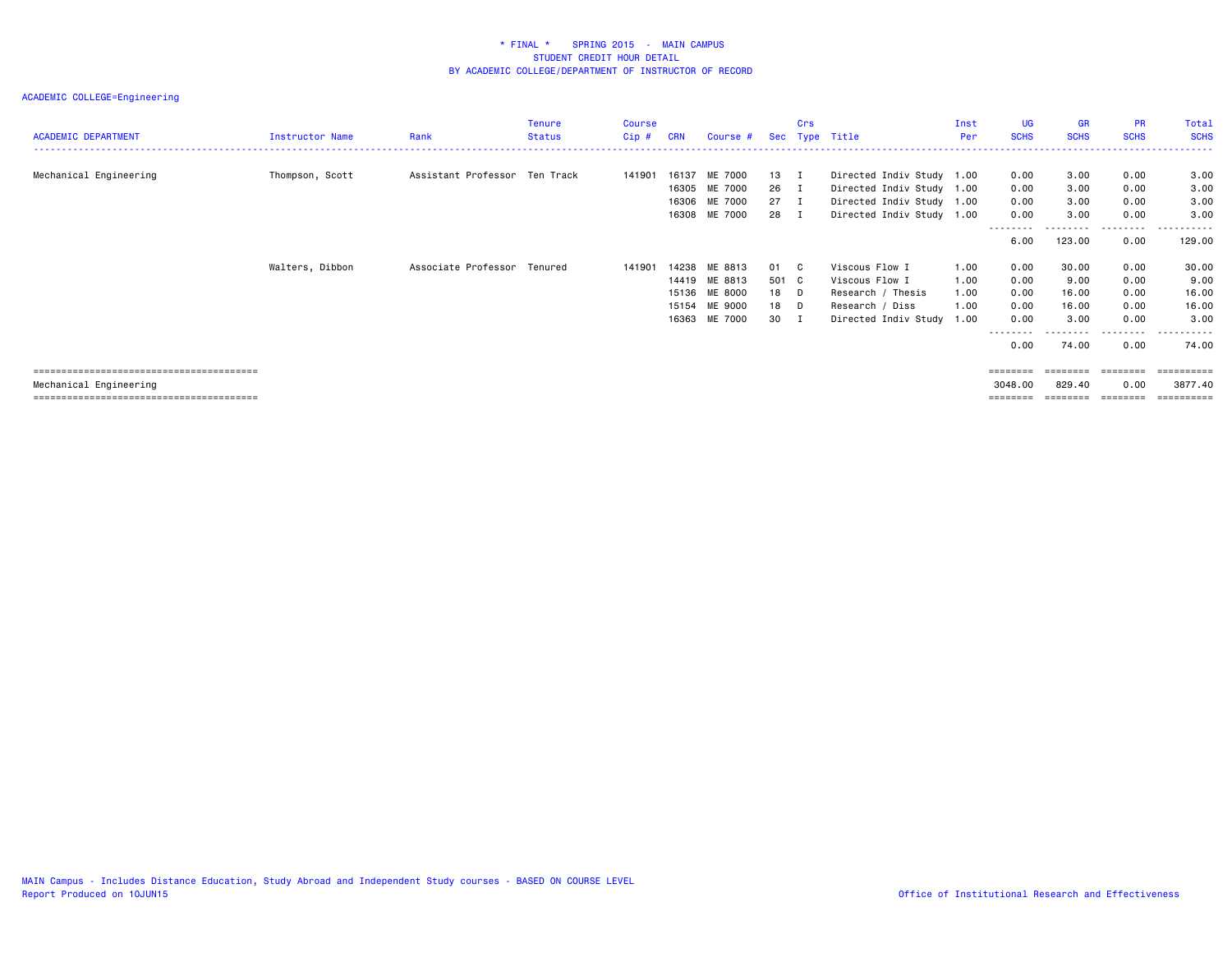| 198.00<br>Associate Professor Tenured<br>CHE 4233<br>198.00<br>0.00<br>0.00<br>School of Chemical Engineering<br>Bricka, Ray<br>140701 10740<br>01<br>C<br>Chemical Plant Desig 1.00<br>10743<br>CHE 4633<br>01<br>C<br>Chemical Pro Safety<br>249.00<br>0.00<br>0.00<br>249.00<br>1.00<br>15173<br>CHE 8000<br>01<br>D<br>Research / Thesis<br>1.00<br>0.00<br>1.00<br>0.00<br>1.00<br>15182 CHE 9000<br>01<br>Research/Diss<br>1.00<br>D<br>0.00<br>13.00<br>0.00<br>13.00<br>.<br>$\frac{1}{2}$<br>.<br>.<br>447.00<br>14.00<br>0.00<br>461.00<br>Dissanayake, Darshanama Grad Teach Assist<br>Not Applicable<br>140701 16129 CHE 3222<br>Chem Eng Lab I<br>0.95<br>1.90<br>0.00<br>0.00<br>03<br>1.90<br>- L<br>.<br>$\sim$ $\sim$ $\sim$ $\sim$<br>.<br>.<br>1.90<br>0.00<br>0.00<br>1.90<br>Elmore, Billy<br>Associate Professor Tenured<br>140701<br>10729<br>CHE 2213<br>01<br>C<br>Chemical Eng Analysi 1.00<br>291.00<br>0.00<br>0.00<br>291.00<br>CHE 3222<br>Chem Eng Lab I<br>162.00<br>10734<br>01<br>L.<br>1.00<br>162.00<br>0.00<br>0.00<br>CHE 4441<br>10742<br>01<br>C<br>Fund of Engr Seminar 1.00<br>13.00<br>0.00<br>0.00<br>13.00<br>CHE 9000<br>15183<br>02<br>D<br>Research/Diss<br>1.00<br>0.00<br>1.00<br>0.00<br>1.00<br>CHE 3222<br>03<br>Chem Eng Lab I<br>0.05<br>0.10<br>16129<br>L.<br>0.10<br>0.00<br>0.00<br>CHE 3222<br>04<br>L<br>Chem Eng Lab I<br>0.05<br>0.00<br>16130<br>0.10<br>0.00<br>0.10<br>CHE 3222<br>05<br>0.10<br>16131<br>L.<br>Chem Eng Lab I<br>0.05<br>0.10<br>0.00<br>0.00<br>16453<br>CHE 4000<br>01<br>$\mathbf{I}$<br>Directed Indiv Study<br>1.00<br>3.00<br>0.00<br>0.00<br>3.00<br>.<br>.<br>.<br>.<br>469.30<br>1.00<br>470.30<br>0.00<br>French, William<br>Associate Professor Tenured<br>CHE 3331<br>140701 10736<br>01<br>Prof Develop Seminar 1.00<br>73.00<br>0.00<br>0.00<br>73.00<br>- S<br>10750<br>CHE 8011<br>01<br>-S<br>Chem En Seminar<br>1.00<br>0.00<br>15.00<br>0.00<br>15.00<br>CHE 6673<br>01<br>CHE Indust. Microbio 1.00<br>6.00<br>14267<br>C<br>0.00<br>6.00<br>0.00<br>CHE 9000<br>03<br>D<br>Research/Diss<br>1.00<br>0.00<br>21.00<br>0.00<br>15184<br>21.00<br>261201 14266<br>CHE 4673<br>01<br>C<br>CHE Indust. Microbio 1.00<br>51.00<br>0.00<br>0.00<br>51.00<br>.<br>.<br>.<br>.<br>42.00<br>166.00<br>124.00<br>0.00<br>Hill, Priscilla<br>Associate Professor Tenured<br>140701 10735 CHE 3223<br>01<br>C<br>Separation Processes 1.00<br>213.00<br>0.00<br>0.00<br>213.00<br>. <b>.</b><br><u>.</u><br>$\frac{1}{2}$<br>.<br>213.00<br>0.00<br>0.00<br>213.00<br>Howlader, Md<br>Grad Research Assis Not Applicable<br>140701 16130 CHE 3222<br>Chem Eng Lab I<br>0.95<br>1.90<br>0.00<br>04 L<br>0.00<br>1.90<br>.<br>.<br>بالأباد<br>.<br>1.90<br>0.00<br>0.00<br>1.90<br>Keith, Jason<br>Non-Faculty<br>Tenured<br>140701 15186 CHE 9000<br>05<br>D<br>Research/Diss<br>1.00<br>0.00<br>9.00<br>0.00<br>9.00<br>$\sim$ $\sim$ $\sim$<br>.<br>.<br>0.00<br>9.00<br>0.00<br>9.00<br>Kundu, Santanu<br>Assistant Professor Ten Track<br>140701<br>10752<br>CHE 8523<br>01<br>C<br>Adv Tran Pheno<br>1.00<br>0.00<br>18.00<br>0.00<br>18.00<br>CHE 9000<br>06<br>D<br>1.00<br>0.00<br>16.00<br>0.00<br>15187<br>Research/Diss<br>16.00<br>240101 16431<br>HON 4000<br>18<br>Directed Individual<br>1.00<br>3.00<br>0.00<br>0.00<br>3.00<br><b>I</b><br>$\frac{1}{2} \left( \frac{1}{2} \right) \left( \frac{1}{2} \right) \left( \frac{1}{2} \right) \left( \frac{1}{2} \right) \left( \frac{1}{2} \right)$<br>.<br>.<br>$\frac{1}{2}$<br>3.00<br>34.00<br>0.00<br>37.00<br>Instructor<br>Non-Ten Track<br>140701<br>10728<br>CHE 2114<br>Mass & Energy Bal<br>1.00<br>92.00<br>0.00<br>0.00<br>92.00<br>Pearson, Larry<br>01<br>В<br>CHE 3123<br>10731<br>01<br>C<br>Chem En Thermo II<br>1.00<br>135.00<br>0.00<br>0.00<br>135.00<br>CHE 4313<br>102.00<br>10741<br>01<br>Transport Phenomena<br>1.00<br>102.00<br>0.00<br>0.00<br>C<br>CHE 6313<br>01<br>6.00<br>10748<br>C<br>Transport Phenomena<br>1.00<br>0.00<br>0.00<br>6.00 | <b>ACADEMIC DEPARTMENT</b> | Instructor Name | Rank | <b>Tenure</b><br><b>Status</b> | <b>Course</b><br>Cip# | <b>CRN</b> | Course # | Crs | Sec Type Title | Inst<br>Per | UG<br><b>SCHS</b> | GR<br><b>SCHS</b> | PR<br><b>SCHS</b><br>2222 | Total<br><b>SCHS</b><br>. |
|--------------------------------------------------------------------------------------------------------------------------------------------------------------------------------------------------------------------------------------------------------------------------------------------------------------------------------------------------------------------------------------------------------------------------------------------------------------------------------------------------------------------------------------------------------------------------------------------------------------------------------------------------------------------------------------------------------------------------------------------------------------------------------------------------------------------------------------------------------------------------------------------------------------------------------------------------------------------------------------------------------------------------------------------------------------------------------------------------------------------------------------------------------------------------------------------------------------------------------------------------------------------------------------------------------------------------------------------------------------------------------------------------------------------------------------------------------------------------------------------------------------------------------------------------------------------------------------------------------------------------------------------------------------------------------------------------------------------------------------------------------------------------------------------------------------------------------------------------------------------------------------------------------------------------------------------------------------------------------------------------------------------------------------------------------------------------------------------------------------------------------------------------------------------------------------------------------------------------------------------------------------------------------------------------------------------------------------------------------------------------------------------------------------------------------------------------------------------------------------------------------------------------------------------------------------------------------------------------------------------------------------------------------------------------------------------------------------------------------------------------------------------------------------------------------------------------------------------------------------------------------------------------------------------------------------------------------------------------------------------------------------------------------------------------------------------------------------------------------------------------------------------------------------------------------------------------------------------------------------------------------------------------------------------------------------------------------------------------------------------------------------------------------------------------------------------------------------------------------------------------------------------------------------------------------------------------------------------------------------------------------------------------------------------------------------------------------------------------------------------------------------------------------------------------------------------------------------------------------------------------------------------------------------------------------------------------------------------------------------------------------------------------------------|----------------------------|-----------------|------|--------------------------------|-----------------------|------------|----------|-----|----------------|-------------|-------------------|-------------------|---------------------------|---------------------------|
|                                                                                                                                                                                                                                                                                                                                                                                                                                                                                                                                                                                                                                                                                                                                                                                                                                                                                                                                                                                                                                                                                                                                                                                                                                                                                                                                                                                                                                                                                                                                                                                                                                                                                                                                                                                                                                                                                                                                                                                                                                                                                                                                                                                                                                                                                                                                                                                                                                                                                                                                                                                                                                                                                                                                                                                                                                                                                                                                                                                                                                                                                                                                                                                                                                                                                                                                                                                                                                                                                                                                                                                                                                                                                                                                                                                                                                                                                                                                                                                                                                      |                            |                 |      |                                |                       |            |          |     |                |             |                   |                   |                           |                           |
|                                                                                                                                                                                                                                                                                                                                                                                                                                                                                                                                                                                                                                                                                                                                                                                                                                                                                                                                                                                                                                                                                                                                                                                                                                                                                                                                                                                                                                                                                                                                                                                                                                                                                                                                                                                                                                                                                                                                                                                                                                                                                                                                                                                                                                                                                                                                                                                                                                                                                                                                                                                                                                                                                                                                                                                                                                                                                                                                                                                                                                                                                                                                                                                                                                                                                                                                                                                                                                                                                                                                                                                                                                                                                                                                                                                                                                                                                                                                                                                                                                      |                            |                 |      |                                |                       |            |          |     |                |             |                   |                   |                           |                           |
|                                                                                                                                                                                                                                                                                                                                                                                                                                                                                                                                                                                                                                                                                                                                                                                                                                                                                                                                                                                                                                                                                                                                                                                                                                                                                                                                                                                                                                                                                                                                                                                                                                                                                                                                                                                                                                                                                                                                                                                                                                                                                                                                                                                                                                                                                                                                                                                                                                                                                                                                                                                                                                                                                                                                                                                                                                                                                                                                                                                                                                                                                                                                                                                                                                                                                                                                                                                                                                                                                                                                                                                                                                                                                                                                                                                                                                                                                                                                                                                                                                      |                            |                 |      |                                |                       |            |          |     |                |             |                   |                   |                           |                           |
|                                                                                                                                                                                                                                                                                                                                                                                                                                                                                                                                                                                                                                                                                                                                                                                                                                                                                                                                                                                                                                                                                                                                                                                                                                                                                                                                                                                                                                                                                                                                                                                                                                                                                                                                                                                                                                                                                                                                                                                                                                                                                                                                                                                                                                                                                                                                                                                                                                                                                                                                                                                                                                                                                                                                                                                                                                                                                                                                                                                                                                                                                                                                                                                                                                                                                                                                                                                                                                                                                                                                                                                                                                                                                                                                                                                                                                                                                                                                                                                                                                      |                            |                 |      |                                |                       |            |          |     |                |             |                   |                   |                           |                           |
|                                                                                                                                                                                                                                                                                                                                                                                                                                                                                                                                                                                                                                                                                                                                                                                                                                                                                                                                                                                                                                                                                                                                                                                                                                                                                                                                                                                                                                                                                                                                                                                                                                                                                                                                                                                                                                                                                                                                                                                                                                                                                                                                                                                                                                                                                                                                                                                                                                                                                                                                                                                                                                                                                                                                                                                                                                                                                                                                                                                                                                                                                                                                                                                                                                                                                                                                                                                                                                                                                                                                                                                                                                                                                                                                                                                                                                                                                                                                                                                                                                      |                            |                 |      |                                |                       |            |          |     |                |             |                   |                   |                           |                           |
|                                                                                                                                                                                                                                                                                                                                                                                                                                                                                                                                                                                                                                                                                                                                                                                                                                                                                                                                                                                                                                                                                                                                                                                                                                                                                                                                                                                                                                                                                                                                                                                                                                                                                                                                                                                                                                                                                                                                                                                                                                                                                                                                                                                                                                                                                                                                                                                                                                                                                                                                                                                                                                                                                                                                                                                                                                                                                                                                                                                                                                                                                                                                                                                                                                                                                                                                                                                                                                                                                                                                                                                                                                                                                                                                                                                                                                                                                                                                                                                                                                      |                            |                 |      |                                |                       |            |          |     |                |             |                   |                   |                           |                           |
|                                                                                                                                                                                                                                                                                                                                                                                                                                                                                                                                                                                                                                                                                                                                                                                                                                                                                                                                                                                                                                                                                                                                                                                                                                                                                                                                                                                                                                                                                                                                                                                                                                                                                                                                                                                                                                                                                                                                                                                                                                                                                                                                                                                                                                                                                                                                                                                                                                                                                                                                                                                                                                                                                                                                                                                                                                                                                                                                                                                                                                                                                                                                                                                                                                                                                                                                                                                                                                                                                                                                                                                                                                                                                                                                                                                                                                                                                                                                                                                                                                      |                            |                 |      |                                |                       |            |          |     |                |             |                   |                   |                           |                           |
|                                                                                                                                                                                                                                                                                                                                                                                                                                                                                                                                                                                                                                                                                                                                                                                                                                                                                                                                                                                                                                                                                                                                                                                                                                                                                                                                                                                                                                                                                                                                                                                                                                                                                                                                                                                                                                                                                                                                                                                                                                                                                                                                                                                                                                                                                                                                                                                                                                                                                                                                                                                                                                                                                                                                                                                                                                                                                                                                                                                                                                                                                                                                                                                                                                                                                                                                                                                                                                                                                                                                                                                                                                                                                                                                                                                                                                                                                                                                                                                                                                      |                            |                 |      |                                |                       |            |          |     |                |             |                   |                   |                           |                           |
|                                                                                                                                                                                                                                                                                                                                                                                                                                                                                                                                                                                                                                                                                                                                                                                                                                                                                                                                                                                                                                                                                                                                                                                                                                                                                                                                                                                                                                                                                                                                                                                                                                                                                                                                                                                                                                                                                                                                                                                                                                                                                                                                                                                                                                                                                                                                                                                                                                                                                                                                                                                                                                                                                                                                                                                                                                                                                                                                                                                                                                                                                                                                                                                                                                                                                                                                                                                                                                                                                                                                                                                                                                                                                                                                                                                                                                                                                                                                                                                                                                      |                            |                 |      |                                |                       |            |          |     |                |             |                   |                   |                           |                           |
|                                                                                                                                                                                                                                                                                                                                                                                                                                                                                                                                                                                                                                                                                                                                                                                                                                                                                                                                                                                                                                                                                                                                                                                                                                                                                                                                                                                                                                                                                                                                                                                                                                                                                                                                                                                                                                                                                                                                                                                                                                                                                                                                                                                                                                                                                                                                                                                                                                                                                                                                                                                                                                                                                                                                                                                                                                                                                                                                                                                                                                                                                                                                                                                                                                                                                                                                                                                                                                                                                                                                                                                                                                                                                                                                                                                                                                                                                                                                                                                                                                      |                            |                 |      |                                |                       |            |          |     |                |             |                   |                   |                           |                           |
|                                                                                                                                                                                                                                                                                                                                                                                                                                                                                                                                                                                                                                                                                                                                                                                                                                                                                                                                                                                                                                                                                                                                                                                                                                                                                                                                                                                                                                                                                                                                                                                                                                                                                                                                                                                                                                                                                                                                                                                                                                                                                                                                                                                                                                                                                                                                                                                                                                                                                                                                                                                                                                                                                                                                                                                                                                                                                                                                                                                                                                                                                                                                                                                                                                                                                                                                                                                                                                                                                                                                                                                                                                                                                                                                                                                                                                                                                                                                                                                                                                      |                            |                 |      |                                |                       |            |          |     |                |             |                   |                   |                           |                           |
|                                                                                                                                                                                                                                                                                                                                                                                                                                                                                                                                                                                                                                                                                                                                                                                                                                                                                                                                                                                                                                                                                                                                                                                                                                                                                                                                                                                                                                                                                                                                                                                                                                                                                                                                                                                                                                                                                                                                                                                                                                                                                                                                                                                                                                                                                                                                                                                                                                                                                                                                                                                                                                                                                                                                                                                                                                                                                                                                                                                                                                                                                                                                                                                                                                                                                                                                                                                                                                                                                                                                                                                                                                                                                                                                                                                                                                                                                                                                                                                                                                      |                            |                 |      |                                |                       |            |          |     |                |             |                   |                   |                           |                           |
|                                                                                                                                                                                                                                                                                                                                                                                                                                                                                                                                                                                                                                                                                                                                                                                                                                                                                                                                                                                                                                                                                                                                                                                                                                                                                                                                                                                                                                                                                                                                                                                                                                                                                                                                                                                                                                                                                                                                                                                                                                                                                                                                                                                                                                                                                                                                                                                                                                                                                                                                                                                                                                                                                                                                                                                                                                                                                                                                                                                                                                                                                                                                                                                                                                                                                                                                                                                                                                                                                                                                                                                                                                                                                                                                                                                                                                                                                                                                                                                                                                      |                            |                 |      |                                |                       |            |          |     |                |             |                   |                   |                           |                           |
|                                                                                                                                                                                                                                                                                                                                                                                                                                                                                                                                                                                                                                                                                                                                                                                                                                                                                                                                                                                                                                                                                                                                                                                                                                                                                                                                                                                                                                                                                                                                                                                                                                                                                                                                                                                                                                                                                                                                                                                                                                                                                                                                                                                                                                                                                                                                                                                                                                                                                                                                                                                                                                                                                                                                                                                                                                                                                                                                                                                                                                                                                                                                                                                                                                                                                                                                                                                                                                                                                                                                                                                                                                                                                                                                                                                                                                                                                                                                                                                                                                      |                            |                 |      |                                |                       |            |          |     |                |             |                   |                   |                           |                           |
|                                                                                                                                                                                                                                                                                                                                                                                                                                                                                                                                                                                                                                                                                                                                                                                                                                                                                                                                                                                                                                                                                                                                                                                                                                                                                                                                                                                                                                                                                                                                                                                                                                                                                                                                                                                                                                                                                                                                                                                                                                                                                                                                                                                                                                                                                                                                                                                                                                                                                                                                                                                                                                                                                                                                                                                                                                                                                                                                                                                                                                                                                                                                                                                                                                                                                                                                                                                                                                                                                                                                                                                                                                                                                                                                                                                                                                                                                                                                                                                                                                      |                            |                 |      |                                |                       |            |          |     |                |             |                   |                   |                           |                           |
|                                                                                                                                                                                                                                                                                                                                                                                                                                                                                                                                                                                                                                                                                                                                                                                                                                                                                                                                                                                                                                                                                                                                                                                                                                                                                                                                                                                                                                                                                                                                                                                                                                                                                                                                                                                                                                                                                                                                                                                                                                                                                                                                                                                                                                                                                                                                                                                                                                                                                                                                                                                                                                                                                                                                                                                                                                                                                                                                                                                                                                                                                                                                                                                                                                                                                                                                                                                                                                                                                                                                                                                                                                                                                                                                                                                                                                                                                                                                                                                                                                      |                            |                 |      |                                |                       |            |          |     |                |             |                   |                   |                           |                           |
|                                                                                                                                                                                                                                                                                                                                                                                                                                                                                                                                                                                                                                                                                                                                                                                                                                                                                                                                                                                                                                                                                                                                                                                                                                                                                                                                                                                                                                                                                                                                                                                                                                                                                                                                                                                                                                                                                                                                                                                                                                                                                                                                                                                                                                                                                                                                                                                                                                                                                                                                                                                                                                                                                                                                                                                                                                                                                                                                                                                                                                                                                                                                                                                                                                                                                                                                                                                                                                                                                                                                                                                                                                                                                                                                                                                                                                                                                                                                                                                                                                      |                            |                 |      |                                |                       |            |          |     |                |             |                   |                   |                           |                           |
|                                                                                                                                                                                                                                                                                                                                                                                                                                                                                                                                                                                                                                                                                                                                                                                                                                                                                                                                                                                                                                                                                                                                                                                                                                                                                                                                                                                                                                                                                                                                                                                                                                                                                                                                                                                                                                                                                                                                                                                                                                                                                                                                                                                                                                                                                                                                                                                                                                                                                                                                                                                                                                                                                                                                                                                                                                                                                                                                                                                                                                                                                                                                                                                                                                                                                                                                                                                                                                                                                                                                                                                                                                                                                                                                                                                                                                                                                                                                                                                                                                      |                            |                 |      |                                |                       |            |          |     |                |             |                   |                   |                           |                           |
|                                                                                                                                                                                                                                                                                                                                                                                                                                                                                                                                                                                                                                                                                                                                                                                                                                                                                                                                                                                                                                                                                                                                                                                                                                                                                                                                                                                                                                                                                                                                                                                                                                                                                                                                                                                                                                                                                                                                                                                                                                                                                                                                                                                                                                                                                                                                                                                                                                                                                                                                                                                                                                                                                                                                                                                                                                                                                                                                                                                                                                                                                                                                                                                                                                                                                                                                                                                                                                                                                                                                                                                                                                                                                                                                                                                                                                                                                                                                                                                                                                      |                            |                 |      |                                |                       |            |          |     |                |             |                   |                   |                           |                           |
|                                                                                                                                                                                                                                                                                                                                                                                                                                                                                                                                                                                                                                                                                                                                                                                                                                                                                                                                                                                                                                                                                                                                                                                                                                                                                                                                                                                                                                                                                                                                                                                                                                                                                                                                                                                                                                                                                                                                                                                                                                                                                                                                                                                                                                                                                                                                                                                                                                                                                                                                                                                                                                                                                                                                                                                                                                                                                                                                                                                                                                                                                                                                                                                                                                                                                                                                                                                                                                                                                                                                                                                                                                                                                                                                                                                                                                                                                                                                                                                                                                      |                            |                 |      |                                |                       |            |          |     |                |             |                   |                   |                           |                           |
|                                                                                                                                                                                                                                                                                                                                                                                                                                                                                                                                                                                                                                                                                                                                                                                                                                                                                                                                                                                                                                                                                                                                                                                                                                                                                                                                                                                                                                                                                                                                                                                                                                                                                                                                                                                                                                                                                                                                                                                                                                                                                                                                                                                                                                                                                                                                                                                                                                                                                                                                                                                                                                                                                                                                                                                                                                                                                                                                                                                                                                                                                                                                                                                                                                                                                                                                                                                                                                                                                                                                                                                                                                                                                                                                                                                                                                                                                                                                                                                                                                      |                            |                 |      |                                |                       |            |          |     |                |             |                   |                   |                           |                           |
|                                                                                                                                                                                                                                                                                                                                                                                                                                                                                                                                                                                                                                                                                                                                                                                                                                                                                                                                                                                                                                                                                                                                                                                                                                                                                                                                                                                                                                                                                                                                                                                                                                                                                                                                                                                                                                                                                                                                                                                                                                                                                                                                                                                                                                                                                                                                                                                                                                                                                                                                                                                                                                                                                                                                                                                                                                                                                                                                                                                                                                                                                                                                                                                                                                                                                                                                                                                                                                                                                                                                                                                                                                                                                                                                                                                                                                                                                                                                                                                                                                      |                            |                 |      |                                |                       |            |          |     |                |             |                   |                   |                           |                           |
|                                                                                                                                                                                                                                                                                                                                                                                                                                                                                                                                                                                                                                                                                                                                                                                                                                                                                                                                                                                                                                                                                                                                                                                                                                                                                                                                                                                                                                                                                                                                                                                                                                                                                                                                                                                                                                                                                                                                                                                                                                                                                                                                                                                                                                                                                                                                                                                                                                                                                                                                                                                                                                                                                                                                                                                                                                                                                                                                                                                                                                                                                                                                                                                                                                                                                                                                                                                                                                                                                                                                                                                                                                                                                                                                                                                                                                                                                                                                                                                                                                      |                            |                 |      |                                |                       |            |          |     |                |             |                   |                   |                           |                           |
|                                                                                                                                                                                                                                                                                                                                                                                                                                                                                                                                                                                                                                                                                                                                                                                                                                                                                                                                                                                                                                                                                                                                                                                                                                                                                                                                                                                                                                                                                                                                                                                                                                                                                                                                                                                                                                                                                                                                                                                                                                                                                                                                                                                                                                                                                                                                                                                                                                                                                                                                                                                                                                                                                                                                                                                                                                                                                                                                                                                                                                                                                                                                                                                                                                                                                                                                                                                                                                                                                                                                                                                                                                                                                                                                                                                                                                                                                                                                                                                                                                      |                            |                 |      |                                |                       |            |          |     |                |             |                   |                   |                           |                           |
|                                                                                                                                                                                                                                                                                                                                                                                                                                                                                                                                                                                                                                                                                                                                                                                                                                                                                                                                                                                                                                                                                                                                                                                                                                                                                                                                                                                                                                                                                                                                                                                                                                                                                                                                                                                                                                                                                                                                                                                                                                                                                                                                                                                                                                                                                                                                                                                                                                                                                                                                                                                                                                                                                                                                                                                                                                                                                                                                                                                                                                                                                                                                                                                                                                                                                                                                                                                                                                                                                                                                                                                                                                                                                                                                                                                                                                                                                                                                                                                                                                      |                            |                 |      |                                |                       |            |          |     |                |             |                   |                   |                           |                           |
|                                                                                                                                                                                                                                                                                                                                                                                                                                                                                                                                                                                                                                                                                                                                                                                                                                                                                                                                                                                                                                                                                                                                                                                                                                                                                                                                                                                                                                                                                                                                                                                                                                                                                                                                                                                                                                                                                                                                                                                                                                                                                                                                                                                                                                                                                                                                                                                                                                                                                                                                                                                                                                                                                                                                                                                                                                                                                                                                                                                                                                                                                                                                                                                                                                                                                                                                                                                                                                                                                                                                                                                                                                                                                                                                                                                                                                                                                                                                                                                                                                      |                            |                 |      |                                |                       |            |          |     |                |             |                   |                   |                           |                           |
|                                                                                                                                                                                                                                                                                                                                                                                                                                                                                                                                                                                                                                                                                                                                                                                                                                                                                                                                                                                                                                                                                                                                                                                                                                                                                                                                                                                                                                                                                                                                                                                                                                                                                                                                                                                                                                                                                                                                                                                                                                                                                                                                                                                                                                                                                                                                                                                                                                                                                                                                                                                                                                                                                                                                                                                                                                                                                                                                                                                                                                                                                                                                                                                                                                                                                                                                                                                                                                                                                                                                                                                                                                                                                                                                                                                                                                                                                                                                                                                                                                      |                            |                 |      |                                |                       |            |          |     |                |             |                   |                   |                           |                           |
|                                                                                                                                                                                                                                                                                                                                                                                                                                                                                                                                                                                                                                                                                                                                                                                                                                                                                                                                                                                                                                                                                                                                                                                                                                                                                                                                                                                                                                                                                                                                                                                                                                                                                                                                                                                                                                                                                                                                                                                                                                                                                                                                                                                                                                                                                                                                                                                                                                                                                                                                                                                                                                                                                                                                                                                                                                                                                                                                                                                                                                                                                                                                                                                                                                                                                                                                                                                                                                                                                                                                                                                                                                                                                                                                                                                                                                                                                                                                                                                                                                      |                            |                 |      |                                |                       |            |          |     |                |             |                   |                   |                           |                           |
|                                                                                                                                                                                                                                                                                                                                                                                                                                                                                                                                                                                                                                                                                                                                                                                                                                                                                                                                                                                                                                                                                                                                                                                                                                                                                                                                                                                                                                                                                                                                                                                                                                                                                                                                                                                                                                                                                                                                                                                                                                                                                                                                                                                                                                                                                                                                                                                                                                                                                                                                                                                                                                                                                                                                                                                                                                                                                                                                                                                                                                                                                                                                                                                                                                                                                                                                                                                                                                                                                                                                                                                                                                                                                                                                                                                                                                                                                                                                                                                                                                      |                            |                 |      |                                |                       |            |          |     |                |             |                   |                   |                           |                           |
|                                                                                                                                                                                                                                                                                                                                                                                                                                                                                                                                                                                                                                                                                                                                                                                                                                                                                                                                                                                                                                                                                                                                                                                                                                                                                                                                                                                                                                                                                                                                                                                                                                                                                                                                                                                                                                                                                                                                                                                                                                                                                                                                                                                                                                                                                                                                                                                                                                                                                                                                                                                                                                                                                                                                                                                                                                                                                                                                                                                                                                                                                                                                                                                                                                                                                                                                                                                                                                                                                                                                                                                                                                                                                                                                                                                                                                                                                                                                                                                                                                      |                            |                 |      |                                |                       |            |          |     |                |             |                   |                   |                           |                           |
|                                                                                                                                                                                                                                                                                                                                                                                                                                                                                                                                                                                                                                                                                                                                                                                                                                                                                                                                                                                                                                                                                                                                                                                                                                                                                                                                                                                                                                                                                                                                                                                                                                                                                                                                                                                                                                                                                                                                                                                                                                                                                                                                                                                                                                                                                                                                                                                                                                                                                                                                                                                                                                                                                                                                                                                                                                                                                                                                                                                                                                                                                                                                                                                                                                                                                                                                                                                                                                                                                                                                                                                                                                                                                                                                                                                                                                                                                                                                                                                                                                      |                            |                 |      |                                |                       |            |          |     |                |             |                   |                   |                           |                           |
|                                                                                                                                                                                                                                                                                                                                                                                                                                                                                                                                                                                                                                                                                                                                                                                                                                                                                                                                                                                                                                                                                                                                                                                                                                                                                                                                                                                                                                                                                                                                                                                                                                                                                                                                                                                                                                                                                                                                                                                                                                                                                                                                                                                                                                                                                                                                                                                                                                                                                                                                                                                                                                                                                                                                                                                                                                                                                                                                                                                                                                                                                                                                                                                                                                                                                                                                                                                                                                                                                                                                                                                                                                                                                                                                                                                                                                                                                                                                                                                                                                      |                            |                 |      |                                |                       |            |          |     |                |             |                   |                   |                           |                           |
|                                                                                                                                                                                                                                                                                                                                                                                                                                                                                                                                                                                                                                                                                                                                                                                                                                                                                                                                                                                                                                                                                                                                                                                                                                                                                                                                                                                                                                                                                                                                                                                                                                                                                                                                                                                                                                                                                                                                                                                                                                                                                                                                                                                                                                                                                                                                                                                                                                                                                                                                                                                                                                                                                                                                                                                                                                                                                                                                                                                                                                                                                                                                                                                                                                                                                                                                                                                                                                                                                                                                                                                                                                                                                                                                                                                                                                                                                                                                                                                                                                      |                            |                 |      |                                |                       |            |          |     |                |             |                   |                   |                           |                           |
|                                                                                                                                                                                                                                                                                                                                                                                                                                                                                                                                                                                                                                                                                                                                                                                                                                                                                                                                                                                                                                                                                                                                                                                                                                                                                                                                                                                                                                                                                                                                                                                                                                                                                                                                                                                                                                                                                                                                                                                                                                                                                                                                                                                                                                                                                                                                                                                                                                                                                                                                                                                                                                                                                                                                                                                                                                                                                                                                                                                                                                                                                                                                                                                                                                                                                                                                                                                                                                                                                                                                                                                                                                                                                                                                                                                                                                                                                                                                                                                                                                      |                            |                 |      |                                |                       |            |          |     |                |             |                   |                   |                           |                           |
|                                                                                                                                                                                                                                                                                                                                                                                                                                                                                                                                                                                                                                                                                                                                                                                                                                                                                                                                                                                                                                                                                                                                                                                                                                                                                                                                                                                                                                                                                                                                                                                                                                                                                                                                                                                                                                                                                                                                                                                                                                                                                                                                                                                                                                                                                                                                                                                                                                                                                                                                                                                                                                                                                                                                                                                                                                                                                                                                                                                                                                                                                                                                                                                                                                                                                                                                                                                                                                                                                                                                                                                                                                                                                                                                                                                                                                                                                                                                                                                                                                      |                            |                 |      |                                |                       |            |          |     |                |             |                   |                   |                           |                           |
|                                                                                                                                                                                                                                                                                                                                                                                                                                                                                                                                                                                                                                                                                                                                                                                                                                                                                                                                                                                                                                                                                                                                                                                                                                                                                                                                                                                                                                                                                                                                                                                                                                                                                                                                                                                                                                                                                                                                                                                                                                                                                                                                                                                                                                                                                                                                                                                                                                                                                                                                                                                                                                                                                                                                                                                                                                                                                                                                                                                                                                                                                                                                                                                                                                                                                                                                                                                                                                                                                                                                                                                                                                                                                                                                                                                                                                                                                                                                                                                                                                      |                            |                 |      |                                |                       |            |          |     |                |             |                   |                   |                           |                           |
|                                                                                                                                                                                                                                                                                                                                                                                                                                                                                                                                                                                                                                                                                                                                                                                                                                                                                                                                                                                                                                                                                                                                                                                                                                                                                                                                                                                                                                                                                                                                                                                                                                                                                                                                                                                                                                                                                                                                                                                                                                                                                                                                                                                                                                                                                                                                                                                                                                                                                                                                                                                                                                                                                                                                                                                                                                                                                                                                                                                                                                                                                                                                                                                                                                                                                                                                                                                                                                                                                                                                                                                                                                                                                                                                                                                                                                                                                                                                                                                                                                      |                            |                 |      |                                |                       |            |          |     |                |             |                   |                   |                           |                           |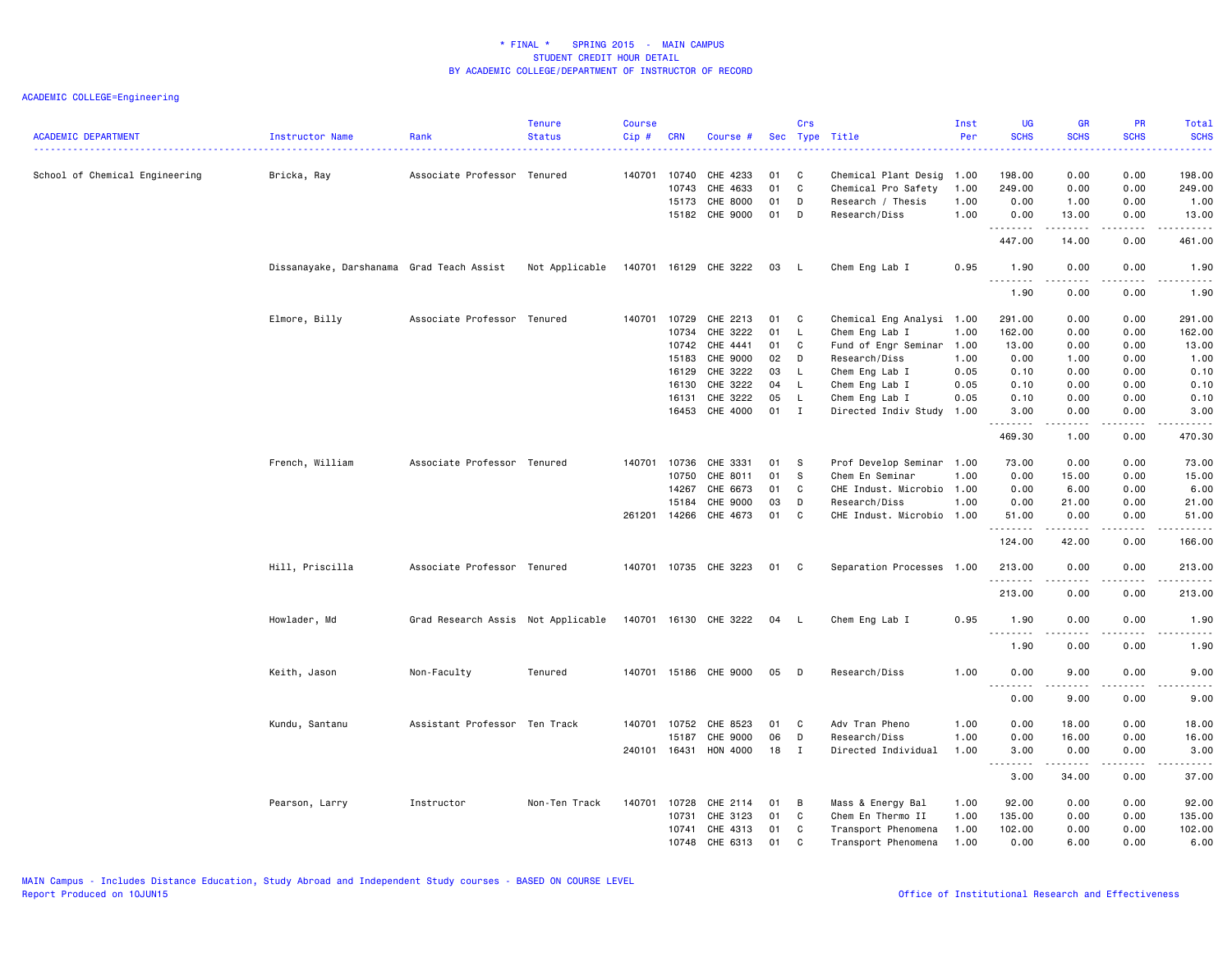| <b>ACADEMIC DEPARTMENT</b>     | Instructor Name   | Rank                               | <b>Tenure</b><br><b>Status</b> | <b>Course</b><br>$Cip$ # | CRN   | Course #       | Sec | Crs            | Type Title        | Inst<br>Per | <b>UG</b><br><b>SCHS</b> | <b>GR</b><br><b>SCHS</b> | <b>PR</b><br><b>SCHS</b> | Total<br><b>SCHS</b>   |
|--------------------------------|-------------------|------------------------------------|--------------------------------|--------------------------|-------|----------------|-----|----------------|-------------------|-------------|--------------------------|--------------------------|--------------------------|------------------------|
|                                |                   |                                    |                                |                          |       |                |     |                |                   |             | .<br>329.00              | .<br>6.00                | .<br>0.00                | .<br>335.00            |
| School of Chemical Engineering | Rai, Neeraj       | Assistant Professor Ten Track      |                                | 140701                   | 10730 | CHE 3113       | 01  | - C            | Chem En Thermo I  | 1.00        | 81.00                    | 0.00                     | 0.00                     | 81.00                  |
|                                |                   |                                    |                                |                          | 15179 | CHE 8000       | 07  | D              | Research / Thesis | 1.00        | 0.00                     | 8.00                     | 0.00                     | 8.00                   |
|                                |                   |                                    |                                |                          | 15188 | CHE 9000       | 07  | D.             | Research/Diss     | 1.00        | 0.00                     | 19.00                    | 0.00                     | 19.00                  |
|                                |                   |                                    |                                |                          |       | 16042 CHE 3113 | 02  | C <sub>1</sub> | Chem En Thermo I  | 1.00        | 51.00                    | 0.00                     | 0.00                     | 51.00                  |
|                                |                   |                                    |                                |                          |       |                |     |                |                   |             | ---------<br>132.00      | .<br>27.00               | -----<br>0.00            | . <u>.</u> .<br>159.00 |
|                                | Toghiani, Hossein | Professor                          | Tenured                        | 140701                   | 10739 | CHE 4223       | 01  | - C            | Pro Instr & Con   | 1.00        | 204.00                   | 0.00                     | 0.00                     | 204.00                 |
|                                |                   |                                    |                                |                          | 10751 | CHE 8123       | 01  | C <sub>c</sub> | Chem Kinetics Dyn | 1.00        | 0.00                     | 12.00                    | 0.00                     | 12.00                  |
|                                |                   |                                    |                                |                          | 15180 | CHE 8000       | 08  | D.             | Research / Thesis | 1.00        | 0.00                     | 8.00                     | 0.00                     | 8.00                   |
|                                |                   |                                    |                                |                          |       |                |     |                |                   |             | --------                 | .                        | .                        | .                      |
|                                |                   |                                    |                                |                          |       |                |     |                |                   |             | 204.00                   | 20.00                    | 0.00                     | 224.00                 |
|                                | Walters, Keisha   | Associate Professor Tenured        |                                | 140701                   | 10733 | CHE 3213       | 01  | C <sub>c</sub> | Heat Transfer Op  | 1.00        | 207.00                   | 0.00                     | 0.00                     | 207.00                 |
|                                |                   |                                    |                                |                          | 15181 | CHE 8000       | 09  | D              | Research / Thesis | 1.00        | 0.00                     | 9.00                     | 0.00                     | 9.00                   |
|                                |                   |                                    |                                |                          |       |                |     |                |                   |             | --------                 | .                        | $\cdots$                 |                        |
|                                |                   |                                    |                                |                          |       |                |     |                |                   |             | 207.00                   | 9.00                     | 0.00                     | 216.00                 |
|                                | Zabet, Mahla      | Grad Research Assis Not Applicable |                                | 140701 16131             |       | CHE 3222       | 05  | - L            | Chem Eng Lab I    | 0.95        | 1.90                     | 0.00                     | 0.00                     | 1.90                   |
|                                |                   |                                    |                                |                          |       |                |     |                |                   |             | --------<br>1.90         | ----<br>0.00             | $\frac{1}{2}$<br>0.00    | 1.90                   |
|                                |                   |                                    |                                |                          |       |                |     |                |                   |             | <b>EEEEEEE</b>           | --------                 | ========                 | ==========             |
| School of Chemical Engineering |                   |                                    |                                |                          |       |                |     |                |                   |             | 2134.00                  | 162.00                   | 0.00                     | 2296.00                |
|                                |                   |                                    |                                |                          |       |                |     |                |                   |             | ========                 | --------                 | eeeeeee                  | ==========             |
|                                |                   |                                    |                                |                          |       |                |     |                |                   |             |                          |                          |                          |                        |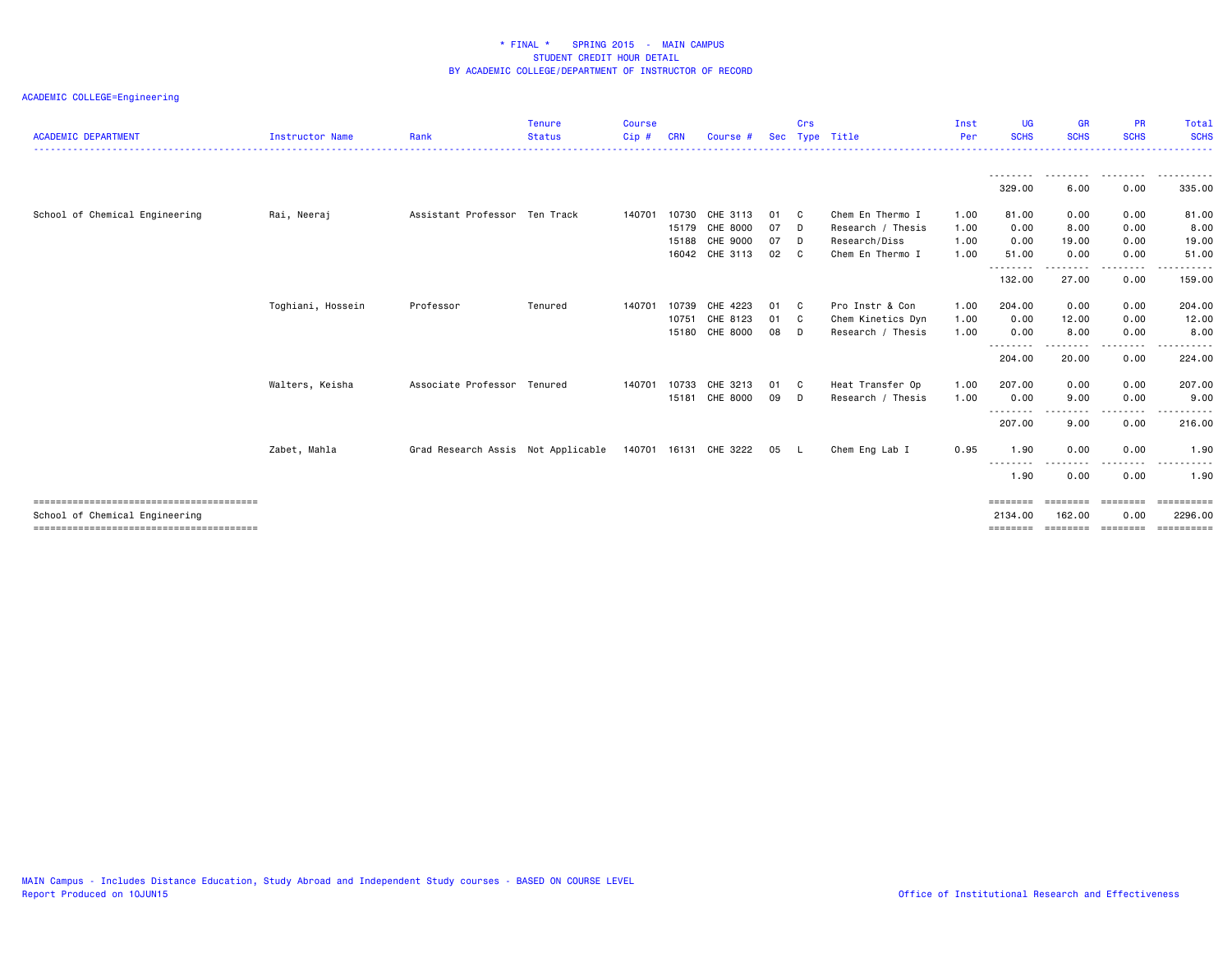| <b>ACADEMIC DEPARTMENT</b> | Instructor Name  | Rank                              | <b>Tenure</b><br><b>Status</b> | <b>Course</b><br>Cip# | <b>CRN</b>            | Course #           |          | Crs          | Sec Type Title                            | Inst<br>Per  | <b>UG</b><br><b>SCHS</b><br>----                                                                                                                                                     | <b>GR</b><br><b>SCHS</b> | <b>PR</b><br><b>SCHS</b>            | Total<br><b>SCHS</b><br>.                                                                                                                                     |
|----------------------------|------------------|-----------------------------------|--------------------------------|-----------------------|-----------------------|--------------------|----------|--------------|-------------------------------------------|--------------|--------------------------------------------------------------------------------------------------------------------------------------------------------------------------------------|--------------------------|-------------------------------------|---------------------------------------------------------------------------------------------------------------------------------------------------------------|
| Forestry                   | Evans, David     | Professor                         | Tenured                        |                       | 030501 11927<br>11928 | F0 6451<br>F0 6452 | 01<br>01 | L.<br>C      | Remote Sensing Lab<br>Remote Sensing Appl | 1.00<br>1.00 | 0.00<br>0.00                                                                                                                                                                         | 7.00<br>14.00            | 0.00<br>0.00                        | 7.00<br>14.00                                                                                                                                                 |
|                            |                  |                                   |                                |                       | 15040                 | F0 8000            | 01       | D            | Research / Thesis                         | 1.00         | 0.00                                                                                                                                                                                 | 7.00                     | 0.00                                | 7.00                                                                                                                                                          |
|                            |                  |                                   |                                |                       | 15059                 | F0 9000            | 01       | D            | Research / Diss                           | 1.00         | 0.00                                                                                                                                                                                 | 1.00                     | 0.00                                | 1.00                                                                                                                                                          |
|                            |                  |                                   |                                |                       | 450702 11914          | F0 4451            | 01       | $\mathsf{L}$ | Remote Sensing Lab                        | 1.00         | 18.00                                                                                                                                                                                | 0.00                     | 0.00                                | 18.00                                                                                                                                                         |
|                            |                  |                                   |                                |                       | 11915                 | F0 4452            | 01       | C            | Remote Sensing Appl                       | 1.00         | 36.00<br>.                                                                                                                                                                           | 0.00                     | 0.00                                | 36.00<br>$\frac{1}{2} \left( \frac{1}{2} \right) \left( \frac{1}{2} \right) \left( \frac{1}{2} \right) \left( \frac{1}{2} \right) \left( \frac{1}{2} \right)$ |
|                            |                  |                                   |                                |                       |                       |                    |          |              |                                           |              | 54.00                                                                                                                                                                                | 29.00                    | 0.00                                | 83.00                                                                                                                                                         |
|                            | Ezell, Andrew    | Professor                         | Tenured                        | 030501                | 15041                 | F0 8000            | 02       | D            | Research / Thesis                         | 1.00         | 0.00                                                                                                                                                                                 | 28.00                    | 0.00                                | 28.00                                                                                                                                                         |
|                            |                  |                                   |                                |                       | 15060                 | F0 9000            | 02       | D            | Research / Diss                           | 1.00         | 0.00<br>$\sim$ $\sim$ $\sim$<br>$\frac{1}{2} \left( \frac{1}{2} \right) \left( \frac{1}{2} \right) \left( \frac{1}{2} \right) \left( \frac{1}{2} \right) \left( \frac{1}{2} \right)$ | 1.00<br>.                | 0.00<br>.                           | 1.00<br>.                                                                                                                                                     |
|                            |                  |                                   |                                |                       |                       |                    |          |              |                                           |              | 0.00                                                                                                                                                                                 | 29.00                    | 0.00                                | 29.00                                                                                                                                                         |
|                            | Frey, Brent      | Assistant Professor Ten Track     |                                | 030501                | 11907                 | F0 4221            | 01       | L            | Prac Silv Lab                             | 1.00         | 19.00                                                                                                                                                                                | 0.00                     | 0.00                                | 19.00                                                                                                                                                         |
|                            |                  |                                   |                                |                       | 11908                 | F0 4221            | 02       | - L          | Prac Silv Lab                             | 1.00         | 22.00                                                                                                                                                                                | 0.00                     | 0.00                                | 22.00                                                                                                                                                         |
|                            |                  |                                   |                                |                       | 11909                 | F0 4223            | 01       | C            | Prac Of Silviculture 1.00                 |              | 138.00                                                                                                                                                                               | 0.00                     | 0.00                                | 138.00                                                                                                                                                        |
|                            |                  |                                   |                                |                       | 11921                 | F0 6221            | 01       | L.           | Prac Silv Lab                             | 1.00         | 0.00                                                                                                                                                                                 | 1.00                     | 0.00                                | 1.00                                                                                                                                                          |
|                            |                  |                                   |                                |                       | 11923                 | F0 6223            | 01       | C            | Prac Of Silviculture 1.00                 |              | 0.00                                                                                                                                                                                 | 3.00                     | 0.00                                | 3.00                                                                                                                                                          |
|                            |                  |                                   |                                |                       | 15042                 | F0 8000            | 03       | D            | Research / Thesis                         | 1.00         | 0.00                                                                                                                                                                                 | 13.00                    | 0.00                                | 13.00                                                                                                                                                         |
|                            |                  |                                   |                                |                       |                       | 16345 F0 4000      | 02       | $\mathbf{I}$ | Directed Indiv Study 1.00                 |              | 3.00<br>.                                                                                                                                                                            | 0.00<br>.                | 0.00<br>المتمامين                   | 3.00<br>$\frac{1}{2} \left( \frac{1}{2} \right) \left( \frac{1}{2} \right) \left( \frac{1}{2} \right) \left( \frac{1}{2} \right) \left( \frac{1}{2} \right)$  |
|                            |                  |                                   |                                |                       |                       |                    |          |              |                                           |              | 182.00                                                                                                                                                                               | 17.00                    | 0.00                                | 199.00                                                                                                                                                        |
|                            | Gordon, Jason    | Extension Assist Pr Non-Ten Track |                                | 030501                |                       | 15043 FO 8000      | 04       | D            | Research / Thesis                         | 1.00         | 0.00<br>.                                                                                                                                                                            | 3.00<br>.                | 0.00<br>$\sim$ $\sim$ $\sim$ $\sim$ | 3.00<br>د د د د د                                                                                                                                             |
|                            |                  |                                   |                                |                       |                       |                    |          |              |                                           |              | 0.00                                                                                                                                                                                 | 3.00                     | 0.00                                | 3.00                                                                                                                                                          |
|                            | Grado, Stephen   | Professor                         | Tenured                        | 030501                | 15045                 | F0 8000            | 06       | D            | Research / Thesis                         | 1.00         | 0.00                                                                                                                                                                                 | 12.00                    | 0.00                                | 12.00                                                                                                                                                         |
|                            |                  |                                   |                                |                       | 15062                 | F0 9000            | 04       | D            | Research / Diss                           | 1.00         | 0.00                                                                                                                                                                                 | 1.00                     | 0.00                                | 1.00                                                                                                                                                          |
|                            |                  |                                   |                                |                       | 15159                 | F0 8000            | 501 D    |              | Research / Thesis                         | 1.00         | 0.00                                                                                                                                                                                 | 2.00<br><u>.</u>         | 0.00<br>$\frac{1}{2}$               | 2.00<br>$\frac{1}{2} \left( \frac{1}{2} \right) \left( \frac{1}{2} \right) \left( \frac{1}{2} \right) \left( \frac{1}{2} \right) \left( \frac{1}{2} \right)$  |
|                            |                  |                                   |                                |                       |                       |                    |          |              |                                           |              | 0.00                                                                                                                                                                                 | 15.00                    | 0.00                                | 15.00                                                                                                                                                         |
|                            | Grala, Robert    | Associate Professor Tenured       |                                |                       | 030501 11905          | F0 4113            | 01       | C            | Forest Resource Econ 1.00                 |              | 102.00                                                                                                                                                                               | 0.00                     | 0.00                                | 102.00                                                                                                                                                        |
|                            |                  |                                   |                                |                       | 11919                 | F0 6113            | 01       | C            | Forest Resource Econ                      | 1.00         | 0.00                                                                                                                                                                                 | 3.00                     | 0.00                                | 3.00                                                                                                                                                          |
|                            |                  |                                   |                                |                       | 13773                 | F0 6113            | 501      | $\mathbf{C}$ | Forest Resource Econ 1.00                 |              | 0.00                                                                                                                                                                                 | 18.00                    | 0.00                                | 18.00                                                                                                                                                         |
|                            |                  |                                   |                                |                       | 15063                 | F0 9000            | 05       | D            | Research / Diss                           | 1.00         | 0.00                                                                                                                                                                                 | 22.00                    | 0.00                                | 22.00                                                                                                                                                         |
|                            |                  |                                   |                                |                       |                       | 15950 F0 7000      | 501 I    |              | Directed Indiv Study 1.00                 |              | 0.00<br>.                                                                                                                                                                            | 1.00<br>.                | 0.00<br>.                           | 1.00<br>.                                                                                                                                                     |
|                            |                  |                                   |                                |                       |                       |                    |          |              |                                           |              | 102.00                                                                                                                                                                               | 44.00                    | 0.00                                | 146.00                                                                                                                                                        |
|                            | Grebner, Donald  | Professor                         | Tenured                        | 030501                | 15047                 | F0 8000            | 08       | D            | Research / Thesis                         | 1.00         | 0.00                                                                                                                                                                                 | 4.00                     | 0.00                                | 4.00                                                                                                                                                          |
|                            |                  |                                   |                                |                       |                       | 15064 FO 9000      | 06       | D            | Research / Diss                           | 1.00         | 0.00                                                                                                                                                                                 | 13.00                    | 0.00                                | 13.00                                                                                                                                                         |
|                            |                  |                                   |                                |                       |                       |                    |          |              |                                           |              | 0.00                                                                                                                                                                                 | .<br>17.00               | .<br>0.00                           | .<br>17.00                                                                                                                                                    |
|                            | Henderson, James | Extension Assoc Pro Non-Ten Track |                                | 030501                |                       | 15048 FO 8000      | 09       | D            | Research / Thesis                         | 1.00         | 0.00                                                                                                                                                                                 | 2.00                     | 0.00                                | 2.00                                                                                                                                                          |
|                            |                  |                                   |                                |                       |                       |                    |          |              |                                           |              | $\sim$ $\sim$ $\sim$<br>.<br>0.00                                                                                                                                                    | $- - - - -$<br>2.00      | .<br>0.00                           | .<br>2.00                                                                                                                                                     |
|                            |                  |                                   |                                |                       |                       | 15049 FO 8000      |          |              |                                           |              | 0.00                                                                                                                                                                                 | 1.00                     | 0.00                                |                                                                                                                                                               |
|                            | Kushla, John     | Extension Assoc Pro Non-Ten Track |                                | 030501                |                       |                    | 10       | D            | Research / Thesis                         | 1.00         |                                                                                                                                                                                      |                          |                                     | 1.00                                                                                                                                                          |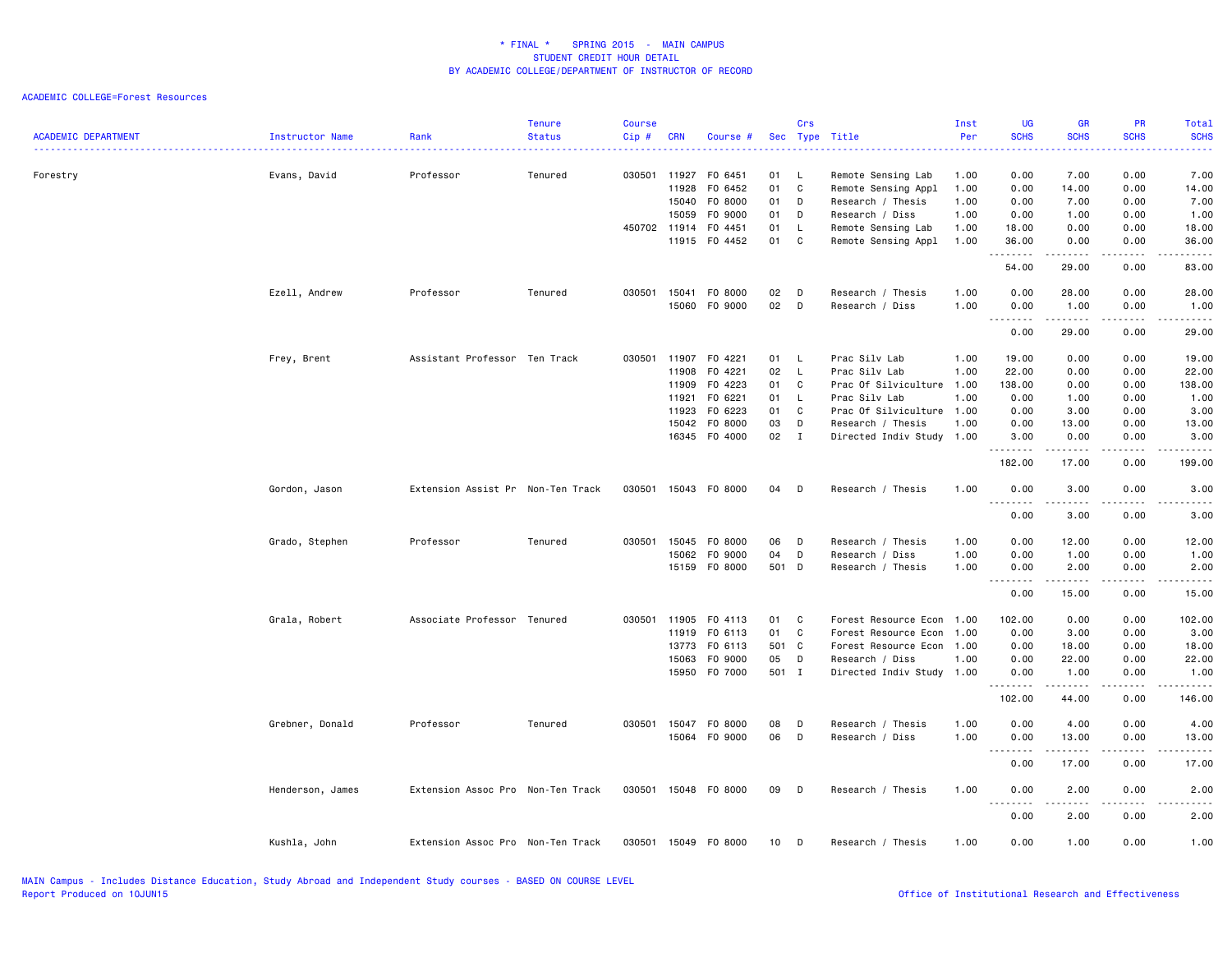| <b>ACADEMIC DEPARTMENT</b> | Instructor Name   | Rank                              | <b>Tenure</b><br><b>Status</b> | <b>Course</b><br>$Cip$ # | <b>CRN</b>   | Course #             |                 | Crs          | Sec Type Title            | Inst<br>Per | <b>UG</b><br><b>SCHS</b>                                                                                                                                                                                                                                                                                                                                                                                                                                                                       | <b>GR</b><br><b>SCHS</b>                                                                                                                                     | PR<br><b>SCHS</b>                                                                                                         | Total<br><b>SCHS</b>                       |
|----------------------------|-------------------|-----------------------------------|--------------------------------|--------------------------|--------------|----------------------|-----------------|--------------|---------------------------|-------------|------------------------------------------------------------------------------------------------------------------------------------------------------------------------------------------------------------------------------------------------------------------------------------------------------------------------------------------------------------------------------------------------------------------------------------------------------------------------------------------------|--------------------------------------------------------------------------------------------------------------------------------------------------------------|---------------------------------------------------------------------------------------------------------------------------|--------------------------------------------|
|                            |                   |                                   |                                |                          |              |                      |                 |              |                           |             | .                                                                                                                                                                                                                                                                                                                                                                                                                                                                                              | .                                                                                                                                                            | $\frac{1}{2} \left( \frac{1}{2} \right) \left( \frac{1}{2} \right) \left( \frac{1}{2} \right) \left( \frac{1}{2} \right)$ | $\cdots$                                   |
|                            |                   |                                   |                                |                          |              |                      |                 |              |                           |             | 0.00                                                                                                                                                                                                                                                                                                                                                                                                                                                                                           | 1.00                                                                                                                                                         | 0.00                                                                                                                      | 1.00                                       |
| Forestry                   | Matney, Thomas    | Professor                         | Tenured                        |                          | 030501 11920 | F0 6213              | 01              | C            | Forest Biometrics         | 1.00        | 0.00                                                                                                                                                                                                                                                                                                                                                                                                                                                                                           | 3.00                                                                                                                                                         | 0.00                                                                                                                      | 3.00                                       |
|                            |                   |                                   |                                |                          | 11936        | F0 8233              | 01              | C            | Adv Fo Inventory          | 1.00        | 0.00                                                                                                                                                                                                                                                                                                                                                                                                                                                                                           | 6.00                                                                                                                                                         | 0.00                                                                                                                      | 6.00                                       |
|                            |                   |                                   |                                |                          | 16223        | F0 7000              | 02              | $\mathbf{I}$ | Directed Indiv Study 1.00 |             | 0.00                                                                                                                                                                                                                                                                                                                                                                                                                                                                                           | 3.00                                                                                                                                                         | 0.00                                                                                                                      | 3.00                                       |
|                            |                   |                                   |                                |                          | 261101 11906 | F0 4213              | 01              | C            | Forest Biometrics         | 1.00        | 114.00<br>.                                                                                                                                                                                                                                                                                                                                                                                                                                                                                    | 0.00<br>$\sim$ $\sim$ $\sim$ $\sim$ $\sim$                                                                                                                   | 0.00<br>.                                                                                                                 | 114.00<br>.                                |
|                            |                   |                                   |                                |                          |              |                      |                 |              |                           |             | 114.00                                                                                                                                                                                                                                                                                                                                                                                                                                                                                         | 12.00                                                                                                                                                        | 0.00                                                                                                                      | 126.00                                     |
|                            | Measells, Marcus  | Non-Faculty                       | Not Applicable                 | 030501                   | 14469        | F0 2113              | 01              | C            | Dendrology                | 1.00        | 117.00                                                                                                                                                                                                                                                                                                                                                                                                                                                                                         | 0.00                                                                                                                                                         | 0.00                                                                                                                      | 117.00                                     |
|                            |                   |                                   |                                |                          | 14470        | F0 2113              | 02              | K            | Dendrology                | 1.00        | 0.00                                                                                                                                                                                                                                                                                                                                                                                                                                                                                           | 0.00                                                                                                                                                         | 0.00                                                                                                                      | 0.00                                       |
|                            |                   |                                   |                                |                          |              | 14471 FO 2113        | 03              | к            | Dendrology                | 1.00        | 0.00<br>.                                                                                                                                                                                                                                                                                                                                                                                                                                                                                      | 0.00                                                                                                                                                         | 0.00                                                                                                                      | 0.00<br>.                                  |
|                            |                   |                                   |                                |                          |              |                      |                 |              |                           |             | 117.00                                                                                                                                                                                                                                                                                                                                                                                                                                                                                         | 0.00                                                                                                                                                         | 0.00                                                                                                                      | 117.00                                     |
|                            | Munn, Ian         | Non-Faculty                       | Tenured                        | 030501                   | 15051        | F0 8000              | 12 <sub>2</sub> | D            | Research / Thesis         | 1.00        | 0.00                                                                                                                                                                                                                                                                                                                                                                                                                                                                                           | 10.00                                                                                                                                                        | 0.00                                                                                                                      | 10.00                                      |
|                            |                   |                                   |                                |                          | 15160        | F0 8000              | 502 D           |              | Research / Thesis         | 1.00        | 0.00                                                                                                                                                                                                                                                                                                                                                                                                                                                                                           | 1.00                                                                                                                                                         | 0.00                                                                                                                      | 1.00                                       |
|                            |                   |                                   |                                | 030506                   | 11913        | F0 4423              | 01              | B            | Professional Practic 1.00 |             | 93.00<br>.                                                                                                                                                                                                                                                                                                                                                                                                                                                                                     | 0.00<br>$\frac{1}{2} \left( \frac{1}{2} \right) \left( \frac{1}{2} \right) \left( \frac{1}{2} \right) \left( \frac{1}{2} \right) \left( \frac{1}{2} \right)$ | 0.00<br>$\sim$ $\sim$ $\sim$ $\sim$                                                                                       | 93.00<br>.                                 |
|                            |                   |                                   |                                |                          |              |                      |                 |              |                           |             | 93.00                                                                                                                                                                                                                                                                                                                                                                                                                                                                                          | 11.00                                                                                                                                                        | 0.00                                                                                                                      | 104.00                                     |
|                            | Roberts, Scott    | Professor                         | Tenured                        | 030501                   | 11904        | F0 3203              | 01              | B            | Forest Fire               | 1.00        | 48.00                                                                                                                                                                                                                                                                                                                                                                                                                                                                                          | 0.00                                                                                                                                                         | 0.00                                                                                                                      | 48.00                                      |
|                            |                   |                                   |                                |                          | 13777        | F0 8211              | 501             | <b>S</b>     | Graduate Seminar          | 1.00        | 0.00                                                                                                                                                                                                                                                                                                                                                                                                                                                                                           | 5.00                                                                                                                                                         | 0.00                                                                                                                      | 5.00                                       |
|                            |                   |                                   |                                |                          | 15052        | F0 8000              | 13              | D            | Research / Thesis         | 1.00        | 0.00                                                                                                                                                                                                                                                                                                                                                                                                                                                                                           | 12.00                                                                                                                                                        | 0.00                                                                                                                      | 12.00                                      |
|                            |                   |                                   |                                |                          | 15068        | F0 9000              | 10 <sub>1</sub> | D            | Research / Diss           | 1.00        | 0.00                                                                                                                                                                                                                                                                                                                                                                                                                                                                                           | 1.00                                                                                                                                                         | 0.00                                                                                                                      | 1.00                                       |
|                            |                   |                                   |                                |                          | 16039        | F0 7000              | 502 I           |              | Directed Indiv Study      | 1.00        | 0.00                                                                                                                                                                                                                                                                                                                                                                                                                                                                                           | 3.00                                                                                                                                                         | 0.00                                                                                                                      | 3.00                                       |
|                            |                   |                                   |                                |                          |              | 16166 FO 8293        | 501 D           |              | Professional Paper        | 1.00        | 0.00<br>.                                                                                                                                                                                                                                                                                                                                                                                                                                                                                      | 3.00<br>$\frac{1}{2} \left( \frac{1}{2} \right) \left( \frac{1}{2} \right) \left( \frac{1}{2} \right) \left( \frac{1}{2} \right) \left( \frac{1}{2} \right)$ | 0.00<br>$\sim$ - - -                                                                                                      | 3.00<br>$- - - - -$                        |
|                            |                   |                                   |                                |                          |              |                      |                 |              |                           |             | 48.00                                                                                                                                                                                                                                                                                                                                                                                                                                                                                          | 24.00                                                                                                                                                        | 0.00                                                                                                                      | 72.00                                      |
|                            | Rousseau, Randall | Extension Professor Non-Ten Track |                                | 030501                   |              | 15053 FO 8000        | 14              | D            | Research / Thesis         | 1.00        | 0.00<br>.<br>.                                                                                                                                                                                                                                                                                                                                                                                                                                                                                 | 17.00<br>$- - - - -$                                                                                                                                         | 0.00<br>.                                                                                                                 | 17.00<br>$\frac{1}{2}$                     |
|                            |                   |                                   |                                |                          |              |                      |                 |              |                           |             | 0.00                                                                                                                                                                                                                                                                                                                                                                                                                                                                                           | 17.00                                                                                                                                                        | 0.00                                                                                                                      | 17.00                                      |
|                            | Sabatia, Charles  | Assistant Professor Ten Track     |                                |                          |              | 030501 11898 FO 2213 | 01              | C.           | Forest Measurements       | 1.00        | 138.00                                                                                                                                                                                                                                                                                                                                                                                                                                                                                         | 0.00                                                                                                                                                         | 0.00                                                                                                                      | 138.00                                     |
|                            |                   |                                   |                                |                          |              |                      |                 |              |                           |             | .<br>138.00                                                                                                                                                                                                                                                                                                                                                                                                                                                                                    | 0.00                                                                                                                                                         | 0.00                                                                                                                      | ------<br>138.00                           |
|                            | Schultz, Emily    | Professor                         | Tenured                        | 030104                   | 14468        | NREC 3213            | 01              | B            | Environmental Measur      | 1.00        | 12.00                                                                                                                                                                                                                                                                                                                                                                                                                                                                                          | 0.00                                                                                                                                                         | 0.00                                                                                                                      | 12.00                                      |
|                            |                   |                                   |                                | 030501                   | 11900        | F0 3103              | 01              | C            | Comp Appl Fo Res          | 1.00        | 162.00                                                                                                                                                                                                                                                                                                                                                                                                                                                                                         | 0.00                                                                                                                                                         | 0.00                                                                                                                      | 162.00                                     |
|                            |                   |                                   |                                |                          | 11901        | F0 3103              | 02              | K            | Comp Appl Fo Res          | 1.00        | 0.00                                                                                                                                                                                                                                                                                                                                                                                                                                                                                           | 0.00                                                                                                                                                         | 0.00                                                                                                                      | 0.00                                       |
|                            |                   |                                   |                                |                          | 11902        | F0 3103              | 03              | K            | Comp Appl Fo Res          | 1.00        | 0.00                                                                                                                                                                                                                                                                                                                                                                                                                                                                                           | 0.00                                                                                                                                                         | 0.00                                                                                                                      | 0.00                                       |
|                            |                   |                                   |                                |                          | 11934        | FO 8211              | 01              | <b>S</b>     | Graduate Seminar          | 1.00        | 0.00                                                                                                                                                                                                                                                                                                                                                                                                                                                                                           | 9.00                                                                                                                                                         | 0.00                                                                                                                      | 9.00                                       |
|                            |                   |                                   |                                |                          | 15070        | F0 9000              | 12              | D            | Research / Diss           | 1.00        | 0.00<br>$\begin{array}{cccccccccccccc} \multicolumn{2}{c}{} & \multicolumn{2}{c}{} & \multicolumn{2}{c}{} & \multicolumn{2}{c}{} & \multicolumn{2}{c}{} & \multicolumn{2}{c}{} & \multicolumn{2}{c}{} & \multicolumn{2}{c}{} & \multicolumn{2}{c}{} & \multicolumn{2}{c}{} & \multicolumn{2}{c}{} & \multicolumn{2}{c}{} & \multicolumn{2}{c}{} & \multicolumn{2}{c}{} & \multicolumn{2}{c}{} & \multicolumn{2}{c}{} & \multicolumn{2}{c}{} & \multicolumn{2}{c}{} & \multicolumn{2}{c}{} & \$ | 7.00<br>.                                                                                                                                                    | 0.00<br>.                                                                                                                 | 7.00<br>$\sim$ $\sim$ $\sim$ $\sim$ $\sim$ |
|                            |                   |                                   |                                |                          |              |                      |                 |              |                           |             | 174.00                                                                                                                                                                                                                                                                                                                                                                                                                                                                                         | 16.00                                                                                                                                                        | 0.00                                                                                                                      | 190.00                                     |
|                            | Siegert, Courtney | Assistant Professor Ten Track     |                                | 030501                   | 14473        | F0 4483              | 01              | C            | Forest Soils              | 1.00        | 27.00                                                                                                                                                                                                                                                                                                                                                                                                                                                                                          | 0.00                                                                                                                                                         | 0.00                                                                                                                      | 27.00                                      |
|                            |                   |                                   |                                |                          | 14474        | F0 6483              | 01              | C            | Forest Soils              | 1.00        | 0.00                                                                                                                                                                                                                                                                                                                                                                                                                                                                                           | 6.00                                                                                                                                                         | 0.00                                                                                                                      | 6.00                                       |
|                            |                   |                                   |                                |                          | 15056        | F0 8000              | 17              | D            | Research / Thesis         | 1.00        | 0.00                                                                                                                                                                                                                                                                                                                                                                                                                                                                                           | 4.00                                                                                                                                                         | 0.00                                                                                                                      | 4.00                                       |
|                            |                   |                                   |                                |                          | 15115        | F0 4000              | 01              | $\mathbf{I}$ | Directed Indiv Study 1.00 |             | 3.00                                                                                                                                                                                                                                                                                                                                                                                                                                                                                           | 0.00                                                                                                                                                         | 0.00                                                                                                                      | 3.00                                       |
|                            |                   |                                   |                                |                          |              | 15117 F0 7000        | 01              | $\mathbf I$  | Directed Indiv Study 1.00 |             | 0.00                                                                                                                                                                                                                                                                                                                                                                                                                                                                                           | 3.00                                                                                                                                                         | 0.00                                                                                                                      | 3.00                                       |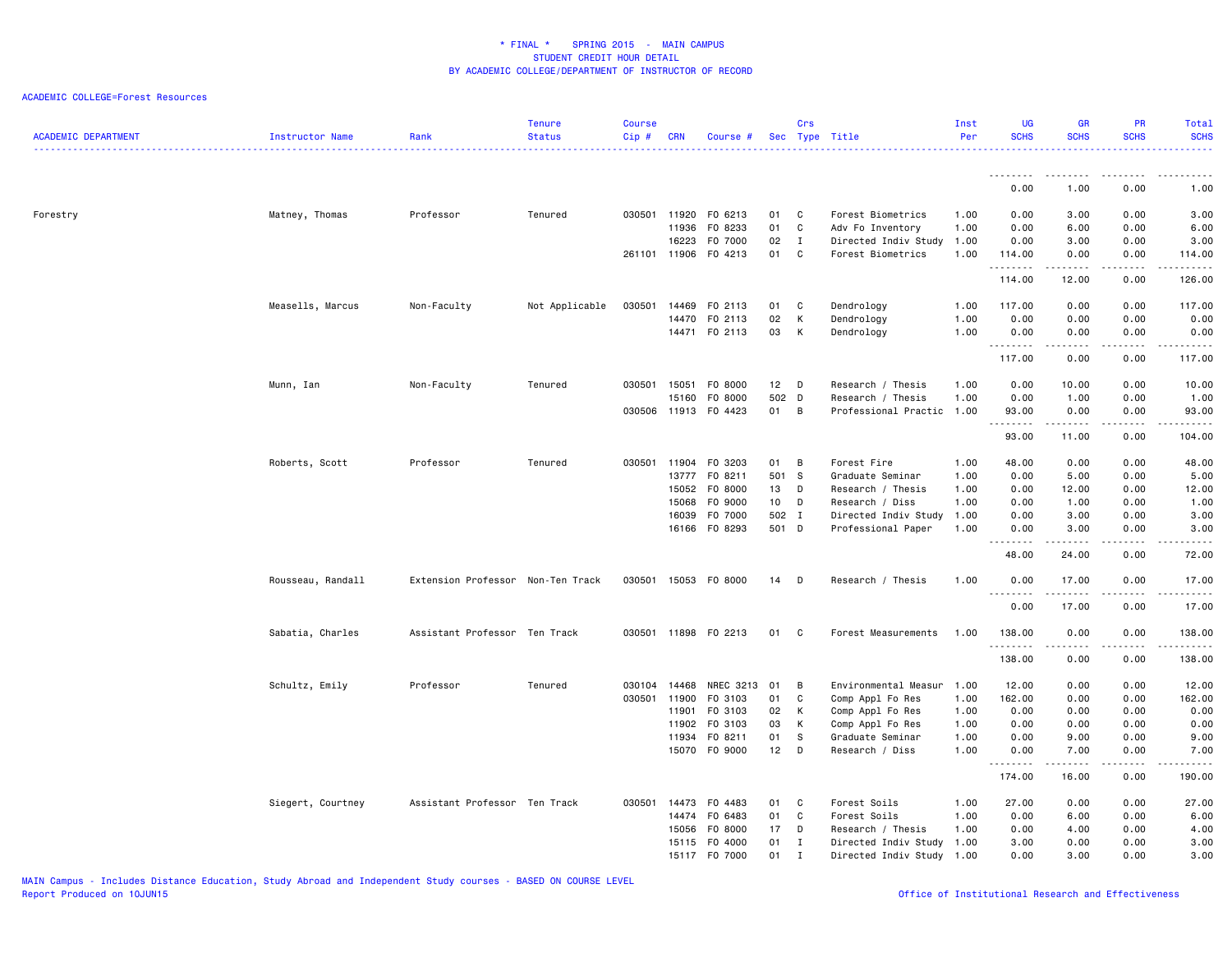| <b>ACADEMIC DEPARTMENT</b> | Instructor Name | Rank                          | <b>Tenure</b><br><b>Status</b> | Course<br>Cip # | <b>CRN</b>     | Course #                            |                     | Crs          | Sec Type Title                                              | Inst<br><b>Per</b>   | <b>UG</b><br><b>SCHS</b>    | <b>GR</b><br><b>SCHS</b> | <b>PR</b><br><b>SCHS</b>  | Total<br><b>SCHS</b>       |
|----------------------------|-----------------|-------------------------------|--------------------------------|-----------------|----------------|-------------------------------------|---------------------|--------------|-------------------------------------------------------------|----------------------|-----------------------------|--------------------------|---------------------------|----------------------------|
|                            |                 |                               |                                |                 |                |                                     |                     |              |                                                             |                      | ---------<br>30.00          | 13.00                    | 0.00                      | 43.00                      |
| Forestry                   | Sun, Changyou   | Associate Professor Tenured   |                                | 030501          |                | 11912 F0 4413<br>11924 FO 6353      | 01 C<br>01 C        |              | Natural Res Policy<br>Natural Resource Law                  | 1.00<br>1.00         | 123.00<br>0.00              | 0.00<br>15.00            | 0.00<br>0.00              | 123.00<br>15.00            |
|                            |                 |                               |                                |                 | 14534<br>15071 | 11925 FO 6413<br>FO 6413<br>F0 9000 | 01 C<br>501 C<br>13 | D            | Natural Res Policy<br>Natural Res Policy<br>Research / Diss | 1.00<br>1.00<br>1.00 | 0.00<br>0.00<br>0.00        | 6.00<br>15.00<br>20.00   | 0.00<br>0.00<br>0.00      | 6.00<br>15.00<br>20.00     |
|                            |                 |                               |                                | 220207          |                | 11911 FO 4353                       | 01                  | C            | Natural Resource Law                                        | 1.00                 | 60.00<br>--------<br>183.00 | 0.00<br>56.00            | 0.00<br>---------<br>0.00 | 60.00<br>-------<br>239.00 |
|                            | Willis, John    | Assistant Professor Ten Track |                                | 030501          |                | 15156 FO 6990                       | 01                  | $\mathbf{C}$ | Special Topic In FO                                         | 1.00                 | 0.00                        | 6.00                     | 0.00                      | 6.00                       |
|                            |                 |                               |                                |                 |                |                                     |                     |              |                                                             |                      | 0.00<br>========            | 6.00<br>========         | 0.00                      | 6.00                       |
| Forestry                   |                 |                               |                                |                 |                |                                     |                     |              |                                                             |                      | 1235.00<br>========         | 312.00                   | 0.00<br>========          | 1547.00                    |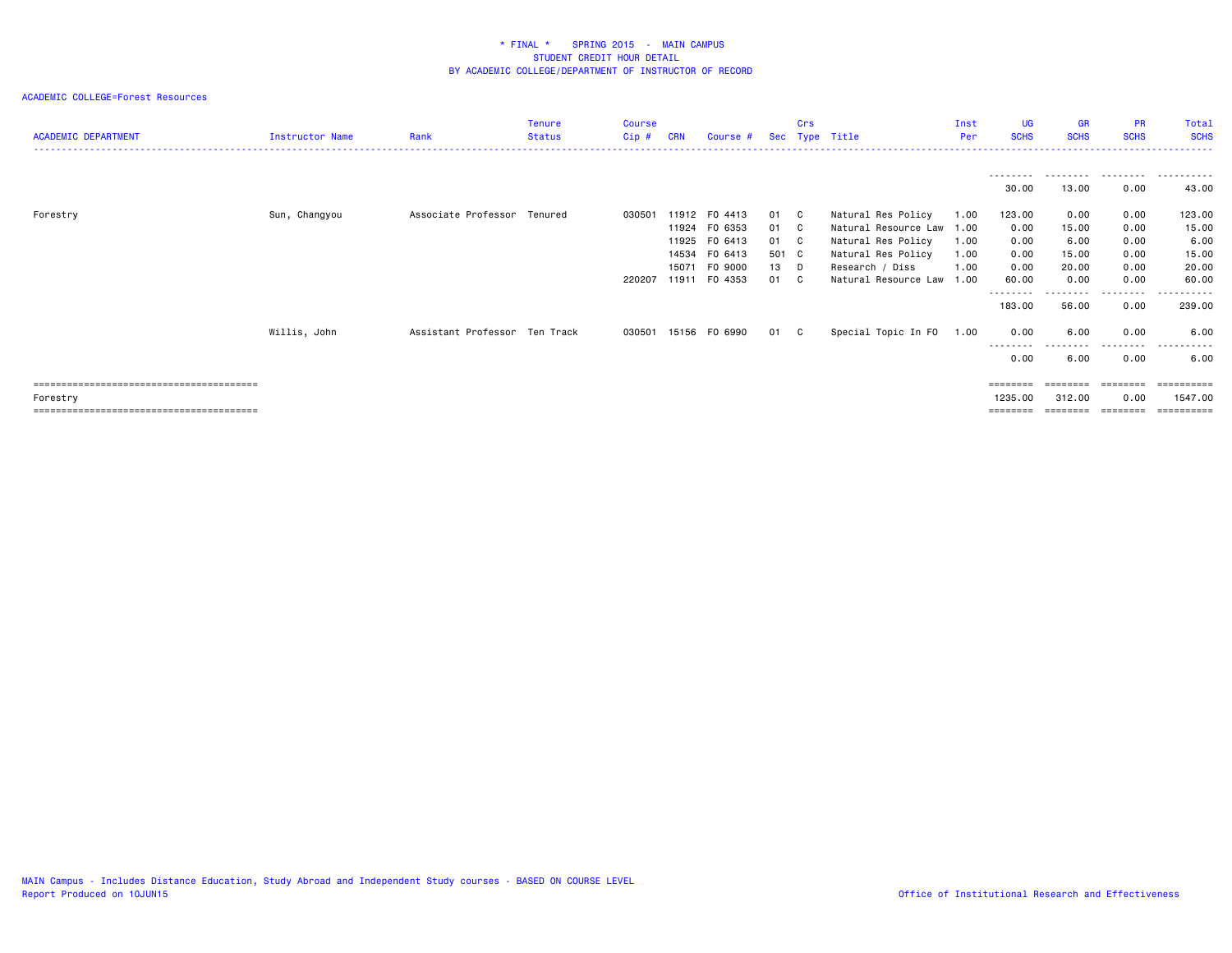| <b>ACADEMIC DEPARTMENT</b> | Instructor Name                                       | Rank                              | <b>Tenure</b><br><b>Status</b> | <b>Course</b><br>Cip# | <b>CRN</b> | Course #      |                 | Crs          | Sec Type Title       | Inst<br>Per | <b>UG</b><br><b>SCHS</b>     | <b>GR</b><br><b>SCHS</b>                                                                                                                                     | <b>PR</b><br><b>SCHS</b> | Total<br><b>SCHS</b>   |
|----------------------------|-------------------------------------------------------|-----------------------------------|--------------------------------|-----------------------|------------|---------------|-----------------|--------------|----------------------|-------------|------------------------------|--------------------------------------------------------------------------------------------------------------------------------------------------------------|--------------------------|------------------------|
| Sustainable Bioproducts    | Barnes, H. Michael                                    | Professor                         | Tenured                        | 030501                | 14803      | FP 9000       | 01              | D            | Research / Diss      | 1.00        | 0.00                         | 13.00                                                                                                                                                        | 0.00                     | 13.00                  |
|                            |                                                       |                                   |                                | 030509                | 14273      | FP 6213       | 01              | C            | Wood Preservation    | 1.00        | 0.00                         | 15.00                                                                                                                                                        | 0.00                     | 15.00                  |
|                            |                                                       |                                   |                                |                       | 14277      | FP 8121       | 01              | S.           | Research Seminar II  | 1.00        | 0.00                         | 11.00                                                                                                                                                        | 0.00                     | 11.00                  |
|                            |                                                       |                                   |                                |                       |            | 14281 FP 6213 | 02              | $\mathsf{K}$ | Wood Preservation    | 1.00        | 0.00<br>.                    | 0.00<br>.                                                                                                                                                    | 0.00                     | 0.00<br>.              |
|                            |                                                       |                                   |                                |                       |            |               |                 |              |                      |             | 0.00                         | 39.00                                                                                                                                                        | 0.00                     | 39.00                  |
|                            | Borazjani, Abdolhamid                                 | Professor                         | Tenured                        | 030501                |            | 14793 FP 8000 | 02              | D            | Research / Thesis    | 1.00        | 0.00<br>.                    | 13.00<br>.                                                                                                                                                   | 0.00<br>.                | 13.00<br>.             |
|                            |                                                       |                                   |                                |                       |            |               |                 |              |                      |             | 0.00                         | 13.00                                                                                                                                                        | 0.00                     | 13.00                  |
|                            | Diehl, Susan                                          | Professor                         | Tenured                        | 030501                | 14794      | FP 8000       | 03              | D            | Research / Thesis    | 1.00        | 0.00                         | 7.00                                                                                                                                                         | 0.00                     | 7.00                   |
|                            |                                                       |                                   |                                |                       | 14805      | FP 9000       | 03              | D            | Research / Diss      | 1.00        | 0.00                         | 38.00                                                                                                                                                        | 0.00                     | 38.00                  |
|                            |                                                       |                                   |                                | 240101                | 16297      | HON 4000      | 12              | $\mathbf{I}$ | Directed Individual  | 1.00        | 3.00<br>.                    | 0.00<br>$\frac{1}{2} \left( \frac{1}{2} \right) \left( \frac{1}{2} \right) \left( \frac{1}{2} \right) \left( \frac{1}{2} \right) \left( \frac{1}{2} \right)$ | 0.00<br>.                | 3.00<br>$- - - - -$    |
|                            |                                                       |                                   |                                |                       |            |               |                 |              |                      |             | 3.00                         | 45.00                                                                                                                                                        | 0.00                     | 48.00                  |
|                            | Hassan, El Barbary                                    | Assistant Professor Ten Track     |                                | 030501                | 14806      | FP 9000       | 04              | D            | Research / Diss      | 1.00        | 0.00                         | 6.00                                                                                                                                                         | 0.00                     | 6.00                   |
|                            |                                                       |                                   |                                | 030509                | 14268      | FP 4023       | 01              | C            | Wood Chemistry       | 1.00        | 3.00                         | 0.00                                                                                                                                                         | 0.00                     | 3.00                   |
|                            |                                                       |                                   |                                |                       | 14269      | FP 6023       | 01              | $\mathbf C$  | Wood Chemistry       | 1.00        | 0.00<br><u>.</u>             | 18.00<br>.                                                                                                                                                   | 0.00<br>. <b>.</b>       | 18.00<br>.             |
|                            |                                                       |                                   |                                |                       |            |               |                 |              |                      |             | 3.00                         | 24.00                                                                                                                                                        | 0.00                     | 27.00                  |
|                            | Jeremic Nikolic, Dragic Assistant Professor Ten Track |                                   |                                | 030501                | 14796      | FP 8000       | 05              | $\mathsf{D}$ | Research / Thesis    | 1.00        | 0.00                         | 3.00                                                                                                                                                         | 0.00                     | 3.00                   |
|                            |                                                       |                                   |                                |                       | 15563      | FP 4000       | 01              | $\mathbf{I}$ | Directed Indiv Study | 1.00        | 1.00                         | 0.00                                                                                                                                                         | 0.00                     | 1.00                   |
|                            |                                                       |                                   |                                | 030509                | 14270      | FP 4323       | 01              | C            | Wood Physics         | 1.00        | 12.00                        | 0.00                                                                                                                                                         | 0.00                     | 12.00                  |
|                            |                                                       |                                   |                                |                       | 14271      | FP 4323       | 02              | К            | Wood Physics         | 1.00        | 0.00                         | 0.00                                                                                                                                                         | 0.00                     | 0.00                   |
|                            |                                                       |                                   |                                |                       | 14274      | FP 6323       | 01              | C            | Wood Physics         | 1.00        | 0.00                         | 24.00                                                                                                                                                        | 0.00                     | 24.00                  |
|                            |                                                       |                                   |                                |                       | 14275      | FP 6323       | 02              | $\mathsf{K}$ | Wood Physics         | 1.00        | 0.00                         | 0.00<br>.                                                                                                                                                    | 0.00<br>.                | 0.00<br>.              |
|                            |                                                       |                                   |                                |                       |            |               |                 |              |                      |             | 13.00                        | 27.00                                                                                                                                                        | 0.00                     | 40.00                  |
|                            | Jones, Paul                                           | Extension Assoc Pro Non-Ten Track |                                | 030501                |            | 14808 FP 9000 | 06              | D            | Research / Diss      | 1.00        | 0.00                         | 9.00                                                                                                                                                         | 0.00                     | 9.00                   |
|                            |                                                       |                                   |                                |                       |            |               |                 |              |                      |             | $- - - -$<br>0.00            | .<br>9.00                                                                                                                                                    | .<br>0.00                | -----<br>9.00          |
|                            | Nejad, Mojgan                                         | Assistant Professor Ten Track     |                                | 030501                |            | 16436 FP 8000 | 12              | $\Box$       | Research / Thesis    | 1.00        | 0.00                         | 10.00                                                                                                                                                        | 0.00                     | 10.00                  |
|                            |                                                       |                                   |                                |                       |            |               |                 |              |                      |             | $\sim$ $\sim$ .<br>.<br>0.00 | .<br>10.00                                                                                                                                                   | .<br>0.00                | $\frac{1}{2}$<br>10.00 |
|                            | Seale, Roy                                            | Professor                         | Tenured                        | 030501                |            | 14810 FP 9000 | 08              | D            | Research / Diss      | 1.00        | 0.00                         | 10.00                                                                                                                                                        | 0.00                     | 10.00                  |
|                            |                                                       |                                   |                                | 030509                | 14272      | FP 4353       | 01              | $\mathtt{C}$ | FP Marketing         | 1.00        | 18.00                        | 0.00                                                                                                                                                         | 0.00                     | 18.00                  |
|                            |                                                       |                                   |                                |                       |            | 14276 FP 6353 | 01              | $\mathbf{C}$ | Fp Marketing         | 1.00        | 0.00                         | 15.00                                                                                                                                                        | 0.00                     | 15.00                  |
|                            |                                                       |                                   |                                |                       |            |               |                 |              |                      |             | <u>.</u>                     |                                                                                                                                                              |                          | .                      |
|                            |                                                       |                                   |                                |                       |            |               |                 |              |                      |             | 18.00                        | 25.00                                                                                                                                                        | 0.00                     | 43.00                  |
|                            | Shmulsky, Rubin                                       | Professor                         | Tenured                        | 030501                | 14800      | FP 8000       | 09              | D            | Research / Thesis    | 1.00        | 0.00                         | 9.00                                                                                                                                                         | 0.00                     | 9.00                   |
|                            |                                                       |                                   |                                |                       | 14811      | FP 9000       | 09              | D            | Research / Diss      | 1.00        | 0.00                         | 16.00                                                                                                                                                        | 0.00                     | 16.00                  |
|                            |                                                       |                                   |                                |                       | 16401      | FP 7000       | 01              | $\mathbf{I}$ | Directed Indiv Study | 1.00        | 0.00<br>.                    | 1.00<br>. <b>.</b>                                                                                                                                           | 0.00<br>.                | 1.00<br>.              |
|                            |                                                       |                                   |                                |                       |            |               |                 |              |                      |             | 0.00                         | 26.00                                                                                                                                                        | 0.00                     | 26.00                  |
|                            | Wan, Hui                                              | Associate Professor Ten Track     |                                | 030501                |            | 14812 FP 9000 | 10 <sub>1</sub> | D            | Research / Diss      | 1.00        | 0.00                         | 12.00                                                                                                                                                        | 0.00                     | 12.00                  |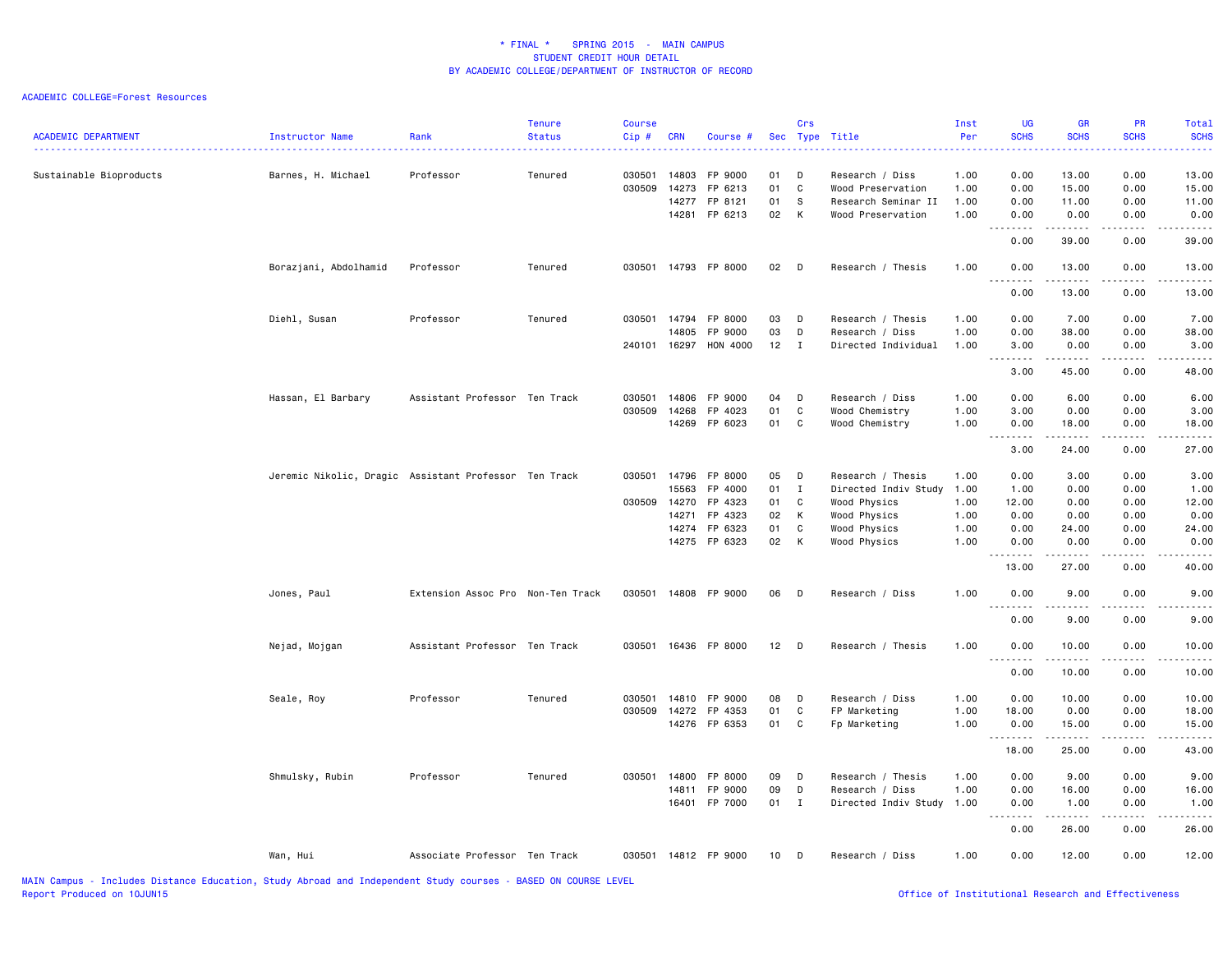| <b>ACADEMIC DEPARTMENT</b> | Instructor Name | Rank      | Tenure<br>Status | Course<br>Cip#   | <b>CRN</b> | Course #                                        |          | Crs           | Sec Type Title                                              | Inst<br>Per          | <b>UG</b><br><b>SCHS</b>                                       | <b>GR</b><br><b>SCHS</b>                           | <b>PR</b><br><b>SCHS</b>                                                                    | Total<br><b>SCHS</b>                          |
|----------------------------|-----------------|-----------|------------------|------------------|------------|-------------------------------------------------|----------|---------------|-------------------------------------------------------------|----------------------|----------------------------------------------------------------|----------------------------------------------------|---------------------------------------------------------------------------------------------|-----------------------------------------------|
| Sustainable Bioproducts    | Zhang, Jilei    | Professor | Tenured          | 030501<br>030509 |            | 14802 FP 8000<br>14813 FP 9000<br>14278 FP 8213 | 11<br>01 | D.<br>D.<br>B | Thesis<br>Research<br>Research / Diss<br>Adv Wood Mechanics | 1.00<br>1.00<br>1.00 | ---------<br>0.00<br>0.00<br>0.00<br>0.00<br>---------<br>0.00 | .<br>12.00<br>3,00<br>29.00<br>15.00<br>.<br>47.00 | 0.00<br>0.00<br>0.00<br>0.00<br>.<br>0.00                                                   | 12.00<br>3.00<br>29,00<br>15.00<br>.<br>47.00 |
| Sustainable Bioproducts    |                 |           |                  |                  |            |                                                 |          |               |                                                             |                      | $=$ = = = = = = =<br>37.00<br>========                         | ========<br>277.00<br>--------                     | ========<br>0.00<br>$\qquad \qquad \equiv \equiv \equiv \equiv \equiv \equiv \equiv \equiv$ | -----------<br>314,00                         |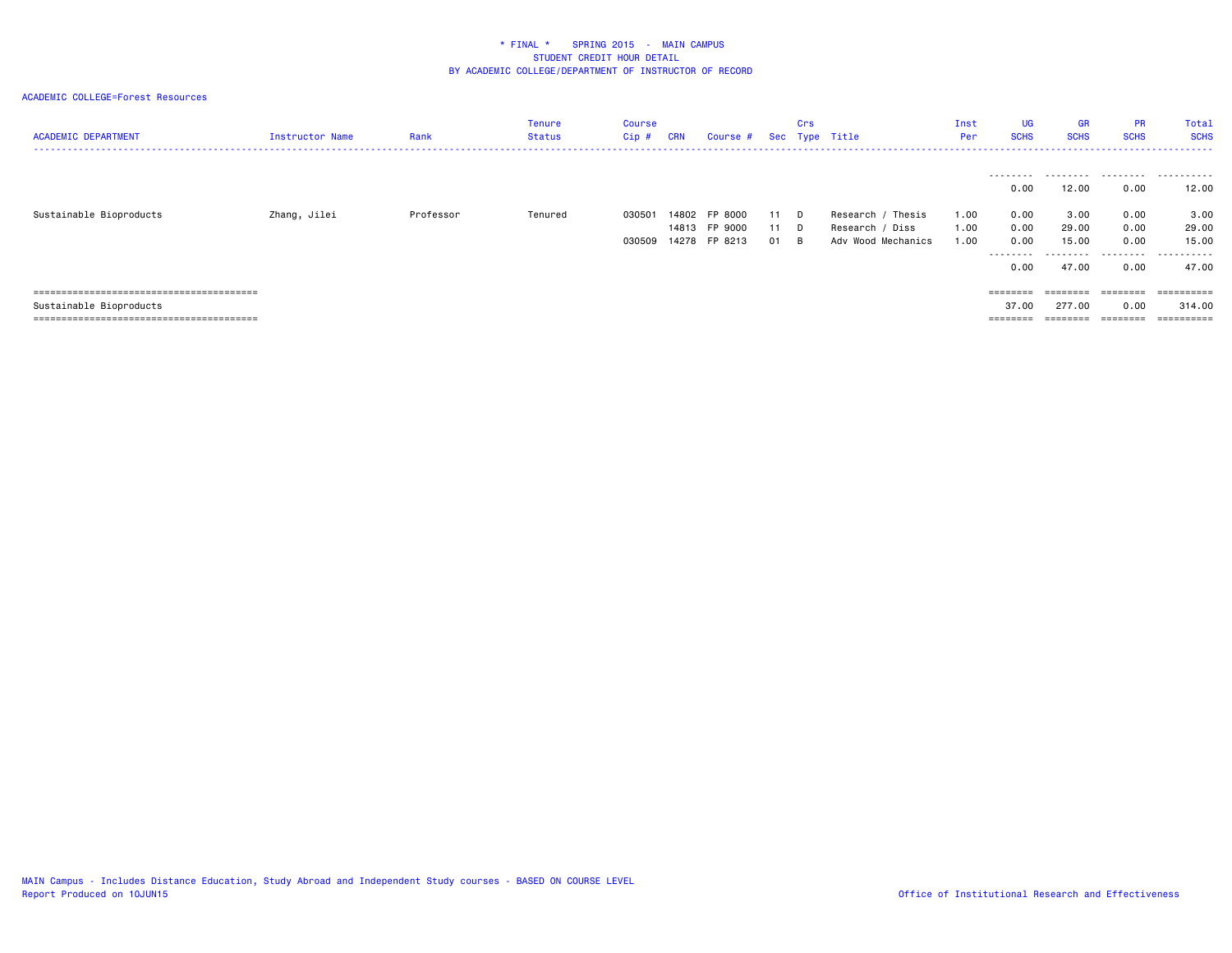| <b>ACADEMIC DEPARTMENT</b>                                                                                      | Instructor Name   | Rank                              | <b>Tenure</b><br><b>Status</b> | <b>Course</b><br>Cip# | <b>CRN</b> | Course #              |      | Crs          | Sec Type Title            | Inst<br>Per | <b>UG</b><br><b>SCHS</b>                                                                                                                                     | <b>GR</b><br><b>SCHS</b>       | PR<br><b>SCHS</b> | <b>Total</b><br><b>SCHS</b> |
|-----------------------------------------------------------------------------------------------------------------|-------------------|-----------------------------------|--------------------------------|-----------------------|------------|-----------------------|------|--------------|---------------------------|-------------|--------------------------------------------------------------------------------------------------------------------------------------------------------------|--------------------------------|-------------------|-----------------------------|
| Wildlife, Fisheries & Aquaculture                                                                               | Allen, Peter      | Assistant Professor Ten Track     |                                | 030601                | 14909      | WFA 8000              | 01   | D            | Research / Thesis         | 1.00        | 0.00                                                                                                                                                         | 11.00                          | 0.00              | 11.00                       |
|                                                                                                                 |                   |                                   |                                |                       | 14923      | <b>WFA 9000</b>       | 01   | D            | Research / Diss           | 1.00        | 0.00                                                                                                                                                         | 11.00                          | 0.00              | 11.00                       |
|                                                                                                                 |                   |                                   |                                |                       | 15604      | WFA 4000              | 02   | $\mathbf{I}$ | Directed Indiv Study      | 1.00        | 3.00                                                                                                                                                         | 0.00                           | 0.00              | 3.00                        |
|                                                                                                                 |                   |                                   |                                |                       | 15611      | WFA 4000              | 03   | $\mathbf{I}$ | Directed Indiv Study      | 1.00        | 3.00<br>.                                                                                                                                                    | 0.00<br>.                      | 0.00<br>.         | 3.00<br>.                   |
|                                                                                                                 |                   |                                   |                                |                       |            |                       |      |              |                           |             | 6.00                                                                                                                                                         | 22.00                          | 0.00              | 28.00                       |
|                                                                                                                 | Belant, Jerrold   | Associate Professor Tenured       |                                | 030601                | 14910      | WFA 8000              | 02   | D            | Research / Thesis         | 1.00        | 0.00                                                                                                                                                         | 19.00                          | 0.00              | 19.00                       |
|                                                                                                                 |                   |                                   |                                |                       |            | 14924 WFA 9000        | 02   | D            | Research / Diss           | 1.00        | 0.00<br>.                                                                                                                                                    | 45.00<br>.                     | 0.00<br>.         | 45.00<br>.                  |
|                                                                                                                 |                   |                                   |                                |                       |            |                       |      |              |                           |             | 0.00                                                                                                                                                         | 64.00                          | 0.00              | 64.00                       |
|                                                                                                                 | Burger, Leslie    | Extension Instructo Non-Ten Track |                                | 030601                | 13426      | WFA 4243              | 01 C |              | Wildlife Tech             | 1.00        | 183.00                                                                                                                                                       | 0.00                           | 0.00              | 183.00                      |
|                                                                                                                 |                   |                                   |                                |                       | 13427      | WFA 4243              | 02   | $\mathsf{K}$ | Wildlife Tech             | 1.00        | 0.00                                                                                                                                                         | 0.00                           | 0.00              | 0.00                        |
|                                                                                                                 |                   |                                   |                                |                       | 13428      | WFA 4243              | 03   | $\mathsf{K}$ | Wildlife Tech             | 1.00        | 0.00                                                                                                                                                         | 0.00                           | 0.00              | 0.00                        |
|                                                                                                                 |                   |                                   |                                |                       |            | 16380 WFA 7000        | 08 I |              | Directed Indiv Study      | 1.00        | 0.00<br>.                                                                                                                                                    | 3.00<br>$\omega$ is a $\omega$ | 0.00<br>.         | 3.00<br>$- - - -$           |
|                                                                                                                 |                   |                                   |                                |                       |            |                       |      |              |                           |             | 183.00                                                                                                                                                       | 3.00                           | 0.00              | 186.00                      |
|                                                                                                                 | Burger, Loren     | Non-Faculty                       | Tenured                        | 030601                |            | 14925 WFA 9000        | 03   | $\mathsf{D}$ | Research / Diss           | 1.00        | 0.00<br>.                                                                                                                                                    | 13.00<br>.                     | 0.00<br>.         | 13.00<br>.                  |
|                                                                                                                 |                   |                                   |                                |                       |            |                       |      |              |                           |             | 0.00                                                                                                                                                         | 13.00                          | 0.00              | 13.00                       |
|                                                                                                                 | Colvin, Michael   | Assistant Professor Ten Track     |                                | 030201 13424          |            | WFA 4133              | 01   | B            | Fisheries Science         | 1.00        | 51.00                                                                                                                                                        | 0.00                           | 0.00              | 51.00                       |
|                                                                                                                 |                   |                                   |                                |                       | 15887      | WFA 8990              | 01   | C            | Special Topics in WF      | 0.50        | 0.00                                                                                                                                                         | 19.50                          | 0.00              | 19.50                       |
|                                                                                                                 |                   |                                   |                                |                       |            |                       |      |              |                           |             | .                                                                                                                                                            | .                              | .                 | .                           |
|                                                                                                                 |                   |                                   |                                |                       |            |                       |      |              |                           |             | 51.00                                                                                                                                                        | 19.50                          | 0.00              | 70.50                       |
|                                                                                                                 | Davis, John       | Assistant Professor Ten Track     |                                | 030201                | 13439      | WFA 4473              | 01   | C            | Wild And Fish Prac        | 1.00        | 150.00                                                                                                                                                       | 0.00                           | 0.00              | 150.00                      |
|                                                                                                                 |                   |                                   |                                |                       | 13440      | WFA 4473              | 02   | K            | Wild And Fish Prac        | 1.00        | 0.00                                                                                                                                                         | 0.00                           | 0.00              | 0.00                        |
|                                                                                                                 |                   |                                   |                                |                       | 15472      | WFA 4473              | 03   | K            | Wild And Fish Prac        | 1.00        | 0.00                                                                                                                                                         | 0.00                           | 0.00              | 0.00                        |
|                                                                                                                 |                   |                                   |                                | 030601                | 14911      | WFA 8000              | 03   | D            | Research / Thesis         | 1.00        | 0.00                                                                                                                                                         | 6.00                           | 0.00              | 6.00                        |
|                                                                                                                 |                   |                                   |                                |                       | 14926      | WFA 9000              | 04   | D            | Research / Diss           | 1.00        | 0.00                                                                                                                                                         | 23.00                          | 0.00              | 23.00                       |
|                                                                                                                 |                   |                                   |                                |                       | 16283      | WFA 7000              | 07 I |              | Directed Indiv Study      | 1.00        | 0.00<br>.                                                                                                                                                    | 1.00<br>.                      | 0.00<br>.         | 1.00<br>.                   |
|                                                                                                                 |                   |                                   |                                |                       |            |                       |      |              |                           |             | 150.00                                                                                                                                                       | 30.00                          | 0.00              | 180.00                      |
|                                                                                                                 | Demarais, Stephen | Professor                         | Tenured                        | 030601                | 14464      | WFA 4323              | 01   | C            | Wildl Nut & Phy           | 1.00        | 75.00                                                                                                                                                        | 0.00                           | 0.00              | 75.00                       |
|                                                                                                                 |                   |                                   |                                |                       | 14465      | WFA 6323              | 01   | B            | Wildl Nut & Phy           | 1.00        | 0.00                                                                                                                                                         | 3.00                           | 0.00              | 3.00                        |
|                                                                                                                 |                   |                                   |                                |                       | 14912      | WFA 8000              | 04   | D            | Research / Thesis         | 1.00        | 0.00                                                                                                                                                         | 5.00                           | 0.00              | 5.00                        |
|                                                                                                                 |                   |                                   |                                |                       |            | 14927 WFA 9000        | 05   | D            | Research / Diss           | 1.00        | 0.00<br>.                                                                                                                                                    | 8.00<br>.                      | 0.00<br>.         | 8.00<br>.                   |
|                                                                                                                 |                   |                                   |                                |                       |            |                       |      |              |                           |             | 75.00                                                                                                                                                        | 16.00                          | 0.00              | 91.00                       |
|                                                                                                                 | Dibble, Eric      | Professor                         | Tenured                        | 030601                | 14913      | WFA 8000              | 05   | D            | Research / Thesis         | 1.00        | 0.00                                                                                                                                                         | 17.00                          | 0.00              | 17.00                       |
|                                                                                                                 |                   |                                   |                                |                       | 14928      | WFA 9000              | 06   | D            | Research / Diss           | 1.00        | 0.00                                                                                                                                                         | 1.00                           | 0.00              | 1.00                        |
|                                                                                                                 |                   |                                   |                                |                       | 15826      | <b>WFA 7000</b>       | 03   | $\mathbf{I}$ | Directed Indiv Study      | 1.00        | 0.00                                                                                                                                                         | 3.00                           | 0.00              | 3.00                        |
|                                                                                                                 |                   |                                   |                                |                       | 15827      | <b>WFA 7000</b>       | 04   | $\mathbf{I}$ | Directed Indiv Study      | 1.00        | 0.00                                                                                                                                                         | 3.00                           | 0.00              | 3.00                        |
|                                                                                                                 |                   |                                   |                                |                       |            | 16260 WFA 4000        | 08 I |              | Directed Indiv Study 1.00 |             | 3.00<br>$\frac{1}{2} \left( \frac{1}{2} \right) \left( \frac{1}{2} \right) \left( \frac{1}{2} \right) \left( \frac{1}{2} \right) \left( \frac{1}{2} \right)$ | 0.00<br>.                      | 0.00<br>د د د د   | 3.00                        |
|                                                                                                                 |                   |                                   |                                |                       |            |                       |      |              |                           |             | 3.00                                                                                                                                                         | 24.00                          | 0.00              | 27.00                       |
|                                                                                                                 | Griffin, Robert   | Non-Faculty                       | Not Applicable                 |                       |            | 030201 13430 WFA 4363 | 01 B |              | W & F Admin and Comm 1.00 |             | 129.00                                                                                                                                                       | 0.00                           | 0.00              | 129.00                      |
| the contract of the contract of the contract of the contract of the contract of the contract of the contract of |                   |                                   | BASES AN ASUBAR LEVEL          |                       |            |                       |      |              |                           |             |                                                                                                                                                              |                                |                   |                             |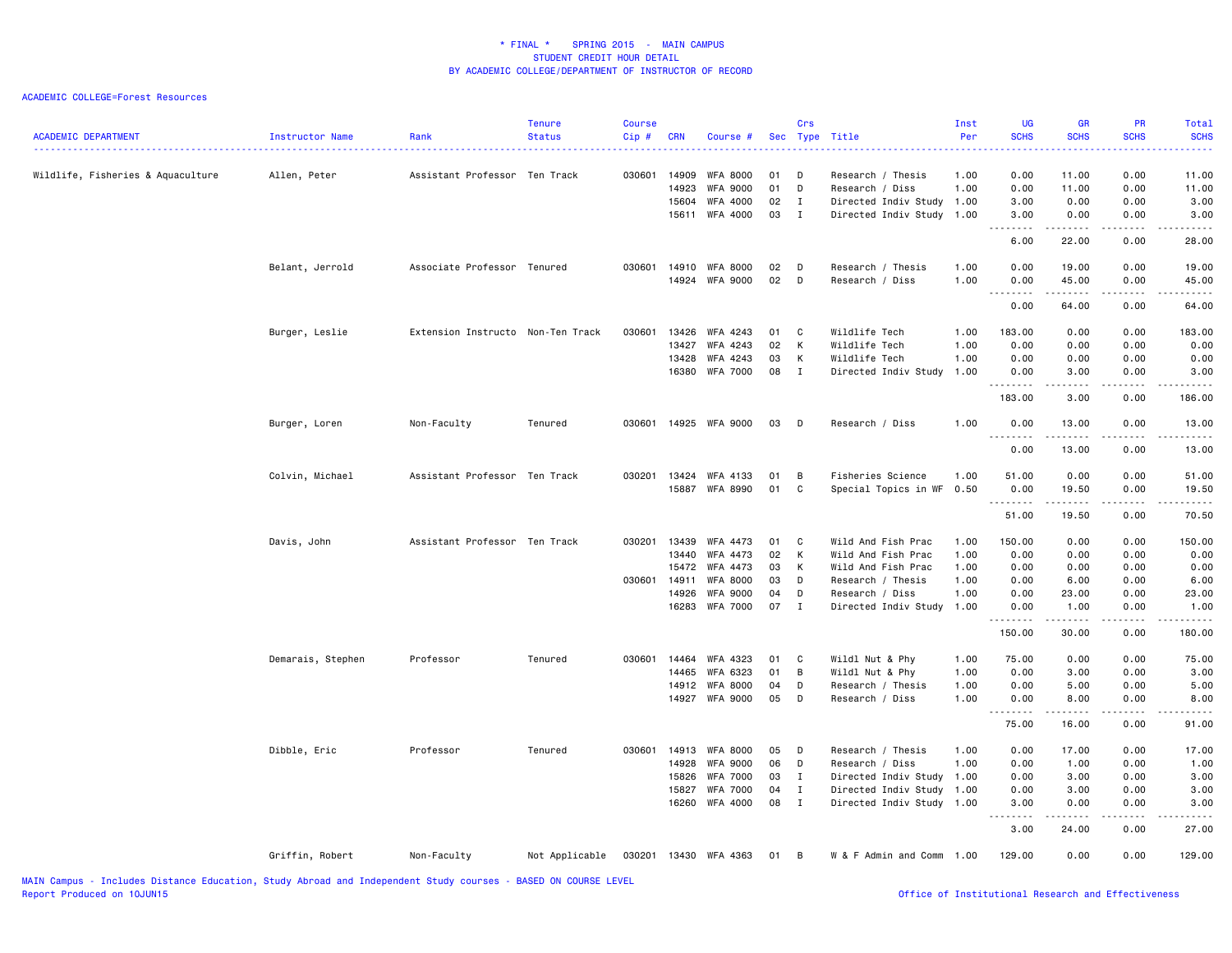| <b>ACADEMIC DEPARTMENT</b>        | Instructor Name  | Rank                               | <b>Tenure</b><br><b>Status</b> | <b>Course</b><br>Cip# | <b>CRN</b>     | Course #                          |          | Crs                         | Sec Type Title                                         | Inst<br>Per  | <b>UG</b><br><b>SCHS</b>                  | <b>GR</b><br><b>SCHS</b>            | <b>PR</b><br><b>SCHS</b>     | <b>Total</b><br><b>SCHS</b> |
|-----------------------------------|------------------|------------------------------------|--------------------------------|-----------------------|----------------|-----------------------------------|----------|-----------------------------|--------------------------------------------------------|--------------|-------------------------------------------|-------------------------------------|------------------------------|-----------------------------|
|                                   |                  |                                    |                                |                       |                |                                   |          |                             |                                                        |              | --------                                  | --------                            | .                            | .                           |
|                                   |                  |                                    |                                |                       |                |                                   |          |                             |                                                        |              | 129.00                                    | 0.00                                | 0.00                         | 129.00                      |
| Wildlife, Fisheries & Aquaculture | Hunt, Kevin      | Professor                          | Tenured                        | 030201<br>030601      | 13422          | <b>WFA 3000</b><br>15336 WFA 4000 | 01<br>01 | E<br>$\mathbf{I}$           | Internship<br>Directed Indiv Study                     | 1.00<br>1.00 | 6.00<br>3.00                              | 0.00<br>0.00                        | 0.00<br>0.00<br>.            | 6.00<br>3.00                |
|                                   |                  |                                    |                                |                       |                |                                   |          |                             |                                                        |              | .<br>9.00                                 | .<br>0.00                           | 0.00                         | $- - - -$<br>9.00           |
|                                   | Jones, Jeanne    | Professor                          | Tenured                        | 030601                | 14915          | <b>WFA 8000</b>                   | 07       | D                           | Research / Thesis                                      | 1.00         | 0.00                                      | 3.00                                | 0.00                         | 3.00                        |
|                                   |                  |                                    |                                |                       | 14929          | <b>WFA 9000</b>                   | 07       | D                           | Research / Diss                                        | 1.00         | 0.00                                      | 6.00                                | 0.00                         | 6.00                        |
|                                   |                  |                                    |                                |                       | 16254<br>16442 | <b>WFA 7000</b><br>WFA 4000       | 06<br>11 | $\mathbf I$<br>$\mathbf{I}$ | Directed Indiv Study 1.00<br>Directed Indiv Study 1.00 |              | 0.00<br>3.00                              | 2.00<br>0.00                        | 0.00<br>0.00                 | 2.00<br>3.00                |
|                                   |                  |                                    |                                |                       |                |                                   |          |                             |                                                        |              | $\sim$ $\sim$ $\sim$ $\sim$ $\sim$        | .                                   | .                            | .                           |
|                                   |                  |                                    |                                |                       |                |                                   |          |                             |                                                        |              | 3.00                                      | 11.00                               | 0.00                         | 14.00                       |
|                                   | Jones, Walter    | Extension Professor Non-Ten Track  |                                | 030601                |                | 14930 WFA 9000                    | 08       | D                           | Research / Diss                                        | 1.00         | 0.00                                      | 1.00                                | 0.00                         | 1.00                        |
|                                   |                  |                                    |                                |                       |                |                                   |          |                             |                                                        |              | 0.00                                      | 1.00                                | 0.00                         | 1.00                        |
|                                   | Leopold, Bruce   | Professor                          | Tenured                        | 030601                | 14932          | <b>WFA 9000</b>                   | 10       | D                           | Research / Diss                                        | 1.00         | 0.00                                      | 1.00                                | 0.00                         | 1.00                        |
|                                   |                  |                                    |                                |                       | 16035          | <b>WFA 8000</b>                   | 15       | D                           | Research / Thesis                                      | 1.00         | 0.00                                      | 3.00                                | 0.00                         | 3.00                        |
|                                   |                  |                                    |                                |                       | 16222          | WFA 4000                          | 06       | $\mathbf{I}$                | Directed Indiv Study                                   | 1.00         | 2.00<br>2.2.2.2.2<br>$\sim$ $\sim$ $\sim$ | 0.00<br>.                           | 0.00<br>.                    | 2.00<br>.                   |
|                                   |                  |                                    |                                |                       |                |                                   |          |                             |                                                        |              | 2.00                                      | 4.00                                | 0.00                         | 6.00                        |
|                                   | Lloyd, Michael   | Grad Research Assis Not Applicable |                                | 030201                | 13436          | WFA 4453                          | 01       | C                           | Icthyology                                             | 1.00         | 63.00                                     | 0.00                                | 0.00                         | 63.00                       |
|                                   |                  |                                    |                                |                       | 13437          | WFA 4453                          | 02       | К                           | Icthyology                                             | 1.00         | 0.00                                      | 0.00<br>.                           | 0.00<br>$\cdots$             | 0.00<br>$\cdots$            |
|                                   |                  |                                    |                                |                       |                |                                   |          |                             |                                                        |              | 63.00                                     | 0.00                                | 0.00                         | 63.00                       |
|                                   | Loman, Zachary   | Grad Research Assis Not Applicable |                                | 030201                | 13432          | WFA 4443                          | 01       | C                           | Ornithology                                            | 1.00         | 129.00                                    | 0.00                                | 0.00                         | 129.00                      |
|                                   |                  |                                    |                                |                       | 13433          | WFA 4443                          | 02       | К                           | Ornithology                                            | 1.00         | 0.00                                      | 0.00                                | 0.00                         | 0.00                        |
|                                   |                  |                                    |                                |                       | 13434          | WFA 4443                          | 03       | К                           | Ornithology                                            | 1.00         | 0.00                                      | 0.00                                | 0.00                         | 0.00                        |
|                                   |                  |                                    |                                |                       | 15487          | WFA 4443                          | 04       | К                           | Ornithology                                            | 1.00         | 0.00<br>.                                 | 0.00<br>$\sim$ $\sim$ $\sim$ $\sim$ | 0.00<br>$\sim$ $\sim$ $\sim$ | 0.00                        |
|                                   |                  |                                    |                                |                       |                |                                   |          |                             |                                                        |              | 129.00                                    | 0.00                                | 0.00                         | 129.00                      |
|                                   | Miranda, Leandro | Non-Employee                       | Not Applicable                 | 030301                | 14467          | WFA 8413                          | 01       | C                           | Adv Fishery Science                                    | 1.00         | 0.00                                      | 12.00                               | 0.00                         | 12.00                       |
|                                   |                  |                                    |                                | 030601                | 14916          | <b>WFA 8000</b>                   | 08       | D                           | Research / Thesis                                      | 1.00         | 0.00                                      | 3.00                                | 0.00                         | 3.00                        |
|                                   |                  |                                    |                                |                       |                |                                   |          |                             |                                                        |              | 0.00                                      | 15.00                               | 0.00                         | 15.00                       |
|                                   | Neal, Jason      | Extension Assoc Pro Non-Ten Track  |                                | 030601                | 14917          | <b>WFA 8000</b>                   | 09       | D                           | Research / Thesis                                      | 1.00         | 0.00                                      | 13.00                               | 0.00                         | 13.00                       |
|                                   |                  |                                    |                                |                       |                | 14933 WFA 9000                    | 11       | D                           | Research / Diss                                        | 1.00         | 0.00                                      | 8.00                                | 0.00                         | 8.00                        |
|                                   |                  |                                    |                                |                       |                |                                   |          |                             |                                                        |              | $\sim$ $\sim$ $\sim$<br>.<br>0.00         | -----<br>21.00                      | .<br>0.00                    | والمناصبات<br>21.00         |
|                                   | Rush, Scott      | Assistant Professor Ten Track      |                                | 030101                | 13431          | WFA 4423                          | 01       | B                           | Herpetology                                            | 1.00         | 63.00                                     | 0.00                                | 0.00                         | 63.00                       |
|                                   |                  |                                    |                                | 030201                | 15887          | <b>WFA 8990</b>                   | 01       | C                           | Special Topics in WF                                   | 0.50         | 0.00                                      | 19.50                               | 0.00                         | 19.50                       |
|                                   |                  |                                    |                                | 030601 14918          |                | <b>WFA 8000</b>                   | 10       | D                           | Research / Thesis                                      | 1.00         | 0.00                                      | 61.00                               | 0.00                         | 61.00                       |
|                                   |                  |                                    |                                |                       | 14934          | <b>WFA 9000</b>                   | 12       | D                           | Research / Diss                                        | 1.00         | 0.00                                      | 25.00                               | 0.00                         | 25.00                       |
|                                   |                  |                                    |                                |                       | 15296          | <b>WFA 7000</b>                   | 01       | <b>I</b>                    | Directed Indiv Study                                   | 1.00         | 0.00                                      | 3.00                                | 0.00                         | 3.00                        |
|                                   |                  |                                    |                                |                       | 15433          | <b>WFA 7000</b>                   | 02       | $\mathbf I$                 | Directed Indiv Study 1.00                              |              | 0.00                                      | 3.00                                | 0.00                         | 3.00                        |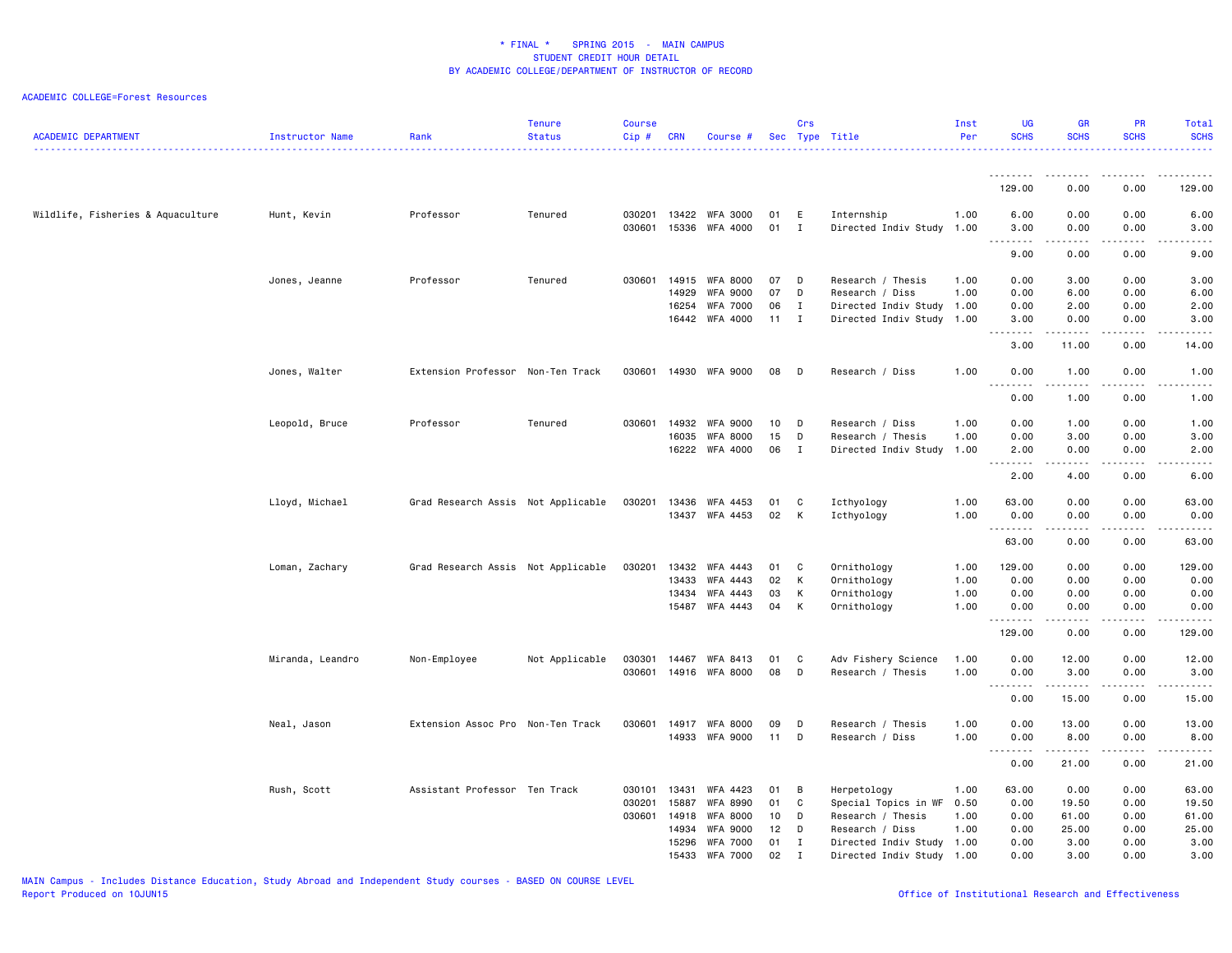| <b>ACADEMIC DEPARTMENT</b>        | Instructor Name     | Rank                              | <b>Tenure</b><br><b>Status</b> | <b>Course</b><br>Cip# | CRN   | Course          | <b>Sec</b> | Crs            | Type Title                | Inst<br>Per | <b>UG</b><br><b>SCHS</b><br>. | <b>GR</b><br><b>SCHS</b>    | PR<br><b>SCHS</b> | <b>Total</b><br><b>SCHS</b><br>. |
|-----------------------------------|---------------------|-----------------------------------|--------------------------------|-----------------------|-------|-----------------|------------|----------------|---------------------------|-------------|-------------------------------|-----------------------------|-------------------|----------------------------------|
| Wildlife, Fisheries & Aquaculture | Rush, Scott         | Assistant Professor Ten Track     |                                | 030601                | 16315 | WFA 4000        | 09 I       |                | Directed Indiv Study 1.00 |             | 3.00                          | 0.00                        | 0.00              | 3.00                             |
|                                   |                     |                                   |                                |                       | 16361 | WFA 4000        | $10$ I     |                | Directed Indiv Study 1.00 |             | 3.00<br>--------              | 0.00                        | 0.00              | 3.00                             |
|                                   |                     |                                   |                                |                       |       |                 |            |                |                           |             | 69.00                         | 111.50                      | 0.00              | 180.50                           |
|                                   | Schramm, Harold     | Non-Employee                      | Not Applicable                 | 030601                | 14919 | <b>WFA 8000</b> | 11         | D              | Research / Thesis         | 1.00        | 0.00                          | 22.00                       | 0.00              | 22.00                            |
|                                   |                     |                                   |                                |                       | 14935 | <b>WFA 9000</b> | 13         | D              | Research / Diss           | 1.00        | 0.00                          | 12.00                       | 0.00              | 12.00                            |
|                                   |                     |                                   |                                |                       |       |                 |            |                |                           |             | --------<br>0.00              | 34.00                       | 0.00              | 34.00                            |
|                                   | Strickland, Bronson | Extension Assoc Pro Non-Ten Track |                                | 030601                | 14920 | WFA 8000        | 12         | D              | Research / Thesis         | 1.00        | 0.00<br><u>.</u>              | 1.00<br>$\frac{1}{2}$       | 0.00<br>.         | 1.00<br>$\cdots$                 |
|                                   |                     |                                   |                                |                       |       |                 |            |                |                           |             | 0.00                          | 1.00                        | 0.00              | 1.00                             |
|                                   | Tegt, Jessica       | Extension Assist Pr Non-Ten Track |                                | 030601                | 16152 | <b>WFA 4000</b> | 04         | $\blacksquare$ | Directed Indiv Study 1.00 |             | 3.00                          | 0.00                        | 0.00              | 3.00                             |
|                                   |                     |                                   |                                |                       | 16153 | WFA 4000        | 05         | $\blacksquare$ | Directed Indiv Study 1.00 |             | 1.00                          | 0.00                        | 0.00              | 1.00                             |
|                                   |                     |                                   |                                |                       |       |                 |            |                |                           |             | 4.00                          | 0.00                        | 0.00              | 4.00                             |
|                                   | Tucker, Craig       | Research Professor                | Non-Ten Track                  | 030601                | 16001 | WFA 7000        | 05         | I.             | Directed Indiv Study 1.00 |             | 0.00                          | 4.00                        | 0.00              | 4.00                             |
|                                   |                     |                                   |                                |                       |       |                 |            |                |                           |             | --------<br>0.00              | ----<br>4.00                | 0.00              | .<br>4.00                        |
|                                   | Vilella, Francisco  | Non-Employee                      | Not Applicable                 | 030601                | 14921 | <b>WFA 8000</b> | 13         | <b>D</b>       | Research / Thesis         | 1.00        | 0.00                          | 19.00                       | 0.00              | 19.00                            |
|                                   |                     |                                   |                                |                       | 14936 | <b>WFA 9000</b> | 14         | $\Box$         | Research / Diss           | 1.00        | 0.00                          | 23.00                       | 0.00              | 23.00                            |
|                                   |                     |                                   |                                | 039999                | 14524 | WFA 4623        | 01         | C              | Conservation Biology 1.00 |             | 54.00                         | 0.00                        | 0.00              | 54.00                            |
|                                   |                     |                                   |                                |                       | 14526 | WFA 6623        | 01         | $\mathbf{C}$   | Conservation Biology 1.00 |             | 0.00<br>.                     | 15.00                       | 0.00              | 15.00                            |
|                                   |                     |                                   |                                |                       |       |                 |            |                |                           |             | 54.00                         | 57.00                       | 0.00              | 111.00                           |
|                                   | Wang, Guiming       | Associate Professor Tenured       |                                | 030601                |       | 14922 WFA 8000  | 14         | D              | Research / Thesis         | 1.00        | 0.00                          | 36.00<br>$- - - -$          | 0.00              | 36.00                            |
|                                   |                     |                                   |                                |                       |       |                 |            |                |                           |             | 0.00                          | 36.00                       | 0.00              | 36.00                            |
| Wildlife, Fisheries & Aquaculture |                     |                                   |                                |                       |       |                 |            |                |                           |             | ========<br>930.00            | $=$ = = = = = = =<br>487.00 | ========<br>0.00  | ==========<br>1417.00            |
|                                   |                     |                                   |                                |                       |       |                 |            |                |                           |             | ========                      | ========                    | ========          | ==========                       |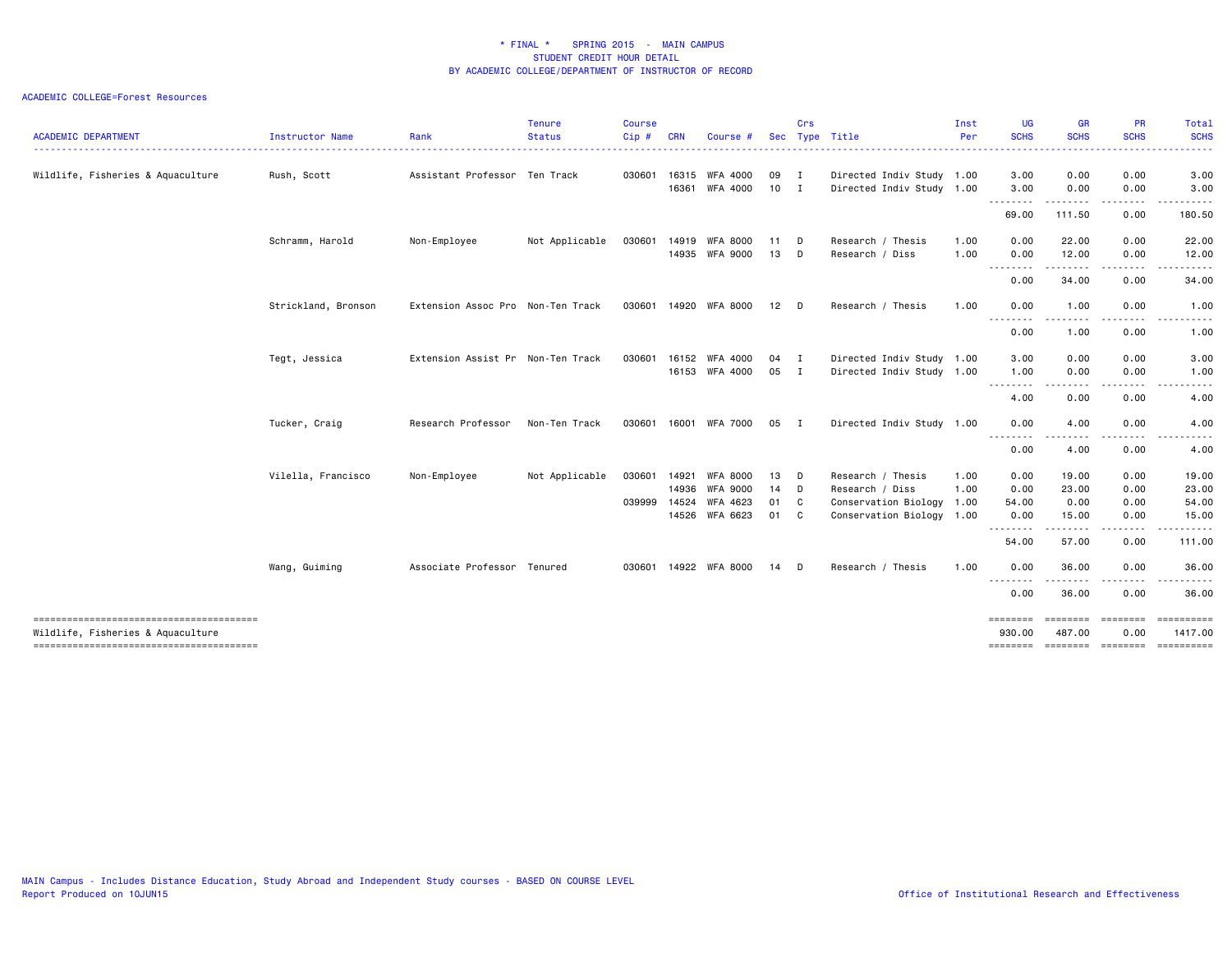| <b>ACADEMIC DEPARTMENT</b> | Instructor Name   | Rank                              | <b>Tenure</b><br><b>Status</b> | <b>Course</b><br>Cip#            | <b>CRN</b>                                                           | Course #                                                                                                          | Sec                                          | Crs                                             | Type Title                                                                                                                                                                        | Inst<br>Per                                          | <b>UG</b><br><b>SCHS</b>                                                                                                          | <b>GR</b><br><b>SCHS</b>                                                                                                                                      | PR<br><b>SCHS</b>                                                               | Total<br><b>SCHS</b><br>$\frac{1}{2} \left( \frac{1}{2} \right) \left( \frac{1}{2} \right) \left( \frac{1}{2} \right) \left( \frac{1}{2} \right)$ |
|----------------------------|-------------------|-----------------------------------|--------------------------------|----------------------------------|----------------------------------------------------------------------|-------------------------------------------------------------------------------------------------------------------|----------------------------------------------|-------------------------------------------------|-----------------------------------------------------------------------------------------------------------------------------------------------------------------------------------|------------------------------------------------------|-----------------------------------------------------------------------------------------------------------------------------------|---------------------------------------------------------------------------------------------------------------------------------------------------------------|---------------------------------------------------------------------------------|---------------------------------------------------------------------------------------------------------------------------------------------------|
| Veterinary Medicine        | Archer, Todd      | Assistant Professor Ten Track     |                                | 512401<br>512501                 | 11078<br>11125<br>15525                                              | CVM 5380<br>CVM 8081<br><b>CVM 9000</b>                                                                           | 01<br>01<br>07                               | E<br>$\mathbb{C}$<br>D                          | Small Anim Int Med<br>Clin Sci Journal Rev<br>Research / Diss                                                                                                                     | 1.00<br>1.00<br>1.00                                 | 0.00<br>0.00<br>0.00                                                                                                              | 0.00<br>3.00<br>3.00                                                                                                                                          | 272.00<br>0.00<br>0.00                                                          | 272.00<br>3.00<br>3.00                                                                                                                            |
|                            |                   |                                   |                                |                                  |                                                                      |                                                                                                                   |                                              |                                                 |                                                                                                                                                                                   |                                                      | .<br>$\sim$ $\sim$<br>0.00                                                                                                        | <b>.</b><br>6.00                                                                                                                                              | .<br>272.00                                                                     | .<br>278.00                                                                                                                                       |
|                            | Austin, Frank     | Professor                         | Tenured                        | 512401                           | 11062<br>11063                                                       | CVM 5183<br>CVM 5193                                                                                              | 01<br>01                                     | C<br>$\mathbf c$                                | Special Species<br>Infectious Agents I 1.00                                                                                                                                       | 1.00                                                 | 0.00<br>0.00                                                                                                                      | 0.00<br>0.00                                                                                                                                                  | 243.00<br>246.00<br><u>.</u>                                                    | 243.00<br>246.00<br><u>.</u>                                                                                                                      |
|                            |                   |                                   |                                |                                  |                                                                      |                                                                                                                   |                                              |                                                 |                                                                                                                                                                                   |                                                      | 0.00                                                                                                                              | 0.00                                                                                                                                                          | 489.00                                                                          | 489.00                                                                                                                                            |
|                            | Bailey, R. Hart   | Professor                         | Tenured                        | 190501<br>512401<br>512501       | 14103<br>14282<br>11057<br>11126<br>16352                            | CVM 8333<br>FNH 8333<br>CVM 5133<br>CVM 8091<br>CVM 9000                                                          | 01<br>01<br>01<br>01<br>28                   | C<br>$\mathbb{C}$<br>C<br>S<br>D                | Food Safe & Sec Pub<br>Food Safe & Sec Pub<br>Vet Preventive Med<br>Top Prod Animal Med<br>Research / Diss                                                                        | 1.00<br>1.00<br>0.25<br>1.00<br>1.00                 | 0.00<br>0.00<br>0.00<br>0.00<br>0.00                                                                                              | 9.00<br>12.00<br>0.00<br>4.00<br>5.00                                                                                                                         | 0.00<br>0.00<br>60.75<br>0.00<br>0.00                                           | 9.00<br>12.00<br>60.75<br>4.00<br>5.00                                                                                                            |
|                            |                   |                                   |                                |                                  |                                                                      |                                                                                                                   |                                              |                                                 |                                                                                                                                                                                   |                                                      | $\frac{1}{2} \left( \frac{1}{2} \right) \left( \frac{1}{2} \right) \left( \frac{1}{2} \right) \left( \frac{1}{2} \right)$<br>0.00 | $\frac{1}{2} \left( \frac{1}{2} \right) \left( \frac{1}{2} \right) \left( \frac{1}{2} \right) \left( \frac{1}{2} \right) \left( \frac{1}{2} \right)$<br>30.00 | .<br>60.75                                                                      | والمناصبات<br>90.75                                                                                                                               |
|                            | Banda, Alejandro  | Clinical Professor                | Non-Ten Track                  | 512401<br>512501<br>512504 14102 | 11145<br>11128<br>11136<br>15948                                     | <b>CVM 8890</b><br>CVM 8105<br>CVM 8790<br>CVM 8113<br>CVM 8013                                                   | 07<br>01<br>01<br>01<br>01                   | C<br>E<br>L.<br>C<br>C                          | EC & Preformance Med<br>Avian Extern Ship<br>Lab Diag Services<br>Adv Dis Of Poultry<br>Poultry Virology                                                                          | 1.00<br>1.00<br>1.00<br>1.00<br>1.00                 | 0.00<br>0.00<br>0.00<br>0.00<br>0.00<br>.                                                                                         | 11.00<br>5.00<br>2.00<br>3.00<br>3.00<br>.                                                                                                                    | 0.00<br>0.00<br>0.00<br>0.00<br>0.00<br>.                                       | 11.00<br>5.00<br>2.00<br>3.00<br>3.00<br>$    -$                                                                                                  |
|                            |                   |                                   |                                |                                  |                                                                      |                                                                                                                   |                                              |                                                 |                                                                                                                                                                                   |                                                      | $\sim$ $\sim$<br>0.00                                                                                                             | 24.00                                                                                                                                                         | 0.00                                                                            | 24.00                                                                                                                                             |
|                            | Betbeze, Caroline | Clinical Assist Pro Non-Ten Track |                                | 512401                           | 11065                                                                | CVM 5210<br>11107 CVM 5682                                                                                        | 01<br>01                                     | H<br>C                                          | ACR Vet Ophthalmolog 1.00<br>Veterninary Ophthalm 1.00                                                                                                                            |                                                      | 0.00<br>0.00<br>$\sim$ $\sim$ $\sim$ $\sim$<br>0.00                                                                               | 0.00<br>0.00<br>.<br>0.00                                                                                                                                     | 2.00<br>10.00<br>.<br>12.00                                                     | 2.00<br>10.00<br>.<br>12.00                                                                                                                       |
|                            | Brashier, Michael | Associate Professor Tenured       |                                | 512401                           |                                                                      | 11060 CVM 5173                                                                                                    | 01                                           | B                                               | Equine Med & Surgery 1.00                                                                                                                                                         |                                                      | 0.00                                                                                                                              | 0.00                                                                                                                                                          | 243.00                                                                          | 243.00                                                                                                                                            |
|                            |                   |                                   |                                |                                  |                                                                      |                                                                                                                   |                                              |                                                 |                                                                                                                                                                                   |                                                      | 0.00                                                                                                                              | 0.00                                                                                                                                                          | 243.00                                                                          | .<br>243.00                                                                                                                                       |
|                            | Brinkman, Erin    | Clinical Assist Pro Non-Ten Track |                                | 512401<br>512501                 | 11058<br>11068<br>11080<br>15923<br>11122<br>14101<br>15818<br>16398 | CVM 5162<br>CVM 5224<br>CVM 5420<br><b>CVM 8990</b><br>CVM 8041<br>CVM 8081<br><b>CVM 7000</b><br><b>CVM 8000</b> | 01<br>01<br>01<br>03<br>01<br>04<br>01<br>10 | C<br>E<br>E<br>C<br>H<br>C<br>$\mathbf{I}$<br>D | Diagnostic Imaging<br>Radiology<br>Adv Rot in Radiology 1.00<br>Special Topic In CVM<br>Adv Clin Rad Seminar<br>Clin Sci Journal Rev<br>Directed Indiv Study<br>Research / Thesis | 1.00<br>1.00<br>1.00<br>1.00<br>1.00<br>1.00<br>1.00 | 0.00<br>0.00<br>0.00<br>0.00<br>0.00<br>0.00<br>0.00<br>0.00<br>.<br>0.00                                                         | 0.00<br>0.00<br>0.00<br>2.00<br>7.00<br>1.00<br>1.00<br>2.00<br>.<br>13.00                                                                                    | 162.00<br>80.00<br>37.00<br>0.00<br>0.00<br>0.00<br>0.00<br>0.00<br>.<br>279.00 | 162.00<br>80.00<br>37.00<br>2.00<br>7.00<br>1.00<br>1.00<br>2.00<br>.<br>292.00                                                                   |
|                            | Bryan, Christine  | Clinical Assist Pro Non-Ten Track |                                | 512401                           | 11076<br>16438                                                       | CVM 5302<br>CVM 5000                                                                                              | 01<br>04                                     | В<br>$\mathbf{I}$                               | Clinicopathologic Co 1.00<br>Directed Indiv Study 1.00                                                                                                                            |                                                      | 0.00<br>0.00                                                                                                                      | 0.00<br>0.00                                                                                                                                                  | 158.00<br>2.00                                                                  | 158.00<br>2.00                                                                                                                                    |
|                            |                   |                                   |                                |                                  |                                                                      |                                                                                                                   |                                              |                                                 |                                                                                                                                                                                   |                                                      | $\sim$ $\sim$<br>.<br>0.00                                                                                                        | 0.00                                                                                                                                                          | .<br>160.00                                                                     | 160.00                                                                                                                                            |
|                            | Bulla, Camillo    | Associate Professor Tenured       |                                | 512401                           |                                                                      | 11066 CVM 5214                                                                                                    | 01                                           | E.                                              | Lab Services                                                                                                                                                                      | 1.00                                                 | 0.00                                                                                                                              | 0.00                                                                                                                                                          | 80.00                                                                           | 80.00                                                                                                                                             |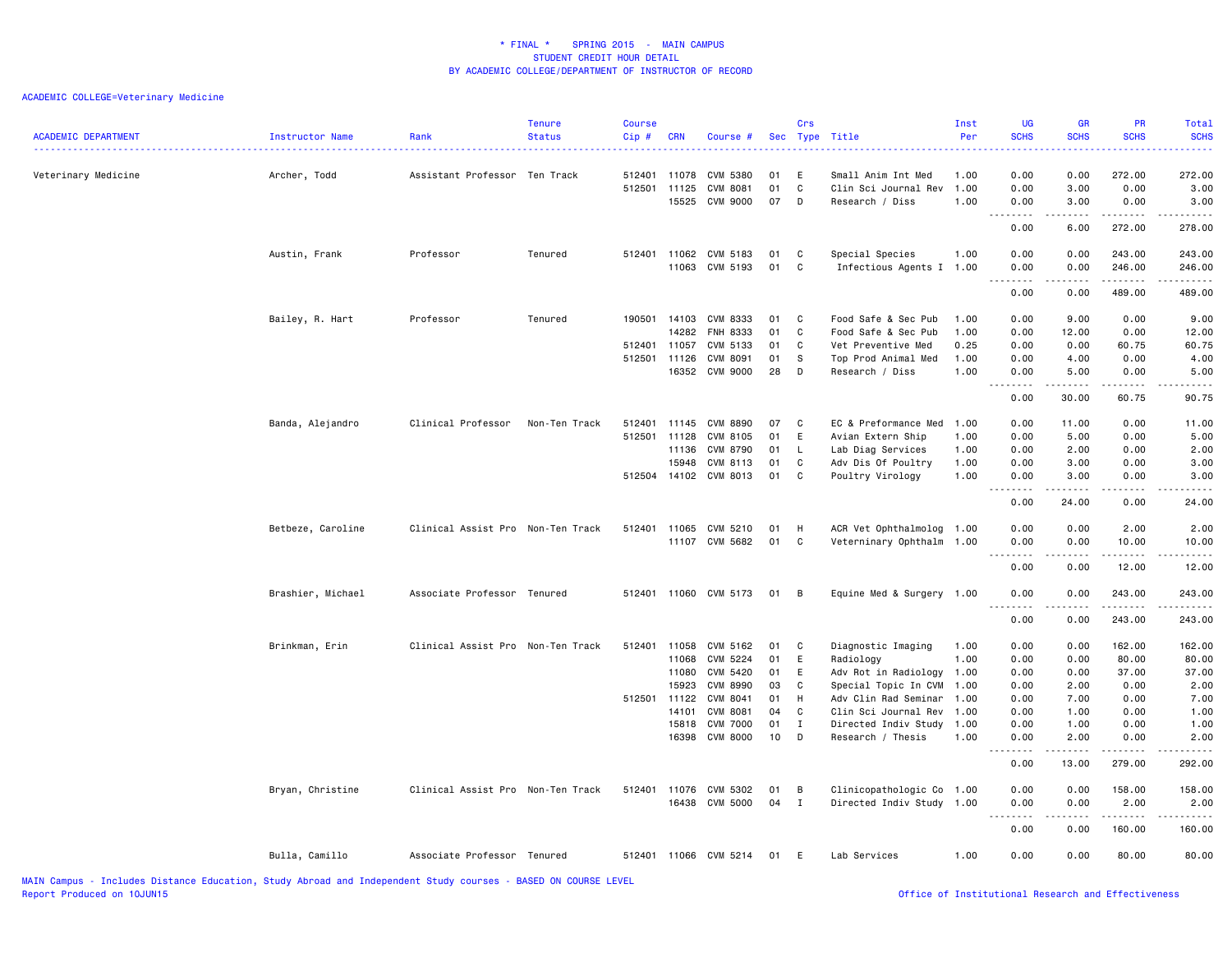| <b>ACADEMIC DEPARTMENT</b> | Instructor Name     | Rank                              | <b>Tenure</b><br><b>Status</b> | <b>Course</b><br>Cip# | <b>CRN</b>     | Course #              |          | Crs            | Sec Type Title                                         | Inst<br>Per | UG<br><b>SCHS</b><br>222                                                                                                                           | <b>GR</b><br><b>SCHS</b>                                                                                                                                     | PR<br><b>SCHS</b>                                                                                      | Total<br><b>SCHS</b><br>المحامية                                                                                                                              |
|----------------------------|---------------------|-----------------------------------|--------------------------------|-----------------------|----------------|-----------------------|----------|----------------|--------------------------------------------------------|-------------|----------------------------------------------------------------------------------------------------------------------------------------------------|--------------------------------------------------------------------------------------------------------------------------------------------------------------|--------------------------------------------------------------------------------------------------------|---------------------------------------------------------------------------------------------------------------------------------------------------------------|
| Veterinary Medicine        | Bulla, Camillo      | Associate Professor Tenured       |                                |                       | 512501 15490   | CVM 9000              | 01       | D              | Research / Diss                                        | 1.00        | 0.00                                                                                                                                               | 10.00                                                                                                                                                        | 0.00                                                                                                   | 10.00                                                                                                                                                         |
|                            |                     |                                   |                                |                       | 15852          | CVM 8733              | 01       | C              | Path Basis of Diseas 1.00                              |             | 0.00<br>.                                                                                                                                          | 9.00<br>.                                                                                                                                                    | 0.00                                                                                                   | 9.00<br>$\sim$ $\sim$ $\sim$ $\sim$                                                                                                                           |
|                            |                     |                                   |                                |                       |                |                       |          |                |                                                        |             | 0.00                                                                                                                                               | 19.00                                                                                                                                                        | 80.00                                                                                                  | 99.00                                                                                                                                                         |
|                            | Burt, Gary          | Clinical Assist Pro Non-Ten Track |                                |                       |                | 512401 11108 CVM 5692 | 01       | $\mathbf{C}$   | Vet Art & Business M 1.00                              |             | 0.00                                                                                                                                               | 0.00                                                                                                                                                         | 50.00                                                                                                  | 50.00<br>$\frac{1}{2}$                                                                                                                                        |
|                            |                     |                                   |                                |                       |                |                       |          |                |                                                        |             | 0.00                                                                                                                                               | 0.00                                                                                                                                                         | 50.00                                                                                                  | 50.00                                                                                                                                                         |
|                            | Butler, James       | Assistant Professor Ten Track     |                                |                       |                | 140501 10042 ABE 8801 | 01 E     |                | Clin Exp for Biomed 1.00                               |             | 0.00<br>$\sim$ $\sim$ $\sim$<br>.                                                                                                                  | 4.00                                                                                                                                                         | 0.00                                                                                                   | 4.00                                                                                                                                                          |
|                            |                     |                                   |                                |                       |                |                       |          |                |                                                        |             | 0.00                                                                                                                                               | -----<br>4.00                                                                                                                                                | .<br>0.00                                                                                              | -----<br>4.00                                                                                                                                                 |
|                            | Cade, Jeb           | Clinical Assist Pro Non-Ten Track |                                |                       |                | 512401 15917 CVM 5000 | 02       | $\blacksquare$ | Directed Indiv Study 1.00                              |             | 0.00<br>.                                                                                                                                          | 0.00<br>$\frac{1}{2} \left( \frac{1}{2} \right) \left( \frac{1}{2} \right) \left( \frac{1}{2} \right) \left( \frac{1}{2} \right) \left( \frac{1}{2} \right)$ | 2.00<br>.                                                                                              | 2.00<br>$\frac{1}{2} \left( \frac{1}{2} \right) \left( \frac{1}{2} \right) \left( \frac{1}{2} \right) \left( \frac{1}{2} \right) \left( \frac{1}{2} \right)$  |
|                            |                     |                                   |                                |                       |                |                       |          |                |                                                        |             | 0.00                                                                                                                                               | 0.00                                                                                                                                                         | 2.00                                                                                                   | 2.00                                                                                                                                                          |
|                            | Carr, Russell       | Associate Professor Tenured       |                                | 512501                | 14098          | CVM 8533              | 01       | C              | Organ Systems Tox II 1.00                              |             | 0.00                                                                                                                                               | 12.00                                                                                                                                                        | 0.00                                                                                                   | 12.00                                                                                                                                                         |
|                            |                     |                                   |                                |                       |                | 16122 CVM 9000        | 25       | D              | Research / Diss                                        | 1.00        | 0.00<br>$\sim$ $\sim$<br>$\sim$ $\sim$ $\sim$                                                                                                      | 1.00<br>$\frac{1}{2} \left( \frac{1}{2} \right) \left( \frac{1}{2} \right) \left( \frac{1}{2} \right) \left( \frac{1}{2} \right) \left( \frac{1}{2} \right)$ | 0.00<br>$\frac{1}{2} \left( \frac{1}{2} \right) \left( \frac{1}{2} \right) \left( \frac{1}{2} \right)$ | 1.00<br>$\frac{1}{2} \left( \frac{1}{2} \right) \left( \frac{1}{2} \right) \left( \frac{1}{2} \right) \left( \frac{1}{2} \right) \left( \frac{1}{2} \right)$  |
|                            |                     |                                   |                                |                       |                |                       |          |                |                                                        |             | 0.00                                                                                                                                               | 13.00                                                                                                                                                        | 0.00                                                                                                   | 13.00                                                                                                                                                         |
|                            | Chambers, Janice    | Professor                         | Tenured                        | 512401                | 15470          | CVM 8990              | 01       | C              | Special Topic In CVM 1.00                              |             | 0.00                                                                                                                                               | 10.00                                                                                                                                                        | 0.00                                                                                                   | 10.00                                                                                                                                                         |
|                            |                     |                                   |                                | 512501                | 11127          | CVM 8101              | 01       | - S            | Case Studies Res Eth                                   | 1.00        | 0.00                                                                                                                                               | 10.00                                                                                                                                                        | 0.00                                                                                                   | 10.00                                                                                                                                                         |
|                            |                     |                                   |                                |                       | 15524          | <b>CVM 8000</b>       | 01       | D              | Research / Thesis                                      | 1.00        | 0.00                                                                                                                                               | 4.00                                                                                                                                                         | 0.00                                                                                                   | 4.00                                                                                                                                                          |
|                            |                     |                                   |                                |                       | 15533          | CVM 9000              | 08       | D              | Research / Diss                                        | 1.00        | 0.00                                                                                                                                               | 21.00<br>.                                                                                                                                                   | 0.00<br>.                                                                                              | 21.00<br>.                                                                                                                                                    |
|                            |                     |                                   |                                |                       |                |                       |          |                |                                                        |             | 0.00                                                                                                                                               | 45.00                                                                                                                                                        | 0.00                                                                                                   | 45.00                                                                                                                                                         |
|                            | Christiansen, David | Clinical Assist Pro Non-Ten Track |                                |                       |                | 512401 11102 CVM 5580 | 05       | C              | Adv Clin Rot 3                                         | 1.00        | 0.00                                                                                                                                               | 0.00                                                                                                                                                         | 8.00                                                                                                   | 8.00                                                                                                                                                          |
|                            |                     |                                   |                                |                       |                | 512501 11074 CVM 5282 | 01       | E              | Lg Animal/Ambulatory 1.00                              |             | 0.00                                                                                                                                               | 0.00                                                                                                                                                         | 74.00                                                                                                  | 74.00                                                                                                                                                         |
|                            |                     |                                   |                                |                       |                |                       |          |                |                                                        |             | $\frac{1}{2}$<br>$\frac{1}{2} \left( \frac{1}{2} \right) \left( \frac{1}{2} \right) \left( \frac{1}{2} \right) \left( \frac{1}{2} \right)$<br>0.00 | .<br>0.00                                                                                                                                                    | .<br>82.00                                                                                             | $\frac{1}{2} \left( \frac{1}{2} \right) \left( \frac{1}{2} \right) \left( \frac{1}{2} \right) \left( \frac{1}{2} \right) \left( \frac{1}{2} \right)$<br>82.00 |
|                            | Claude, Andrew      | Assistant Professor Ten Track     |                                |                       | 512401 11069   | CVM 5234              | 01       | E              | Anesthesiolgy                                          | 1.00        | 0.00                                                                                                                                               | 0.00                                                                                                                                                         | 76.00                                                                                                  | 76.00                                                                                                                                                         |
|                            |                     |                                   |                                |                       | 11081          | CVM 5430              | 01       | E              | Adv Rot in Anesth                                      | 1.00        | 0.00                                                                                                                                               | 0.00                                                                                                                                                         | 2.00                                                                                                   | 2.00                                                                                                                                                          |
|                            |                     |                                   |                                | 512501 15895          |                | <b>CVM 8000</b>       | 06       | D              | Research / Thesis                                      | 1.00        | 0.00                                                                                                                                               | 3.00                                                                                                                                                         | 0.00                                                                                                   | 3.00                                                                                                                                                          |
|                            |                     |                                   |                                |                       | 15949          | CVM 8081              | 05       | C              | Clin Sci Journal Rev 1.00                              |             | 0.00                                                                                                                                               | 1.00                                                                                                                                                         | 0.00                                                                                                   | 1.00                                                                                                                                                          |
|                            |                     |                                   |                                |                       |                |                       |          |                |                                                        |             | 0.00                                                                                                                                               | $\frac{1}{2} \left( \frac{1}{2} \right) \left( \frac{1}{2} \right) \left( \frac{1}{2} \right) \left( \frac{1}{2} \right) \left( \frac{1}{2} \right)$<br>4.00 | 22222<br>78.00                                                                                         | $\frac{1}{2} \left( \frac{1}{2} \right) \left( \frac{1}{2} \right) \left( \frac{1}{2} \right) \left( \frac{1}{2} \right) \left( \frac{1}{2} \right)$<br>82.00 |
|                            | Cooper, Dana        | Non-Faculty                       | Not Applicable                 | 510808                | 11028          | CVM 3031              | 01       | L.             | Fd Anim Tech Skls &                                    | 0.50        | 8.00                                                                                                                                               | 0.00                                                                                                                                                         | 0.00                                                                                                   | 8.00                                                                                                                                                          |
|                            |                     |                                   |                                |                       | 11040          | CVM 4003              | 01       | E              | Internship Experienc 0.50                              |             | 18.00                                                                                                                                              | 0.00                                                                                                                                                         | 0.00                                                                                                   | 18.00                                                                                                                                                         |
|                            |                     |                                   |                                |                       | 11042          | CVM 4103              | 01       | H              | Large Animal Exp I                                     | 0.50        | 6.00                                                                                                                                               | 0.00                                                                                                                                                         | 0.00                                                                                                   | 6.00                                                                                                                                                          |
|                            |                     |                                   |                                |                       | 11044          | CVM 4201              | 01       | H              | Clinical Experience                                    | 0.50        | 5.00                                                                                                                                               | 0.00                                                                                                                                                         | 0.00                                                                                                   | 5.00                                                                                                                                                          |
|                            |                     |                                   |                                |                       | 11045          | CVM 4206              | 01       | H              | Small Animal Clinica 0.50                              |             | 12.00                                                                                                                                              | 0.00                                                                                                                                                         | 0.00                                                                                                   | 12.00                                                                                                                                                         |
|                            |                     |                                   |                                |                       | 11046          | CVM 4213<br>CVM 4223  | 01       | H              | Sm Anim Surg & Anes                                    | 0.50        | 7.50                                                                                                                                               | 0.00                                                                                                                                                         | 0.00<br>0.00                                                                                           | 7.50                                                                                                                                                          |
|                            |                     |                                   |                                |                       | 11047<br>11048 | CVM 4333              | 01<br>01 | H<br>H         | Small Animal Clinica 0.50<br>Emergency/ICU Clinic 0.50 |             | 12.00<br>6.00                                                                                                                                      | 0.00<br>0.00                                                                                                                                                 | 0.00                                                                                                   | 12.00<br>6.00                                                                                                                                                 |
|                            |                     |                                   |                                |                       | 11049          | CVM 4501              | 01       | H              | Diagnostic Lab Exp                                     | 0.50        | 2.00                                                                                                                                               | 0.00                                                                                                                                                         | 0.00                                                                                                   | 2.00                                                                                                                                                          |
|                            |                     |                                   |                                |                       | 11051          | CVM 4601              | 01       | H              | Anl Emerg & Refer Ct 0.50                              |             | 1.50                                                                                                                                               | 0.00                                                                                                                                                         | 0.00                                                                                                   | 1.50                                                                                                                                                          |
|                            |                     |                                   |                                | 512501                | 11043          | CVM 4113              | 01       | H              | Large Animal Clin El 0.50                              |             | 6.00                                                                                                                                               | 0.00                                                                                                                                                         | 0.00                                                                                                   | 6.00                                                                                                                                                          |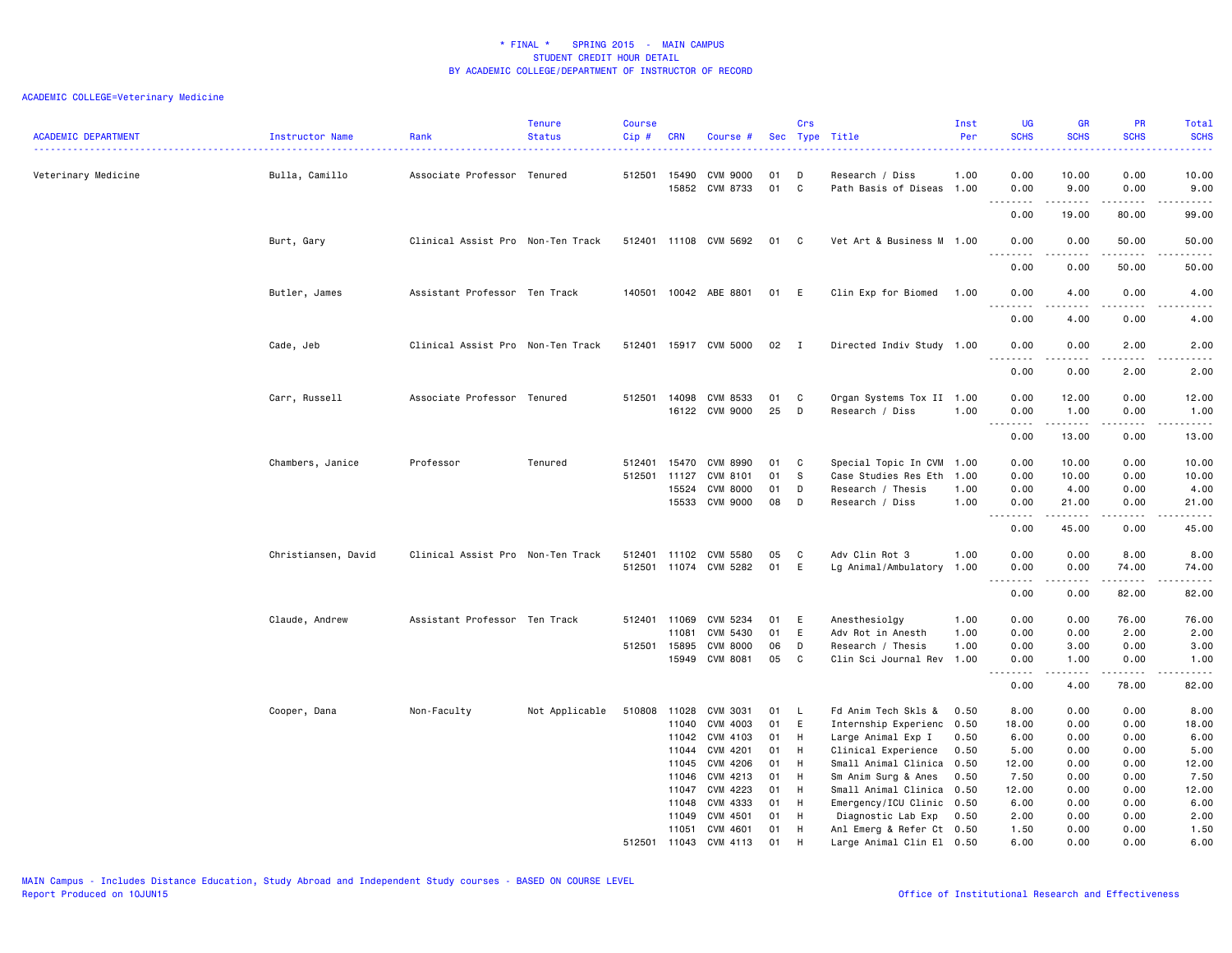| <b>ACADEMIC DEPARTMENT</b> | Instructor Name   | Rank                              | <b>Tenure</b><br><b>Status</b> | <b>Course</b><br>Cip# | <b>CRN</b>     | Course #              |          | Crs          | Sec Type Title                      | Inst<br>Per  | <b>UG</b><br><b>SCHS</b>                      | <b>GR</b><br><b>SCHS</b>                                                                                                                                     | PR<br><b>SCHS</b>                                                                                                                                            | Total<br><b>SCHS</b>                                                                                        |
|----------------------------|-------------------|-----------------------------------|--------------------------------|-----------------------|----------------|-----------------------|----------|--------------|-------------------------------------|--------------|-----------------------------------------------|--------------------------------------------------------------------------------------------------------------------------------------------------------------|--------------------------------------------------------------------------------------------------------------------------------------------------------------|-------------------------------------------------------------------------------------------------------------|
|                            |                   |                                   |                                |                       |                |                       |          |              |                                     |              | .                                             |                                                                                                                                                              |                                                                                                                                                              |                                                                                                             |
|                            |                   |                                   |                                |                       |                |                       |          |              |                                     |              | 84.00                                         | 0.00                                                                                                                                                         | 0.00                                                                                                                                                         | 84.00                                                                                                       |
| Veterinary Medicine        | Coyne, Cody       | Professor                         | Tenured                        |                       |                | 512401 11067 CVM 5223 | 01       | C            | Pharmacology I                      | 1.00         | 0.00<br><u>.</u>                              | 0.00                                                                                                                                                         | 246.00<br><u>.</u>                                                                                                                                           | 246.00<br><u>.</u>                                                                                          |
|                            |                   |                                   |                                |                       |                |                       |          |              |                                     |              | 0.00                                          | 0.00                                                                                                                                                         | 246.00                                                                                                                                                       | 246.00                                                                                                      |
|                            | Eddy, Alison      | Clinical Assoc Prof Non-Ten Track |                                | 510808                | 11032          | CVM 3042              | 01       | C            | Equine Disease & Mgt                | 0.50         | 16.00                                         | 0.00                                                                                                                                                         | 0.00                                                                                                                                                         | 16.00                                                                                                       |
|                            |                   |                                   |                                | 512401                | 11072<br>11093 | CVM 5266<br>CVM 5560  | 01<br>04 | C<br>E       | Equine Med & Surg<br>Adv Clin Rot 1 | 1.00<br>1.00 | 0.00<br>0.00                                  | 0.00<br>0.00                                                                                                                                                 | 240.00<br>7.00                                                                                                                                               | 240.00<br>7.00                                                                                              |
|                            |                   |                                   |                                |                       |                |                       |          |              |                                     |              | .                                             |                                                                                                                                                              | .                                                                                                                                                            | $\begin{array}{cccccccccc} \bullet & \bullet & \bullet & \bullet & \bullet & \bullet & \bullet \end{array}$ |
|                            |                   |                                   |                                |                       |                |                       |          |              |                                     |              | 16.00                                         | 0.00                                                                                                                                                         | 247.00                                                                                                                                                       | 263.00                                                                                                      |
|                            | Edelmann, Mariola | Assistant Professor Ten Track     |                                | 512501 16079          |                | CVM 9000              | 22       | D            | Research / Diss                     | 1.00         | 0.00                                          | 2.00                                                                                                                                                         | 0.00                                                                                                                                                         | 2.00                                                                                                        |
|                            |                   |                                   |                                |                       | 16089          | <b>CVM 7000</b>       | 07       | $\mathbf I$  | Directed Indiv Study 1.00           |              | 0.00<br>$\sim$ $\sim$ $\sim$<br>$\sim$ $\sim$ | 3.00<br>.                                                                                                                                                    | 0.00<br>.                                                                                                                                                    | 3.00<br>.                                                                                                   |
|                            |                   |                                   |                                |                       |                |                       |          |              |                                     |              | 0.00                                          | 5.00                                                                                                                                                         | 0.00                                                                                                                                                         | 5.00                                                                                                        |
|                            | Eells, Jeffrey    | Associate Professor Tenured       |                                | 512501                |                | 15856 CVM 8000        | 05       | D            | Research / Thesis                   | 1.00         | 0.00                                          | 8.00                                                                                                                                                         | 0.00                                                                                                                                                         | 8.00                                                                                                        |
|                            |                   |                                   |                                |                       |                |                       |          |              |                                     |              | د د د د<br>$ -$<br>0.00                       | .<br>8.00                                                                                                                                                    | $\sim$ $\sim$ $\sim$ $\sim$<br>0.00                                                                                                                          | .<br>8.00                                                                                                   |
|                            | Epperson, William | Professor                         | Tenured                        | 512401                | 11056          | CVM 5121              | 01       | C.           | Prof Develop IV                     | 1.00         | 0.00                                          | 0.00                                                                                                                                                         | 81.00                                                                                                                                                        | 81.00                                                                                                       |
|                            |                   |                                   |                                | 512501                | 11120          | CVM 8011              | 01       | s            | Seminar                             | 1.00         | 0.00                                          | 16.00                                                                                                                                                        | 0.00                                                                                                                                                         | 16.00                                                                                                       |
|                            |                   |                                   |                                |                       | 13416          | VS 2033               | 01       | C            | Diseases Of Poultry                 | 0.50         | 34.50                                         | 0.00                                                                                                                                                         | 0.00                                                                                                                                                         | 34.50                                                                                                       |
|                            |                   |                                   |                                |                       | 13417          | VS 2033               | 02       | K            | Diseases Of Poultry                 | 0.50         | 0.00                                          | 0.00                                                                                                                                                         | 0.00                                                                                                                                                         | 0.00                                                                                                        |
|                            |                   |                                   |                                |                       | 15741          | CVM 8000              | 04       | D            | Research / Thesis                   | 1.00         | 0.00<br>.                                     | 1.00<br>$\frac{1}{2} \left( \frac{1}{2} \right) \left( \frac{1}{2} \right) \left( \frac{1}{2} \right) \left( \frac{1}{2} \right) \left( \frac{1}{2} \right)$ | 0.00<br>$\frac{1}{2} \left( \frac{1}{2} \right) \left( \frac{1}{2} \right) \left( \frac{1}{2} \right) \left( \frac{1}{2} \right) \left( \frac{1}{2} \right)$ | 1.00<br><u>.</u>                                                                                            |
|                            |                   |                                   |                                |                       |                |                       |          |              |                                     |              | 34.50                                         | 17.00                                                                                                                                                        | 81.00                                                                                                                                                        | 132.50                                                                                                      |
|                            | Eubanks, Diana    | Clinical Assoc Prof Non-Ten Track |                                | 512401                | 11070          | CVM 5246              | 01       | E            | Community Veterinary 1.00           |              | 0.00                                          | 0.00                                                                                                                                                         | 186.00                                                                                                                                                       | 186.00                                                                                                      |
|                            |                   |                                   |                                |                       | 11095          | CVM 5570              | 02       | E            | Adv Clin Rot 2                      | 1.00         | 0.00                                          | 0.00                                                                                                                                                         | 12.00                                                                                                                                                        | 12.00                                                                                                       |
|                            |                   |                                   |                                |                       | 11106          | CVM 5672              | 01       | E            | Veterinary Dentistry 1.00           |              | 0.00<br>$\sim$ $\sim$ $\sim$<br>.             | 0.00                                                                                                                                                         | 6.00<br>$- - - - -$                                                                                                                                          | 6.00<br>.                                                                                                   |
|                            |                   |                                   |                                |                       |                |                       |          |              |                                     |              | 0.00                                          | 0.00                                                                                                                                                         | 204.00                                                                                                                                                       | 204.00                                                                                                      |
|                            | Fleming, Sherrill | Associate Professor Tenured       |                                | 512401 11061          |                | CVM 5175              | 01       | C.           | Food Animal Med & Su 1.00           |              | 0.00                                          | 0.00                                                                                                                                                         | 405.00                                                                                                                                                       | 405.00                                                                                                      |
|                            |                   |                                   |                                |                       | 11073          | CVM 5276              | 01       | C            | Food Animal Practice 1.00           |              | 0.00                                          | 0.00                                                                                                                                                         | 246.00                                                                                                                                                       | 246.00                                                                                                      |
|                            |                   |                                   |                                |                       | 11109          | CVM 5722              | 01       | E            | Small Ruminant Prod                 | 1.00         | 0.00<br>.<br>$\sim$ $\sim$ $\sim$             | 0.00                                                                                                                                                         | 12.00<br>.                                                                                                                                                   | 12.00<br>.                                                                                                  |
|                            |                   |                                   |                                |                       |                |                       |          |              |                                     |              | 0.00                                          | 0.00                                                                                                                                                         | 663.00                                                                                                                                                       | 663.00                                                                                                      |
|                            | Fontenot, Robin   | Clinical Assist Pro Non-Ten Track |                                |                       |                | 512501 14100 CVM 8081 | 03       | $\mathbf{C}$ | Clin Sci Journal Rev 1.00           |              | 0.00                                          | 1.00                                                                                                                                                         | 0.00                                                                                                                                                         | 1.00                                                                                                        |
|                            |                   |                                   |                                |                       |                |                       |          |              |                                     |              | 22<br>0.00                                    | 1.00                                                                                                                                                         | 0.00                                                                                                                                                         | $\frac{1}{2}$<br>1.00                                                                                       |
|                            | Gardner, Allison  | Clinical Assist Pro Non-Ten Track |                                | 510808                | 11030          | CVM 3041              | 01       | B            | Equine Tech Slks & N 1.00           |              | 13.00                                         | 0.00                                                                                                                                                         | 0.00                                                                                                                                                         | 13.00                                                                                                       |
|                            |                   |                                   |                                |                       | 11031          | CVM 3041              | 02       | B            | Equine Tech Slks & N 1.00           |              | 3.00                                          | 0.00                                                                                                                                                         | 0.00                                                                                                                                                         | 3.00                                                                                                        |
|                            |                   |                                   |                                |                       | 11032          | CVM 3042              | 01       | C            | Equine Disease & Mgt 0.50           |              | 16.00                                         | 0.00                                                                                                                                                         | 0.00                                                                                                                                                         | 16.00                                                                                                       |
|                            |                   |                                   |                                |                       | 11033          | CVM 3101              | 01       | C            | Vet Tech Med Termino 1.00           |              | 31.00                                         | 0.00                                                                                                                                                         | 0.00                                                                                                                                                         | 31.00                                                                                                       |
|                            |                   |                                   |                                |                       | 11038          | CVM 3201              | 01       | L.           | Dental Principles fo 0.50           |              | 6.00                                          | 0.00                                                                                                                                                         | 0.00                                                                                                                                                         | 6.00                                                                                                        |
|                            |                   |                                   |                                |                       | 11039<br>11040 | CVM 3232<br>CVM 4003  | 01<br>01 | C<br>E       | Pharm/Toxi:Vet Tech                 | 0.50         | 16.00<br>18.00                                | 0.00<br>0.00                                                                                                                                                 | 0.00<br>0.00                                                                                                                                                 | 16.00<br>18.00                                                                                              |
|                            |                   |                                   |                                |                       |                |                       |          |              | Internship Experienc 0.50           |              |                                               |                                                                                                                                                              |                                                                                                                                                              |                                                                                                             |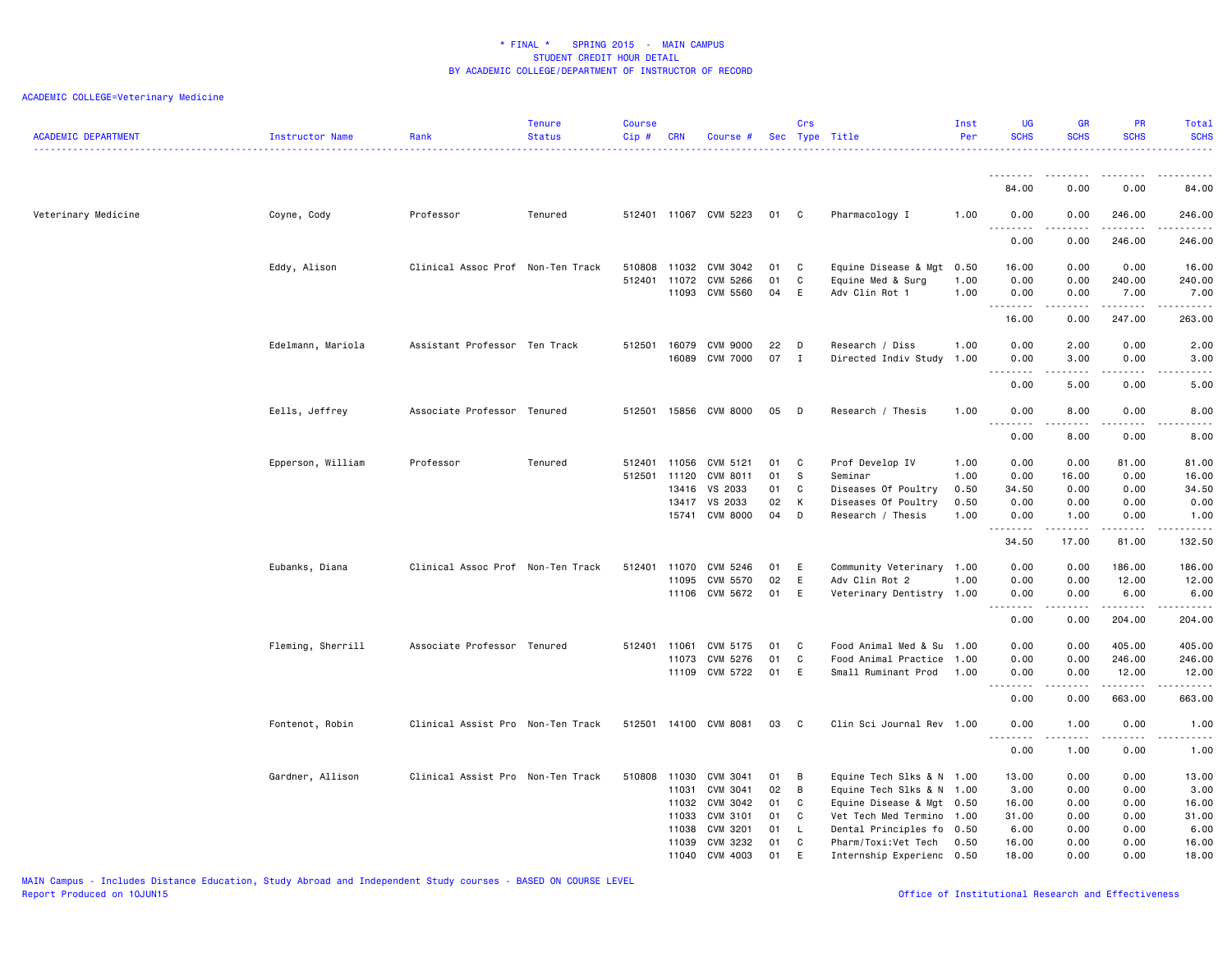| <b>ACADEMIC DEPARTMENT</b> | Instructor Name  | Rank                              | <b>Tenure</b><br><b>Status</b> | <b>Course</b><br>$Cip$ # | <b>CRN</b> | Course #              |      | Crs            | Sec Type Title            | Inst<br>Per | <b>UG</b><br><b>SCHS</b>   | <b>GR</b><br><b>SCHS</b> | <b>PR</b><br><b>SCHS</b> | Total<br><b>SCHS</b>                                                                                                                                         |
|----------------------------|------------------|-----------------------------------|--------------------------------|--------------------------|------------|-----------------------|------|----------------|---------------------------|-------------|----------------------------|--------------------------|--------------------------|--------------------------------------------------------------------------------------------------------------------------------------------------------------|
| Veterinary Medicine        | Gardner, Allison | Clinical Assist Pro Non-Ten Track |                                | 510808                   | 11042      | CVM 4103              | 01   | H              | Large Animal Exp I        | 0.50        | 6.00                       | 0.00                     | 0.00                     | 6.00                                                                                                                                                         |
|                            |                  |                                   |                                |                          | 11045      | CVM 4206              | 01   | H              | Small Animal Clinica      | 0.50        | 12.00                      | 0.00                     | 0.00                     | 12.00                                                                                                                                                        |
|                            |                  |                                   |                                |                          | 11048      | CVM 4333              | 01   | H              | Emergency/ICU Clinic 0.50 |             | 6.00                       | 0.00                     | 0.00                     | 6.00                                                                                                                                                         |
|                            |                  |                                   |                                |                          | 11049      | CVM 4501              | 01   | H              | Diagnostic Lab Exp        | 0.50        | 2.00<br>.                  | 0.00<br>.                | 0.00<br>.                | 2.00<br>.                                                                                                                                                    |
|                            |                  |                                   |                                |                          |            |                       |      |                |                           |             | 129.00                     | 0.00                     | 0.00                     | 129.00                                                                                                                                                       |
|                            | Grace, Sharon    | Clinical Professor                | Non-Ten Track                  | 512401                   | 11052      | CVM 5021              | 01   | - S            | Professional Develop 1.00 |             | 0.00                       | 0.00                     | 82.00                    | 82.00                                                                                                                                                        |
|                            |                  |                                   |                                |                          | 11064      | CVM 5196              | 01   | B              | Small Anim Med & Sur      | 1.00        | 0.00                       | 0.00                     | 486.00                   | 486.00                                                                                                                                                       |
|                            |                  |                                   |                                |                          | 16440      | CVM 5000              | 06   | $\mathbf{I}$   | Directed Indiv Study 1.00 |             | 0.00                       | 0.00                     | 2.00                     | 2.00                                                                                                                                                         |
|                            |                  |                                   |                                |                          | 16444      | CVM 5000              | 07   | $\mathbf{I}$   | Directed Indiv Study 1.00 |             | 0.00                       | 0.00                     | 2.00                     | 2.00                                                                                                                                                         |
|                            |                  |                                   |                                |                          | 16445      | <b>CVM 5000</b>       | 08   | $\mathbf{I}$   | Directed Indiv Study 1.00 |             | 0.00                       | 0.00                     | 2.00                     | 2.00                                                                                                                                                         |
|                            |                  |                                   |                                |                          | 16452      | CVM 5000              | 09   | $\mathbf{I}$   | Directed Indiv Study 1.00 |             | 0.00                       | 0.00                     | 2.00                     | 2.00                                                                                                                                                         |
|                            |                  |                                   |                                | 512501                   | 13418      | VS 3014               | 01   | B              | Anatomy & Physiology 1.00 |             | 120.00                     | 0.00                     | 0.00                     | 120.00                                                                                                                                                       |
|                            |                  |                                   |                                |                          | 13419      | VS 3014               | 02   | $\overline{B}$ | Anatomy & Physiology 1.00 |             | 96.00<br>.                 | 0.00                     | 0.00<br>.                | 96.00<br>.                                                                                                                                                   |
|                            |                  |                                   |                                |                          |            |                       |      |                |                           |             | 216.00                     | 0.00                     | 576.00                   | 792.00                                                                                                                                                       |
|                            | Griffin, Matthew | Research Assoc Prof Non-Ten Track |                                | 512501                   | 15990      | CVM 7000              | 05 I |                | Directed Indiv Study 1.00 |             | 0.00                       | 4.00                     | 0.00                     | 4.00                                                                                                                                                         |
|                            |                  |                                   |                                |                          |            |                       |      |                |                           |             | .<br>0.00                  | $- - - - -$<br>4.00      | .<br>0.00                | المتمامين<br>4.00                                                                                                                                            |
|                            | Gunter, Miriam   | Clinical Assist Pro Non-Ten Track |                                |                          |            | 512401 11092 CVM 5560 | 03 E |                | Adv Clin Rot 1            | 1.00        | 0.00                       | 0.00                     | 12.00                    | 12.00                                                                                                                                                        |
|                            |                  |                                   |                                |                          |            |                       |      |                |                           |             | $\sim$ $\sim$<br>0.00      | 0.00                     | 12.00                    | .<br>12.00                                                                                                                                                   |
|                            | Hanson, Larry    | Professor                         | Tenured                        | 512501 15076             |            | CVM 8134              | 01   | B              | Adv Fish Diseases         | 1.00        | 0.00                       | 16.00                    | 0.00                     | 16.00                                                                                                                                                        |
|                            |                  |                                   |                                |                          | 16037      | <b>CVM 9000</b>       | 19   | D              | Research / Diss           | 1.00        | 0.00                       | 8.00                     | 0.00                     | 8.00                                                                                                                                                         |
|                            |                  |                                   |                                |                          | 16417      | <b>CVM 8000</b>       | 11   | D              | Research / Thesis         | 1.00        | 0.00                       | 6.00                     | 0.00                     | 6.00                                                                                                                                                         |
|                            |                  |                                   |                                |                          |            |                       |      |                |                           |             | <u>.</u>                   | -----                    |                          | $- - - - -$                                                                                                                                                  |
|                            |                  |                                   |                                |                          |            |                       |      |                |                           |             | 0.00                       | 30.00                    | 0.00                     | 30.00                                                                                                                                                        |
|                            | Hopper, Richard  | Professor                         | Tenured                        | 512501 16041             |            | <b>CVM 9000</b>       | 20   | D              | Research / Diss           | 1.00        | 0.00                       | 2.00                     | 0.00                     | 2.00                                                                                                                                                         |
|                            |                  |                                   |                                |                          | 16070      | CVM 8000              | 08   | D              | Research / Thesis         | 1.00        | 0.00                       | 1.00                     | 0.00                     | 1.00                                                                                                                                                         |
|                            |                  |                                   |                                |                          |            |                       |      |                |                           |             | -----<br>$\cdots$<br>0.00  | .<br>3.00                | .<br>0.00                | $\frac{1}{2} \left( \frac{1}{2} \right) \left( \frac{1}{2} \right) \left( \frac{1}{2} \right) \left( \frac{1}{2} \right) \left( \frac{1}{2} \right)$<br>3.00 |
|                            | Howell, George   | Assistant Professor Ten Track     |                                | 261001                   | 15960      | CVM 6193              | 01   | C              | Medical Pharmacology      | 0.50        | 0.00                       | 3.00                     | 0.00                     | 3.00                                                                                                                                                         |
|                            |                  |                                   |                                |                          | 16003      | CVM 4193              | 01   | C              | Medical Pharmacology      | 0.50        | 3.00                       | 0.00                     | 0.00                     | 3.00                                                                                                                                                         |
|                            |                  |                                   |                                | 512501                   | 16031      | <b>CVM 9000</b>       | 18   | D              | Research / Diss           | 1.00        | 0.00                       | 2.00                     | 0.00                     | 2.00                                                                                                                                                         |
|                            |                  |                                   |                                |                          |            |                       |      |                |                           |             | $\sim$ $\sim$<br>.<br>3.00 | .<br>5.00                | .<br>0.00                | $\frac{1}{2} \left( \frac{1}{2} \right) \left( \frac{1}{2} \right) \left( \frac{1}{2} \right) \left( \frac{1}{2} \right) \left( \frac{1}{2} \right)$<br>8.00 |
|                            | Huston, Carla    | Associate Professor Tenured       |                                | 512401 11057             |            | CVM 5133              | 01   | C              | Vet Preventive Med        | 0.75        | 0.00                       | 0.00                     | 182.25                   | 182.25                                                                                                                                                       |
|                            |                  |                                   |                                |                          | 11118      | CVM 6180              | 01   | C              | Emerg Prep Animal He 1.00 |             | 0.00                       | 2.00                     | 0.00                     | 2.00                                                                                                                                                         |
|                            |                  |                                   |                                |                          | 16403      | CVM 4180              | 01   | C              | Emerg Prep Anim Heal 1.00 |             | 3.00                       | 0.00                     | 0.00                     | 3.00                                                                                                                                                         |
|                            |                  |                                   |                                |                          |            | 16448 CVM 5182        | 01   | C              | Vet Disaster Managem 1.00 |             | 0.00                       | 0.00                     | 4.00                     | 4.00                                                                                                                                                         |
|                            |                  |                                   |                                |                          |            |                       |      |                |                           |             | .<br>$\sim$ $\sim$<br>3.00 | $- - - - -$<br>2.00      | .<br>186.25              | .<br>191.25                                                                                                                                                  |
|                            | Jack, Sherman    | Professor                         | Tenured                        |                          |            | 512401 11146 CVM 8890 | 08   | C              | EC & Preformance Med 1.00 |             | 0.00                       | 1.00                     | 0.00                     | 1.00                                                                                                                                                         |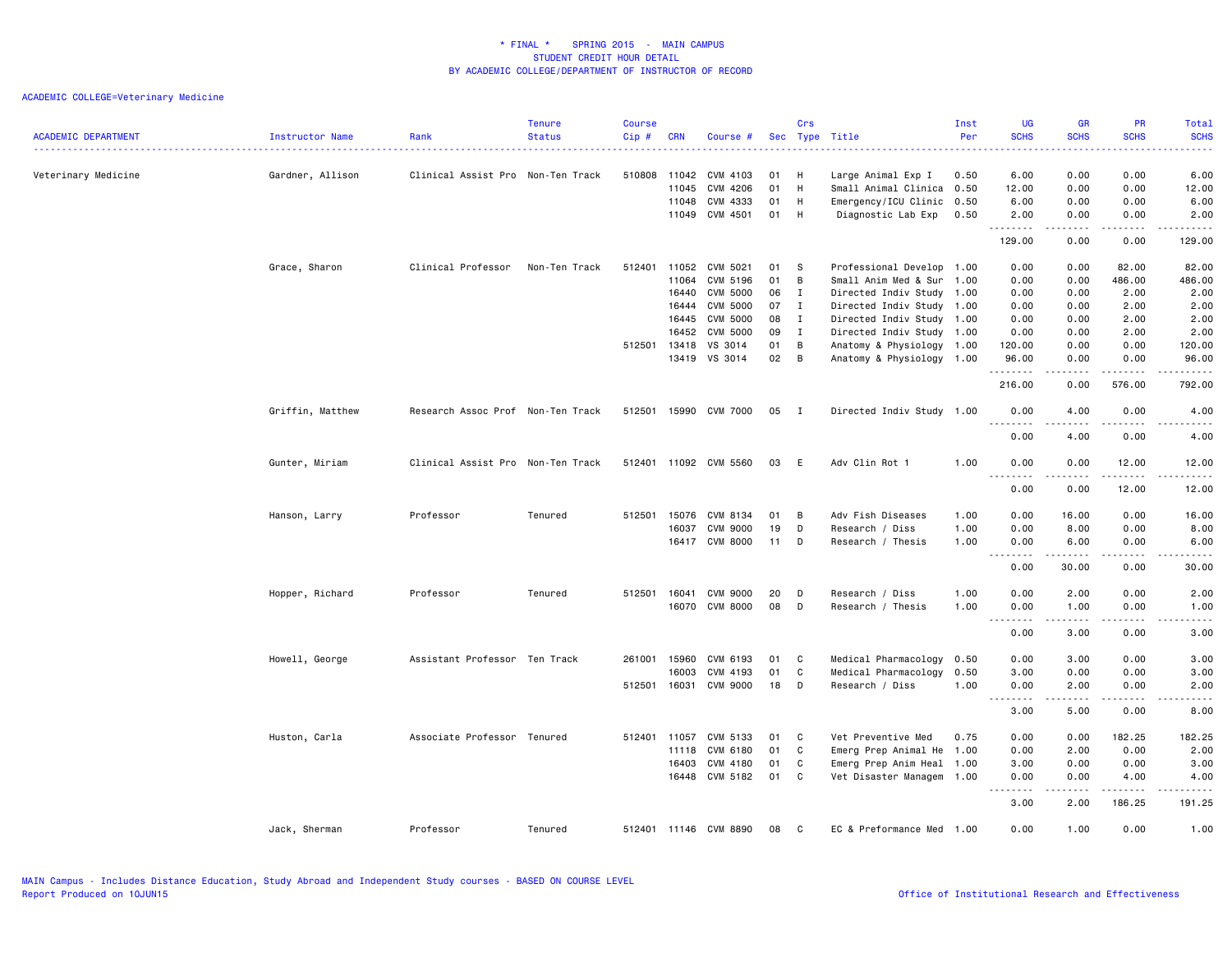| <b>ACADEMIC DEPARTMENT</b> | Instructor Name    | Rank                              | <b>Tenure</b><br><b>Status</b> | <b>Course</b><br>Cip# | CRN   | Course #                  |          | Crs               | Sec Type Title                              | Inst<br>Per  | <b>UG</b><br><b>SCHS</b>                                                                                                                                                      | <b>GR</b><br><b>SCHS</b>       | <b>PR</b><br><b>SCHS</b> | Total<br><b>SCHS</b>                                                                                                                                                                                                                                                                                                               |
|----------------------------|--------------------|-----------------------------------|--------------------------------|-----------------------|-------|---------------------------|----------|-------------------|---------------------------------------------|--------------|-------------------------------------------------------------------------------------------------------------------------------------------------------------------------------|--------------------------------|--------------------------|------------------------------------------------------------------------------------------------------------------------------------------------------------------------------------------------------------------------------------------------------------------------------------------------------------------------------------|
|                            |                    |                                   |                                |                       |       |                           |          |                   |                                             |              | .                                                                                                                                                                             | ----                           |                          |                                                                                                                                                                                                                                                                                                                                    |
|                            |                    |                                   |                                |                       |       |                           |          |                   |                                             |              | 0.00                                                                                                                                                                          | 1.00                           | 0.00                     | 1.00                                                                                                                                                                                                                                                                                                                               |
| Veterinary Medicine        | Jackson, Elizabeth | Clinical Instructor Non-Ten Track |                                | 510808 11027          |       | CVM 3013                  | 01       | $\mathbf{C}$      | Sm Anim Diseases & M                        | 1.00         | 48.00                                                                                                                                                                         | 0.00                           | 0.00                     | 48.00                                                                                                                                                                                                                                                                                                                              |
|                            |                    |                                   |                                |                       | 11028 | CVM 3031                  | 01       | $\mathsf{L}$      | Fd Anim Tech Skls &                         | 0.50         | 8.00                                                                                                                                                                          | 0.00                           | 0.00                     | 8.00                                                                                                                                                                                                                                                                                                                               |
|                            |                    |                                   |                                |                       | 11029 | CVM 3032                  | 01       | C                 | Food Anim Diseases &                        | 1.00         | 32.00                                                                                                                                                                         | 0.00                           | 0.00                     | 32.00                                                                                                                                                                                                                                                                                                                              |
|                            |                    |                                   |                                |                       | 11038 | CVM 3201                  | 01       | <b>L</b>          | Dental Principles fo                        | 0.50         | 6.00                                                                                                                                                                          | 0.00                           | 0.00                     | 6.00                                                                                                                                                                                                                                                                                                                               |
|                            |                    |                                   |                                |                       | 11039 | CVM 3232                  | 01       | C                 | Pharm/Toxi:Vet Tech                         | 0.50         | 16.00                                                                                                                                                                         | 0.00                           | 0.00                     | 16.00                                                                                                                                                                                                                                                                                                                              |
|                            |                    |                                   |                                |                       | 11044 | CVM 4201                  | 01       | H                 | Clinical Experience                         | 0.50         | 5.00                                                                                                                                                                          | 0.00                           | 0.00                     | 5.00                                                                                                                                                                                                                                                                                                                               |
|                            |                    |                                   |                                |                       | 11046 | CVM 4213                  | 01       | H                 | Sm Anim Surg & Anes                         | 0.50         | 7.50                                                                                                                                                                          | 0.00                           | 0.00                     | 7.50                                                                                                                                                                                                                                                                                                                               |
|                            |                    |                                   |                                |                       | 11047 | CVM 4223                  | 01       | H                 | Small Animal Clinica                        | 0.50         | 12.00                                                                                                                                                                         | 0.00                           | 0.00                     | 12.00                                                                                                                                                                                                                                                                                                                              |
|                            |                    |                                   |                                |                       | 11051 | CVM 4601                  | 01       | H                 | Anl Emerg & Refer Ct 0.50                   |              | 1.50                                                                                                                                                                          | 0.00                           | 0.00                     | 1.50                                                                                                                                                                                                                                                                                                                               |
|                            |                    |                                   |                                | 512501 11043          |       | CVM 4113                  | 01       | H                 | Large Animal Clin El 0.50                   |              | 6.00                                                                                                                                                                          | 0.00                           | 0.00                     | 6.00                                                                                                                                                                                                                                                                                                                               |
|                            |                    |                                   |                                |                       |       |                           |          |                   |                                             |              | .                                                                                                                                                                             | .                              | -----                    | $\frac{1}{2} \left( \begin{array}{ccc} 1 & 0 & 0 & 0 & 0 \\ 0 & 0 & 0 & 0 & 0 \\ 0 & 0 & 0 & 0 & 0 \\ 0 & 0 & 0 & 0 & 0 \\ 0 & 0 & 0 & 0 & 0 \\ 0 & 0 & 0 & 0 & 0 \\ 0 & 0 & 0 & 0 & 0 \\ 0 & 0 & 0 & 0 & 0 \\ 0 & 0 & 0 & 0 & 0 \\ 0 & 0 & 0 & 0 & 0 \\ 0 & 0 & 0 & 0 & 0 \\ 0 & 0 & 0 & 0 & 0 \\ 0 & 0 & 0 & 0 & 0 \\ 0 & 0 & 0$ |
|                            |                    |                                   |                                |                       |       |                           |          |                   |                                             |              | 142.00                                                                                                                                                                        | 0.00                           | 0.00                     | 142.00                                                                                                                                                                                                                                                                                                                             |
|                            | Johnson, Melanie   | Clinical Assist Pro Non-Ten Track |                                | 512401                | 11091 | CVM 5560                  | 02       | E                 | Adv Clin Rot 1                              | 1.00         | 0.00                                                                                                                                                                          | 0.00                           | 45.00                    | 45.00                                                                                                                                                                                                                                                                                                                              |
|                            |                    |                                   |                                | 512501                |       | 16316 CVM 7000            | 08       | $\mathbf{I}$      | Directed Indiv Study                        | 1.00         | 0.00                                                                                                                                                                          | 1.00                           | 0.00                     | 1.00                                                                                                                                                                                                                                                                                                                               |
|                            |                    |                                   |                                |                       |       |                           |          |                   |                                             |              | $\frac{1}{2}$                                                                                                                                                                 | $- - -$                        |                          |                                                                                                                                                                                                                                                                                                                                    |
|                            |                    |                                   |                                |                       |       |                           |          |                   |                                             |              | 0.00                                                                                                                                                                          | 1.00                           | 45.00                    | 46.00                                                                                                                                                                                                                                                                                                                              |
|                            | Kaplan, Barbara    | Assistant Professor Ten Track     |                                | 261001                | 15960 | CVM 6193                  | 01       | $\mathbf{C}$      | Medical Pharmacology                        | 0.50         | 0.00                                                                                                                                                                          | 3.00                           | 0.00                     | 3.00                                                                                                                                                                                                                                                                                                                               |
|                            |                    |                                   |                                |                       |       | 16003 CVM 4193            | 01       | $\mathbf{C}$      | Medical Pharmacology 0.50                   |              | 3.00                                                                                                                                                                          | 0.00                           | 0.00                     | 3.00                                                                                                                                                                                                                                                                                                                               |
|                            |                    |                                   |                                |                       |       |                           |          |                   |                                             |              | .                                                                                                                                                                             | $\sim$ $\sim$ $\sim$ $\sim$    |                          |                                                                                                                                                                                                                                                                                                                                    |
|                            |                    |                                   |                                |                       |       |                           |          |                   |                                             |              | 3.00                                                                                                                                                                          | 3.00                           | 0.00                     | 6.00                                                                                                                                                                                                                                                                                                                               |
|                            | Karsi, Attila      | Research Assoc Prof Non-Ten Track |                                |                       |       | 512501 15493 CVM 9000     | 04 D     |                   | Research / Diss                             | 1.00         | 0.00                                                                                                                                                                          | 30.00                          | 0.00                     | 30.00                                                                                                                                                                                                                                                                                                                              |
|                            |                    |                                   |                                |                       |       |                           |          |                   |                                             |              | $\sim$ $\sim$<br>$\frac{1}{2} \left( \frac{1}{2} \right) \left( \frac{1}{2} \right) \left( \frac{1}{2} \right) \left( \frac{1}{2} \right) \left( \frac{1}{2} \right)$<br>0.00 | $- - - - -$<br>30.00           | 0.00                     | 30.00                                                                                                                                                                                                                                                                                                                              |
|                            |                    |                                   |                                |                       |       |                           |          |                   |                                             |              |                                                                                                                                                                               |                                |                          |                                                                                                                                                                                                                                                                                                                                    |
|                            | King, Elmer        | Clinical Assist Pro Non-Ten Track |                                | 512401                | 11111 | CVM 5764                  | 01       | C                 | Adv Equine Repro                            | 0.50         | 0.00                                                                                                                                                                          | 0.00                           | 8.00                     | 8.00                                                                                                                                                                                                                                                                                                                               |
|                            |                    |                                   |                                |                       | 11116 | CVM 5874                  | 01       | E                 | Bovine Theriogenolog                        | 1.00         | 0.00                                                                                                                                                                          | 0.00                           | 12.00                    | 12.00                                                                                                                                                                                                                                                                                                                              |
|                            |                    |                                   |                                |                       |       |                           |          |                   |                                             |              | 0.00                                                                                                                                                                          | 0.00                           | 20.00                    | 20.00                                                                                                                                                                                                                                                                                                                              |
|                            |                    |                                   |                                | 510808                | 11034 | CVM 3121                  |          | $\mathbf{C}$      |                                             |              | 16.00                                                                                                                                                                         |                                | 0.00                     | 16.00                                                                                                                                                                                                                                                                                                                              |
|                            | Kohler, Amanda     | Clinical Instructor Non-Ten Track |                                |                       |       |                           | 01       |                   | Hematology: Vet Tech                        | 1.00         |                                                                                                                                                                               | 0.00                           |                          |                                                                                                                                                                                                                                                                                                                                    |
|                            |                    |                                   |                                |                       | 11035 | CVM 3141                  | 01       | C                 | Anatomical Path Lab                         | 1.00         | 16.00                                                                                                                                                                         | 0.00                           | 0.00                     | 16.00                                                                                                                                                                                                                                                                                                                              |
|                            |                    |                                   |                                |                       | 11036 | CVM 3141                  | 02       | $\mathsf{K}$      | Anatomical Path Lab                         | 1.00         | 0.00                                                                                                                                                                          | 0.00                           | 0.00                     | 0.00                                                                                                                                                                                                                                                                                                                               |
|                            |                    |                                   |                                | 512401                | 11037 | CVM 3141<br>13415 VS 1012 | 03<br>02 | К<br>$\mathbf{C}$ | Anatomical Path Lab<br>Intro Vet Med Career | 1.00<br>1.00 | 0.00<br>102.00                                                                                                                                                                | 0.00<br>0.00                   | 0.00<br>0.00             | 0.00<br>102.00                                                                                                                                                                                                                                                                                                                     |
|                            |                    |                                   |                                |                       |       |                           |          |                   |                                             |              | .                                                                                                                                                                             | .                              | .                        |                                                                                                                                                                                                                                                                                                                                    |
|                            |                    |                                   |                                |                       |       |                           |          |                   |                                             |              | 134.00                                                                                                                                                                        | 0.00                           | 0.00                     | 134.00                                                                                                                                                                                                                                                                                                                             |
|                            | Langston, Vernon   | Professor                         | Tenured                        |                       |       | 512401 11077 CVM 5310     | 01       | E                 | SM Critical Care Med                        | 1.00         | 0.00                                                                                                                                                                          | 0.00                           | 200.00                   | 200.00                                                                                                                                                                                                                                                                                                                             |
|                            |                    |                                   |                                |                       |       | 11101 CVM 5580            | 04       | E                 | Adv Clin Rot 3                              | 1.00         | 0.00                                                                                                                                                                          | 0.00                           | 10.00                    | 10.00                                                                                                                                                                                                                                                                                                                              |
|                            |                    |                                   |                                |                       |       |                           |          |                   |                                             |              | .                                                                                                                                                                             | .                              | .                        | .                                                                                                                                                                                                                                                                                                                                  |
|                            |                    |                                   |                                |                       |       |                           |          |                   |                                             |              | 0.00                                                                                                                                                                          | 0.00                           | 210.00                   | 210.00                                                                                                                                                                                                                                                                                                                             |
|                            | Lathan, Patricia   | Associate Professor Tenured       |                                | 512501                |       | 15532 CVM 8000            | $02$ D   |                   | Research / Thesis                           | 1.00         | 0.00<br>$\frac{1}{2} \left( \frac{1}{2} \right) \left( \frac{1}{2} \right) \left( \frac{1}{2} \right) \left( \frac{1}{2} \right) \left( \frac{1}{2} \right)$                  | 1.00<br>$\omega$ is a $\omega$ | 0.00<br>.                | 1.00                                                                                                                                                                                                                                                                                                                               |
|                            |                    |                                   |                                |                       |       |                           |          |                   |                                             |              | 0.00                                                                                                                                                                          | 1.00                           | 0.00                     | 1.00                                                                                                                                                                                                                                                                                                                               |
|                            | Lawrence, Mark     | Non-Faculty                       | Tenured                        | 512501                |       | 15566 CVM 9000            | 11 D     |                   | Research / Diss                             | 1.00         | 0.00                                                                                                                                                                          | 14.00                          | 0.00                     | 14.00                                                                                                                                                                                                                                                                                                                              |
|                            |                    |                                   |                                |                       |       |                           |          |                   |                                             |              |                                                                                                                                                                               |                                |                          |                                                                                                                                                                                                                                                                                                                                    |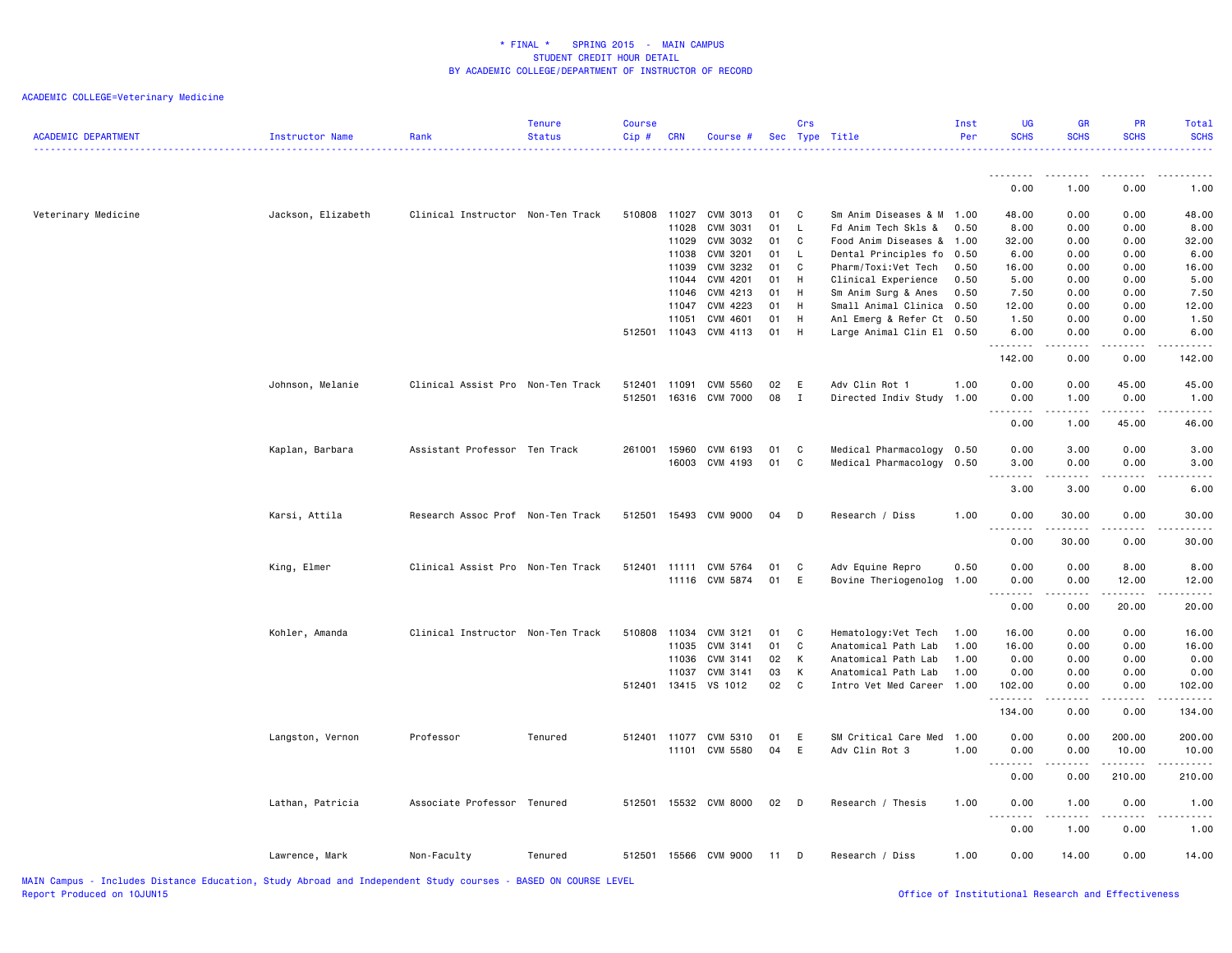| <b>ACADEMIC DEPARTMENT</b> | Instructor Name       | Rank                              | <b>Tenure</b><br><b>Status</b> | <b>Course</b><br>Cip# | <b>CRN</b>     | Course #                    |          | Crs               | Sec Type Title                                    | Inst<br>Per  | <b>UG</b><br><b>SCHS</b>          | <b>GR</b><br><b>SCHS</b> | <b>PR</b><br><b>SCHS</b>            | Total<br><b>SCHS</b>                                                                                                                                         |
|----------------------------|-----------------------|-----------------------------------|--------------------------------|-----------------------|----------------|-----------------------------|----------|-------------------|---------------------------------------------------|--------------|-----------------------------------|--------------------------|-------------------------------------|--------------------------------------------------------------------------------------------------------------------------------------------------------------|
|                            |                       |                                   |                                |                       |                |                             |          |                   |                                                   |              | --------                          | .                        | . <u>.</u> .                        | . <b>.</b> .                                                                                                                                                 |
|                            |                       |                                   |                                |                       |                |                             |          |                   |                                                   |              | 0.00                              | 14.00                    | 0.00                                | 14.00                                                                                                                                                        |
| Veterinary Medicine        | Linford, Robert       | Professor                         | Tenured                        | 512401 11055          | 16437          | CVM 5072<br>CVM 5000        | 01<br>03 | B<br>$\mathbf{I}$ | Veterinary Anatomy I 1.00<br>Directed Indiv Study | 1.00         | 0.00<br>0.00                      | 0.00<br>0.00             | 164.00<br>2.00                      | 164.00<br>2.00                                                                                                                                               |
|                            |                       |                                   |                                | 512501 15608          |                | CVM 9000                    | 13       | D                 | Research / Diss                                   | 1.00         | 0.00<br>.<br>$\sim$ $\sim$ .      | 6.00                     | 0.00<br>د د د د د                   | 6.00<br>.                                                                                                                                                    |
|                            |                       |                                   |                                |                       |                |                             |          |                   |                                                   |              | 0.00                              | 6.00                     | 166.00                              | 172.00                                                                                                                                                       |
|                            | Lunsford, Kari        | Associate Professor Tenured       |                                |                       |                | 512401 11113 CVM 5802       | 01       | C.                | Pract. Clin. Onc.                                 | 0.50         | 0.00<br>$\sim$ $\sim$ .<br>.      | 0.00<br>$\frac{1}{2}$    | 22.00<br>.                          | 22.00<br>.                                                                                                                                                   |
|                            |                       |                                   |                                |                       |                |                             |          |                   |                                                   |              | 0.00                              | 0.00                     | 22.00                               | 22.00                                                                                                                                                        |
|                            | Mackin, Andrew        | Professor                         | Tenured                        |                       |                | 512501 15983 CVM 9000       | 17 D     |                   | Research / Diss                                   | 1.00         | 0.00<br>د د د د<br>$\sim$ $\sim$  | 2.00<br>.                | 0.00<br>.                           | 2.00<br>2.2.2.2.2                                                                                                                                            |
|                            |                       |                                   |                                |                       |                |                             |          |                   |                                                   |              | 0.00                              | 2.00                     | 0.00                                | 2.00                                                                                                                                                         |
|                            | Mauel, Michael        | Professor                         | Tenured                        | 512401<br>512501      | 16049<br>15831 | <b>CVM 8990</b><br>CVM 9000 | 06<br>14 | C<br>D            | Special Topic In CVM 1.00<br>Research / Diss      | 1.00         | 0.00<br>0.00                      | 3.00<br>9.00             | 0.00<br>0.00                        | 3.00<br>9.00                                                                                                                                                 |
|                            |                       |                                   |                                |                       |                |                             |          |                   |                                                   |              | .                                 | .                        | .                                   | $\sim$ $\sim$ $\sim$ $\sim$ $\sim$                                                                                                                           |
|                            |                       |                                   |                                |                       |                |                             |          |                   |                                                   |              | 0.00                              | 12.00                    | 0.00                                | 12.00                                                                                                                                                        |
|                            | Meyer, Robert         | Professor                         | Tenured                        |                       |                | 512501 11138 CVM 8801       | 01 S     |                   | Seminars in Vet Anes 1.00                         |              | 0.00<br>.<br>$\sim$ $\sim$ .      | 3.00<br>.                | 0.00<br>.                           | 3.00<br>$\frac{1}{2} \left( \frac{1}{2} \right) \left( \frac{1}{2} \right) \left( \frac{1}{2} \right) \left( \frac{1}{2} \right)$                            |
|                            |                       |                                   |                                |                       |                |                             |          |                   |                                                   |              | 0.00                              | 3.00                     | 0.00                                | 3.00                                                                                                                                                         |
|                            | Mochal, Cathleen      | Clinical Assist Pro Non-Ten Track |                                | 512401                |                | 15869 CVM 8990              | 02       | $\mathbf{C}$      | Special Topic In CVM 1.00                         |              | 0.00<br>.<br>$\sim$ $\sim$ $\sim$ | 2.00                     | 0.00<br>- - - -                     | 2.00<br>.                                                                                                                                                    |
|                            |                       |                                   |                                |                       |                |                             |          |                   |                                                   |              | 0.00                              | 2.00                     | 0.00                                | 2.00                                                                                                                                                         |
|                            | Morgan, Timothy       | Associate Professor Ten Track     |                                | 512401                | 15258          | CVM 5044                    | 01       | C                 | Intro Vet Pathology                               | 1.00         | 0.00<br>.                         | 0.00                     | 328.00<br><u>.</u>                  | 328.00<br>.                                                                                                                                                  |
|                            |                       |                                   |                                |                       |                |                             |          |                   |                                                   |              | 0.00                              | 0.00                     | 328.00                              | 328.00                                                                                                                                                       |
|                            | Nanduri, Bindumadhavi | Assistant Professor Ten Track     |                                | 512501 15894          |                | <b>CVM 9000</b>             | 16       | D                 | Research / Diss                                   | 1.00         | 0.00                              | 9.00                     | 0.00                                | 9.00                                                                                                                                                         |
|                            |                       |                                   |                                |                       | 16088          | <b>CVM 7000</b>             | 06       | $\mathbf{I}$      | Directed Indiv Study                              | 1.00         | 0.00<br>.<br>$\sim$ $\sim$ .      | 3.00                     | 0.00<br>$\sim$ $\sim$ $\sim$ $\sim$ | 3.00<br>-----                                                                                                                                                |
|                            |                       |                                   |                                |                       |                |                             |          |                   |                                                   |              | 0.00                              | 12.00                    | 0.00                                | 12.00                                                                                                                                                        |
|                            | Petrie-Hanson, Lora   | Associate Professor Tenured       |                                | 512501                | 11130<br>15494 | CVM 8190<br>CVM 9000        | 01<br>05 | E<br>D            | Aquatic Diagn<br>Research / Diss                  | 1.00<br>1.00 | 0.00<br>0.00                      | 1.00<br>15.00            | 0.00<br>0.00                        | 1.00<br>15.00                                                                                                                                                |
|                            |                       |                                   |                                |                       |                |                             |          |                   |                                                   |              | .<br>$\sim$ $\sim$ .<br>0.00      | .<br>16.00               | .<br>0.00                           | .<br>16.00                                                                                                                                                   |
|                            | Pharr, Gregory        | Associate Professor Tenured       |                                | 512501 11131          |                | CVM 8303                    | 01       | C                 | Advanced Immunology                               | 1.00         | 0.00                              | 45.00                    | 0.00                                | 45.00                                                                                                                                                        |
|                            |                       |                                   |                                |                       | 15491          | CVM 9000                    | 02       | D                 | Research / Diss                                   | 1.00         | 0.00<br>$\sim$ $\sim$ $\sim$<br>. | 6.00                     | 0.00                                | 6.00<br>$\frac{1}{2} \left( \frac{1}{2} \right) \left( \frac{1}{2} \right) \left( \frac{1}{2} \right) \left( \frac{1}{2} \right) \left( \frac{1}{2} \right)$ |
|                            |                       |                                   |                                |                       |                |                             |          |                   |                                                   |              | 0.00                              | 51.00                    | 0.00                                | 51.00                                                                                                                                                        |
|                            | Pinchuk, Lesya        | Associate Professor Tenured       |                                |                       |                | 512501 16091 CVM 9000       | 23       | D                 | Research / Diss                                   | 1.00         | 0.00                              | 2.00                     | 0.00                                | 2.00                                                                                                                                                         |
|                            |                       |                                   |                                |                       |                |                             |          |                   |                                                   |              | $\frac{1}{2}$<br>-----<br>0.00    | .<br>2.00                | . <b>.</b> .<br>0.00                | $\frac{1}{2}$<br>2.00                                                                                                                                        |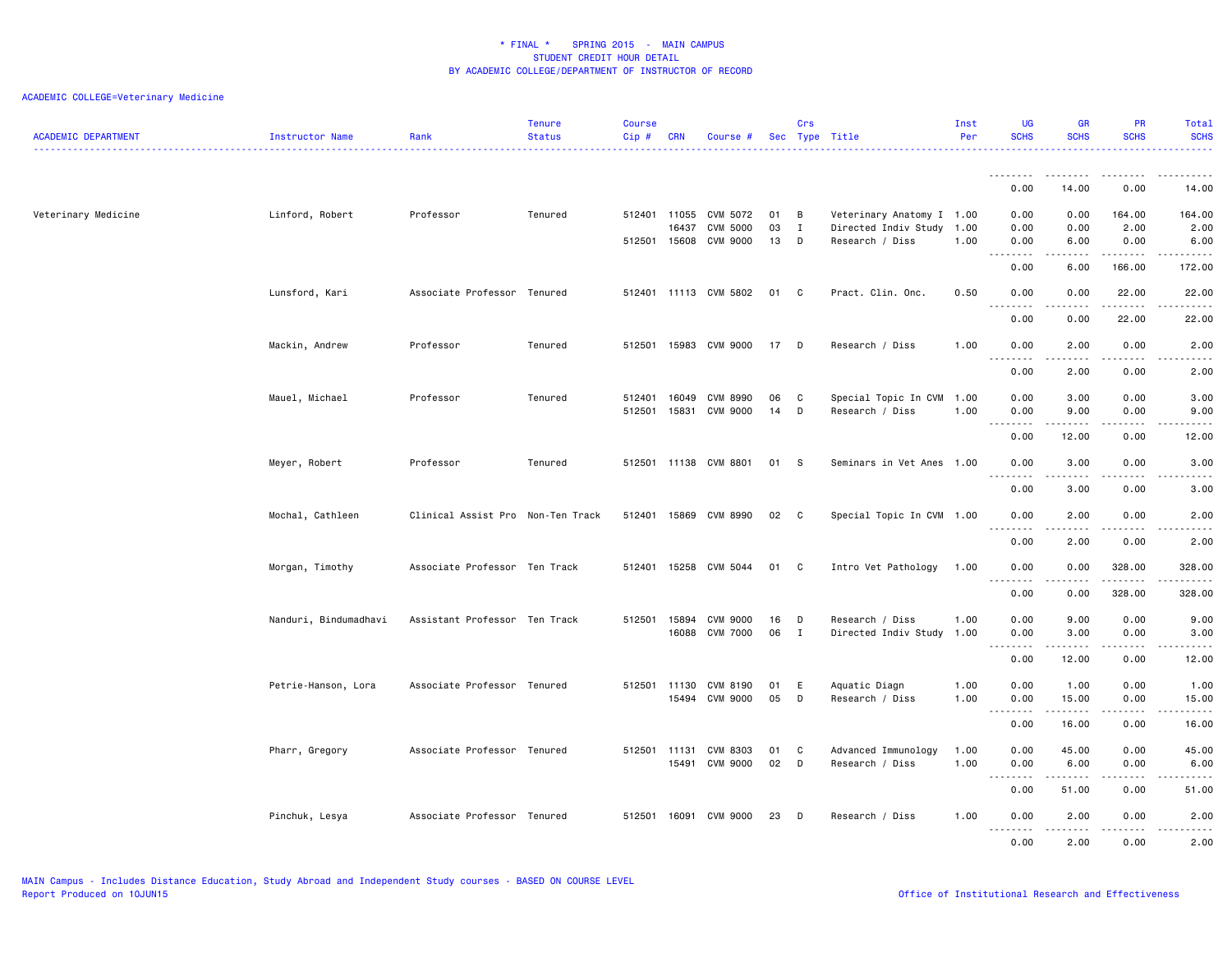| <b>ACADEMIC DEPARTMENT</b> | Instructor Name      | Rank                          | <b>Tenure</b><br><b>Status</b> | <b>Course</b><br>Cip# | <b>CRN</b>     | Course #                    |          | Crs         | Sec Type Title                                  | Inst<br>Per  | <b>UG</b><br><b>SCHS</b>                                                                                                                                                                                                                                                                                                                                                                                                                                                                       | <b>GR</b><br><b>SCHS</b>                                                                                                                                      | <b>PR</b><br><b>SCHS</b> | Total<br><b>SCHS</b><br>$\frac{1}{2} \left( \frac{1}{2} \right) \left( \frac{1}{2} \right) \left( \frac{1}{2} \right) \left( \frac{1}{2} \right)$             |
|----------------------------|----------------------|-------------------------------|--------------------------------|-----------------------|----------------|-----------------------------|----------|-------------|-------------------------------------------------|--------------|------------------------------------------------------------------------------------------------------------------------------------------------------------------------------------------------------------------------------------------------------------------------------------------------------------------------------------------------------------------------------------------------------------------------------------------------------------------------------------------------|---------------------------------------------------------------------------------------------------------------------------------------------------------------|--------------------------|---------------------------------------------------------------------------------------------------------------------------------------------------------------|
| Veterinary Medicine        | Pote, Linda          | Professor                     | Tenured                        | 512501                |                | 15591 CVM 9000              | $12$ D   |             | Research / Diss                                 | 1.00         | 0.00                                                                                                                                                                                                                                                                                                                                                                                                                                                                                           | 12.00<br>.                                                                                                                                                    | 0.00<br>.                | 12.00<br>$\frac{1}{2} \left( \frac{1}{2} \right) \left( \frac{1}{2} \right) \left( \frac{1}{2} \right) \left( \frac{1}{2} \right) \left( \frac{1}{2} \right)$ |
|                            |                      |                               |                                |                       |                |                             |          |             |                                                 |              | 0.00                                                                                                                                                                                                                                                                                                                                                                                                                                                                                           | 12.00                                                                                                                                                         | 0.00                     | 12.00                                                                                                                                                         |
|                            | Pruett, Stephen      | Professor                     | Tenured                        | 512501                |                | 16094 CVM 9000              | 24       | D           | Research / Diss                                 | 1.00         | 0.00<br>.                                                                                                                                                                                                                                                                                                                                                                                                                                                                                      | 8.00                                                                                                                                                          | 0.00                     | 8.00<br>.                                                                                                                                                     |
|                            |                      |                               |                                |                       |                |                             |          |             |                                                 |              | 0.00                                                                                                                                                                                                                                                                                                                                                                                                                                                                                           | 8.00                                                                                                                                                          | 0.00                     | 8.00                                                                                                                                                          |
|                            | Ross, Matthew        | Associate Professor Tenured   |                                | 512501                |                | 15492 CVM 9000              | 03       | D           | Research / Diss                                 | 1.00         | 0.00<br>$ -$<br>$\frac{1}{2} \left( \frac{1}{2} \right) \left( \frac{1}{2} \right) \left( \frac{1}{2} \right) \left( \frac{1}{2} \right) \left( \frac{1}{2} \right)$                                                                                                                                                                                                                                                                                                                           | 18.00<br>$\frac{1}{2} \left( \frac{1}{2} \right) \left( \frac{1}{2} \right) \left( \frac{1}{2} \right) \left( \frac{1}{2} \right) \left( \frac{1}{2} \right)$ | 0.00<br>$- - - -$        | 18.00<br>$\frac{1}{2} \left( \frac{1}{2} \right) \left( \frac{1}{2} \right) \left( \frac{1}{2} \right) \left( \frac{1}{2} \right) \left( \frac{1}{2} \right)$ |
|                            | Sadler, Clarence     | Non-Faculty                   | Not Applicable                 | 512501                | 13416          | VS 2033                     | 01       | C           | Diseases Of Poultry                             | 0.50         | 0.00<br>34.50                                                                                                                                                                                                                                                                                                                                                                                                                                                                                  | 18.00<br>0.00                                                                                                                                                 | 0.00<br>0.00             | 18.00<br>34.50                                                                                                                                                |
|                            |                      |                               |                                |                       | 13417          | VS 2033                     | 02       | K           | Diseases Of Poultry                             | 0.50         | 0.00<br>.                                                                                                                                                                                                                                                                                                                                                                                                                                                                                      | 0.00                                                                                                                                                          | 0.00                     | 0.00<br>$\frac{1}{2} \left( \frac{1}{2} \right) \left( \frac{1}{2} \right) \left( \frac{1}{2} \right) \left( \frac{1}{2} \right) \left( \frac{1}{2} \right)$  |
|                            |                      |                               |                                |                       |                |                             |          |             |                                                 |              | 34.50                                                                                                                                                                                                                                                                                                                                                                                                                                                                                          | 0.00                                                                                                                                                          | 0.00                     | 34.50                                                                                                                                                         |
|                            | Seo, Keun Seok       | Assistant Professor Ten Track |                                | 512501                | 15562<br>15569 | CVM 9000<br><b>CVM 8000</b> | 10<br>03 | D<br>D      | Research / Diss<br>Research / Thesis            | 1.00<br>1.00 | 0.00<br>0.00                                                                                                                                                                                                                                                                                                                                                                                                                                                                                   | 15.00<br>4.00                                                                                                                                                 | 0.00<br>0.00             | 15.00<br>4.00                                                                                                                                                 |
|                            |                      |                               |                                |                       |                |                             |          |             |                                                 |              | $\begin{array}{cccccccccccccc} \multicolumn{2}{c}{} & \multicolumn{2}{c}{} & \multicolumn{2}{c}{} & \multicolumn{2}{c}{} & \multicolumn{2}{c}{} & \multicolumn{2}{c}{} & \multicolumn{2}{c}{} & \multicolumn{2}{c}{} & \multicolumn{2}{c}{} & \multicolumn{2}{c}{} & \multicolumn{2}{c}{} & \multicolumn{2}{c}{} & \multicolumn{2}{c}{} & \multicolumn{2}{c}{} & \multicolumn{2}{c}{} & \multicolumn{2}{c}{} & \multicolumn{2}{c}{} & \multicolumn{2}{c}{} & \multicolumn{2}{c}{} & \$<br>0.00 | .<br>19.00                                                                                                                                                    | .<br>0.00                | $\omega$ is $\omega$ in $\omega$<br>19.00                                                                                                                     |
|                            | Shores, James        | Clinical Professor            | Non-Ten Track                  | 512401                | 11105<br>15280 | CVM 5662<br>CVM 5364        | 01<br>01 | C.          | Clinical Neurology<br>VSC Clinical Rotatio 1.00 | 1.00         | 0.00                                                                                                                                                                                                                                                                                                                                                                                                                                                                                           | 0.00                                                                                                                                                          | 6.00                     | 6.00                                                                                                                                                          |
|                            |                      |                               |                                |                       |                |                             |          | H           |                                                 |              | 0.00<br>$\frac{1}{2} \left( \frac{1}{2} \right) \left( \frac{1}{2} \right) \left( \frac{1}{2} \right) \left( \frac{1}{2} \right)$<br>0.00                                                                                                                                                                                                                                                                                                                                                      | 0.00<br>0.00                                                                                                                                                  | 144.00<br>.<br>150.00    | 144.00<br>والمستحدث<br>150.00                                                                                                                                 |
|                            | Smith, David         | Professor                     | Tenured                        | 512501                |                | 15858 CVM 9000              | 15       | $\Box$      | Research / Diss                                 | 1.00         | 0.00                                                                                                                                                                                                                                                                                                                                                                                                                                                                                           | 2.00                                                                                                                                                          | 0.00                     | 2.00                                                                                                                                                          |
|                            |                      |                               |                                |                       |                |                             |          |             |                                                 |              | .<br>$\sim$ $\sim$<br>0.00                                                                                                                                                                                                                                                                                                                                                                                                                                                                     | .<br>2.00                                                                                                                                                     | .<br>0.00                | -----<br>2.00                                                                                                                                                 |
|                            | Smith, Jack          | Associate Professor Tenured   |                                | 512401                | 11075          | CVM 5292                    | 01       | E           | Flowood/MVRDL Extern                            | 1.00         | 0.00                                                                                                                                                                                                                                                                                                                                                                                                                                                                                           | 0.00                                                                                                                                                          | 70.00                    | 70.00                                                                                                                                                         |
|                            |                      |                               |                                |                       | 11085<br>11086 | CVM 5510<br>CVM 5520        | 01       | E           | Vm An Externship 1                              | 1.00         | 0.00                                                                                                                                                                                                                                                                                                                                                                                                                                                                                           | 0.00                                                                                                                                                          | 172.00                   | 172.00                                                                                                                                                        |
|                            |                      |                               |                                |                       | 11087          | CVM 5530                    | 01<br>01 | E<br>E      | Vm An Externship 2<br>Vm An Externship 3        | 1.00<br>1.00 | 0.00<br>0.00                                                                                                                                                                                                                                                                                                                                                                                                                                                                                   | 0.00<br>0.00                                                                                                                                                  | 74.00<br>14.00           | 74.00<br>14.00                                                                                                                                                |
|                            |                      |                               |                                |                       | 11088          | CVM 5540                    | 01       | E           | Vm An Externship 4                              | 1.00         | 0.00                                                                                                                                                                                                                                                                                                                                                                                                                                                                                           | 0.00                                                                                                                                                          | 2.00                     | 2.00                                                                                                                                                          |
|                            |                      |                               |                                |                       | 11090          | CVM 5560                    | 01       | E           | Adv Clin Rot 1                                  | 1.00         | 0.00                                                                                                                                                                                                                                                                                                                                                                                                                                                                                           | 0.00                                                                                                                                                          | 43.00                    | 43.00                                                                                                                                                         |
|                            |                      |                               |                                |                       | 11094          | CVM 5570                    | 01       | E           | Adv Clin Rot 2                                  | 1.00         | 0.00                                                                                                                                                                                                                                                                                                                                                                                                                                                                                           | 0.00                                                                                                                                                          | 4.00                     | 4.00                                                                                                                                                          |
|                            |                      |                               |                                |                       | 11098          | <b>CVM 5580</b>             | 01       | E           | Adv Clin Rot 3                                  | 1.00         | 0.00                                                                                                                                                                                                                                                                                                                                                                                                                                                                                           | 0.00                                                                                                                                                          | 2.00                     | 2.00                                                                                                                                                          |
|                            |                      |                               |                                |                       | 11112          | CVM 5772                    | 01       | C           | Canine Theriogenolog 1.00                       |              | 0.00                                                                                                                                                                                                                                                                                                                                                                                                                                                                                           | 0.00                                                                                                                                                          | 8.00                     | 8.00                                                                                                                                                          |
|                            |                      |                               |                                |                       | 15106          | CVM 5552                    | 01       | C           | Veterinary Cardiolog 1.00                       |              | 0.00                                                                                                                                                                                                                                                                                                                                                                                                                                                                                           | 0.00                                                                                                                                                          | 38.00                    | 38.00                                                                                                                                                         |
|                            |                      |                               |                                |                       | 15576          | CVM 5000                    | 01       | $\mathbf I$ | Directed Indiv Study 1.00                       |              | 0.00<br>.<br>$  -$                                                                                                                                                                                                                                                                                                                                                                                                                                                                             | 0.00<br>.                                                                                                                                                     | 2.00<br>.                | 2.00<br>.                                                                                                                                                     |
|                            |                      |                               |                                |                       |                |                             |          |             |                                                 |              | 0.00                                                                                                                                                                                                                                                                                                                                                                                                                                                                                           | 0.00                                                                                                                                                          | 429.00                   | 429.00                                                                                                                                                        |
|                            | Swanson, Elizabeth   | Assistant Professor Ten Track |                                | 512401                | 16002          | CVM 8990                    | 05       | C           | Special Topic In CVM 1.00                       |              | 0.00                                                                                                                                                                                                                                                                                                                                                                                                                                                                                           | 2.00                                                                                                                                                          | 0.00                     | 2.00                                                                                                                                                          |
|                            |                      |                               |                                | 512501                |                | 15896 CVM 8000              | 07       | D           | Research / Thesis                               | 1.00         | 0.00<br>$\sim$ $\sim$<br>.                                                                                                                                                                                                                                                                                                                                                                                                                                                                     | 3.00                                                                                                                                                          | 0.00                     | 3.00                                                                                                                                                          |
|                            |                      |                               |                                |                       |                |                             |          |             |                                                 |              | 0.00                                                                                                                                                                                                                                                                                                                                                                                                                                                                                           | 5.00                                                                                                                                                          | 0.00                     | 5.00                                                                                                                                                          |
|                            | Swiderski, Cyprianna | Associate Professor Tenured   |                                |                       |                | 512501 15495 CVM 9000       | 06       | D           | Research / Diss                                 | 1.00         | 0.00                                                                                                                                                                                                                                                                                                                                                                                                                                                                                           | 13.00                                                                                                                                                         | 0.00                     | 13.00                                                                                                                                                         |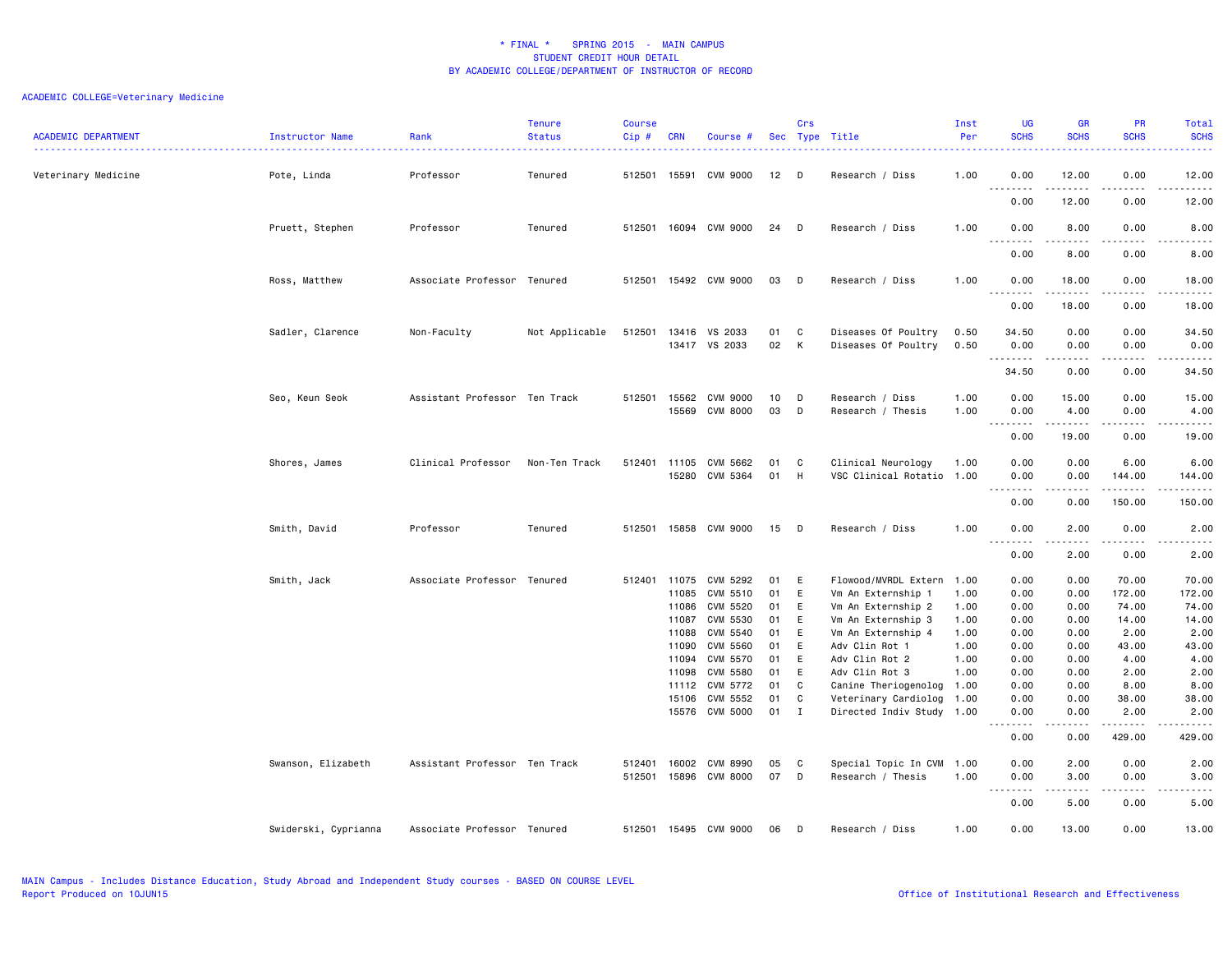| <b>ACADEMIC DEPARTMENT</b> | Instructor Name       | Rank                              | <b>Tenure</b><br><b>Status</b> | <b>Course</b><br>Cip# | <b>CRN</b>     | Course #              |          | Crs          | Sec Type Title                                   | Inst<br>Per | <b>UG</b><br><b>SCHS</b>                                                                                                                             | <b>GR</b><br><b>SCHS</b> | <b>PR</b><br><b>SCHS</b> | Total<br><b>SCHS</b>                  |
|----------------------------|-----------------------|-----------------------------------|--------------------------------|-----------------------|----------------|-----------------------|----------|--------------|--------------------------------------------------|-------------|------------------------------------------------------------------------------------------------------------------------------------------------------|--------------------------|--------------------------|---------------------------------------|
|                            |                       |                                   |                                |                       |                |                       |          |              |                                                  |             | <u>.</u>                                                                                                                                             | . <u>.</u>               |                          |                                       |
|                            |                       |                                   |                                |                       |                |                       |          |              |                                                  |             | 0.00                                                                                                                                                 | 13.00                    | 0.00                     | 13.00                                 |
| Veterinary Medicine        | Syrcle, Jason         | Clinical Assist Pro Non-Ten Track |                                | 512401                | 11097          | CVM 5570              | 04       | E            | Adv Clin Rot 2                                   | 1.00        | 0.00                                                                                                                                                 | 0.00                     | 6.00                     | 6.00                                  |
|                            |                       |                                   |                                |                       | 11110          | CVM 5754              | 01       | B            | Adv Sm Anim Surgery                              | 1.00        | 0.00                                                                                                                                                 | 0.00                     | 60.00                    | 60.00                                 |
|                            |                       |                                   |                                | 512501                | 11123<br>11071 | CVM 8061<br>CVM 5256  | 01<br>01 | S<br>E       | Small Anim Surg Lit<br>Small Animal Surgery 1.00 | 1.00        | 0.00<br>0.00                                                                                                                                         | 2.00<br>0.00             | 0.00<br>192.00           | 2.00<br>192.00                        |
|                            |                       |                                   |                                |                       |                |                       |          |              |                                                  |             | .<br>$  -$                                                                                                                                           |                          |                          | .                                     |
|                            |                       |                                   |                                |                       |                |                       |          |              |                                                  |             | 0.00                                                                                                                                                 | 2.00                     | 258.00                   | 260.00                                |
|                            | Thomason, John        | Assistant Professor Ten Track     |                                |                       |                | 512401 11113 CVM 5802 | 01       | C            | Pract. Clin. Onc.                                | 0.50        | 0.00                                                                                                                                                 | 0.00                     | 22.00                    | 22.00                                 |
|                            |                       |                                   |                                |                       |                | 512508 11124 CVM 8071 | 01       | C            | Small Animal In Med                              | 1.00        | 0.00                                                                                                                                                 | 3.00                     | 0.00                     | 3.00                                  |
|                            |                       |                                   |                                |                       |                |                       |          |              |                                                  |             | .<br>0.00                                                                                                                                            | المتمام المناد<br>3.00   | . <b>.</b><br>22.00      | .<br>25.00                            |
|                            |                       |                                   |                                | 260505                | 11147          | CVM 8971              | 01       | C            |                                                  |             | 0.00                                                                                                                                                 |                          | 0.00                     | 6.00                                  |
|                            | Varela-Stokes, Andrea | Associate Professor Tenured       |                                | 512401                | 11059          | CVM 5163              | 01       | B            | Parasit Journal Club 1.00<br>Vet Parasitology    | 0.50        | 0.00                                                                                                                                                 | 6.00<br>0.00             | 123.00                   | 123.00                                |
|                            |                       |                                   |                                | 512501                | 15558          | <b>CVM 9000</b>       | 09       | D            | Research / Diss                                  | 1.00        | 0.00                                                                                                                                                 | 4.00                     | 0.00                     | 4.00                                  |
|                            |                       |                                   |                                |                       | 15951          | <b>CVM 7000</b>       | 03       | $\mathbf I$  | Directed Indiv Study 1.00                        |             | 0.00                                                                                                                                                 | 2.00                     | 0.00                     | 2.00                                  |
|                            |                       |                                   |                                |                       | 15959          | <b>CVM 7000</b>       | 04       | $\mathbf{I}$ | Directed Indiv Study                             | 1.00        | 0.00                                                                                                                                                 | 3.00                     | 0.00                     | 3.00                                  |
|                            |                       |                                   |                                |                       |                |                       |          |              |                                                  |             | .<br>0.00                                                                                                                                            | .<br>15.00               | . <b>.</b><br>123.00     | .<br>138.00                           |
|                            | Walters, Kevin        | Clinical Assist Pro Non-Ten Track |                                |                       |                | 512401 11111 CVM 5764 | 01       | C.           | Adv Equine Repro                                 | 0.50        | 0.00                                                                                                                                                 | 0.00                     | 8.00                     | 8.00                                  |
|                            |                       |                                   |                                |                       |                |                       |          |              |                                                  |             | - - -<br>-----                                                                                                                                       |                          |                          |                                       |
|                            |                       |                                   |                                |                       |                |                       |          |              |                                                  |             | 0.00                                                                                                                                                 | 0.00                     | 8.00                     | 8.00                                  |
|                            | Wan, Xiufeng          | Associate Professor Ten Track     |                                | 512501                | 16077          | CVM 9000              | 21       | D            | Research / Diss                                  | 1.00        | 0.00                                                                                                                                                 | 30.00                    | 0.00                     | 30.00                                 |
|                            |                       |                                   |                                |                       |                | 16447 CVM 7000        | 09       | $\mathbf{I}$ | Directed Indiv Study                             | 1.00        | 0.00                                                                                                                                                 | 3.00                     | 0.00                     | 3.00                                  |
|                            |                       |                                   |                                |                       |                |                       |          |              |                                                  |             | $\sim$ $\sim$ $\sim$<br>0.00                                                                                                                         | .<br>33.00               | .<br>0.00                | $\sim$ $\sim$ $\sim$ $\sim$<br>33.00  |
|                            | Wang, Chinling        | Associate Professor Tenured       |                                | 512501                |                | 16349 CVM 9000        | 27       | D            | Research / Diss                                  | 1.00        | 0.00                                                                                                                                                 | 2.00                     | 0.00                     | 2.00                                  |
|                            |                       |                                   |                                |                       |                |                       |          |              |                                                  |             | $\frac{1}{2} \left( \frac{1}{2} \right) \left( \frac{1}{2} \right) \left( \frac{1}{2} \right) \left( \frac{1}{2} \right) \left( \frac{1}{2} \right)$ | -----                    | -----                    | $\sim$ $\sim$ $\sim$ $\sim$           |
|                            |                       |                                   |                                |                       |                |                       |          |              |                                                  |             | 0.00                                                                                                                                                 | 2.00                     | 0.00                     | 2.00                                  |
|                            | Wills, Robert         | Professor                         | Tenured                        | 512401                | 11053          | CVM 5022              | 01       | C            | Veterinary Epidemiol 1.00                        |             | 0.00                                                                                                                                                 | 0.00                     | 164.00                   | 164.00                                |
|                            |                       |                                   |                                | 512501                | 11132          | CVM 8503              | 01       | C            | Epidemiology/Biostat 1.00                        |             | 0.00                                                                                                                                                 | 27.00                    | 0.00                     | 27.00                                 |
|                            |                       |                                   |                                |                       | 16199          | CVM 9000              | 26       | D            | Research / Diss                                  | 1.00        | 0.00                                                                                                                                                 | 1.00                     | 0.00                     | 1.00                                  |
|                            |                       |                                   |                                |                       |                |                       |          |              |                                                  |             | .<br>0.00                                                                                                                                            | 28.00                    | 164.00                   | .<br>192.00                           |
|                            | Wilson, Floyd         | Clinical Professor                | Non-Ten Track                  |                       |                | 512401 15981 CVM 8990 | 04       | $\mathbf{C}$ | Special Topic In CVM 1.00                        |             | 0.00                                                                                                                                                 | 9.00                     | 0.00                     | 9.00                                  |
|                            |                       |                                   |                                |                       |                |                       |          |              |                                                  |             | .<br>0.00                                                                                                                                            | .<br>9.00                | $- - - - -$<br>0.00      | $   -$<br>9.00                        |
|                            | Woodruff, Kimberly    | Clinical Assist Pro Non-Ten Track |                                | 512401                |                | 11103 CVM 5640        | 01       | Н            | Shelter Medicine                                 | 1.00        | 0.00                                                                                                                                                 | 0.00                     | 68.00                    | 68.00                                 |
|                            |                       |                                   |                                |                       |                |                       |          |              |                                                  |             |                                                                                                                                                      | د د د د                  |                          |                                       |
|                            |                       |                                   |                                |                       |                |                       |          |              |                                                  |             | 0.00                                                                                                                                                 | 0.00                     | 68.00                    | 68.00                                 |
|                            |                       |                                   |                                |                       |                |                       |          |              |                                                  |             | ========                                                                                                                                             | <b>EEEEEEE</b>           | <b>EBBBBBBB</b>          | ==========                            |
| Veterinary Medicine        |                       |                                   |                                |                       |                |                       |          |              |                                                  |             | 799.00                                                                                                                                               | 558.00                   | 6036,00                  | 7393.00                               |
|                            |                       |                                   |                                |                       |                |                       |          |              |                                                  |             |                                                                                                                                                      |                          |                          | -------- -------- -------- ---------- |